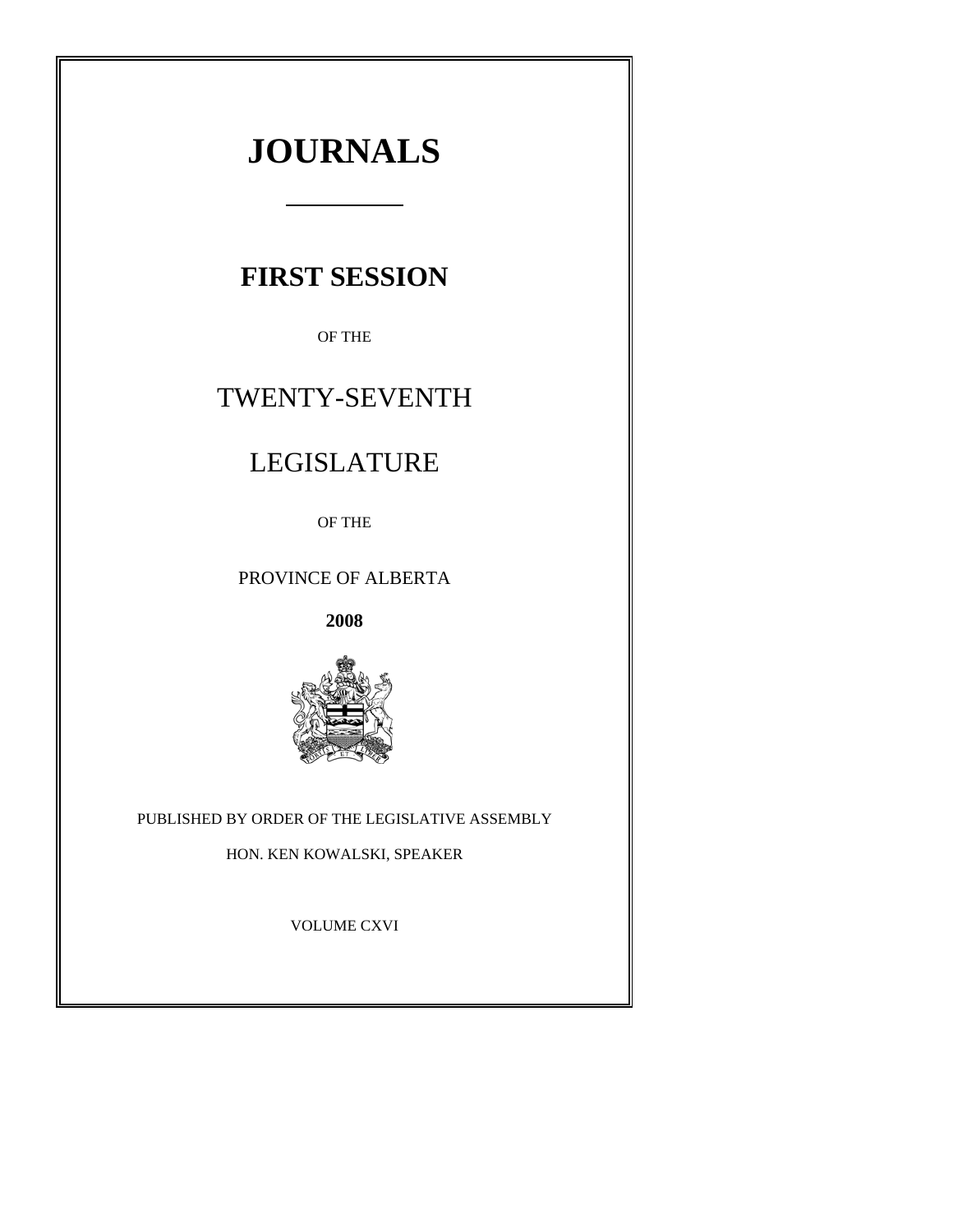## **JOURNALS** OF THE **LEGISLATIVE ASSEMBLY** OF THE **PROVINCE OF ALBERTA** OF THE **TWENTY-SEVENTH LEGISLATURE**

FROM APRIL 14, 2008 TO FEBRUARY 9, 2009 (BOTH DATES INCLUSIVE)

\_\_\_\_\_\_\_\_\_\_

IN THE FIFTY-SEVENTH YEAR OF THE REIGN OF OUR MOST SOVEREIGN LADY HER MAJESTY QUEEN ELIZABETH II

> BEING THE FIRST SESSION OF THE TWENTY-SEVENTH LEGISLATIVE ASSEMBLY OF THE PROVINCE OF ALBERTA

> > \_\_\_\_\_\_\_\_\_\_

#### **SITTINGS**

APRIL 14, 2008 TO JUNE 4, 2008 OCTOBER 14, 2008 TO DECEMBER 3, 2008

**2008**

 $\overline{\phantom{a}}$ 

 $\overline{\phantom{a}}$ 

PUBLISHED BY ORDER OF THE LEGISLATIVE ASSEMBLY

HON. KEN KOWALSKI, SPEAKER

## VOLUME CXVI

Title: 27th Legislature, 1st Session Journals (2008)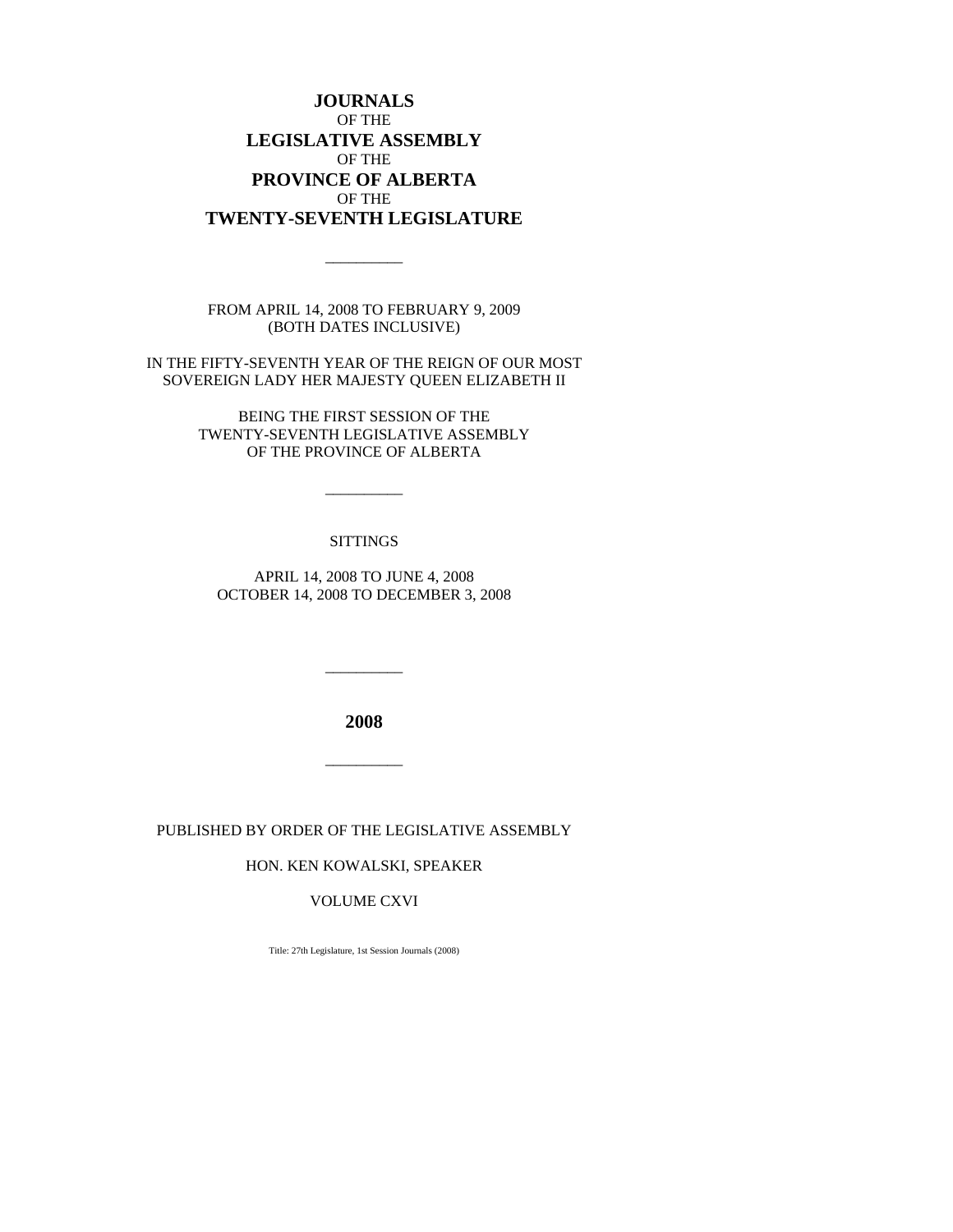## **SPRING SITTING**

APRIL 14, 2008 TO JUNE 4, 2008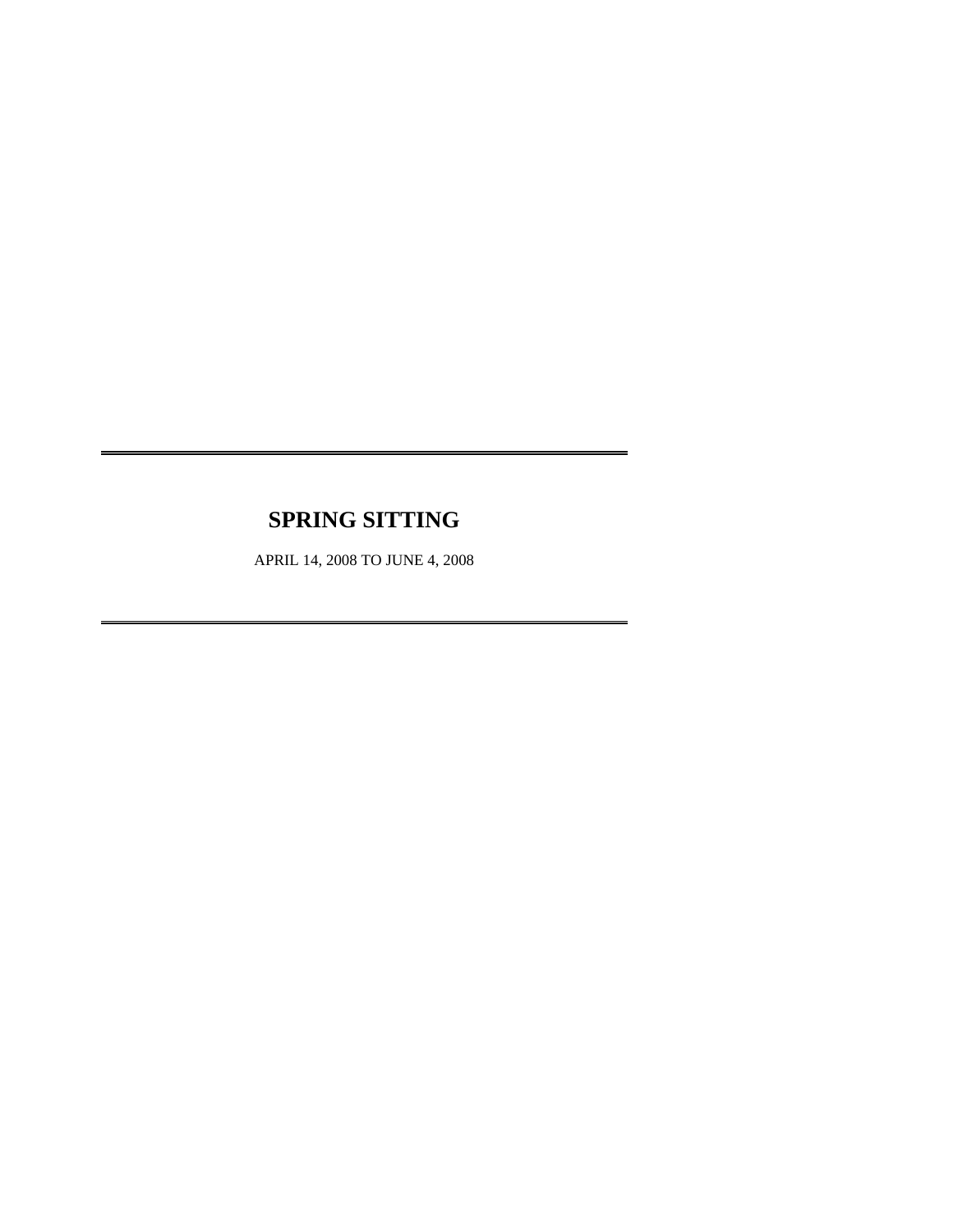## **JOURNALS** OF THE **LEGISLATIVE ASSEMBLY** OF THE **PROVINCE OF ALBERTA**

FIRST SESSION TWENTY-SEVENTH LEGISLATURE

Monday, April 14, 2008

This being the first Day of the First Session of the Twenty-Seventh Legislative Assembly of the Province of Alberta, for the despatch of business pursuant to a Proclamation of His Honour the Honourable Norman L. Kwong, CM, AOE, Lieutenant Governor, dated the 9th day of April in the year of our Lord Two Thousand Eight;

The Clerk of the Legislative Assembly read the Proclamation as follows:

[GREAT SEAL] CANADA NORMAN L. KWONG, PROVINCE OF ALBERTA Lieutenant Governor.

ELIZABETH THE SECOND, by the Grace of God, of the United Kingdom, Canada, and Her Other Realms and Territories, QUEEN, Head of the Commonwealth, Defender of the Faith

#### PROCLAMATION

TO OUR FAITHFUL, the MEMBERS elected to serve in the Legislative Assembly of Our Province of Alberta and to each and every one of you, GREETING . . .

> WHEREAS it is deemed expedient for certain causes and considerations to convene the Legislative Assembly of Our Province of Alberta for the First Session of the Twenty-seventh Legislature, WE DO WILL that you and each of you, and all others in this behalf interested, on Monday, the 14th day of April 2008, at the hour of 1:30 in the afternoon, at Our City of Edmonton, personally be and appear, for the despatch of business, to treat, act, do and conclude upon those things which, in the Legislature of Our Province of Alberta, by the Common Council of Our said Province, may, by the favour of God, be ordained.

> > HEREIN FAIL NOT

Terrence J. Matchett, Q.C., Deputy Minister of Justice and Deputy Attorney General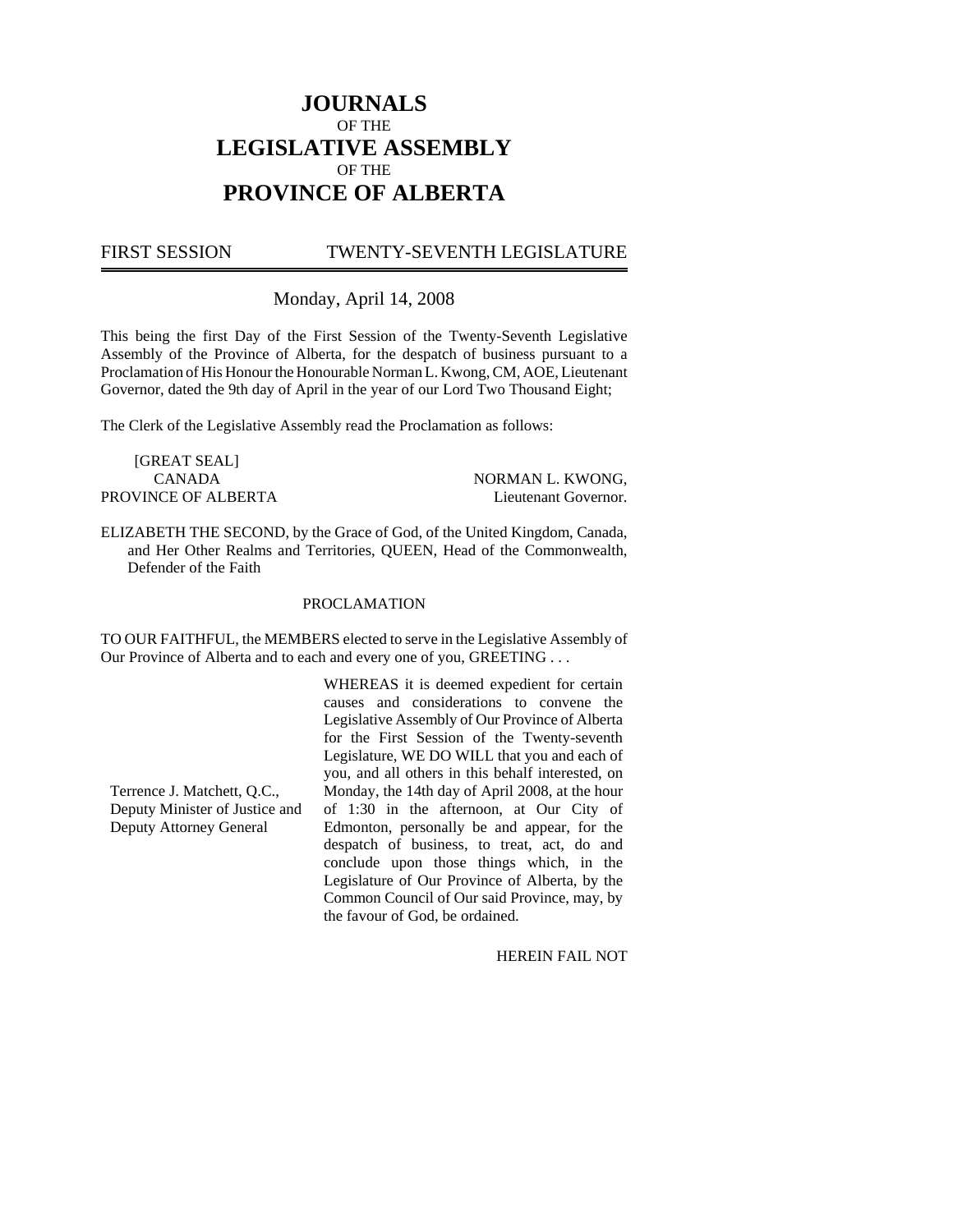## 2 MONDAY, APRIL 14, 2008

IN TESTIMONY WHEREOF We have caused these Our Letters to be made Patent and the Great Seal of Our Province of Alberta to be hereunto affixed.

WITNESS: THE HONOURABLE NORMAN L. KWONG, Lieutenant Governor of Our Province of Alberta, in Our City of Edmonton in Our Province of Alberta, this 9th day of April in the Year of Our Lord Two Thousand Eight and in the Fifty-seventh Year of Our Reign.

BY COMMAND: ALISON REDFORD Provincial Secretary.

The Members, having previously been duly sworn in by His Honour the Honourable the Lieutenant Governor and having subscribed to the Roll containing the Oath, took their seats.

His Honour the Honourable the Lieutenant Governor entered the Assembly and took his seat on the Throne.

### **Statement by the Provincial Secretary**

The Provincial Secretary, Hon. Ms Redford, then said:

Honourable Members, I am commanded by His Honour the Honourable the Lieutenant Governor to inform you that he does not see fit to declare the causes of his summoning of the present Legislature of this Province until the Speaker of the Assembly shall have been chosen according to law.

He therefore is pleased to retire from this Assembly, to return at a subsequent hour tomorrow, to declare the causes of his calling of this Legislature.

His Honour the Honourable the Lieutenant Governor then retired from the Assembly.

## **Election of Speaker**

The Clerk advised the House that nominations were open and the following Members were nominated and allowed their names to stand for the position of Speaker:

Ms Blakeman, nominated by Dr. Swann

Mr. Kowalski, nominated by Hon. Mrs. Jablonski

Receiving no additional nominations, the Clerk declared nominations closed.

Ballots were completed by the Members.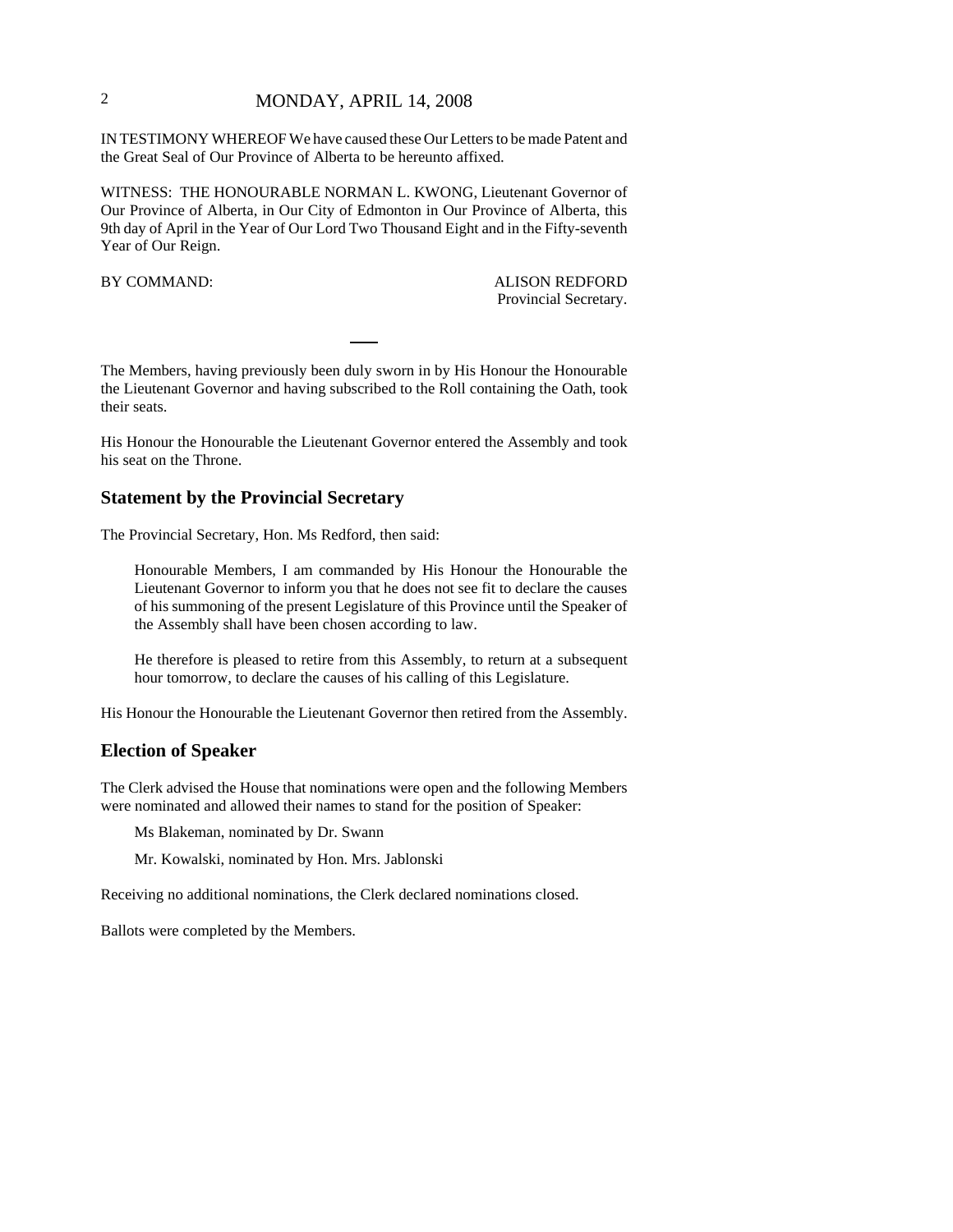The Clerk, Clerk Assistant, Clerk of Journals/Table Research, Parliamentary Counsel, and Sergeant-at-Arms retired from the Chamber to count the ballots.

#### **Election Results**

The Clerk announced the following:

The results of the first ballot for the election of the Speaker are as follows: the number of ballots cast, 80; the number of spoiled ballots, 1; the number of votes required to achieve the 50 percent plus one majority, 41; the Member having received the majority of votes cast, Mr. Kowalski. Mr. Kowalski is hereby declared Speaker of the Legislative Assembly for the 27th Legislature.

#### **Speaker's Address to the Assembly**

The Speaker donned his robe. The Speaker thanked the Assembly for the honour conferred upon him with the following speech:

Honourable Members and ladies and gentlemen, let me at the outset say thank you to the Honourable Minister of Seniors and Community Supports for moving my nomination and to all Members of the Legislative Assembly for their participation in the selection of myself as your Speaker for Alberta's 27th Legislature. This is an honour that I truly and humbly accept.

The role of a parliamentarian is paramount in the functioning of democracy in the Province of Alberta. Our traditions and our customs have seen civility and decorum as the mainstay for our conduct. It is my hope that the expectations of today will be our guide for the future. All Members have an incredible opportunity to make a difference. I'm very proud to be among you. I'm very honoured to be able to serve with you as your Speaker as we go forward.

May God watch over all of us. Thank you so much.

The Speaker then took the Chair and the Sergeant-at-Arms placed the Mace on the Table. The Speaker delivered the prayer.

Let us pray. Father, on this day of a new beginning we ask for your guidance in the responsibility we have undertaken and your help in fulfilling our duties. As Members of this Legislative Assembly may we faithfully serve all Albertans and, in serving them, serve you. Amen.

#### **Election of Deputy Speaker and Chair of Committees**

The Speaker advised the House that nominations were open and the following Members were nominated and allowed their names to stand for the position of Deputy Speaker and Chair of Committees: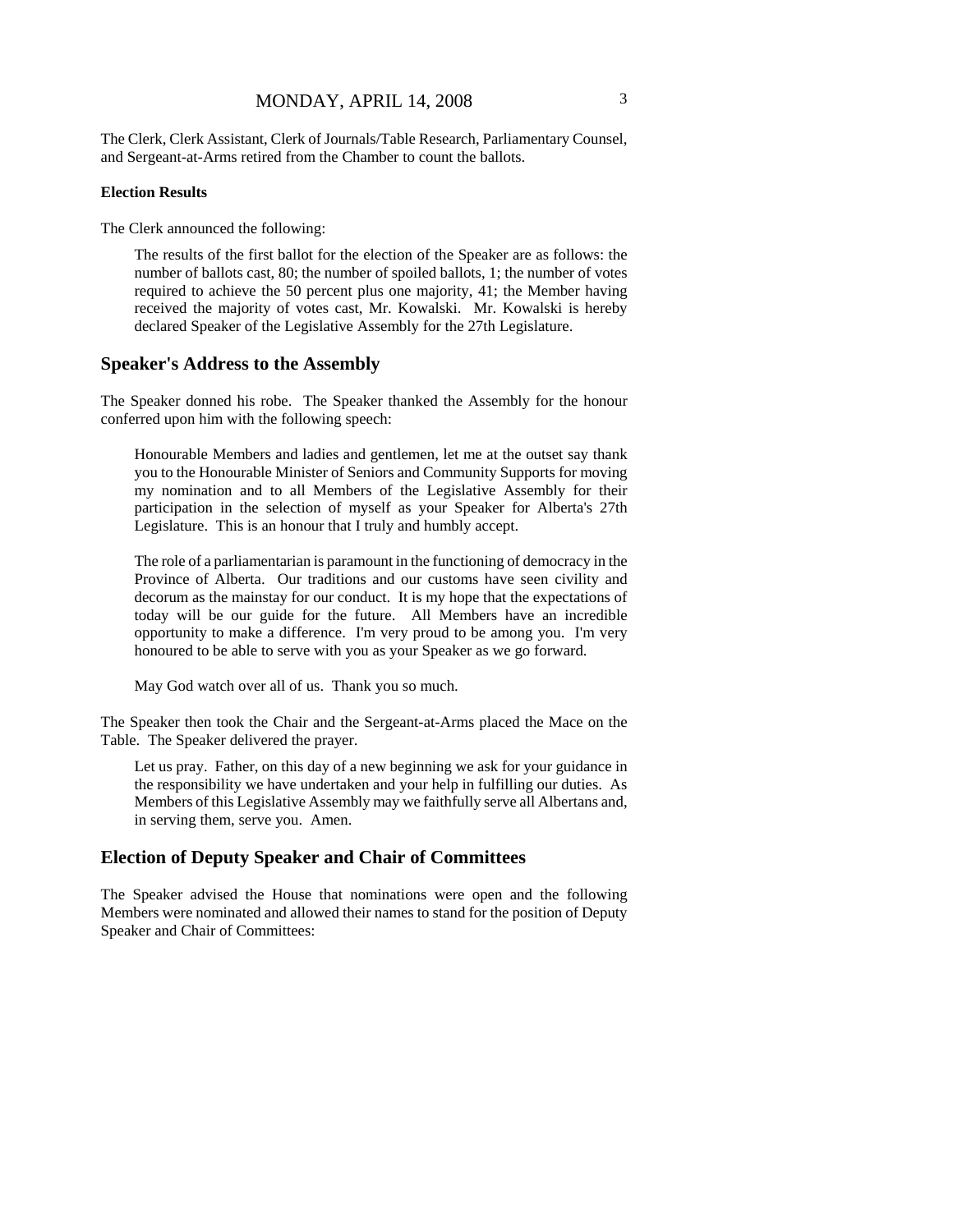## 4 MONDAY, APRIL 14, 2008

Mr. Mitzel, nominated by Mr. Rogers

Mr. Cao, nominated by Mr. Anderson

Ms Pastoor, nominated by Mr. MacDonald

Receiving no additional nominations, the Speaker declared nominations closed.

Ballots were completed by the Members.

The Clerk, Clerk Assistant, Clerk of Journals/Table Research, Parliamentary Counsel, and Sergeant-at-Arms retired from the Chamber to count the ballots.

#### **Election Results**

The Clerk announced the following:

The results of the first ballot for the election of the Deputy Speaker and Chair of Committees are as follows: the number of ballots cast, 80; the number of spoiled ballots, 0; the number of votes required to achieve the 50 percent plus one majority, 41. No candidate has received a majority of the votes cast. Ms Pastoor has received the least number of total votes cast. Ms Pastoor's name will therefore be excluded from subsequent ballots.

Ballots were completed by the Members.

The Clerk, Clerk Assistant, Clerk of Journals/Table Research, Parliamentary Counsel and Sergeant-at-Arms retired from the Chamber to count the ballots.

The Clerk then announced the following:

The results of the second ballot for the election of the Deputy Speaker and Chair of Committees are as follows: the number of ballots cast, 79; the number of spoiled ballots, 0; the number of votes required to achieve the 50 percent plus one majority, 40; the Member having received the majority of votes cast, Mr. Cao. Mr. Cao is hereby declared the Deputy Speaker and Chair of Committees of the Legislative Assembly for the 27th Legislature.

Mr. Cao thanked the Assembly for electing him Deputy Speaker and Chair of Committees.

#### **Election of Deputy Chair of Committees**

The Speaker advised the House that nominations were open and the following Member was nominated and allowed his name to stand for the position of Deputy Chair of Committees:

Mr. Mitzel, nominated by Mr. Oberle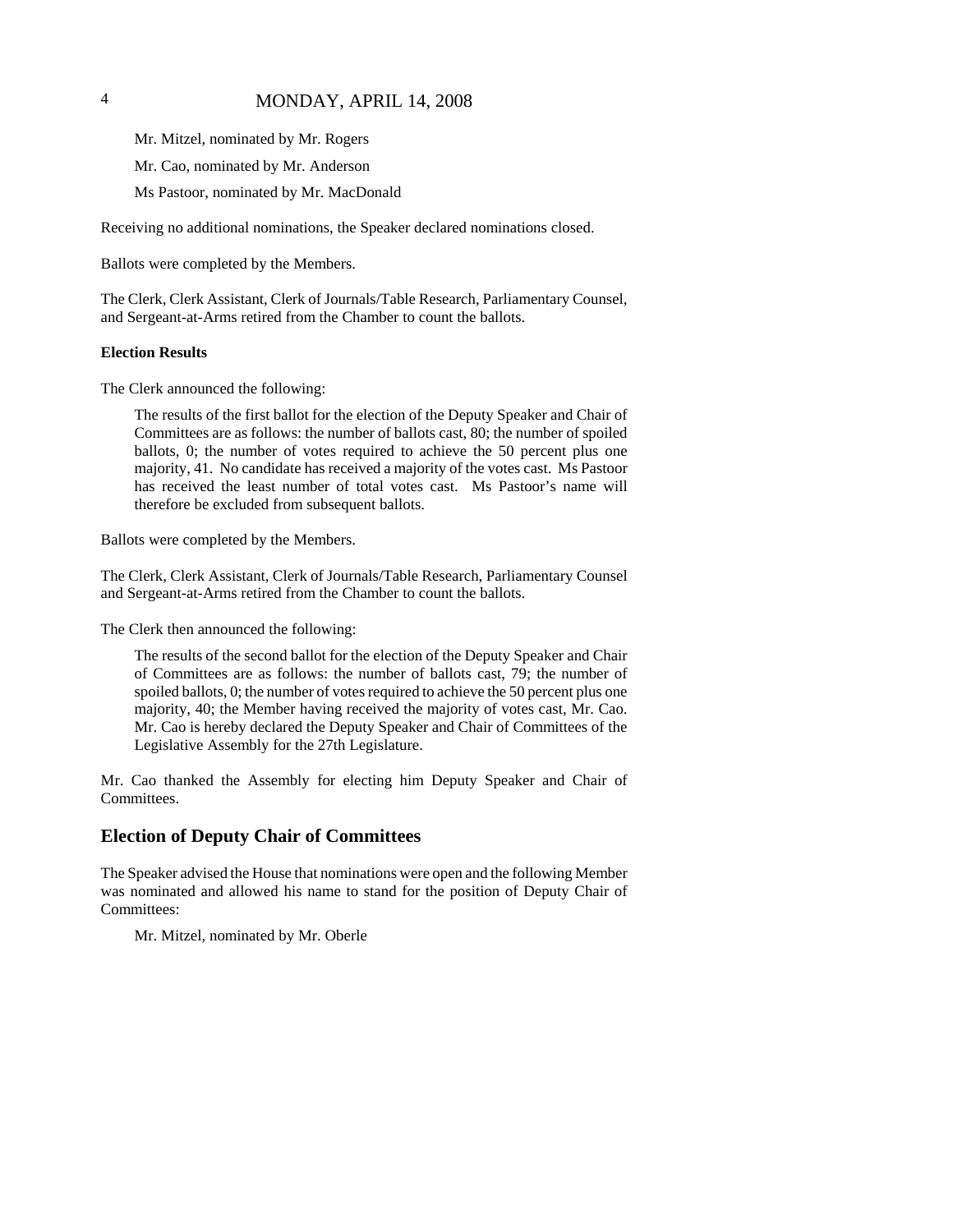Receiving no additional nominations, the Speaker declared Mr. Mitzel Deputy Chair of Committees of the Legislative Assembly for the 27th Legislature.

Unanimous consent was granted to destroy all ballots and materials related to the elections.

## **Adjournment**

The Assembly adjourned at 2:55 p.m. until Tuesday, April 15, 2008, at 3:00 p.m.

Tuesday, April 15, 2008

The Speaker took the Chair at 3:00 p.m.

While awaiting the arrival of His Honour the Honourable the Lieutenant Governor, the Royal Canadian Artillery Band played a brief musical interlude.

His Honour the Honourable the Lieutenant Governor entered the Assembly and took his seat on the Throne.

#### **Speaker's Address to the Lieutenant Governor**

The Speaker said:

May it please Your Honour, the Legislative Assembly has elected me as their Speaker, though I am but little able to fulfil the important duties thus assigned to me. If, in the performance of those duties, I should at any time fall into error, I pray that the fault may be imputed to me, and not the Assembly, whose servant I am, and who, through me, the better to enable them to discharge their duty to their Queen and Province, humbly claim all their undoubted rights and privileges, especially that they may have freedom of speech in their debates, access to Your Honour's person at all seasonable times, and that their proceedings may receive from Your Honour the most favourable construction.

## **Statement by the Provincial Secretary**

The Provincial Secretary, Hon. Ms Redford, then said:

I am commanded by His Honour the Honourable the Lieutenant Governor to declare to you that he freely confides in the duty and attachment of this Assembly to Her Majesty's person and Government, and, not doubting that their proceedings will be conducted with wisdom, temper, and prudence, he grants and upon all occasions will recognize and allow, their constitutional privileges. I am commanded also to assure you that the Assembly shall have ready access to His Honour upon all seasonable occasions and that their proceedings, as well as your words and actions, will constantly receive from him the most favourable construction.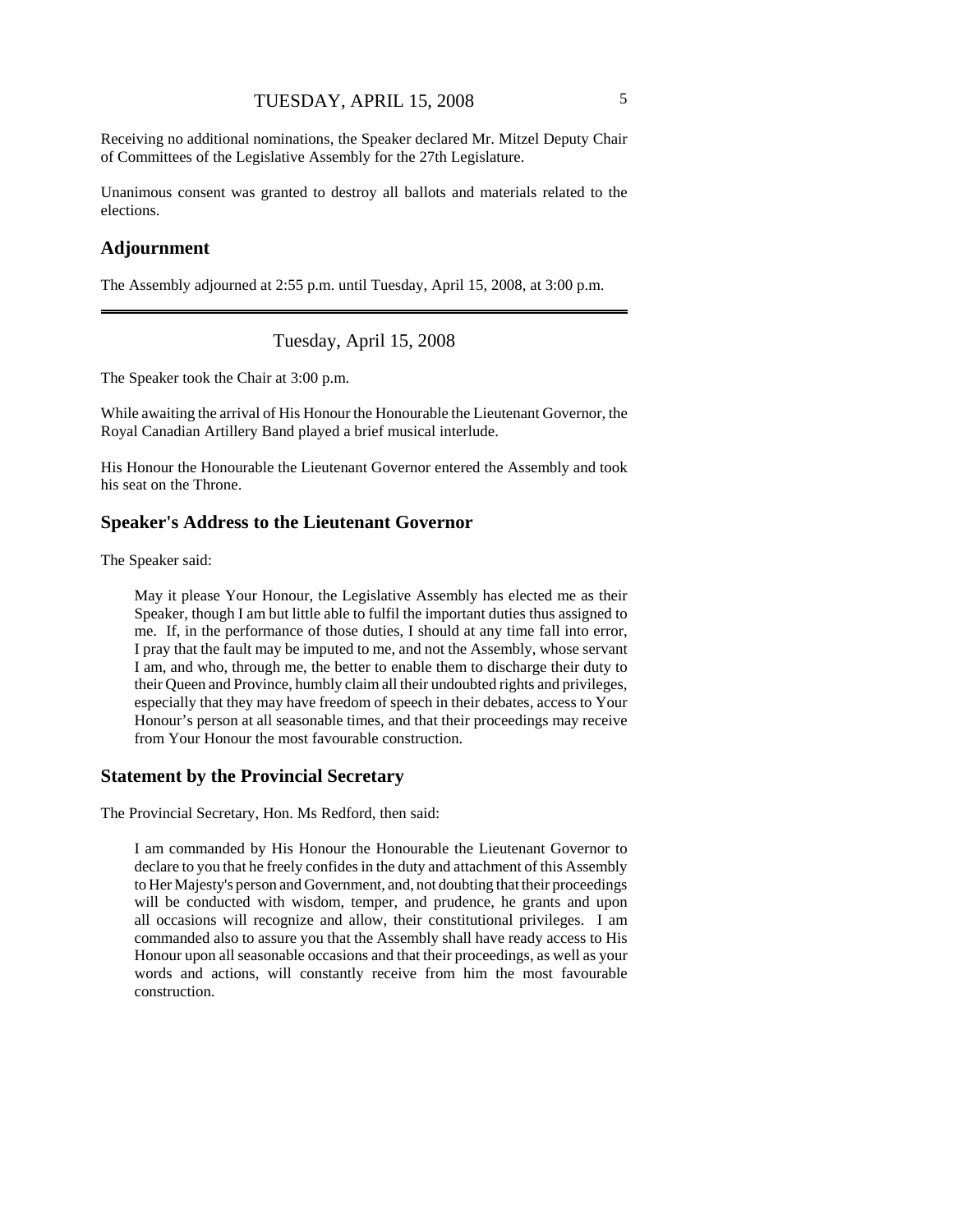## 6 TUESDAY, APRIL 15, 2008

His Honour then read the following Speech from the Throne:

#### **Speech From the Throne**

#### **Taking Action for Today and Tomorrow**

My fellow Albertans, welcome to the First Session of the 27th Alberta Legislature. It is my honour today to deliver the Speech from the Throne.

Today begins a new chapter in the history of Alberta and in this Legislative Assembly that serves its people. This is a place of tradition, a place of ideas, and a place of honour. It's an honour shared by everyone elected to do the business of this House. Theirs is important work, to be conducted diligently and respectfully and in recognition that public service is a privilege bestowed by the people of Alberta on only a few.

Since this House was last assembled, Albertans have chosen 83 Members of this Assembly to lead the province forward into Alberta's second century. I offer my congratulations to each of you. Yours is a responsibility both solemn and exhilarating for Albertans have entrusted you with the task of building a strong and stable future for their province. They have put their faith in the men and women elected to serve in this Legislature, and I know each of you will honour that faith with action.

Your government's work begins with a clear, realistic, and positive plan of action to fulfill the commitments we've made. It's a plan that reflects today's Alberta and the province's place as a leader in Canada. Albertans set the stage for this era of economic growth and vitality by pioneering new standards of fiscal discipline, responsibility, and accountability. Thanks to their foresight and hard work the province is now the engine of prosperity for all of Canada. This role becomes all the more vital in the face of turbulent economic times in the United States, our nation's largest trading partner.

Now more than ever Alberta's economy is the rising tide that lifts all boats across the country. It generates billions of dollars a year in investment, tax revenues for all levels of government, and one-quarter of all new jobs across the country. It is also the positive force that fuels your government's ability to make its plan into a reality that benefits the lives of all Albertans.

Albertans know that such leadership brings responsibilities, responsibilities we accept with pride. I speak not only of Alberta's responsibility to show economic leadership, which remains imperative, but also leadership in the equally crucial areas of sustainable resource development, environmental protection, and interprovincial trade.

Your government recognizes the need for Alberta to catch up in some areas, to close the gap in others, and in all cases to ensure that no one is left behind as the province moves forward.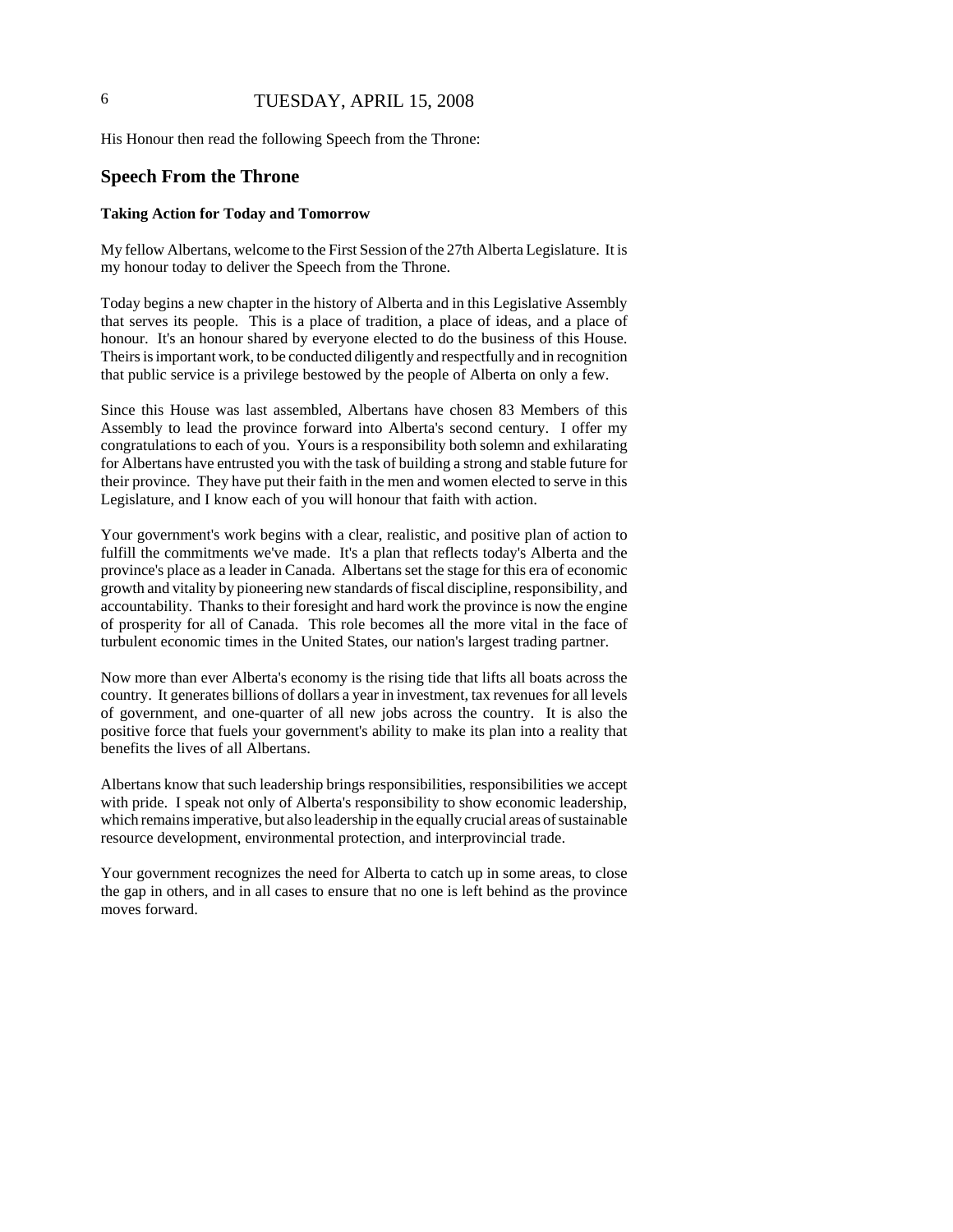Your government's actions to secure Alberta's future are rooted in five priorities that reflect what it has heard from Albertans. They are broadening Alberta's economy; improving the efficiency and effectiveness of health care delivery; providing roads, schools, hospitals, and other public infrastructure to meet the needs of a growing province; developing our energy resources in a responsible and sustainable way; and ensuring that strong and safe communities remain at the heart of our quality of life as our province grows. To your government these aren't just words on a page. They are priorities that will underpin a broad, thoughtful series of actions we will take in the coming years.

#### **Action on Alberta's Economy**

Alberta's economic strengths bless this province with the ability to respond decisively to Albertans' priorities. This economic engine of Canada is a source of hope for families in Alberta and for thousands of Canadians who come here to build their lives. It is an economy that has been created not only by an abundance of resources but also by the boldness, hard work, and common purpose of Albertans.

Albertans deserve to reap the rewards of their hard work. To further this goal, we will begin the process of eliminating health care premiums in a fiscally responsible manner.

Your government knows that Albertans are the drivers of this economy and will respect its limited role in economic growth. However, there are important actions government can take to protect and maintain Alberta's economic strengths, and we will take them. Your government's plan for Alberta includes adding value to services and products and broadening the province's economic base. Our future economy must be a stable foundation for continued prosperity and expanded employment opportunities. That work will begin with the creation of a new economic strategy that reflects new priorities, new needs, and new opportunities for Alberta. It will set the course for the future and ensure continued prosperity for our province.

New ideas and new technology will be the keys to Alberta's continued economic vitality. Innovation will be front and centre in Alberta's drive to lead in the next generation economy.

The Premier's Council for Economic Strategy will be created to advise government on economic policies to ensure that Albertans enjoy a high quality of life and that Alberta is the best place to live, work, and invest. We will seek out the best advice, Canadian and international, to help design a long-term strategy to transform our economy over the coming decades.

A new enterprise fund will be created to attract venture capital from around the world to support Alberta innovation. We will set the wheels in motion for an innovative new tax credit for scientific research and development. This will be supported by new-product commercialization centres, greater business development support, and new entrepreneurship awareness initiatives that focus on technology sectors.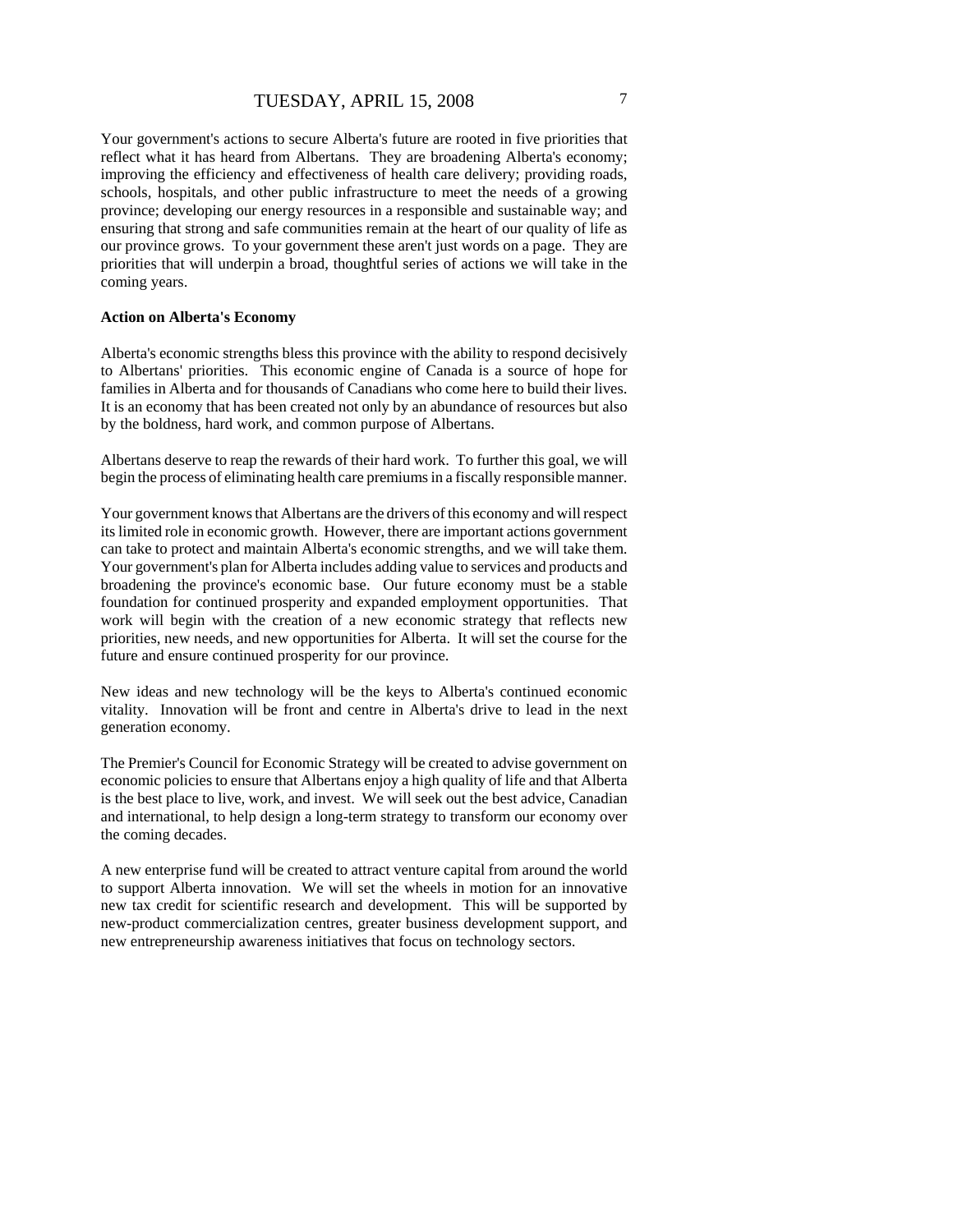## 8 TUESDAY, APRIL 15, 2008

We will support an environment of innovation and entrepreneurship throughout the advanced education system. The government will work with stakeholders to move forward on Campus Alberta to ensure that Alberta's post-secondary system remains one of the best in the world, providing a full spectrum of post-secondary education and training opportunities that are second to none.

Special attention must also be paid to enhancing the province's economic relationships within Canada. Bill 1 of this legislative session, the TILMA Implementation Statutes Amendment Act, will implement the B.C.-Alberta trade, investment, and labour mobility agreement. This is a ground-breaking agreement that is unprecedented in Canada and demonstrates Alberta's commitment to economic leadership. It means reduced business costs, greater efficiencies, and seamless access for businesses and workers in both provinces to opportunities within a single economic region of nearly eight million people.

While Alberta towns and cities continue to grow and flourish, this government will never take for granted the cultural and economic importance of vibrant rural communities and competitive agriculture, food, and forestry sectors. We will continue to work with the livestock industry as its members create their own vision for long-term sustainability. Building on more than a century of experience, Alberta will continue its work alongside individual agriculture sectors to strengthen and diversify the entire industry. It will seek to increase the market value of the many unique and value-added agricultural products and opportunities that exist in our province. This includes expanding into new markets and continuing to develop new products.

We are also committed to addressing the challenges facing Alberta's forest industry. The government will work with industry to identify options to strengthen the long-term viability of this sector and help improve its competitive position in world markets. These efforts will also include looking at ways to attract greater investment, promote innovation, and create more opportunities to develop value-added products such as biofuels and carbon offsets.

The Government of Alberta will also take steps to resolve conflicts among various land users. The government will change the way land-use decisions are made in this province. The land-use framework is about planning for responsible growth while meeting Albertans' environmental and social priorities.

A more focused regional planning approach will also be taken in the area around Alberta's capital in order to take full advantage of opportunities and provide coordinated public infrastructure necessary to accommodate development.

Alberta will continue to consult with First Nations communities any time that land and resource management activities on Crown land may affect treaty rights. To increase certainty in resource development, an updated First Nations consultation policy will be implemented to clarify the responsibilities of all parties.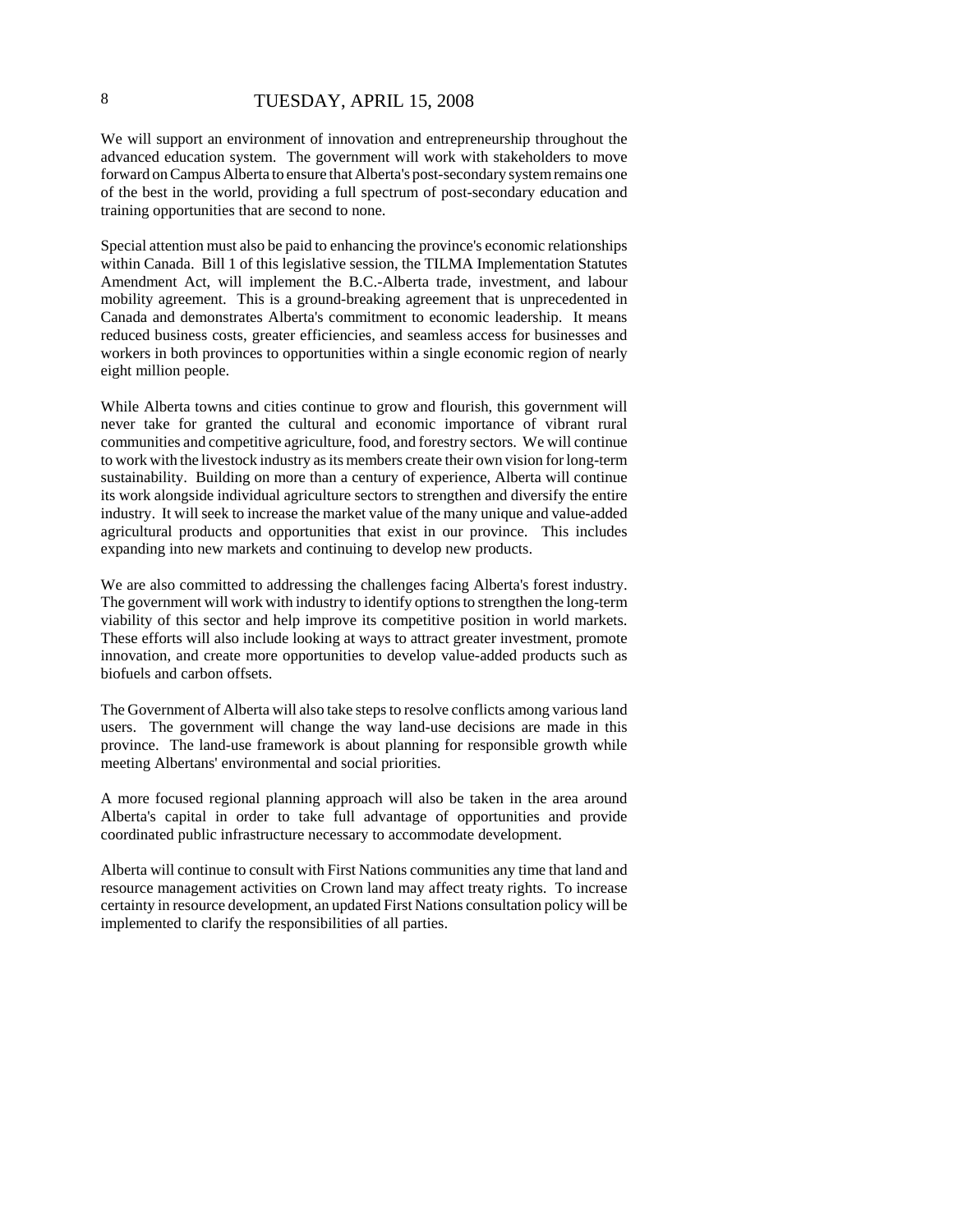Alberta's economy relies on people both to support current high levels of growth and to develop the innovations which will fuel long-term success. The government will work with First Nations and Métis to develop and implement plans to increase their participation in the labour force and the economy. This will contribute to strong, healthy, and vibrant aboriginal communities and people participating fully in the opportunities of a prosperous and diverse Alberta.

We are also finalizing a labour market agreement with the federal government that will help under-represented groups be successful in the workforce. It will support new partnerships, help finance new programs, and increase training and other supports for aboriginal Albertans, persons with disabilities, immigrants, and people who do not have a high school diploma. It will also help increase the literacy and essential skills of adults who are already working.

Special attention will be paid to recruiting workers in sectors facing the greatest need such as health care and construction trades. We will encourage potential immigrants from across Canada and around the world with a clear message that their skills, ideas, and energy are wanted here and that in Alberta they can fulfill their dreams.

The government understands that parents who are working or going to school need quality child care that helps children get a good start in life. We will play a leadership role to support the creation of 14,000 new child care spaces in a variety of settings and to meet a variety of needs by 2011. We will also help low- and middle-income families with the costs of care for their school-aged children.

#### **Action to Sustain Alberta's Health System**

Taking action to strengthen Alberta's economy is an important goal in itself, but it is also necessary so that Alberta has the ability and flexibility to act forcefully on its other priorities. Key among those priorities is a renewed commitment to improve Alberta's publicly funded health system in the coming year and over the long term. Alberta's health system must be well governed, transparent, and accountable at all levels. Your government will strengthen the structures and processes for effective governance and sound stewardship on the part of all health service providers and organizations.

Your government is determined to improve access to quality health care. It will also improve the overall efficiency and effectiveness of the health system so quality health care remains affordable. It will also continue to increase the capacity of the system to serve Albertans' needs through the construction of new and expanded facilities, and it will ensure that Alberta has the health care professionals it needs to meet future demand, beginning with enhanced opportunities for students to pursue health care careers with a long-term view to developing innovative approaches such as health care high schools.

Your government will ensure that the services and facilities for persons affected by mental health concerns as well as substance abuse and addictions will be expanded and improved. Additional beds and community-based programs will be brought on stream to enhance the overall spectrum of care available.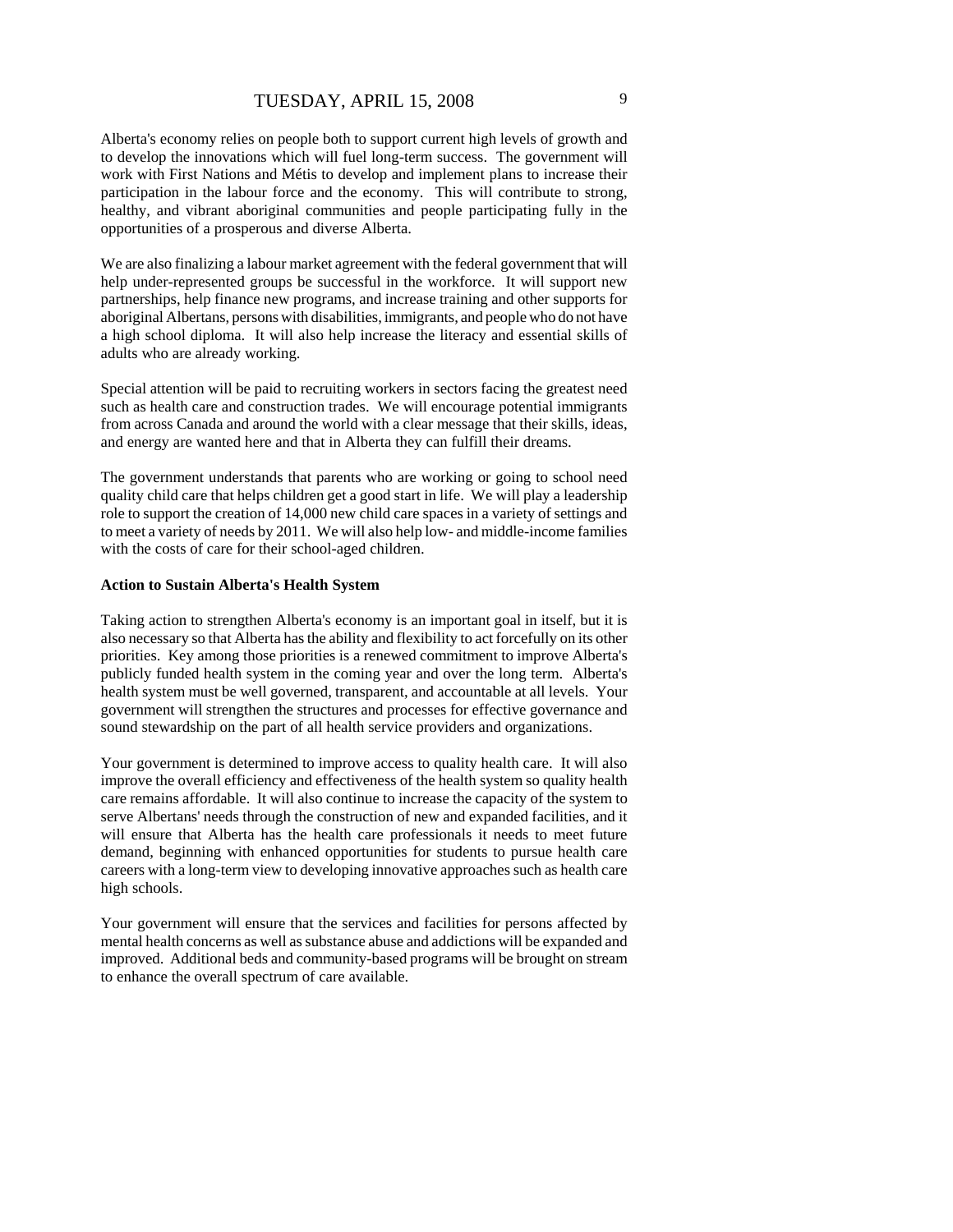## 10 TUESDAY, APRIL 15, 2008

#### **Action on Alberta's Infrastructure**

The government recognizes that having the necessary and appropriate public infrastructure in place is critical to economic development and a high quality of life for Albertans. Public facilities provide a safe learning environment for children, help Albertans receive high-quality health services, and allow government to deliver core programs to the people of this province. Infrastructure is also an economic enabler, providing ways to move goods and services to market efficiently and keeping our economy strong.

Your government will continue to provide the roads, schools, post-secondary facilities, hospitals, and other public infrastructure to meet the long-term needs of Alberta's growing economy and population. The 20-year capital plan will ensure that we catch up and keep up with Alberta's infrastructure needs, not only building new facilities but also setting aside funds to protect the taxpayers' investment and properly maintain current infrastructure long into the future.

We will ensure that infrastructure is built and maintained in a timely, cost-effective, and efficient manner that focuses on projects with the highest need.

Over the next three years Alberta will invest more in the provincial highway network than ever before. This investment will see the completion of major sections of the Calgary and Edmonton ring roads, the continued twinning of Highway 63, and the enhancement of other strategic economic corridors. It will also continue to implement a plan to improve traffic safety as Alberta's contribution to a national campaign for Canada to have the safest roads in the world.

#### **Action for Sustainable Resource Development**

Energy resource development has been a defining part of Alberta's success. It holds the key to Alberta's continued growth and prosperity. From the first strike at Turner Valley to the early days of oil sands development, from the world-renowned scientific innovations in energy development to our province becoming Canada's largest producer of wind power and petrochemicals, energy has kept Alberta moving forward in more ways than one.

Recognizing the continued importance of energy to our province's future, the government will complete a provincial energy strategy this year. It will provide for the responsible and innovative development of the oil, natural gas, and coal resources with which Alberta has been blessed. This strategy will look to the future, specifically to the emergence of new, alternative energy sources and the importance of responsible energy use, efficiency, and conservation.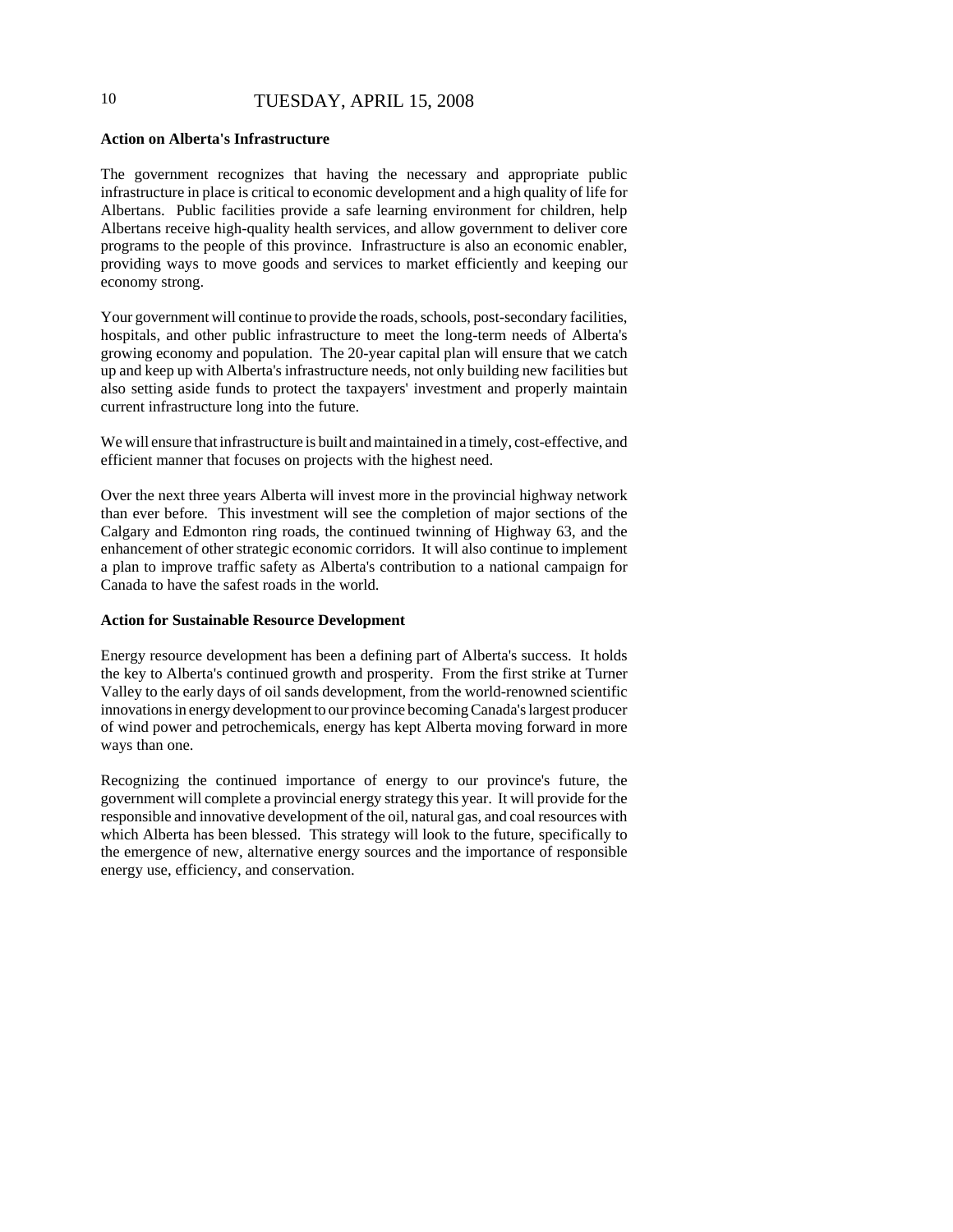Energy production and in particular, oil sands development has created unique benefits and challenges for our province. That's why an important element of the energy strategy and a major focus for your government will be the continued responsible development of the oil sands in accordance with our obligation under the Constitution. This massive global resource has created significant opportunities for our province, attracted billions of dollars of investment, created tens of thousands of jobs, and drawn thousands of new families from around the world to our communities.

The oil sands have made Alberta a key contributor to the Canadian and North American energy supply and will transform the energy market in the years to come. Albertans recognize that the oil sands are integral to our success as a province and vital to our nation's energy security. They also expect their government to take the lead and ensure that energy resources are developed in an environmentally, socially, and economically responsible way. We have a duty to ensure that this unique resource is developed in the best interests of current and future Albertans. That's a duty your government takes very seriously.

Alberta is taking vigorous action to address the social, environmental, and economic aspects of oil sands development, starting with the need for housing in Fort McMurray. We will implement a long-term strategic plan to ensure that this industry continues to grow in a sustainable and responsible way.

Alberta energy must be clean energy, developed using the best technologies available. Albertans expect this, and so do those who buy our energy products in the international market. Alberta is in the world's spotlight, and the expectations for our province are high. We will meet those expectations as a leader in energy development and environmental protection.

Alberta's climate change strategy takes us down a bold new path toward meeting this challenge. We have committed to producing cleaner energy by using proven technology to reduce greenhouse gas emissions. Alberta was the first province to implement a system to measure those emissions and the first to legislate targets for large industrial emitters, including a compliance mechanism and a technology reinvestment fund. While others talk, Albertans act.

With carbon capture and storage technology our goal is to reduce production emissions in the oil sands to equivalent to or less than those of conventional oil. A government-industry council will be created to advise on how to implement this technology on a wide scale.

Your government will also follow through on its commitment to making Alberta more energy efficient. Initiatives will include setting up consumer incentives, adding energy efficiency standards to building codes, helping municipalities adapt to climate change, and launching a public awareness program because as consumers we all share responsibility for action.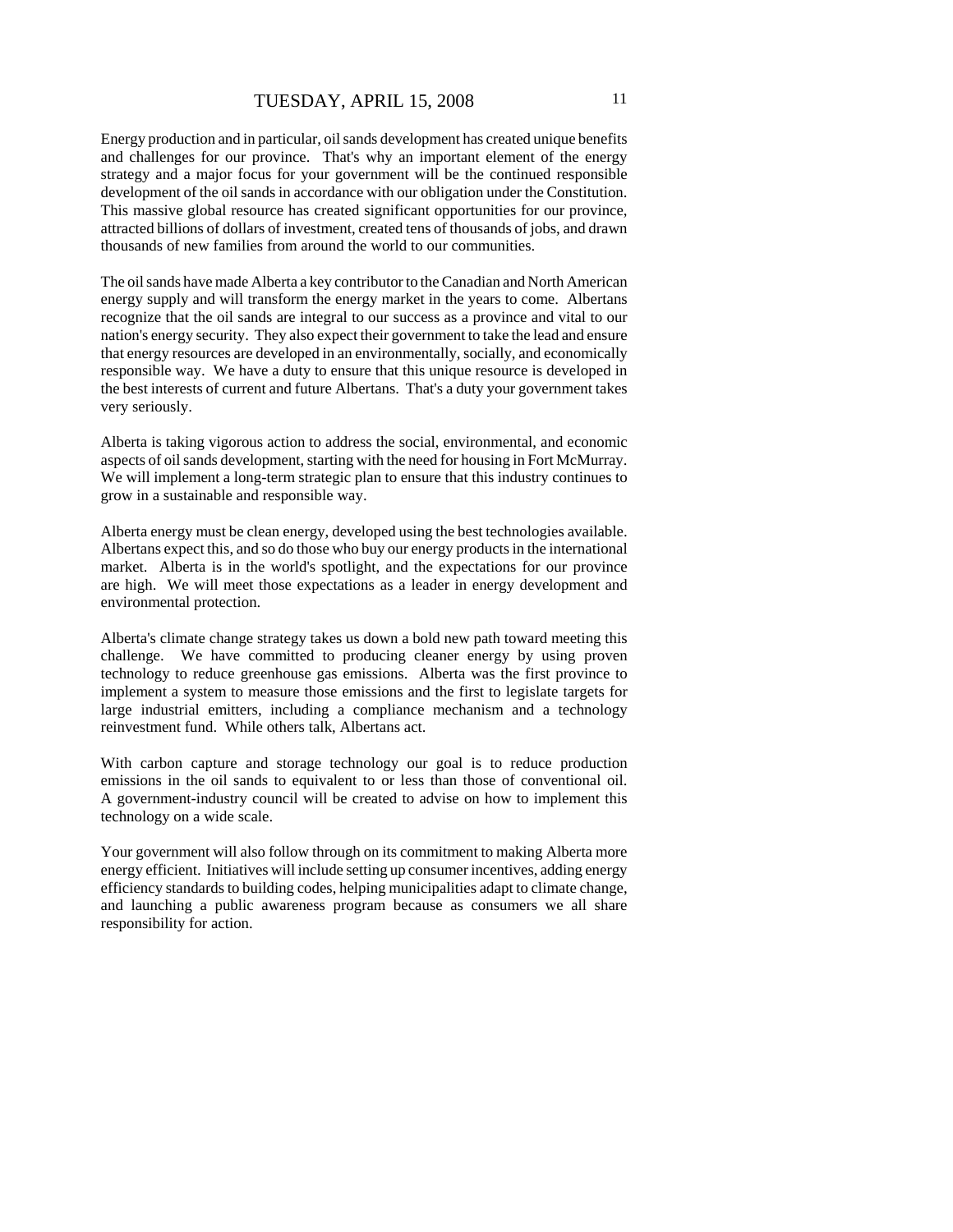## 12 TUESDAY, APRIL 15, 2008

In a time of explosive economic growth Alberta is also pioneering a new way to deal with the cumulative effects of development on a regional scale. This means raising the bar to take into account the social, economic, and environmental impact of development on our province, and it means working more closely with communities, industry, and stakeholders to find the right balance. This innovative approach is already being implemented in the Industrial Heartland area and will be applied to other areas, including the oil sands region.

#### **Action to Build Strong, Safe Communities**

A high quality of life and culturally diverse and vibrant communities are important to Albertans, and they're increasingly essential in attracting and retaining the skilled workforce our province needs. As Alberta seeks to attract over 100,000 skilled workers over the next 10 years, it will continue to implement strategies to help build welcoming and inclusive communities and workplaces.

A Premier's Council on Arts and Culture will be established to make recommendations to government and champion culture in Alberta communities.

This year will also see the introduction of a new plan for parks, a long-term strategy for managing the network of parks and protected areas that Albertans value. The plan will balance conservation and preservation responsibilities with the recreational needs of Alberta's growing population.

Your government will take action to promote strong and vibrant communities and reduce crime so Albertans feel safe. This year will see the addition of 100 more front-line police officers, part of government's commitment to add 300 police officers over the next three years to support safer Alberta communities.

Government will develop and implement an integrated and innovative approach to policing in Alberta. This will be accomplished through the establishment of a policing framework that will include new models for service delivery, funding, and enhanced accountability and greater coordination and integration of law enforcement at the municipal, provincial, and federal levels. Government will also implement an action plan for provincial correctional services to help reduce crime through more effective offender management and rehabilitation.

We will work harder to prevent root causes of crime. We will build on the action government has already taken to reduce fetal alcohol spectrum disorder and prevent family violence.

During a crisis Albertans expect their government to respond quickly and effectively, so we will take steps to enhance emergency preparedness. The government will establish an interdisciplinary institute to support safety and security.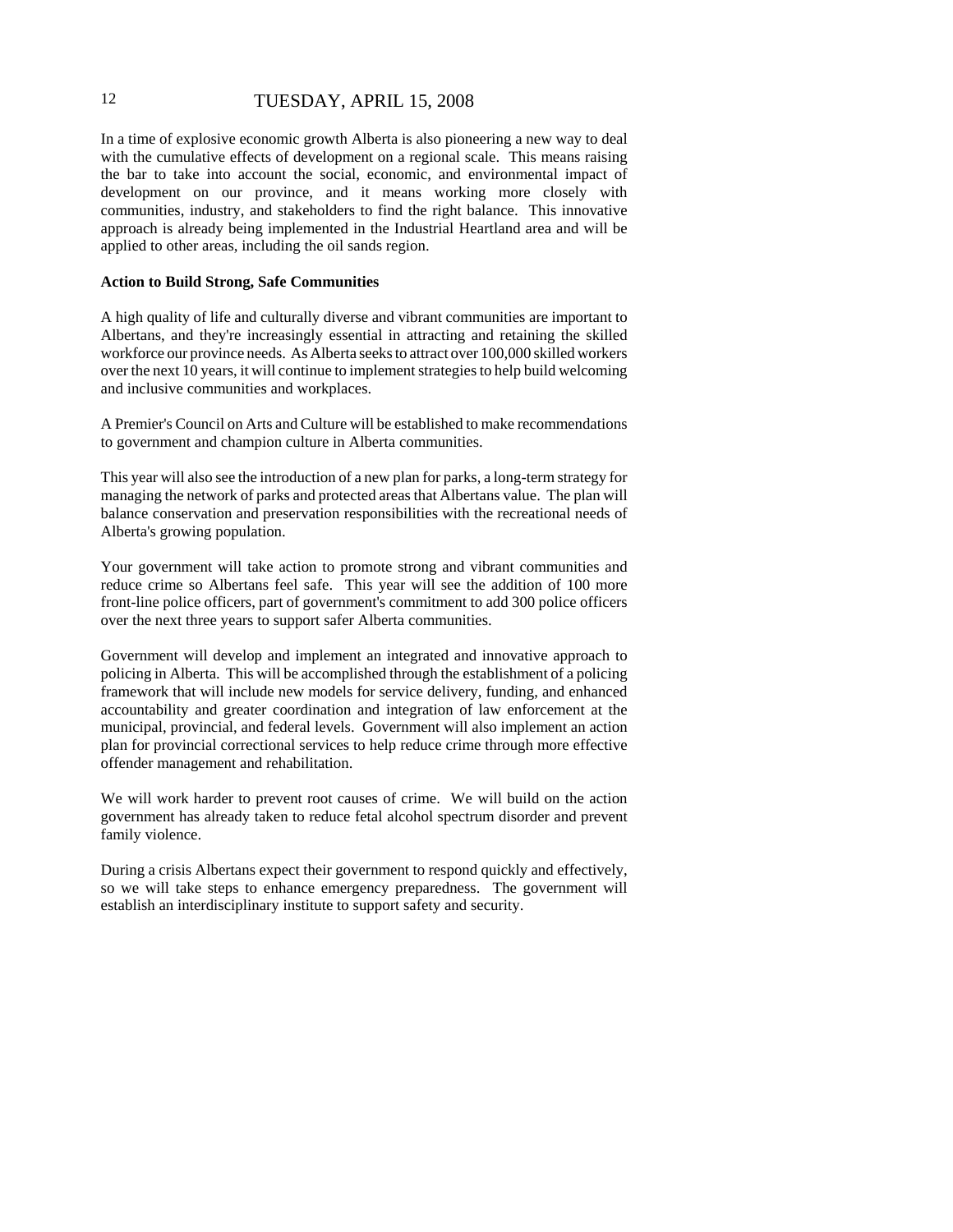Your government has pledged to work closely with municipalities to identify and address the unique needs of urban centres in an era of dramatic growth. Among these is the need to ensure a supply of appropriate and affordable housing to make our communities stronger, safer, and healthier. We will continue to take action to address the demand for affordable housing for the homeless, families, seniors, persons with disabilities, and those in need with the goal of promoting home ownership.

The government will also ensure that vulnerable Albertans are protected. We recognize the need for more supportive living accommodations and services in communities across Alberta. Albertans in need of continuing care services want to live in affordable, homelike settings close to family and friends. We will act on these needs by ensuring that more affordable supportive living spaces are built.

In partnership with health regions and long-term care facilities new supports will be provided to about 500 younger and socially or culturally isolated people living in long-term care. Regional teams will help these Albertans obtain the supports they need to participate in community activities, recreation, and educational programs to enhance their quality of life.

#### **Conclusion**

Ladies and gentlemen, in all of the areas discussed today, your government is committed to taking decisive steps in the service of this growing province as it assumes a greater leadership role within Canada and beyond.

Ministers of the Crown have been given firm, clear mandates for action in their respective portfolios. Those mandates are based on the priorities and aspirations of Albertans. They are rooted in the belief that Albertans want meaningful, realistic, achievable actions taken in support of those priorities and aspirations, and they are founded in the principles of the people of this great province, principles such as entrepreneurship, self-reliance, compassion, and putting others' needs ahead of one's own. As your government acts on these mandates, those principles will never be forgotten. It pledges to act with openness and accountability, with integrity and goodwill, and with an abiding respect of our contract with Albertans.

Whether it's in economic development or health care, rural development or environmental sustainability, your government will act in the best interests of the people of Alberta and in the best interests of Alberta's future. The government will act on commitments it has made to future Albertans so that this great province fulfills its destiny as Canada's greatest province, its destiny to be all that it can be.

Thank you, ladies and gentlemen, and may God bless you all.

God bless Alberta. God bless Canada. God save the Queen.

The Speaker then invited Mr. Paul Lorieau to lead the Members and guests in the singing of God Save the Queen.

His Honour the Honourable the Lieutenant Governor then retired from the Assembly.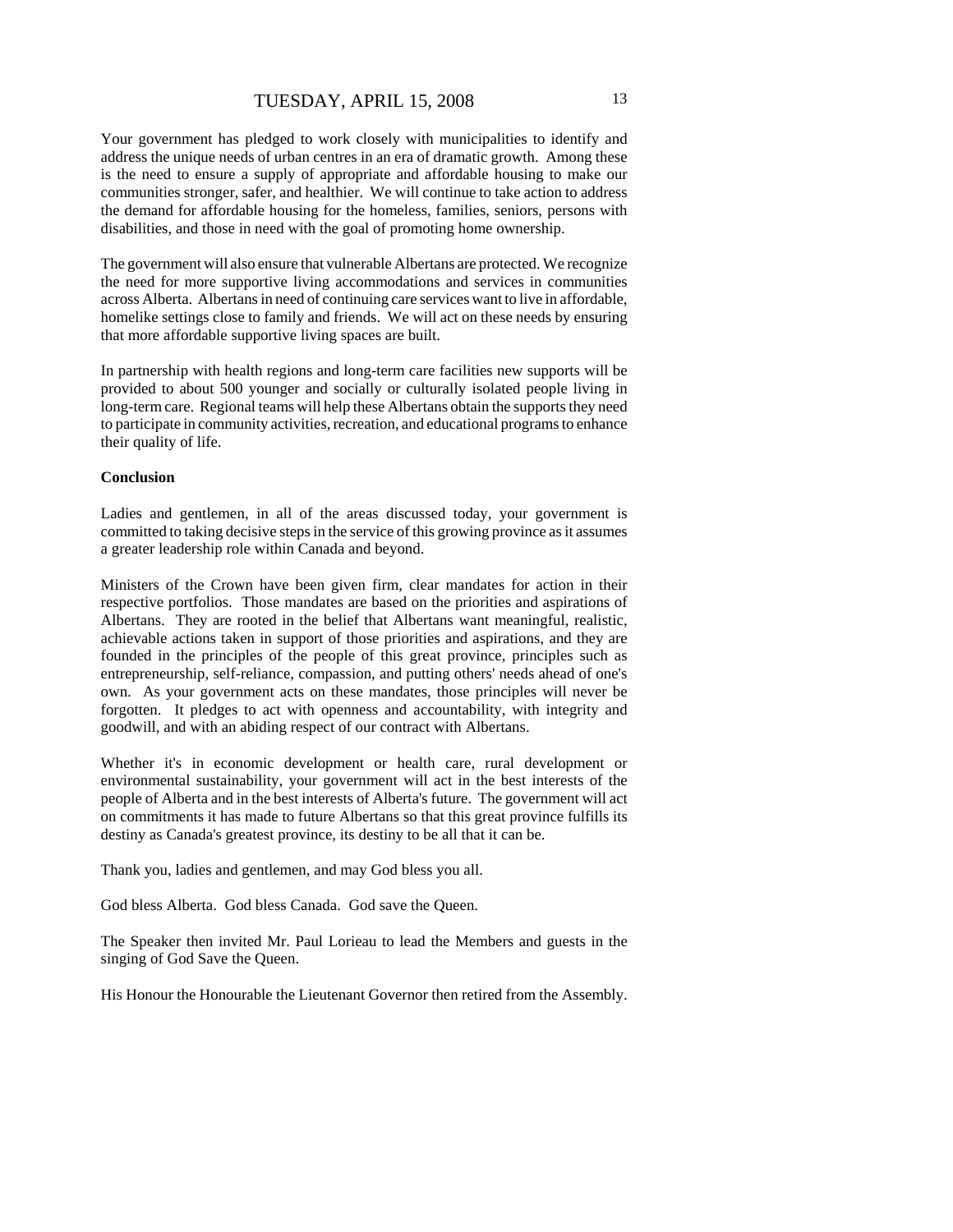## **Tabling Documents**

The Speaker informed the Assembly he had obtained a copy of the Speech of His Honour the Honourable the Lieutenant Governor, which was laid on the Table. Sessional Paper 1/2008

## **Introduction of Bills (First Reading)**

Ordered, that the Honourable Mr. Stelmach have leave to introduce a Bill entitled "Trade, Investment and Labour Mobility Agreement Implementation Statutes Amendment Act, 2008." Hon. Mr. Stelmach accordingly presented the Bill and the same was received and read a First time.

## **Announcement by the Clerk of the Assembly of Members Elected**

Mr. Speaker, I have received from the Chief Electoral Officer of Alberta, pursuant to the Election Act, a report containing the results of the General Election conducted on the third day of March 2008. The report states that an election was conducted in the following electoral divisions and the said report further shows that the following Members were duly elected:

| Airdrie-Chestermere          | Rob Anderson           |
|------------------------------|------------------------|
| Athabasca-Redwater           | Jeff Johnson           |
| Banff-Cochrane               | Janis Tarchuk          |
| Barrhead-Morinville-Westlock | Kenneth R. Kowalski    |
| Battle River-Wainwright      | Doug Griffiths         |
| Bonnyville-Cold Lake         | Genia Leskiw           |
| Calgary-Bow                  | Alana DeLong           |
| Calgary-Buffalo              | Kent Hehr              |
| Calgary-Cross                | <b>Yvonne Fritz</b>    |
| Calgary-Currie               | Dave Taylor            |
| Calgary-East                 | Moe Amery              |
| Calgary-Egmont               | Jonathan Denis         |
| Calgary-Elbow                | Alison Redford         |
| Calgary-Fish Creek           | <b>Heather Forsyth</b> |
| Calgary-Foothills            | Len Webber             |
| Calgary-Fort                 | Wayne Cao              |
| Calgary-Glenmore             | <b>Ron Stevens</b>     |
| Calgary-Hays                 | Art Johnston           |
| Calgary-Lougheed             | Dave Rodney            |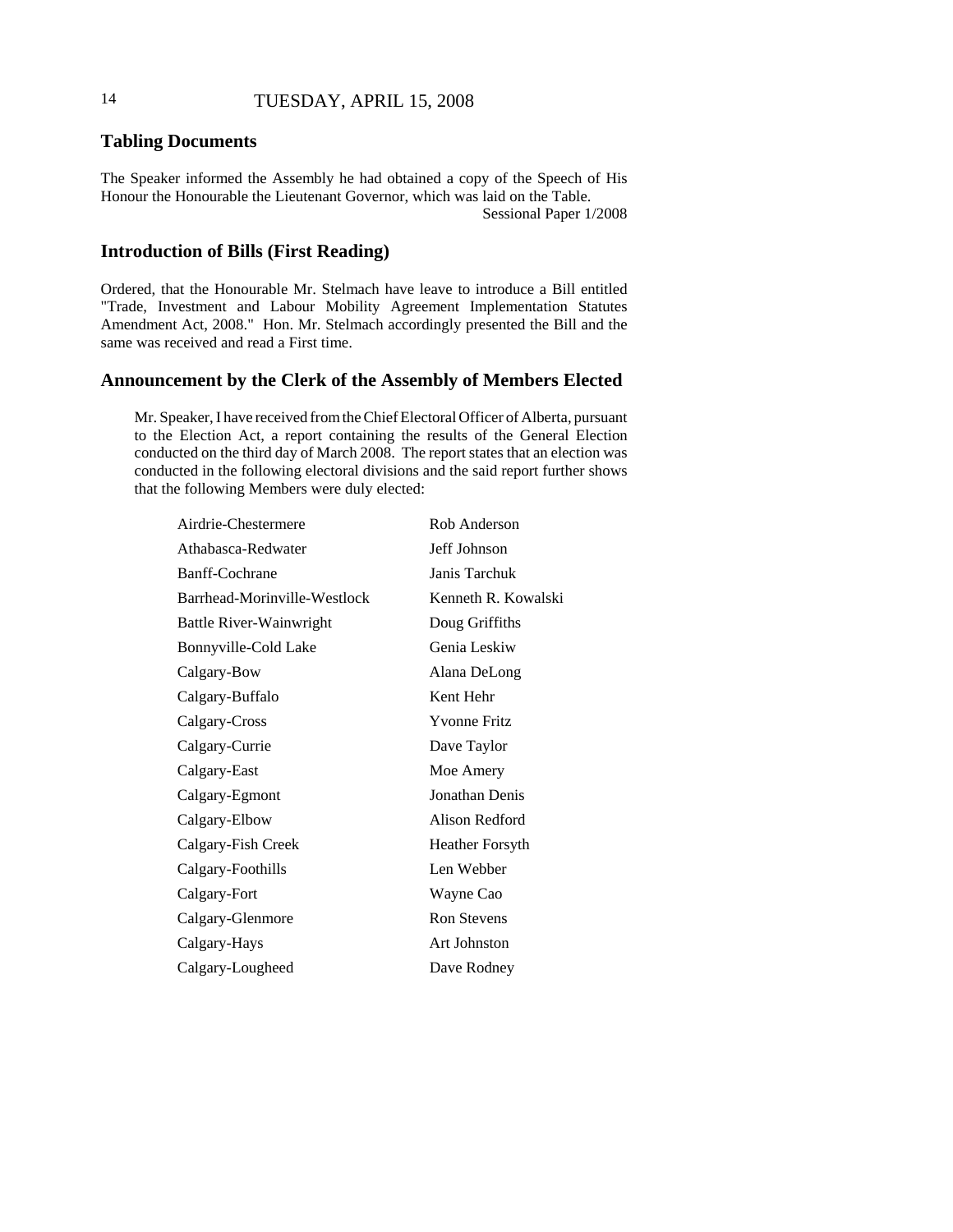Calgary-Mackay Teresa Woo-Paw Calgary-McCall Darshan S. Kang Calgary-Montrose Manmeet Bhullar Calgary-Mountain View David Swann Calgary-North Hill Kyle Fawcett Calgary-North West Lindsay Blackett Calgary-Nose Hill Neil Brown Calgary-Shaw Cindy Ady Calgary-Varsity Harry Chase Calgary-West Ron Liepert Cardston-Taber-Warner Broyce Jacobs Cypress-Medicine Hat Len Mitzel Drayton Valley-Calmar Diana McQueen Drumheller-Stettler Jack Hayden Dunvegan-Central Peace Hector Goudreau Edmonton-Beverly-Clareview Tony Vandermeer Edmonton-Calder Doug Elniski Edmonton-Castle Downs Thomas Lukaszuk Edmonton-Centre Laurie Blakeman Edmonton-Decore Janice Sarich Edmonton-Ellerslie Naresh Bhardwaj Edmonton-Glenora Heather Klimchuk Edmonton-Gold Bar Hugh MacDonald Edmonton-Highlands-Norwood Brian Mason Edmonton-Manning Peter Sandhu Edmonton-McClung David Xiao Edmonton-Meadowlark Raj Sherman Edmonton-Mill Creek Gene Zwozdesky Edmonton-Mill Woods Carl Benito Edmonton-Riverview Kevin Taft Edmonton-Rutherford Fred Horne Edmonton-Strathcona Rachel Notley Edmonton-Whitemud Dave Hancock Foothills-Rocky View Ted Morton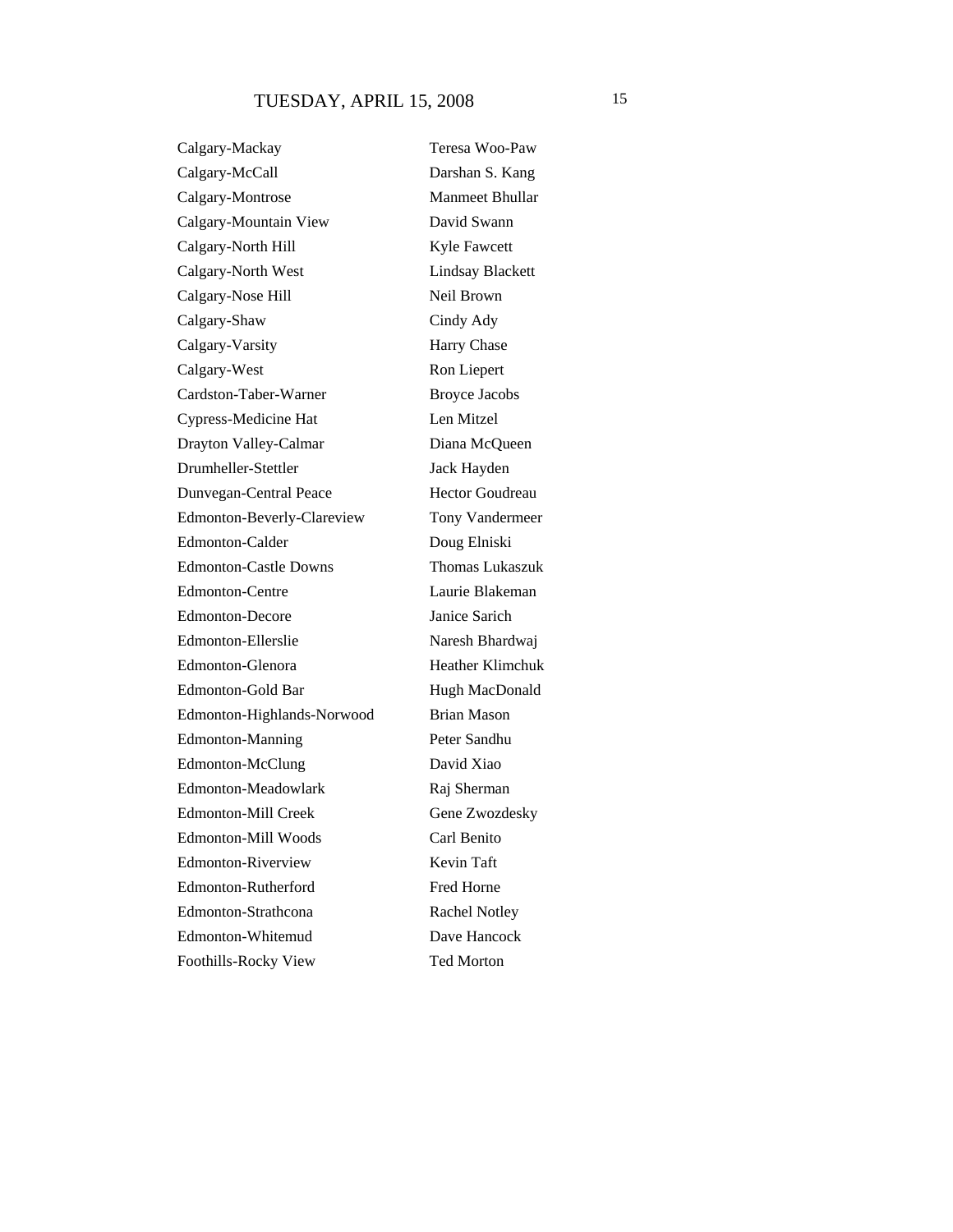Fort McMurray-Wood Buffalo Guy C. Boutilier Fort Saskatchewan-Vegreville Ed Stelmach Grande Prairie-Smoky Mel Knight Grande Prairie-Wapiti Wayne Drysdale Highwood George Groeneveld Innisfail-Sylvan Lake Luke Ouellette Lac La Biche-St. Paul Ray Danyluk Lacombe-Ponoka Ray Prins Leduc-Beaumont-Devon George Rogers Lesser Slave Lake Pearl Calahasen Lethbridge-East Bridget Pastoor Lethbridge-West Greg Weadick Little Bow Barry McFarland Livingstone-Macleod Evan Berger Medicine Hat Rob Renner Olds-Didsbury-Three Hills Richard Marz Peace River Frank Oberle Red Deer-North Mary Anne Jablonski Red Deer-South Cal Dallas Rocky Mountain House Ty Lund Sherwood Park Iris Evans Spruce Grove-Sturgeon-St. Albert Doug Horner St. Albert Ken Allred Stony Plain Fred Lindsay Strathcona Dave Quest Strathmore-Brooks Arno Doerksen Vermilion-Lloydminster Lloyd Snelgrove West Yellowhead Robin Campbell Wetaskiwin-Camrose Verlyn Olson Whitecourt-Ste. Anne George VanderBurg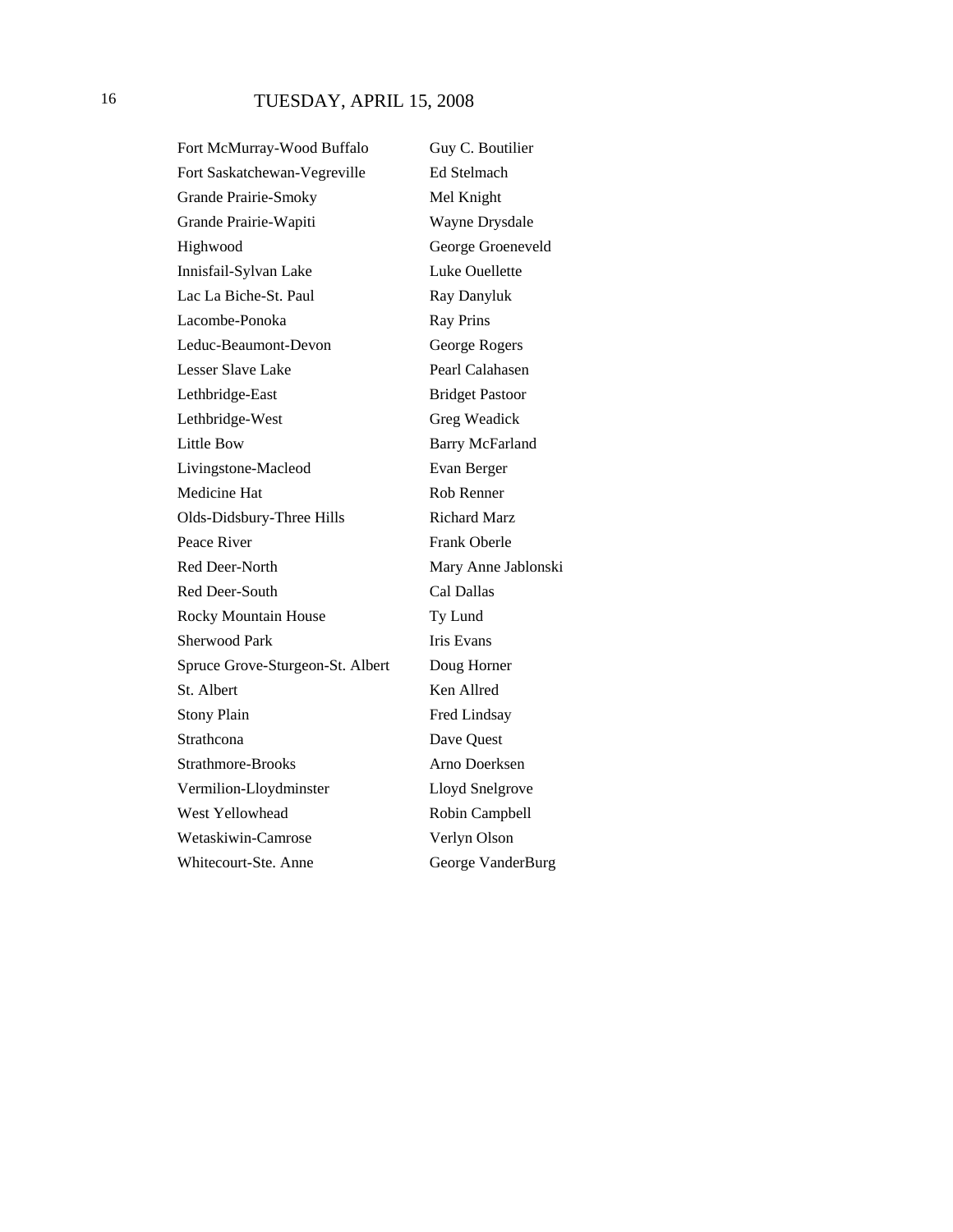## TUESDAY, APRIL 15, 2008 17

#### **Government Motions**

**1.** Moved by Hon. Mr. Stelmach:

Be it resolved that the Speech of His Honour the Honourable the Lieutenant Governor to this Assembly be taken into consideration on April 16, 2008.

The question being put, the motion was agreed to.

**2.** Moved by Hon. Mr. Hancock:

Be it resolved that the Select Standing Committees for the present Session of the Legislative Assembly be appointed for the following purposes:

- (1) Privileges and Elections, Standing Orders and Printing,
- (2) Public Accounts,
- (3) Private Bills,
- (4) Alberta Heritage Savings Trust Fund, and
- (5) Legislative Offices

and, in addition thereto, there be appointed for the duration of the present Legislature, a Special Standing Committee on Members' Services.

The question being put, the motion was agreed to.

#### **3.** Moved by Hon. Mr. Hancock:

Be it resolved that the following Members be appointed to the Assembly's five Select Standing Committees and one Special Standing Committee:

#### **Alberta Heritage Savings Trust Fund** (9 Members)

| Rogers (Chair)         | <b>Blakeman</b> | McFarland |
|------------------------|-----------------|-----------|
| Elniski (Deputy Chair) | DeLong          | McOueen   |
| Amery                  | Kang            | Olson     |

#### **Legislative Offices** (11 Members)

| Prins (Chair)            | Horne     | Mitzel |
|--------------------------|-----------|--------|
| McFarland (Deputy Chair) | Lund      | Notley |
| Blakeman                 | MacDonald | Webber |
| Campbell                 | Marz      |        |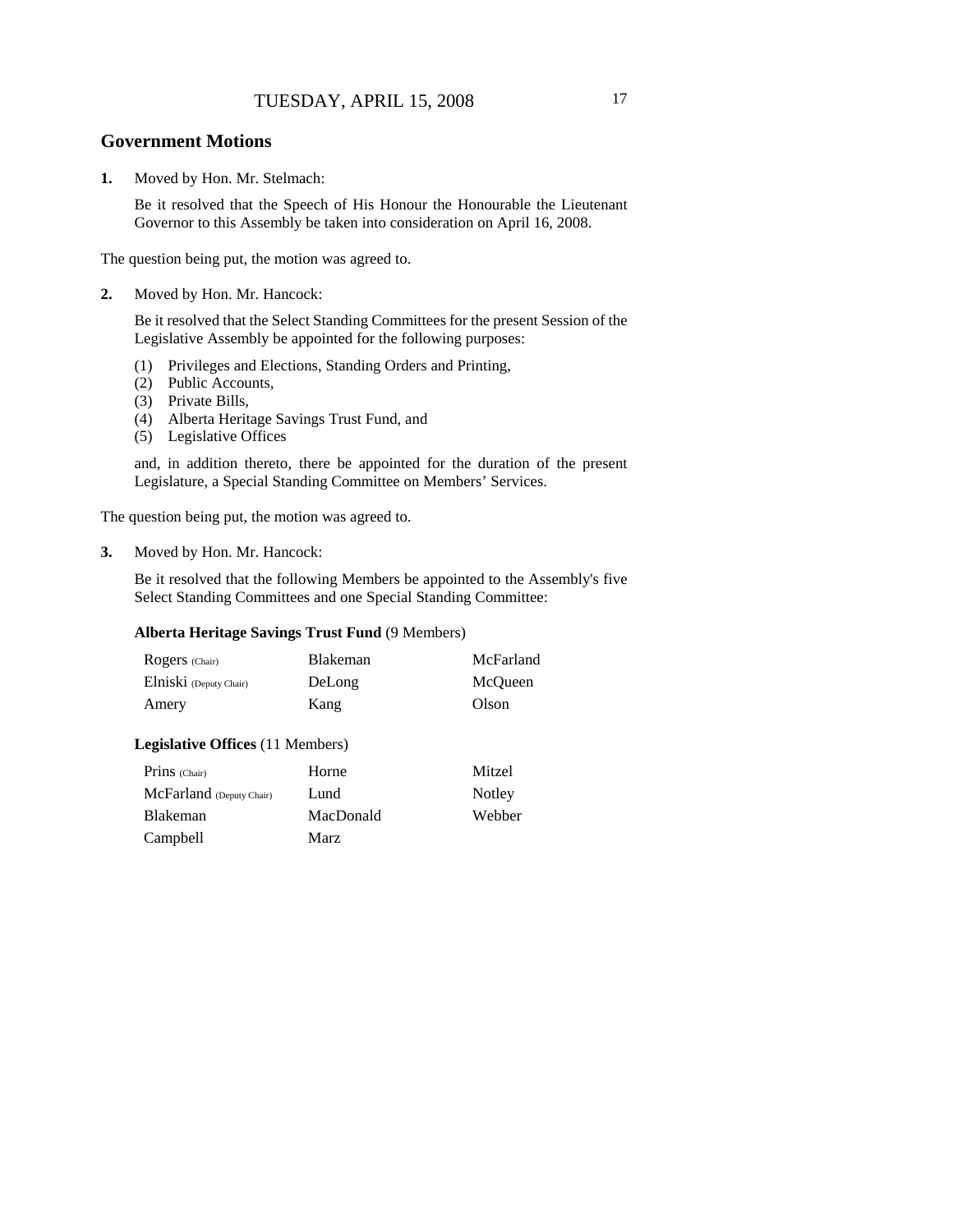#### **Private Bills** (21 Members)

| <b>Brown</b> (Chair)   | Calahasen | MacDonald |
|------------------------|-----------|-----------|
| WOO-PaW (Deputy Chair) | Campbell  | McQueen   |
| Allred                 | Doerksen  | Olson     |
| Amery                  | Elniski   | Quest     |
| Anderson               | Fawcett   | Sandhu    |
| <b>Benito</b>          | Forsyth   | Sarich    |
| Boutilier              | Jacobs    | Swann     |

#### **Privileges and Elections, Standing Orders and Printing** (21 Members)

| Prins (Chair)          | Johnson     | Pastoor        |
|------------------------|-------------|----------------|
| Hancock (Deputy Chair) | Leskiw      | Rogers         |
| Bhardwaj               | Liepert     | <b>Stevens</b> |
| Boutilier              | <b>Marz</b> | Taylor         |
| Calahasen              | Mitzel      | Vandermeer     |
| Doerksen               | Notley      | Weadick        |
| Griffiths              | Oberle      | Zwozdesky      |

#### **Public Accounts** (17 Members)

| MacDonald (Chair)   | Denis     | Kang       |
|---------------------|-----------|------------|
| Lund (Deputy Chair) | Drysdale  | Mason      |
| Benito              | Fawcett   | Ouest      |
| Bhardwaj            | Griffiths | Vandermeer |
| Chase               | Jacobs    | Woo-Paw    |
| Dallas              | Johnson   |            |
|                     |           |            |

## **Members' Services** (11 Members)

| Kowalski (Chair)             | Leskiw    | Taylor     |
|------------------------------|-----------|------------|
| <b>Oberle</b> (Deputy Chair) | Mason     | VanderBurg |
| Elniski                      | Rodney    | Weadick    |
| Hehr                         | Snelgrove |            |

The question being put, the motion was agreed to.

Sessional Paper 2/2008

## **Adjournment**

On motion by Hon. Mr. Hancock, Government House Leader, the Assembly adjourned at 3:56 p.m. until Wednesday, April 16, 2008, at 1:30 p.m.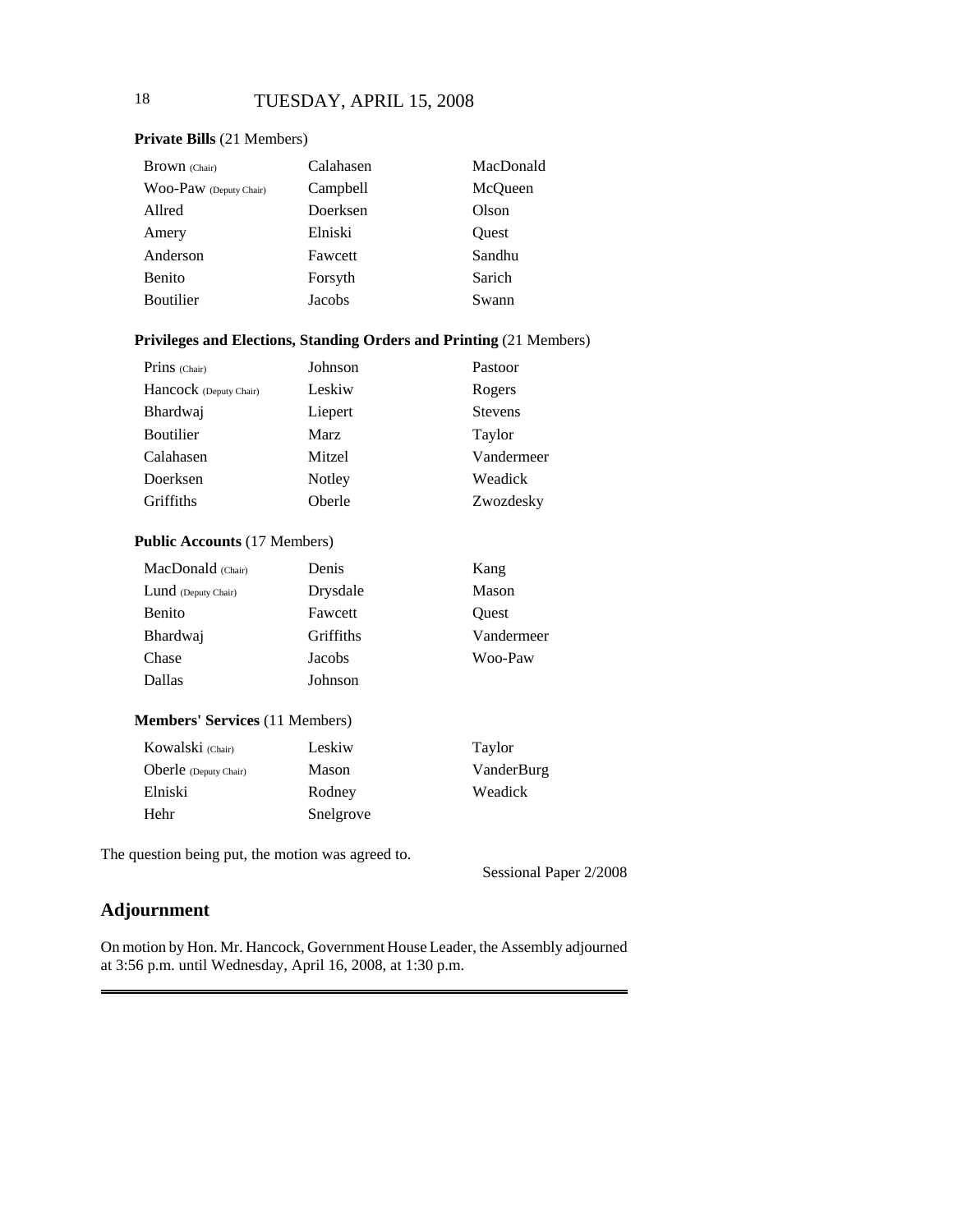## Wednesday, April 16, 2008

The Speaker took the Chair at 1:30 p.m.

The Speaker offered a prayer and a moment of silence was observed in recognition of the death of former Members: Dr. Carl Michael Paproski, Member for Edmonton-Kingsway, 1982 to 1986, who passed away on January 13, 2008, and Ms Pamela Trainor Barrett, Member for Edmonton-Highlands, 1986 to 1993 and 1997 to 2000, who passed away on January 21, 2008.

#### **Speaker's Statement - Operation of Oral Question Period and Rotation of Members' Statements**

Honourable Members, before we start on the first Question Period of the 27th Legislature, the Chair would like to review briefly some rules concerning the operation of Question Period, including the rotation of questions. While today's Order Paper outlines Government Motion 8 which proposes temporary amendments to the Standing Orders, Members may be interested to know that if they comb the Standing Orders of the Assembly, they would not find any rules concerning the operation of Question Period. Standing Order 7(1) states where Oral Question Period comes in the Daily Routine and indicates that it shall not exceed 50 minutes. The rules concerning inappropriate language found in Standing Order 23 apply, but the operation and rotation of questions is based on the practices and precedents of this Assembly.

Traditionally the Chair has made a statement at the start of a Legislature concerning Question Period and other matters such as the rotation of Members' Statements. In determining these matters, the Chair is mindful of that fundamental principle of Canadian parliamentary law which appeared in a 1916 edition of Bourinot's Parliamentary Procedure and Practice in the Dominion of Canada and is restated in paragraph 1 of Beauchesne's, sixth edition, which is:

"To protect a minority and restrain the improvidence or tyranny of a majority; to secure the transaction of public business in an orderly manner; to enable every Member to express opinions within limits necessary to preserve decorum and prevent an unnecessary waste of time; to give abundant opportunity for the consideration of every measure, and to prevent any legislative action being taken upon sudden impulse."

Members may be aware that the numbers of the respective caucuses in the Assembly are very similar to those at the start of the 25th Legislature following the 2001 general election. The only difference is that the Official Opposition has nine Members instead of the seven it had after the 2001 election; the Government 72 instead of 74. The Chair sees little reason to depart from the rotation that existed at that time.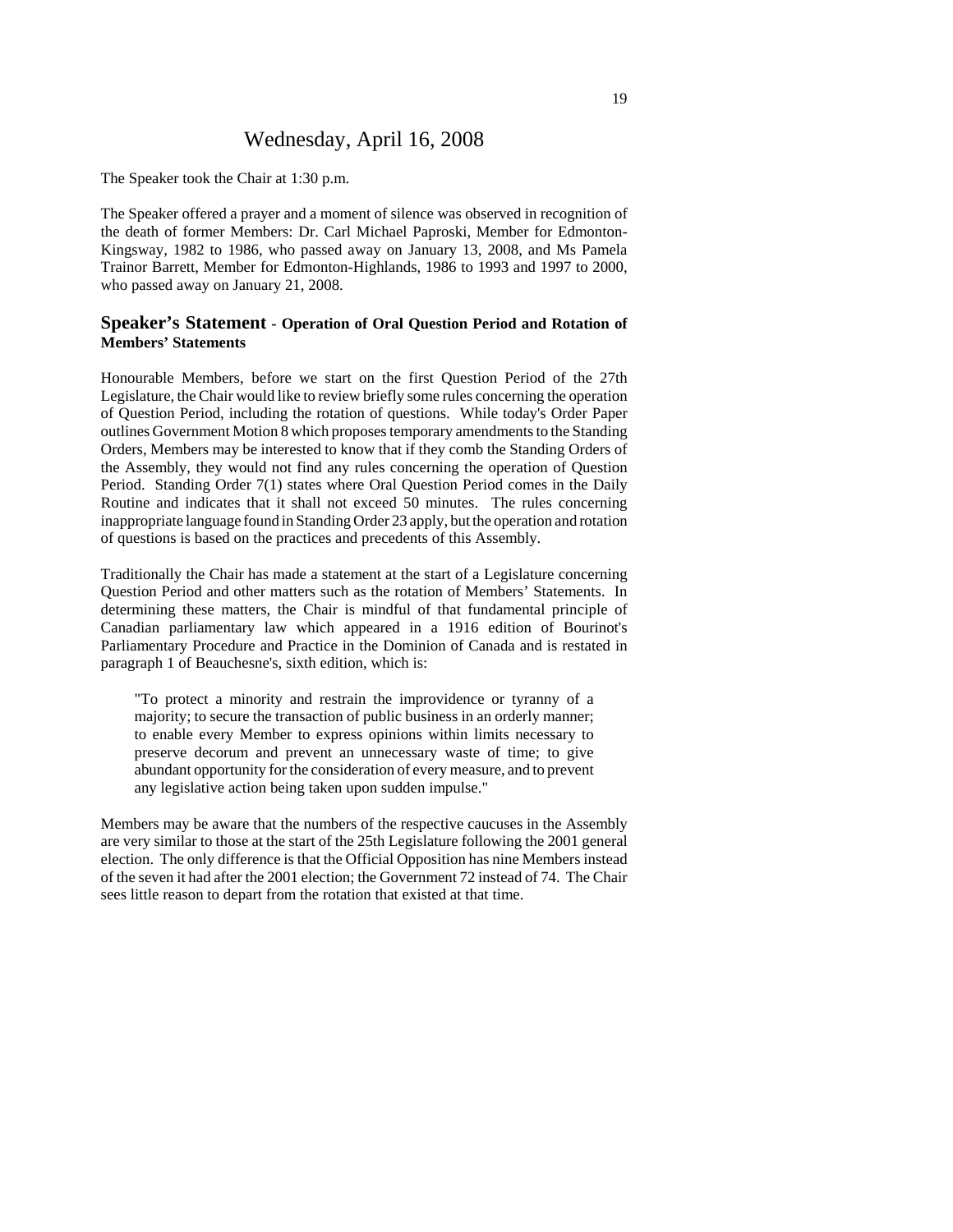## 20 WEDNESDAY, APRIL 16, 2008

Accordingly, the Official Opposition will be entitled to the first three sets of questions, which is a main question followed by up to two supplementary questions. The third party will be entitled to ask the fourth question. A Member from the Government Caucus will be entitled to the fifth question.

The rotation will then shift back and forth between Members of the Official Opposition and private Members on the government side. This means that the Official Opposition will have the sixth, eighth, and 10th questions, and Government Members will be entitled to the seventh and ninth questions. The third party will be entitled to the 11th question. A Member from the government side will take the 12th question and the Official Opposition will be entitled to ask the 13th question.

In 2001 the 14th and subsequent questions went to Government Members. In light of the fact that the Official Opposition has two more seats than it did in 2001, they should have the 15th question, with the Government Members being entitled to the questions after that, should there be time for that many questions.

Prior to the temporary changes adopted in the spring of 2007, the well-established rule was that there could be a preamble to the first, or main, question and no preambles to supplementary questions. Last year House Leaders convinced the Chair to implement a scheme where there was a 45-second time limit on questions and answers, which virtually obliterated the difference between main and supplementary questions. In the Chair's view the implementation of a time limit without any restrictions on supplementary questions did not raise the level of decorum in the Assembly.

As has been done at the start of past Legislatures, the Chair would like to remind all Members that brevity in questions and answers is of fundamental importance to the operation of Question Period. The Chair notes that the Canadian House of Commons imposes a time limit of 35 seconds for each question and answer. It should be made clear that it is in no way the Chair's intention to limit the nature of questions asked in Question Period. As Members well know, the Chair is firmly committed to the history and traditions of parliament. In a system of responsible government it is fundamentally important that the government be held to account by the Assembly. That is a cornerstone of our system of government. Question Period is an important component of that accountability. However, observing that principle does not mean that decorum becomes irrelevant. The Chair is dedicated to making sure that this Assembly remains an honourable place. Furthermore, the purpose of Question Period is to seek information from the government about government.

To reconcile these principles and objectives, the Chair will recognize a 35-second time limit for questions and answers. There will be no preambles to supplementary questions. Supplementary questions will have to be well crafted and should not take 35 seconds. This will allow more Members to participate in Question Period and should help reinforce the purpose of Question Period, which is the seeking of information. Beauchesne's Parliamentary Rules and Forms, sections 407 to 414, provides clarity and guidance.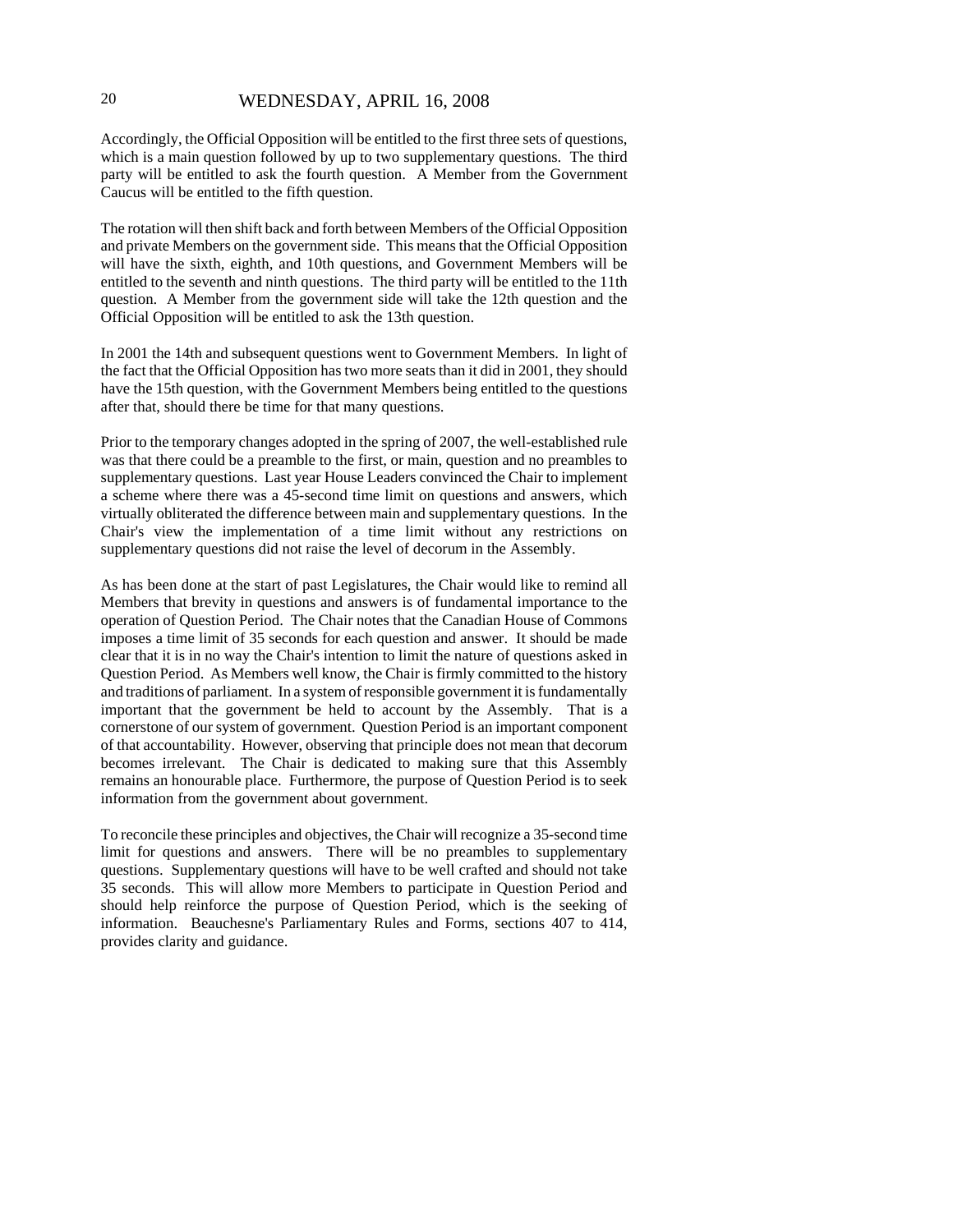The practice will continue of caucuses submitting lists to the Speaker's office prior to the start of the session indicating those Members wishing to ask questions that day. To facilitate the operations of the Assembly, the Chair would appreciate it if the list could be submitted by 12:30 p.m. In accordance with the traditions of the Assembly, the Speaker will ultimately retain discretion when it comes to recognizing Members during Question Period, similar to the practices across Canada, out of respect for this office and the institution.

The Chair would also like to comment on the rotation of Members' Statements. Standing Order 7(5) states:

"Members' Statements shall be allocated in proportion to the number of Members other than members of the Executive Council in each party represented in the Assembly or as agreed to by House Leaders or, failing agreement, as determined by the Speaker."

As there is no House Leaders' agreement concerning Members' Statements, the Chair will have to determine the allocation.

There are 47 private Members on the government side when the Speaker and members of the Executive Council are excluded. The Official Opposition has nine Members and the third party has two Members. In keeping with the proportions, a Member of the Official Opposition will be entitled to make a statement every day. Private Members on the government side will be entitled to the other five statements for three of four days every week. On the fourth day the third party will be entitled to make a statement, which would mean the Government Members will be entitled to four statements, the Official Opposition one, the third party one, and on the previous three days the Government Members five and the Official Opposition one. The Chair will be accommodating if requested to change the rotation on certain days to accommodate Members on a given day.

The Chair would like to make one last point. The government has created a number of Parliamentary Assistant positions. Without detracting from the work they perform, for the purposes of the Assembly, Members occupying these positions are considered private Members as opposed to the government. Accordingly, they may ask questions but cannot answer questions. Only members of the government, which is to say members of Executive Council, may answer. However, if a Parliamentary Assistant was to ask questions of the Minister with whom he or she works, there might be an expression of discomfort by the Chair and undoubtedly from Members. Furthermore, it should be noted that Parliamentary Assistants will not have any special prerogatives with respect to sponsoring Bills. Standing Order 83 is quite clear that Money Bills, that is Bills that require the Royal Recommendation, must be moved by a member of Executive Council.

Members should have received a letter from the Chair dated April 8, 2008, outlining several points about decorum and the operation of the Assembly. In the interest of time the Chair will refrain from making any further comments about the principles underlying the operation of Question Period at this time. If experience is any guide, the Chair will have an opportunity to review these principles as this session progresses.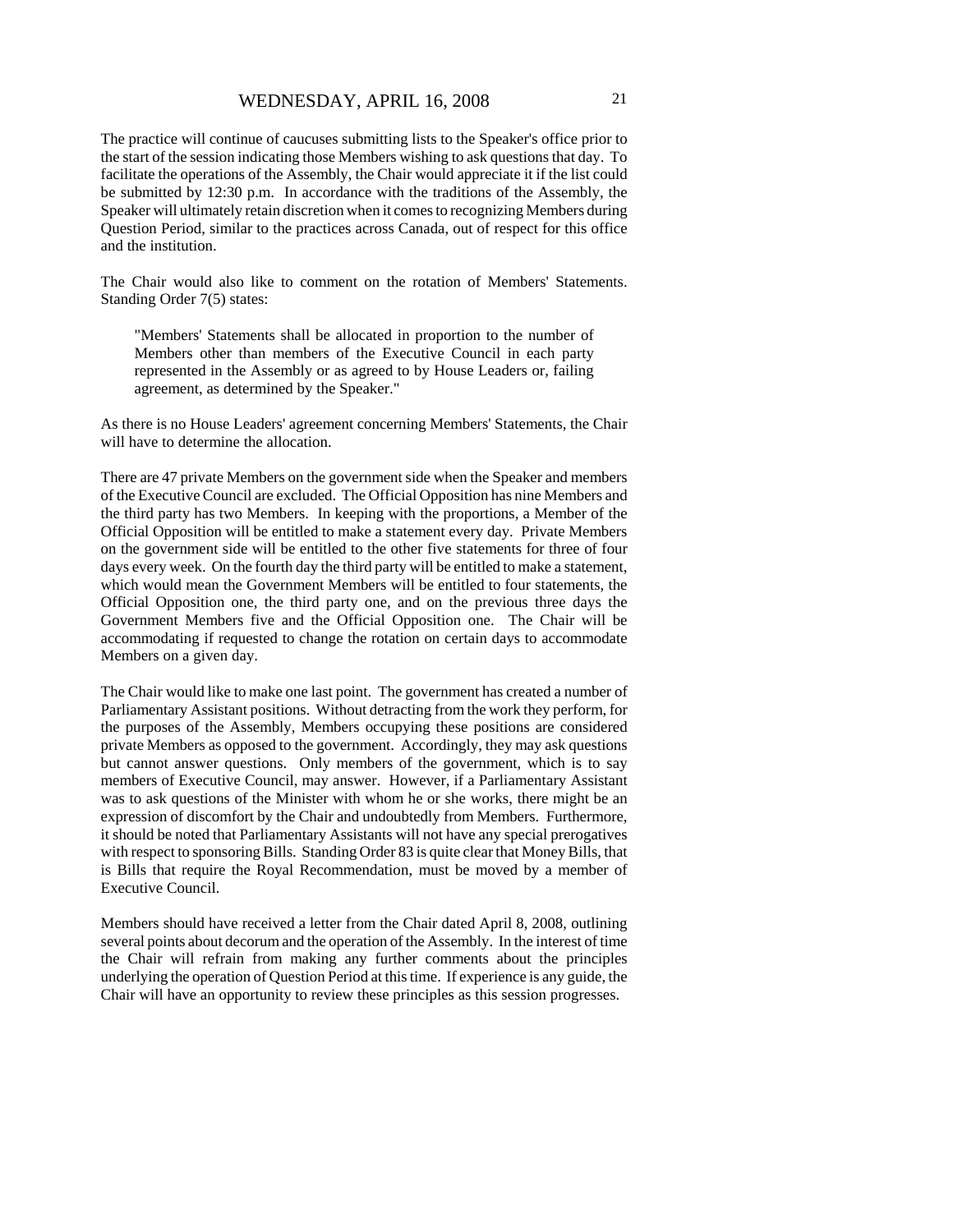## 22 WEDNESDAY, APRIL 16, 2008

## **Members' Statements**

Ms DeLong, Hon. Member for Calgary-Bow, made a statement recognizing April 6, 2008, as Tartan Day.

Mr. Marz, Hon. Member for Olds-Didsbury-Three Hills, made a statement regarding the Junior B Provincial Hockey Championships held in Three Hills and Trochu from April 3-6, 2008.

Mr. Hehr, Hon. Member for Calgary-Buffalo, made a statement regarding the Supreme Court of Canada ruling disallowing the Alberta Government from excluding gay, lesbian, bisexual, or transgendered people from human rights legislation.

Mr. Anderson, Hon. Member for Airdrie-Chestermere, made a statement recognizing April 13-19, 2008, as National Victims of Crime Awareness Week.

Mr. Horne, Hon. Member for Edmonton-Rutherford, made a statement congratulating Kevin Martin, John Morris, Marc Kennedy, and Ben Hebert on winning the 2008 World Men's Curling Championships in Grand Forks, North Dakota, on April 13, 2008.

Mr. Olson, Hon. Member for Wetaskiwin-Camrose, made a statement congratulating the Camrose Kodiaks hockey team on winning the 2008 Alberta Junior Hockey League Championship in Camrose on April 15, 2008.

## **Notices of Motions**

Ms Blakeman, Hon. Member for Edmonton-Centre, gave oral notice of her intention to move, pursuant to Standing Order 30, to adjourn the ordinary business of the Assembly to discuss a matter of urgent importance, namely the arbitrary government sponsored changes to the Standing Orders of the Assembly which threaten the basic democratic principles, especially unanimous consent, of the opposition Members.

## **Tabling Returns and Reports**

Mr. Prins, Chair, Select Standing Committee on Legislative Offices, pursuant to the Auditor General Act, cA-46, s20(2):

Report of the Auditor General of Alberta, April 2008

Sessional Paper 3/2008

Hon. Mr. Liepert, Minister of Health and Wellness:

News release dated April 16, 2008, entitled "Government launches aggressive action plan to make public health system more efficient and ensure equitable access to services" with related attachments, all prepared by Alberta Health and Wellness

Sessional Paper 4/2008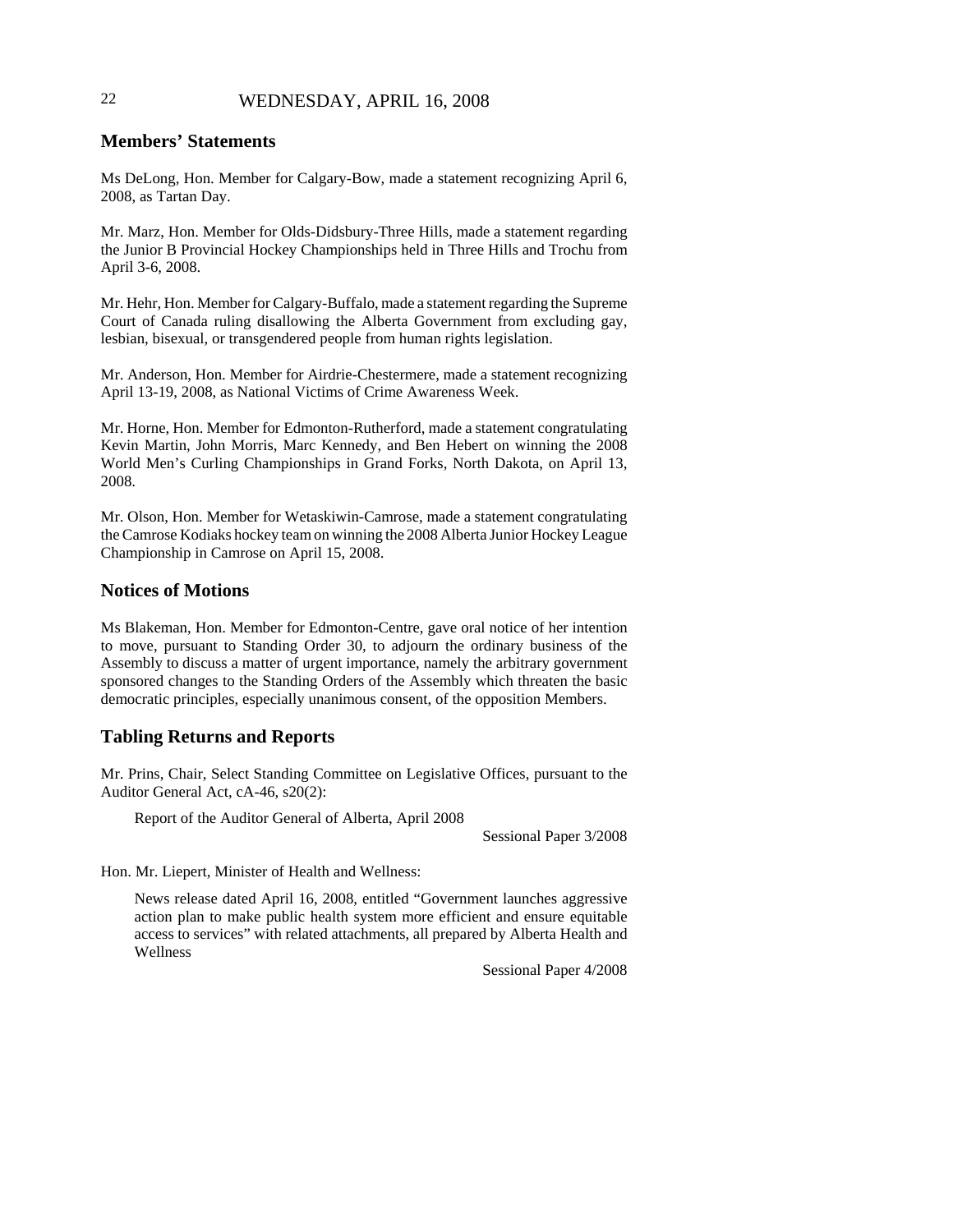Hon. Ms Evans, Minister of Finance and Enterprise, pursuant to the Government Accountability Act, cG-7, s8(1):

Budget 2007, Third Quarter Fiscal Update, 2007-2008

Sessional Paper 5/2008

Mr. MacDonald, Hon. Member for Edmonton-Gold Bar:

Flyer advertising upcoming rallies planned by the Vigils Committee concerning the privatization of health care

Sessional Paper 6/2008

Ms Blakeman, Hon. Member for Edmonton-Centre:

10 letters, undated, from Edmonton residents to a Member of the Legislative Assembly suggesting five changes to Alberta labour laws be implemented Sessional Paper 7/2008

Mr. Chase, Hon. Member for Calgary-Varsity:

Pamphlet entitled "Bridges that Unite" advertising a travelling exhibition presented by the Aga Khan Foundation Canada

Sessional Paper 8/2008

Program from the Passover Haggadah festival recently held in Calgary Sessional Paper 9/2008

Program from the 14th Alberta East Coulee Spring Festival held on April 12, 2008

Sessional Paper 10/2008

Ms Notley, Hon. Member for Edmonton-Strathcona:

Alberta Progressive Conservative Party Platform Book

Sessional Paper 11/2008

Hon. Mr. Kowalski, Speaker of the Legislative Assembly, pursuant to the Freedom of Information and Protection of Privacy Act, cF-25, s63(2), the Health Information Act, cH-5, s95(2), and the Personal Information Protection Act, cP-65, s44:

Office of the Information and Privacy Commissioner, Annual Report 2006-2007 Sessional Paper 12/2008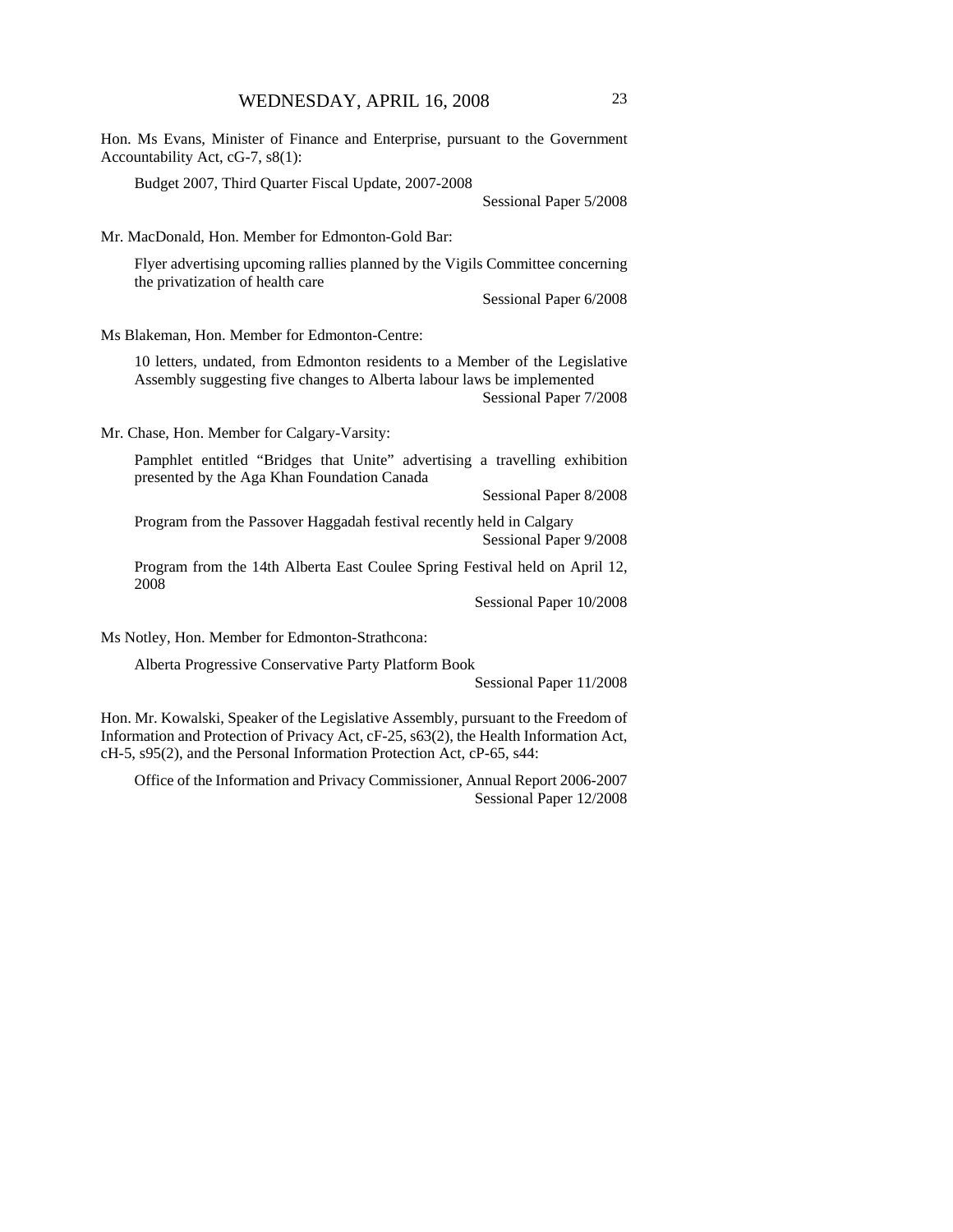## 24 WEDNESDAY, APRIL 16, 2008

#### **Tablings to the Clerk**

Clerk of the Assembly on behalf of Hon. Mr. Snelgrove, President of the Treasury Board:

Return to Order of the Assembly MR4, asked for by Mr. Miller on May 28, 2007:

A copy of all ministerial expense claims, broken down by Minister, submitted between December 15, 2006, and March 1, 2007.

Sessional Paper 13/2008

Clerk of the Assembly on behalf of Hon. Mr. Blackett, Minister of Culture and Community Spirit:

Pursuant to the Alberta Foundation for the Arts Act, cA-19, s14(2):

Alberta Foundation for the Arts, Annual Report 2001/02, with attached Financial Statements dated March 31, 2002

Sessional Paper 14/2008

Alberta Foundation for the Arts, Annual Report 2002/03, with attached Financial Statements dated March 31, 2003

Sessional Paper 15/2008

Alberta Foundation for the Arts, Annual Report 2003/04, with attached Financial Statements dated March 31, 2004

Sessional Paper 16/2008

Alberta Foundation for the Arts, Annual Report 2004/05, with attached Financial Statements dated March 31, 2005

Sessional Paper 17/2008

Alberta Foundation for the Arts, Annual Report 2005/06, with attached Financial Statements dated March 31, 2006

Sessional Paper 18/2008

Alberta Foundation for the Arts, Annual Report 2006/07, with attached Financial Statements dated March 31, 2007

Sessional Paper 19/2008

Pursuant to the Historical Resources Act, cH-9, s15(2):

Historical Resources Fund, 2001-02 Annual Report, with attached Financial Statements dated March 31, 2002

Sessional Paper 20/2008

Historical Resources Fund, 2002-03 Annual Report, with attached Financial Statements dated March 31, 2003

Sessional Paper 21/2008

Historical Resources Fund, 2003-04 Annual Report, with attached Financial Statements dated March 31, 2004

Sessional Paper 22/2008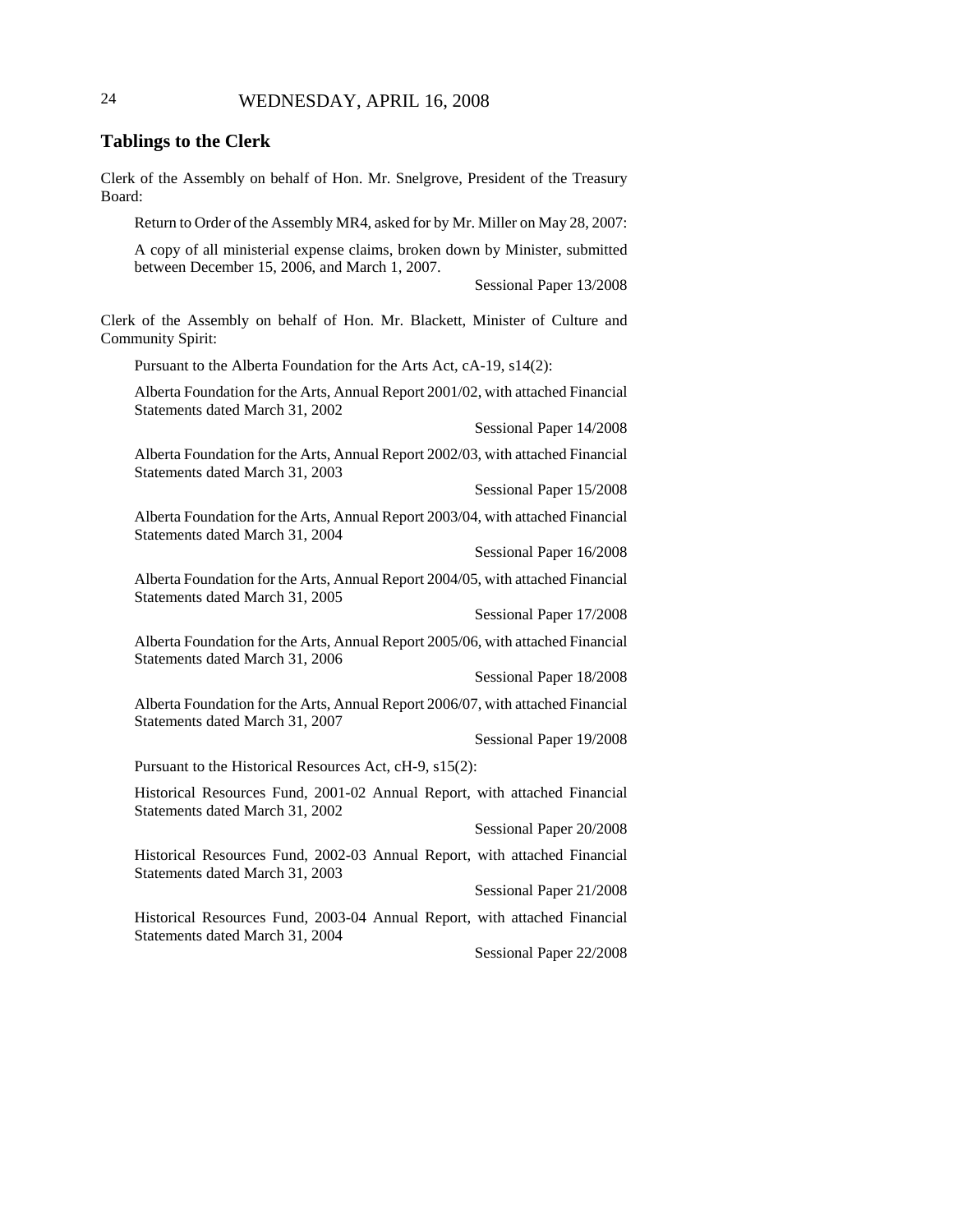| Historical Resources Fund, 2004-05 Annual Report, with attached Financial<br>Statements dated March 31, 2005               |                         |
|----------------------------------------------------------------------------------------------------------------------------|-------------------------|
|                                                                                                                            | Sessional Paper 23/2008 |
| Historical Resources Fund, 2005-06 Annual Report, with attached Financial<br>Statements dated March 31, 2006               |                         |
|                                                                                                                            | Sessional Paper 24/2008 |
| Historical Resources Fund, 2006-07 Annual Report, with attached Financial<br>Statements dated March 31, 2007               |                         |
|                                                                                                                            | Sessional Paper 25/2008 |
| Pursuant to the Historical Resources Act, cH-9, s47:                                                                       |                         |
| Alberta Historical Resources Foundation, 2001-02 Annual Report, with attached<br>Financial Statements dated March 31, 2002 |                         |
|                                                                                                                            | Sessional Paper 26/2008 |
| Alberta Historical Resources Foundation, 2002-03 Annual Report, with attached<br>Financial Statements dated March 31, 2003 |                         |
|                                                                                                                            | Sessional Paper 27/2008 |
| Alberta Historical Resources Foundation, 2003-04 Annual Report, with attached<br>Financial Statements dated March 31, 2004 |                         |
|                                                                                                                            | Sessional Paper 28/2008 |
| Alberta Historical Resources Foundation, 2004-05 Annual Report, with attached<br>Financial Statements dated March 31, 2005 |                         |
|                                                                                                                            | Sessional Paper 29/2008 |
| Alberta Historical Resources Foundation, 2005-06 Annual Report, with attached<br>Financial Statements dated March 31, 2006 |                         |
|                                                                                                                            | Sessional Paper 30/2008 |
| Alberta Historical Resources Foundation, 2006-07 Annual Report, with attached<br>Financial Statements dated March 31, 2007 |                         |
|                                                                                                                            | Sessional Paper 31/2008 |
| Pursuant to the Wild Rose Foundation Act, cW-8, s7(3):                                                                     |                         |
| Wild Rose Foundation, Annual Report 2001-02, with attached Financial<br>Statements dated March 31, 2002                    |                         |
|                                                                                                                            | Sessional Paper 32/2008 |
| Wild Rose Foundation, Annual Report 2002-03, with attached Financial<br>Statements dated March 31, 2003                    |                         |
|                                                                                                                            | Sessional Paper 33/2008 |
| Wild Rose Foundation, Annual Report 2003-04, with attached Financial<br>Statements dated March 31, 2004                    |                         |
|                                                                                                                            | Sessional Paper 34/2008 |
| Wild Rose Foundation, Annual Report 2004-05, with attached Financial<br>Statements dated March 31, 2005                    |                         |
|                                                                                                                            | Sessional Paper 35/2008 |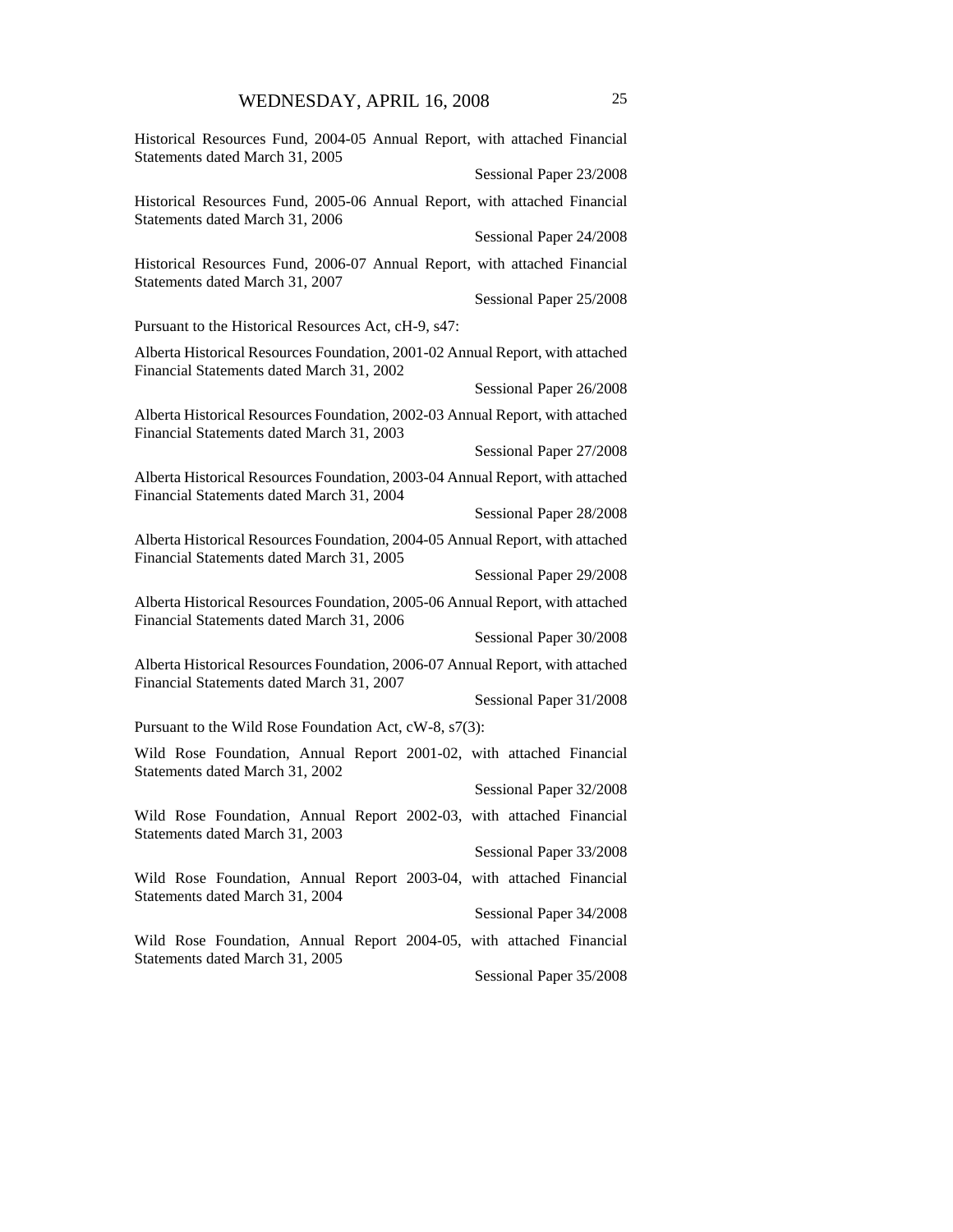## 26 WEDNESDAY, APRIL 16, 2008

Wild Rose Foundation, Annual Report 2005-06, with attached Financial Statements dated March 31, 2006 Sessional Paper 36/2008 Wild Rose Foundation, Annual Report 2006-07, with attached Financial Statements dated March 31, 2007 Sessional Paper 37/2008

#### **Motion for Adjournment for an Emergency Debate**

Ms Blakeman, Hon. Member for Edmonton-Centre, requested leave to move, pursuant to Standing Order 30, to adjourn the ordinary business of the Assembly to discuss a matter of urgent importance, namely the arbitrary government sponsored changes to the Standing Orders of the Assembly which threaten the basic democratic principles, especially unanimous consent, of the opposition Members.

A debate followed on urgency.

The Speaker ruled that the request for leave was not in order.

## **ORDERS OF THE DAY**

## **Message From His Honour the Honourable the Lieutenant Governor**

Hon. Mr. Snelgrove, President of the Treasury Board, delivered a Message from His Honour the Honourable the Lieutenant Governor.

The Speaker read the Message to the Assembly (the Members standing).

Hon. Mr. Snelgrove, President of the Treasury Board, tabled the following budget-related document, pursuant to the Government Accountability Act, cG-7, s8(1):

2007-08 Supplementary Supply Estimates (No. 2), General Revenue Fund Sessional Paper 38/2008

## **Government Motions**

**4.** Moved by Hon. Mr. Snelgrove:

Be it resolved that the Legislative Assembly do resolve itself into Committee of Supply, when called, to consider supply to be granted to Her Majesty.

The question being put, the motion was agreed to. With Hon. Mr. Kowalski in the Chair, the names being called for were taken as follows: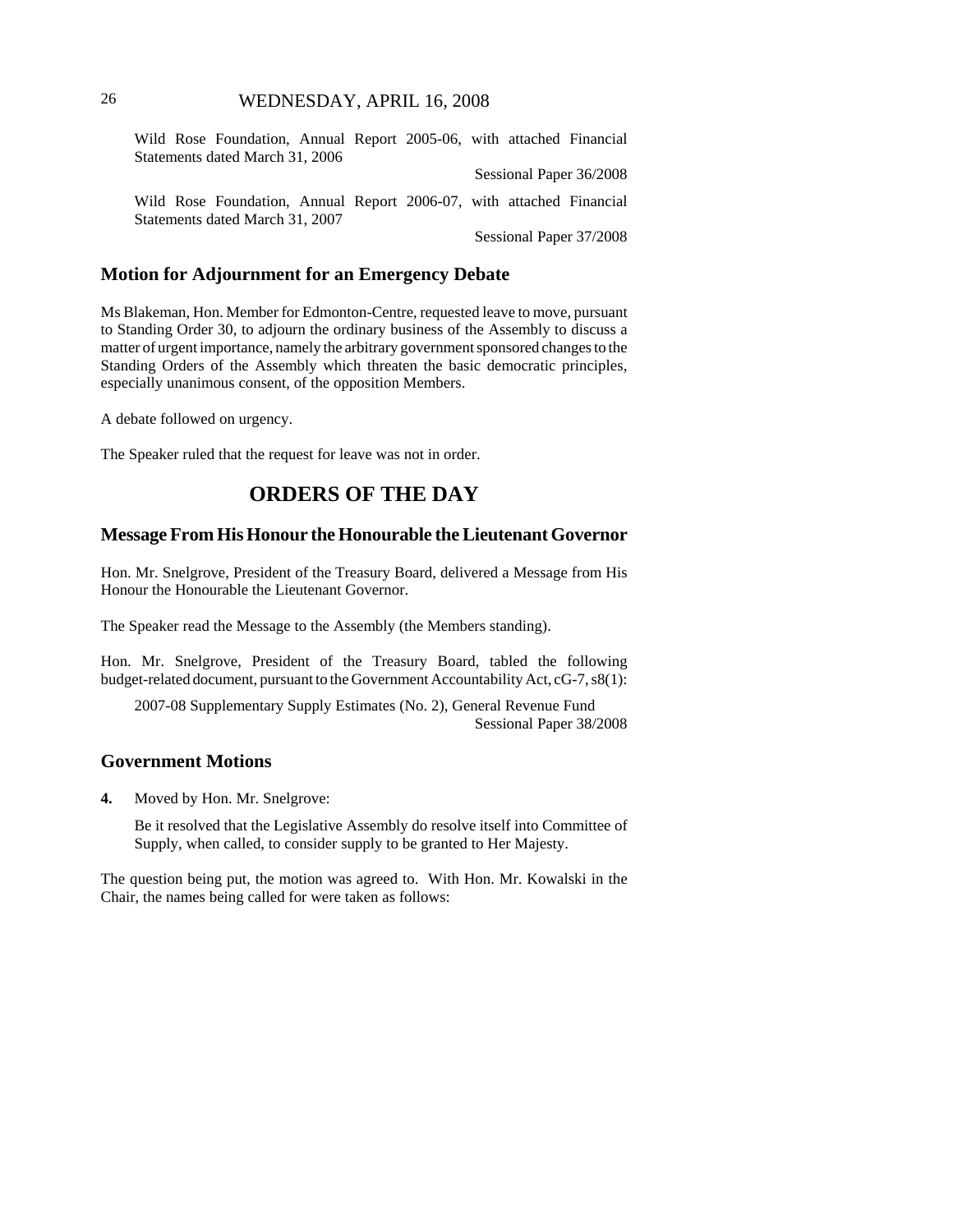For the motion: 49

| Ady                   | Fawcett    | <b>Marz</b>    |
|-----------------------|------------|----------------|
| Allred                | Forsyth    | McFarland      |
| Amery                 | Fritz      | McQueen        |
| Anderson              | Goudreau   | Mitzel         |
| Benito                | Griffiths  | Morton         |
| Berger                | Groeneveld | Oberle         |
| <b>Bhullar</b>        | Hancock    | Olson          |
| <b>Blackett</b>       | Hayden     | Ouellette      |
| Boutilier             | Horner     | Prins          |
| Campbell              | Jablonski  | Redford        |
| Cao                   | Jacobs     | Snelgrove      |
| Dallas                | Johnson    | <b>Stevens</b> |
| Denis                 | Klimchuk   | Weadick        |
| Doerksen              | Knight     | Woo-Paw        |
| Drysdale              | Leskiw     | Xiao           |
| Elniski               | Lund       | Zwozdesky      |
| Evans                 |            |                |
| Against the motion: 7 |            |                |

| Blakeman | Kang    | Swann |
|----------|---------|-------|
| Chase    | Pastoor | Taft  |
| Hehr     |         |       |

## **5.** Moved by Hon. Mr. Snelgrove:

Be it resolved that the Message from His Honour the Honourable the Lieutenant Governor, the 2007-08 Supplementary Supply Estimates (No. 2) for the General Revenue Fund, and all matters connected therewith, be referred to Committee of Supply.

The question being put, the motion was agreed to. With Hon. Mr. Kowalski in the Chair, the names being called for were taken as follows:

For the motion: 49

| Ady              | Drysdale   | Jacobs      |
|------------------|------------|-------------|
| Allred           | Elniski    | Johnson     |
| Amery            | Evans      | Klimchuk    |
| Benito           | Forsyth    | Knight      |
| Berger           | Fritz      | Leskiw      |
| <b>Bhullar</b>   | Goudreau   | Liepert     |
| <b>Boutilier</b> | Griffiths  | Lund        |
| Campbell         | Groeneveld | <b>Marz</b> |
| Cao              | Hancock    | McFarland   |
| Dallas           | Hayden     | McOueen     |
| Denis            | Horner     | Mitzel      |
| Doerksen         | Jablonski  | Morton      |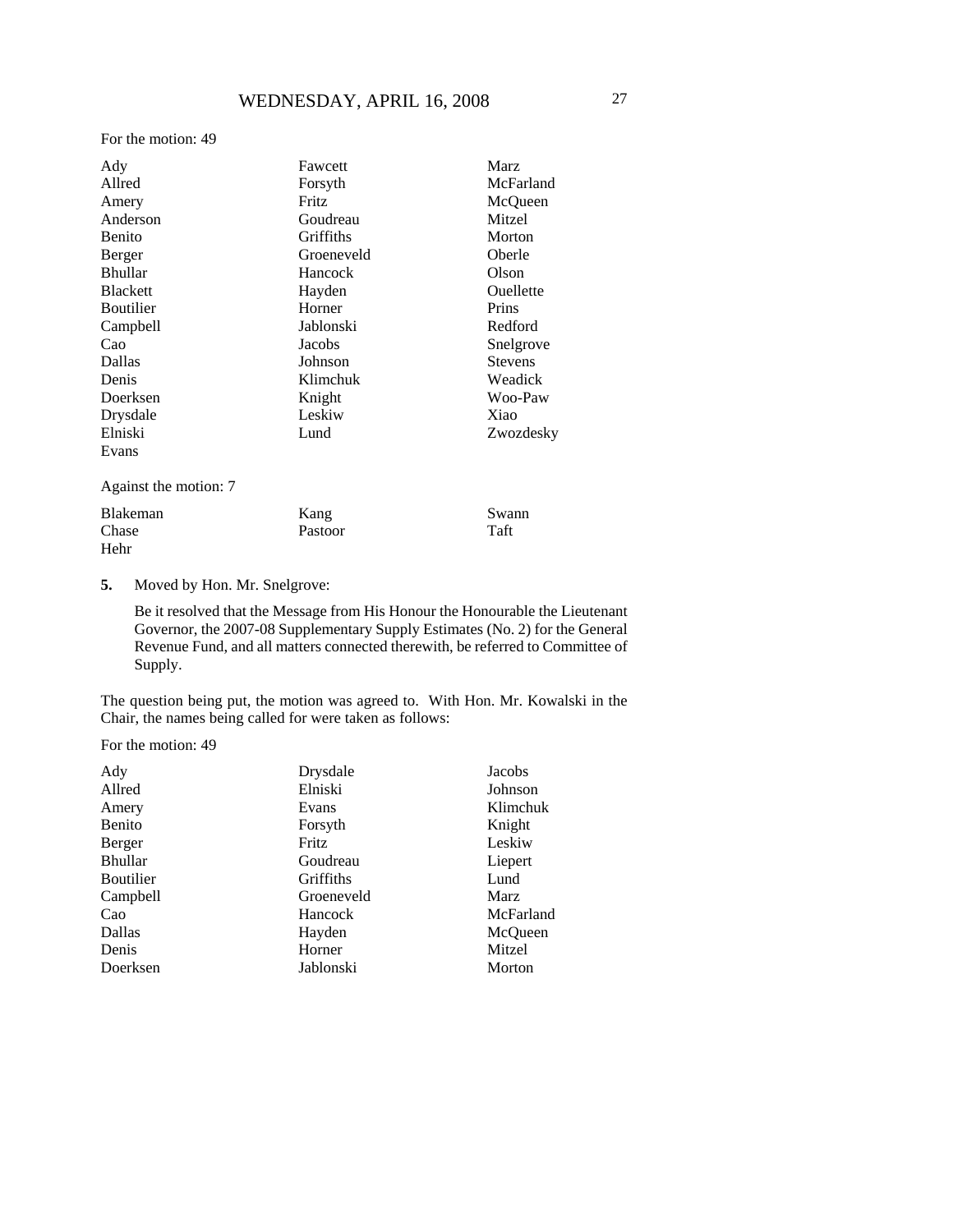## 28 WEDNESDAY, APRIL 16, 2008

| Oberle                | Redford        | Webber    |
|-----------------------|----------------|-----------|
| Olson                 | Snelgrove      | Woo-Paw   |
| Ouellette             | <b>Stevens</b> | Xiao      |
| Prins                 | Weadick        | Zwozdesky |
| Ouest                 |                |           |
| Against the motion: 7 |                |           |
| Blakeman              | Kang           | Swann     |

Pastoor

**6.** Moved by Hon. Mr. Snelgrove:

Be it resolved that, pursuant to Standing Order 61(9), the number of days that Committee of Supply will be called to consider the 2007-08 Supplementary Supply Estimates (No. 2) for the General Revenue Fund shall be one day.

Taft

The question being put, the motion was agreed to. With Hon. Mr. Kowalski in the Chair, the names being called for were taken as follows:

For the motion: 47

| Ady<br>Allred         | Mitzel<br>Forsyth<br>Goudreau<br>Morton |                |
|-----------------------|-----------------------------------------|----------------|
| Amery                 | Griffiths                               | Oberle         |
| Anderson              | Olson<br>Groeneveld                     |                |
| Berger                | Ouellette<br>Hancock                    |                |
| <b>Bhullar</b>        | Prins<br>Hayden                         |                |
| <b>Boutilier</b>      | Horner<br>Quest                         |                |
| Campbell              | Johnson                                 | Redford        |
| Cao                   | Klimchuk                                | Snelgrove      |
| Dallas                | Knight                                  | <b>Stevens</b> |
| Denis                 | Leskiw                                  | Weadick        |
| Doerksen              | Webber<br>Liepert                       |                |
| Drysdale              | Woo-Paw<br>Lund                         |                |
| Elniski               | <b>Marz</b>                             | Xiao           |
| Evans                 | McFarland                               | Zwozdesky      |
| Fawcett               | McQueen                                 |                |
| Against the motion: 7 |                                         |                |
| Blakeman              | Kang                                    | Swann          |
| Chase                 | Pastoor                                 | Taft           |
| Hehr                  |                                         |                |

Chase Hehr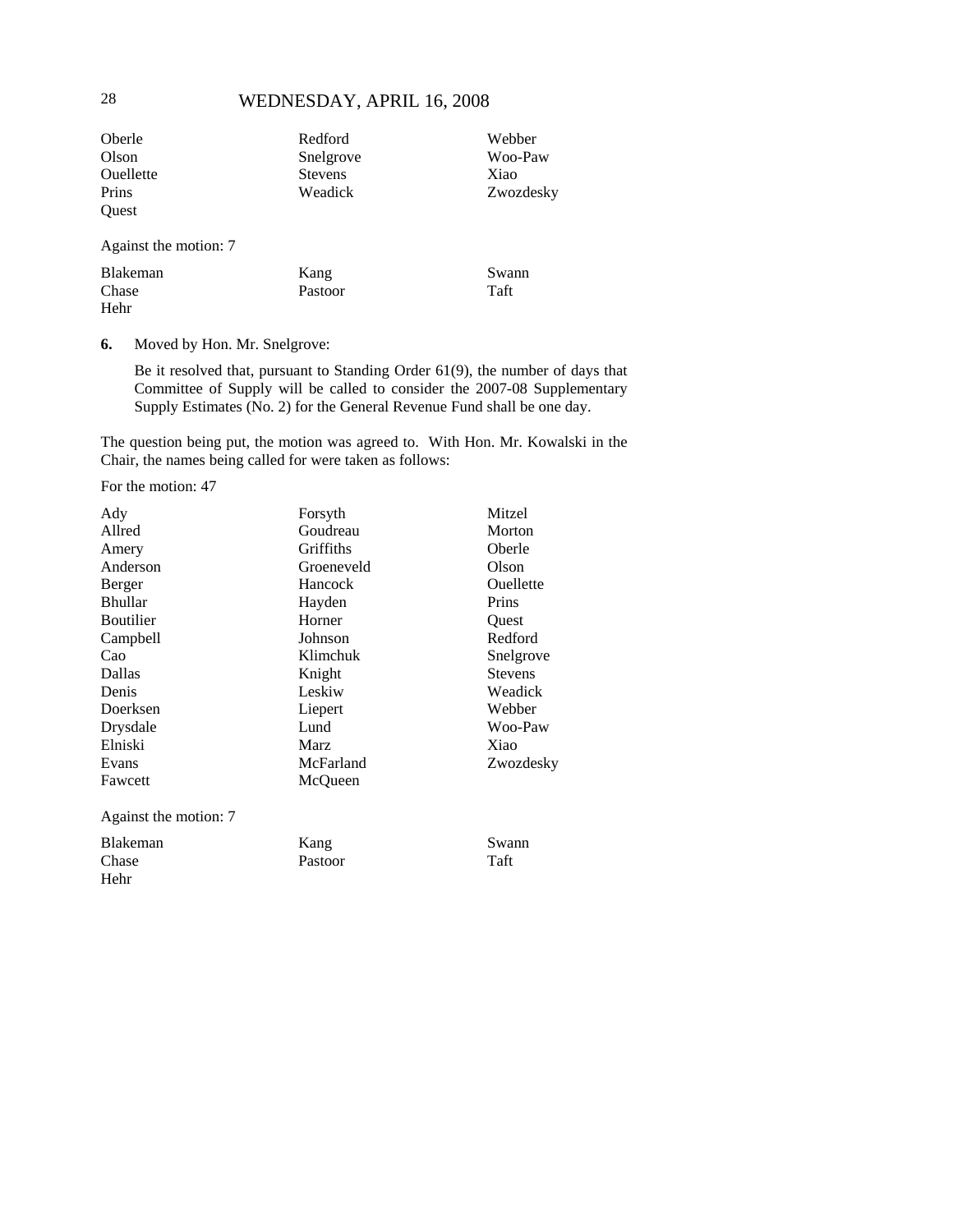#### **Consideration of His Honour the Lieutenant Governor's Speech**

Moved by Mrs. Leskiw and seconded by Mr. Bhullar:

That an humble address be presented to His Honour the Lieutenant Governor as follows:

To His Honour the Honourable Norman L. Kwong, CM, AOE, the Lieutenant Governor of the Province of Alberta:

We, Her Majesty's most dutiful and loyal subjects, the Legislative Assembly, now assembled, beg leave to thank Your Honour for the gracious speech Your Honour has been pleased to address to us at the opening of the present session.

A debate followed.

Debate adjourned.

#### **Adjournment**

Pursuant to Standing Order 4(3), the Assembly adjourned at 5:30 p.m. until 8:00 p.m.

WEDNESDAY, APRIL 16, 2008 — 8:00 P.M.

#### **Consideration of His Honour the Lieutenant Governor's Speech**

Moved by Mrs. Leskiw and seconded by Mr. Bhullar:

That an humble address be presented to His Honour the Lieutenant Governor as follows:

To His Honour the Honourable Norman L. Kwong, CM, AOE, the Lieutenant Governor of the Province of Alberta:

We, Her Majesty's most dutiful and loyal subjects, the Legislative Assembly, now assembled, beg leave to thank Your Honour for the gracious speech Your Honour has been pleased to address to us at the opening of the present session.

A debate followed.

Hon. Mr. Hancock moved adjournment of the debate, which was agreed to.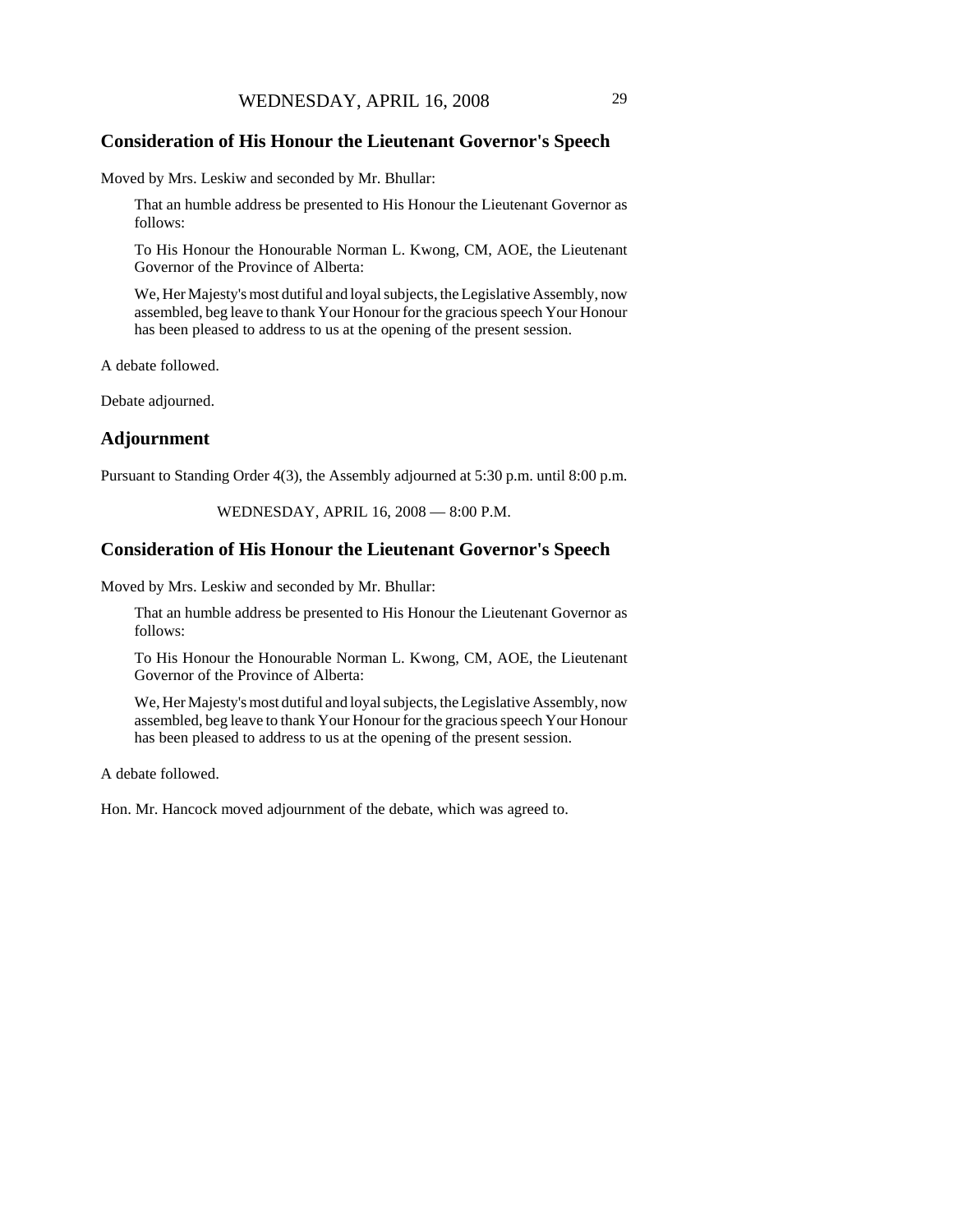## 30 THURSDAY, APRIL 17, 2008

## **Government Bills and Orders**

#### **Second Reading**

On the motion that the following Bill be now read a Second time:

Bill 1 Trade, Investment and Labour Mobility Agreement Implementation Statutes Amendment Act, 2008 — Hon. Mr. Stevens on behalf of Hon. Mr. Stelmach

Hon. Mr. Stevens moved adjournment of the debate, which was agreed to.

## **Adjournment**

On motion by Hon. Mr. Hancock, Government House Leader, the Assembly adjourned at 9:39 p.m. until Thursday, April 17, 2008, at 1:30 p.m.

Thursday, April 17, 2008

The Speaker took the Chair at 1:30 p.m.

## **Members' Statements**

Mr. Marz, Hon. Member for Olds-Didsbury-Three Hills, made a statement regarding the recent junior high and intermediate provincial Reach for the Top academic competition hosted by Trochu Valley School.

Mr. Horne, Hon. Member for Edmonton-Rutherford, made a statement recognizing the 80th anniversary of the Kinsmen Club of Edmonton and regarding the recent gala held to celebrate the mortgage being paid off for the twin ice arenas in Edmonton-Rutherford.

Ms Pastoor, Hon. Member for Lethbridge-East, made a statement regarding the need for the government to create a plan to deal with child poverty.

Mr. Johnson, Hon. Member for Athabasca-Redwater, made a statement regarding a recent STARS (Shock Trauma Air Rescue Service) fundraising dinner held in Radway.

Ms Notley, Hon. Member for Edmonton-Strathcona, made a statement regarding the need for the government to provide more affordable child care spaces in Alberta.

Mr. Johnston, Hon. Member for Calgary-Hays, made a statement congratulating the SAIT (Southern Alberta Institute of Technology) Trojans men's hockey team on recently winning the Alberta College Athletic Conference Hockey Championship.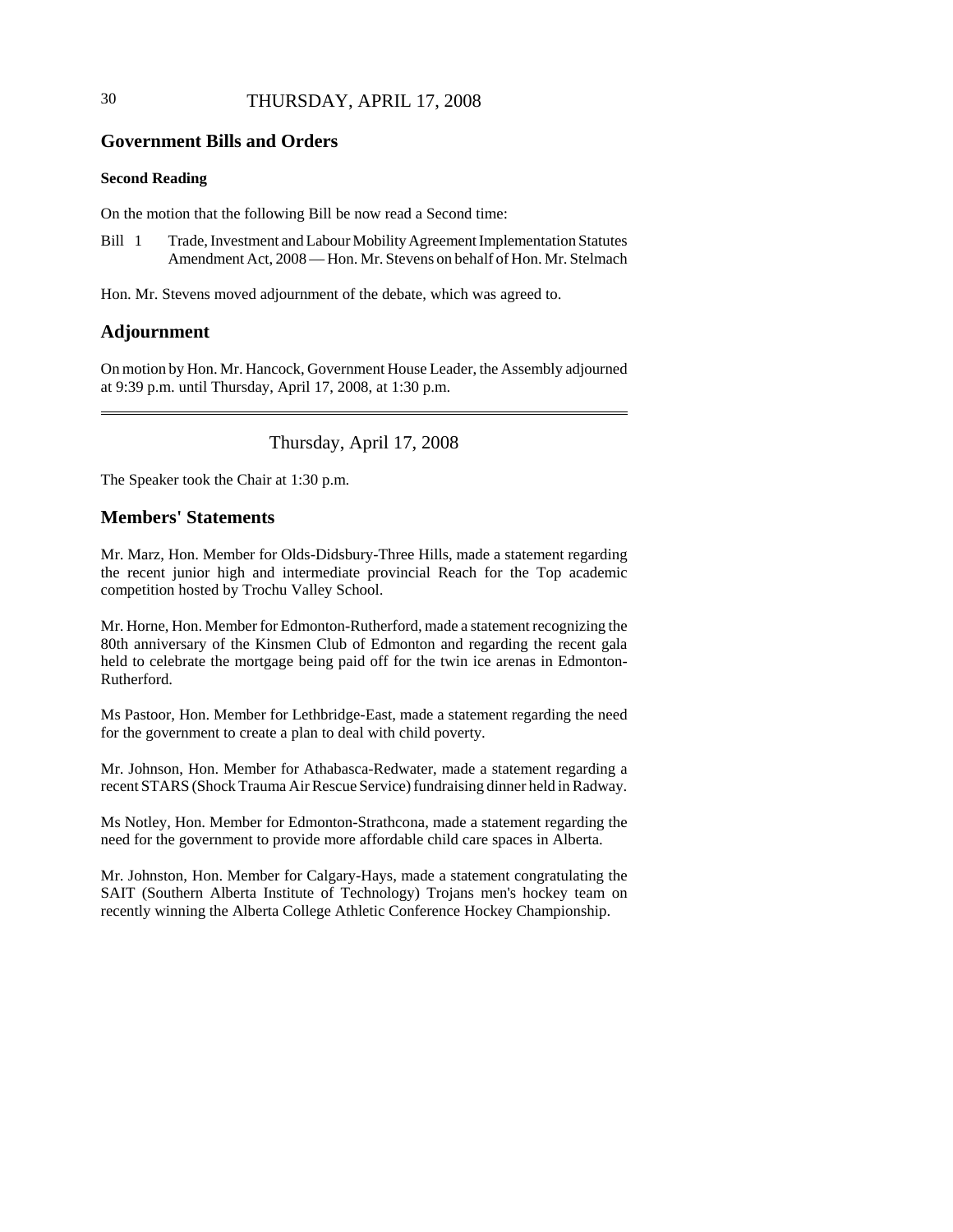## **Notices of Motions**

Pursuant to Standing Order 34(3), Hon. Mr. Hancock, Government House Leader, gave oral notice of the following Written Questions and Motions for Returns to be dealt with Monday, April 21, 2008:

| <b>Written Questions:</b>   | Stand and retain their places. |
|-----------------------------|--------------------------------|
| <b>Motions for Returns:</b> | Stand and retain their places. |

#### **Presenting Petitions**

Mr. MacDonald, Hon. Member for Edmonton-Gold Bar, presented a petition from 24 Albertans urging the Government to launch a full public inquiry under the authority of the Public Inquiries Act into spying practices by the Alberta Energy and Utilities Board (AEUB) and the Minister of Energy's oversight role of the AEUB.

Mr. MacDonald, Hon. Member for Edmonton-Gold Bar, presented a petition from 13 Edmonton residents urging the Government to ensure that the remuneration paid to employees working with people with disabilities is standardized across the sector, regardless of whether these workers are employed by government, community-based, or private providers; ensure these employees are fairly compensated and that their wages remain competitive with other sectors to reflect the valuable and crucial service they provide; improve employees' access to professional development opportunities (training and upgrading); and introduce province-wide service and outcomes-focussed level-of-care standards.

Ms Pastoor, Hon. Member for Lethbridge-East, presented a petition from over 1,200 Albertans urging the Government to revise their policies to eliminate child poverty and its many manifestations in Alberta.

## **Introduction of Bills (First Reading)**

Notice having been given:

Bill 201 Hunting, Fishing and Trapping Heritage Act — Mr. Mitzel

Bill 202 Alberta Volunteer Service Medal Act — Mr. Cao

## **Tabling Returns and Reports**

Ms Blakeman, Hon. Member for Edmonton-Centre:

10 letters, undated, from Edmonton residents to a Member of the Legislative Assembly suggesting five changes to Alberta labour laws be implemented Sessional Paper 39/2008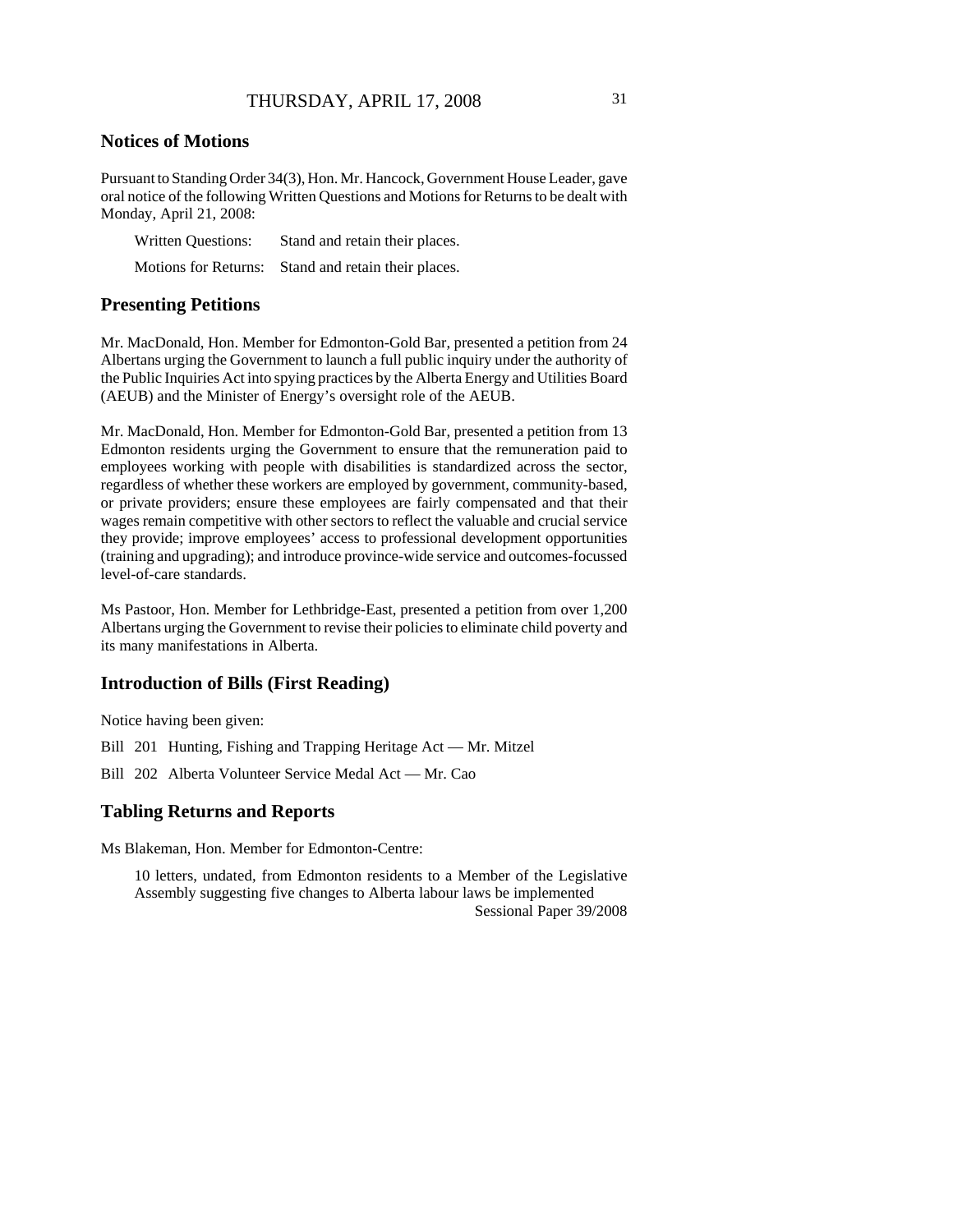## 32 THURSDAY, APRIL 17, 2008

Mr. MacDonald, Hon. Member for Edmonton-Gold Bar:

Letter dated December 5, 2007, from Anne Landry of Calgary to Mr. MacDonald, Hon. Member for Edmonton-Gold Bar, requesting a public inquiry into how the enforcement of privacy legislation and security standards negatively affects individuals' basic rights

Sessional Paper 40/2008

Mr. Chase, Hon. Member for Calgary-Varsity:

Report dated November 2007 entitled "Temporary Foreign Workers, Alberta's disposable workforce" prepared by the Alberta Federation of Labour

Sessional Paper 41/2008

Momentum, A Community Economic Development Organization, 2006 Annual Report

Sessional Paper 42/2008

## **Projected Government Business**

Pursuant to Standing Order 7(6), Ms Blakeman, Official Opposition House Leader, asked a question pertaining to the order of Government Business to be brought before the Assembly for the following week.

Hon. Mr. Hancock, Government House Leader, gave notice of projected Government Business for the week of April 21 to April 24, 2008:

| Monday, April 21  | $9:00$ p.m. | - Government Bills and Orders                                                 |
|-------------------|-------------|-------------------------------------------------------------------------------|
|                   |             | <b>Committee of Supply</b>                                                    |
|                   |             | <b>Supplementary Supply Estimates</b><br>(Day 1 of 1)                         |
|                   |             | <b>Address in Reply to the Speech</b><br><b>from the Throne</b> (Day 2 of 10) |
|                   |             | And as per the Order Paper                                                    |
| Tuesday, April 22 | Aft.        | <b>Temporary Recess</b>                                                       |
|                   |             | <b>Messages</b>                                                               |
|                   |             | <b>Budget Address</b>                                                         |
|                   |             | And as per the Order Paper                                                    |
|                   | Eve.        | - Address in Reply to the Speech<br><b>from the Throne</b> (Day 3 of 10)      |
|                   |             | And as per the Order Paper                                                    |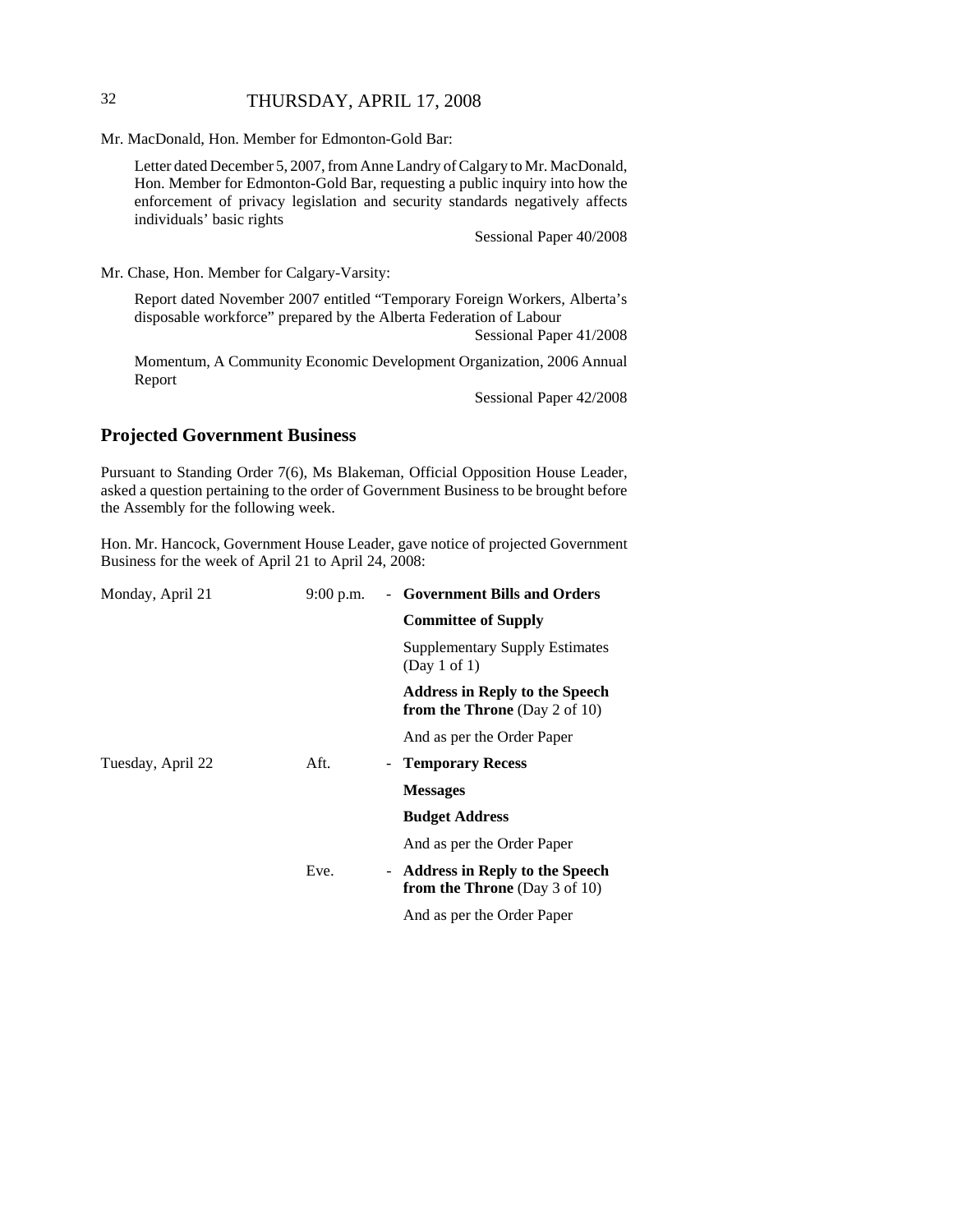| Wednesday, April 23 | Aft. | - Reply to the Budget Address                                                 |
|---------------------|------|-------------------------------------------------------------------------------|
|                     |      | <b>Official Opposition Leader</b>                                             |
|                     |      | New Democrat Opposition                                                       |
|                     |      | <b>Address in Reply to the Speech</b><br><b>from the Throne</b> (Day 4 of 10) |
|                     |      | And as per the Order Paper                                                    |
|                     | Eve. | - Address in Reply to the Speech<br><b>from the Throne</b> (Day 4 of 10)      |
|                     |      | And as per the Order Paper                                                    |
| Thursday, April 24  | Aft. | - Government Bills and Orders                                                 |
|                     |      | <b>Committee of Supply</b>                                                    |
|                     |      | Main Estimates                                                                |
|                     |      | And as per the Order Paper                                                    |

## **ORDERS OF THE DAY**

- **8.** Moved by Hon. Mr. Hancock:
- **A.** Be it resolved that the following temporary amendments be made to the Standing Orders of the Legislative Assembly of Alberta:
	- **1 The following is added after Standing Order 3**:

#### **2008 Fall Sitting**

**3.1(1)** Unless otherwise ordered, the Assembly shall meet for the 2008 Fall Sitting commencing on Tuesday, October 14th and concluding no later than Thursday, December 4th.

**(2)** During the 2008 Fall Sitting, the Assembly shall stand adjourned for a constituency week during the week of November 10th.

**(3)** Nothing in this Standing Order precludes the Government from advising the Speaker that the public interest requires the Assembly to meet on a certain date, and the Speaker shall give notice that the Assembly shall meet at that time to transact its business as if it has been duly adjourned to that time.

**(4)** Nothing in this Standing Order precludes the Assembly from adjourning prior to the adjournment date in suborder (1) if so ordered by the Assembly. **(5)** The Fall Sitting may be extended beyond the adjournment date in suborder (1) on passage of a Government motion, which shall be decided without debate or amendment.

**2 Standing Order 4 is amended by striking out** "8 p.m." **wherever it occurs and substituting** "7:30 p.m."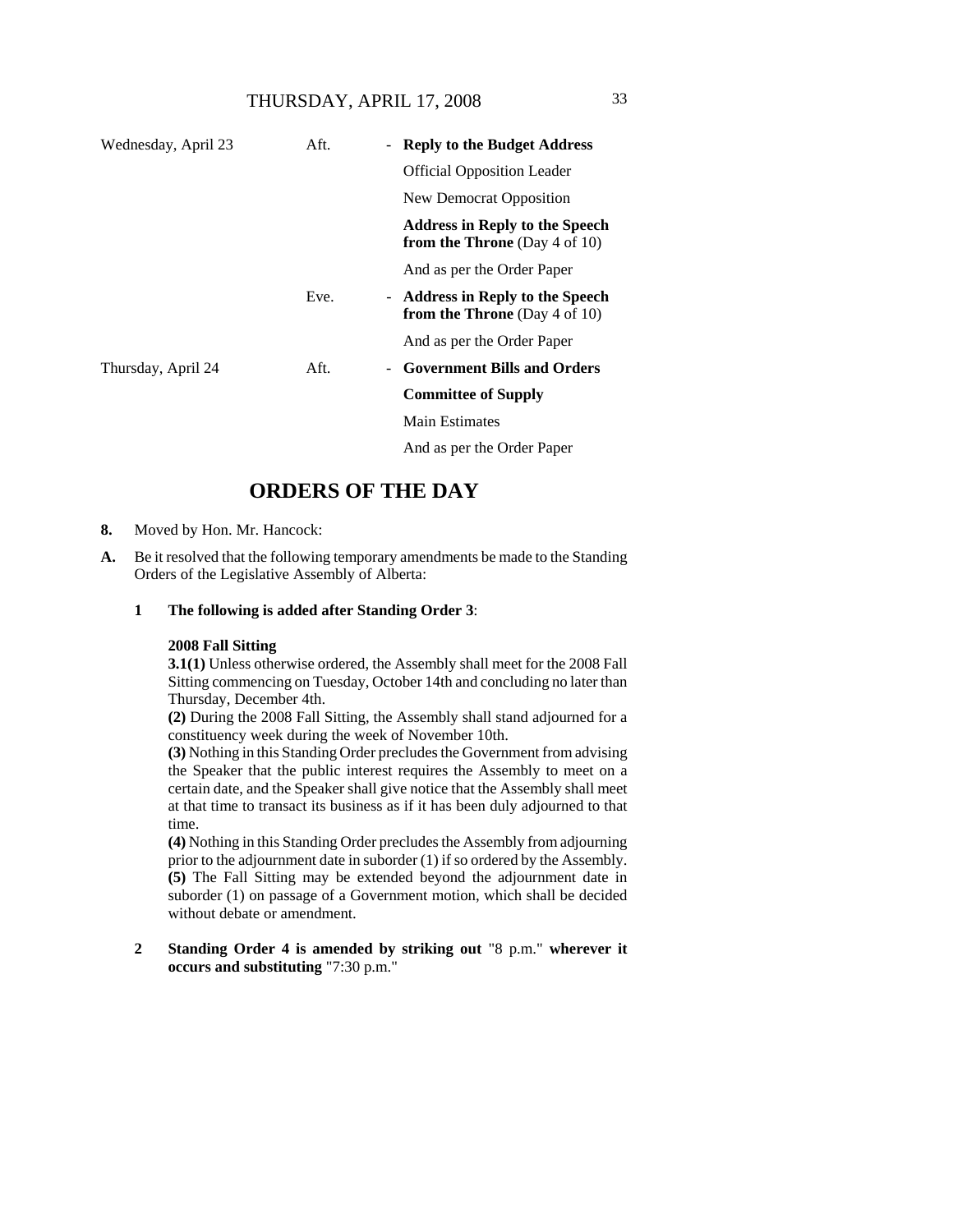# 34 THURSDAY, APRIL 17, 2008

### **3 Standing Order 7 is amended**

**(a) in suborder (1) by adding** "At 1:50 p.m.," **before** "Oral Question Period";

### **(b) by adding the following after suborder (1)**:

(1.1) At 1:50 p.m., the Assembly shall proceed to Oral Question Period with the balance of the daily routine to follow.

(1.2) If the items in the daily routine are completed prior to 1:50 p.m. the Assembly shall proceed to Oral Question Period, and any matters outstanding shall be taken up prior to the calling of Orders of the Day.

### **4 Standing Order 8 is amended**

**(a) in suborder (2) by striking out** "8 p.m." **and substituting** "7:30 p.m.";

**(b) in suborder (4) by striking out** "60 minutes" **and substituting** "55 minutes";

**(c) in suborder (7) by striking out clause (c) and substituting the following:**

(c) A public Bill other than a Government Bill shall be called in Committee of the Whole within 8 sitting days of the day the Bill receives second reading unless the Bill has been referred to a Policy Field Committee, in which case the Bill shall be called within 8 sitting days of the day on which the Policy Field Committee reports.

### **5 Standing Order 34 is amended**

### **(a) by striking out suborder (3) and substituting the following:**

**(3)** On Thursday, the Government House Leader shall give the Assembly notice of any written questions or motions for returns that will be accepted or otherwise dealt with on the following Monday.

**(3.1)** On Monday afternoon, written questions and motions for returns are deemed to stand and retain their places except those for which notice has been given under suborder (3) or those which are otherwise due for consideration.

**(3.2)** The Clerk shall read the number, text and name of the sponsor of any written question or motion for return of which notice of acceptance has been given pursuant to suborder (3) when this item of business is called.

**(b) in suborder (4)(a) by striking out** "the sitting day" **and substituting** "the Wednesday".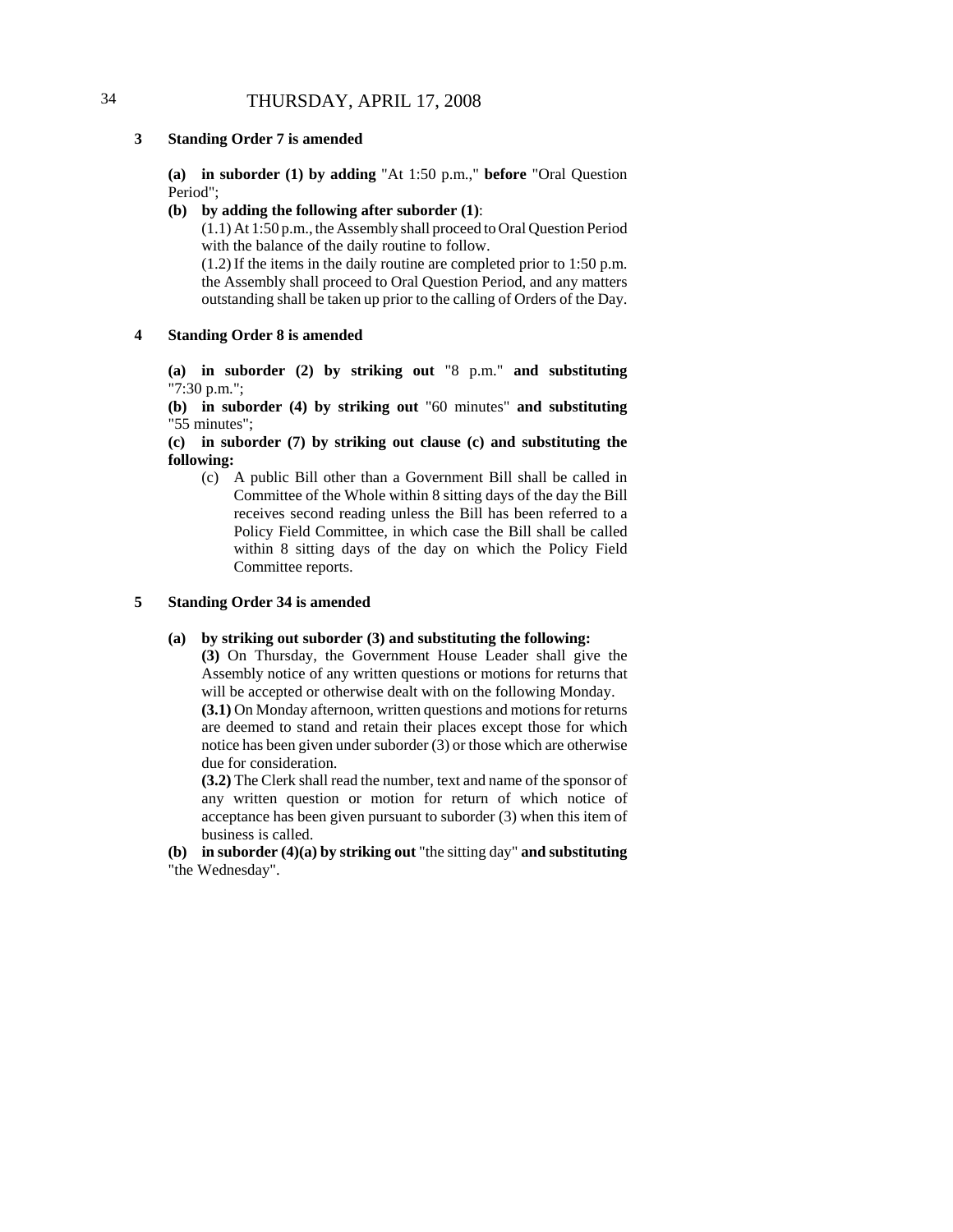#### **6 The following is added after Standing Order 38:**

#### **Intersessional deposits**

**38.1(1)** If the Assembly stands adjourned for a period of more than 14 days, any return, report or other periodic statement that is to be laid before the Assembly in accordance with an Act or any resolution or Standing Order of the Assembly may be deposited with the Clerk (with the required number of copies) and such return, report or other periodic statement is deemed to have been laid before the Assembly on the day on which it is deposited.

**(2)** The Clerk shall publish a list of documents deposited under this Standing Order at least once every 4 weeks during a period of adjournment.

**(3)** A record of documents deposited under this Standing Order shall be entered in the Votes and Proceedings on the next sessional day.

### **7 The following is added after Standing Order 52:**

### **Policy Field Committees**

**52.01(1)** Five Policy Field Committees, consisting of 11 members each, shall be established to consider the following subject areas:

- (a) Standing Committee on Community Services mandate related to the areas of culture and community spirit, education, housing and urban affairs, municipal affairs, and tourism, parks and recreation;
- (b) Standing Committee on the Economy mandate related to the areas of advanced education and technology, employment and immigration, finance and enterprise, infrastructure, and transportation;
- (c) Standing Committee on Health mandate related to the areas of children and youth services, health and wellness, and seniors and community supports;
- (d) Standing Committee on Public Safety and Services mandate related to the areas of aboriginal relations, government services, government organization, personnel administration, expenditure management, revenue, justice, policing and public security;
- (e) Standing Committee on Resources and Environment mandate related to the areas of agriculture and rural development, energy, environment, international and intergovernmental relations, and sustainable resource development.

**(2)** The Chair of a Policy Field Committee shall be a member of the Government caucus, and the Deputy Chair shall be a member of the Official Opposition.

## **Consideration of Bills by Policy Field Committees**

**52.02** A Policy Field Committee shall review any Bill referred to it.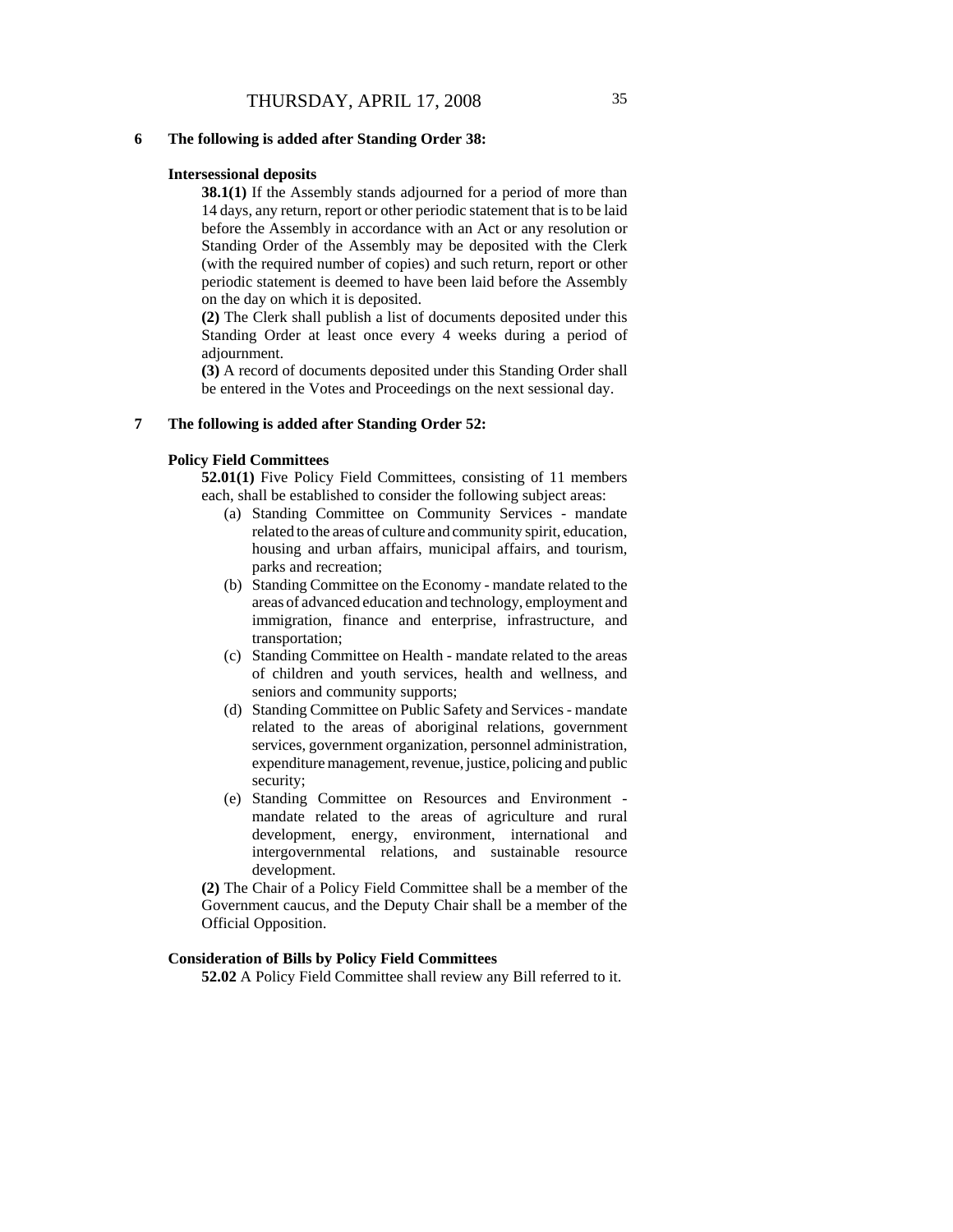## **Consideration of regulations by Policy Field Committees**

**52.03** A Policy Field Committee may review any regulation, amendment to a regulation or prospective regulation within its mandate.

### **Orders of the Assembly take priority**

**52.04** An order of the Assembly that a Bill, regulation or some other subject matter stands referred to a Policy Field Committee shall take priority over any other hearing or inquiry.

### **Referral of annual reports to Policy Field Committees**

**52.05(1)** The annual reports of each government department, provincial agency, Crown-controlled organization, board and commission shall be deemed to be permanently referred to a Policy Field Committee.

**(2)** Each Policy Field Committee may

- (a) examine each annual report referred to it and report to the Assembly whether the report is satisfactory;
- (b) consider in more detail, and report to the Assembly, on each annual report it considers unsatisfactory;
- (c) investigate and report to the Assembly on any lateness in the tabling of annual reports;
- (d) report to the Assembly each year whether there are any bodies which do not table annual reports in the Assembly and which should present such reports.

#### **Public hearings**

**52.06(1)** A Policy Field Committee may conduct a public hearing on any Bill, regulation or prospective regulation under review.

**(2)** A Policy Field Committee shall be required, prior to reporting that the attention of the Assembly be drawn to any regulation or prospective regulation, to inform the government department or authority concerned of its intention to so report.

## **Policy Field Committee inquiries**

**52.07(1)** A Policy Field Committee shall inquire into, consider and report on any matter referred to it by the Assembly.

**(2)** A Policy Field Committee may on its own initiative, or at the request of a Minister, inquire into any matter concerned with the structure, organization, operation, efficiency or service delivery of any sector of public policy within its mandate.

**(3)** An order of the Assembly that a Policy Field Committee undertake an inquiry shall take priority over any other inquiry, but a Policy Field Committee shall not inquire into any matters which are being examined by a special committee.

**(4)** All inquiries must be concluded and a substantive report presented to the Assembly no later than 6 months after the commencement of the inquiry.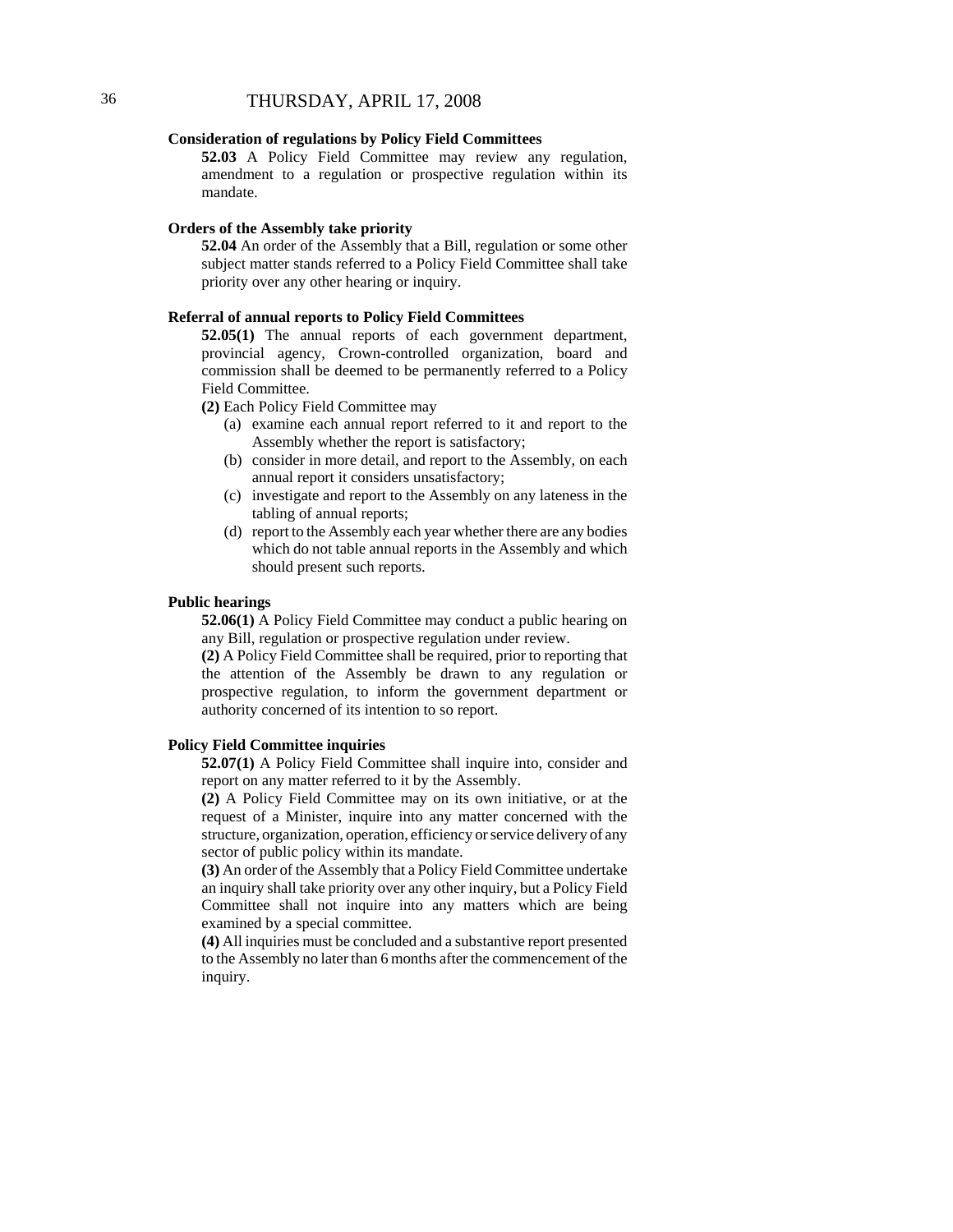**(5)** If funds are not available for the conduct of an inquiry by a Policy Field Committee, then approval for any additional funds is required from the Members' Services Committee.

### **Additional powers of Policy Field Committees**

**52.08(1)** A Policy Field Committee may hold public meetings on any matter within its mandate.

**(2)** A Policy Field Committee may recommend to the Assembly on the need for legislation in any area within the Committee's mandate.

## **Response to reports**

**52.09(1)** The Government shall respond to a Policy Field Committee's report on any matter other than a report on a Bill within 150 days from the date on which the Policy Field Committee reports.

**(2)** No motion concurring in the report of a Policy Field Committee to which the Government must respond under suborder (1) shall be voted upon until that response is tabled in the Assembly.

### **8 Standing Order 53 is struck out and the following is substituted:**

### **Public accounts referred**

**53(1)** Public accounts and all reports of the Auditor General shall stand permanently referred to the Public Accounts Committee as they become available.

**(2)** The Government shall respond to a report of the Public Accounts Committee within 150 days of the date on which the Committee reports.

### **9 The following is added after Standing Order 55:**

### **Reports of the Officers of the Legislature**

**55.01** Reports of the Officers of the Legislature shall stand referred to the Standing Committee on Legislative Offices unless otherwise ordered.

## **10 Standing Order 56 is amended by adding the following after suborder (2):**

**(2.1)** A temporary substitution in the membership of a standing or special committee may be made upon written notification signed by the original Member and filed with the Clerk and Committee Chair, provided such notice is given not less than 24 hours prior to the meeting.

**(2.2)** A substituted Member under suborder (2.1), including a Member who is substituting for the Committee Chair, shall be considered for all purposes to be acting in the place of the original Member.

**(2.3)** A temporary substitution in the membership shall be permitted for a specific time period or for committee consideration of a specific issue.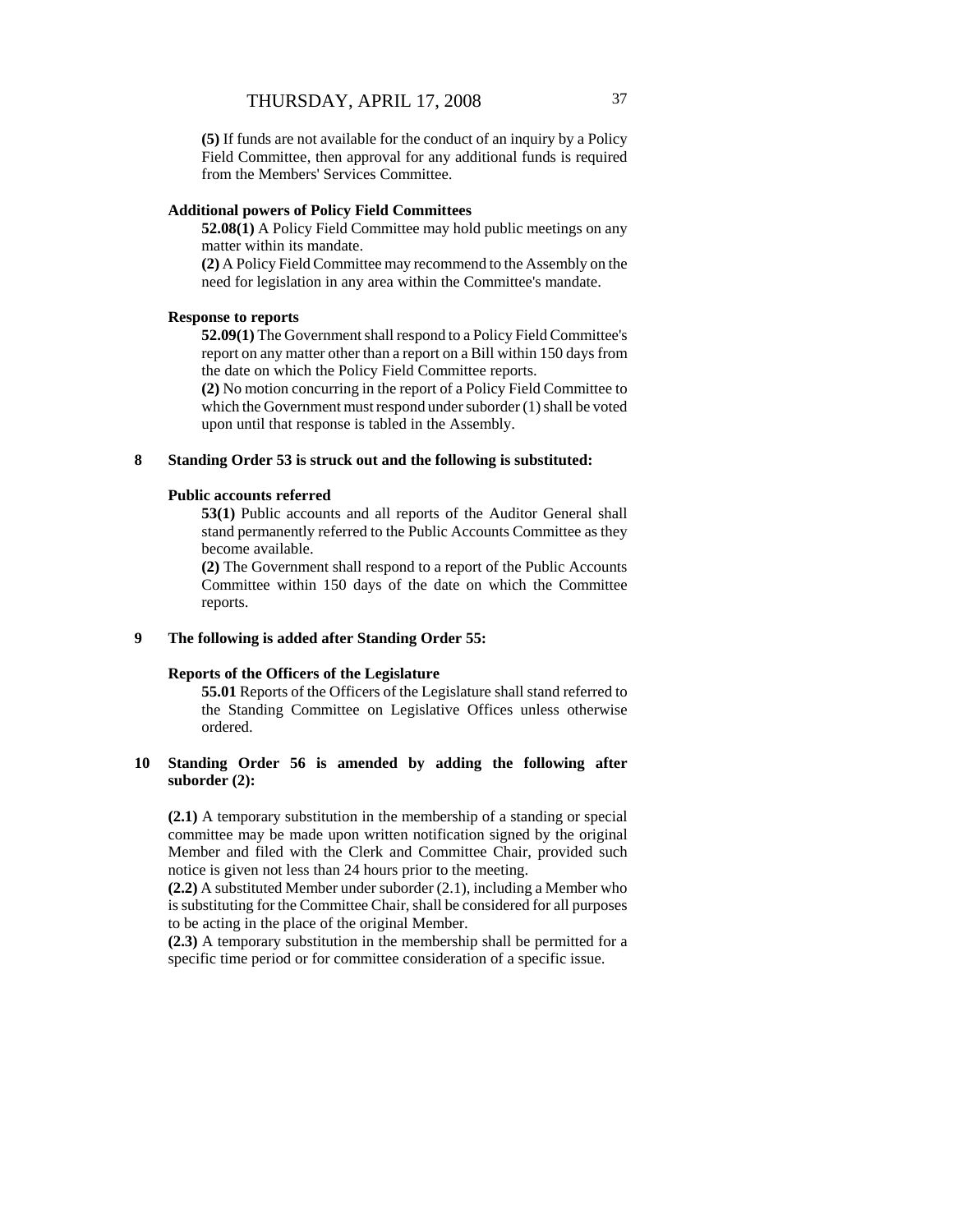**(2.4)** A temporary substitution may be terminated at any time by the original Member of the committee.

**(2.5)** If the Assembly is adjourned and the Chair of a committee resigns his or her position or is otherwise unable to carry out the duties of Chair, the committee may elect one of its Members as Chair.

### **11 The following is added after Standing Order 59:**

### **Application of Standing Orders during main estimates**

**59.01(1)** The Standing Orders of the Assembly shall be observed in the Committee of Supply's consideration of main estimates except as follows:

(a) a Member may speak more than once;

(b) no Member may speak for more than 10 minutes at one time. **(2)** Notwithstanding suborder (1)(b), and provided that the Chair has been notified, a Minister and a private Member may combine their respective speaking times for a total of 20 minutes, with both taking and yielding the floor over the combined period.

**(3)** During Committee of Supply consideration of main estimates,

(a) officials of the Government may be admitted to the floor of the Assembly to advise the Minister whose estimates are under consideration, and

(b) staff of the opposition may also be admitted to assist Members who are participating in estimates consideration,

provided that at least 24 hours' written notice of the names of the officials or staff is given to the Clerk.

### **Hours of main estimates**

**59.02(1)** During the 2008 Spring Sitting, the Committee of Supply shall be called to consider the main estimates for 60 hours.

**(2)** The schedule for consideration of main estimates shall be determined by House Leaders but if they fail to reach an agreement, the Government House Leader shall schedule the appearances of departments for estimates consideration by the Committee of Supply and such schedule shall include a minimum of 2 hours of consideration for each department.

**(3)** The schedule for consideration of main estimates shall be tabled in the Assembly no later than one sitting day following the Budget Address.

**(4)** On the first day of consideration of the main estimates by the Committee of Supply, the first member of the Executive Council to speak shall move that the main estimates in their entirety be considered by the Committee.

**(5)** If at 10:30 p.m. the main estimates are being considered by Committee of Supply, the Chair shall interrupt and the Committee shall immediately rise and report without question put.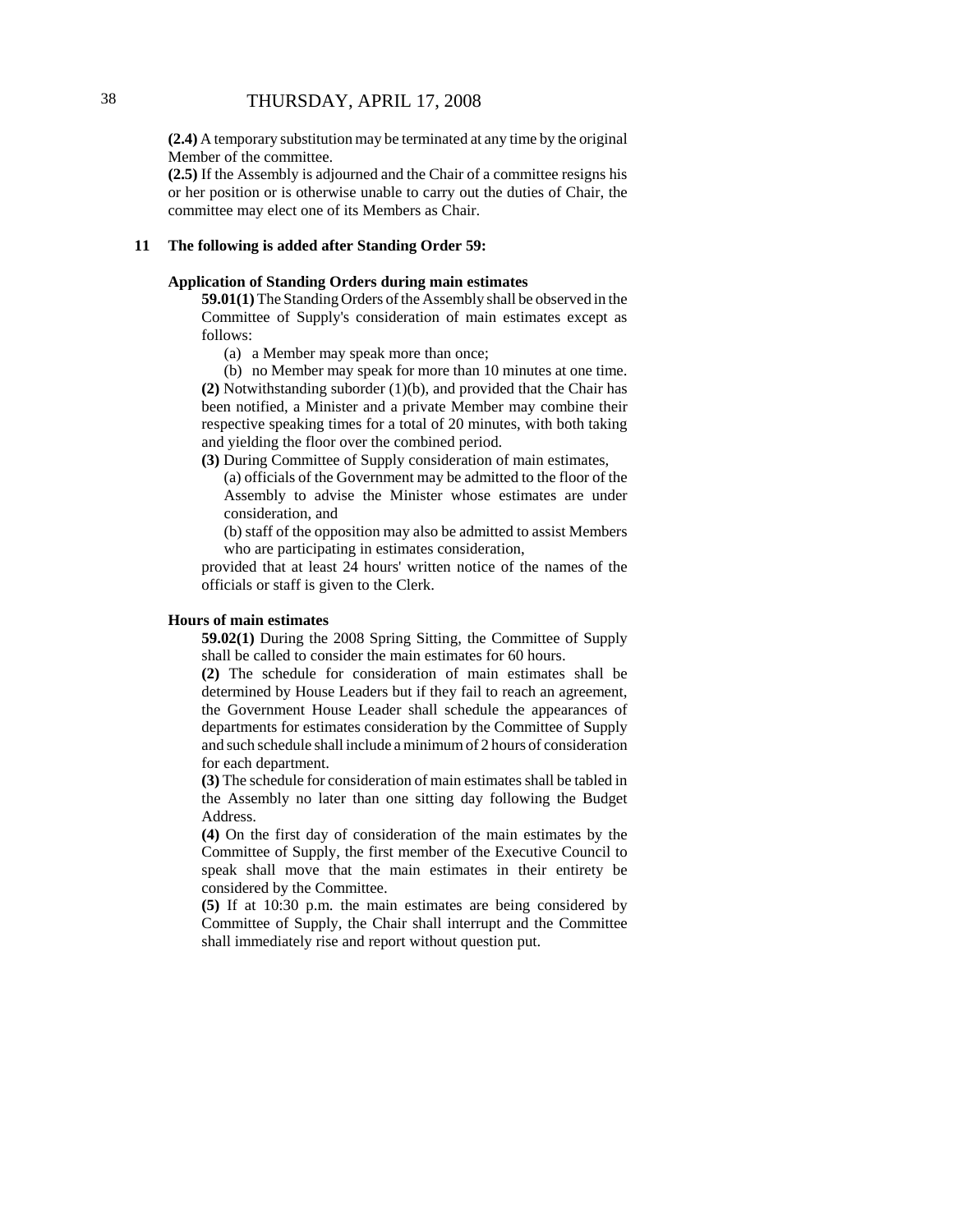**(6)** When the time allotted for a department's estimates has expired or if there are no Members who wish to speak, the Committee or subcommittee may then proceed to the next department's estimates that are scheduled for consideration.

**(7)** When the time allotted for a department's estimates has not expired, but there are no Members who wish to speak, that department's estimates shall be deemed to have been considered for the time allotted in the schedule.

**(8)** When an amendment to a department's estimates is moved in Committee of Supply, the vote on the amendment stands deferred until the date scheduled for the vote on the main estimates.

### **Voting - Main Estimates**

**59.03(1)** On the date scheduled or at the end of 60 hours of consideration, there shall be one vote on main estimates unless

- (a) additional votes are required on amendments pursuant to Standing Order 59.02(8) prior to calling the vote on the main estimates;
- (b) on at least one day's notice a Member has provided written notification to the Chair and the Clerk of his or her desire that the estimates of a particular department be voted upon separately, in which case that department's estimates shall be voted separately and the final vote for the main estimates shall consist of the estimates of any departments not yet voted upon.

**(2)** The votes under suborder (1) shall be taken without debate or amendment except as provided in Standing Order 59.02(8).

**(3)** For the 2008 Spring Sitting, the vote on the main estimates may be scheduled with a minimum of one sitting day's notice to occur any time after the main estimates have been given 60 hours of consideration, unless otherwise ordered.

**(4)** On the date for the vote on the main estimates and prior to the vote on the main estimates, the Chair shall put the question to approve the estimates of the Legislative Assembly, as approved by the Special Standing Committee on Members' Services, and the estimates of the officers of the Legislature, which shall be decided without debate or amendment.

**(5)** At 5:15 p.m. on the date scheduled for the vote on the main estimates, if the vote has not been taken earlier, the Chair shall interrupt the proceedings, and the Committee of Supply shall commence voting and, if required, continue beyond the normal adjournment hour until all matters have been voted upon, at which time the Committee shall immediately rise and report.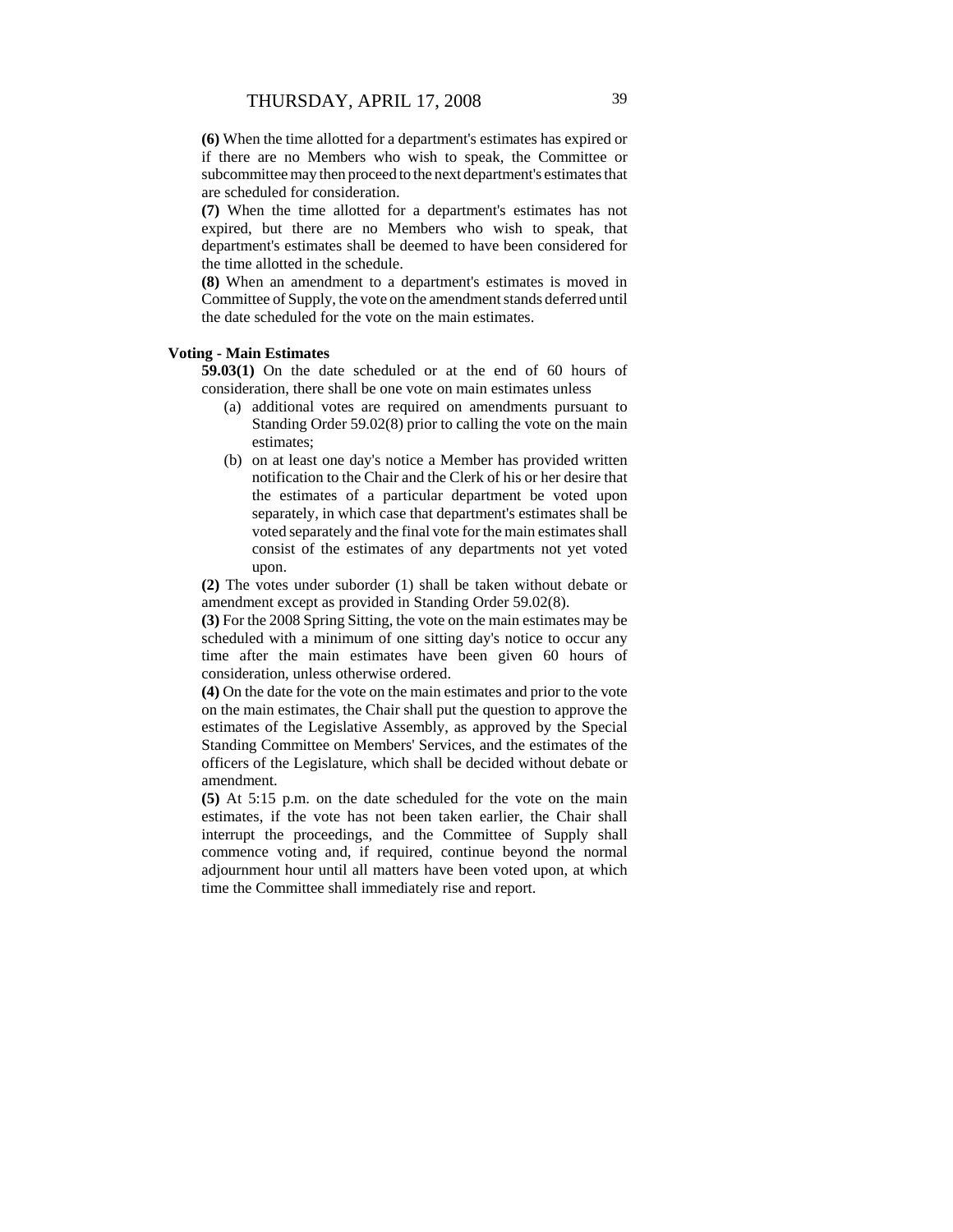- **12 The following Standing Orders shall have no force and effect for consideration of the main estimates during the 2008 Spring Sitting:**
	- (a)  $60(1)$ ;
	- (b) 61(1), (2), (4) (8);
	- (c) 62(2);
	- (d)  $65(1)(b)$ .
- **13 Standing Order 62(1) is amended by striking out** "11 p.m." **and substituting** "10:30 p.m.".
- **14 The following is added after Standing Order 74:**

### **Referral of Bill to a committee after first reading**

**74.1(1)** Immediately after a Bill has been read a first time,

- (a) with respect to a Government Bill, a member of the Executive Council
- (b) with respect to a public Bill other than a Government Bill, the sponsor

may move a motion, without notice, to refer the Bill to a Policy Field Committee.

**(2)** The Member moving the referral motion may be permitted to give a succinct explanation of the motion.

**(3)** Any motion made pursuant to this Standing Order shall be decided without debate or amendment, and if the motion is decided in the negative the Bill shall be ordered for second reading.

**(4)** This Standing Order does not apply to appropriation or private Bills.

### **Proceedings on Bills referred to a committee after first reading**

**74.2(1)** When a Bill is referred to a Policy Field Committee after first reading, the committee may conduct public hearings on the subject matter of the Bill and report its observations, opinions and recommendations with respect to the Bill to the Assembly.

**(2)** Upon the concurrence of a committee report that a Bill be proceeded with, the Bill shall be placed on the Order Paper for second reading.

### **15 The following is added after Standing Order 78:**

### **Referral of Bills to a Policy Field Committee after second reading**

**78.1(1)** Immediately after a Bill has been read a second time,

- (a) with respect to a Government Bill, a member of the Executive Council
- (b) with respect to a public Bill other than a Government Bill, any Member

may move a motion, without notice, to refer the Bill to a Policy Field Committee, which shall be decided without debate or amendment. **(2)** This Standing Order does not apply to appropriation or private Bills.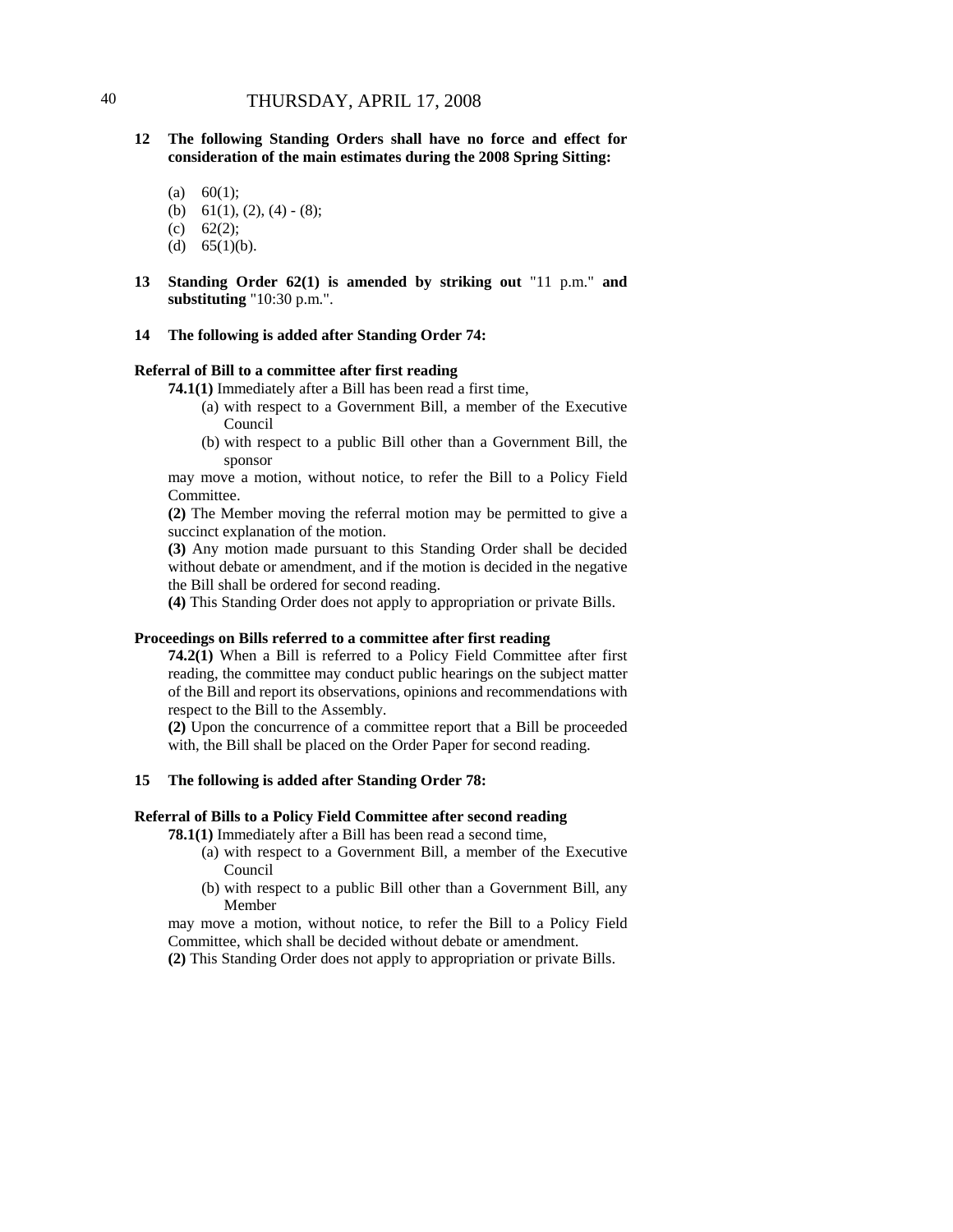### **Public hearings after second reading**

**78.2(1)** When a Bill is referred to a Policy Field Committee after second reading, the committee may conduct public hearings on the content of the Bill.

**(2)** No public hearings may be conducted under suborder (1) if the Bill has been subject to committee consideration after first reading.

### **Report of Policy Field Committee on Bills**

**78.3(1)** A Policy Field Committee to which a Bill has been referred by the Assembly after second reading shall be empowered to report the same with or without amendments or to report that the Bill not proceed.

**(2)** The report may contain a written statement of the committee's conclusions if the Bill was the subject of a public hearing.

### **Procedure on report from Policy Field Committee**

**78.4** When a Bill is reported pursuant to Standing Order 78.3, the following procedure shall apply:

- (a) any Bill shall be considered committed to Committee of the Whole Assembly unless otherwise ordered;
- (b) when a report recommends that the Bill not proceed, a motion to concur in that report shall be put immediately and decided without debate, and if agreed to, the Bill shall be dropped from the Order Paper but if negatived, the Bill shall stand committed to the Committee of the Whole.
- **B.** Be it further resolved that the Standing Committee on Privileges and Elections, Standing Orders and Printing shall, without further motion, review and consider
	- (a) the amendments to Standing Orders in this motion by comparing the reforms to the practices in other Assemblies, examining whether the reforms afford open discussion of public policy where Albertans can participate and whether the reforms maximize oversight and accountability;
	- (b) the need for additional amendments or reforms to the Assembly's rules and practices to further objectives of open, public discussion of public policy, the role of the Assembly in overall government accountability and the work/life balance of Members; and
	- (c) the process used for Committee of Supply consideration of main estimates in 2008,

and shall report to the Assembly with its recommendations no later than October 30, 2008.

**C.** Be it further resolved that the Policy Field Committees referenced in Part A of this motion be designated as Category A Committees for the purposes of the Members' Services Committee Allowances Order, RMSC 1992, c.M-2.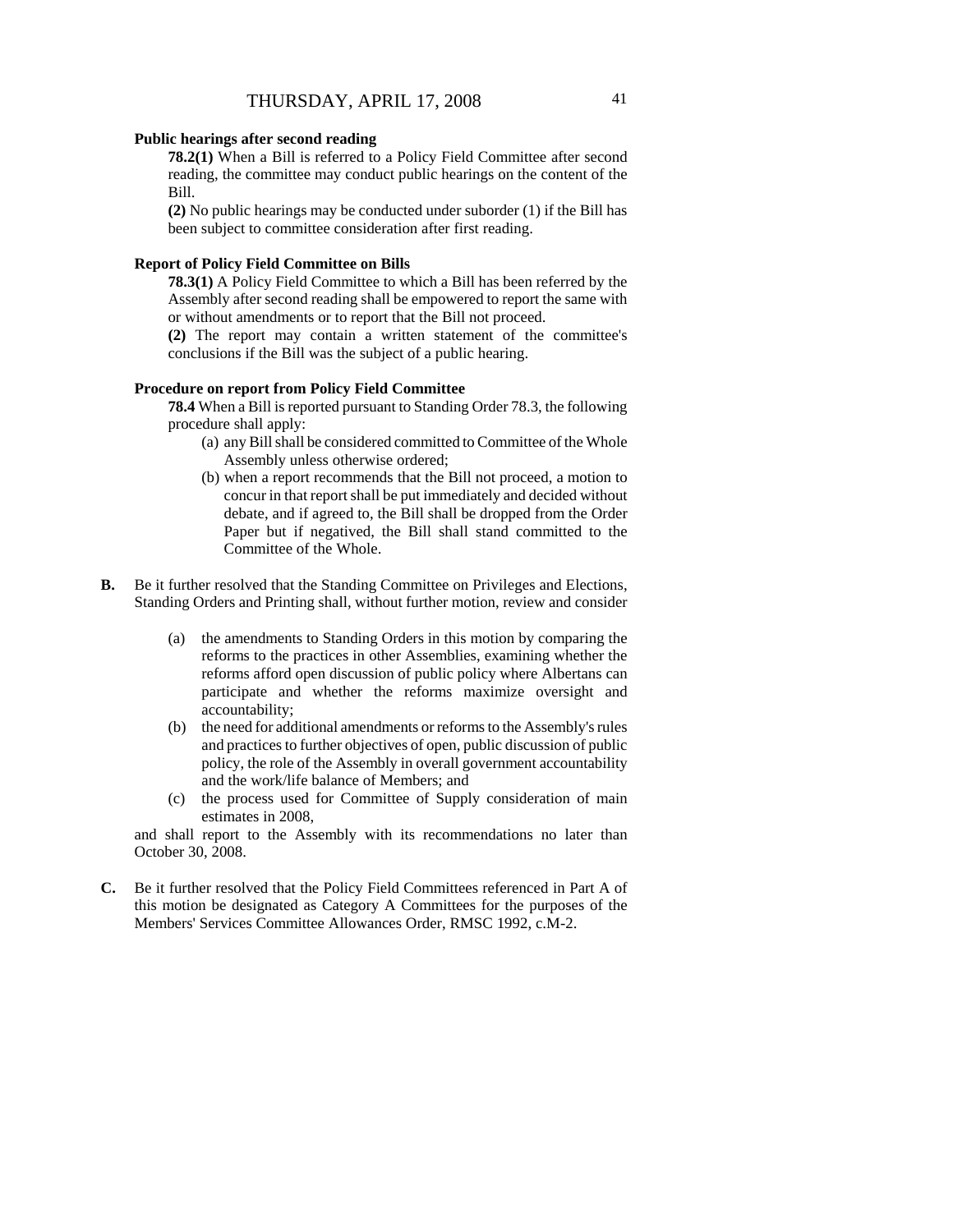# 42 THURSDAY, APRIL 17, 2008

**D.** And be it further resolved that

- **1** The amendments in this motion come into force on passage.
- **2** The amendments in this motion shall have effect until the conclusion of the 2008 Fall Sitting.

### A debate followed.

Ms Blakeman, Hon. Member for Edmonton-Centre, moved adjournment of the Assembly.

The question being put, the motion was defeated. With Hon. Mr. Kowalski in the Chair, the names being called for were taken as follows:

For the motion: 5

| Blakeman | Kang      | Taylor |
|----------|-----------|--------|
| Chase    | MacDonald |        |

Against the motion: 25

| Allred           | Groeneveld | Notley     |
|------------------|------------|------------|
| Benito           | Hancock    | Oberle     |
| Bhardwaj         | Johnson    | Olson      |
| Danyluk          | Knight     | Prins      |
| Doerksen         | Leskiw     | Rogers     |
| Drysdale         | Lund       | Sandhu     |
| Elniski          | Mason      | Sarich     |
| Goudreau         | Mitzel     | VanderBurg |
| <b>Griffiths</b> |            |            |

Debate continued on the motion.

The question being put, the motion was agreed to. With Hon. Mr. Kowalski in the Chair, the names being called for were taken as follows:

For the motion: 24

| Allred                  | Goudreau           | Mitzel     |
|-------------------------|--------------------|------------|
| <b>Benito</b>           | Griffiths          | Oberle     |
| <b>Bhardwaj</b>         | Groeneveld         | Olson      |
| <b>Boutilier</b>        | Hancock            | Prins      |
| Danyluk                 | Johnson            | Rogers     |
| Doerksen                | Knight             | Sandhu     |
| Drysdale                | Leskiw             | Sarich     |
| Elniski                 | Lund               | VanderBurg |
| Against the motion: 5   |                    |            |
| <b>Blakeman</b><br>Kang | MacDonald<br>Mason | Taylor     |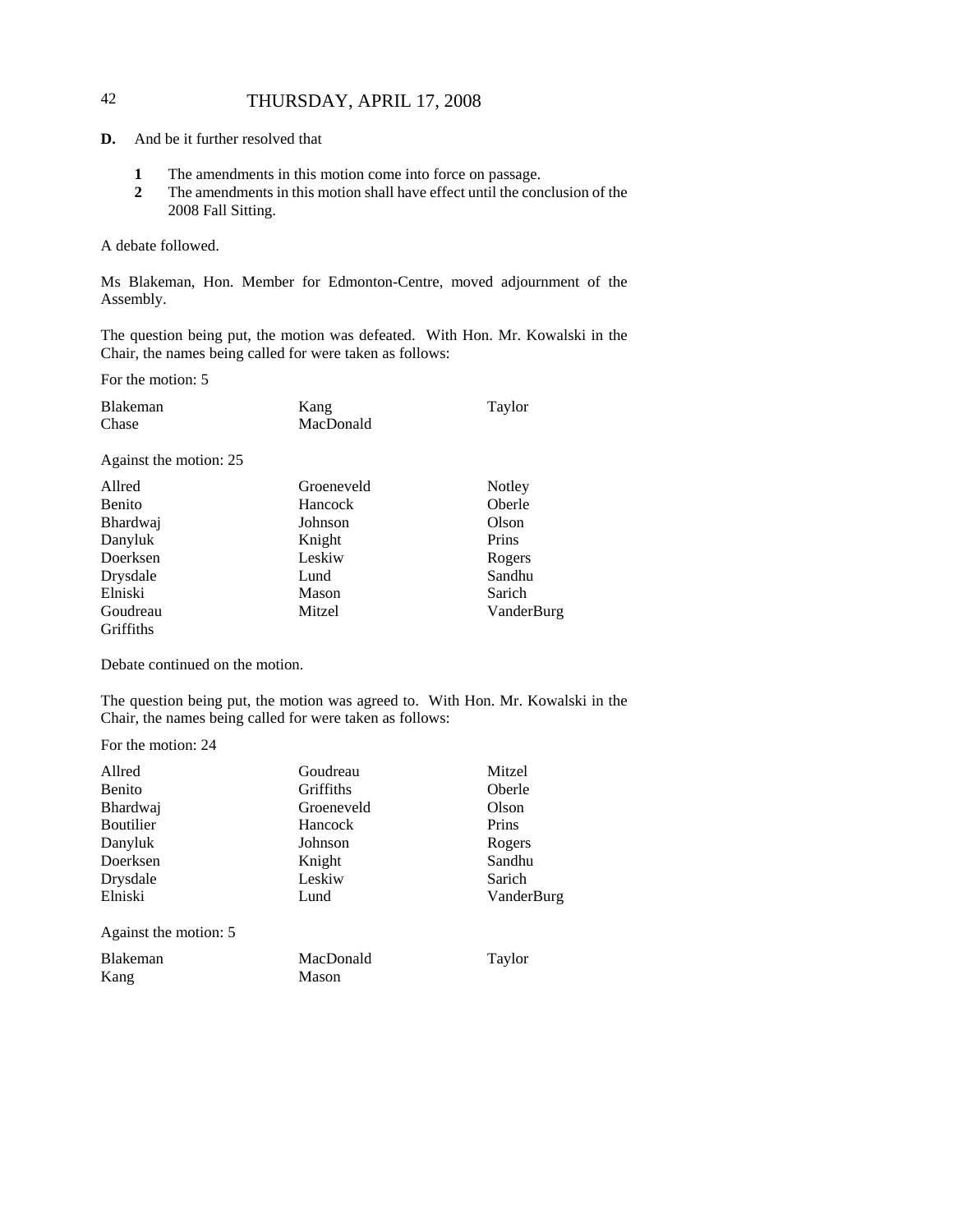# **Adjournment**

On motion by Hon. Mr. Hancock, Government House Leader, the Assembly adjourned at 5:17 p.m. until Monday, April 21, 2008, at 1:30 p.m.

Monday, April 21, 2008

The Speaker took the Chair at 1:30 p.m.

### **Members' Statements**

Mr. Rogers, Hon. Member for Leduc-Beaumont-Devon, made a statement regarding the Capital Junior Hockey League's Leduc Myers Norris Penny Riggers and Beaumont Chiefs junior B hockey teams and their successes during the 2007-08 season.

Mrs. Sarich, Hon. Member for Edmonton-Decore, made a statement recognizing the 130 semi-finalists of the 2008 Excellence in Teaching Awards.

Mr. Bhullar, Hon. Member for Calgary-Montrose, made a statement recognizing Calgary-Montrose constituents Laurie Gerdina and Heather Raskey, recipients of Volunteer of the Year Awards for the community of Abbeydale.

Mr. Chase, Hon. Member for Calgary-Varsity, made a statement regarding a parks and protected areas plan to be released by the government.

Mrs. Forsyth, Hon. Member for Calgary-Fish Creek, made a statement recognizing the Student Torch Relay Across Canada, which began in Newfoundland in October 2007 and is scheduled to end in Nunavut in June 2008, and its goal of increasing awareness of the importance of organ donation.

Mrs. McQueen, Hon. Member for Drayton Valley-Calmar, made a statement recognizing Amber Thomas of Drayton Valley who recently qualified in the event of swimming to compete at the Paralympic Games to be held in Beijing, China, this summer.

# **Tabling Returns and Reports**

Mrs. Sarich, Hon. Member for Edmonton-Decore:

Program from the 2008 Excellence in Teaching Awards Semi-Finalist Celebration held on April 15, 2008, in Edmonton

Sessional Paper 43/2008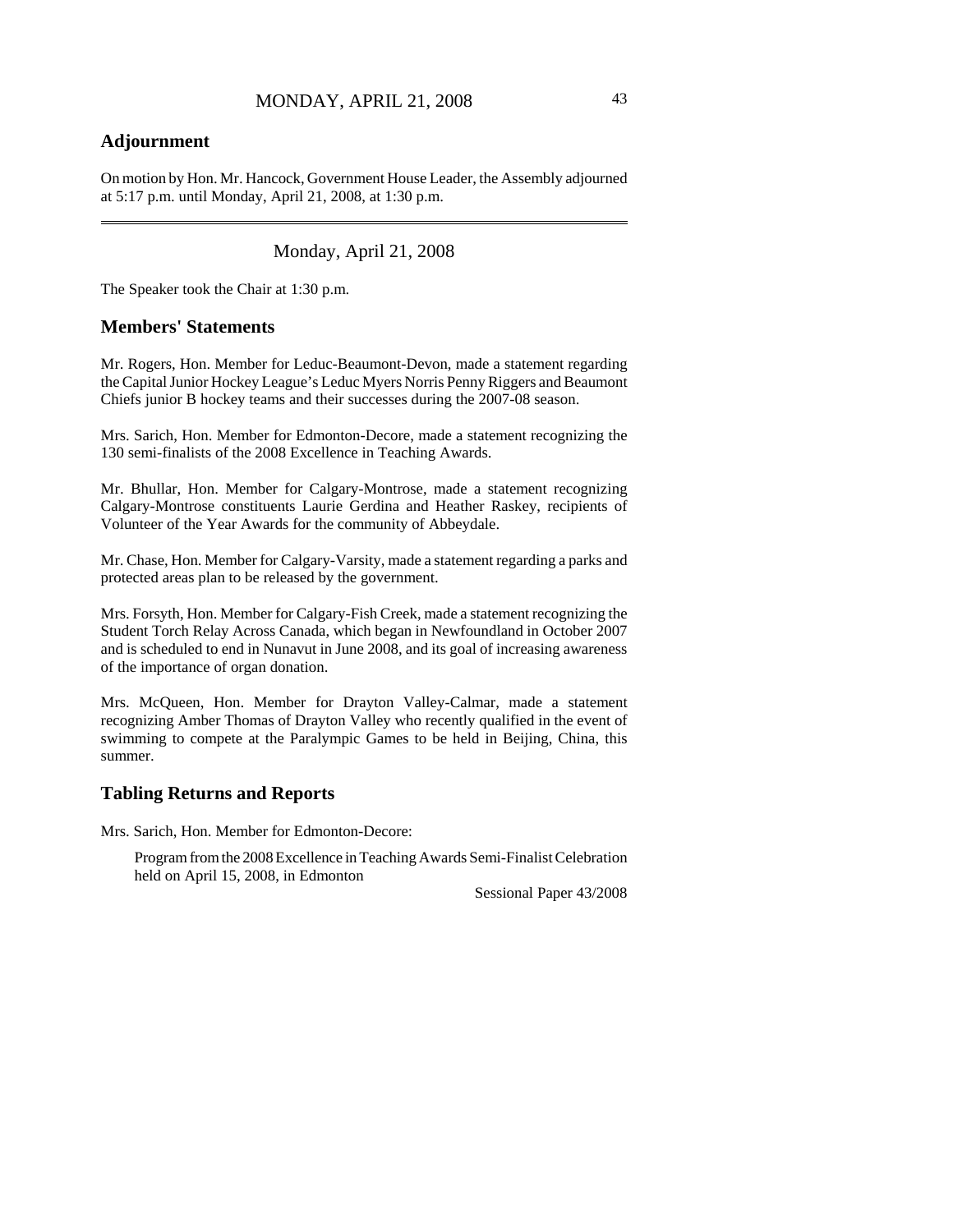# 44 MONDAY, APRIL 21, 2008

Mr. MacDonald, Hon. Member for Edmonton-Gold Bar:

5 letters, undated, from Albertans to a Member of the Legislative Assembly suggesting five changes to Alberta labour laws be implemented Sessional Paper 44/2008

Dr. Taft, Hon. Leader of the Official Opposition:

Letter dated March 17, 2008, unsigned, from Debbie Morris of Edmonton to Hon. Mr. Stelmach, Premier, and Dr. Taft, Hon. Leader of the Official Opposition, expressing opposition to the privatization of health care and offering suggestions to improve the public health care system

Sessional Paper 45/2008

Ms Blakeman, Hon. Member for Edmonton-Centre:

Automobile Insurance Rate Board (AIRB) web site article entitled "AIRB Review of Mandatory Premiums, Formal Public Meetings" listing dates and locations of public meetings

Sessional Paper 46/2008

### **Tablings to the Clerk**

Clerk of the Assembly on behalf of Hon. Mrs. Ady, Minister of Tourism, Parks and Recreation, pursuant to the Alberta Sport, Recreation, Parks and Wildlife Foundation Act, cA-34, s13(3):

Alberta Sport, Recreation, Parks and Wildlife Foundation, 2001/2002 Annual Report, with attached Financial Statements dated March 31, 2002

Sessional Paper 47/2008

Alberta Sport, Recreation, Parks and Wildlife Foundation, 2002/2003 Annual Report, with attached Financial Statements dated March 31, 2003

Sessional Paper 48/2008

Alberta Sport, Recreation, Parks and Wildlife Foundation, 2003/2004 Annual Report, with attached Financial Statements dated March 31, 2004

Sessional Paper 49/2008

Alberta Sport, Recreation, Parks and Wildlife Foundation, 2004/2005 Annual Report, with attached Financial Statements dated March 31, 2005

Sessional Paper 50/2008

Alberta Sport, Recreation, Parks and Wildlife Foundation, 2005/2006 Annual Report, with attached Financial Statements dated March 31, 2006

Sessional Paper 51/2008

Alberta Sport, Recreation, Parks and Wildlife Foundation, 2006/2007 Annual Report, with attached Financial Statements dated March 31, 2007

Sessional Paper 52/2008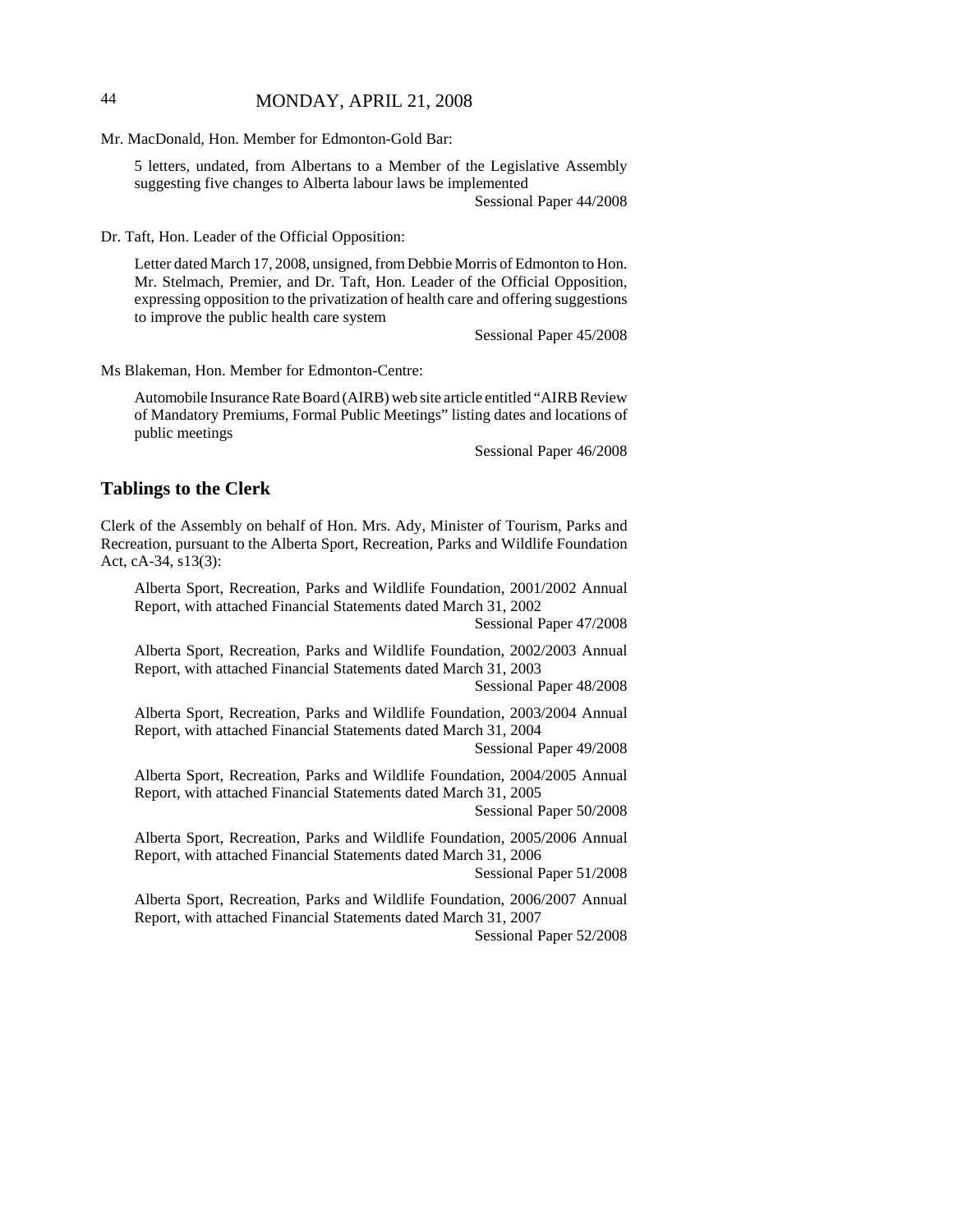# MONDAY, APRIL 21, 2008 45

Clerk of the Assembly on behalf of Hon. Mr. Lindsay, Solicitor General and Minister of Public Security, pursuant to the Gaming and Liquor Act, cG-1, s30(2):

Alberta Gaming and Liquor Commission, Annual Report 2006/2007 Sessional Paper 53/2008

# **ORDERS OF THE DAY**

# **Written Questions**

The Clerk of the Assembly advised that pursuant to temporary Standing Order 34(3.1), the following Written Questions were deemed to stand and retain their places:

None appearing on the Order Paper.

## **Motions for Returns**

The Clerk of the Assembly advised that pursuant to temporary Standing Order 34(3.1), the following Motions for Returns were deemed to stand and retain their places:

None appearing on the Order Paper.

# **Public Bills and Orders Other Than Government Bills and Orders**

### **Second Reading**

On the motion that the following Bill be now read a Second time:

Bill 202 Alberta Volunteer Service Medal Act — Mr. Cao

A debate followed.

Mr. Marz moved adjournment of the debate, which was agreed to.

The following Bill was read a Second time and referred to Committee of the Whole:

Bill 201 Hunting, Fishing and Trapping Heritage Act — Mr. Mitzel

## **Adjournment**

On motion by Hon. Mr. Renner, Deputy Government House Leader, that it be called 5:30 p.m., the Assembly adjourned at 5:27 p.m. until 7:30 p.m.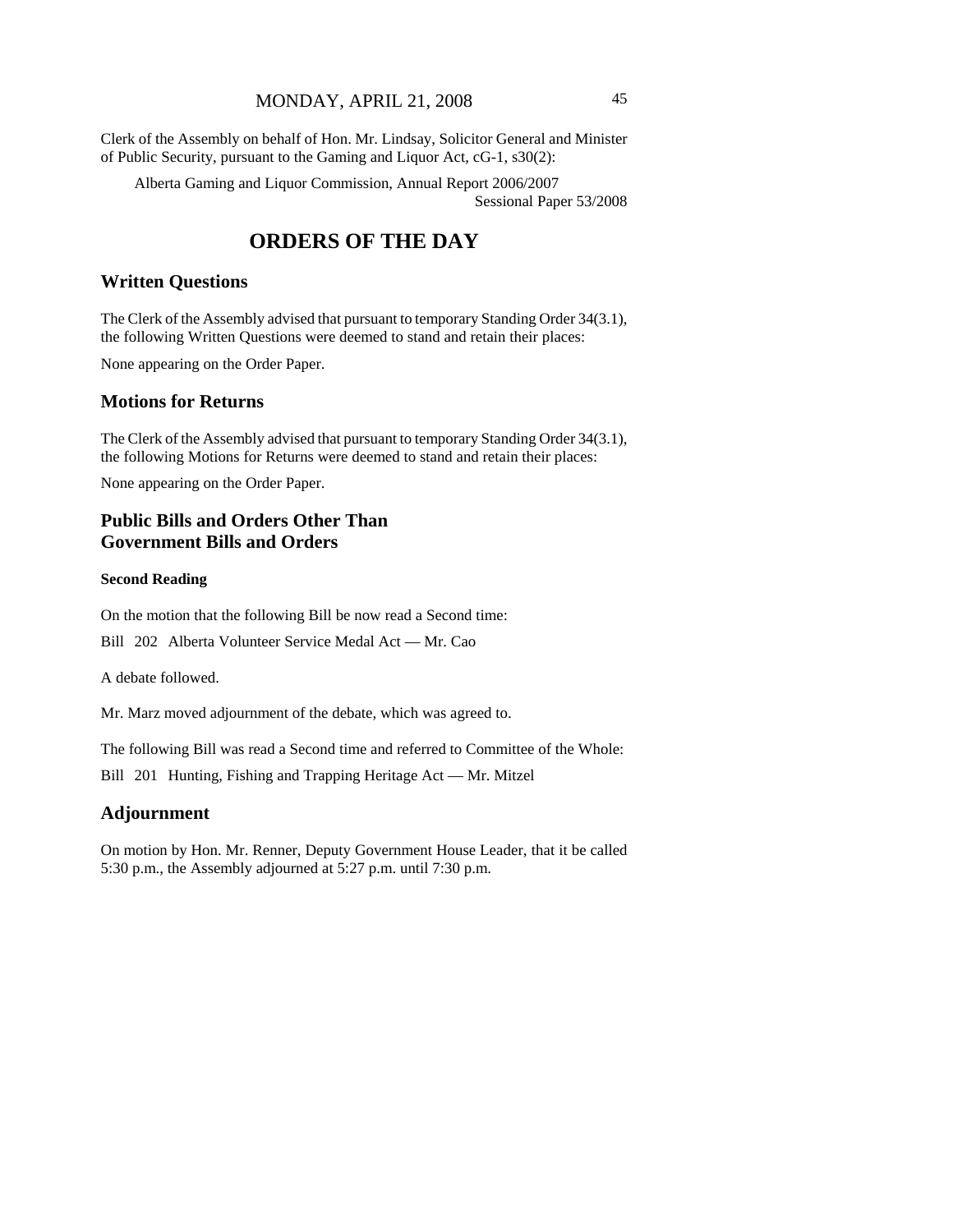# 46 MONDAY, APRIL 21, 2008

## MONDAY, APRIL 21, 2008 — 7:30 P.M.

## **Motions Other Than Government Motions**

**501.** Moved by Mr. Griffiths:

Be it resolved that the Legislative Assembly urge the Government to study the feasibility of eliminating personal income tax in the province and replacing it with a consumption tax.

#### A debate followed.

The question being put, the motion was agreed to. With Hon. Mr. Kowalski in the Chair, the names being called for were taken as follows:

For the motion: 24

| Berger          | <b>Fritz</b> | Olson      |
|-----------------|--------------|------------|
| Bhardwaj        | Griffiths    | Pastoor    |
| <b>Blackett</b> | Jacobs       | Redford    |
| Calahasen       | Johnson      | Rodney     |
| Cao             | Knight       | Sandhu     |
| DeLong          | Lukaszuk     | Sarich     |
| Doerksen        | Mitzel       | Snelgrove  |
| Fawcett         | Oberle       | VanderBurg |

Against the motion: 15

| Ady          | Drysdale | Renner  |
|--------------|----------|---------|
| Benito       | Johnston | Rogers  |
| <b>Brown</b> | Kang     | Swann   |
| Chase        | Marz     | Weadick |
| Denis        | Mason    | Woo-Paw |

### **Committee of Supply** (Day 1 of 1 — Supplementary Supply Estimates)

According to Order, the Assembly resolved itself into Committee of Supply and the Speaker left the Chair.

### (Assembly in Committee)

And after some time spent therein, the Deputy Speaker assumed the Chair and Dr. Brown reported as follows:

Mr. Speaker:

The Committee of Supply has had under consideration certain resolutions of the 2007-08 Supplementary Supply Estimates (No. 2), General Revenue Fund, reports as follows, and requests leave to sit again: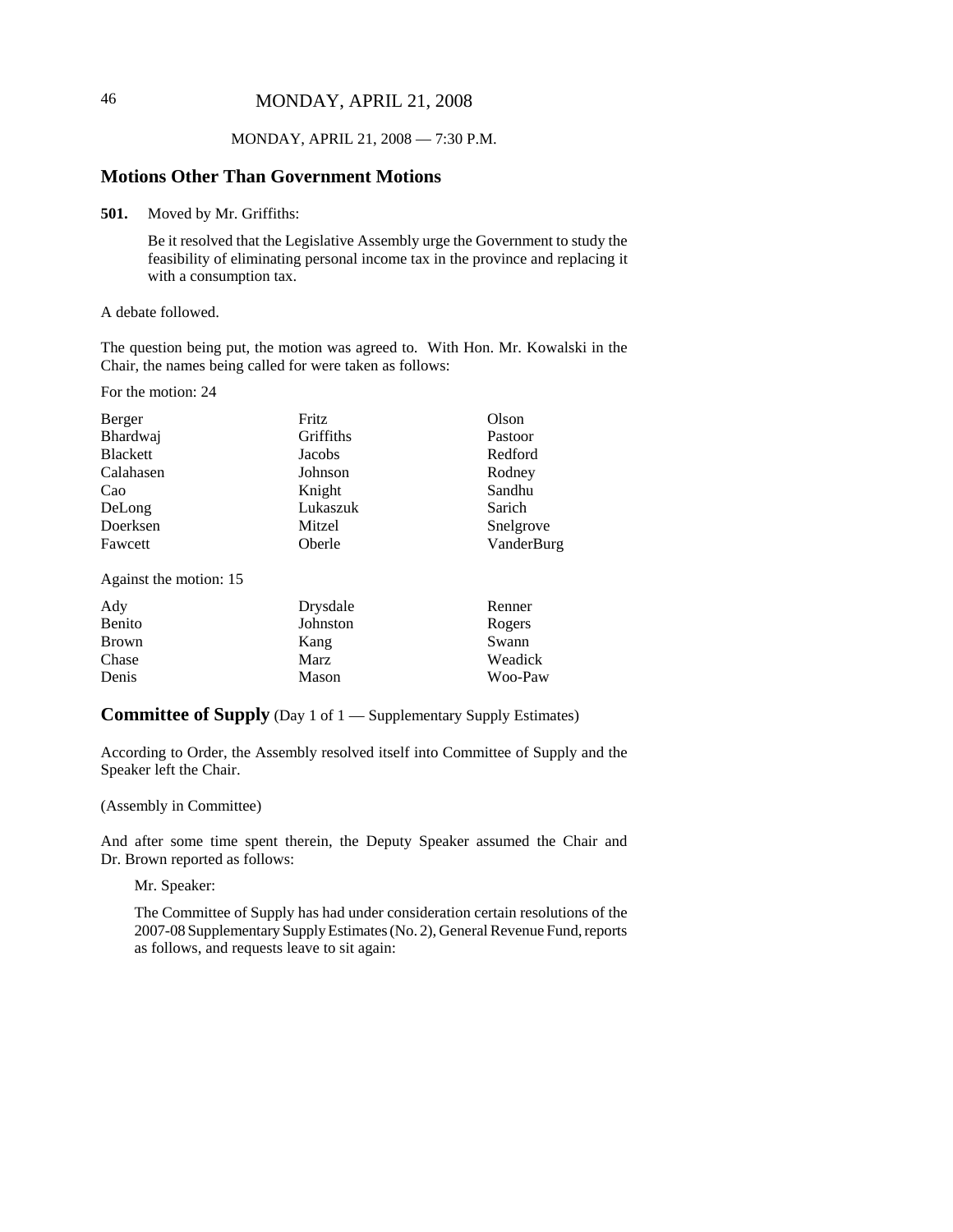Resolved that a sum not exceeding the following be granted to Her Majesty for the fiscal year ending March 31, 2008, for the Departments and purposes indicated:

| <b>Aboriginal Relations</b>                 |               |
|---------------------------------------------|---------------|
| Expense and Equipment / Inventory Purchases | \$16,000,000  |
| <b>Education</b>                            |               |
| Expense and Equipment / Inventory Purchases | \$52,000,000  |
| <b>Employment and Immigration</b>           |               |
| Expense and Equipment / Inventory Purchases | \$14,887,000  |
| <b>Energy</b>                               |               |
| Expense and Equipment / Inventory Purchases | \$14,500,000  |
| <b>Environment</b>                          |               |
| Expense and Equipment / Inventory Purchases | \$103,700,000 |
| <b>Finance and Enterprise</b>               |               |
| Expense and Equipment / Inventory Purchases | \$105,073,000 |
| <b>Housing and Urban Affairs</b>            |               |
| Expense and Equipment / Inventory Purchases | \$47,800,000  |
| <b>Transportation</b>                       |               |
| Capital Investment                          | \$95,000,000  |

The question being put, the report and the request for leave to sit again were agreed to.

Hon. Mr. Renner, Deputy Government House Leader, requested and received the unanimous consent of the Assembly to revert to Introduction of Bills.

# **Introduction of Bills (First Reading)**

Upon recommendation of His Honour the Honourable the Lieutenant Governor, and notice having been given:

Bill 5 Appropriation (Supplementary Supply) Act, 2008 (\$) — Hon. Mr. Snelgrove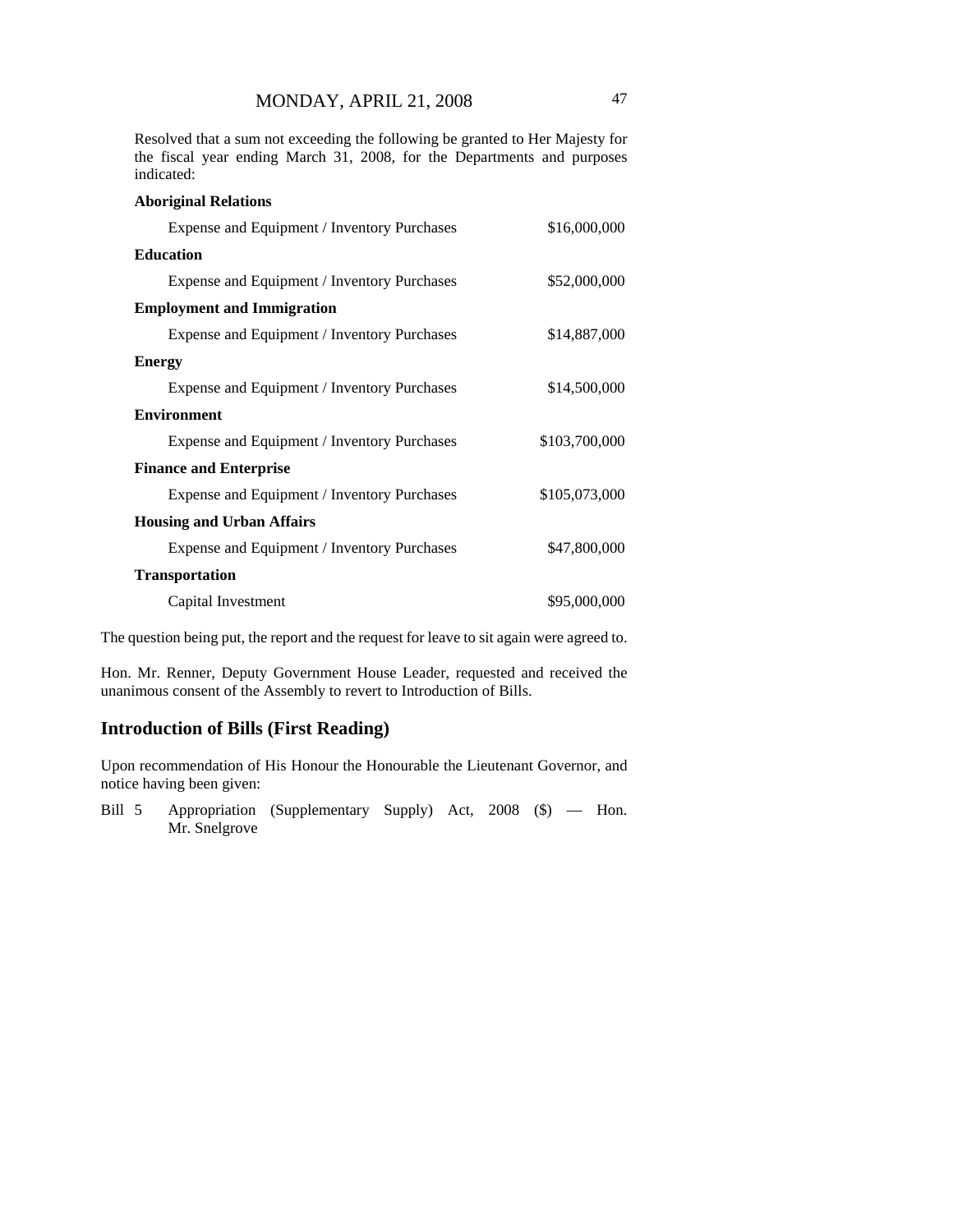# **Consideration of His Honour the Lieutenant Governor's Speech** (Day 2)

Moved by Mrs. Leskiw and seconded by Mr. Bhullar:

That an humble address be presented to His Honour the Lieutenant Governor as follows:

To His Honour the Honourable Norman L. Kwong, CM, AOE, the Lieutenant Governor of the Province of Alberta:

We, Her Majesty's most dutiful and loyal subjects, the Legislative Assembly, now assembled, beg leave to thank Your Honour for the gracious speech Your Honour has been pleased to address to us at the opening of the present session.

A debate followed.

Hon. Mr. Blackett moved adjournment of the debate, which was agreed to.

### **Adjournment**

On motion by Hon. Mr. Renner, Deputy Government House Leader, the Assembly adjourned at 10:53 p.m. until Tuesday, April 22, 2008, at 1:30 p.m.

Tuesday, April 22, 2008

The Speaker took the Chair at 1:30 p.m.

## **Members' Statements**

Mr. Dallas, Hon. Member for Red Deer-South, made a statement regarding the 45th annual Red Deer Festival of the Performing Arts held at the Red Deer College Arts Centre and the Crossroads Church from April 21-26, 2008.

Ms Calahasen, Hon. Member for Lesser Slave Lake, made a statement recognizing Sherwood Park resident Trevor Gladue on receiving the Men of Honour Award presented by the Prostitution Awareness and Action Foundation of Edmonton on April 18, 2008.

Dr. Swann, Hon. Member for Calgary-Mountain View, made a statement recognizing April 22, 2008, as Earth Day.

Mr. Bhardwaj, Hon. Member for Edmonton-Ellerslie, made a statement recognizing the 90th birthday of Edmonton-Ellerslie constituent Jack Maguire.

Mrs. McQueen, Hon. Member for Drayton Valley-Calmar, made a statement recognizing April 22, 2008, as Earth Day.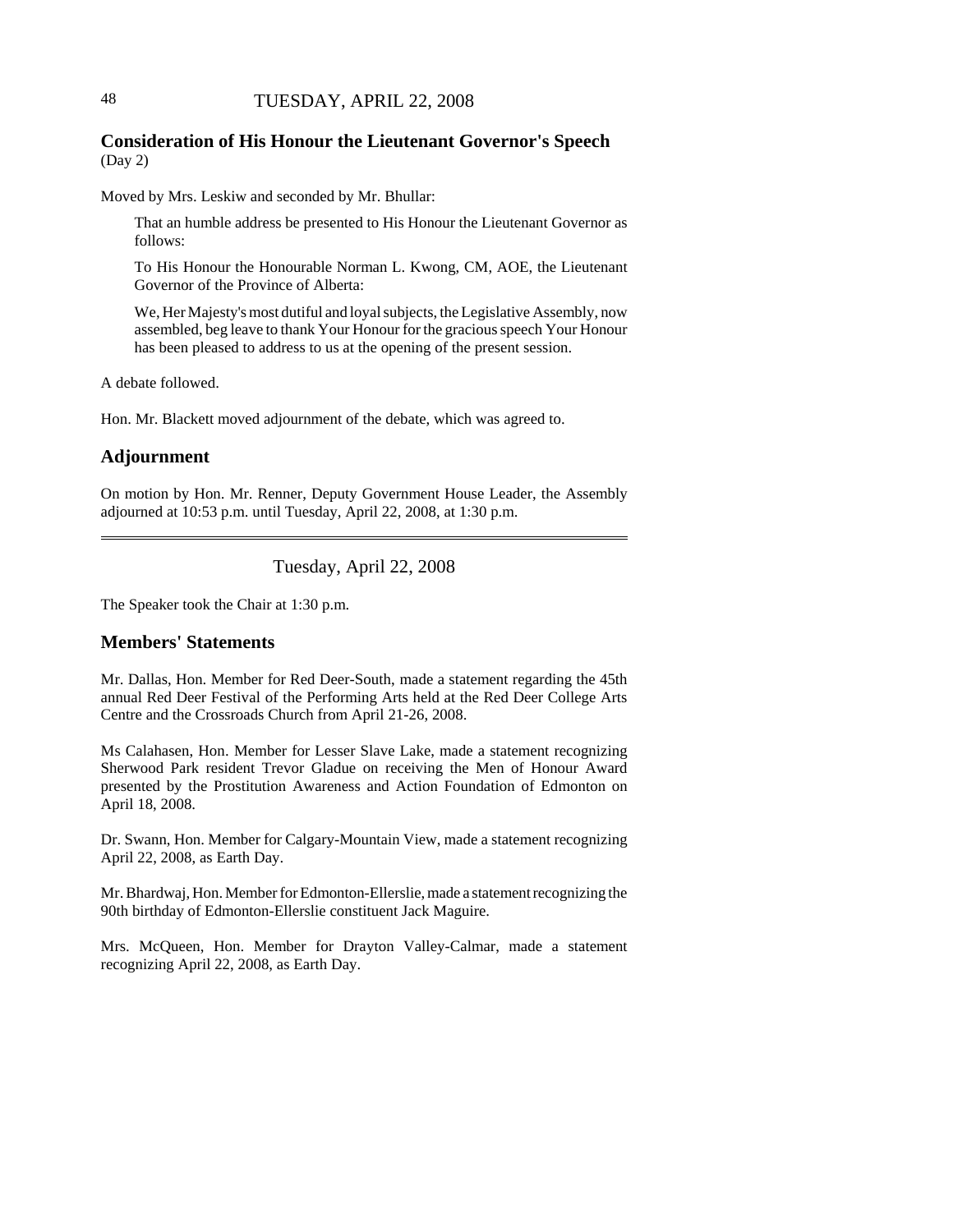Mr. Weadick, Hon. Member for Lethbridge-West, made a statement regarding the closure of the Braman Furniture plant in Lethbridge and the assistance provided by Economic Development Lethbridge and Alberta Employment and Immigration to find new jobs for 95 percent of the plant's 140 employees.

# **Presenting Petitions**

Mr. Chase, Hon. Member for Calgary-Varsity, presented a petition from 17 Calgary residents requesting the Legislative Assembly pass legislation that will prohibit emotional bullying and psychological harassment in the workplace.

Mr. MacDonald, Hon. Member for Edmonton-Gold Bar, presented a petition from 111 Albertans urging the Government to launch a full public inquiry under the authority of the Public Inquiries Act into spying practices by the Alberta Energy and Utilities Board (AEUB) and the Minister of Energy's oversight role of the AEUB.

Mr. MacDonald, Hon. Member for Edmonton-Gold Bar, presented a petition from 2 Edmonton residents urging the Government to take immediate steps to prevent the 43-hectare Qualico gravel pit operation proposed for southwest Edmonton from going ahead as it will have significant adverse effects, such as lower property values and a decline in quality of life due to noise, pollution, and heavy trucks.

### **Tabling Returns and Reports**

Hon. Mr. Snelgrove, President of the Treasury Board:

The 20-Year Strategic Capital Plan dated January 29, 2008, prepared by the Government of Alberta

Sessional Paper 54/2008

Mr. MacDonald, Hon. Member for Edmonton-Gold Bar:

5 letters, undated, from Edmonton residents to a Member of the Legislative Assembly suggesting five changes to Alberta labour laws be implemented Sessional Paper 55/2008

Ms Notley, Hon. Member for Edmonton-Strathcona :

10 letters, undated, from Edmonton residents to a Member of the Legislative Assembly suggesting five changes to Alberta labour laws be implemented Sessional Paper 56/2008

Mr. Chase, Hon. Member for Calgary-Varsity:

Calgary Board of Education, Annual Education Results Report, 2006-2007 Sessional Paper 57/2008

Calgary Board of Education, Report to the Community 2008 Sessional Paper 58/2008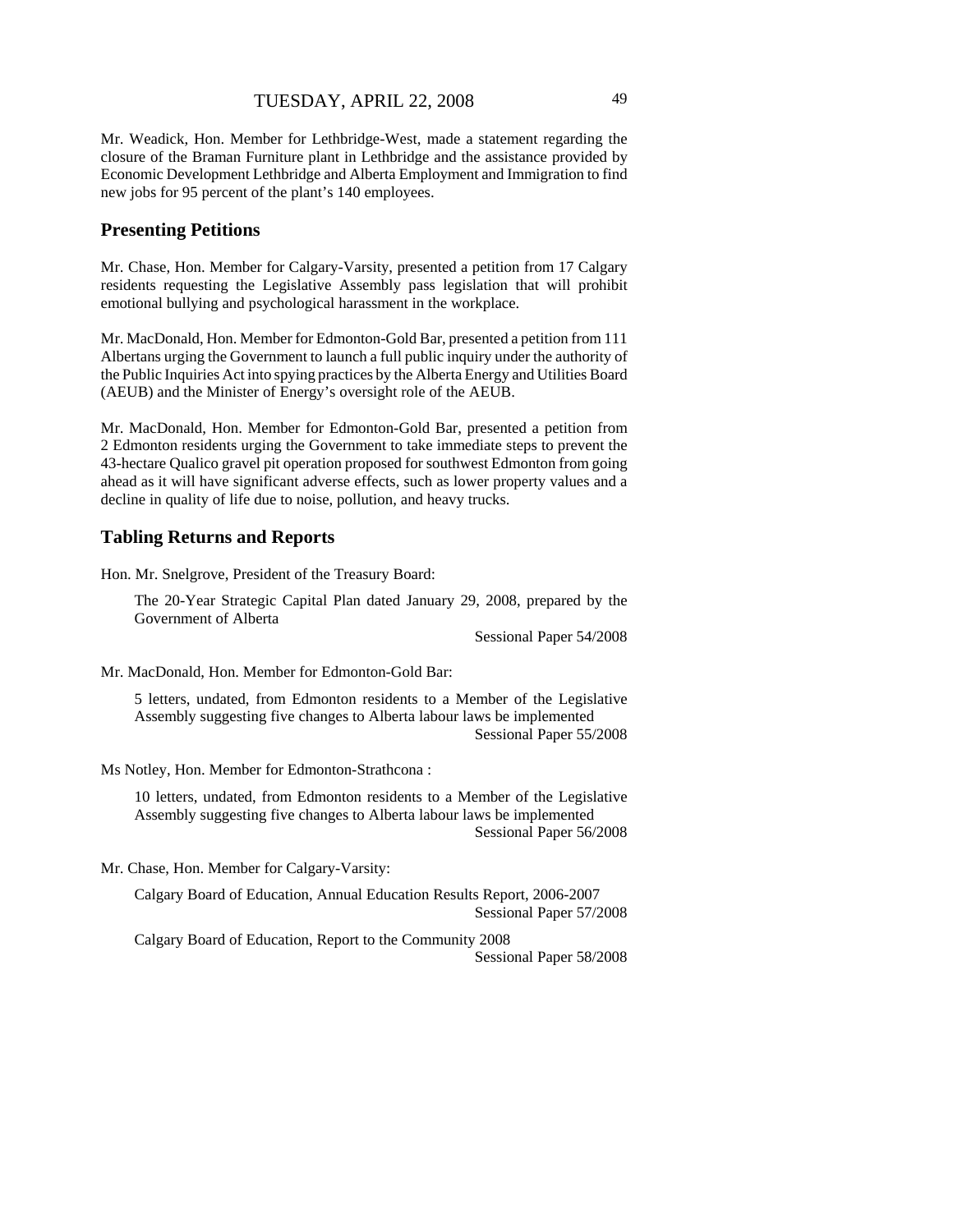# 50 TUESDAY, APRIL 22, 2008

# **ORDERS OF THE DAY**

## **Temporary Recess**

The Speaker recessed the Assembly at 2:45 p.m. until 3:00 p.m.

### **Budget Address**

Hon. Mr. Snelgrove, President of the Treasury Board, delivered certain Messages from His Honour the Honourable the Lieutenant Governor.

The Speaker read the Messages to the Assembly (the Members standing).

## **Government Motions**

Prior to moving Government Motion 9, Hon. Mr. Snelgrove, President of the Treasury Board, tabled the following budget-related documents:

Pursuant to the Government Accountability Act, cG-7, s3, s4:

2008-09 Offices of the Legislative Assembly Estimates, General Revenue Fund Sessional Paper 59/2008

2008-09 Government Estimates, General Revenue Fund, Lottery Fund Sessional Paper 60/2008

Pursuant to the Government Accountability Act, cG-7, s3, s13:

Budget 2008, Ministry Business Plans

Sessional Paper 61/2008

**9.** Moved by Hon. Mr. Snelgrove:

Be it resolved that the Messages from His Honour the Honourable the Lieutenant Governor, the 2008-09 Offices of the Legislative Assembly Estimates, the 2008-09 Government Estimates, and all matters connected therewith, be referred to Committee of Supply.

The question being put, the motion was agreed to.

Hon. Mr. Stelmach, Premier, then tabled the following budget-related document, pursuant to the Government Accountability Act, cG-7, s7, s9:

Budget 2008, Government Strategic Business Plan

Sessional Paper 62/2008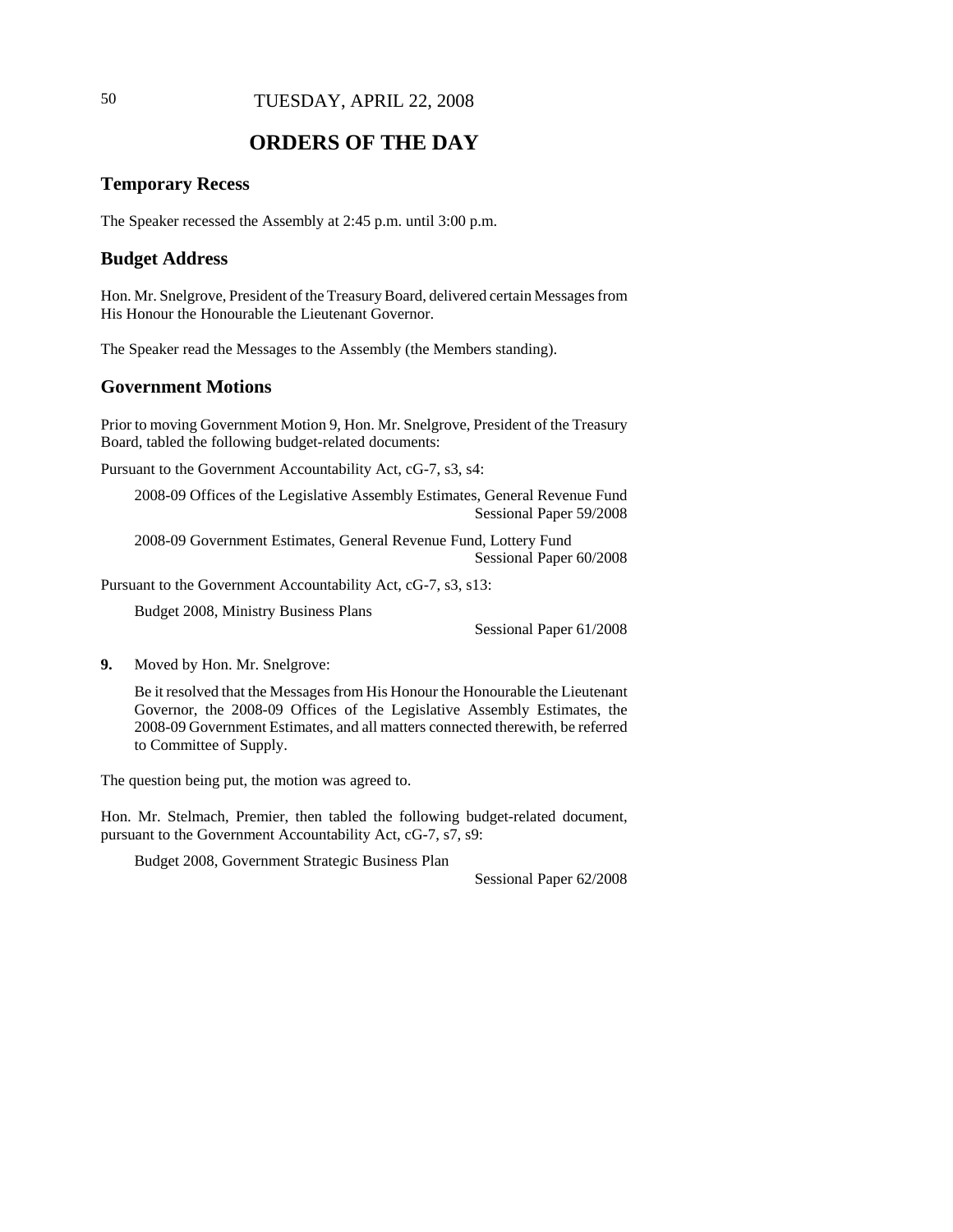Prior to moving Government Motion 10, Hon. Ms Evans, Minister of Finance and Enterprise, tabled the following budget-related document, pursuant to the Government Accountability Act, cG-7, s3, s4, s7.1(1):

Budget 2008, Fiscal Plan

Sessional Paper 63/2008

**10.** Moved by Hon. Ms Evans:

Be it resolved that the Assembly approve in general the business plans and fiscal policies of the Government.

Dr. Taft moved adjournment of the debate, which was agreed to.

### **Adjournment**

On motion by Hon. Mr. Hancock, Government House Leader, the Assembly adjourned at 3:26 p.m. until 7:30 p.m.

TUESDAY, APRIL 22, 2008 — 7:30 P.M.

# **Government Bills and Orders**

### **Second Reading**

On the motion that the following Bill be now read a Second time:

Bill 5 Appropriation (Supplementary Supply) Act, 2008 (\$) — Hon. Mr. Snelgrove

Hon. Mr. Zwozdesky moved adjournment of the debate, which was agreed to.

# **Consideration of His Honour the Lieutenant Governor's Speech** (Day 3)

Moved by Mrs. Leskiw and seconded by Mr. Bhullar:

That an humble address be presented to His Honour the Lieutenant Governor as follows:

To His Honour the Honourable Norman L. Kwong, CM, AOE, the Lieutenant Governor of the Province of Alberta:

We, Her Majesty's most dutiful and loyal subjects, the Legislative Assembly, now assembled, beg leave to thank Your Honour for the gracious speech Your Honour has been pleased to address to us at the opening of the present session.

A debate followed.

Ms Woo-Paw moved adjournment of the debate, which was agreed to.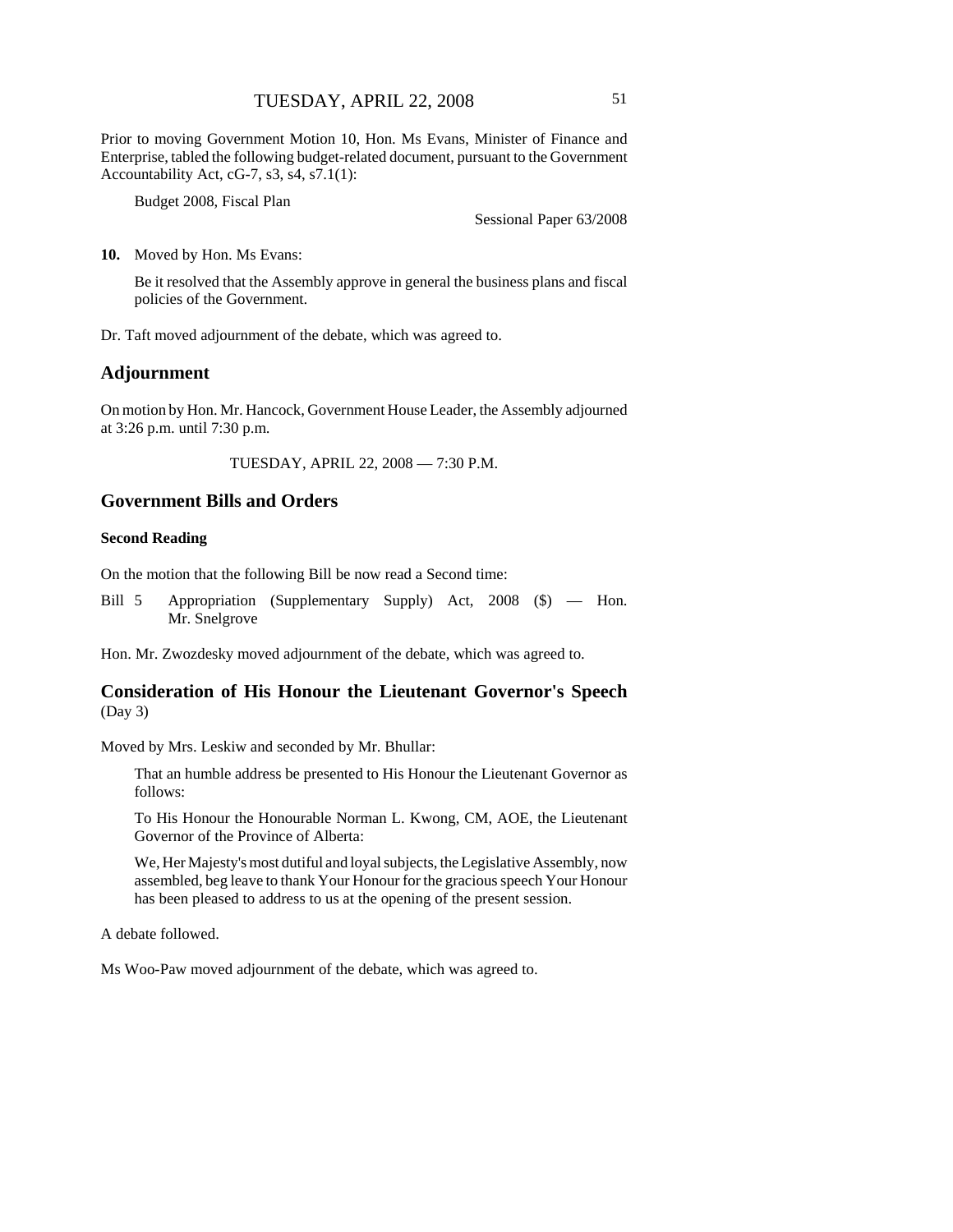# 52 WEDNESDAY, APRIL 23, 2008

# **Government Bills and Orders**

## **Second Reading**

The following Bill was read a Second time and referred to Committee of the Whole:

Bill 5 Appropriation (Supplementary Supply) Act, 2008 (\$) — Hon. Mr. Snelgrove

# **Consideration of His Honour the Lieutenant Governor's Speech** (Day 3)

Moved by Mrs. Leskiw and seconded by Mr. Bhullar:

That an humble address be presented to His Honour the Lieutenant Governor as follows:

To His Honour the Honourable Norman L. Kwong, CM, AOE, the Lieutenant Governor of the Province of Alberta:

We, Her Majesty's most dutiful and loyal subjects, the Legislative Assembly, now assembled, beg leave to thank Your Honour for the gracious speech Your Honour has been pleased to address to us at the opening of the present session.

A debate followed.

Mr. Allred moved adjournment of the debate, which was agreed to.

## **Adjournment**

On motion by Hon. Mr. Zwozdesky, Deputy Government House Leader, the Assembly adjourned at 10:24 p.m. until Wednesday, April 23, 2008, at 1:30 p.m.

Wednesday, April 23, 2008

The Speaker took the Chair at 1:30 p.m.

## **Members' Statements**

Ms Woo-Paw, Hon. Member for Calgary-Mackay, made a statement regarding Dr. Martha Kostuch who passed away on April 23, 2008.

Mr. Chase, Hon. Member for Calgary-Varsity, made a statement regarding public education funding.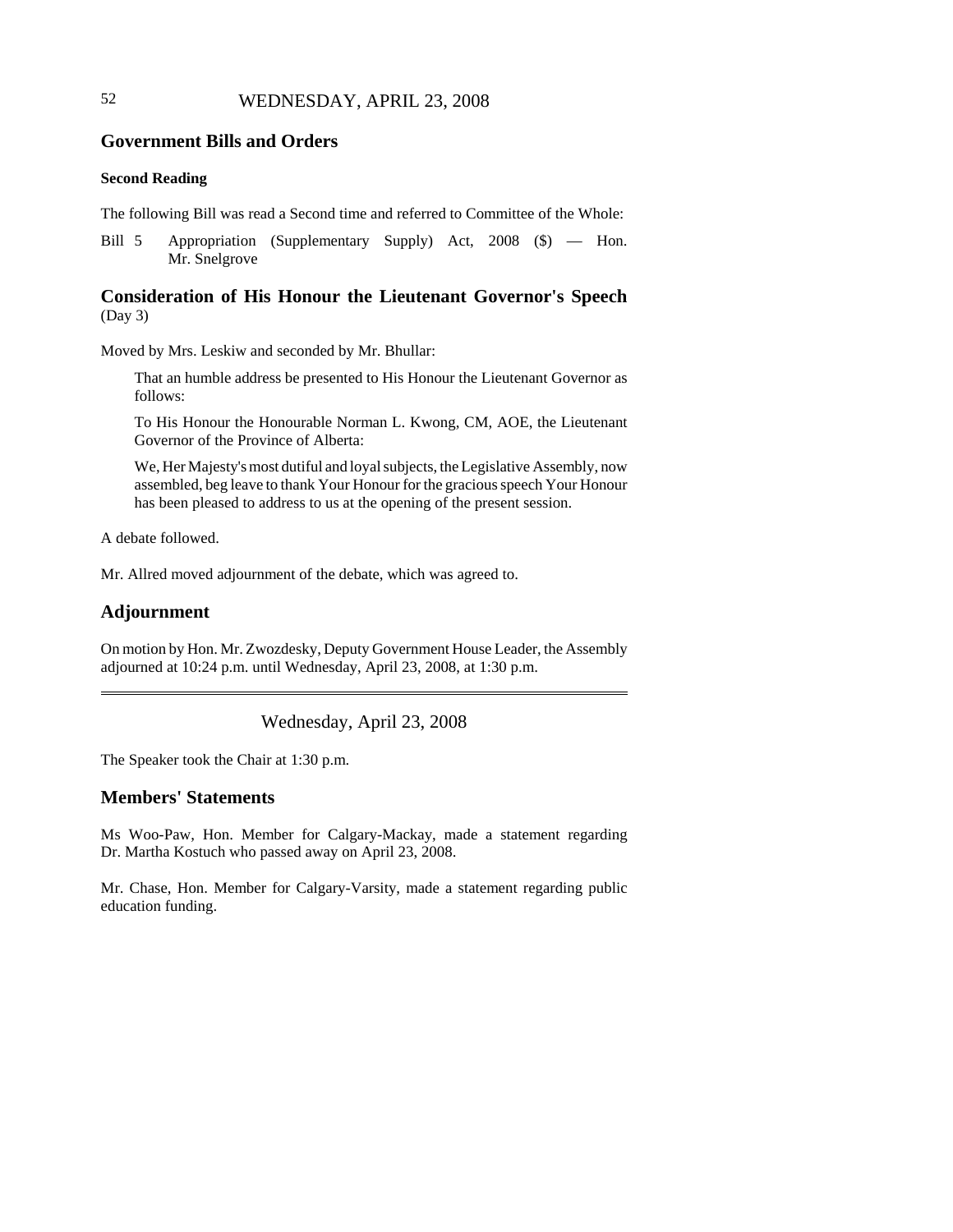Mr. Bhullar, Hon. Member for Calgary-Montrose, made a statement recognizing Calgary-Montrose constituent Shinia Van who was recently selected as a grade six finalist in the Alberta Branch of the 2008 Commonwealth Parliamentary Association essay contest.

Mr. Allred, Hon. Member for St. Albert, made a statement regarding the St. Albert Rotary Music Festival 2008 held from April 7-17, 2008, with the grand concert and awards presentation being held on April 23, 2008.

Mr. Fawcett, Hon. Member for Calgary-North Hill, made a statement regarding the achievements of Calgary Board of Education students and teachers.

Dr. Brown, Hon. Member for Calgary-Nose Hill, made a statement recognizing April 23, 2008, as St. George's Day.

### **Presenting Petitions**

Ms Blakeman, Hon. Member for Edmonton-Centre, presented a petition from 20 Edmonton and area residents urging the Government to commission an independent and public inquiry into the Alberta Government's administration of or involvement with the Local Authorities Pension Plan, the Public Service Pension Plan, and the Alberta Teachers' Retirement Fund.

Dr. Taft, Hon. Leader of the Official Opposition, presented a petition from 20 Albertans urging the Government to commission an independent and public inquiry into the Alberta Government's administration of or involvement with the Local Authorities Pension Plan, the Public Service Pension Plan, and the Alberta Teachers' Retirement Fund.

Mr. Taylor, Hon. Member for Calgary-Currie, presented a petition from 20 Albertans urging the Government to commission an independent and public inquiry into the Alberta Government's administration of or involvement with the Local Authorities Pension Plan, the Public Service Pension Plan, and the Alberta Teachers' Retirement Fund.

Mr. Chase, Hon. Member for Calgary-Varsity, presented a petition from 18 Calgary residents requesting the Legislative Assembly pass legislation that will prohibit emotional bullying and psychological harassment in the workplace.

Mr. Chase, Hon. Member for Calgary-Varsity, presented a petition from 20 Albertans urging the Government to commission an independent and public inquiry into the Alberta Government's administration of or involvement with the Local Authorities Pension Plan, the Public Service Pension Plan, and the Alberta Teachers' Retirement Fund.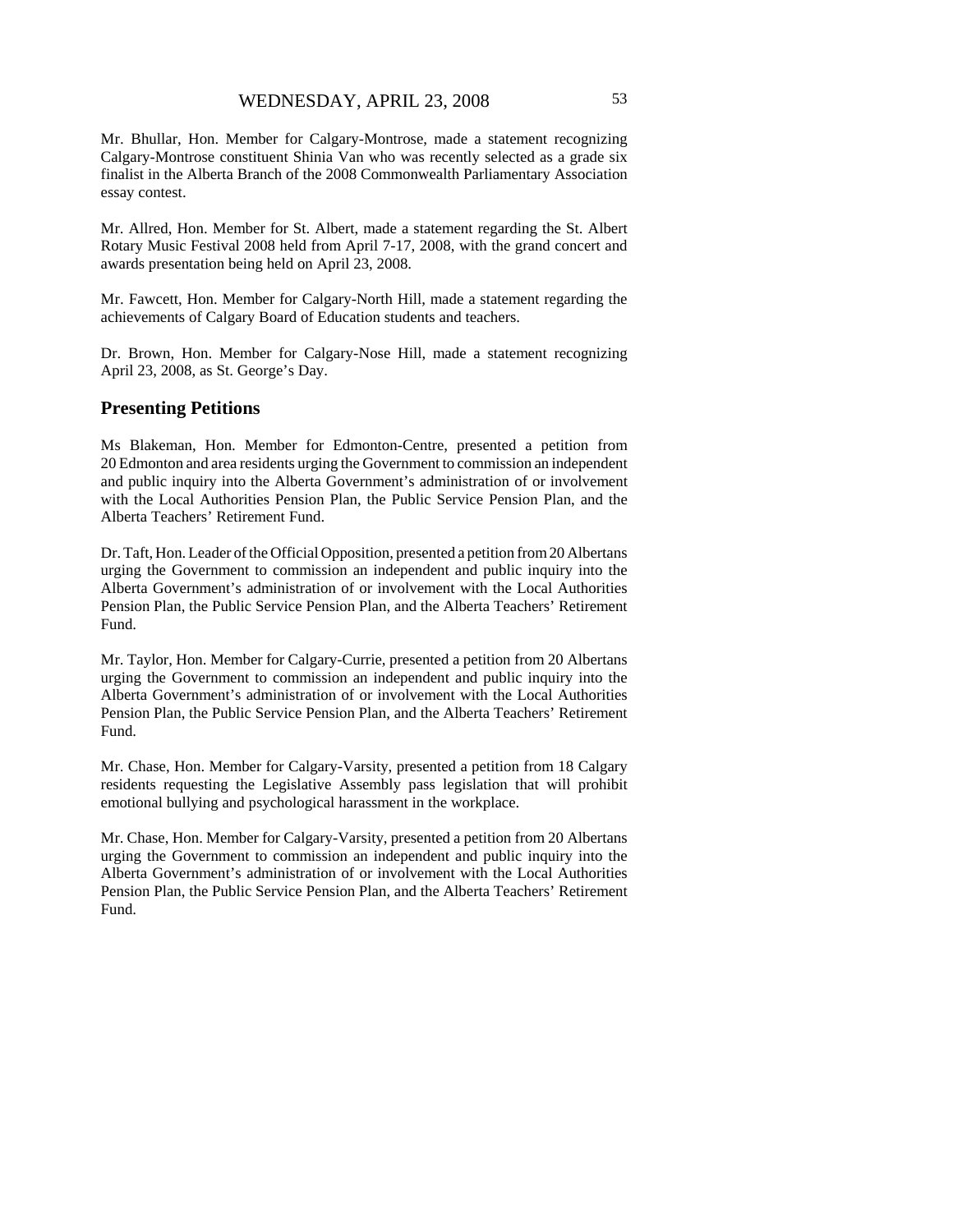# 54 WEDNESDAY, APRIL 23, 2008

Mr. Kang, Hon. Member for Calgary-McCall, presented a petition from 20 Calgary residents urging the Government to commission an independent and public inquiry into the Alberta Government's administration of or involvement with the Local Authorities Pension Plan, the Public Service Pension Plan, and the Alberta Teachers' Retirement Fund.

Mr. MacDonald, Hon. Member for Edmonton-Gold Bar, presented a petition from 46 Edmonton and areas residents urging the Government to ensure that the remuneration paid to employees working with people with disabilities is standardized across the sector, regardless of whether these workers are employed by government, community-based, or private providers; ensure these employees are fairly compensated and that their wages remain competitive with other sectors to reflect the valuable and crucial service they provide; improve employees' access to professional development opportunities (training and upgrading); and introduce province-wide service and outcomes-focussed level-of-care standards.

Mr. MacDonald, Hon. Member for Edmonton-Gold Bar, presented a petition from 20 Calgary and area residents urging the Government to commission an independent and public inquiry into the Alberta Government's administration of or involvement with the Local Authorities Pension Plan, the Public Service Pension Plan, and the Alberta Teachers' Retirement Fund.

### **Introduction of Bills (First Reading)**

Upon recommendation of His Honour the Honourable the Lieutenant Governor, and notice having been given:

Bill 6 Appropriation (Interim Supply) Act, 2008 (\$) — Hon. Mr. Snelgrove

## **Tabling Returns and Reports**

Hon. Mr. Hancock, Government House Leader, pursuant to Standing Order 59.02(3):

2008 Committee of Supply Main Estimates Schedule

Sessional Paper 64/2008

Hon. Mr. Goudreau, Minister of Employment and Immigration:

Temporary Foreign Worker Guide for Employees (provided in English, French, Spanish, Chinese, and German)

Sessional Paper 65/2008

Mr. Chase, Hon. Member for Calgary-Varsity:

Canada.com web site reprint of an Edmonton Journal article dated April 23, 2008, entitled "Environmentalist Martha Kostuch dies"

Sessional Paper 66/2008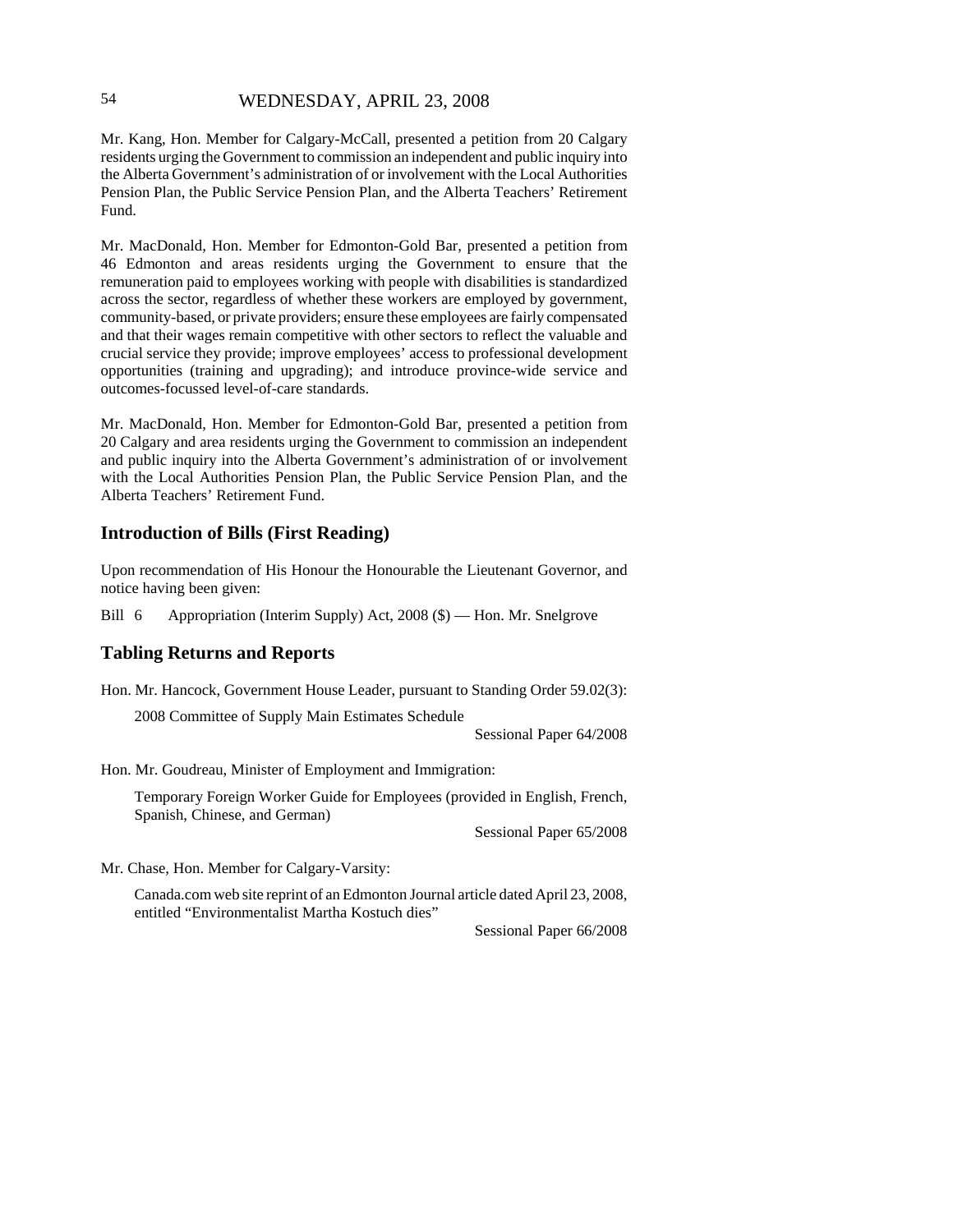# **Tablings to the Clerk**

Clerk of the Assembly on behalf of Hon. Mr. Horner, Minister of Advanced Education and Technology, pursuant to the Apprenticeship and Industry Training Act, cA-42, s6(2):

Alberta Apprenticeship and Industry Training Board, 2006-2007 Annual Report Sessional Paper 67/2008

### **Speaker's Statement - Officials and Staff on the Floor of the Assembly**

Honourable Members, the Government House Leader advised the Assembly that Committee of Supply would be called tomorrow, Thursday, April 24, 2008, to consider Main Estimates. At this time the Chair wants to outline the rules concerning officials and staff on the floor of the Assembly. Members who were here last spring for the Main Estimates may recall the practice of government officials on the floor of the Assembly to assist their respective Ministers. While the practice this year is similar, there are some differences of which Members and Ministers should take note.

First, the practice of allowing officials on the floor of the Assembly is permitted under the temporary Standing Orders approved by the Assembly last Thursday, April 17. Temporary Standing Order 59.01(3) states:

- (3) During Committee of Supply consideration of the main estimates
	- (a) officials of the Government may be admitted to the floor of the Assembly to advise the Minister whose estimates are under consideration, and
	- (b) staff of the opposition may also be admitted to assist Members who are participating in estimates consideration,

provided that at least 24 hours' written notice of the names of the officials or staff is given to the Clerk.

There is no restriction on the number of officials or staff who may attend but Members should be aware that, unlike last year, there is no relaxation this year of the quorum rule, so there will likely be fewer seats for officials to occupy than was the case last year. Accordingly, any official seated in the chair of a Member who wishes to occupy his or her chair must yield the seat immediately. The Chair reminds Members that even in Committee they must speak and vote from their own seats. This requirement may mean that additional chairs will have to be brought in to accommodate the officials and staff so that they can sit in close proximity to the Minister or Member they are assisting, but it may very well be that those officials will be sitting in the back of this Assembly.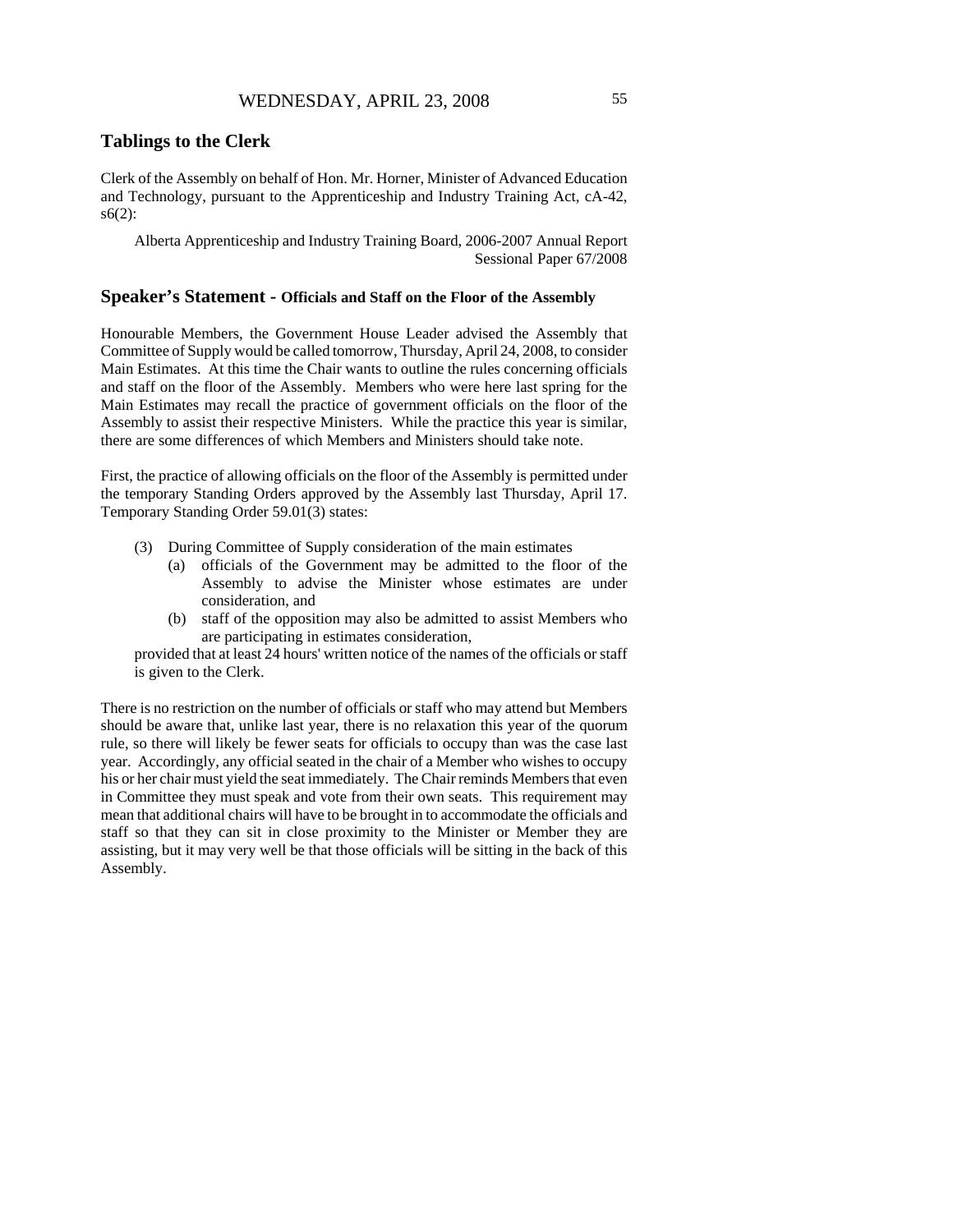# 56 WEDNESDAY, APRIL 23, 2008

Of course, officials or staff may not speak on the Minister's or Member's behalf or otherwise participate in the debate. Officials and staff must meet the accepted dress standard for access to the Chamber. The use of cellular telephones or the telephone mode of any personal digital appliance is prohibited for officials and staff as it is for Members. They may use laptop computers or other personal digital appliance functions in support of their respective Minister or Member. Access to the Internet or departmental intranet will not, however, be provided.

The names and titles of officials or staff who will be attending the Chamber must be provided in writing 24 hours in advance. This notice should be directed to the Clerk and be sent to Room 315 of the Legislature Building, with a copy to the Sergeant-at-Arms in Room 411. As estimates are considered tomorrow, the Chair will relax the 24-hour rule, but the names should be provided as soon as possible and prior to the officials or staff requesting access to the Chamber. This will not be enforced as a result of the situation tomorrow but will be effective the next day.

The Chair would ask that Ministers make their officials aware of this statement.

# **ORDERS OF THE DAY**

## **Government Motions**

**7.** Moved by Hon. Mr. Hancock:

Be it resolved that the Legislative Assembly resolve itself into Committee of the Whole, when called, to consider certain Bills on the Order Paper.

The question being put, the motion was agreed to.

**10.** Moved by Hon. Ms Evans:

Be it resolved that the Assembly approve in general the business plans and fiscal policies of the Government.

A debate followed.

Hon. Mr. Hancock moved adjournment of the debate, which was agreed to.

## **Consideration of His Honour the Lieutenant Governor's Speech** (Day 4)

Moved by Mrs. Leskiw and seconded by Mr. Bhullar:

That an humble address be presented to His Honour the Lieutenant Governor as follows:

To His Honour the Honourable Norman L. Kwong, CM, AOE, the Lieutenant Governor of the Province of Alberta: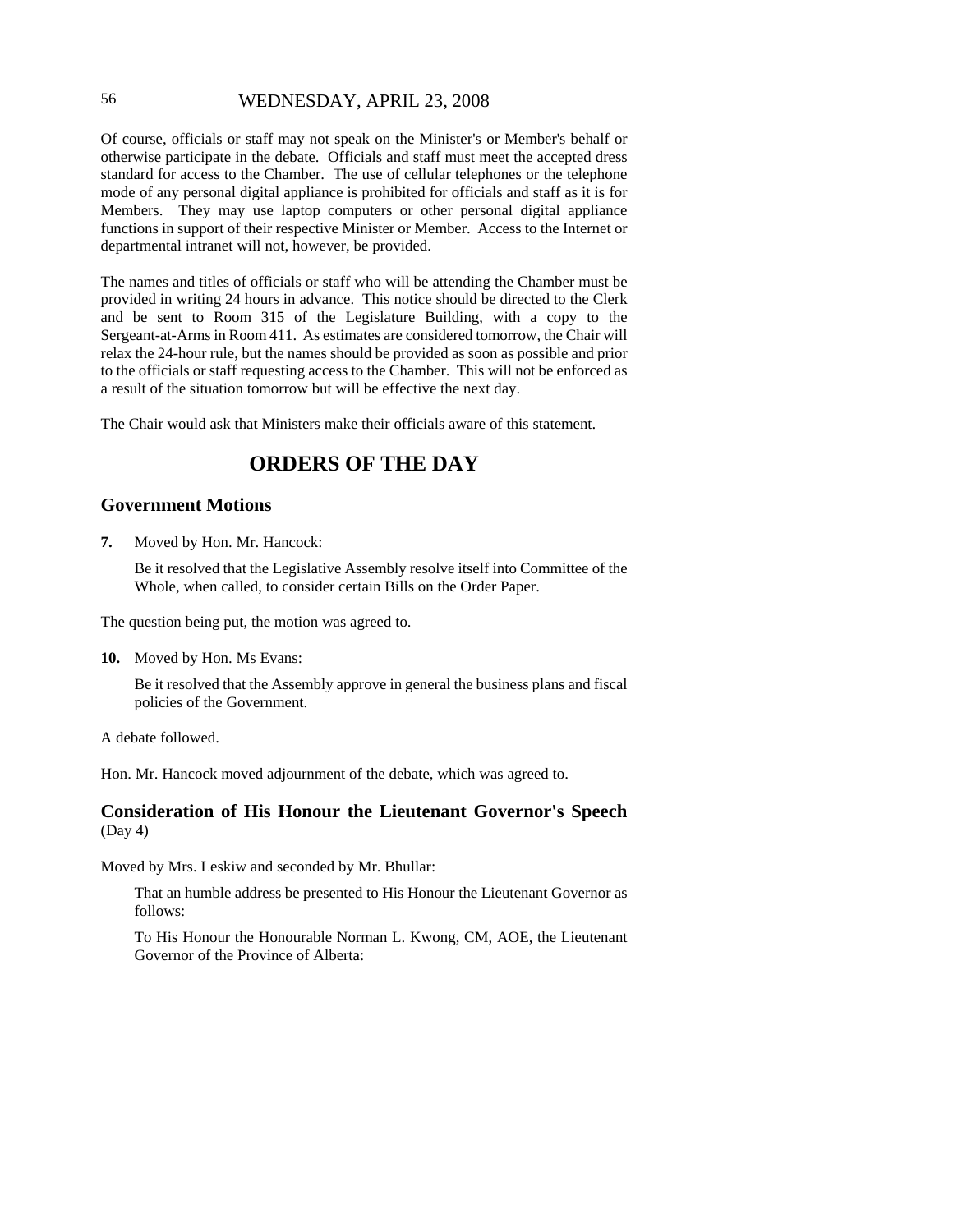# WEDNESDAY, APRIL 23, 2008 57

We, Her Majesty's most dutiful and loyal subjects, the Legislative Assembly, now assembled, beg leave to thank Your Honour for the gracious speech Your Honour has been pleased to address to us at the opening of the present session.

A debate followed.

Ms Notley moved adjournment of the debate, which was agreed to.

## **Government Motions**

**10.** Moved by Hon. Ms Evans:

Be it resolved that the Assembly approve in general the business plans and fiscal policies of the Government.

A debate followed.

Mr. Mason moved adjournment of the debate, which was agreed to.

## **Consideration of His Honour the Lieutenant Governor's Speech** (Day 4)

Moved by Mrs. Leskiw and seconded by Mr. Bhullar:

That an humble address be presented to His Honour the Lieutenant Governor as follows:

To His Honour the Honourable Norman L. Kwong, CM, AOE, the Lieutenant Governor of the Province of Alberta:

We, Her Majesty's most dutiful and loyal subjects, the Legislative Assembly, now assembled, beg leave to thank Your Honour for the gracious speech Your Honour has been pleased to address to us at the opening of the present session.

A debate followed.

Hon. Mr. Zwozdesky moved adjournment of the debate, which was agreed to.

## **Adjournment**

On motion by Hon. Mr. Hancock, Government House Leader, the Assembly adjourned at 5:19 p.m. until 7:30 p.m.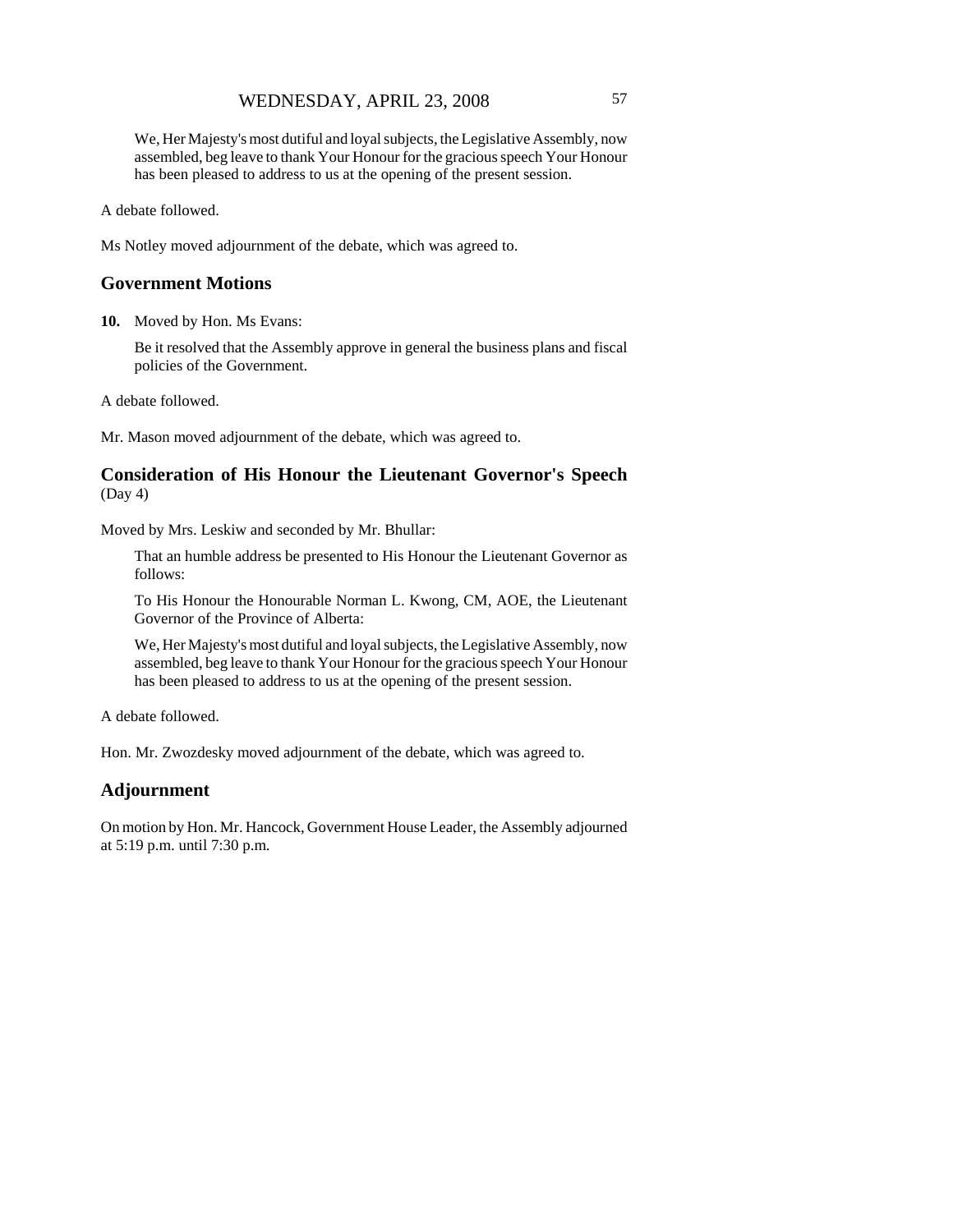# 58 WEDNESDAY, APRIL 23, 2008

### WEDNESDAY, APRIL 23, 2008 — 7:30 P.M.

## **Consideration of His Honour the Lieutenant Governor's Speech** (Day 4)

Moved by Mrs. Leskiw and seconded by Mr. Bhullar:

That an humble address be presented to His Honour the Lieutenant Governor as follows:

To His Honour the Honourable Norman L. Kwong, CM, AOE, the Lieutenant Governor of the Province of Alberta:

We, Her Majesty's most dutiful and loyal subjects, the Legislative Assembly, now assembled, beg leave to thank Your Honour for the gracious speech Your Honour has been pleased to address to us at the opening of the present session.

A debate followed.

Hon. Mrs. Fritz moved adjournment of the debate, which was agreed to.

# **Government Bills and Orders**

### **Second Reading**

On the motion that the following Bill be now read a Second time:

Bill 1 Trade, Investment and Labour Mobility Agreement Implementation Statutes Amendment Act, 2008 — Hon. Mr. Stelmach

A debate followed.

Mr. Mason moved adjournment of the debate, which was agreed to.

### **Committee of the Whole**

According to Order, the Assembly resolved itself into Committee of the Whole and the Deputy Speaker left the Chair.

(Assembly in Committee)

And after sometime spent therein, pursuant to Standing Order 64(4), at 10:15 p.m., the Chair interrupted the proceedings and immediately put the question on the Appropriation Bill standing on the Order Paper referred to Committee of the Whole.

The Deputy Speaker resumed the Chair.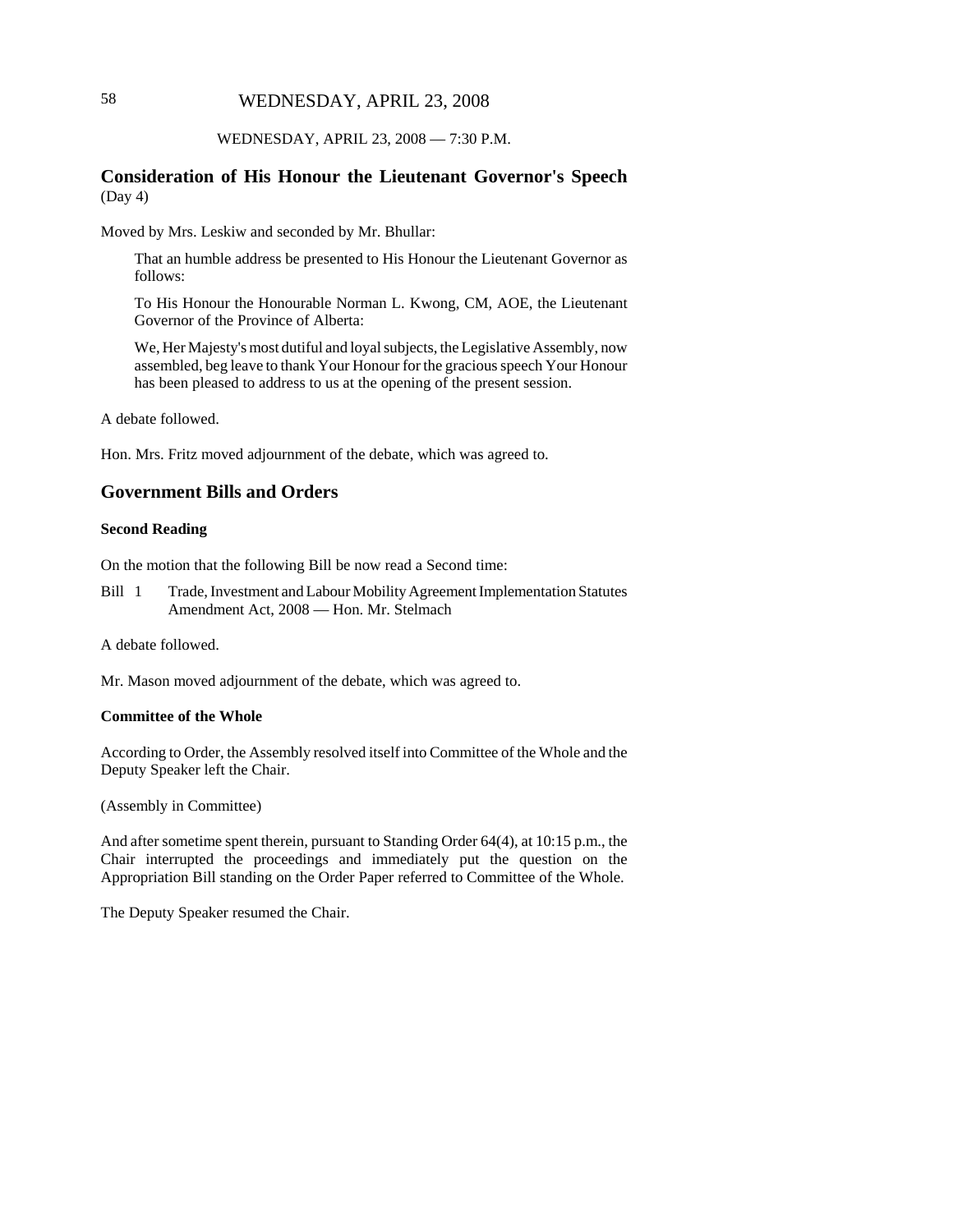The following Bill was reported:

Bill 5 Appropriation (Supplementary Supply) Act, 2008 (\$) — Hon. Mr. Snelgrove

## **Adjournment**

On motion by Hon. Mr. Hancock, Government House Leader, the Assembly adjourned at 10:19 p.m. until Thursday, April 24, 2008, at 1:30 p.m.

Thursday, April 24, 2008

The Speaker took the Chair at 1:30 p.m.

### **Members' Statements**

Mr. Webber, Hon. Member for Calgary-Foothills, made a statement regarding the Carbon Capture and Storage Development Council.

Mr. Elniski, Hon. Member for Edmonton-Calder, made a statement regarding the unveiling of a monument for Private Walter Strang in Hoevelaken, Holland, attended by 10 members of the Regimental Association of the Loyal Edmonton Regiment.

Mr. Taylor, Hon. Member for Calgary-Currie, made a statement regarding the retirement of Wayne Stewart as President and Chief Executive Officer of the Calgary Homeless Foundation.

Mr. Mason, Hon. Member for Edmonton-Highlands-Norwood, made a statement recognizing April 28, 2008, as the International Day of Mourning.

Ms DeLong, Hon. Member for Calgary-Bow, made a statement regarding the 100th anniversary of the Edmonton Kiwanis Music Festival held from April 21 to May 7, 2008.

Mr. Campbell, Hon. Member for West Yellowhead, made a statement regarding the Yellowhead Rotary Arts Festival to be held in Hinton and Edson from April 25 to May 2, 2008, with a grand concert to be held on May 7, 2008.

# **Presenting Petitions**

Mr. Hehr, Hon. Member for Calgary-Buffalo, presented a petition from 20 Edmonton and area residents urging the Government to commission an independent and public inquiry into the Alberta Government's administration of or involvement with the Local Authorities Pension Plan, the Public Service Pension Plan, and the Alberta Teachers' Retirement Fund.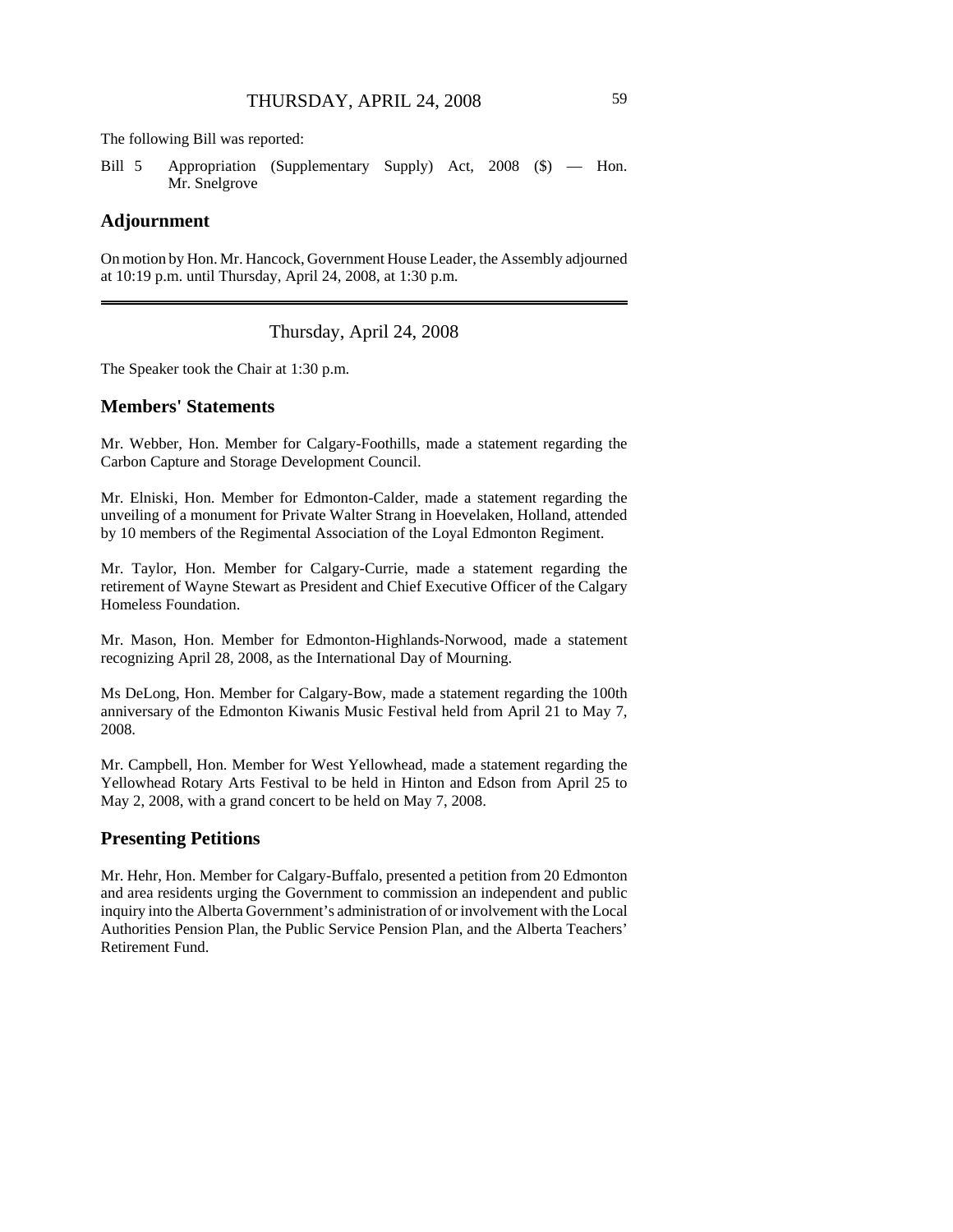# 60 THURSDAY, APRIL 24, 2008

Mr. MacDonald, Hon. Member for Edmonton-Gold Bar, presented a petition from 6 Edmonton residents urging the Government to take immediate, meaningful measures to help low-income and fixed-income Albertans, Albertans with disabilities, and those who are hard-to-house maintain their places of residence and cope with the escalating and frequent increases in their monthly rental costs.

Ms Pastoor, Hon. Member for Lethbridge-East, presented a petition from 20 Albertans urging the Government to commission an independent and public inquiry into the Alberta Government's administration of or involvement with the Local Authorities Pension Plan, the Public Service Pension Plan, and the Alberta Teachers' Retirement Fund.

Dr. Swann, Hon. Member for Calgary-Mountain View, presented a petition from 20 Albertans urging the Government to commission an independent and public inquiry into the Alberta Government's administration of or involvement with the Local Authorities Pension Plan, the Public Service Pension Plan, and the Alberta Teachers' Retirement Fund.

# **Introduction of Bills (First Reading)**

Notice having been given:

- Bill 2 Travel Alberta Act Hon. Mrs. Ady
- Bill 3 Fiscal Responsibility Amendment Act, 2008 Hon. Mr. Snelgrove
- Bill 4 Alberta Enterprise Corporation Act Hon. Mr. Horner
- Bill 203 Election Statutes (Fixed Election Dates) Amendment Act, 2008 Mr. Allred
- Bill 204 Traffic Safety (Hand-Held Communication Devices) Amendment Act, 2008 — Mr. Johnston

## **Tabling Returns and Reports**

Ms Notley, Hon. Member for Edmonton-Strathcona:

Suncor web site article, undated, entitled "Suncor Energy reports financial results for first quarter and updates growth plans"

Sessional Paper 68/2008

Ms Blakeman, Hon. Member for Edmonton-Centre on behalf of Dr. Taft, Hon. Leader of the Official Opposition:

Letter, undated, from Cecily Mills to Hon. Mr. Stelmach, Premier, expressing concern regarding the preservation of 11,400 square kilometres of forest in the Wood Buffalo region

Sessional Paper 69/2008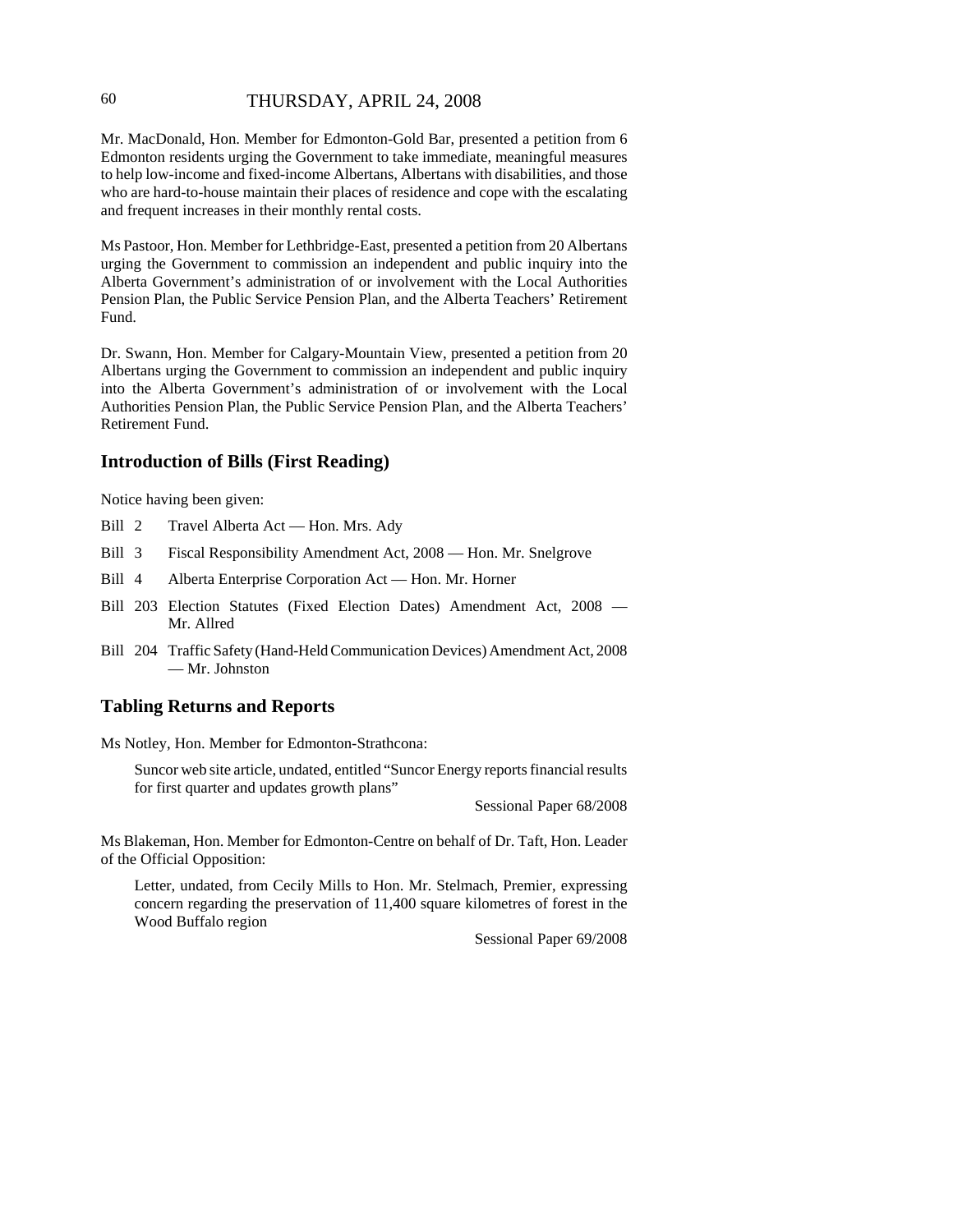Mr. MacDonald, Hon. Member for Edmonton-Gold Bar:

Document dated September 2006 entitled "Alberta Royalty Review Results and Competitiveness Assessment, Report of the Cross Commodity Resource Valuation Team"

Sessional Paper 70/2008

5 letters, undated, from Edmonton residents to a Member of the Legislative Assembly suggesting five changes to Alberta labour laws be implemented Sessional Paper 71/2008

Mr. Chase, Hon. Member for Calgary-Varsity:

Letter dated April 7, 2008, from Gene Miller, Center for Urban Innovation, to a colleague regarding the Gaining Ground Conference to be held in Calgary May 1-2, 2008, with attached program

Sessional Paper 72/2008

## **Tablings to the Clerk**

Clerk of the Assembly on behalf of Hon. Ms Tarchuk, Minister of Children and Youth Services, pursuant to the Social Care Facilities Review Committee Act, cS-11, s16(2):

Social Care Facilities Review Committee, Annual Report 2006/2007 Sessional Paper 73/2008

Clerk of the Assembly on behalf of Hon. Mrs. Ady, Minister of Tourism, Parks and Recreation:

Travel Alberta, Strategic Tourism Marketing Plan 2008-2011

Sessional Paper 74/2008

# **Projected Government Business**

Pursuant to Standing Order 7(6), Ms Blakeman, Official Opposition House Leader, asked a question pertaining to the order of Government Business to be brought before the Assembly for the following week.

Hon. Mr. Hancock, Government House Leader, gave notice of projected Government Business for the week of April 28 to May 1, 2008:

Monday, April 28 8:30 p.m. - **Government Bills and Orders**

#### **Committee of Supply**

Main Estimates Aboriginal Relations

**Third Reading**

Bill 5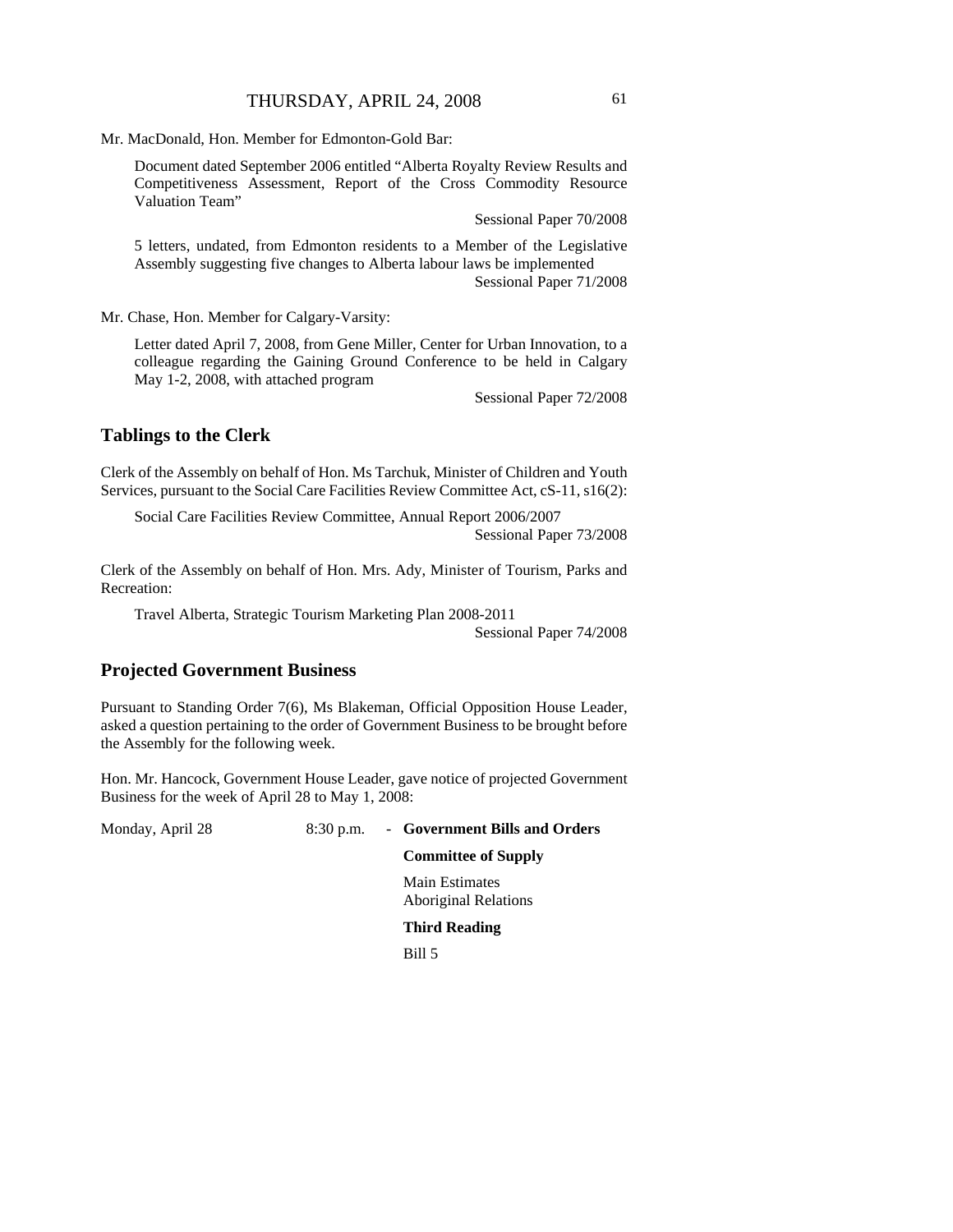# 62 THURSDAY, APRIL 24, 2008

|                     |      | <b>Second Reading</b>                                                  |
|---------------------|------|------------------------------------------------------------------------|
|                     |      | Bill 1, 6                                                              |
|                     |      | <b>Address in Reply to the Speech</b><br>from the Throne (Day 6 of 10) |
|                     |      | And as per the Order Paper                                             |
| Tuesday, April 29   | Aft. | - Government Bills and Orders                                          |
|                     |      | <b>Committee of Supply</b>                                             |
|                     |      | <b>Main Estimates</b><br>Seniors and Community Supports                |
|                     |      | And as per the Order Paper                                             |
|                     | Eve. | - Government Bills and Orders                                          |
|                     |      | <b>Committee of Supply</b>                                             |
|                     |      | <b>Main Estimates</b><br>Energy                                        |
|                     |      | <b>Third Reading</b>                                                   |
|                     |      | Bill 5                                                                 |
|                     |      | <b>Second Reading</b>                                                  |
|                     |      | Bill 1, 6                                                              |
|                     |      | <b>Address in Reply to the Speech</b><br>from the Throne (Day 7 of 10) |
|                     |      | And as per the Order Paper                                             |
| Wednesday, April 30 | Aft. | - Government Bills and Orders                                          |
|                     |      | <b>Committee of Supply</b>                                             |
|                     |      | <b>Main Estimates</b><br><b>Employment and Immigration</b>             |
|                     |      | And as per the Order Paper                                             |
|                     | Eve. | - Government Bills and Orders                                          |
|                     |      | <b>Committee of Supply</b>                                             |
|                     |      | <b>Main Estimates</b><br>Environment                                   |
|                     |      | <b>Third Reading</b>                                                   |
|                     |      | <b>Bill 5</b>                                                          |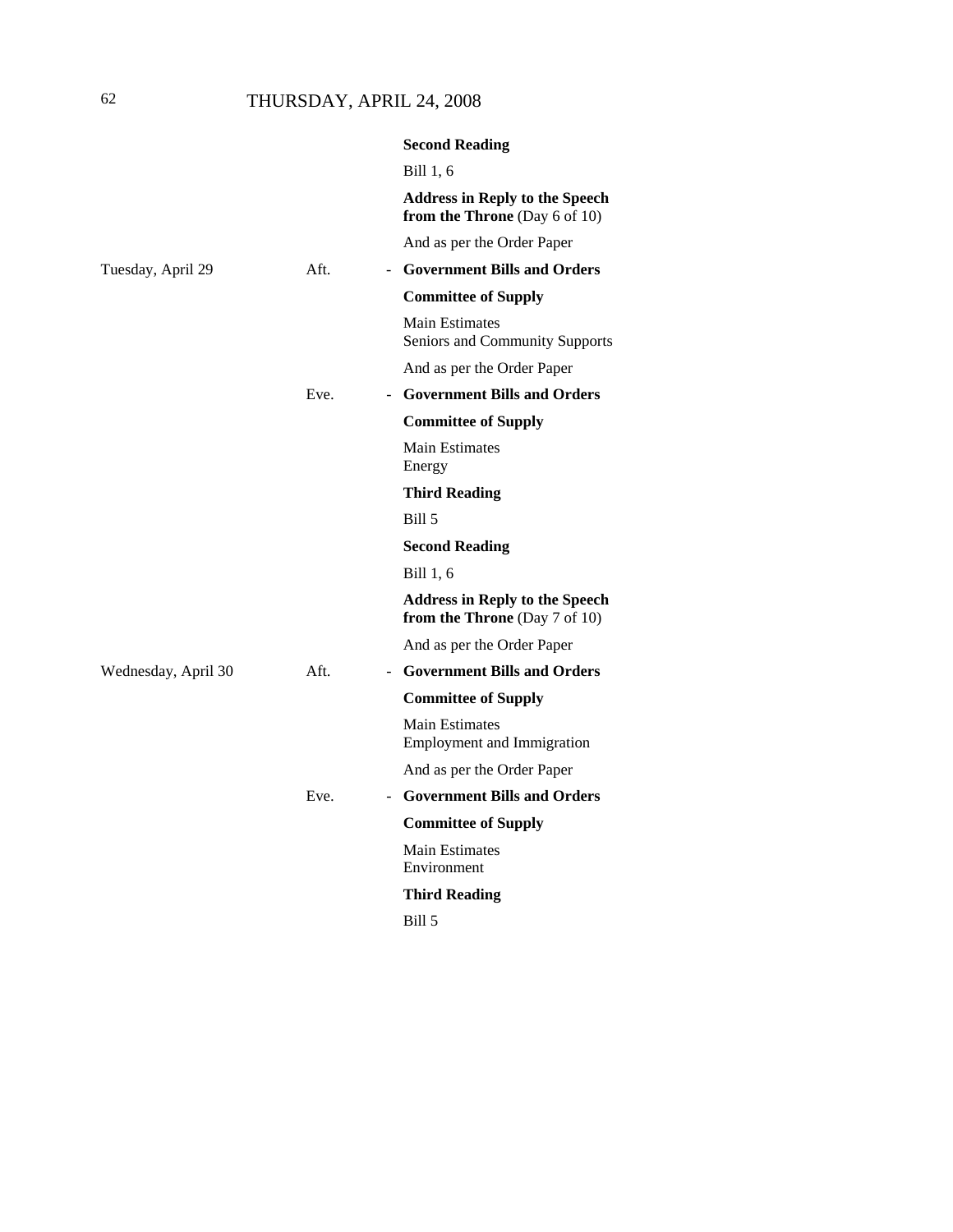### **Second Reading**

Bill 1, 6

**Address in Reply to the Speech from the Throne** (Day 8 of 10)

And as per the Order Paper

# Thursday, May 1 **Aft.** - **Government Bills and Orders**

**Committee of Supply**

Main Estimates Agriculture and Rural Development

And as per the Order Paper

# **ORDERS OF THE DAY**

**Committee of Supply** (Main Estimates)

According to Order, the Assembly resolved itself into Committee of Supply and the Speaker left the Chair.

(Assembly in Committee)

And after some time spent therein, the Acting Speaker assumed the Chair and Mr. Olson reported as follows:

Mr. Speaker:

The Committee of Supply has had under consideration certain resolutions of the Department of Education, reports progress thereon, and requests leave to sit again.

The question being put, the report and the request for leave to sit again were agreed to.

## **Adjournment**

On motion by Hon. Mr. Hancock, Government House Leader, the Assembly adjourned at 5:28 p.m. until Monday, April 28, 2008, at 1:30 p.m.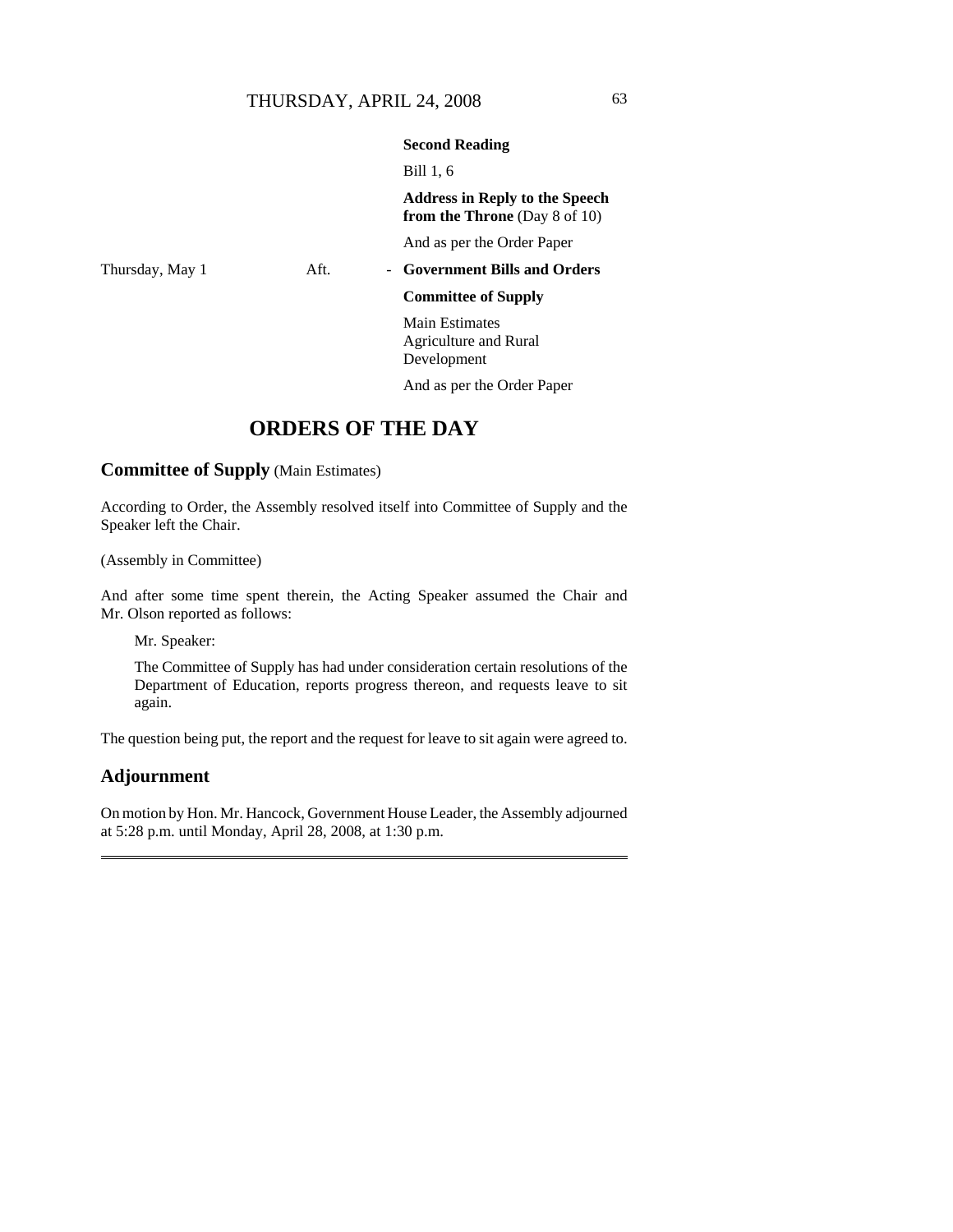# Monday, April 28, 2008

The Speaker took the Chair at 1:30 p.m.

The Speaker offered a prayer and a moment of silence was observed in recognition of people killed or injured in the workplace.

# **Ministerial Statements**

Hon. Mr. Goudreau, Minister of Employment and Immigration, made a statement recognizing April 28, 2008, as the National Day of Mourning for workers who have been killed or injured on the job.

Mr. MacDonald, Hon. Member for Edmonton-Gold Bar, commented on the statement.

Ms Notley, Hon. Member for Edmonton-Strathcona, requested and received the unanimous consent of the Assembly to allow Mr. Mason, Hon. Member for Edmonton-Highlands-Norwood, to comment on the Ministerial Statement.

# **Members' Statements**

Mr. Dallas, Hon. Member for Red Deer-South, made a statement regarding the annual recognition and commemoration of the Armenian Genocide on April 24, 2008.

Mrs. Sarich, Hon. Member for Edmonton-Decore, made a statement recognizing April 27 to May 3, 2008, as Education Week and the successful test results achieved by Alberta students in the 2007 Pan-Canadian Assessment Program.

Ms Woo-Paw, Hon. Member for Calgary-Mackay, made a statement recognizing April 27 to May 3, 2008, as National Volunteer Week.

Mr. Chase, Hon. Member for Calgary-Varsity, made a statement regarding the education portion of property taxes.

Mr. Johnson, Hon. Member for Athabasca-Redwater, made a statement regarding the APPLE (Alberta Project Promoting Active Learning and Healthy Eating) Project, an initiative involving five Alberta school districts, the University of Alberta School of Public Health, and an anonymous donor.

Mr. Weadick, Hon. Member for Lethbridge-West, made a statement congratulating the Lethbridge Hurricanes hockey team on recently winning the Western Hockey League Meyers Norris Penny Eastern Conference Championship.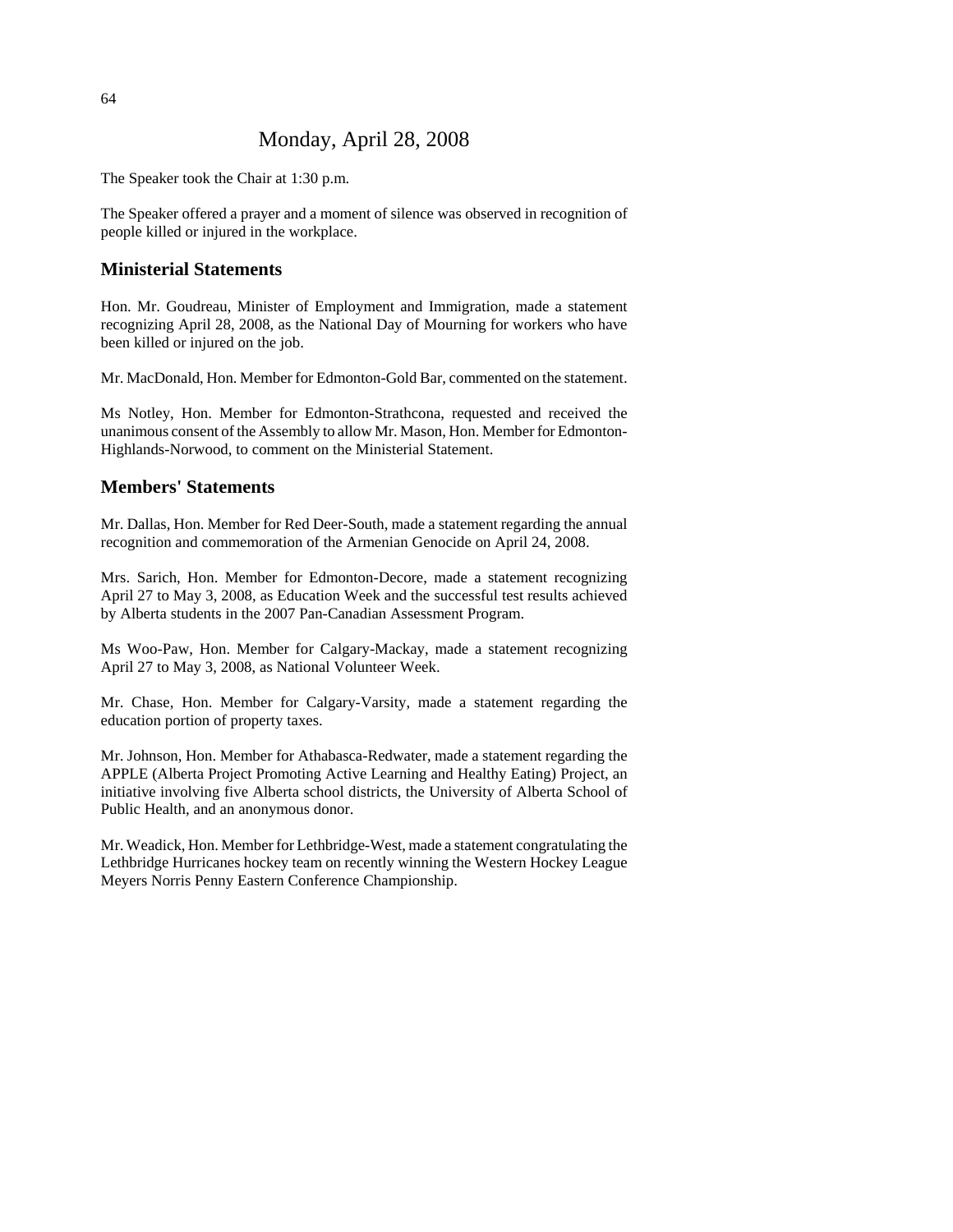## **Presenting Petitions**

Mr. Fawcett, Hon. Member for Calgary-North Hill, presented a petition from 406 Albertans urging the Government to take measures to ensure that annual PSA (prostate-specific antigen) screening tests for men over 40 years of age are covered by the Alberta Health Care Insurance Plan.

Ms Blakeman, Hon. Member for Edmonton-Centre, presented a petition from 20 Edmonton and area residents urging the Government to commission an independent and public inquiry into the Alberta Government's administration of or involvement with the Local Authorities Pension Plan, the Public Service Pension Plan, and the Alberta Teachers' Retirement Fund.

Ms Blakeman, Hon. Member for Edmonton-Centre, on behalf of Dr. Taft, Hon. Leader of the Official Opposition, presented a petition from 20 Calgary and area residents urging the Government to commission an independent and public inquiry into the Alberta Government's administration of or involvement with the Local Authorities Pension Plan, the Public Service Pension Plan, and the Alberta Teachers' Retirement Fund.

Mr. Kang, Hon. Member for Calgary-McCall, presented a petition from 20 Ft. Saskatchewan and area residents urging the Government to commission an independent and public inquiry into the Alberta Government's administration of or involvement with the Local Authorities Pension Plan, the Public Service Pension Plan, and the Alberta Teachers' Retirement Fund.

Mr. Hehr, Hon. Member for Calgary-Buffalo, presented a petition from 20 Edmonton and area residents urging the Government to commission an independent and public inquiry into the Alberta Government's administration of or involvement with the Local Authorities Pension Plan, the Public Service Pension Plan, and the Alberta Teachers' Retirement Fund.

Dr. Swann, Hon. Member for Calgary-Mountain View, presented a petition from 20 Albertans urging the Government to commission an independent and public inquiry into the Alberta Government's administration of or involvement with the Local Authorities Pension Plan, the Public Service Pension Plan, and the Alberta Teachers' Retirement Fund.

## **Tabling Returns and Reports**

Ms Notley, Hon. Member for Edmonton-Strathcona:

E-mail message dated April 22, 2008, from Kenn Hample with the addressees' names struck out, with several related attachments, regarding proposed changes to the Occupational Health and Safety Code

Sessional Paper 75/2008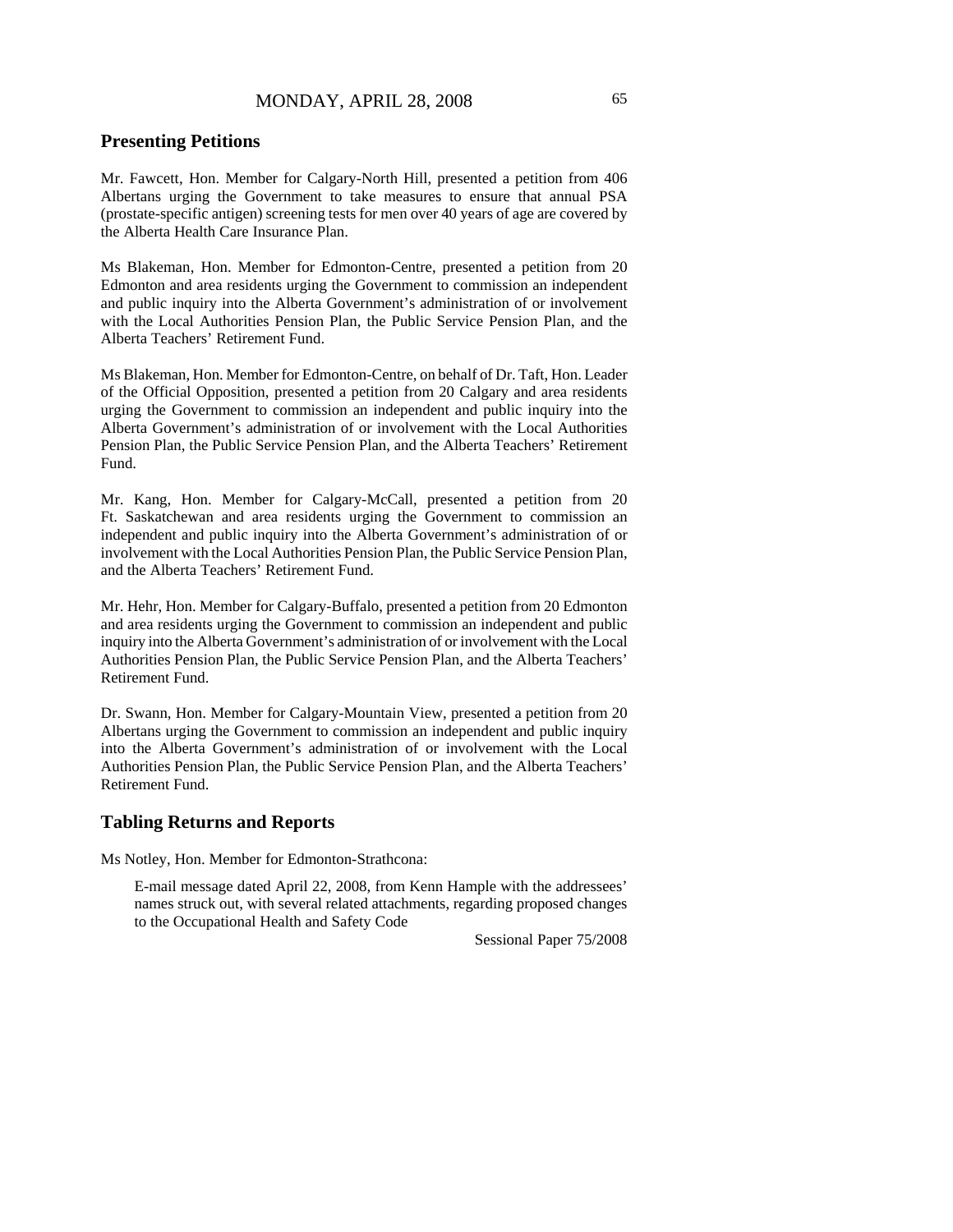Canada.com web site reprint of an Edmonton Journal article dated April 25, 2008, entitled "We export wheat, beef and oil - why not electricity?" prepared by Gordon Jaremko

Sessional Paper 76/2008

Ms Pastoor, Hon. Member for Lethbridge-East:

Letter dated November 9, 2007, from Ms Pastoor, Hon. Member for Lethbridge-East, to Mable Both, Director, Claresholm Food Bank, pledging a donation to the food bank equal to one-half of Ms Pastoor's 4.9 percent salary increase, and copy of a receipt for the donation

Sessional Paper 77/2008

Document, undated, entitled "All Terrain Vehicle (ATV) Injuries in Alberta" prepared by Alberta Health and Wellness, the Alberta Centre for Injury Control and Research, and the University of Alberta School of Public Health Sessional Paper 78/2008

Mr. MacDonald, Hon. Member for Edmonton-Gold Bar:

2 posters commemorating the National Day of Mourning, April 28, 2008 Sessional Paper 79/2008

5 letters, undated, from Edmonton residents to a Member of the Legislative Assembly suggesting five changes to Alberta labour laws be implemented Sessional Paper 80/2008

Mr. Chase, Hon. Member for Calgary-Varsity:

Letter dated March 27, 2008, unsigned, from Kelly Juhaszi of Edmonton to Hon. Mr. Hancock, Minister of Education, expressing concern regarding a lack of supervision on school buses transporting public school students with severe special needs and requesting assistance to rectify this situation

Sessional Paper 81/2008

Hon. Mr. Goudreau, Minister of Employment and Immigration:

Report dated September 2000 entitled "Working Alone Safely, A Guide for Employers and Employees" prepared by the Minister's Committee to Promote Health and Safety - Working Alone Best Practices

Sessional Paper 82/2008

# **ORDERS OF THE DAY**

## **Written Questions**

The Clerk of the Assembly advised that pursuant to temporary Standing Order 34(3.1), the following Written Questions were deemed to stand and retain their places:

WQ1, WQ2, WQ3, WQ4, WQ5, WQ6.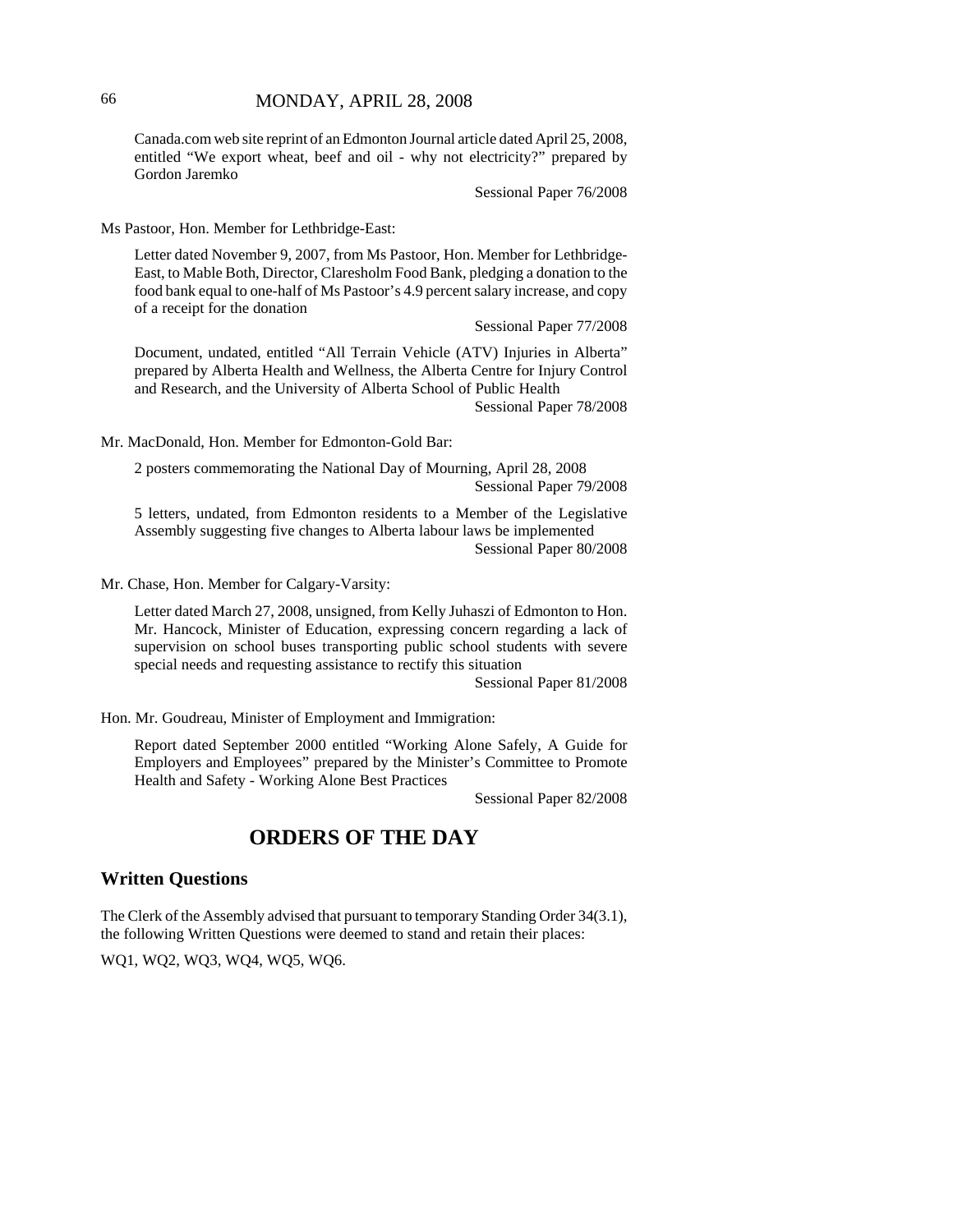## **Motions for Returns**

The Clerk of the Assembly advised that pursuant to temporary Standing Order 34(3.1), the following Motions for Returns were deemed to stand and retain their places: MR1, MR2, MR3, MR4.

# **Public Bills and Orders Other Than Government Bills and Orders**

### **Second Reading**

On the motion that the following Bill be now read a Second time:

Bill 202 Alberta Volunteer Service Medal Act — Mr. Cao

A debate followed.

Mr. Horne, Hon. Member for Edmonton-Rutherford, moved the motion be amended by deleting all the words after "that" and substituting the following:

Bill 202, Alberta Volunteer Service Medal Act, be not now read a Second time, but that it be read a Second time this day six months hence.

A debate followed on the amendment.

The question being put, the amendment was agreed to.

On the motion that the following Bill be now read a Second time:

Bill 203 Election Statutes (Fixed Election Dates) Amendment Act, 2008 — Mr. Allred

A debate followed.

Mr. Oberle moved adjournment of the debate, which was agreed to.

### **Adjournment**

On motion by Hon. Mr. Renner, Deputy Government House Leader, the Assembly adjourned at 5:29 p.m. until 7:30 p.m.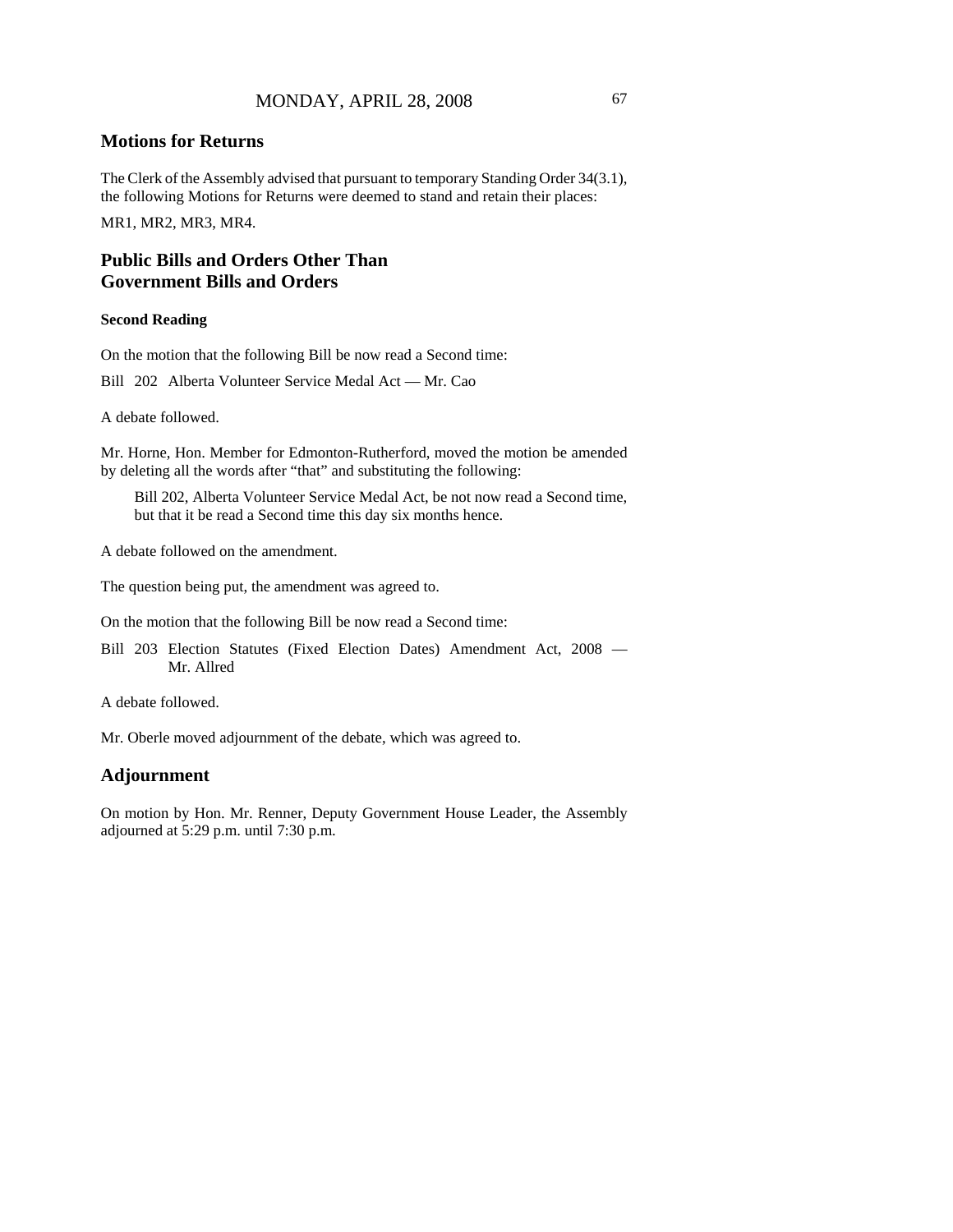# 68 TUESDAY, APRIL 29, 2008

## MONDAY, APRIL 28, 2008 — 7:30 P.M.

## **Motions Other Than Government Motions**

**502.** Moved by Mrs. Forsyth:

Be it resolved that the Legislative Assembly urge the Government to introduce legislation to lower personal and corporate taxes by one percent.

A debate followed.

The question being put, the motion was agreed to.

# **Committee of Supply** (Main Estimates)

According to Order, the Assembly resolved itself into Committee of Supply and the Speaker left the Chair.

(Assembly in Committee)

And after some time spent therein, the Acting Speaker assumed the Chair and Mrs. McQueen reported as follows:

Mr. Speaker:

The Committee of Supply has had under consideration certain resolutions of the Department of Aboriginal Relations, reports progress thereon, and requests leave to sit again.

The question being put, the report and the request for leave to sit again were agreed to.

### **Adjournment**

On motion by Hon. Mr. Zwozdesky, Deputy Government House Leader, the Assembly adjourned at 8:48 p.m. until Tuesday, April 29, 2008, at 1:30 p.m.

Tuesday, April 29, 2008

The Speaker took the Chair at 1:30 p.m.

# **Members' Statements**

Mr. Berger, Hon. Member for Livingstone-Macleod, made a statement regarding the 105th anniversary of the Frank Slide and new technologies used to monitor Turtle Mountain.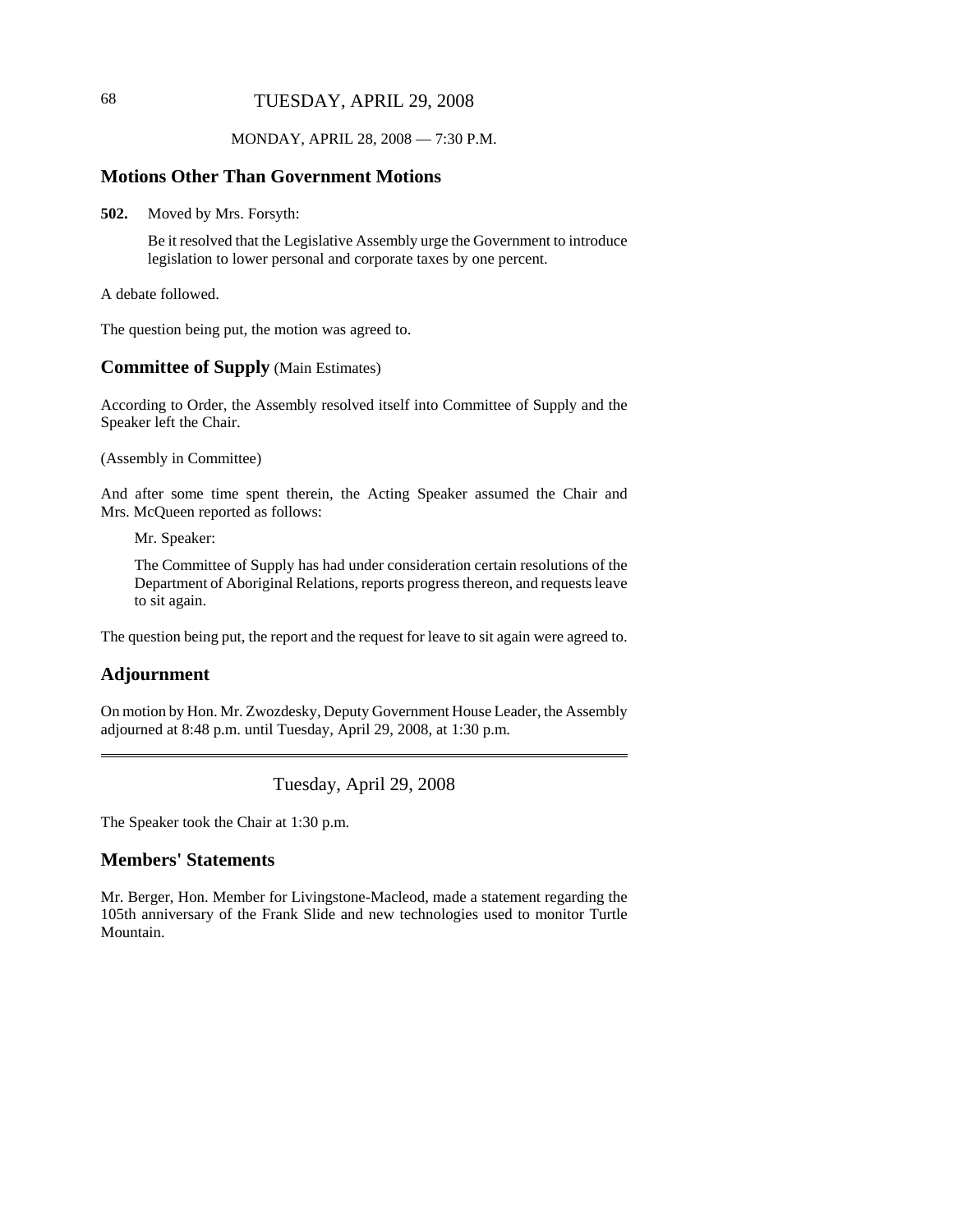Mrs. Sarich, Hon. Member for Edmonton-Decore, made a statement recognizing April 27 to May 3, 2008, as Education Week.

Ms Blakeman, Hon. Member for Edmonton-Centre, made a statement regarding the rising cost of living for seniors.

Mrs. Forsyth, Hon. Member for Calgary-Fish Creek, made a statement regarding the recent Supreme Court of Canada ruling prohibiting police from conducting random searches with sniffer dogs to locate illegal drugs in schools and public places.

Mr. Rodney, Hon. Member for Calgary-Lougheed, made a statement regarding Calgary being selected to host the Canadian Football League 2009 Grey Cup Championship.

Mr. Cao, Hon. Member for Calgary-Fort, made a statement recognizing the recipients of the Lions Pride in the Community Awards presented by the Lions Clubs of Calgary on April 26, 2008.

# **Presenting Petitions**

Mr. Chase, Hon. Member for Calgary-Varsity, presented a petition from 20 Albertans urging the Government to commission an independent and public inquiry into the Alberta Government's administration of or involvement with the Local Authorities Pension Plan, the Public Service Pension Plan, and the Alberta Teachers' Retirement Fund.

Mr. Chase, Hon. Member for Calgary-Varsity, presented a petition from 34 Albertans requesting the Legislative Assembly pass legislation that will prohibit emotional bullying and psychological harassment in the workplace.

Mr. Kang, Hon. Member for Calgary-McCall, presented a petition from 20 Albertans urging the Government to commission an independent and public inquiry into the Alberta Government's administration of or involvement with the Local Authorities Pension Plan, the Public Service Pension Plan, and the Alberta Teachers' Retirement Fund.

Ms Blakeman, Hon. Member for Edmonton-Centre, presented a petition from 20 Fort Saskatchewan and area residents urging the Government to commission an independent and public inquiry into the Alberta Government's administration of or involvement with the Local Authorities Pension Plan, the Public Service Pension Plan, and the Alberta Teachers' Retirement Fund.

Ms Blakeman, Hon. Member for Edmonton-Centre, on behalf of Dr. Taft, Hon. Leader of the Official Opposition, presented a petition from 20 Calgary and area residents urging the Government to commission an independent and public inquiry into the Alberta Government's administration of or involvement with the Local Authorities Pension Plan, the Public Service Pension Plan, and the Alberta Teachers' Retirement Fund.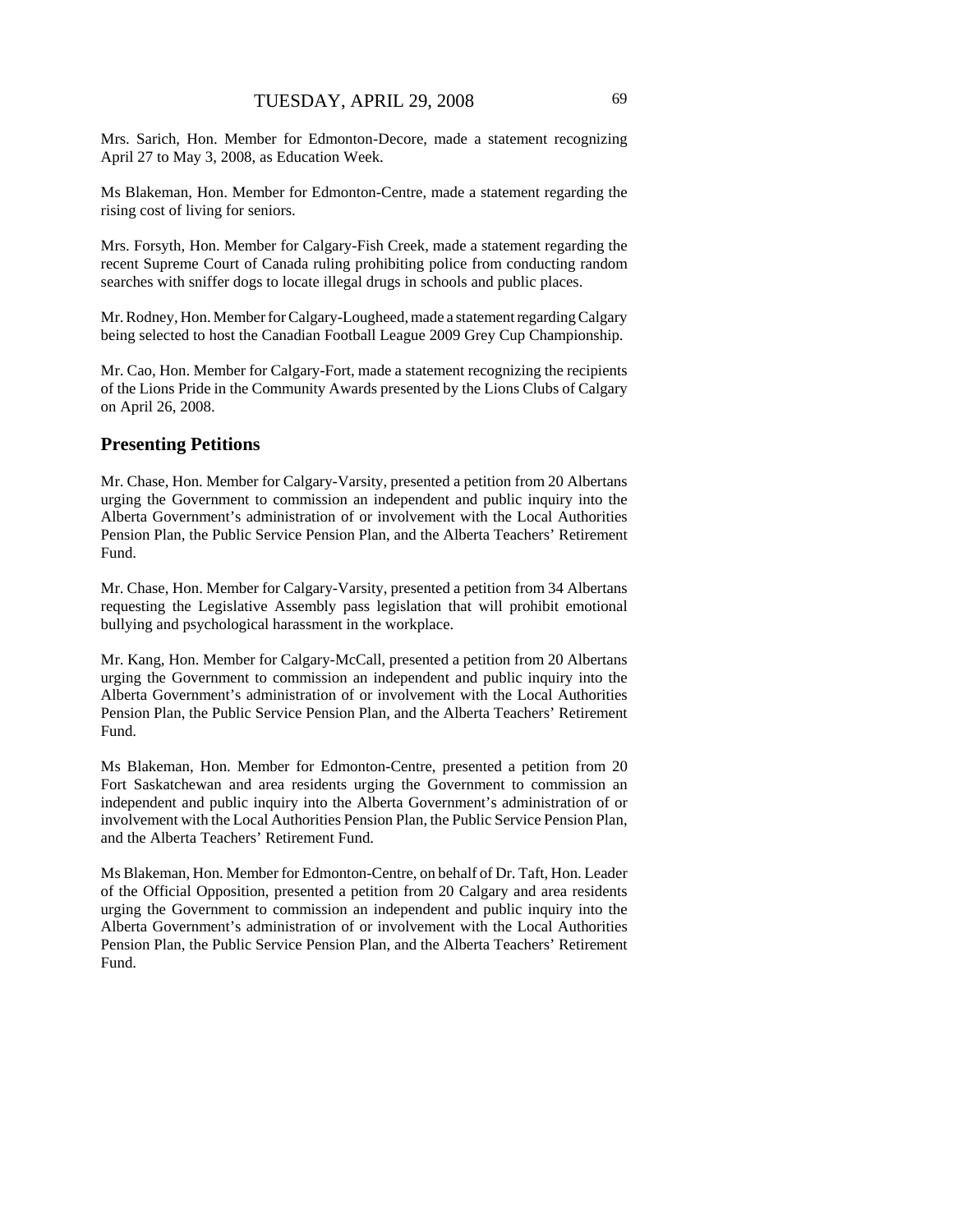# 70 TUESDAY, APRIL 29, 2008

Mr. MacDonald, Hon. Member for Edmonton-Gold Bar, presented a petition from 41 Albertans urging the Government to commission an independent and public inquiry into the Alberta Government's administration of or involvement with the Local Authorities Pension Plan, the Public Service Pension Plan, and the Alberta Teachers' Retirement Fund.

Ms Pastoor, Hon. Member for Lethbridge-East, presented a petition from 20 Calgary residents urging the Government to commission an independent and public inquiry into the Alberta Government's administration of or involvement with the Local Authorities Pension Plan, the Public Service Pension Plan, and the Alberta Teachers' Retirement Fund.

Ms Pastoor, Hon. Member for Lethbridge-East, presented a petition from 412 Albertans urging the Government to appoint a Citizens' Assembly on Electoral Reform to assess all possible models for electing the Members of the Legislative Assembly, including preferential ballots, proportional representation, and our current electoral system and further urging the Government to give the Citizens' Assembly on Electoral Reform a mandate to hold public hearings throughout Alberta, and if it recommends changes to the electoral system, that option to be put to a province-wide referendum.

# **Tabling Returns and Reports**

Ms Blakeman, Hon. Member for Edmonton-Centre:

Copy of a petition signed by 43 residents of a seniors' complex in central Edmonton regarding their rising cost of living

Sessional Paper 83/2008

Ms Notley, Hon. Member for Edmonton-Strathcona:

5 letters from Albertans to 4 members of Executive Council and one Member of the Legislative Assembly expressing opposition to the proposed Lac Cardinal nuclear power plant and to any nuclear power plant in Alberta or Western Canada Sessional Paper 84/2008

Mr. MacDonald, Hon. Member for Edmonton-Gold Bar:

5 letters, undated, from Edmonton residents to a Member of the Legislative Assembly suggesting five changes to Alberta labour laws be implemented Sessional Paper 85/2008

Mr. Kang, Hon. Member for Calgary-McCall:

Memorandum dated April 22, 2008, from Marcia Blesi, Fleet Coordinator, Vehicle Services, Service Alberta, to Dr. Taft, Hon. Leader of the Official Opposition, regarding executive vehicle assignment for Dr. Taft, with attached pamphlet dated February 2008 entitled "Executive Vehicle Information, Deputy Ministers and Senior Officials"

Sessional Paper 86/2008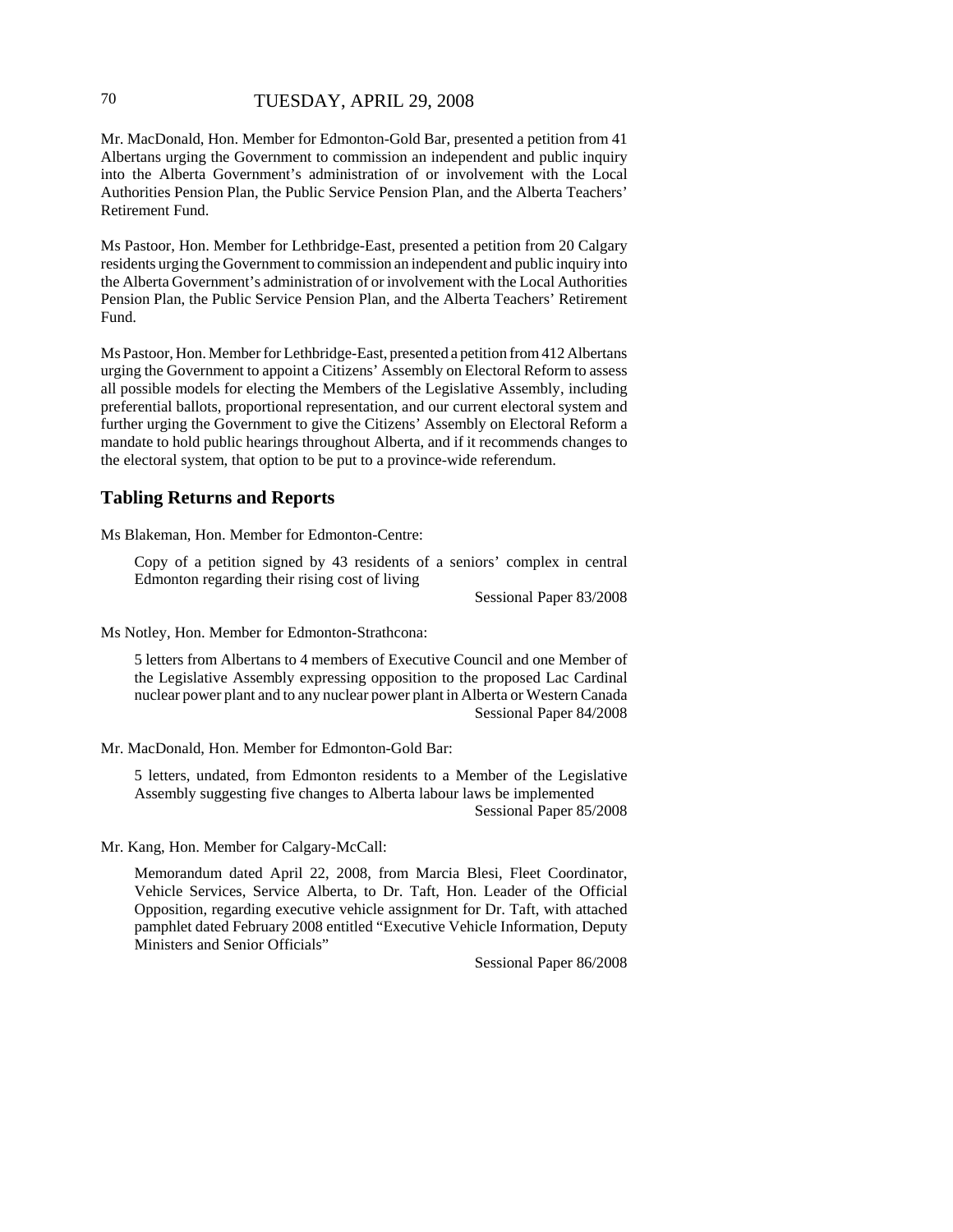# **ORDERS OF THE DAY**

### **Committee of Supply** (Main Estimates)

According to Order, the Assembly resolved itself into Committee of Supply and the Speaker left the Chair.

(Assembly in Committee)

And after some time spent therein, the Deputy Speaker assumed the Chair and Dr. Brown reported as follows:

Mr. Speaker:

The Committee of Supply has had under consideration certain resolutions of the Department of Seniors and Community Supports, reports progress thereon, and requests leave to sit again.

The question being put, the report and the request for leave to sit again were agreed to.

# **Adjournment**

On motion by Hon. Mr. Renner, Deputy Government House Leader, it was agreed at 5:30 p.m. that when the Assembly reconvened at 7:30 p.m. it would be in Committee of Supply and the Deputy Speaker left the Chair.

TUESDAY, APRIL 29, 2008 — 7:30 P.M.

# **Committee of Supply** (Main Estimates)

(Assembly in Committee)

And after some time spent therein, the Deputy Speaker resumed the Chair and Dr. Brown reported as follows:

Mr. Speaker:

The Committee of Supply has had under consideration certain resolutions of the Department of Energy, reports progress thereon, and requests leave to sit again.

The question being put, the report and the request for leave to sit again were agreed to.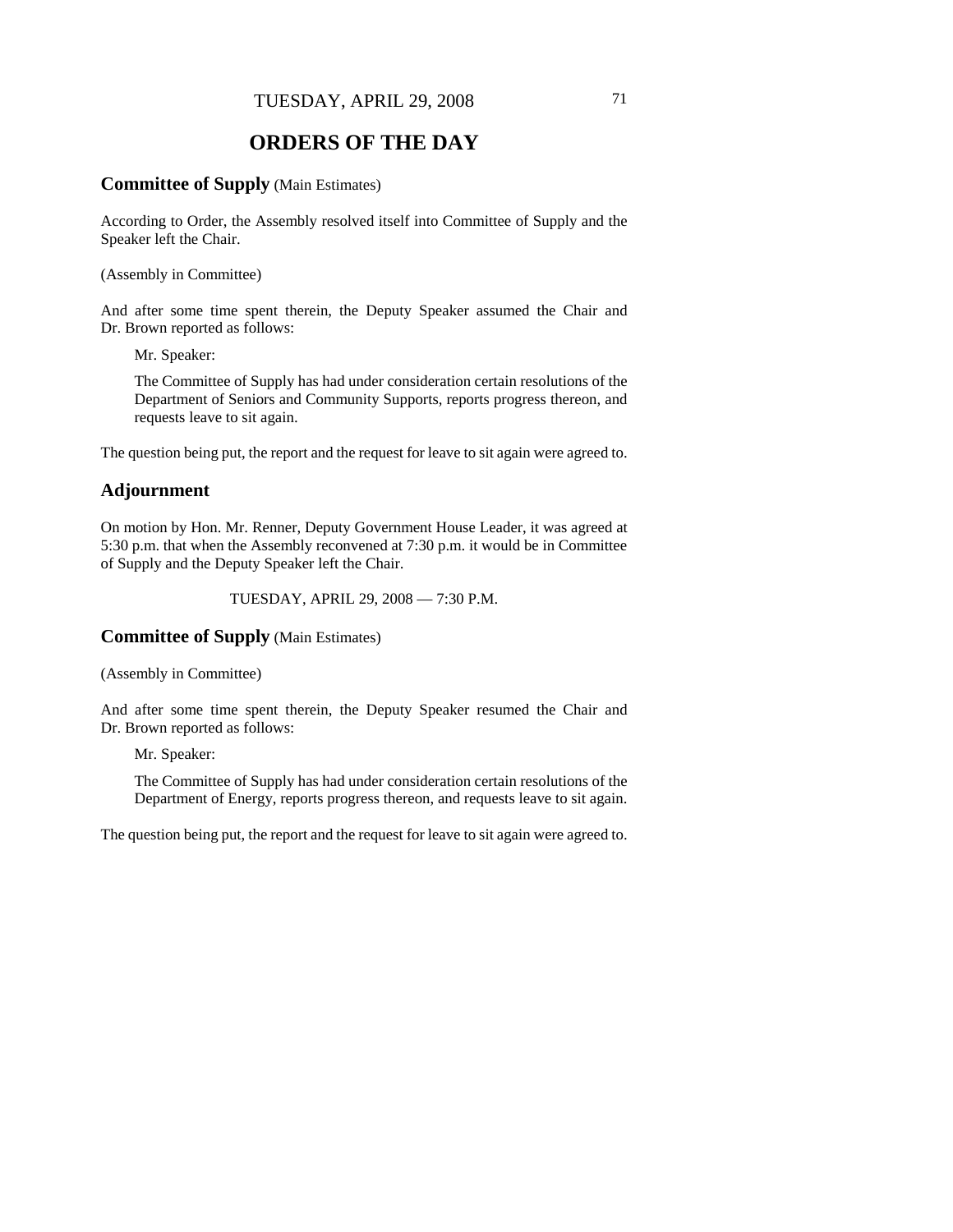# 72 WEDNESDAY, APRIL 30, 2008

# **Consideration of His Honour the Lieutenant Governor's Speech** (Day 7)

Moved by Mrs. Leskiw and seconded by Mr. Bhullar:

That an humble address be presented to His Honour the Lieutenant Governor as follows:

To His Honour the Honourable Norman L. Kwong, CM, AOE, the Lieutenant Governor of the Province of Alberta:

We, Her Majesty's most dutiful and loyal subjects, the Legislative Assembly, now assembled, beg leave to thank Your Honour for the gracious speech Your Honour has been pleased to address to us at the opening of the present session.

A debate followed.

Mr. Chase moved adjournment of the debate, which was agreed to.

#### **Adjournment**

On motion by Hon. Mr. Zwozdesky, Deputy Government House Leader, the Assembly adjourned at 11:07 p.m. until Wednesday, April 30, 2008, at 1:30 p.m.

Wednesday, April 30, 2008

The Speaker took the Chair at 1:30 p.m.

# **Members' Statements**

Mrs. Sarich, Hon. Member for Edmonton-Decore, made a statement regarding the use of technology in education and recognizing April 27 to May 3, 2008, as Education Week.

Mr. Weadick, Hon. Member for Lethbridge-West, made a statement regarding financial assistance options available to post-secondary students in Alberta.

Dr. Swann, Hon. Member for Calgary-Mountain View, made a statement regarding the need for a land-use framework in Alberta.

Ms Woo-Paw, Hon. Member for Calgary-Mackay, made a statement recognizing May 2008 as Asian Heritage Month.

Mr. Fawcett, Hon. Member for Calgary-North Hill, made a statement regarding the Canadian Agency for Drugs and Technologies in Health.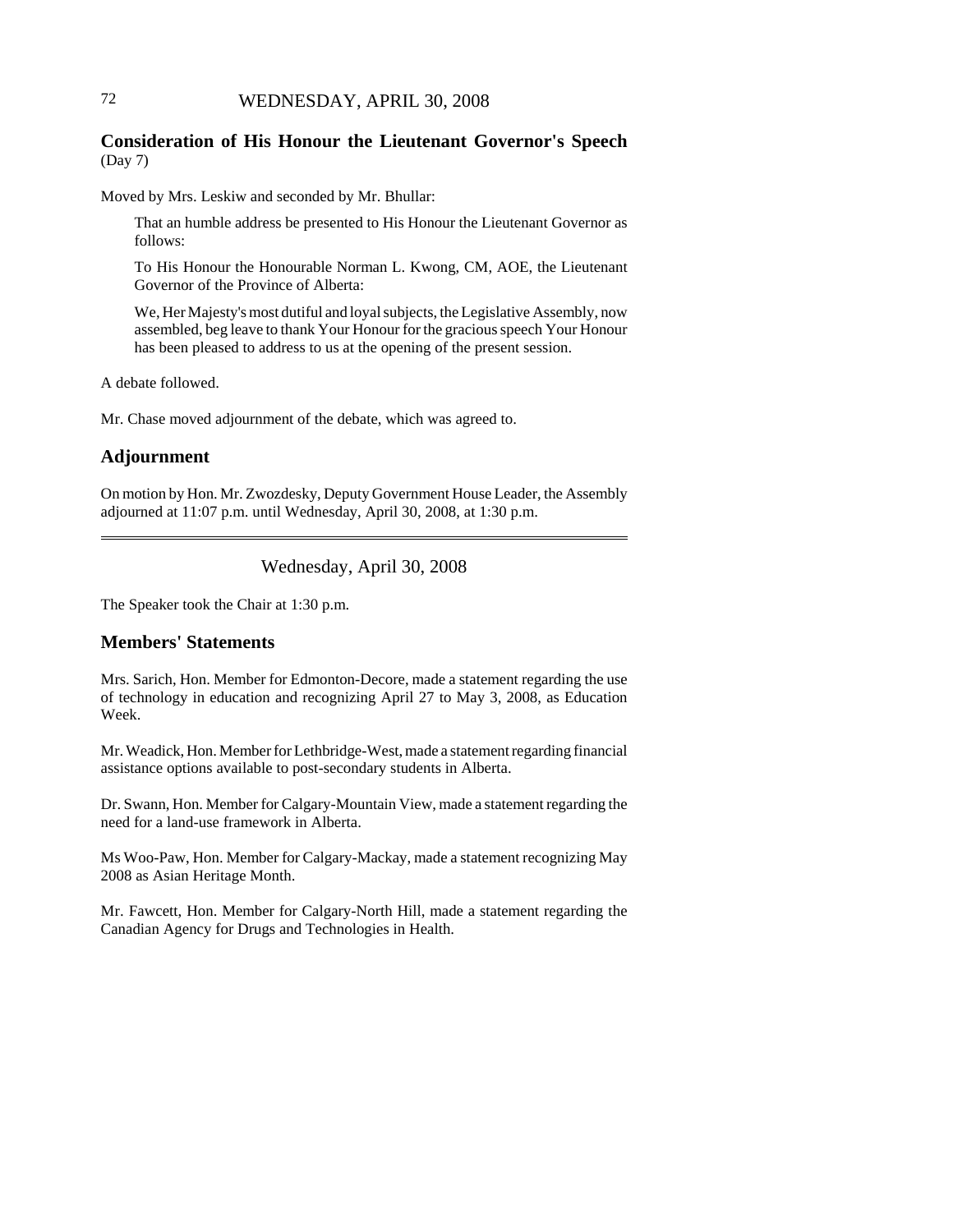Mr. Quest, Hon. Member for Strathcona, made a statement congratulating Dr. Brent Saik and his teammates on breaking their previous Guinness World Record for the world's longest hockey game played from February 8-18, 2008, and for raising over \$500,000 for pediatric cancer research.

# **Presenting Petitions**

Mr. Kang, Hon. Member for Calgary-McCall, presented a petition from 20 Edmonton and area residents urging the Government to commission an independent and public inquiry into the Alberta Government's administration of or involvement with the Local Authorities Pension Plan, the Public Service Pension Plan, and the Alberta Teachers' Retirement Fund.

Mr. Chase, Hon. Member for Calgary-Varsity, presented a petition from 40 Albertans urging the Government to commission an independent and public inquiry into the Alberta Government's administration of or involvement with the Local Authorities Pension Plan, the Public Service Pension Plan, and the Alberta Teachers' Retirement Fund.

Mr. Chase, Hon. Member for Calgary-Varsity, presented a petition from 70 Albertans requesting the Legislative Assembly pass legislation that will prohibit emotional bullying and psychological harassment in the workplace.

Ms Pastoor, Hon. Member for Lethbridge-East, presented a petition from 20 Calgary residents urging the Government to commission an independent and public inquiry into the Alberta Government's administration of or involvement with the Local Authorities Pension Plan, the Public Service Pension Plan, and the Alberta Teachers' Retirement Fund.

Dr. Swann, Hon. Member for Calgary-Mountain View, presented a petition from 40 Albertans urging the Government to commission an independent and public inquiry into the Alberta Government's administration of or involvement with the Local Authorities Pension Plan, the Public Service Pension Plan, and the Alberta Teachers' Retirement Fund.

Mr. MacDonald, Hon. Member for Edmonton-Gold Bar, presented a petition from 11 Edmonton residents urging the Government to take immediate, meaningful measures to help low-income and fixed-income Albertans, Albertans with disabilities, and those who are hard-to-house maintain their places of residence and cope with the escalating and frequent increases in their monthly rental costs.

Mr. MacDonald, Hon. Member for Edmonton-Gold Bar, presented a petition from 20 Albertans urging the Government to commission an independent and public inquiry into the Alberta Government's administration of or involvement with the Local Authorities Pension Plan, the Public Service Pension Plan, and the Alberta Teachers' Retirement Fund.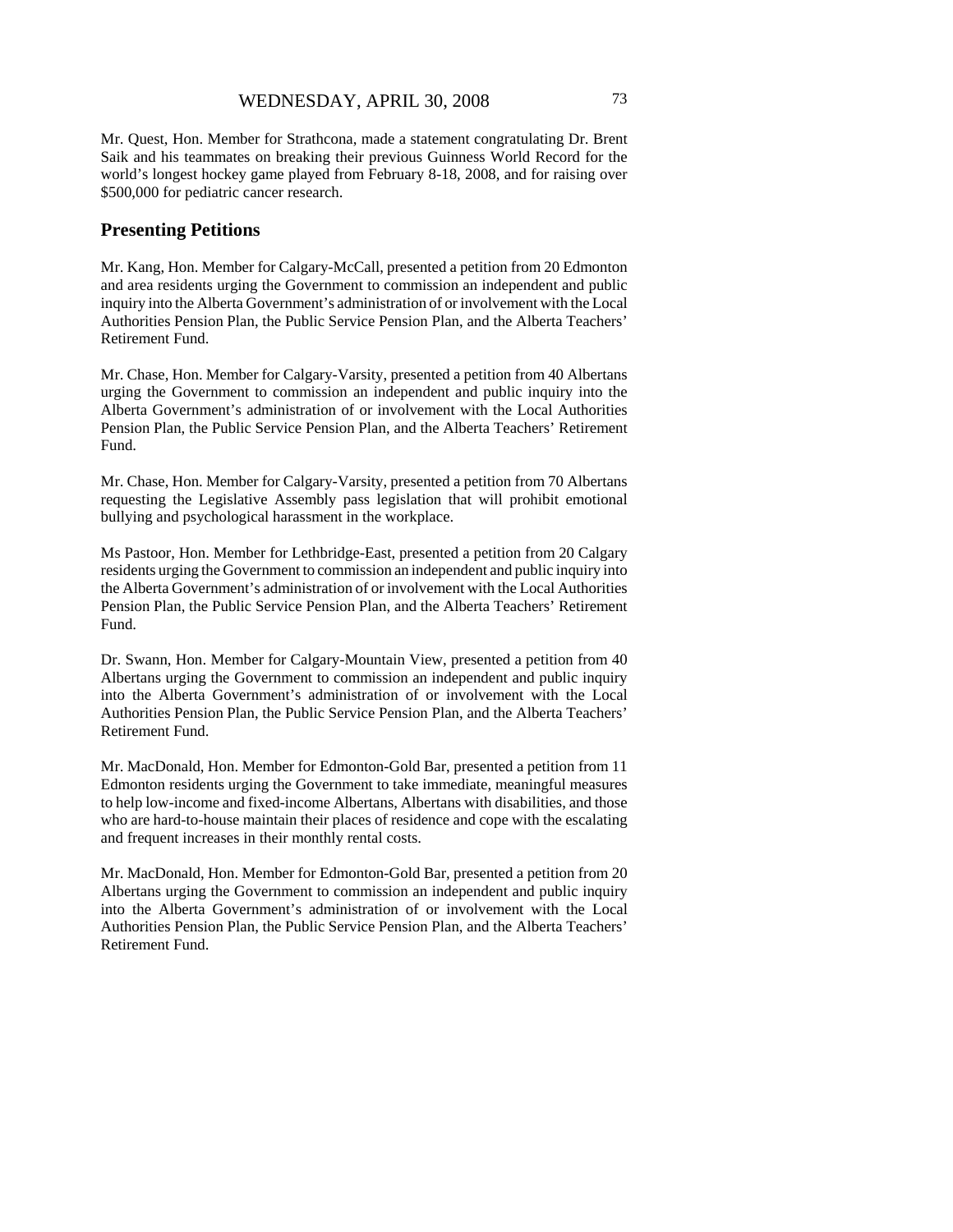# 74 WEDNESDAY, APRIL 30, 2008

Mr. Hehr, Hon. Member for Calgary-Buffalo, presented a petition from 20 Albertans urging the Government to commission an independent and public inquiry into the Alberta Government's administration of or involvement with the Local Authorities Pension Plan, the Public Service Pension Plan, and the Alberta Teachers' Retirement Fund.

# **Introduction of Bills (First Reading)**

Notice having been given:

- Bill 7 Post-secondary Learning Amendment Act, 2008 Mr. Bhullar
- Bill 8 Climate Change and Emissions Management Amendment Act, 2008 Hon. Mr. Renner
- Bill 11 Insurance Amendment Act, 2008 Hon. Ms Evans
- Bill 12 Teachers' Pension Plans Amendment Act, 2008 Hon. Ms Evans

On motion by Hon. Mr. Hancock, Government House Leader, the following Bill was placed on the Order Paper under Government Bills and Orders:

Bill 7 Post-secondary Learning Amendment Act, 2008 — Mr. Bhullar

#### **Tabling Returns and Reports**

Hon. Mr. Snelgrove, President of the Treasury Board:

Errata to the 2008-09 Main Estimates for the Department of Agriculture and Rural Development

Sessional Paper 87/2008

Mr. Rogers, Chair, Standing Committee on the Alberta Heritage Savings Trust Fund:

Alberta Heritage Savings Trust Fund 2007-2008, Third Quarter Update for the nine months ended December 31, 2007

Sessional Paper 88/2008

Ms Blakeman, Hon. Member for Edmonton-Centre:

Brochure requesting donations for the Friends for World Development organization

Sessional Paper 89/2008

Letter, undated, unsigned, from S. Michael Marlowe, Seniors Advocate, to Hon. Mrs. Jablonski, Minister of Seniors and Community Supports, requesting the reinstatement of funding for senior universal support programs that were eliminated in 1993

Sessional Paper 90/2008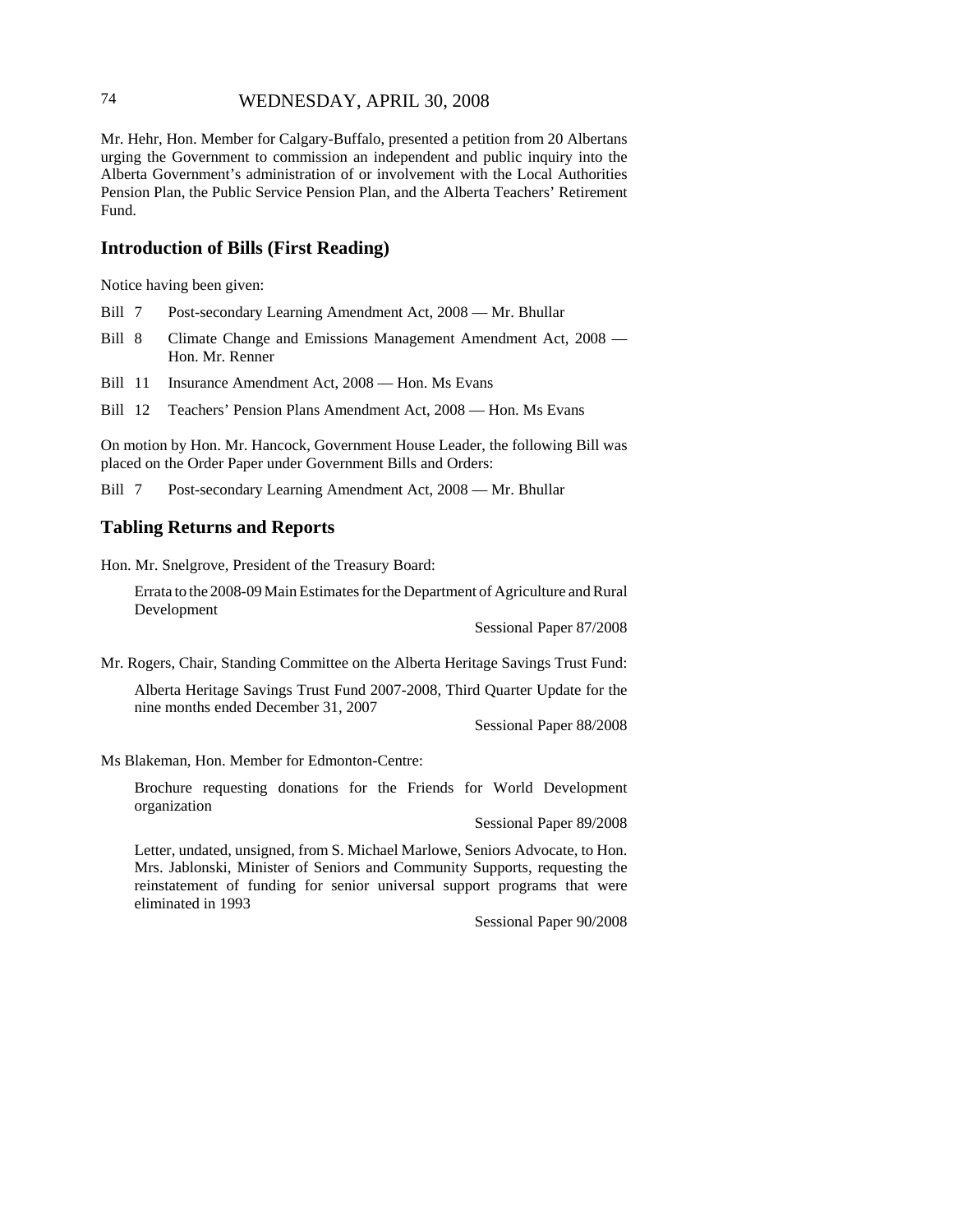Mr. MacDonald, Hon. Member for Edmonton-Gold Bar:

5 letters, undated, from Edmonton residents to a Member of the Legislative Assembly suggesting five changes to Alberta labour laws be implemented Sessional Paper 91/2008

Ms Notley, Hon. Member for Edmonton-Strathcona:

E-mail message dated March 14, 2008, from Jeannette Beaudoin of Edmonton to Ms Notley, Hon. Member for Edmonton-Strathcona, expressing concern regarding inadequate staffing and salary levels at the long-term care facility where Ms Beaudoin's mother resides

Sessional Paper 92/2008

#### **Tablings to the Clerk**

Clerk of the Assembly on behalf of Hon. Ms Evans, Minister of Finance and Enterprise, pursuant to the Provincial Judges and Masters in Chambers Registered and Unregistered Pension Plans Regulation, AR 196/2001, sch1, s5(1):

Provincial Judges and Masters in Chambers (Registered and Unregistered) Pension Plans, Annual Report for the year ended March 31, 2007

Sessional Paper 93/2008

Clerk of the Assembly on behalf of Hon. Mr. Snelgrove, President of the Treasury Board, pursuant to the Conflicts of Interest Act, cC-23, s16(5) and the Legislative Assembly Act, cL-9, s37(4):

Report of Selected Payments to Members and Former Members of the Legislative Assembly and Persons Directly Associated with the Members of the Legislative Assembly, 2006-2007

Sessional Paper 94/2008

# **ORDERS OF THE DAY**

#### **Committee of Supply** (Main Estimates)

According to Order, the Assembly resolved itself into Committee of Supply and the Speaker left the Chair.

(Assembly in Committee)

#### **Adjournment**

Pursuant to Standing Order 4(4), the Committee recessed at 5:30 p.m. until 7:30 p.m.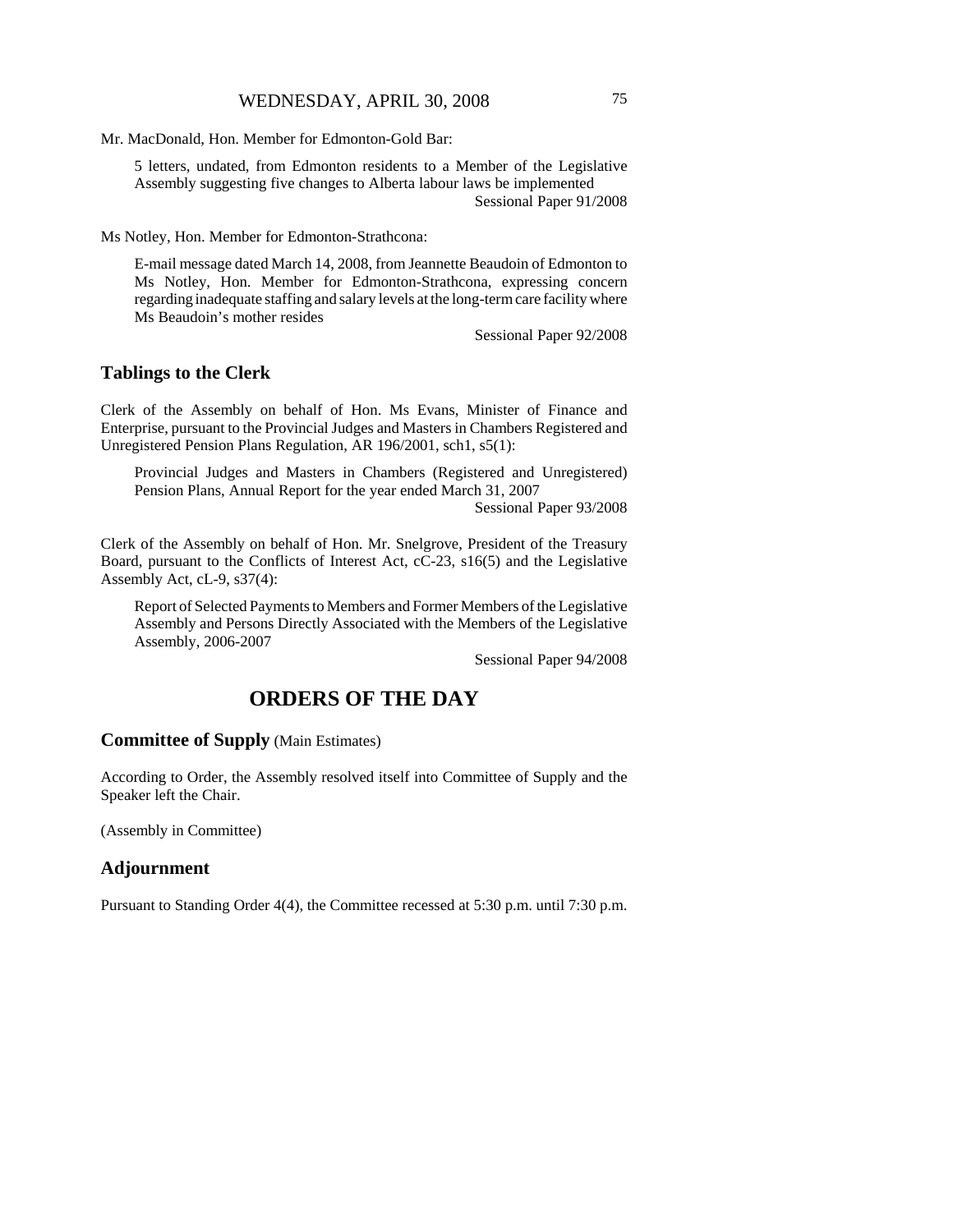# 76 WEDNESDAY, APRIL 30, 2008

### WEDNESDAY, APRIL 30, 2008 — 7:30 P.M.

# **Committee of Supply** (Main Estimates)

(Assembly in Committee)

And after some time spent therein, the Acting Speaker assumed the Chair and Mr. Denis reported as follows:

Mr. Speaker:

The Committee of Supply has had under consideration certain resolutions of the Departments of Employment and Immigration and Environment, reports progress thereon, and requests leave to sit again.

The question being put, the report and the request for leave to sit again were agreed to.

# **Government Motions**

- **12.** Moved by Hon. Mr. Hancock:
	- **A.** Be it resolved that the following Members be appointed to the Assembly's five Standing Committees:

### **Standing Committee on Community Services** (11 Members)

| <b>Rodney</b> (Chair)      | Chase    | Lukaszuk |
|----------------------------|----------|----------|
| <b>Hehr</b> (Deputy Chair) | Doerksen | Notley   |
| Benito                     | Johnson  | Sarich   |
| Bhardwaj                   | Johnston |          |

#### **Standing Committee on the Economy** (11 Members)

| Allred (Chair)        | McFarland<br><b>Blakeman</b> |         |
|-----------------------|------------------------------|---------|
| Taylor (Deputy Chair) | Campbell                     | Weadick |
| Amery                 | Marz                         | Xiao    |
| <b>Bhullar</b>        | Mason                        |         |

#### **Standing Committee on Health** (11 Members)

| Horne (Chair)          | Fawcett | Sherman    |
|------------------------|---------|------------|
| Pastoor (Deputy Chair) | Notley  | Swann      |
| <b>Dallas</b>          | Olson   | Vandermeer |
| Denis                  | Ouest   |            |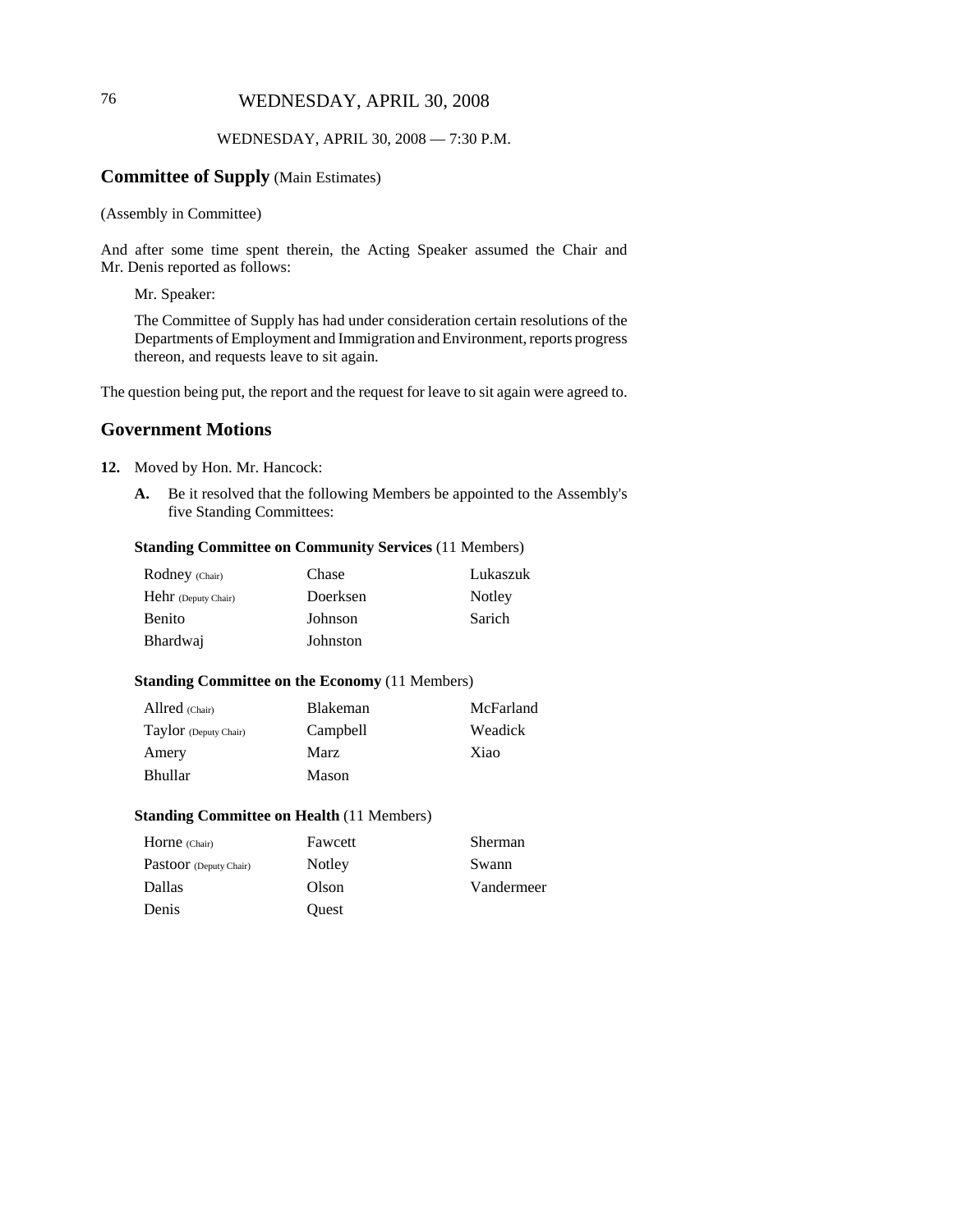#### **Standing Committee on Public Safety and Services** (11 Members)

| VanderBurg (Chair)         | Calahasen | Notley  |
|----------------------------|-----------|---------|
| <b>Kang</b> (Deputy Chair) | Cao       | Sandhu  |
| Anderson                   | Jacobs    | Woo-Paw |
| Brown                      | MacDonald |         |

### **Standing Committee on Resources and Environment** (11 Members)

| Prins (Chair)               | Drysdale         | McOueen       |
|-----------------------------|------------------|---------------|
| <b>Swann</b> (Deputy Chair) | <b>Griffiths</b> | <b>Oberle</b> |
| Berger                      | Hehr             | Webber        |
| <b>Boutilier</b>            | Mason            |               |

- **B.** Be it further resolved that Government Motion 8, passed by the Assembly on April 17, 2008, be amended in Part C
	- (a) by adding "remuneration for" before "the Policy Field Committees";
	- (b) by striking out "designated as Category A Committees for the purposes of the Members' Services Committee Allowances Order, RMSC 1992, c.M-2" and substituting "at rates determined by the Special Standing Committee on Members' Services".

A debate followed.

The question being put, the motion was agreed to.

# **Government Bills and Orders**

#### **Third Reading**

The following Bill was read a Third time and passed:

Bill 5 Appropriation (Supplementary Supply) Act, 2008 (\$) — Hon. Mr. Snelgrove

#### **Second Reading**

The following Bill was read a Second time and referred to Committee of the Whole:

Bill 6 Appropriation (Interim Supply) Act, 2008 (\$) — Hon. Mr. Snelgrove

# **Adjournment**

On motion by Hon. Mr. Hancock, Government House Leader, the Assembly adjourned at 10:54 p.m. until Thursday, May 1, 2008, at 1:30 p.m.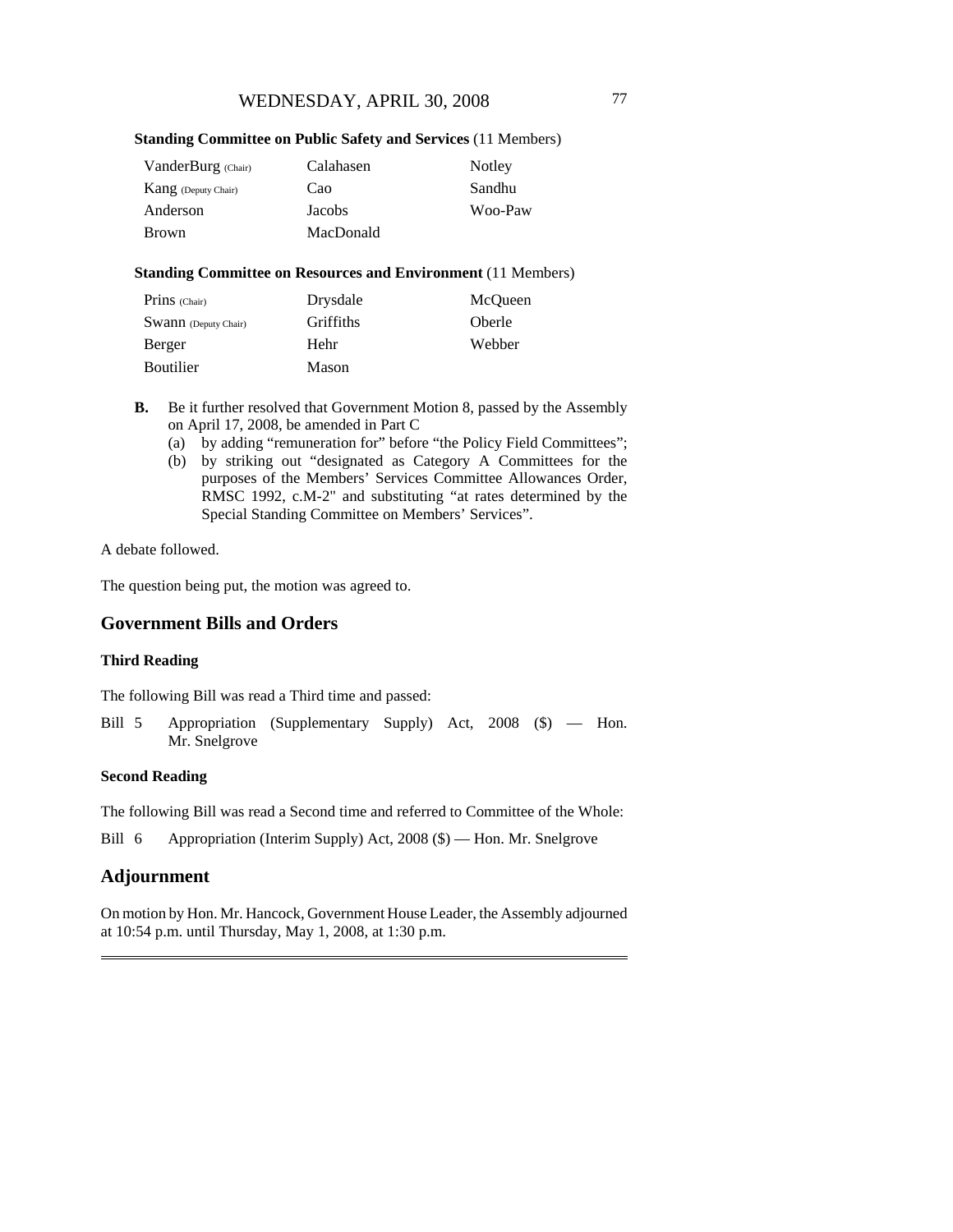# Thursday, May 1, 2008

The Speaker took the Chair at 1:30 p.m.

# **Ministerial Statements**

Hon. Mr. Liepert, Minister of Health and Wellness, made a statement regarding the opening of the Mazankowski Alberta Heart Institute in Edmonton on May 1, 2008.

Mr. Taylor, Hon. Member for Calgary-Currie, commented on the statement.

# **Members' Statements**

Ms DeLong, Hon. Member for Calgary-Bow, made a statement regarding the Calgary Olympic Development Association Centre of Sport Excellence.

Mr. Johnston, Hon. Member for Calgary-Hays, made a statement recognizing May 3, 2008, as Search and Rescue Day.

Mr. Chase, Hon. Member for Calgary-Varsity, made a statement regarding the need for sustainable oil sands development.

Mr. Horne, Hon. Member for Edmonton-Rutherford, made a statement regarding the River Valley Alliance.

Mr. Mason, Hon. Member for Edmonton-Highlands-Norwood, made a statement recognizing May 1, 2008, as May Day or International Workers' Day.

### **Presenting Petitions**

Mr. Taylor, Hon. Member for Calgary-Currie, presented a petition from 20 Calgary residents urging the Government to commission an independent and public inquiry into the Alberta Government's administration of or involvement with the Local Authorities Pension Plan, the Public Service Pension Plan, and the Alberta Teachers' Retirement Fund.

Ms Blakeman, Hon. Member for Edmonton-Centre, presented a petition from 20 Calgary residents urging the Government to commission an independent and public inquiry into the Alberta Government's administration of or involvement with the Local Authorities Pension Plan, the Public Service Pension Plan, and the Alberta Teachers' Retirement Fund.

Ms Blakeman, Hon. Member for Edmonton-Centre, on behalf of Dr. Taft, Hon. Leader of the Official Opposition, presented a petition from 40 Calgary residents urging the Government to commission an independent and public inquiry into the Alberta Government's administration of or involvement with the Local Authorities Pension Plan, the Public Service Pension Plan, and the Alberta Teachers' Retirement Fund.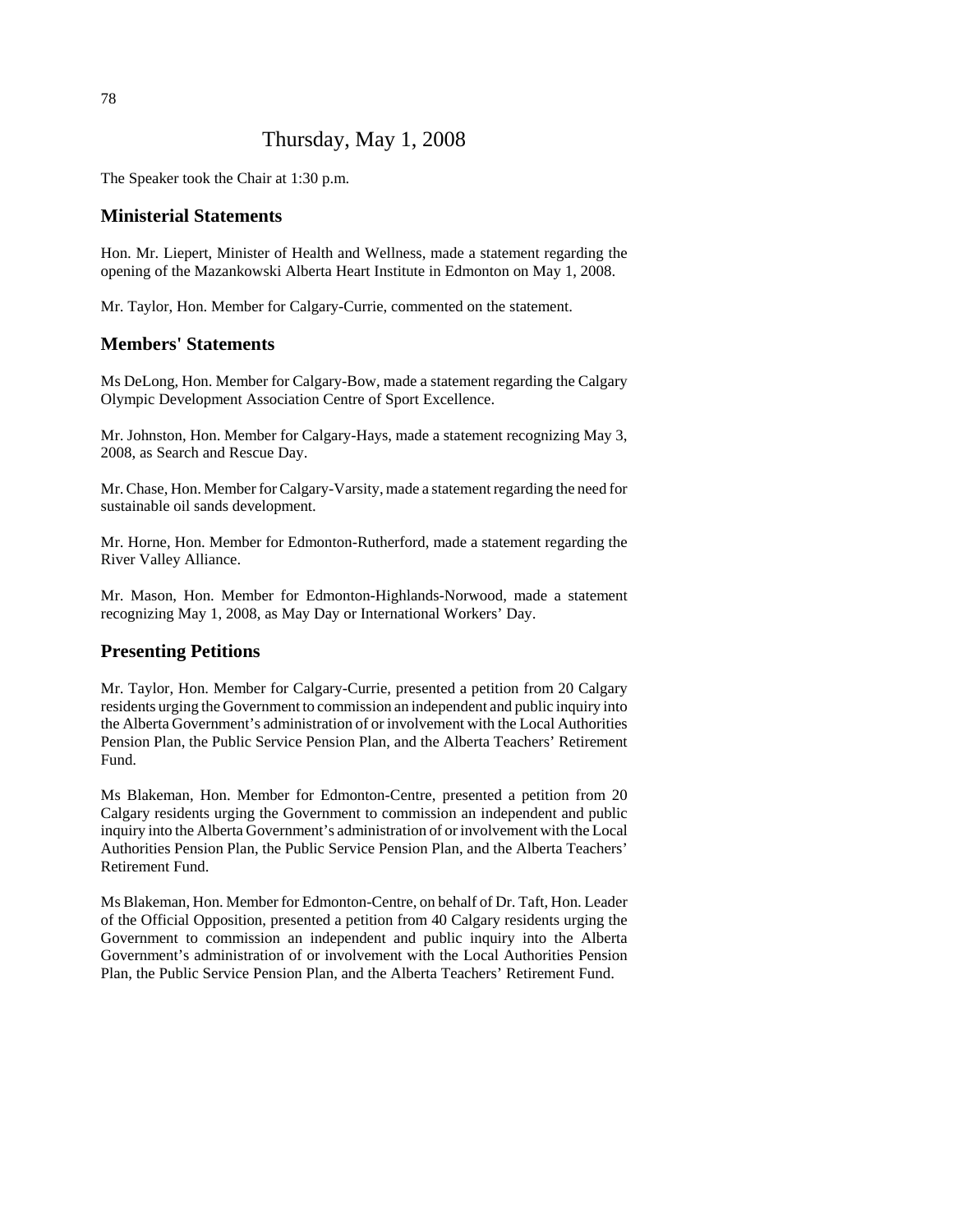Mr. Chase, Hon. Member for Calgary-Varsity, presented a petition from 35 Calgary residents requesting the Legislative Assembly pass legislation that will prohibit emotional bullying and psychological harassment in the workplace.

Mr. Chase, Hon. Member for Calgary-Varsity, presented a petition from 20 Calgary residents urging the Government to commission an independent and public inquiry into the Alberta Government's administration of or involvement with the Local Authorities Pension Plan, the Public Service Pension Plan, and the Alberta Teachers' Retirement Fund.

Ms Pastoor, Hon. Member for Lethbridge-East, presented a petition from 38 Albertans urging the Government to commission an independent and public inquiry into the Alberta Government's administration of or involvement with the Local Authorities Pension Plan, the Public Service Pension Plan, and the Alberta Teachers' Retirement Fund.

Mr. MacDonald, Hon. Member for Edmonton-Gold Bar, presented a petition from 45 Albertans urging the Government to take measures that will require school boards and schools to eliminate all fees for instructional supplies and materials and general school services, including textbooks, musical instruments, physical education programs, locker rentals, lunch hour supervision, and required field trips and to ensure that schools are not deprived of the resources necessary to offer these programs and services without additional charges to parents or guardians.

Mr. MacDonald, Hon. Member for Edmonton-Gold Bar, presented a petition from 4 Edmonton residents urging the Government to take immediate steps to prevent the 43-hectare Qualico gravel pit operation proposed for southwest Edmonton from going ahead as it will have significant adverse effects, such as lower property values and a decline in quality of life due to noise, pollution, and heavy trucks.

Mr. Kang, Hon. Member for Calgary-McCall, presented a petition from 20 Calgary residents urging the Government to commission an independent and public inquiry into the Alberta Government's administration of or involvement with the Local Authorities Pension Plan, the Public Service Pension Plan, and the Alberta Teachers' Retirement Fund.

# **Introduction of Bills (First Reading)**

Notice having been given:

Bill 205 Traffic Safety (Used Vehicle Inspection) Amendment Act, 2008 — Mr. Bhardwaj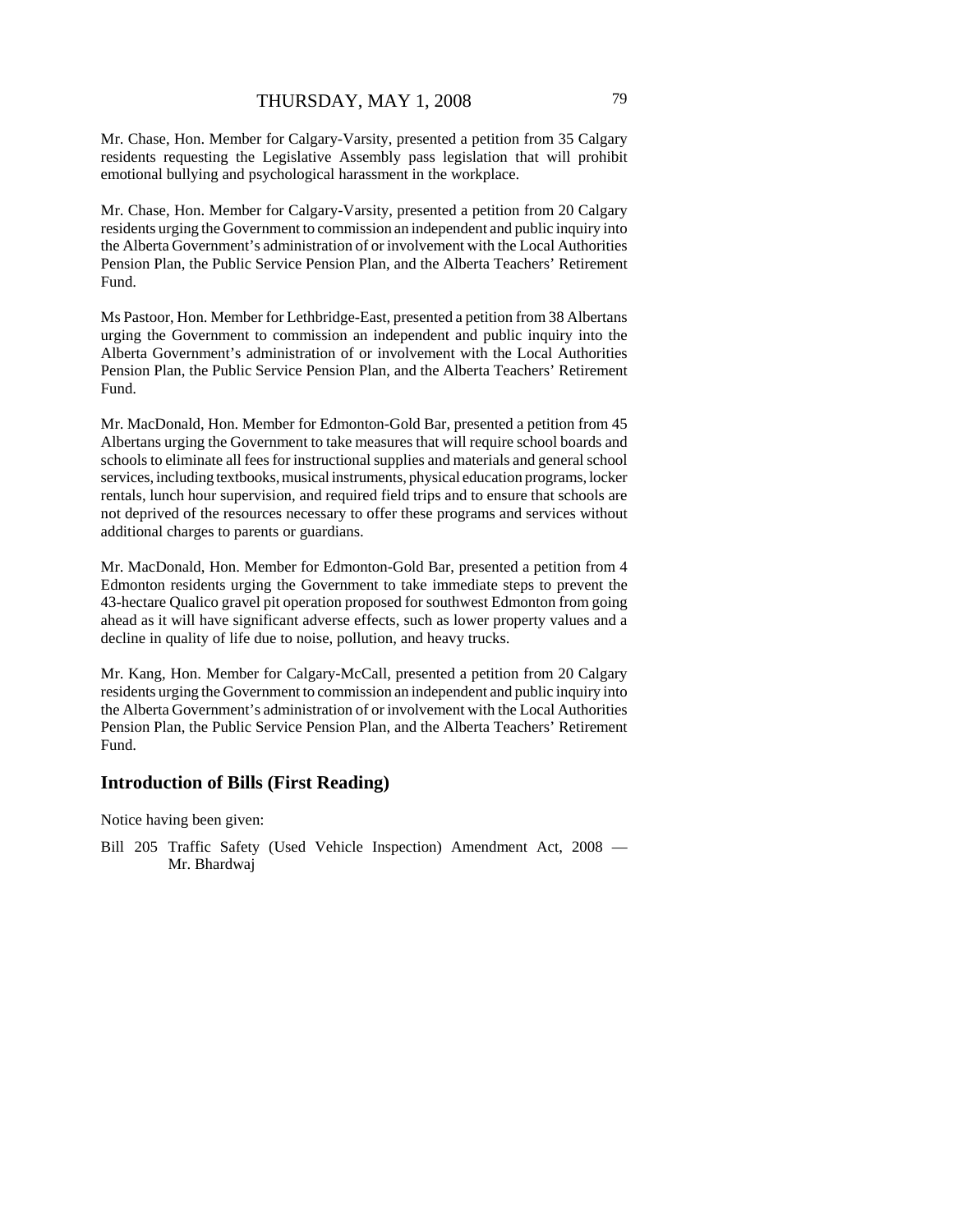# 80 THURSDAY, MAY 1, 2008

#### **Tabling Returns and Reports**

Hon. Mr. Hancock, Minister of Education:

Responses to questions raised by Mr. Fawcett, Hon. Member for Calgary-North Hill, and Mr. Chase, Hon. Member for Calgary-Varsity, on April 24, 2008, Department of Education, 2008-09 Main Estimates debate

Sessional Paper 95/2008

Ms Notley, Hon. Member for Edmonton-Strathcona:

Document, undated, entitled "The Alberta Labour History Institute (ALHI)" Sessional Paper 96/2008

Report, undated, entitled "Coal-Fired Power Plant Approval Process" prepared by Alberta Environment

Sessional Paper 97/2008

Ms Blakeman, Hon. Member for Edmonton-Centre:

Letter, undated, from Scott Chule to Ms Blakeman, Hon. Member for Edmonton-Centre, requesting assistance with his Workers' Compensation Board claim Sessional Paper 98/2008

Mr. MacDonald, Hon. Member for Edmonton-Gold Bar:

5 letters, undated, from Edmonton residents to a Member of the Legislative Assembly suggesting five changes to Alberta labour laws be implemented Sessional Paper 99/2008

Ms Pastoor, Hon. Member for Lethbridge-East:

Report, undated, entitled "How to exempt yourself from the law. . . and win!" with attached report, undated, entitled "Request for Royal Commission or Provincial Inquiry" prepared by Larry Elford of Lethbridge

Sessional Paper 100/2008

Mr. Chase, Hon. Member for Calgary-Varsity:

E-mail message dated May 1, 2008, from Gail Rivard of Calgary to Mr. Chase, Hon. Member for Calgary-Varsity, expressing support for Bill 204, Traffic Safety (Hand-Held Communication Devices) Amendment Act, 2008

Sessional Paper 101/2008

E-mail message dated May 1, 2008, from Philip Carson of Calgary to Mr. Chase, Hon. Member for Calgary-Varsity, expressing support for a ban on the use of hand-held cell phones while driving and opposition to a ban on hands-free devices while driving

Sessional Paper 102/2008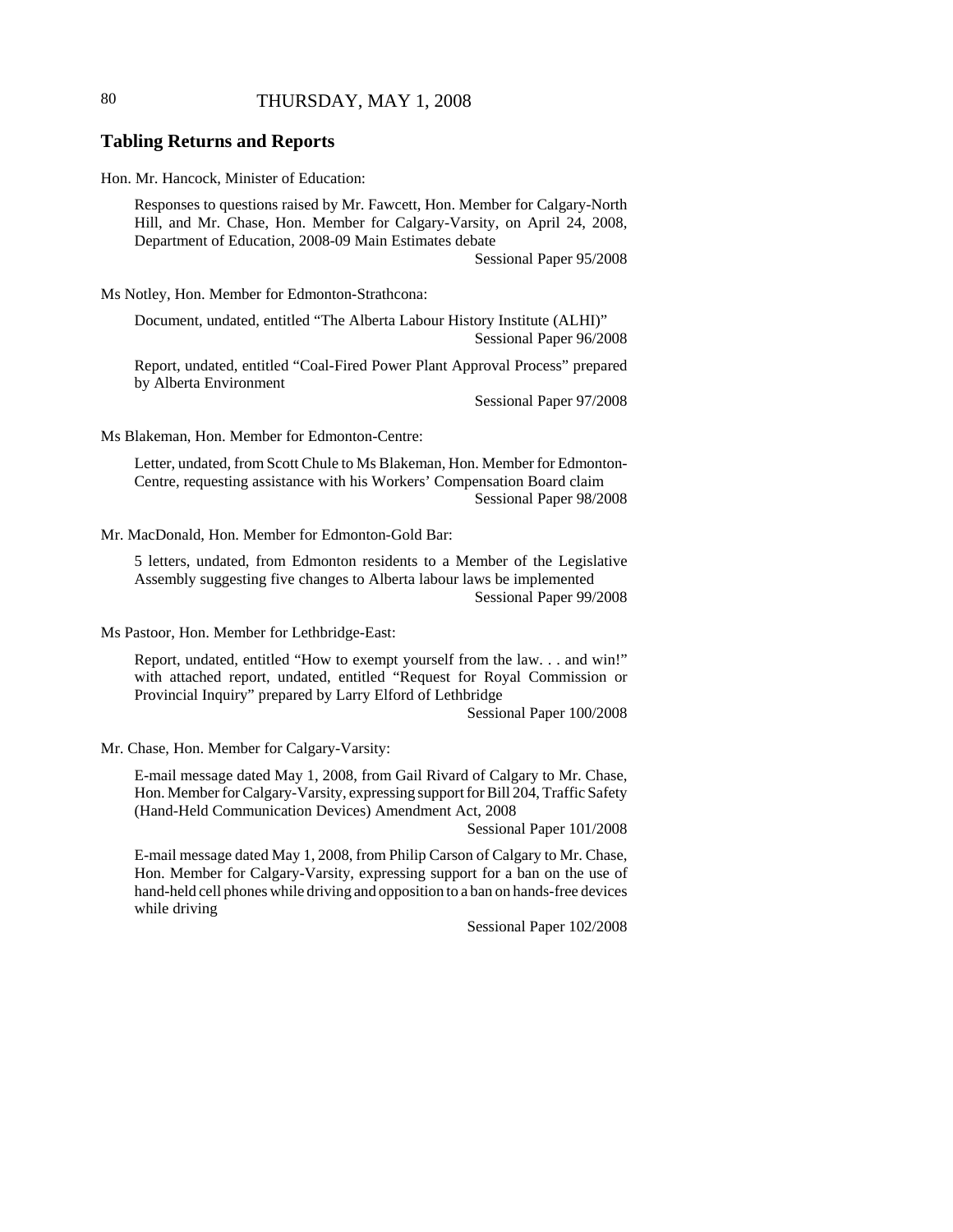Hon. Mr. Kowalski, Speaker of the Legislative Assembly:

Pamphlet entitled "Page Biographies, Legislative Assembly of Alberta, 27th Legislature, First Session, Spring 2008"

Sessional Paper 103/2008

# **Tablings to the Clerk**

Clerk of the Assembly on behalf of Hon. Mr. Liepert, Minister of Health and Wellness:

Pursuant to the Health Facilities Review Committee Act, cH-3, s16(2), Alberta Health Facilities Review Committee, Annual Report 2006-2007, April 1, 2006 to March 31, 2007

Sessional Paper 104/2008

Pursuant to the Health Professions Act, cH-7, s4(2):

Alberta College of Social Workers, 2007 Annual Report

Sessional Paper 105/2008

Alberta Dental Association and College, 2007 Annual Report Sessional Paper 106/2008

College and Association of Registered Nurses of Alberta, Annual Report 2006/07, with attached Financial Statements for the Year Ended September 30, 2007 Sessional Paper 107/2008

Pursuant to the Physical Therapy Profession Act, P-14, s8(4), College of Physical Therapists of Alberta, Annual Report 2007

Sessional Paper 108/2008

Pursuant to the Public Health Act, cP-37, s7(2), Public Health Appeal Board, Annual Report 2007

Sessional Paper 109/2008

Pursuant to the Regional Health Authorities Act, cR-10, s14(3), Peace Country Health, Annual Report 2006-2007

Sessional Paper 110/2008

Pursuant to the Regional Health Authorities Act, cR-10, s14(3) (AR130/2006), Health Quality Council of Alberta, 2006-2007 Annual Report Sessional Paper 111/2008

Clerk of the Assembly on behalf of Hon. Mr. Blackett, Minister of Culture and Community Spirit:

Alberta Human Rights and Citizenship Commission, Annual Review, April 1, 2006 - March 31, 2007

Sessional Paper 112/2008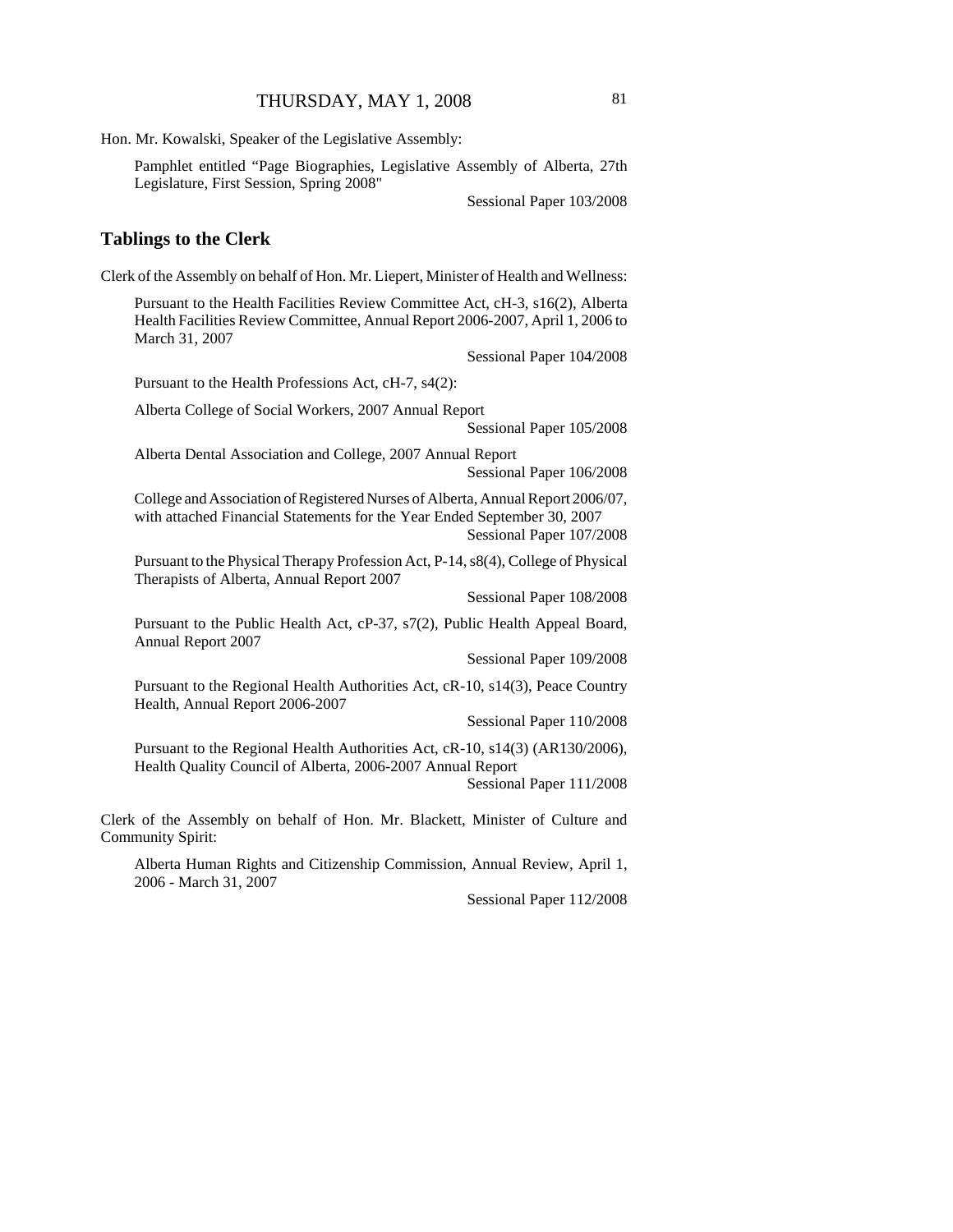# 82 THURSDAY, MAY 1, 2008

# **Projected Government Business**

Pursuant to Standing Order 7(6), Ms Blakeman, Official Opposition House Leader, asked a question pertaining to the order of Government Business to be brought before the Assembly for the following week.

Hon. Mr. Hancock, Government House Leader, gave notice of projected Government Business for the week of May 5 to May 8, 2008:

| Monday, May 5  | $8:30$ p.m.            | - Government Bills and Orders                                |
|----------------|------------------------|--------------------------------------------------------------|
|                |                        | <b>Committee of Supply</b>                                   |
|                |                        | <b>Main Estimates</b><br>Service Alberta                     |
|                |                        | <b>Committee of the Whole</b>                                |
|                |                        | Bill 6                                                       |
|                |                        | <b>Second Reading</b>                                        |
|                |                        | Bill 1, 2                                                    |
|                |                        | And as per the Order Paper                                   |
| Tuesday, May 6 | Aft.                   | - Government Bills and Orders                                |
|                |                        | <b>Committee of Supply</b>                                   |
|                |                        | <b>Main Estimates</b><br><b>Culture and Community Spirit</b> |
|                |                        | <b>Committee of the Whole</b>                                |
|                |                        | Bill 6                                                       |
|                |                        | <b>Second Reading</b>                                        |
|                |                        | Bill 1, 2                                                    |
|                |                        | And as per the Order Paper                                   |
|                | Eve.<br>$\blacksquare$ | <b>Government Bills and Orders</b>                           |
|                |                        | <b>Committee of Supply</b>                                   |
|                |                        | <b>Main Estimates</b><br>Infrastructure                      |
|                |                        | <b>Committee of the Whole</b>                                |
|                |                        | Bill 6                                                       |
|                |                        | <b>Second Reading</b>                                        |
|                |                        | Bill 1, 2                                                    |
|                |                        | And as per the Order Paper                                   |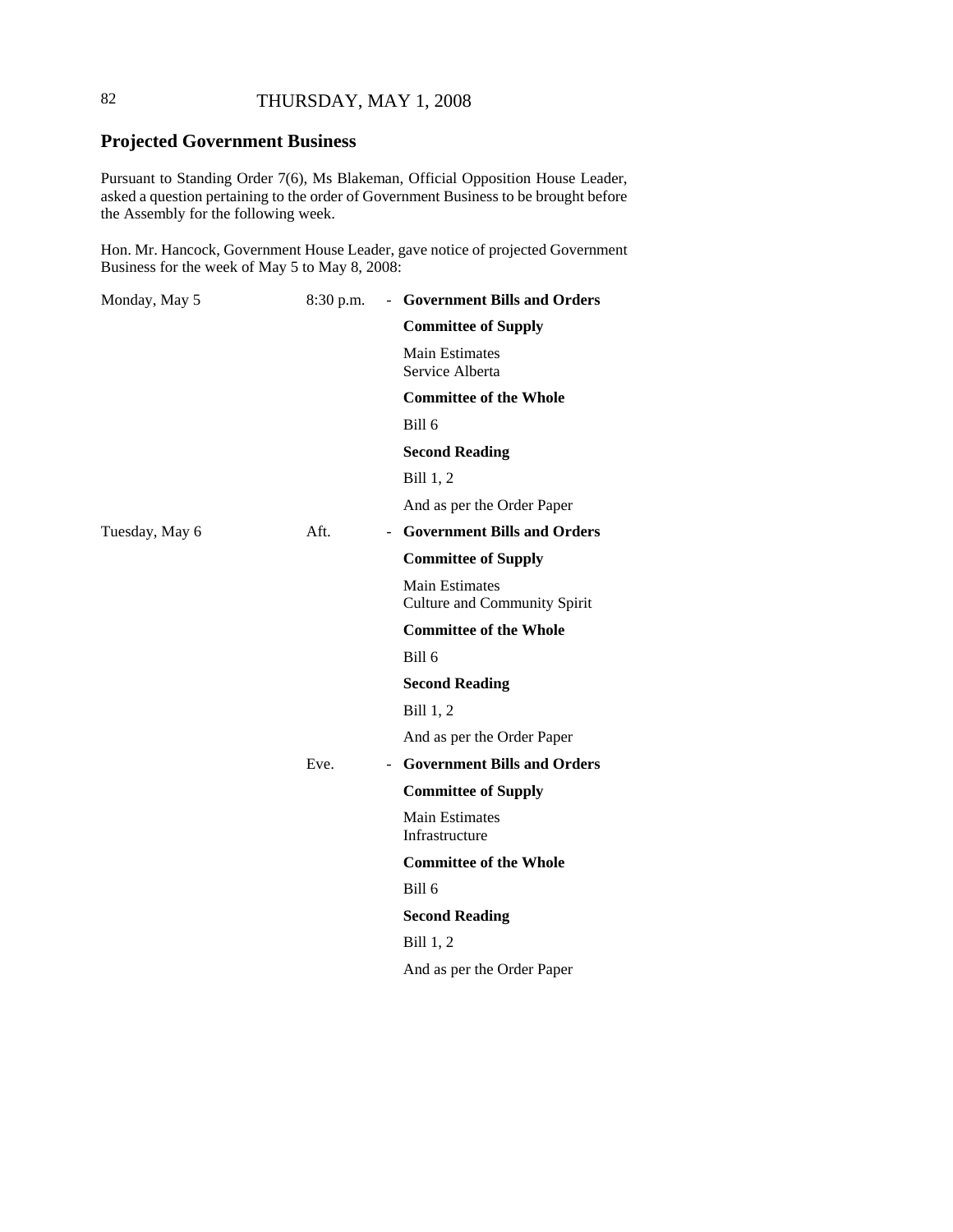# THURSDAY, MAY 1, 2008 83

| Wednesday, May 7 | Aft. | <b>Government Bills and Orders</b>                            |
|------------------|------|---------------------------------------------------------------|
|                  |      | <b>Committee of Supply</b>                                    |
|                  |      | <b>Main Estimates</b><br>Tourism, Parks and Recreation        |
|                  |      | <b>Second Reading</b>                                         |
|                  |      | Bill 1, 2                                                     |
|                  |      | And as per the Order Paper                                    |
|                  | Eve. | <b>Government Bills and Orders</b><br>$\blacksquare$          |
|                  |      | <b>Committee of Supply</b>                                    |
|                  |      | <b>Main Estimates</b><br>Justice                              |
|                  |      | <b>Second Reading</b>                                         |
|                  |      | Bill 1, 2                                                     |
|                  |      | And as per the Order Paper                                    |
| Thursday, May 8  | Aft. | <b>Government Bills and Orders</b><br>$\blacksquare$          |
|                  |      | <b>Committee of Supply</b>                                    |
|                  |      | <b>Main Estimates</b><br>Advanced Education and<br>Technology |
|                  |      | <b>Second Reading</b>                                         |
|                  |      | Bill 1, 2                                                     |
|                  |      | And as per the Order Paper                                    |
|                  |      |                                                               |

# **Speaker's Statement - Oral Question Period and Main Estimates Consideration**

In light of the decorum that's been displayed in the House during Oral Question Period and, quite frankly, the unprecedented numbers of questions and answers that are occurring on a daily basis, I revisited the ruling that I gave on April 16, 2008, and I wish to advise that effective Monday, because of the large number of questions and responses, the 17th question will now be given to the Official Opposition if they choose to use it. That means that there will be one additional question that will be afforded to the Official Opposition.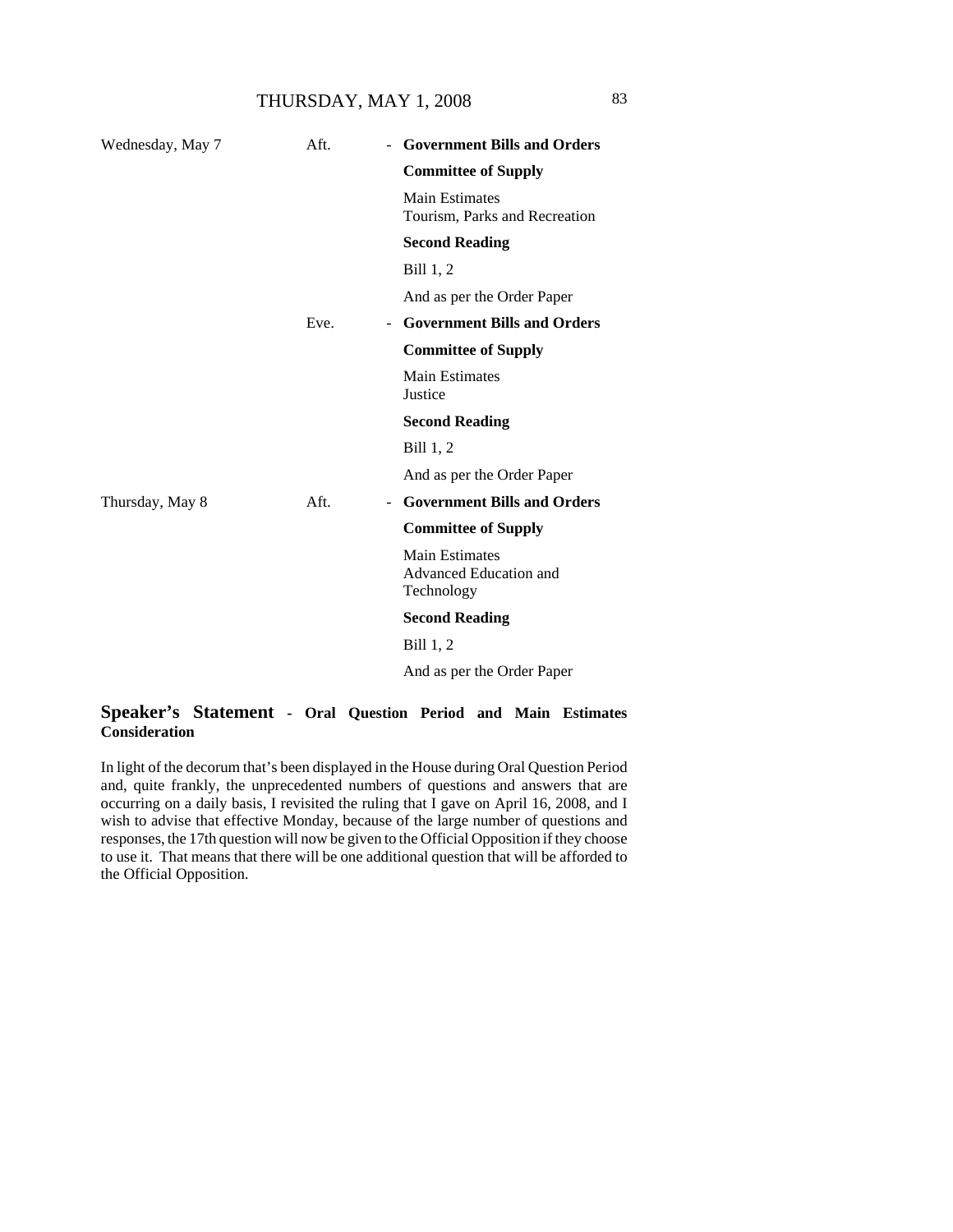# 84 THURSDAY, MAY 1, 2008

When I originally mapped this strategy out, I calculated the amount of time it would take to do a question and answer and then inflated it by just a couple of seconds in the event that there might be a little bit of enthusiasm in the House, divided into 50 and came out with 15. The 15th was the last question that I thought would go to the Official Opposition. I basically made the statement then, that each question thereafter would go to private Government Members.

The fact is that we're doing 17, 18, and 19 questions. The intent was always to maximize the fairness. In essence, if we get to 17 questions, the Official Opposition would have nine, the Members of the Government Caucus would have six, and the third party would have two. That will start effective Monday. That means that there are nine questions for the Official Opposition, and it means that each of their Members can raise a question, or if one Member wants to raise all nine, that's their right as well. They can determine that order.

The second matter. I'm pleased that three House Leaders – the Government, the Official Opposition, and the third representation – had a discussion with respect to Standing Order 61(3) with respect to Committee of Supply. Essentially, since 2001 Standing Order 61(3) has indicated that the opposition would have the first hour in estimates. In 2007, as the result of a temporary Standing Order, that read that the Official Opposition would have the first hour. So there has been some discussion, I understand, in the House and in Committee with respect to how this has been applied. I've looked at the Standing Order and the Standing Order basically says:

- The Committee of Supply shall consider estimates in the following manner:
- (a) the Minister, or member of Executive Council acting on the Minister's behalf, and Members of the opposition may speak during the first hour, and
- (b) any Member may speak thereafter.

I'd ask both the Deputy Speaker and Chair of Committees and the Deputy Chair of Committees to start reviewing that interpretation as of today's estimates to read that it is the Official Opposition that will have the first hour in the estimates, and then a Member of another grouping would have their time thereafter. Like all agreements the success of this will depend on the goodwill of all parties. This should be another matter, as a result of the motion that was passed not too long ago, that the Standing Committee on Privileges and Elections, Standing Orders and Printing will consider when it reviews all of the temporary Standing Orders and reports back to the Assembly later in the year.

# **ORDERS OF THE DAY**

### **Committee of Supply** (Main Estimates)

According to Order, the Assembly resolved itself into Committee of Supply and the Speaker left the Chair.

(Assembly in Committee)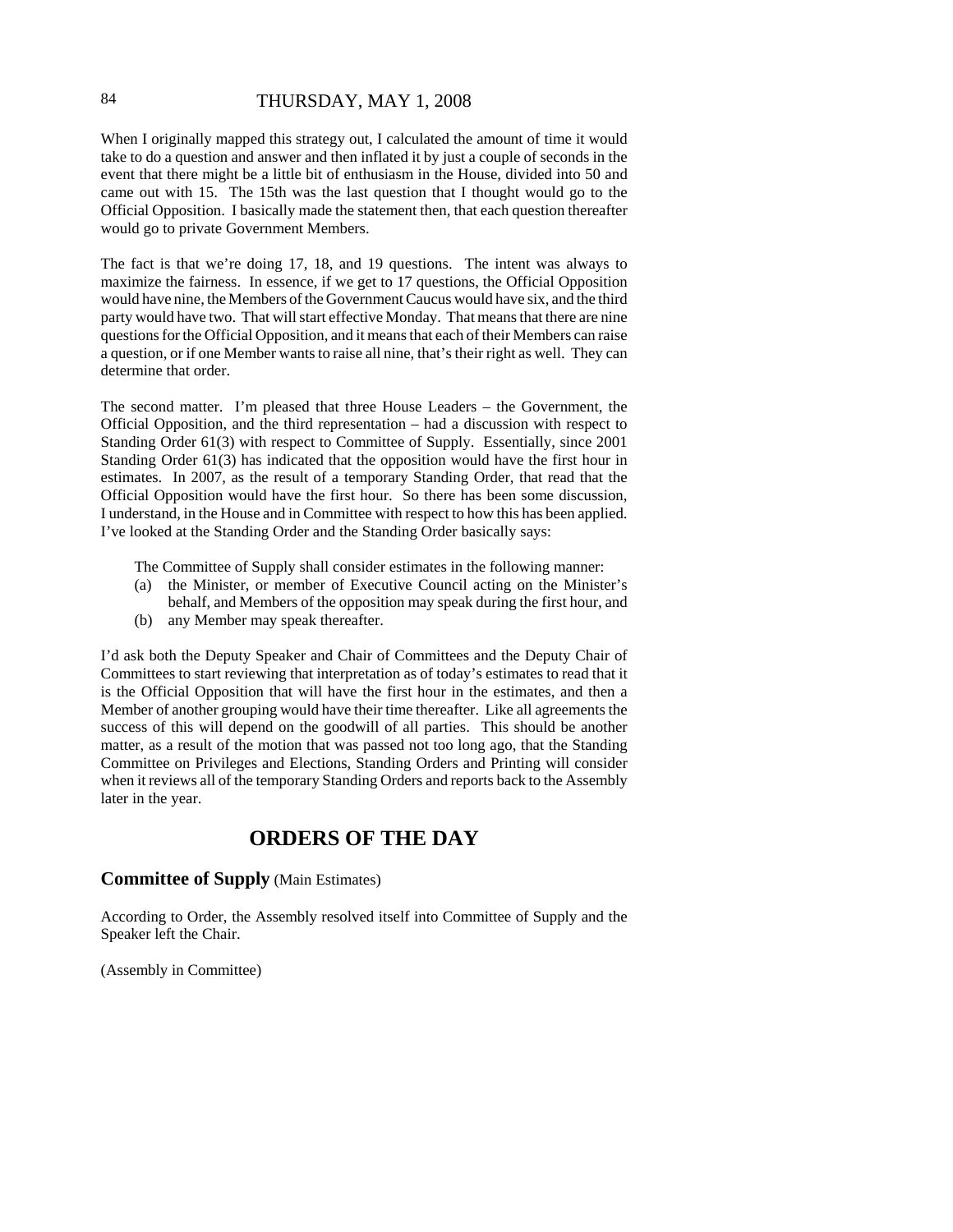And after some time spent therein, the Deputy Speaker assumed the Chair and Mr. Lund reported as follows:

Mr. Speaker:

The Committee of Supply has had under consideration certain resolutions of the Department of Agriculture and Rural Development, reports progress thereon, and requests leave to sit again.

The question being put, the report and the request for leave to sit again were agreed to.

#### **Adjournment**

Pursuant to Standing Order 4(5), the Assembly adjourned at 5:30 p.m. until Monday, May 5, 2008, at 1:30 p.m.

#### Monday, May 5, 2008

The Speaker took the Chair at 1:30 p.m.

### **Members' Statements**

Mr. Sandhu, Hon. Member for Edmonton-Manning, made a statement recognizing the Guru Nanak Shrine Fellowship, a part of Edmonton's Sikh community, which raised over \$2.3 million to purchase the naming rights for the Guru Nanak Dev Healing Garden located in the recently opened Mazankowski Alberta Heart Institute.

Mrs. Leskiw, Hon. Member for Bonnyville-Cold Lake, made a statement commemorating Holodomor, the imposed famine in Ukraine that took place in 1932 and 1933.

Ms Blakeman, Hon. Member for Edmonton-Centre, made a statement recognizing May 5, 2008, as International Day of the Midwife.

Ms DeLong, Hon. Member for Calgary-Bow, made a statement regarding atrocities that have occurred throughout the world and the importance of human rights.

Mr. VanderBurg, Hon. Member for Whitecourt-Ste. Anne, made a statement recognizing May 5, 2008, as the 63rd anniversary of National Liberation Day in Holland.

Mr. Elniski, Hon. Member for Edmonton-Calder, made a statement recognizing May 4-10, 2008, as North American Occupational Safety and Health Week.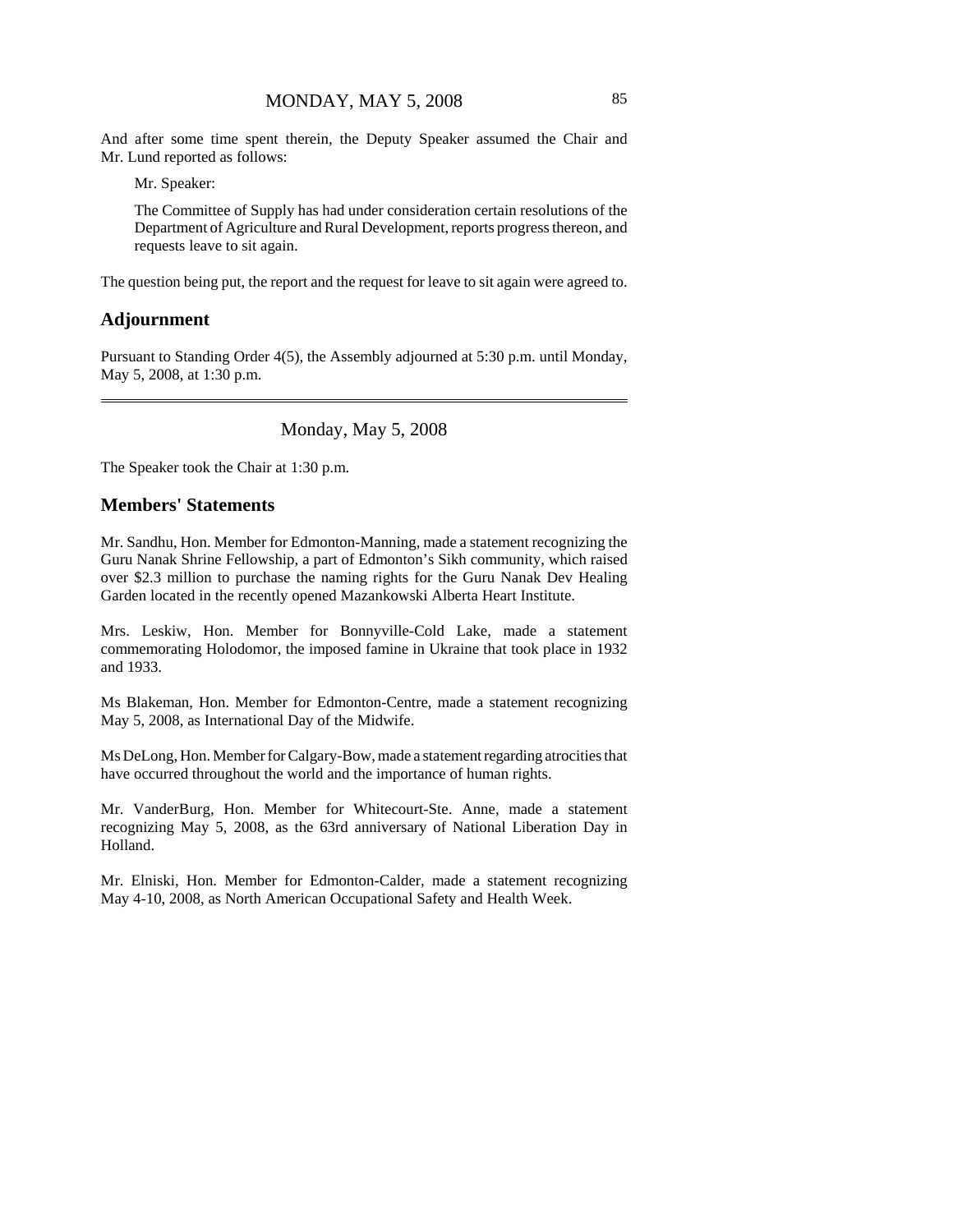# 86 MONDAY, MAY 5, 2008

# **Presenting Petitions**

Dr. Swann, Hon. Member for Calgary-Mountain View, presented a petition from 21 Edmonton and area residents urging the Government to commission an independent and public inquiry into the Alberta Government's administration of or involvement with the Local Authorities Pension Plan, the Public Service Pension Plan, and the Alberta Teachers' Retirement Fund.

Mr. MacDonald, Hon. Member for Edmonton-Gold Bar, presented a petition from 20 Edmonton residents urging the Government to immediately abandon plans to increase the role of private insurance in the health care system, and instead, commit to strengthening the single-payer, public system.

# **Tabling Returns and Reports**

Hon. Mrs. Jablonski, Minister of Seniors and Community Supports, pursuant to the Premier's Council on the Status of Persons with Disabilities Act, cP-21, s7(2):

Premier's Council on the Status of Persons with Disabilities, Annual Report 2006/2007

Sessional Paper 113/2008

Dr. Taft, Hon. Leader of the Official Opposition:

Letter dated February 19, 2008, from Barbara Bird of Edmonton to Dr. Taft, Hon. Leader of the Official Opposition, expressing concern regarding the findings contained in a report released on November 7, 2007, by Zoocheck Canada and the World Society for the Protection of Animals relating to conditions at the Guzoo Animal Farm in Three Hills and the Discovery Wildlife Park in Innisfail, and requesting the government address this issue

Sessional Paper 114/2008

Document entitled "Promoting Revenue Transparency, 2008 Report on Revenue Transparency of Oil and Gas Companies" prepared by Transparency International Sessional Paper 115/2008

Alberta Government web site reprint of a blog written on April 28 and 29, 2008, by Hon. Mr. Stevens, Deputy Premier and Minister of International and Intergovernmental Relations, during a trip to Washington, D.C. to discuss energy issues with U.S. government officials

Sessional Paper 116/2008

Mr. MacDonald, Hon. Member for Edmonton-Gold Bar:

Open letter, undated, from Everett Tanis of Picture Butte expressing concern regarding the long-term effects of the 2003 BSE (bovine spongiform encephalopathy) crisis on beef producers

Sessional Paper 117/2008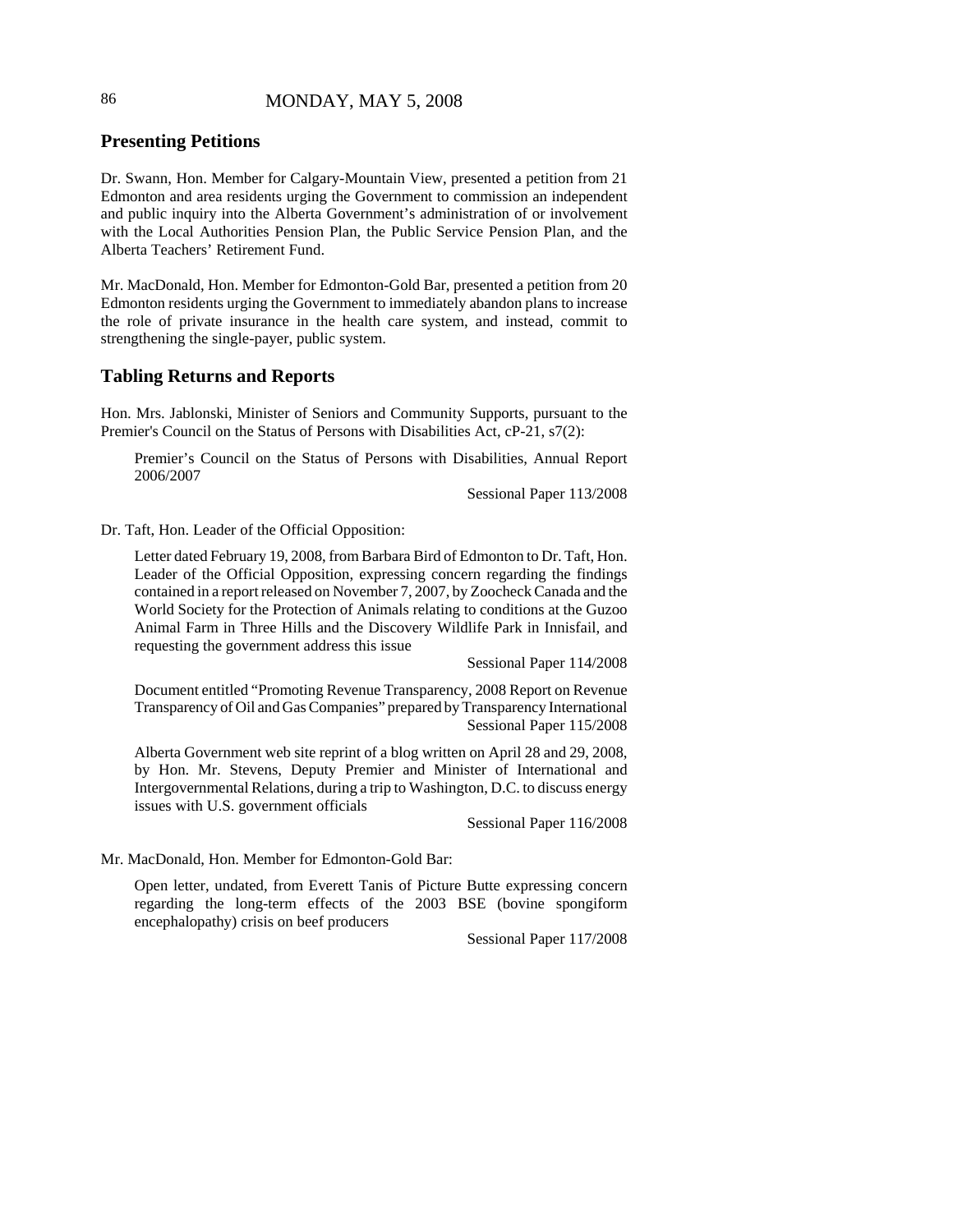5 letters, undated, from Edmonton residents to a Member of the Legislative Assembly suggesting five changes to Alberta labour laws be implemented

Sessional Paper 118/2008

Mr. Chase, Hon. Member for Calgary-Varsity:

Program from the Gala Fundraiser entitled "Light up Papua New Guinea, The Captain Nichola Goddard Project" organized by the Light Up the World Foundation on May 2, 2008, in Calgary

Sessional Paper 119/2008

Volunteers Quick Reference Guide for the 41st annual Pathway and River Cleanup held on May 4, 2008, in Calgary

Sessional Paper 120/2008

Ms Notley, Hon. Member for Edmonton-Strathcona:

Letter dated July 16, 2007, from André B. Lalonde, MD, FRCSC, FSOGC, FACS, MSc, Executive Vice-President, Society of Obstetricians and Gynaecologists of Canada, to Hon. Mr. Hancock, Minister of Health and Wellness, expressing support for Alberta to fully fund and integrate midwifery into the health care system

Sessional Paper 121/2008

#### **Tablings to the Clerk**

Clerk of the Assembly on behalf of Hon. Mrs. Jablonski, Minister of Seniors and Community Supports, pursuant to the Persons with Developmental Disabilities Community Governance Act, cP-8, s22(4):

Persons with Developmental Disabilities, Alberta Provincial Board, Annual Report 2005-06

Sessional Paper 122/2008

# **ORDERS OF THE DAY**

#### **Written Questions**

The Clerk of the Assembly advised that pursuant to temporary Standing Order 34(3.1), the following Written Questions were deemed to stand and retain their places:

WQ1, WQ2, WQ3, WQ4, WQ5, WQ6, WQ7, WQ8, WQ9, WQ10.

#### **Motions for Returns**

The Clerk of the Assembly advised that pursuant to temporary Standing Order 34(3.1), the following Motions for Returns were deemed to stand and retain their places:

MR1, MR2, MR3, MR4.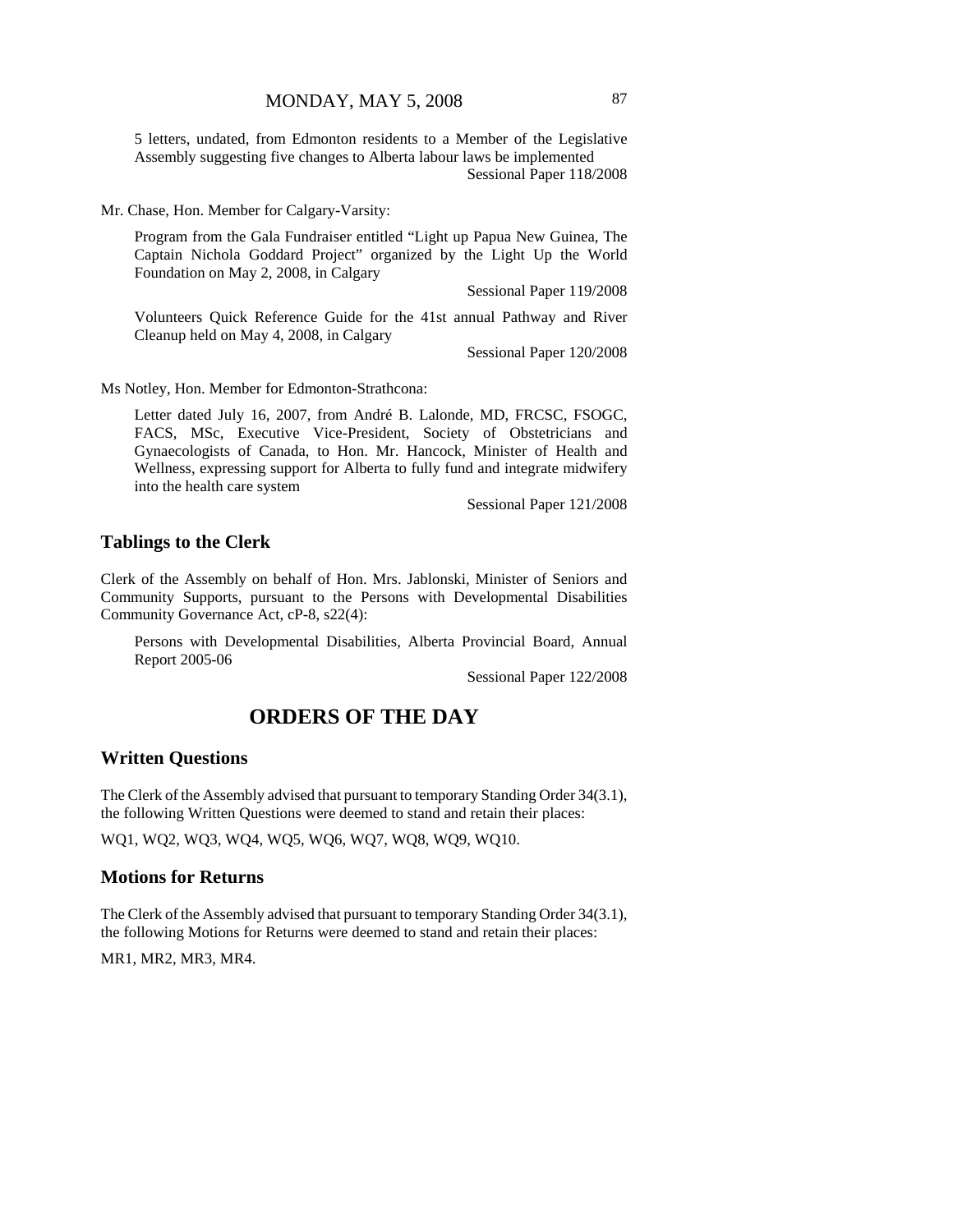# **Public Bills and Orders Other Than Government Bills and Orders**

#### **Committee of the Whole**

According to Order, the Assembly resolved itself into Committee of the Whole and the Speaker left the Chair.

(Assembly in Committee)

And after some time spent therein, the Deputy Speaker assumed the Chair.

The following Bill was reported:

Bill 201 Hunting, Fishing and Trapping Heritage Act — Mr. Mitzel

#### **Second Reading**

On the motion that the following Bill be now read a Second time:

Bill 203 Election Statutes (Fixed Election Dates) Amendment Act, 2008 — Mr. Allred

Mr. Marz, Hon. Member for Olds-Didsbury-Three Hills, moved the motion be amended by deleting all the words after "that" and substituting the following:

Bill 203, Election Statutes (Fixed Election Dates) Amendment Act, 2008 be not now read a Second time, but that it be read a Second time this day six months hence.

A debate followed on the amendment.

Debate adjourned on the amendment, Mr. MacDonald speaking.

# **Consideration of His Honour the Lieutenant Governor's Speech** (Day 10)

Pursuant to Standing Order 19(1)(c), at 5:15 p.m. the Deputy Speaker immediately put the question on the following motion:

Moved by Mrs. Leskiw and seconded by Mr. Bhullar:

That an humble address be presented to His Honour the Lieutenant Governor as follows:

To His Honour the Honourable Norman L. Kwong, CM, AOE, the Lieutenant Governor of the Province of Alberta: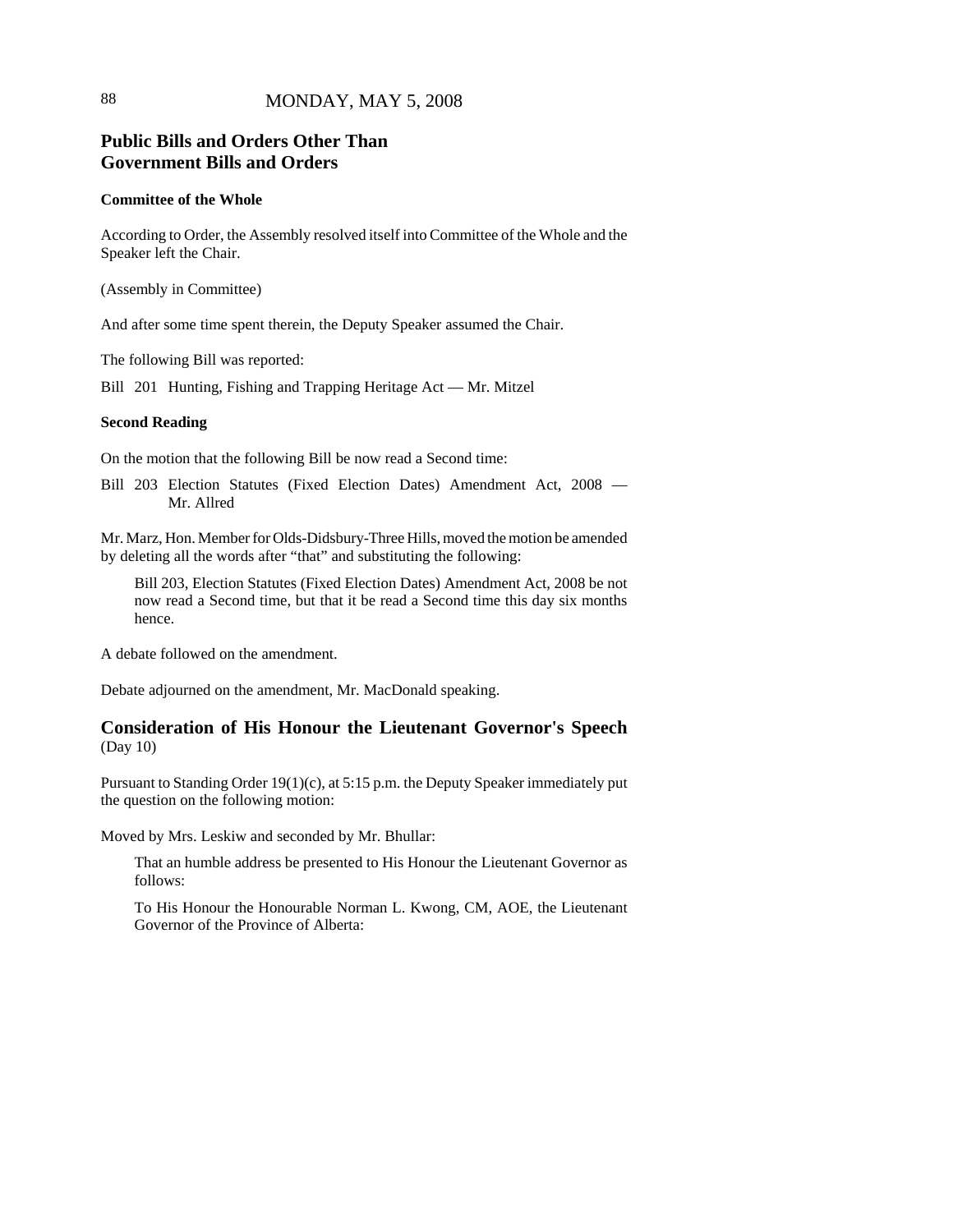We, Her Majesty's most dutiful and loyal subjects, the Legislative Assembly, now assembled, beg leave to thank Your Honour for the gracious speech Your Honour has been pleased to address to us at the opening of the present session.

The question being put, the motion was agreed to. With Hon. Mr. Kowalski in the Chair, the names being called for were taken as follows:

For the motion: 37

| Allred                | Griffiths<br>Oberle |                |
|-----------------------|---------------------|----------------|
| Amery                 | Ouellette<br>Hayden |                |
| Berger                | Horner<br>Prins     |                |
| <b>Bhullar</b>        | Jacobs<br>Quest     |                |
| Campbell              | Johnson<br>Renner   |                |
| Cao                   | Knight<br>Rogers    |                |
| Dallas                | Leskiw              | Snelgrove      |
| DeLong                | Lund                | <b>Stevens</b> |
| Doerksen              | Marz<br>VanderBurg  |                |
| Drysdale              | McQueen             | Weadick        |
| Elniski               | Mitzel              | Webber         |
| Evans                 | Morton              | Xiao           |
| Goudreau              |                     |                |
| Against the motion: 4 |                     |                |
| Chase                 | Notley              | Pastoor        |
| MacDonald             |                     |                |

# **Government Motions**

**11.** Moved by Hon. Mr. Renner on behalf of Hon. Mr. Stelmach:

Be it resolved that the Address in Reply to the Speech from the Throne be engrossed and presented to His Honour the Honourable the Lieutenant Governor by such Members of the Assembly as are Members of Executive Council.

The question being put, the motion was agreed to.

# **Adjournment**

On motion by Hon. Mr. Renner, Deputy Government House Leader, the Assembly adjourned at 5:29 p.m. until 7:30 p.m.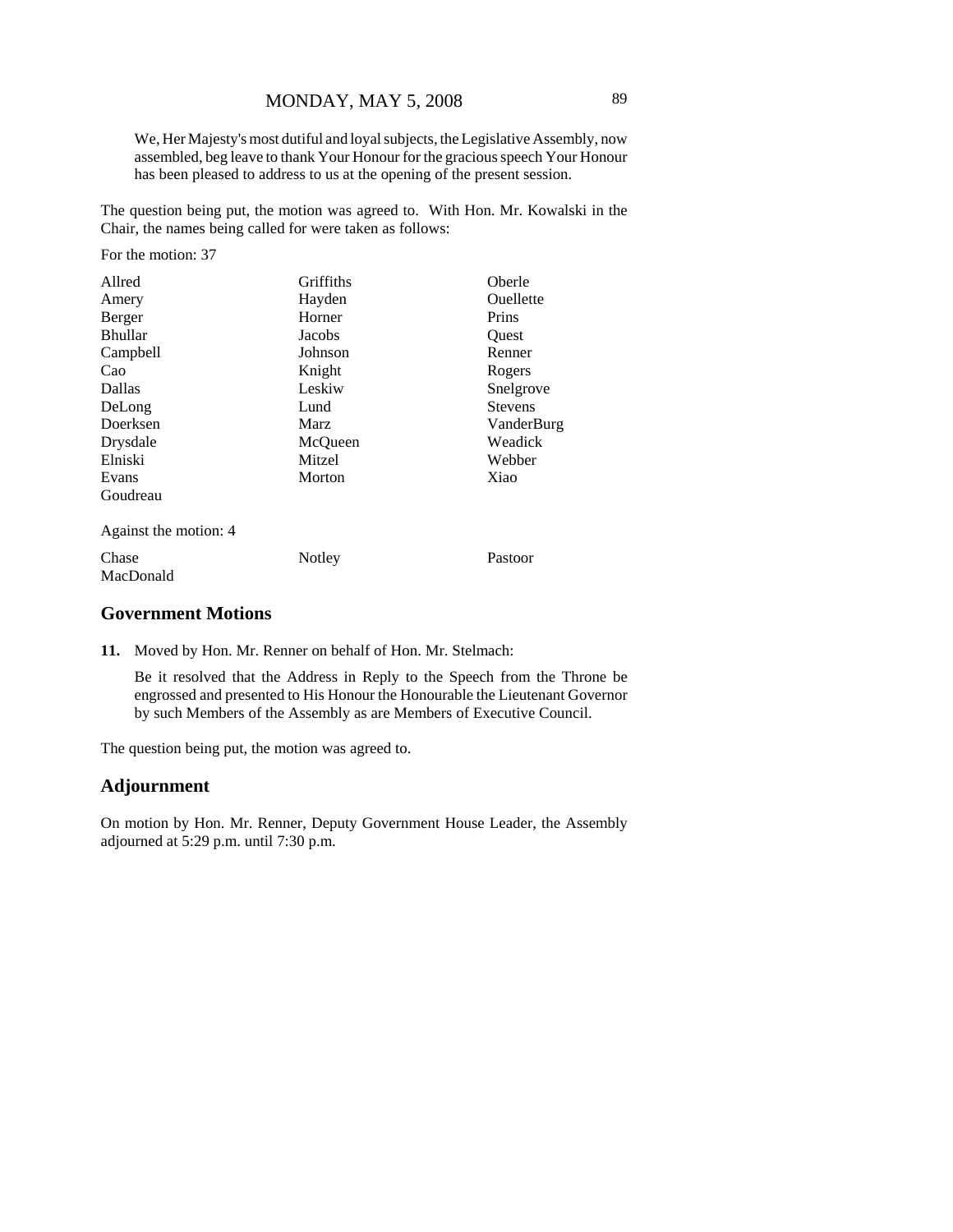# 90 MONDAY, MAY 5, 2008

#### MONDAY, MAY 5, 2008 — 7:30 P.M.

#### **Motions Other Than Government Motions**

**503.** Moved by Dr. Brown on behalf of Mr. Johnston:

Be it resolved that the Legislative Assembly urge the Government to introduce amendments to the Traffic Safety Act to allow a vehicle to be seized if a driver is charged with racing on a highway.

A debate followed.

Mr. Olson, Hon. Member for Wetaskiwin-Camrose, moved the motion be amended as follows:

- (a) by adding "section 172 of" before "the Traffic Safety Act";
- (b) by adding "for a period longer than 24 hours" after "vehicle to be seized".

A debate followed on the amendment.

The question being put, the amendment was agreed to.

The question being put, the motion as amended was agreed to.

# **Committee of Supply** (Main Estimates)

According to Order, the Assembly resolved itself into Committee of Supply and the Speaker left the Chair.

(Assembly in Committee)

And after some time spent therein, the Acting Speaker assumed the Chair and Mr. Berger reported as follows:

Mr. Speaker:

The Committee of Supply has had under consideration certain resolutions of the Department of Service Alberta, reports progress thereon, and requests leave to sit again.

The question being put, the report and the request for leave to sit again were agreed to.

# **Government Bills and Orders**

#### **Committee of the Whole**

According to Order, the Assembly resolved itself into Committee of the Whole and the Acting Speaker left the Chair.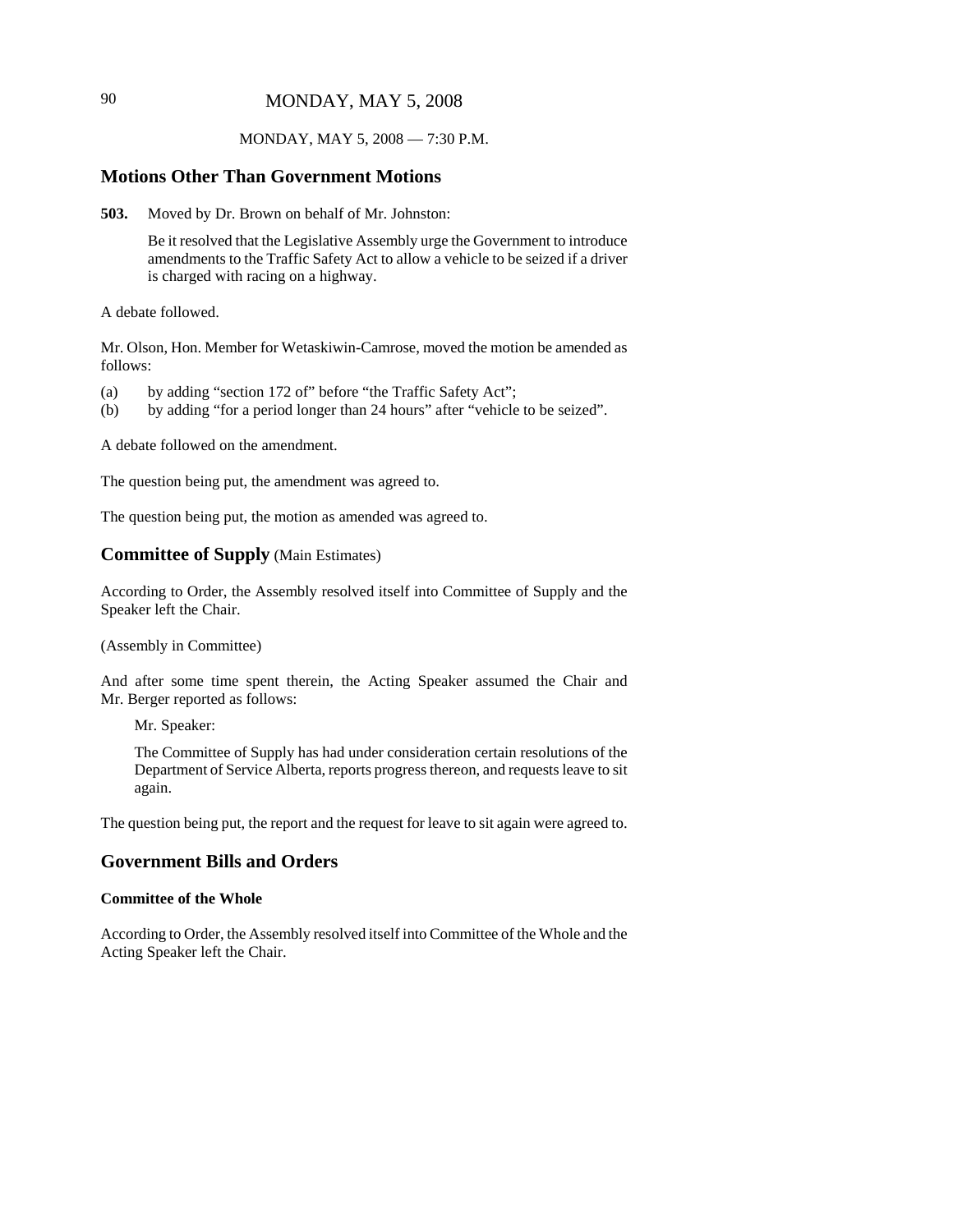(Assembly in Committee)

And after sometime spent therein, pursuant to Standing Order 64(4), at 10:15 p.m., the Deputy Chair interrupted the proceedings and immediately put the question on the Appropriation Bill standing on the Order Paper referred to Committee of the Whole.

The Acting Speaker resumed the Chair.

The following Bill was reported:

Bill 6 Appropriation (Interim Supply) Act, 2008 (\$) — Hon. Mr. Snelgrove

#### **Second Reading**

On the motion that the following Bill be now read a Second time:

- Bill 1 Trade, Investment and Labour Mobility Agreement Implementation Statutes Amendment Act, 2008 — Hon. Mr. Stelmach
- Mr. Kang moved adjournment of the debate, which was agreed to.

On the motion that the following Bill be now read a Second time:

Bill 2 Travel Alberta Act — Hon. Mrs. Ady

Hon. Mrs. Ady moved adjournment of the debate, which was agreed to.

### **Adjournment**

On motion by Hon. Mr. Renner, Deputy Government House Leader, the Assembly adjourned at 10:29 p.m. until Tuesday, May 6, 2008, at 1:30 p.m.

Tuesday, May 6, 2008

The Speaker took the Chair at 1:30 p.m.

### **Members' Statements**

Mr. Johnson, Hon. Member for Athabasca-Redwater, made a statement regarding the Yellow Ribbon Gala Benefit Dinner and Silent Auction held at the Edmonton Garrison on May 3, 2008, in support of the Military Family Resource Centre and recognizing Darcia Arndt and Anna Thede for establishing the western Canada Silver Memorial Cross support group.

Mr. Horne, Hon. Member for Edmonton-Rutherford, made a statement regarding the opening of the Confucius Institute in Edmonton.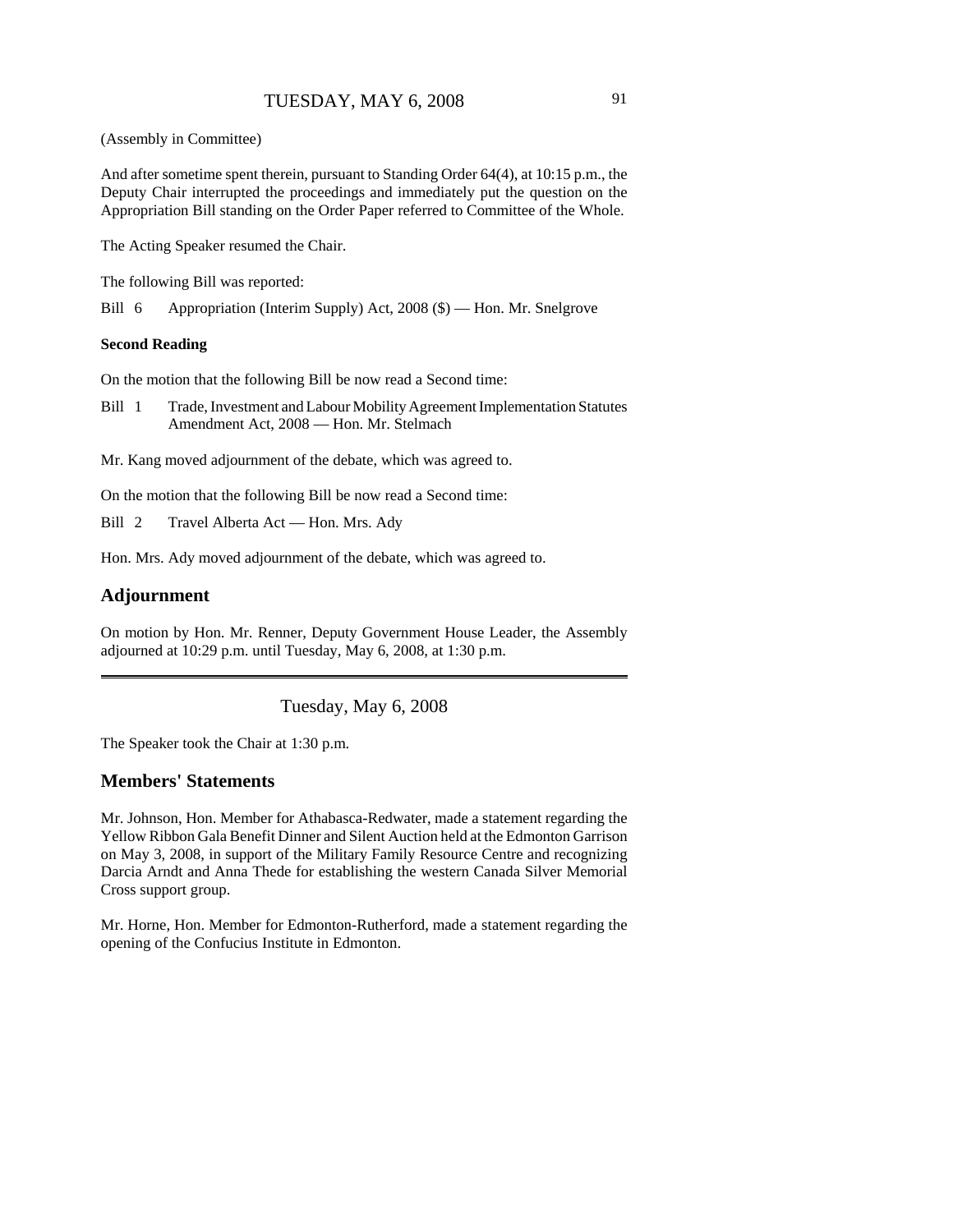# 92 TUESDAY, MAY 6, 2008

Mrs. Forsyth, Hon. Member for Calgary-Fish Creek, made a statement regarding the federal government raising the age of sexual consent from 14 to 16 years of age on May 1, 2008.

Mr. Rogers, Hon. Member for Leduc-Beaumont-Devon, made a statement regarding long-range growth planning in the Capital Region.

Ms Pastoor, Hon. Member for Lethbridge-East, made a statement congratulating the Canadian women's and men's curling teams on winning gold medals at the World Seniors Curling Championships held on March 16, 2008, in Vierumäki, Finland, Larry Taylor and Ed Granger of Lethbridge on winning the bronze medal at the recent Canadian Masters Curling Championships, and recognizing Shirley McPherson, Shirley Kohuch, and Chris Wilson of Lethbridge who were designated as Lethbridge's Female Athletes of the Year for 2008.

Mr. Doerksen, Hon. Member for Strathmore-Brooks, made a statement recognizing Myranda Stewart of Strathmore for receiving the 2008 4-H Premier's Award.

# **Presenting Petitions**

Ms Blakeman, Hon. Member for Edmonton-Centre, presented a petition from 25 Edmonton and area residents urging the Government to introduce legislation to have midwife-attended homebirths funded by Alberta Health Care.

Ms Blakeman, Hon. Member for Edmonton-Centre, presented a petition from 20 St. Albert and area residents urging the Government to commission an independent and public inquiry into the Alberta Government's administration of or involvement with the Local Authorities Pension Plan, the Public Service Pension Plan, and the Alberta Teachers' Retirement Fund.

Ms Pastoor, Hon. Member for Lethbridge-East, presented a petition from 20 Edmonton and area residents urging the Government to commission an independent and public inquiry into the Alberta Government's administration of or involvement with the Local Authorities Pension Plan, the Public Service Pension Plan, and the Alberta Teachers' Retirement Fund.

Mr. Chase, Hon. Member for Calgary-Varsity, presented a petition from 34 Calgary residents requesting the Legislative Assembly pass legislation that will prohibit emotional bullying and psychological harassment in the workplace.

Mr. Chase, Hon. Member for Calgary-Varsity, presented a petition from 20 Edmonton residents urging the Government to commission an independent and public inquiry into the Alberta Government's administration of or involvement with the Local Authorities Pension Plan, the Public Service Pension Plan, and the Alberta Teachers' Retirement Fund.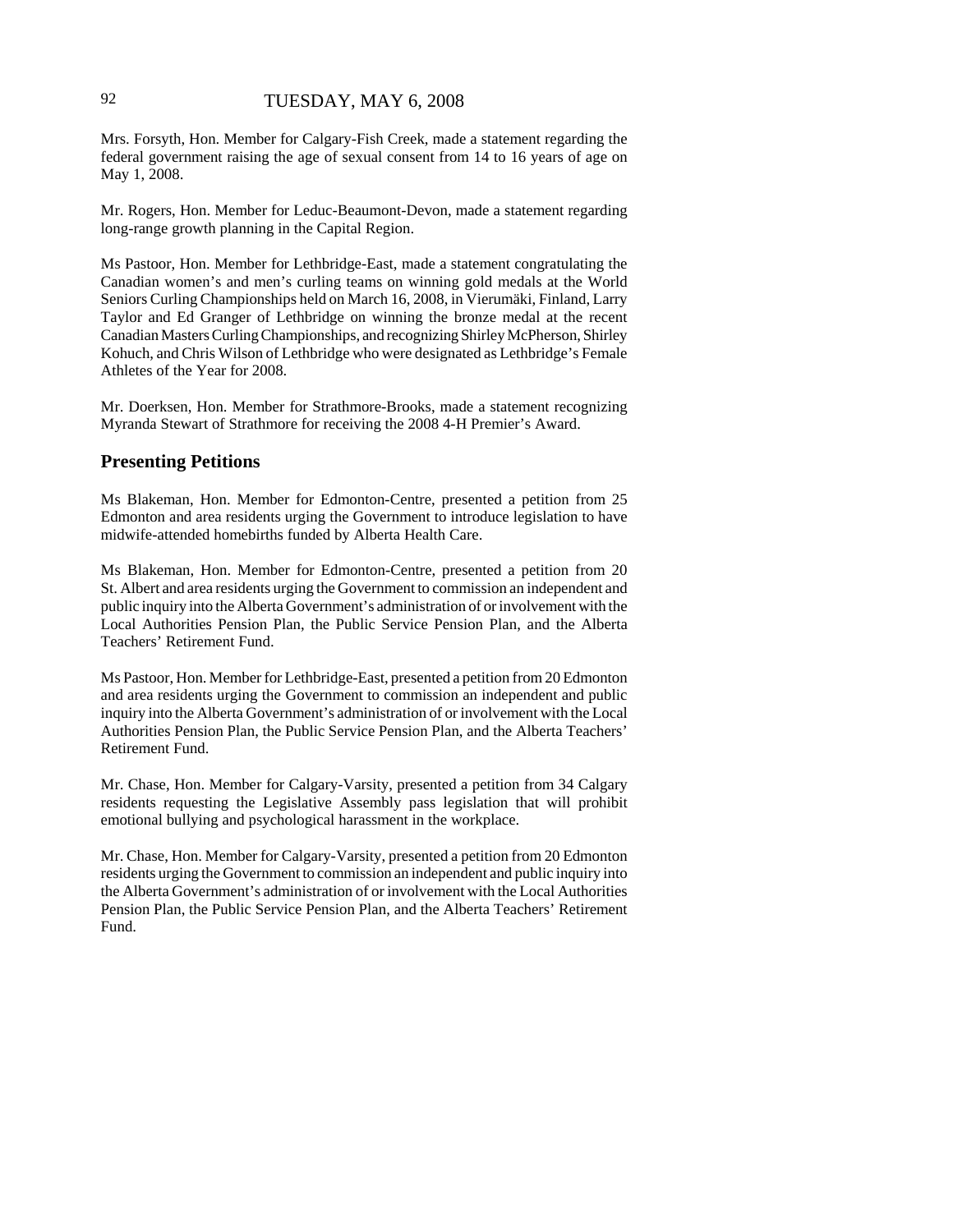Mr. Kang, Hon. Member for Calgary-McCall, presented a petition from 20 Albertans urging the Government to commission an independent and public inquiry into the Alberta Government's administration of or involvement with the Local Authorities Pension Plan, the Public Service Pension Plan, and the Alberta Teachers' Retirement Fund.

# **Introduction of Bills (First Reading)**

Notice having been given:

Bill 9 Land Agents Licensing Amendment Act, 2008 — Mr. Mitzel

On motion by Hon. Mr. Zwozdesky, Deputy Government House Leader, the following Bill was placed on the Order Paper under Government Bills and Orders:

Bill 9 Land Agents Licensing Amendment Act, 2008 — Mr. Mitzel

#### **Tabling Returns and Reports**

Hon. Mr. Renner, Minister of Environment:

Response to a question raised by Mr. Mason, Hon. Member for Edmonton-Highlands-Norwood, during Oral Question Period on May 5, 2008, regarding Alberta Environment staffing arrangements in the Fort McMurray region Sessional Paper 123/2008

Ms Blakeman, Hon. Member for Edmonton-Centre, on behalf of Mr. Taylor, Hon. Member for Calgary-Currie:

Report, undated, entitled "Political Party Annual Financial Statement, January 1, 2007, to December 31, 2007, Progressive Conservative Association of Alberta" prepared by Elections Alberta

Sessional Paper 124/2008

Ms Notley, Hon. Member for Edmonton-Strathcona:

Canmore Leader web site article dated April 30, 2008, entitled "Jonker donates dollars to community day care"

Sessional Paper 125/2008

News release dated May 1, 2007, entitled "New initiatives target more staff and the creation of child care spaces" prepared by Alberta Children's Services, with attached backgrounder

Sessional Paper 126/2008

5 letters, undated, from Albertans to a Member of the Legislative Assembly suggesting five changes to Alberta labour laws be implemented

Sessional Paper 127/2008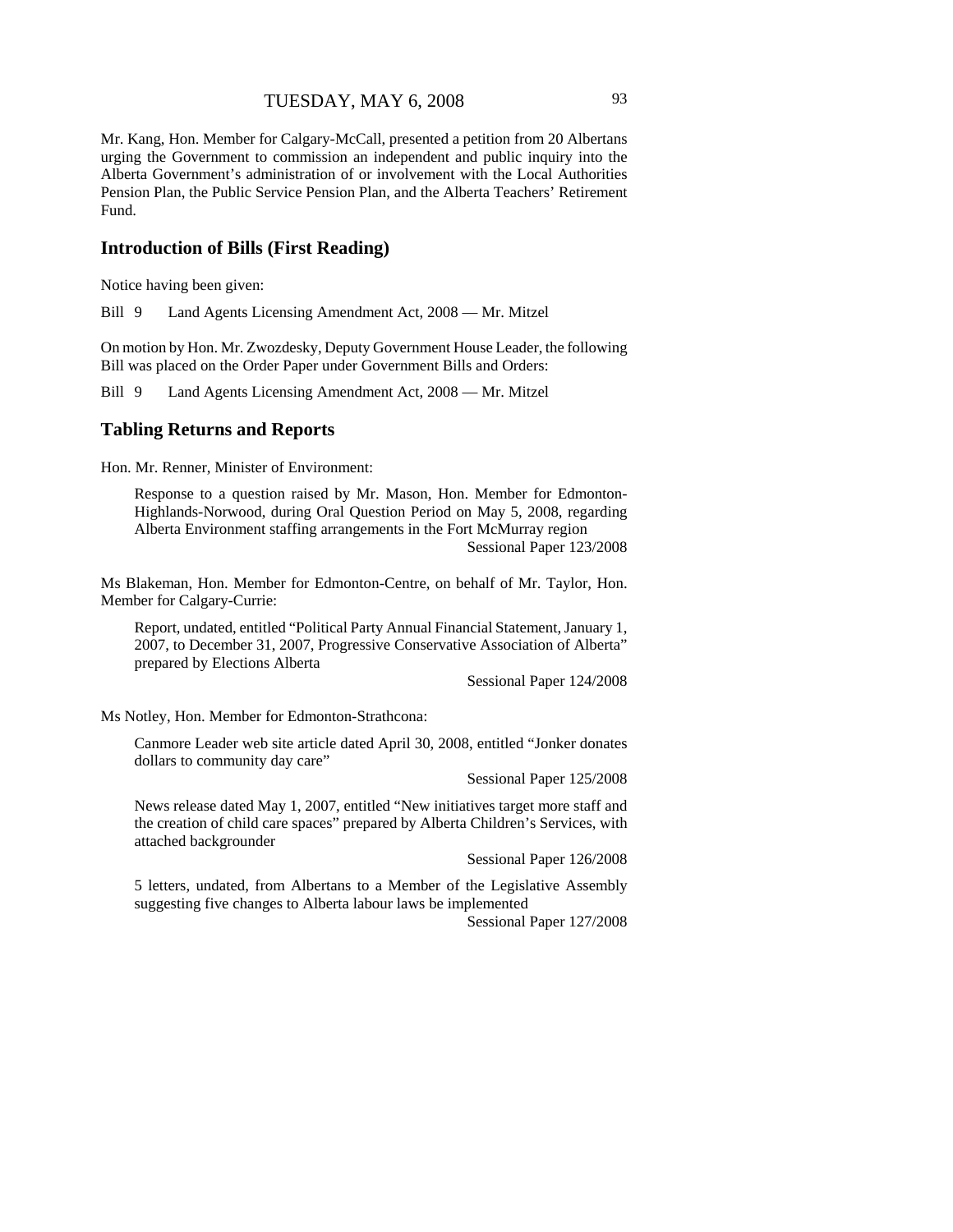# 94 TUESDAY, MAY 6, 2008

# **ORDERS OF THE DAY**

#### **Committee of Supply** (Main Estimates)

According to Order, the Assembly resolved itself into Committee of Supply and the Speaker left the Chair.

(Assembly in Committee)

And after some time spent therein, the Deputy Speaker assumed the Chair and Mr. Rogers reported as follows:

Mr. Speaker:

The Committee of Supply has had under consideration certain resolutions of the Department of Culture and Community Spirit, reports progress thereon, and requests leave to sit again.

The question being put, the report and the request for leave to sit again were agreed to.

# **Adjournment**

On motion by Hon. Mr. Renner, Deputy Government House Leader, that it be called 5:30 p.m., it was agreed at 5:29 p.m. that when the Assembly reconvened at 7:30 p.m. it would be in Committee of Supply and the Deputy Speaker left the Chair.

TUESDAY, MAY 6, 2008 — 7:30 P.M.

# **Committee of Supply** (Main Estimates)

(Assembly in Committee)

And after some time spent therein, the Deputy Speaker resumed the Chair and Mr. Rodney reported as follows:

Mr. Speaker:

The Committee of Supply has had under consideration certain resolutions of the Department of Infrastructure, reports progress thereon, and requests leave to sit again.

The question being put, the report and the request for leave to sit again were agreed to.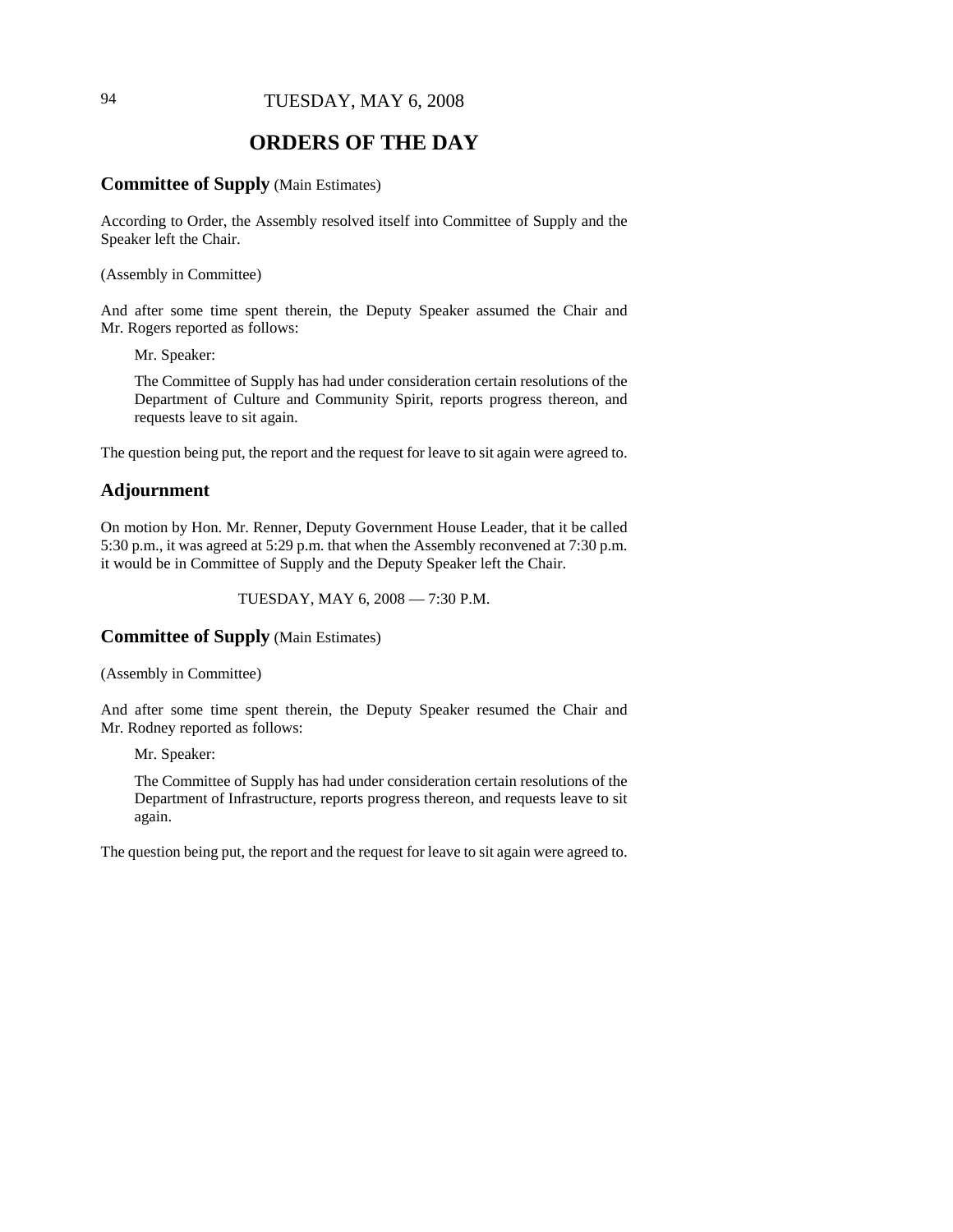# **Government Motions**

**13.** Moved by Hon. Mr. Zwozdesky on behalf of Hon. Mr. Hancock:

Be it resolved that the following change to the Select Standing Committee on the Alberta Heritage Savings Trust Fund be approved: that Ms Notley replace Mr. McFarland.

The question being put, the motion was agreed to.

### **Government Bills and Orders**

### **Third Reading**

The following Bill was read a Third time and passed:

Bill 6 Appropriation (Interim Supply) Act, 2008 (\$) — Hon. Mr. Zwozdesky on behalf of Hon. Mr. Snelgrove

#### **Second Reading**

On the motion that the following Bill be now read a Second time:

Bill 1 Trade, Investment and Labour Mobility Agreement Implementation Statutes Amendment Act, 2008 — Hon. Mr. Stelmach

A debate followed.

Hon. Mr. Horner moved adjournment of the debate, which was agreed to.

On the motion that the following Bill be now read a Second time:

Bill 2 Travel Alberta Act — Hon. Mrs. Ady

Mr. Chase moved adjournment of the debate, which was agreed to.

# **Adjournment**

On motion by Hon. Mr. Zwozdesky, Deputy Government House Leader, the Assembly adjourned at 11:10 p.m. until Wednesday, May 7, 2008, at 1:30 p.m.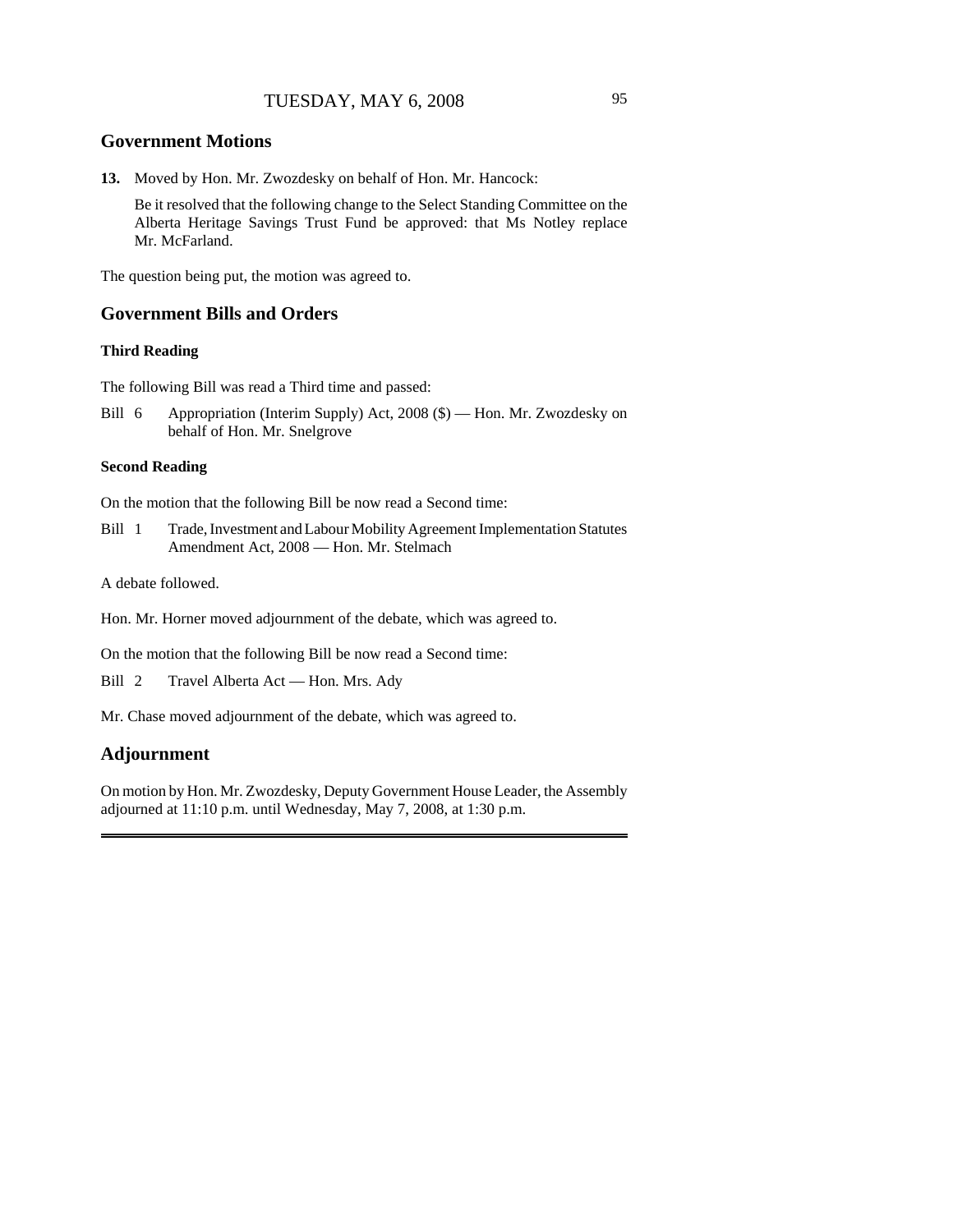# Wednesday, May 7, 2008

The Speaker took the Chair at 1:30 p.m.

# **Members' Statements**

Mr. Anderson, Hon. Member for Airdrie-Chestermere, made a statement regarding the recent Supreme Court of Canada decision prohibiting the use of canine units to conduct random drug searches.

Ms Calahasen, Hon. Member for Lesser Slave Lake, made a statement regarding the Esquao Awards gala recognizing the achievements of aboriginal women held in Edmonton on May 1, 2008.

Dr. Sherman, Hon. Member for Edmonton-Meadowlark, made a statement recognizing May 5-11, 2008, as Mental Health Week.

Mr. MacDonald, Hon. Member for Edmonton-Gold Bar, made a statement regarding the 2008 David Thompson Brigade, a canoe trip starting on May 10, 2008, in Rocky Mountain House and ending on July 12, 2008, at the Fort William historic site in Thunder Bay, Ontario.

Mr. Johnson, Hon. Member for Athabasca-Redwater, made a statement recognizing May 4-10, 2008, as Emergency Preparedness Week.

Mr. Olson, Hon. Member for Wetaskiwin-Camrose, made a statement regarding the 50th anniversary of the County of Wetaskiwin and the Griffiths-Scott Middle School in Millet which was recently designated a UNESCO (United Nations Educational, Scientific, and Cultural Organization) ASPnet (Associated Schools Project) school.

# **Presenting Petitions**

Mr. Taylor, Hon. Member for Calgary-Currie, presented a petition from 40 Albertans urging the Government to commission an independent and public inquiry into the Alberta Government's administration of or involvement with the Local Authorities Pension Plan, the Public Service Pension Plan, and the Alberta Teachers' Retirement Fund.

Ms Pastoor, Hon. Member for Lethbridge-East, presented a petition from 20 Edmonton and area residents urging the Government to commission an independent and public inquiry into the Alberta Government's administration of or involvement with the Local Authorities Pension Plan, the Public Service Pension Plan, and the Alberta Teachers' Retirement Fund.

Mr. Chase, Hon. Member for Calgary-Varsity, presented a petition from 33 Calgary residents requesting the Legislative Assembly pass legislation that will prohibit emotional bullying and psychological harassment in the workplace.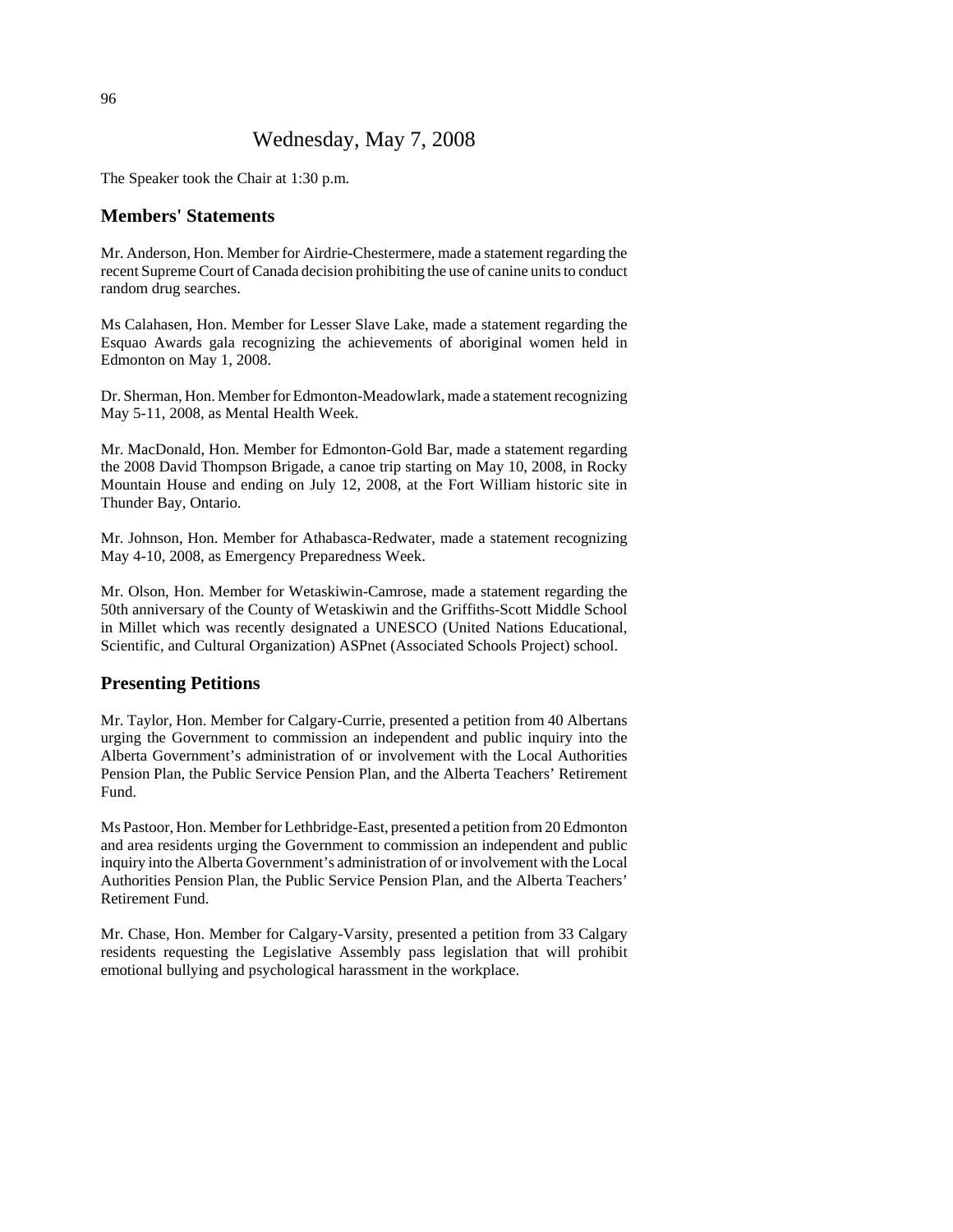Mr. Chase, Hon. Member for Calgary-Varsity, presented a petition from 20 Edmonton and area residents urging the Government to commission an independent and public inquiry into the Alberta Government's administration of or involvement with the Local Authorities Pension Plan, the Public Service Pension Plan, and the Alberta Teachers' Retirement Fund.

Mr. Kang, Hon. Member for Calgary-McCall, presented a petition from 20 Albertans urging the Government to commission an independent and public inquiry into the Alberta Government's administration of or involvement with the Local Authorities Pension Plan, the Public Service Pension Plan, and the Alberta Teachers' Retirement Fund.

#### **Introduction of Bills (First Reading)**

Notice having been given:

Bill 13 Financial Institutions Statutes Amendment Act, 2008 — Mr. Fawcett

On motion by Hon. Mr. Hancock, Government House Leader, the following Bill was placed on the Order Paper under Government Bills and Orders:

Bill 13 Financial Institutions Statutes Amendment Act, 2008 — Mr. Fawcett

#### **Tabling Returns and Reports**

Hon. Mr. Liepert, Minister of Health and Wellness:

Report, undated, entitled "Creating a Healthy Future, Our Plan for Public Health Care" prepared by the Alberta Liberal Opposition

Sessional Paper 128/2008

Ms Notley, Hon. Member for Edmonton-Strathcona:

WhoCaresAlberta.com web site article dated May 7, 2008, entitled "Community Organizations Fear Crisis is Worsening, Many organizations are being forced to shut down spaces for children or cut programs to families" and letter dated May 1, 2008, from Patty Kilgallon, President, Alberta Association of Services for Children and Families, to Hon. Ms Tarchuk, Minister of Children and Youth Services, expressing concern regarding a lack of funding for staffing at child and family service agencies, with associated attachment

Sessional Paper 129/2008

5 letters, undated, from Albertans to a Member of the Legislative Assembly suggesting five changes to Alberta labour laws be implemented

Sessional Paper 130/2008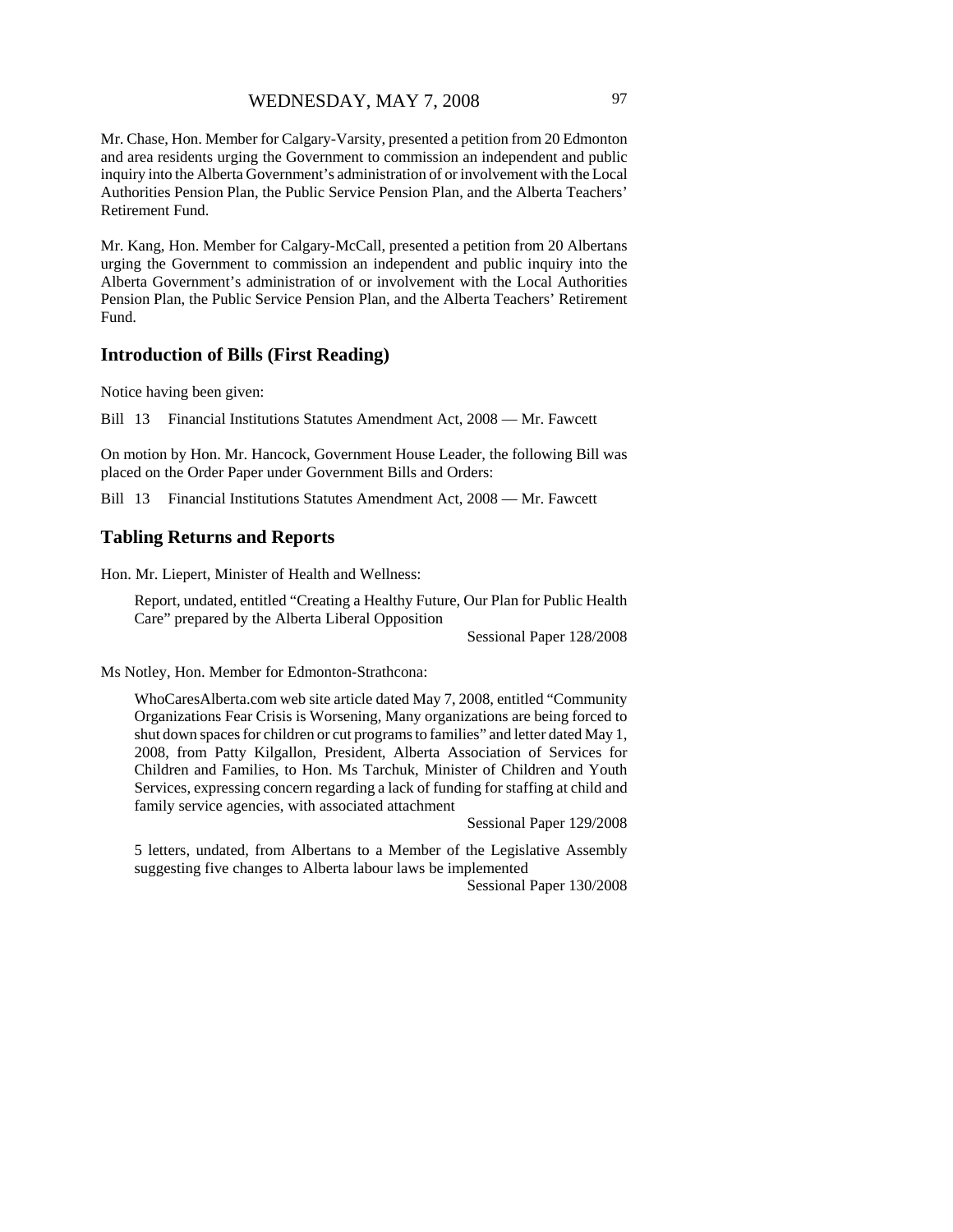# 98 WEDNESDAY, MAY 7, 2008

### **Tablings to the Clerk**

Clerk of the Assembly on behalf of Hon. Mrs. Klimchuk, Minister of Service Alberta, pursuant to the Freedom of Information and Protection of Privacy Act, cF-25, s86:

Freedom of Information and Protection of Privacy, Annual Report 2006-07 Sessional Paper 131/2008

Clerk of the Assembly on behalf of Hon. Mr. Liepert, Minister of Health and Wellness, pursuant to the Health Professions Act, cH-7, s4(2):

College of Registered Psychiatric Nurses of Alberta, 2007 Annual Report Sessional Paper 132/2008

Alberta College of Medical Diagnostic and Therapeutic Technologists, Annual Report 2007

Sessional Paper 133/2008

College of Licensed Practical Nurses of Alberta, 2007 Annual Report Sessional Paper 134/2008

Alberta College of Combined Laboratory and X-Ray Technologists, Annual Report 2007 dated March 31, 2008

Sessional Paper 135/2008

Alberta College and Association of Chiropractors, Annual Report to Government 2006/2007, with attached Financial Statements dated June 30, 2007 Sessional Paper 136/2008

College of Dietitians of Alberta, Annual Report 2006-2007

Sessional Paper 137/2008

# **ORDERS OF THE DAY**

# **Committee of Supply** (Main Estimates)

According to Order, the Assembly resolved itself into Committee of Supply and the Speaker left the Chair.

(Assembly in Committee)

### **Adjournment**

On motion by Hon. Mr. Hancock, Government House Leader, the Committee recessed at 5:28 p.m. until 7:30 p.m.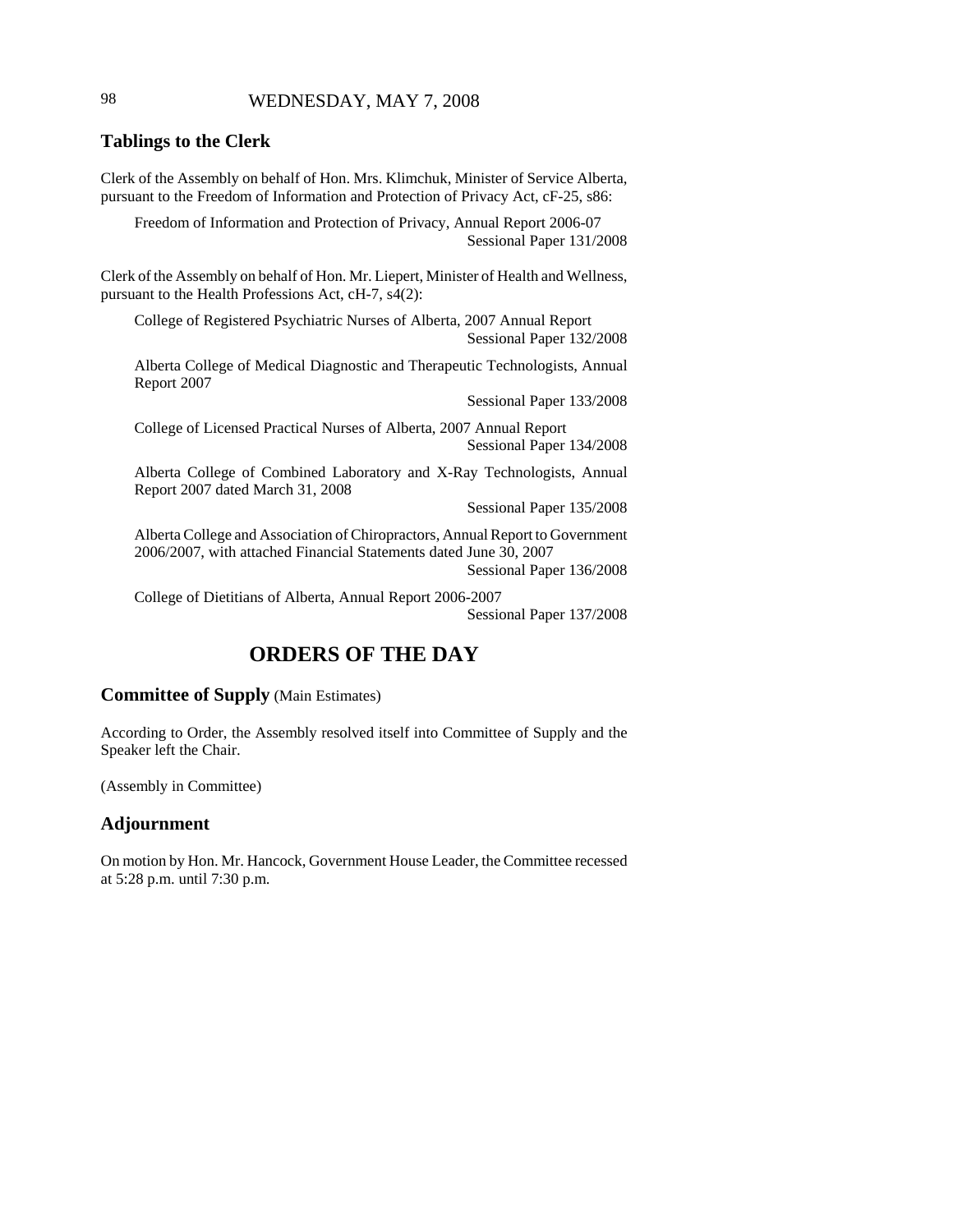# THURSDAY, MAY 8, 2008 99

### WEDNESDAY, MAY 7, 2008 — 7:30 P.M.

#### **Committee of Supply** (Main Estimates)

#### (Assembly in Committee)

And after some time spent therein, the Acting Speaker assumed the Chair and Mr. Doerksen reported as follows:

Mr. Speaker:

The Committee of Supply has had under consideration certain resolutions of the Departments of Tourism, Parks and Recreation, and Justice, reports progress thereon, and requests leave to sit again.

The question being put, the report and the request for leave to sit again were agreed to.

# **Government Bills and Orders**

#### **Second Reading**

On the motion that the following Bill be now read a Second time:

Bill 1 Trade, Investment and Labour Mobility Agreement Implementation Statutes Amendment Act, 2008 — Hon. Mr. Stelmach

Mr. Taylor moved adjournment of the debate, which was agreed to.

#### **Adjournment**

On motion by Hon. Mr. Zwozdesky, Deputy Government House Leader, the Assembly adjourned at 10:41 p.m. until Thursday, May 8, 2008, at 1:30 p.m.

Thursday, May 8, 2008

The Speaker took the Chair at 1:30 p.m.

# **Members' Statements**

Dr. Taft, Hon. Leader of the Official Opposition, made a statement regarding Alberta's public health care system.

Mr. Rodney, Hon. Member for Calgary-Lougheed, made a statement regarding the Cassie Campbell Street Hockey Festival held in Calgary from April 25-26, 2008, in support of the Ronald McDonald House of Southern Alberta.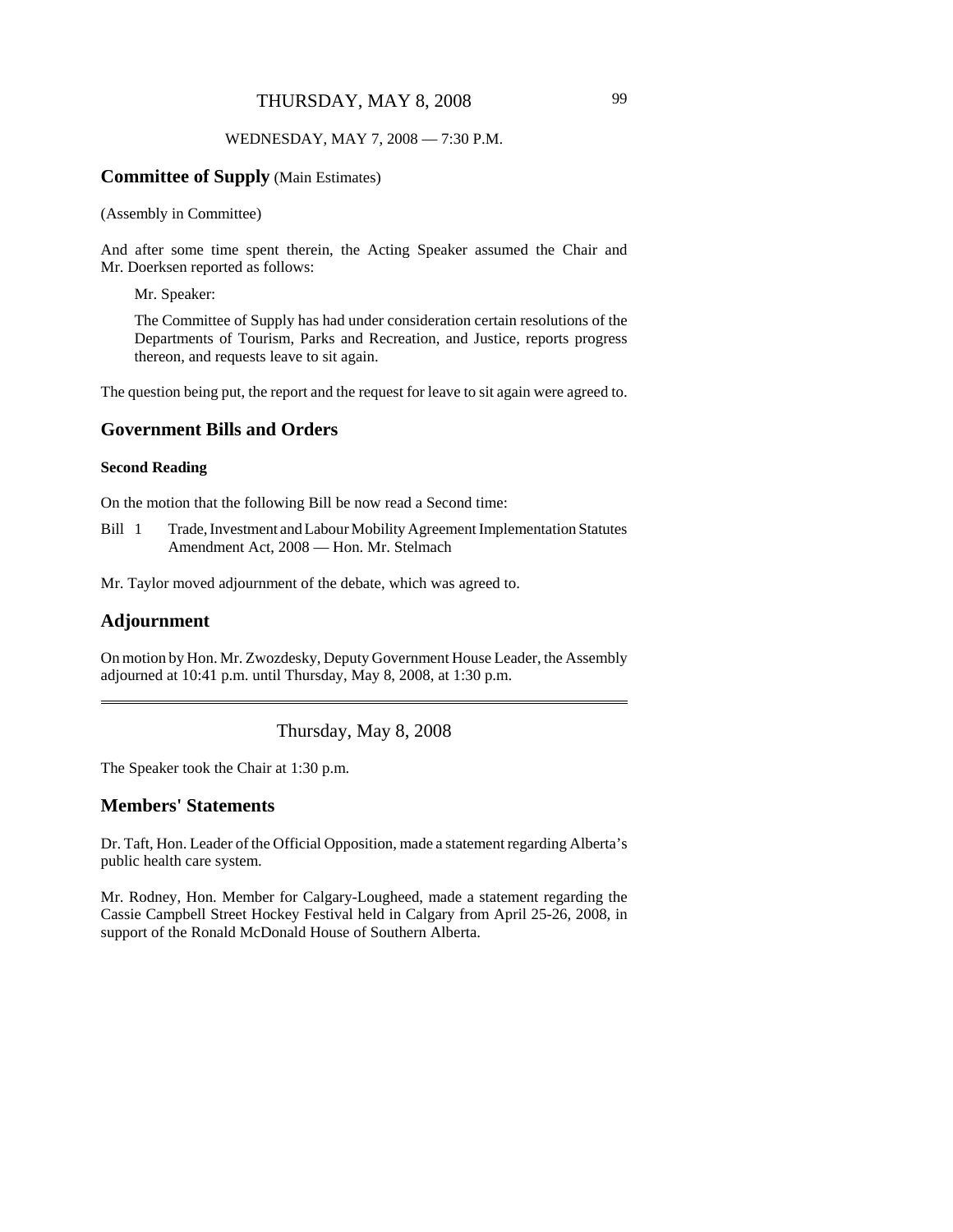# 100 THURSDAY, MAY 8, 2008

Mr. Horne, Hon. Member for Edmonton-Rutherford, made a statement regarding the Ronald McDonald House of Northern Alberta.

Mr. Lukaszuk, Hon. Member for Edmonton-Castle Downs, made a statement regarding the Alberta Environment Support and Emergency Response Team.

Dr. Brown, Hon. Member for Calgary-Nose Hill, made a statement recognizing May 8, 2008, as Victory in Europe (VE) Day.

Ms Notley, Hon. Member for Edmonton-Strathcona, made a statement regarding tar sands tailing ponds and the need to promote "green" energy.

# **Presenting Petitions**

Mr. Taylor, Hon. Member for Calgary-Currie, presented a petition from 20 Edmonton and area residents urging the Government to commission an independent and public inquiry into the Alberta Government's administration of or involvement with the Local Authorities Pension Plan, the Public Service Pension Plan, and the Alberta Teachers' Retirement Fund.

Mr. MacDonald, Hon. Member for Edmonton-Gold Bar, presented a petition from 5 Edmonton residents urging the Government to ensure that the remuneration paid to employees working with people with disabilities is standardized across the sector, regardless of whether these workers are employed by government, community-based, or private providers; ensure these employees are fairly compensated and that their wages remain competitive with other sectors to reflect the valuable and crucial service they provide; improve employees' access to professional development opportunities (training and upgrading); and introduce province-wide service and outcomes-focussed level-of-care standards.

Mr. MacDonald, Hon. Member for Edmonton-Gold Bar, presented a petition from 17 Edmonton residents urging the Government to introduce legislation that will require schools to eliminate any fees that are charged to parents or guardians for textbooks, locker rentals, field trips, physical fitness programs, and music classes.

Dr. Taft, Hon. Leader of the Official Opposition, presented a petition from 41 Albertans urging the Government to commission an independent and public inquiry into the Alberta Government's administration of or involvement with the Local Authorities Pension Plan, the Public Service Pension Plan, and the Alberta Teachers' Retirement Fund.

Mr. Kang, Hon. Member for Calgary-McCall, presented a petition from 19 Calgary residents urging the Government to commission an independent and public inquiry into the Alberta Government's administration of or involvement with the Local Authorities Pension Plan, the Public Service Pension Plan, and the Alberta Teachers' Retirement Fund.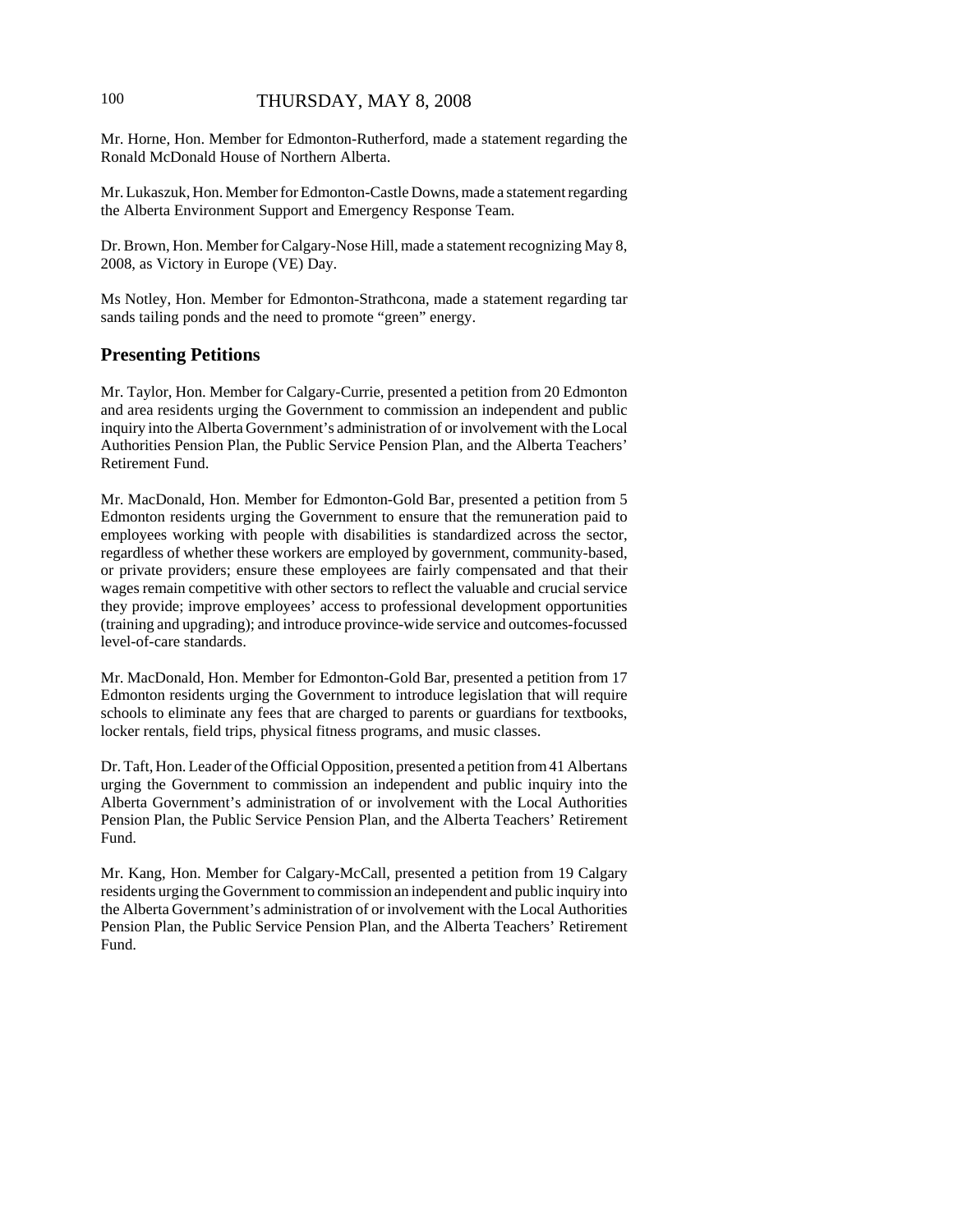Mr. Chase, Hon. Member for Calgary-Varsity, presented a petition from 20 Edmonton and area residents urging the Government to commission an independent and public inquiry into the Alberta Government's administration of or involvement with the Local Authorities Pension Plan, the Public Service Pension Plan, and the Alberta Teachers' Retirement Fund.

Mr. Chase, Hon. Member for Calgary-Varsity, presented a petition from 34 Calgary residents requesting the Legislative Assembly pass legislation that will prohibit emotional bullying and psychological harassment in the workplace.

Dr. Swann, Hon. Member for Calgary-Mountain View, presented a petition from 60 Edmonton residents urging the Government to commission an independent and public inquiry into the Alberta Government's administration of or involvement with the Local Authorities Pension Plan, the Public Service Pension Plan, and the Alberta Teachers' Retirement Fund.

Dr. Swann, Hon. Member for Calgary-Mountain View, on behalf of Ms Pastoor, Hon. Member for Lethbridge-East, presented a petition from 20 Edmonton and area residents urging the Government to commission an independent and public inquiry into the Alberta Government's administration of or involvement with the Local Authorities Pension Plan, the Public Service Pension Plan, and the Alberta Teachers' Retirement Fund.

Dr. Brown, Chair, Standing Committee on Private Bills, presented the following petition for Private Bills:

of the Young Men's Christian Association of Edmonton for the Young Men's Christian Association of Edmonton Statutes Amendment Act, 2008.

# **Notices of Motions**

Hon. Mr. Renner, Deputy Government House Leader, gave oral notice of Written Questions and Motions for Returns to be accepted or otherwise dealt with, pursuant to Standing Order 34(3):

#### **Written Questions**

To be accepted: WQ2, WQ3, WQ4, WQ5, WQ6 To be dealt with: WQ1

#### **Motions for Returns**

To be accepted: MR2 To be dealt with: MR1, MR3, MR4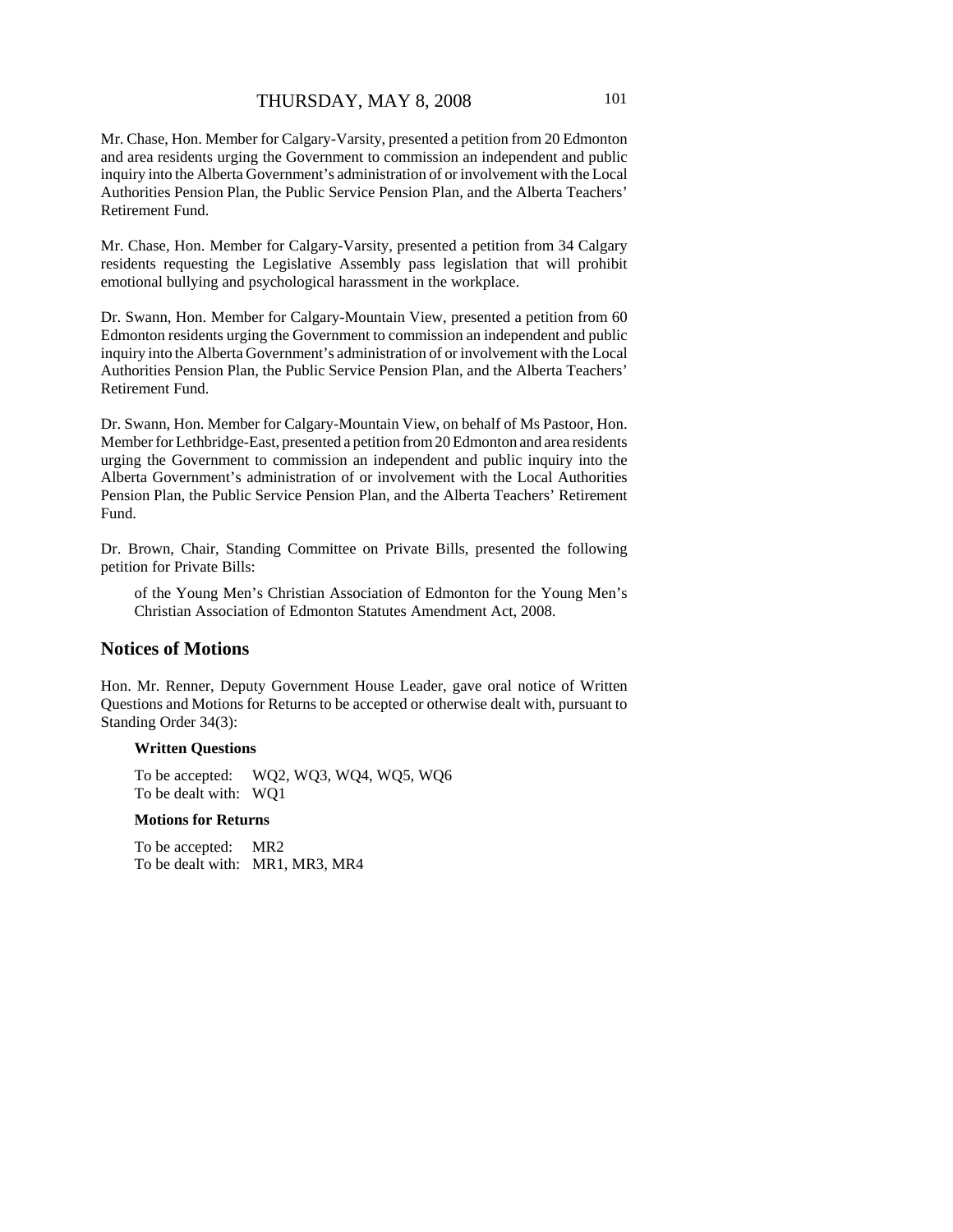# 102 THURSDAY, MAY 8, 2008

# **Introduction of Bills (First Reading)**

Notice having been given:

- Bill 10 Security Services and Investigators Act Mr. Anderson
- Bill 206 Alberta Personal Income Tax (Physical Activity Credit) Amendment Act, 2008 — Mr. Marz on behalf of Mr. Rodney

On motion by Hon. Mr. Renner, Deputy Government House Leader, the following Bill was placed on the Order Paper under Government Bills and Orders:

Bill 10 Security Services and Investigators Act — Mr. Anderson

# **Tabling Returns and Reports**

Hon. Mr. Renner, Minister of Environment:

Response to a question raised by Dr. Swann, Hon. Member for Calgary-Mountain View, during Oral Question Period on May 6, 2008, regarding reclamation securities held by Alberta Environment

Sessional Paper 138/2008

Dr. Taft, Hon. Leader of the Official Opposition:

Letter, undated, unsigned, from Brenda Stayko of Edmonton to Dr. Taft, Hon. Leader of the Official Opposition, regarding staff shortages at continuing care centres

Sessional Paper 139/2008

Mr. MacDonald, Hon. Member for Edmonton-Gold Bar:

Report of the Standing Committee on Public Accounts, Report on 2007 Activities dated February 2008

Sessional Paper 140/2008

10 letters, undated, from Edmonton residents to a Member of the Legislative Assembly suggesting changes to Alberta labour laws be implemented

Sessional Paper 141/2008

Mr. Taylor, Hon. Member for Calgary-Currie:

News release dated February 28, 2008, entitled "Alberta doctors assign a "B," a "C+," a "C" and a "D" to political parties for their health care policies" prepared by the Alberta Medical Association, with attached list of 10 questions posed by the Alberta Medical Association

Sessional Paper 142/2008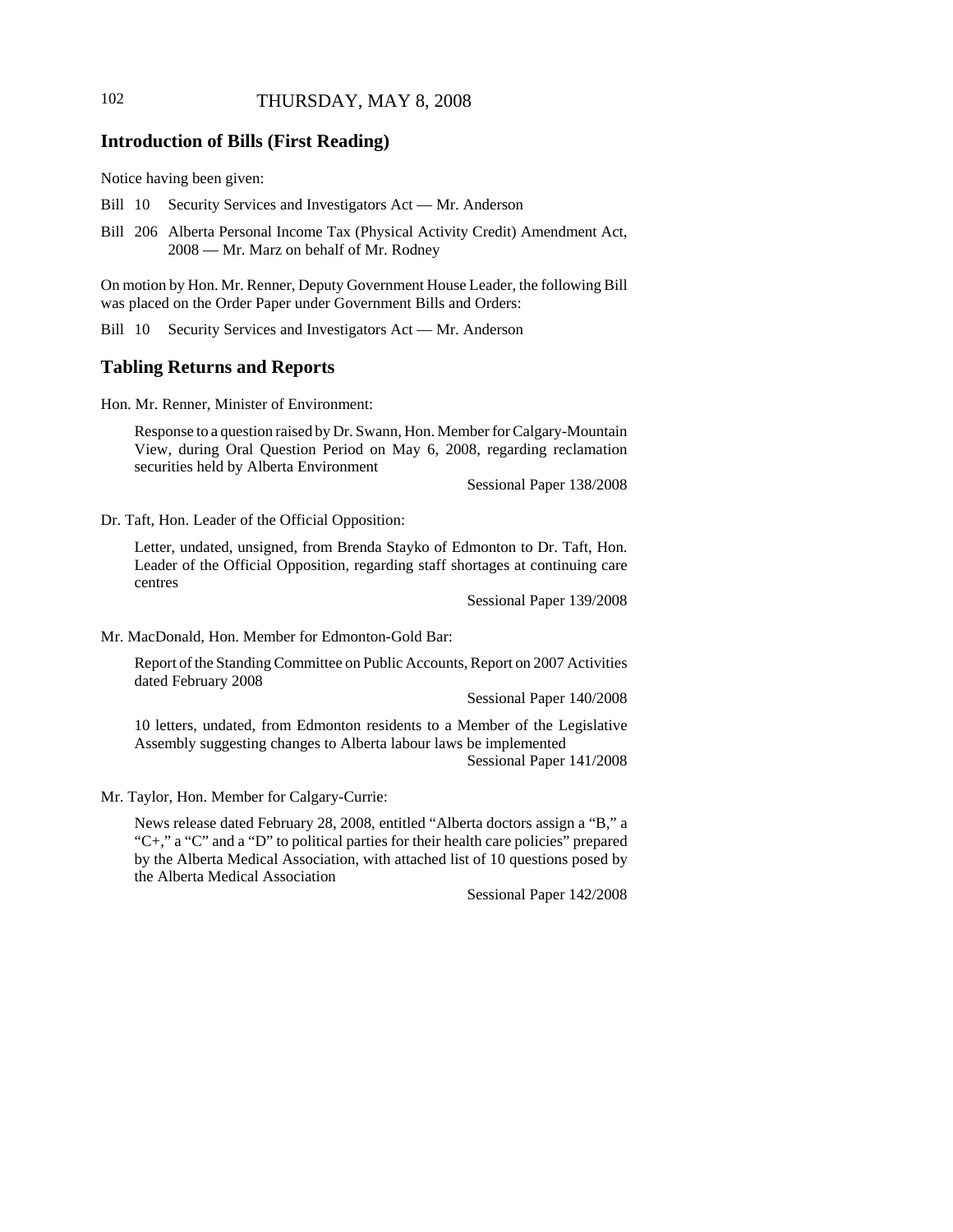Ms Notley, Hon. Member for Edmonton-Strathcona:

Report, undated, entitled "Family Choices, Manitoba's Five-Year Agenda for Early Learning and Child Care" prepared by the Manitoba Child Care Program Sessional Paper 143/2008

Copies of 5 cards, undated, signed by Edmonton residents regarding the government's long-term commitment to funding affordable, quality child care programs for children 12 years of age and younger

Sessional Paper 144/2008

# **Projected Government Business**

Pursuant to Standing Order 7(6), Mr. Taylor, Official Opposition Deputy House Leader, asked a question pertaining to the order of Government Business to be brought before the Assembly for the following week.

Hon. Mr. Renner, Deputy Government House Leader, gave notice of projected Government Business for the week of May 12 to May 15, 2008:

| Monday, May 12  | $8:30$ p.m. | - Government Bills and Orders                                                    |
|-----------------|-------------|----------------------------------------------------------------------------------|
|                 |             | <b>Committee of Supply</b>                                                       |
|                 |             | <b>Main Estimates</b><br>International and<br><b>Intergovernmental Relations</b> |
|                 |             | <b>Second Reading</b>                                                            |
|                 |             | Bill 1, 2, 3, 4, 12                                                              |
|                 |             | And as per the Order Paper                                                       |
| Tuesday, May 13 | Aft.        | <b>Government Bills and Orders</b>                                               |
|                 |             | <b>Committee of Supply</b>                                                       |
|                 |             | Main Estimates<br><b>Executive Council</b>                                       |
|                 |             | <b>Second Reading</b>                                                            |
|                 |             | Bill 1, 2, 3, 4, 12                                                              |
|                 |             | And as per the Order Paper                                                       |
|                 | Eve.<br>-   | <b>Government Bills and Orders</b>                                               |
|                 |             | <b>Committee of Supply</b>                                                       |
|                 |             | Main Estimates<br><b>Health and Wellness</b>                                     |
|                 |             |                                                                                  |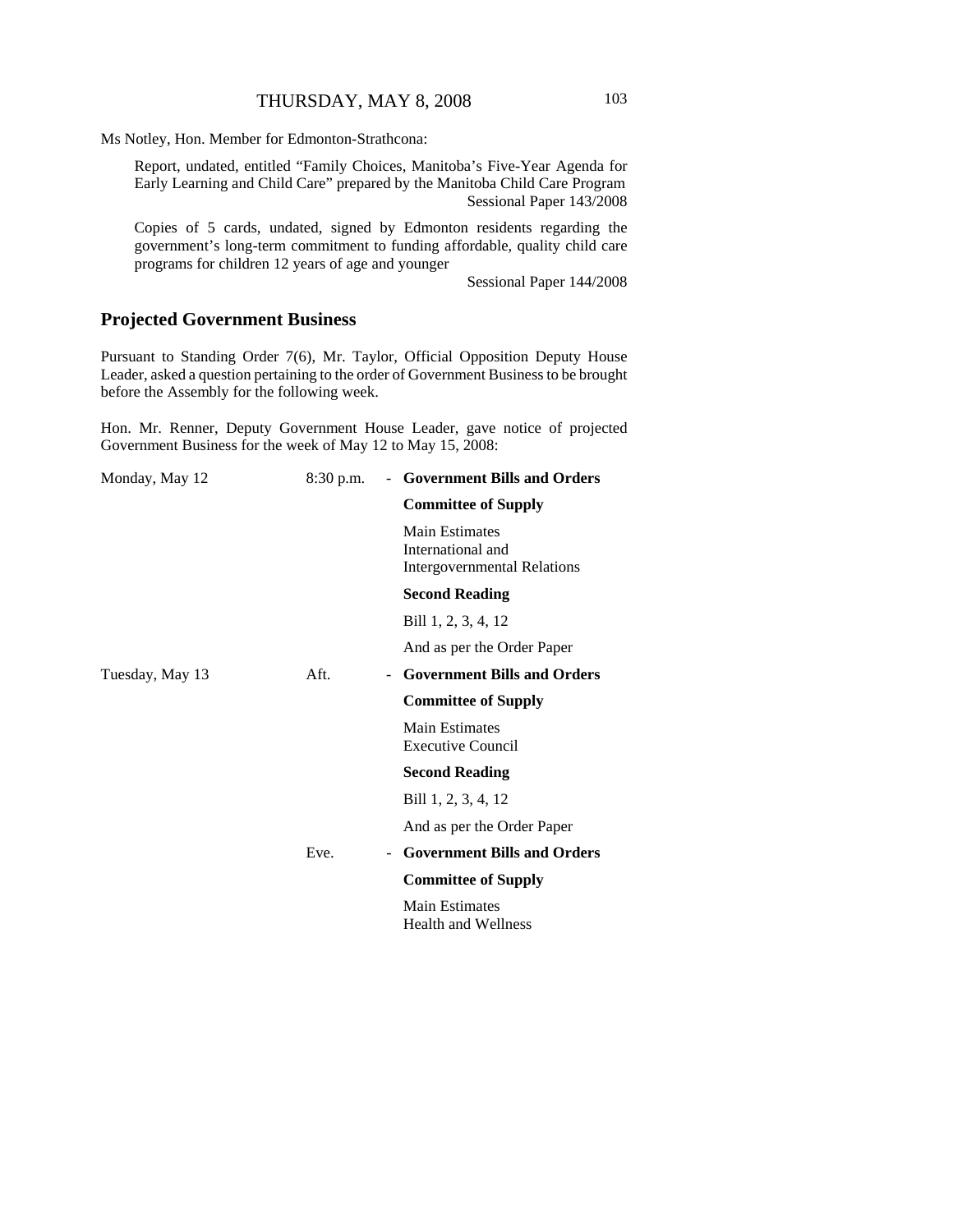# 104 THURSDAY, MAY 8, 2008

|                   |      | <b>Second Reading</b>                                               |
|-------------------|------|---------------------------------------------------------------------|
|                   |      | Bill 1, 2, 3, 4, 12                                                 |
|                   |      | And as per the Order Paper                                          |
| Wednesday, May 14 | Aft. | <b>Government Bills and Orders</b><br>$\sim$                        |
|                   |      | <b>Committee of Supply</b>                                          |
|                   |      | <b>Main Estimates</b><br>Transportation                             |
|                   |      | <b>Second Reading</b>                                               |
|                   |      | Bill 1, 2, 3, 4, 12                                                 |
|                   |      | And as per the Order Paper                                          |
|                   | Eve. | <b>Government Bills and Orders</b><br>$\sim$                        |
|                   |      | <b>Committee of Supply</b>                                          |
|                   |      | <b>Main Estimates</b><br>Children and Youth Services                |
|                   |      | <b>Second Reading</b>                                               |
|                   |      | Bill 1, 2, 3, 4, 12                                                 |
|                   |      | And as per the Order Paper                                          |
| Thursday, May 15  | Aft. | <b>Government Bills and Orders</b><br>$\sim$                        |
|                   |      | <b>Committee of Supply</b>                                          |
|                   |      | <b>Main Estimates</b><br><b>Sustainable Resource</b><br>Development |
|                   |      | <b>Second Reading</b>                                               |
|                   |      | Bill 1, 2, 3, 4, 12                                                 |
|                   |      | And as per the Order Paper                                          |
|                   |      |                                                                     |

# **ORDERS OF THE DAY**

**Committee of Supply** (Main Estimates)

According to Order, the Assembly resolved itself into Committee of Supply and the Speaker left the Chair.

(Assembly in Committee)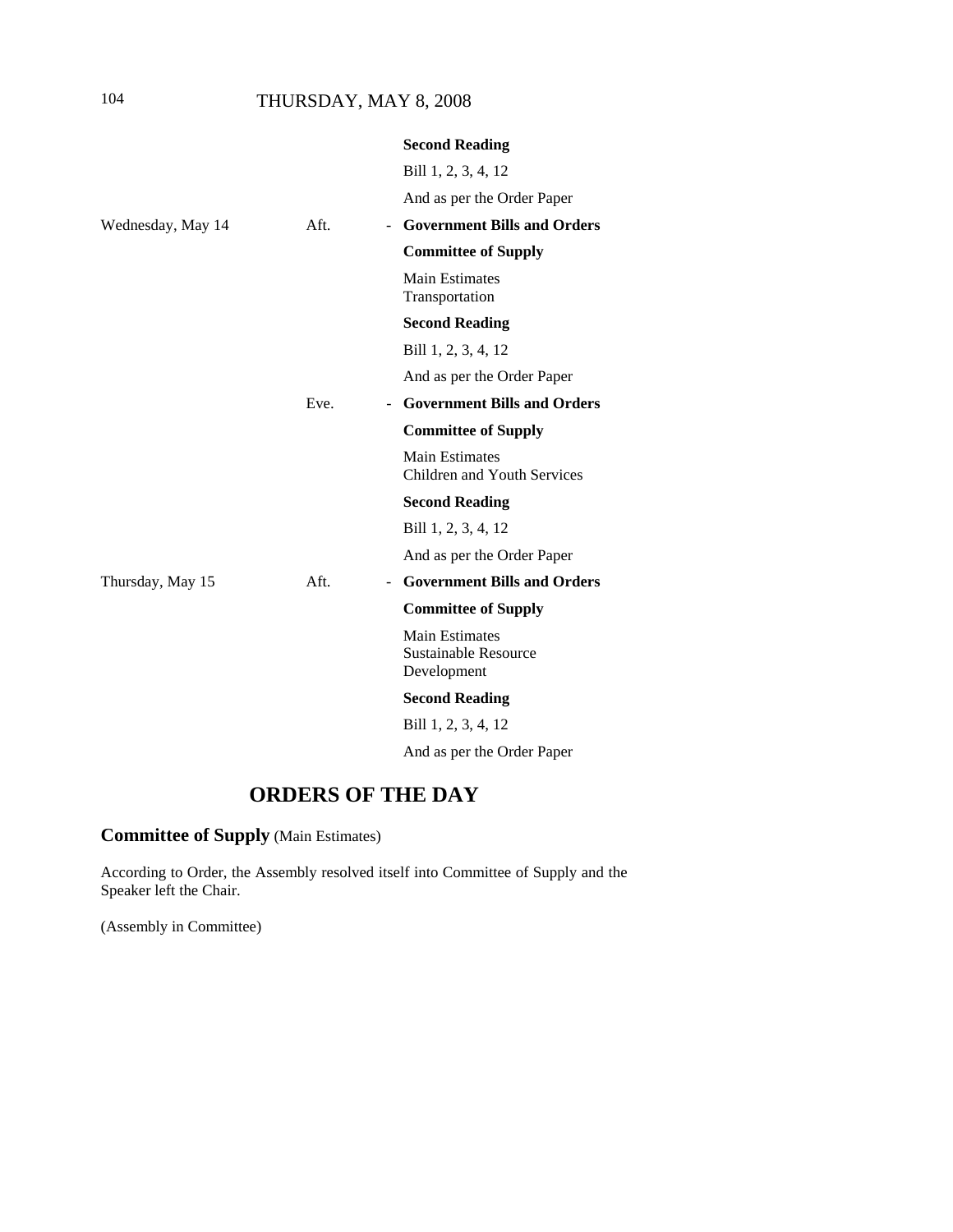And after some time spent therein, the Deputy Speaker assumed the Chair and Mr. Lund reported as follows:

Mr. Speaker:

The Committee of Supply has had under consideration certain resolutions of the Department of Advanced Education and Technology, reports progress thereon, and requests leave to sit again.

The question being put, the report and the request for leave to sit again were agreed to.

#### **Adjournment**

On motion by Hon. Mr. Renner, Deputy Government House Leader, the Assembly adjourned at 5:29 p.m. until Monday, May 12, 2008, at 1:30 p.m.

### Monday, May 12, 2008

The Speaker took the Chair at 1:30 p.m.

# **Members' Statements**

Mrs. Leskiw, Hon. Member for Bonnyville-Cold Lake, made a statement recognizing May 12-18, 2008, as National Nurses Week and May 12, 2008, as International Nurses Day.

Dr. Sherman, Hon. Member for Edmonton-Meadowlark, made a statement recognizing May 12, 2008, as Canada Health Day.

Mr. Hehr, Hon. Member for Calgary-Buffalo, made a statement regarding the Professional Association of Residents of Alberta.

Mr. Allred, Hon. Member for St. Albert, made a statement regarding the 2008 David Thompson Brigade, a canoe trip that began on May 10, 2008, in Rocky Mountain House and will end on July 12, 2008, at the Fort William historic site in Thunder Bay, Ontario.

Mr. Johnston, Hon. Member for Calgary-Hays, made a statement regarding Corporal Michael Starker, a paramedic with the City of Calgary Emergency Medical Services and a reservist with the 15 Field Ambulance Regiment, who was recently killed in the line of military duty in Afghanistan.

Mr. Cao, Hon. Member for Calgary-Fort, made a statement congratulating the recipients of the 2008 Alberta Child Care Professional Awards of Excellence presented by Alberta Children and Youth Services in Calgary on May 9, 2008.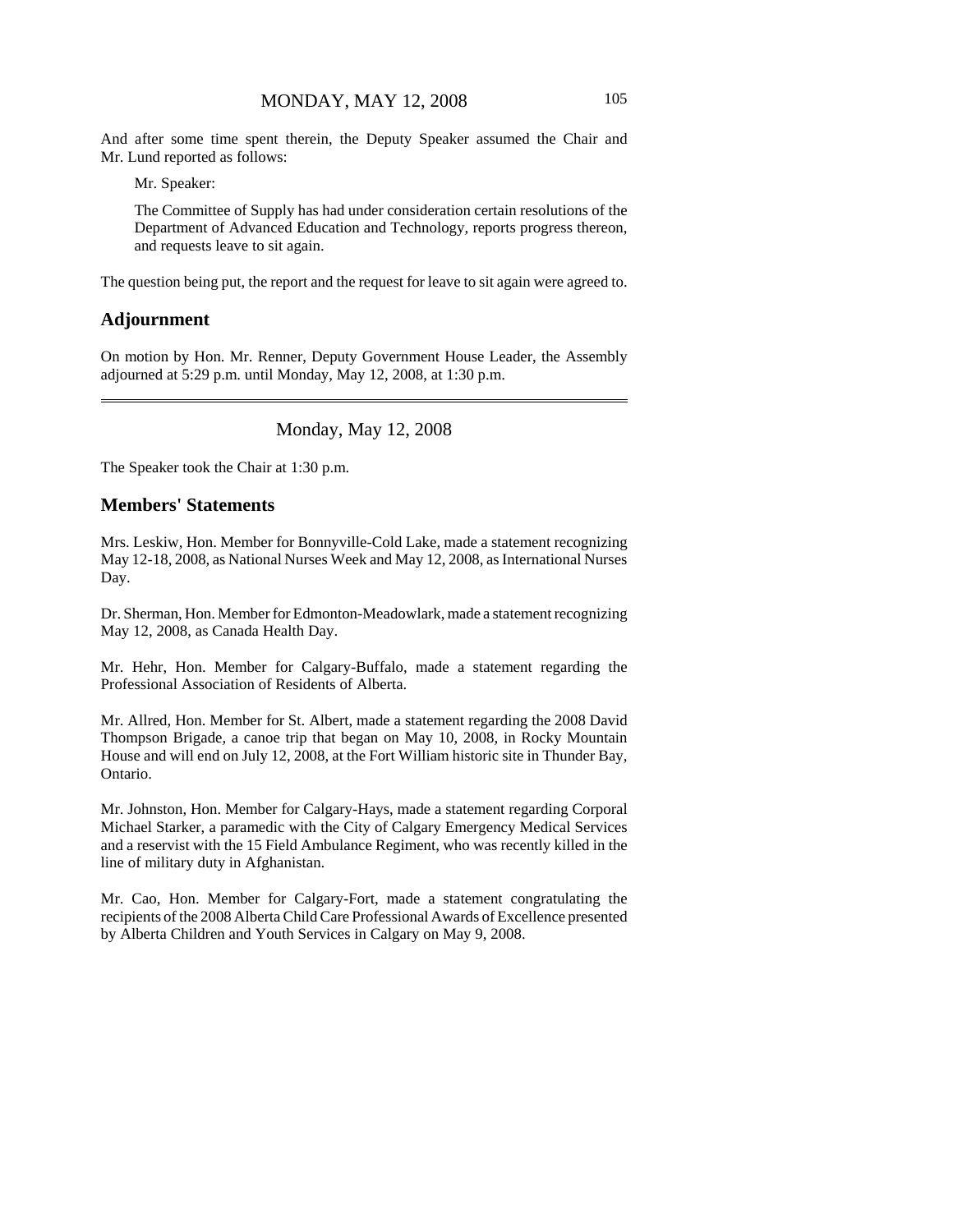# **Presenting Petitions**

Mr. MacDonald, Hon. Member for Edmonton-Gold Bar, presented a petition from 4 Edmonton residents urging the Government to take immediate steps to prevent the 43-hectare Qualico gravel pit operation proposed for southwest Edmonton from going ahead as it will have significant adverse effects, such as lower property values and a decline in quality of life due to noise, pollution, and heavy truck traffic.

Mr. MacDonald, Hon. Member for Edmonton-Gold Bar, presented a petition from 99 Albertans urging the Government to commission an independent and public inquiry into the Alberta Government's administration of or involvement with the Local Authorities Pension Plan, the Public Service Pension Plan, and the Alberta Teachers' Retirement Fund.

Mr. Taylor, Hon. Member for Calgary-Currie, presented a petition from 20 Albertans urging the Government to commission an independent and public inquiry into the Alberta Government's administration of or involvement with the Local Authorities Pension Plan, the Public Service Pension Plan, and the Alberta Teachers' Retirement Fund.

Ms Blakeman, Hon. Member for Edmonton-Centre, presented a petition from 20 Albertans urging the Government to commission an independent and public inquiry into the Alberta Government's administration of or involvement with the Local Authorities Pension Plan, the Public Service Pension Plan, and the Alberta Teachers' Retirement Fund.

Ms Blakeman, Hon. Member for Edmonton-Centre, presented a petition from 20 Calgary residents urging the Government to commission an independent and public inquiry into the Alberta Government's administration of or involvement with the Local Authorities Pension Plan, the Public Service Pension Plan, and the Alberta Teachers' Retirement Fund.

Ms Blakeman, Hon. Member for Edmonton-Centre, presented a petition from 20 Edmonton and area residents urging the Government to commission an independent and public inquiry into the Alberta Government's administration of or involvement with the Local Authorities Pension Plan, the Public Service Pension Plan, and the Alberta Teachers' Retirement Fund.

Ms Blakeman, Hon. Member for Edmonton-Centre, presented a petition from 37 Edmonton and area residents urging the Government to introduce legislation to have midwife-attended homebirths funded by Alberta Health Care.

Mr. Kang, Hon. Member for Calgary-McCall, presented a petition from 20 Albertans urging the Government to commission an independent and public inquiry into the Alberta Government's administration of or involvement with the Local Authorities Pension Plan, the Public Service Pension Plan, and the Alberta Teachers' Retirement Fund.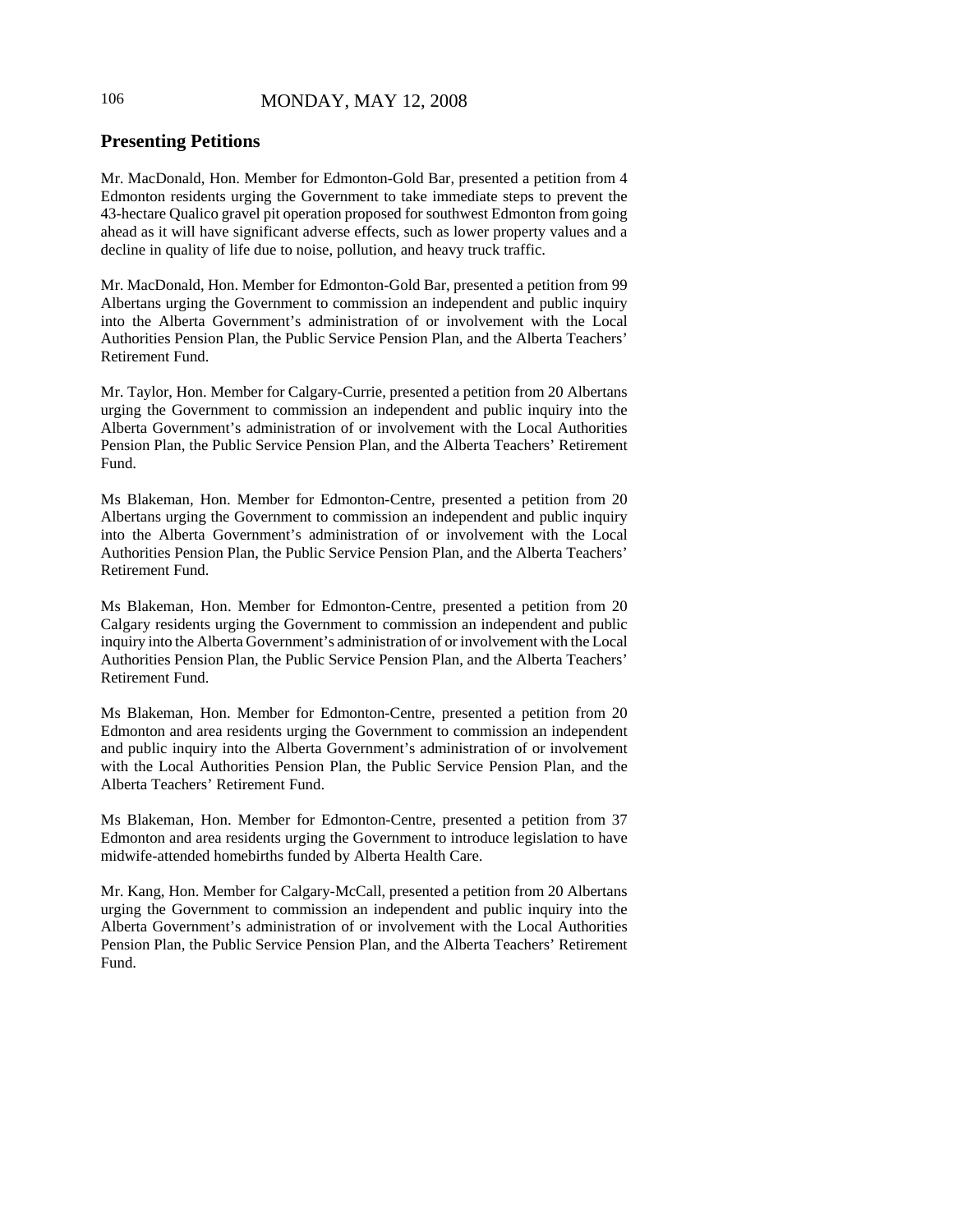Mr. Chase, Hon. Member for Calgary-Varsity, presented a petition from 20 Edmonton and area residents urging the Government to commission an independent and public inquiry into the Alberta Government's administration of or involvement with the Local Authorities Pension Plan, the Public Service Pension Plan, and the Alberta Teachers' Retirement Fund.

Mr. Chase, Hon. Member for Calgary-Varsity, presented a petition from 34 Calgary and area residents requesting the Legislative Assembly pass legislation that will prohibit emotional bullying and psychological harassment in the workplace.

Ms Pastoor, Hon. Member for Lethbridge-East, presented a petition from 20 Edmonton and area residents urging the Government to commission an independent and public inquiry into the Alberta Government's administration of or involvement with the Local Authorities Pension Plan, the Public Service Pension Plan, and the Alberta Teachers' Retirement Fund.

### **Notices of Motions**

Mr. Mason, Hon. Member for Edmonton-Highlands-Norwood, gave oral notice of his intention to move, pursuant to Standing Order 30, to adjourn the ordinary business of the Assembly to discuss a matter of urgent importance, namely the tailings ponds created by the oil sands industry and the potential for an environmental disaster due to them.

#### **Tabling Returns and Reports**

Mr. Mason, Hon. Member for Edmonton-Highlands-Norwood:

Copy of page 8 of the Total E&P Canada Limited booklet entitled "Innovative Technology" describing new technologies to be used to recover bitumen from oil sands at the Joslyn North Mine Project

Sessional Paper 145/2008

Diagram illustrating the bitumen process

Sessional Paper 146/2008

Ms Blakeman, Hon. Member for Edmonton-Centre:

Program from the Ironworkers Local 720 Pin and Award Banquet held on May 10, 2008, in Edmonton

Sessional Paper 147/2008

News release dated March 19, 2007, entitled "Radio Ads Highlight Need for Strong Environmental Laws" prepared by the Alberta Liberal Caucus Sessional Paper 148/2008

2 e-mail messages dated March 13, 2007, between Leigh Anne McCrowe, Manager, Administration, Alberta Liberal Caucus, and Scott Ellis, Director and Senior Financial Officer, Legislative Assembly Office, regarding the approval of text for a series of radio ads and a copy of the text for the radio ads

Sessional Paper 149/2008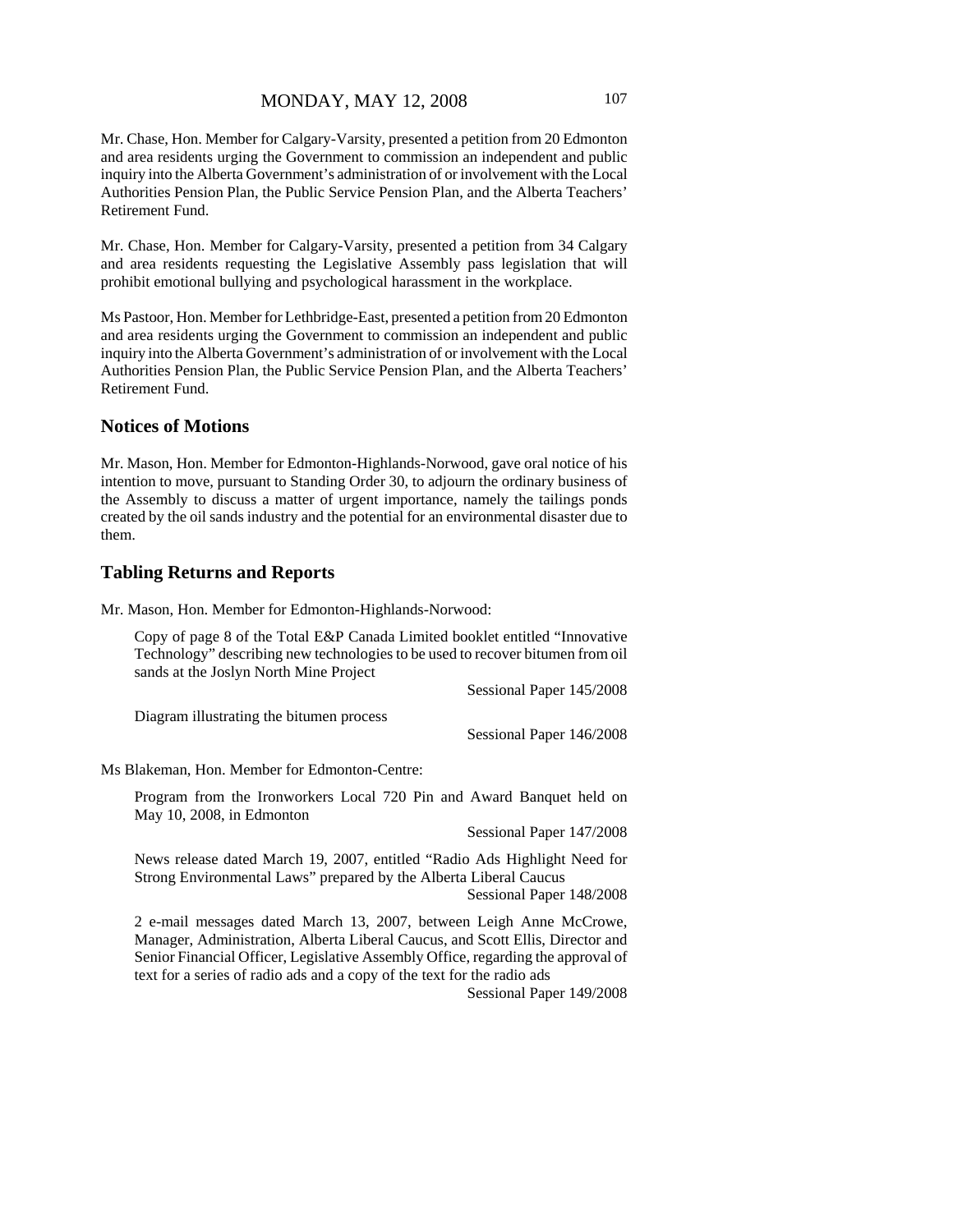# 108 **MONDAY, MAY 12, 2008**

Copies of an invoice dated March 26, 2007, issued by Corus Radio Edmonton to the Alberta Liberal Caucus and a Government of Alberta Direct Purchase Order dated March 14, 2007, both regarding the purchase of radio advertising on the CHED AM radio station during the weeks of March 19 and 26, 2007

Sessional Paper 150/2008

Mr. Chase, Hon. Member for Calgary-Varsity:

Document entitled "Canadian Parks for Tomorrow: 40th Anniversary Conference Program" held at the University of Calgary from May 8-12, 2008

Sessional Paper 151/2008

Program from the CNIB (Canadian National Institute for the Blind) Visions Luncheon 2008 presented by the Transalta Corporation and Westjet on May 9, 2008, in Calgary

Sessional Paper 152/2008

Leaflet from the First Church of Christ, Scientist, Calgary presentation entitled "Spiritual Solutions to Ending Homelessness: A Panel Discussion" held on May 10, 2008, in Calgary

Sessional Paper 153/2008

Mr. Taylor, Hon. Member for Calgary-Currie:

Booklet dated May 2008 entitled "How to Fill in the Blanks . . . A Nursing Care Plan for Nursing in Alberta" prepared by the United Nurses of Alberta

Sessional Paper 154/2008

E-mail message dated April 17, 2008, from Bob and Lin McDonaugh of Calgary to Dr. Taft, Hon. Leader of the Official Opposition, regarding the need for an additional PET (positron emission tomography) scanner in Calgary and requesting the government provide funding for the scanner

Sessional Paper 155/2008

Mr. MacDonald, Hon. Member for Edmonton-Gold Bar, on behalf of Dr. Taft, Hon. Leader of the Official Opposition:

Pages 20, 25, and 26 from the Suncor Energy Incorporated 2007 Annual Report regarding royalties and tailings management

Sessional Paper 156/2008

Mr. MacDonald, Hon. Member for Edmonton-Gold Bar:

10 letters, undated, from Edmonton residents to a Member of the Legislative Assembly suggesting changes to Alberta labour laws be implemented Sessional Paper 157/2008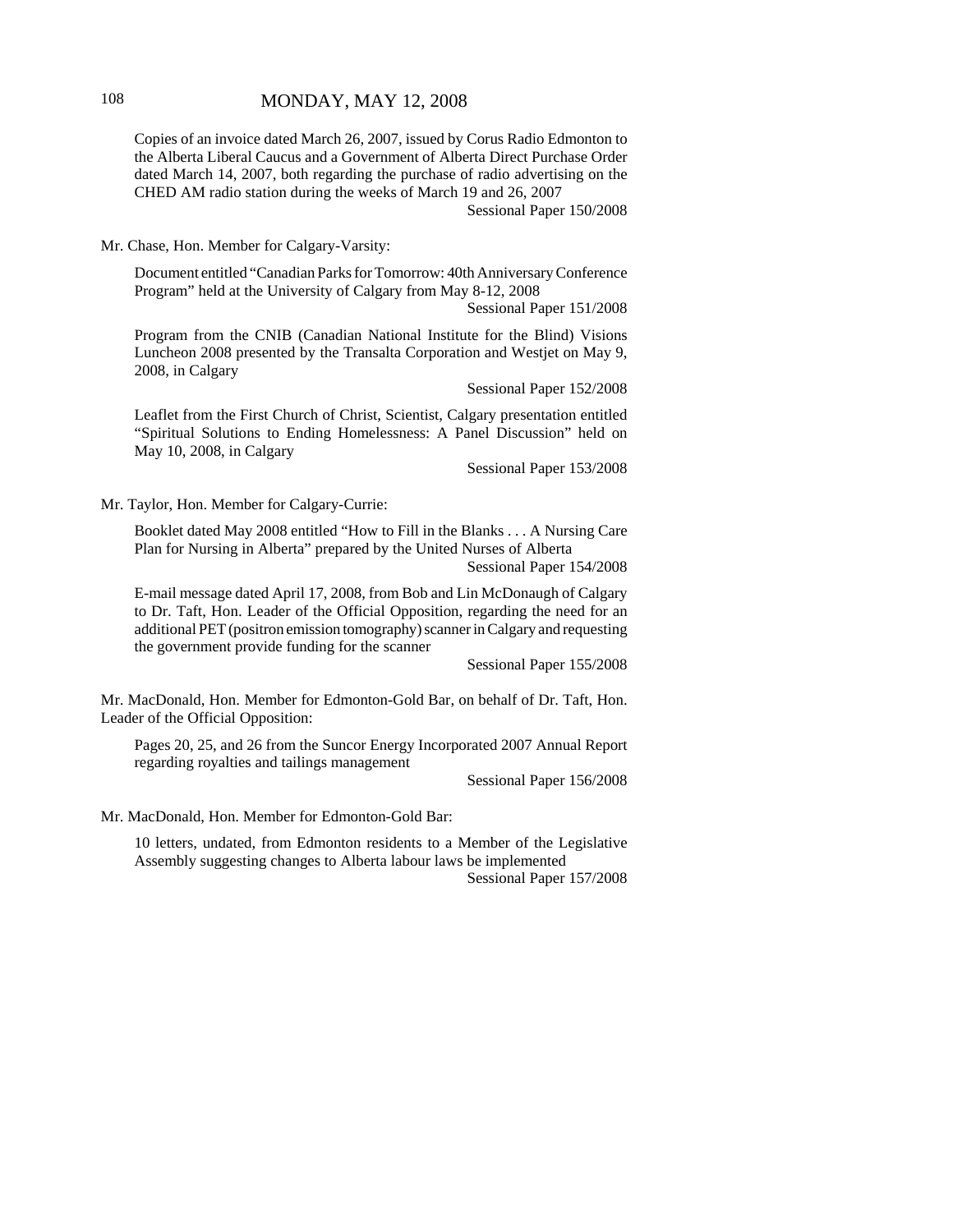Ms Pastoor, Hon. Member for Lethbridge-East, on behalf of Dr. Taft, Hon. Leader of the Official Opposition:

Letter dated March 11, 2008, from Shawny Adrian, Edmonton Christian School student to Dr. Taft, Hon. Leader of the Official Opposition, expressing concern regarding wait times in local hospital emergency departments

Sessional Paper 158/2008

### **Motion for Adjournment for an Emergency Debate**

Mr. Mason, Hon. Member for Edmonton-Highlands-Norwood, moved, pursuant to Standing Order 30, to adjourn the ordinary business of the Assembly to discuss a matter of urgent importance, namely the tailings ponds created by the oil sands industry and the potential for an environmental disaster due to them.

A debate followed on urgency.

The Speaker ruled that the request for leave was not in order.

# **ORDERS OF THE DAY**

#### **Written Questions**

The following Written Questions were accepted:

**WQ2.** Asked for by Ms Pastoor:

What was the total cost of implementing the InterRAI MDS (Minimum Data Set) system for continuing care facilities and home care, including hardware, software technical installation, and staff training between January 1, 2002, and December 31, 2007, broken down annually and by health region?

**WQ3.** Asked for by Mr. Hehr:

What percentage of the 15 percent surcharge collected from provincial statutory offences has the Victims of Crime Fund received from the Ministry of Solicitor General and Public Security since its inception to February 4, 2008?

**WQ4.** Asked for by Mr. Hehr:

What is the total number of successful claimants who requested compensation through the Victims of Crime Fund since its inception to February 4, 2008?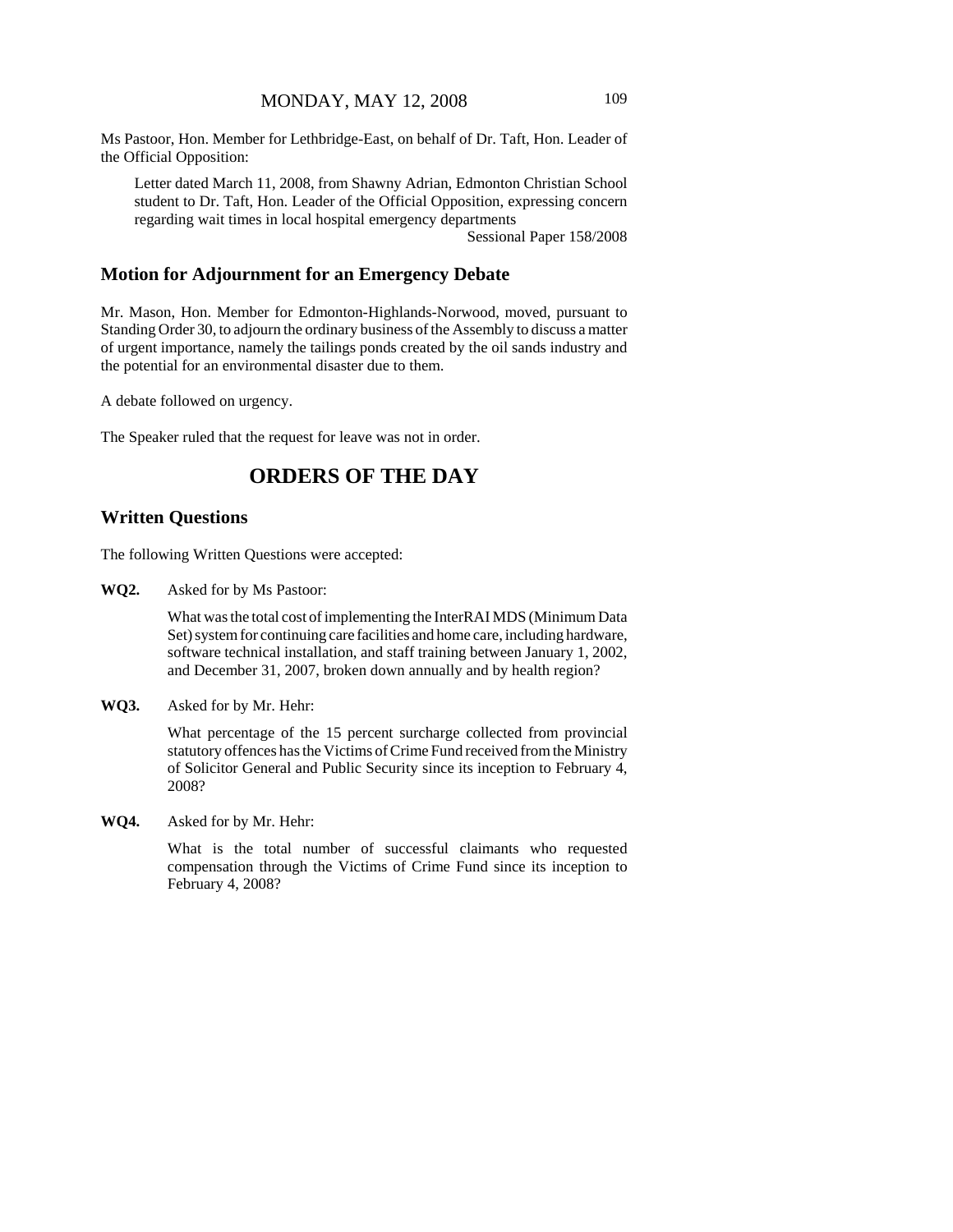# 110 MONDAY, MAY 12, 2008

**WQ5.** Asked for by Mr. Hehr:

What is the total number and value of any overpayments made by the Ministry of Solicitor General and Public Security from the Victims of Crime Fund from its inception to February 4, 2008?

**WQ6.** Asked for by Mr. Hehr:

What is the total number of litigants, broken down by year, dealt with by the Calgary Mental Health Diversion Project since its inception in April 2001 to February 4, 2008, and what is the total amount of annual funding provided to the Calgary Mental Health Diversion Project by the Alberta Health and Wellness Health Innovation Fund from April 1, 2004, to February 4, 2008?

The following Written Question was accepted as amended:

**WQ1.** Moved by Ms Blakeman on behalf of Ms Pastoor:

What were the salaries of contracted employees and/or consultants employed by the Ministry and Department of Seniors and Community Supports during the 2006-2007 fiscal year, broken down by amount and position title?

Hon. Mrs. Jablonski, Minister of Seniors and Community Supports, moved the motion be amended to read:

What were the *salary ranges* of contracted employees employed by the Ministry and Department of Seniors and Community Supports during the 2006-2007 fiscal year, broken down by *salary range* and position title?

The Clerk of the Assembly advised that pursuant to temporary Standing Order 34(3.1), the following Written Questions were deemed to stand and retain their places:

WQ7, WQ8, WQ9, WQ10, WQ11, WQ12, WQ13, WQ14.

### **Motions for Returns**

The following Motion for Returns was accepted:

**MR2.** Requested by Ms Pastoor:

That an Order of the Assembly do issue for a Return showing:

A copy of all documents including, but not limited to, reports, studies, statistical data, correspondence, presentations, and evaluations pertaining to the July 2006 elimination of the Persons with Developmental Disabilities Provincial Board.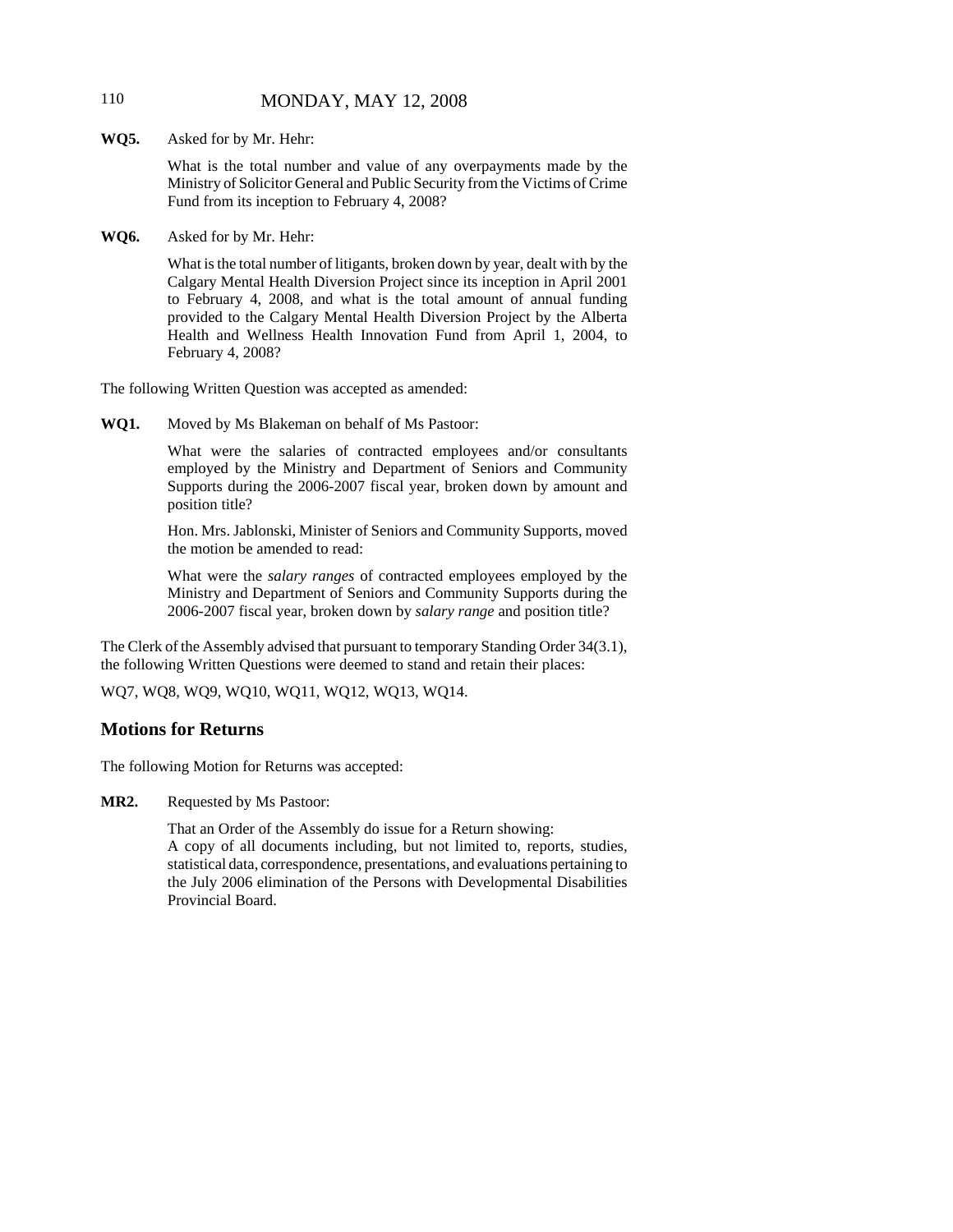The following Motion for Returns was accepted as amended:

**MR1.** Moved by Mr. Chase on behalf of Ms Pastoor:

That an Order of the Assembly do issue for a Return showing:

A copy of all documents including, but not limited to, reports, studies, economic analyses, correspondence, presentations, and evaluations pertaining to indexing Assured Income for the Severely Handicapped (AISH) benefits to the average weekly earnings as reported by Statistics Canada.

Hon. Mrs. Jablonski, Minister of Seniors and Community Supports, moved the motion be amended to read:

That an Order of the Assembly do issue for a Return showing:

A copy of documents including, but not limited to, reports, studies, economic analyses, correspondence, presentations, and evaluations pertaining to *the indexation of* Assured Income for the Severely Handicapped (AISH) benefits.

The following Motion for Returns was rejected:

**MR3.** Moved by Mr. Chase on behalf of Dr. Taft:

That an Order of the Assembly do issue for a Return showing: A copy of all documents used by the Government to project that royalties will increase by approximately \$1.4 billion in 2010 as forecasted by the New Royalty Framework.

Hon. Mr. Hancock, Government House Leader, requested and received the unanimous consent of the Assembly to consider the following Motion for Returns on May 26, 2008:

**MR4.** Moved by Ms Blakeman on behalf of Dr. Taft:

That an Order of the Assembly do issue for a Return showing: A complete list of attendees from government and industry at all meetings regarding potential changes to the Crown agreements with Suncor and Syncrude.

The Clerk Assistant advised that pursuant to temporary Standing Order 34(3.1), the following Motions for Returns were deemed to stand and retain their places:

MR4 (Unanimous consent received to consider MR4 on May 26, 2008), MR5.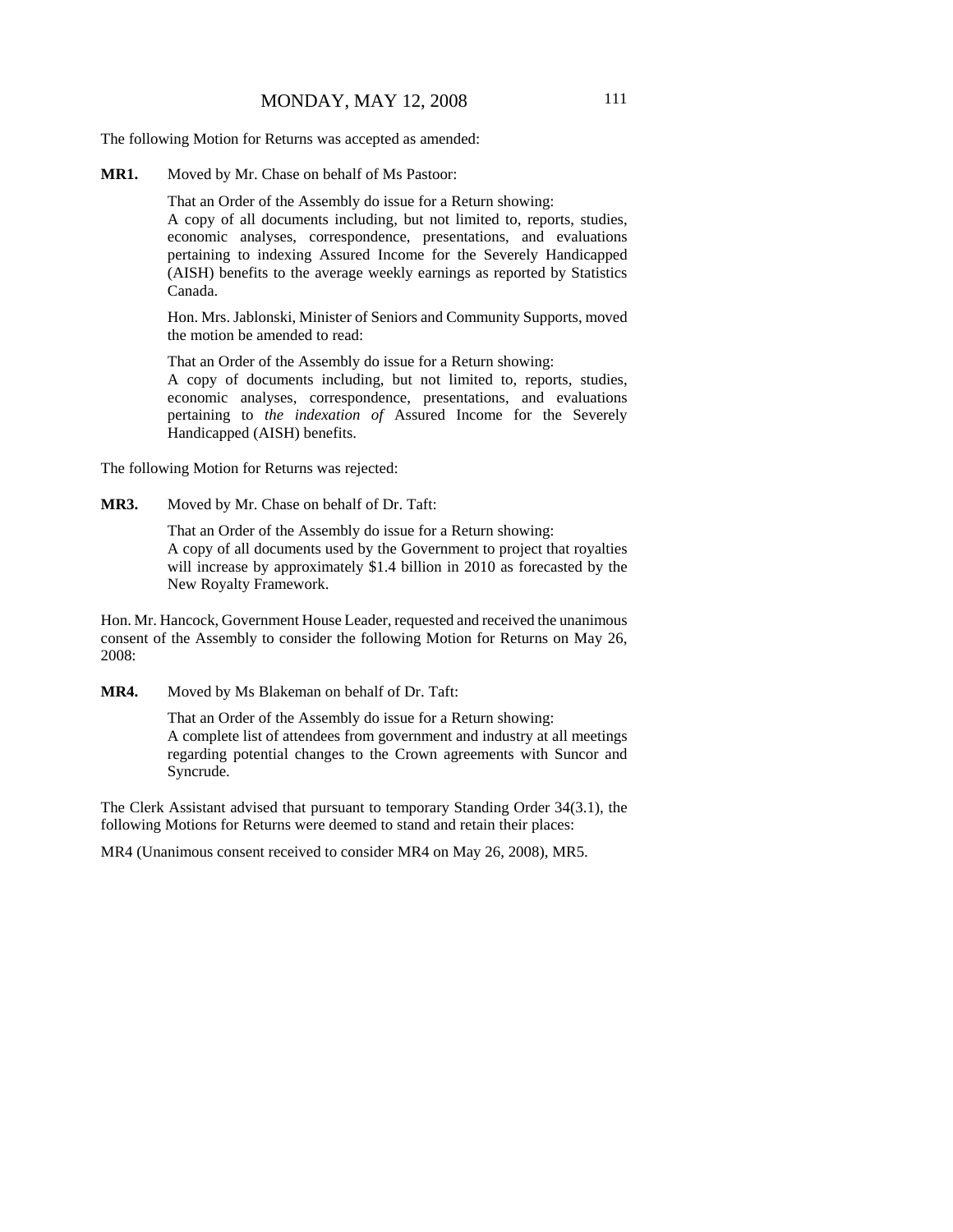# **Public Bills and Orders Other Than Government Bills and Orders**

#### **Third Reading**

The following Bill was read a Third time and passed:

Bill 201 Hunting, Fishing and Trapping Heritage Act — Mr. Mitzel

#### **Second Reading**

On the motion that the following Bill be now read a Second time:

Bill 203 Election Statutes (Fixed Election Dates) Amendment Act, 2008 — Mr. Allred

Debate continued on the amendment introduced by Mr. Marz, Hon. Member for Olds-Didsbury-Three Hills, on May 5, 2008, that the motion be amended by striking out all the words after "that" and substituting the following:

Bill 203, Election Statutes (Fixed Election Dates) Amendment Act, 2008, be not now read a Second time but that it be read a Second time this day six months hence.

The question being put, the amendment was agreed to. With Hon. Mr. Kowalski in the Chair, the names being called for were taken as follows:

For the amendment: 36

| Ady                      | <b>Marz</b><br>Doerksen        |        |
|--------------------------|--------------------------------|--------|
| Allred                   | Drysdale                       | Mitzel |
| Amery                    | Fritz<br>Oberle                |        |
| <b>Benito</b>            | Goudreau<br>Olson              |        |
| Berger                   | <b>Ouellette</b><br>Groeneveld |        |
| Bhardwaj                 | Hancock<br>Rodney              |        |
| <b>Bhullar</b>           | Rogers<br>Hayden               |        |
| <b>Blackett</b>          | Sarich<br>Horner               |        |
| Campbell                 | Johnston<br>Snelgrove          |        |
| Cao                      | <b>Stevens</b><br>Klimchuk     |        |
| Danyluk                  | Knight<br>Weadick              |        |
| DeLong                   | Lukaszuk<br>Xiao               |        |
| Against the amendment: 5 |                                |        |
| Blakeman                 | Mason<br>Taylor                |        |
| Chase                    | Pastoor                        |        |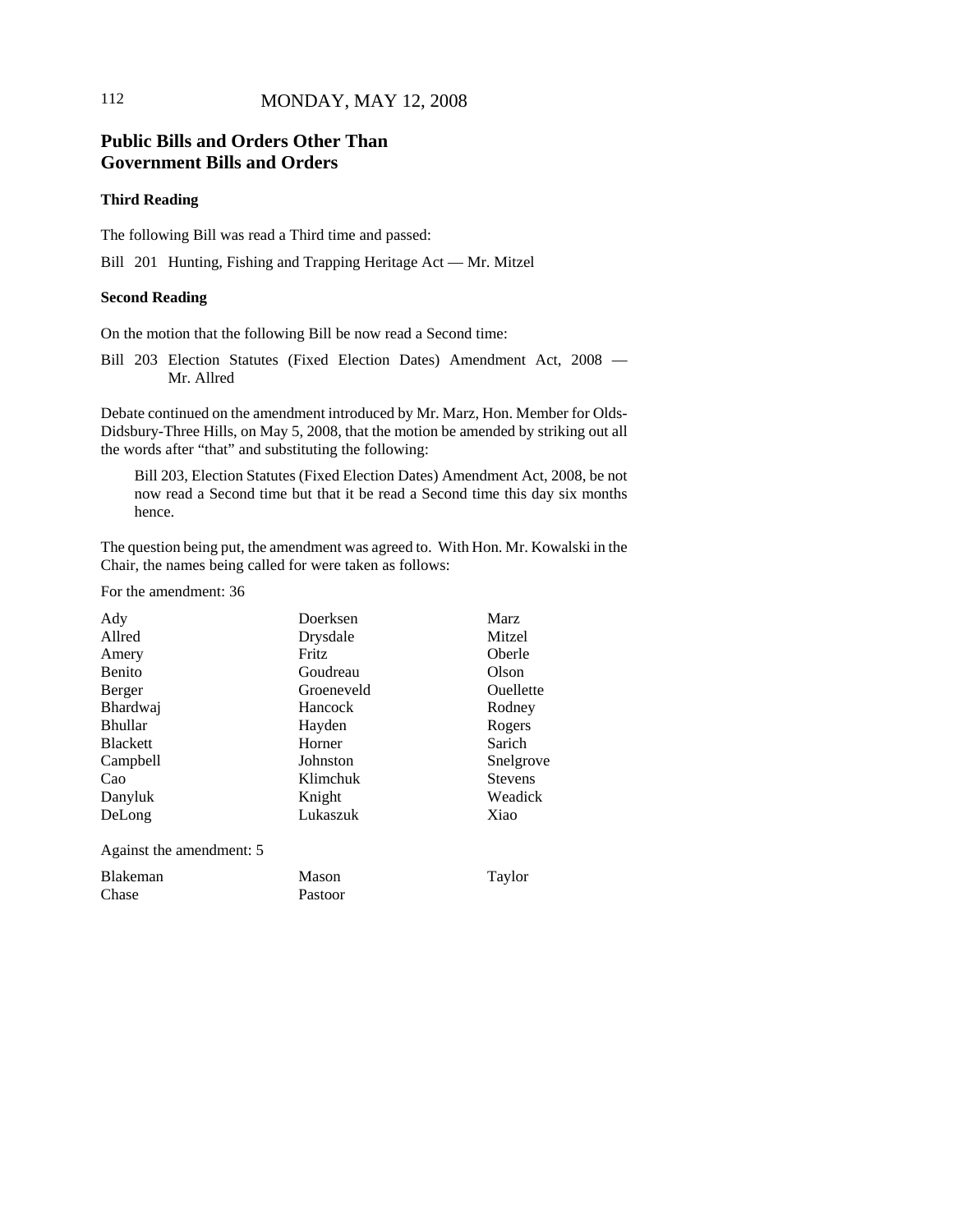# **Adjournment**

On motion by Hon. Mr. Hancock, Government House Leader, the Assembly adjourned at 5:15 p.m. until 7:30 p.m.

MONDAY, MAY 12, 2008 — 7:30 P.M.

### **Motions Other Than Government Motions**

**504.** Moved by Mr. Rogers:

Be it resolved that the Legislative Assembly urge the Government to provide support, in conjunction with its federal and municipal counterparts, to Port Alberta at the Edmonton International Airport with the aim to foster economic growth in the Capital Region and Alberta.

A debate followed.

The question being put, the motion was agreed to.

### **Committee of Supply** (Main Estimates)

According to Order, the Assembly resolved itself into Committee of Supply and the Acting Speaker left the Chair.

(Assembly in Committee)

And after some time spent therein, the Acting Speaker resumed the Chair and Mr. Xiao reported as follows:

Mr. Speaker:

The Committee of Supply has had under consideration certain resolutions of the Department of International and Intergovernmental Relations, reports progress thereon, and requests leave to sit again.

The question being put, the report and the request for leave to sit again were agreed to.

### **Government Bills and Orders**

#### **Second Reading**

On the motion that the following Bill be now read a Second time:

Bill 1 Trade, Investment and Labour Mobility Agreement Implementation Statutes Amendment Act, 2008 — Hon. Mr. Stelmach

Mr. Hehr moved adjournment of the debate, which was agreed to.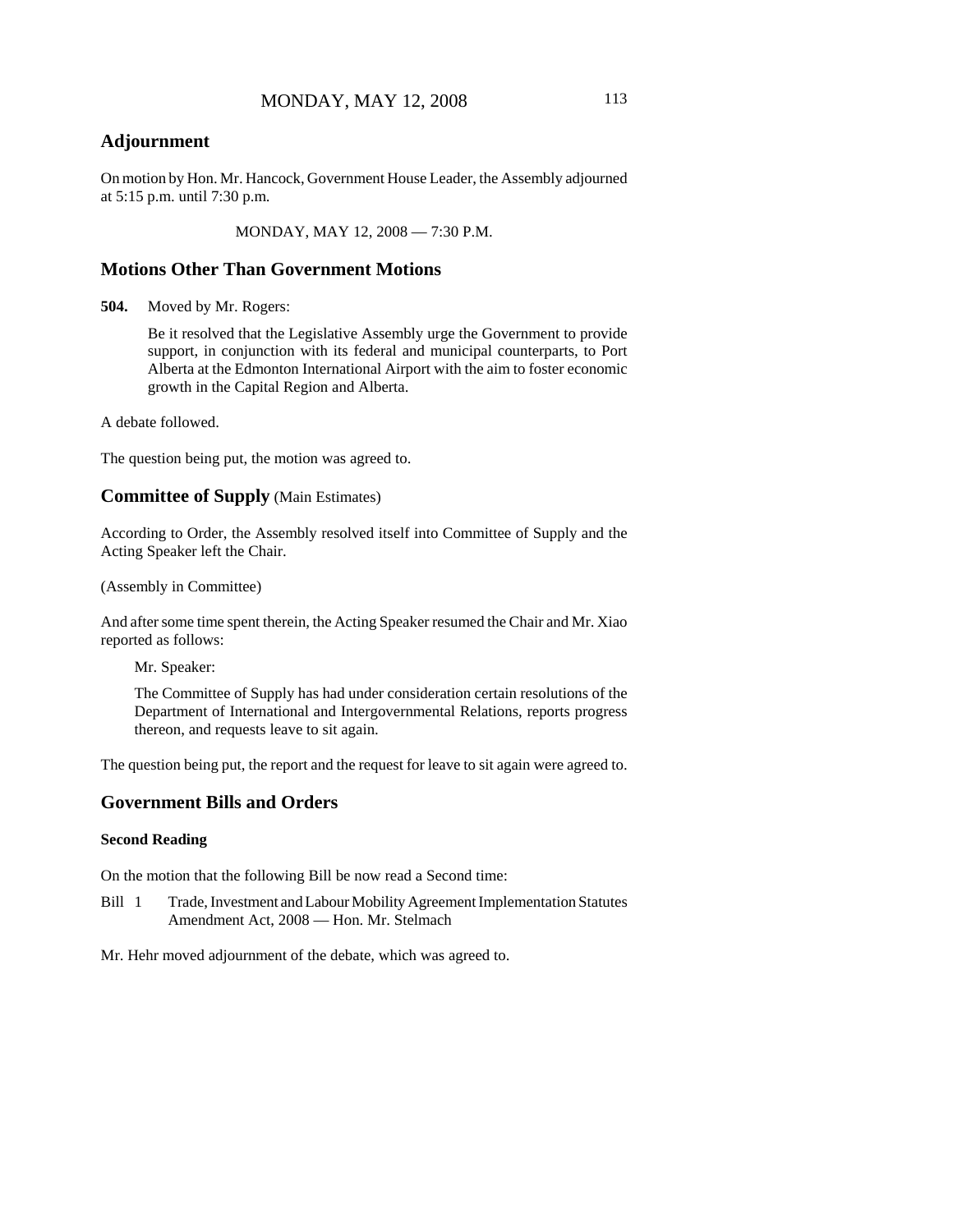### 114 TUESDAY, MAY 13, 2008

On the motion that the following Bill be now read a Second time:

Bill 3 Fiscal Responsibility Amendment Act, 2008 — Hon. Mr. Snelgrove

Hon. Mr. Snelgrove moved adjournment of the debate, which was agreed to.

On the motion that the following Bill be now read a Second time:

Bill 4 Alberta Enterprise Corporation Act — Hon. Mr. Snelgrove on behalf of Hon. Mr. Horner

Hon. Mr. Snelgrove moved adjournment of the debate, which was agreed to.

#### **Adjournment**

On motion by Hon. Mr. Hancock, Government House Leader, the Assembly adjourned at 10:39 p.m. until Tuesday, May 13, 2008, at 1:30 p.m.

Tuesday, May 13, 2008

The Speaker took the Chair at 1:30 p.m.

### **Members' Statements**

Mrs. Sarich, Hon. Member for Edmonton-Decore, made a statement recognizing the 23 recipients of the 2008 Excellence in Teaching Awards held in Calgary on May 10, 2008.

Mr. Mitzel, Hon. Member for Cypress-Medicine Hat, made a statement regarding the 100th anniversary and rededication of the Finlay Bridge in Medicine Hat to be held on May 14, 2008.

Mr. Bhullar, Hon. Member for Calgary-Montrose, made a statement recognizing six Calgary businesses for receiving Careers in Manufacturing Best Manufacturer Awards.

Ms Pastoor, Hon. Member for Lethbridge-East, made a statement recognizing Lethbridge Sports Hall of Fame inductees.

Mr. Marz, Hon. Member for Olds-Didsbury-Three Hills, made a statement regarding the 20th anniversary of the Royal Canadian Army Cadets in Didsbury.

Mr. Griffiths, Hon. Member for Battle River-Wainwright, made a statement regarding current World Trade Organization negotiations on agriculture.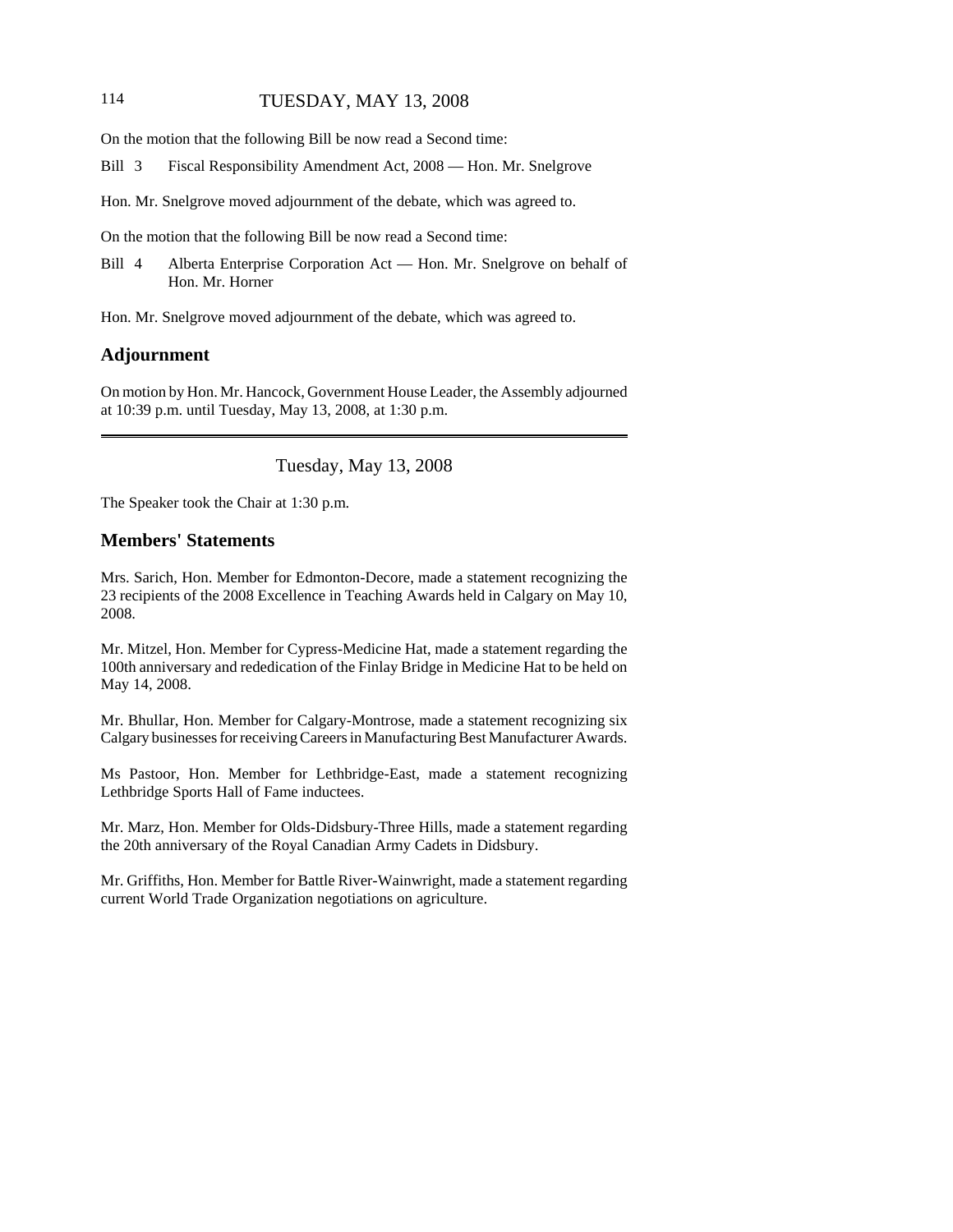# **Presenting Reports by Standing and Special Committees**

Dr. Brown, Chair, Standing Committee on Private Bills, presented the following report:

Mr. Speaker, in accordance with Standing Order 99, the Standing Committee on Private Bills has reviewed the petition that was presented May 8, 2008, and can advise the House that the petition complies with Standing Orders 90 to 94.

### **Presenting Petitions**

Ms Blakeman, Hon. Member for Edmonton-Centre, presented a petition from 14 Albertans urging the Government to commission an independent and public inquiry into the Alberta Government's administration of or involvement with the Local Authorities Pension Plan, the Public Service Pension Plan, and the Alberta Teachers' Retirement Fund.

Mr. Hehr, Hon. Member for Calgary-Buffalo, presented a petition from 24 Albertans urging the Government to commission an independent and public inquiry into the Alberta Government's administration of or involvement with the Local Authorities Pension Plan, the Public Service Pension Plan, and the Alberta Teachers' Retirement Fund.

Mr. Chase, Hon. Member for Calgary-Varsity, presented a petition from 97 Albertans requesting the Legislative Assembly pass legislation that will prohibit emotional bullying and psychological harassment in the workplace.

Mr. Chase, Hon. Member for Calgary-Varsity, presented a petition from 6 Alberta and British Columbia residents urging the Government to commission an independent and public inquiry into the Alberta Government's administration of or involvement with the Local Authorities Pension Plan, the Public Service Pension Plan, and the Alberta Teachers' Retirement Fund.

Mr. Chase, Hon. Member for Calgary-Varsity, on behalf of Mr. Kang, Hon. Member for Calgary-McCall, presented a petition from 6 Albertans urging the Government to commission an independent and public inquiry into the Alberta Government's administration of or involvement with the Local Authorities Pension Plan, the Public Service Pension Plan, and the Alberta Teachers' Retirement Fund.

Ms Pastoor, Hon. Member for Lethbridge-East, presented a petition from 4 Albertans urging the Government to commission an independent and public inquiry into the Alberta Government's administration of or involvement with the Local Authorities Pension Plan, the Public Service Pension Plan, and the Alberta Teachers' Retirement Fund.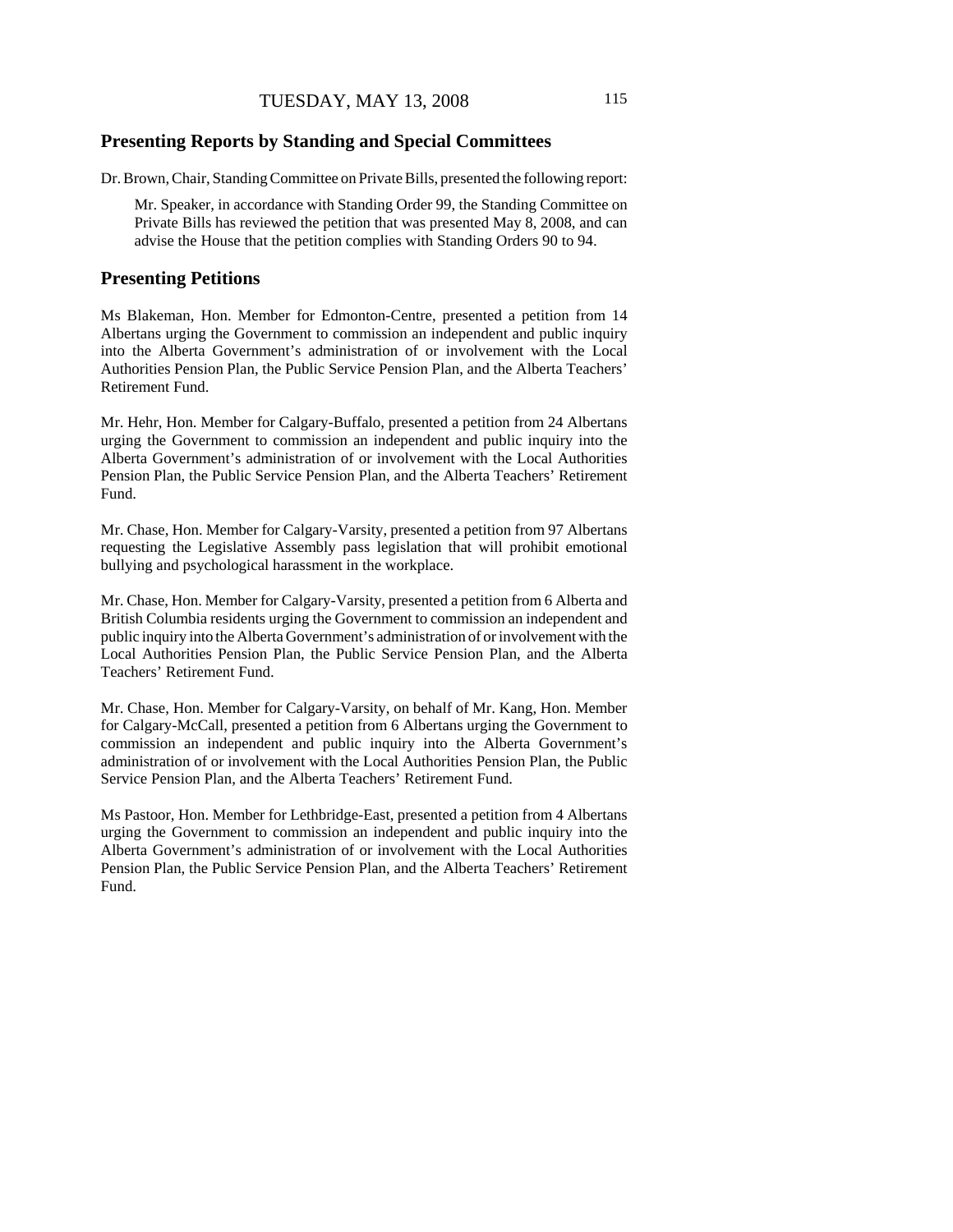### 116 TUESDAY, MAY 13, 2008

Mr. MacDonald, Hon. Member for Edmonton-Gold Bar, presented a petition from 32 Edmonton and area residents urging the Government to take immediate, meaningful measures to help low-income and fixed-income Albertans, Albertans with disabilities, and those who are hard-to-house maintain their places of residence and cope with the escalating and frequent increases in their monthly rental costs.

Mr. MacDonald, Hon. Member for Edmonton-Gold Bar, presented a petition from 22 Albertans urging the Government to commission an independent and public inquiry into the Alberta Government's administration of or involvement with the Local Authorities Pension Plan, the Public Service Pension Plan, and the Alberta Teachers' Retirement Fund.

#### **Tabling Returns and Reports**

Mrs. Sarich, Hon. Member for Edmonton-Decore:

Program from the 2008 Excellence in Teaching Awards held in Calgary on May 10, 2008

Sessional Paper 159/2008

Ms Blakeman, Hon. Member for Edmonton-Centre:

Letter dated May 6, 2008, unsigned, from Barry V. Fisher of Calgary to "Kevin" expressing support for proportional representation in the Legislative Assembly Sessional Paper 160/2008

Letter dated May 9, 2008, from Jane Carlson of Edmonton to Ms Blakeman, Hon. Member for Edmonton-Centre, expressing concern regarding inadequate Learner Benefits Program funding

Sessional Paper 161/2008

10 letters, undated, from Edmonton residents to a Member of the Legislative Assembly suggesting five changes to Alberta labour laws be implemented Sessional Paper 162/2008

Mr. MacDonald, Hon. Member for Edmonton-Gold Bar:

5 letters, undated, from Edmonton residents to a Member of the Legislative Assembly suggesting five changes to Alberta labour laws be implemented Sessional Paper 163/2008

Letter dated April 28, 2008, from John Stroppa of Edmonton to Mr. MacDonald, Hon. Member for Edmonton-Gold Bar, expressing concern regarding the difficulties he faces living with diabetes

Sessional Paper 164/2008

Ms Notley, Hon. Member for Edmonton-Strathcona:

dw-world.de web site article dated August 12, 2007, entitled "Study Finds More Childhood Cancer Near Nuclear Power Plants"

Sessional Paper 165/2008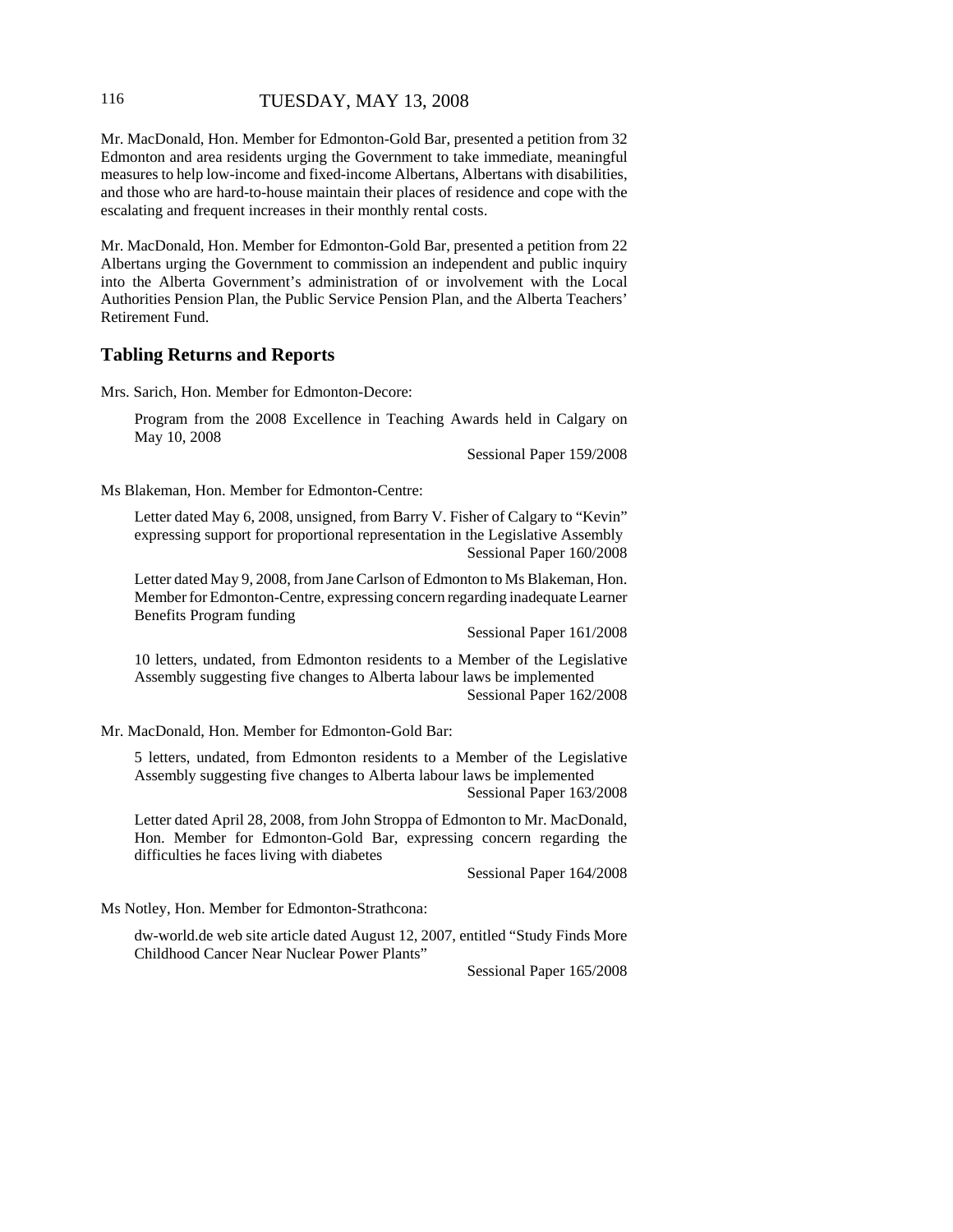timeforchange.org web site article, undated, entitled "Nuclear power station causing cancer"

Sessional Paper 166/2008

4 letters from Albertans to Mr. Mason, Hon. Member for Edmonton-Highlands-Norwood, Hon. Mr. Stelmach, Premier, and Ed Kamieniecki, Reeve, Municipal District of Northern Lights No. 22, expressing opposition to nuclear power in Alberta

Sessional Paper 167/2008

# **ORDERS OF THE DAY**

# **Committee of Supply** (Main Estimates)

According to Order, the Assembly resolved itself into Committee of Supply and the Speaker left the Chair.

(Assembly in Committee)

And after some time spent therein, the Acting Speaker assumed the Chair and Mr. Johnston reported as follows:

Mr. Speaker:

The Committee of Supply has had under consideration certain resolutions of Executive Council, reports progress thereon, and requests leave to sit again.

The question being put, the report and the request for leave to sit again were agreed to.

#### **Adjournment**

On motion by Hon. Mr. Renner, Deputy Government House Leader, it was agreed at 5:26 p.m. that when the Assembly reconvened at 7:30 p.m. it would be in Committee of Supply and the Acting Speaker left the Chair.

TUESDAY, MAY 13, 2008 — 7:30 P.M.

### **Committee of Supply** (Main Estimates)

(Assembly in Committee)

And after some time spent therein, the Deputy Speaker assumed the Chair and Mr. Johnston reported as follows: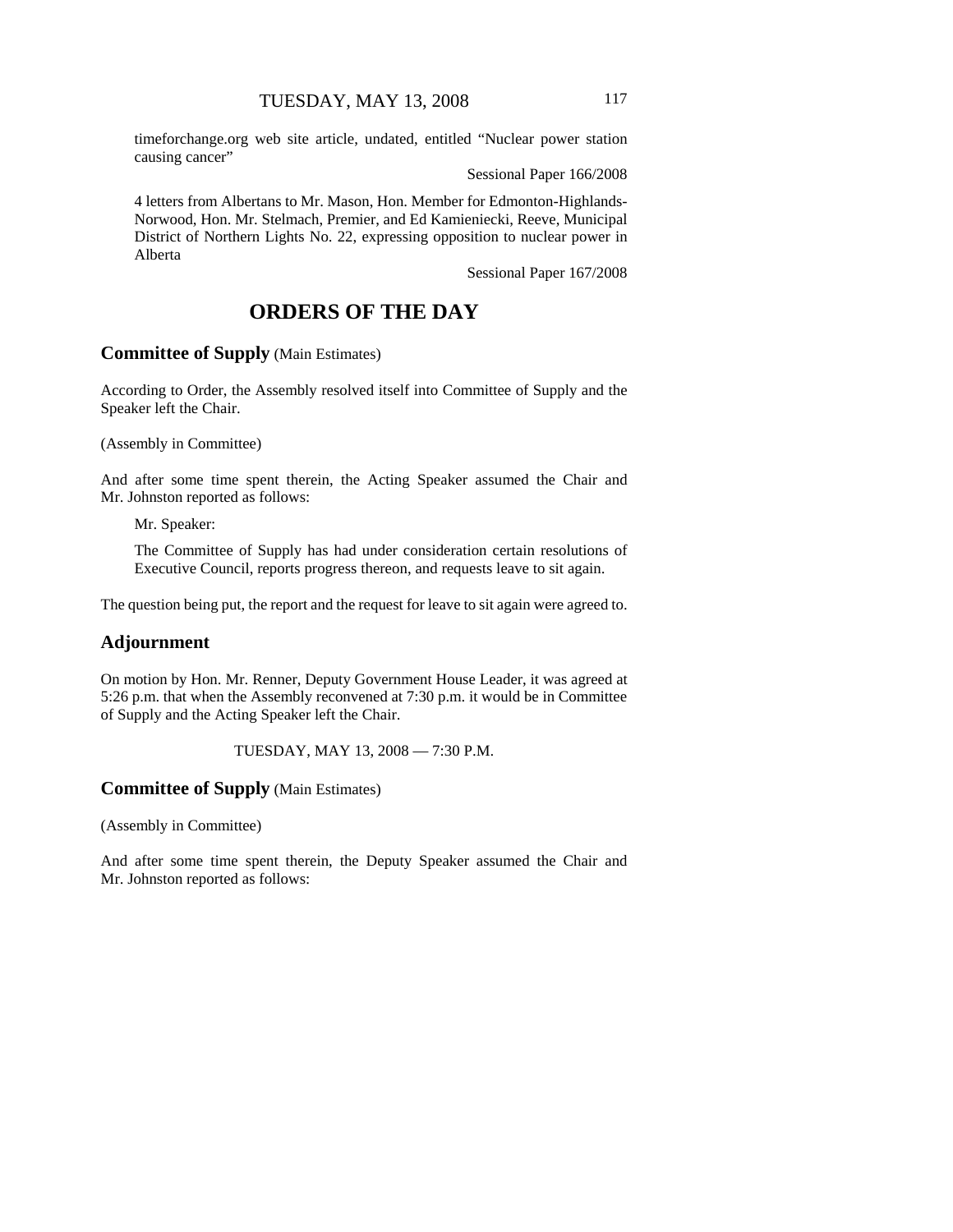# 118 WEDNESDAY, MAY 14, 2008

Mr. Speaker:

The Committee of Supply has had under consideration certain resolutions of the Department of Health and Wellness, reports progress thereon, and requests leave to sit again.

The question being put, the report and the request for leave to sit again were agreed to.

### **Government Bills and Orders**

#### **Second Reading**

On the motion that the following Bill be now read a Second time:

Bill 1 Trade, Investment and Labour Mobility Agreement Implementation Statutes Amendment Act, 2008 — Hon. Mr. Stelmach

Ms Blakeman moved adjournment of the debate, which was agreed to.

On the motion that the following Bill be now read a Second time:

Bill 3 Fiscal Responsibility Amendment Act, 2008 — Hon. Mr. Snelgrove

Ms Blakeman moved adjournment of the debate, which was agreed to.

The following Bill was read a Second time and referred to Committee of the Whole:

Bill 2 Travel Alberta Act — Hon. Mrs. Ady

#### **Adjournment**

On motion by Hon. Mr. Zwozdesky, Deputy Government House Leader, the Assembly adjourned at 11:09 p.m. until Wednesday, May 14, 2008, at 1:30 p.m.

Wednesday, May 14, 2008

The Speaker took the Chair at 1:30 p.m.

### **Members' Statements**

Mr. Webber, Hon. Member for Calgary-Foothills, made a statement recognizing May 14, 2008, as the first annual Cancer Day of Action.

Mr. Johnson, Hon. Member for Athabasca-Redwater, made a statement congratulating Athabasca-Redwater constituent Bertha Clark on recently receiving the National Aboriginal Lifetime Achievement Award.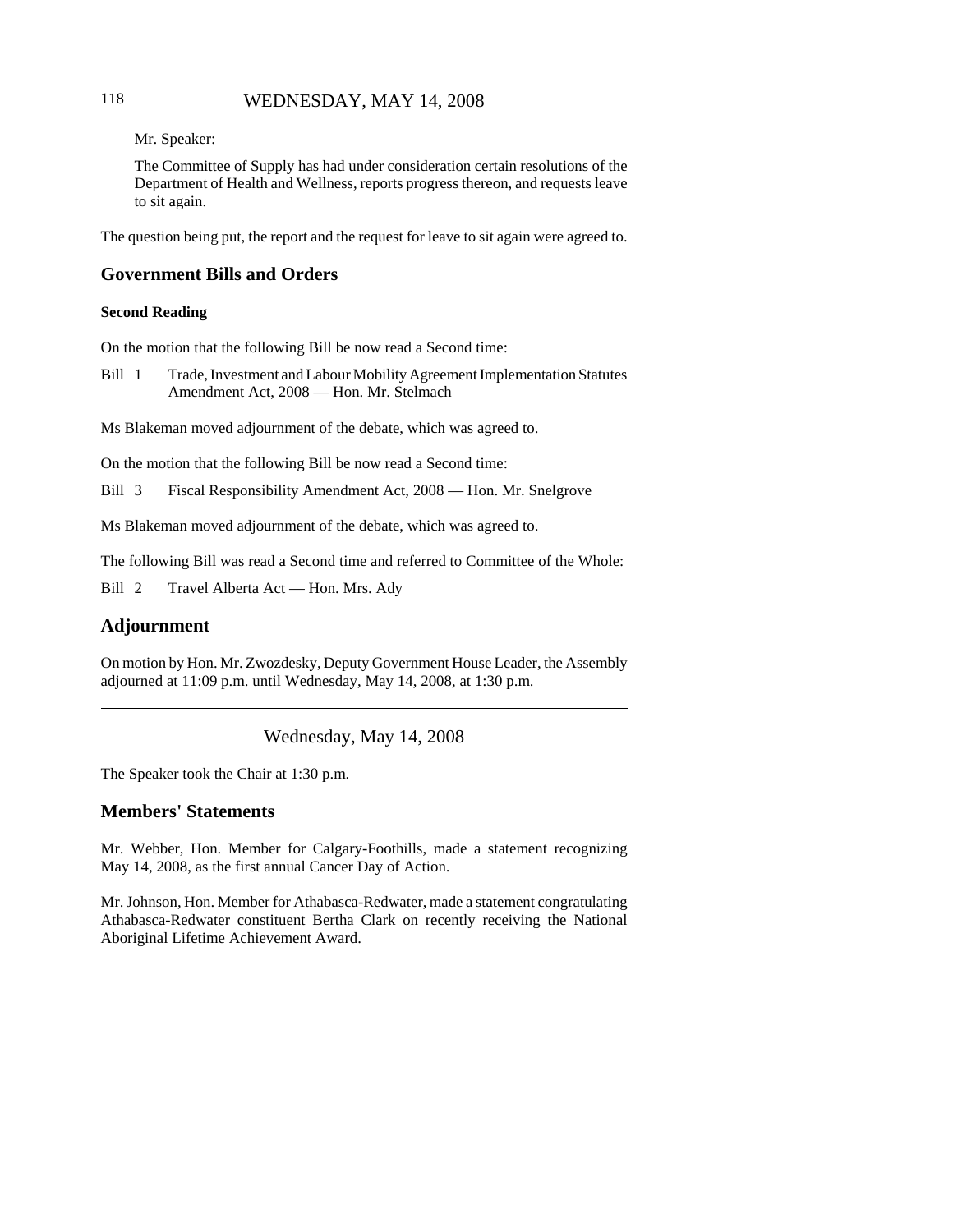Mrs. Forsyth, Hon. Member for Calgary-Fish Creek, made a statement regarding the establishment of the Crime Reduction Secretariat and the need to continue developing strategies to reduce crime.

Ms Blakeman, Hon. Member for Edmonton-Centre, made a statement regarding the need to improve accessibility to the Legislature Building for people with physical disabilities.

Mr. Elniski, Hon. Member for Edmonton-Calder, made a statement recognizing May 4-10, 2008, as Emergency Preparedness Week.

Mr. Fawcett, Hon. Member for Calgary-North Hill, made a statement regarding the 50th anniversary of the Urban Development Institute of Alberta.

#### **Presenting Petitions**

Ms Blakeman, Hon. Member for Edmonton-Centre, presented a petition from 61 Alberta and British Columbia residents urging the Government to commission an independent and public inquiry into the Alberta Government's administration of or involvement with the Local Authorities Pension Plan, the Public Service Pension Plan, and the Alberta Teachers' Retirement Fund.

Mr. Kang, Hon. Member for Calgary-McCall, presented a petition from 26 Albertans urging the Government to commission an independent and public inquiry into the Alberta Government's administration of or involvement with the Local Authorities Pension Plan, the Public Service Pension Plan, and the Alberta Teachers' Retirement Fund.

Mr. Chase, Hon. Member for Calgary-Varsity, presented a petition from 216 Albertans requesting the Legislative Assembly pass legislation that will prohibit emotional bullying and psychological harassment in the workplace.

Mr. Chase, Hon. Member for Calgary-Varsity, presented a petition from 6 Albertans urging the Government to commission an independent and public inquiry into the Alberta Government's administration of or involvement with the Local Authorities Pension Plan, the Public Service Pension Plan, and the Alberta Teachers' Retirement Fund.

Mr. MacDonald, Hon. Member for Edmonton-Gold Bar, presented a petition from 27 Albertans urging the Government to take measures that will require school boards and schools to eliminate all fees for instructional supplies and materials and general school services, including textbooks, musical instruments, physical education programs, locker rentals, lunch hour supervision, and required field trips and to ensure that schools are not deprived of the resources necessary to offer these programs and services without additional charges to parents or guardians.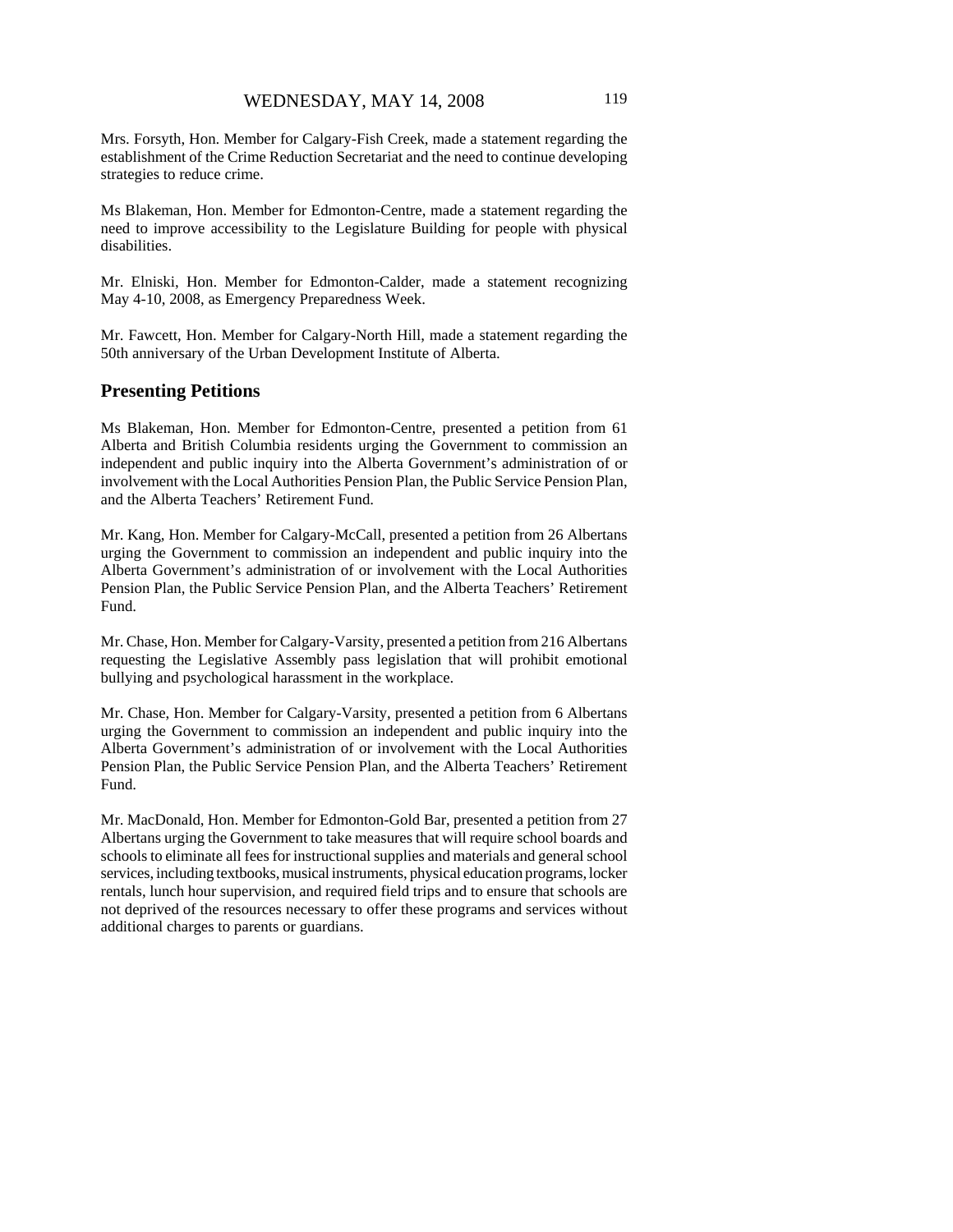# 120 WEDNESDAY, MAY 14, 2008

Mr. MacDonald, Hon. Member for Edmonton-Gold Bar, presented a petition from 95 Albertans urging the Government to commission an independent and public inquiry into the Alberta Government's administration of or involvement with the Local Authorities Pension Plan, the Public Service Pension Plan, and the Alberta Teachers' Retirement Fund.

# **Notice of Amendment to Committee of Supply Schedule**

Hon. Mr. Hancock, Government House Leader, gave oral notice that pursuant to Standing Orders  $59.02(2)$  and  $59.03(1)(b)$ , (3), the schedule for consideration of the 2008-09 Main Estimates in Committee of Supply was amended to allow for consideration of the remainder of the Estimates of the Department of Agriculture and Rural Development (23 minutes) to take place on May 22, 2008.

# **Notice of Committee of Supply Votes**

Hon. Mr. Hancock, Government House Leader, gave oral notice that pursuant to Standing Order 59.03(3), the votes in Committee of Supply on the 2008-09 Estimates of the Offices of the Legislative Assembly and the 2008-09 Main Estimates will take place on May 22, 2008.

# **Introduction of Bills (First Reading)**

Notice having been given:

Bill Pr1 Young Men's Christian Association of Edmonton Statutes Amendment Act, 2008 — Mr. Lukaszuk

# **Tabling Returns and Reports**

Ms Notley, Hon. Member for Edmonton-Strathcona:

Letter dated May 6, 2008, from J. Lawrence Tymko, Chair of the Board, Greater Edmonton Foundation: Housing for Seniors, to Hon. Mrs. Jablonski, Minister of Seniors and Community Supports, expressing concern regarding inadequate funding levels for the Lodge Assistance Program and requesting the funding levels be increased

Sessional Paper 168/2008

Mr. Chase, Hon. Member for Calgary-Varsity:

E-mail message, undated, from Terence Gannon, Intellog, to Ms DeLong, Hon. Member for Calgary-Bow, and Mr. Chase, Hon. Member for Calgary-Varsity, attaching the text of an e-mail message dated April 18, 2008, from Mr. Gannon to Hon. Mr. Knight, Minister of Energy, outlining Mr. Gannon's efforts to establish a reference index of energy-related wells for the Western Sedimentary Basin and requesting Hon. Mr. Knight's assistance in obtaining support for this endeavour from the Energy Resources Conservation Board

Sessional Paper 169/2008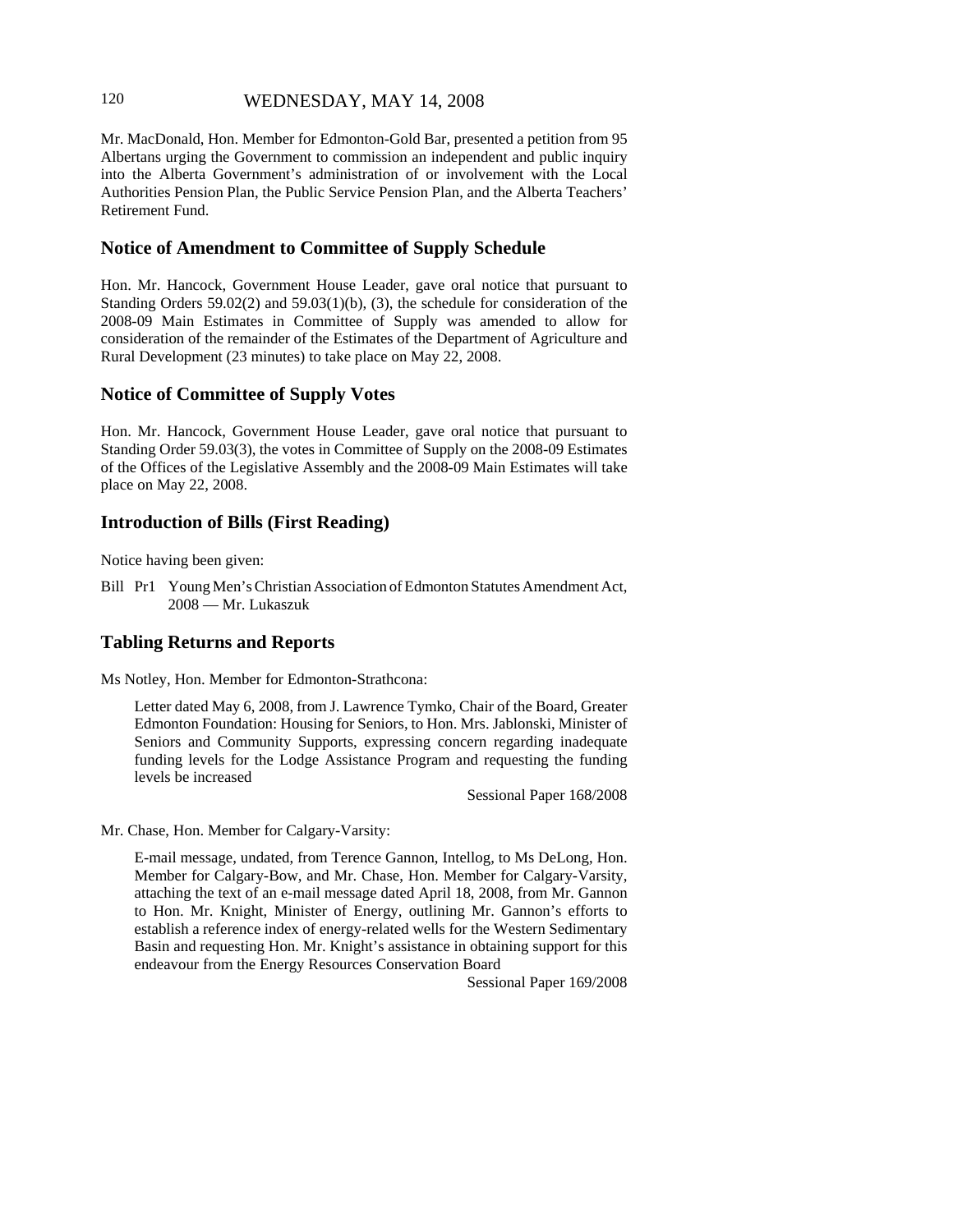Mr. MacDonald, Hon. Member for Edmonton-Gold Bar:

5 letters, undated, from Edmonton residents to a Member of the Legislative Assembly suggesting five changes to Alberta labour laws be implemented Sessional Paper 170/2008

### **Tablings to the Clerk**

Clerk of the Assembly on behalf of Hon. Mr. Renner, Minister of Environment:

Response to a question raised by Dr. Swann, Hon. Member for Calgary-Mountain View, during Oral Question Period on May 8, 2008, regarding a contained tailings release at the Suncor facilities in Fort McMurray in July 2007

Sessional Paper 171/2008

# **ORDERS OF THE DAY**

**Committee of Supply** (Main Estimates)

According to Order, the Assembly resolved itself into Committee of Supply and the Speaker left the Chair.

(Assembly in Committee)

### **Adjournment**

On motion by Hon. Mr. Hancock, Government House Leader, the Committee recessed at 5:27 p.m. until 7:30 p.m.

WEDNESDAY, MAY 14, 2008 — 7:30 P.M.

# **Committee of Supply** (Main Estimates)

(Assembly in Committee)

And after some time spent therein, the Acting Speaker assumed the Chair and Mrs. McQueen reported as follows:

Mr. Speaker:

The Committee of Supply has had under consideration certain resolutions of the Departments of Transportation and Children and Youth Services, reports progress thereon, and requests leave to sit again.

The question being put, the report and the request for leave to sit again were agreed to.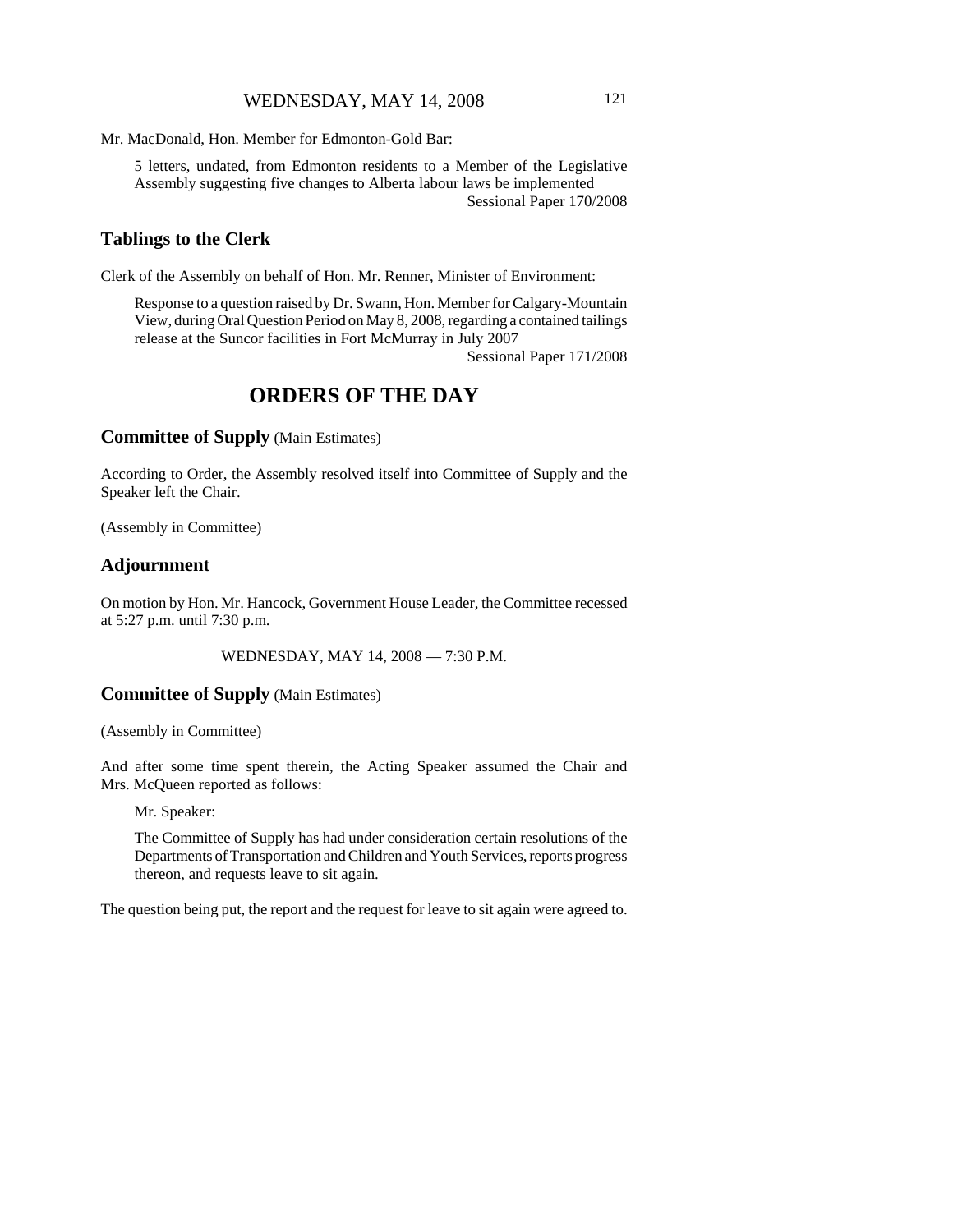# 122 WEDNESDAY, MAY 14, 2008

# **Government Motions**

**14.** Moved by Hon. Mr. Renner on behalf of Hon. Mr. Hancock:

Be it resolved that a Select Special Ethics Commissioner Search Committee of the Legislative Assembly be appointed, consisting of the following Members, namely:

| $Prins$ (Chair)          | Campbell | MacDonald |
|--------------------------|----------|-----------|
| McFarland (Deputy Chair) | Horne    | Marz      |
| <b>Blakeman</b>          | Lund     | Notley    |

for the purpose of inviting applications for the position of Ethics Commissioner and to recommend to the Assembly the applicant it considers most suitable to this position.

- 1. The Chair and members of the Committee shall be paid in accordance with the schedule of Category A Committees provided in the most current Members' Services Committee Allowances Order.
- 2. Reasonable disbursements by the Committee for advertising, staff assistance, equipment and supplies, rent, travel, and other expenditures necessary for the effective conduct of its responsibilities shall be paid, subject to the approval of the Chair.
- 3. In carrying out its responsibilities, the Committee may, with the concurrence of the head of the department, utilize the services of members of the public service employed in that department, and of the staff employed by the Assembly.
- 4. The Committee may, without leave of the Assembly, sit during a period when the Assembly is adjourned.
- 5. When its work has been completed, the Committee shall report to the Assembly if it is sitting. During a period when the Assembly is adjourned, the Committee may release its report by depositing a copy with the Clerk and forwarding a copy to each Member of the Assembly.

The question being put, the motion was agreed to.

# **Government Bills and Orders**

#### **Committee of the Whole**

According to Order, the Assembly resolved itself into Committee of the Whole and the Acting Speaker left the Chair.

(Assembly in Committee)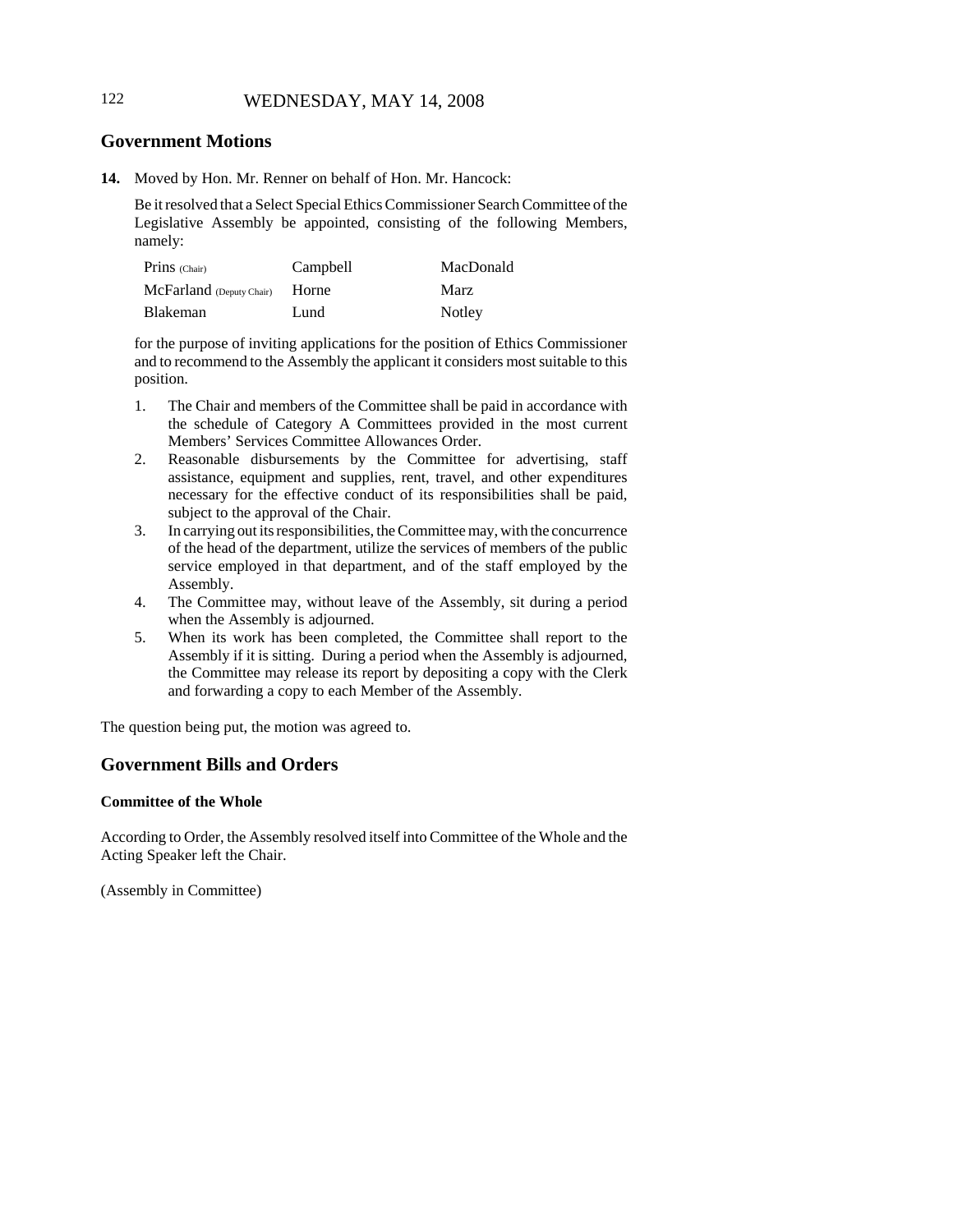### THURSDAY, MAY 15, 2008 123

And after some time spent therein, the Acting Speaker resumed the Chair.

The following Bill was reported:

Bill 2 Travel Alberta Act — Hon. Mrs. Ady

#### **Second Reading**

On the motion that the following Bill be now read a Second time:

Bill 3 Fiscal Responsibility Amendment Act, 2008 — Hon. Mr. Snelgrove

A debate followed.

Ms Pastoor moved adjournment of the debate, which was agreed to.

### **Adjournment**

On motion by Hon. Mr. Renner, Deputy Government House Leader, the Assembly adjourned at 10:48 p.m. until Thursday, May 15, 2008, at 1:30 p.m.

Thursday, May 15, 2008

The Speaker took the Chair at 1:30 p.m.

### **Ministerial Statements**

Hon. Mr. Liepert, Minister of Health and Wellness, made a statement announcing the establishment of the Alberta Health Services Board, a new health care system governance model.

Dr. Swann, Hon. Member for Calgary-Mountain View, commented on the statement.

Ms Notley, Hon. Member for Edmonton-Strathcona, requested and received the unanimous consent of the Assembly to comment on the Ministerial Statement.

#### **Members' Statements**

Mr. Anderson, Hon. Member for Airdrie-Chestermere, made a statement recognizing May 11-17, 2008, as National Police Week.

Mr. Chase, Hon. Member for Calgary-Varsity, made a statement regarding camping in Alberta's provincial parks.

Mr. Xiao, Hon. Member for Edmonton-McClung, made a statement regarding the devastating earthquake in Sichuan Province in southwest China on May 12, 2008.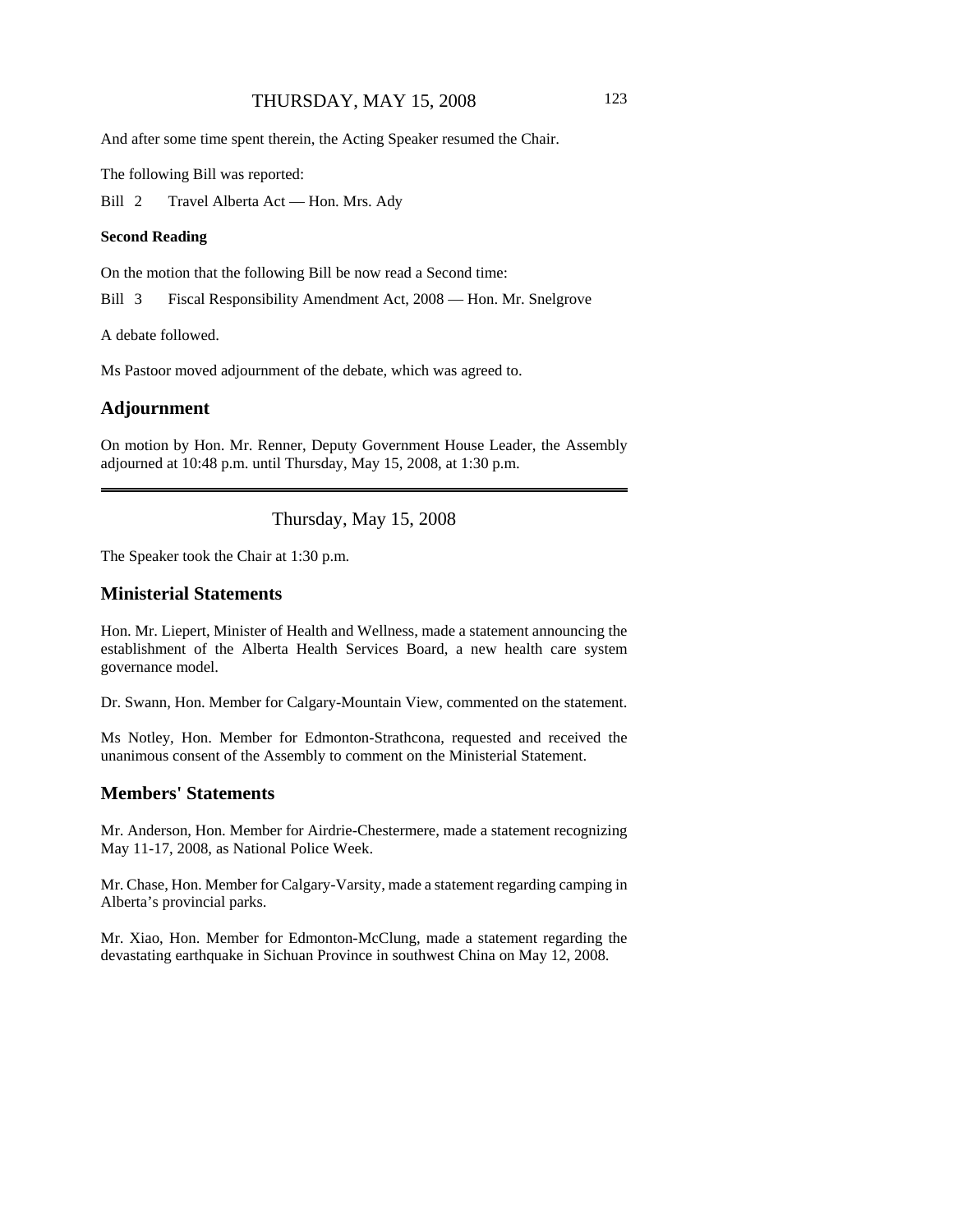# 124 THURSDAY, MAY 15, 2008

Mr. Dallas, Hon. Member for Red Deer-South, made a statement recognizing Bill Olafson, Red Deer Citizen of the Year, and Spencer Hachey, Red Deer Young Citizen of the Year, both awarded by the Red Deer Rotary Club.

Ms Notley, Hon. Member for Edmonton-Strathcona, made a statement expressing opposition to nuclear power in Alberta.

### **Presenting Petitions**

Ms Blakeman, Hon. Member for Edmonton-Centre, presented a petition from 56 Albertans urging the Government to commission an independent and public inquiry into the Alberta Government's administration of or involvement with the Local Authorities Pension Plan, the Public Service Pension Plan, and the Alberta Teachers' Retirement Fund.

Mr. Kang, Hon. Member for Calgary-McCall, presented a petition from 47 Albertans urging the Government to commission an independent and public inquiry into the Alberta Government's administration of or involvement with the Local Authorities Pension Plan, the Public Service Pension Plan, and the Alberta Teachers' Retirement Fund.

Mr. Chase, Hon. Member for Calgary-Varsity, presented a petition from 172 Calgary and area residents requesting the Legislative Assembly pass legislation that will prohibit emotional bullying and psychological harassment in the workplace.

Mr. Chase, Hon. Member for Calgary-Varsity, presented a petition from 83 Albertans urging the Government to commission an independent and public inquiry into the Alberta Government's administration of or involvement with the Local Authorities Pension Plan, the Public Service Pension Plan, and the Alberta Teachers' Retirement Fund.

Ms Pastoor, Hon. Member for Lethbridge-East, presented a petition from 123 Albertans urging the Government to commission an independent and public inquiry into the Alberta Government's administration of or involvement with the Local Authorities Pension Plan, the Public Service Pension Plan, and the Alberta Teachers' Retirement Fund.

# **Introduction of Bills (First Reading)**

Notice having been given:

- Bill 14 Court of Queen's Bench Amendment Act, 2008 Hon. Mr. Renner on behalf of Hon. Ms Redford
- Bill 15 Family Law Amendment Act, 2008 Hon. Mr. Renner on behalf of Hon. Ms Redford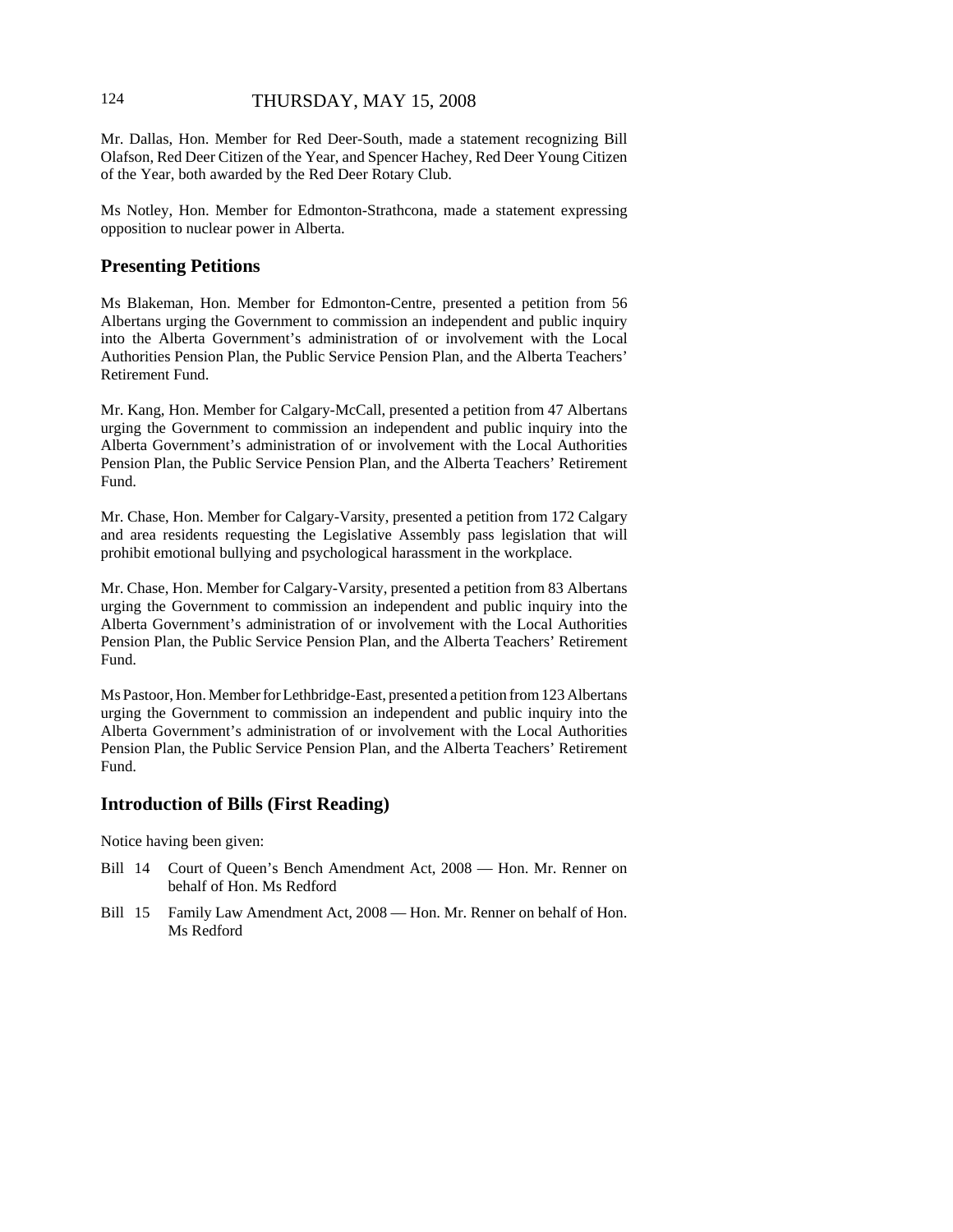### THURSDAY, MAY 15, 2008 125

#### **Tabling Returns and Reports**

Ms Notley, Hon. Member for Edmonton-Strathcona:

E-mail message dated May 15, 2008, from Ann Goldblatt of Edmonton to Hon. Mr. Zwozdesky, Minister of Aboriginal Relations, expressing opposition to the consolidation of the Regional Health Authorities

Sessional Paper 172/2008

Mr. Chase, Hon. Member for Calgary-Varsity:

E-mail message dated May 6, 2008, from Serge Mercier to all Members of the Legislative Assembly expressing opposition to the Department of Employment and Immigration's decision to transfer the contract for Francophone job-seeking services from a Francophone service provider in Calgary to Bow Valley College Sessional Paper 173/2008

E-mail message dated May 13, 2008, from Serge Mercier to all Members of the Legislative Assembly regarding the negative impact on the Francophone community in Calgary following a decision by the Department of Employment and Immigration regarding Francophone services

Sessional Paper 174/2008

Report dated May 2008 entitled "Family and Community Support Services (FCSS) Sustainability Initiative Key Messages" prepared for Mr. Chase, Hon. Member for Calgary-Varsity, by Calgary Family and Community Support Services

Sessional Paper 175/2008

154 letters, undated, from Calgary residents to a Member of the Legislative Assembly suggesting five changes to Alberta labour laws be implemented Sessional Paper 176/2008

Dr. Swann, Hon. Member for Calgary-Mountain View:

Document, undated, soliciting donations for the Western Sky Land Trust to conserve a parcel of land along the Bow River

Sessional Paper 177/2008

### **Tablings to the Clerk**

Clerk of the Assembly on behalf of Hon. Mr. Goudreau, Minister of Employment and Immigration, pursuant to the Engineering, Geological and Geophysical Professions Act, cE-11, s12(4):

Association of Professional Engineers, Geologists and Geophysicists of Alberta, Annual Report 2007

Sessional Paper 178/2008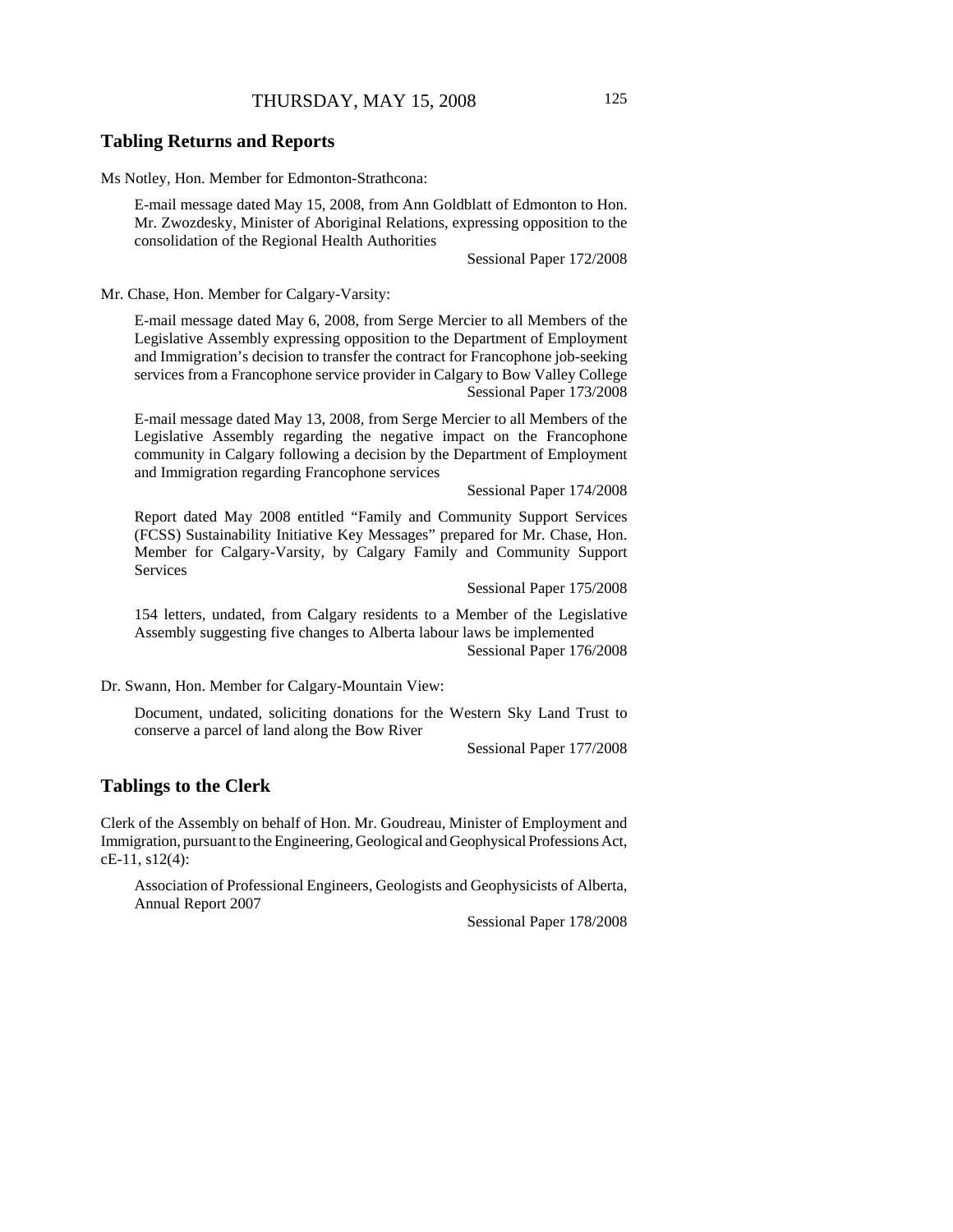# 126 THURSDAY, MAY 15, 2008

Clerk of the Assembly on behalf of Hon. Mr. Knight, Minister of Energy:

Letter dated May 15, 2008, from Hon. Mr. Knight, Minister of Energy, to Dr. Taft, Hon. Leader of the Official Opposition, attaching information regarding Budget 2008 non-renewable resource revenue forecasts

Sessional Paper 179/2008

# **Projected Government Business**

Pursuant to Standing Order 7(6), Ms Blakeman, Official Opposition House Leader, asked a question pertaining to the order of Government Business to be brought before the Assembly for the following week.

Hon. Mr. Hancock, Government House Leader, gave notice of projected Government Business for the week of May 20 to May 22, 2008:

| Tuesday, May 20   | Aft. | - Government Bills and Orders                                            |
|-------------------|------|--------------------------------------------------------------------------|
|                   |      | <b>Committee of Supply</b>                                               |
|                   |      | Main Estimates<br><b>Municipal Affairs</b>                               |
|                   |      | <b>Second Reading</b>                                                    |
|                   |      | Bill 1, 3, 4, 12, 13                                                     |
|                   |      | And as per the Order Paper                                               |
|                   | Eve. | - Government Bills and Orders                                            |
|                   |      | <b>Committee of Supply</b>                                               |
|                   |      | <b>Main Estimates</b><br>Housing and Urban Affairs                       |
|                   |      | <b>Second Reading</b>                                                    |
|                   |      | Bill 1, 3, 4, 12, 13                                                     |
|                   |      | And as per the Order Paper                                               |
| Wednesday, May 21 | Aft. | - Government Bills and Orders                                            |
|                   |      | <b>Committee of Supply</b>                                               |
|                   |      | <b>Main Estimates</b><br>Solicitor General and<br><b>Public Security</b> |
|                   |      | <b>Second Reading</b>                                                    |
|                   |      | Bill 3, 12, 13                                                           |
|                   |      | And as per the Order Paper                                               |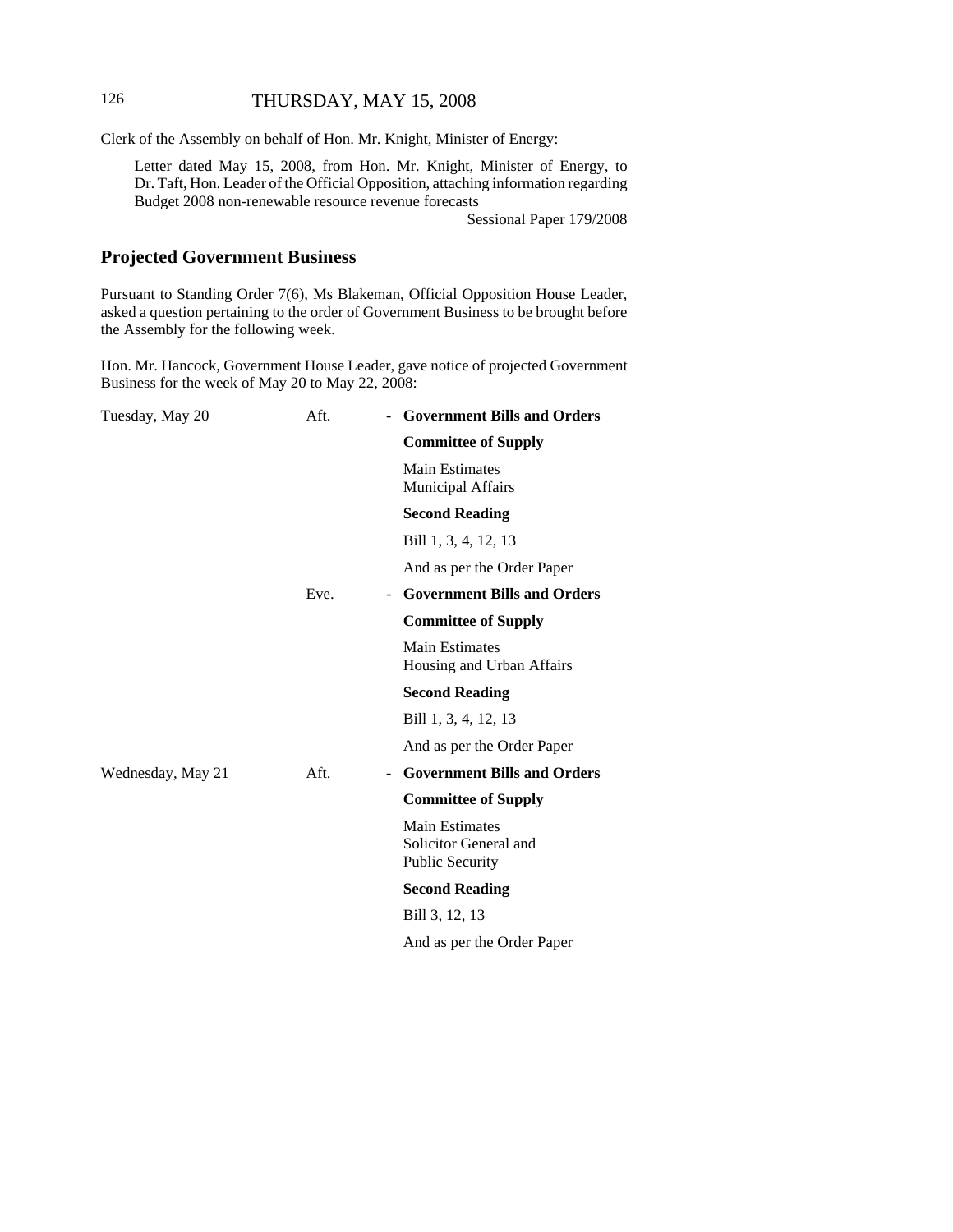# THURSDAY, MAY 15, 2008 127

|                  | Eve. | - Government Bills and Orders                                                                                               |
|------------------|------|-----------------------------------------------------------------------------------------------------------------------------|
|                  |      | <b>Committee of Supply</b>                                                                                                  |
|                  |      | Main Estimates<br>Finance and Enterprise /<br><b>Treasury Board</b>                                                         |
|                  |      | <b>Second Reading</b>                                                                                                       |
|                  |      | Bill 3, 10, 12, 13                                                                                                          |
|                  |      | And as per the Order Paper                                                                                                  |
| Thursday, May 22 | Aft. | <b>Government Bills and Orders</b><br>$\blacksquare$                                                                        |
|                  |      | <b>Committee of Supply</b>                                                                                                  |
|                  |      | <b>Main Estimates</b><br>Agriculture and Rural<br>Development                                                               |
|                  |      | All votes on the 2008-09 Offices<br>of the Legislative Assembly<br>Estimates and the 2008-09<br><b>Government Estimates</b> |
|                  |      | <b>Committee of the Whole</b>                                                                                               |
|                  |      | Bill 1, 3, 4, 12, 13                                                                                                        |
|                  |      |                                                                                                                             |

And as per the Order Paper

# **ORDERS OF THE DAY**

### **Committee of Supply** (Main Estimates)

According to Order, the Assembly resolved itself into Committee of Supply and the Speaker left the Chair.

(Assembly in Committee)

And after some time spent therein, the Deputy Speaker assumed the Chair and Dr. Brown reported as follows:

Mr. Speaker:

The Committee of Supply has had under consideration certain resolutions of the Department of Sustainable Resource Development, reports progress thereon, and requests leave to sit again.

The question being put, the report and the request for leave to sit again were agreed to.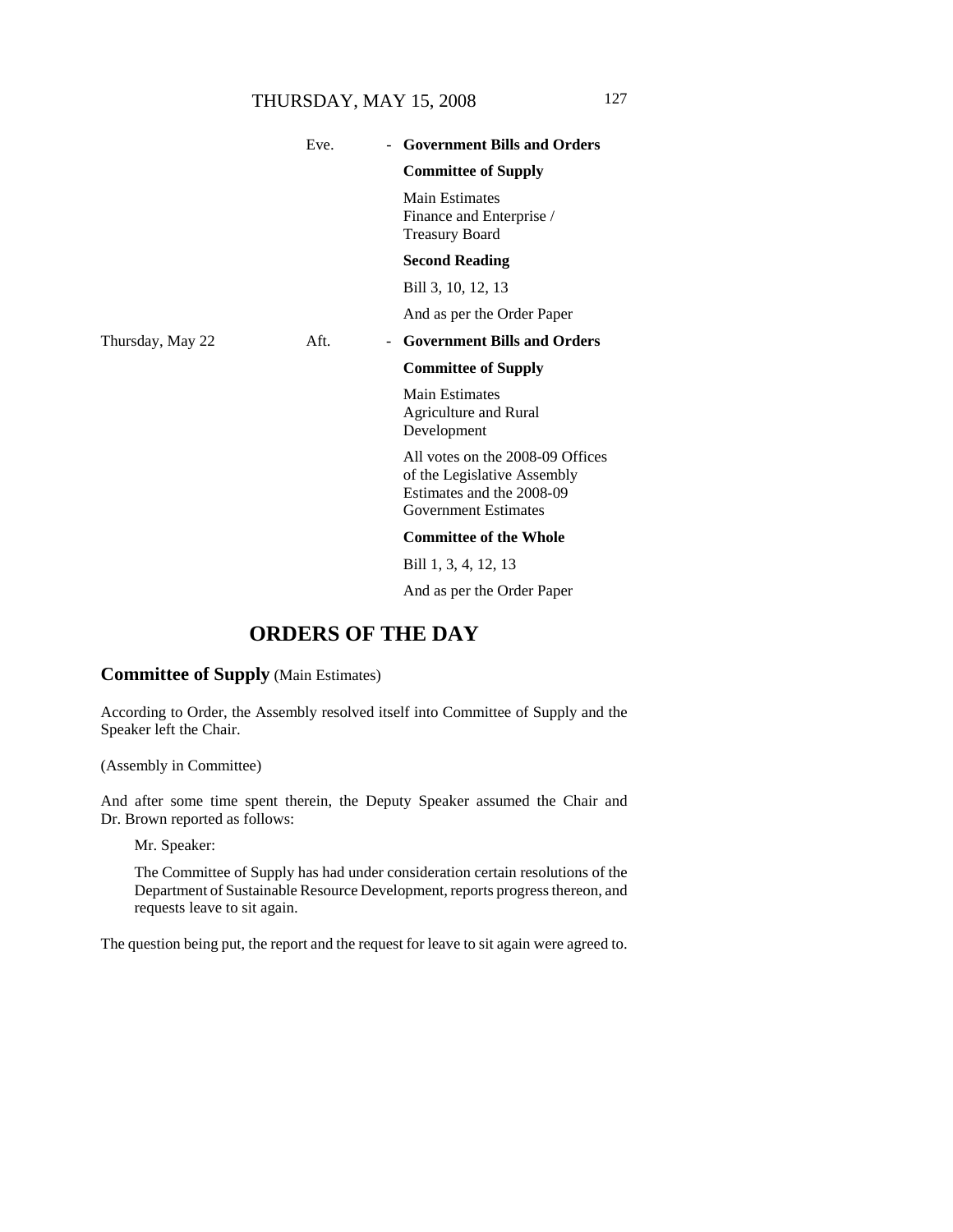# **Adjournment**

Pursuant to Standing Order 3(4)(a), and on motion by Hon. Mr. Hancock, Government House Leader, the Assembly adjourned at 5:26 p.m. until Tuesday, May 20, 2008, at 1:30 p.m.

Tuesday, May 20, 2008

The Speaker took the Chair at 1:30 p.m.

# **Members' Statements**

Mr. Weadick, Hon. Member for Lethbridge-West, made a statement regarding the 50th anniversary of Lethbridge College.

Mr. Hehr, Hon. Member for Calgary-Buffalo, made a statement regarding the earthquake in Sichuan Province, China, on May 12, 2008.

Mr. Xiao, Hon. Member for Edmonton-McClung, made a statement regarding the fifth annual RISE (Recognizing Immigrant Success and Excellence) Awards presented by the Edmonton Mennonite Centre for Newcomers on May 15, 2008.

Mr. Johnson, Hon. Member for Athabasca-Redwater, made a statement regarding the recent wildfires in Newbrook and Thorhild County.

Mr. Elniski, Hon. Member for Edmonton-Calder, made a statement regarding the first annual Blanket of Remembrance Aboriginal Children's Memorial Round Dance hosted by the Creating Hope Society on May 16, 2008, in Edmonton.

Mr. Bhullar, Hon. Member for Calgary-Montrose, made a statement regarding a radiothon held on May 10, 2008, to raise funds for the Canadian Red Cross Myanmar cyclone fund, organized by Radio Sursangam in Calgary and the Calgary Sikh community.

# **Presenting Petitions**

Ms Blakeman, Hon. Member for Edmonton-Centre, presented a petition from 27 Albertans urging the Government to commission an independent and public inquiry into the Alberta Government's administration of or involvement with the Local Authorities Pension Plan, the Public Service Pension Plan, and the Alberta Teachers' Retirement Fund.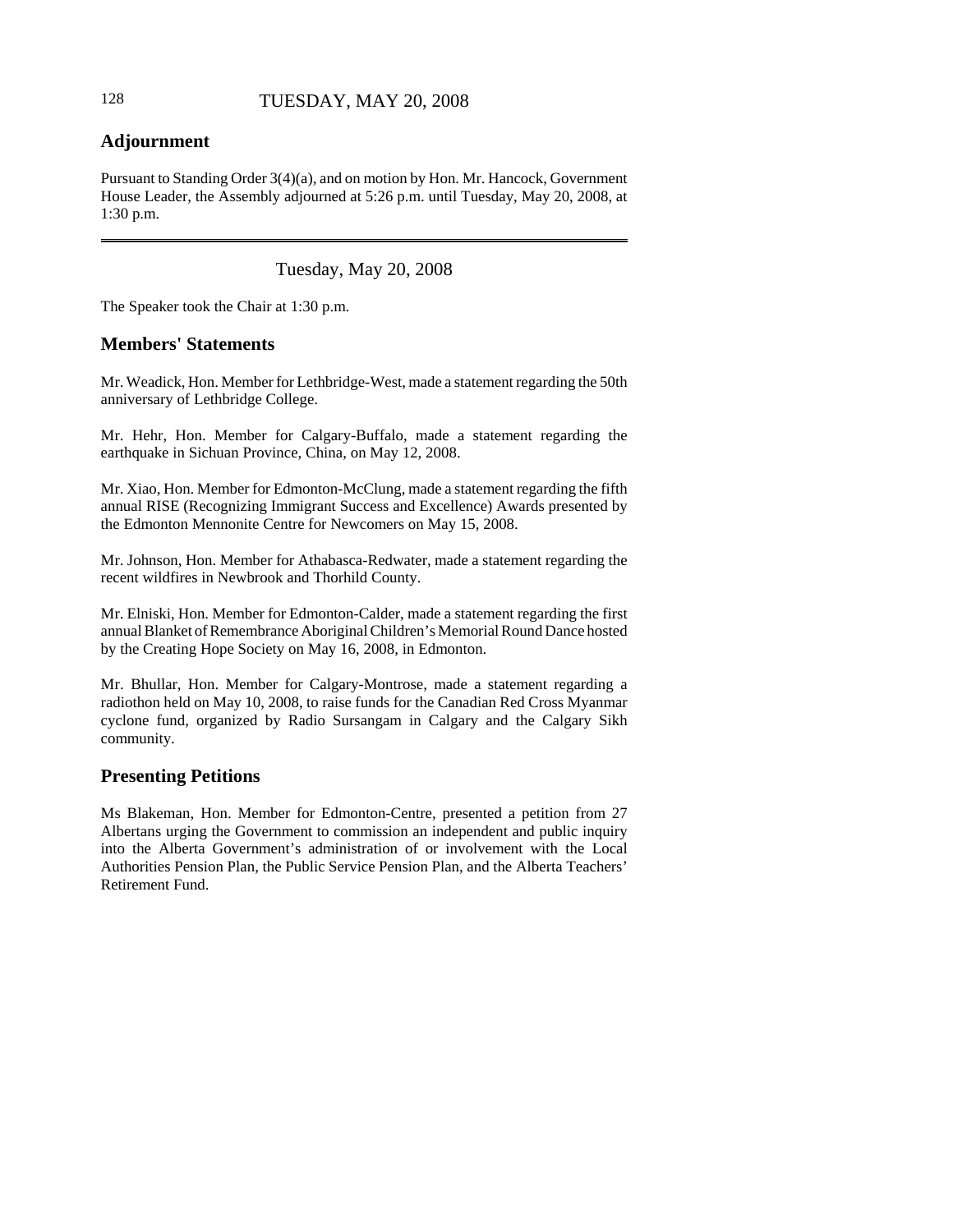Mr. Hehr, Hon. Member for Calgary-Buffalo, presented a petition from 51 Edmonton and area residents urging the Government to commission an independent and public inquiry into the Alberta Government's administration of or involvement with the Local Authorities Pension Plan, the Public Service Pension Plan, and the Alberta Teachers' Retirement Fund.

Mr. Chase, Hon. Member for Calgary-Varsity, presented a petition from 152 Albertans requesting the Legislative Assembly pass legislation that will prohibit emotional bullying and psychological harassment in the workplace.

Mr. Chase, Hon. Member for Calgary-Varsity, presented a petition from 32 Albertans urging the Government to commission an independent and public inquiry into the Alberta Government's administration of or involvement with the Local Authorities Pension Plan, the Public Service Pension Plan, and the Alberta Teachers' Retirement Fund.

Mr. Chase, Hon. Member for Calgary-Varsity, on behalf of Mr. Kang, Hon. Member for Calgary-McCall, presented a petition from 62 Albertans urging the Government to commission an independent and public inquiry into the Alberta Government's administration of or involvement with the Local Authorities Pension Plan, the Public Service Pension Plan, and the Alberta Teachers' Retirement Fund.

Ms Pastoor, Hon. Member for Lethbridge-East, presented a petition from 10 Albertans urging the Government to commission an independent and public inquiry into the Alberta Government's administration of or involvement with the Local Authorities Pension Plan, the Public Service Pension Plan, and the Alberta Teachers' Retirement Fund.

Dr. Swann, Hon. Member for Calgary-Mountain View, presented a petition from 153 Albertans urging the Government to commission an independent and public inquiry into the Alberta Government's administration of or involvement with the Local Authorities Pension Plan, the Public Service Pension Plan, and the Alberta Teachers' Retirement Fund.

#### **Tabling Returns and Reports**

Ms Notley, Hon. Member for Edmonton-Strathcona:

Remarks of The Right Honourable Beverley McLachlin, PC, Chief Justice of Canada, to the Council of the Canadian Bar Association at the Canadian Legal Conference, held on August 11, 2007, in Calgary

Sessional Paper 180/2008

Blackwell Synergy web site article dated March 26, 2007, entitled "Abstract, Explaining the Recent Decline in Domestic Violence"

Sessional Paper 181/2008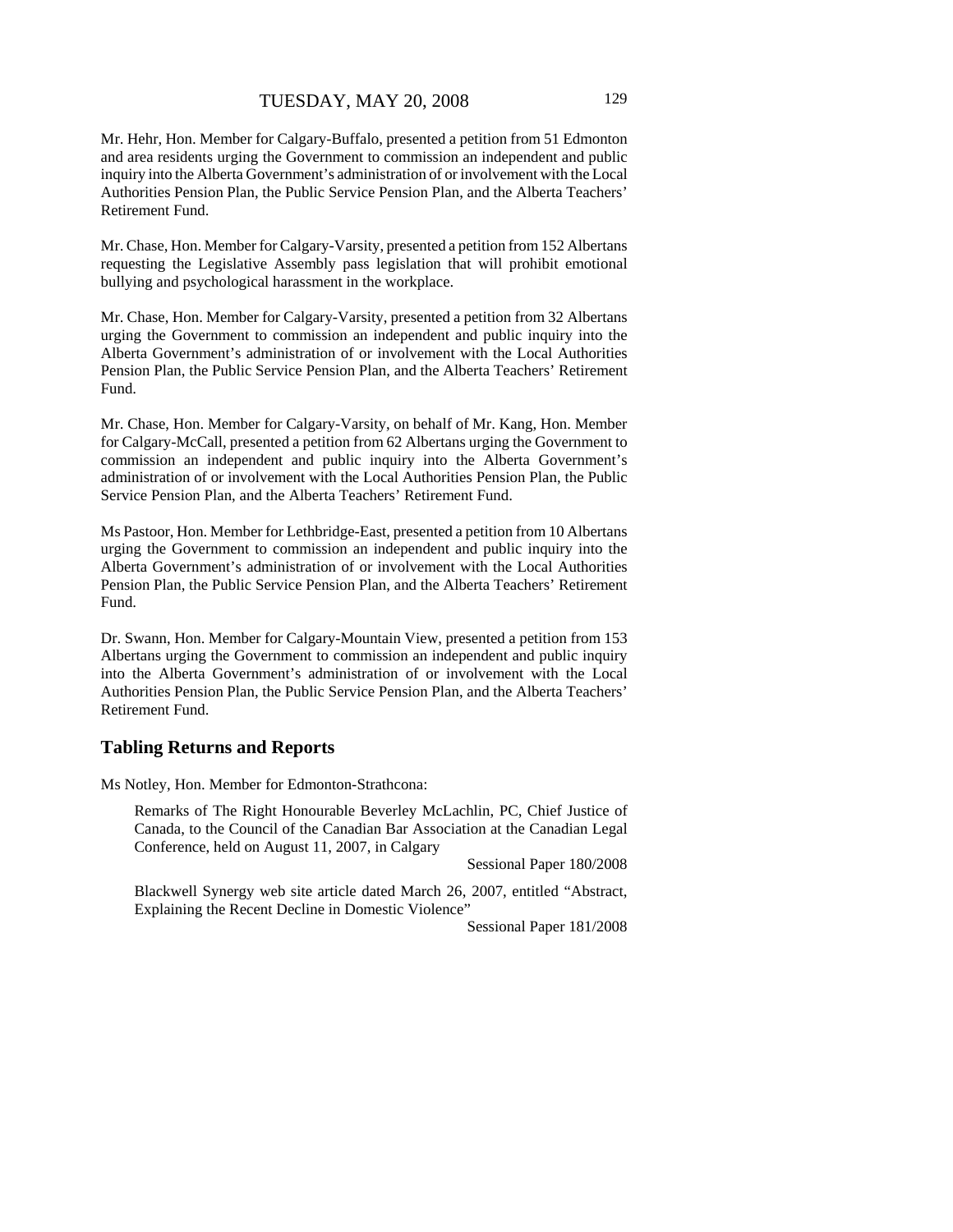Prairie State Legal Services web site article, undated, entitled "Access to legal aid lowers domestic abuse"

Sessional Paper 182/2008

Dr. Swann, Hon. Member for Calgary-Mountain View:

Program from the Alberta College of Art and Design 2008 Convocation Ceremony held on May 16, 2008, in Calgary

Sessional Paper 183/2008

#### **Tablings to the Clerk**

Clerk of the Assembly on behalf of Hon. Mr. Hayden, Minister of Infrastructure:

Response to questions raised by Mr. Mason, Hon. Member for Edmonton-Highlands-Norwood, on May 6, 2008, Department of Infrastructure, 2008-09 Main Estimates debate

Sessional Paper 184/2008

# **ORDERS OF THE DAY**

#### **Committee of Supply** (Main Estimates)

According to Order, the Assembly resolved itself into Committee of Supply and the Speaker left the Chair.

(Assembly in Committee)

And after some time spent therein, the Acting Speaker assumed the Chair and Mr. Dallas reported as follows:

Mr. Speaker:

The Committee of Supply has had under consideration certain resolutions of the Department of Municipal Affairs, reports progress thereon, and requests leave to sit again.

The question being put, the report and the request for leave to sit again were agreed to.

#### **Adjournment**

On motion by Hon. Mr. Renner, Deputy Government House Leader, it was agreed at 5:28 p.m. that when the Assembly reconvened at 7:30 p.m. it would be in Committee of Supply and the Acting Speaker left the Chair.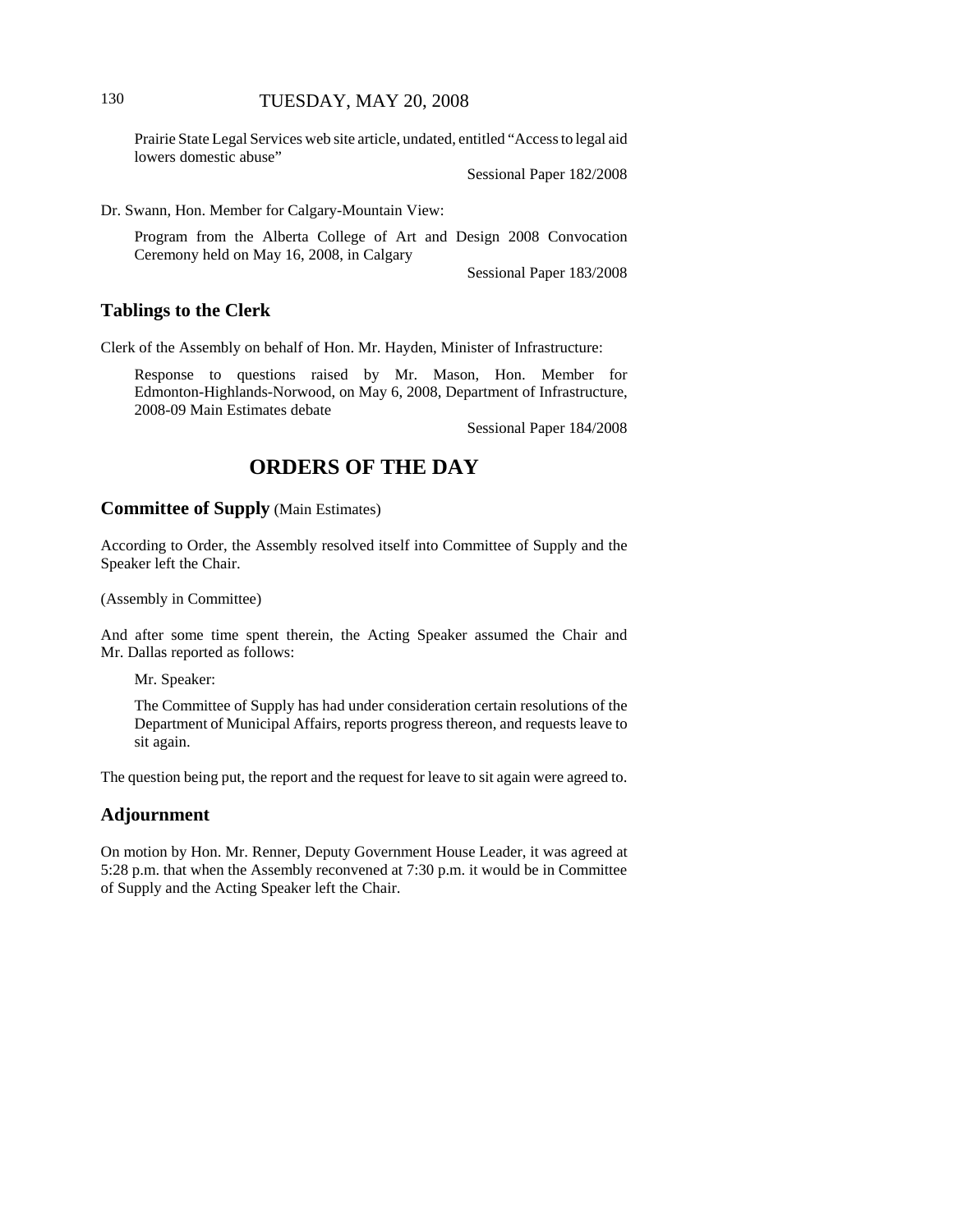### TUESDAY, MAY 20, 2008 — 7:30 P.M.

#### **Committee of Supply** (Main Estimates)

(Assembly in Committee)

And after some time spent therein, the Deputy Speaker assumed the Chair and Mr. Lund reported as follows:

Mr. Speaker:

The Committee of Supply has had under consideration certain resolutions of the Department of Housing and Urban Affairs, reports progress thereon, and requests leave to sit again.

The question being put, the report and the request for leave to sit again were agreed to.

# **Government Bills and Orders**

#### **Second Reading**

On the motion that the following Bill be now read a Second time:

Bill 12 Teachers' Pension Plans Amendment Act, 2008 — Hon. Ms Evans

Hon. Ms Evans moved adjournment of the debate, which was agreed to.

On the motion that the following Bill be now read a Second time:

- Bill 13 Financial Institutions Statutes Amendment Act, 2008 Hon. Ms Evans on behalf of Mr. Fawcett
- Hon. Ms Evans moved adjournment of the debate, which was agreed to.

The following Bills were read a Second time and referred to Committee of the Whole:

- Bill 1 Trade, Investment and Labour Mobility Agreement Implementation Statutes Amendment Act, 2008 — Hon. Mr. Stelmach
- Bill 3 Fiscal Responsibility Amendment Act, 2008 Hon. Mr. Snelgrove
- Bill 4 Alberta Enterprise Corporation Act Hon. Mr. Horner

#### **Third Reading**

The following Bill was read a Third time and passed:

Bill 2 Travel Alberta Act — Hon. Mrs. Ady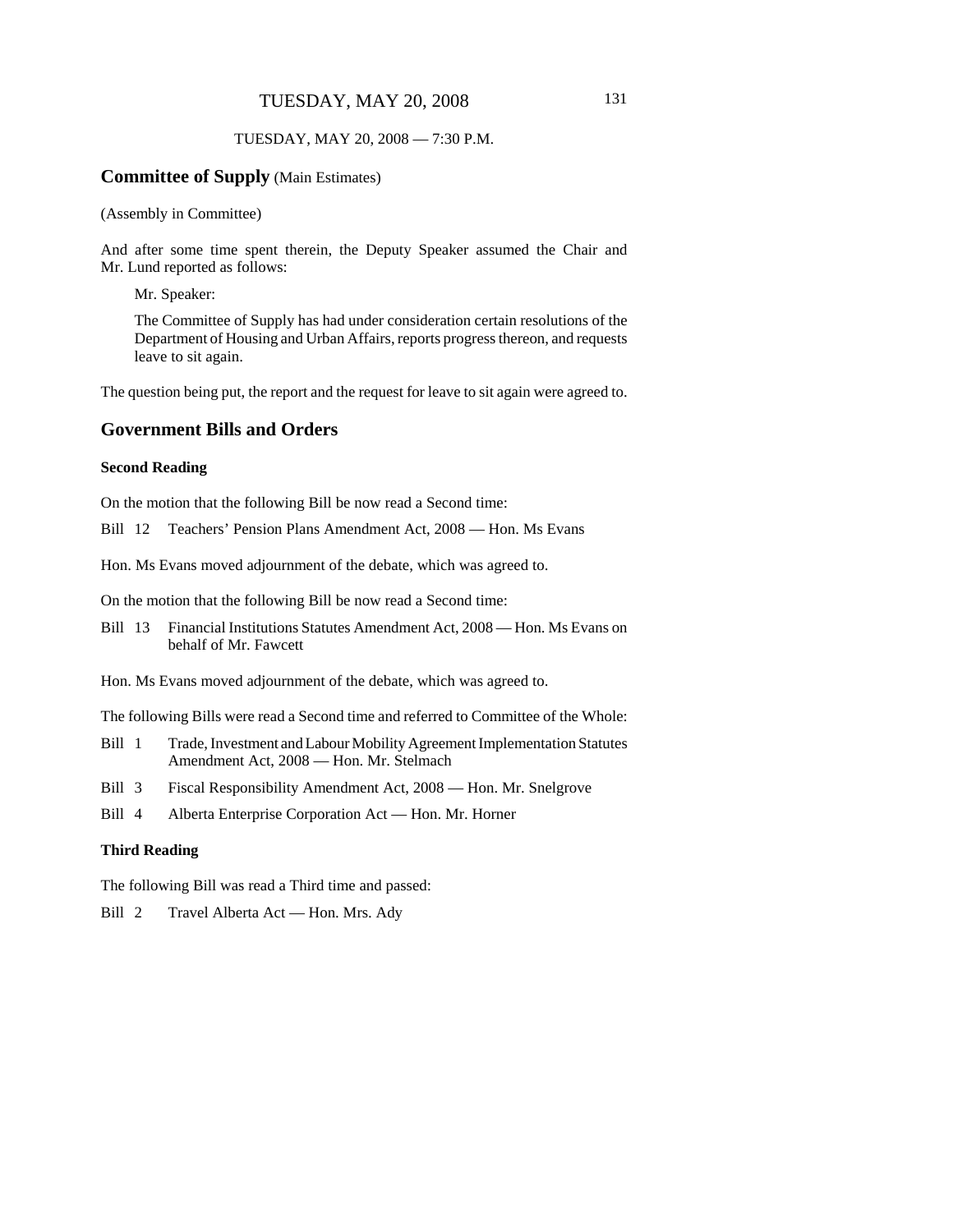# **Adjournment**

On motion by Hon. Mr. Renner, Deputy Government House Leader, the Assembly adjourned at 10:44 p.m. until Wednesday, May 21, 2008, at 1:30 p.m.

# Wednesday, May 21, 2008

The Speaker took the Chair at 1:30 p.m.

# **Members' Statements**

Mr. Weadick, Hon. Member for Lethbridge-West, made a statement regarding the success of the Chinook Primary Care Network.

Mr. Bhullar, Hon. Member for Calgary-Montrose, made a statement regarding the Walking Away Hunger Campaign, led by Sikh youth in Calgary, that recently collected 10,770 pounds of food and raised over \$18,000 to build a food bank in east Calgary.

Mr. MacDonald, Hon. Member for Edmonton-Gold Bar, made a statement regarding Ele Gibson, Resource Director of the Bissell Centre, who recently retired.

Ms DeLong, Hon. Member for Calgary-Bow, made a statement congratulating Lorelei Crawford of Calgary, a teacher at Bowness High School, on receiving a 2008 Excellence in Teaching Award.

Mr. Fawcett, Hon. Member for Calgary-North Hill, made a statement regarding assistance provided to flood victims in the Capitol Hill area of Calgary.

Mr. Rodney, Hon. Member for Calgary-Lougheed, made a statement regarding the government's draft land-use framework announced by Hon. Dr. Morton, Minister of Sustainable Resource Development, on May 21, 2008.

# **Presenting Petitions**

Ms Blakeman, Hon. Member for Edmonton-Centre, presented a petition from 41 Albertans urging the Government to commission an independent and public inquiry into the Alberta Government's administration of or involvement with the Local Authorities Pension Plan, the Public Service Pension Plan, and the Alberta Teachers' Retirement Fund.

Mr. MacDonald, Hon. Member for Edmonton-Gold Bar, presented a petition from 130 Albertans urging the Government to commission an independent and public inquiry into the Alberta Government's administration of or involvement with the Local Authorities Pension Plan, the Public Service Pension Plan, and the Alberta Teachers' Retirement Fund.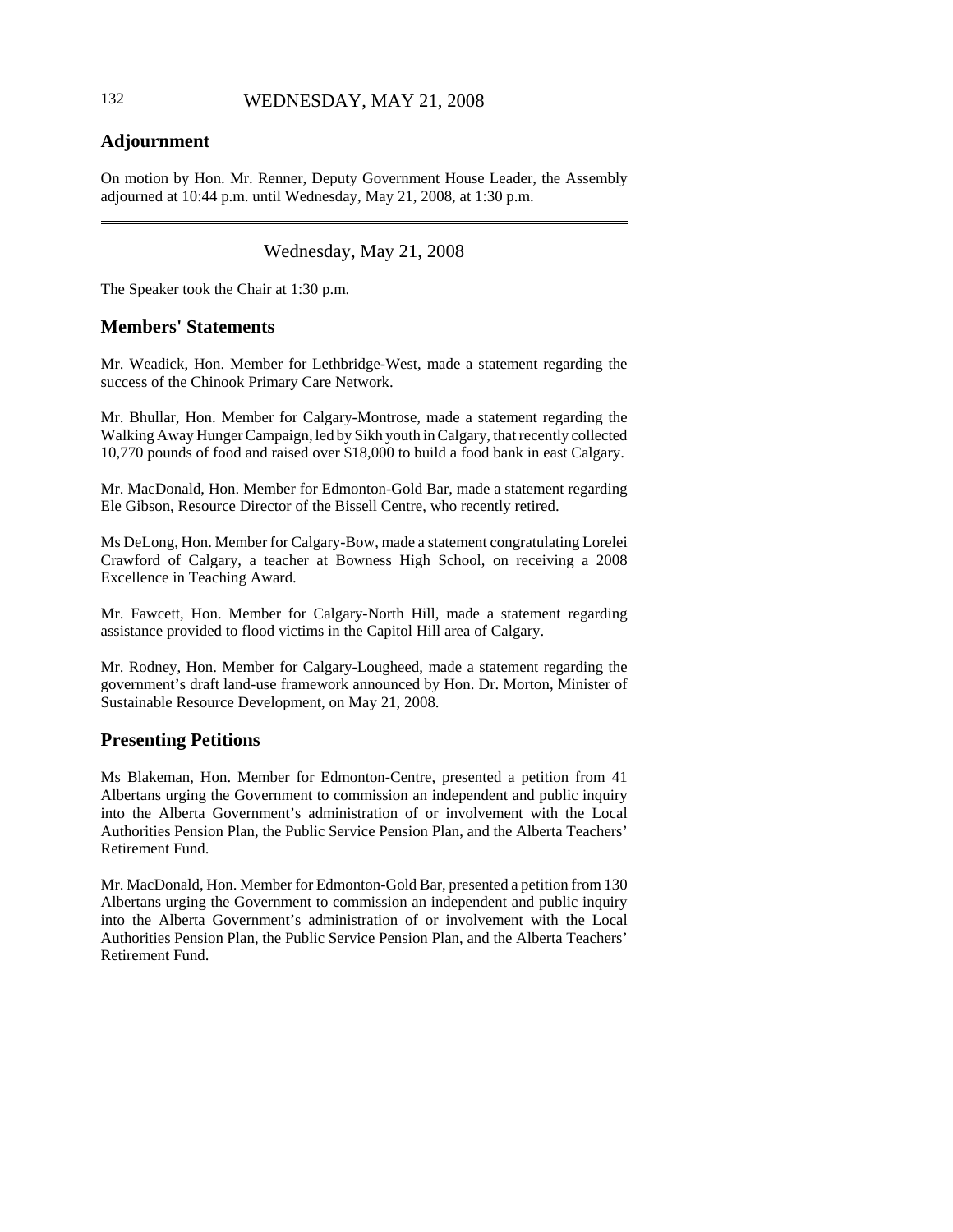Ms Pastoor, Hon. Member for Lethbridge-East, presented a petition from 39 Albertans urging the Government to commission an independent and public inquiry into the Alberta Government's administration of or involvement with the Local Authorities Pension Plan, the Public Service Pension Plan, and the Alberta Teachers' Retirement Fund.

Mr. Kang, Hon. Member for Calgary-McCall, presented a petition from 42 Albertans urging the Government to commission an independent and public inquiry into the Alberta Government's administration of or involvement with the Local Authorities Pension Plan, the Public Service Pension Plan, and the Alberta Teachers' Retirement Fund.

#### **Introduction of Bills (First Reading)**

Notice having been given:

- Bill 18 Film and Video Classification Act Hon. Mr. Blackett
- Bill 19 First Nations Sacred Ceremonial Objects Repatriation Amendment Act, 2008 — Hon. Mr. Blackett
- Bill 20 Agriculture Statutes Repeal Act, 2008 Mr. Rogers on behalf of Mr. Griffiths
- Bill 21 Heating Oil and Propane Rebate Act Mr. Rogers on behalf of Mr. Griffiths

On motion by Hon. Mr. Zwozdesky, Deputy Government House Leader, the following Bill was referred to the Standing Committee on Community Services for the committee's review with the committee reporting to the Assembly in the fourth week of October 2008:

Bill 18 Film and Video Classification Act — Hon. Mr. Blackett

On motion by Hon. Mr. Zwozdesky, Deputy Government House Leader, the following Bills were placed on the Order Paper under Government Bills and Orders:

Bill 20 Agriculture Statutes Repeal Act, 2008 — Mr. Griffiths

Bill 21 Heating Oil and Propane Rebate Act — Mr. Griffiths

#### **Tabling Returns and Reports**

Mr. MacDonald, Hon. Member for Edmonton-Gold Bar:

5 letters, undated, from Edmonton residents to a Member of the Legislative Assembly suggesting five changes to Alberta labour laws be implemented Sessional Paper 185/2008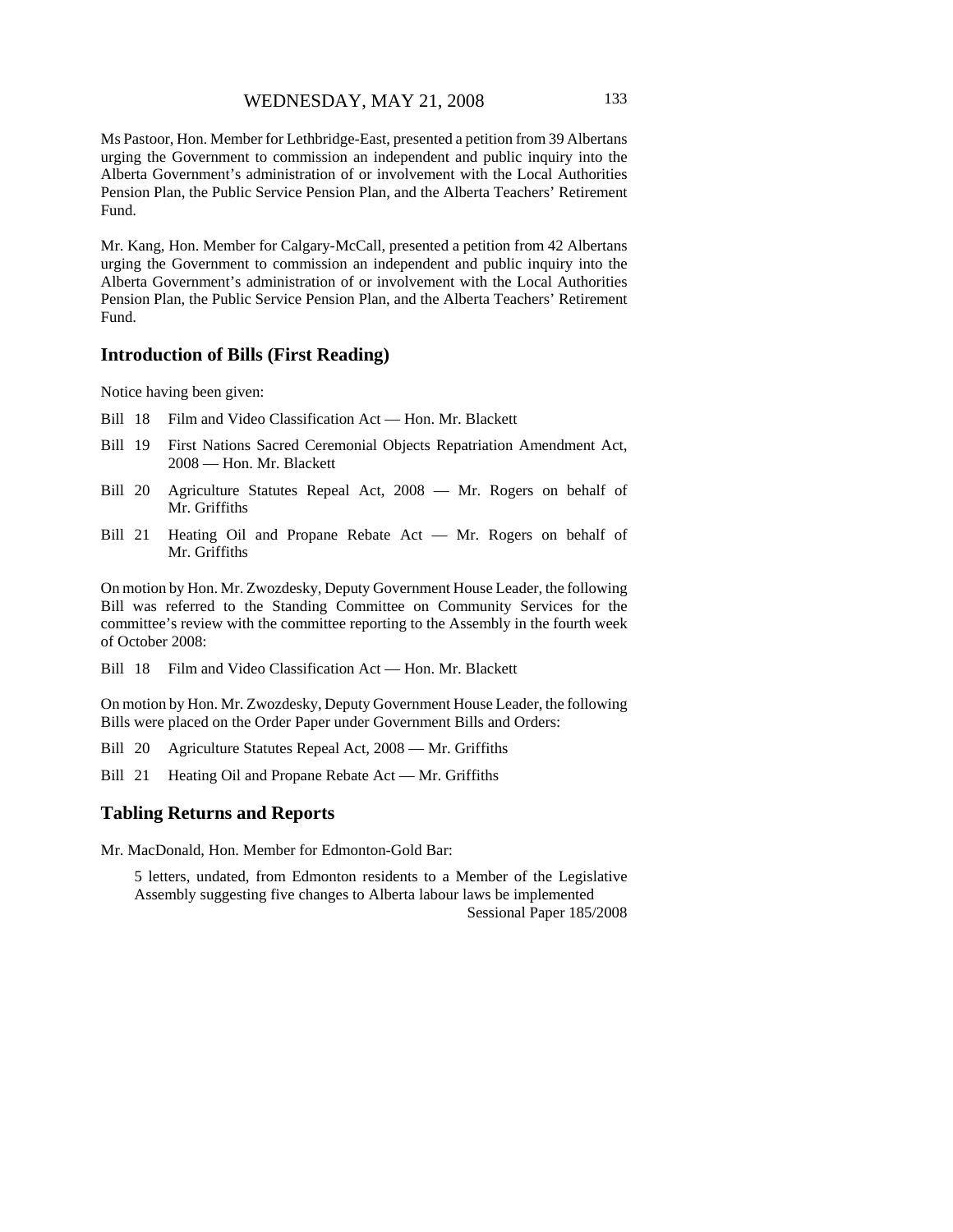# 134 WEDNESDAY, MAY 21, 2008

Ms Notley, Hon. Member for Edmonton-Strathcona:

Letter dated March 5, 2008, from Cecily Mills of Edmonton to Hon. Mr. Stelmach, Premier, requesting the government provide open dialogue and information on a wide variety of issues

Sessional Paper 186/2008

5 letters, undated, from Albertans to a Member of the Legislative Assembly suggesting five changes to Alberta labour laws be implemented

Sessional Paper 187/2008

Alberta Justice web site article dated August 12, 2007, entitled "Justice Minister Ron Stevens addresses the Canadian Bar Association Legal Conference" Sessional Paper 188/2008

# **ORDERS OF THE DAY**

**Committee of Supply** (Main Estimates)

According to Order, the Assembly resolved itself into Committee of Supply and the Speaker left the Chair.

(Assembly in Committee)

#### **Adjournment**

Pursuant to Standing Order 4(4), the Committee recessed at 5:30 p.m. until 7:30 p.m.

WEDNESDAY, MAY 21, 2008 — 7:30 P.M.

#### **Committee of Supply** (Main Estimates)

(Assembly in Committee)

And after some time spent therein, the Deputy Speaker assumed the Chair and Mr. Lund reported as follows:

Mr. Speaker:

The Committee of Supply has had under consideration certain resolutions of the Departments of Solicitor General and Public Security, Finance and Enterprise, and Treasury Board, reports progress thereon, and requests leave to sit again.

The question being put, the report and the request for leave to sit again were agreed to.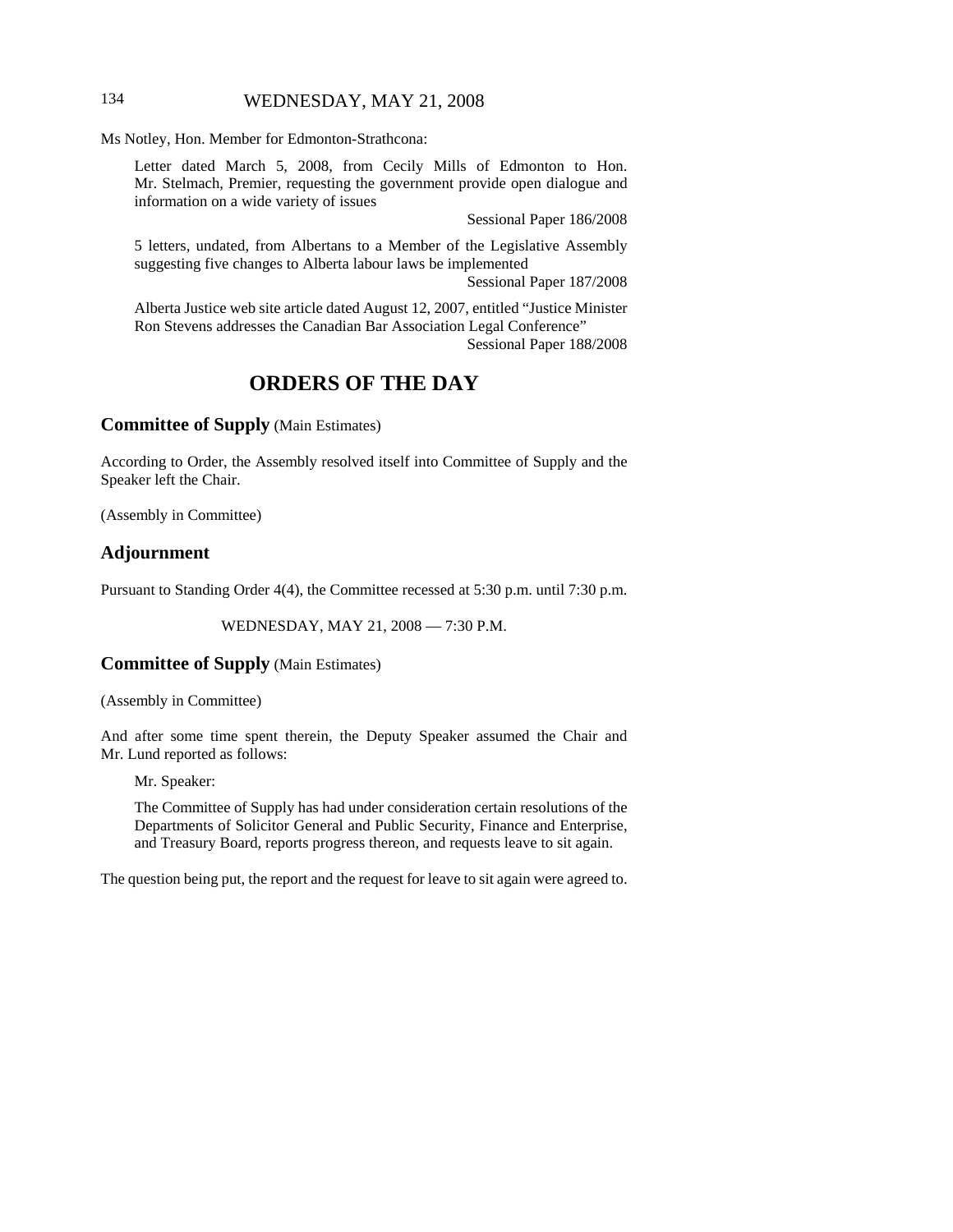#### **Government Bills and Orders**

On the motion that the following Bill be now read a Second time:

Bill 12 Teachers' Pension Plans Amendment Act, 2008 — Hon. Ms Evans

Ms Blakeman moved adjournment of the debate, which was agreed to.

On the motion that the following Bill be now read a Second time:

Bill 13 Financial Institutions Statutes Amendment Act, 2008 — Mr. Fawcett

Ms Blakeman moved adjournment of the debate, which was agreed to.

#### **Government Motions**

- **15.** Moved by Hon. Mr. Zwozdesky on behalf of Hon. Mr. Hancock:
	- A. Be it resolved that the following temporary amendments be made to the Standing Orders of the Legislative Assembly of Alberta:
	- 1. Standing Order 32 is amended
		- (a) in suborder (3) by adding "Subject to suborder  $(3.1)$ ," before "When a division is called";
		- (b) by adding the following after suborder (3): (3.1) After the first division is called in Committee of Supply during the vote on the main estimates under Standing Order 59.03, the interval between division bells shall be reduced to one minute for any subsequent division.
	- 2. Standing Order 68 is amended by striking out suborder (2) and substituting the following:

(2) The report of a committee is the report as determined by the committee as a whole or a majority of it but shall include any dissenting or minority reports concerning the report or parts of it.

- B. And be it further resolved that
- 1. The amendments in this motion come into force on passage.
- 2. The amendments in this motion shall have effect until the conclusion of the 2008 Fall Sitting.

#### A debate followed.

The question being put, the motion was agreed to.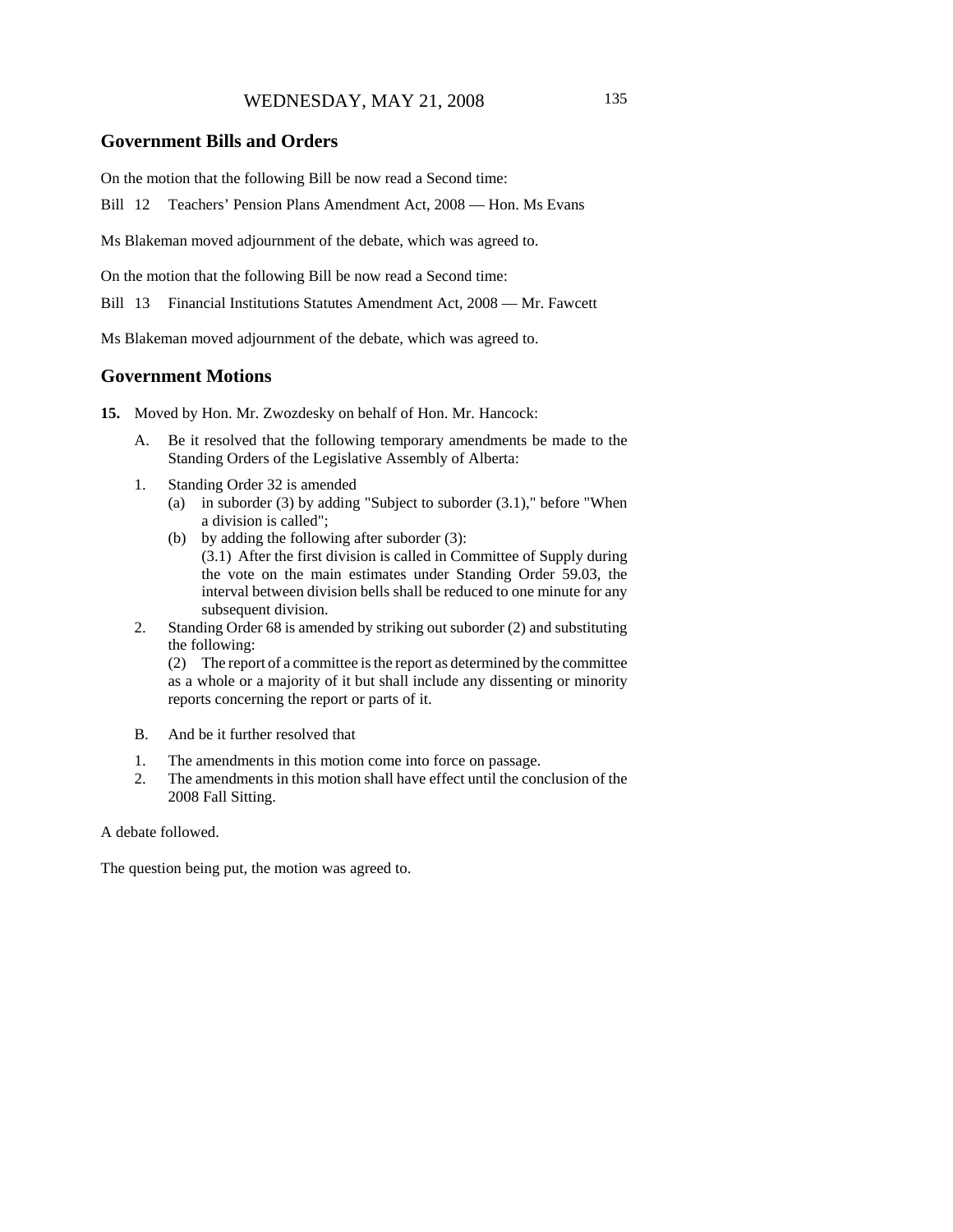# 136 WEDNESDAY, MAY 21, 2008

# **Government Bills and Orders**

#### **Second Reading**

On the motion that the following Bill be now read a Second time:

Bill 10 Security Services and Investigators Act — Mr. Anderson

A debate followed.

Hon. Mr. Zwozdesky, Deputy Government House Leader, moved the motion be amended by deleting all the words after "that" and substituting the following:

Bill 10, Security Services and Investigators Act, be not now read a Second time but that the subject-matter of the Bill be referred to the Standing Committee on Public Safety and Services in accordance with temporary Standing Order 74.2, and that the committee report the Bill back to the Assembly no later than the fourth week of October 2008.

A debate followed on the amendment.

The question being put, the amendment was agreed to.

#### **Committee of the Whole**

According to Order, the Assembly resolved itself into Committee of the Whole and the Deputy Speaker left the Chair.

(Assembly in Committee)

And after some time spent therein, the Deputy Speaker resumed the Chair.

The following Bill was reported:

Bill 4 Alberta Enterprise Corporation Act — Hon. Mr. Horner

# **Adjournment**

On motion by Hon. Mr. Zwozdesky, Deputy Government House Leader, the Assembly adjourned at 11:19 p.m. until Thursday, May 22, 2008, at 1:30 p.m.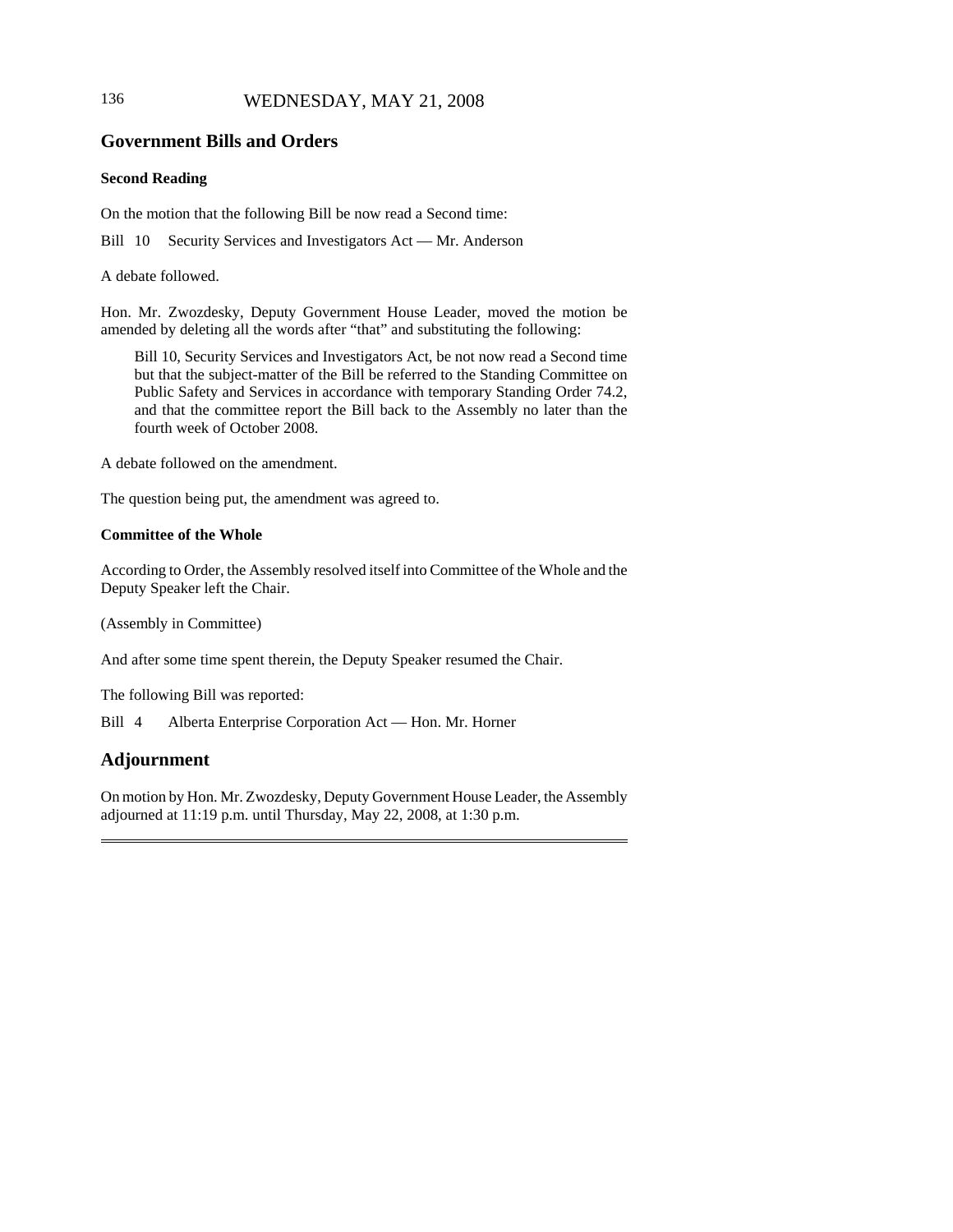# Thursday, May 22, 2008

The Speaker took the Chair at 1:30 p.m.

#### **Members' Statements**

Mr. Bhardwaj, Hon. Member for Edmonton-Ellerslie, made a statement regarding Nagar Kirtan, a celebration of the 309th anniversary of the creation day of Khalsa, held on May 18, 2008, in Edmonton and recognizing April 13, 2008, as Vaisakhi, the celebration of the creation of the Order of the Khalsa.

Dr. Swann, Hon. Member for Calgary-Mountain View, made a statement regarding the recent announcement that the provincial and federal governments will conduct a review of cancer risks in Fort Chipewyan.

Dr. Sherman, Hon. Member for Edmonton-Meadowlark, made a statement regarding the inaugural Alberta Telus Tour for the Cure, a travelling educational exhibit led by the Canadian Breast Cancer Foundation and sponsored by Telus, Canada Safeway, and the Alberta Government.

Ms DeLong, Hon. Member for Calgary-Bow, made a statement regarding the DUMB (distractions undermining motorist behaviour) Car, a computerized interactive driving simulator introduced by the Insurance Bureau of Canada.

Mrs. McQueen, Hon. Member for Drayton Valley-Calmar, made a statement regarding Brittany Miller of Calmar who was chosen to serve as a 4-H Ambassador.

Mr. Mason, Hon. Member for Edmonton-Highlands-Norwood, made a statement regarding the government's plans for the public health care system.

### **Presenting Petitions**

Mr. Kang, Hon. Member for Calgary-McCall, presented a petition from 22 Albertans urging the Government to commission an independent and public inquiry into the Alberta Government's administration of or involvement with the Local Authorities Pension Plan, the Public Service Pension Plan, and the Alberta Teachers' Retirement Fund.

Ms Pastoor, Hon. Member for Lethbridge-East, presented a petition from 30 Albertans urging the Government to commission an independent and public inquiry into the Alberta Government's administration of or involvement with the Local Authorities Pension Plan, the Public Service Pension Plan, and the Alberta Teachers' Retirement Fund.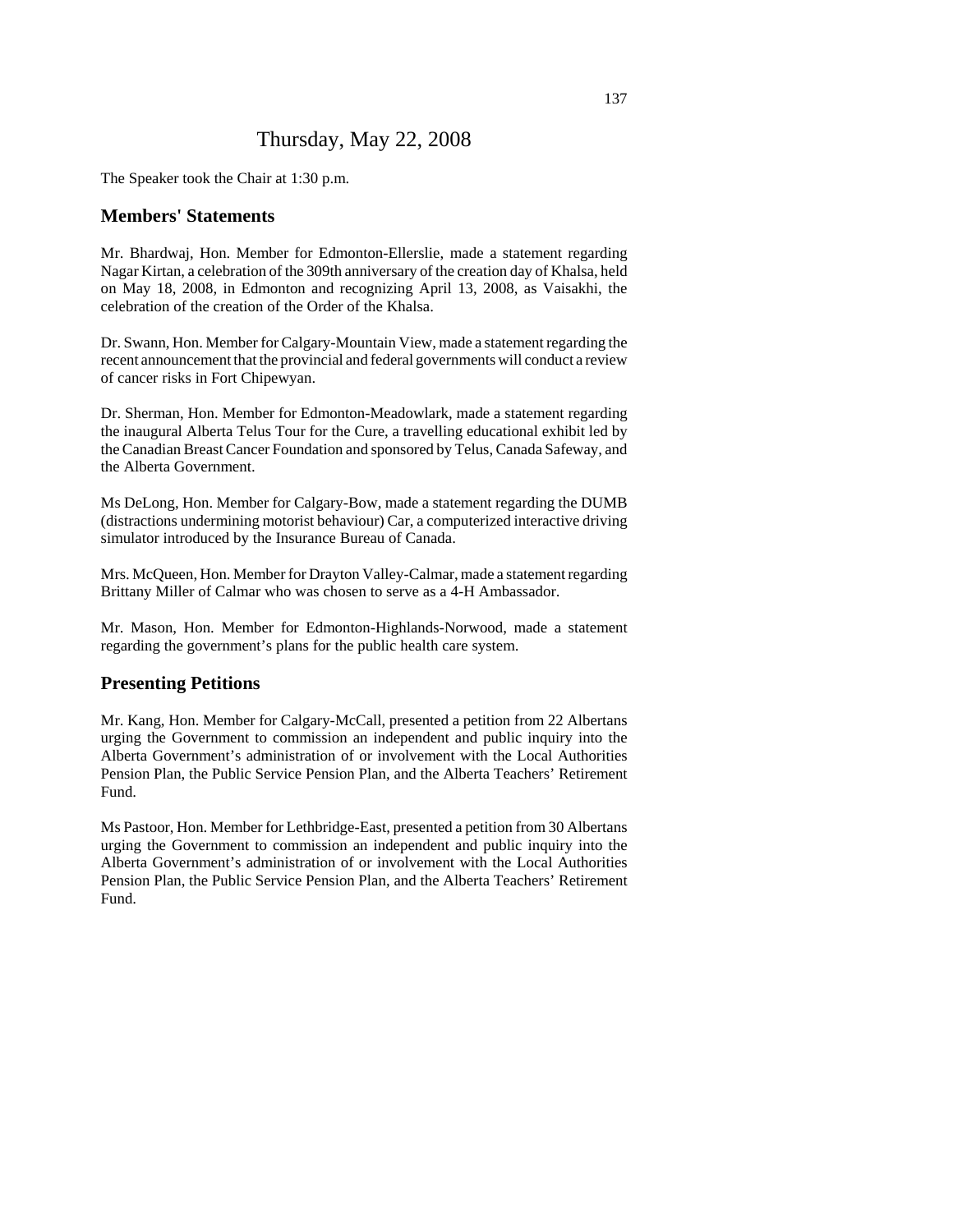### 138 THURSDAY, MAY 22, 2008

Mr. MacDonald, Hon. Member for Edmonton-Gold Bar, presented a petition from 21 Albertans urging the Government to immediately abandon plans to increase the role of private insurance in the health care system, and instead, commit to strengthening the single-payer, public system.

Mr. MacDonald, Hon. Member for Edmonton-Gold Bar, presented a petition from 19 Albertans urging the Government to commission an independent and public inquiry into the Alberta Government's administration of or involvement with the Local Authorities Pension Plan, the Public Service Pension Plan, and the Alberta Teachers' Retirement Fund.

Ms Blakeman, Hon. Member for Edmonton-Centre, presented a petition from 20 Albertans urging the Government to commission an independent and public inquiry into the Alberta Government's administration of or involvement with the Local Authorities Pension Plan, the Public Service Pension Plan, and the Alberta Teachers' Retirement Fund.

### **Notices of Motions**

Hon. Mr. Hancock, Government House Leader, gave oral notice of Written Questions and Motions for Returns to be accepted or otherwise dealt with, pursuant to Standing Order 34(3):

#### **Written Questions**

To be accepted: WQ8, WQ9, WQ10 To be dealt with: WQ7

#### **Motions for Returns**

To be dealt with: MR4, MR5

# **Introduction of Bills (First Reading)**

Notice having been given:

Bill 16 Municipal Government Amendment Act, 2008 — Hon. Mr. Danyluk

Upon recommendation of His Honour the Honourable the Lieutenant Governor, and notice having been given:

Bill 17 Alberta Personal Income Tax Amendment Act, 2008 (\$) — Hon. Ms Evans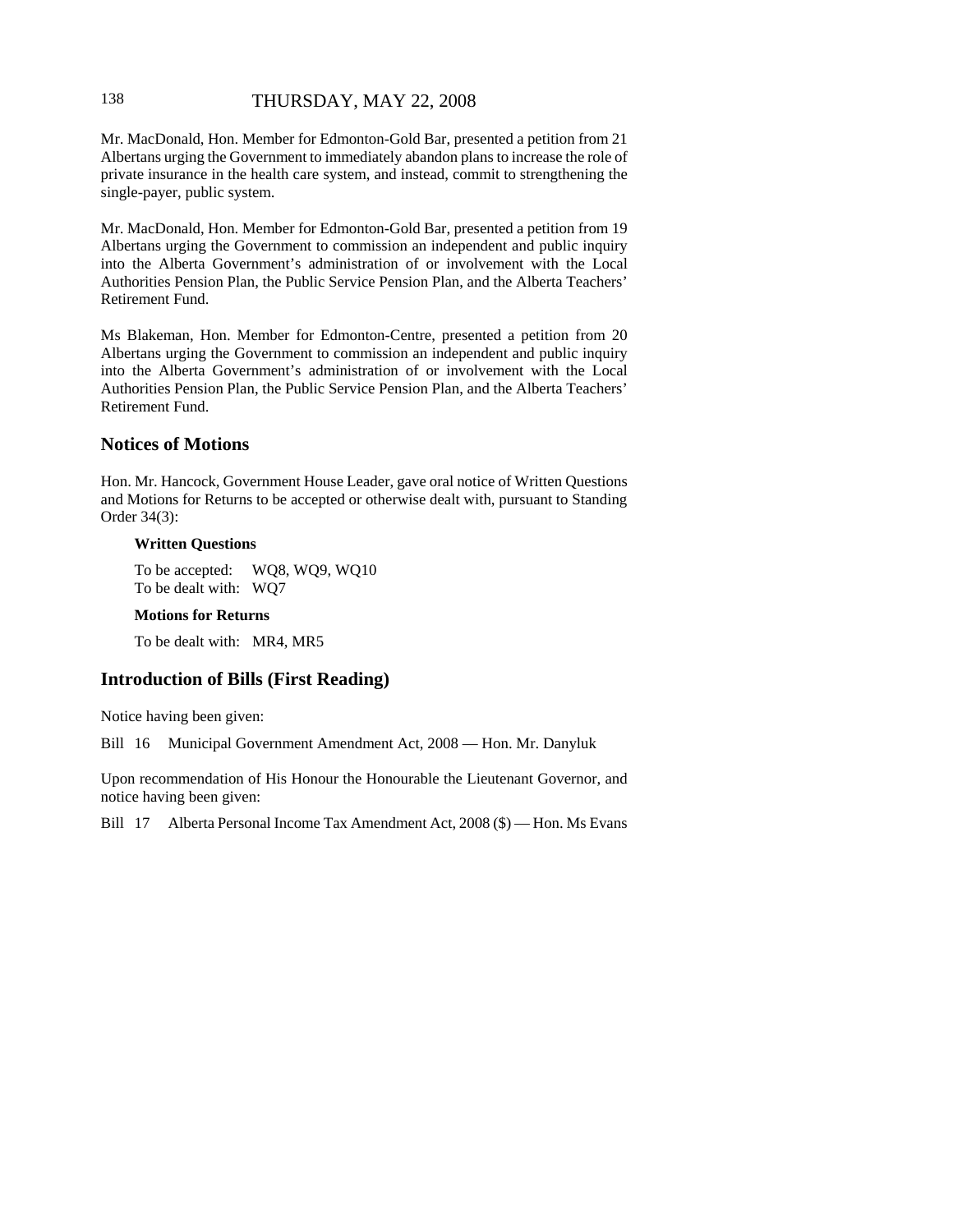#### **Tabling Returns and Reports**

Hon. Mr. Groeneveld, Minister of Agriculture and Rural Development:

Responses to questions raised by Mr. Lund, Hon. Member for Rocky Mountain House, Mr. MacDonald, Hon. Member for Edmonton-Gold Bar, Dr. Taft, Hon. Leader of the Official Opposition, and Ms Notley, Hon. Member for Edmonton-Strathcona, on May 1, 2008, Department of Agriculture and Rural Development, 2008-09 Main Estimates debate

Sessional Paper 189/2008

Ms Blakeman, Hon. Member for Edmonton-Centre:

E-mail message dated May 7, 2008, from David Smith of Edmonton to Hon. Mr. Liepert, Minister of Health and Wellness, expressing concern regarding the level of care provided to him by Paramed Home Health Care at the Kiwanis Place seniors' residence

Sessional Paper 190/2008

10 letters, undated, from Edmonton residents to a Member of the Legislative Assembly suggesting five changes to Alberta labour laws be implemented Sessional Paper 191/2008

Mr. MacDonald, Hon. Member for Edmonton-Gold Bar:

5 letters, undated, from Edmonton residents to a Member of the Legislative Assembly suggesting five changes to Alberta labour laws be implemented Sessional Paper 192/2008

# **Tablings to the Clerk**

Clerk of the Assembly on behalf of Hon. Mr. Goudreau, Minister of Employment and Immigration, pursuant to the Veterinary Profession Act, cV-2, s6.1(2):

Alberta Veterinary Medical Association, 2007 Annual Report Sessional Paper 193/2008

Clerk of the Assembly on behalf of Hon. Mr. Renner, Minister of Environment:

Response to questions raised by Ms Notley, Hon. Member for Edmonton-Strathcona, during Oral Question Period on May 1, 2008, regarding the reporting of wildlife incidents in tailing ponds

Sessional Paper 194/2008

Responses to questions raised by Mr. Weadick, Hon. Member for Lethbridge-West, Ms Blakeman, Hon. Member for Edmonton-Centre, and Ms Notley, Hon. Member for Edmonton-Strathcona, on April 30, 2008, Department of Environment, 2008-09 Main Estimates debate

Sessional Paper 195/2008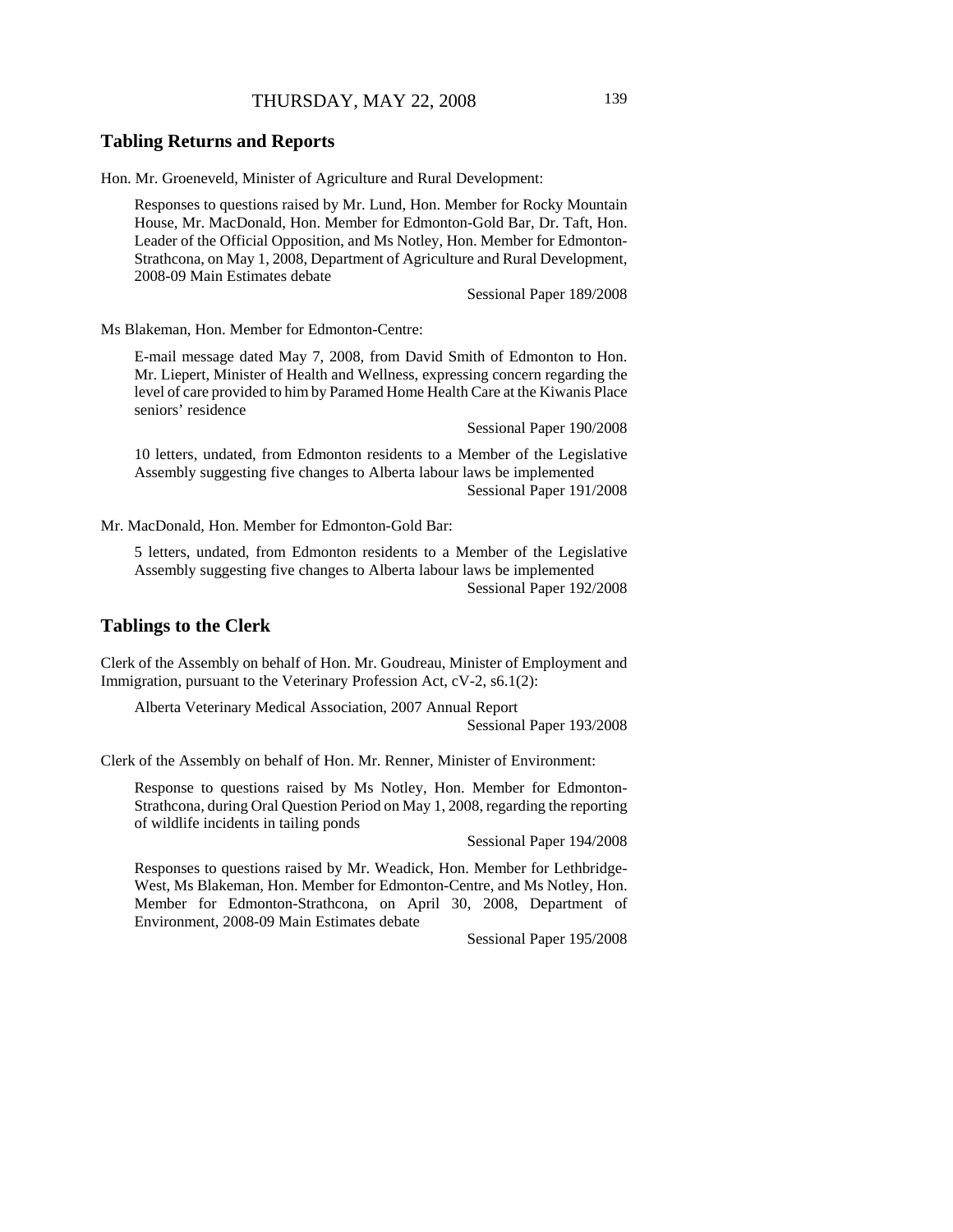# 140 THURSDAY, MAY 22, 2008

# **Projected Government Business**

Pursuant to Standing Order 7(6), Ms Blakeman, Official Opposition House Leader, asked a question pertaining to the order of Government Business to be brought before the Assembly for the following week.

Hon. Mr. Hancock, Government House Leader, gave notice of projected Government Business for the week of May 26 to May 29, 2008:

| Monday, May 26  | 8:30 p.m. | - Government Bills and Orders |
|-----------------|-----------|-------------------------------|
|                 |           | <b>Committee of the Whole</b> |
|                 |           | Bill 1, 3, 12, 13             |
|                 |           | <b>Second Reading</b>         |
|                 |           | <b>Bill 17</b>                |
|                 |           | <b>Third Reading</b>          |
|                 |           | Bill 4                        |
|                 |           | And as per the Order Paper    |
| Tuesday, May 27 | Aft.      | - Government Bills and Orders |
|                 |           | <b>Committee of the Whole</b> |
|                 |           | Bill 1, 3, 12, 13             |
|                 |           | <b>Second Reading</b>         |
|                 |           | Bill 17, 22                   |
|                 |           | <b>Third Reading</b>          |
|                 |           | Bill 4                        |
|                 |           | And as per the Order Paper    |
|                 | Eve.      | - Government Bills and Orders |
|                 |           | <b>Committee of the Whole</b> |
|                 |           | Bill 1, 3, 12, 13             |
|                 |           | <b>Second Reading</b>         |
|                 |           | Bill 17, 22                   |
|                 |           | <b>Third Reading</b>          |
|                 |           | <b>Bill 4</b>                 |
|                 |           | And as per the Order Paper    |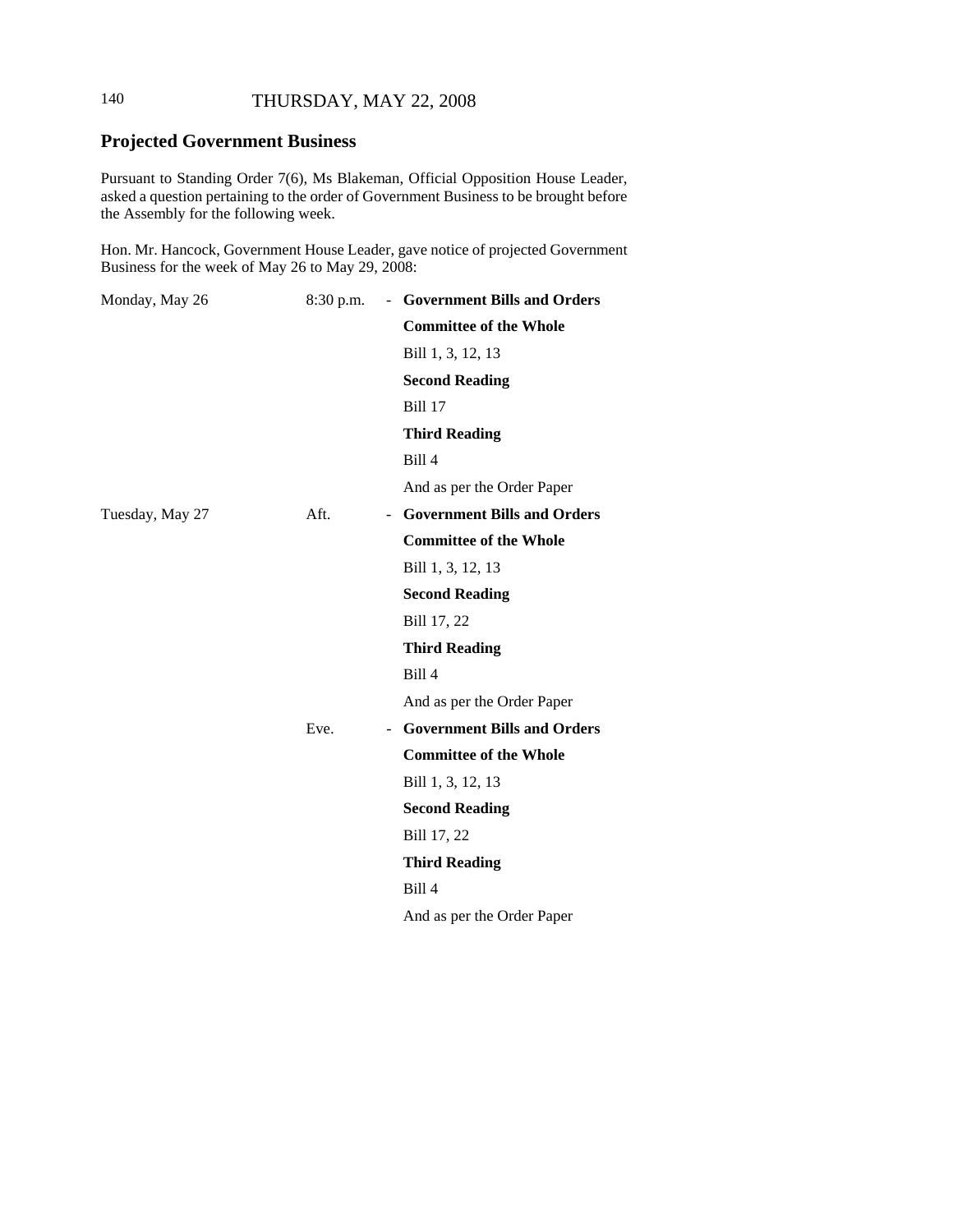THURSDAY, MAY 22, 2008 141

| Wednesday, May 28 | Aft. | - Government Bills and Orders      |
|-------------------|------|------------------------------------|
|                   |      | <b>Committee of the Whole</b>      |
|                   |      | Bill 1, 17, 22                     |
|                   |      | <b>Third Reading</b>               |
|                   |      | Bill 3, 12, 13                     |
|                   |      | And as per the Order Paper         |
|                   | Eve. | - Government Bills and Orders      |
|                   |      | <b>Committee of the Whole</b>      |
|                   |      | Bill 1, 17, 22                     |
|                   |      | <b>Third Reading</b>               |
|                   |      | Bill 3, 12, 13                     |
|                   |      | And as per the Order Paper         |
| Thursday, May 29  | Aft. | <b>Government Bills and Orders</b> |
|                   |      | <b>Third Reading</b>               |
|                   |      | Bill 1, 3, 12, 13, 17, 22          |
|                   |      | And as per the Order Paper         |

# **ORDERS OF THE DAY**

**Committee of Supply** (Main Estimates)

According to Order, the Assembly resolved itself into Committee of Supply and the Speaker left the Chair.

(Assembly in Committee)

And after some time spent therein, the Deputy Speaker assumed the Chair and Mr. VanderBurg reported as follows:

Mr. Speaker:

The Committee of Supply has had under consideration certain resolutions, reports as follows, and requests leave to sit again:

Resolved that a sum not exceeding the following be granted to Her Majesty for the fiscal year ending March 31, 2009, for the Departments and purposes indicated: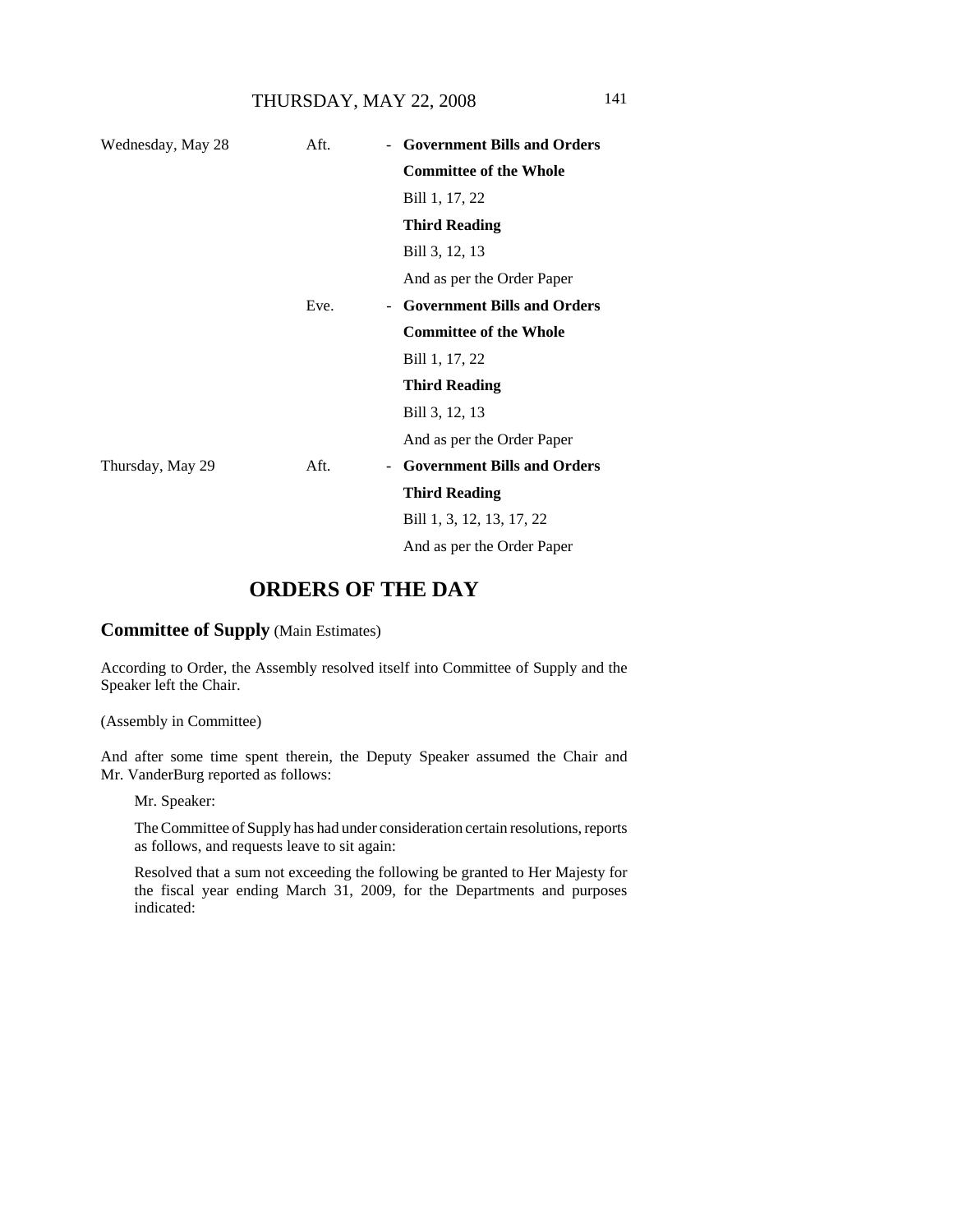# 142 THURSDAY, MAY 22, 2008

| <b>Offices of the Legislative Assembly</b>                                 |                                  |
|----------------------------------------------------------------------------|----------------------------------|
| <b>Support to the Legislative Assembly</b>                                 |                                  |
| Expense and Equipment / Inventory Purchases                                | \$55,841,000                     |
| <b>Office of the Auditor General</b>                                       |                                  |
| Expense and Equipment / Inventory Purchases                                | \$21,795,000                     |
| <b>Office of the Ombudsman</b>                                             |                                  |
| Expense and Equipment / Inventory Purchases                                | \$2,826,000                      |
| <b>Office of the Chief Electoral Officer</b>                               |                                  |
| Expense and Equipment / Inventory Purchases                                | \$5,736,000                      |
| <b>Office of the Ethics Commissioner</b>                                   |                                  |
| Expense and Equipment / Inventory Purchases                                | \$962,000                        |
| <b>Office of the Information and Privacy Commissioner</b>                  |                                  |
| Expense and Equipment / Inventory Purchases                                | \$5,574,000                      |
| Government                                                                 |                                  |
| <b>Aboriginal Relations</b>                                                |                                  |
| Expense and Equipment / Inventory Purchases                                | \$117,028,000                    |
| <b>Advanced Education and Technology</b>                                   |                                  |
| Expense and Equipment / Inventory Purchases<br>Non-budgetary Disbursements | \$3,342,055,000<br>\$127,400,000 |
| <b>Agriculture and Rural Development</b>                                   |                                  |
| Expense and Equipment / Inventory Purchases                                | \$55,531,000                     |
| <b>Children and Youth Services</b>                                         |                                  |
| Expense and Equipment / Inventory Purchases                                | \$1,094,209,000                  |
| <b>Culture and Community Spirit</b>                                        |                                  |
| Expense and Equipment / Inventory Purchases<br>Non-budgetary Disbursements | \$539,297,000<br>\$6,200,000     |
| <b>Education</b>                                                           |                                  |
| Expense and Equipment / Inventory Purchases<br>Non-budgetary Disbursements | \$4,224,927,000<br>\$1,000,000   |
| <b>Employment and Immigration</b>                                          |                                  |
| Expense and Equipment / Inventory Purchases                                | \$923,492,000                    |
| <b>Energy</b>                                                              |                                  |
| Expense and Equipment / Inventory Purchases                                | \$261,318,000                    |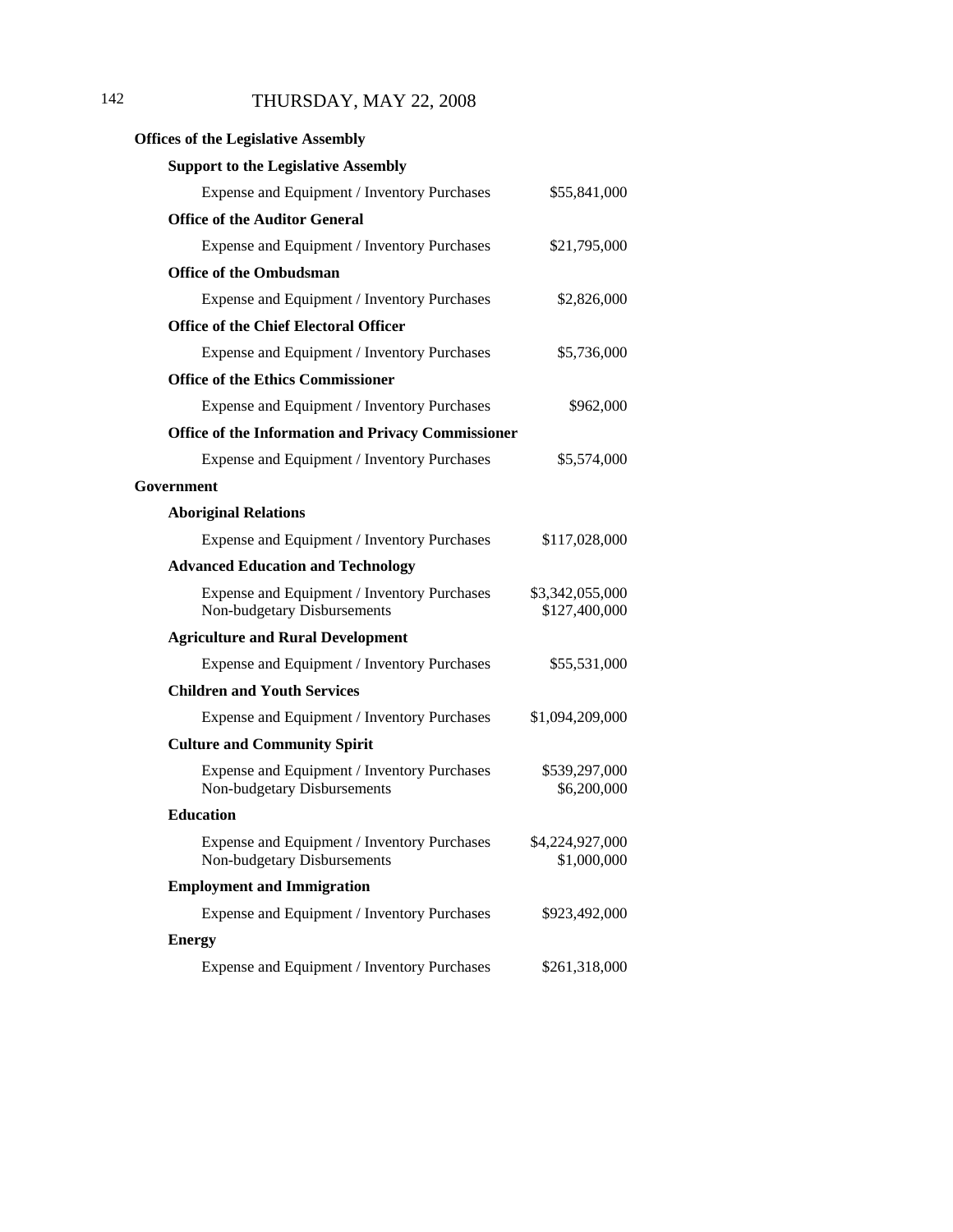| <b>Environment</b>                                                                                |                                                  |
|---------------------------------------------------------------------------------------------------|--------------------------------------------------|
| Expense and Equipment / Inventory Purchases<br>Non-budgetary Disbursements                        | \$248,240,000<br>\$1,100,000                     |
| <b>Executive Council</b>                                                                          |                                                  |
| Expense                                                                                           | \$30,080,000                                     |
| <b>Finance and Enterprise</b>                                                                     |                                                  |
| Expense and Equipment / Inventory Purchases<br>Non-budgetary Disbursements                        | \$377,138,000<br>\$52,020,000                    |
| <b>Health and Wellness</b>                                                                        |                                                  |
| Expense and Equipment / Inventory Purchases<br>Capital Investment                                 | \$13,217,448,000<br>\$10,800,000                 |
| <b>Housing and Urban Affairs</b>                                                                  |                                                  |
| Expense                                                                                           | \$550,990,000                                    |
| <b>Infrastructure</b>                                                                             |                                                  |
| Expense and Equipment / Inventory Purchases<br>Capital Investment                                 | \$976,770,000<br>\$459,943,000                   |
| <b>International and Intergovernmental Relations</b>                                              |                                                  |
| Expense and Equipment / Inventory Purchases                                                       | \$29,196,000                                     |
| <b>Justice</b>                                                                                    |                                                  |
| Expense and Equipment / Inventory Purchases                                                       | \$499,310,000                                    |
| <b>Municipal Affairs</b>                                                                          |                                                  |
| Expense and Equipment / Inventory Purchases                                                       | \$692,328,000                                    |
| <b>Seniors and Community Supports</b>                                                             |                                                  |
| Expense and Equipment / Inventory Purchases                                                       | \$1,915,632,000                                  |
| <b>Service Alberta</b>                                                                            |                                                  |
| Expense and Equipment / Inventory Purchases                                                       | \$373,509,000                                    |
| <b>Solicitor General and Public Security</b>                                                      |                                                  |
| Expense and Equipment / Inventory Purchases<br>Capital Investment<br><b>Lottery Fund Payments</b> | \$557,845,000<br>\$23,790,000<br>\$1,522,418,000 |
| <b>Sustainable Resource Development</b>                                                           |                                                  |
| Expense and Equipment / Inventory Purchases<br>Capital Investment                                 | \$366,632,000<br>\$27,450,000                    |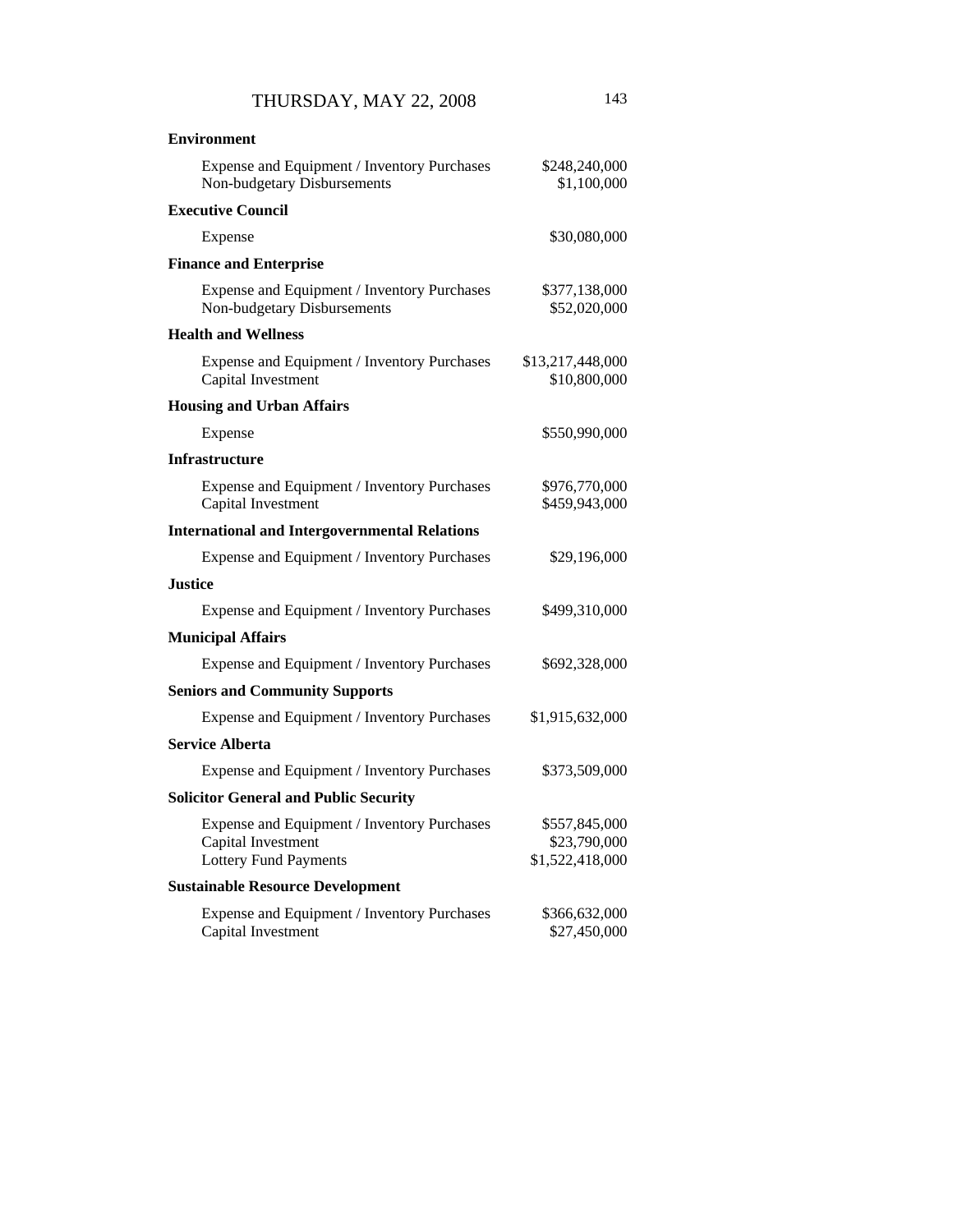### **Tourism, Parks and Recreation**

| Expense and Equipment / Inventory Purchases<br>Capital Investment<br>Non-budgetary Disbursements | \$246,282,000<br>\$34,136,000<br>\$500,000        |
|--------------------------------------------------------------------------------------------------|---------------------------------------------------|
| Transportation                                                                                   |                                                   |
| Expense and Equipment / Inventory Purchases<br>Capital Investment<br>Non-budgetary Disbursements | \$2,252,311,000<br>\$1,895,506,000<br>\$5,216,000 |
| <b>Treasury Board</b>                                                                            |                                                   |
| Expense and Equipment / Inventory Purchases                                                      | \$67,264,000                                      |

The question being put, the report and the request for leave to sit again were agreed to.

# **Government Bills and Orders**

### **Second Reading**

The following Bills were read a Second time and referred to Committee of the Whole:

Bill 12 Teachers' Pension Plans Amendment Act, 2008 — Hon. Ms Evans

Bill 13 Financial Institutions Statutes Amendment Act, 2008 — Mr. Fawcett

#### **Committee of the Whole**

According to Order, the Assembly resolved itself into Committee of the Whole and the Deputy Speaker left the Chair.

(Assembly in Committee)

And after some time spent therein, the Deputy Speaker resumed the Chair.

The following Bill was reported:

Bill 3 Fiscal Responsibility Amendment Act, 2008 — Hon. Mr. Snelgrove

Progress was reported on the following Bill:

Bill 1 Trade, Investment and Labour Mobility Agreement Implementation Statutes Amendment Act, 2008 — Hon. Mr. Stelmach

### **Adjournment**

On motion by Hon. Mr. Hancock, Government House Leader, the Assembly adjourned at 5:23 p.m. until Monday, May 26, 2008, at 1:30 p.m.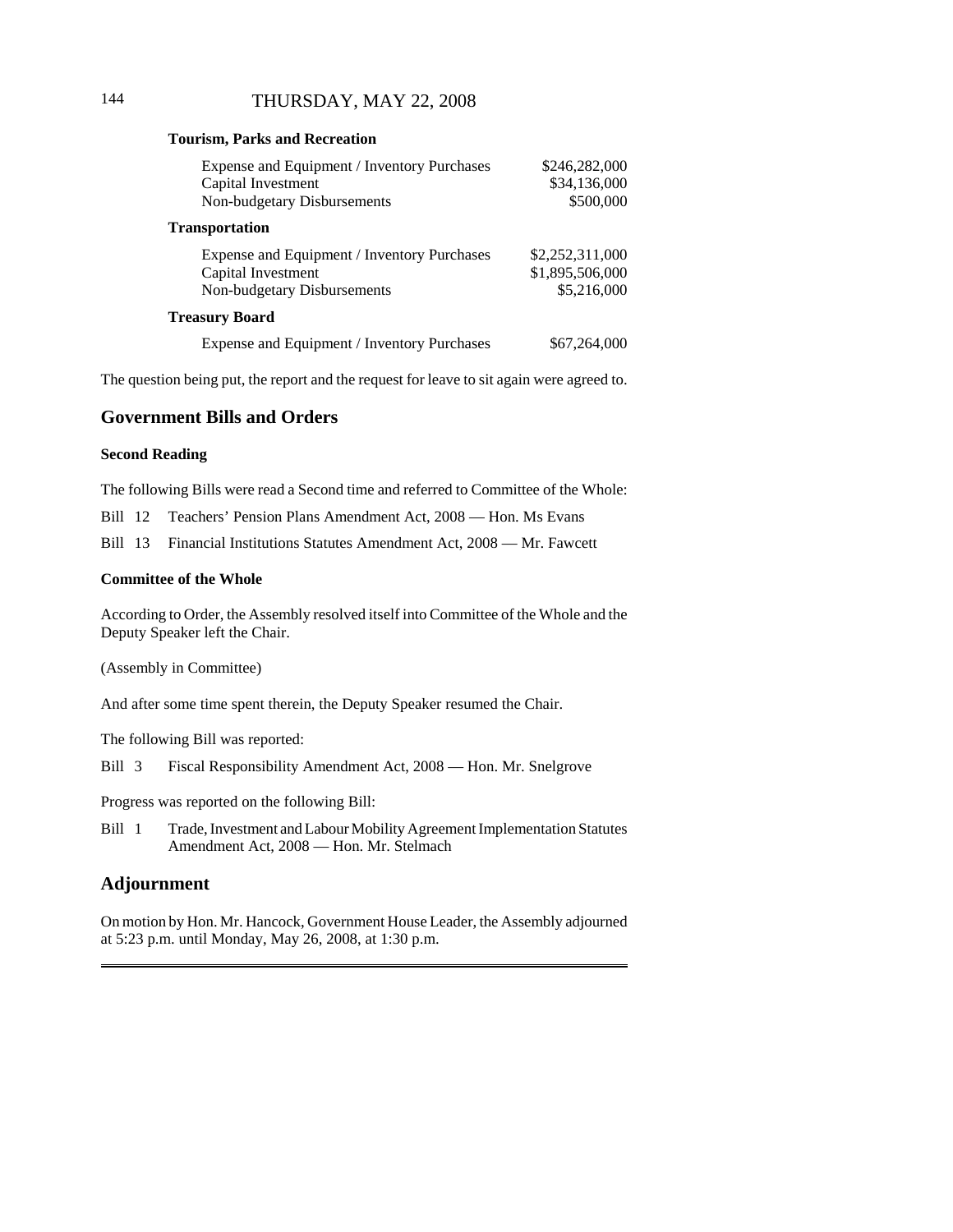# Monday, May 26, 2008

The Speaker took the Chair at 1:30 p.m.

# **Members' Statements**

Mr. Horne, Hon. Member for Edmonton-Rutherford, made a statement regarding the renaming of the YMCA Enterprise Centre in Edmonton to the Bill Rees YMCA Centre in honour of Bill Rees, a volunteer for over 50 years, and recognizing the \$2.7 million donation from Bill Butler to the YMCA.

Mr. Benito, Hon. Member for Edmonton-Mill Woods, made a statement regarding the government's response to recommendations made in the recent report from the High-Intensity Residential Fires Working Group.

Mr. MacDonald, Hon. Member for Edmonton-Gold Bar, made a statement regarding the Women Building Futures organization.

Mr. Dallas, Hon. Member for Red Deer-South, made a statement regarding several fund-raising events taking place in May and June 2008 in support of the Alberta division of the Multiple Sclerosis Society of Canada.

Mr. Olson, Hon. Member for Wetaskiwin-Camrose, made a statement regarding the Augustana Faculty of the University of Alberta convocation ceremony recently held in Camrose, and recognizing Bertha Fowler of Camrose on receiving an honorary Doctor of Laws degree.

Mr. VanderBurg, Hon. Member for Whitecourt-Ste. Anne, made a statement regarding the Northlands Filly Pace held at Northlands Park on May 24, 2008.

### **Presenting Petitions**

Mr. Chase, Hon. Member for Calgary-Varsity, presented a petition from 69 Calgary residents requesting the Legislative Assembly pass legislation that will prohibit emotional bullying and psychological harassment in the workplace.

Mr. Chase, Hon. Member for Calgary-Varsity, presented a petition from 30 Albertans urging the Government to commission an independent and public inquiry into the Alberta Government's administration of or involvement with the Local Authorities Pension Plan, the Public Service Pension Plan, and the Alberta Teachers' Retirement Fund.

Mr. Hehr, Hon. Member for Calgary-Buffalo, presented a petition from 91 Albertans urging the Government to commission an independent and public inquiry into the Alberta Government's administration of or involvement with the Local Authorities Pension Plan, the Public Service Pension Plan, and the Alberta Teachers' Retirement Fund.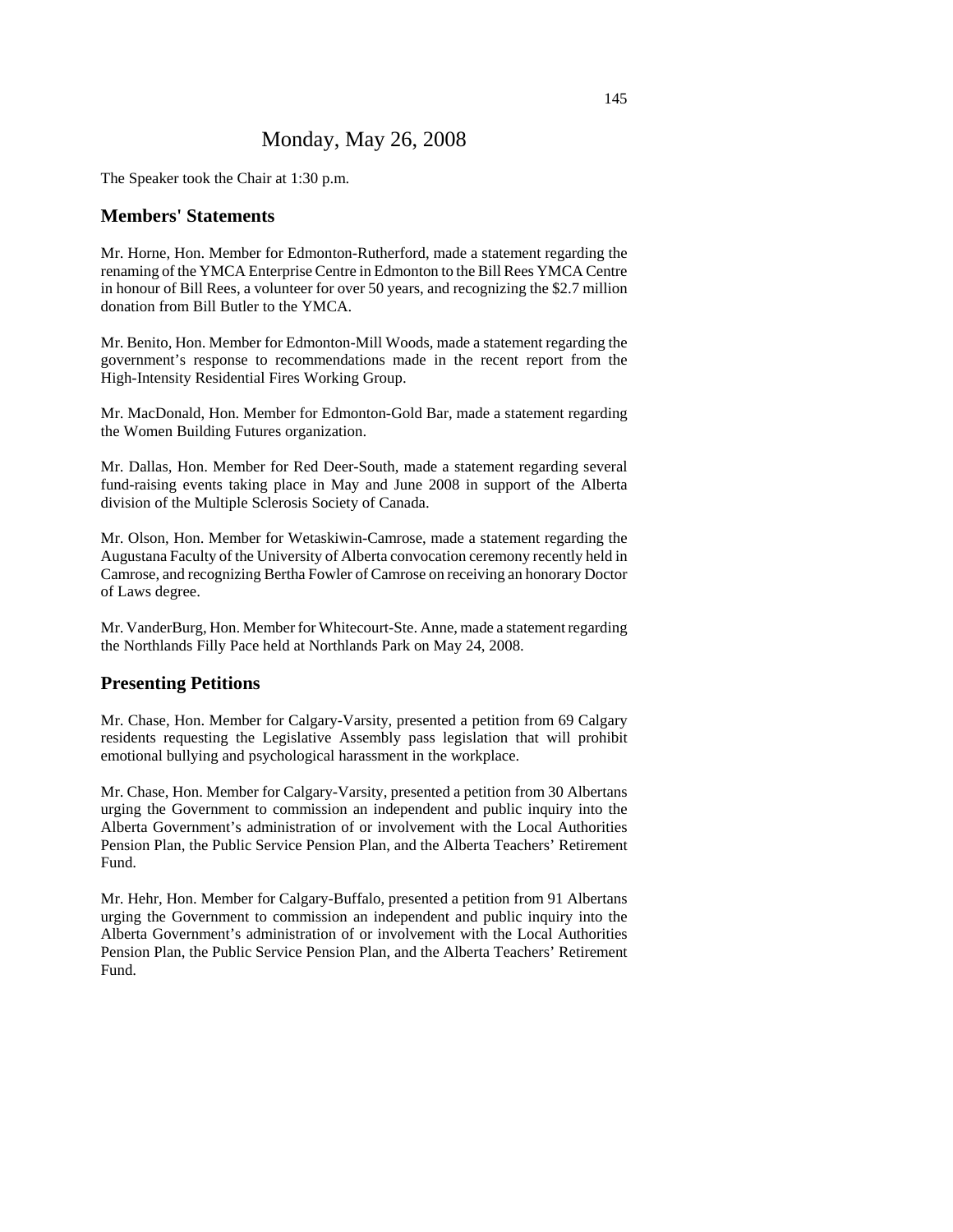# 146 MONDAY, MAY 26, 2008

# **Notices of Motions**

Mr. Mason, Hon. Member for Edmonton-Highlands-Norwood, gave oral notice of his intention to move, pursuant to Standing Order 30, to adjourn the ordinary business of the Assembly to discuss a matter of urgent importance, namely the high price of gasoline and its effects on the cost of living and the transportation needs of Alberta's families.

# **Introduction of Bills (First Reading)**

Upon recommendation of His Honour the Honourable the Lieutenant Governor, and notice having been given:

Bill 22 Appropriation Act, 2008 (\$) — Hon. Mr. Snelgrove

# **Tabling Returns and Reports**

Hon. Mrs. Jablonski, Minister of Seniors and Community Supports,:

Responses to questions raised by Ms Pastoor, Hon. Member for Lethbridge-East, Ms Blakeman, Hon. Member for Edmonton-Centre, Ms Notley, Hon. Member for Edmonton-Strathcona, Dr. Brown, Hon. Member for Calgary-Nose Hill, and Mr. VanderBurg, Hon. Member for Whitecourt-Ste. Anne, on April 29, 2008, Department of Seniors and Community Supports, 2008-09 Main Estimates debate Sessional Paper 196/2008

Mr. Weadick, Hon. Member for Lethbridge-West:

Booklet entitled "Parade of Homes, Lethbridge, May 24 to June 8, 2008" prepared by the Canadian Home Builders' Association, Lethbridge Region Sessional Paper 197/2008

Mr. Sandhu, Hon. Member for Edmonton-Manning:

Pamphlet entitled "French Immersion Junior Kindergarten" prepared by Edmonton Catholic Schools

Sessional Paper 198/2008

Mr. Chase, Hon. Member for Calgary-Varsity:

Calgary Economic Development, 2007 Annual Report

Sessional Paper 199/2008

Report, undated, entitled "Think big. Act bold. Create great. An economic development strategy to make a global city competitive, successful and unique." prepared by the City of Calgary

Sessional Paper 200/2008

Program from the 15th annual Canadian Energy Pipeline Association Gala Fund-raising Dinner held on May 22, 2008, in Calgary

Sessional Paper 201/2008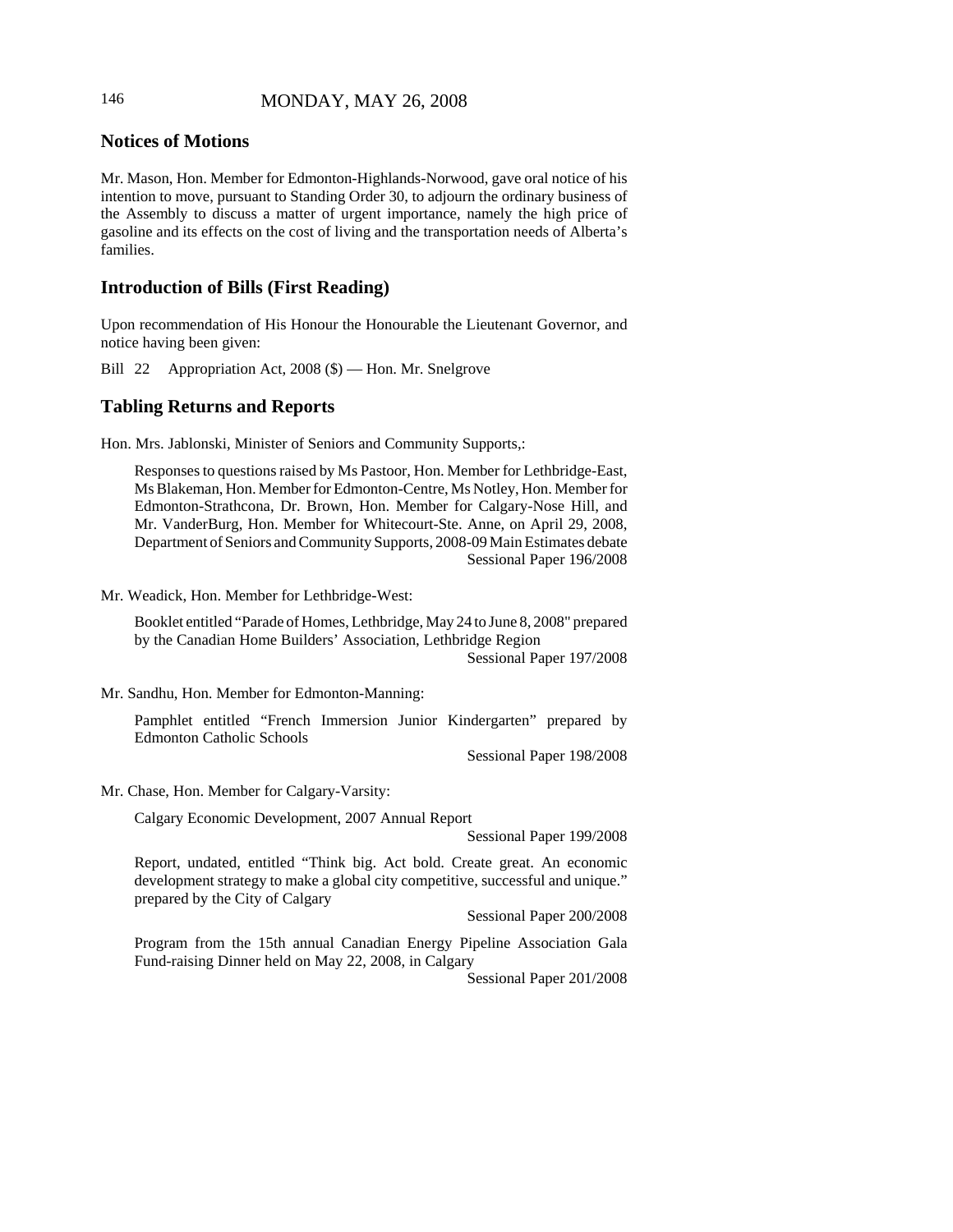Agenda from the Immigrant Sector Council of Calgary Conference held on May 23, 2008

Sessional Paper 202/2008

Several Alberta Environment high stream flow advisory, flood watch, and flood warning notices

Sessional Paper 203/2008

Ms Notley, Hon. Member for Edmonton-Strathcona:

Canadian Union of Public Employees news release dated May 26, 2008, entitled "TILMA (Trade, Investment and Labour Mobility Agreement) a threat to autonomy in Alberta: Legal expert outlines consequences of Bill 1"

Sessional Paper 204/2008

Series of recent correspondence from Edie Gonzales, Bethany Care Family/Resident Council, and Belle Gowriluk, Director, Supported Living Services, Calgary Health Region, regarding the reduction of positions in the Recreation Therapy Department at the Bethany Calgary care centre

Sessional Paper 205/2008

Letter dated January 7, 2008, from Penelope Waller, Information and Privacy Consultant, Seniors and Community Supports, to Doug Bailie, Research Officer, Alberta New Democrat Opposition, attaching several documents requested under the Freedom of Information and Protection of Privacy Act relating to Investigation Report #001 of the Bethany Calgary care centre

Sessional Paper 206/2008

### **Motion for Adjournment for an Emergency Debate**

Mr. Mason, Hon. Member for Edmonton-Highlands-Norwood, requested leave to move, pursuant to Standing Order 30, to adjourn the ordinary business of the Assembly to discuss a matter of urgent public importance, namely the high price of gasoline and its effects on the cost of living and the transportation needs of Alberta's families.

A debate followed on urgency.

The Speaker ruled that the request for leave was not in order.

# **ORDERS OF THE DAY**

### **Written Questions**

The following Written Questions were accepted:

**WQ8.** Asked for by Mr. Taylor:

How many hours of overtime have been paid to registered nurses in the Capital Health and Calgary Health Regions between April 1, 2006, and March 31, 2007?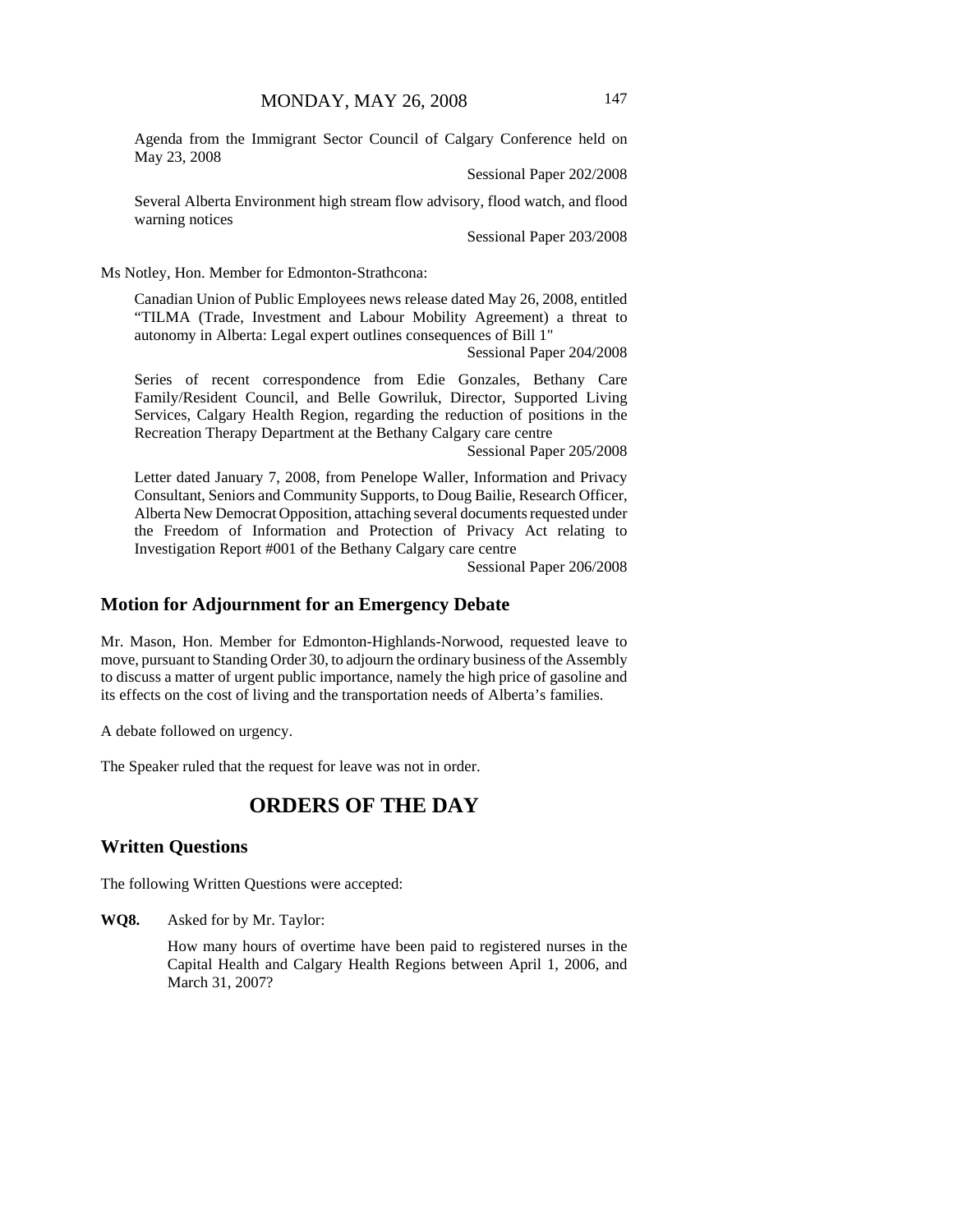# 148 MONDAY, MAY 26, 2008

**WQ9.** Asked for by Mr. Taylor:

What is the current ratio of full-time registered nurses to part-time registered nurses in the Capital Health and Calgary Health Regions?

**WQ10.** Asked for by Mr. Taylor:

How many sick hours have registered nurses logged in the Capital Health and Calgary Health Regions between April 1, 2006, and March 31, 2007?

The following Written Question was rejected:

**WQ7.** Moved by Mr. Taylor:

Which hospitals had to shut down (temporarily or indefinitely) wards due to staff shortages between April 1, 2006, and March 31, 2007, and which wards were shut down?

The Clerk of the Assembly advised that pursuant to temporary Standing Order 34(3.1), the following Written Questions were deemed to stand and retain their places:

WQ11, WQ12, WQ13, WQ14, WQ15, WQ16, WQ17, WQ18, WQ19, WQ20, WQ21, WQ22, WQ23, WQ24.

### **Motions for Returns**

The following Motion for Returns was accepted as amended:

**MR4.** Moved by Ms Blakeman on behalf of Dr. Taft:

That an Order of the Assembly do issue for a Return showing: A complete list of attendees from government and industry at all meetings regarding potential changes to the Crown agreements with Suncor and Syncrude.

Hon. Mr. Lindsay on behalf of Hon. Mr. Knight, Minister of Energy, moved the motion be amended to read:

That an Order of the Assembly do issue for a Return showing: A complete list of attendees from government at all meetings regarding potential changes to the Crown agreements with Suncor and Syncrude.

The following Motion for Returns was rejected:

**MR5.** Moved by Mr. Hehr:

That an Order of the Assembly do issue for a Return showing: Copies of any studies, reports, or legal opinions prepared by or for the Ministries of Transportation or Justice and Attorney General or sent to the Ministries of Transportation or Justice and Attorney General for the preparation of Bill 212, Traffic Safety (Seizure of Vehicles in Prostitution Related Offences) Amendment Act, 2002, from the Second Session of the 25th Legislature.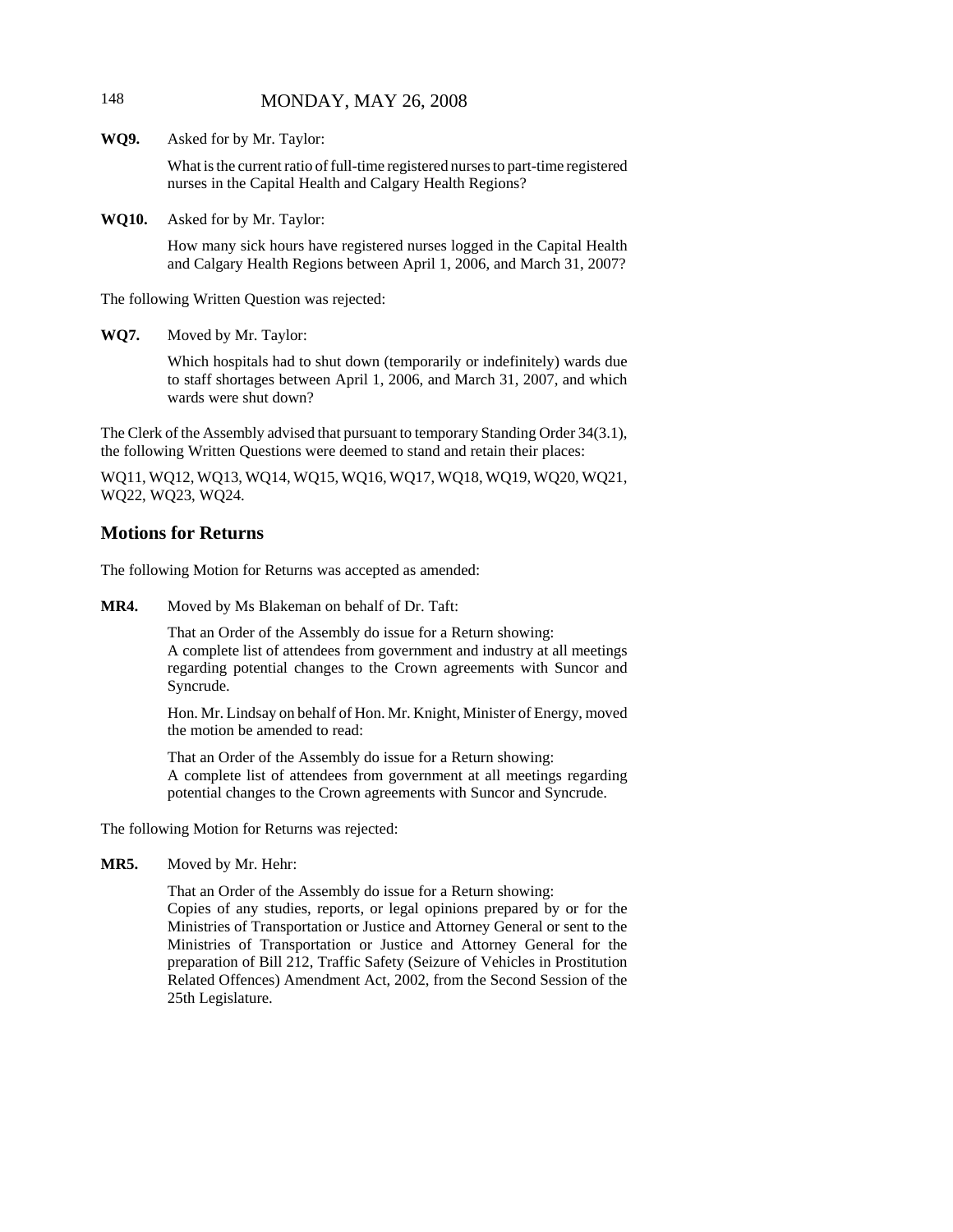The Clerk Assistant advised that pursuant to temporary Standing Order 34(3.1), the following Motions for Returns were deemed to stand and retain their places:

MR6, MR7, MR8, MR9, MR10, MR11, MR12, MR13, MR14, MR15, MR16, MR17, MR18, MR19, MR20, MR21, MR22.

# **Public Bills and Orders Other Than Government Bills and Orders**

### **Second Reading**

On the motion that the following Bill be now read a Second time:

Bill 204 Traffic Safety (Hand-Held Communication Devices) Amendment Act, 2008 — Mr. Johnston

A debate followed.

Mr. Lukaszuk, Hon. Member for Edmonton-Castle Downs, moved the motion be amended by deleting all the words after "that" and substituting the following:

Bill 204, Traffic Safety (Hand-Held Communication Devices) Amendment Act, 2008, be not now read a Second time but that the subject-matter of the Bill be referred to the Standing Committee on the Economy in accordance with temporary Standing Order 74.2.

A debate followed on the amendment.

The question being put, the amendment was agreed to. With Hon. Mr. Kowalski in the Chair, the names being called for were taken as follows:

For the amendment: 37

| Allred          | Fawcett   | Mitzel         |
|-----------------|-----------|----------------|
| Anderson        | Fritz     | Oberle         |
| <b>Benito</b>   | Griffiths | Ouellette      |
| Berger          | Hancock   | Ouest          |
| Bhardwaj        | Horne     | Renner         |
| <b>Blackett</b> | Jacobs    | Sandhu         |
| Calahasen       | Johnson   | Sarich         |
| Campbell        | Johnston  | Sherman        |
| Cao             | Klimchuk  | <b>Stevens</b> |
| Danyluk         | Lindsay   | VanderBurg     |
| DeLong          | Lukaszuk  | Weadick        |
| Doerksen        | Marz      | Woo-Paw        |
| Drysdale        |           |                |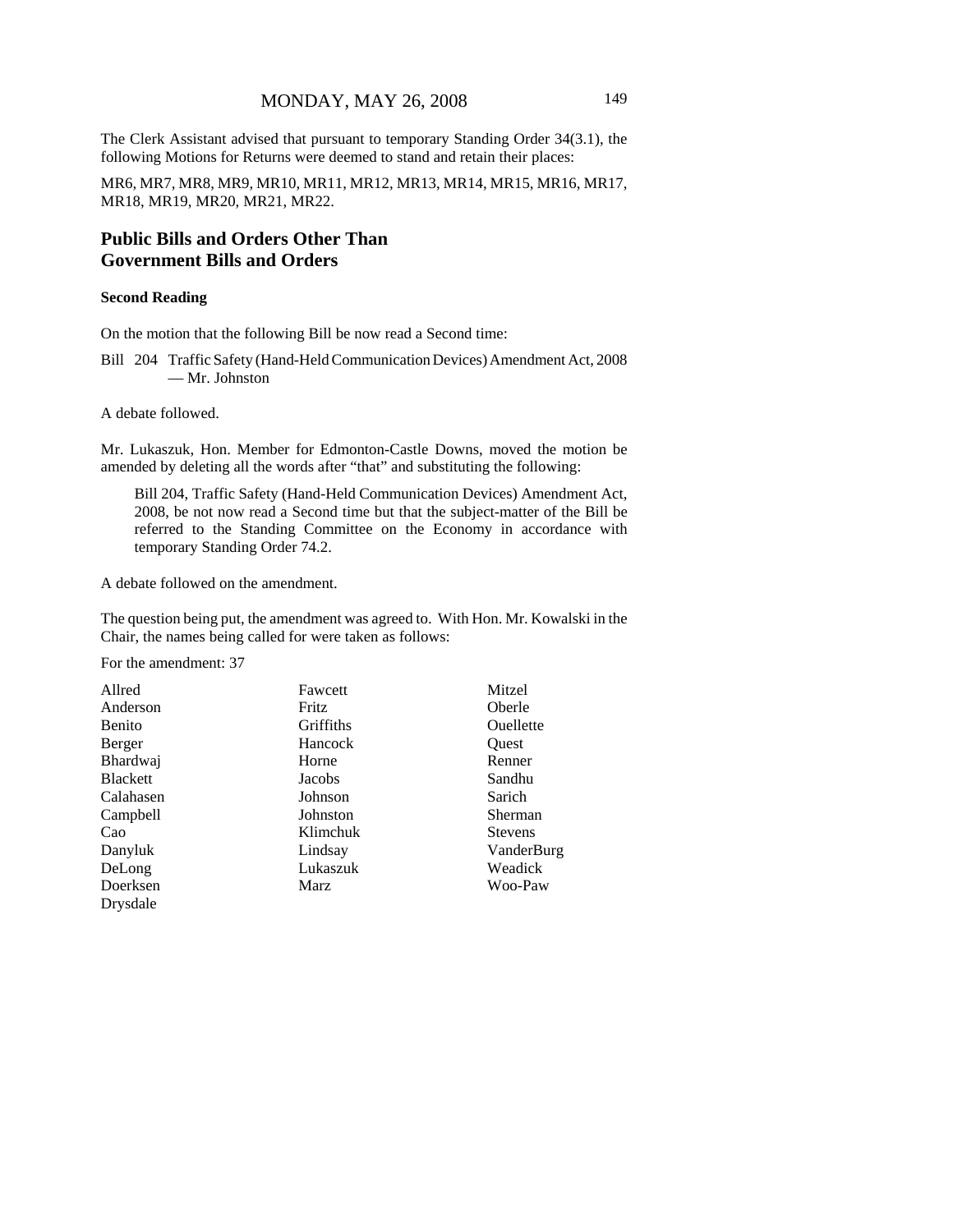# 150 MONDAY, MAY 26, 2008

Against the amendment: 5

| Chase | Kang   | Snelgrove |
|-------|--------|-----------|
| Hehr  | Notley |           |

### **Adjournment**

Pursuant to Standing Order 4(1), the Assembly adjourned at 5:30 p.m. until 7:30 p.m.

MONDAY, MAY 26, 2008 — 7:30 P.M.

# **Motions Other Than Government Motions**

**507.** Mr. Johnston to propose the following motion (Amended):

Be it resolved that the Legislative Assembly urge the Government to enhance the protection of animals by reviewing *relevant provincial legislation and the processes in place for investigating cases of animal cruelty*.

A debate followed.

The question being put, the motion was defeated.

# **Government Bills and Orders**

### **Second Reading**

On the motion that the following Bill be now read a Second time:

Bill 7 Post-secondary Learning Amendment Act, 2008 — Hon. Mr. Renner on behalf of Mr. Bhullar

Hon. Mr. Renner moved adjournment of the debate, which was agreed to.

On the motion that the following Bill be now read a Second time:

Bill 8 Climate Change and Emissions Management Amendment Act, 2008 — Hon. Mr. Renner

Hon. Mr. Renner moved adjournment of the debate, which was agreed to.

On the motion that the following Bill be now read a Second time:

Bill 17 Alberta Personal Income Tax Amendment Act, 2008 (\$) — Hon. Mr. Renner on behalf of Hon. Ms Evans

Hon. Mr. Renner moved adjournment of the debate, which was agreed to.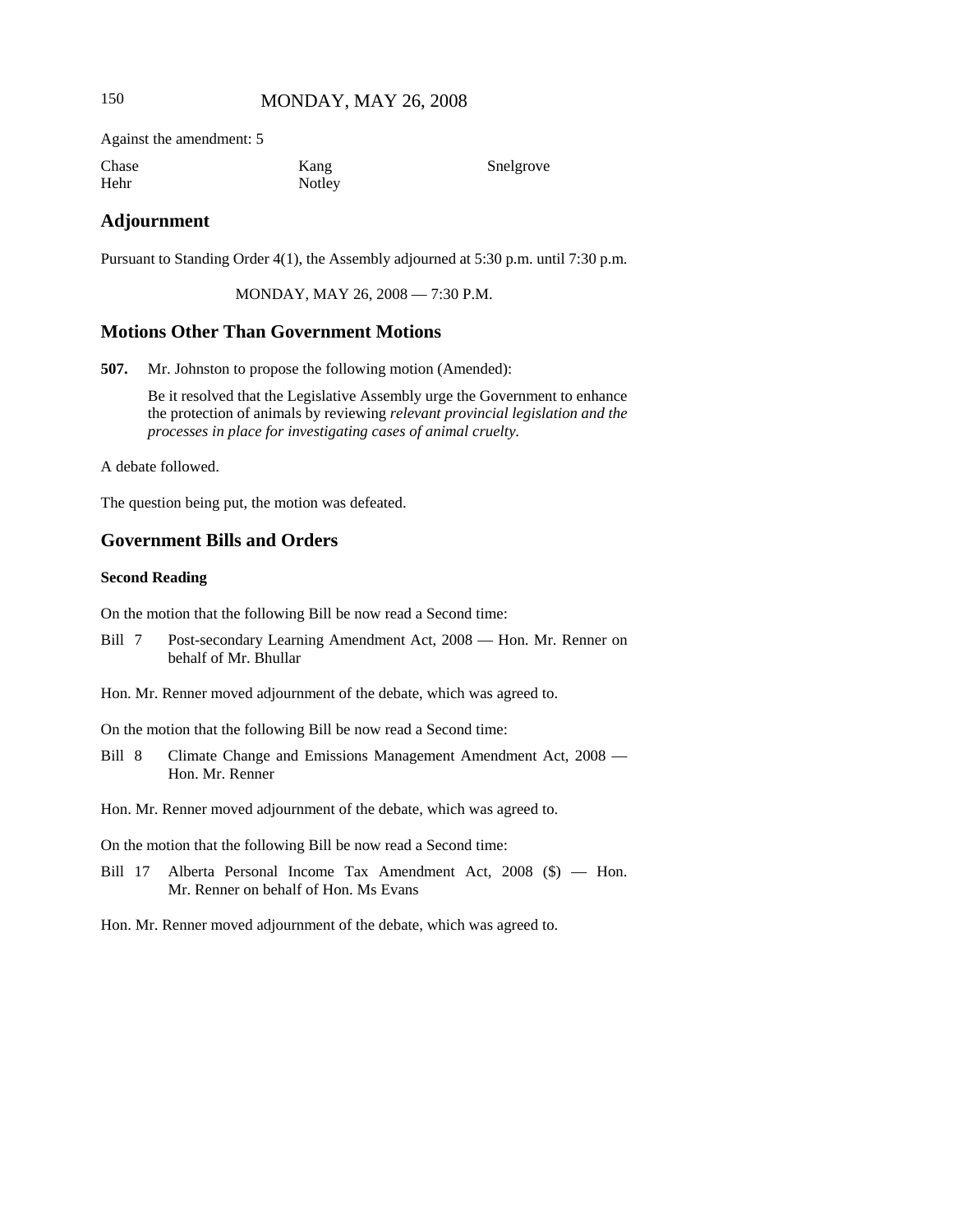### **Committee of the Whole**

According to Order, the Assembly resolved itself into Committee of the Whole and the Acting Speaker left the Chair.

(Assembly in Committee)

And after some time spent therein, the Acting Speaker resumed the Chair.

The following Bills were reported:

Bill 12 Teachers' Pension Plans Amendment Act, 2008 — Hon. Ms Evans

Bill 13 Financial Institutions Statutes Amendment Act, 2008 — Mr. Fawcett

#### **Third Reading**

The following Bills were read a Third time and passed:

- Bill 3 Fiscal Responsibility Amendment Act, 2008 Hon. Mr. Snelgrove
- Bill 4 Alberta Enterprise Corporation Act Hon. Mr. Renner on behalf of Hon. Mr. Horner

#### **Committee of the Whole**

According to Order, the Assembly resolved itself into Committee of the Whole and the Acting Speaker left the Chair.

(Assembly in Committee)

And after some time spent therein, the Acting Speaker resumed the Chair.

Progress was reported on the following Bill:

Bill 1 Trade, Investment and Labour Mobility Agreement Implementation Statutes Amendment Act, 2008 — Hon. Mr. Stelmach

Mr. Drysdale, Acting Chair of Committees, tabled copies of an amendment considered by Committee of the Whole on this date for the official records of the Assembly.

Amendment to Bill 1 (Hon. Member for Edmonton-Gold Bar) — Defeated Sessional Paper 207/2008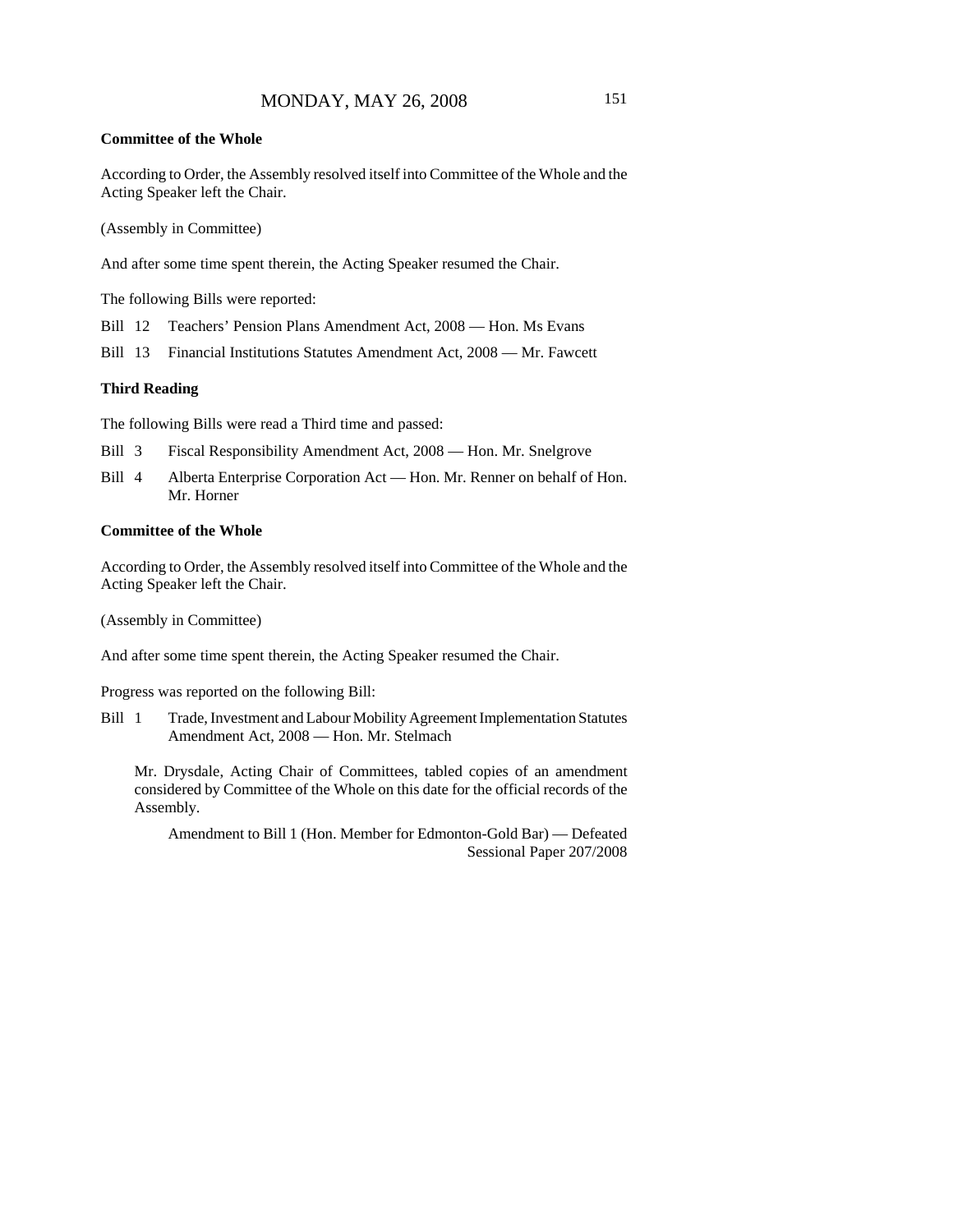## 152 TUESDAY, MAY 27, 2008

#### **Second Reading**

On the motion that the following Bill be now read a Second time:

Bill 9 Land Agents Licensing Amendment Act, 2008 — Mr. Mitzel

Mr. Mitzel moved adjournment of the debate, which was agreed to.

On the motion that the following Bill be now read a Second time:

Bill 19 First Nations Sacred Ceremonial Objects Repatriation Amendment Act, 2008 — Hon. Mr. Blackett

Hon. Mr. Blackett moved adjournment of the debate, which was agreed to.

On the motion that the following Bill be now read a Second time:

Bill 20 Agriculture Statutes Repeal Act, 2008 — Mr. Griffiths

Mr. Griffiths moved adjournment of the debate, which was agreed to.

On the motion that the following Bill be now read a Second time:

Bill 21 Heating Oil and Propane Rebate Act — Mr. Griffiths

Mr. Griffiths moved adjournment of the debate, which was agreed to.

### **Adjournment**

On motion by Hon. Mr. Renner, Deputy Government House Leader, the Assembly adjourned at 10:17 p.m. until Tuesday, May 27, 2008, at 1:30 p.m.

Tuesday, May 27, 2008

The Speaker took the Chair at 1:30 p.m.

### **Members' Statements**

Mr. Oberle, Hon. Member for Peace River, made a statement regarding the official dedications of the Hay-Zama Lakes Wildland Provincial Park in Alberta and the Dalai Lake National Nature Reserve in Inner Mongolia, China, both to be held on May 28, 2008.

Mr. Chase, Hon. Member for Calgary-Varsity, made a statement regarding the need for thorough planning of the southwest ring-road in Calgary.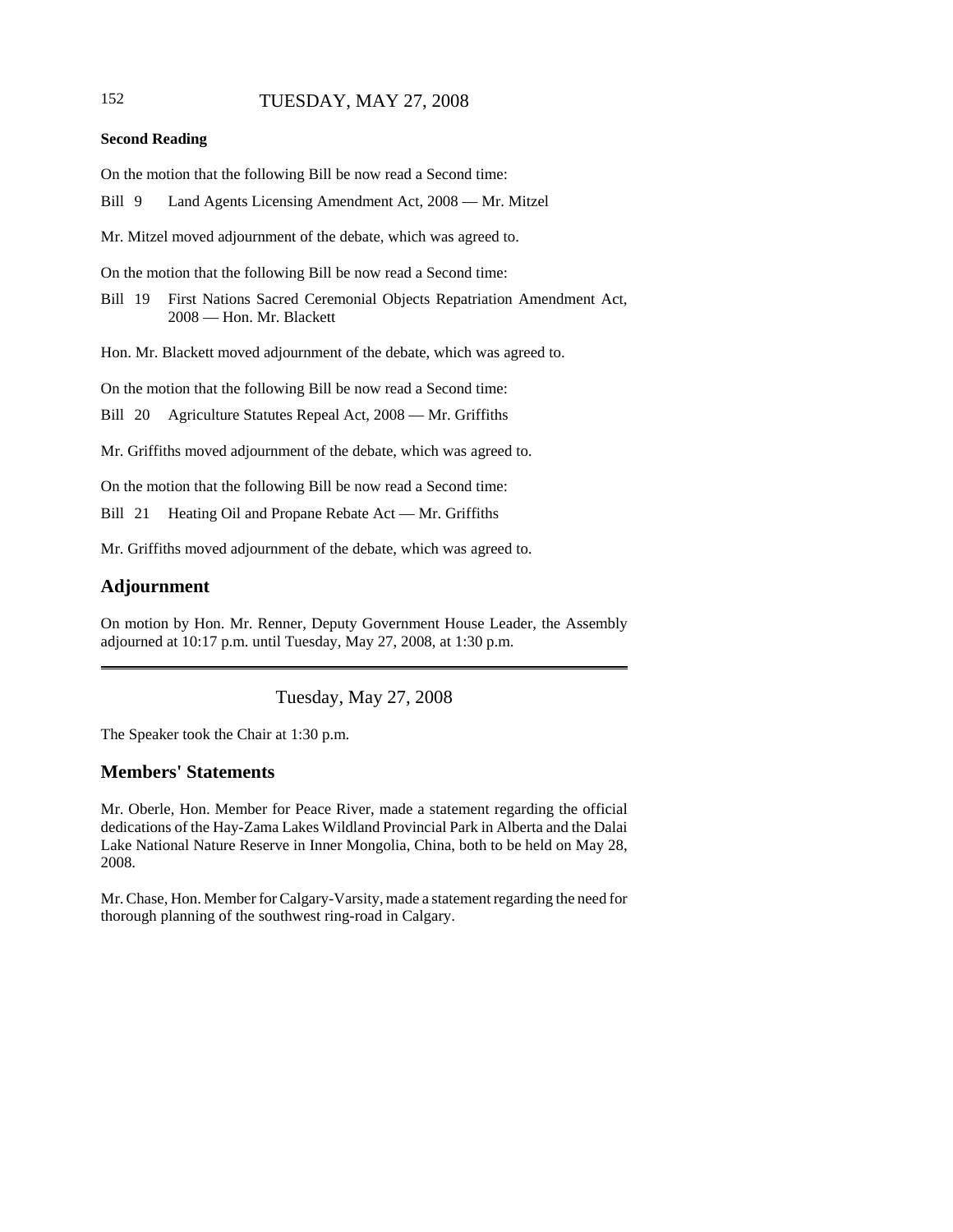Mr. Allred, Hon. Member for St. Albert, made a statement regarding the 27th annual Northern Alberta International Children's Festival to be held in St. Albert from May 27-31, 2008.

Mr. Johnson, Hon. Member for Athabasca-Redwater, made a statement regarding the Canadian Interuniversity Sport University Cup, the National Junior A Royal Bank Cup, the International Ice Hockey Federation World Championship, the Canadian Hockey League Memorial Cup, and the National Hockey League Stanley Cup hockey tournaments.

Mr. Webber, Hon. Member for Calgary-Foothills, made a statement regarding the 2009 WorldSkills Competition to be held in Calgary from September 1-6, 2009.

Ms Woo-Paw, Hon. Member for Calgary-Mackay, made a statement regarding the centennial anniversary of the Calgary Public Library.

## **Presenting Reports by Standing and Special Committees**

Dr. Brown, Chair, Standing Committee on Private Bills, presented the following report:

The Standing Committee on Private Bills has had a certain Bill under consideration and wishes to report as follows:

The Committee recommends that the following Private Bill proceed with amendments:

Bill Pr1 Young Men's Christian Association of Edmonton Statutes Amendment Act, 2008 — Mr. Lukaszuk

Dr. Brown, Chair, Standing Committee on Private Bills, tabled copies of an amendment considered by the Standing Committee on Private Bills on this date for the official records of the Assembly.

Recommended amendment to Bill Pr1, Young Men's Christian Association of Edmonton Statutes Amendment Act, 2008

Sessional Paper 208/2008

Concurrence of the Assembly was requested with respect to this report.

The question being put, concurrence in the report was granted.

### **Presenting Petitions**

Mr. Taylor, Hon. Member for Calgary-Currie, presented a petition from 30 Albertans urging the Government to commission an independent and public inquiry into the Alberta Government's administration of or involvement with the Local Authorities Pension Plan, the Public Service Pension Plan, and the Alberta Teachers' Retirement Fund.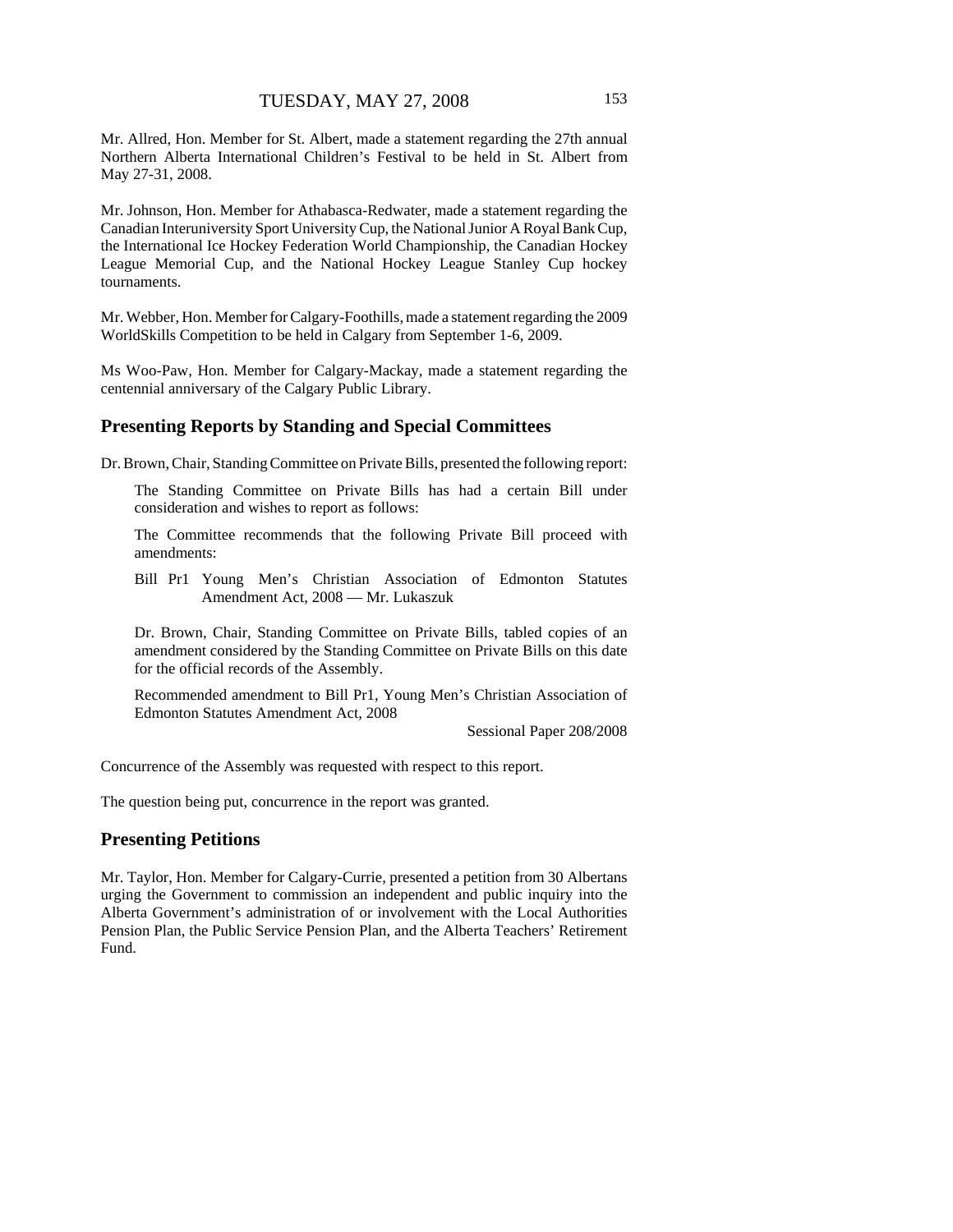### 154 TUESDAY, MAY 27, 2008

Mr. Kang, Hon. Member for Calgary-McCall, presented a petition from 5 Albertans urging the Government to commission an independent and public inquiry into the Alberta Government's administration of or involvement with the Local Authorities Pension Plan, the Public Service Pension Plan, and the Alberta Teachers' Retirement Fund.

Ms Pastoor, Hon. Member for Lethbridge-East, presented a petition from 18 Albertans urging the Government to commission an independent and public inquiry into the Alberta Government's administration of or involvement with the Local Authorities Pension Plan, the Public Service Pension Plan, and the Alberta Teachers' Retirement Fund.

### **Tabling Returns and Reports**

Ms Notley, Hon. Member for Edmonton-Strathcona:

Report dated May 2008 entitled "Fact or Fiction? Oil Sands Reclamation" prepared by the Pembina Institute

Sessional Paper 209/2008

Ms Pastoor, Hon. Member for Lethbridge-East, on behalf of Dr. Swann, Hon. Member for Calgary-Mountain View:

Document entitled "Suncor Energy Fort Chipewyan Community Meeting held on May 6, 2008"

Sessional Paper 210/2008

Report dated November 2007 entitled "Attenuation of Contaminants in Groundwater Impacted by Surface Mining of Oil Sands, Alberta, Canada" prepared by the University of Waterloo and several private consultants

Sessional Paper 211/2008

Hon. Mr. Kowalski, Speaker of the Legislative Assembly, pursuant to the Legislative Assembly Act, cL-9, s39(3):

Revised Members' Services Committee Order No. MSC 1/08, Members' Group Plans Amendment Order (No. 3)

Sessional Paper 212/2008

Revised Members' Services Committee Order No. MSC 2/08, Transportation Amendment Order (No. 10)

Sessional Paper 213/2008

Revised Members' Services Committee Order No. MSC 3/08, Members' Committee Allowances Amendment Order (No. 4)

Sessional Paper 214/2008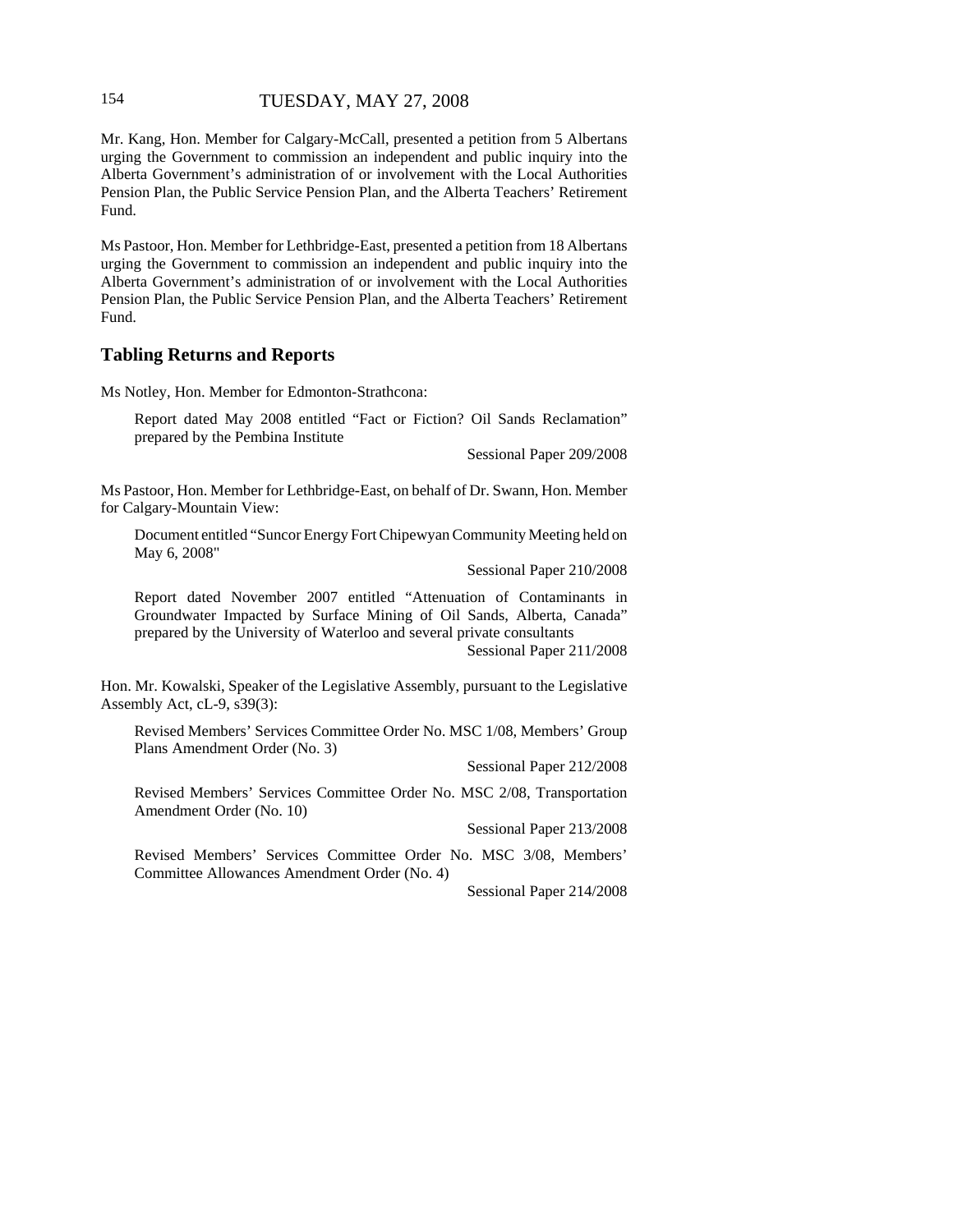## **Tablings to the Clerk**

Clerk of the Assembly on behalf of Hon. Mr. Horner, Minister of Advanced Education and Technology:

Report, undated, entitled "Building an integrated knowledge economy, an updated information and communications technology strategy for Alberta" prepared by Alberta Advanced Education and Technology

Sessional Paper 215/2008

Clerk of the Assembly on behalf of Hon. Ms Redford, Minister of Justice and Attorney General:

Responses to questions raised by Ms Blakeman, Hon. Member for Edmonton-Centre, Mr. Hehr, Hon. Member for Calgary-Buffalo, and Ms Notley, Hon. Member for Edmonton-Strathcona, on May 7, 2008, Department of Justice and Attorney General, 2008-09 Main Estimates debate

Sessional Paper 216/2008

# **ORDERS OF THE DAY**

# **Government Bills and Orders**

#### **Second Reading**

On the motion that the following Bill be now read a Second time:

Bill 22 Appropriation Act, 2008 (\$) — Hon. Mr. Snelgrove

A debate followed.

Mr. Kang moved adjournment of the debate, which was agreed to.

#### **Third Reading**

The following Bills were read a Third time and passed:

- Bill 12 Teachers' Pension Plans Amendment Act, 2008 Hon. Mr. Zwozdesky on behalf of Hon. Ms Evans
- Bill 13 Financial Institutions Statutes Amendment Act, 2008 Hon. Mr. Zwozdesky on behalf of Mr. Fawcett

### **Committee of the Whole**

According to Order, the Assembly resolved itself into Committee of the Whole and the Acting Speaker left the Chair.

(Assembly in Committee)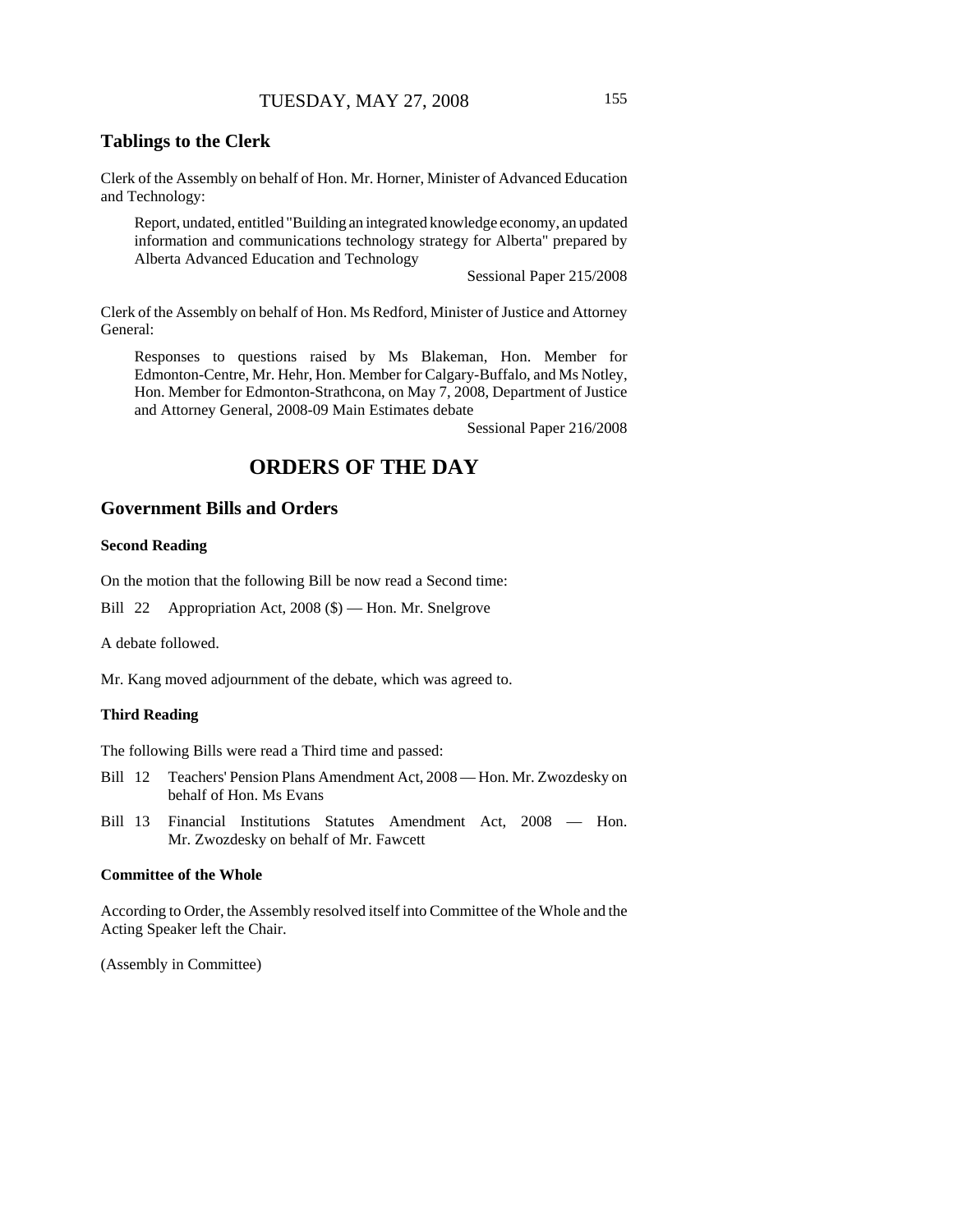### 156 TUESDAY, MAY 27, 2008

And after some time spent therein, the Acting Speaker resumed the Chair.

Progress was reported on the following Bill:

Bill 1 Trade, Investment and Labour Mobility Agreement Implementation Statutes Amendment Act, 2008 — Hon. Mr. Stelmach

#### **Second Reading**

On the motion that the following Bill be now read a Second time:

Bill 11 Insurance Amendment Act, 2008 — Hon. Mr. Snelgrove on behalf of Hon. Ms Evans

Hon. Mr. Snelgrove moved adjournment of the debate, which was agreed to.

On the motion that the following Bill be now read a Second time:

- Bill 14 Court of Queen's Bench Amendment Act, 2008 Hon. Mr. Zwozdesky on behalf of Hon. Ms Redford
- Hon. Mr. Zwozdesky moved adjournment of the debate, which was agreed to.

On the motion that the following Bill be now read a Second time:

Bill 15 Family Law Amendment Act, 2008 — Hon. Mr. Zwozdesky on behalf of Hon. Ms Redford

Hon. Mr. Zwozdesky moved adjournment of the debate, which was agreed to.

On the motion that the following Bill be now read a Second time:

Bill 16 Municipal Government Amendment Act, 2008 — Hon. Mr. Danyluk

Hon. Mr. Danyluk moved adjournment of the debate, which was agreed to.

### **Adjournment**

On motion by Hon. Mr. Renner, Deputy Government House Leader, that it be called 5:30 p.m., the Assembly adjourned at 4:41 p.m. until 7:30 p.m.

TUESDAY, MAY 27, 2008 — 7:30 P.M.

# **Government Bills and Orders**

#### **Second Reading**

On the motion that the following Bill be now read a Second time:

Bill 17 Alberta Personal Income Tax Amendment Act, 2008 (\$) — Hon. Ms Evans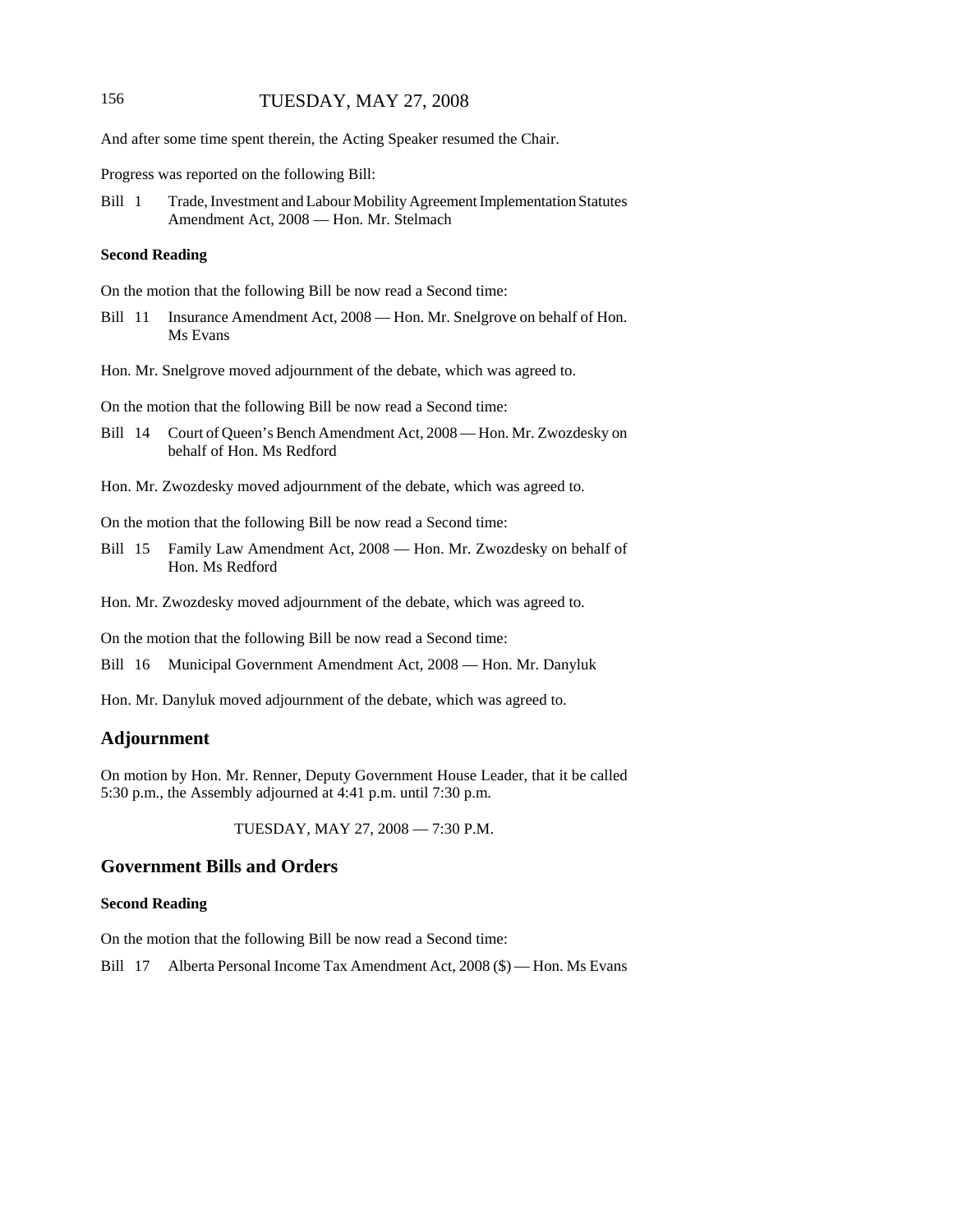A debate followed.

Ms Pastoor moved adjournment of the debate, which was agreed to.

On the motion that the following Bill be now read a Second time:

Bill 9 Land Agents Licensing Amendment Act, 2008 — Mr. Mitzel

A debate followed.

Mr. Taylor moved adjournment of the debate, which was agreed to.

On the motion that the following Bill be now read a Second time:

Bill 20 Agriculture Statutes Repeal Act, 2008 — Mr. Griffiths

Ms Blakeman moved adjournment of the debate, which was agreed to.

On the motion that the following Bill be now read a Second time:

Bill 22 Appropriation Act, 2008 (\$) — Hon. Mr. Snelgrove

A debate followed.

The question being put, the motion was agreed to. With Mr. Cao in the Chair, the names being called for were taken as follows:

For the motion: 27

| Amery                 | Goudreau | McFarland        |
|-----------------------|----------|------------------|
| Anderson              | Hayden   | <b>Ouellette</b> |
| Berger                | Horne    | Renner           |
| <b>Bhardwaj</b>       | Horner   | Rodney           |
| <b>Bhullar</b>        | Jacobs   | Sandhu           |
| <b>Brown</b>          | Klimchuk | Snelgrove        |
| Campbell              | Lindsay  | Weadick          |
| Danyluk               | Lund     | Woo-Paw          |
| Drysdale              | Marz     | Xiao             |
| Against the motion: 4 |          |                  |
| Blakeman              | Pastoor  | Taylor           |
| Notley                |          |                  |

The following Bill was read a Second time and referred to Committee of the Whole:

Bill 22 Appropriation Act, 2008 (\$) — Hon. Mr. Snelgrove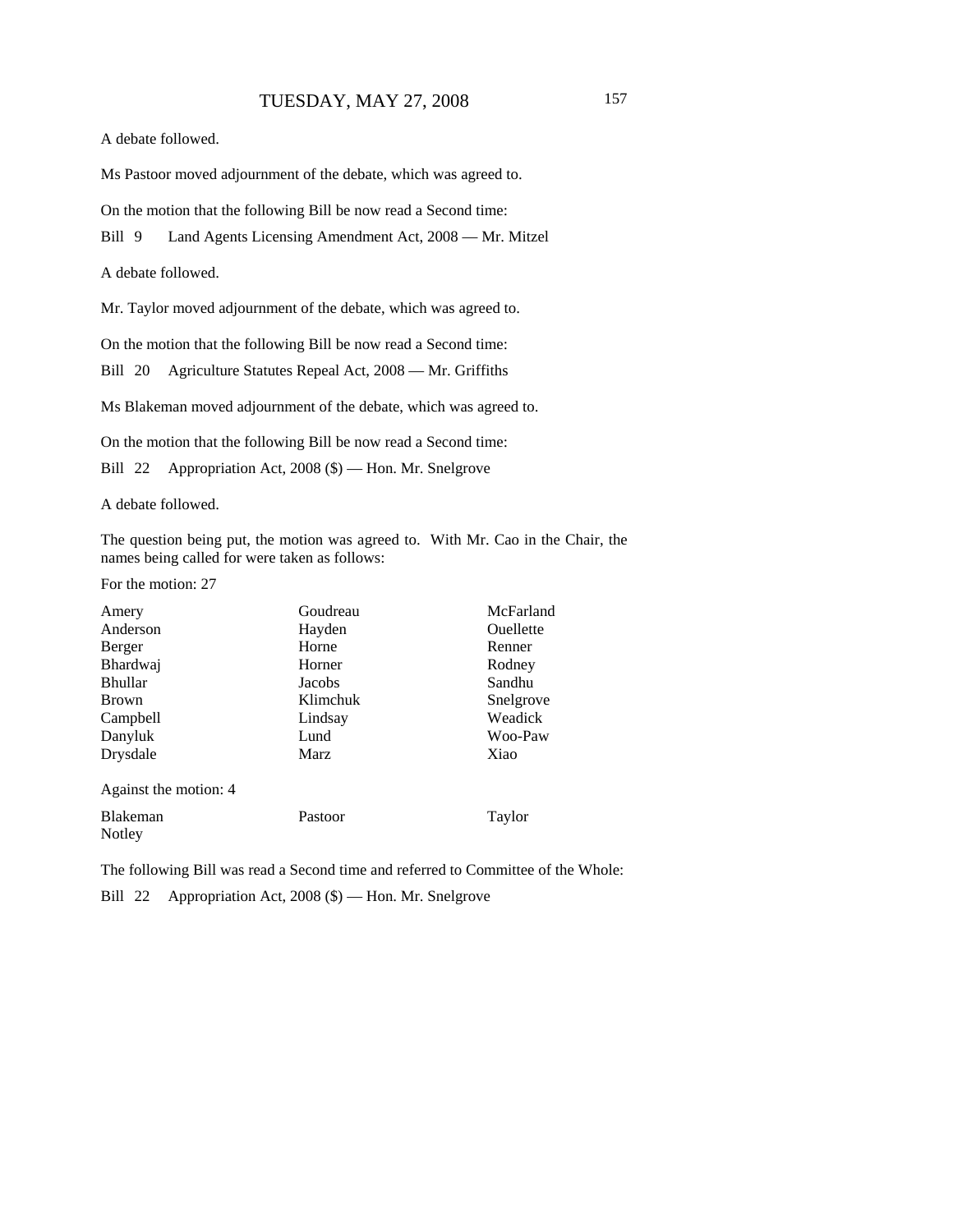# 158 WEDNESDAY, MAY 28, 2008

#### **Committee of the Whole**

According to Order, the Assembly resolved itself into Committee of the Whole and the Deputy Speaker left the Chair.

(Assembly in Committee)

And after some time spent therein, the Deputy Speaker resumed the Chair.

The following Bill was reported:

Bill 1 Trade, Investment and Labour Mobility Agreement Implementation Statutes Amendment Act, 2008 — Hon. Mr. Stelmach

Mr. Lund, Acting Chair of Committees, tabled copies of all amendments considered by Committee of the Whole on this date for the official records of the Assembly.

Amendment to Bill 1 (Hon. Member for Lethbridge-East) — Defeated Sessional Paper 217/2008

Amendment to Bill 1 (Hon. Member for Lethbridge-East) — Defeated Sessional Paper 218/2008

# **Adjournment**

On motion by Hon. Mr. Renner, Deputy Government House Leader, the Assembly adjourned at 10:43 p.m. until Wednesday, May 28, 2008, at 1:30 p.m.

Wednesday, May 28, 2008

The Speaker took the Chair at 1:30 p.m.

## **Members' Statements**

Mr. Rogers, Hon. Member for Leduc-Beaumont-Devon, made a statement regarding AlbertaSource.ca, the Heritage Community Foundation Alberta Online Encyclopedia, funded in part by an Alberta Centennial Legacy Grant.

Ms Blakeman, Hon. Member for Edmonton-Centre, made a statement regarding Hope Hunter, Executive Director, Boyle Street Community Services, who will soon be retiring.

Mr. Bhardwaj, Hon. Member for Edmonton-Ellerslie, made a statement regarding the 24th annual World Partnership Walk sponsored by the Edmonton chapter of the Aga Khan Foundation Canada, held in Edmonton on May 25, 2008.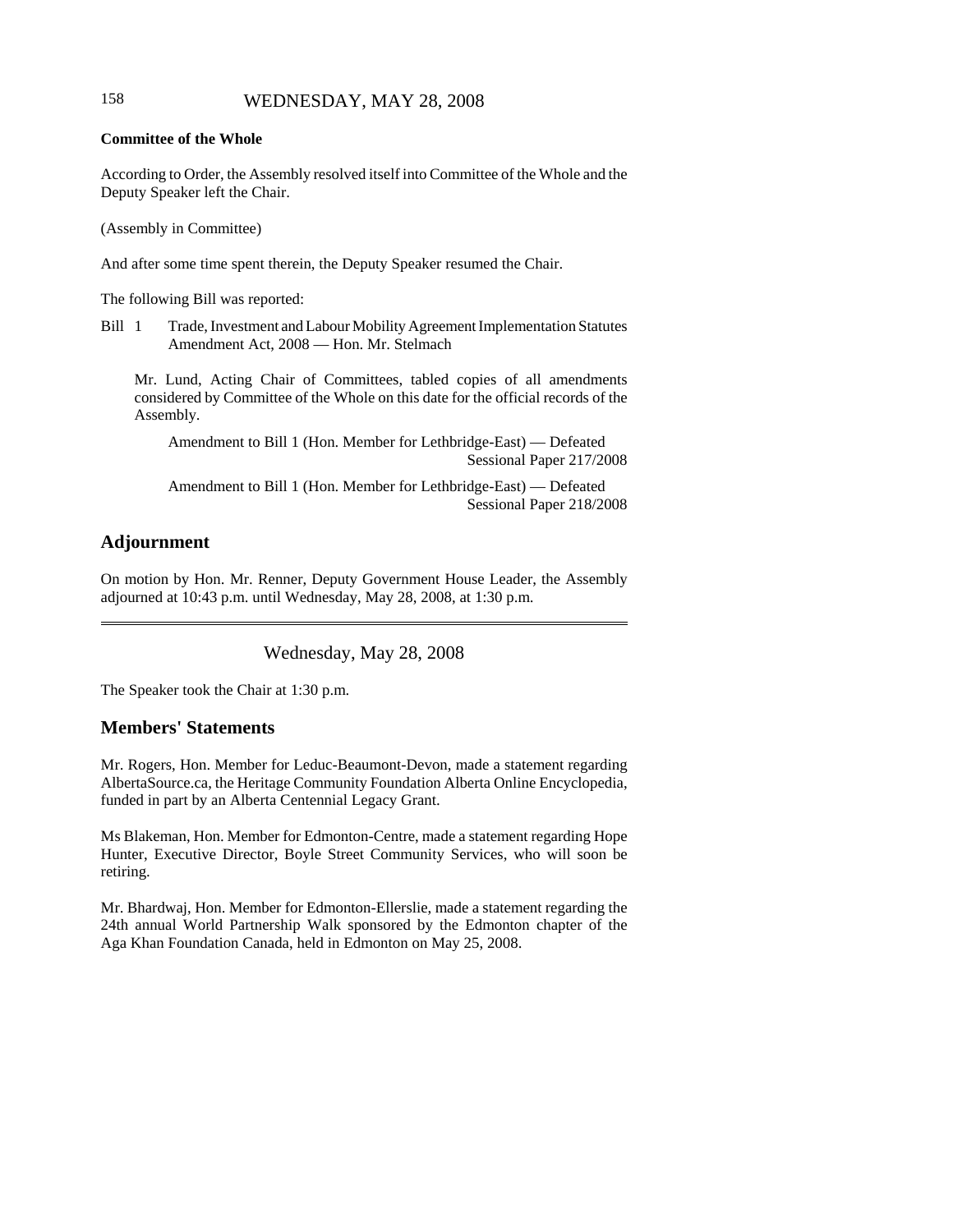Mrs. Leskiw, Hon. Member for Bonnyville-Cold Lake, made a statement regarding the Canadian Cystic Fibrosis Foundation Great Strides Walk held on May 25, 2008, at more than 40 Canadian locations, and recognizing May 2008 as Cystic Fybrosis Awareness Month.

Mr. Cao, Hon. Member for Calgary-Fort, made a statement regarding the official opening of the expansion of the Ian Bazalgette Junior High School in Calgary held on May 22, 2008.

Mr. VanderBurg, Hon. Member for Whitecourt-Ste. Anne, made a statement regarding the Fallen Four Memorial Society's unveiling of four bronze statues in honour of the four Royal Canadian Mounted Police who were killed in the line of duty on March 3, 2005, to be held in Mayerthorpe on July 4, 2008.

### **Presenting Petitions**

Ms Blakeman, Hon. Member for Edmonton-Centre, presented a petition from 37 Albertans urging the Government to commission an independent and public inquiry into the Alberta Government's administration of or involvement with the Local Authorities Pension Plan, the Public Service Pension Plan, and the Alberta Teachers' Retirement Fund.

Ms Blakeman, Hon. Member for Edmonton-Centre, on behalf of Dr. Taft, Hon. Leader of the Official Opposition, presented a petition from 58 Albertans urging the Government to commission an independent and public inquiry into the Alberta Government's administration of or involvement with the Local Authorities Pension Plan, the Public Service Pension Plan, and the Alberta Teachers' Retirement Fund.

Ms Blakeman, Hon. Member for Edmonton-Centre, on behalf of Mr. Kang, Hon. Member for Calgary-McCall, presented a petition from 13 Albertans urging the Government to commission an independent and public inquiry into the Alberta Government's administration of or involvement with the Local Authorities Pension Plan, the Public Service Pension Plan, and the Alberta Teachers' Retirement Fund.

Mr. Taylor, Hon. Member for Calgary-Currie, presented a petition from 62 Albertans urging the Government to commission an independent and public inquiry into the Alberta Government's administration of or involvement with the Local Authorities Pension Plan, the Public Service Pension Plan, and the Alberta Teachers' Retirement Fund.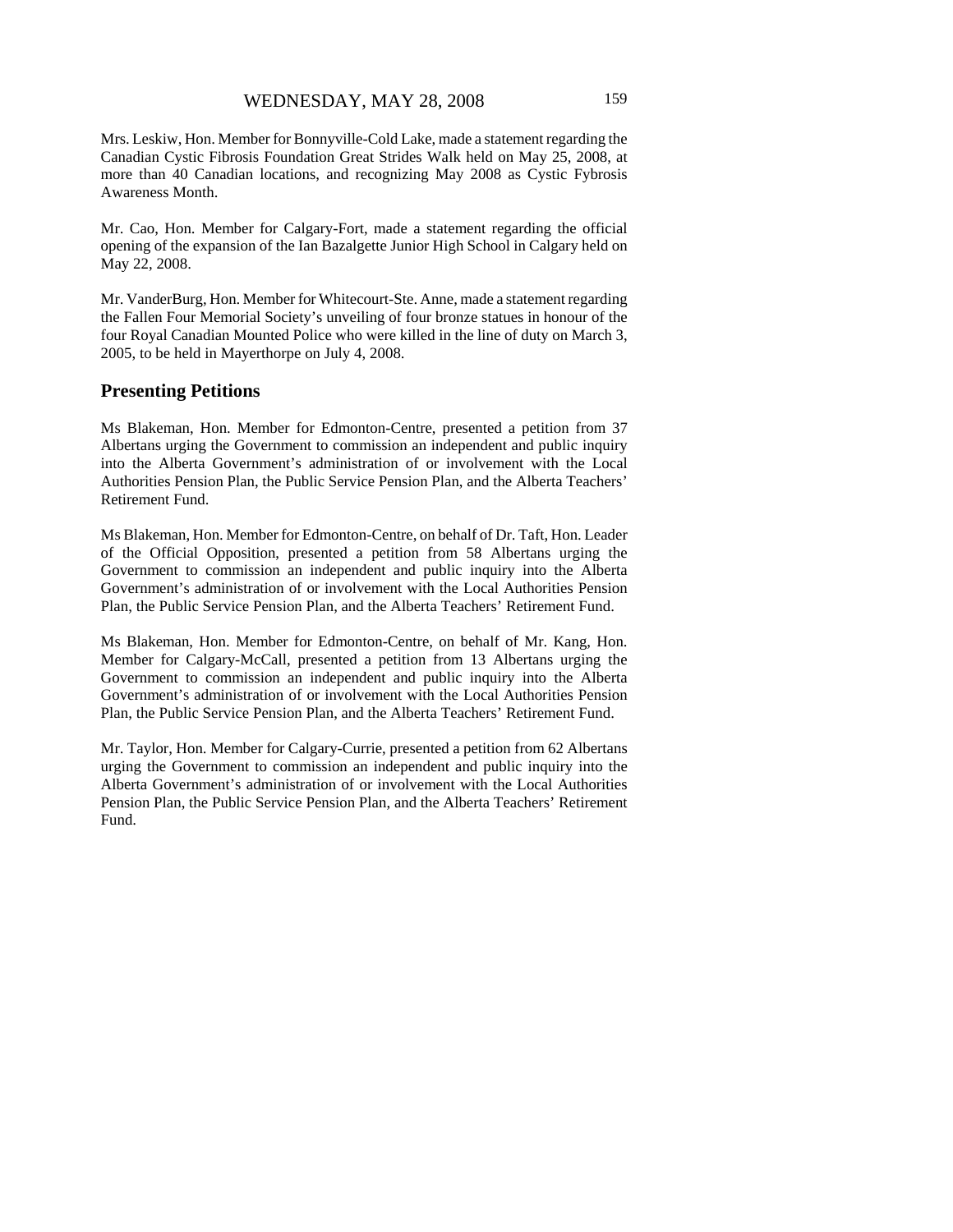# 160 WEDNESDAY, MAY 28, 2008

#### **Tabling Returns and Reports**

Hon. Mrs. Klimchuk, Minister of Service Alberta:

Responses to questions raised by Mr. Kang, Hon. Member for Calgary-McCall, Ms Pastoor, Hon. Member for Lethbridge-East, Mr. Mason, Hon. Member for Edmonton-Highlands-Norwood, Mr. Weadick, Hon. Member for Lethbridge-West, and Mr. Allred, Hon. Member for St. Albert, on May 5, 2008, Department of Service Alberta, 2008-09 Main Estimates debate

Sessional Paper 219/2008

Ms Blakeman, Hon. Member for Edmonton-Centre:

10 letters, undated, from Edmonton residents to a Member of the Legislative Assembly suggesting five changes to Alberta labour laws be implemented Sessional Paper 220/2008

Ms Pastoor, Hon. Member for Lethbridge-East:

Letter dated January 15, 2008, from Ms Pastoor, Hon. Member for Lethbridge-East, to Deb Bakker, Coordinator, Lethbridge Salvation Army Food Bank, pledging a donation to the food bank equal to one-half of Ms Pastoor's 4.9 percent salary increase, with attached copy of Ms Pastoor's cheque and a receipt for the donation

Sessional Paper 221/2008

## **Tablings to the Clerk**

Clerk of the Assembly on behalf of Hon. Mr. Liepert, Minister of Health and Wellness:

Response to Written Question WQ2, asked for by Ms Pastoor on May 12, 2008:

What was the total cost of implementing the InterRAI MDS (Minimum Data Set) system for continuing care facilities and home care, including hardware, software technical installation, and staff training between January 1, 2002, and December 31, 2007, broken down annually and by health region?

Sessional Paper 222/2008

Response to Written Question WQ6, asked for by Mr. Hehr on May 12, 2008:

What is the total number of litigants, broken down by year, dealt with by the Calgary Mental Health Diversion Project since its inception in April 2001 to February 4, 2008, and what is the total amount of annual funding provided to the Calgary Mental Health Diversion Project by the Alberta Health and Wellness Health Innovation Fund from April 1, 2004, to February 4, 2008?

Sessional Paper 223/2008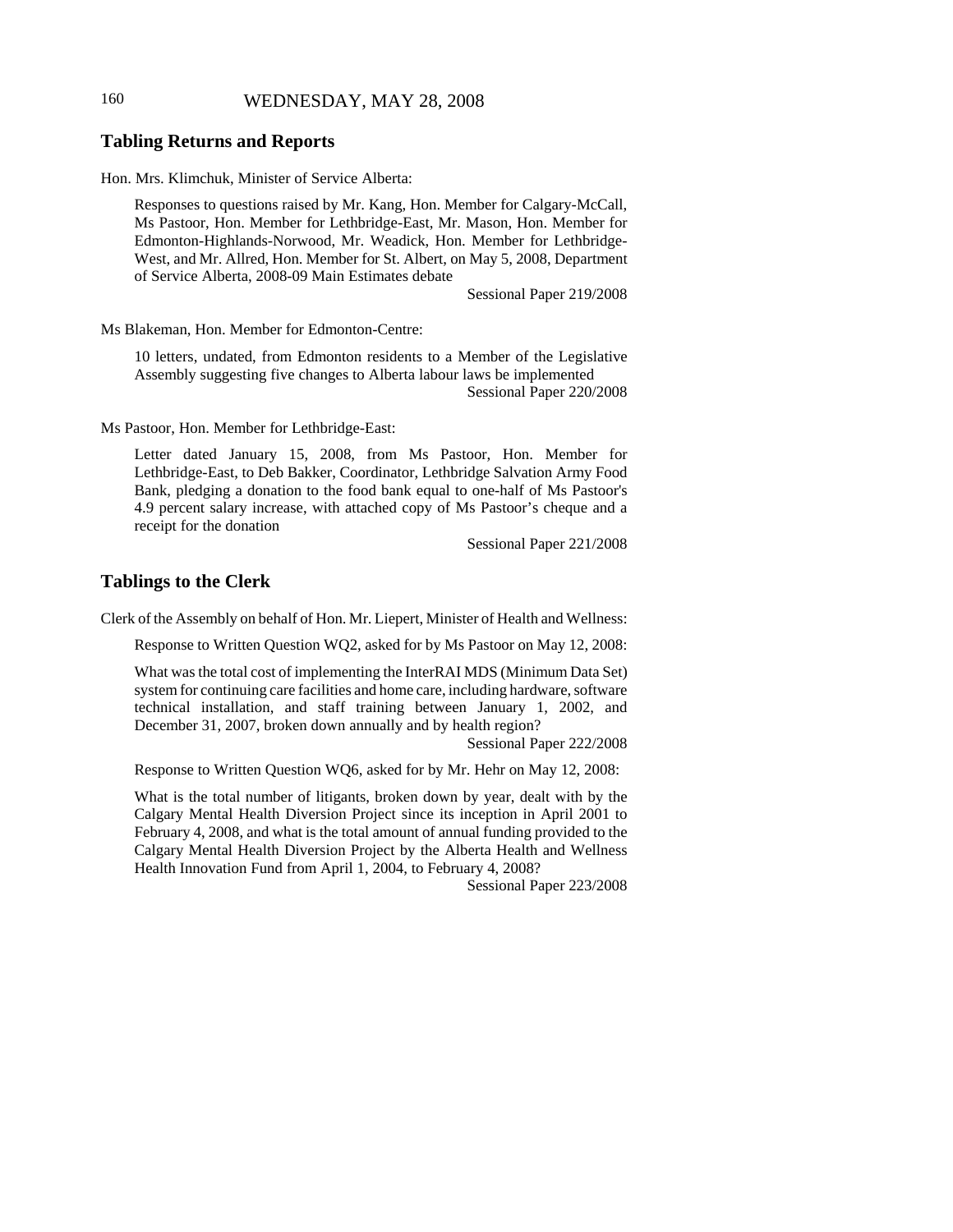Clerk of the Assembly on behalf of Hon. Mr. Horner, Minister of Advanced Education and Technology:

Responses to questions raised by Mr. Taylor, Hon. Member for Calgary-Currie, and Mr. MacDonald, Hon. Member for Edmonton-Gold Bar, on May 8, 2008, Department of Advanced Education and Technology, 2008-09 Main Estimates debate

Sessional Paper 224/2008

Clerk of the Assembly on behalf of Hon. Mr. Stevens, Minister of International and Intergovernmental Relations:

Responses to questions raised by Mr. Hehr, Hon. Member for Calgary-Buffalo, and Ms Pastoor, Hon. Member for Lethbridge-East, on May 12, 2008, Department of International and Intergovernmental Relations, 2008-09 Main Estimates debate

Sessional Paper 225/2008

Clerk of the Assembly on behalf of Hon. Mr. Ouellette, Minister of Transportation:

Responses to questions raised by Mr. Kang, Hon. Member for Calgary-McCall, Mr. Taylor, Hon. Member for Calgary-Currie, Mr. Lund, Hon. Member for Rocky Mountain House, and Ms Blakeman, Hon. Member for Edmonton-Centre, on May 14, 2008, Department of Transportation, 2008-09 Main Estimates debate Sessional Paper 226/2008

# **ORDERS OF THE DAY**

### **Government Bills and Orders**

#### **Third Reading**

On the motion that the following Bill be now read a Third time:

Bill 1 Trade, Investment and Labour Mobility Agreement Implementation Statutes Amendment Act, 2008 — Hon. Mr. Hancock on behalf of Hon. Mr. Stelmach

#### A debate followed.

The question being put, the motion was agreed to. With Hon. Mr. Kowalski in the Chair, the names being called for were taken as follows: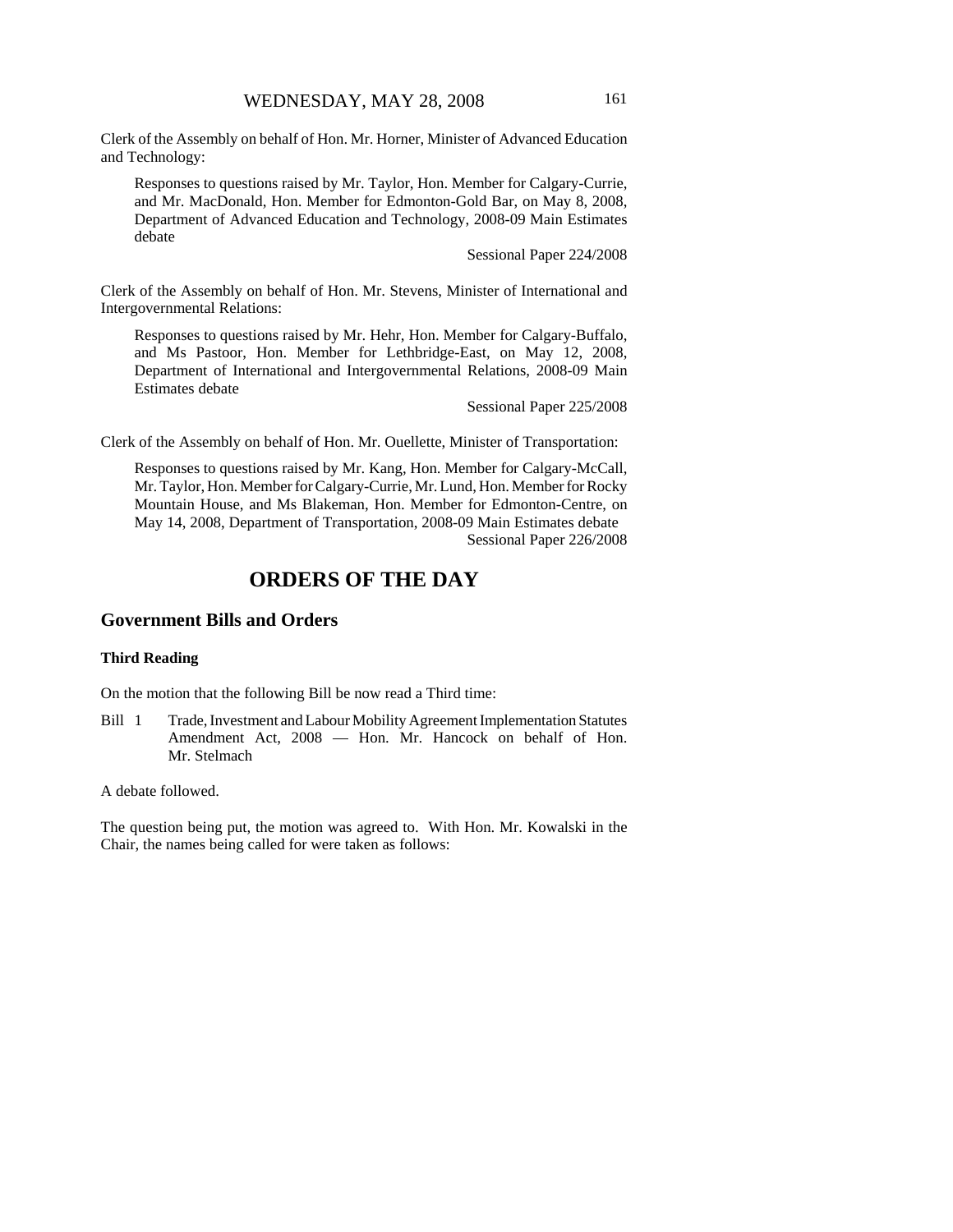## 162 WEDNESDAY, MAY 28, 2008

For the motion: 37

| Ady                   | Fritz      | Olson            |
|-----------------------|------------|------------------|
| Allred                | Goudreau   | <b>Ouellette</b> |
| Amery                 | Groeneveld | Prins            |
| Benito                | Hancock    | Redford          |
| Berger                | Hayden     | Rodney           |
| <b>Blackett</b>       | Horner     | Sandhu           |
| <b>Brown</b>          | Johnson    | Sarich           |
| Campbell              | Johnston   | Sherman          |
| Cao                   | Leskiw     | VanderBurg       |
| Danyluk               | Lund       | Woo-Paw          |
| DeLong                | Marz       | Xiao             |
| Doerksen              | Mitzel     | Zwozdesky        |
| Fawcett               |            |                  |
| Against the motion: 6 |            |                  |
| Blakeman              | Notley     | Swann            |
| Mason                 | Pastoor    | Taylor           |

The following Bill was read a Third time and passed:

Bill 1 Trade, Investment and Labour Mobility Agreement Implementation Statutes Amendment Act, 2008 — Hon. Mr. Stelmach

#### **Committee of the Whole**

According to Order, the Assembly resolved itself into Committee of the Whole and the Speaker left the Chair.

(Assembly in Committee)

And after some time spent therein, the Deputy Speaker assumed the Chair.

Progress was reported on the following Bill:

Bill 22 Appropriation Act, 2008 (\$) — Hon. Mr. Snelgrove

### **Second Reading**

On the motion that the following Bill be now read a Second time:

Bill 7 Post-secondary Learning Amendment Act, 2008 — Mr. Bhullar

A debate followed.

Debate adjourned, Dr. Sherman speaking.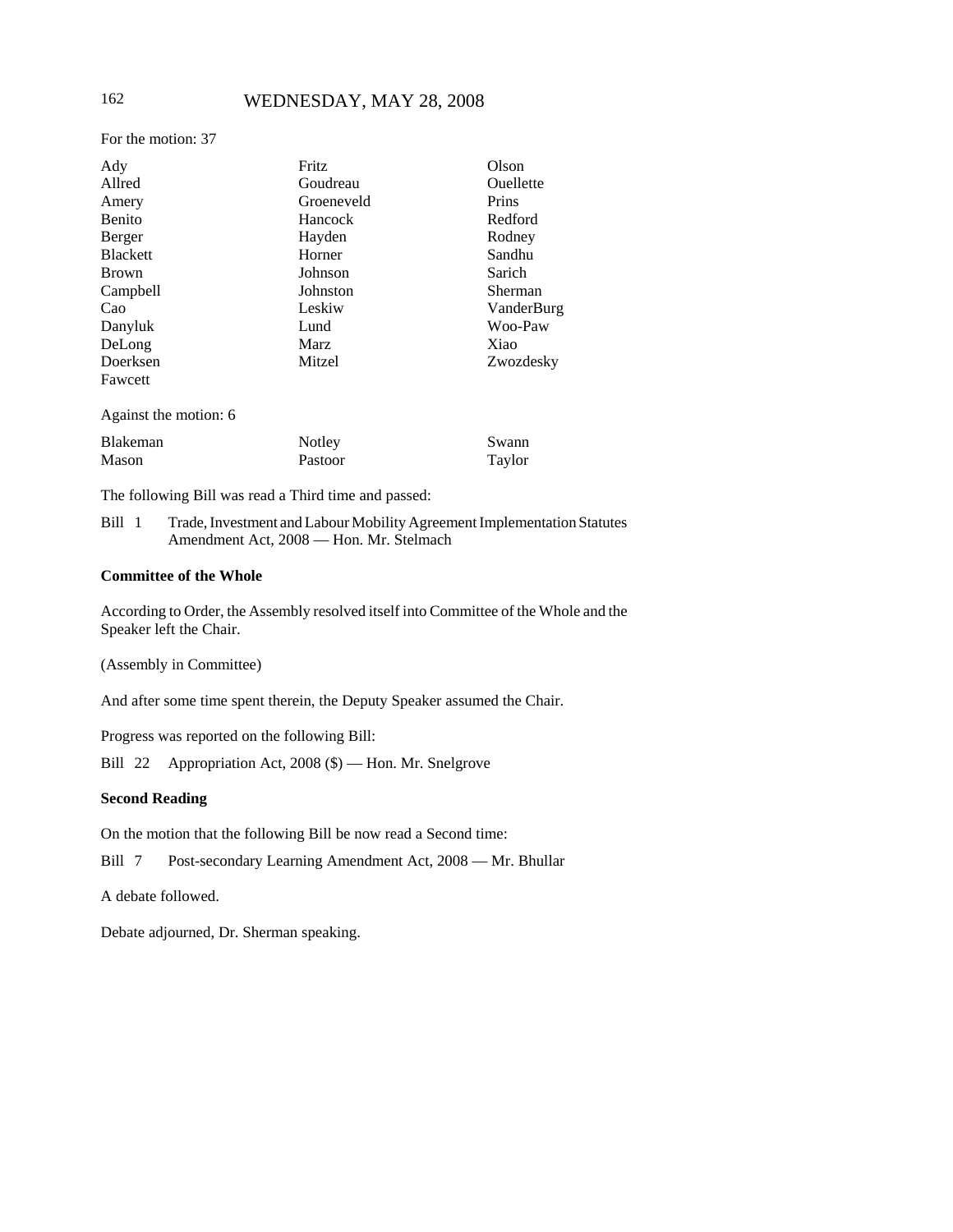# **Adjournment**

Pursuant to Standing Order 4(3), the Assembly adjourned at 5:30 p.m. until 7:30 p.m.

WEDNESDAY, MAY 28, 2008 — 7:30 P.M.

### **Government Bills and Orders**

### **Committee of the Whole**

According to Order, the Assembly resolved itself into Committee of the Whole and the Acting Speaker left the Chair.

(Assembly in Committee)

And after some time spent therein, the Acting Speaker resumed the Chair.

The following Bill was reported:

Bill 22 Appropriation Act, 2008 (\$) — Hon. Mr. Snelgrove

#### **Second Reading**

On the motion that the following Bill be now read a Second time:

Bill 16 Municipal Government Amendment Act, 2008 — Hon. Mr. Danyluk

A debate followed.

Mr. Allred moved adjournment of the debate, which was agreed to.

The following Bills were read a Second time and referred to Committee of the Whole:

- Bill 8 Climate Change and Emissions Management Amendment Act, 2008 Hon. Mr. Renner
- Bill 9 Land Agents Licensing Amendment Act, 2008 Mr. Mitzel
- Bill 14 Court of Queen's Bench Amendment Act, 2008 Hon. Ms Redford
- Bill 15 Family Law Amendment Act, 2008 Hon. Ms Redford
- Bill 17 Alberta Personal Income Tax Amendment Act, 2008 (\$) Hon. Ms Evans
- Bill 20 Agriculture Statutes Repeal Act, 2008 Mr. Griffiths
- Bill 21 Heating Oil and Propane Rebate Act Mr. Griffiths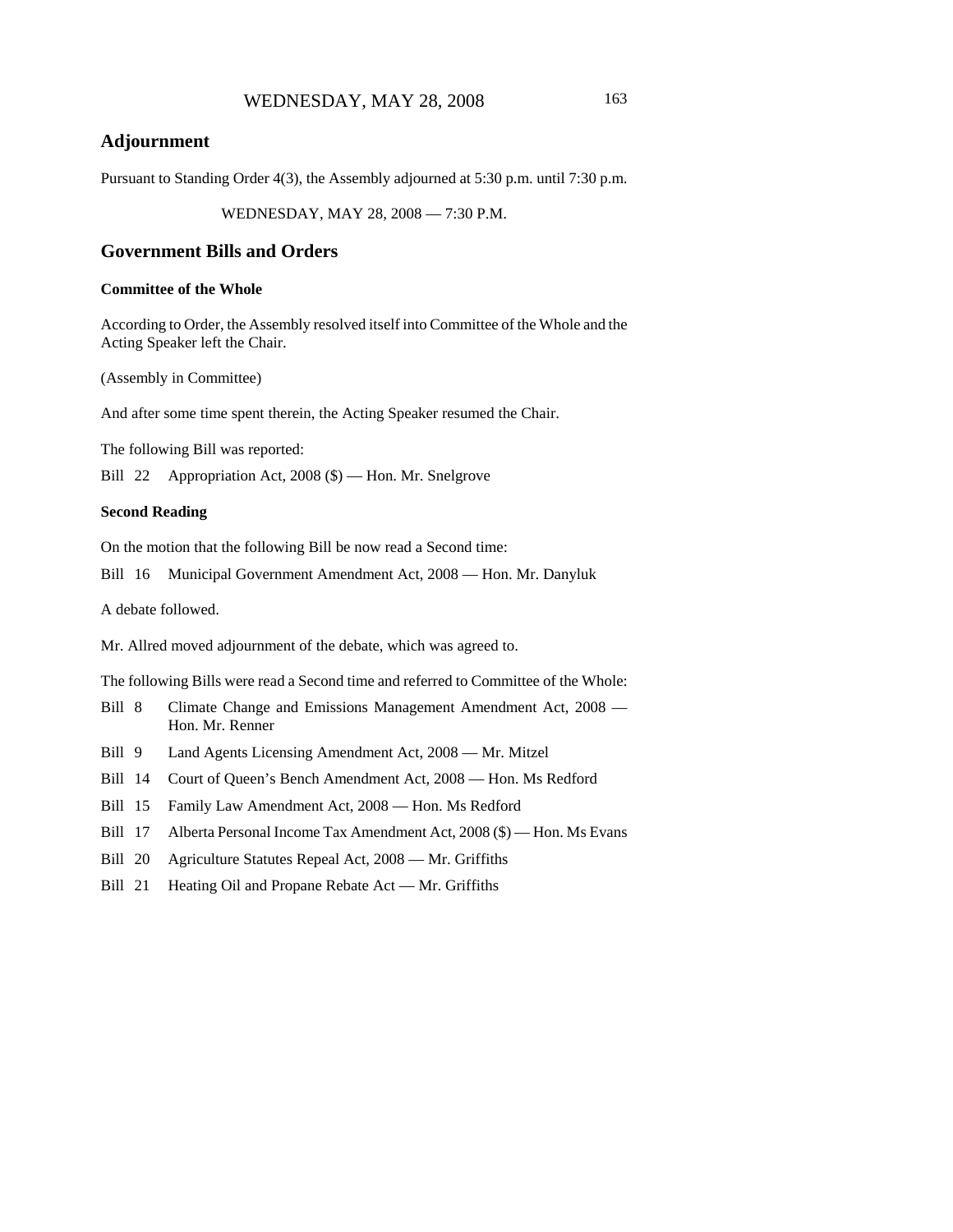# **Adjournment**

On motion by Hon. Mr. Hancock, Government House Leader, the Assembly adjourned at 9:44 p.m. until Thursday, May 29, 2008, at 1:30 p.m.

# Thursday, May 29, 2008

The Speaker took the Chair at 1:30 p.m.

# **Members' Statements**

Mr. Benito, Hon. Member for Edmonton-Mill Woods, made a statement regarding the government's announcement on May 29, 2008, to provide \$9 million in funding for support for blind and visually impaired students.

Mrs. Sarich, Hon. Member for Edmonton-Decore, made a statement recognizing May 31, 2008, as World No Tobacco Day.

Ms Pastoor, Hon. Member for Lethbridge-East, made a statement regarding the Lethbridge High Level Bridge, celebrating its centennial in 2009.

Ms Calahasen, Hon. Member for Lesser Slave Lake, made a statement regarding the commercial fishing industry.

Mr. Mason, Hon. Member for Edmonton-Highlands-Norwood, made a statement regarding E.R. Ward Neale of Calgary who recently passed away.

Dr. Brown, Hon. Member for Calgary-Nose Hill, made a statement regarding land used for off-road vehicle recreation.

# **Presenting Petitions**

Mr. MacDonald, Hon. Member for Edmonton-Gold Bar, presented a petition from 4 Edmonton residents urging the Government to introduce legislation or amend regulations to give consumers in Alberta access, even if limited or controlled, to raw (unpasteurized) dairy products, particularly for health or medical reasons.

Mr. MacDonald, Hon. Member for Edmonton-Gold Bar, presented a petition from 82 Albertans urging the Government to commission an independent and public inquiry into the Alberta Government's administration of or involvement with the Local Authorities Pension Plan, the Public Service Pension Plan, and the Alberta Teachers' Retirement Fund.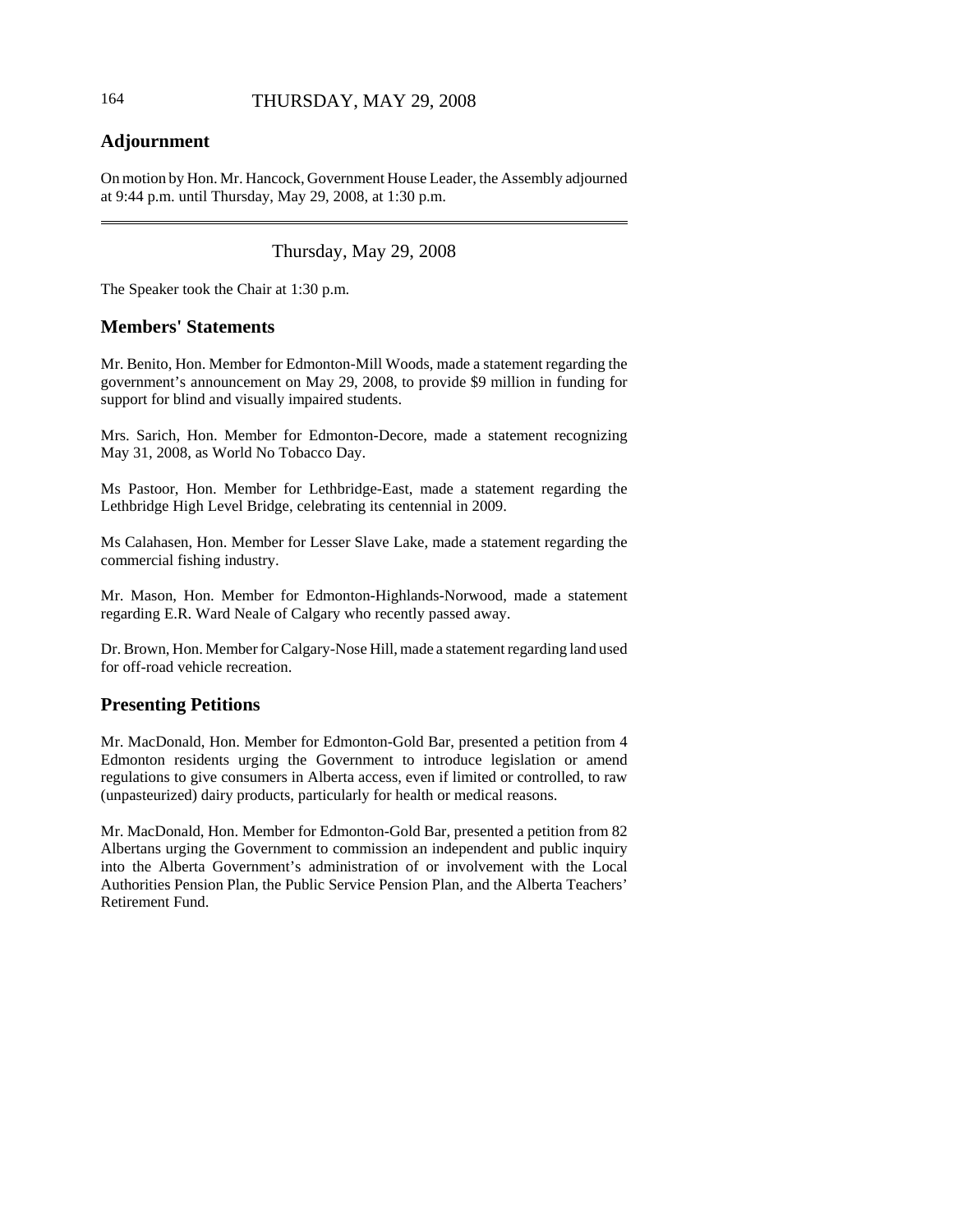Ms Blakeman, Hon. Member for Edmonton-Centre, presented a petition from 44 Albertans urging the Government to commission an independent and public inquiry into the Alberta Government's administration of or involvement with the Local Authorities Pension Plan, the Public Service Pension Plan, and the Alberta Teachers' Retirement Fund.

Ms Blakeman, Hon. Member for Edmonton-Centre, on behalf of Dr. Taft, Hon. Leader of the Official Opposition, presented a petition from 44 Albertans urging the Government to commission an independent and public inquiry into the Alberta Government's administration of or involvement with the Local Authorities Pension Plan, the Public Service Pension Plan, and the Alberta Teachers' Retirement Fund.

#### **Notices of Motions**

Hon. Mr. Renner, Deputy Government House Leader, gave oral notice of Written Questions and Motions for Returns to be accepted or otherwise dealt with, pursuant to Standing Order 34(3):

#### **Written Questions**

To be accepted: WQ11, WQ12, WQ14, WQ17, WQ18, WQ19 To be dealt with: WQ13, WQ15, WQ16

#### **Motions for Returns**

To be dealt with: MR6, MR7

#### **Tabling Returns and Reports**

Hon. Mr. Liepert, Minister of Health and Wellness:

AHW (Alberta Health and Wellness) RHA (Regional Health Authority) Efficiency Review, Chinook Health, Governance and Accountability Overview, Final Report dated June 18, 2007

Sessional Paper 227/2008

AHW (Alberta Health and Wellness) RHA (Regional Health Authority) Efficiency Review, East Central Health, Governance and Accountability Overview, Final Report dated June 18, 2007

Sessional Paper 228/2008

AHW (Alberta Health and Wellness) RHA (Regional Health Authority) Efficiency Review, David Thompson Health Region, Governance and Accountability Overview, Final Report dated June 18, 2007

Sessional Paper 229/2008

AHW (Alberta Health and Wellness) RHA (Regional Health Authority) Efficiency Review, Northern Lights Health Region, Governance and Accountability Overview, Final Report dated July 14, 2006

Sessional Paper 230/2008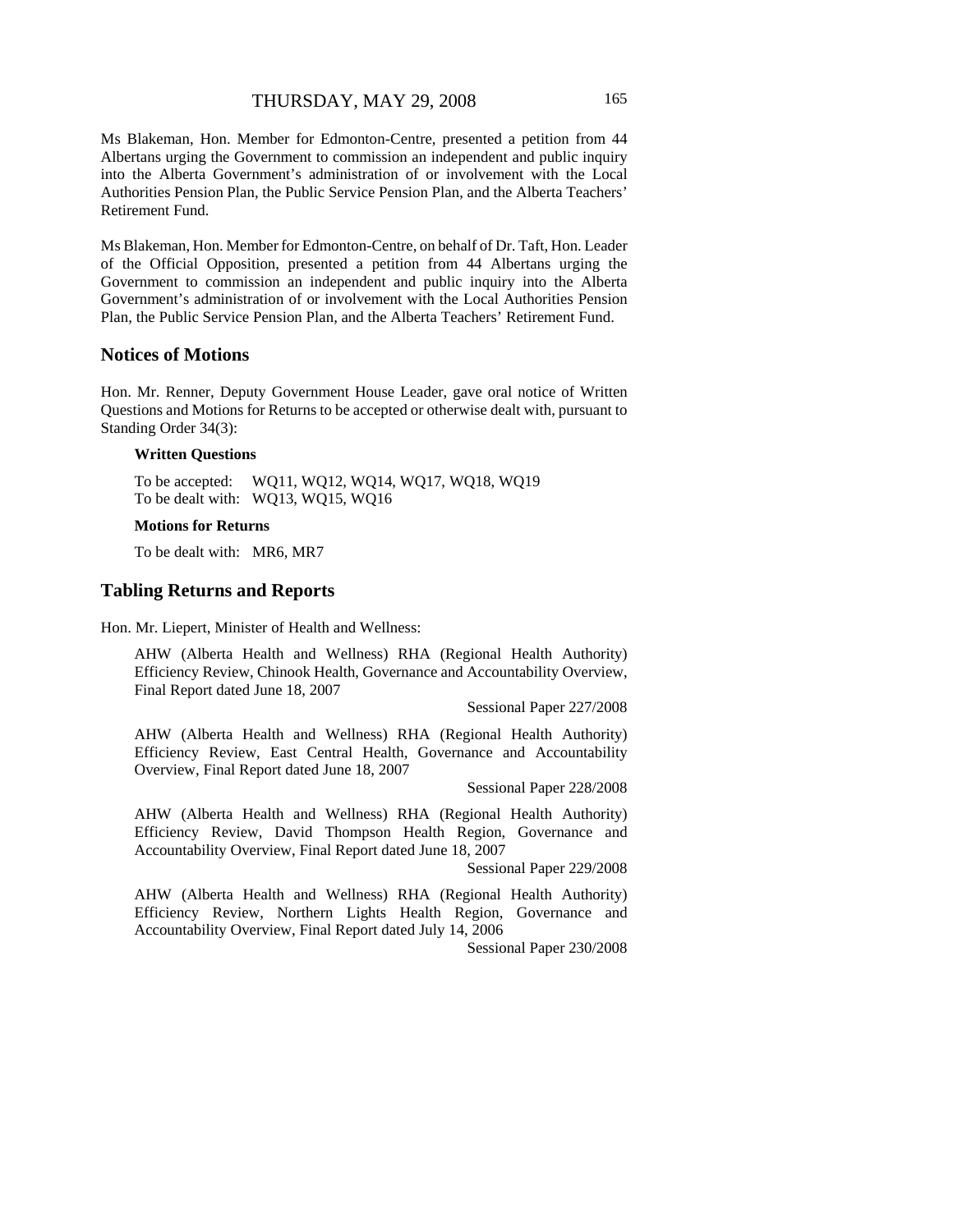AHW (Alberta Health and Wellness) RHA (Regional Health Authority) Efficiency Review, Peace Country Health, Governance and Accountability Overview, Final Report dated July 14, 2006

Sessional Paper 231/2008

AHW (Alberta Health and Wellness) RHA (Regional Health Authority) Efficiency Review, Aspen Regional Health Authority, Governance and Accountability Overview, Final Report dated July 14, 2006

Sessional Paper 232/2008

AHW (Alberta Health and Wellness) RHA (Regional Health Authority) Efficiency Review, Palliser Health Region, Governance and Accountability Overview, Final Report dated July 13, 2007

Sessional Paper 233/2008

Response to Written Question WQ8, asked for by Mr. Taylor on May 26, 2008:

How many hours of overtime have been paid to registered nurses in the Capital Health and Calgary Health Regions between April 1, 2006, and March 31, 2007? Sessional Paper 234/2008

Response to Written Question WQ9, asked for Mr. Taylor on May 26, 2008:

What is the current ratio of full-time registered nurses to part-time registered nurses in the Capital Health and Calgary Health Regions?

Sessional Paper 235/2008

Response to Written Question WQ10, asked for by Mr. Taylor on May 26, 2008:

How many sick hours have registered nurses logged in the Capital Health and Calgary Health Regions between April 1, 2006, and March 31, 2007? Sessional Paper 236/2008

Mr. MacDonald, Hon. Member for Edmonton-Gold Bar:

10 letters, undated, from Edmonton residents to a Member of the Legislative Assembly suggesting five changes to Alberta labour laws be implemented Sessional Paper 237/2008

Ms Blakeman, Hon. Member for Edmonton-Centre:

10 letters, undated, from Edmonton residents to a Member of the Legislative Assembly suggesting five changes to Alberta labour laws be implemented Sessional Paper 238/2008

Report dated May 5, 2005, entitled "Zapping Tenants: A critical analysis of sub-metering in the residential rental sector" prepared by the Advocacy Center for Tenants, Ontario

Sessional Paper 239/2008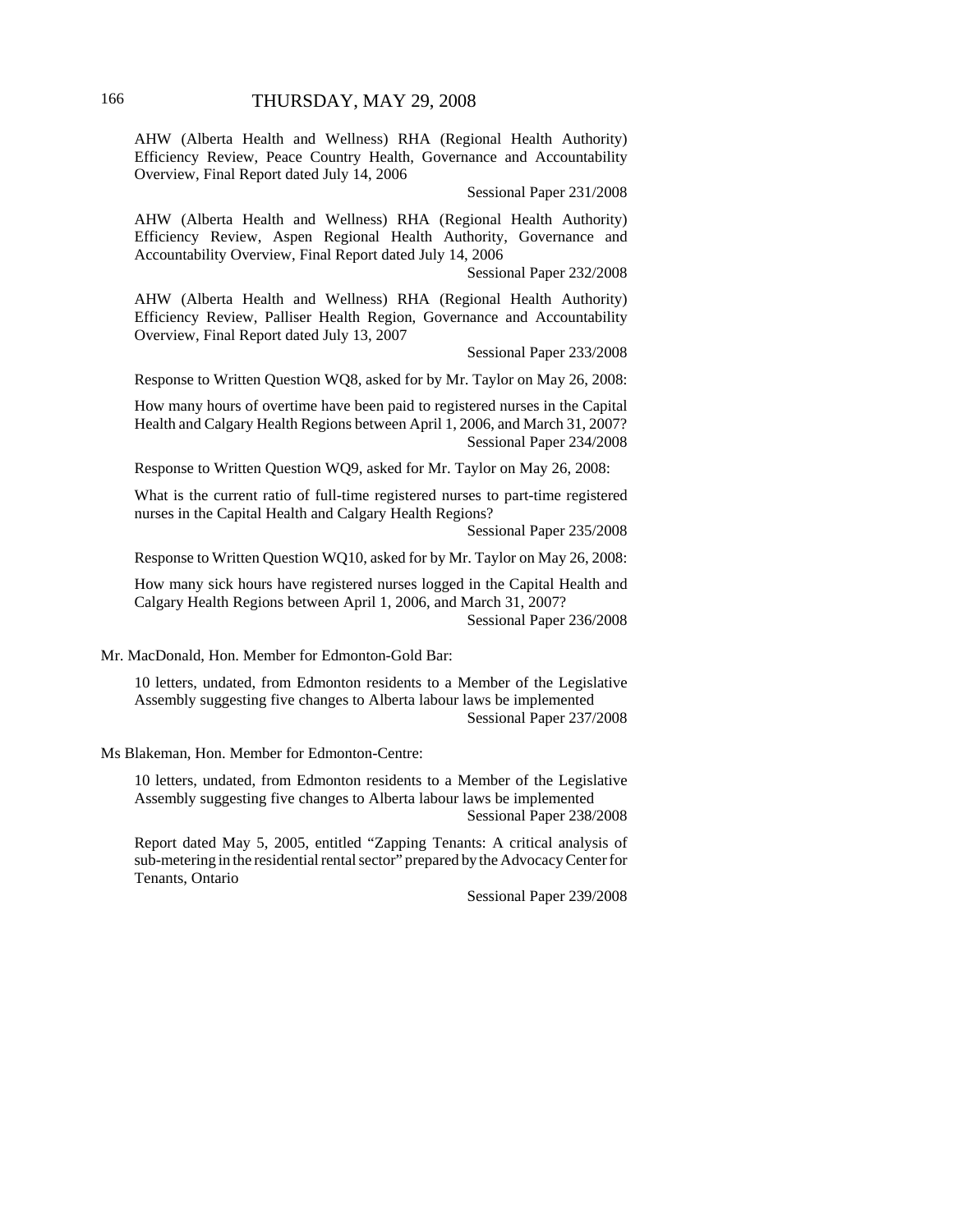Ms Notley, Hon. Member for Edmonton-Strathcona:

Report, undated, entitled "Analytical Paper, Participation and Activity Limitation Survey 2006: A Profile of Education for Children with Disabilities in Canada" prepared by Statistics Canada

Sessional Paper 240/2008

5 recent e-mail messages and 1 letter dated May 8, 2008, unsigned, all to Hon. Mr. Stelmach, Premier, and Hon. Mr. Renner, Minister of Environment, expressing concern regarding the Syncrude tailing ponds north of Fort McMurray Sessional Paper 241/2008

Ms Pastoor, Hon. Member for Lethbridge-East:

Letter dated February 20, 2008, from Ms Pastoor, Hon. Member for Lethbridge-East, to Danielle McIntyre, Executive Director, Interfaith Food Bank, Lethbridge, pledging a donation to the food bank equal to one-half of Ms Pastoor's 4.9 percent salary increase, with attached copy of Ms Pastoor's cheque

Sessional Paper 242/2008

Hon. Mr. Kowalski, Speaker of the Legislative Assembly, pursuant to the Election Finances and Contributions Disclosures Act, cE-2, s4(2):

Chief Electoral Officer, 2006 Annual Report

Sessional Paper 243/2008

#### **Tablings to the Clerk**

Clerk of the Assembly on behalf of Hon. Ms Evans, Minister of Finance and Enterprise, pursuant to the Northern Alberta Development Council Act, cN-4, s8:

Northern Alberta Development Council, Annual Report 2006-2007 Sessional Paper 244/2008

# **Projected Government Business**

Pursuant to Standing Order 7(6), Ms Blakeman, Official Opposition House Leader, asked a question pertaining to the order of Government Business to be brought before the Assembly for the following week.

Hon. Mr. Hancock, Government House Leader, gave notice of projected Government Business for the week of June 2 to June 5, 2008:

Monday, June 2 8:30 p.m. - **Government Bills and Orders**

**Committee of the Whole**

Bill 8, 9, 14, 15, 17, 20, 21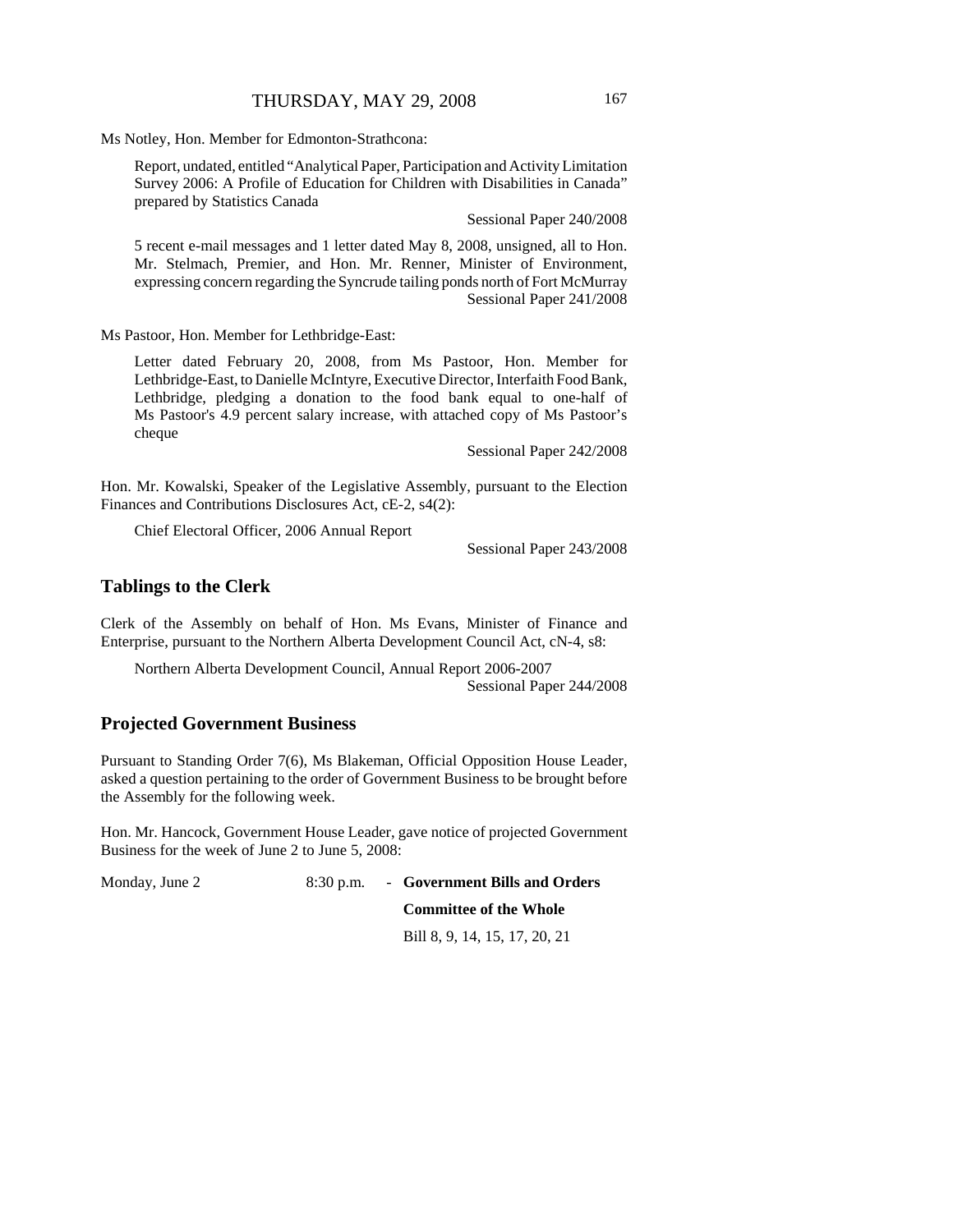# 168 THURSDAY, MAY 29, 2008

|                   |      | <b>Second Reading</b>         |
|-------------------|------|-------------------------------|
|                   |      | Bill 7, 16, 19                |
|                   |      | And as per the Order Paper    |
| Tuesday, June 3   | Aft. | - Government Bills and Orders |
|                   |      | <b>Second Reading</b>         |
|                   |      | Bill 16, 19, 25, 26           |
|                   |      | <b>Third Reading</b>          |
|                   |      | Bill 9, 14, 15, 17, 20, 21    |
|                   |      | And as per the Order Paper    |
|                   | Eve. | - Government Bills and Orders |
|                   |      | <b>Second Reading</b>         |
|                   |      | Bill 16, 19, 25, 26           |
|                   |      | <b>Third Reading</b>          |
|                   |      | Bill 9, 14, 15, 17, 20, 21    |
|                   |      | And as per the Order Paper    |
| Wednesday, June 4 | Aft. | - Government Bills and Orders |
|                   |      | <b>Third Reading</b>          |
|                   |      | Bill 8                        |
|                   |      | <b>Committee of the Whole</b> |
|                   |      | Bill 16, 19, 25               |
|                   |      | <b>Second Reading</b>         |
|                   |      | <b>Bill 26</b>                |
|                   |      | And as per the Order Paper    |
|                   | Eve. | - Government Bills and Orders |
|                   |      | <b>Third Reading</b>          |
|                   |      | Bill 8                        |
|                   |      | <b>Committee of the Whole</b> |
|                   |      | Bill 16, 19, 25               |
|                   |      | <b>Second Reading</b>         |
|                   |      | <b>Bill 26</b>                |
|                   |      | And as per the Order Paper    |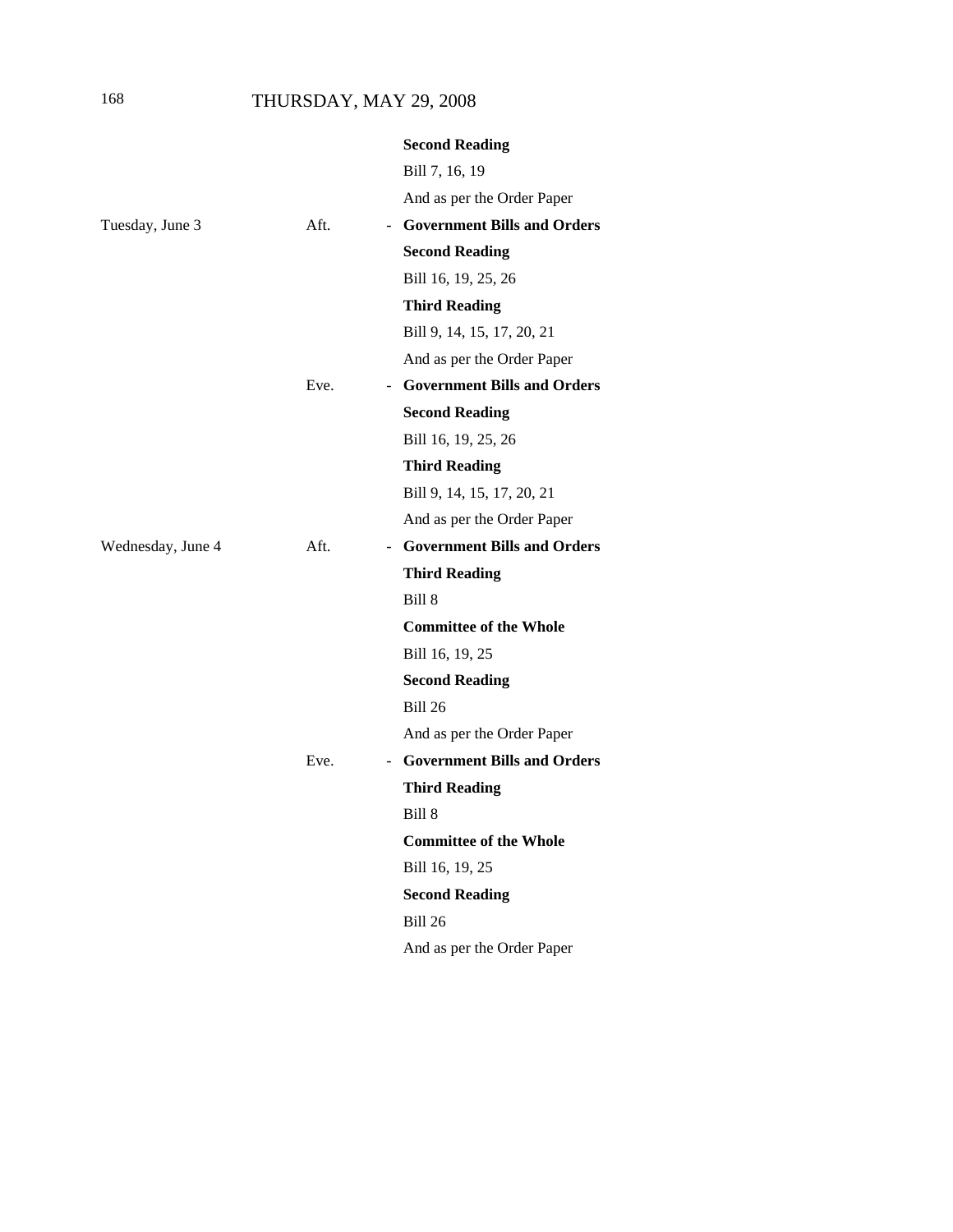# Thursday, June 5 Aft. - Government Bills and Orders **Third Reading**

Bill 16, 19, 25

**Committee of the Whole**

Bill 26

And as per the Order Paper

# **ORDERS OF THE DAY**

### **Government Motions**

**16.** Moved by Hon. Mr. Hancock:

Be it resolved that the following changes to:

A. the Standing Committee on Alberta Heritage Savings Trust Fund be approved:

that Mrs. Forsyth replace Mr. Rogers as Chair; that Mr. Denis replace Mr. Amery; that Mr. Johnston replace Mrs. McQueen;

B. the Standing Committee on Legislative Offices be approved:

that Mr. Mitzel replace Mr. Prins as Chair; that Mr. Lund replace Mr. McFarland as Deputy Chair; that Mr. Bhullar replace Mr. *Prins*; that Mr. Lukaszuk replace Mr. *McFarland*;

C. the Standing Committee on Public Accounts be approved:

that Mr. Griffiths replace Mr. Lund as Deputy Chair; that Mr. Sandhu replace Mr. *Lund*;

D. the Standing Committee on Private Bills be approved:

that Mr. Dallas replace Mr. Campbell; that Mr. Xiao replace Mr. Elniski;

E. the Standing Committee on Privileges and Elections, Standing Orders and Printing be approved:

that Mr. Amery replace Mr. Boutilier; that Mr. Berger replace Mr. Weadick; that Ms DeLong replace Mr. Marz; that Mrs. Forsyth replace Mr. Mitzel; that Dr. Sherman replace Mr. Vandermeer; that Mr. McFarland replace Mr. Griffiths;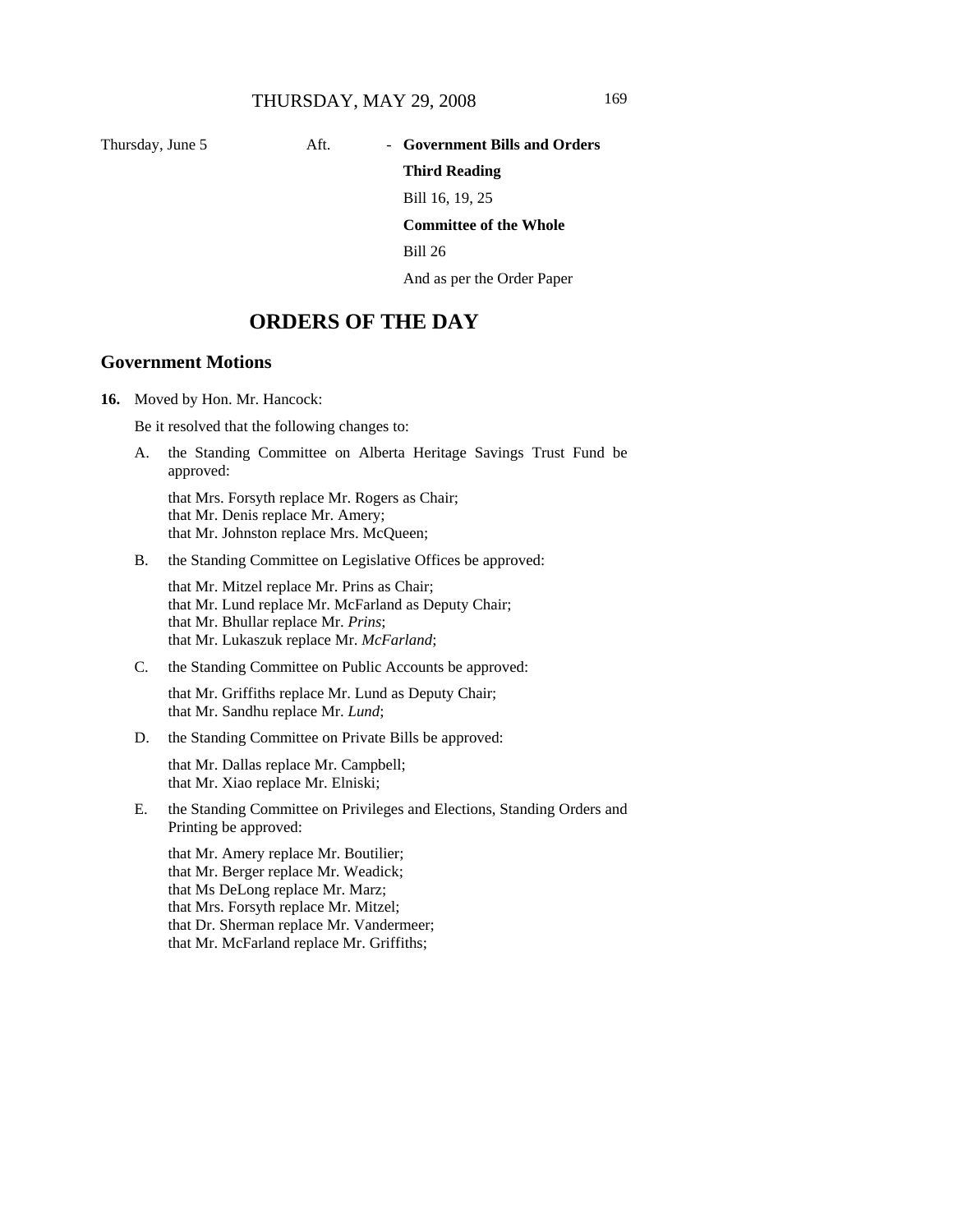# 170 THURSDAY, MAY 29, 2008

F. the Select Special Ethics Commissioner Search Committee be approved:

that Mr. Campbell replace Mr. Prins as Chair; that Mr. Marz replace Mr. McFarland as Deputy Chair; that Mr. Webber replace Mr. *McFarland*; that Mr. Mitzel replace Mr. Horne; that Mr. Lukaszuk replace Mr. *Prins*.

The question being put, the motion was agreed to.

## **Government Bills and Orders/Private Bills**

### **Third Reading**

On the motion that the following Bill be now read a Third time:

Bill 22 Appropriation Act, 2008 (\$) — Hon. Mr. Snelgrove

A debate followed.

The question being put, the motion was agreed to. With Hon. Mr. Kowalski in the Chair, the names being called for were taken as follows:

For the motion: 32

| Allred                | Fritz     | Prins      |
|-----------------------|-----------|------------|
| Amery                 | Griffiths | Ouest      |
| Berger                | Hancock   | Redford    |
| <b>Brown</b>          | Horne     | Rogers     |
| Campbell              | Jablonski | Sarich     |
| Cao                   | Johnson   | Sherman    |
| Dallas                | Knight    | Tarchuk    |
| DeLong                | Leskiw    | VanderBurg |
| Doerksen              | Lund      | Vandermeer |
| Drysdale              | McQueen   | Webber     |
| Fawcett               | Olson     |            |
| Against the motion: 5 |           |            |
| <b>Blakeman</b>       | Mason     | Pastoor    |
| MacDonald             | Notley    |            |

The following Bill was read a Third time and passed:

Bill 22 Appropriation Act, 2008 (\$) — Hon. Mr. Snelgrove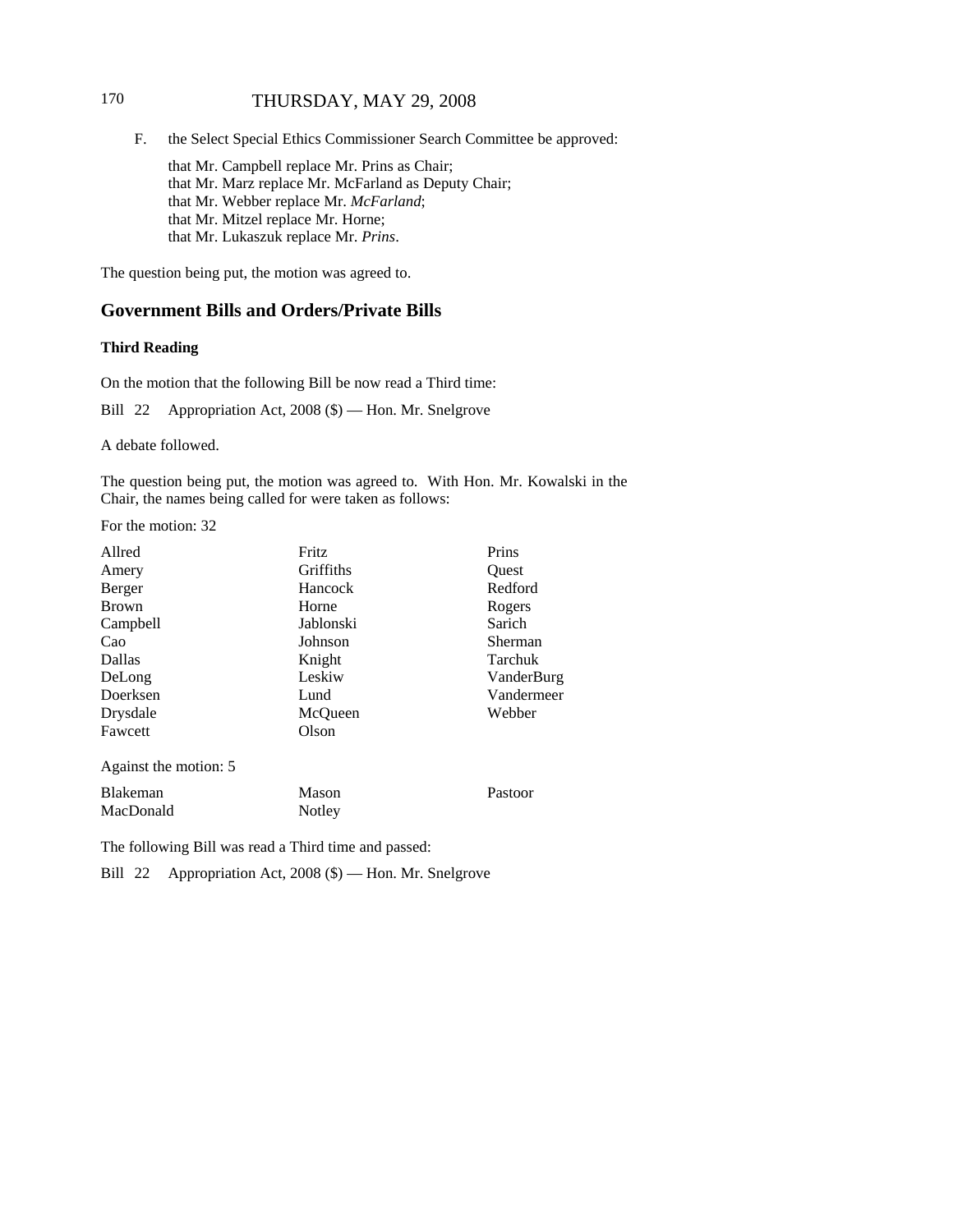#### **Second Reading**

The following Bills were read a Second time and referred to Committee of the Whole:

- Bill 16 Municipal Government Amendment Act, 2008 Hon. Mr. Danyluk
- Bill 19 First Nations Sacred Ceremonial Objects Repatriation Amendment Act, 2008 — Hon. Mr. Blackett
- Bill Pr1 Young Men's Christian Association of Edmonton Statutes Amendment Act, 2008 — Dr. Brown on behalf of Mr. Lukaszuk

#### **Committee of the Whole**

According to Order, the Assembly resolved itself into Committee of the Whole and the Speaker left the Chair.

(Assembly in Committee)

And after some time spent therein, the Deputy Speaker assumed the Chair.

Progress was reported on the following Bill:

Bill 17 Alberta Personal Income Tax Amendment Act, 2008 (\$) — Hon. Ms Evans

### **Adjournment**

On motion by Hon. Mr. Hancock, Government House Leader, the Assembly adjourned at 5:28 p.m. until Monday, June 2, 2008, at 1:30 p.m.

Monday, June 2, 2008

The Speaker took the Chair at 1:30 p.m.

### **Members' Statements**

Mr. VanderBurg, Hon. Member for Whitecourt-Ste. Anne, made a statement recognizing June 2-8, 2008, as Seniors' Week, with this year's theme being Our Seniors: Building a Stronger Alberta.

Mr. Taylor, Hon. Member for Calgary-Currie, made a statement recognizing several students from Mount Royal College's Bissett School of Business who recently provided entrepreneurship and business skills training to soldiers at Canadian Forces Base Wainwright who are awaiting deployment to Afghanistan.

Ms Calahasen, Hon. Member for Lesser Slave Lake, made a statement regarding the 13th Dreamspeakers International Aboriginal Film and Television Festival to be held in Edmonton from June 4-7, 2008.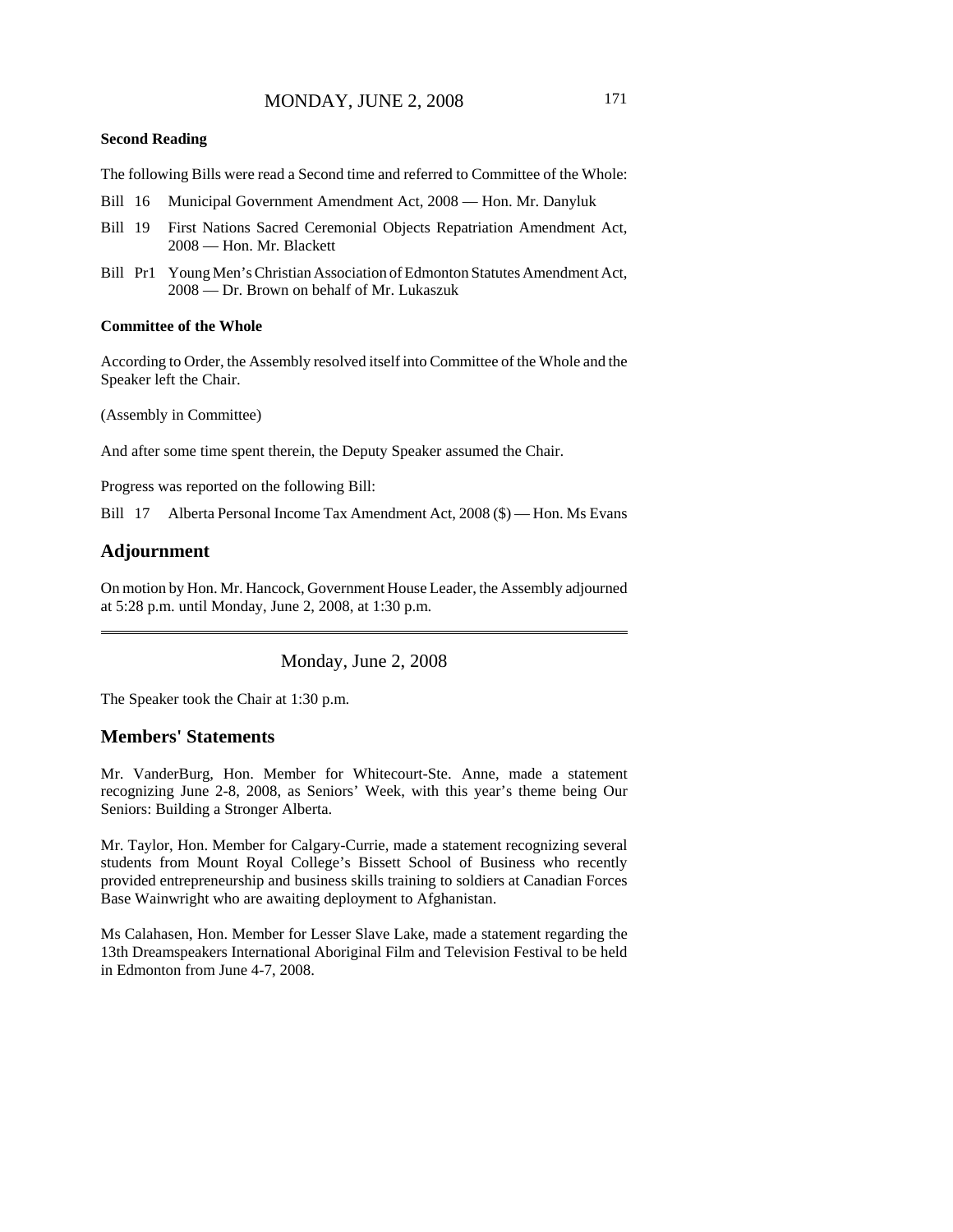# 172 MONDAY, JUNE 2, 2008

Mr. Rodney, Hon. Member for Calgary-Lougheed, made a statement recognizing June 1-7, 2008, as Environment Week and the launch of the government's One Simple Act program on June 2, 2008.

Mr. Berger, Hon. Member for Livingstone-Macleod, made a statement regarding the My Wild Alberta web site, established to provide information to Alberta's hunting and fishing communities.

Mr. Bhullar, Hon. Member for Calgary-Montrose, made a statement regarding the 2008 Annual Provincial Skills Competition held in Calgary from May 22-23, 2008, the 2008 Canadian Skills Competition held in Calgary from May 25-28, 2008, and the WorldSkills Calgary 2009 competition to be held in September 2009.

### **Presenting Petitions**

Mr. Horne, Hon. Member for Edmonton-Rutherford, presented a petition from 458 Albertans urging the Legislative Assembly to consider a Bill that will increase spending on lung cancer-related procedures, projects, and research.

Dr. Taft, Hon. Leader of the Official Opposition, presented a petition from 32 Albertans urging the Government to commission an independent and public inquiry into the Alberta Government's administration of or involvement with the Local Authorities Pension Plan, the Public Service Pension Plan, and the Alberta Teachers' Retirement Fund.

Mr. Dallas, Hon. Member for Red Deer-South, presented a petition from 28 Albertans urging the Government to implement pre-, peri-, and post-natal midwife service as a core health care coverage under the Alberta Health Care Insurance Plan for all Albertans.

Mr. MacDonald, Hon. Member for Edmonton-Gold Bar, presented a petition from 20 Taber residents urging the Government to commission an independent and public inquiry into the Alberta Government's administration of or involvement with the Local Authorities Pension Plan, the Public Service Pension Plan, and the Alberta Teachers' Retirement Fund.

Mr. Taylor, Hon. Member for Calgary-Currie, presented a petition from 25 Albertans urging the Government to commission an independent and public inquiry into the Alberta Government's administration of or involvement with the Local Authorities Pension Plan, the Public Service Pension Plan, and the Alberta Teachers' Retirement Fund.

Ms Blakeman, Hon. Member for Edmonton-Centre, presented a petition from 8 Edmonton and area residents urging the Government to commission an independent and public inquiry into the Alberta Government's administration of or involvement with the Local Authorities Pension Plan, the Public Service Pension Plan, and the Alberta Teachers' Retirement Fund.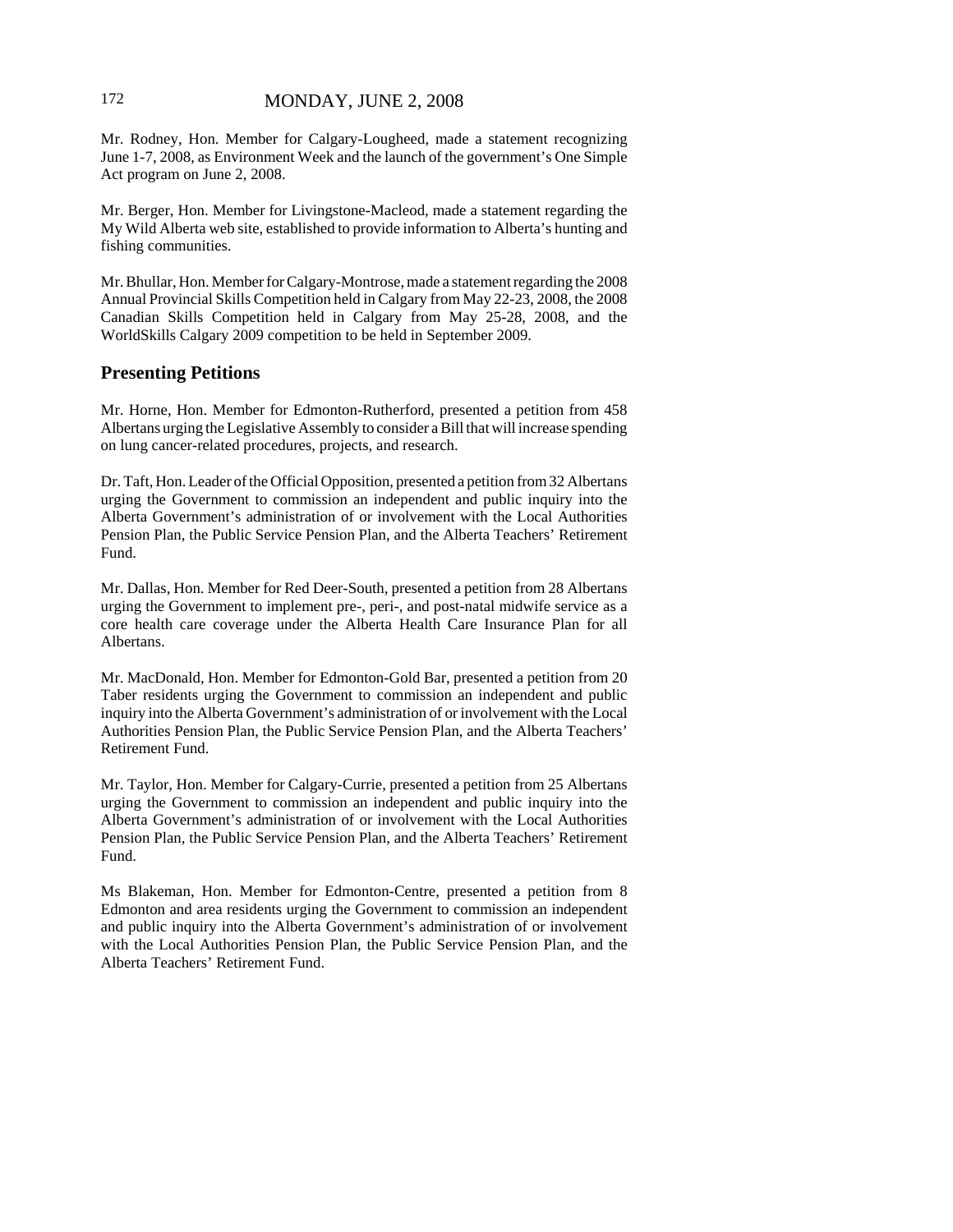Mr. Hehr, Hon. Member for Calgary-Buffalo, presented a petition from 54 Edmonton and area residents urging the Government to commission an independent and public inquiry into the Alberta Government's administration of or involvement with the Local Authorities Pension Plan, the Public Service Pension Plan, and the Alberta Teachers' Retirement Fund.

Mr. Kang, Hon. Member for Calgary-McCall, presented a petition from 23 Albertans urging the Government to commission an independent and public inquiry into the Alberta Government's administration of or involvement with the Local Authorities Pension Plan, the Public Service Pension Plan, and the Alberta Teachers' Retirement Fund.

Mr. Chase, Hon. Member for Calgary-Varsity, presented a petition from 175 Albertans requesting the Legislative Assembly pass legislation that will prohibit emotional bullying and psychological harassment in the workplace.

Dr. Swann, Hon. Member for Calgary-Mountain View, presented a petition from 110 Albertans urging the Government to commission an independent and public inquiry into the Alberta Government's administration of or involvement with the Local Authorities Pension Plan, the Public Service Pension Plan, and the Alberta Teachers' Retirement Fund.

Ms Pastoor, Hon. Member for Lethbridge-East, presented a petition from 26 Albertans urging the Government to commission an independent and public inquiry into the Alberta Government's administration of or involvement with the Local Authorities Pension Plan, the Public Service Pension Plan, and the Alberta Teachers' Retirement Fund.

# **Introduction of Bills (First Reading)**

Notice having been given:

- Bill 23 Weed Control Act Mr. Mitzel
- Bill 24 Adult Guardianship and Trusteeship Act Hon. Mr. Hancock on behalf of Hon. Mrs. Jablonski
- Bill 25 Miscellaneous Statutes Amendment Act, 2008 Hon. Ms Redford
- Bill 26 Labour Relations Amendment Act, 2008 Hon. Mr. Goudreau

On motion by Hon. Mr. Renner, Deputy Government House Leader, the following Bill was placed on the Order Paper under Government Bills and Orders:

Bill 23 Weed Control Act — Mr. Mitzel

On motion by Hon. Mr. Renner, Deputy Government House Leader, the following Bill was referred to the Standing Committee on Resources and Environment for the committee's review with the committee reporting to the Assembly in the fourth week of October 2008:

Bill 23 Weed Control Act — Mr. Mitzel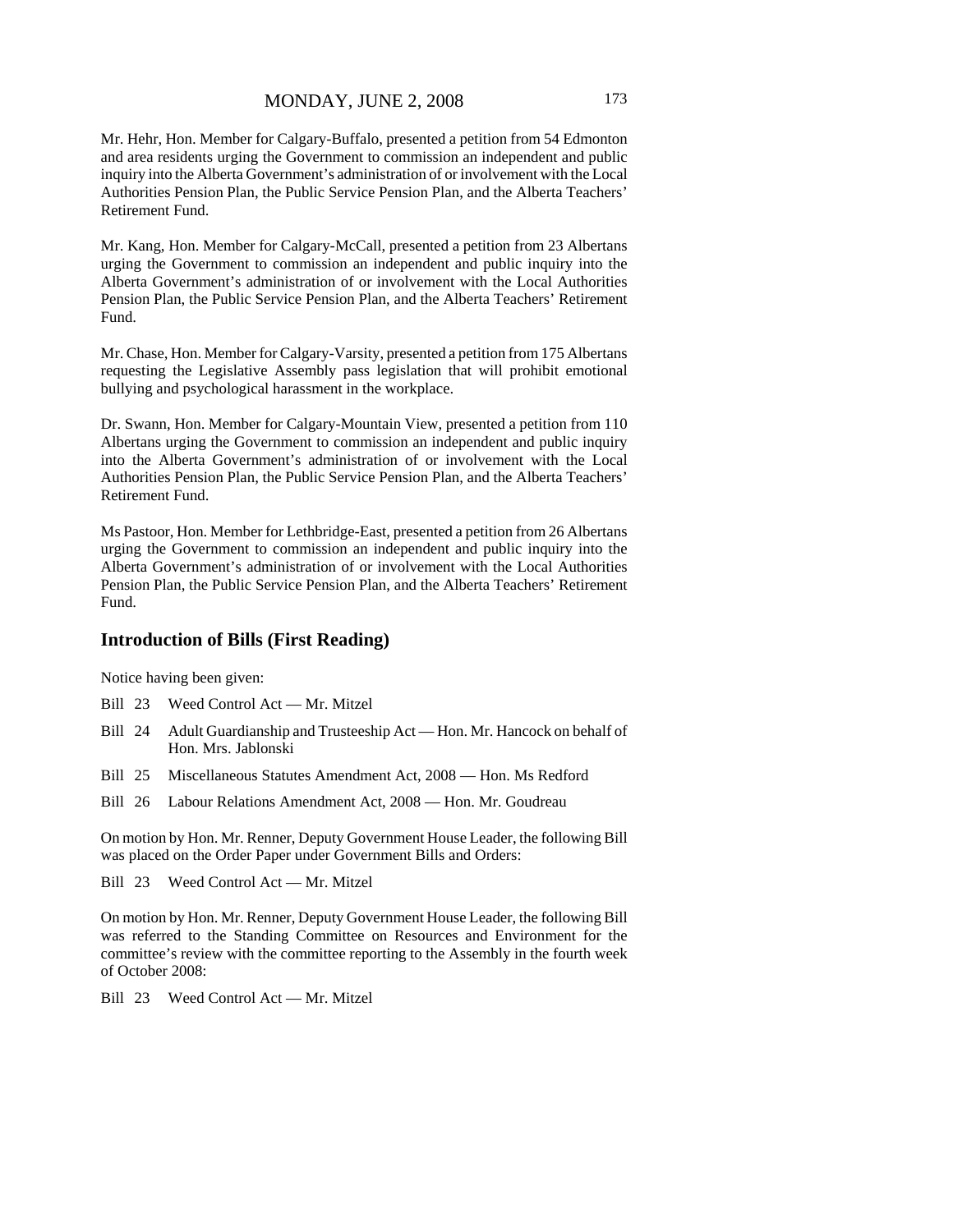## 174 MONDAY, JUNE 2, 2008

On motion by Hon. Mr. Renner, Deputy Government House Leader, the following Bill was referred to the Standing Committee on Health for the committee's review with the committee reporting to the Assembly in the fourth week of October 2008:

Bill 24 Adult Guardianship and Trusteeship Act — Hon. Mrs. Jablonski

### **Tabling Returns and Reports**

Mr. Marz, Hon. Member for Olds-Didsbury-Three Hills:

Final Report: Government Committee Reviewing Labour Relations in the Construction Industry dated August 2004

Sessional Paper 245/2008

Dr. Taft, Hon. Leader of the Official Opposition:

Letter, undated, unsigned, from Craig Goueffic to Dr. Taft, Hon. Leader of the Official Opposition, expressing concern regarding a lack of funding for infrastructure maintenance, security, and musical instrument upkeep in the Fine Arts and Education departments at the University of Alberta

Sessional Paper 246/2008

Letter, undated, unsigned, from Lynn Webber of Calgary to Dr. Taft, Hon. Leader of the Official Opposition, expressing concern regarding a proposal by the University of Alberta and the Department of Sustainable Resource Development concerning management of the wolf population in the Clearwater area

Sessional Paper 247/2008

Ms Blakeman, Hon. Member for Edmonton-Centre:

10 letters, undated, from Edmonton residents to a Member of the Legislative Assembly suggesting five changes to Alberta labour laws be implemented Sessional Paper 248/2008

Mr. MacDonald, Hon. Member for Edmonton-Gold Bar:

5 letters, undated, from Edmonton residents to a Member of the Legislative Assembly suggesting five changes to Alberta labour laws be implemented Sessional Paper 249/2008

Ms Notley, Hon. Member for Edmonton-Strathcona:

City of Edmonton Proclamation declaring May 27, 2008, as Ahmadiyya Day Sessional Paper 250/2008

Mr. Chase, Hon. Member for Calgary-Varsity:

Program from the École Secondaire William Aberhart High School closing ceremonies held on May 28, 2008

Sessional Paper 251/2008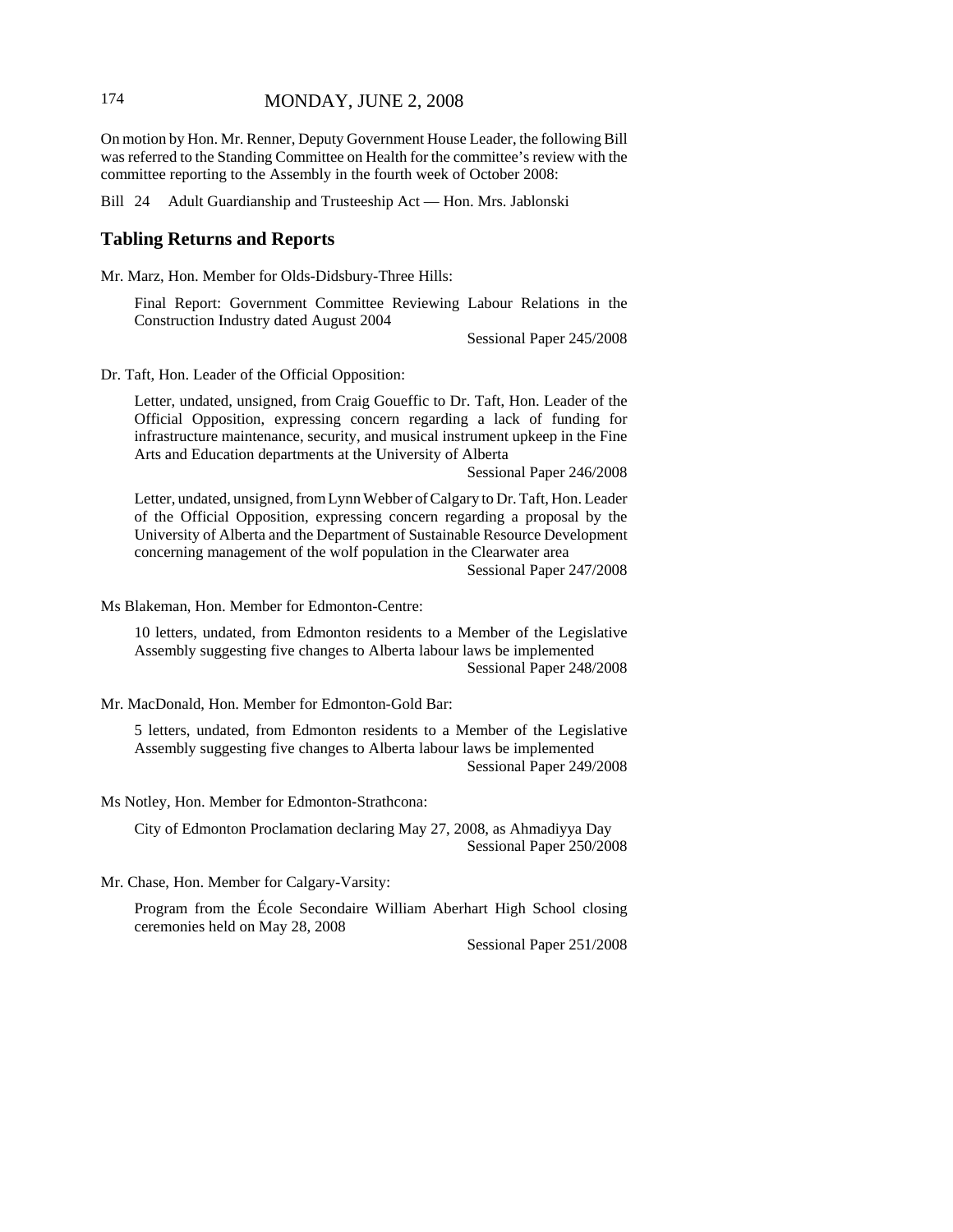Pamphlet entitled "Myths, The Truth about Affordable Housing in Alberta and Calgary" prepared by the Poverty Reduction Coalition

Sessional Paper 252/2008

Momentum, A Community Economic Development Organization, 2007 Annual Report

Sessional Paper 253/2008

Pamphlet entitled "It's Time to Fix Alberta's Labour Legislation!" prepared by the Alberta Union of Provincial Employees

Sessional Paper 254/2008

Ms Pastoor, Hon. Member for Lethbridge-East:

Letter dated March 1, 2008, from Ms Pastoor, Hon. Member for Lethbridge-East, to Amanda DeCecco-Kolebaba, Executive Director, Lethbridge Food Bank, pledging a donation to the food bank equal to one-half of Ms Pastoor's 4.9 percent salary increase, with attached copy of Ms Pastoor's cheque

Sessional Paper 255/2008

Dr. Swann, Hon. Member for Calgary-Mountain View:

E-mail message dated May 14, 2008, unaddressed, from Blaine Greenwood of Lethbridge expressing concern regarding the tailings produced at the Syncrude tailings dam

Sessional Paper 256/2008

#### **Tablings to the Clerk**

Clerk of the Assembly on behalf of Hon. Ms Evans, Minister of Finance and Enterprise:

Credit Union Deposit Guarantee Corporation, Annual Report 2007 Sessional Paper 257/2008

# **ORDERS OF THE DAY**

## **Written Questions**

The following Written Questions were accepted:

**WQ11.** Asked for by Mr. Taylor:

For each of the fiscal years 2007-2008 through 2011-2012, how many additional spaces will be created in Alberta's nursing programs, broken down by institution and program type?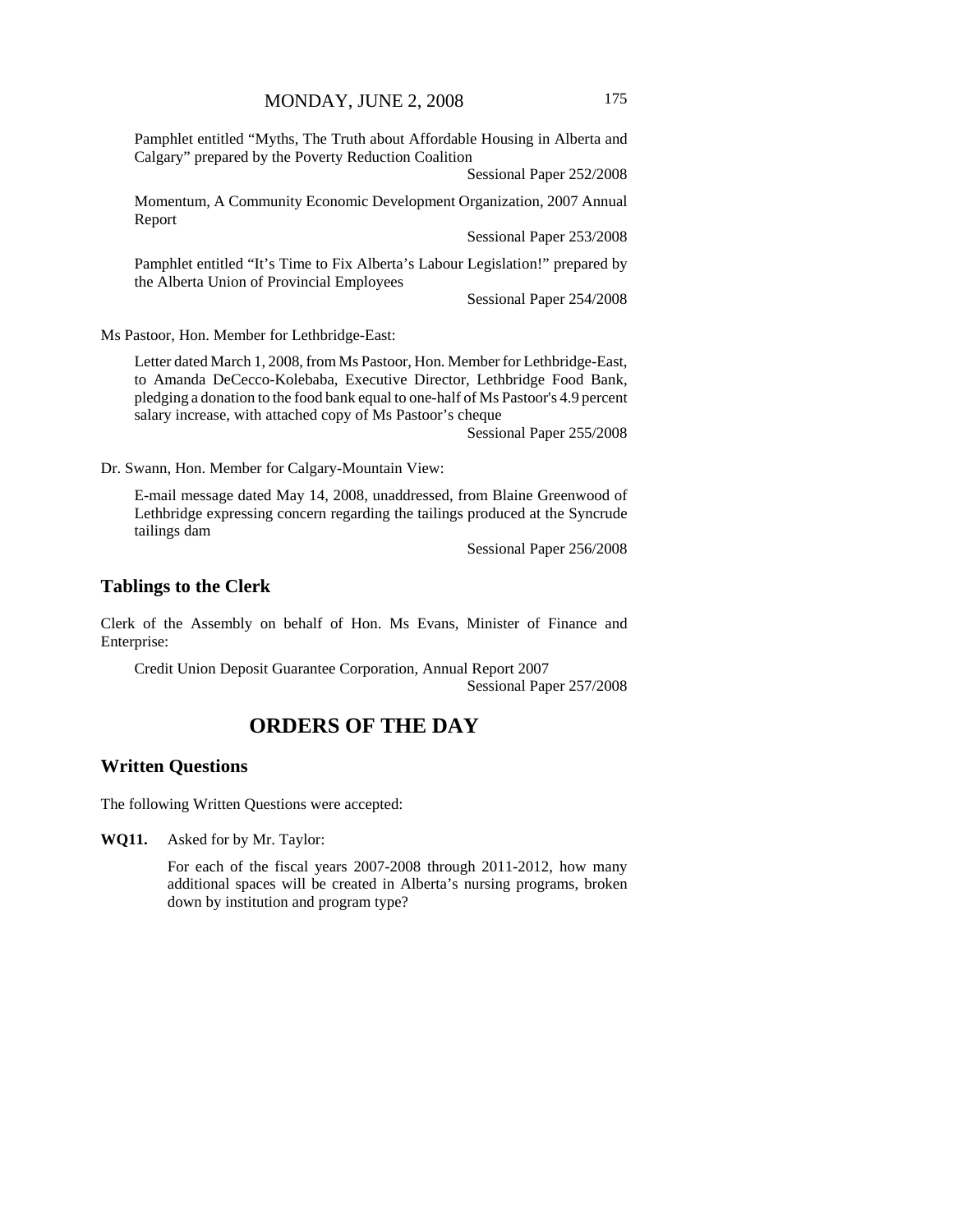# 176 MONDAY, JUNE 2, 2008

**WQ12.** Asked for by Mr. Taylor:

For each of the fiscal years 2007-2008 through 2011-2012, how many additional spaces will be created in Alberta's medical schools?

**WQ13.** Moved by Mr. Chase on behalf of Mr. Taylor:

What is the total amount, broken down by health region, that the Department of Health and Wellness has collected each year in "accommodation fees" charged to patients waiting in a hospital for a bed in a continuing care facility from April 1, 2003, to March 31, 2008?

**WQ14.** Asked for by Mr. Taylor:

How many beds in each health region are designated specifically for patients with mental illness and how many days between April 1, 2006, and March 31, 2007, were these beds operating at peak capacity?

**WQ17.** Asked for by Mr. Chase:

What programs has the Ministry of Children and Youth Services initiated and with what anticipated goals for the amelioration of service delivery to children, youth, and families living on reserves?

**WQ18.** Asked for by Mr. Taylor:

For each of the academic years 2004-2005, 2005-2006, and 2006-2007, what was the total dollar value of Alberta student loans received by students while attending a post-secondary institution or private vocational school in Alberta, broken down by the last post-secondary institution attended by the student?

**WQ19.** Asked for by Mr. Taylor:

For each of the academic years 2004-2005, 2005-2006, and 2006-2007, what was the total number of students who received Alberta student loans while attending a post-secondary institution or private vocational school in Alberta, broken down by the last post-secondary institution attended by the students?

The following Written Questions were rejected:

**WQ15.** Moved by Dr. Swann:

What are the Department of Sustainable Resource Development's statistics on the actual number of grizzly bears in the province from April 1, 2000, to May 6, 2008?

**WQ16.** Moved by Dr. Swann:

What evidence does the Department of Sustainable Resource Development have to show that there was no damage caused from seismic testing on 34 bodies of water performed from April 1, 2002, to March 31, 2007?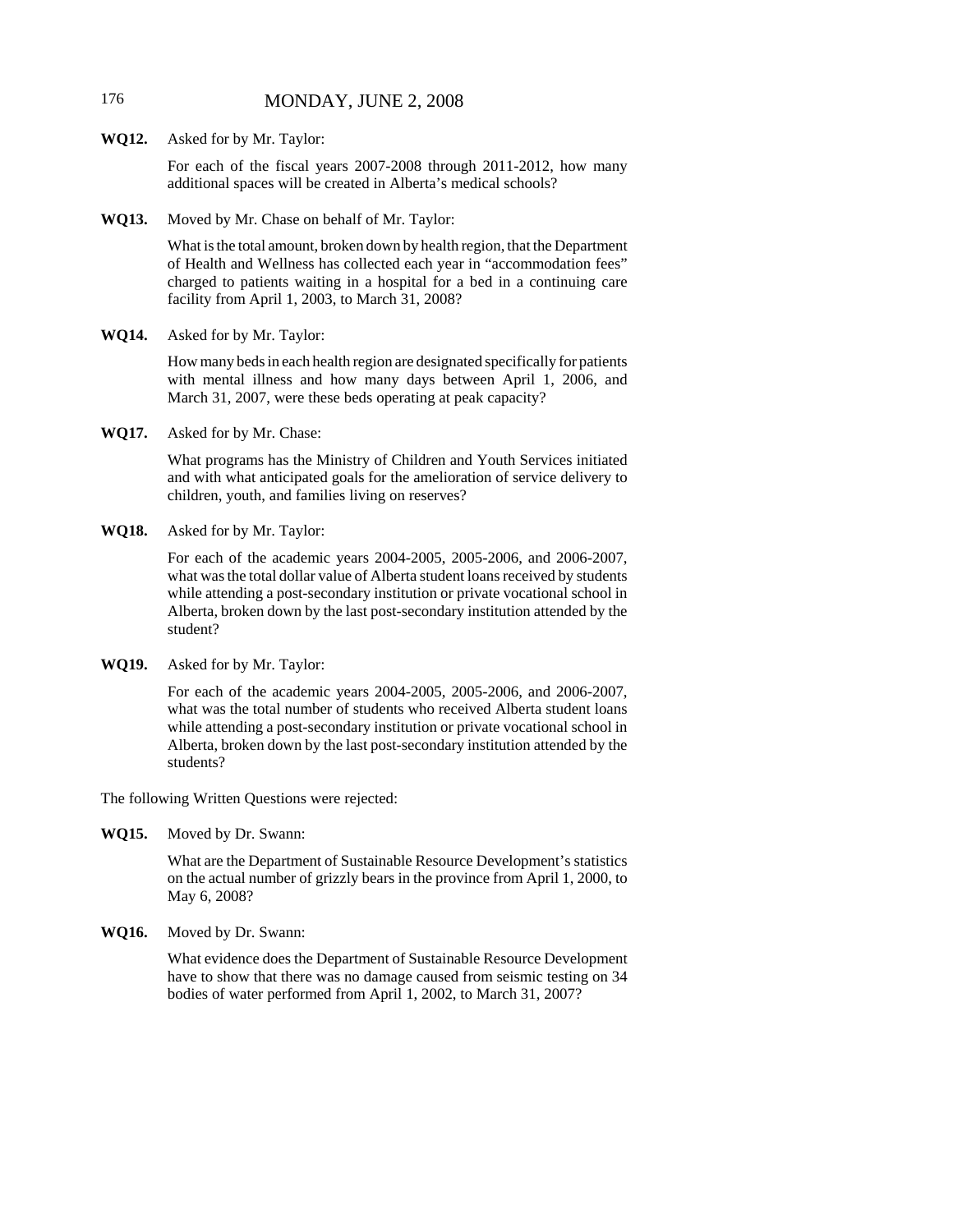### MONDAY, JUNE 2, 2008 177

The Clerk of the Assembly advised that pursuant to temporary Standing Order 34(3.1), the following Written Questions were deemed to stand and retain their places:

WQ20, WQ21, WQ22, WQ23, WQ24.

### **Motions for Returns**

The following Motions for Returns were rejected:

**MR6.** Moved by Dr. Swann:

That an Order of the Assembly do issue a Return showing: A copy of all documents including, but not limited to, reports, studies, correspondence, presentations, and evaluations pertaining to the provincial land-use framework from January 1, 2005, to May 6, 2008.

**MR7.** Moved by Dr. Swann:

That an Order of the Assembly do issue a Return showing: A copy of all documents including, but not limited to, reports, studies, correspondence, presentations, and evaluations pertaining to the investigation of complaints and violations at confined feeding operations from January 1, 2001, to May 6, 2008.

The Clerk Assistant advised that pursuant to temporary Standing Order 34(3.1), the following Motions for Returns were deemed to stand and retain their places:

MR8, MR9, MR10, MR11, MR12, MR13, MR14, MR15, MR16, MR17, MR18, MR19, MR20, MR21, MR22.

# **Public Bills and Orders Other Than Government Bills and Orders**

### **Second Reading**

On the motion that the following Bill be now read a Second time:

- Bill 206 Alberta Personal Income Tax (Physical Activity Credit) Amendment Act, 2008 — Mr. Rodney
- Mr. Rodney moved adjournment of the debate, which was agreed to.

The following Bill was read a Second time and referred to Committee of the Whole:

Bill 205 Traffic Safety (Used Vehicle Inspection) Amendment Act, 2008 — Mr. Bhardwaj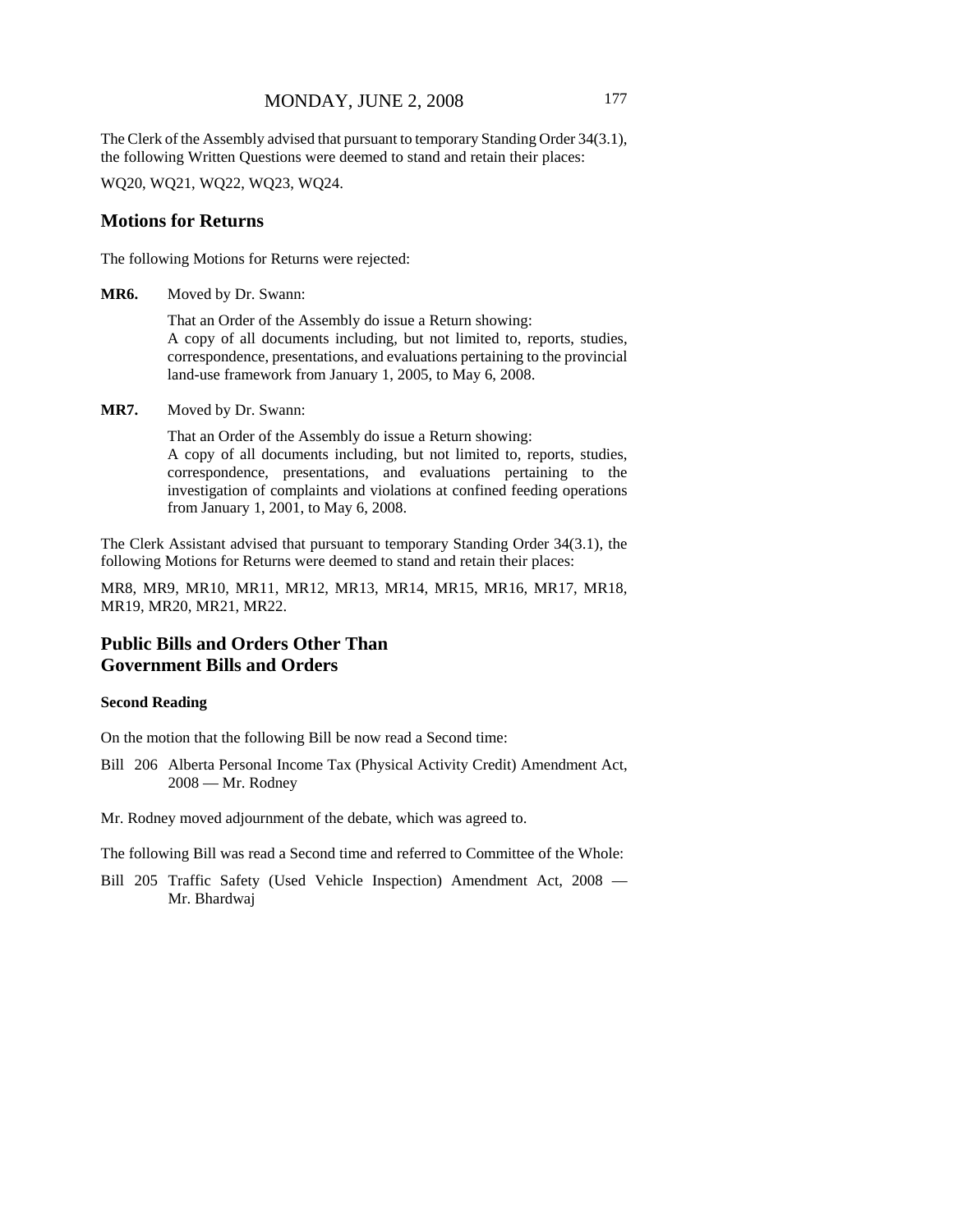# 178 **MONDAY, JUNE 2, 2008**

# **Adjournment**

On motion by Hon. Mr. Renner, Deputy Government House Leader, that it be called 5:30 p.m., the Assembly adjourned at 5:21 p.m. until 7:30 p.m.

MONDAY, JUNE 2, 2008 — 7:30 P.M.

# **Motions Other Than Government Motions**

**508.** Moved by Mr. Amery (Amended):

Be it resolved that the Legislative Assembly urge the Government to implement innovative methods of crime reduction, such as mass media advertising and educational programs, for use in the province.

A debate followed.

The question being put, the motion was agreed to.

# **Government Bills and Orders/Private Bills**

#### **Second Reading**

The following Bill was read a Second time and referred to Committee of the Whole:

Bill 7 Post-secondary Learning Amendment Act, 2008 — Mr. Bhullar

#### **Committee of the Whole**

According to Order, the Assembly resolved itself into Committee of the Whole and the Deputy Speaker left the Chair.

(Assembly in Committee)

And after some time spent therein, the Deputy Speaker resumed the Chair.

The following Bills were reported:

Bill 7 Post-secondary Learning Amendment Act, 2008 — Mr. Bhullar

Bill 17 Alberta Personal Income Tax Amendment Act, 2008 (\$) — Hon. Ms Evans

The following Bill was reported with some amendments:

Bill Pr1 Young Men's Christian Association of Edmonton Statutes Amendment Act, 2008 — Mr. Lukaszuk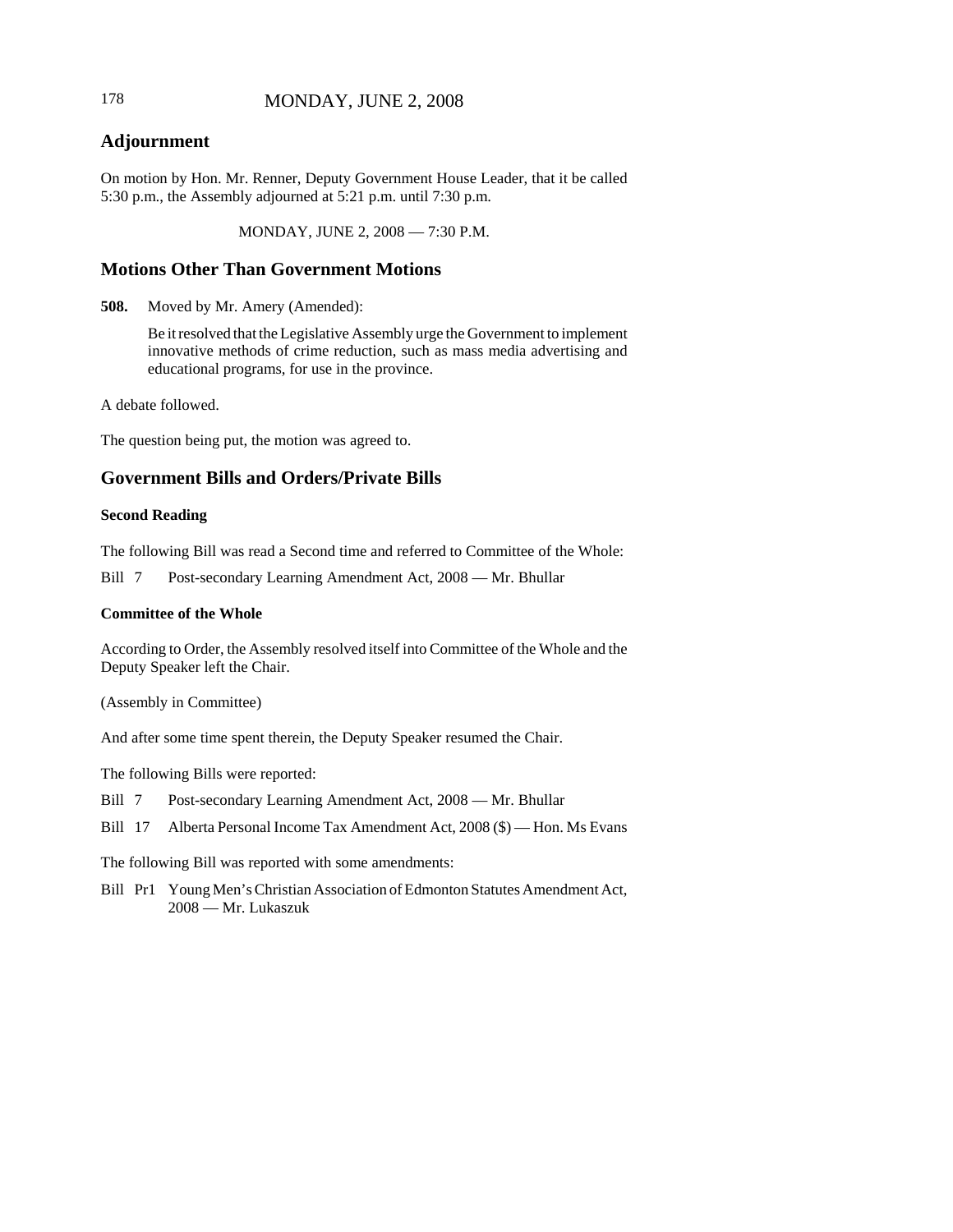Progress was reported on the following Bill:

Bill 8 Climate Change and Emissions Management Amendment Act, 2008 — Hon. Mr. Renner

Mr. Marz, Acting Chair of Committees, tabled copies of all amendments considered by Committee of the Whole on this date for the official records of the Assembly.

Amendment to Bill Pr1 (Hon. Member for Wetaskiwin-Camrose) — Agreed to

Sessional Paper 258/2008

Amendment to Bill 7 (Hon. Member for Calgary-Currie) — Defeated Sessional Paper 259/2008

Amendment to Bill 7 (Hon. Member for Calgary-Currie) — Defeated Sessional Paper 260/2008

# **Adjournment**

On motion by Hon. Mr. Renner, Deputy Government House Leader, the Assembly adjourned at 11:47 p.m. until Tuesday, June 3, 2008, at 1:30 p.m.

Tuesday, June 3, 2008

The Speaker took the Chair at 1:30 p.m.

#### **Members' Statements**

Mrs. McQueen, Hon. Member for Drayton Valley-Calmar, made a statement regarding Alberta Environment's Minister for a Day Program.

Mr. Horne, Hon. Member for Edmonton-Rutherford, made a statement recognizing June 15, 2008, as World Elder Abuse Awareness Day.

Mr. Anderson, Hon. Member for Airdrie-Chestermere, made a statement regarding the Calgary Regional Partnership.

Mr. Hehr, Hon. Member for Calgary-Buffalo, made a statement regarding the need for the government to take action on reducing crime.

Mr. Bhullar, Hon. Member for Calgary-Montrose, made a statement regarding Reverend David Holmes.

Dr. Sherman, Hon. Member for Edmonton-Meadowlark, made a statement regarding the Komagata Maru incident that occurred in Vancouver in 1914.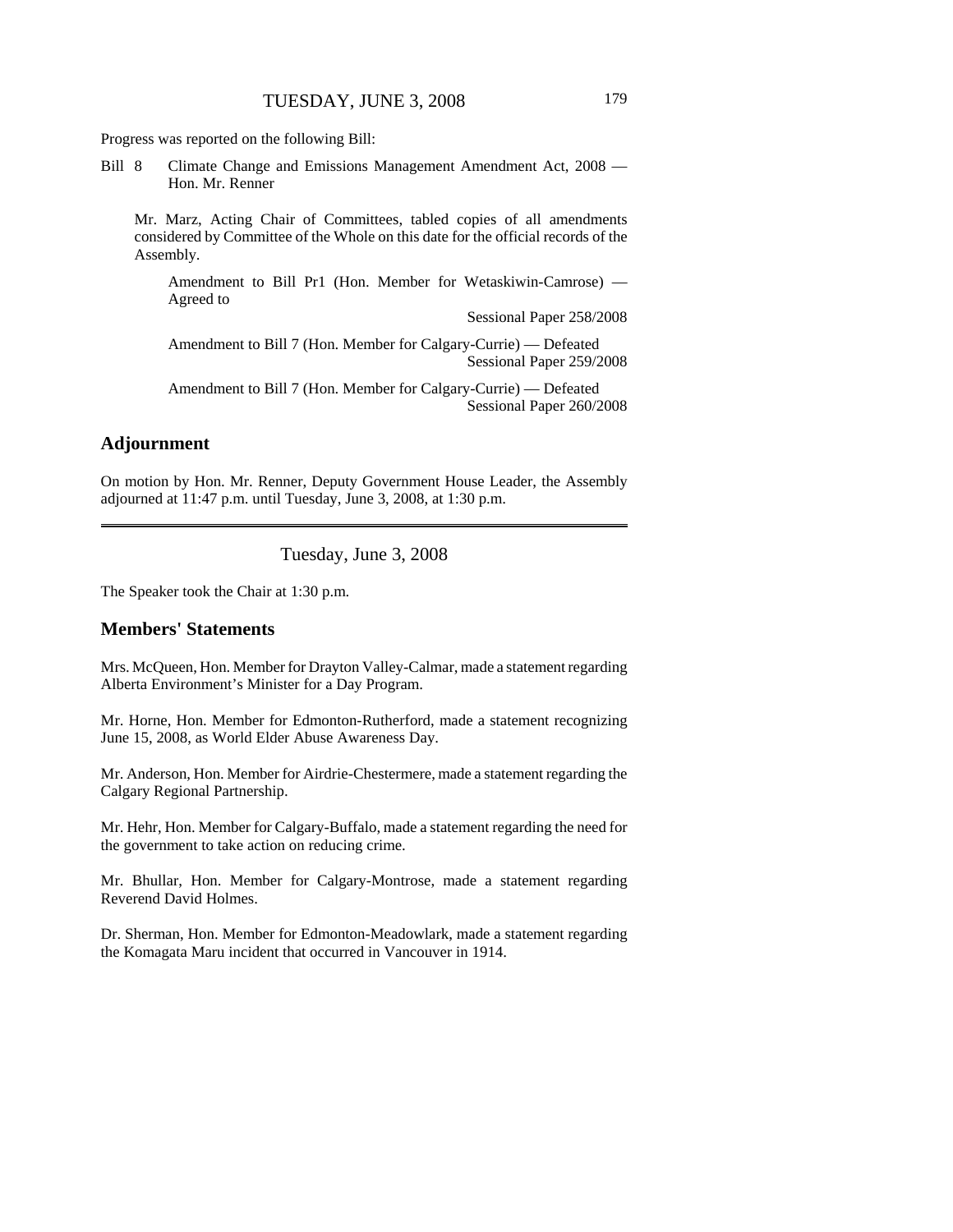# 180 TUESDAY, JUNE 3, 2008

# **Presenting Petitions**

Mr. Chase, Hon. Member for Calgary-Varsity, presented a petition from 106 Calgary and area residents requesting the Legislative Assembly pass legislation that will prohibit emotional bullying and psychological harassment in the workplace.

Mr. MacDonald, Hon. Member for Edmonton-Gold Bar, presented a petition from 262 Albertans urging the Government to commission an independent and public inquiry into the Alberta Government's administration of or involvement with the Local Authorities Pension Plan, the Public Service Pension Plan, and the Alberta Teachers' Retirement Fund.

Mr. Taylor, Hon. Member for Calgary-Currie, presented a petition from 14 Alberta and British Columbia residents urging the Government to commission an independent and public inquiry into the Alberta Government's administration of or involvement with the Local Authorities Pension Plan, the Public Service Pension Plan, and the Alberta Teachers' Retirement Fund.

#### **Notices of Motions**

Hon. Mr. Hancock, Government House Leader, gave oral notice of the following motion:

Be it resolved that when further consideration of Bill 26, Labour Relations Amendment Act, 2008, is resumed, not more than seven hours shall be allotted to any further consideration of the Bill in Committee of the Whole, at which time every question necessary for the disposal of the Bill at this stage shall be put forthwith.

# **Tabling Returns and Reports**

Hon. Mr. Goudreau, Minister of Employment and Immigration:

Responses to questions raised by Mr. MacDonald, Hon. Member for Edmonton-Gold Bar, Ms Blakeman, Hon. Member for Edmonton-Centre, and Mr. Weadick, Hon. Member for Lethbridge-West, on April 30, 2008, Department of Employment and Immigration, 2008-09 Main Estimates debate

Sessional Paper 261/2008

Dr. Swann, Hon. Member for Calgary-Mountain View:

Program from Briar Hill's First Rich Man-Poor Man Dinner held on May 24, 2008

Sessional Paper 262/2008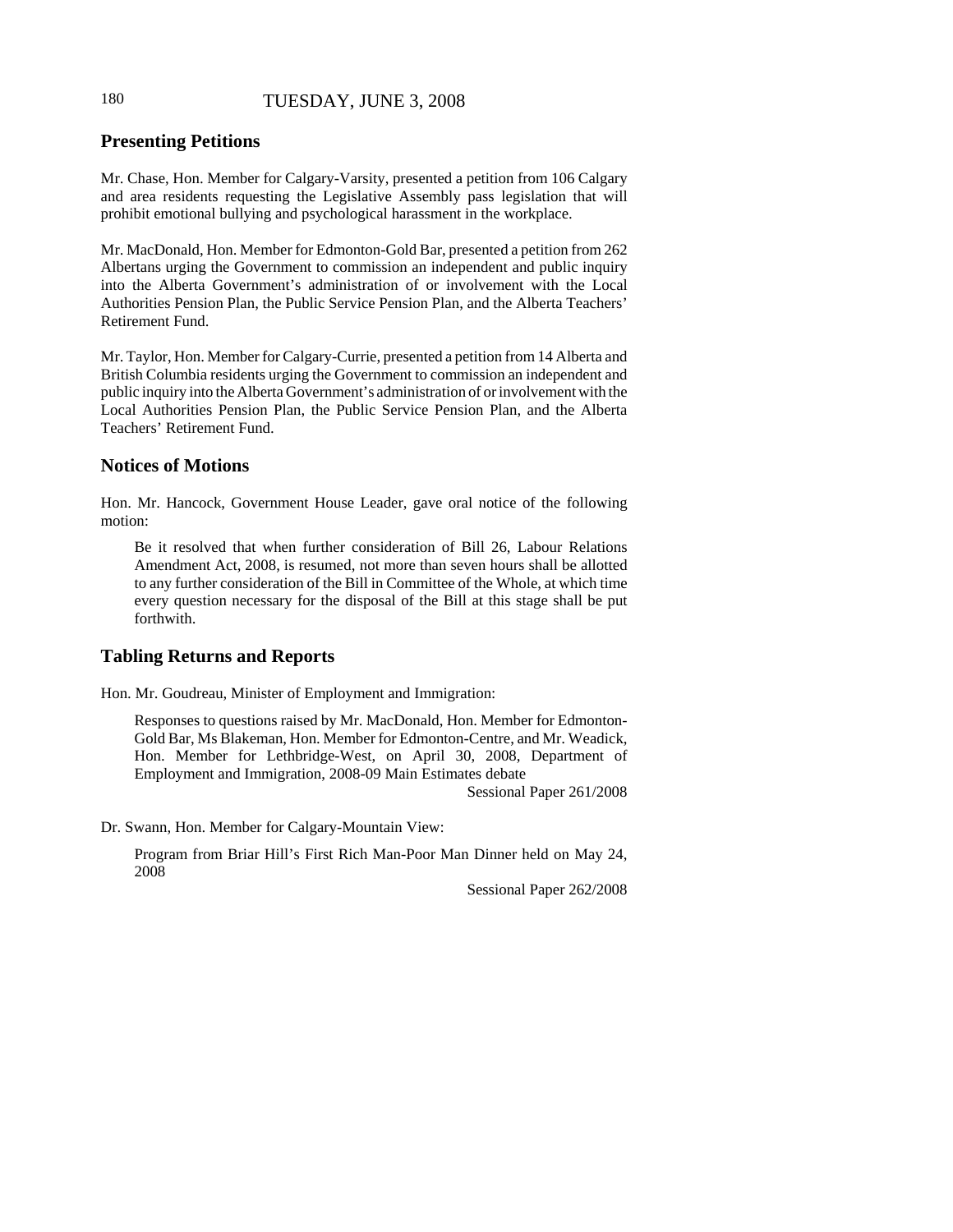Mr. MacDonald, Hon. Member for Edmonton-Gold Bar:

Excerpt from a document entitled "Tackling Investment Challenges in Power Generation in IEA Countries"

Sessional Paper 263/2008

7 letters, undated, from Edmonton residents to a Member of the Legislative Assembly suggesting five changes to Alberta labour laws be implemented Sessional Paper 264/2008

Ms Notley, Hon. Member for Edmonton-Strathcona:

5 letters, undated, from Albertans to a Member of the Legislative Assembly suggesting five changes to Alberta labour laws be implemented

Sessional Paper 265/2008

#### **Tablings to the Clerk**

Clerk of the Assembly on behalf of Hon. Mr. Goudreau, Minister of Employment and Immigration, pursuant to the Workers' Compensation Act, cW-15, s93(5), (6):

Workers' Compensation Board - Alberta, 2007 Annual Report Sessional Paper 266/2008

Clerk of the Assembly on behalf of Hon. Ms Evans, Minister of Finance and Enterprise, pursuant to the Alberta Capital Finance Authority Act, cA-14.5, s30:

Alberta Capital Finance Authority, 2007 Annual Report

Sessional Paper 267/2008

Clerk of the Assembly on behalf of Hon. Mr. Liepert, Minister of Health and Wellness, pursuant to the Health Professions Act, cH-7, s4(2):

Alberta College of Pharmacists, 2007-2008 Annual Report

Sessional Paper 268/2008

Clerk of the Assembly on behalf of Hon. Ms Tarchuk, Minister of Children and Youth Services:

Response to Written Question WQ17, asked for by Mr. Chase on June 2, 2008:

What programs has the Ministry of Children and Youth Services initiated and with what anticipated goals for the amelioration of service delivery to children, youth, and families living on reserves?

Sessional Paper 269/2008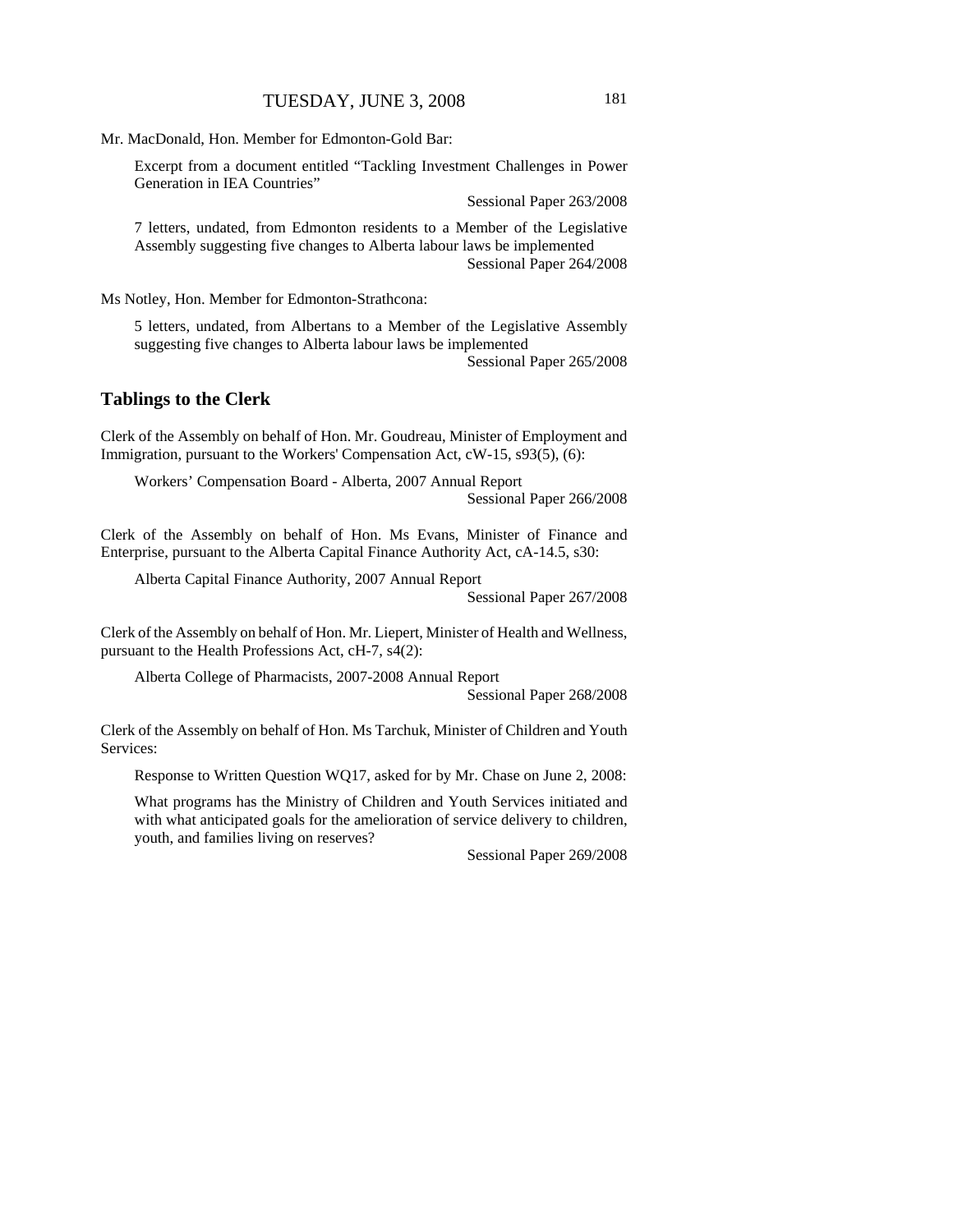# 182 TUESDAY, JUNE 3, 2008

# **Point of Order**

During a point of order raised by Mr. Mason, Hon. Member for Edmonton-Highlands-Norwood, Hon. Mr. Hayden, Minister of Infrastructure, tabled the following:

News release dated June 3, 2008, entitled "Mansion madness: \$10M residence should be scrapped" prepared by the Alberta NDP

Sessional Paper 270/2008

# **ORDERS OF THE DAY**

# **Government Bills and Orders**

#### **Second Reading**

On the motion that the following Bill be now read a Second time:

Bill 26 Labour Relations Amendment Act, 2008 — Hon. Mr. Goudreau

A debate followed.

Debate adjourned, Mr. Kang speaking.

# **Adjournment**

Pursuant to Standing Order 4(3), the Assembly adjourned at 5:30 p.m. until 7:30 p.m.

TUESDAY, JUNE 3, 2008 — 7:30 P.M.

# **Government Bills and Orders**

#### **Second Reading**

On the motion that the following Bill be now read a Second time:

Bill 26 Labour Relations Amendment Act, 2008 — Hon. Mr. Goudreau

A debate followed.

Ms Blakeman, Hon. Member for Edmonton-Centre, moved the motion be amended by deleting all the words after "that" and substituting the following:

Bill 26, Labour Relations Amendment Act, 2008, be not now read a Second time because the Assembly is of the view that the Bill will limit the constitutionally protected right of association by labour unions without sufficient consultation or consideration of the deleterious effects of the proposed amendments.

A debate followed on the amendment.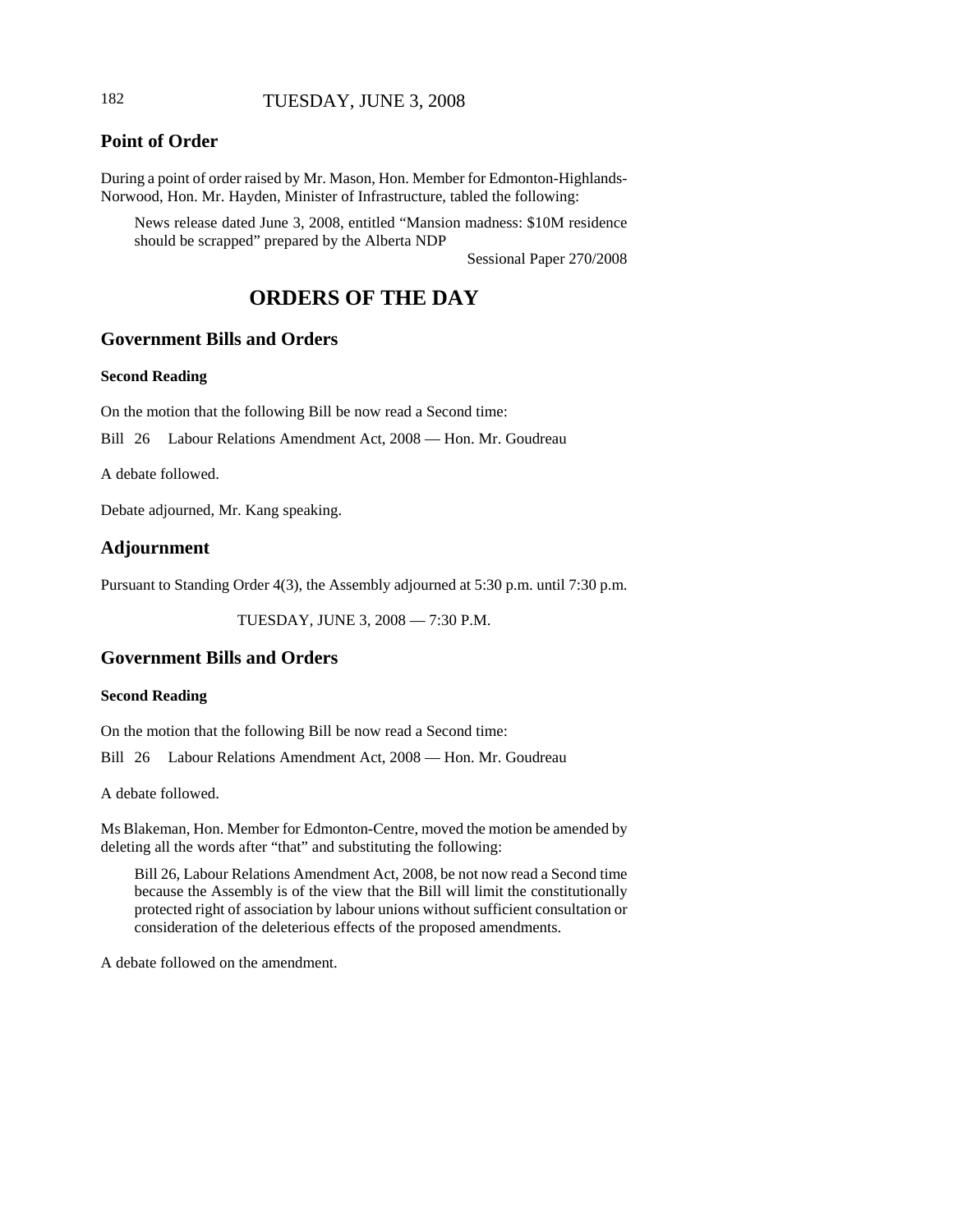The question being put, the amendment was defeated. With Hon. Mr. Kowalski in the Chair, the names being called for were taken as follows:

For the amendment: 5

| Blakeman<br>Hehr          | Mason<br>Notley | Pastoor |
|---------------------------|-----------------|---------|
| Against the amendment: 26 |                 |         |

| Prins          |
|----------------|
| Redford        |
| Rogers         |
| Sandhu         |
| Snelgrove      |
| <b>Stevens</b> |
| VanderBurg     |
| Woo-Paw        |
|                |
|                |

Hon. Mr. Hancock, Government House Leader, moved that the question be now put, pursuant to Standing Order 49.

A debate followed on the motion for the previous question.

The question being put on the motion for the previous question, the motion was agreed to.

Pursuant to Standing Order 49(3), the question being put on the motion for Second Reading of Bill 26, Labour Relations Amendment Act, 2008, the motion was agreed to. With Hon. Mr. Kowalski in the Chair, the names being called for were taken as follows:

For the motion: 24

| Anderson              | Drysdale   | Morton         |
|-----------------------|------------|----------------|
| Berger                | Groeneveld | Prins          |
| <b>Blackett</b>       | Hancock    | Redford        |
| <b>Boutilier</b>      | Jacobs     | Rogers         |
| <b>Brown</b>          | Klimchuk   | Sandhu         |
| Calahasen             | Knight     | Snelgrove      |
| Campbell              | Lindsay    | <b>Stevens</b> |
| Denis                 | McQueen    | VanderBurg     |
| Against the motion: 5 |            |                |
| <b>Blakeman</b>       | Mason      | Taft           |
| Hehr                  | Notley     |                |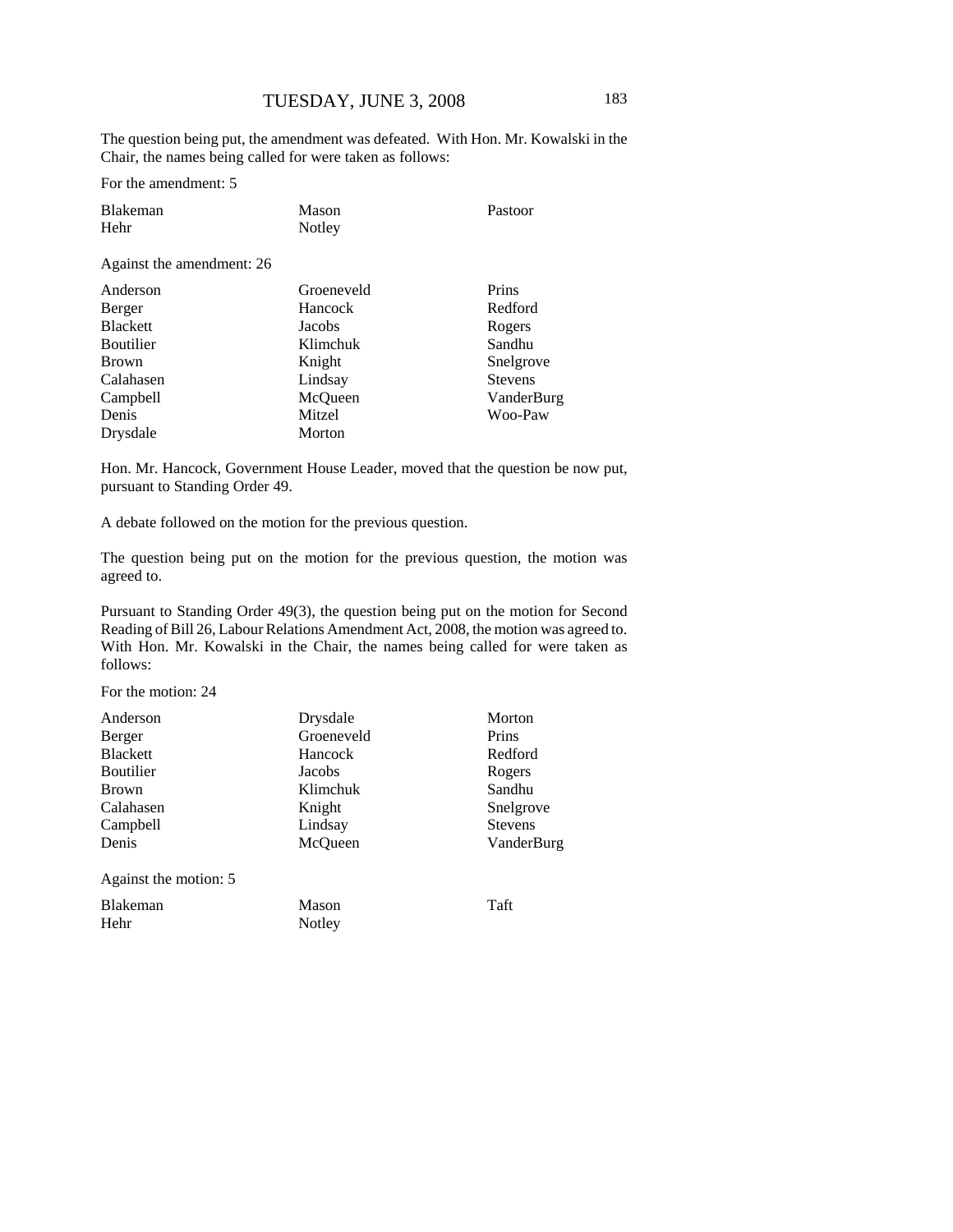# 184 WEDNESDAY, JUNE 4, 2008

The following Bill was read a Second time and referred to Committee of the Whole:

Bill 26 Labour Relations Amendment Act, 2008 — Hon. Mr. Goudreau

#### **Third Reading**

The following Bill was read a Third time and passed:

Bill 17 Alberta Personal Income Tax Amendment Act, 2008 (\$) — Hon. Mr. Snelgrove on behalf of Hon. Ms Evans

#### **Committee of the Whole**

According to Order, the Assembly resolved itself into Committee of the Whole and the Speaker left the Chair.

(Assembly in Committee)

And after some time spent therein, the Acting Speaker assumed the Chair.

Progress was reported on the following Bill:

Bill 26 Labour Relations Amendment Act, 2008 — Hon. Mr. Goudreau

#### **Adjournment**

On motion by Hon. Mr. Hancock, Government House Leader, the Assembly adjourned at 1:41 a.m., Wednesday, June 4, 2008, until 1:30 p.m.

Wednesday, June 4, 2008

The Speaker took the Chair at 1:30 p.m.

# **Members' Statements**

Mr. Sandhu, Hon. Member for Edmonton-Manning, made a statement congratulating Fraser Elementary School in Edmonton on raising over \$11,000 for the Kids With Cancer Society.

Ms Pastoor, Hon. Member for Lethbridge-East, made a statement regarding Project Porchlight and its promotion of compact fluorescent light bulbs.

Dr. Sherman, Hon. Member for Edmonton-Meadowlark, made a statement regarding AADAC's (Alberta Alcohol and Drug Abuse Commission) 2008 Barb Tarbox Awards of Excellence in Tobacco Reduction.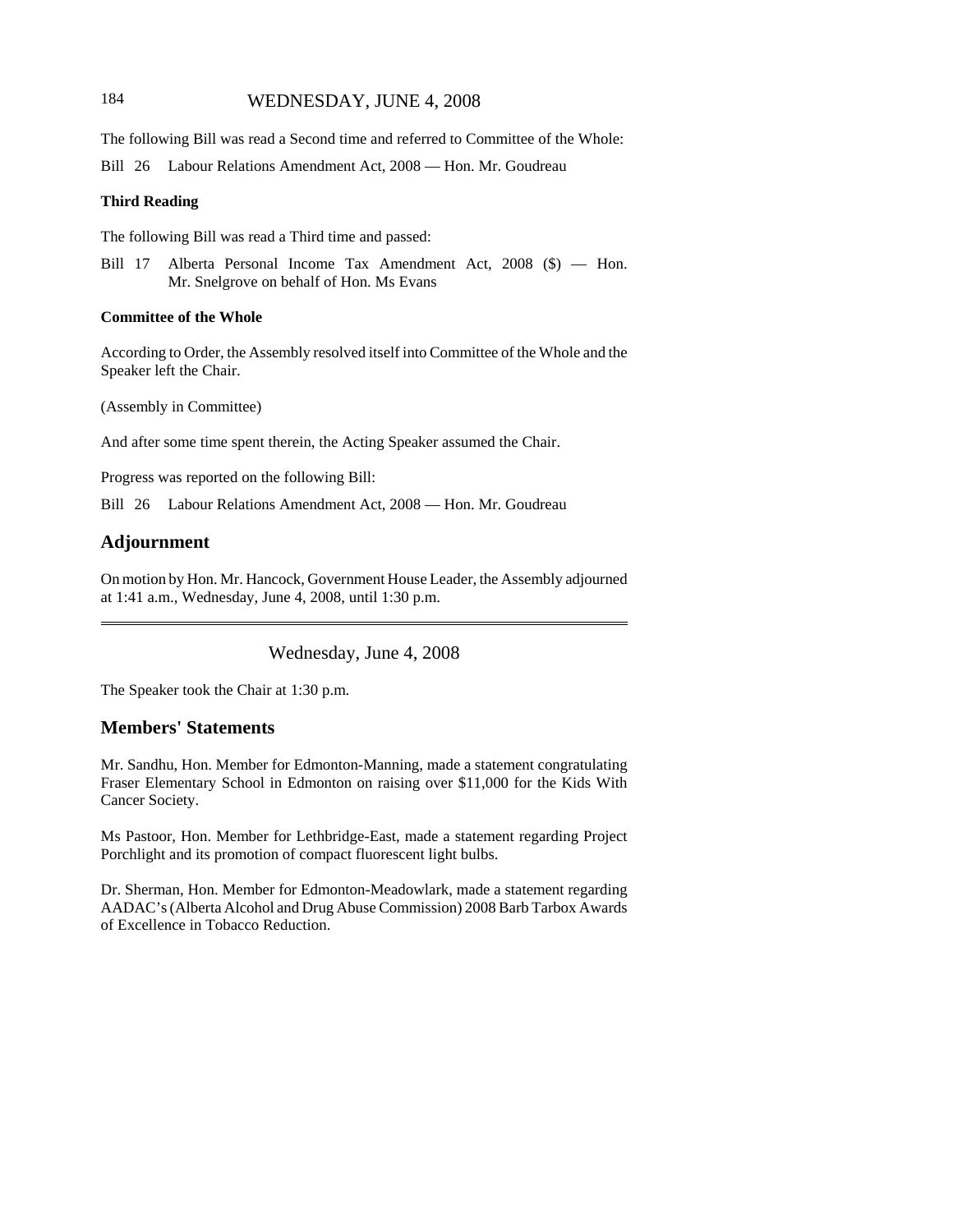Mrs. McQueen, Hon. Member for Drayton Valley-Calmar, made a statement regarding the 17th Emerald Awards ceremony held in Edmonton on June 3, 2008, and constituent Rob Macintosh who received an Emerald Award for individual commitment.

Mr. VanderBurg, Hon. Member for Whitecourt-Ste. Anne, made a statement recognizing the recipients of the 11th annual Minister's Seniors Service Awards which will be presented at a ceremony to be held on June 4, 2008.

Mr. Cao, Hon. Member for Calgary-Fort, made a statement regarding the Greater Forest Lawn Community Car Sharing Program.

#### **Deputy Speaker's Statement - Pages of the Assembly**

On behalf of the Speaker and Members, Mr. Cao, Deputy Speaker, made a statement recognizing the Pages who would not be returning for the next sitting of the Legislature.

#### **Presenting Petitions**

Mr. Taylor, Hon. Member for Calgary-Currie, presented a petition from 11 Jasper and British Columbia residents urging the Government to commission an independent and public inquiry into the Alberta Government's administration of or involvement with the Local Authorities Pension Plan, the Public Service Pension Plan, and the Alberta Teachers' Retirement Fund.

Ms Blakeman, Hon. Member for Edmonton-Centre, presented a petition from 25 Edmonton and area residents urging the Government to introduce legislation to have midwife-attended homebirths funded by Alberta Health Care.

The petition put forth by Dr. Swann, Hon. Member for Calgary-Mountain View, was not in order to be presented.

Mr. Kang, Hon. Member for Calgary-McCall, presented a petition from 11 Albertans urging the Government to commission an independent and public inquiry into the Alberta Government's administration of or involvement with the Local Authorities Pension Plan, the Public Service Pension Plan, and the Alberta Teachers' Retirement Fund.

Mr. VanderBurg, Hon. Member for Whitecourt-Ste. Anne, presented a petition from 98 Albertans urging the Government to revise their policies to eliminate child poverty and its many manifestations in Alberta.

Dr. Swann, Hon. Member for Calgary-Mountain View, presented a petition from 18 Albertans urging the Government to commission an independent and public inquiry into the Alberta Government's administration of or involvement with the Local Authorities Pension Plan, the Public Service Pension Plan, and the Alberta Teachers' Retirement Fund.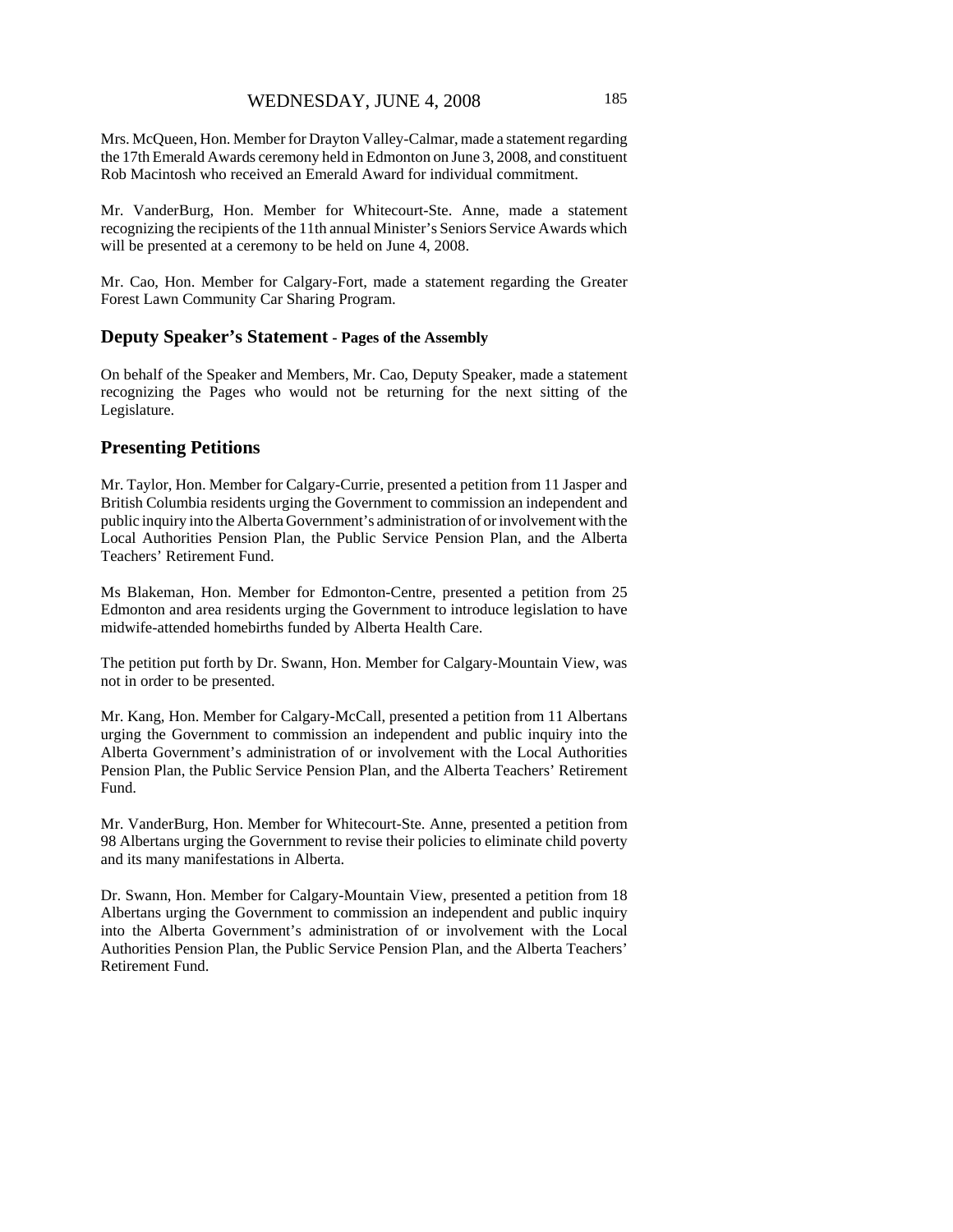# 186 WEDNESDAY, JUNE 4, 2008

#### **Tabling Returns and Reports**

Hon. Mr. Liepert, Minister of Health and Wellness:

Report dated April 2008 entitled "Wood Buffalo Environmental Association Human Exposure Monitoring Program, 2006 Monitoring Year"

Sessional Paper 271/2008

Responses to questions raised by Ms Blakeman, Hon. Member for Edmonton-Centre, Mr. Taylor, Hon. Member for Calgary-Currie, Mr. Mason, Hon. Member for Edmonton-Highlands-Norwood, and Dr. Swann, Hon. Member for Calgary-Mountain View, on May 13, 2008, Department of Health and Wellness, 2008-09 Main Estimates debate

Sessional Paper 272/2008

Responses to questions raised by Committee members during the May 14, 2008, meeting of the Standing Committee on Public Accounts, with attached Health Quality Council of Alberta survey on emergency department patient experiences Sessional Paper 273/2008

Response to Written Question WQ13, asked for by Mr. Chase on behalf of Mr. Taylor on June 2, 2008:

What is the total amount, broken down by health region, that the Department of Health and Wellness has collected each year in "accommodation fees" charged to patients waiting in a hospital for a bed in a continuing care facility from April 1, 2003, to March 31, 2008?

Sessional Paper 274/2008

Response to Written Question WQ14, asked for by Mr. Taylor on June 2, 2008:

How many beds in each health region are designated specifically for patients with mental illness and how many days between April 1, 2006, and March 31, 2007, were these beds operating at peak capacity?

Sessional Paper 275/2008

Hon. Mr. Liepert, Minister of Health and Wellness, pursuant to the Health Professions Act, cH-7, s4(2):

College of Registered Dental Hygienists of Alberta, 2007 Annual Report Sessional Paper 276/2008

Hon. Mr. Danyluk, Minister of Municipal Affairs:

ABSA (Alberta Boilers Safety Association), Annual Report 2007 Sessional Paper 277/2008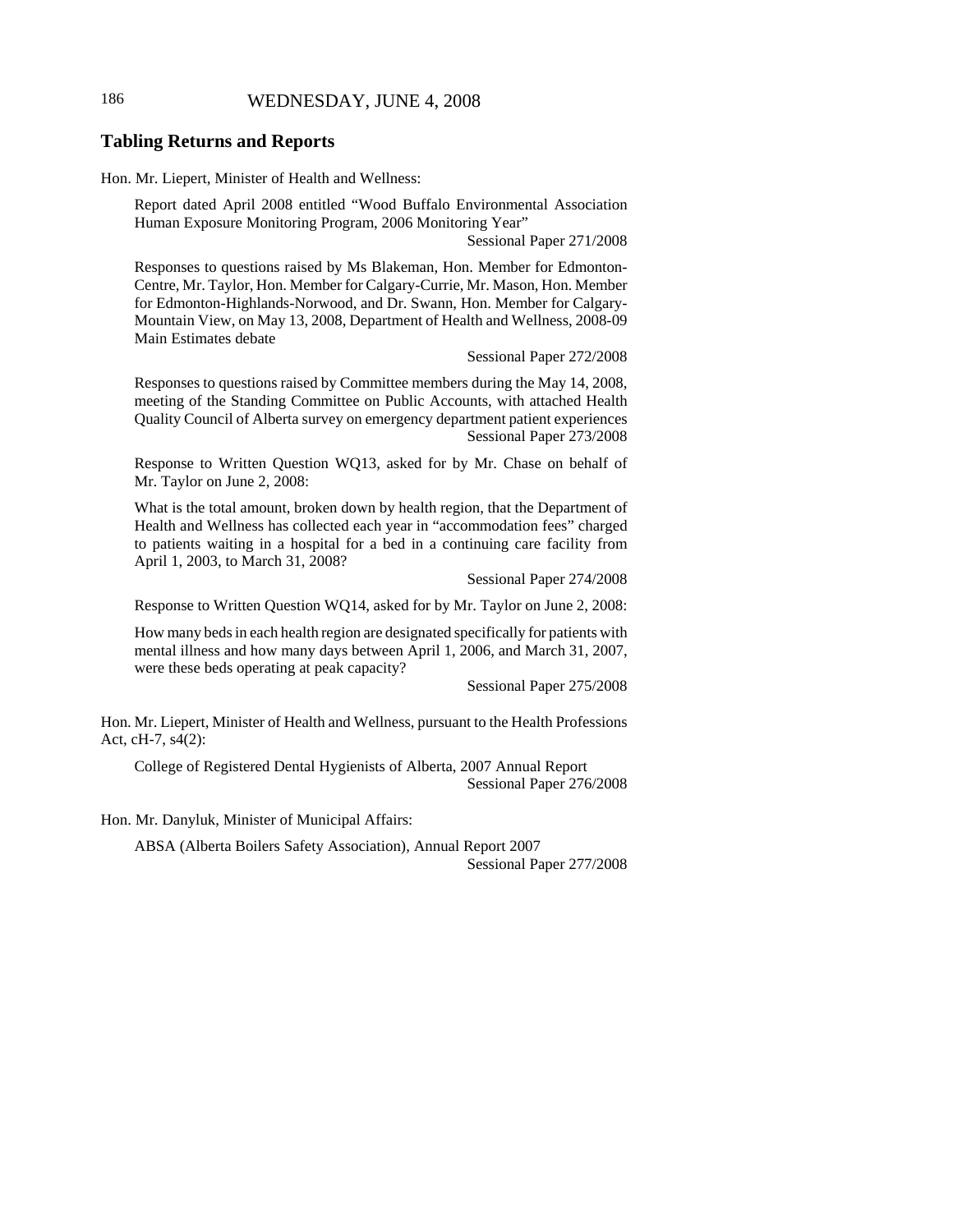Hon. Mrs. Fritz, Minister of Housing and Urban Affairs:

Letter dated June 4, 2008, from Raymond Swonek, CA, Executive Director, Greater Edmonton Foundation, Housing for Seniors, to Hon. Mrs. Fritz, Minister of Housing and Urban Affairs, providing details regarding the list of applicants awaiting seniors' accommodation in the Edmonton area

Sessional Paper 278/2008

Mr. Sandhu, Hon. Member for Edmonton-Manning:

Information sheet from Fraser Elementary School regarding the school's fund-raising efforts for the Kids With Cancer Society

Sessional Paper 279/2008

Dr. Taft, Hon. Leader of the Official Opposition:

Letter dated April 18, 2008, unsigned, from Gwen Berdan of Edmonton to Hon. Mr. Hancock, Minister of Education, expressing concern regarding public education funding

Sessional Paper 280/2008

Mr. Taylor, Hon. Member for Calgary-Currie:

108 letters, undated, from Calgary residents to a Member of the Legislative Assembly suggesting five changes to Alberta labour laws be implemented Sessional Paper 281/2008

Ms Blakeman, Hon. Member for Edmonton-Centre:

Copy of a petition signed by 85 Albertans urging the Government to implement pre-, peri-, and post-natal midwife service as a core health care coverage under Alberta Health and Wellness for all Albertans

Sessional Paper 282/2008

10 letters, undated, from Edmonton residents to a Member of the Legislative Assembly suggesting five changes to Alberta labour laws be implemented Sessional Paper 283/2008

Ms Notley, Hon. Member for Edmonton-Strathcona:

News release dated November 28, 2007, entitled "New residence for Lieutenant Governor on indefinite hold" prepared by the Government of Alberta, with several attached related Edmonton Journal and Edmonton Sun newspaper articles dated November 29 and 30, 2007

Sessional Paper 284/2008

Mr. Xiao, Hon. Member for Edmonton-McClung:

Copy of a petition signed by 6,600 Albertans urging the Government to take measures to halt the Qualico gravel project which could cause irreparable ecological harm to the North Saskatchewan River valley

Sessional Paper 285/2008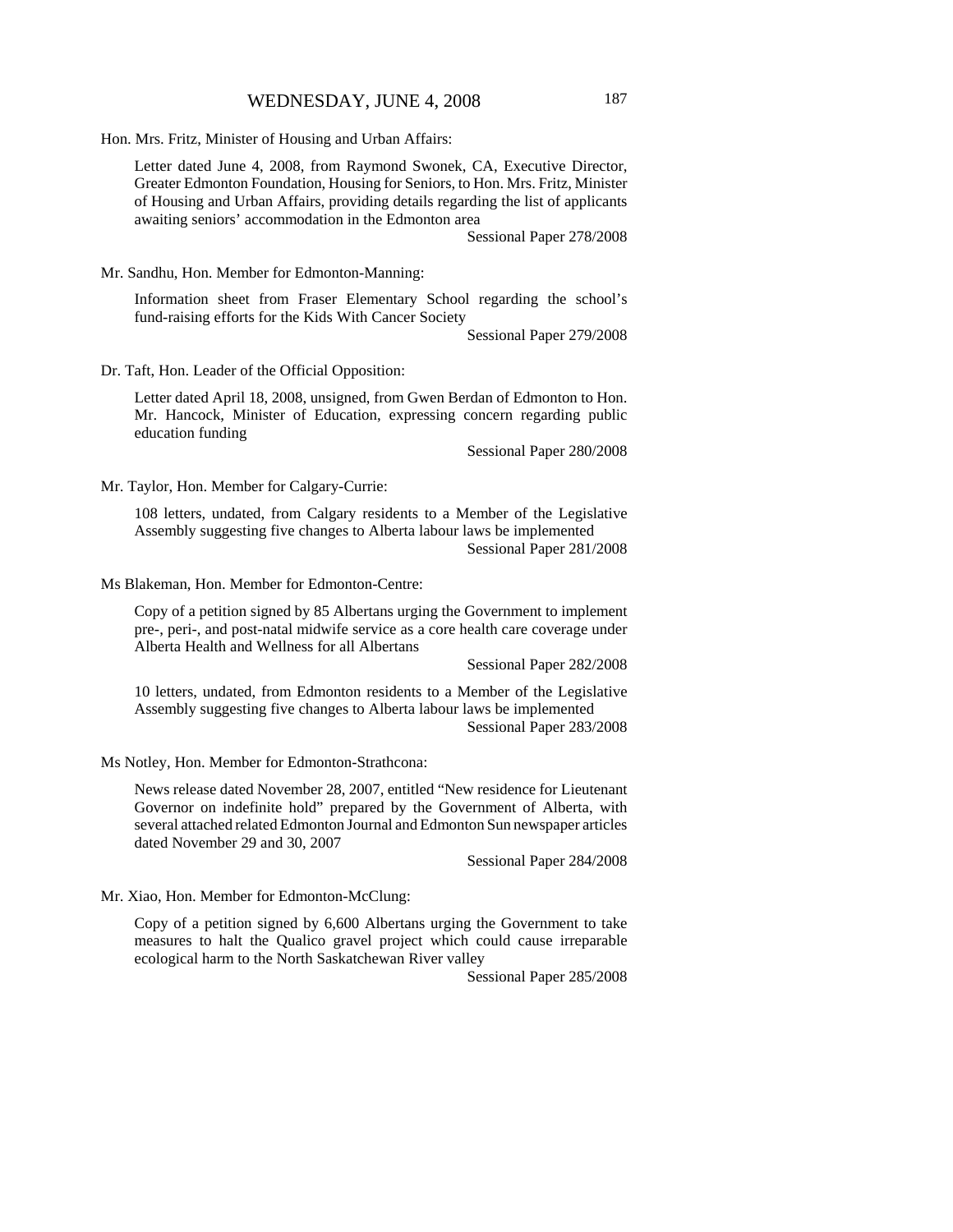# 188 WEDNESDAY, JUNE 4, 2008

Mr. Chase, Hon. Member for Calgary-Varsity:

Letter dated May 29, 2008, from Anne Price, Ph.D., Chief Executive Officer, Calgary Learning Centre, to Mr. Chase, Hon. Member for Calgary-Varsity, requesting a donation

Sessional Paper 286/2008

Breakfast for Learning Alberta fact sheet

Sessional Paper 287/2008

Letter dated May 27, 2008, from Terence C. Gannon, Intellog, to Hon. Mr. Knight, Minister of Energy, requesting a response to Mr. Gannon's e-mail message dated April 18, 2008, concerning efforts to establish a reference index of energy-related wells for the Western Sedimentary Basin

Sessional Paper 288/2008

Letter dated May 31, 2008, from Martin O. Cowman of Calgary to Hon. Mr. Stelmach, Premier, expressing concern regarding the recently announced pay increases for members of Executive Council

Sessional Paper 289/2008

E-mail message dated June 4, 2008, from Joan Teghtmeyer to Don Orchard and several Members of the Legislative Assembly, expressing concern regarding the government's social policies

Sessional Paper 290/2008

Notice of Intention to establish the Longview-Pekisko Heritage Rangeland published in the Calgary Herald on May 29, 2008

Sessional Paper 291/2008

Mr. Kang, Hon. Member for Calgary-McCall:

Several letters, undated, from Albertans to a Member of the Legislative Assembly suggesting changes to Alberta labour laws be implemented

Sessional Paper 292/2008

Mr. MacDonald, Hon. Member for Edmonton-Gold Bar:

8 letters, undated, from Edmonton residents to a Member of the Legislative Assembly suggesting five changes to Alberta labour laws be implemented Sessional Paper 293/2008

Dr. Taft, Hon. Leader of the Official Opposition:

Excerpts from the Horse Racing Alberta, Annual Report 2007, concerning the statements of financial position and operations for the year ended December 31, 2007

Sessional Paper 294/2008

Excerpts from the Horse Racing Alberta, Annual Report 2006, concerning the financial statements for the year ended December 31, 2006

Sessional Paper 295/2008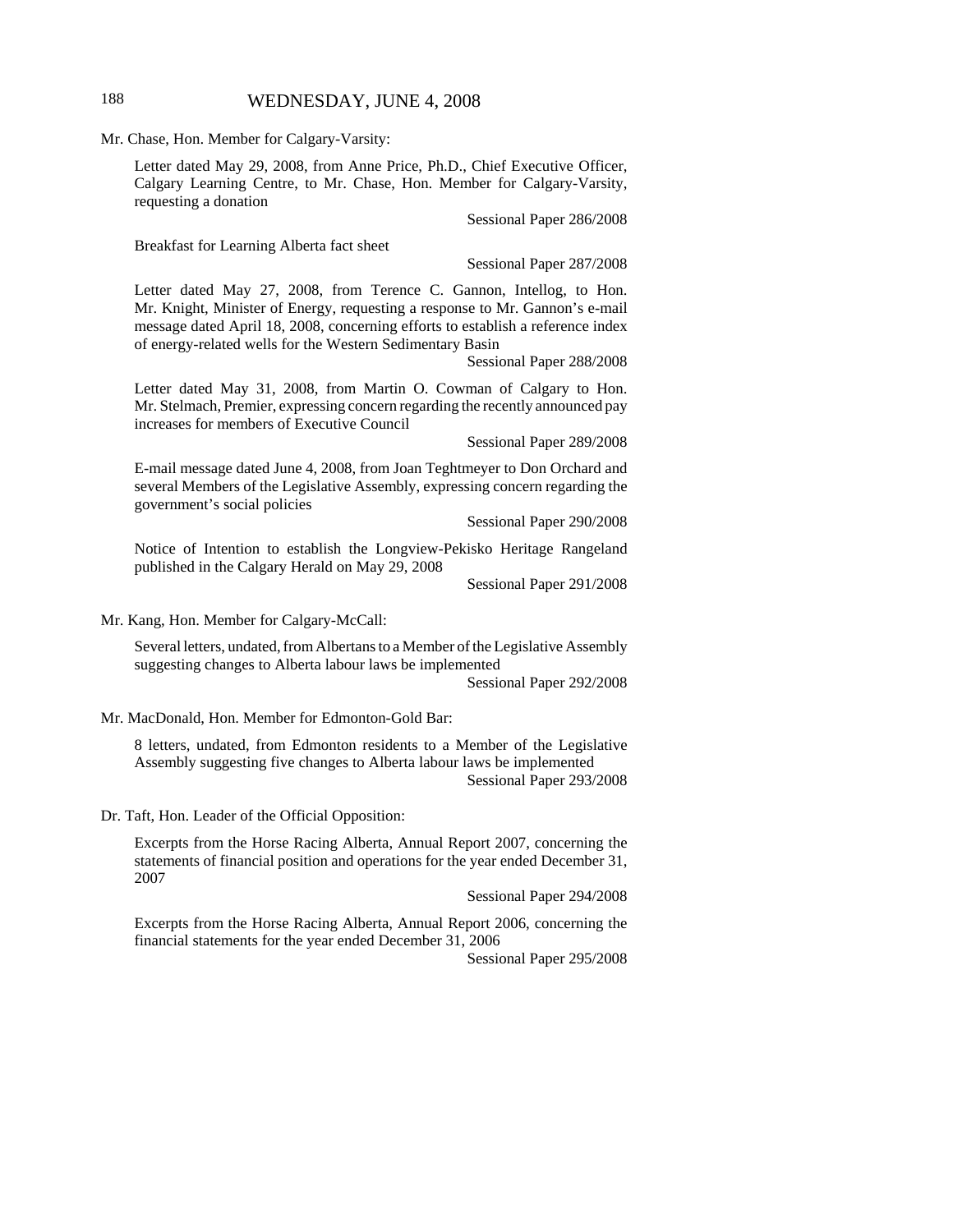# WEDNESDAY, JUNE 4, 2008 189

# **Tablings to the Clerk**

Clerk of the Assembly on behalf of Hon. Mr. Knight, Minister of Energy:

Responses to questions raised by Dr. Taft, Hon. Leader of the Official Opposition, Mr. VanderBurg, Hon. Member for Whitecourt-Ste. Anne, Mr. MacDonald, Hon. Member for Edmonton-Gold Bar, and Mr. Berger, Hon. Member for Livingstone-Macleod, on April 29, 2008, Department of Energy, 2008-09 Main Estimates debate

Sessional Paper 296/2008

Clerk of the Assembly on behalf of Hon. Ms Tarchuk, Minister of Children and Youth Services:

Responses to questions raised by Mr. Chase, Hon. Member for Calgary-Varsity, Ms Notley, Hon. Member for Edmonton-Strathcona, and Ms Pastoor, Hon. Member for Lethbridge-East, on May 14, 2008, Department of Children and Youth Services, 2008-09 Main Estimates debate

Sessional Paper 297/2008

# **ORDERS OF THE DAY**

#### **Government Motions**

**17.** Moved by Hon. Mr. Renner on behalf of Hon. Mr. Hancock:

Be it resolved that when the Assembly adjourns to recess the Spring Sitting of the First Session of the 27th Legislature it shall stand adjourned until *October 14, 2008, as per temporary Standing Order 3.1(1) or until* a time and date as determined by the Speaker after consultation with the Lieutenant Governor in Council.

The question being put, the motion was agreed to.

**18.** Oral notice having been given June 3, 2008, Hon. Mr. Renner on behalf of Hon. Mr. Hancock moved the following motion:

Be it resolved that when further consideration of Bill 26, Labour Relations Amendment Act, 2008, is resumed, not more than seven hours shall be allotted to any further consideration of the Bill in Committee of the Whole, at which time every question necessary for the disposal of the Bill at this stage shall be put forthwith.

Pursuant to Standing Order 21(3), Hon. Mr. Renner and Mr. MacDonald commented on the time allocation motion.

The question being put, the motion was agreed to. With Hon. Mr. Kowalski in the Chair, the names being called for were taken as follows: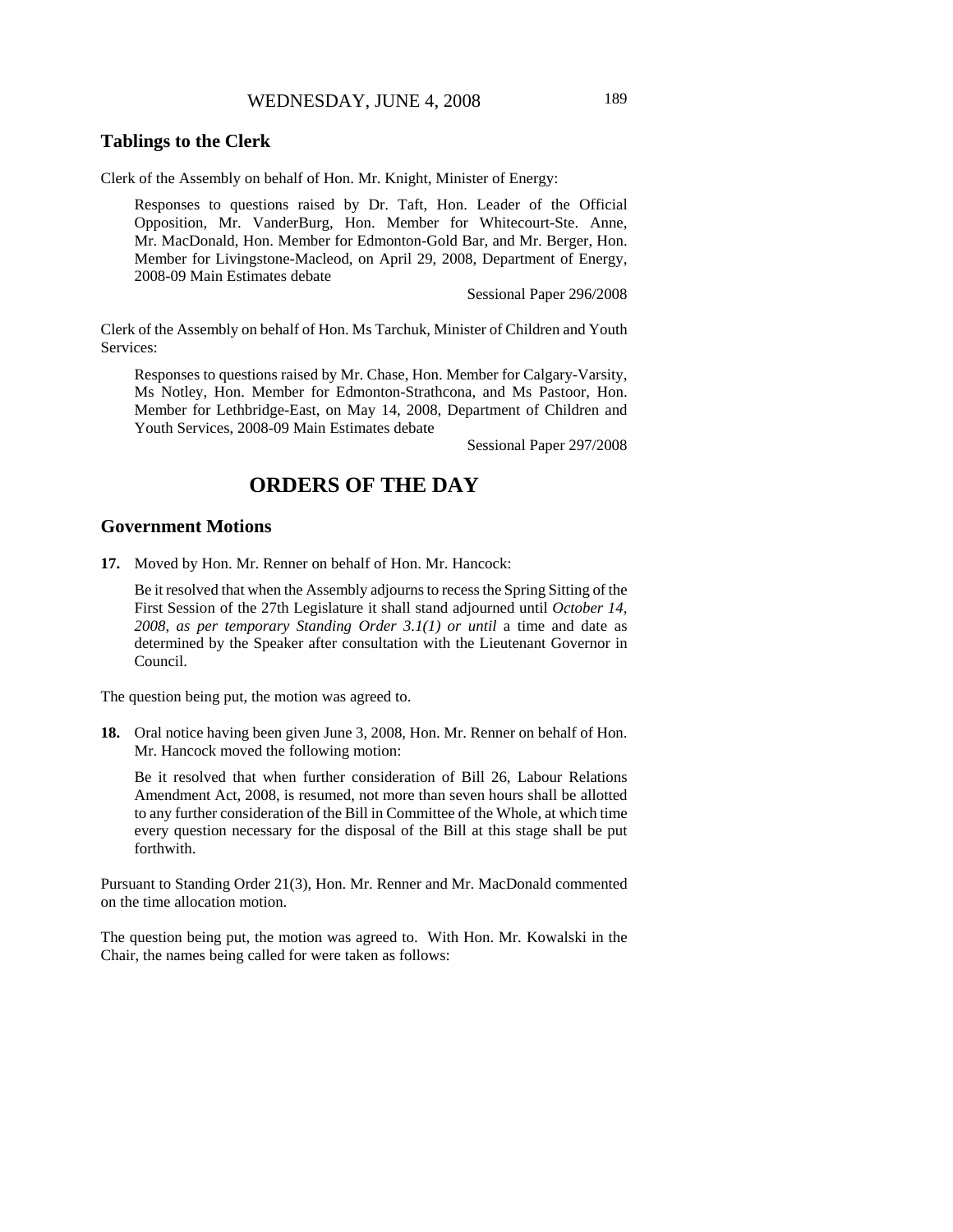# 190 WEDNESDAY, JUNE 4, 2008

For the motion: 35

| Ady                   | Fawcett      | Ouellette                        |  |
|-----------------------|--------------|----------------------------------|--|
| Anderson              | <b>Fritz</b> | Ouest                            |  |
| Berger                | Horner       | Rogers                           |  |
| <b>Blackett</b>       | Jacobs       | Sandhu                           |  |
| <b>Brown</b>          | Johnston     | Sherman                          |  |
| Calahasen             | Klimchuk     | Snelgrove                        |  |
| Campbell              | Leskiw       | <b>Stevens</b>                   |  |
| <b>Dallas</b>         | Liepert      | Tarchuk<br>Vandermeer<br>Woo-Paw |  |
| Danyluk               | Lindsay      |                                  |  |
| DeLong                | McFarland    |                                  |  |
| Denis                 | Mitzel       | Zwozdesky                        |  |
| Drysdale              | Olson        |                                  |  |
| Against the motion: 7 |              |                                  |  |
| Blakeman              | Notley       | Swann                            |  |
| Kang                  | Pastoor      | Taylor                           |  |
| MacDonald             |              |                                  |  |

# **Government Bills and Orders**

#### **Committee of the Whole**

According to Order, the Assembly resolved itself into Committee of the Whole at 3:31 p.m., and the Speaker left the Chair.

(Assembly in Committee)

# **Adjournment**

Pursuant to Standing Order 4(4), the Committee recessed at 5:30 p.m. until 7:30 p.m.

WEDNESDAY, JUNE 4, 2008 — 7:30 P.M.

# **Government Bills and Orders**

#### **Committee of the Whole**

(Assembly in Committee)

The following Bill was taken under consideration:

Bill 26 Labour Relations Amendment Act, 2008 — Hon. Mr. Goudreau

A debate followed.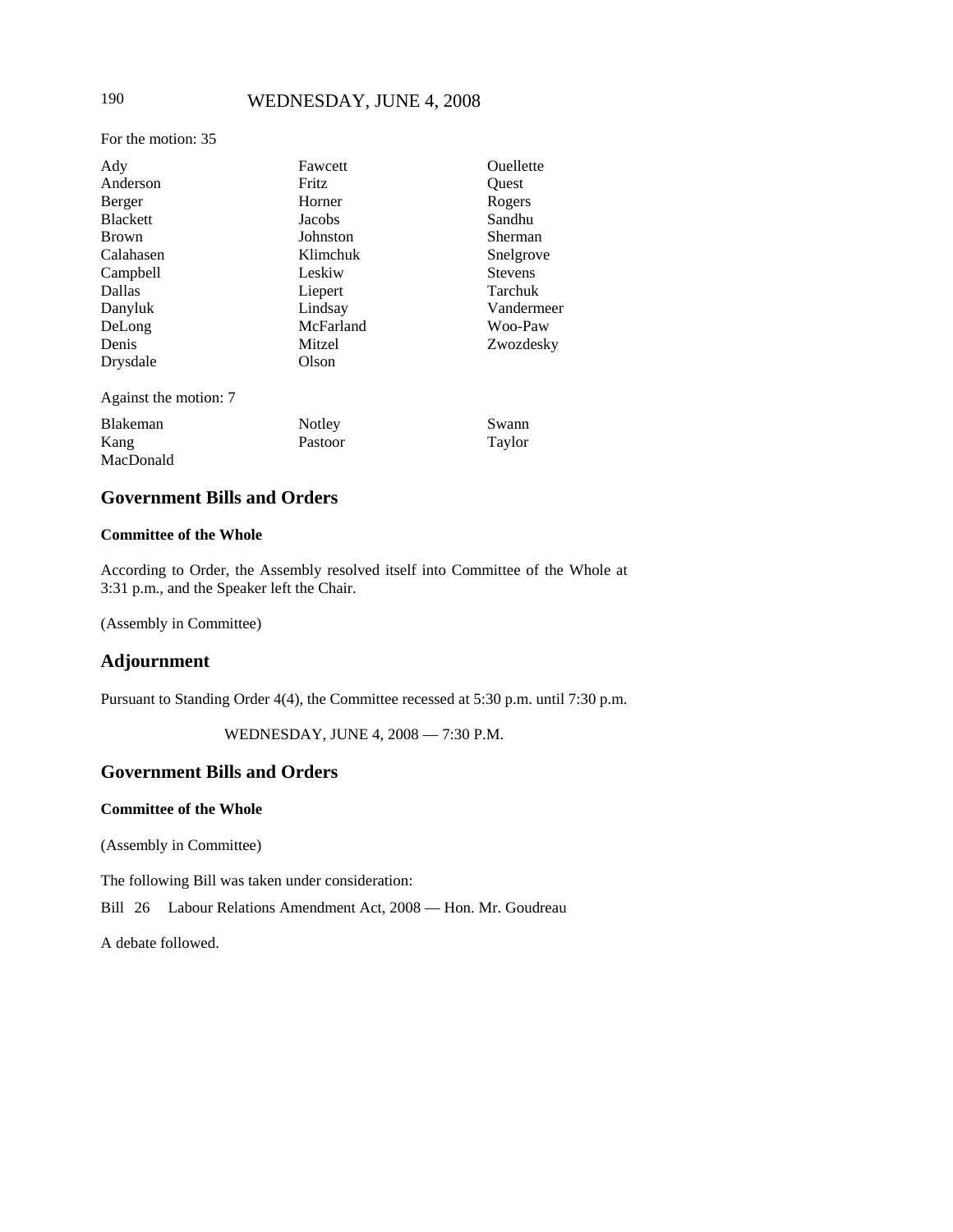Pursuant to Government Motion 18 agreed to on June 4, 2008, and Standing Order 21(1), at 12:32 a.m. the question was immediately put on the title and preamble of Bill 26, Labour Relations Amendment Act, 2008, which was agreed to. With Mr. Cao in the Chair, the names being called for were taken as follows:

For the motion: 29

| Ady                   | Fritz     | <b>Marz</b>                     |  |
|-----------------------|-----------|---------------------------------|--|
| Allred                | Goudreau  | Mitzel                          |  |
| Amery                 | Hancock   | Oberle                          |  |
| Benito                | Hayden    | Ouellette                       |  |
| <b>Bhardwaj</b>       | Horner    | Rodney                          |  |
| <b>Bhullar</b>        | Jablonski | Sarich<br>VanderBurg<br>Weadick |  |
| DeLong                | Johnson   |                                 |  |
| Denis                 | Klimchuk  |                                 |  |
| Doerksen              | Lukaszuk  | Xiao                            |  |
| Drysdale              | Lund      |                                 |  |
| Against the motion: 9 |           |                                 |  |
| <b>Blakeman</b>       | MacDonald | Pastoor                         |  |

Chase Kang Mason Notley Swann Taft

And after some time spent therein, the Deputy Speaker assumed the Chair.

The following Bill was reported:

Bill 26 Labour Relations Amendment Act, 2008 — Hon. Mr. Goudreau

Mr. Mitzel, Deputy Chair of Committees, tabled copies of all amendments considered by Committee of the Whole on this date for the official records of the Assembly.

Amendment to Bill 26 (Hon. Member for Calgary-Varsity on behalf of Hon. Member for Edmonton-Gold Bar) — Defeated

Sessional Paper 298/2008

Amendment to Bill 26 (Hon. Member for Edmonton-Highlands-Norwood) — Defeated

Sessional Paper 299/2008

Amendment to Bill 26 (Hon. Member for Edmonton-Gold Bar) — Defeated Sessional Paper 300/2008

Amendment to Bill 26 (Hon. Member for Edmonton-Gold Bar) — Defeated Sessional Paper 301/2008

Amendment to Bill 26 (Hon. Member for Edmonton-Strathcona) — Defeated

Sessional Paper 302/2008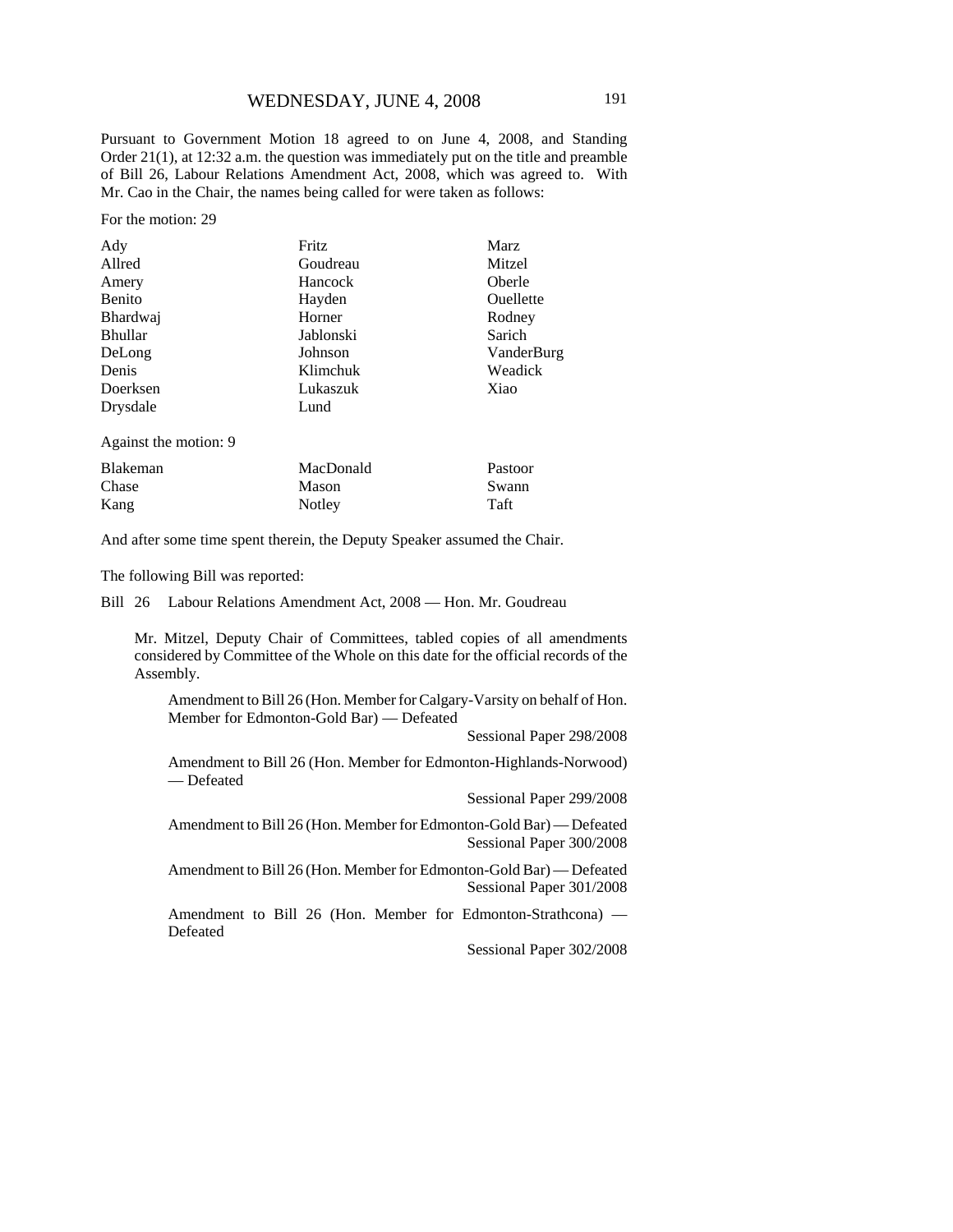# 192 WEDNESDAY, JUNE 4, 2008

Mr. Mason, Hon. Member for Edmonton-Highlands-Norwood, moved adjournment of the Assembly, which was defeated.

#### **Government Bills and Orders/Private Bills**

#### **Third Reading**

On the motion that the following Bill be now read a Third time:

Bill 26 Labour Relations Amendment Act, 2008 — Hon. Mr. Goudreau

A debate followed.

During debate on Bill 26, Labour Relations Amendment Act, 2008, Ms Blakeman, Official Opposition House Leader, requested and received the unanimous consent of the Assembly to waive Standing Order 32(2) to shorten the time between division bells from 10 minutes to one minute.

The question being put, the motion was agreed to. With Hon. Mr. Kowalski in the Chair, the names being called for were taken as follows:

For the motion: 30

Chase

| Ady                   | Drysdale<br>Lund |                  |
|-----------------------|------------------|------------------|
| Allred                | Fritz            | <b>Marz</b>      |
| Amery                 | Goudreau         | Mitzel           |
| <b>Benito</b>         | <b>Hancock</b>   | Oberle           |
| <b>Bhardwaj</b>       | Hayden           | <b>Ouellette</b> |
| <b>Bhullar</b>        | Horner           | Rodney           |
| <b>Blackett</b>       | Jablonski        | Sarich           |
| DeLong                | Johnson          | VanderBurg       |
| Denis                 | Klimchuk         | Weadick          |
| Doerksen              | Xiao<br>Lukaszuk |                  |
| Against the motion: 6 |                  |                  |
| <b>Blakeman</b>       | MacDonald        | Notley           |

Mason

The following Bills were read a Third time and passed:

Bill 26 Labour Relations Amendment Act, 2008 — Hon. Mr. Goudreau

Bill Pr1 Young Men's Christian Association of Edmonton Statutes Amendment Act, 2008 — Mr. Lukaszuk

Pastoor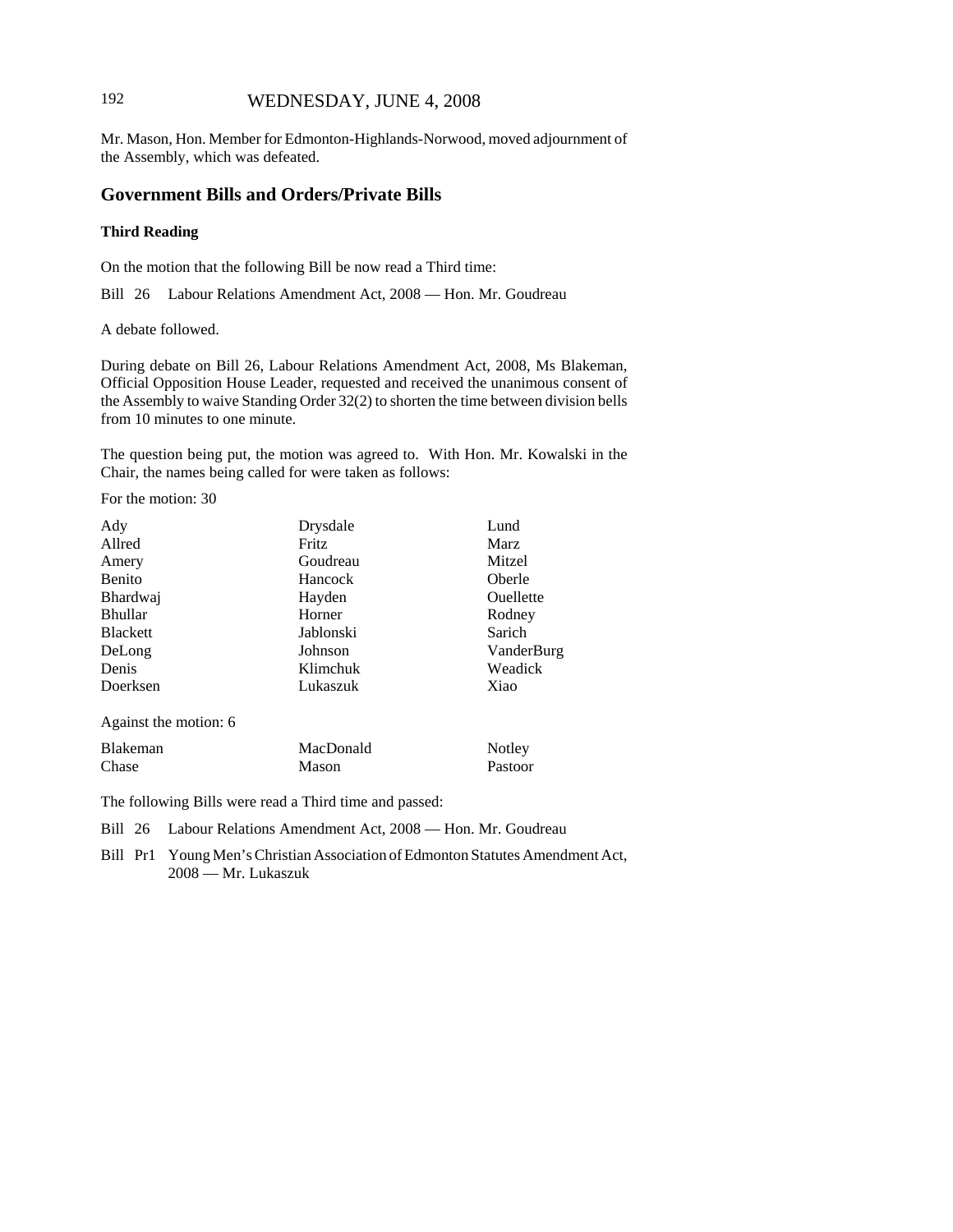# WEDNESDAY, JUNE 4, 2008 193

# **Point of Privilege - Late-night Sittings**

During Third Reading consideration of Bill Pr1, Young Men's Christian Association of Edmonton Statutes Amendment Act, 2008, Mr. Mason, Hon. Member for Edmonton-Highlands-Norwood, raised a purported point of privilege concerning Members' ability to effectively perform their duties during late-night sittings of the Assembly.

Hon. Mr. Hancock, Government House Leader, and Mr. Lukaszuk, Hon. Member for Edmonton-Castle Downs, commented on the point of privilege.

The Deputy Speaker ruled there was no prima facie case of privilege since late-night sittings of the Assembly had occurred many times in the past without a point of privilege being raised.

#### **Adjournment**

Pursuant to Government Motion 17 agreed to on June 4, 2008, and on motion by Hon. Mr. Hancock, Government House Leader, the Assembly adjourned at 3:14 a.m., Thursday, June 5, 2008.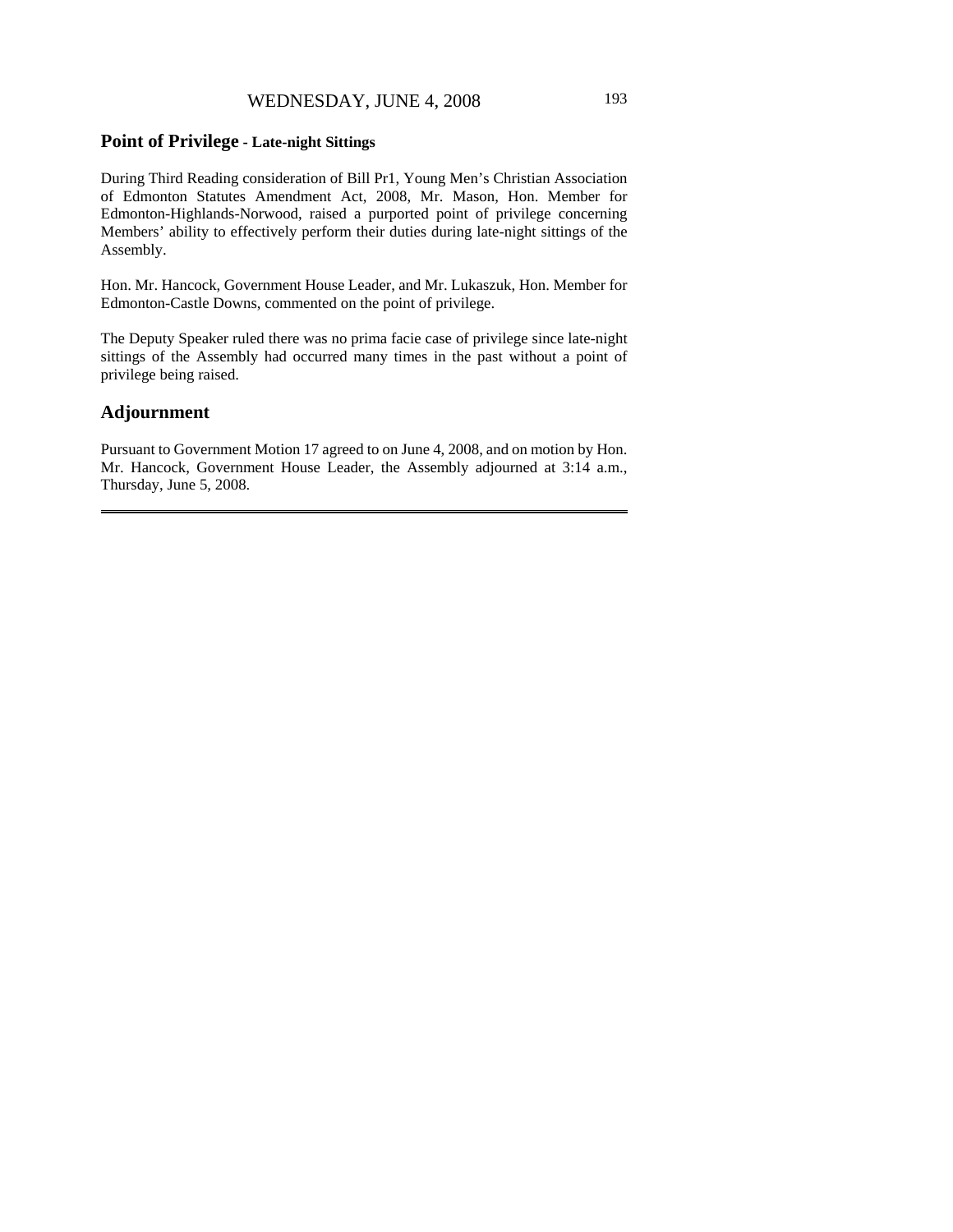# **FALL SITTING**

OCTOBER 14, 2008 TO DECEMBER 3, 2008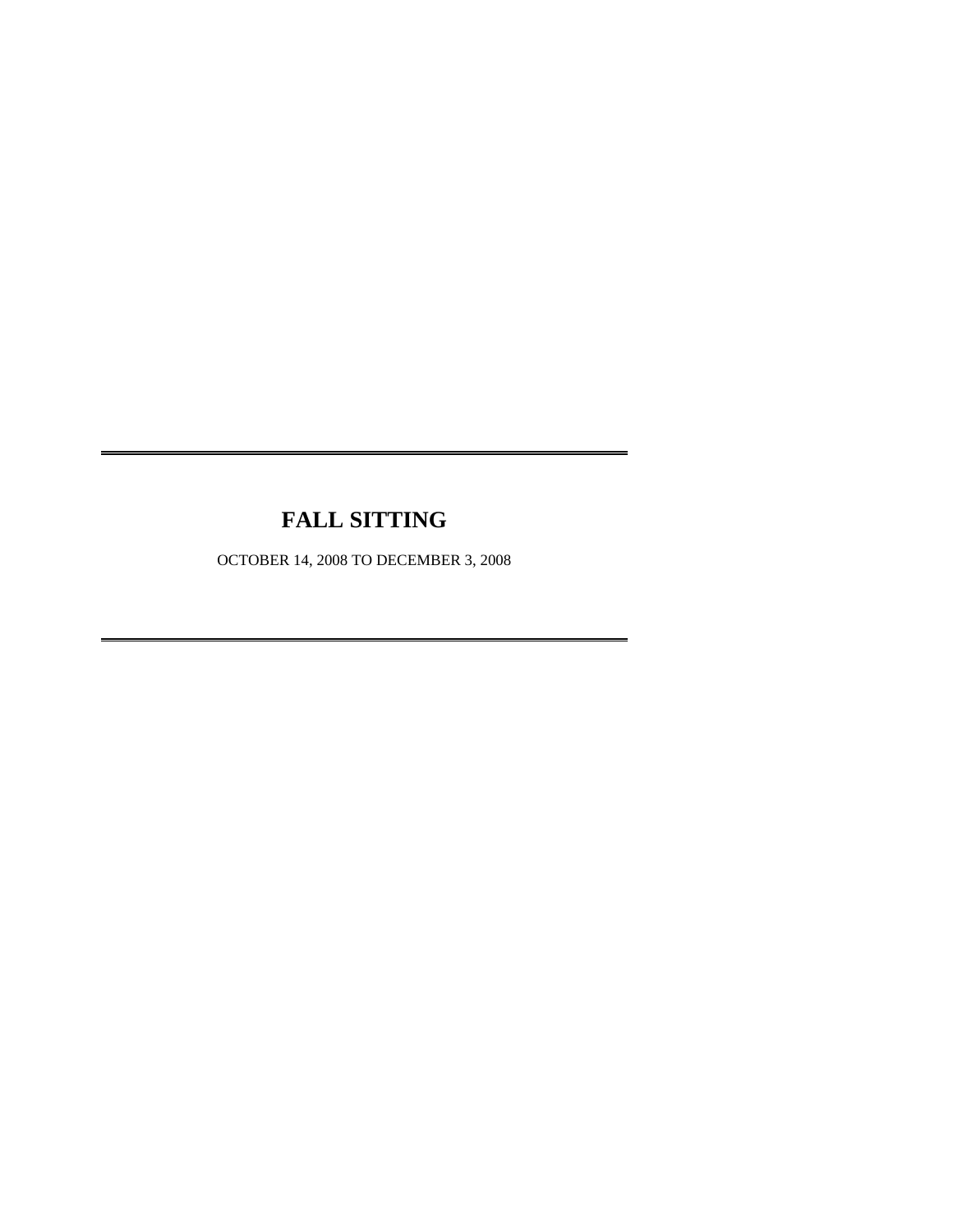# Tuesday, October 14, 2008

The Speaker took the Chair at 1:30 p.m.

The Speaker offered a prayer and a moment of silence was observed in recognition of the death of former Members: Colonel Arthur Ryan Smith, Member for Calgary, 1955 to 1957, who passed away on June 30, 2008, Dr. Lawrence Ralph Shaben, Member for Lesser Slave Lake, 1975 to 1989, who passed away on September 6, 2008, and Mr. Gordon Emil Stromberg, Member for Camrose, 1971 to 1986, who passed away on September 7, 2008.

#### **Speaker's Statement - Federal Election**

Honourable Members, before I call upon the first Member to participate in Members' Statements today, perhaps a little historical vignette. Today is October 14, 2008. This is the second time a federal election has been held on October 14 in the history of Canada. In the 1935 election held on October 14, William Lyon Mackenzie King defeated Conservative Calgary lawyer Richard Bedford Bennett, who served as Prime Minister from August 7, 1930, to 22 October 1935.

R.B. Bennett was first elected to the House of Commons in 1911, representing the riding of Calgary, later Calgary-West. Mr. Bennett was leader of the Conservative Party of Canada from October 12, 1927, to July 6, 1938. Prior to his service in Ottawa, R.B. Bennett was the first leader of the Alberta Conservative Party and was elected to the Legislative Assembly of Alberta in the March 22, 1909, general election, representing the constituency of Calgary. He served until 1911 when he switched to federal politics. Mr. Bennett was born in Hopewell Hill, New Brunswick, on July 3, 1870, and died on June 26, 1947.

For William Lyon Mackenzie King, his election on October, 14, 1935, was to be the third time he would be elected Prime Minister. William Lyon Mackenzie King was born in Berlin, later Kitchener, Ontario, on December 17, 1874. A lawyer by profession, he was elected to the Canadian House of Commons on October 26, 1908, in the riding of York-North and became leader of the Liberal Party on August 7, 1917. He served as Prime Minister of Canada on three separate occasions: from December 29, 1921, to June 28, 1926, from September 25, 1926, to August 6, 1930, and from October 23, 1935, to November 14, 1948. William Lyon Mackenzie King was the longest serving Prime Minister in Canadian history. He died on July 22, 1950.

#### **Members' Statements**

Mr. Rodney, Hon. Member for Calgary-Lougheed, made a statement recognizing October 5-11, 2008, as Mental Health Awareness week and regarding the work of the Schizophrenia Society of Alberta.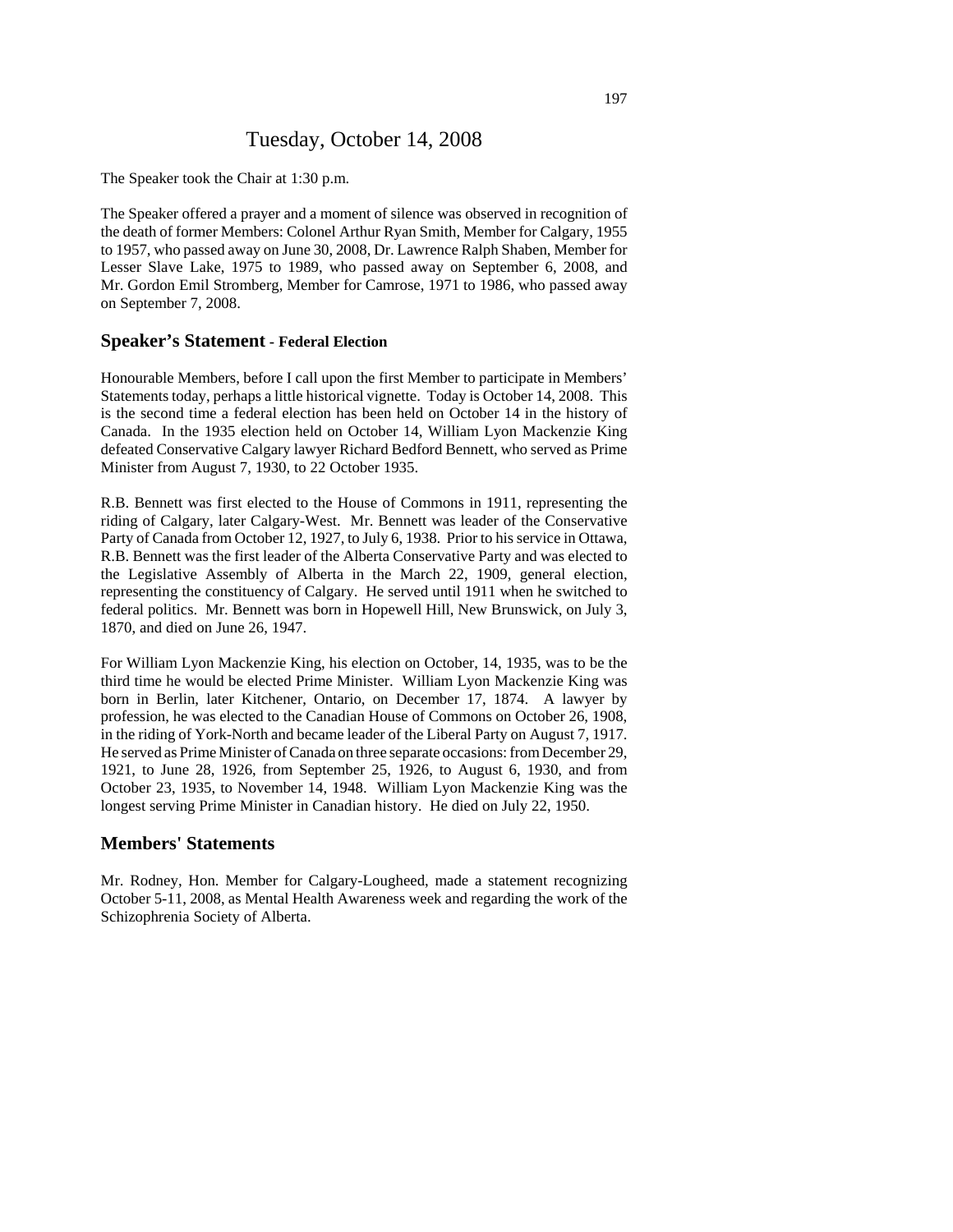# 198 TUESDAY, OCTOBER 14, 2008

Mr. Rogers, Hon. Member for Leduc-Beaumont-Devon, made a statement congratulating Colin Oberst of Beaumont whose composition, Canadian Gold, was chosen as the new Canadian Broadcasting Corporation Hockey Night in Canada theme song.

Mr. Denis, Hon. Member for Calgary-Egmont, made a statement recognizing October 3, 2008, as German Unification Day.

Mr. Chase, Hon. Member for Calgary-Varsity, made a statement regarding non-renewable resource revenue dependency.

Mr. Weadick, Hon. Member for Lethbridge-West, made a statement regarding the 2008 Communities in Bloom national symposium and awards gala held in Lethbridge on September 20, 2008.

Ms Woo-Paw, Hon. Member for Calgary-Mackay, made a statement recognizing October 13-19, 2008, as Citizenship Week in Canada.

# **Presenting Petitions**

Ms Blakeman, Hon. Member for Edmonton-Centre, presented a petition from 286 Albertans urging the Government to implement pre-, peri-, and post-natal midwife services as a core health care coverage under the Alberta Health Care Insurance Plan for all Albertans.

# **Introduction of Bills (First Reading)**

Notice having been given:

Bill 207 Young Albertans' Advisory Council Act — Mr. Fawcett

# **Tabling Returns and Reports**

Hon. Ms Tarchuk, Minister of Children and Youth Services, pursuant to the Child, Youth and Family Enhancement Act, cC-12, s3(4):

Child and Youth Advocate, 2005-2006 Annual Report

Sessional Paper 317/2008

Child and Youth Advocate, 2006-2007 Annual Report Sessional Paper 318/2008

Child and Youth Advocate, 2007-2008 Annual Report

Sessional Paper 319/2008

Report entitled "Response to the Office of the Child and Youth Advocate Annual Report 2005-2006" prepared by Alberta Children and Youth Services Sessional Paper 320/2008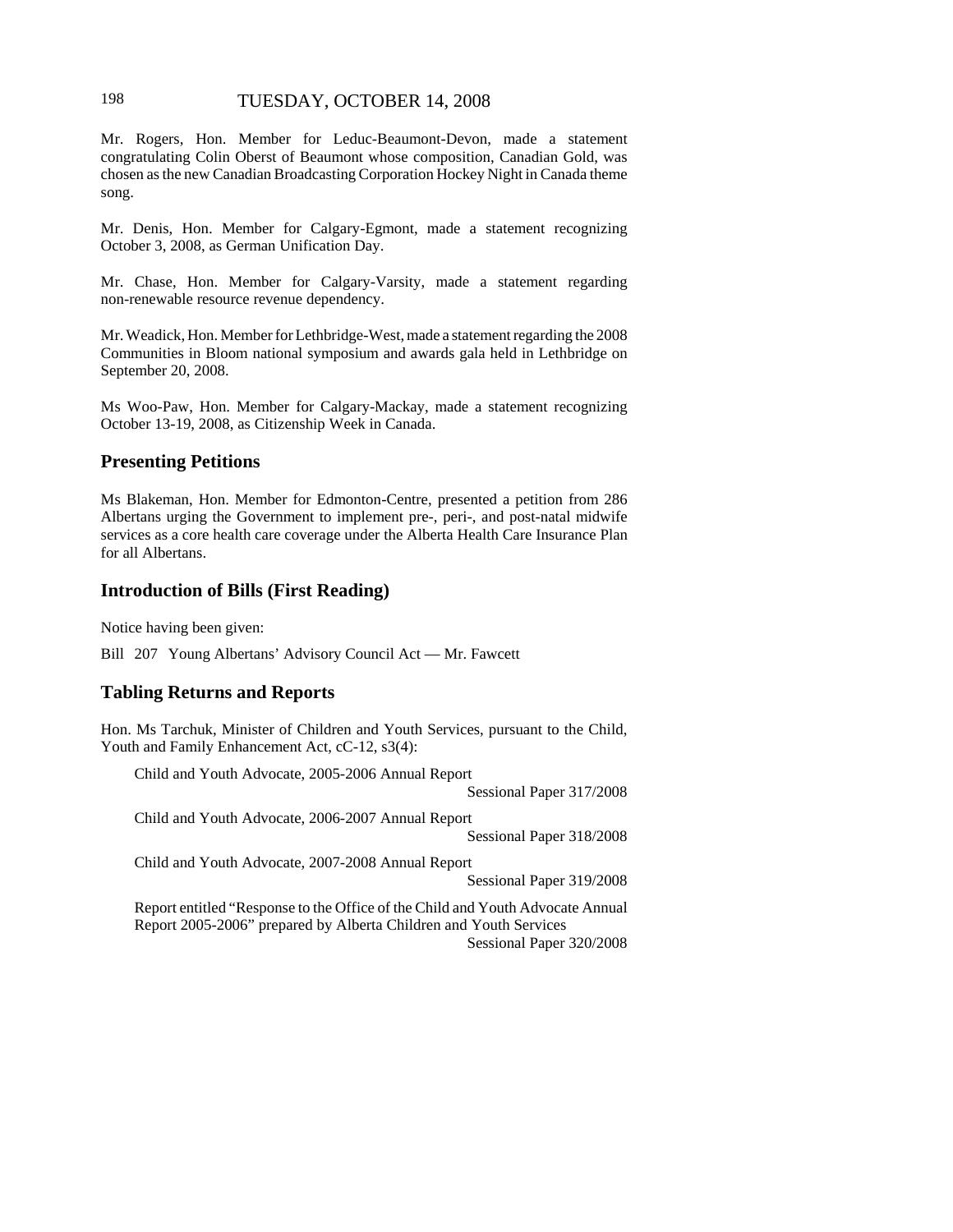Ms Blakeman, Hon. Member for Edmonton-Centre:

10 letters, undated, from Edmonton residents to a Member of the Legislative Assembly suggesting five changes to Alberta labour laws be implemented Sessional Paper 321/2008

Ms Notley, Hon. Member for Edmonton-Strathcona:

Letter dated September 9, 2008, from Barrie Shibley, Vice-president, Sales and Marketing, Aramark Remote Services, to Chief Bernard Ominayak, Lubicon Lake Indian Reserve, regarding requests to meet concerning employment opportunities for First Nations and aboriginal communities

Sessional Paper 322/2008

Mr. Chase, Hon. Member for Calgary-Varsity:

Report, undated, entitled "Voices From the Street" regarding homelessness prepared by The Hindsight Group

Sessional Paper 323/2008

Report, undated, entitled "Working Together: Finding Solutions to Affordable Accommodations for Students" prepared by University of Calgary's Students' Union

Sessional Paper 324/2008

Calgary Society for Persons with Disabilities, 2008 Annual Report Sessional Paper 325/2008

Hon. Mr. Kowalski, Speaker of the Legislative Assembly, pursuant to the Conflicts of Interest Act, cC-23, s46 (2):

Office of the Ethics Commissioner, Annual Report 2007-2008 Sessional Paper 326/2008

#### **Tablings to the Clerk**

Clerk of the Assembly on behalf of Hon. Mr. Renner, Minister of Environment, pursuant to the Environmental Protection and Enhancement Act, cE-12, s34(2):

Environmental Protection Security Fund, Annual Report, April 1, 2007 - March 31, 2008

Sessional Paper 327/2008

Clerk of the Assembly on behalf of Hon. Mr. Renner, Minister of Environment:

Letter dated August 11, 2008, from Hon. Mr. Renner, Minister of Environment, to Dr. Taft, Leader of the Official Opposition, regarding a document Dr. Taft tabled in the Assembly on May 28, 2008, concerning research on oil sands tailings

Sessional Paper 328/2008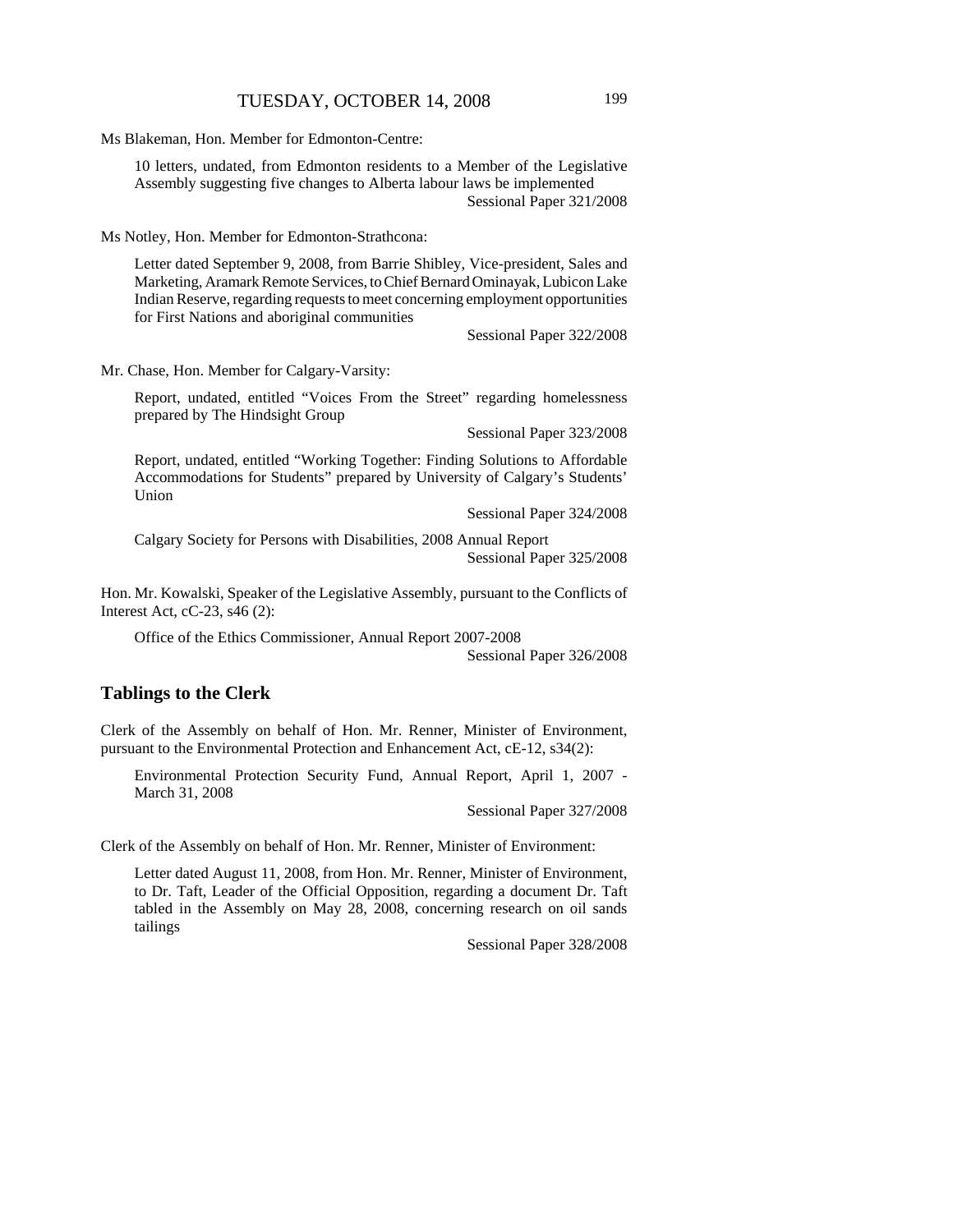# 200 TUESDAY, OCTOBER 14, 2008

Letter dated August 11, 2008, from Hon. Mr. Renner, Minister of Environment, to Dr. Swann, Hon. Member for Calgary-Mountain View, providing requested information regarding tailings pond seepage and groundwater monitoring Sessional Paper 329/2008

Clerk of the Assembly on behalf of Hon. Mr. Knight, Minister of Energy:

Return to Order of the Assembly MR4, asked for by Ms Blakeman on behalf of Dr. Taft on May 26, 2008:

A complete list of attendees from government and industry at all meetings regarding potential changes to the Crown agreements with Suncor and Syncrude. Sessional Paper 330/2008

Clerk of the Assembly on behalf of Hon. Mrs. Fritz, Minister of Housing and Urban Affairs:

Responses to questions raised by Mr. Taylor, Hon. Member for Calgary-Currie, Ms Notley, Hon. Member for Edmonton-Strathcona, and Mr. Chase, Hon. Member for Calgary-Varsity, on May 20, 2008, Department of Housing and Urban Affairs, 2008-09 Main Estimates debate

Sessional Paper 331/2008

Clerk of the Assembly on behalf of Hon. Mr. Snelgrove, President of the Treasury Board:

Responses to questions raised by Ms Blakeman, Hon. Member for Edmonton-Centre, on May 21, 2008, Treasury Board, 2008-09 Main Estimates debate

Sessional Paper 332/2008

# **ORDERS OF THE DAY**

#### **Government Bills and Orders**

#### **Second Reading**

On the motion that the following Bill be now read a Second time:

Bill 11 Insurance Amendment Act, 2008 — Hon. Ms Evans

A debate followed.

Dr. Taft moved adjournment of the debate, which was agreed to.

The following Bill was read a Second time and referred to Committee of the Whole:

Bill 25 Miscellaneous Statutes Amendment Act, 2008 — Hon. Ms Redford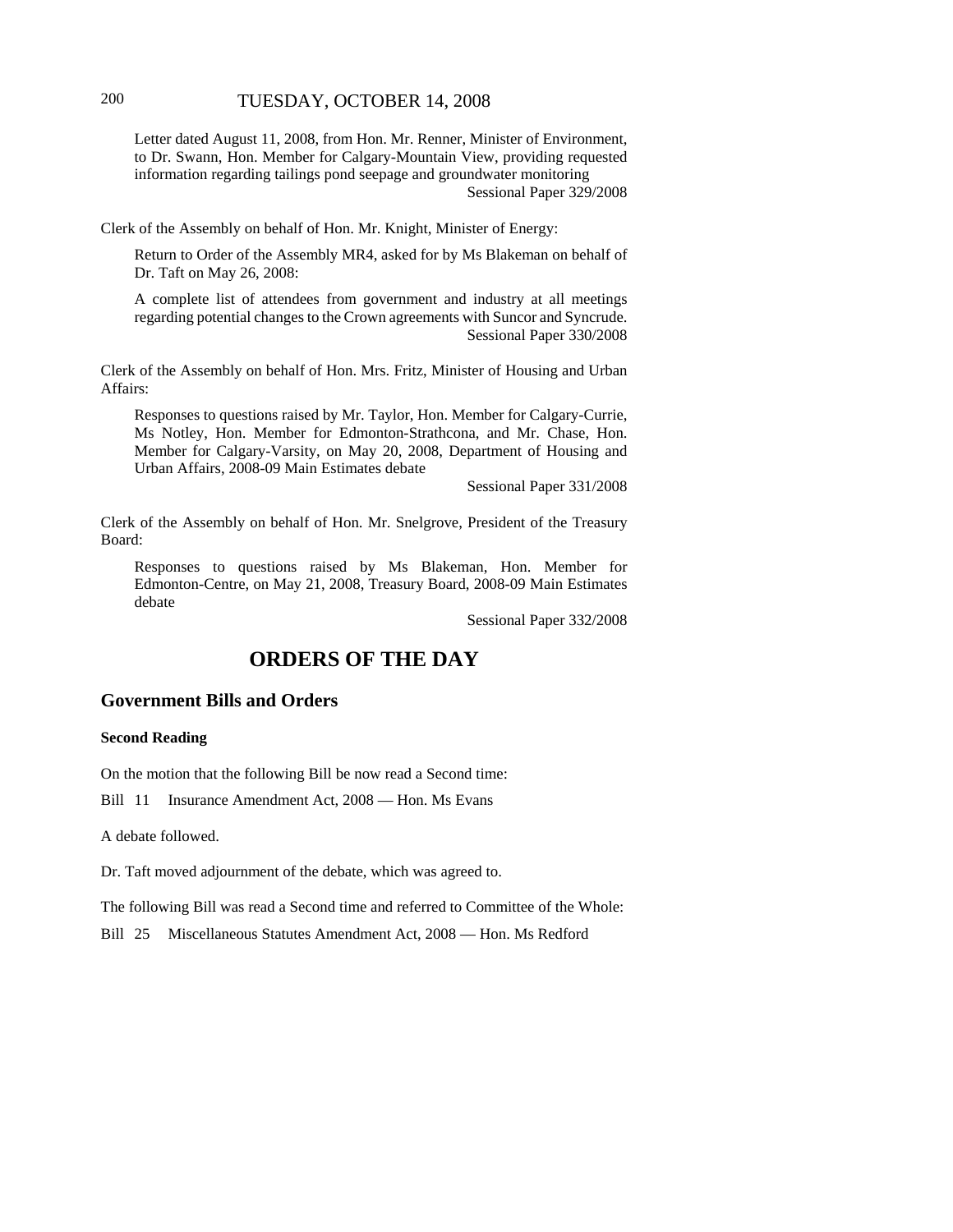#### **Committee of the Whole**

According to Order, the Assembly resolved itself into Committee of the Whole and the Deputy Speaker left the Chair.

(Assembly in Committee)

And after some time spent therein, the Acting Speaker assumed the Chair.

The following Bills were reported:

Bill 19 First Nations Sacred Ceremonial Objects Repatriation Amendment Act, 2008 — Hon. Mr. Blackett

Bill 20 Agriculture Statutes Repeal Act, 2008 — Mr. Griffiths

#### **Intersessional Deposits**

Pursuant to temporary Standing Order 38.1(3), the following documents were deposited with the Clerk of the Assembly and are deemed to have been laid before the Assembly:

Hon. Ms Evans, Minister of Finance and Enterprise, pursuant to the Insurance Act, cI-3,  $s655(2)$ :

Alberta Automobile Insurance Rate Board, 2007 Annual Report for the Year Ended December 31, 2007, deposited on June 18, 2008

Sessional Paper 303/2008

Mrs. Forsyth, Chair, Standing Committee on the Alberta Heritage Savings Trust Fund:

Alberta Heritage Savings Trust Fund, Annual Report 2007-2008, deposited on June 24, 2008

Sessional Paper 304/2008

Hon. Mr. Lindsay, Solicitor General and Minister of Public Security, pursuant to the Horse Racing Alberta Act, cH-11.3, s10(2):

Horse Racing Alberta, 2007 Annual Report, deposited on July 10, 2008 Sessional Paper 305/2008

Hon. Mr. Groeneveld, Minister of Agriculture and Rural Development, pursuant to the Brand Act, cB-6, s24(3):

Livestock Identification Services Ltd. (LIS) Chief Operative Officer (COO) Report, Reporting Period: April 1, 2007 - March 31, 2008 (Fiscal Year 2008), with attached Livestock Identification Services Ltd. Financial Statements dated March 31, 2008, and attached Livestock Identification Services Reporting Certificate dated May 26, 2008, deposited on July 17, 2008

Sessional Paper 306/2008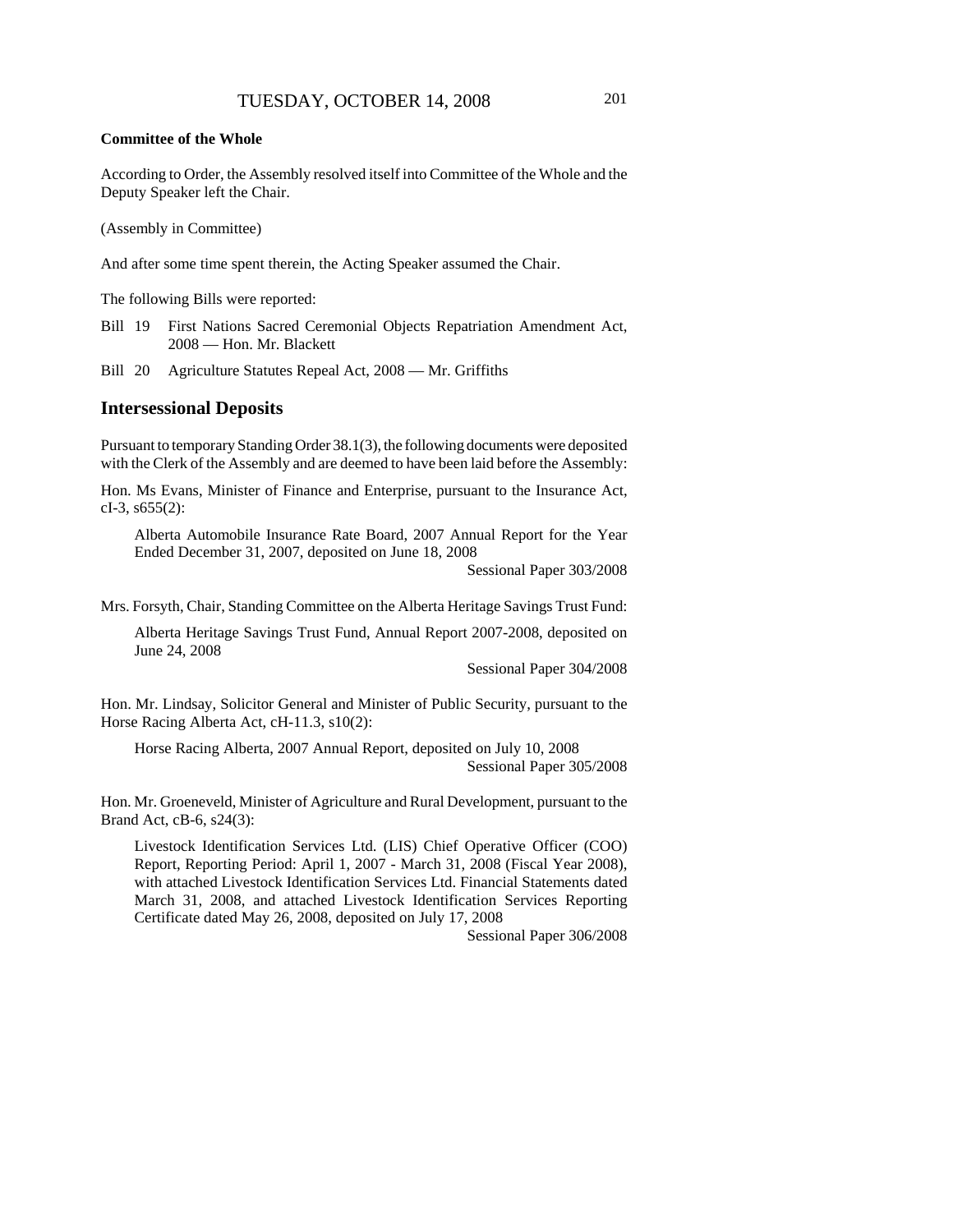# 202 TUESDAY, OCTOBER 14, 2008

Hon. Ms Evans, Minister of Finance and Enterprise, pursuant to the Alberta Economic Development Authority Act, cA-16, s6(2):

Alberta Economic Development Authority, Activity Report 2007, deposited on July 25, 2008

Sessional Paper 307/2008

Hon. Mr. Groeneveld, Minister of Agriculture and Rural Development, pursuant to the Marketing of Agricultural Products Act, cM-4, s14(2) :

Alberta Agricultural Products Marketing Council, Annual Report 2007-2008, deposited on August 7, 2008

Sessional Paper 308/2008

Hon. Ms Redford, Minister of Justice and Attorney General, pursuant to the Legal Profession Act, cL-8, s124(2):

Alberta Law Foundation, Annual Report 2008, deposited on August 28, 2008 Sessional Paper 309/2008

Hon. Ms Redford, Minister of Justice and Attorney General, pursuant to the Legal Profession Act, cL-8, s124(2):

Alberta Law Foundation, Financial Statements and Other Financial Information, Year Ended March 31, 2008, deposited on September 4, 2008

Sessional Paper 310/2008

Hon. Mr. Hancock, Minister of Education, pursuant to the Teaching Profession Act, cT-2, s15(2):

Alberta Teachers' Association, 2007 Annual Report, deposited on September 5, 2008

Sessional Paper 311/2008

Hon. Mr. Danyluk, Minister of Municipal Affairs, pursuant to the Government Organization Act, cG-10, sch10, s10(3) :

Petroleum Tank Management Association of Alberta, Annual Report 2007, deposited on September 5, 2008

Sessional Paper 312/2008

Mr. Mitzel, Chair, Select Standing Committee on Legislative Offices, pursuant to the Election Act, cE-1, s4(3):

The Report on the March 3, 2008 Provincial General Election of the Twentyseventh Legislative Assembly, deposited on September 15, 2008

Sessional Paper 313/2008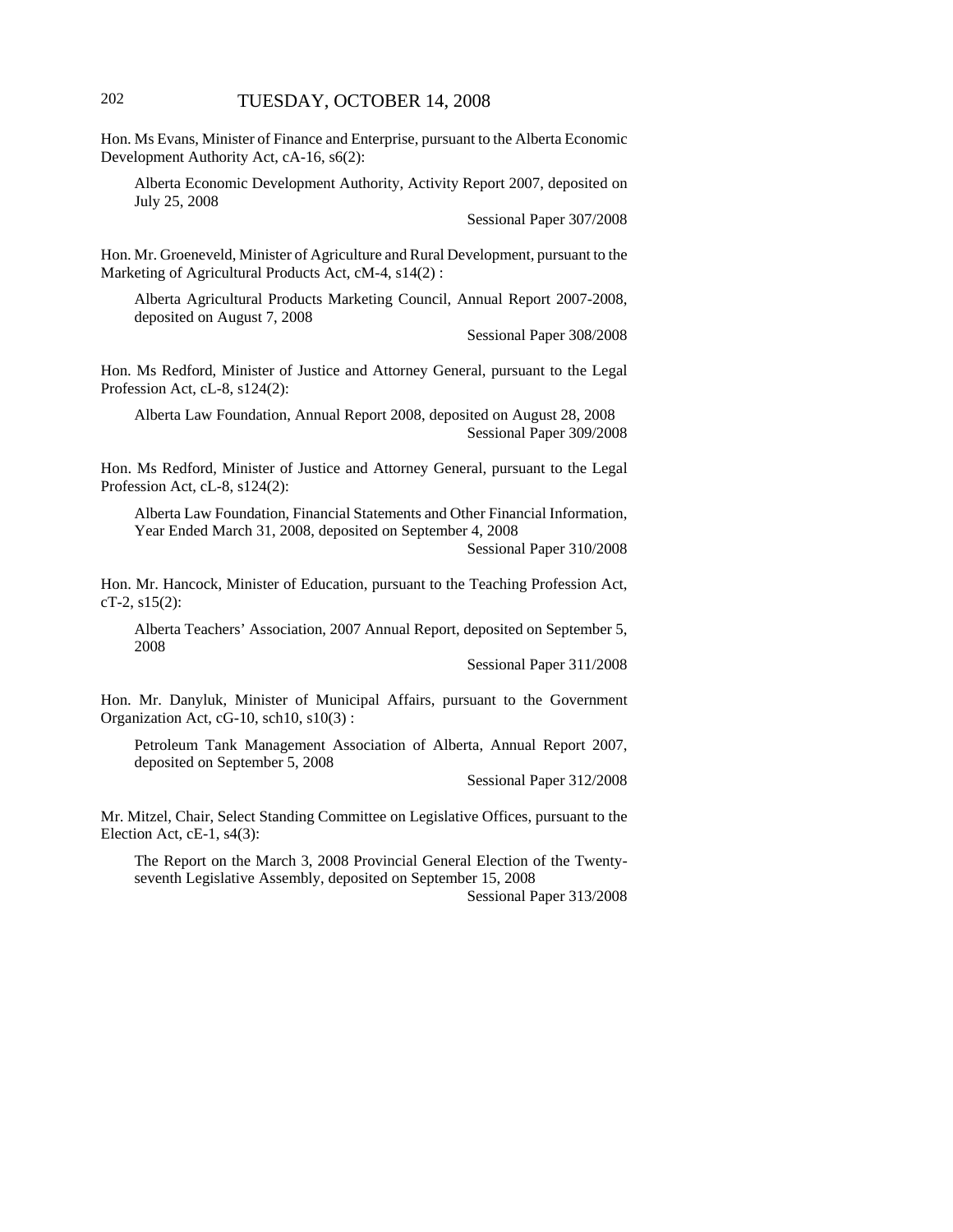Hon. Mr. Groeneveld, Minister of Agriculture and Rural Development, pursuant to the Agriculture Financial Services Act, cA-12, s15:

Agriculture Financial Services Corporation, Annual Report 2007-2008, deposited on September 23, 2008

Sessional Paper 314/2008

Hon. Mr. Hancock, Minister of Education, pursuant to the Legislative Assembly Act, cL-9, s45 and the Government Accountability Act, cG-7, s14:

Alberta Education, Annual Report 2007-2008, with attached highlights, deposited on October 6, 2008

Sessional Paper 315/2008

Hon. Mr. Kowalski, Speaker of the Legislative Assembly, pursuant to the Ombudsman Act, cO-8, s28:

Alberta Ombudsman, 41st Annual Report for the period April 1, 2007 through March 31, 2008, deposited on October 6, 2008

Sessional Paper 316/2008

#### **Adjournment**

On motion by Hon. Mr. Renner, Deputy Government House Leader, the Assembly adjourned at 5:18 p.m. until Wednesday, October 15, 2008, at 1:30 p.m.

Wednesday, October 15, 2008

The Speaker took the Chair at 1:30 p.m.

#### **Speaker's Statement - Members of the Legislative Assembly Elected to the House of Commons**

Honourable Members, before I call on the first of six to participate in Members' Statements today, a historical vignette. In the history of Alberta, the 103-year history, 791 different individuals have been elected to serve in this Assembly. Of that 791, 21 number 21, Brent Rathgeber - have been elected to the Canadian House of Commons.

The first of these was Richard Bedford Bennett, who I talked about yesterday, who served in the Second Legislature of Alberta from 1909 to 1911 as a Conservative, then served in the federal House of Commons from 1911 to 1917, representing Calgary as a Conservative, from 1925 to 1926 for Calgary-West as a Conservative, and from 1926 to 1938 for the constituency of Calgary-West as a Conservative.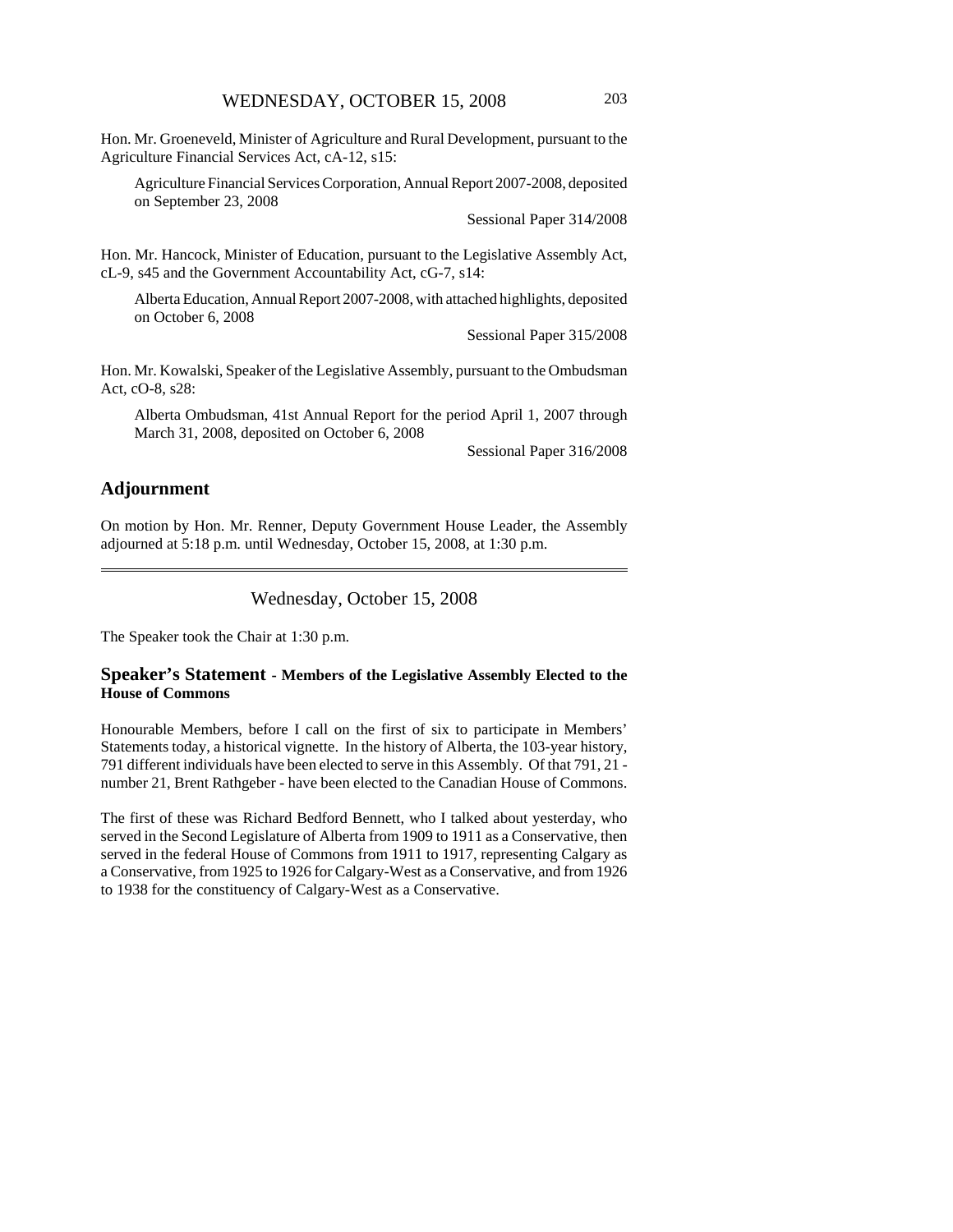# 204 WEDNESDAY, OCTOBER 15, 2008

William Ashbury Buchanan served in that same Second Legislature as Mr. Bennett from 1909 to 1911, representing Lethbridge City as a Liberal, then went to Ottawa and served from 1911 to 1921, first as a Liberal Member for Medicine Hat, and then as a Government Member for Lethbridge.

Charles Wilson Cross served from 1905 to 1925 in this Assembly, representing Edmonton and Edson as a Liberal, and then he went to Ottawa from 1925 to 1926 as the Liberal Member for Athabasca.

Frederick Davis served in this Assembly from 1917 to 1921, representing the constituency of Gleichen as an Independent, then in Ottawa from 1925 to 1926 as a Conservative representing Calgary-East.

Joseph Miville Dechene represented Beaver River as a Liberal in this Assembly from 1921 to 1926, then the St. Paul constituency in Alberta as a Liberal from 1930 to 1935, and he represented the Athabasca federal constituency from 1940 to 1958 as a Liberal.

Donald MacBeth Kennedy served in this Assembly as a UFA (United Farmers of Alberta) Member in 1921, representing the constituency of Peace River. Then he went to Ottawa and served from 1921 to 1935, representing the constituency of Edmonton-West as a Progressive, then Peace River as a Progressive, then Peace River as a member of the UFA.

John Kushner represented Calgary-Mountain View as a Progressive Conservative from 1975 to '79 in this Assembly, then went to Ottawa representing Calgary-East as a Progressive Conservative from 1979 to 1984.

Solon Earl Low represented the constituency of Warner from 1935 to 1940 as a Social Credit Member. Then he moved to Vegreville and served from 1940 to 1944 as a Member of this Assembly. He returned to Warner in 1944 and 1945 and then moved to Peace River, where from 1945 to 1958 he was the Social Credit MP (Member of Parliament) from Alberta.

Arthur Lewis Watkin Sifton, one of the most spectacular names in Canadian history, served in this Assembly from 1909 to 1917 representing the constituency of Vermilion as a Liberal, then went to Ottawa as a Government Member from 1917 to 1921 for the federal constituency of Medicine Hat.

Arthur R. Smith, who I mentioned yesterday, served in this Assembly as a Conservative from 1955 to 1957, then went to Ottawa from 1957 to 1963 for the constituency of Calgary-South as a Progressive Conservative.

Raymond Albert Speaker served in this Assembly from 1963 to 1992, first as a Social Credit Member for Little Bow, then as an Independent Representative Member for Little Bow, then as a Representative Member for Little Bow, then as a Progressive Conservative Member for Little Bow. He went to Ottawa from 1993 to 1997 as a Reform MP representing the Lethbridge constituency.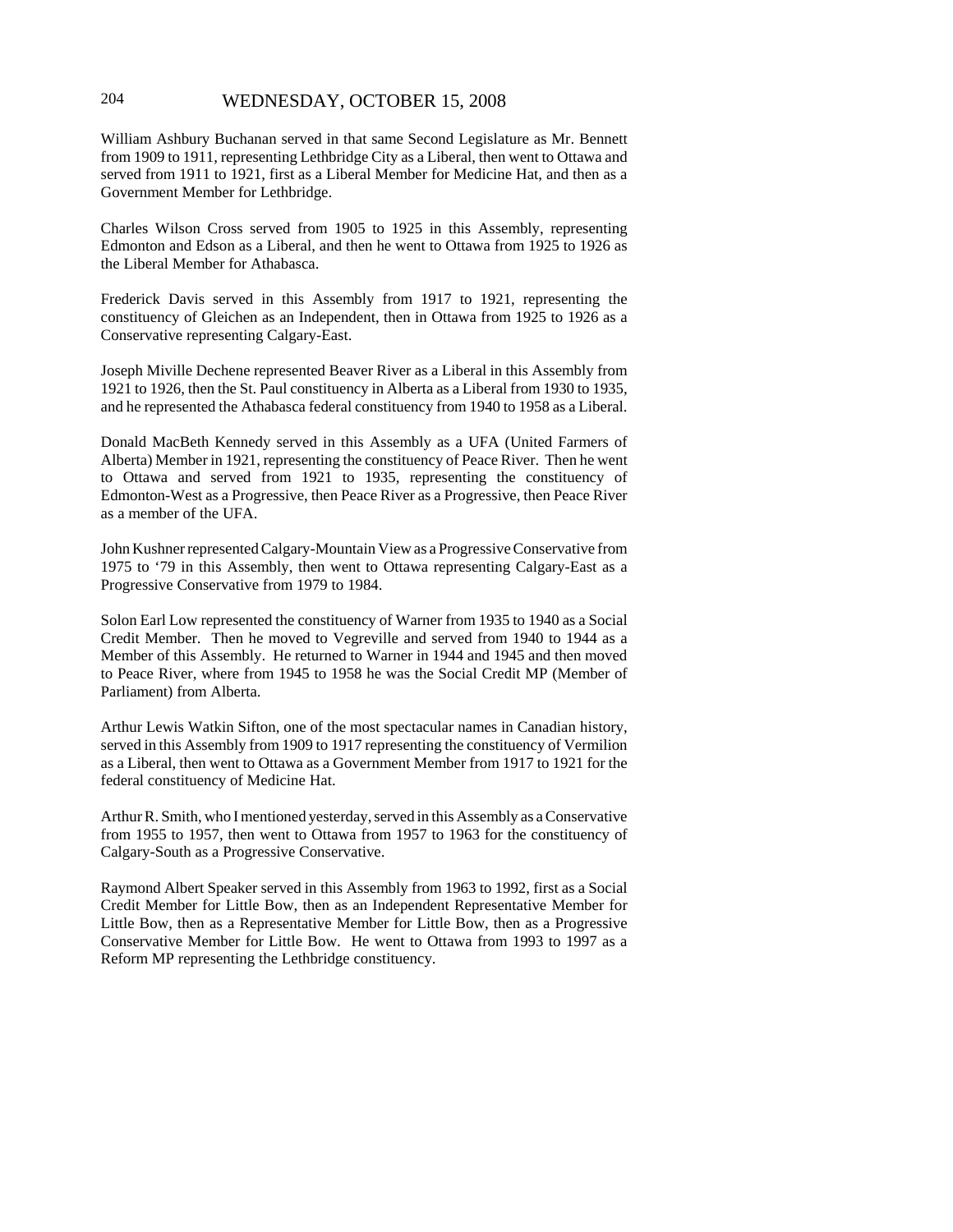George Douglas Stanley served from 1913 to 1921, representing High River as a Conservative in this Assembly, then went to Ottawa from 1930 to 1935 as a Conservative, representing the constituency of Calgary-East.

John Smith Stewart served in this Assembly from 1911 to 1926 as a Conservative representing Lethbridge City, and then represented Lethbridge as a Conservative in the House of Commons from 1930 to 1935.

Gordon Edward Taylor came to this Assembly in 1940 and left in 1979, representing Drumheller, then Drumheller-Gleichen, then Drumheller, then Drumheller as a Social Credit Member, and then in 1979 he went to Ottawa and stayed there until 1988, representing the Bow River federal constituency as a Progressive Conservative. He served from 1940 to 1988: 48 years.

Stanley Gilbert Tobin represented Leduc as a Liberal from 1913 to 1925 in this Assembly and then represented Wetaskiwin federally from 1925 to 1926 as a Liberal.

Thomas Mitchell Tweedie represented Calgary and then Calgary-Centre as the Progressive Conservative MLA from 1911 to 1917, then went to Ottawa as a Government Member for Calgary-West from 1917 to 1921.

David Warnock represented Pincher Creek in this Assembly from 1909 to 1911 as a Liberal and then represented the federal constituency of Macleod from 1911 to 1917 as a Liberal.

William John Yurko came to this Assembly in 1969, left in 1979, first representing Strathcona-East and then Edmonton-Gold Bar, both as a Progressive Conservative. He went to Ottawa from 1979 to 1984 as a Progressive Conservative, then Independent, representing the constituency of Edmonton-East.

Two other Members from our Assembly left Alberta and went elsewhere to become federal MPs. Stockwell Day served in this Assembly from 1986 to 2000, representing Red Deer-North as a Progressive Conservative and then moved to the federal constituency of Okanagan-Coquihalla, first as an Alliance Member, then as a Reform Member, then as a Conservative Member. He has served since the year 2000. He was re-elected yesterday.

One other Member did something rather unique. Charles Allan Stewart represented Sedgewick in Alberta as a Liberal in this Assembly from 1909 to 1921. He moved to Québec where he was elected as a Liberal Member for the constituency of Argenteuil and served from 1922 to 1926 in the House of Commons. He then returned to Alberta, and from 1926 to 1935 served as a Liberal federal Member representing the constituency of Edmonton-West here in the city of Edmonton.

We've also had a unique situation where federal Members of Parliament have come back to Alberta to have been elected to this Assembly. The last one was Ian McClelland.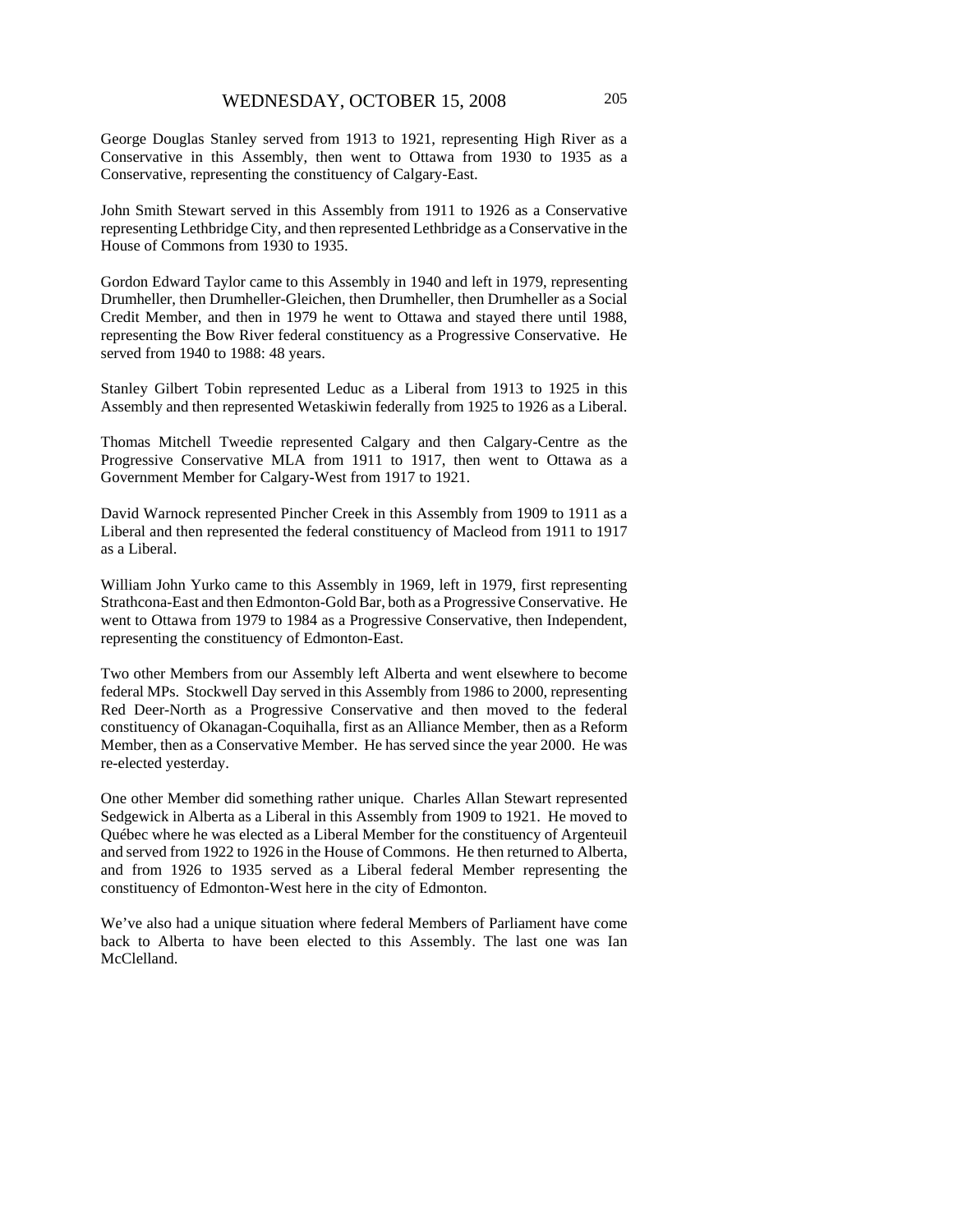# 206 WEDNESDAY, OCTOBER 15, 2008

# **Members' Statements**

Mrs. Forsyth, Hon. Member for Calgary-Fish Creek, made a statement recognizing the heroic efforts of Mr. Oberle, Hon. Member for Peace River, in averting a child abduction and recognizing the work of Alberta's Amber Alert system.

Dr. Taft, Hon. Leader of the Official Opposition, made a statement regarding the centennial anniversary of the University of Alberta.

Mr. Elniski, Hon. Member for Edmonton-Calder, made a statement congratulating Krista Girvan and Lindsay Bracken on receiving Lifesaving Honours Awards from the Lifesaving Society.

Mr. Campbell, Hon. Member for West Yellowhead, made a statement congratulating the recipients of the 2008 Premier's Awards of Excellence.

Mr. Marz, Hon. Member for Olds-Didsbury-Three Hills, made a statement regarding the official opening of the Bell e-Learning Centre at the Olds College Community Learning Campus on October 9, 2008.

Mrs. Sarich, Hon. Member for Edmonton-Decore, made a statement regarding the launch of the Edmonton North Primary Care Network held on October 1, 2008.

# **Presenting Petitions**

Mr. MacDonald, Hon. Member for Edmonton-Gold Bar, presented a petition from 19 Edmonton residents urging the Government to introduce legislation that will require schools to eliminate any fees that are charged to parents or guardians for textbooks, locker rentals, field trips, physical fitness programs, and music classes.

Mr. MacDonald, Hon. Member for Edmonton-Gold Bar, presented a petition from 46 Albertans urging the Government to commission an independent and public inquiry into the Alberta Government's administration of or involvement with the Local Authorities Pension Plan, the Public Service Pension Plan, and the Alberta Teachers' Retirement Fund.

Mr. Chase, Hon. Member for Calgary-Varsity, presented a petition from 35 Calgary residents requesting the Legislative Assembly pass legislation that will prohibit emotional bullying and psychological harassment in the workplace.

# **Introduction of Bills (First Reading)**

Notice having been given:

Bill 27 Funeral Services Amendment Act, 2008 — Mr. Johnson

Bill 28 Jury Amendment Act, 2008 — Hon. Ms Redford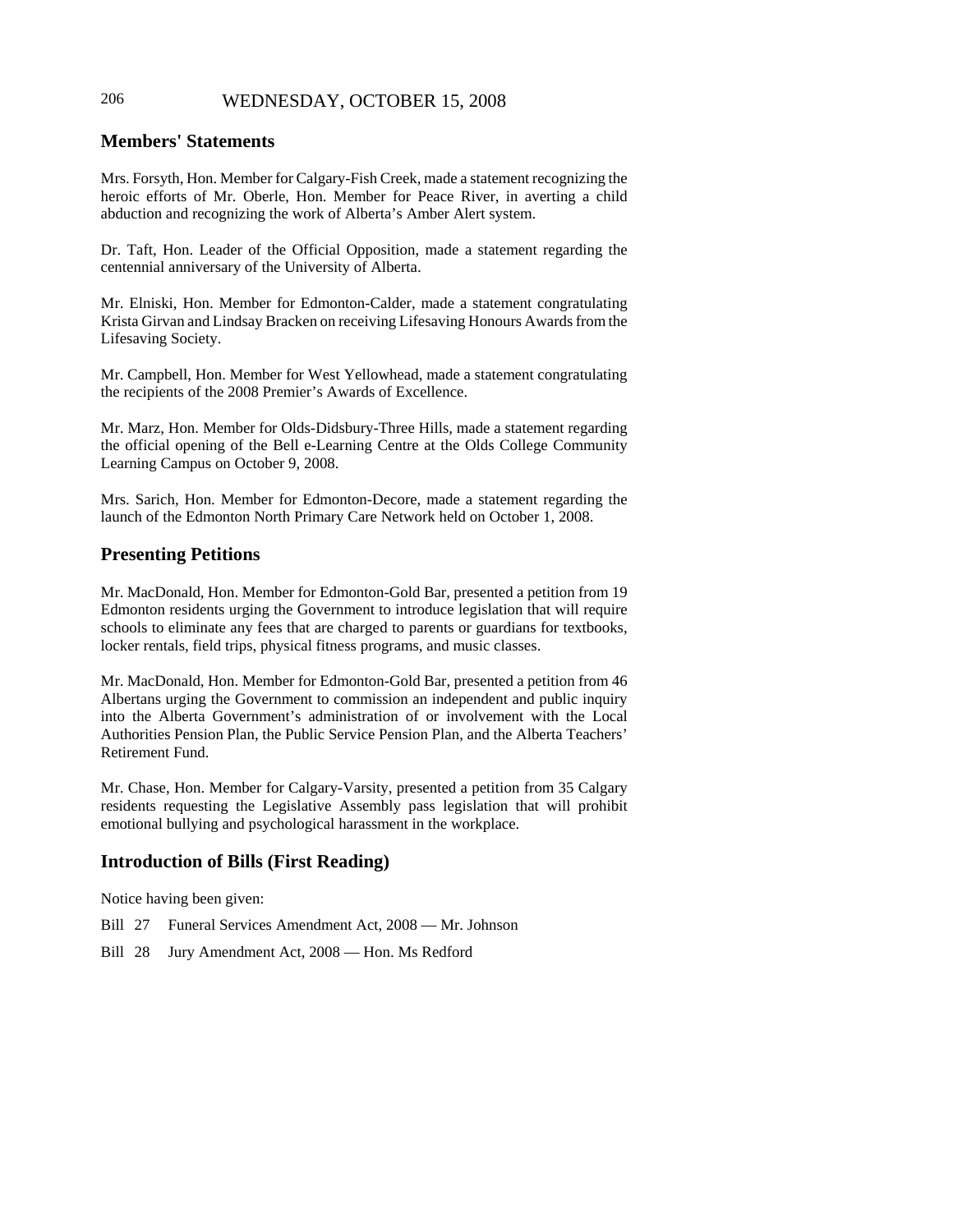Upon recommendation of His Honour the Honourable the Lieutenant Governor, and notice having been given:

Bill 29 Alberta Capital Finance Authority Amendment Act, 2008 (\$) — Hon. Ms Evans

Notice having been given:

Bill 30 Alberta Evidence Amendment Act, 2008 — Mr. Bhullar

Bill 31 Financial Administration Amendment Act, 2008 — Hon. Mr. Snelgrove

Bill 35 Government Organization Amendment Act, 2008 — Hon. Mr. Hayden

On motion by Hon. Mr. Hancock, Government House Leader, the following Bills were placed on the Order Paper under Government Bills and Orders:

Bill 27 Funeral Services Amendment Act, 2008 — Mr. Johnson

Bill 30 Alberta Evidence Amendment Act, 2008 — Mr. Bhullar

#### **Tabling Returns and Reports**

Ms Blakeman, Hon. Member for Edmonton-Centre on behalf of Dr. Taft, Hon. Leader of the Official Opposition:

Letter dated July 22, 2008, from Jeff and Shirley Challoner of Red Deer to Hon. Mr. Liepert, Minister of Health and Wellness, regarding the disbanding of the nine regional health authority boards

Sessional Paper 333/2008

Mr. Chase, Hon. Member for Calgary-Varsity:

News release dated June 26, 2008, entitled "Student-led team unveils new solar home design, more sponsors and new school partner" prepared by the Alberta College of Art and Design, Mount Royal College, Southern Alberta Institute of Technology, and the University of Calgary

Sessional Paper 334/2008

Fact sheet, undated, entitled "Alberta Solar Decathlon Project" prepared by the Southern Alberta Institute of Technology, the University of Calgary, and Mount Royal College

Sessional Paper 335/2008

Program from the North American Solar Challenge 2008 held from July 13-22, 2008

Sessional Paper 336/2008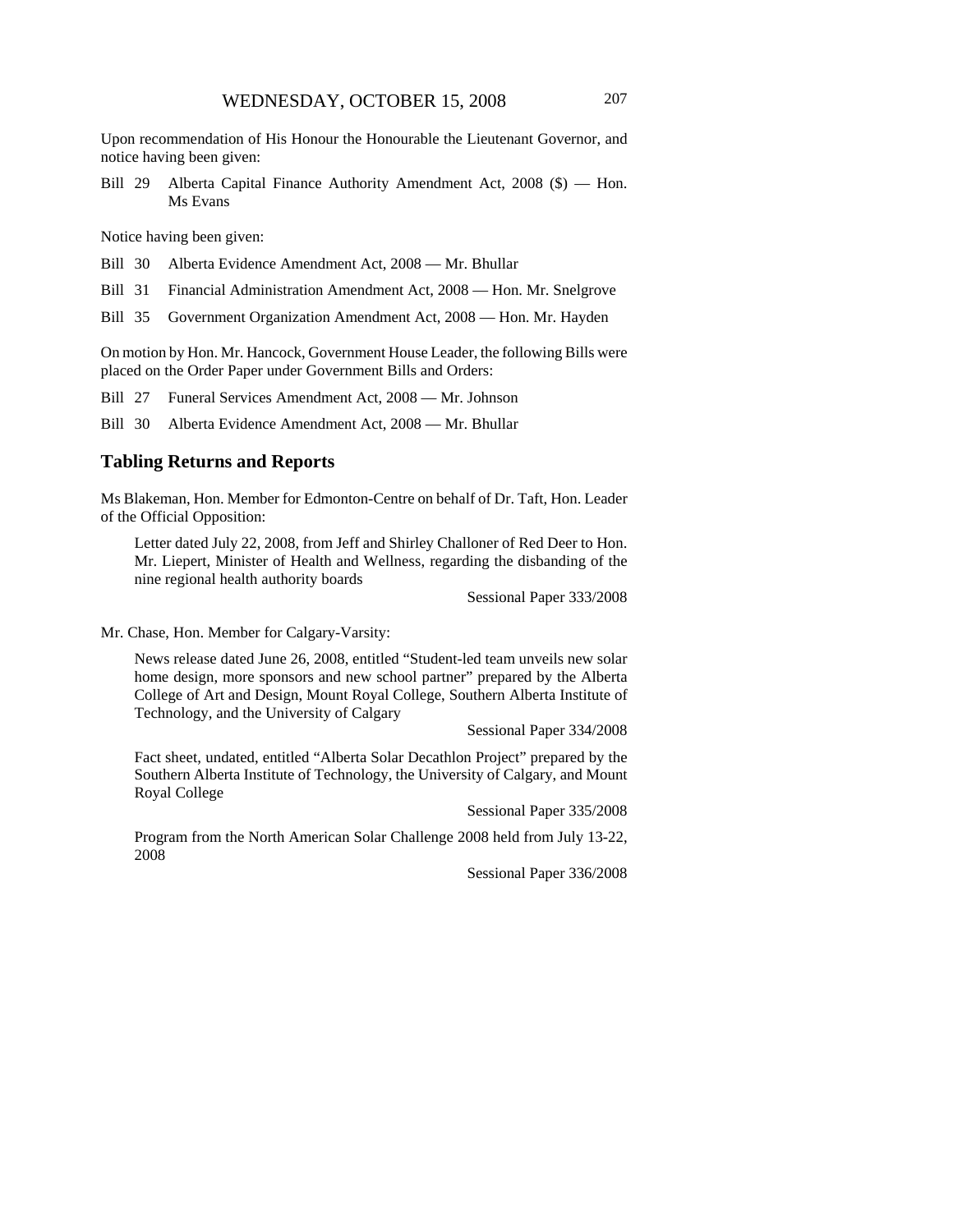# 208 WEDNESDAY, OCTOBER 15, 2008

Mr. MacDonald, Hon. Member for Edmonton-Gold Bar:

Memorandum dated October 14, 2008, from Mr. MacDonald, Hon, Member for Edmonton-Gold Bar to Hon. Ms Evans, Minister of Finance and Enterprise, regarding Hon. Ms Evans' offer to table a detailed response to his questions regarding the Local Authorities Pension Plan

Sessional Paper 337/2008

# **ORDERS OF THE DAY**

# **Government Bills and Orders**

#### **Second Reading**

The following Bill was read a Second time and referred to Committee of the Whole:

Bill 11 Insurance Amendment Act, 2008 — Hon. Ms Evans

#### **Committee of the Whole**

According to Order, the Assembly resolved itself into Committee of the Whole and the Deputy Speaker left the Chair.

(Assembly in Committee)

#### **Adjournment**

Pursuant to Standing Order 4(4), the Committee recessed at 5:30 p.m. until 7:30 p.m.

WEDNESDAY, OCTOBER 15, 2008 — 7:30 P.M.

#### **Government Bills and Orders**

#### **Committee of the Whole**

(Assembly in Committee)

And after some time spent therein, the Acting Speaker assumed the Chair.

The following Bills were reported:

- Bill 9 Land Agents Licensing Amendment Act, 2008 Mr. Mitzel
- Bill 14 Court of Queen's Bench Amendment Act, 2008 Hon. Ms Redford
- Bill 15 Family Law Amendment Act, 2008 Hon. Ms Redford
- Bill 16 Municipal Government Amendment Act, 2008 Hon. Mr. Danyluk
- Bill 21 Heating Oil and Propane Rebate Act Mr. Griffiths
- Bill 25 Miscellaneous Statutes Amendment Act, 2008 Hon. Ms Redford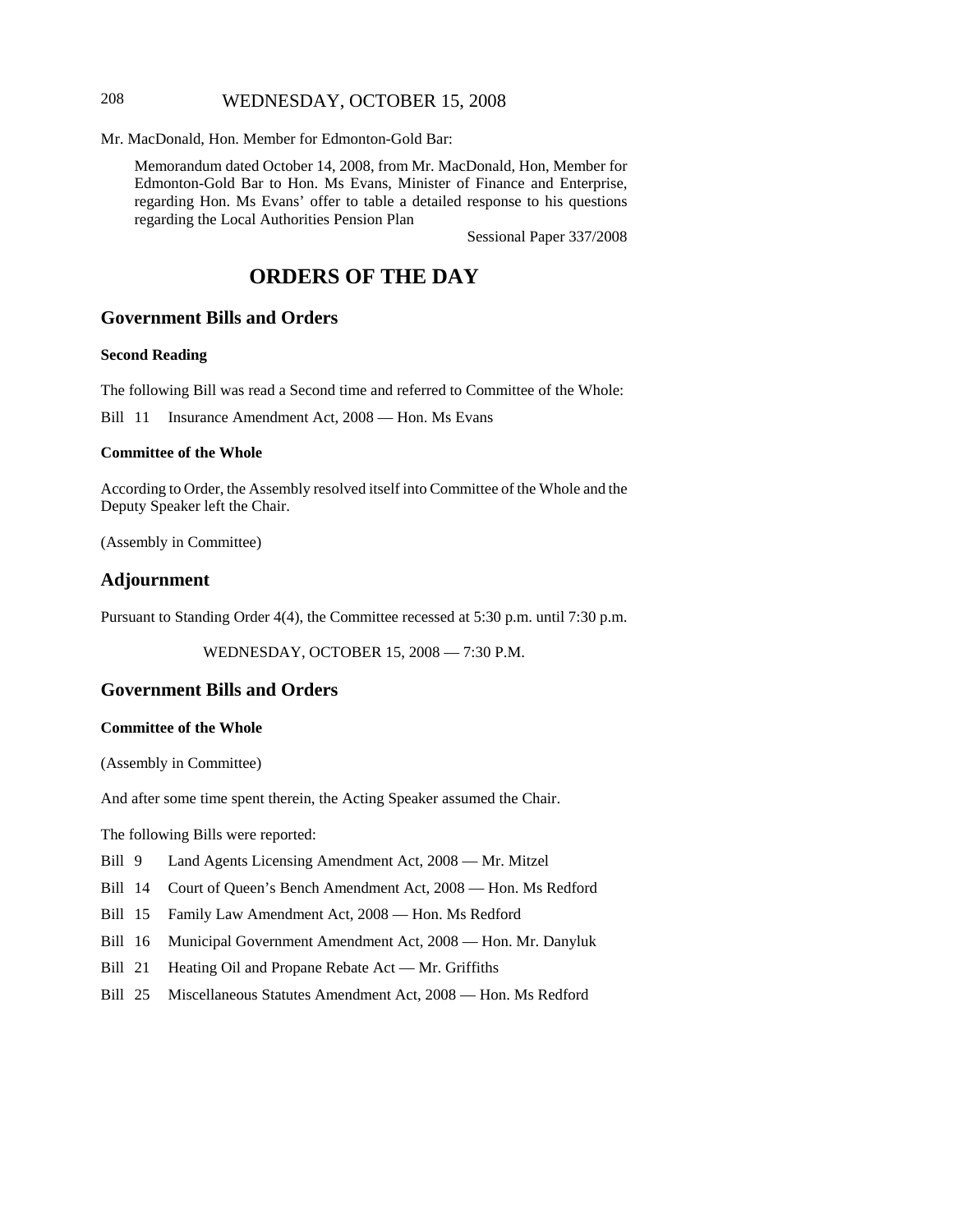Progress was reported on the following Bills:

- Bill 8 Climate Change and Emissions Management Amendment Act, 2008 Hon. Mr. Renner
- Bill 11 Insurance Amendment Act, 2008 Hon. Ms Evans

Mr. Johnston, Acting Chair of Committees, tabled copies of an amendment considered by Committee of the Whole on this date for the official records of the Assembly.

Amendment to Bill 21 (Hon. Member for Edmonton-Centre) — Defeated Sessional Paper 338/2008

#### **Adjournment**

On motion by Hon. Mr. Hancock, Government House Leader, the Assembly adjourned at 9:04 p.m. until Thursday, October 16, 2008, at 1:30 p.m.

Thursday, October 16, 2008

The Speaker took the Chair at 1:30 p.m.

#### **Members' Statements**

Mrs. McQueen, Hon. Member for Drayton Valley-Calmar, made a statement regarding Project Porchlight, which will deliver 300,000 free compact fluorescent bulbs to homes in Edmonton and Calgary.

Mr. MacDonald, Hon. Member for Edmonton-Gold Bar, made a statement regarding Ron Macdonald who recently retired.

Mr. Griffiths, Hon. Member for Battle River-Wainwright, made a statement regarding the Alberta Livestock and Meat Strategy announced by the government on June 5, 2008.

Mr. Allred, Hon. Member for St. Albert, made a statement recognizing October 16, 2008, as Conflict Resolution Day.

Mr. Dallas, Hon. Member for Red Deer-South, made a statement recognizing October 17, 2008, as the International Day for the Eradication of Poverty.

Mr. Mason, Hon. Member for Edmonton-Highlands-Norwood, made a statement recognizing October 17, 2008, as the International Day for the Eradication of Poverty and December 10, 2008, as the 60th anniversary of the Universal Declaration of Human Rights.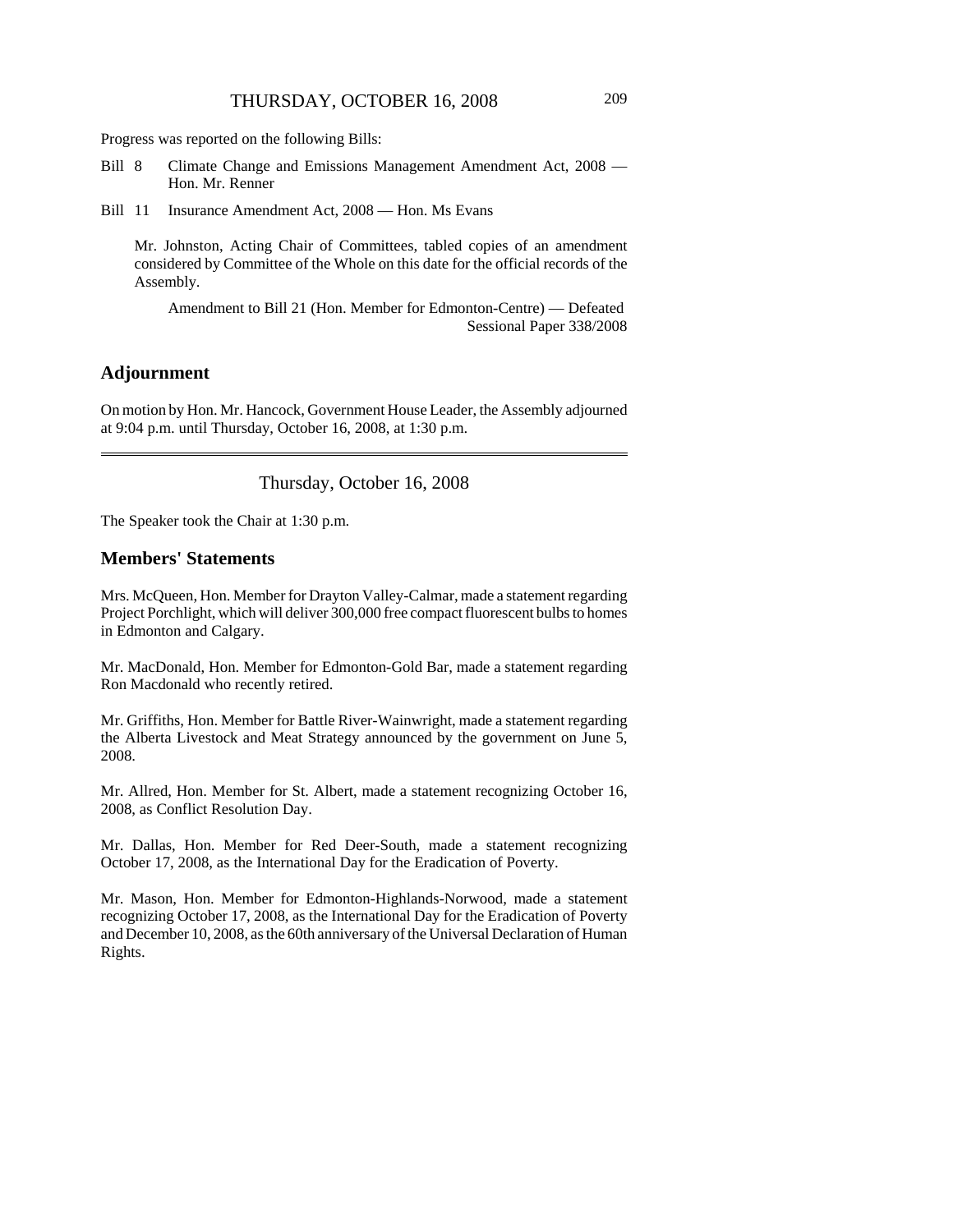# 210 THURSDAY, OCTOBER 16, 2008

#### **Speaker's Statement - Alberta - Hokkaido Twinning**

Honourable Members, I'm going to provide you with a brief historical vignette today. The subject is Alberta and Hokkaido. Historically this province, this Government of Alberta, has had a relationship with other government jurisdictions throughout the world. On October 8, 2008, Canada and Japan recognized their 80-year diplomatic relationship, and the Legislative Assembly of Alberta and the Legislative Assembly of Hokkaido recognized their 28 years of cooperation.

It was on October 17, 1980, that Alberta and Hokkaido were officially twinned. To date Alberta remains the only Canadian province that is twinned with a Japanese prefecture. Hokkaido is the largest of the 47 prefectures in Japan. The volunteer exchange agreement that was signed between Alberta and Hokkaido on March 18, 1992, was the first of its kind globally and became the model for such protocols, recognized by the world volunteer movement and the United Nations. Business, education, sports, human resources, social services, and other sectors have benefited from this relationship. Seventeen Alberta municipalities are twinned with Japanese counterparts, as are 15 schools throughout this province.

Just as an asterisk, the twin city, sister city movement concept was initiated by a former President of the United States, President Dwight D. Eisenhower.

On October 8, 2008, a Japanese garden was unveiled on the Alberta Legislature grounds to commemorate the 80th anniversary of Japan-Canada relations. Gardens in the Japanese tradition are designed as places of tranquillity, recreation, and celebration. Attending the commemorative event were the Honourable Isao Tsurube, Speaker of the Prefecture of Hokkaido, Minister Masataka Tarahara, Embassy of Japan, Yasuo Minemura, Consul General of Japan in the Canadian west, and the President of the Treasury Board of the Government of Alberta.

In October 2008 Alberta is home to some 12,000 Canadians of Japanese descent, and in two years from now, in 2010, Alberta and Hokkaido will commemorate their 30-year special relationship. It will afford an opportunity, I believe, for increased relationships between Members of this Legislative Assembly and the governments of both Alberta and Hokkaido.

#### **Presenting Petitions**

Mr. Denis, Hon. Member for Calgary-Egmont, presented a petition from 3,263 Albertans urging the Government to introduce amendments to the Health Professions Act that would recognize marriage and family therapists as a regulated profession under that Act.

Mr. Chase, Hon. Member for Calgary-Varsity, presented a petition from 36 Calgary residents requesting the Legislative Assembly pass legislation that will prohibit emotional bullying and psychological harassment in the workplace.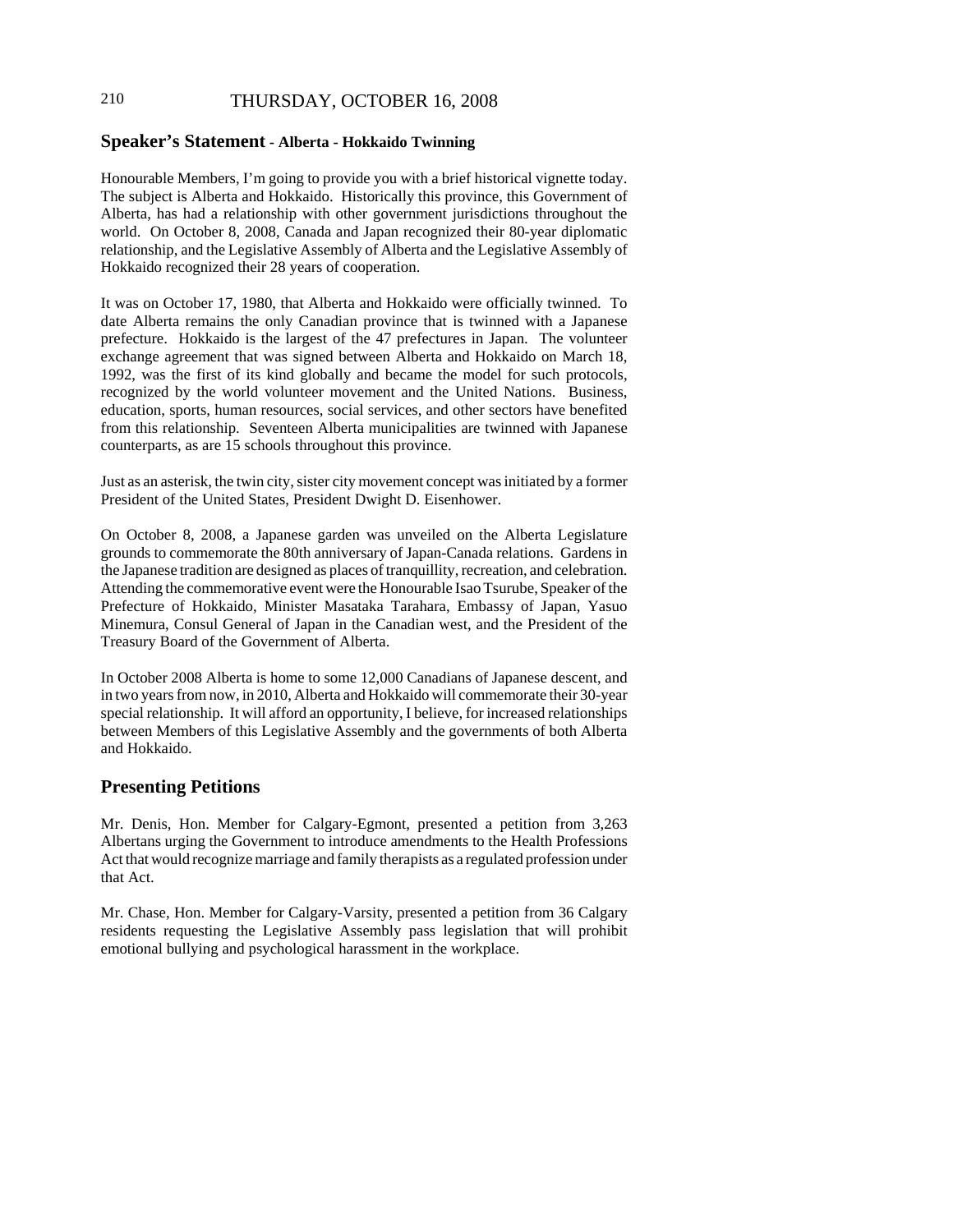Mr. MacDonald, Hon. Member for Edmonton-Gold Bar, presented a petition from 18 Albertans urging the Government to commission an independent and public inquiry into the Alberta Government's administration of or involvement with the Local Authorities Pension Plan, the Public Service Pension Plan, and the Alberta Teachers' Retirement Fund.

# **Notices of Motions**

Hon. Mr. Renner, Deputy Government House Leader, gave oral notice of Written Questions and Motions for Returns to be accepted or otherwise dealt with, pursuant to Standing Order 34(3):

#### **Written Questions**

To be accepted: WQ20

#### **Motions for Returns**

To be accepted: MR9, MR10, MR11 To be dealt with: MR8, MR12, MR13, MR14, MR15, MR16, MR17

#### **Introduction of Bills (First Reading)**

Notice having been given:

Bill 32 Meat Inspection Amendment Act, 2008 — Mr. Griffiths

Upon recommendation of His Honour the Honourable the Lieutenant Governor, and notice having been given:

Bill 33 Agriculture Financial Services Amendment Act, 2008 (\$) — Hon. Mr. Groeneveld

Notice having been given:

- Bill 34 Employment Pension Plans Amendment Act, 2008 Dr. Brown
- Bill 36 Land Titles Amendment Act, 2008 Dr. Brown

On motion by Hon. Mr. Hancock, Government House Leader, the following Bills were placed on the Order Paper under Government Bills and Orders:

Bill 32 Meat Inspection Amendment Act, 2008 — Mr. Griffiths

- Bill 34 Employment Pension Plans Amendment Act, 2008 Dr. Brown
- Bill 36 Land Titles Amendment Act, 2008 Dr. Brown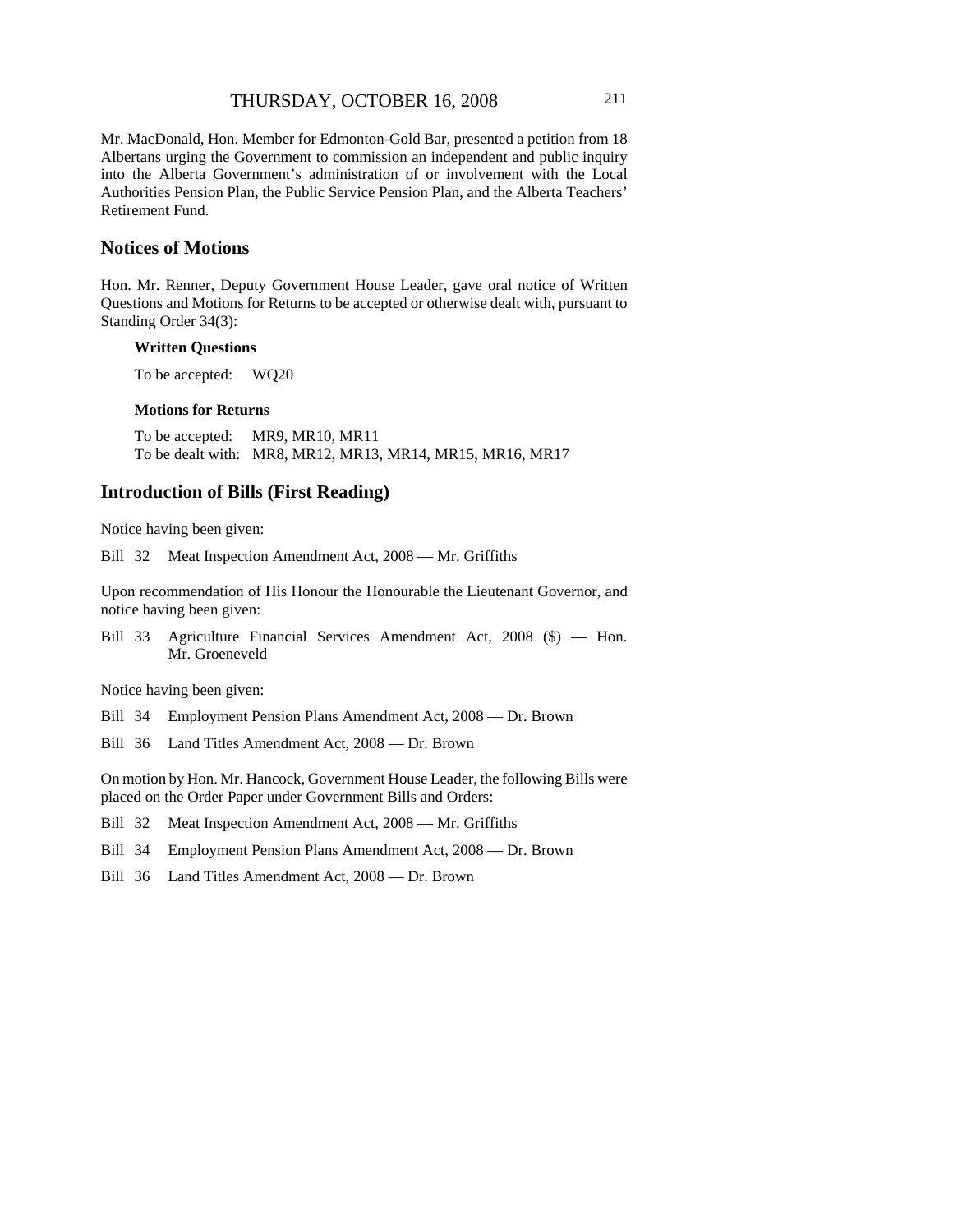# 212 THURSDAY, OCTOBER 16, 2008

# **Tabling Returns and Reports**

Hon. Mr. Groeneveld, Minister of Agriculture and Rural Development, pursuant to the Farm Implement Act, Ch. F-7, sec. 42(2):

Farmers' Advocate Office, 2007/2008 Annual Report and Farm Implement Board Financial Statements

Sessional Paper 339/2008

Ms DeLong, Hon. Member for Calgary-Bow:

200 letters, undated, from Edmonton residents to a Member of the Legislative Assembly suggesting five changes to Alberta labour laws be implemented Sessional Paper 340/2008

Mr. Chase, Hon. Member for Calgary-Varsity:

Letter dated August 11, 2008, from Mr. Chase, Hon. Member for Calgary-Varsity, to Hon. Ms Redford, Minister of Justice and Attorney General, requesting information regarding the implementation of Motion Other Than Government Motion 511 agreed to by the Assembly on November 8, 2007, with attached response from Hon. Ms Redford to Mr. Chase dated August 28, 2008 Sessional Paper 341/2008

Document dated September 23, 2008, entitled "North Central Corridor Pipeline, Lubicon Nation Dispute Background"

Sessional Paper 342/2008

News release dated October 16, 2008, entitled "Human rights and church organizations send message to Alberta government: suspend pipeline until Lubicon rights are respected" prepared by Amnesty International

Sessional Paper 343/2008

Pamphlet dated October 2008 entitled "Land and Way of Life Under Threat, the Lubicon Cree of Canada" prepared by Amnesty International

Sessional Paper 344/2008

Mr. MacDonald, Hon. Member for Edmonton-Gold Bar:

Excerpt of a document dated April 26, 2008, entitled "Lubicon chief underscores the nature of the problem with TCPL"

Sessional Paper 345/2008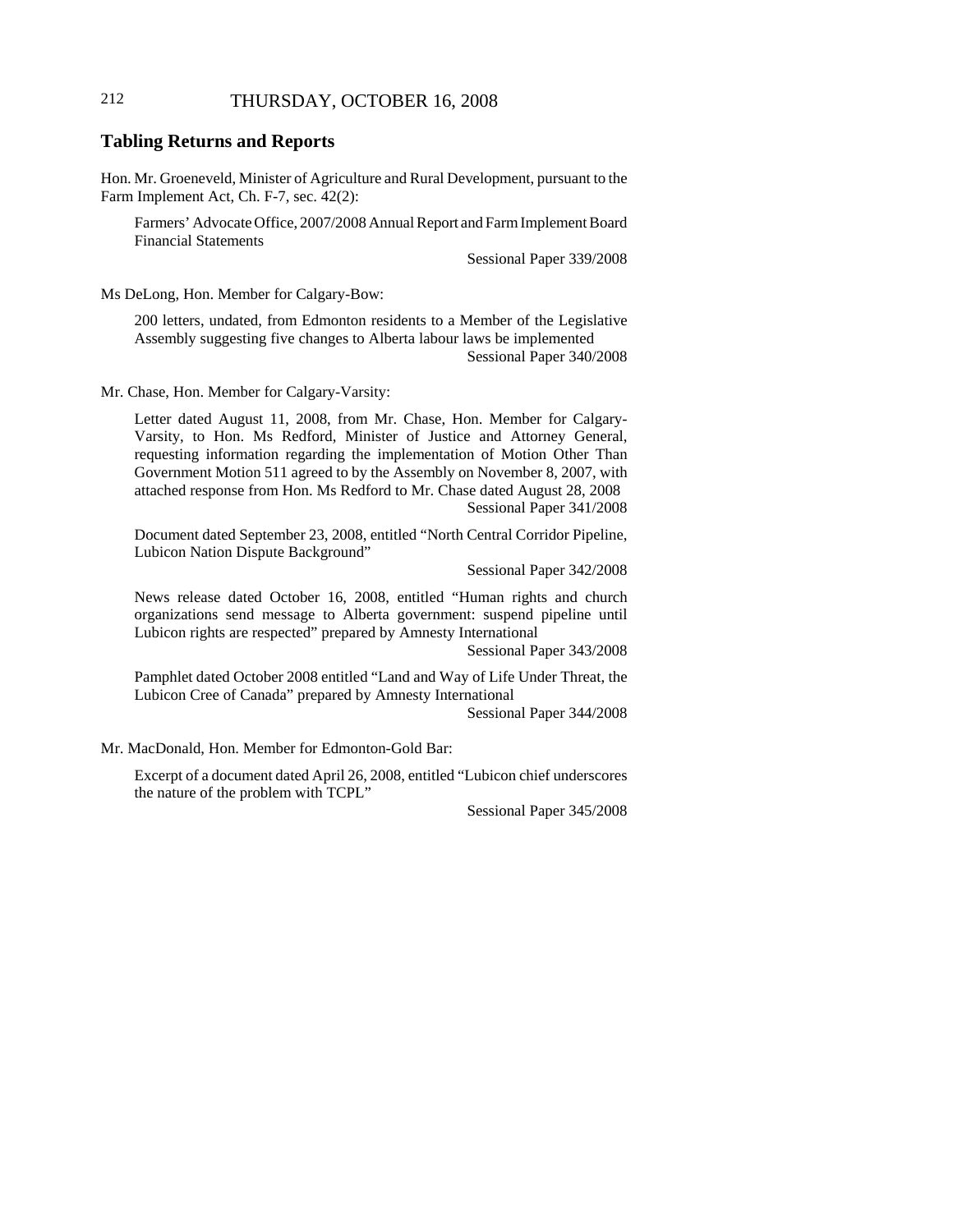Mr. Mason, Hon. Member for Edmonton-Highlands-Norwood:

Letter dated August 15, 2008, from Fatimata-Binta Victoire Dah, Chairperson of the Committee for the Elimination of Racial Discrimination, United Nations High Commissioner for Human Rights, to His Excellency Mr. Marius Grinius, Ambassador Extraordinary and Plenipotentiary, Permanent Representative, Permanent Mission of Canada to the United Nations at Geneva, regarding an unresolved dispute between the Lubicon Lake Indian Nation and the federal and provincial governments concerning the North Central Corridor Pipeline (TransCanada Corporation)

Sessional Paper 346/2008

#### **Tablings to the Clerk**

Clerk of the Assembly on behalf of Hon. Mr. Horner, Minister of Advanced Education and Technology:

Pursuant to the Alberta Heritage Foundation for Medical Research Act, cA-21, s22, Alberta Heritage Foundation for Medical Research, 2008 Annual Report Sessional Paper 347/2008

Pursuant to the Apprenticeship and Industry Training Act, cA-42, s6(2), Alberta Apprenticeship and Industry Training Board, Annual Report 2007-2008 Sessional Paper 348/2008

Clerk of the Assembly on behalf of Hon. Ms Evans, Minister of Finance and Enterprise:

ATB Financial, 2008 Annual Report

Sessional Paper 349/2008

# **Projected Government Business**

Pursuant to Standing Order 7(6), Ms Blakeman, Official Opposition House Leader, asked a question pertaining to the order of Government Business to be brought before the Assembly for the following week.

Hon. Mr. Hancock, Government House Leader, gave notice of projected Government Business for the week of October 20 to October 23, 2008:

| Monday, October 20 | $8:30$ p.m. | - Government Bills and Orders                 |
|--------------------|-------------|-----------------------------------------------|
|                    |             | <b>Second Reading</b>                         |
|                    |             | Bill 27, 28, 29, 30, 31, 32, 33, 34,<br>35.36 |
|                    |             | <b>Committee of the Whole</b>                 |
|                    |             | Bill 8, 11                                    |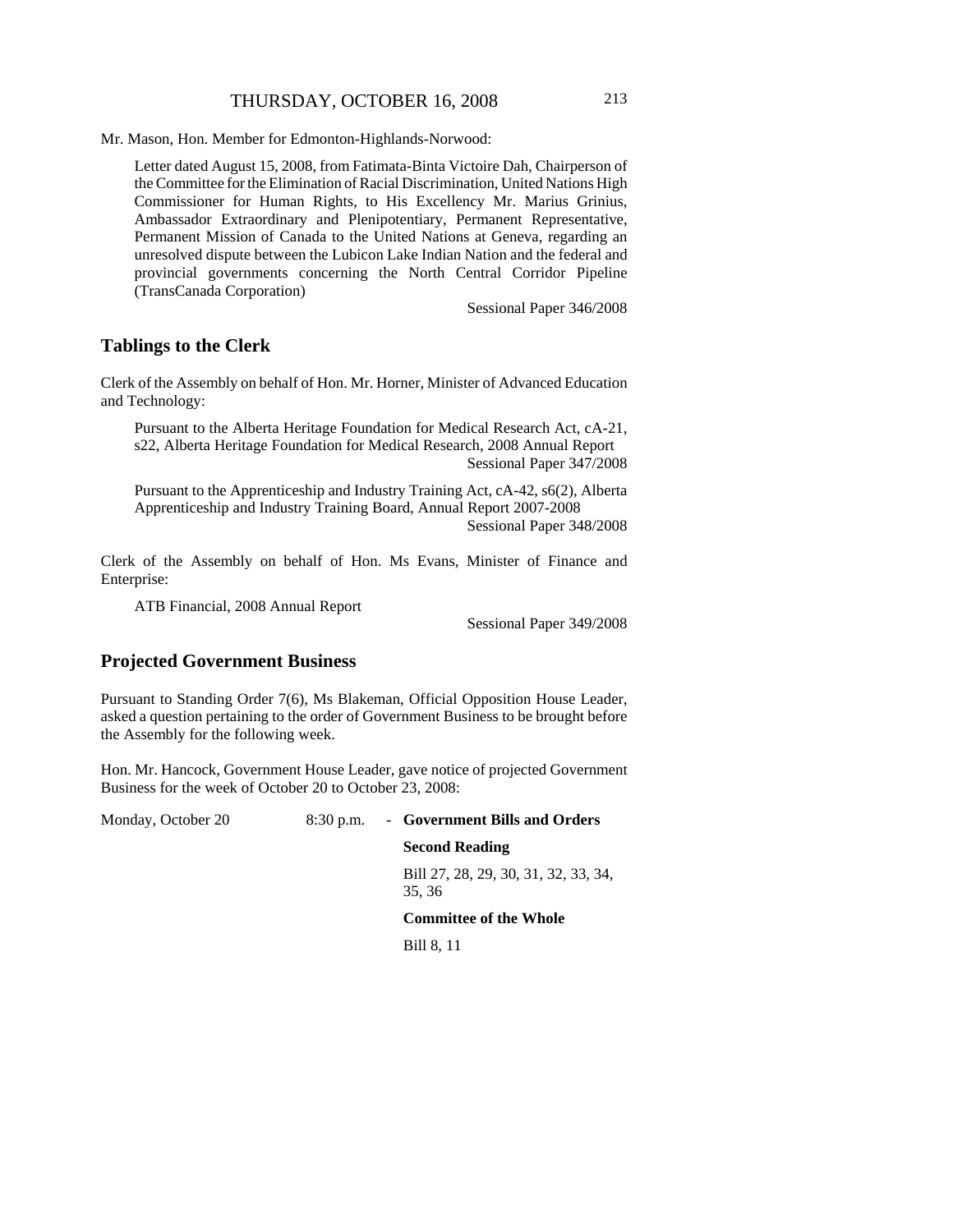|                       |      | <b>Third Reading</b>                                   |
|-----------------------|------|--------------------------------------------------------|
|                       |      | Bill 7, 9, 14, 15, 16, 19, 20, 21, 25                  |
|                       |      | And as per the Order Paper                             |
| Tuesday, October 21   | Aft. | - Government Bills and Orders                          |
|                       |      | <b>Second Reading</b>                                  |
|                       |      | Bill 27, 28, 29, 30, 31, 32, 33, 34,<br>35, 36, 38, 39 |
|                       |      | <b>Third Reading</b>                                   |
|                       |      | Bill 14, 15, 16, 21                                    |
|                       |      | And as per the Order Paper                             |
|                       | Eve. | <b>Government Bills and Orders</b>                     |
|                       |      | <b>Second Reading</b>                                  |
|                       |      | Bill 32, 33, 34, 35, 36, 38, 39                        |
|                       |      | <b>Committee of the Whole</b>                          |
|                       |      | Bill 27, 28, 29, 30, 31                                |
|                       |      | <b>Third Reading</b>                                   |
|                       |      | As per the Order Paper                                 |
|                       |      | And as per the Order Paper                             |
| Wednesday, October 22 | Aft. | <b>Government Bills and Orders</b>                     |
|                       |      | <b>Second Reading</b>                                  |
|                       |      | Bill 36, 38, 39                                        |
|                       |      | <b>Committee of the Whole</b>                          |
|                       |      | Bill 27, 28, 29, 30, 31, 32, 33,<br>34, 35             |
|                       |      | <b>Third Reading</b>                                   |
|                       |      | As per the Order Paper                                 |
|                       |      | And as per the Order Paper                             |
|                       | Eve. | <b>Government Bills and Orders</b>                     |
|                       |      | <b>Second Reading</b>                                  |
|                       |      | Bill 36, 38, 39                                        |
|                       |      |                                                        |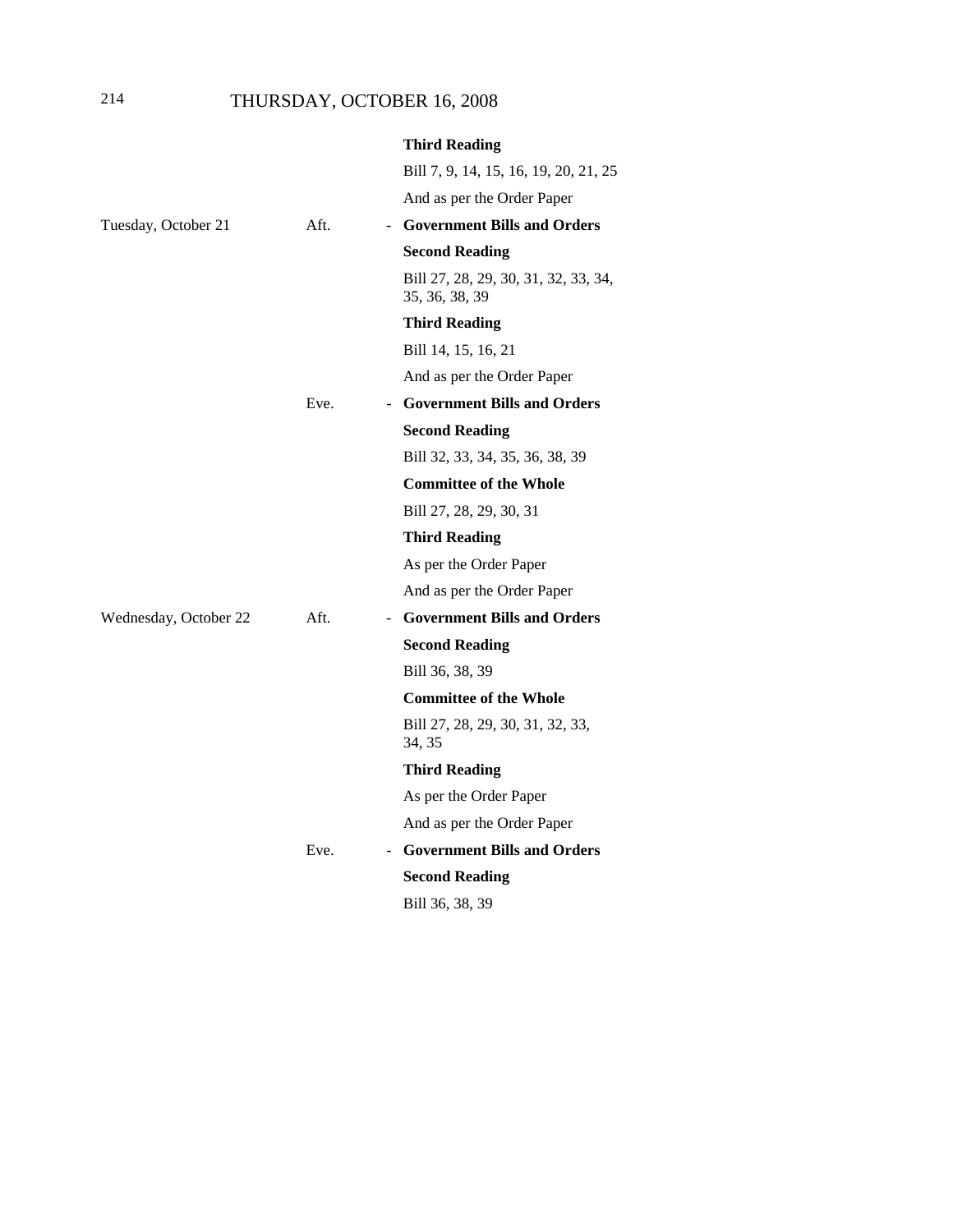Bill 27, 28, 29, 30, 31, 32, 33, 34, 35

**Committee of the Whole**

#### **Third Reading**

As per the Order Paper

# And as per the Order Paper Thursday, October 23 Aft. - **Government Bills and Orders Second Reading** Bill 36, 38, 39 **Committee of the Whole** Bill 29, 30, 31 **Third Reading** Bill 27, 28, 32, 33, 34, 35 And as per the Order Paper

# **ORDERS OF THE DAY**

# **Government Bills and Orders**

#### **Committee of the Whole**

According to Order, the Assembly resolved itself into Committee of the Whole and the Speaker left the Chair.

(Assembly in Committee)

And after some time spent therein, the Deputy Speaker assumed the Chair.

The following Bill was reported with some amendments:

Bill 11 Insurance Amendment Act, 2008 — Hon. Ms Evans

Mr. Drysdale, Acting Chair of Committees, tabled copies of all amendments considered by Committee of the Whole on this date for the official records of the Assembly.

Amendment to Bill 11 (Part A) (Hon. Member for Lethbridge-West) — Agreed to

Sessional Paper 350/2008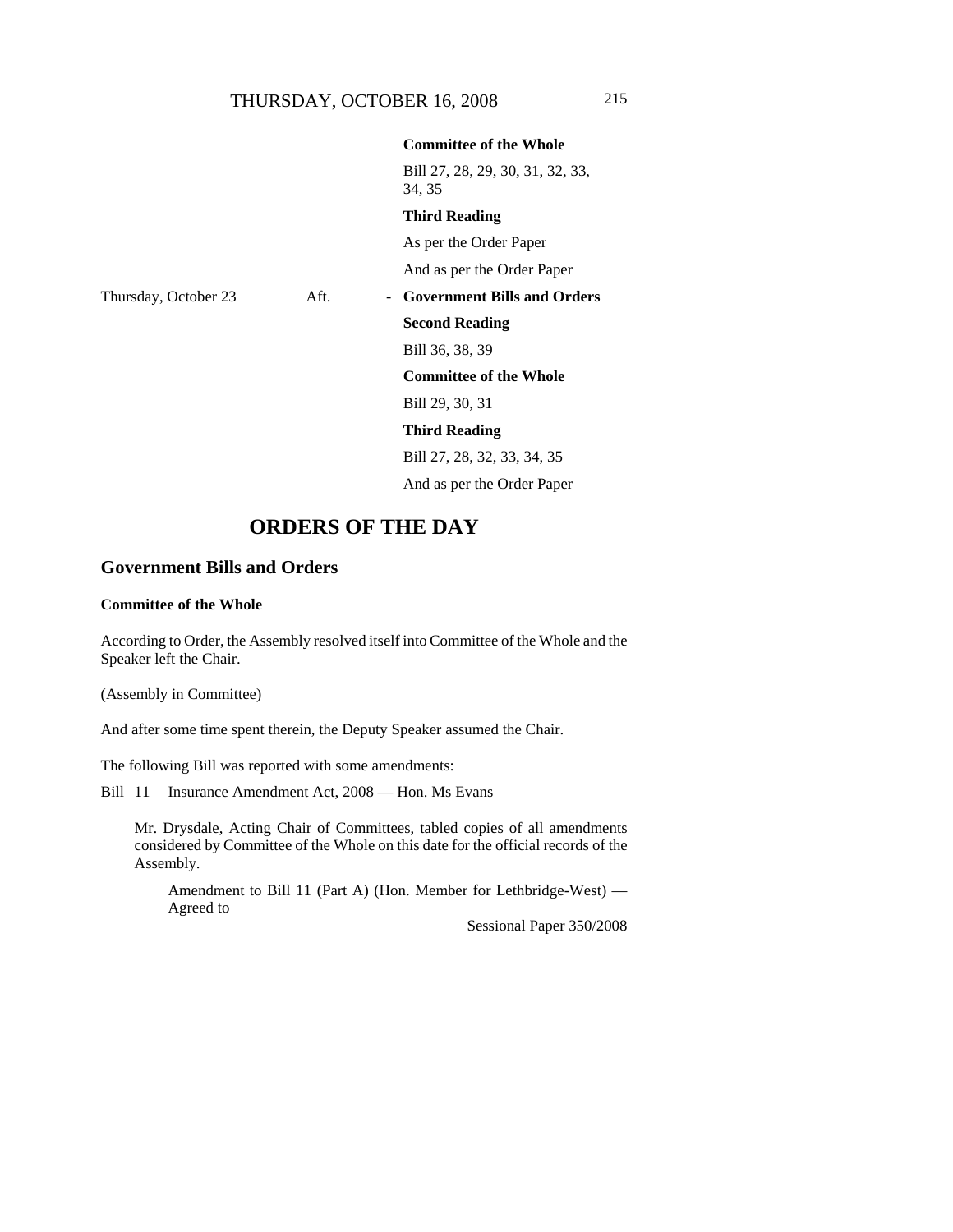# 216 THURSDAY, OCTOBER 16, 2008

| Agreed to | Amendment to Bill 11 (Part B(a)) (Hon. Member for Lethbridge-West) — |
|-----------|----------------------------------------------------------------------|
|           | Sessional Paper 351/2008                                             |
| Agreed to | Amendment to Bill 11 (Part B(b)) (Hon. Member for Lethbridge-West) — |
|           | Sessional Paper 352/2008                                             |
| Agreed to | Amendment to Bill 11 (Part B(c)) (Hon. Member for Lethbridge-West) — |
|           | Sessional Paper 353/2008                                             |

#### **Second Reading**

On the motion that the following Bill be now read a Second time:

Bill 27 Funeral Services Amendment Act, 2008 — Mr. Johnson

Mr. Johnson moved adjournment of the debate, which was agreed to.

On the motion that the following Bill be now read a Second time:

- Bill 28 Jury Amendment Act, 2008 Hon. Mr. Hancock on behalf of Hon. Ms Redford
- Hon. Mr. Hancock moved adjournment of the debate, which was agreed to.

On the motion that the following Bill be now read a Second time:

Bill 29 Alberta Capital Finance Authority Amendment Act, 2008 (\$) — Hon. Ms Evans

A debate followed.

Mr. Berger moved adjournment of the debate, which was agreed to.

On the motion that the following Bill be now read a Second time:

- Bill 30 Alberta Evidence Amendment Act, 2008 Mr. Bhullar
- Mr. Bhullar moved adjournment of the debate, which was agreed to.

On the motion that the following Bill be now read a Second time:

Bill 31 Financial Administration Amendment Act, 2008 — Hon. Ms Evans on behalf of Hon. Mr. Snelgrove

Hon. Ms Evans moved adjournment of the debate, which was agreed to.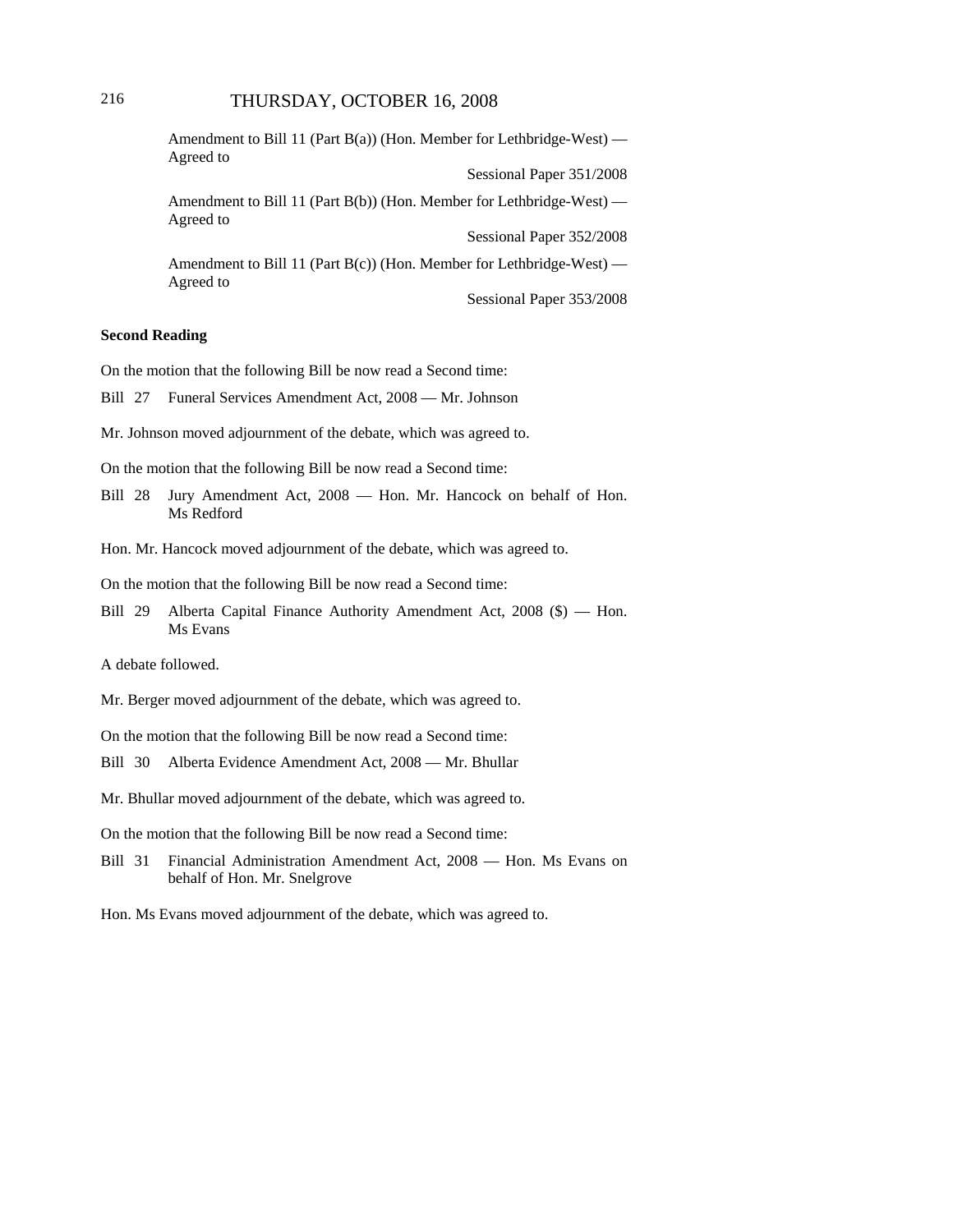On the motion that the following Bill be now read a Second time:

Bill 35 Government Organization Amendment Act, 2008 — Hon. Ms Evans on behalf of Hon. Mr. Hayden

Hon. Ms Evans moved adjournment of the debate, which was agreed to.

#### **Committee of the Whole**

According to Order, the Assembly resolved itself into Committee of the Whole and the Deputy Speaker left the Chair.

(Assembly in Committee)

And after some time spent therein, the Deputy Speaker resumed the Chair.

Progress was reported on the following Bill:

Bill 8 Climate Change and Emissions Management Amendment Act, 2008 — Hon. Mr. Renner

# **Adjournment**

On motion by Hon. Mr. Hancock, Government House Leader, the Assembly adjourned at 5:17 p.m. until Monday, October 20, 2008, at 1:30 p.m.

## Monday, October 20, 2008

The Speaker took the Chair at 1:30 p.m.

The Speaker offered a prayer and a moment of silence was observed in recognition of the death of former Member Mr. Robert R. (Roy) Brassard, Member for Olds-Didsbury, 1986 to 1997, who passed away on October 17, 2008.

# **Members' Statements**

Mrs. McQueen, Hon. Member for Drayton Valley-Calmar, made a statement recognizing October 19-25, 2008, as Waste Reduction Week.

Mr. Dallas, Hon. Member for Red Deer-South, made a statement recognizing October 19-25, 2008, as Small Business Week.

Ms Blakeman, Hon. Member for Edmonton-Centre, made a statement regarding the government's announcement on October 16, 2008, to fund midwifery services, and recognizing several individuals who worked on this initiative.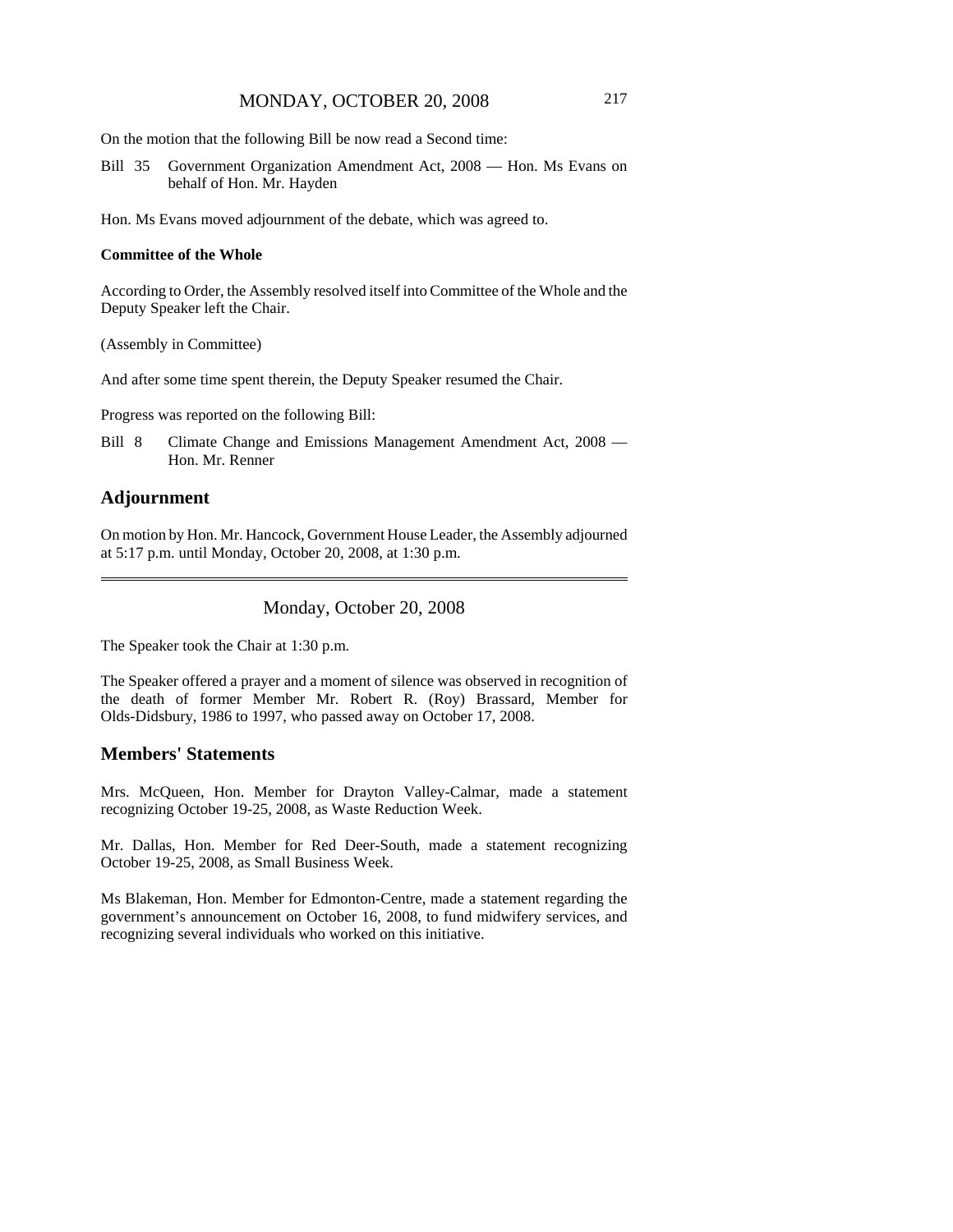# 218 MONDAY, OCTOBER 20, 2008

Mrs. Sarich, Hon. Member for Edmonton-Decore, made a statement recognizing October 20, 2008, as National Students Against Impaired and Distracted Driving Day.

Mr. Mitzel, Hon. Member for Cypress-Medicine Hat, made a statement regarding Medicine Hat Police Chief Gordon Earl who passed away on October 11, 2008.

Dr. Sherman, Hon. Member for Edmonton-Meadowlark, made a statement recognizing October 20-24, 2008, as National Infection Control Week.

## **Speaker's Statement - Members of Parliament Elected as Members of the Legislative Assembly of Alberta**

Now, we do have time for a little historical vignette. Last week I talked about individuals who served in this House, 791 in the history of Alberta, and their source or their origin of where they had been prior to becoming a Member of this Assembly. In our history of 103 years there have been 10 Members of Parliament, that is, of the Canadian House of Commons, who subsequently became Members of the Legislative Assembly of Alberta.

In chronological order the first was Joseph Tweed Shaw. He was a Member for Calgary-West, a Labour Member who served in the Canadian House of Commons from 1921 to 1926, then in 1926 returned to Alberta and served in this Assembly as a Liberal for the constituency of Bow Valley.

The second was Alfred Speakman. He served in the Canadian House of Commons from 1921 to 1935, his first term from 1921 to 1926 representing Red Deer as a Progressive, and then the second and third terms, from 1926 to 1935, representing Red Deer as a member of the United Farmers of Alberta. Then he came back to Alberta and served in this Assembly from 1940 to 1943, as an Independent for Red Deer.

John Charles Landeryou served in the 18th Parliament of Canada from 1935 to 1940, representing Calgary-East as a Social Credit, then came to Alberta and served from 1944 to 1971 as a Social Credit Member representing the constituency of Lethbridge.

Ernest George Hansell served in the House of Commons. He served the constituency of Macleod from 1935 to 1940 as a Social Credit Member. From 1940 to 1945 the designation he used was New Democrat. From 1945 to 1957 he was Social Credit, and then he came to this Legislature and served from 1959 to 1963 for the constituency of Okotoks-High River as a Social Credit Member.

Charles Edward Johnston served federally from 1935 to 1958, representing Bow River as a member of the Social Credit Party. Then he served from 1959 to 1967 representing the constituency of Calgary-Bowness as a Social Credit Member.

Ambrose Holowach served the constituency of Edmonton-East as a Social Credit Member from 1953 to 1958. He returned to this Assembly and served from 1959 to 1971, representing Edmonton-Centre as a member of the Social Credit Party.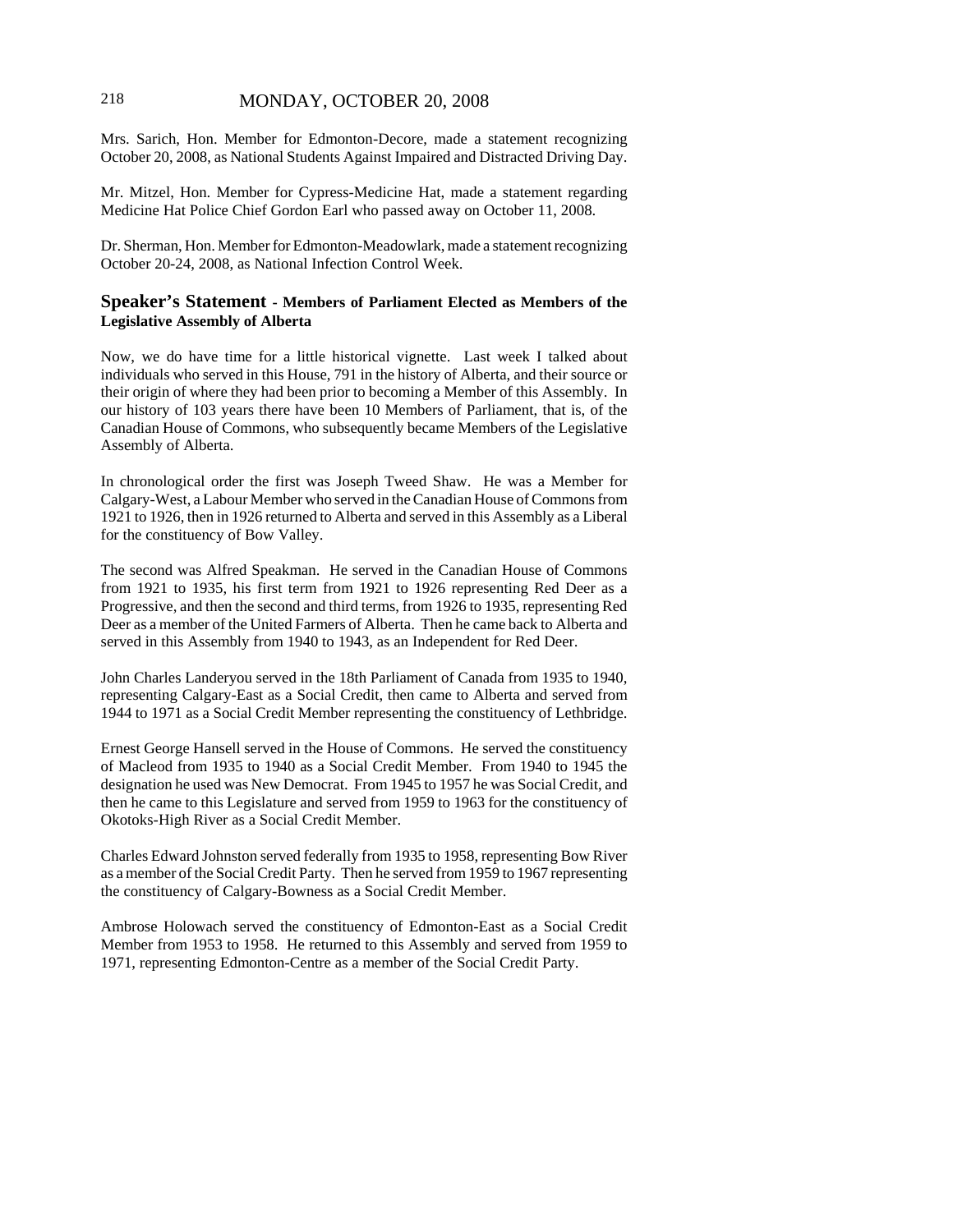Hugh Macarthur Horner, the father of one of our distinguished Members, served as a Member of Parliament for the constituency of Jasper-Edson from 1958 to 1967 as a Progressive Conservative. Then he served in this Assembly representing the constituency of Lac Ste. Anne from 1967 to 1971 as a Progressive Conservative and from 1971 to 1979 served the constituency of Barrhead as a member of that same party.

Peter Elzinga served in the House of Commons from 1974 to 1986, representing Pembina as a Progressive Conservative. He came back to Alberta and served in this Assembly from 1986 to 1993, representing Sherwood Park as a member of the Progressive Conservative Party.

Stanley Schumacher served in the House of Commons from 1968 to 1979, representing the constituency of Palliser as a Progressive Conservative, then came back to Alberta and served in this Assembly from 1986 to 1997 representing Drumheller as a Progressive Conservative, including one term as Speaker of the Legislative Assembly of Alberta.

The last individual, the 10th individual to have done this in our history, was Ian McClelland, who served in the House of Commons from 1993 to 1997 for the constituency of Edmonton-Southwest as a Reform Member. He served in the 36th federal Parliament from 1997 to 2000 in the same constituency, Edmonton-Southwest, but with two different party names. He served during that time as a Reform Member, then a Canadian Reform Conservative Alliance Member. In 2001 he was elected to this Assembly and served until 2004 representing the constituency of Edmonton-Rutherford as a Progressive Conservative Member.

### **Introduction of Bills (First Reading)**

Notice having been given:

Bill 38 Securities Amendment Act, 2008 — Mr. Fawcett

Bill 39 Court Statutes Amendment Act, 2008 — Mr. Denis

On motion by Hon. Mr. Hancock, Government House Leader, the following Bills were placed on the Order Paper under Government Bills and Orders:

Bill 38 Securities Amendment Act, 2008 — Mr. Fawcett

Bill 39 Court Statutes Amendment Act, 2008 — Mr. Denis

### **Tabling Returns and Reports**

Mr. Anderson, Hon. Member for Airdrie-Chestermere, on behalf of Mr. Lindsay, Hon. Member for Stony Plain (Solicitor General and Minister of Public Security):

Copy of a petition signed by 70 Canadians regarding restrictions on Multi-Employer Pension Plans (MEPPs)

Sessional Paper 354/2008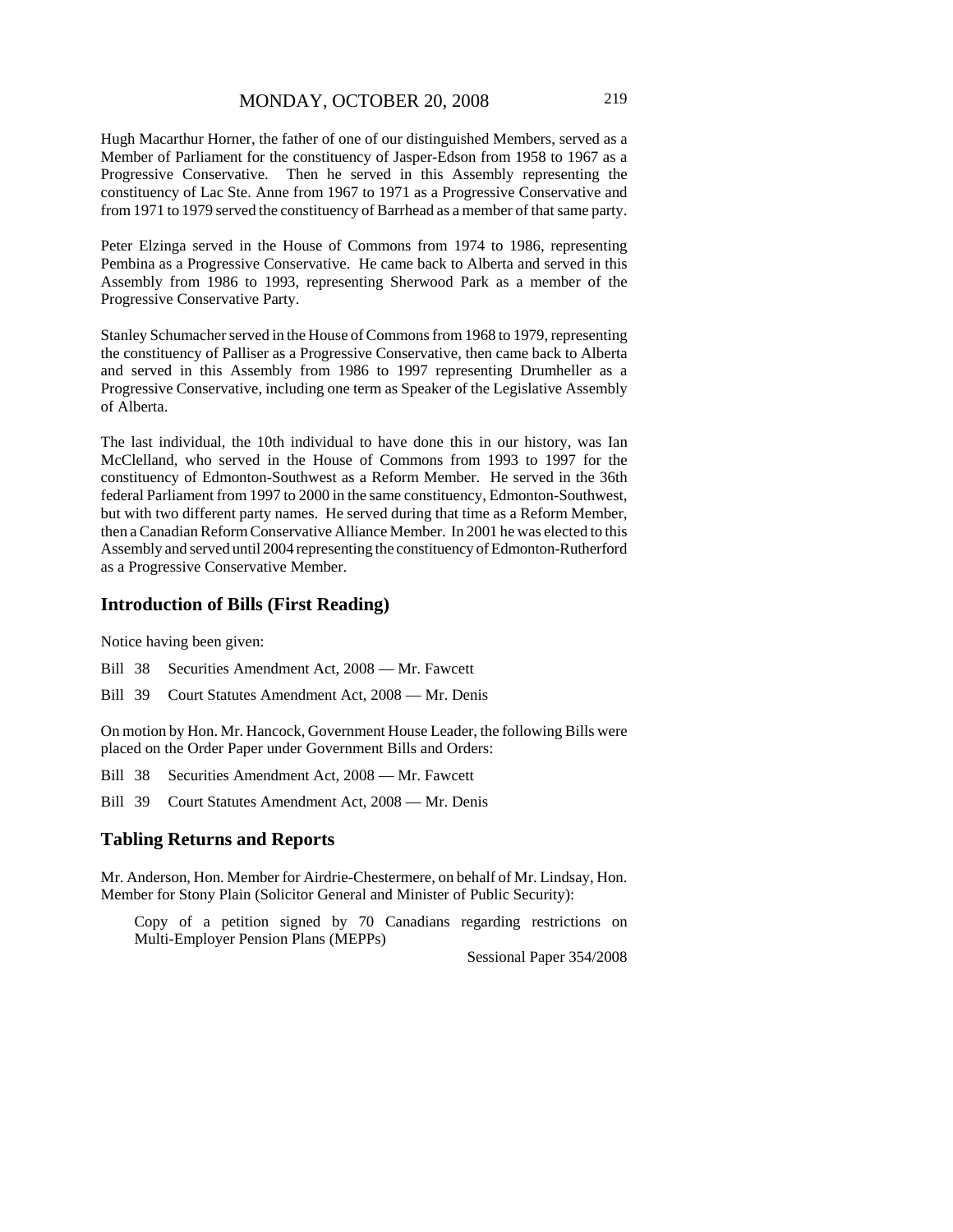# 220 MONDAY, OCTOBER 20, 2008

Mr. Chase, Hon. Member for Calgary-Varsity:

Program from a breakfast and special presentation entitled "Research in Action: Biomedical Engineering" held in Calgary on September 10, 2008, and attached report dated Fall 2008 entitled "Research in Action: Disciplines merge to improve health and quality of life" prepared by the University of Calgary

Sessional Paper 355/2008

News release dated September 3, 2008, entitled "University of Calgary launches Canada's fifth veterinary program" prepared by the University of Calgary Sessional Paper 356/2008

Report, undated, entitled "Making It Happen, 2008 report to the community" prepared by Bow Valley College

Sessional Paper 357/2008

Mr. MacDonald, Hon. Member for Edmonton-Gold Bar:

Letter dated October 17, 2008, from Mr. MacDonald, Hon. Member for Edmonton-Gold Bar, to Hon. Ms Evans, Minister of Finance and Enterprise, requesting a complete breakdown of write-offs for Alberta Treasury Branches from 1998 to 2008

Sessional Paper 358/2008

Mr. Anderson, Hon. Member for Airdrie-Chestermere:

19 recent letters from students at Ralph McCall School in Airdrie urging the government of Alberta to mandate that bicycle helmets be worn by individuals of all ages

Sessional Paper 359/2008

# **ORDERS OF THE DAY**

# **Written Questions**

The following Written Question was accepted:

**WQ20.** Asked for by Dr. Taft:

How many new applicants were registered in the Farm Fuel Benefit Program each year from April 1, 1997, to May 8, 2008?

The Clerk of the Assembly advised that pursuant to temporary Standing Order 34(3.1), the following Written Questions were deemed to stand and retain their places:

WQ21, WQ22, WQ23, WQ24.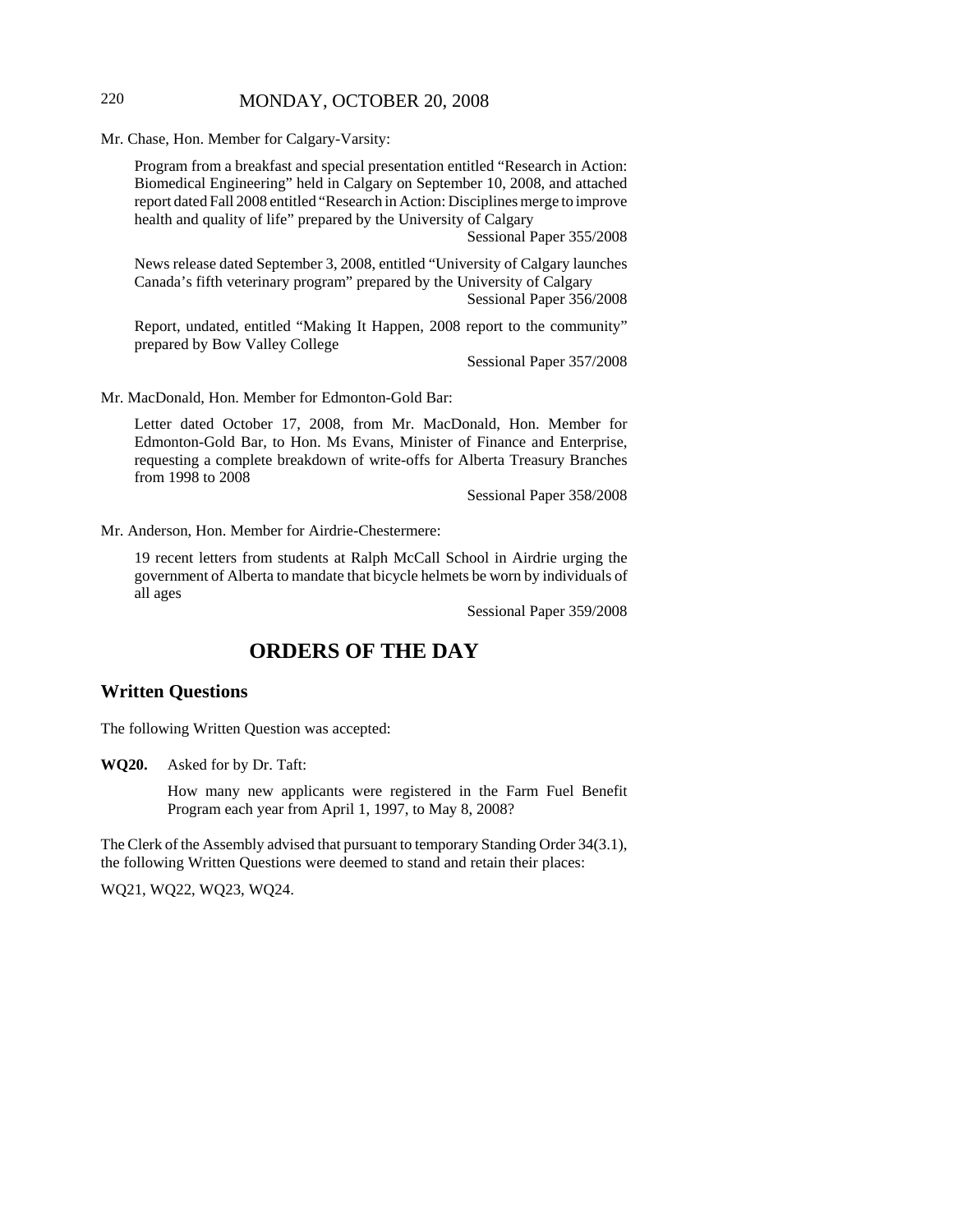### **Motions for Returns**

The following Motions for Returns were accepted:

**MR9.** Proposed by Mr. Taylor:

That an Order of the Assembly do issue a Return showing: A copy of all documents regarding the degree-granting status of post-secondary institutions in the province, excluding the University of Alberta and the University of Calgary, from January 1, 2003, to May 6, 2008.

**MR10.** Proposed by Mr. Chase:

That an Order of the Assembly do issue a Return showing: A copy of all documents detailing the spending of federal monies transferred to Alberta's Ministry of Children and Youth Services for the purposes of creating child care spaces across the province.

**MR11.** Proposed by Mr. Chase:

That an Order of the Assembly do issue a Return showing: A copy of the report to the Ministry of Children's Services reviewing conditions surrounding cases of fatalities of children under provincial care between January 1, 2007, and January 1, 2008.

The following Motion for Returns was accepted as amended:

**MR16.** Moved by Mr. MacDonald on behalf of Dr. Taft:

That an Order of the Assembly do issue for a Return showing: A copy of all documents from January 1, 1997, to May 8, 2008, including, but not limited to, reports, studies, correspondence, presentations, and evaluations pertaining to the administration of applications and renewals to the Alberta Farm Fuel Benefit Program.

Hon. Mr. Renner, Deputy Government House Leader, on behalf of Hon. Mr. Groeneveld, Minister of Agriculture and Rural Development, moved the motion be amended to read:

That an Order of the Assembly do issue for a Return showing:

A copy of all *progress and follow-up reports on the status of the recommendations presented in the Alberta Farm Fuel Benefit Allowance 1998 Renewal Audit Report, dated June 3, 1999, produced by the Ministry of Agriculture and Rural Development, including backgrounder documents produced since June 3, 1999, relating* to the Alberta Farm Fuel Benefit Program.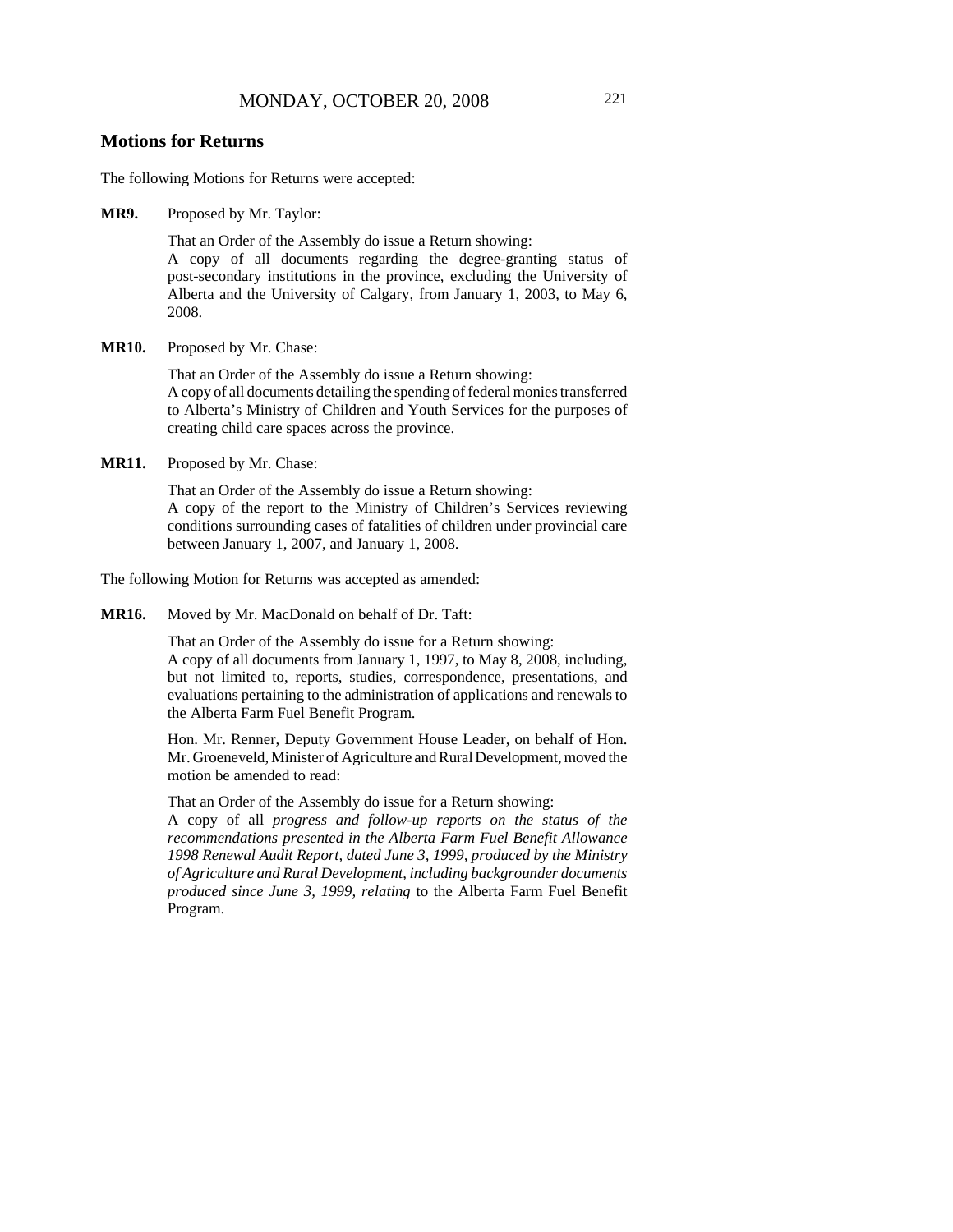# 222 MONDAY, OCTOBER 20, 2008

The following Motions for Returns were rejected:

**MR8.** Moved by Mr. Taylor:

That an Order of the Assembly do issue a Return showing: A copy of all documents regarding Alberta student loan statistics from September 1, 2003, to May 1, 2008.

**MR12.** Moved by Mr. Chase:

That an Order of the Assembly do issue a Return showing: A copy of all documents related to the Government's considerations surrounding proposed increases of funding to private schools.

**MR13.** Moved by Mr. MacDonald:

That an Order of the Assembly do issue a Return showing: A copy of all reports or other related documents regarding the progression and expansion of the Ministry of Employment and Immigration's Provincial Nominee Program.

**MR14.** Moved by Mr. MacDonald:

That an Order of the Assembly do issue a Return showing: A copy of all documents detailing the Ministry of Employment and Immigration's findings surrounding work conditions faced by temporary foreign workers which led to the establishment of special advisory offices in the province.

**MR15.** Moved by Ms Blakeman on behalf of Ms Notley:

That an Order of the Assembly do issue a Return showing: A copy of all documents including, but not limited to, memos, letters, faxes, e-mails, and notes relating to the appointment of the expert panel on nuclear energy referred to by the Minister of Energy in the Assembly on Wednesday, April 23, 2008.

**MR17.** Moved by Ms Blakeman on behalf of Dr. Taft:

That an Order of the Assembly do issue for a Return showing: A copy of all documents regarding zoo standards and their implementation and enforcement from January 1, 2003, to May 8, 2008.

The Clerk of the Assembly advised that pursuant to temporary Standing Order 34(3.1), the following Motions for Returns were deemed to stand and retain their places:

MR18, MR19, MR20, MR21, MR22.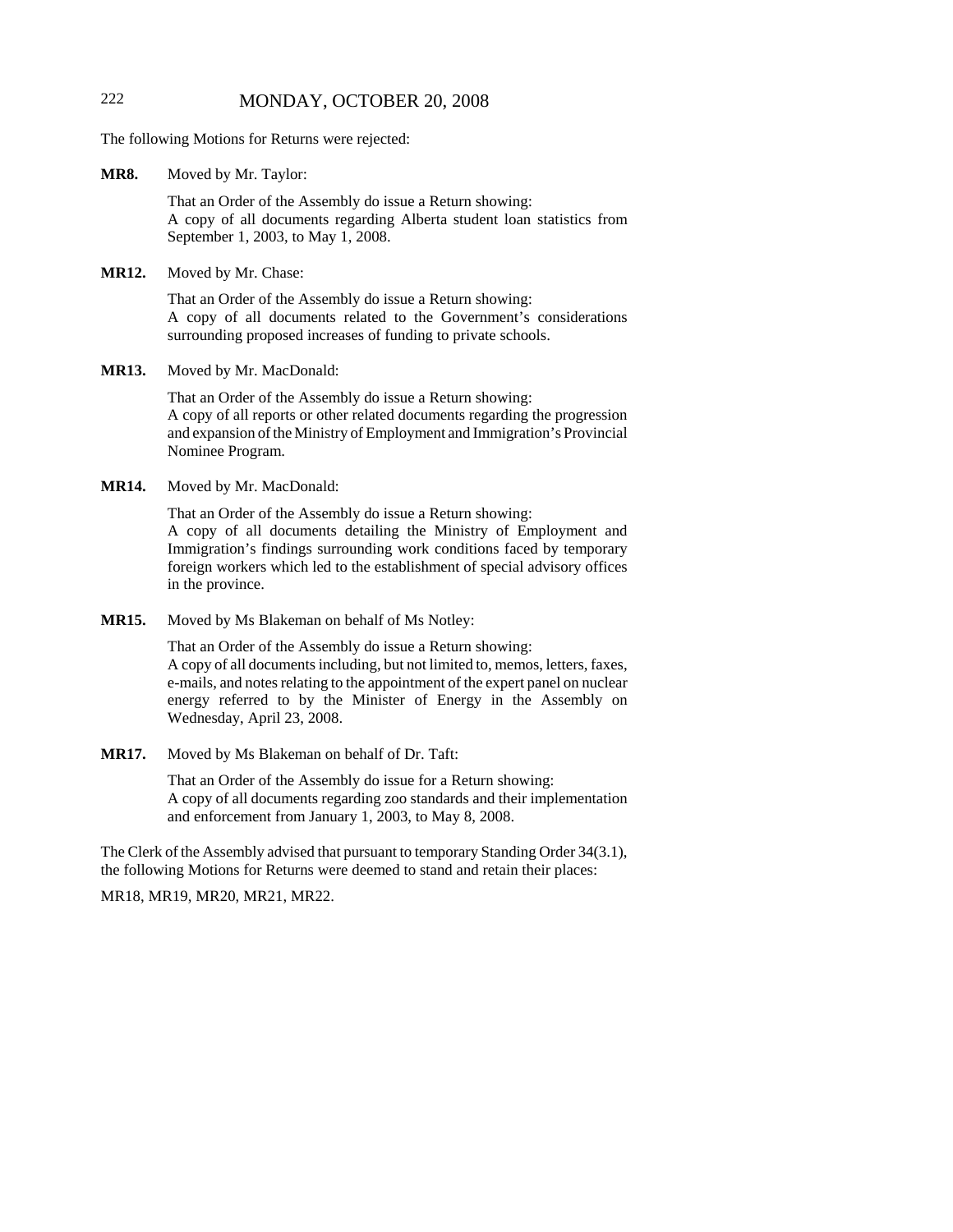# **Public Bills and Orders Other Than Government Bills and Orders**

#### **Second Reading**

The following Bill was read a Second time and referred to Committee of the Whole:

Bill 206 Alberta Personal Income Tax (Physical Activity Credit) Amendment Act, 2008 — Mr. Rodney

## **Adjournment**

On motion by Hon. Mr. Renner, Deputy Government House Leader, the Assembly adjourned at 5:23 p.m. until 7:30 p.m.

MONDAY, OCTOBER 20, 2008 — 7:30 P.M.

# **Motions Other Than Government Motions**

**509.** Moved by Mr. Fawcett:

Be it resolved that the Legislative Assembly urge the Government to consider the feasibility of establishing an urban infrastructure planning organization for the Calgary region to assist local municipalities, boards, and authorities in planning for common needs, cooperating for mutual benefit, and coordinating for sound urban planning of transportation and social infrastructure.

A debate followed.

The question being put, the motion was agreed to.

### **Government Bills and Orders**

### **Committee of the Whole**

According to Order, the Assembly resolved itself into Committee of the Whole and the Acting Speaker left the Chair.

(Assembly in Committee)

And after some time spent therein, the Acting Speaker resumed the Chair.

The following Bill was reported:

Bill 8 Climate Change and Emissions Management Amendment Act, 2008 — Hon. Mr. Renner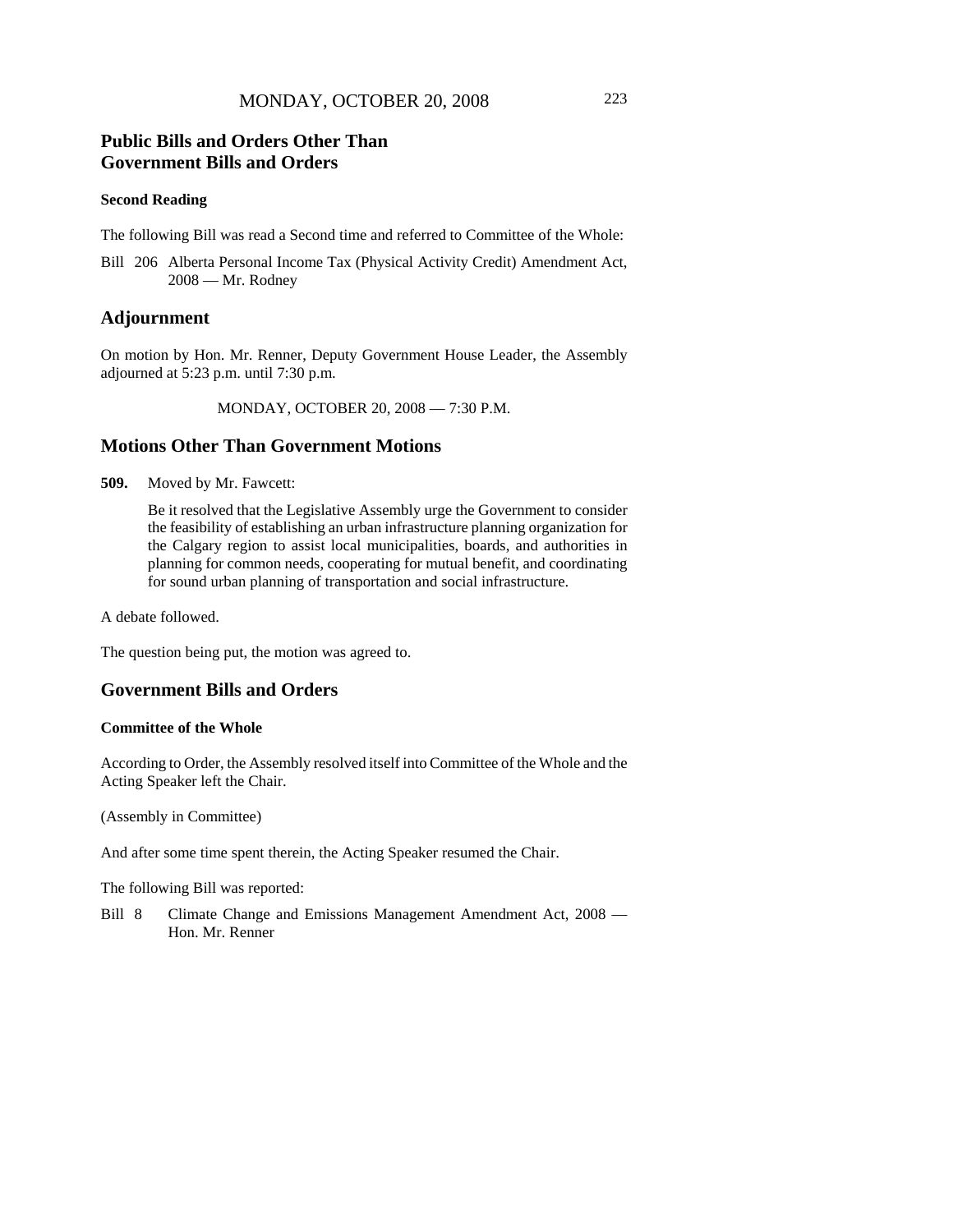# 224 MONDAY, OCTOBER 20, 2008

Mr. Olson, Acting Chair of Committees, tabled copies of an amendment considered by Committee of the Whole on this date for the official records of the Assembly.

Amendment to Bill 8 (Hon. Member for Edmonton-Highlands-Norwood) — Defeated

Sessional Paper 360/2008

### **Second Reading**

On the motion that the following Bill be now read a Second time:

Bill 27 Funeral Services Amendment Act, 2008 — Mr. Johnson

A debate followed.

Mr. Chase moved adjournment of the debate, which was agreed to.

On the motion that the following Bill be now read a Second time:

Bill 28 Jury Amendment Act, 2008 — Hon. Ms Redford

A debate followed.

Mr. Chase moved adjournment of the debate, which was agreed to.

On the motion that the following Bill be now read a Second time:

Bill 30 Alberta Evidence Amendment Act, 2008 — Mr. Bhullar

A debate followed.

Mr. Chase moved adjournment of the debate, which was agreed to.

On the motion that the following Bill be now read a Second time:

Bill 32 Meat Inspection Amendment Act, 2008 — Mr. Griffiths

Mr. Griffiths moved adjournment of the debate, which was agreed to.

On the motion that the following Bill be now read a Second time:

Bill 33 Agriculture Financial Services Amendment Act, 2008 (\$) — Hon. Mr. Renner on behalf of Hon. Mr. Groeneveld

A debate followed.

Mr. Griffiths moved adjournment of the debate, which was agreed to.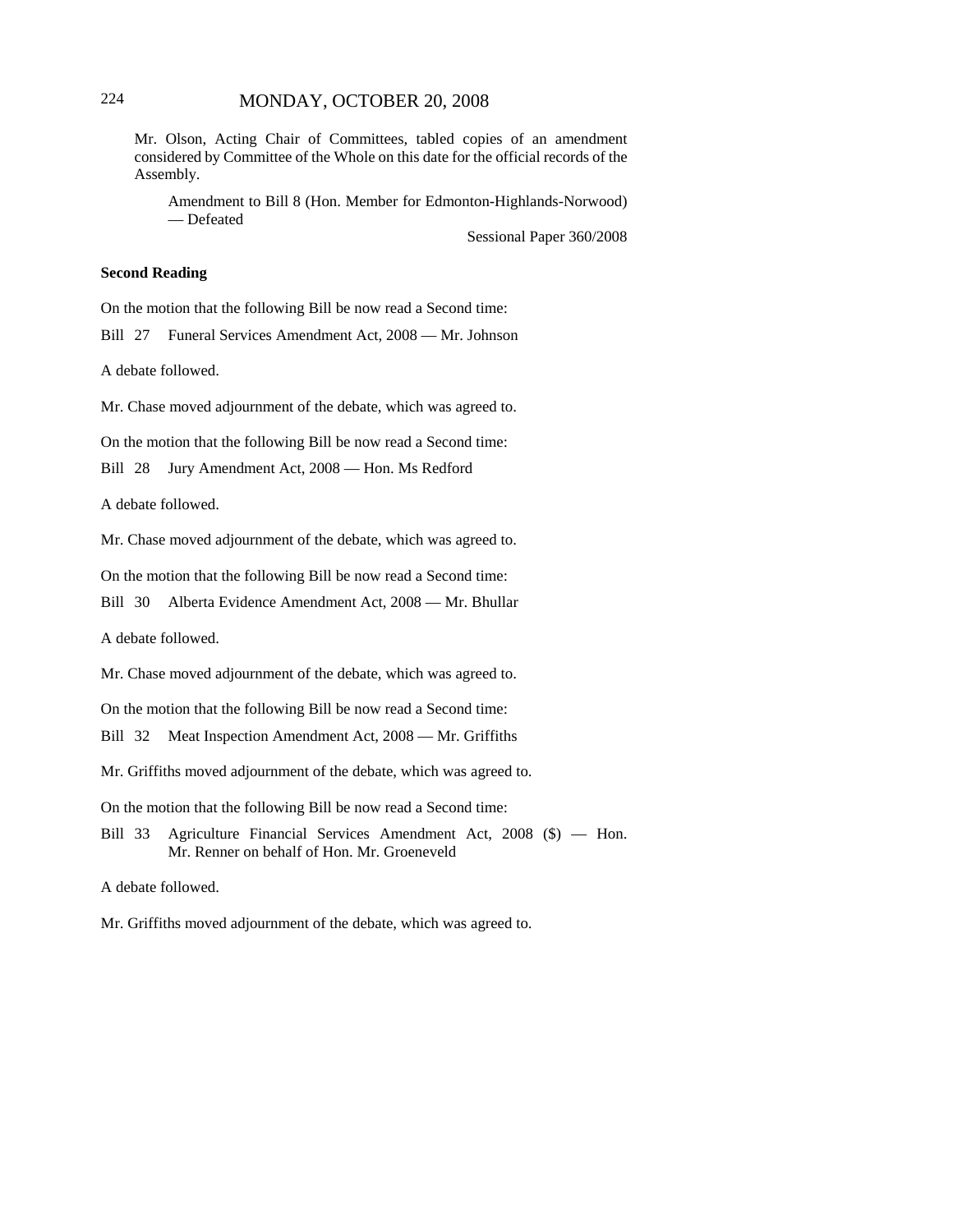# TUESDAY, OCTOBER 21, 2008 225

On the motion that the following Bill be now read a Second time:

Bill 34 Employment Pension Plans Amendment Act, 2008 — Dr. Brown

Dr. Brown moved adjournment of the debate, which was agreed to.

On the motion that the following Bill be now read a Second time:

Bill 36 Land Titles Amendment Act, 2008 — Dr. Brown

Dr. Brown moved adjournment of the debate, which was agreed to.

#### **Adjournment**

On motion by Hon. Mr. Renner, Deputy Government House Leader, the Assembly adjourned at 9:49 p.m. until Tuesday, October 21, 2008, at 1:30 p.m.

Tuesday, October 21, 2008

The Speaker took the Chair at 1:30 p.m.

# **Members' Statements**

Mr. Rogers, Hon. Member for Leduc-Beaumont-Devon, made a statement recognizing October 19-25, 2008, as Foster Family Week.

Mr. Hehr, Hon. Member for Calgary-Buffalo, made a statement regarding the need for funding to hire additional police officers in Alberta's cities.

Mr. Anderson, Hon. Member for Airdrie-Chestermere, made a statement regarding the need for governments and the judiciary to address the issue of sexual violence against children.

Mr. Bhullar, Hon. Member for Calgary-Montrose, made a statement recognizing October 19-25, 2008, as Waste Reduction Week.

Mr. Rodney, Hon. Member for Calgary-Lougheed, made a statement recognizing October 20-26, 2008, as Responsible Gambling Awareness Week.

Mrs. Leskiw, Hon. Member for Bonnyville-Cold Lake, made a statement regarding a \$3.5 million government grant to the Cold Lake Affordable Housing Society.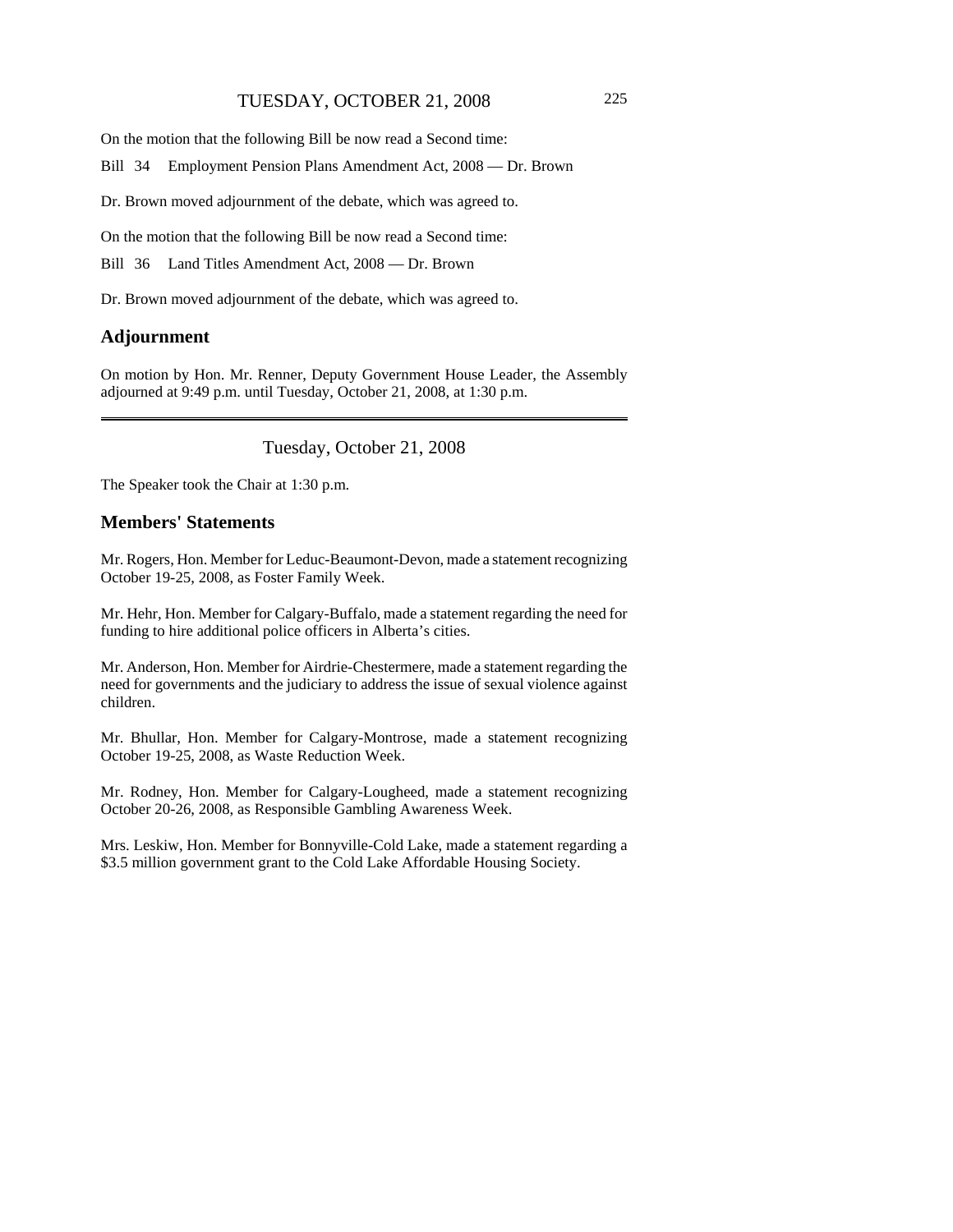# 226 TUESDAY, OCTOBER 21, 2008

### **Speaker's Statement - Members of the Legislative Assembly Appointed to the Canadian Senate**

Honourable Members, I'm going to continue with a historical vignette for you today. Honourable Members should know that they have a one in 60 chance of becoming appointed to the Canadian Senate. In the history of Alberta there have been 791 Members that have served in this Assembly; 13 Members of the past have subsequently become Senators in Canada. The 13 Members, interestingly enough, go back almost to the beginning of our Legislative Assembly.

Leverett George Deveber, who served as an MLA (Member of the Legislative Assembly) for Lethbridge from 1905 to 1906 as a Liberal, after one year in this Assembly was appointed to the Senate as a Liberal and served in the Senate from 1906 to 1925.

Edward Michener, who served from 1909 to 1918 an MLA for Red Deer as a Conservative, was appointed to the Senate in 1918 and served to 1947. He was the father of Governor General Roland Michener.

Jean Leon Côté served in this Assembly first of all as a Liberal MLA for Athabasca from 1909 to 1913. Then he served from 1913 to 1924 as a Liberal Member for Grouard. In 1924 was appointed to the Senate. His was a short term in the Senate, approximately one year.

William Ashbury Buchanan served as a Liberal from Lethbridge from 1909 to 1911, then served as a Liberal MP (Member of Parliament) from Medicine Hat from 1911 to 1917, and then served as a Liberal Member of Parliament from 1917 to 1921 for Lethbridge. He became a Senator in 1925 and served till 1954.

Prosper-Edmond Lessard represented Pakan as a Liberal MLA – Pakan is in the east-central part of Alberta – from 1909 to 1913. Then he represented the St. Paul constituency from 1913 to 1921, then was appointed to the Senate in 1925 and served till 1931.

Duncan McLean Marshall represented the Olds constituency as a Liberal MLA from 1909 to 1921, then became a Senator, appointed in Ontario, from 1938 to 1946.

James Gray Turgeon, an MLA who we talked about yesterday being an MP and an MLA, served as an MLA from 1913 to 1921 as a Liberal representing the provincial constituency of Ribstone. He then moved to British Columbia and became an MP from 1935 to 1945 representing Caribou in B.C., and in 1947 he joined the Senate and served to 1964.

James Harper Prowse, an Edmonton Independent, sat in this Assembly from 1945 to 1948. From 1948 to 1958 he served as a Liberal in the city of Edmonton and became a Senator and served from 1966 to 1976.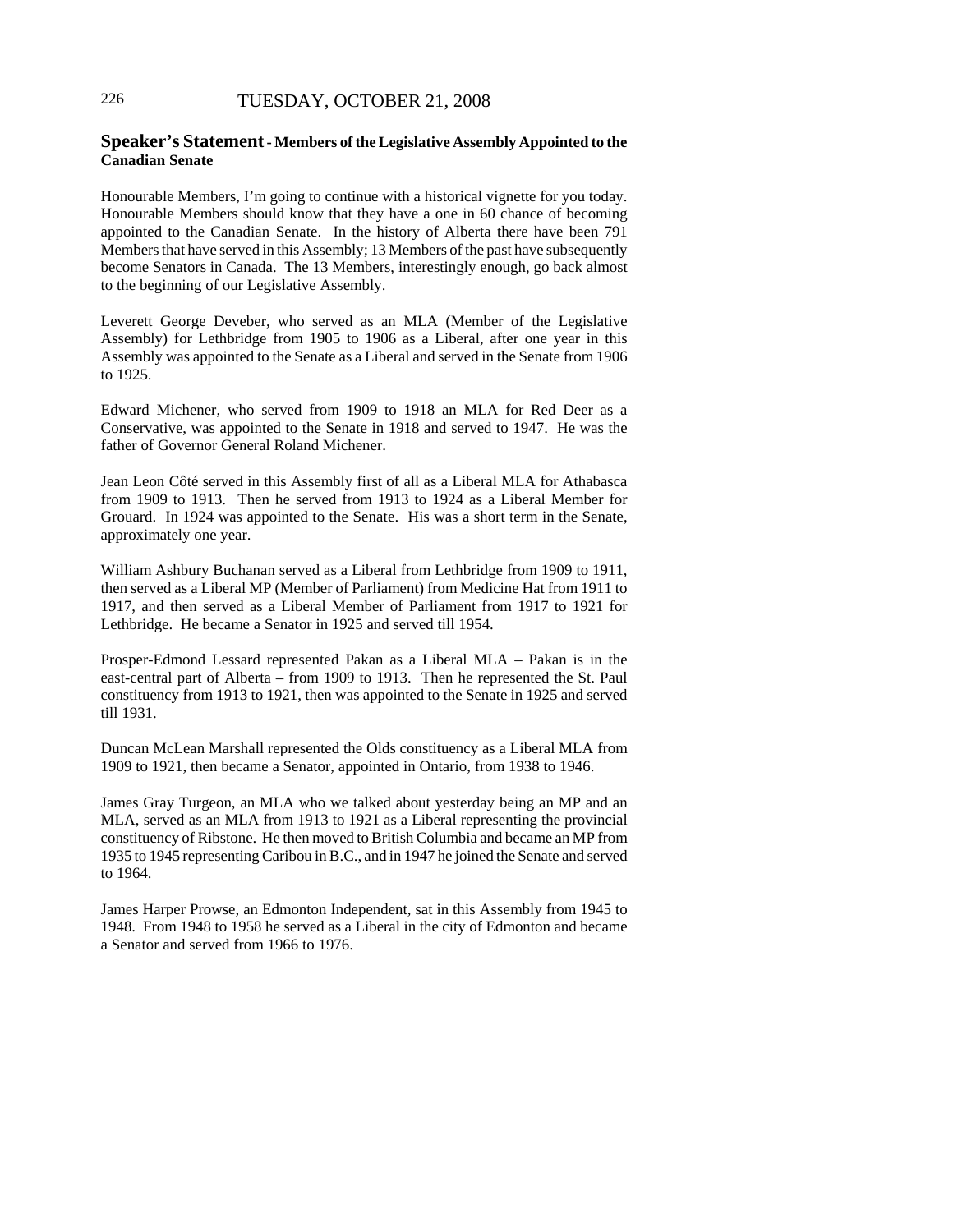Ernest Charles Manning became an MLA representing a constituency in Calgary as a Social Credit Member from 1935 to 1940. He represented the greater Edmonton constituency from 1940 to 1959 as a Social Credit MLA and he represented the constituency of Strathcona-East from 1959 to 1970 as a Social Credit MLA. In 1970 he joined the Senate and served to 1983.

Ronald David Ghitter served in this Assembly from 1971 to 1979 for the constituency of Calgary-Buffalo as a Progressive Conservative. He joined the Senate in 1993 and retired in 2000.

Nicholas W. Taylor served in this Assembly as an MLA for Westlock-Sturgeon as a Liberal from 1986 to 1993, then as the MLA for Redwater from 1993 to 1996. He joined the Senate and served from 1996 until his mandatory retirement in 2002.

Elaine McCoy represented the constituency of Calgary-West as a Progressive Conservative in this Assembly from 1986 to 1993, then joined the Senate in 2005.

The latest appointment was D. Grant Mitchell. Mr. Mitchell was a Member in this Assembly representing Edmonton-Meadowlark as a Liberal from 1986 to 1993, then Edmonton-McClung from 1993 to 1996. He joined the Senate in 2005.

So, 13 Senators from this Assembly in the past: nine Liberals, three Progressive Conservatives, one Social Credit.

### **Presenting Reports by Standing and Special Committees**

Mr. Campbell, Chair, Select Special Ethics Commissioner Search Committee presented the following:

Report of the Select Special Ethics Commissioner Search Committee dated October 20, 2008, recommending that Neil R. Wilkinson be appointed as Ethics Commissioner for the Province of Alberta

Sessional Paper 361/2008

### **Presenting Petitions**

Mr. Chase, Hon. Member for Calgary-Varsity, presented a petition from 34 Calgary residents requesting the Legislative Assembly pass legislation that will prohibit emotional bullying and psychological harassment in the workplace.

#### **Tabling Returns and Reports**

Hon. Mr. Horner, Minister of Advanced Education and Technology:

Report dated July 2008 entitled "Making the Food-Health Connection, An Alberta Framework for Innovation" prepared by the Alberta Life Sciences Institute Sessional Paper 362/2008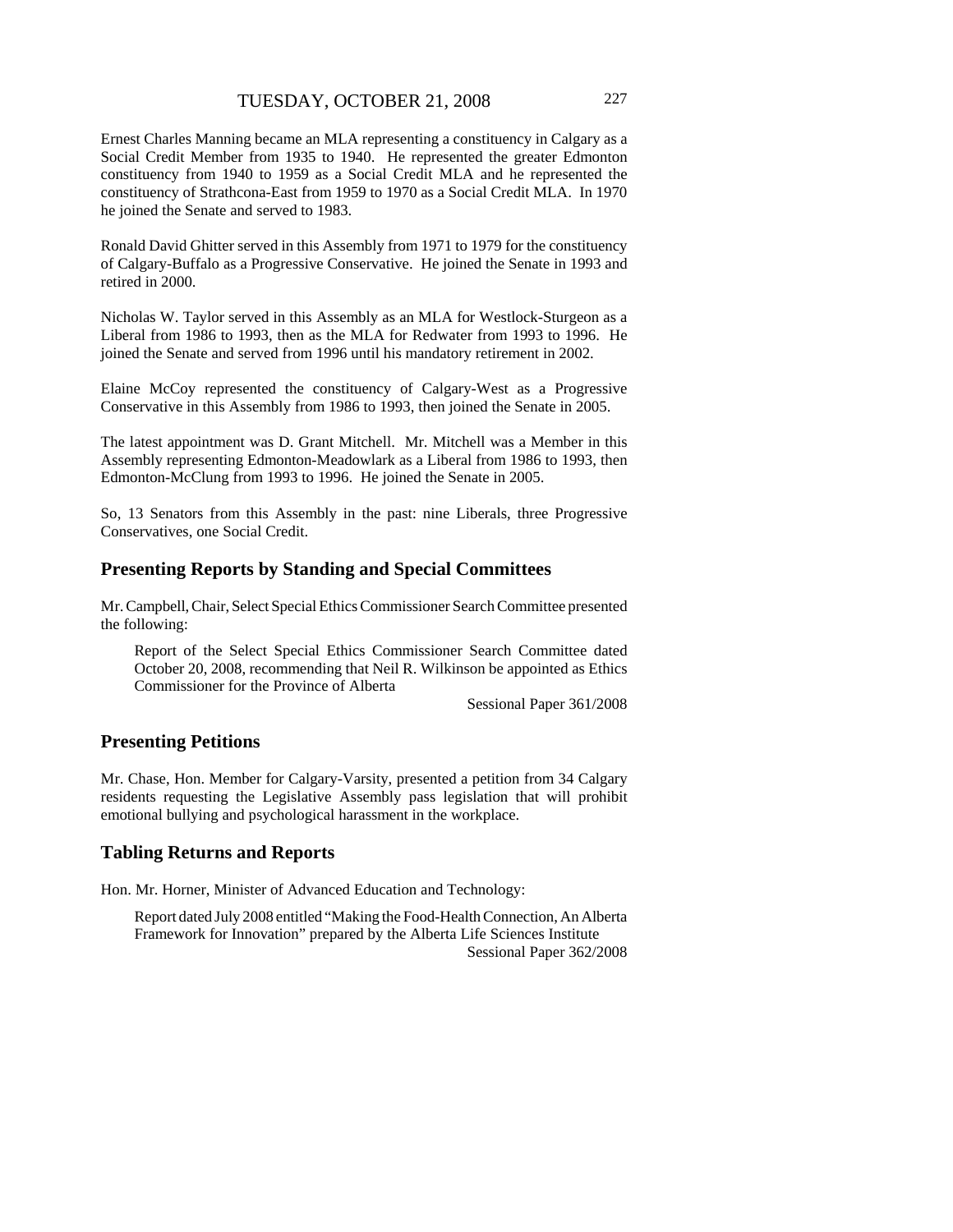# 228 TUESDAY, OCTOBER 21, 2008

Mrs. Forsyth, Chair, Alberta Heritage Savings Trust Fund Committee:

Alberta Heritage Savings Trust Fund, First Quarter Update for the three months ended June 30, 2008

Sessional Paper 363/2008

Mr. Chase, Hon. Member for Calgary-Varsity:

Calgary Gymnastics Centre 2008 Media Guide

Sessional Paper 364/2008

Information package regarding the Vocational and Rehabilitation Research Institute

Sessional Paper 365/2008

Mr. Mason, Hon. Member for Edmonton-Highlands-Norwood, on behalf of Ms Notley, Hon. Member for Edmonton-Strathcona:

Copies of 6 memoranda with attachments from John Mould, Child and Youth Advocate, Children's Services/Children and Youth Services, to Hon. Mrs. Forsyth, Minister of Children's Services and Hon. Ms Tarchuk, Minister of Children and Youth Services, regarding quarterly reports for the Office of the Child and Youth Advocate

Sessional Paper 366/2008

Hon. Mr. Kowalski, Speaker of the Legislative Assembly:

Pamphlet entitled "Page Biographies, Legislative Assembly of Alberta, 27th Legislature, First Session, Fall 2008"

Sessional Paper 367/2008

Hon. Mr. Kowalski, Speaker of the Legislative Assembly, pursuant to the Freedom of Information and Protection of Privacy Act, cF-25, s63(2):

Office of the Information and Privacy Commissioner, Annual Report 2007-2008 Sessional Paper 368/2008

# **Tablings to the Clerk**

Clerk of the Assembly on behalf of Hon. Mr. Knight, Minister of Energy:

Alberta Energy Ministerial Order 31/2008 dated May 5, 2008, and Alberta Energy Ministerial Order 46/2008 dated June 26, 2008

Sessional Paper 369/2008

Clerk of the Assembly, pursuant to the Legislative Assembly Act, cL-9, s45 and the Government Accountability Act, cG-7, s14, on behalf of:

Hon. Mr. Horner, Minister of Advanced Education and Technology:

Advanced Education and Technology, Annual Report 2007-08 Sessional Paper 370/2008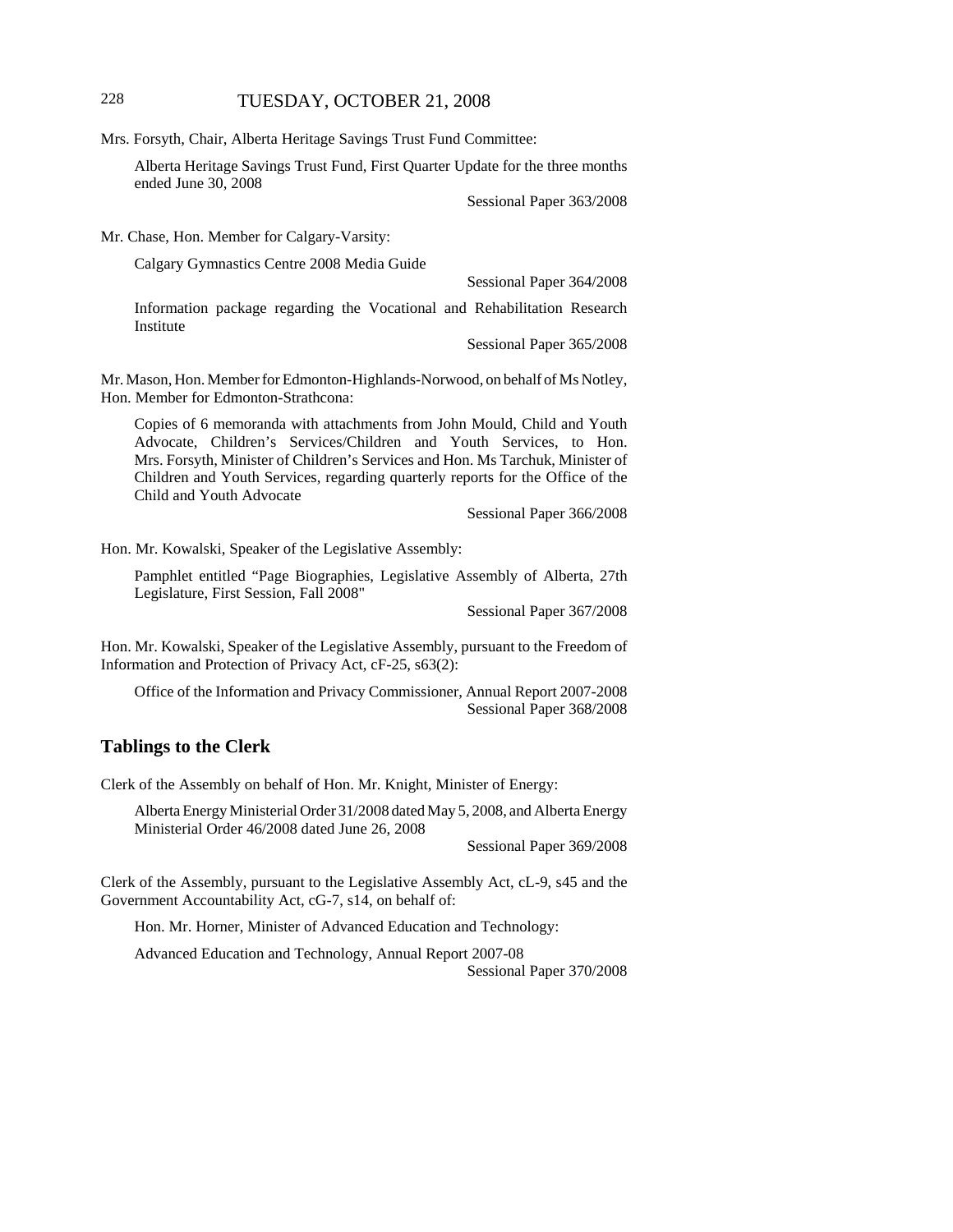| Hon. Mr. Groeneveld, Minister of Agriculture and Rural Development:                                |                          |
|----------------------------------------------------------------------------------------------------|--------------------------|
| Agriculture and Food, Annual Report 2007-2008                                                      |                          |
|                                                                                                    | Sessional Paper 371/2008 |
| Hon. Ms Tarchuk, Minister of Children and Youth Services:                                          |                          |
| Alberta Children's Services, Annual Report 2007-08                                                 |                          |
|                                                                                                    | Sessional Paper 372/2008 |
| Hon. Mr. Hancock, Minister of Education:                                                           |                          |
| Education, Annual Report 2007-2008                                                                 |                          |
|                                                                                                    | Sessional Paper 373/2008 |
| Hon. Mr. Goudreau, Minister of Employment and Immigration:                                         |                          |
| Employment, Immigration and Industry, Annual Report 2007-2008                                      | Sessional Paper 374/2008 |
| Hon. Mr. Knight, Minister of Energy:                                                               |                          |
| Energy, Annual Report 2007-2008                                                                    |                          |
|                                                                                                    | Sessional Paper 375/2008 |
| Hon. Mr. Renner, Minister of Environment:                                                          |                          |
| Environment, Annual Report 2007-2008                                                               |                          |
|                                                                                                    | Sessional Paper 376/2008 |
| Hon. Mr. Stelmach, Premier:                                                                        |                          |
| Executive Council, Annual Report 2007-2008                                                         |                          |
|                                                                                                    | Sessional Paper 377/2008 |
| Hon. Ms Evans, Minister of Finance and Enterprise:                                                 |                          |
| Finance, Annual Report 2007-2008                                                                   |                          |
|                                                                                                    | Sessional Paper 378/2008 |
| Hon. Mr. Liepert, Minister of Health and Wellness:                                                 |                          |
| Health and Wellness, Annual Report 2007-2008, Section I                                            | Sessional Paper 379/2008 |
| Health and Wellness, Annual Report 2007-2008, Section II                                           | Sessional Paper 380/2008 |
| Hon. Mr. Hayden, Minister of Infrastructure and Hon. Mr. Ouellette, Minister of<br>Transportation: |                          |
| Infrastructure and Transportation, Annual Report 2007-2008                                         |                          |
|                                                                                                    | Sessional Paper 381/2008 |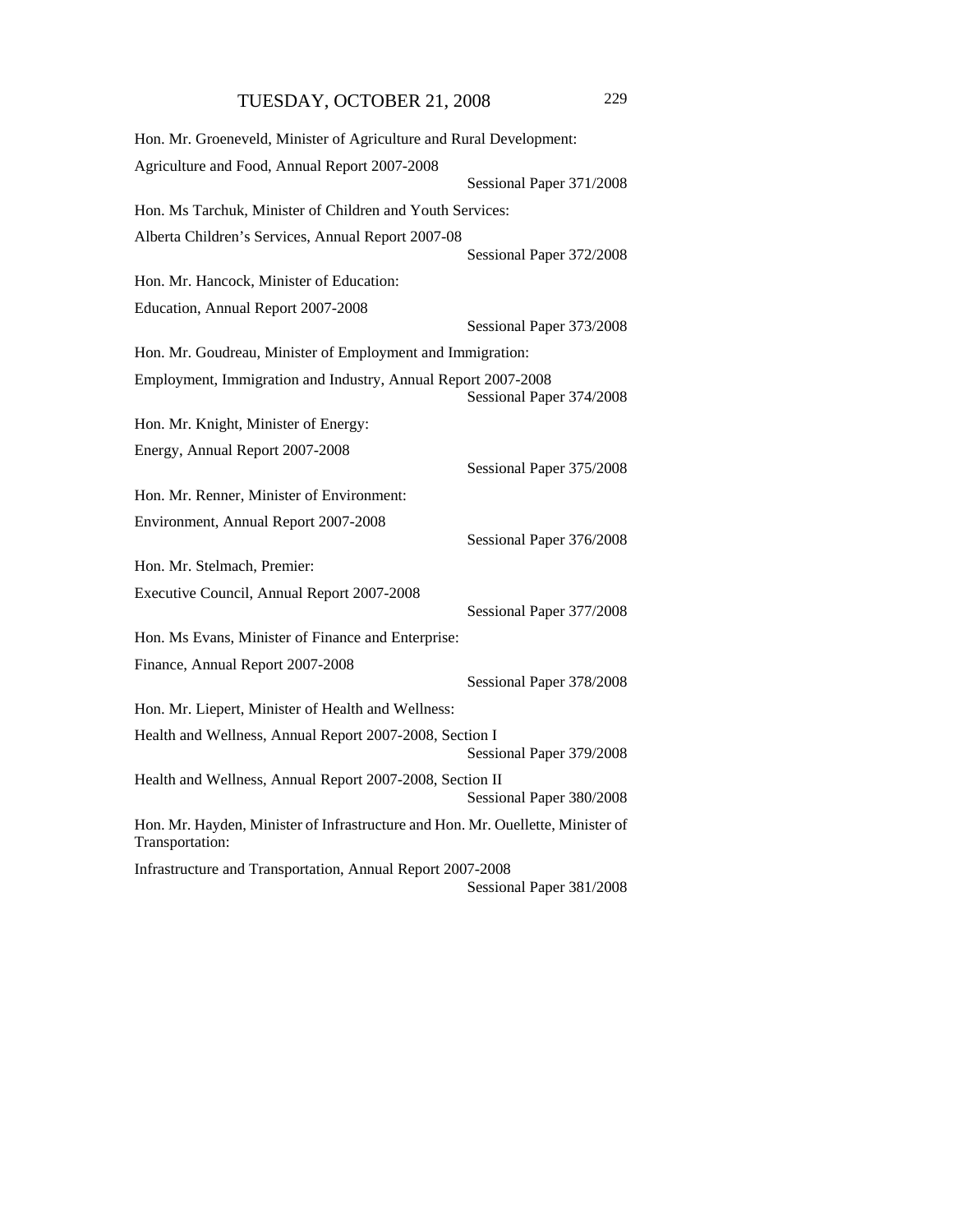# 230 TUESDAY, OCTOBER 21, 2008

| 2007-2008 | International, Intergovernmental and Aboriginal Relations, Annual Report                                       |  |                          |  |
|-----------|----------------------------------------------------------------------------------------------------------------|--|--------------------------|--|
|           |                                                                                                                |  | Sessional Paper 382/2008 |  |
|           | Hon. Ms Redford, Minister of Justice and Attorney General:                                                     |  |                          |  |
|           | Justice and Attorney General, Annual Report 2007-2008                                                          |  | Sessional Paper 383/2008 |  |
|           | Hon. Mr. Danyluk, Minister of Municipal Affairs and Hon. Mrs. Fritz, Minister<br>of Housing and Urban Affairs: |  |                          |  |
|           | Municipal Affairs and Housing, Annual Report 2007-2008                                                         |  | Sessional Paper 384/2008 |  |
|           | Hon. Mrs. Jablonski, Minister of Seniors and Community Supports:                                               |  |                          |  |
|           | Seniors and Community Supports, Annual Report 2007-2008                                                        |  | Sessional Paper 385/2008 |  |
|           | Hon. Mrs. Klimchuk, Minister of Service Alberta:                                                               |  |                          |  |
|           | Service Alberta, Annual Report 2007-2008                                                                       |  |                          |  |
|           |                                                                                                                |  | Sessional Paper 386/2008 |  |
|           | Hon. Mr. Lindsay, Solicitor General and Minister of Public Security:                                           |  |                          |  |
|           | Solicitor General and Public Security, Annual Report 2007-2008                                                 |  | Sessional Paper 387/2008 |  |
|           | Hon. Dr. Morton, Minister of Sustainable Resource Development:                                                 |  |                          |  |
|           | Sustainable Resource Development, Annual Report 2007-2008                                                      |  | Sessional Paper 388/2008 |  |
|           | Hon. Mrs. Ady, Minister of Tourism, Parks and Recreation:                                                      |  |                          |  |
|           | Tourism, Parks, Recreation and Culture, Annual Report 2007-2008                                                |  | Sessional Paper 389/2008 |  |
|           | Hon. Mr. Snelgrove, President of the Treasury Board:                                                           |  |                          |  |
|           | Treasury Board, Annual Report 2007-2008                                                                        |  |                          |  |
|           |                                                                                                                |  | Sessional Paper 390/2008 |  |

Pursuant to the Government Accountability Act, cG-7, s10:

Consolidated Financial Statements of the Government of Alberta, Annual Report 2007-2008

Sessional Paper 391/2008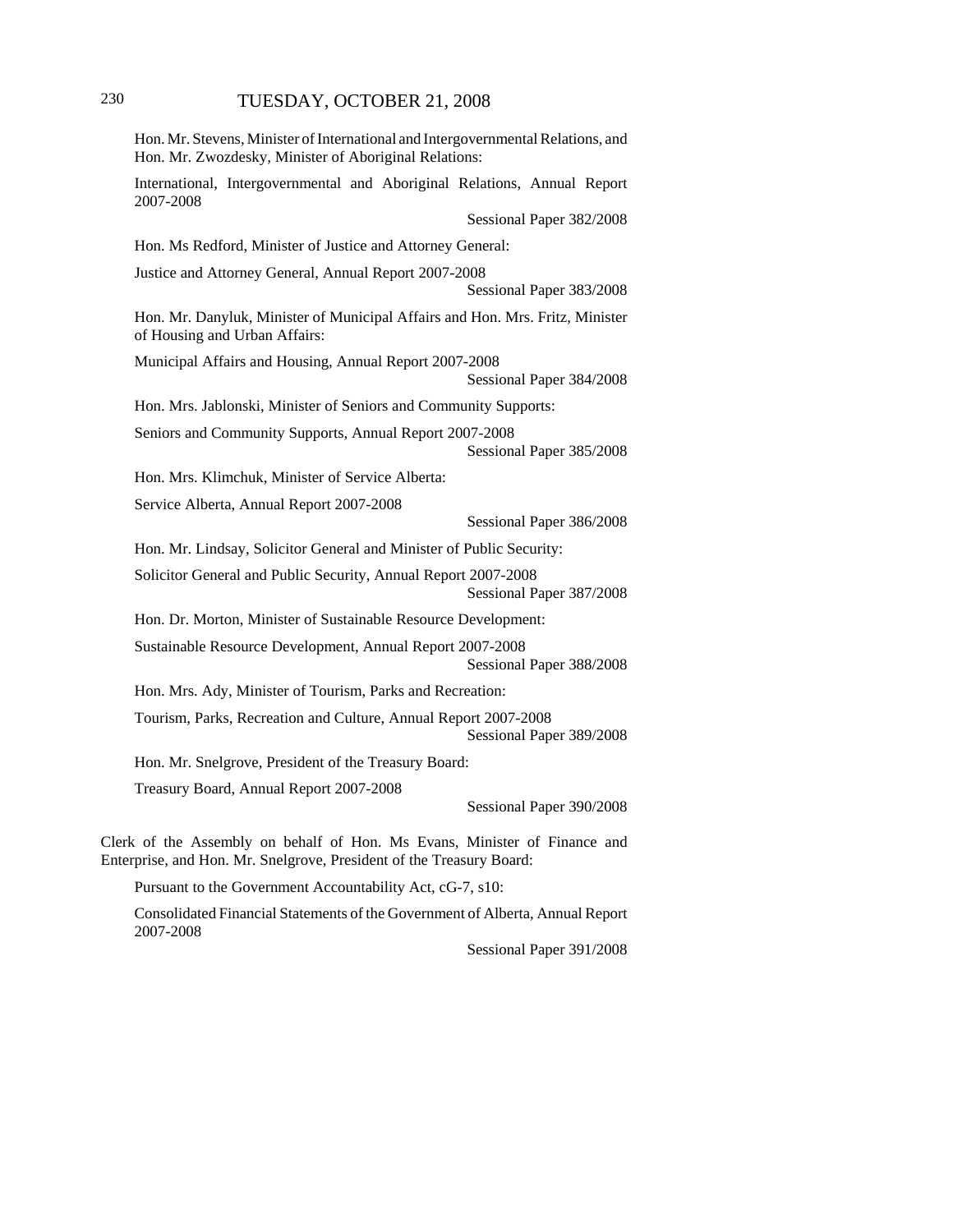Measuring Up, Progress Report on the Government of Alberta Business Plan, Annual Report 2007-2008

Sessional Paper 392/2008

Pursuant to the Government Accountability Act, cG-7, s8(1):

Budget 2008, First Quarter Fiscal Update 2008-09

Sessional Paper 393/2008

Clerk of the Assembly on behalf of Hon. Ms Evans, Minister of Finance and Enterprise:

Alberta Heritage Scholarship Fund, Financial Statements, Year Ended March 31, 2008

Sessional Paper 394/2008

Pursuant to the Members of the Legislative Assembly Pension Plan Act, cM-12, s4:

Members of the Legislative Assembly Pension Plan, Annual Report for the year ended March 31, 2007

Sessional Paper 395/2008

Members of the Legislative Assembly Pension Plan, Annual Report for the year ended March 31, 2008

Sessional Paper 396/2008

Pursuant to the Securities Act, cS-4, s20(2):

Alberta Securities Commission, 2008 Annual Report

Sessional Paper 397/2008

Pursuant to the Alberta Cancer Prevention Legacy Act, cA-14.2, s3(5):

Alberta Cancer Prevention Legacy Fund, Financial Statements dated March 31, 2008

Sessional Paper 398/2008

Clerk of the Assembly on behalf of Hon. Mr. Horner, Minister of Advanced Education and Technology:

Pursuant to the Alberta Heritage Foundation for Medical Research Act,  $cA-21$ ,  $s7(4)$ :

Alberta Heritage Foundation for Medical Research Endowment Fund, Financial Statements dated March 31, 2008

Sessional Paper 399/2008

Pursuant to the Alberta Heritage Foundation for Science and Engineering Research Act, cA-22, s7(6):

Alberta Heritage Science and Engineering Research Endowment Fund, Financial Statements, Year Ended March 31, 2008

Sessional Paper 400/2008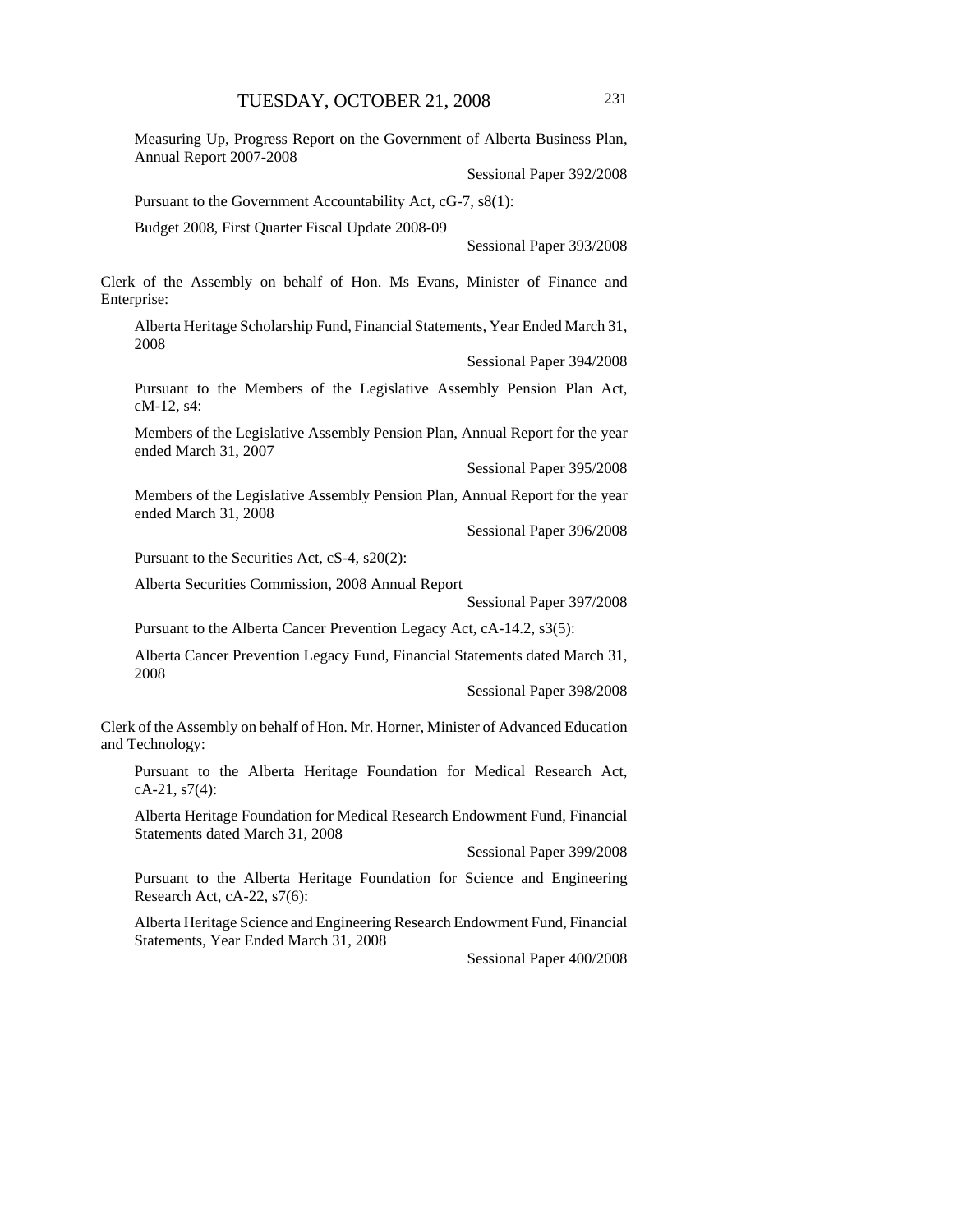# 232 TUESDAY, OCTOBER 21, 2008

Clerk of the Assembly on behalf of Hon. Mr. Snelgrove, President of the Treasury Board:

Report entitled "General Revenue Fund, Details of Grants, Supplies and Services, Capital Assets and Other, by Payee for the Year Ended March 31, 2008" Sessional Paper 401/2008

# **ORDERS OF THE DAY**

# **Government Bills and Orders**

#### **Second Reading**

On the motion that the following Bill be now read a Second time:

Bill 28 Jury Amendment Act, 2008 — Hon. Ms Redford

A debate followed.

Ms Pastoor moved adjournment of the debate, which was agreed to.

On the motion that the following Bill be now read a Second time:

Bill 29 Alberta Capital Finance Authority Amendment Act, 2008 (\$) — Hon. Ms Evans

A debate followed.

Dr. Swann moved adjournment of the debate, which was agreed to.

On the motion that the following Bill be now read a Second time:

Bill 31 Financial Administration Amendment Act, 2008 — Hon. Mr. Snelgrove

A debate followed.

Ms Pastoor moved adjournment of the debate, which was agreed to.

The following Bill was read a Second time and referred to Committee of the Whole:

Bill 30 Alberta Evidence Amendment Act, 2008 — Mr. Bhullar

#### **Third Reading**

On the motion that the following Bill be now read a Third time:

Bill 7 Post-secondary Learning Amendment Act, 2008 — Hon. Mr. Zwozdesky on behalf of Mr. Bhullar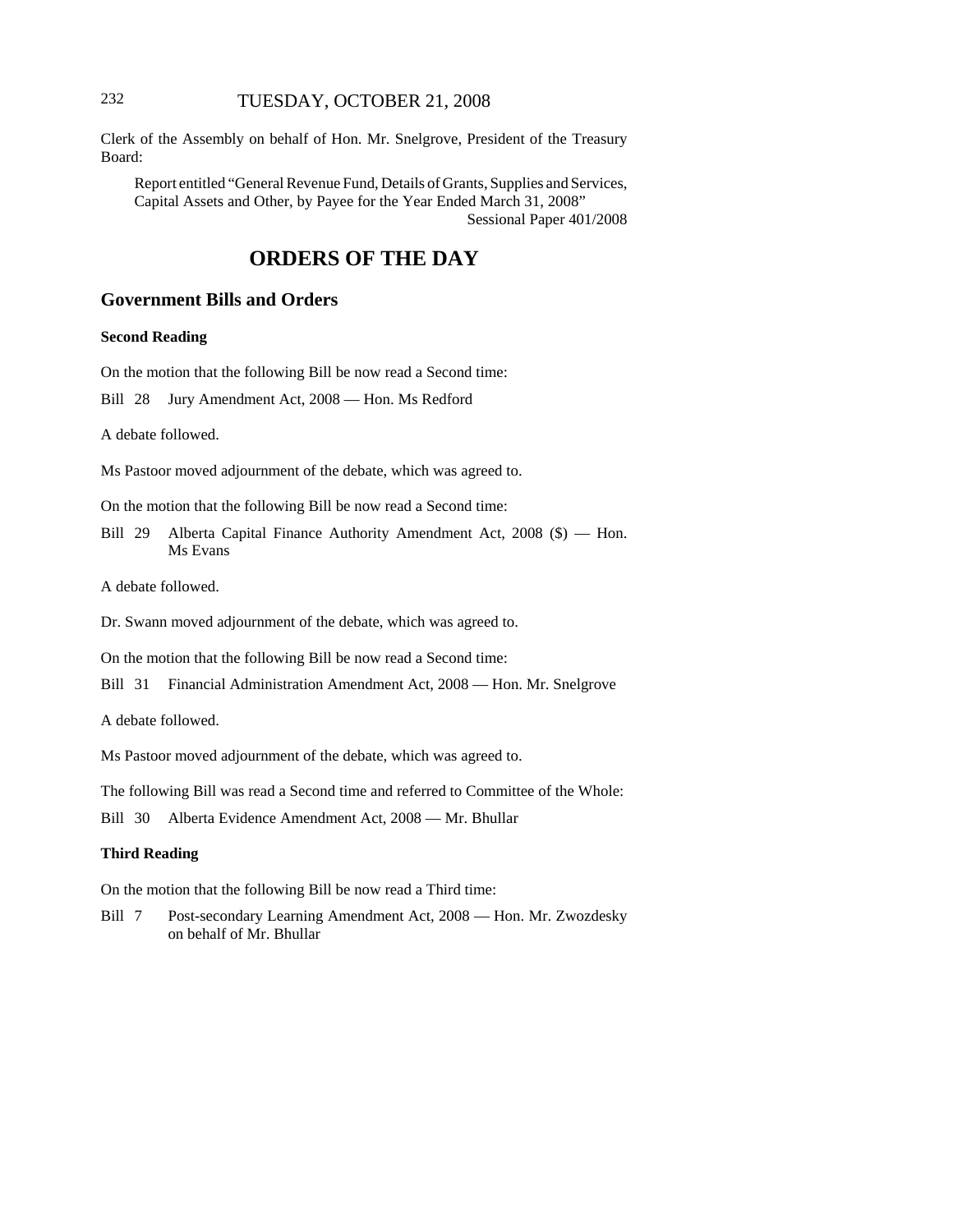A debate followed.

Debate adjourned, Mr. Mason speaking.

### **Adjournment**

Pursuant to Standing Order 4(3), the Assembly adjourned at 5:30 p.m. until 7:30 p.m.

TUESDAY, OCTOBER 21, 2008 — 7:30 P.M.

#### **Government Bills and Orders**

#### **Third Reading**

The following Bills were read a Third time and passed:

- Bill 7 Post-secondary Learning Amendment Act, 2008 Mr. Bhullar
- Bill 8 Climate Change and Emissions Management Amendment Act, 2008 -Hon. Ms Redford on behalf of Hon. Mr. Renner
- Bill 14 Court of Queen's Bench Amendment Act, 2008 Hon. Ms Redford
- Bill 15 Family Law Amendment Act, 2008 Hon. Ms Redford
- Bill 16 Municipal Government Amendment Act, 2008 Hon. Mr. Danyluk
- Bill 21 Heating Oil and Propane Rebate Act Mr. Johnson on behalf of Mr. Griffiths
- Bill 25 Miscellaneous Statutes Amendment Act, 2008 Hon. Ms Redford

#### **Second Reading**

On the motion that the following Bill be now read a Second time:

Bill 32 Meat Inspection Amendment Act, 2008 — Mr. Griffiths

A debate followed.

Ms Pastoor moved adjournment of the debate, which was agreed to.

On the motion that the following Bill be now read a Second time:

Bill 33 Agriculture Financial Services Amendment Act, 2008 (\$) — Hon. Mr. Groeneveld

A debate followed.

Mr. MacDonald moved adjournment of the debate, which was agreed to.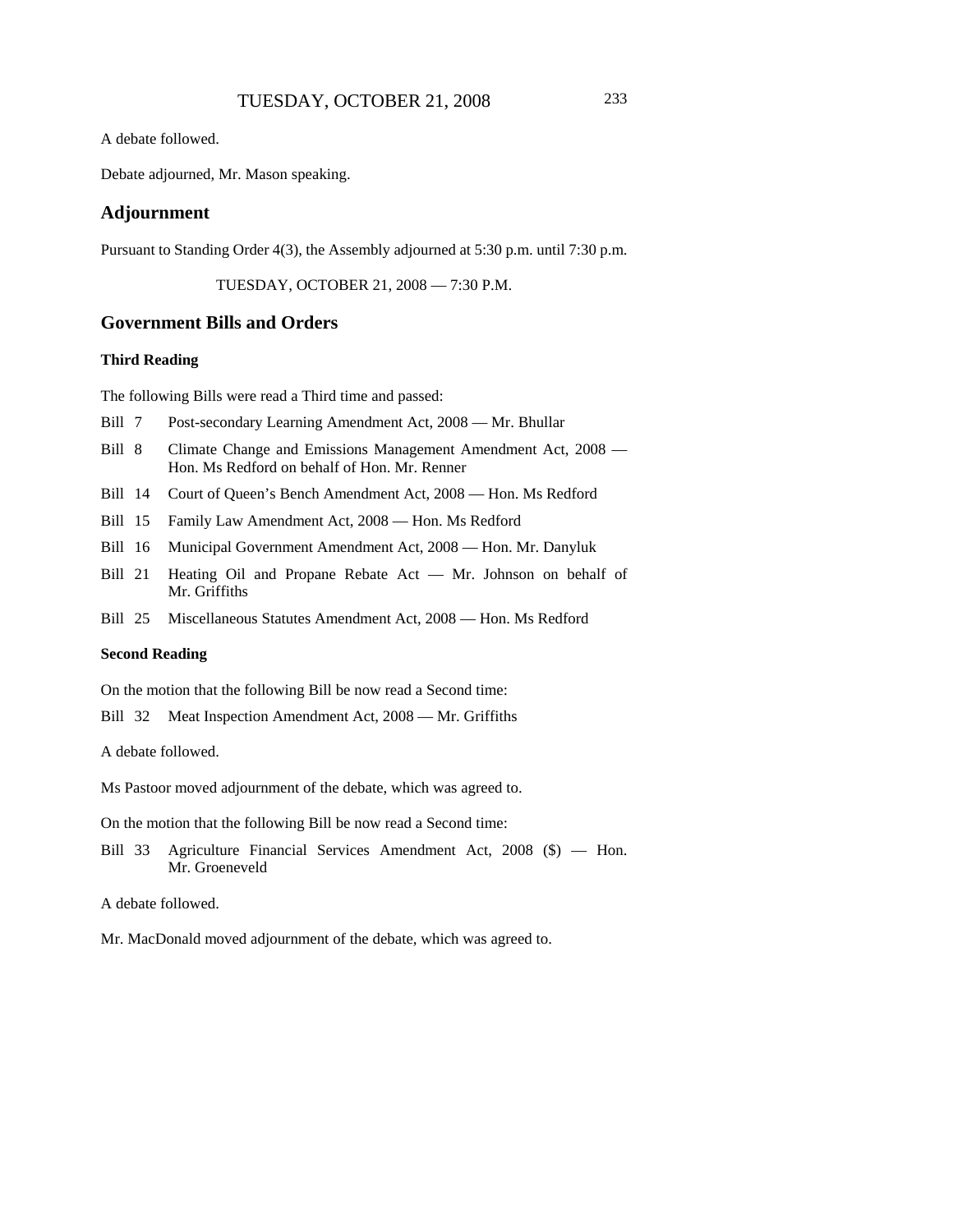# 234 WEDNESDAY, OCTOBER 22, 2008

On the motion that the following Bill be now read a Second time:

Bill 35 Government Organization Amendment Act, 2008 — Hon. Mr. Hayden

A debate followed.

Mr. MacDonald moved adjournment of the debate, which was agreed to.

On the motion that the following Bill be now read a Second time:

Bill 34 Employment Pension Plans Amendment Act, 2008 — Dr. Brown

A debate followed.

Ms Blakeman moved adjournment of the debate, which was agreed to.

#### **Third Reading**

The following Bill was read a Third time and passed:

Bill 19 First Nations Sacred Ceremonial Objects Repatriation Amendment Act, 2008 — Hon. Mr. Zwozdesky on behalf of Hon. Mr. Blackett

### **Adjournment**

On motion by Hon. Mr. Zwozdesky, Deputy Government House Leader, the Assembly adjourned at 10:08 p.m. until Wednesday, October 22, 2008, at 1:30 p.m.

Wednesday, October 22, 2008

The Speaker took the Chair at 1:30 p.m.

### **Members' Statements**

Ms Woo-Paw, Hon. Member for Calgary-Mackay, made a statement regarding the Calgary Board of Education's Waste Reduction Week initiative, and recognizing the Calgary Board of Education and Chevron Canada on receiving the International Partnership Network's Global Best Award.

Mr. Bhullar, Hon. Member for Calgary-Montrose, made a statement regarding Blake Bothwell who passed away on October 15, 2008.

Mr. MacDonald, Hon. Member for Edmonton-Gold Bar, made a statement recognizing the 50th anniversary of Capilano School.

Mrs. McQueen, Hon. Member for Drayton Valley-Calmar, made a statement regarding the Beverage Container Recycling Program.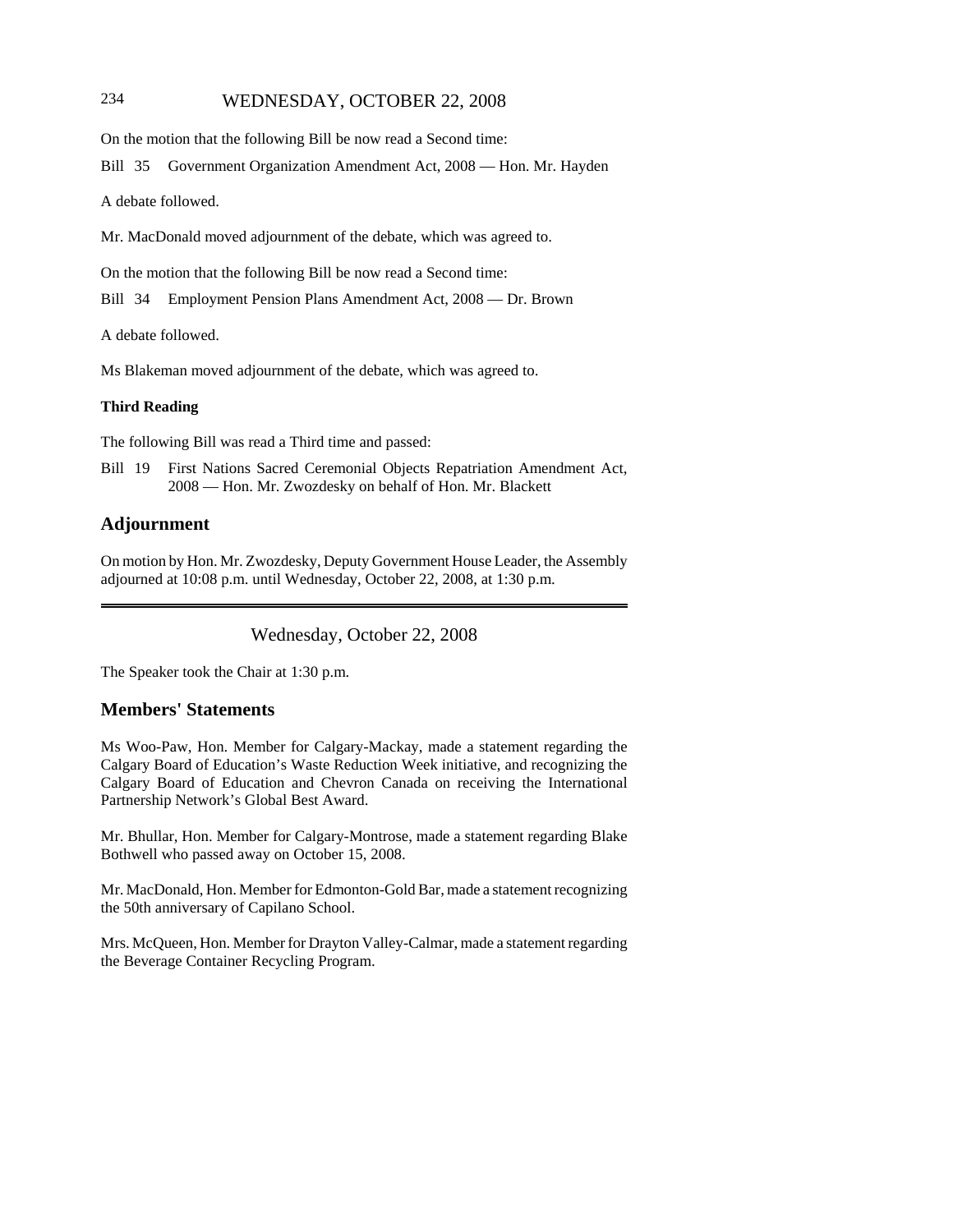Mr. Elniski, Hon. Member for Edmonton-Calder, made a statement regarding the public meeting of the Standing Committee on the Alberta Heritage Savings Trust Fund held in Edmonton on October 16, 2008.

Mr. Doerksen, Hon. Member for Strathmore-Brooks, made a statement encouraging students, parents, and teachers to nominate a teacher or principal for a 2009 Excellence in Teaching Award.

# **Presenting Reports by Standing and Special Committees**

Mrs. Forsyth, Chair, Select Standing Committee on the Alberta Heritage Savings Trust Fund, presented the following report:

Alberta Heritage Savings Trust Fund, Annual Report dated October 2008 Sessional Paper 402/2008

Mr. Rodney, Chair, Standing Committee on Community Services, presented the following report recommending that Bill 18, Film and Video Classification Act, proceed:

Standing Committee on Community Services, Report on Bill 18, Film and Video Classification Act, dated October 2008

Sessional Paper 403/2008

Concurrence of the Assembly was requested with respect to this report.

The question being put, concurrence in the report was granted.

Mr. VanderBurg, Chair, Standing Committee on Public Safety and Services, presented the following report recommending that Bill 10, Security Services and Investigators Act, proceed:

Standing Committee on Public Safety and Services, Report on Bill 10, Security Services and Investigators Act, dated October 2008

Sessional Paper 404/2008

Concurrence of the Assembly was requested with respect to this report.

The question being put, concurrence in the report was granted.

Mr. Prins, Chair, Standing Committee on Resources and Environment, presented the following report recommending that Bill 23, Weed Control Act, proceed:

Standing Committee on Resources and Environment, Report on Bill 23, Weed Control Act, dated October 2008

Sessional Paper 405/2008

Concurrence of the Assembly was requested with respect to this report.

The question being put, concurrence in the report was granted.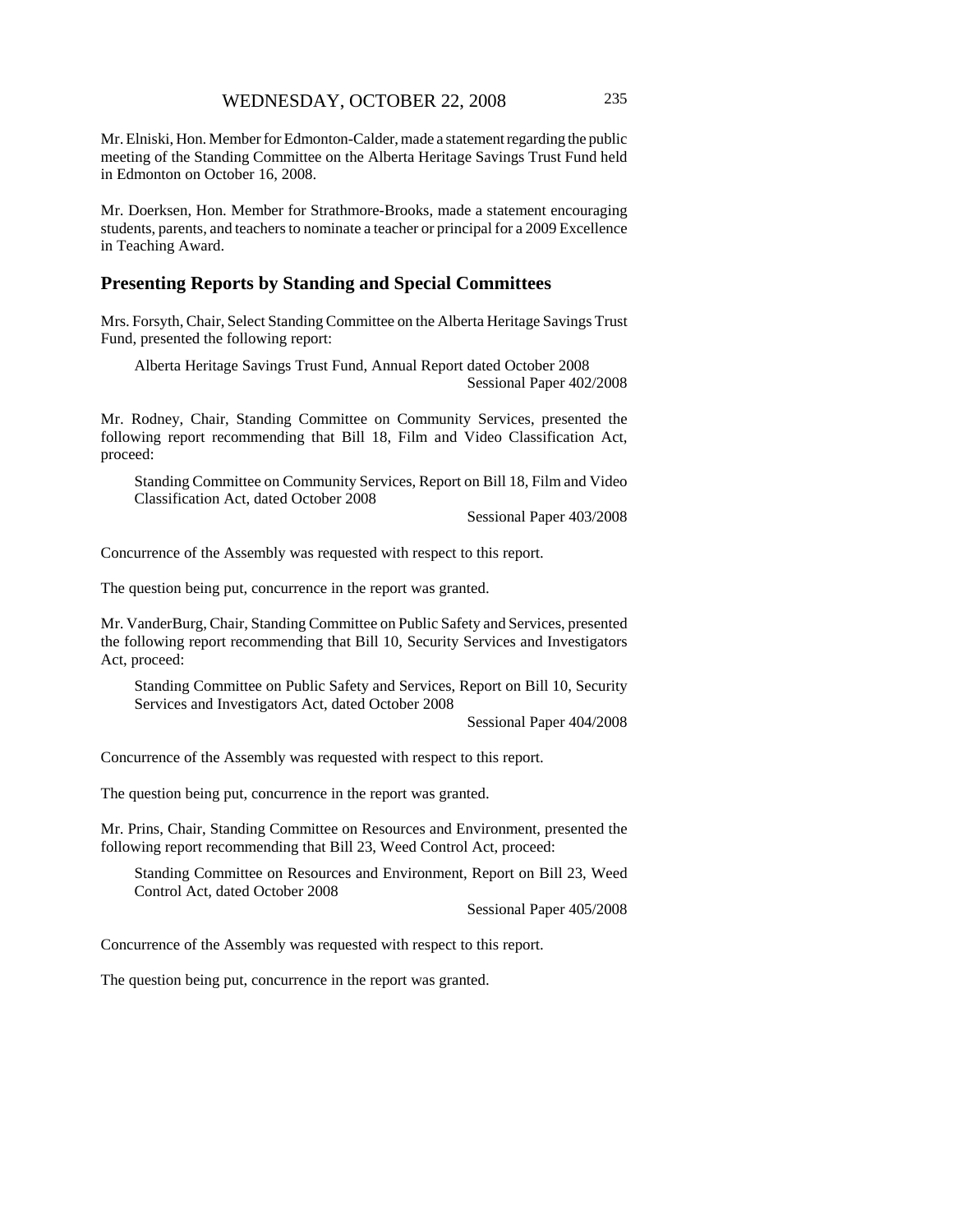# 236 WEDNESDAY, OCTOBER 22, 2008

Mr. Allred, Chair, Standing Committee on the Economy, presented the following report recommending that Bill 204, Traffic Safety (Hand-Held Communication Devices) Amendment Act, 2008, not proceed:

Standing Committee on the Economy, Report on Bill 204, Traffic Safety (Hand-Held Communication Devices) Amendment Act, 2008, dated October 2008

Sessional Paper 406/2008

Concurrence of the Assembly was requested with respect to this report.

The question being put, concurrence in the report was granted.

Mr. Horne, Chair, Standing Committee on Health, presented the following report recommending that Bill 24, Adult Guardianship and Trusteeship Act, proceed:

Standing Committee on Health, Report on Bill 24, Adult Guardianship and Trusteeship Act, dated October 2008

Sessional Paper 407/2008

Concurrence of the Assembly was requested with respect to this report.

The question being put, concurrence in the report was granted.

### **Presenting Petitions**

Mr. Chase, Hon. Member for Calgary-Varsity, presented a petition from 34 Calgary residents requesting the Legislative Assembly pass legislation that will prohibit emotional bullying and psychological harassment in the workplace.

### **Introduction of Bills (First Reading)**

Notice having been given:

Bill 208 Alberta Affordable Mortgage Protection Act — Mr. Weadick

Bill 209 Traffic Safety (Driver Disqualification and Seizure of Vehicles Arising From Drug Offences) Amendment Act, 2008 — Mr. Quest

# **Tabling Returns and Reports**

Mr. Chase, Hon. Member for Calgary-Varsity:

Booklet entitled "Agir ensemble, Francophonie 2006-2009" prepared by the Organisation Internationale de la Francophonie

Sessional Paper 408/2008

Document dated July/August 2008 entitled "Parlements et Francophonie" prepared by the Assemblée parlementaire de la Francophonie

Sessional Paper 409/2008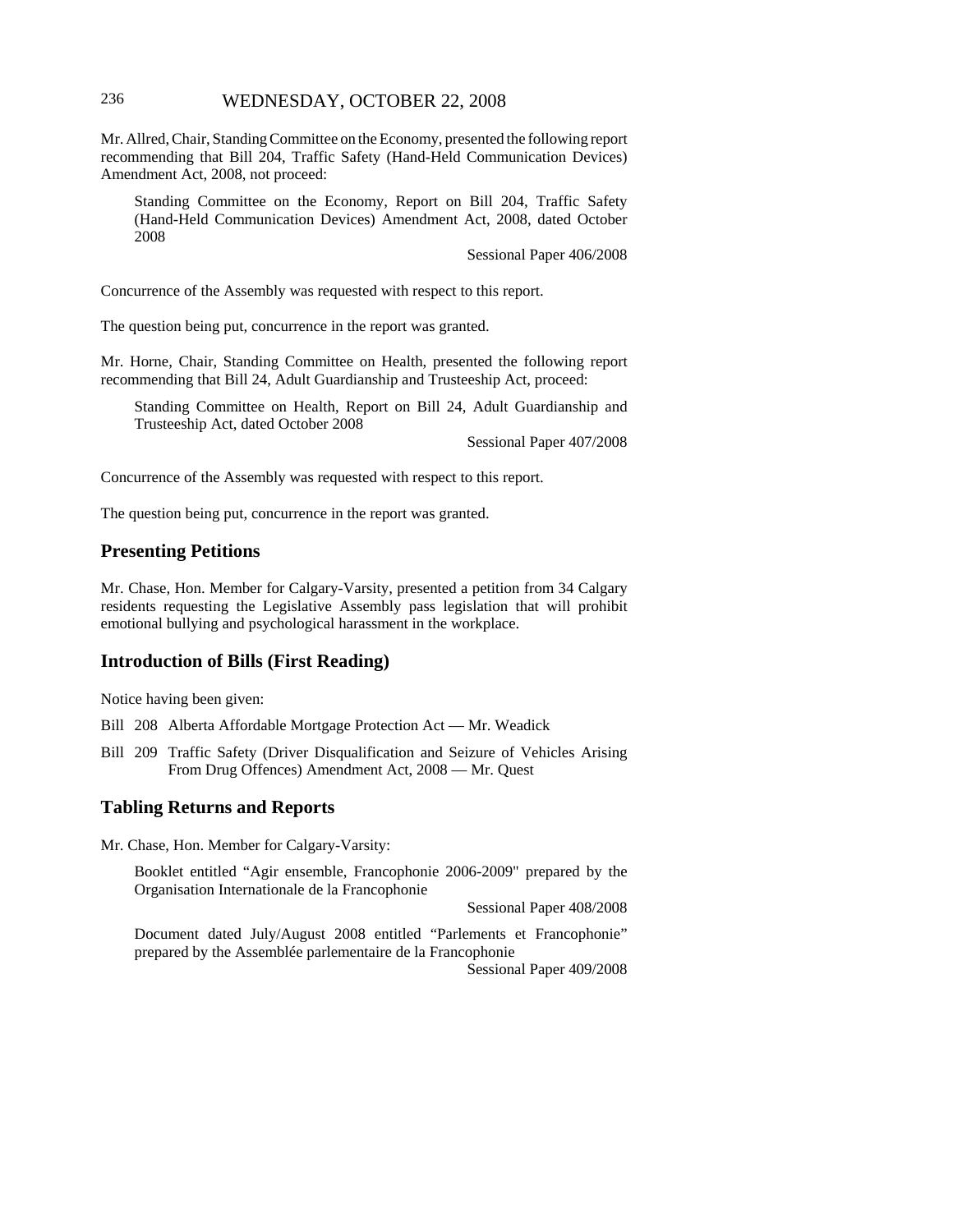# **Tablings to the Clerk**

Clerk of the Assembly on behalf of Hon. Dr. Morton, Minister of Sustainable Resource Development:

Surface Rights Board and Land Compensation Board, 2007 Annual Report Sessional Paper 410/2008

Clerk of the Assembly on behalf of Hon. Mr. Horner, Minister of Advanced Education and Technology:

Return to Order of the Assembly MR9, asked for by Mr. Taylor on October 20, 2008:

A copy of all documents regarding the degree-granting status of post-secondary institutions in the province, excluding the University of Alberta and the University of Calgary, from January 1, 2003, to May 6, 2008.

Sessional Paper 411/2008

Clerk of the Assembly on behalf of Hon. Mr. Knight, Minister of Energy:

Report dated September 30, 2008, entitled "Accelerating Carbon Capture and Storage in Alberta, Interim Report" prepared by the Alberta Carbon Capture and Storage Development Council

Sessional Paper 412/2008

### **Speaker's Statement - Strangers in the Legislative Assembly**

Honourable Members, before proceeding to Orders of the Day, a little historic vignette with respect to strangers in the Alberta Legislative Assembly. On seven occasions strangers, that is, individuals other than Members or Officers of the Assembly, have been given permission to address our Assembly from the floor.

In 1935 William Aberhart spoke to the Assembly about the Douglas Social Credit plan before he became a Member and Premier of the province later that same year. In 1997 wheelchair athlete and fund-raiser Rick Hansen addressed the Assembly on the 10th anniversary of his Man in Motion World Tour. Daniel Novak, Page speech contest winner, read his entry to the Assembly in 1999. In 2002 Prince Michael of Kent, cousin of Queen Elizabeth II, addressed the House on the occasion of the Queen's Golden Jubilee celebrations. In 2005 the Honourable Sam Lieberman spoke on behalf of the province's Second World War veterans on the 60th anniversary of VE Day. On May 24, 2005, Her Majesty Queen Elizabeth II delivered the first ever address by a reigning monarch to the Assembly. On March 15, 2006, Ray Speaker presented an address on behalf of all former Members.

On May 4, 2006, Her Excellency the Right Honourable Michaëlle Jean, Governor General of Canada, addressed the Alberta Legislative Assembly. Among the words spoken by her were the following: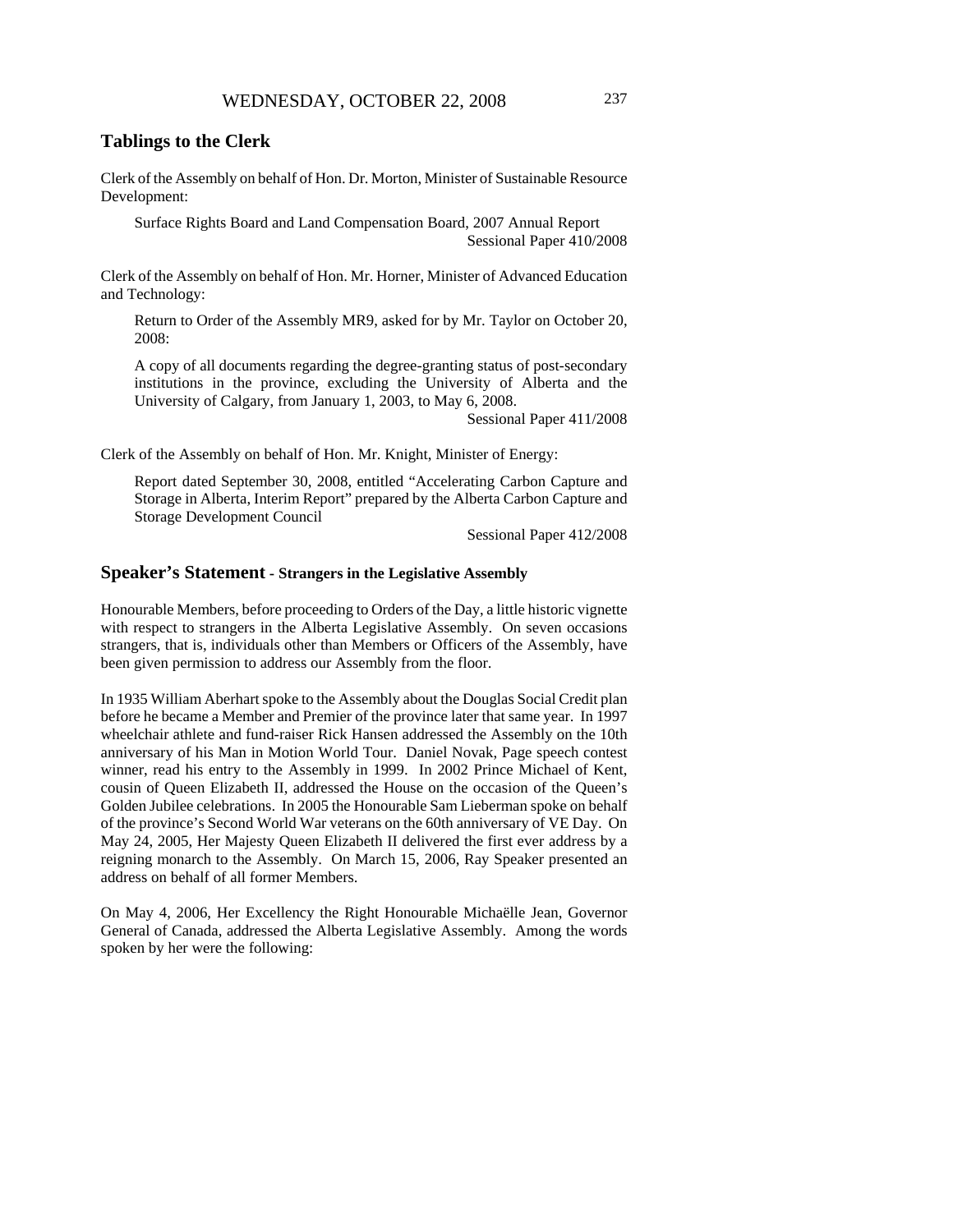# 238 WEDNESDAY, OCTOBER 22, 2008

"The pioneer spirit of independence and resourcefulness in this province is legendary, yet your deserved reputation for fierce individualism and economic self-reliance belie another lesser known aspect of Alberta's character: your people are among the most generous of Canadians. Eightyfive percent of you make financial contributions to charitable and nonprofit organizations. Combined with those who volunteer their time, 94 percent of your citizens believe in giving back."

# **ORDERS OF THE DAY**

### **Government Bills and Orders**

#### **Second Reading**

On the motion that the following Bill be now read a Second time:

Bill 38 Securities Amendment Act, 2008 — Mr. Fawcett

Mr. Fawcett moved adjournment of the debate, which was agreed to.

On the motion that the following Bill be now read a Second time:

Bill 39 Court Statutes Amendment Act, 2008 — Mr. Denis

Mr. Denis moved adjournment of the debate, which was agreed to.

On the motion that the following Bill be now read a Second time:

Bill 32 Meat Inspection Amendment Act, 2008 — Mr. Griffiths

A debate followed.

Ms Notley moved adjournment of the debate, which was agreed to.

On the motion that the following Bill be now read a Second time:

Bill 35 Government Organization Amendment Act, 2008 — Hon. Mr. Hayden

A debate followed.

Debate adjourned, Dr. Taft speaking.

The following Bills were read a Second time and referred to Committee of the Whole:

Bill 28 Jury Amendment Act, 2008 — Hon. Ms Redford

Bill 29 Alberta Capital Finance Authority Amendment Act, 2008 (\$) — Hon. Ms Evans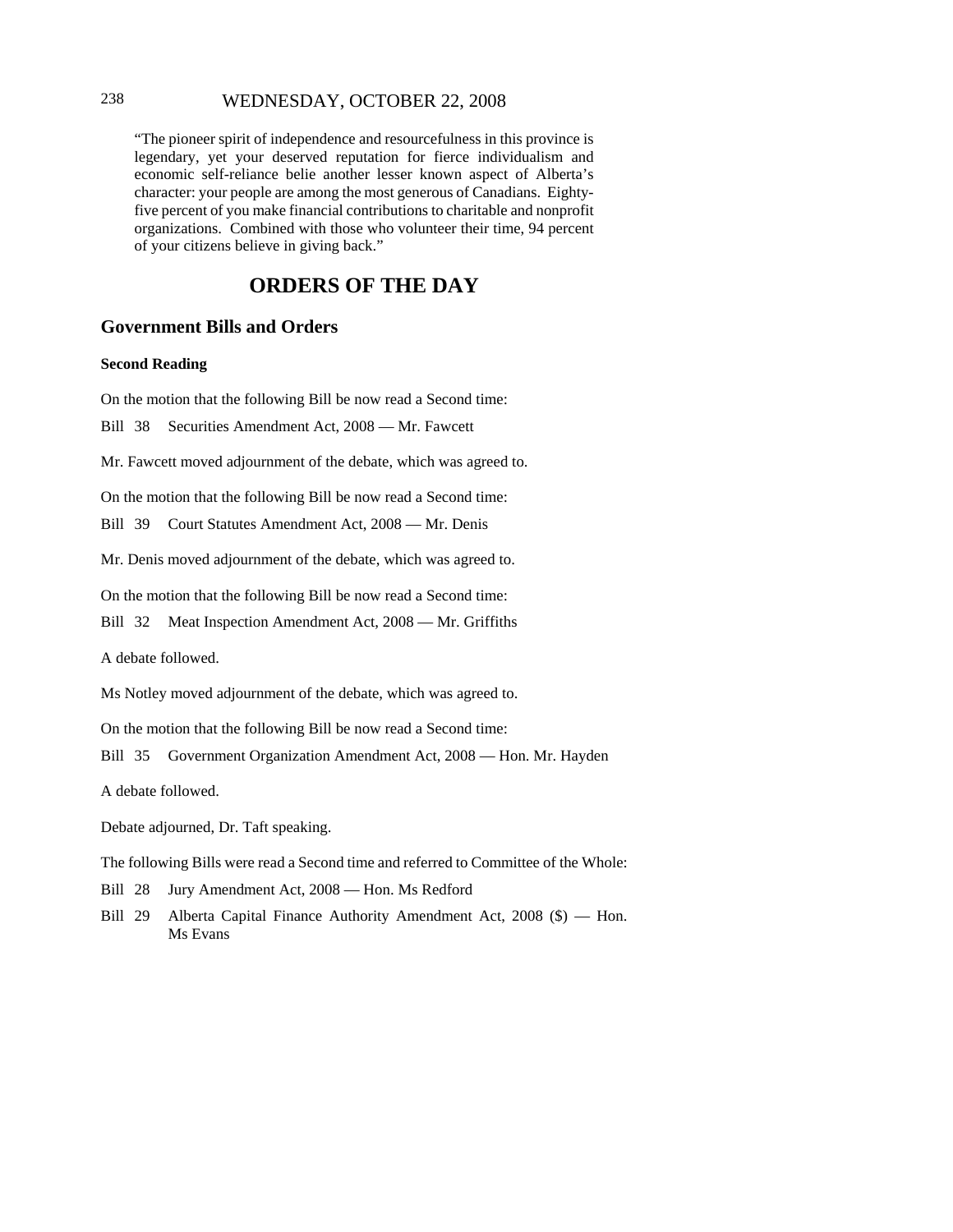# **Adjournment**

Pursuant to Standing Order 4(3), the Assembly adjourned at 5:30 p.m. until 7:30 p.m.

WEDNESDAY, OCTOBER, 22, 2008 — 7:30 P.M.

## **Government Bills and Orders**

### **Second Reading**

On the motion that the following Bill be now read a Second time:

Bill 35 Government Organization Amendment Act, 2008 — Hon. Mr. Hayden

A debate followed.

Ms Pastoor moved adjournment of the debate, which was agreed to.

#### **Third Reading**

On the motion that the following Bill be now read a Third time:

Bill 9 Land Agents Licensing Amendment Act, 2008 — Mr. Campbell on behalf of Mr. Mitzel

A debate followed.

Mr. Chase moved adjournment of the debate, which was agreed to.

The following Bills were read a Third time and passed:

Bill 11 Insurance Amendment Act, 2008 — Hon. Ms Evans

Bill 20 Agriculture Statutes Repeal Act, 2008 — Mr. Campbell on behalf of Mr. Griffiths

# **Second Reading**

On the motion that the following Bill be now read a Second time:

Bill 35 Government Organization Amendment Act, 2008 — Hon. Mr. Hayden

A debate followed.

Mr. Mason moved adjournment of the debate, which was agreed to.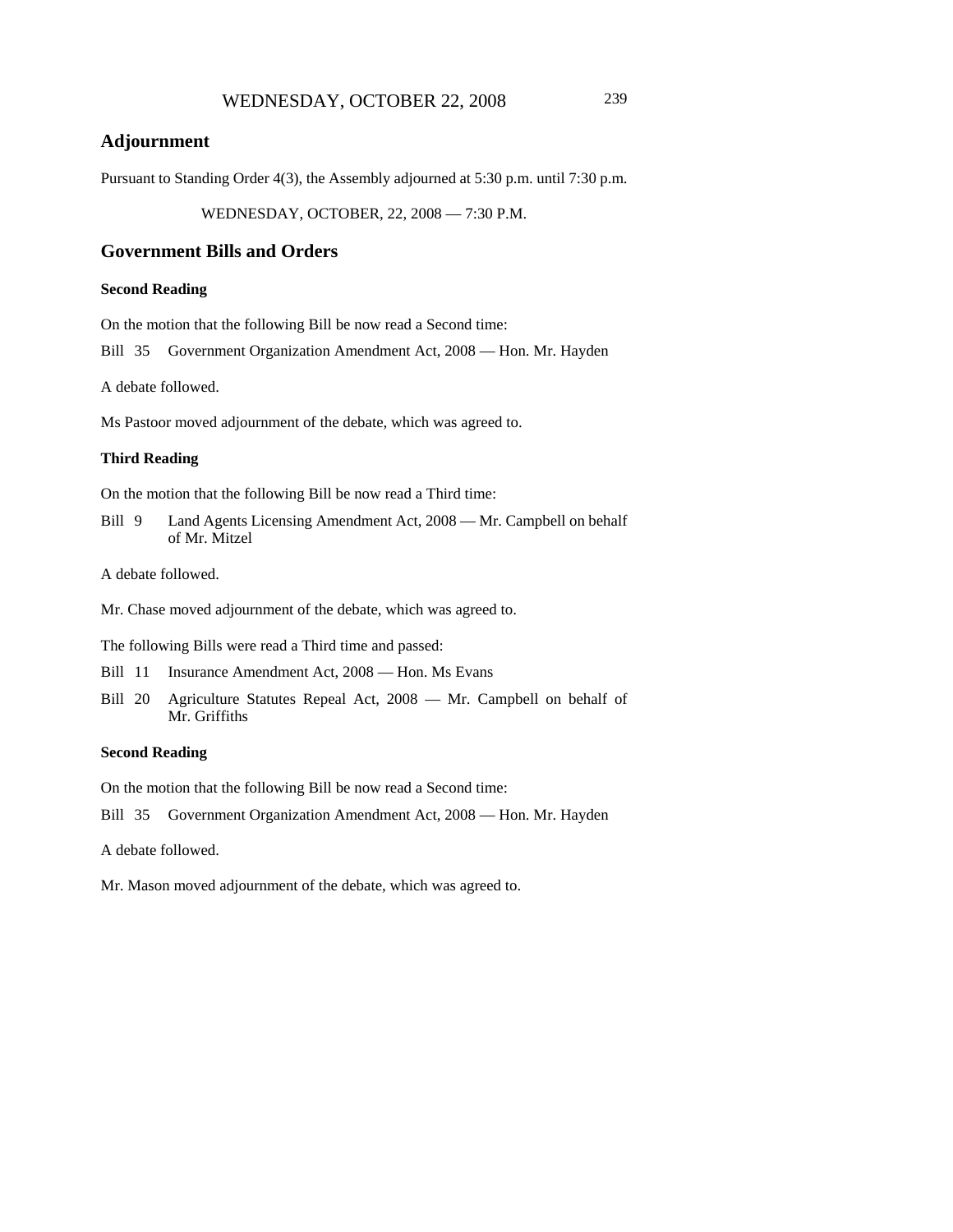# 240 THURSDAY, OCTOBER 23, 2008

# **Adjournment**

On motion by Hon. Mr. Hancock, Government House Leader, the Assembly adjourned at 9:03 p.m. until Thursday, October 23, 2008, at 1:30 p.m.

# Thursday, October 23, 2008

The Speaker took the Chair at 1:30 p.m.

# **Members' Statements**

Mr. Drysdale, Hon. Member for Grande Prairie-Wapiti, made a statement regarding the success of waste reduction programs in Alberta.

Mr. Doerksen, Hon. Member for Strathmore-Brooks, made a statement regarding the need for Alberta to continue expanding access for agriculture and agrifood products in international markets.

Mr. Chase, Hon. Member for Calgary-Varsity, recited a poem by Ina J. Hughs entitled "A Prayer for the Children."

Mr. Cao, Hon. Member for Calgary-Fort, made a statement recognizing October 24, 2008, as United Nations Day.

Mr. Elniski, Hon. Member for Edmonton-Calder, made a statement regarding the dedication of memorial stones at the Alberta Aviation Museum in Edmonton on October 19, 2008.

Ms Notley, Hon. Member for Edmonton-Strathcona, made a statement regarding the need for the government to restructure services provided to children in care.

### **Speaker's Statement - One-day Passage of Bills in the Alberta Legislature**

Honourable Members, the subject of my vignette today deals with a special day in our past. On Thursday, November 16, 2000, the Alberta Legislative Assembly undertook a unique procedure for a very special event. Under Introduction of Bills, the then Honourable Member for Calgary-Glenmore, now Deputy Premier and Minister of International and Intergovernmental Relations, was recognized and he introduced Bill 26, Holocaust Memorial Day and Genocide Remembrance Act. The Government House Leader then moved that the Bill be placed on the Order Paper under Government Bills and Orders.

The Government House Leader then requested unanimous consent to allow Second Reading debate on the same day the Bill received First Reading. It was granted. At the conclusion of the debate the motion for Second Reading was carried unanimously.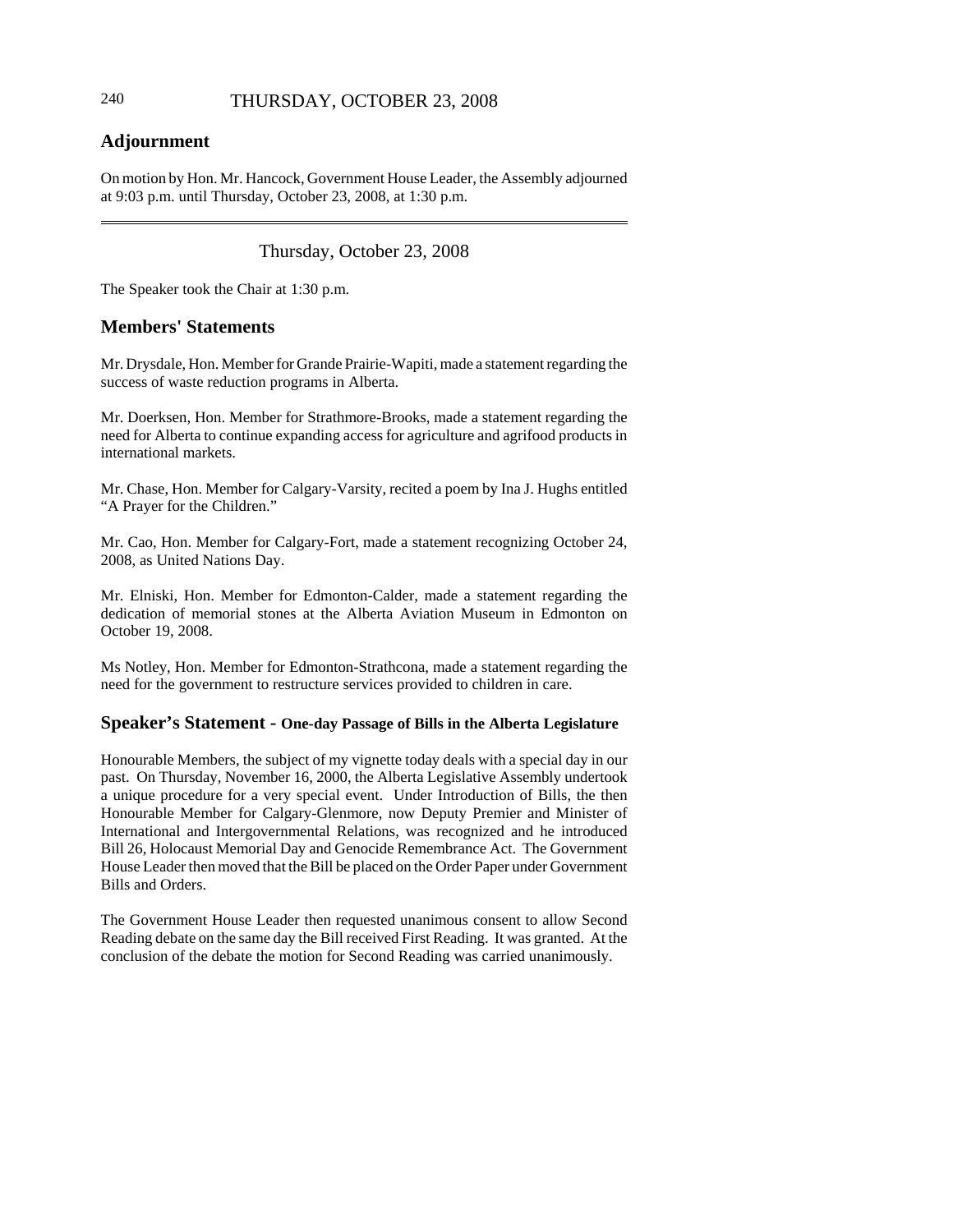The House then proceeded to Committee of the Whole and the Committee approved the Bill. Unanimous consent to proceed to Third Reading was given and at 4:03 p.m. the Assembly rose after unanimous approval was given for Third Reading. All stages of the Bill were concluded within two and a half hours. Such success was the result of goodwill and positive communications among the caucus leaders.

The Holocaust Memorial Day and Genocide Remembrance Act includes a moving preamble and proclaims Holocaust Memorial Day - Yom ha-Shoah as a day to remember the victims and survivors of the Holocaust and to honour those who fought to defeat tyranny and genocide. The Canadian House of Commons and all Canadian provinces have enacted similar legislation. Holocaust Memorial Day - Yom ha-Shoah was commemorated on May 1, 2008, and will be commemorated on April 21, 2009.

Concluding all stages of a Bill on the same day is a very rare occurrence. Aside from miscellaneous statutes Bills, such a procedure has occurred on only two previous occasions in this Assembly since 1905. The first time was March 10, 1982, with the introduction and passage of the Health Services Continuation Act, the second was on September 21, 1992, with the introduction and passage of the Constitutional Referendum Amendment Act, 1992.

# **Presenting Reports by Standing and Special Committees**

Mr. Mitzel, Chair, Select Standing Committee on Legislative Offices, presented the following report:

Reappointment of Ombudsman, October 2008

Sessional Paper 413/2008

# **Presenting Petitions**

Mr. Chase, Hon. Member for Calgary-Varsity, presented a petition from 34 Calgary residents requesting the Legislative Assembly pass legislation that will prohibit emotional bullying and psychological harassment in the workplace.

## **Notices of Motions**

Hon. Mr. Renner, Deputy Government House Leader, gave oral notice of Written Questions and Motions for Returns to be accepted or otherwise dealt with, pursuant to Standing Order 34(3):

#### **Written Questions**

To be dealt with: WQ21, W22, W23, W24

#### **Motions for Returns**

To be accepted: MR18 To be dealt with: MR19, MR20, MR21, MR22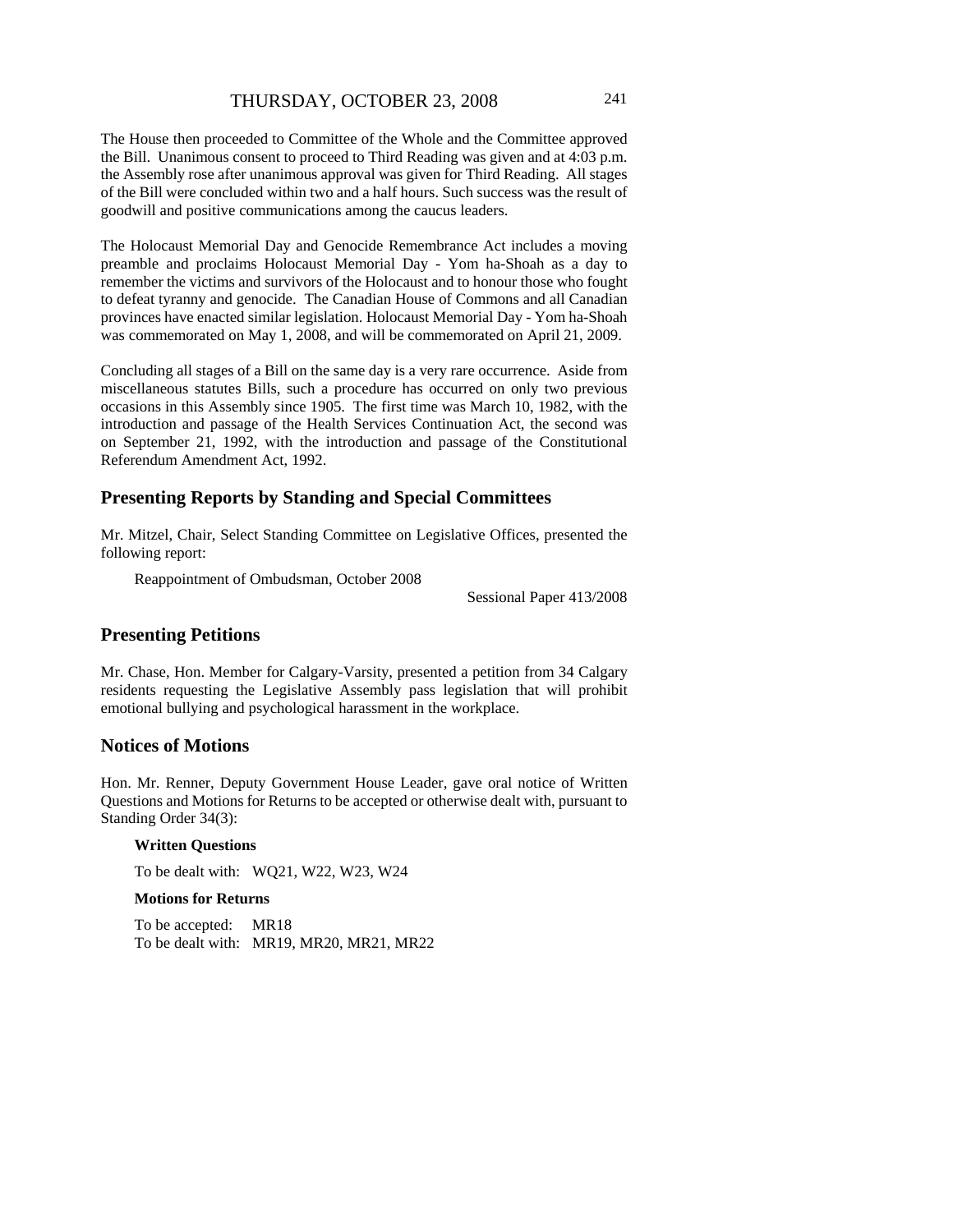# 242 THURSDAY, OCTOBER 23, 2008

# **Tabling Returns and Reports**

| Mr. Chase, Hon. Member for Calgary-Varsity:                                              |                          |
|------------------------------------------------------------------------------------------|--------------------------|
| Poem by Ina J. Hughs entitled "A Prayer for Children"                                    |                          |
|                                                                                          | Sessional Paper 414/2008 |
| Pamphlet entitled "What's missing?" prepared by Results Canada                           | Sessional Paper 415/2008 |
| Result: Ed Educational Fund, Annual Report 2007                                          |                          |
|                                                                                          | Sessional Paper 416/2008 |
| Mr. MacDonald, Hon. Member for Edmonton-Gold Bar:                                        |                          |
| Harlingen Medical Centre web site article, undated, entitled "Patient-Focused"<br>Care"  |                          |
|                                                                                          | Sessional Paper 417/2008 |
| Harlingen Medical Centre web site article, undated, entitled "Patient Services<br>Guide" |                          |
|                                                                                          | Sessional Paper 418/2008 |

# **Projected Government Business**

Pursuant to Standing Order 7(6), Ms Blakeman, Official Opposition House Leader, asked a question pertaining to the order of Government Business to be brought before the Assembly for the following week.

Hon. Mr. Hancock, Government House Leader, gave notice of projected Government Business for the week of October 27 to October 30, 2008:

| Monday, October 27  | $8:30$ p.m. | - Government Bills and Orders              |
|---------------------|-------------|--------------------------------------------|
|                     |             | <b>Second Reading</b>                      |
|                     |             | Bill 10, 18, 23, 24, 33, 34, 36,<br>38, 39 |
|                     |             | <b>Committee of the Whole</b>              |
|                     |             | Bill 29, 31, 32, 35                        |
|                     |             | <b>Third Reading</b>                       |
|                     |             | Bill 28, 30                                |
|                     |             | And as per the Order Paper                 |
| Tuesday, October 28 | Aft.        | - Government Bills and Orders              |
|                     |             | <b>Second Reading</b>                      |
|                     |             | Bill 10, 18, 23, 24, 27, 33                |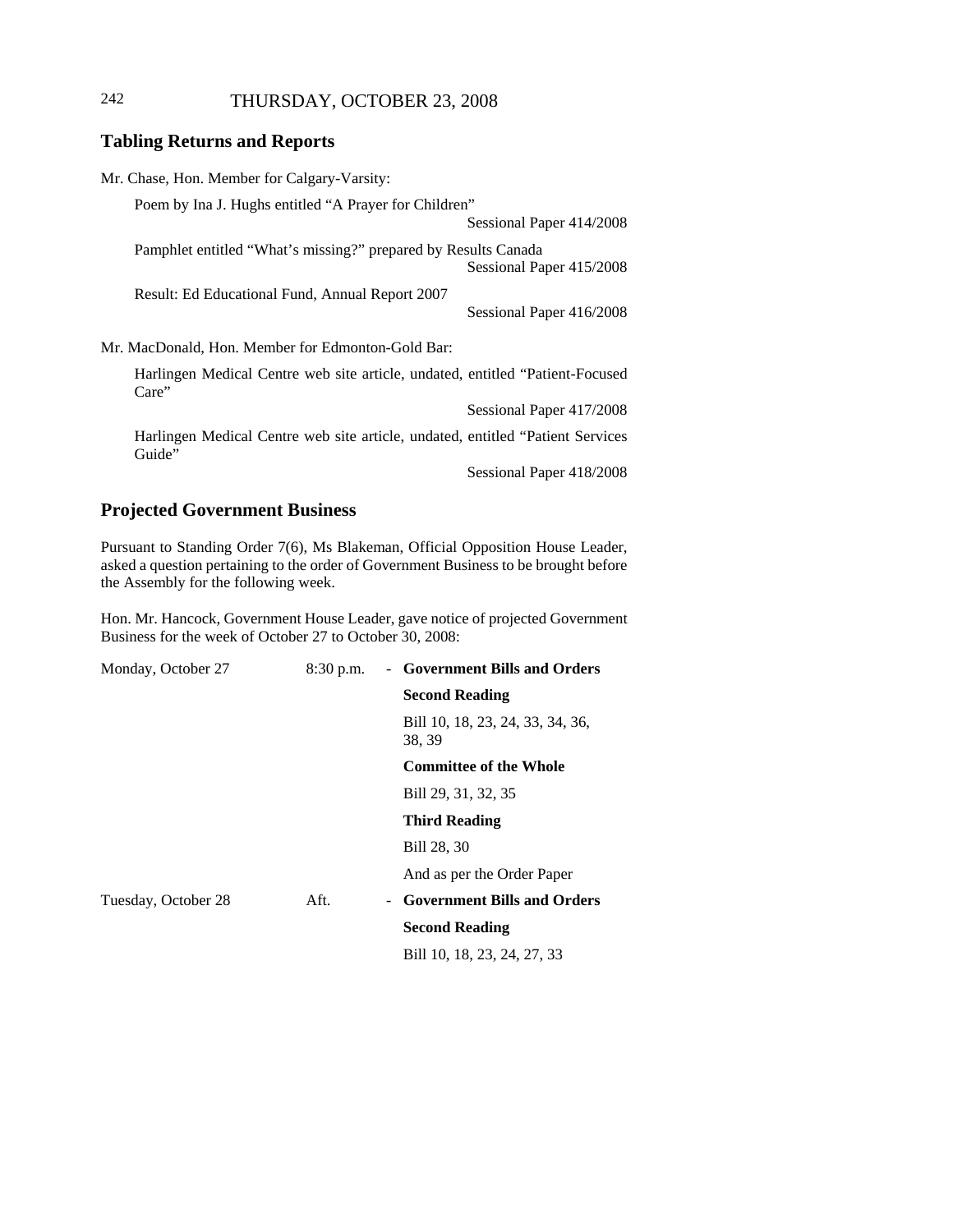|                       |      | <b>Committee of the Whole</b> |  |
|-----------------------|------|-------------------------------|--|
|                       |      | Bill 29, 31, 34, 36, 38, 39   |  |
|                       |      | <b>Third Reading</b>          |  |
|                       |      | Bill 32, 35                   |  |
|                       |      | And as per the Order Paper    |  |
|                       | Eve. | - Government Bills and Orders |  |
|                       |      | <b>Second Reading</b>         |  |
|                       |      | Bill 10, 18, 23, 24, 27, 33   |  |
|                       |      | <b>Committee of the Whole</b> |  |
|                       |      | Bill 29, 31, 34, 36, 38, 39   |  |
|                       |      | <b>Third Reading</b>          |  |
|                       |      | Bill 32, 35                   |  |
|                       |      | And as per the Order Paper    |  |
| Wednesday, October 29 | Aft. | - Government Bills and Orders |  |
|                       |      | <b>Second Reading</b>         |  |
|                       |      | Bill 23, 24, 33, 40, 41, 42   |  |
|                       |      | <b>Committee of the Whole</b> |  |
|                       |      | Bill 10, 18, 27, 38, 39       |  |
|                       |      | <b>Third Reading</b>          |  |
|                       |      | Bill 29, 31, 34, 36           |  |
|                       |      | And as per the Order Paper    |  |
|                       | Eve. | - Government Bills and Orders |  |
|                       |      | <b>Second Reading</b>         |  |
|                       |      | Bill 23, 24, 33, 40, 41, 42   |  |
|                       |      | <b>Committee of the Whole</b> |  |
|                       |      | Bill 10, 18, 27, 38, 39       |  |
|                       |      | <b>Third Reading</b>          |  |
|                       |      | Bill 29, 31, 34, 36           |  |
|                       |      | And as per the Order Paper    |  |
|                       |      |                               |  |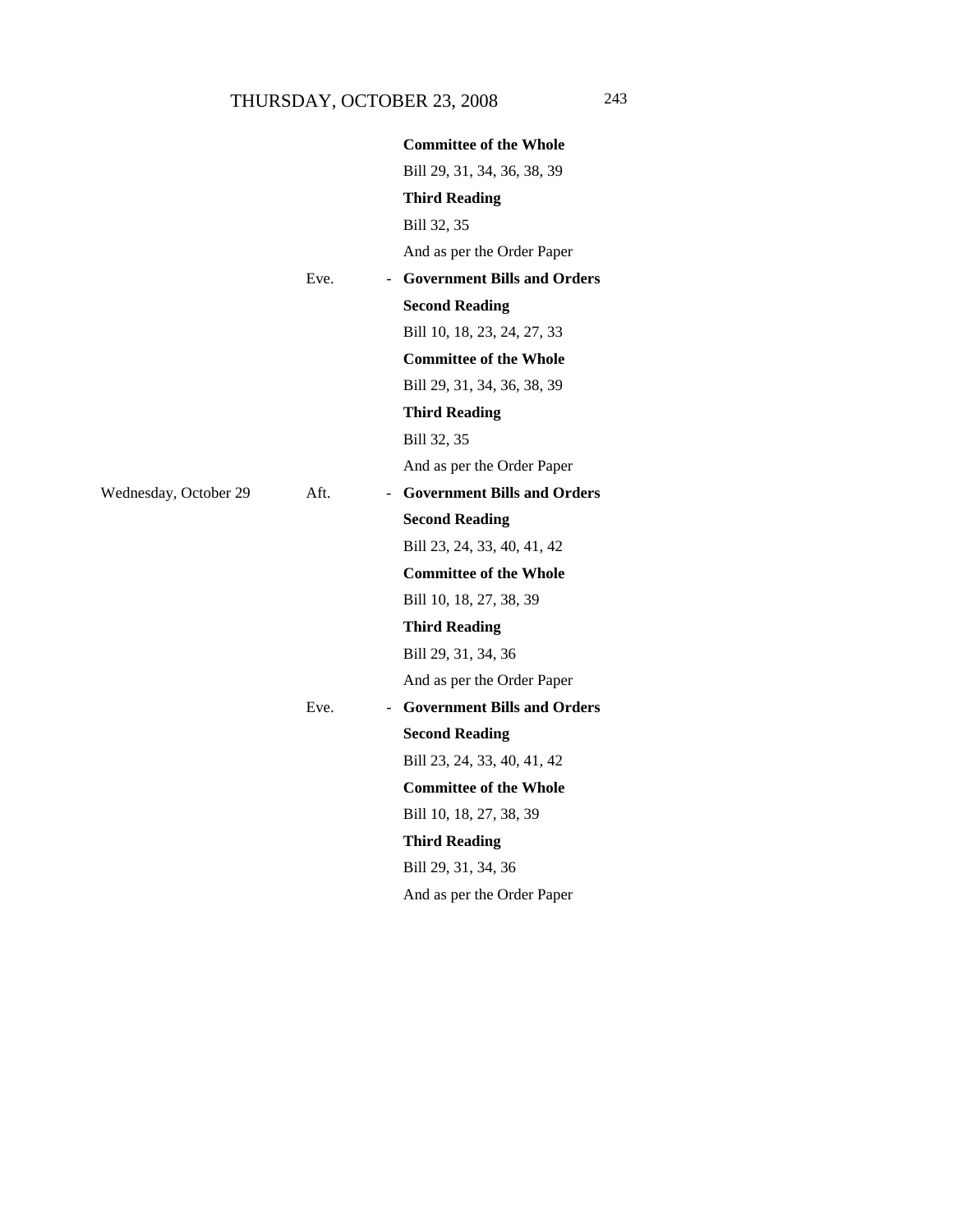Thursday, October 30 Aft. - **Government Bills and Orders Second Reading** Bill 37, 40, 41, 42 **Committee of the Whole** Bill 23, 24, 33, 38, 39 **Third Reading** Bill 10, 18, 27 And as per the Order Paper

### **Point of Privilege - Confidentiality Agreement**

During Oral Question Period, Mr. Mason, Hon. Member for Edmonton-Highlands-Norwood, raised a purported point of privilege regarding a confidentiality agreement referred to by Hon. Mr. Stevens, Deputy Premier, in response to a question asked by Mr. Mason, Hon. Member for Edmonton-Highlands-Norwood, during Oral Question Period on October 23, 2008.

The Speaker heard from Mr. Mason and Hon. Mr. Hancock.

The Speaker indicated he would hear further comments from Mr. Mason on October 27, 2008.

# **ORDERS OF THE DAY**

### **Government Motions**

**19.** Moved by Hon. Mr. Hancock:

Be it resolved that the Legislative Assembly concur in the report of the Select Special Ethics Commissioner Search Committee and recommend that Neil Wilkinson be appointed as Ethics Commissioner for the Province of Alberta.

A debate followed.

The question being put, the motion was agreed to.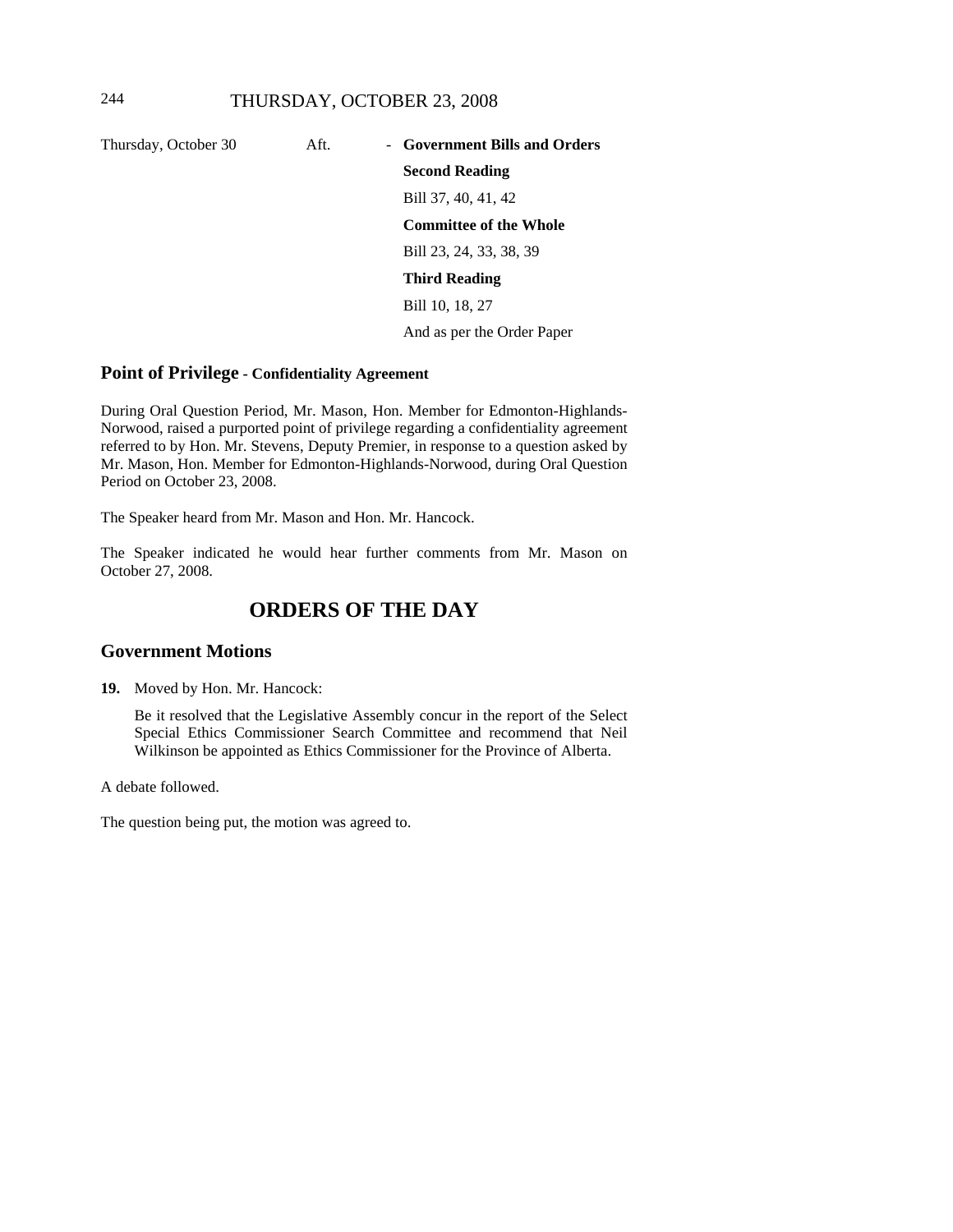# MONDAY, OCTOBER 27, 2008 245

### **Government Bills and Orders**

### **Second Reading**

The following Bills were read a Second time and referred to Committee of the Whole:

- Bill 31 Financial Administration Amendment Act, 2008 Hon. Mr. Snelgrove
- Bill 32 Meat Inspection Amendment Act, 2008 Mr. Griffiths
- Bill 35 Government Organization Amendment Act, 2008 Hon. Mr. Hayden

#### **Committee of the Whole**

According to Order, the Assembly resolved itself into Committee of the Whole and the Deputy Speaker left the Chair.

(Assembly in Committee)

And after some time spent therein, the Deputy Speaker resumed the Chair.

The following Bill was reported:

Bill 28 Jury Amendment Act, 2008 — Hon. Ms Redford

Progress was reported on the following Bill:

Bill 30 Alberta Evidence Amendment Act, 2008 — Mr. Bhullar

# **Adjournment**

On motion by Hon. Mr. Hancock, Government House Leader, the Assembly adjourned at 5:23 p.m. until Monday, October 27, 2008, at 1:30 p.m.

Monday, October 27, 2008

The Speaker took the Chair at 1:30 p.m.

### **Ministerial Statements**

Hon. Mr. Liepert, Minister of Health and Wellness, made a statement regarding a practice at the High Prairie Health Complex involving the reuse of single-use devices in intravenous lines to deliver medication to patients.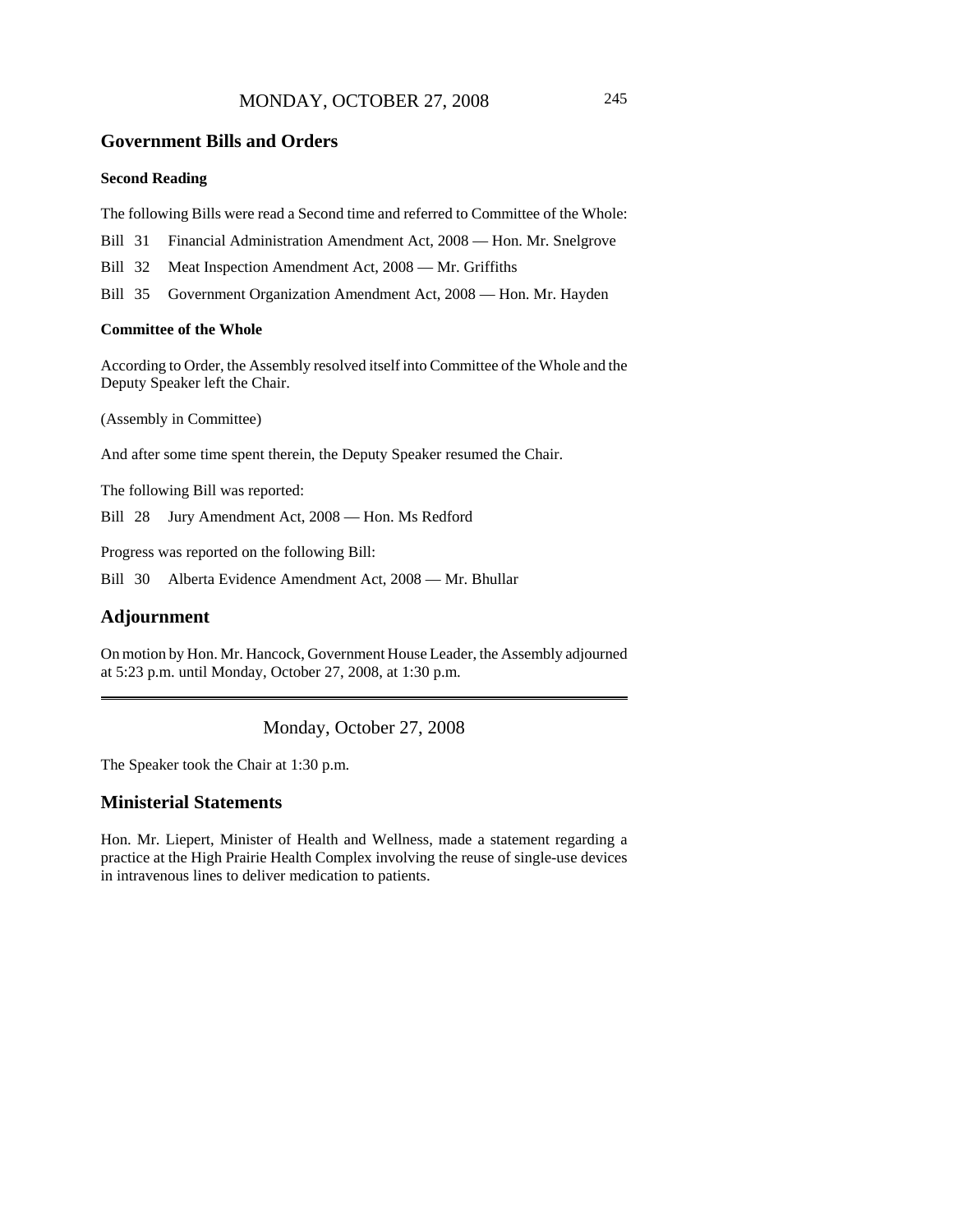# 246 MONDAY, OCTOBER 27, 2008

Mr. MacDonald, Hon. Member for Edmonton-Gold Bar, commented on the statement.

Ms Notley, Hon. Member for Edmonton-Strathcona, requested and received the unanimous consent of the Assembly to allow Mr. Mason, Hon. Member for Edmonton-Highlands-Norwood, to comment on the Ministerial Statement.

# **Members' Statements**

Mr. Johnson, Hon. Member for Athabasca-Redwater, made a statement recognizing October 27, 2008, as National School Library Day.

Mr. Jacobs, Hon. Member for Cardston-Taber-Warner, made a statement regarding the Terry Fox Run held in Taber on September 13, 2008.

Mrs. Leskiw, Hon. Member for Bonnyville-Cold Lake, made a statement recognizing October 2008 as National Breast Cancer Awareness Month.

Dr. Swann, Hon. Member for Calgary-Mountain View, made a statement regarding the management of the public health and prevention system.

Dr. Brown, Hon. Member for Calgary-Nose Hill, made a statement regarding the annual Gala de reconnaissance awards banquet held in Calgary on October 17, 2008, recognizing Dr. Carl Amrhein as a recipient of the 2008 Ami de la Francophonie Award, and Jocelyne Bélanger for her efforts in the production of educational material in French.

Ms DeLong, Hon. Member for Calgary-Bow, made a statement recognizing October 2008 as Sudden Infant Death Syndrome Awareness Month.

### **Speaker's Statement - Number of Members of the Legislative Assembly**

Honourable Members, before we move on, a little bit of history today with respect to the number of MLAs (Members of the Legislative Assembly) in the Province of Alberta since 1905. When Alberta's first general election was held on November 9, 1905, 25,163 Albertans elected 25 MLAs from a field of 56 nominated candidates. The number of Members increased to 41 in the 1909 election. In the 1913 election the number became 56. In 1917, 58 MLAs were elected. The number for the 1921 and 1926 elections was 61 MLAs and the number then increased to 63 for the elections of 1930 and 1935. The number of Members was reduced to 57 for the elections of 1940, 1944, and 1948. The number then rose to 60 Members for the 1952 general election. The number increased to 61 for the 1955 election and then to 65 for the 1959 election. In 1963, 63 MLAs were elected. The number of Members elected was 65 in the 1967 election. For the 1971 and 1975 elections the number of Members was 75. Then the number increased to 79 for the elections of 1979 and 1982. In 1986, 83 MLAs were elected and that number has remained through to the election of 2008.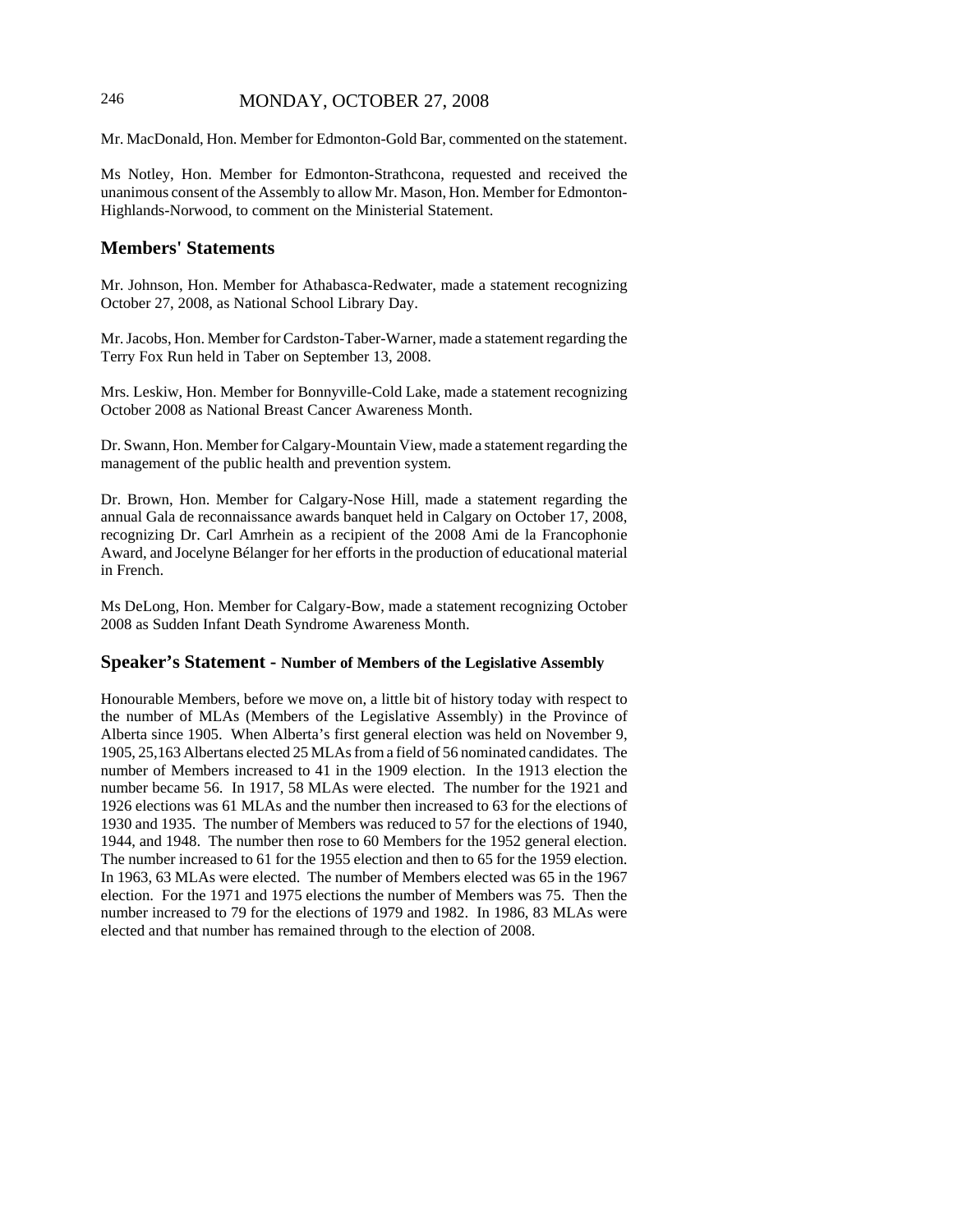In the 1909 election each MLA represented 9,129 Albertans. In 1921 the number increased to 9,960 Albertans. In the 1944 election each Member represented 14,094 constituents. In Canada's centennial year the number rose to 22,430. In the 1986 election each Member represented 29,105 constituents. In the 2008 election the number of constituents per MLA reached an average of 39,643.

# **Presenting Petitions**

Ms Blakeman, Hon. Member for Edmonton-Centre, presented a petition from 120 Albertans urging the Legislative Assembly to use the present conditions of the lives of Alberta's children as the lens to view and revise their policies to eliminate child poverty and its many manifestations in Alberta.

Mr. Chase, Hon. Member for Calgary-Varsity, presented a petition from 36 Calgary residents requesting the Legislative Assembly pass legislation that will prohibit emotional bullying and psychological harassment in the workplace.

### **Tabling Returns and Reports**

Hon. Mr. Hancock, Minister of Education, on behalf of Mr. Liepert, Minister of Health and Wellness:

Letter dated October 27, 2008, from Hon. Mr. Liepert, Minister of Health and Wellness, to Dr. John Cowell, Health Quality Council of Alberta, requesting a report from the Health Quality Council on the recent health control incident at the High Prairie Health Complex

Sessional Paper 419/2008

Hon. Mr. Danyluk, Minister of Municipal Affairs, pursuant to the Special Areas Act, cS16, s19(2):

Audited Financial Statement of Special Areas Trust Account, December 31, 2007 Sessional Paper 420/2008

Hon. Mr. Danyluk, Minister of Municipal Affairs, pursuant to the Safety Codes Act, cS-1, s25(3):

2007 Annual Report of Safety Codes Council

Sessional Paper 421/2008

Hon. Mr. Danyluk, Minister of Municipal Affairs, pursuant to the Government Organization Act, cG10, sch10, s10(3):

Alberta Elevating Devices and Amusement Rides Annual Report, April 1, 2007 to March 31, 2008

Sessional Paper 422/2008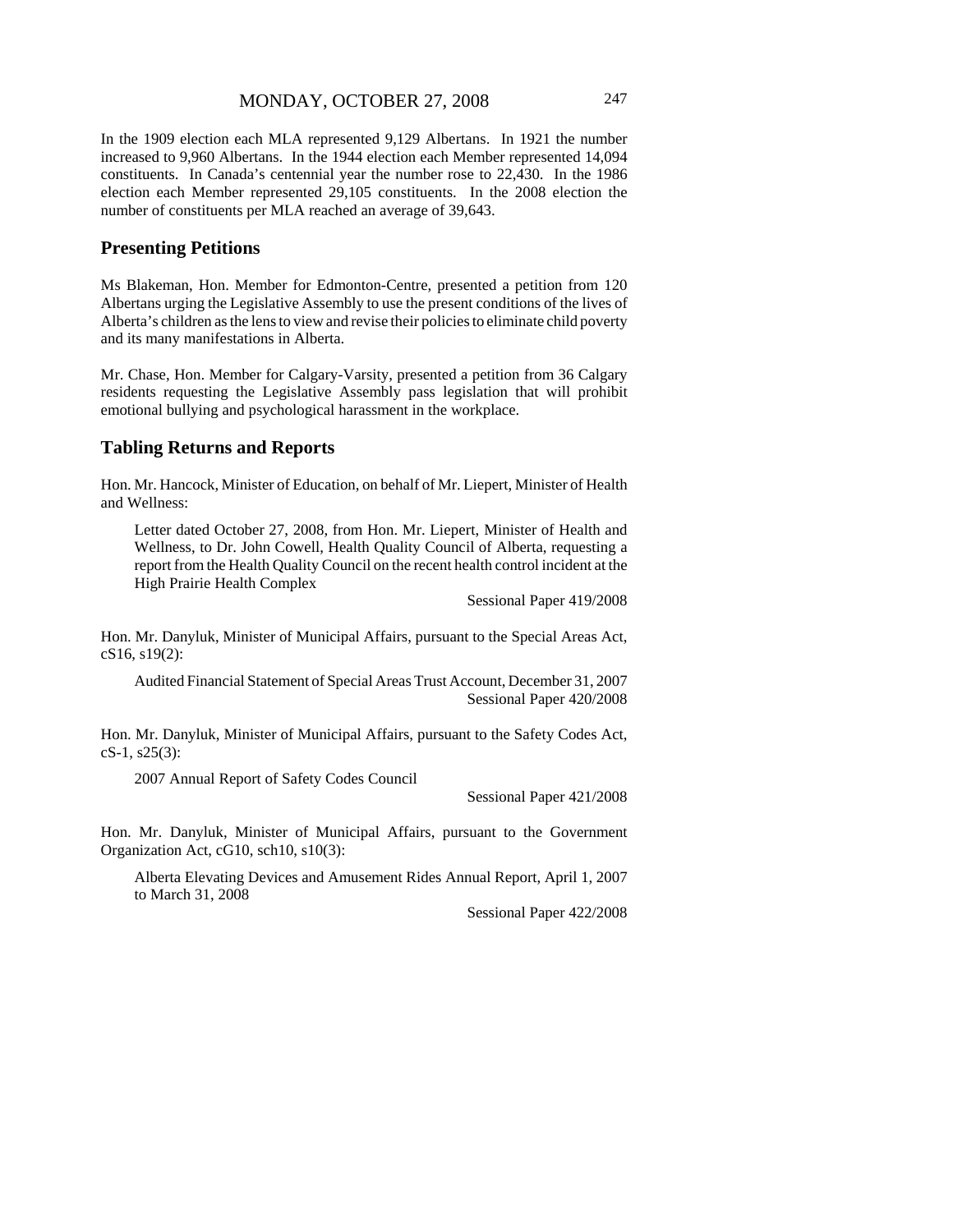# 248 MONDAY, OCTOBER 27, 2008

Hon. Ms Tarchuk, Minister of Children and Youth Services:

Document dated October 27, 2008, entitled "Response to Concerns Raised in Sessional Paper 366/2008"

Sessional Paper 423/2008

Ms Blakeman, Hon. Member for Edmonton-Centre:

Document, undated, entitled "Position Statement on Child Well Being Initiative" prepared by Women of the United Church of Canada

Sessional Paper 424/2008

Mr. Chase, Hon. Member for Calgary-Varsity:

Program from the Chrysalis 13th Annual Achievement Award Ceremony Sessional Paper 425/2008

### **Point of Privilege**

The Speaker heard comments from Mr. Mason, Hon. Member for Edmonton-Highlands-Norwood, concerning the purported question of privilege raised by Mr. Mason on October 23, 2008.

The Speaker also heard from Hon. Mr. Stevens, Deputy Premier, who apologized to the Assembly.

# **ORDERS OF THE DAY**

# **Written Questions**

The following Written Questions were accepted as amended:

**WQ21.** Moved by Mr. Chase on behalf of Dr. Taft:

What are the costs for the Department of Agriculture's Farm Fuel Benefit Program from April 1, 1997, to May 8, 2008, including the grant costs as well as estimates of the tax exemption costs?

Hon. Mr. Hancock, Government House Leader, on behalf of Hon. Ms Evans, Minister of Finance and Enterprise, moved the motion be amended to read:

What are *the grant and estimated tax exemption costs* for the Department of Agriculture's Farm Fuel Benefit Program from April 1, 1997, to May 8, 2008?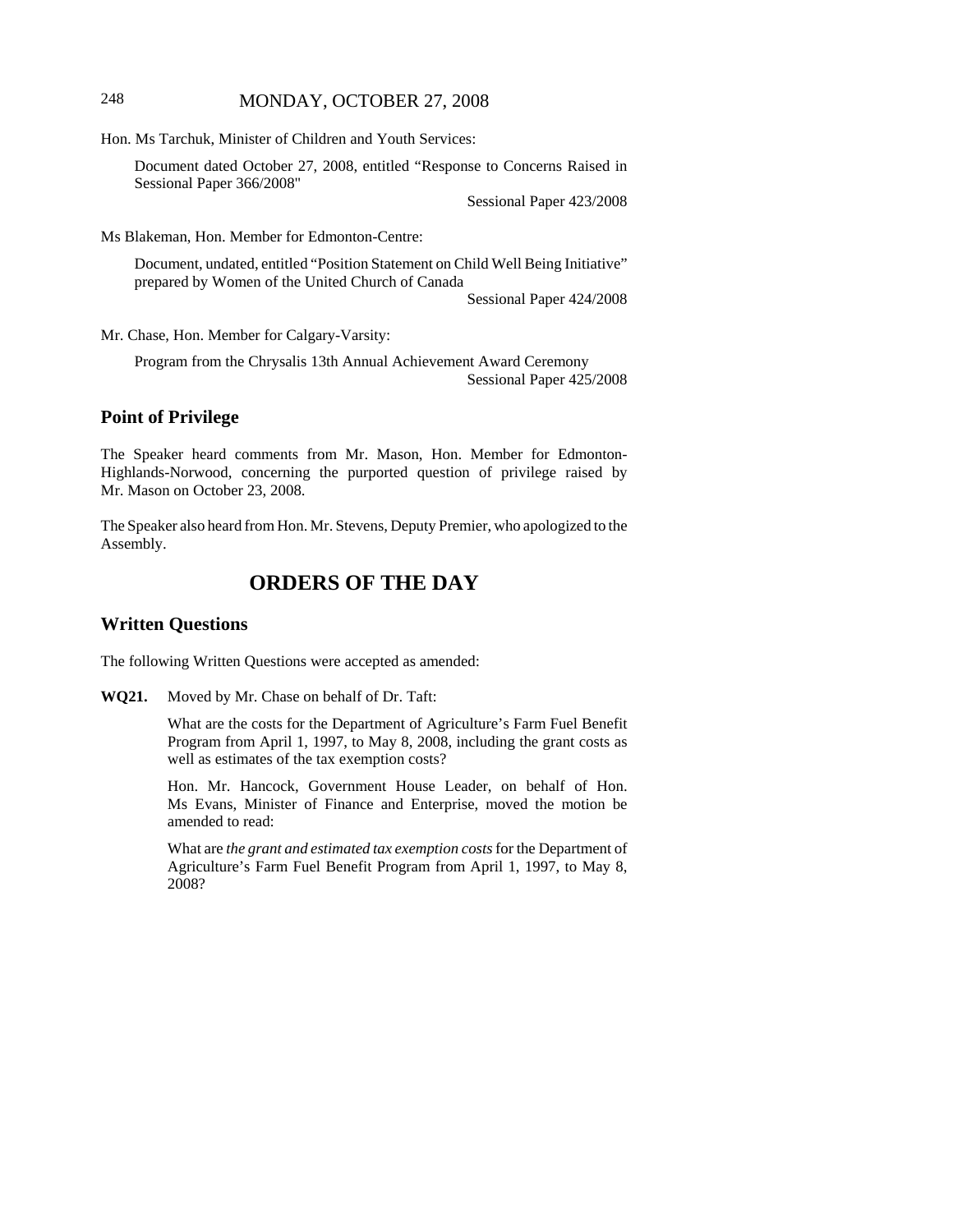Hon. Mr. Hancock, Government House Leader, requested and received the unanimous consent of the Assembly to further amend the motion by replacing May 8 with March 31.

What are *the grant and estimated tax exemption costs* for the Department of Agriculture's Farm Fuel Benefit Program from April 1, 1997, to *March 31*, 2008?

#### **WQ22.** Moved by Mr. Hehr:

What is the percentage, broken down by year, of litigants dealt with by the Edmonton Drug Treatment and Community Restoration Court since its commencement on December 7, 2005, to May 14, 2008, who have re-offended for a possession-related offence?

Hon. Ms Redford, Minister of Justice and Attorney General, moved the motion be amended to read:

What is the percentage, broken down by year, of *clients who graduated from* the Edmonton Drug Treatment and Community Restoration Court since its commencement on December 7, 2005, to May *16*, 2008, who have *been convicted* for a possession-related offence?

#### **WQ23.** Moved by Mr. Hehr:

What is the total amount of funding, broken down by year, provided to every Legal Aid Society in the province from May 1, 2005, to May 14, 2008?

Hon. Ms Redford, Minister of Justice and Attorney General, moved the motion be amended to read:

What is the total amount of funding, broken down by *fiscal year, that has been or will be provided to Legal Aid Alberta from April 1, 2005, to March 31, 2009*?

#### **WQ24.** Moved by Mr. Hehr:

What is the total number of litigants, broken down by year, dealt with by the Edmonton Drug Treatment and Community Restoration Court since its commencement on December 7, 2005, to May 14, 2008, and what is the total amount of annual funding provided by the province to the Edmonton Drug Treatment and Community Restoration Court for that same period?

Hon. Ms Redford, Minister of Justice and Attorney General, moved the motion be amended to read:

What is the total number of *clients*, broken down by year, *who participated in or graduated from* the Edmonton Drug Treatment and Community Restoration Court since its commencement on December 7, 2005, to May *16*, 2008, and what is the total amount of annual funding provided by *Alberta Justice* to the Edmonton Drug Treatment and Community Restoration Court for that same period?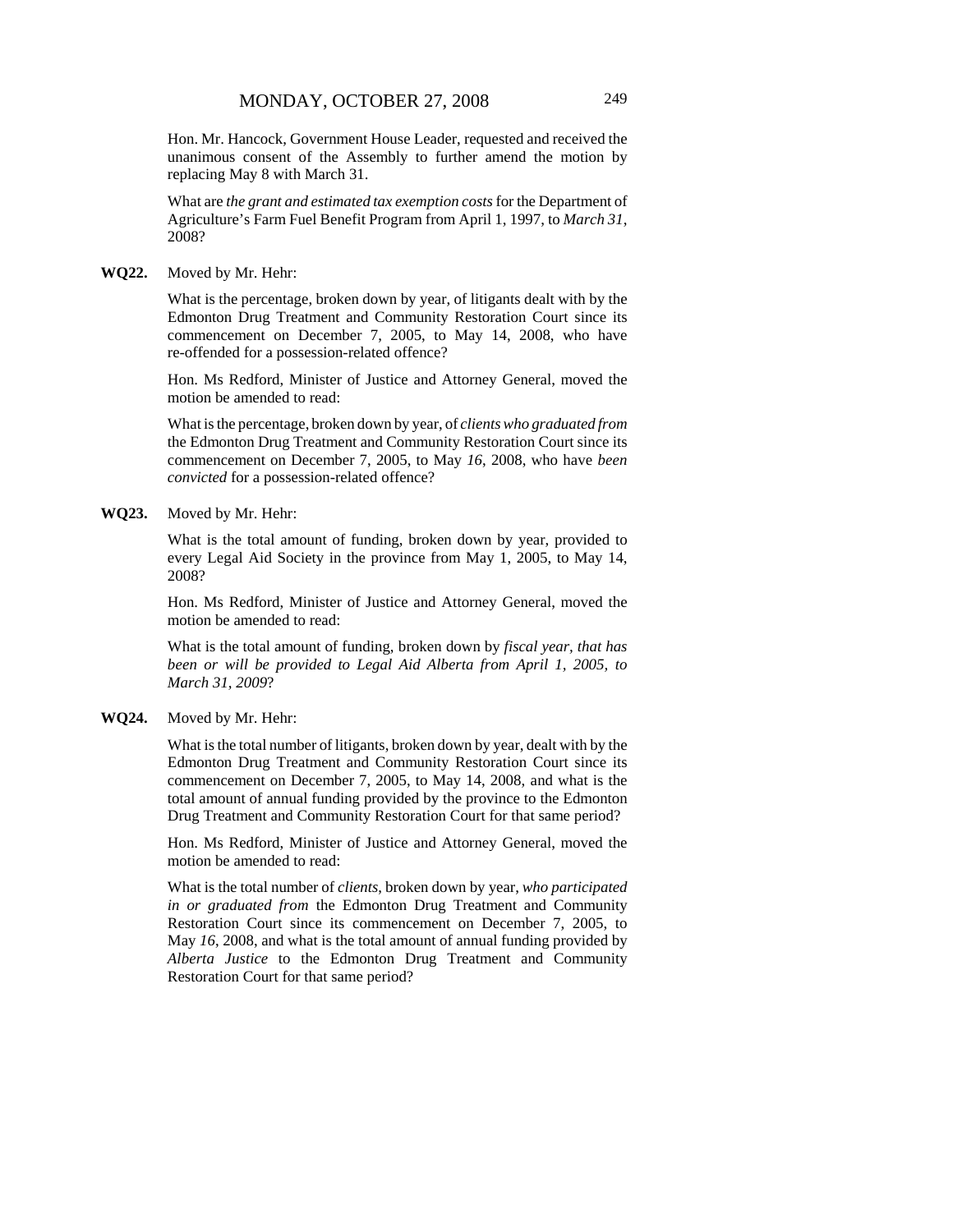# 250 MONDAY, OCTOBER 27, 2008

# **Motions for Returns**

The following Motion for Returns was accepted:

### **MR18.** Proposed by Mr. Hehr:

That an Order of the Assembly do issue for a Return showing: A copy of any and all documents that provide an economic forecast regarding the costs relative to increasing the Ministry's capacity to deal with complex legal issues such as public-private partnerships and the British Columbia-Alberta Trade, Investment and Labour Mobility Agreement (TILMA) as outlined in strategy 5.3 on page 209 of the 2008-11 Business Plan for the Ministry of Justice.

The following Motions for Returns were accepted as amended:

**MR21.** Moved by Mr. Hehr:

That an Order of the Assembly do issue for a Return showing:

A copy of any and all recommendations proposed that illustrate how early, effective, and affordable resolutions of civil disputes, such as an apology, will streamline the Ministry's operations as outlined in strategy 2.3 on page 205 of the 2008-11 Business Plan for the Ministry of Justice.

Hon. Ms Redford, Minister of Justice and Attorney General, moved the motion be amended to read:

That an Order of the Assembly do issue for a Return showing: A copy of any *materials* that illustrate how early, effective, and affordable resolutions of civil disputes, such as an apology, will streamline the Ministry's operations as outlined in strategy 2.3 on page 205 of the 2008-11 Business Plan for the Ministry of Justice.

### **MR22.** Moved by Mr. Hehr:

That an Order of the Assembly do issue for a Return showing:

A copy of any and all recommendations proposed that illustrate how Alberta's succession statutes can be reformed or modernized to ensure they are consistent with current social values and will facilitate efficient handling of Albertans' estates as outlined in strategy 2.2 on page 205 of the 2008-11 Business Plan for the Ministry of Justice.

Hon. Ms Redford, Minister of Justice and Attorney General, moved the motion be amended to read:

That an Order of the Assembly do issue for a Return showing:

A copy of any *materials* that illustrate how Alberta's succession statutes can be reformed or modernized to ensure they are consistent with current social values and will facilitate efficient handling of Albertans' estates as outlined in strategy 2.2 on page 205 of the 2008-11 Business Plan for the Ministry of Justice.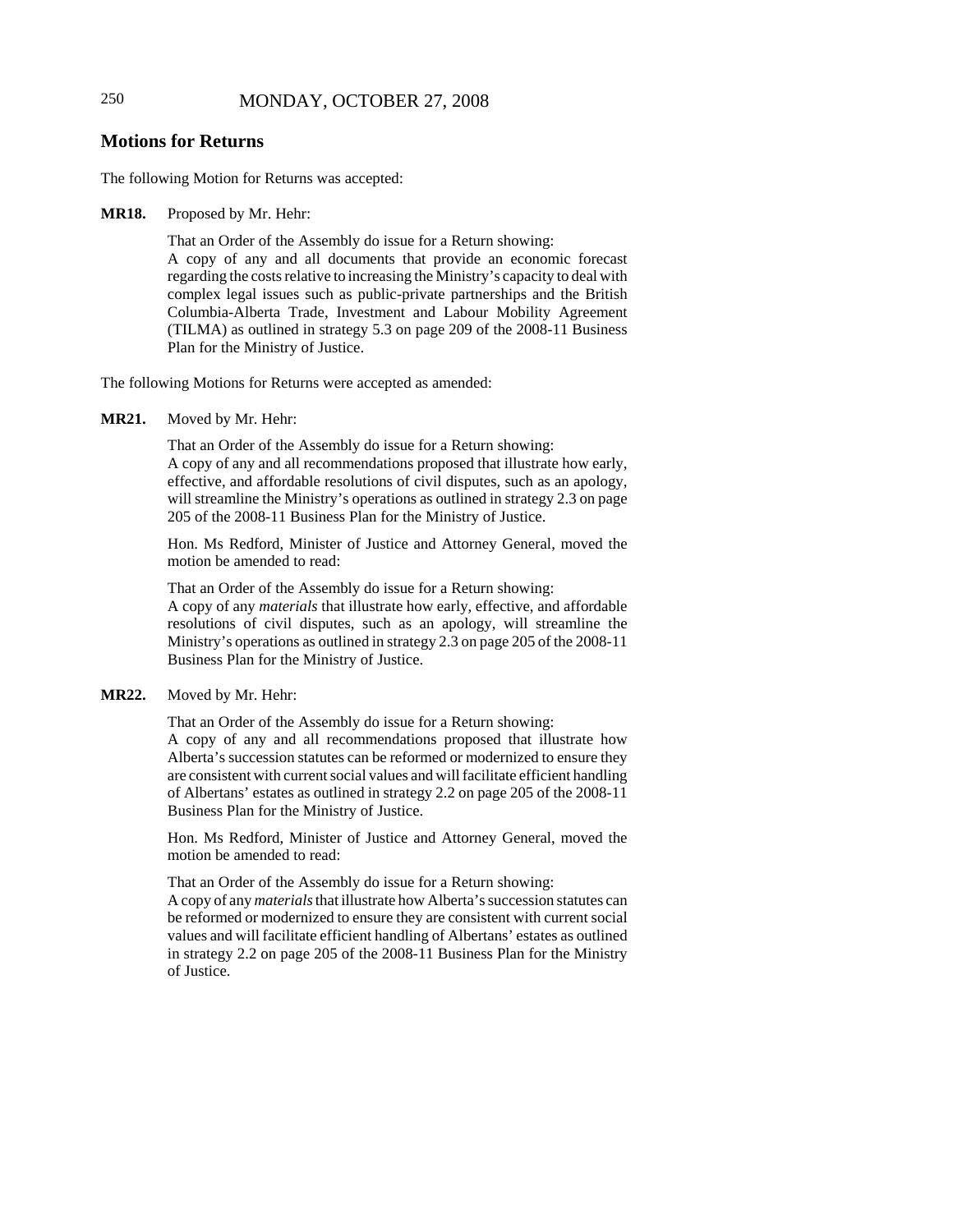The following Motions for Returns were rejected:

**MR19.** Moved by Mr. Hehr:

That an Order of the Assembly do issue for a Return showing: A copy of any and all documents that illustrate how Alberta's court system will be made more accessible by rewriting the Alberta Rules of Court as outlined in strategy 2.9 on page 206 of the 2008-11 Business Plan for the Ministry of Justice.

#### **MR20.** Moved by Mr. Hehr:

That an Order of the Assembly do issue for a Return showing: A copy of any and all recommendations proposed that illustrate how Alberta's court system will be made more accessible by rewriting the Alberta Rules of Court as outlined in strategy 2.9 on page 206 of the 2008-11 Business Plan for the Ministry of Justice.

# **Public Bills and Orders Other Than Government Bills and Orders**

### **Committee of the Whole**

According to Order, the Assembly resolved itself into Committee of the Whole and the Speaker left the Chair.

(Assembly in Committee)

The following Bill was taken under consideration:

Bill 205 Traffic Safety (Used Vehicle Inspection) Amendment Act, 2008 — Mr. Bhardwaj

During Committee of the Whole consideration of Bill 205, Traffic Safety (Used Vehicle Inspection) Amendment Act, 2008, Mr. Bhardwaj, Hon. Member for Edmonton-Ellerslie, moved that the Chair do now leave the Chair.

The question being put, the motion was agreed to and the Chair left the Chair.

#### **Second Reading**

On the motion that the following Bill be now read a Second time:

Bill 207 Young Albertans' Advisory Council Act — Mr. Fawcett

A debate followed.

Debate adjourned.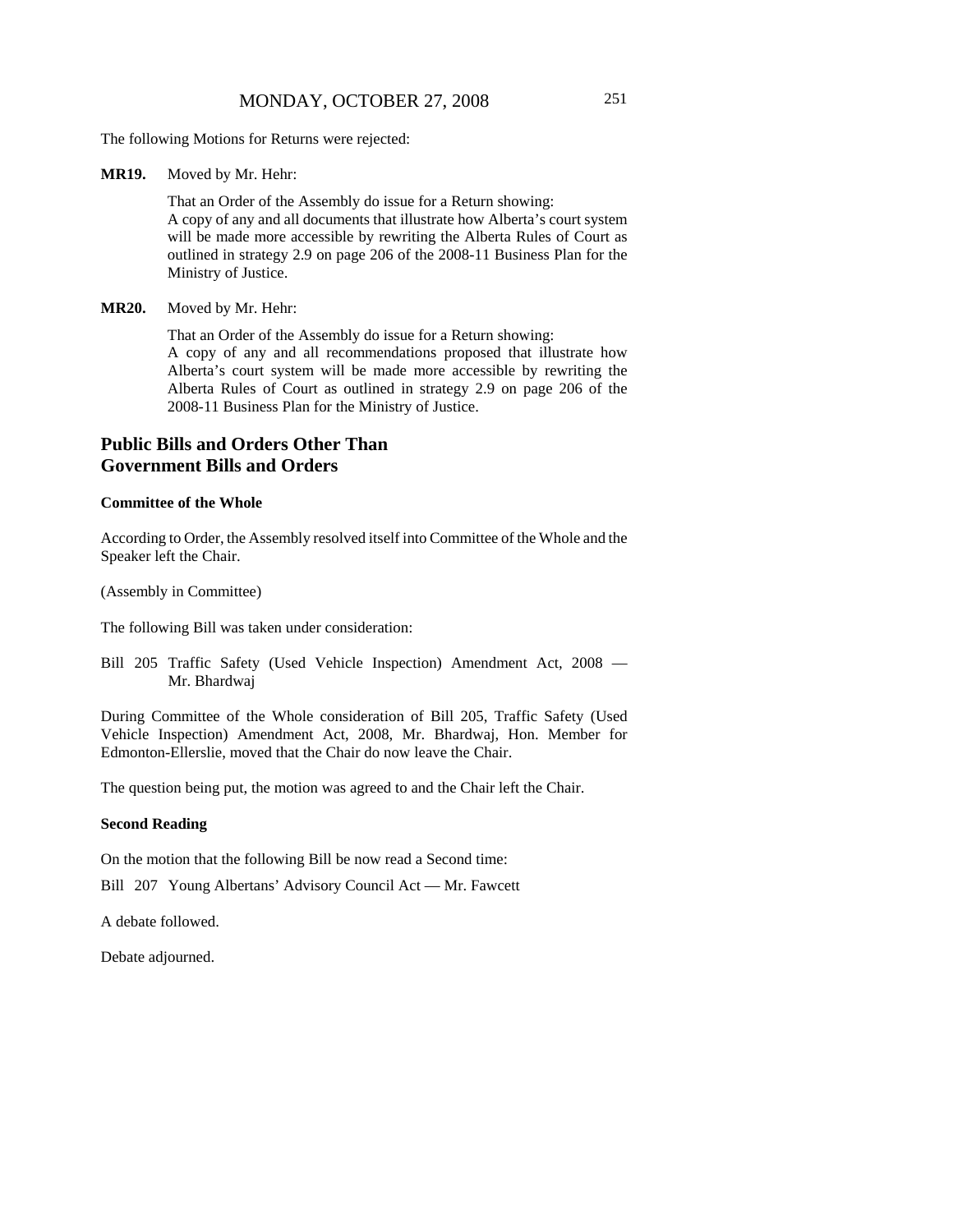# 252 MONDAY, OCTOBER 27, 2008

# **Adjournment**

Pursuant to Standing Order 4(1), the Assembly adjourned at 5:30 p.m. until 7:30 p.m.

MONDAY, OCTOBER 27, 2008 — 7:30 P.M.

### **Motions Other Than Government Motions**

**510.** Moved by Ms DeLong (Amended):

Be it resolved that the Legislative Assembly urge the Government to *provide* Alberta Health Care statements to all Albertans in order to ensure that every individual in the province is aware of his or her use of the health care system.

A debate followed.

The question being put, the motion was agreed to.

## **Government Bills and Orders**

### **Second Reading**

On the motion that the following Bill be now read a Second time:

Bill 24 Adult Guardianship and Trusteeship Act — Hon. Mrs. Jablonski

A debate followed.

Mr. Chase moved adjournment of the debate, which was agreed to.

On the motion that the following Bill be now read a Second time:

Bill 18 Film and Video Classification Act — Mr. Berger on behalf of Hon. Mr. Blackett

Mr. Berger moved adjournment of the debate, which was agreed to.

On the motion that the following Bill be now read a Second time:

Bill 23 Weed Control Act — Mr. Prins on behalf of Mr. Mitzel

Mr. Prins moved adjournment of the debate, which was agreed to.

The following Bill was read a Second time and referred to Committee of the Whole:

Bill 33 Agriculture Financial Services Amendment Act, 2008 (\$) — Hon. Mr. Groeneveld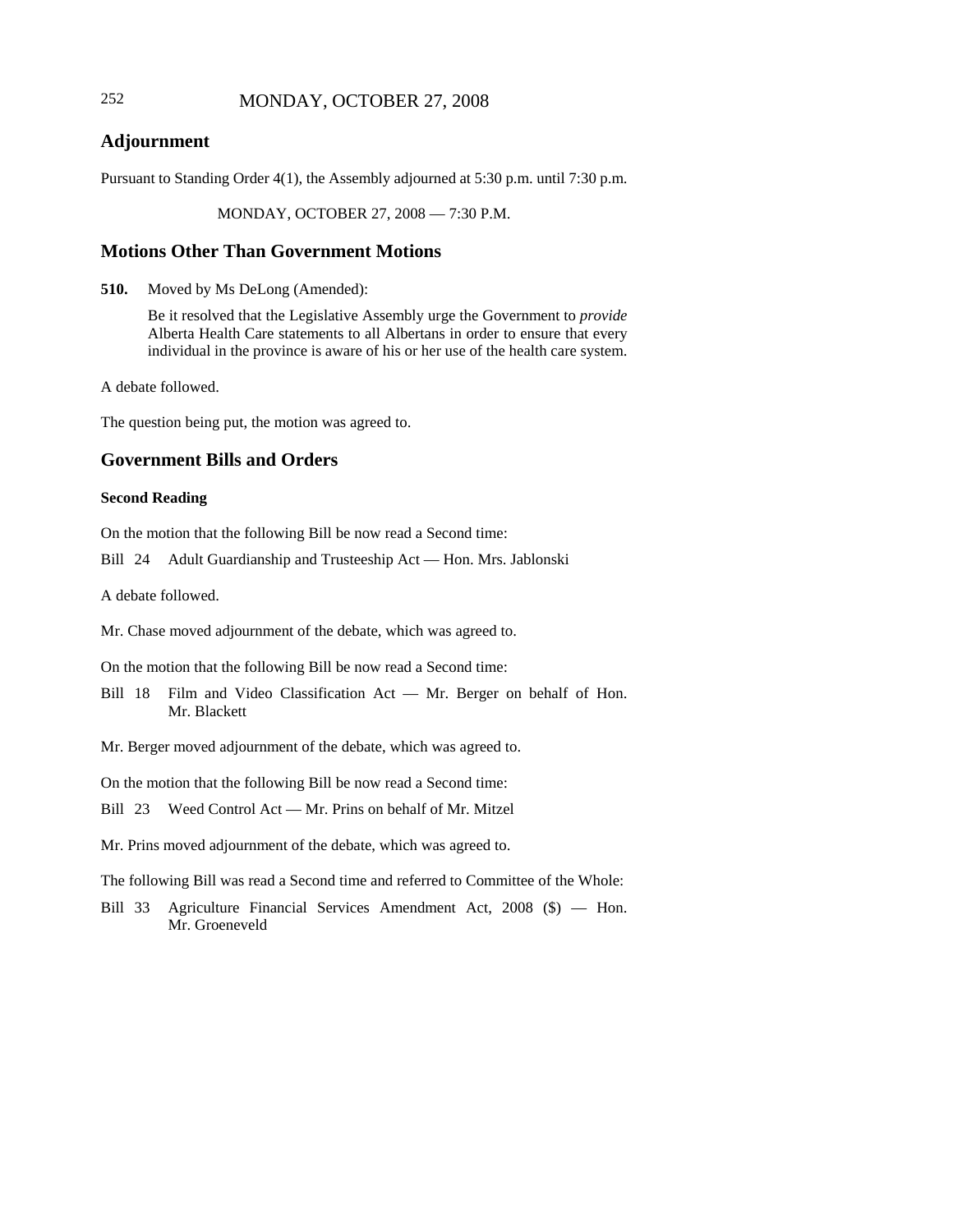### **Third Reading**

The following Bill was read a Third time and passed:

Bill 28 Jury Amendment Act, 2008 — Hon. Ms Redford

#### **Second Reading**

On the motion that the following Bill be now read a Second time:

Bill 36 Land Titles Amendment Act, 2008 — Dr. Brown

A debate followed.

Mr. Chase moved adjournment of the debate, which was agreed to.

On the motion that the following Bill be now read a Second time:

Bill 39 Court Statutes Amendment Act, 2008 — Mr. Denis

A debate followed.

Mr. Chase moved adjournment of the debate, which was agreed to.

# **Adjournment**

On motion by Hon. Mr. Hancock, Government House Leader, the Assembly adjourned at 9:48 p.m. until Tuesday, October 28, 2008, at 1:30 p.m.

Tuesday, October 28, 2008

The Speaker took the Chair at 1:30 p.m.

## **Members' Statements**

Mr. Doerksen, Hon. Member for Strathmore-Brooks, made a statement regarding the Cactus Pheasant Classic curling event to be held in Brooks from October 30 to November 2, 2008.

Mr. Oberle, Hon. Member for Peace River, made a statement regarding the World's Longest Walk held on October 25, 2008, in support of organ and tissue donation awareness, and recognizing the efforts of volunteer Maria Stranaghan.

Ms Woo-Paw, Hon. Member for Calgary-Mackay, made a statement recognizing the 300th anniversary of the Sikh Scriptures, Sri Guru Granth Sahib Ji.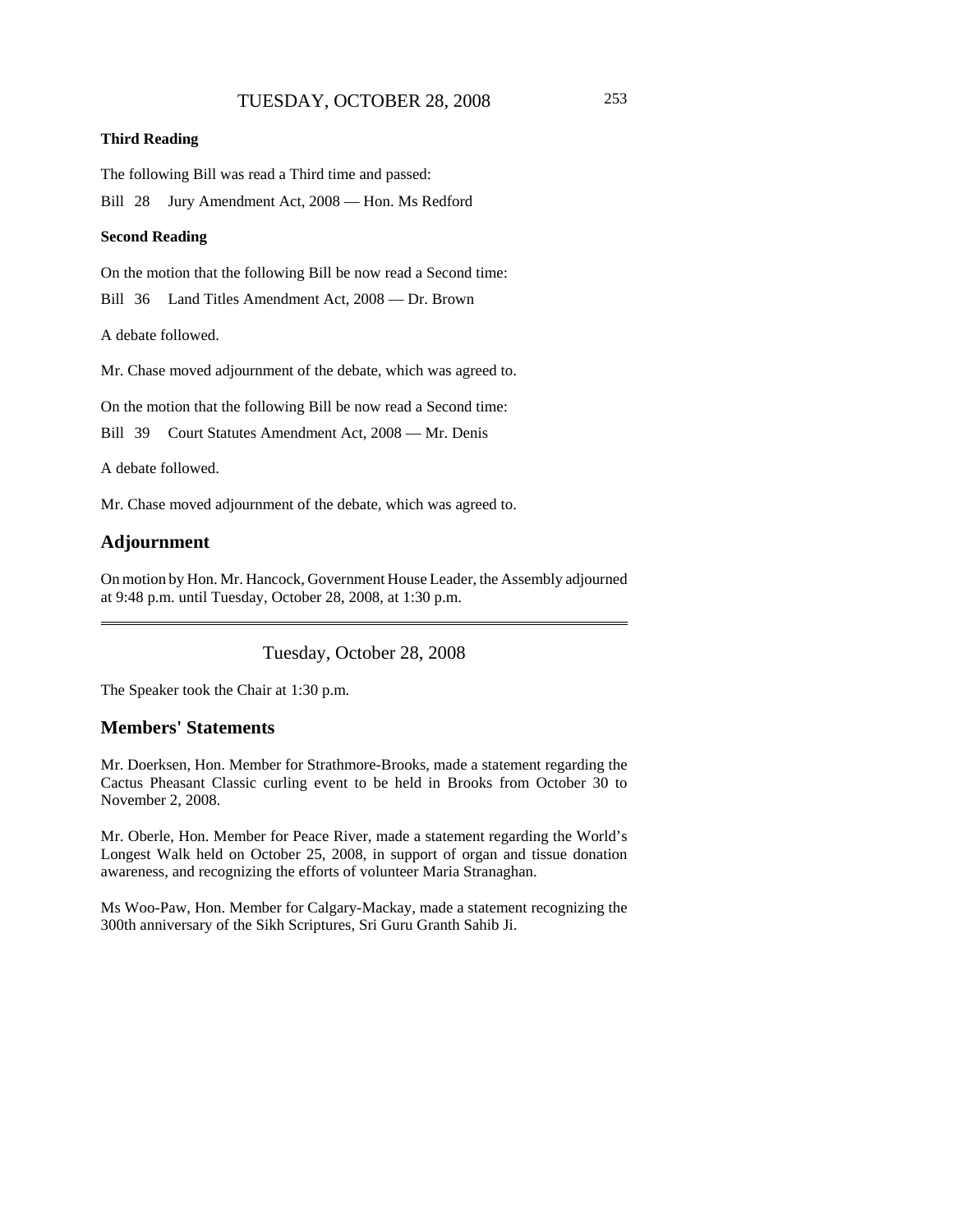# 254 TUESDAY, OCTOBER 28, 2008

Mr. Bhardwaj, Hon. Member for Edmonton-Ellerslie, made a statement recognizing October 28, 2008, as Diwali, also known as the Festival of Lights, an important event in the Indian culture.

Mr. Hehr, Hon. Member for Calgary-Buffalo, made a statement regarding Scarboro United Church in Calgary which now recognizes men and women as ministers of the faith regardless of their sexual orientation.

Mr. Fawcett, Hon. Member for Calgary-North Hill, made a statement recognizing the 18 members of the Alberta Youth Secretariat.

### **Speaker's Statement - Electoral Boundaries**

Honourable Members, yesterday I provided the Assembly with an overview of the number of MLAs (Members of the Legislative Assembly) the Assembly has had since 1905.

By current law this Legislature must deal with the boundaries of Alberta's 83 constituencies prior to the next provincial election, assuming the normal pattern for Alberta elections. Section 5 of the Electoral Boundaries Commission Act states:

(2) Commissions are to be appointed during the first session of a Legislature following every 2nd second general election after the appointment of the last Commission.

(3) Notwithstanding subsection (2), if less than 8 years has elapsed since the appointment of the last Commission, the Commission is to be appointed

- (a) no sooner than 8 years, and
- (b) no later than 10 years

after the appointment of the last Commission.

The last Electoral Boundaries Commission was established on March 25, 2002. Therefore, under section 5(3) of the Act, the next commission could not be established until after March 25, 2010.

Under the operation of sections 6 and 8 of the Act, the commission has seven months to submit a report to the Speaker, then five months to submit a final report. If the full year was taken, and assuming that the commission was established as soon as possible under the Act, the final report would not be submitted until March 26, 2011.

The Act could be amended to remove or amend subsection (3) so that a commission could be formed before the passage of eight years since the establishment of the last commission. The Act would also have to be amended if there was to be an increase or decrease from the current 83 constituencies.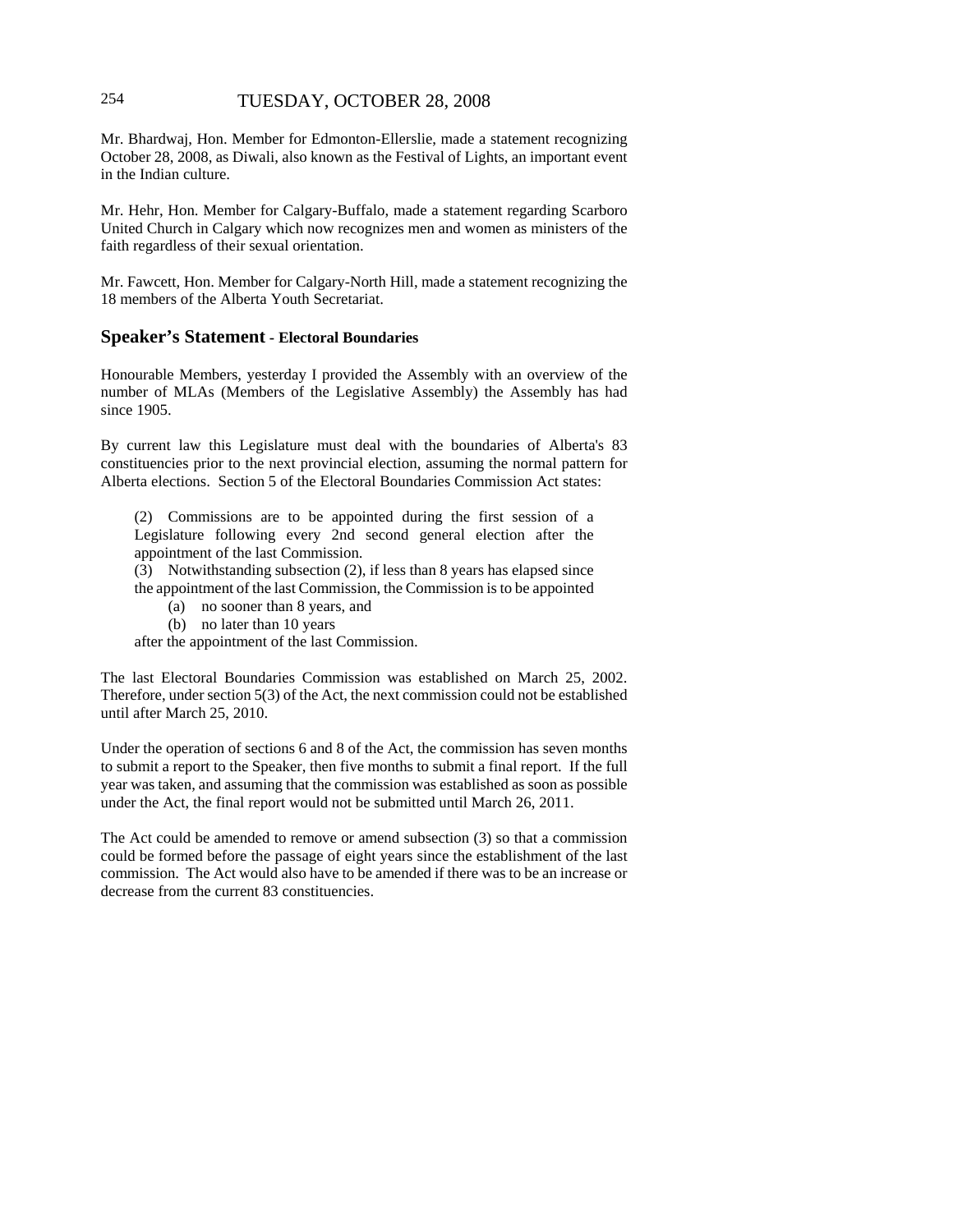On occasion some have confused the commission with a committee of the Assembly. The commission operates separately from the Assembly. The government brings in a Bill based on the commission's report. Under section 11 of the Act, the Assembly may approve, or approve with alterations, the proposals of the commission and the government shall introduce a Bill in accordance with the resolution.

In 1992 when the then Electoral Boundaries Commission failed to come to a single conclusion and issued reports from each commissioner, the Assembly established a committee, under the chairmanship of MLA Bob Bogle, to examine and report on electoral boundaries. The report was presented in the Assembly on January 25, 1993, and the legislation striking new constituency boundaries was passed on February 12, 1993.

Striking a committee of the Assembly was an exceptional circumstance. Section 9 of the Act now reads that "the report of a majority . . . is the report of the Commission, but if there is no majority, the report of the chair is the report of the Commission." The circumstances that led to the formation of a committee in 1993 no longer exist.

# **Presenting Petitions**

Mr. Chase, Hon. Member for Calgary-Varsity, presented a petition from 35 Calgary residents requesting the Legislative Assembly pass legislation that will prohibit emotional bullying and psychological harassment in the workplace.

# **Introduction of Bills (First Reading)**

Notice having been given:

Bill 42 Health Governance Transition Act — Hon. Mr. Liepert

### **Tabling Returns and Reports**

Hon. Mr. Zwozdesky, Minister of Aboriginal Relations, pursuant to the Metis Settlements Act, cM-14, s211(2):

Metis Settlements Appeal Tribunal, 2007 Annual Report

Sessional Paper 426/2008

Mr. Chase, Hon. Member for Calgary-Varsity:

Program from the Canada Lands Company Peacekeepers Day Ceremony held in Calgary on August 10, 2008

Sessional Paper 427/2008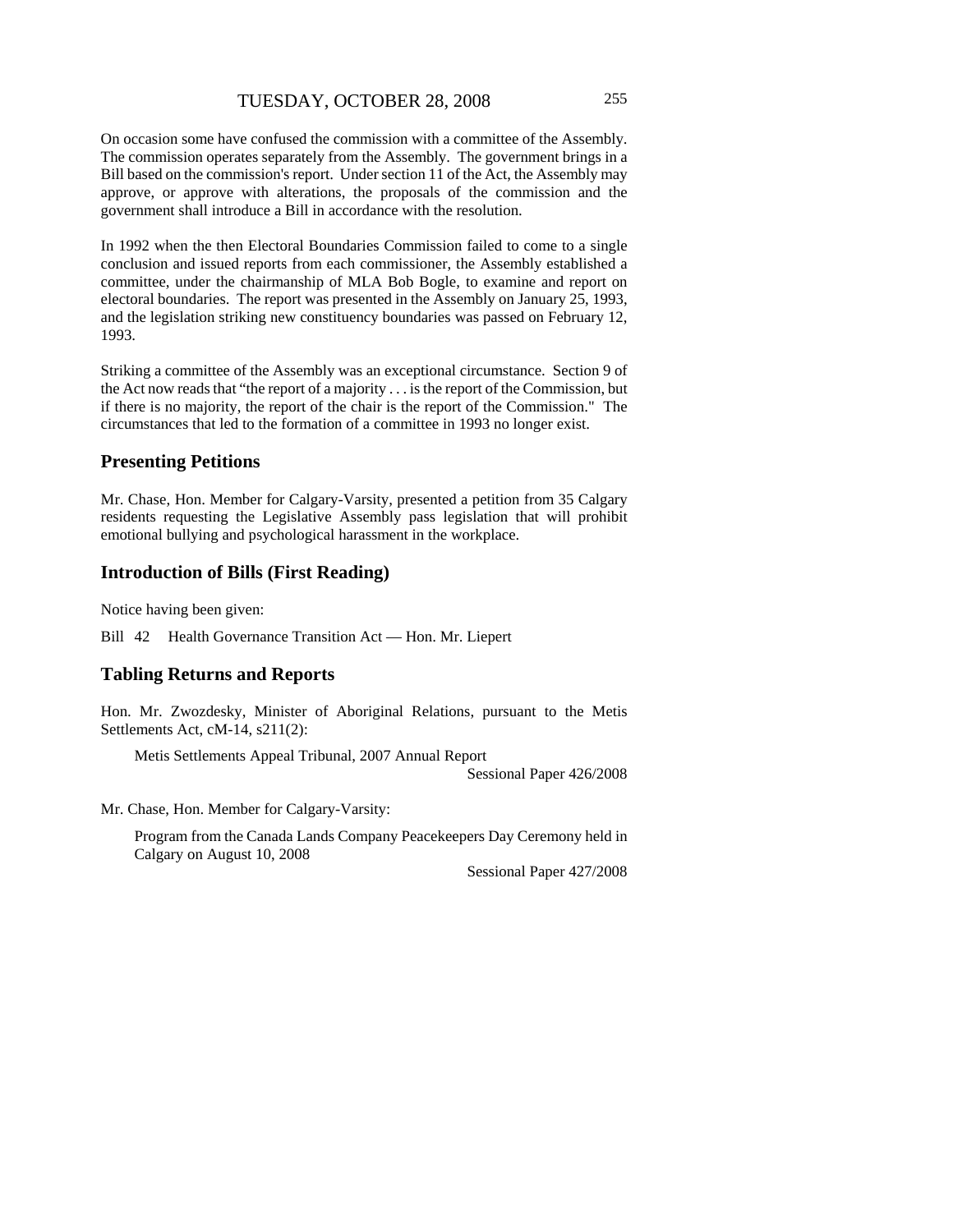# 256 TUESDAY, OCTOBER 28, 2008

Mr. MacDonald, Hon. Member for Edmonton-Gold Bar:

Memorandum of Understanding on Governance dated May 29, 2008, between The Queen in Right of Alberta as represented by the Minister, Alberta Health and Wellness, the Alberta Health Services Board, and Charlotte Robb

Sessional Paper 428/2008

Report dated February 2008 entitled "Public Agencies Governance Framework" prepared by the Government of Alberta

Sessional Paper 429/2008

### **Tablings to the Clerk**

Clerk of the Assembly on behalf of Hon. Mr. Goudreau, Minister of Employment and Immigration:

Pursuant to the Regulated Forestry Profession Act, cR-13, s4(2), College of Alberta Professional Foresters, Annual Report 2007-08

Sessional Paper 430/2008

Pursuant to the Government Organization Act, cG10, sch10, s10(3):

Alberta College and Association of Chiropractors Radiation Health Administrative Organization, Annual Report Year End June 30, 2008, with attached Alberta College and Association of Chiropractors Financial Statements dated June 30, 2008

Sessional Paper 431/2008

Alberta Dental Association and College 2006 Radiation Health and Safety Program, Annual Report, January 1, 2007 to December 31, 2007, with attached Alberta Dental Association and College Radiation Administration Program Financial Statements dated December 31, 2007

Sessional Paper 432/2008

Alberta Veterinary Medical Association Radiation Protection Program, 2007 Annual Report, with attached Auditor's Report on Radiation Protection Program dated November 16, 2007

Sessional Paper 433/2008

College of Physicians and Surgeons of Alberta Radiation Health Administrative Organization, Annual Report for the period of April 1, 2007 to March 31, 2008, with attached Auditor's Report dated March 16, 2008

Sessional Paper 434/2008

University of Alberta Authorized Radiation Health Administrative Organization, Annual Report 2007-2008

Sessional Paper 435/2008

University of Calgary Authorized Radiation Health Administration Organization, Annual Report for the period April 1, 2007 to March 31, 2008, with attached Financial Statements for the year ended March 31, 2008

Sessional Paper 436/2008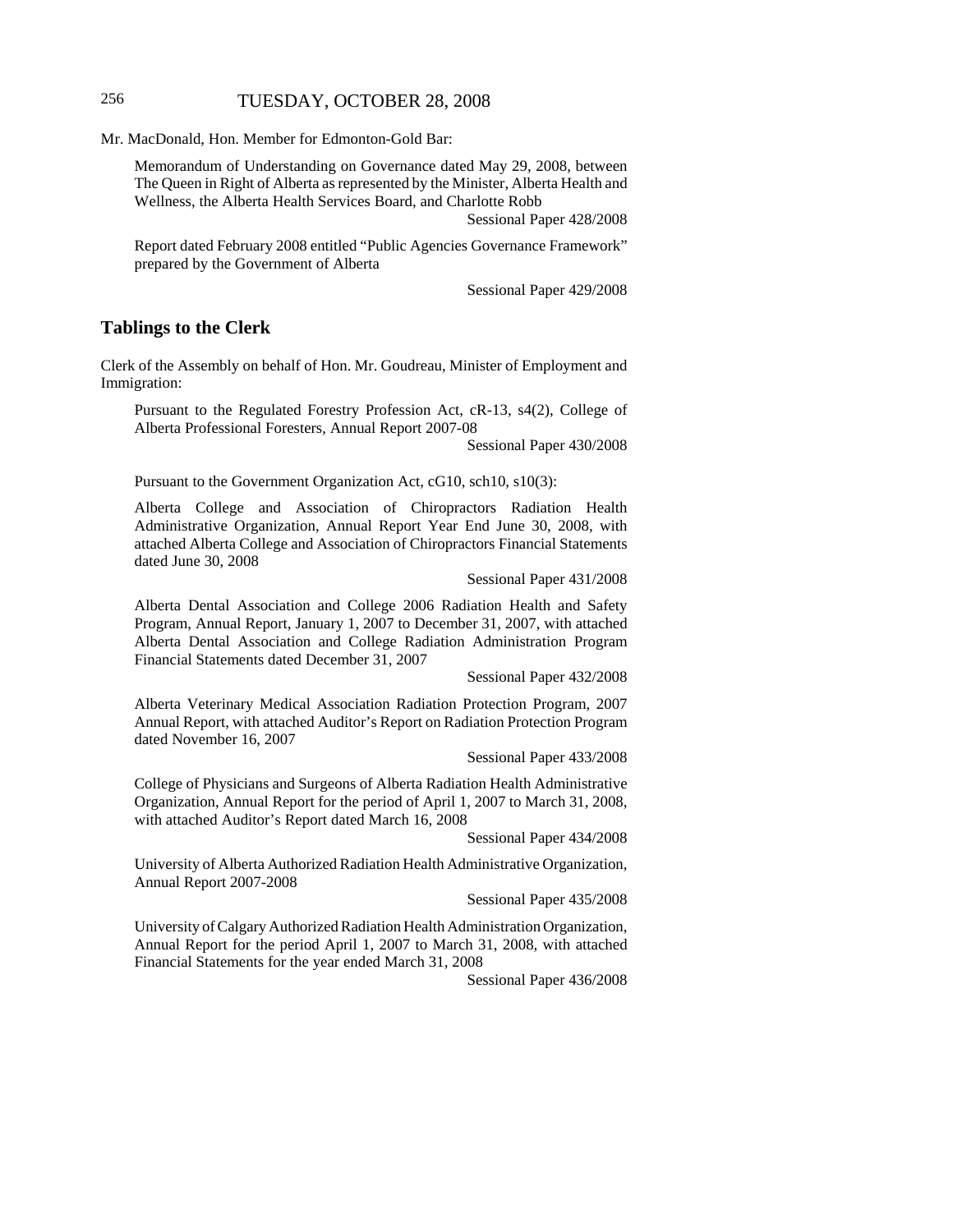# **ORDERS OF THE DAY**

# **Government Bills and Orders**

#### **Second Reading**

On the motion that the following Bill be now read a Second time: Bill 24 Adult Guardianship and Trusteeship Act — Hon. Mrs. Jablonski A debate followed. Hon. Mr. Zwozdesky moved adjournment of the debate, which was agreed to. On the motion that the following Bill be now read a Second time: Bill 18 Film and Video Classification Act — Hon. Mr. Blackett A debate followed. Mr. Taylor moved adjournment of the debate, which was agreed to.. On the motion that the following Bill be now read a Second time: Bill 36 Land Titles Amendment Act, 2008 — Dr. Brown A debate followed. Debate adjourned, Ms Blakeman speaking.

The following Bills were read a Second time and referred to Committee of the Whole:

Bill 10 Security Services and Investigators Act — Mr. Anderson

Bill 34 Employment Pension Plans Amendment Act, 2008 — Dr. Brown

# **Adjournment**

Pursuant to Standing Order 4(3), the Assembly adjourned at 5:30 p.m. until 7:30 p.m.

TUESDAY, OCTOBER 28, 2008 — 7:30 P.M.

### **Government Bills and Orders**

### **Second Reading**

The following Bill was read a Second time and referred to Committee of the Whole: Bill 36 Land Titles Amendment Act, 2008 — Dr. Brown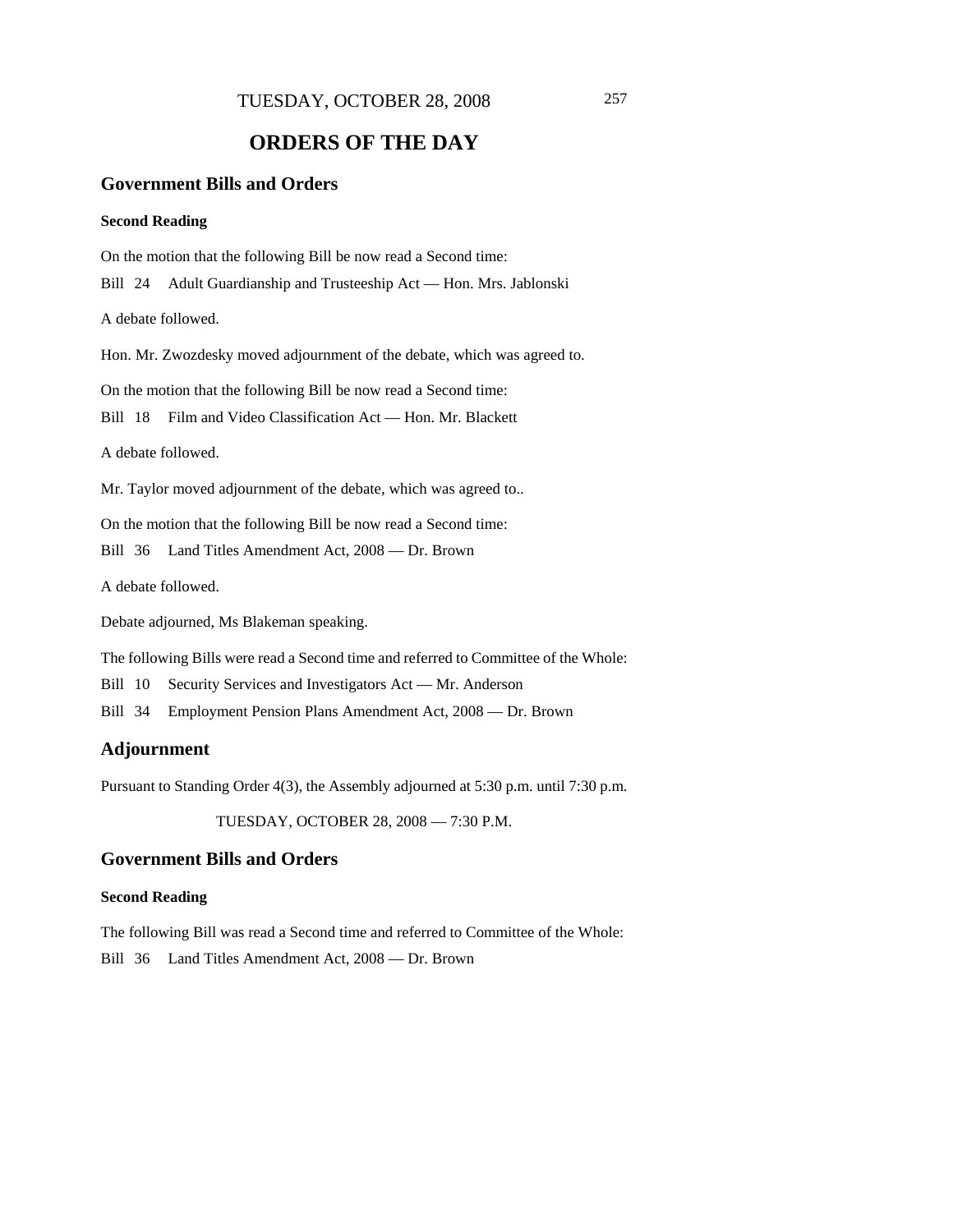# 258 TUESDAY, OCTOBER 28, 2008

#### **Third Reading**

The following Bill was read a Third time and passed:

Bill 9 Land Agents Licensing Amendment Act, 2008 — Mr. Mitzel

#### **Second Reading**

On the motion that the following Bill be now read a Second time:

Bill 27 Funeral Services Amendment Act, 2008 — Mr. Johnson

A debate followed.

Ms Notley moved adjournment of the debate, which was agreed to.

The following Bills were read a Second time and referred to Committee of the Whole:

Bill 23 Weed Control Act — Mr. Mitzel

Bill 24 Adult Guardianship and Trusteeship Act — Hon. Mrs. Jablonski

Bill 38 Securities Amendment Act, 2008 — Mr. Fawcett

#### **Committee of the Whole**

According to Order, the Assembly resolved itself into Committee of the Whole and the Acting Speaker left the Chair.

(Assembly in Committee)

And after some time spent therein, the Acting Speaker resumed the Chair.

The following Bills were reported:

Bill 30 Alberta Evidence Amendment Act, 2008 — Mr. Bhullar

Bill 31 Financial Administration Amendment Act, 2008 — Hon. Mr. Snelgrove

Progress was reported on the following Bills:

- Bill 32 Meat Inspection Amendment Act, 2008 Mr. Griffiths
- Bill 33 Agriculture Financial Services Amendment Act, 2008 (\$) Hon. Mr. Groeneveld

Mr. Johnston, Acting Chair of Committees, tabled copies of an amendment considered by Committee of the Whole on this date for the official records of the Assembly.

Amendment to Bill 33 (Hon. Member for Leduc-Beaumont-Devon) — Adjourned debate

Sessional Paper 437/2008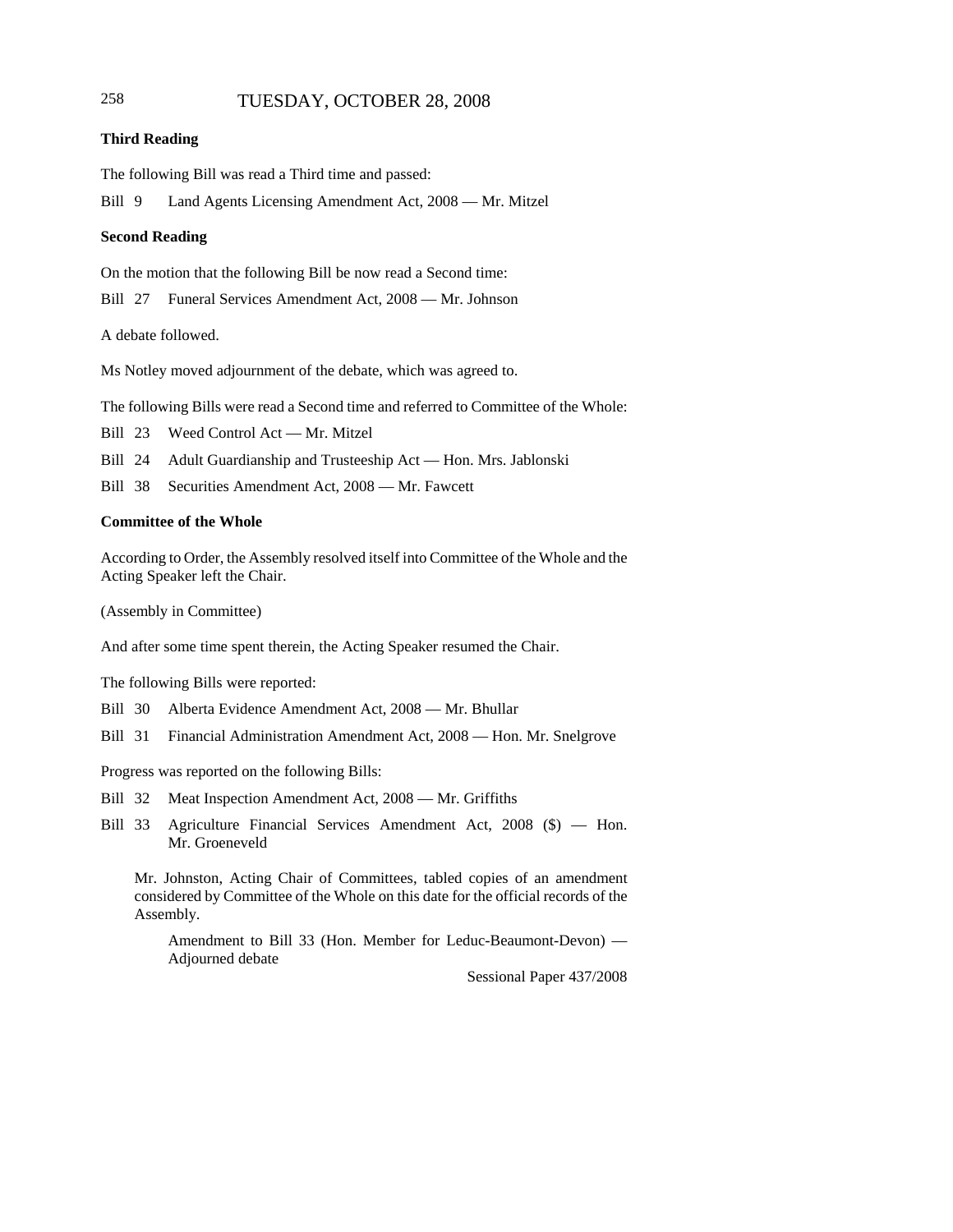# **Adjournment**

On motion by Hon. Mr. Zwozdesky, Deputy Government House Leader, the Assembly adjourned at 10:07 p.m. until Wednesday, October 29, 2008, at 1:30 p.m.

# Wednesday, October 29, 2008

The Speaker took the Chair at 1:30 p.m.

### **Members' Statements**

Mr. Allred, Hon. Member for St. Albert, made a statement regarding the 150th anniversary of the Torrens system of land registration.

Mrs. Leskiw, Hon. Member for Bonnyville-Cold Lake, made a statement regarding the enthronement of Bishop Ilarion of the Ukrainian Orthodox Church at St. John's Cathedral in Edmonton on October 26, 2008.

Mr. Rodney, Hon. Member for Calgary-Lougheed, made a statement regarding the relocation of Canada's Sports Hall of Fame to Canada Olympic Park in Calgary.

Mr. Hehr, Hon. Member for Calgary-Buffalo, made a statement regarding the Here are the Women Forum hosted by the Sheldon Chumir Foundation and the Famous 5 Foundation to be held in Calgary on October 30, 2008, to discuss and debate the role of women in politics.

Mr. Benito, Hon. Member for Edmonton-Mill Woods, made a statement regarding a Memorandum of Understanding signed in Manila on October 1, 2008, between Alberta and the Phillippines concerning Alberta's labour shortages.

Mr. Weadick, Hon. Member for Lethbridge-West, made a statement regarding an announcement by Hon. Mr. Stelmach, Premier, on October 23, 2008, declaring Dr. Bruce McNaughton the inaugural winner of the \$10 million Polaris Award research grant from the Alberta Heritage Foundation for Medical Research.

# **Presenting Petitions**

Ms Pastoor, Hon. Member for Lethbridge-East, presented a petition from 28 Albertans urging the Government to commission an independent and public inquiry into the Alberta Government's administration of or involvement with the Local Authorities Pension Plan, the Public Service Pension Plan, and the Alberta Teachers' Retirement Fund.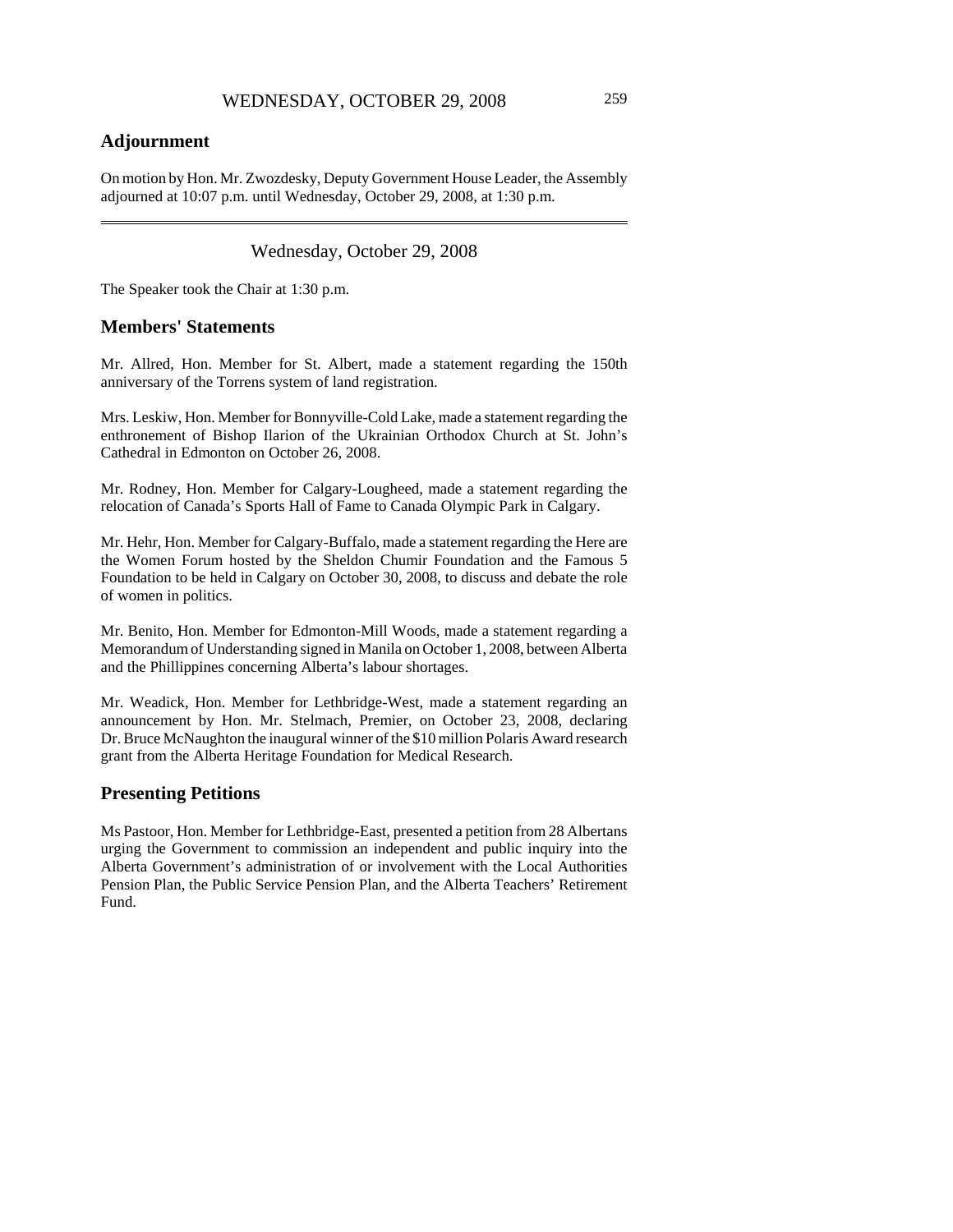# **Introduction of Bills (First Reading)**

Notice having been given:

- Bill 41 Municipal Government Amendment Act, 2008 (No. 2) Hon. Mr. Danyluk
- Bill 210 School (Enhanced Protection of Students and Teachers) Amendment Act, 2008 — Mrs. Forsyth

### **Tabling Returns and Reports**

Hon. Mr. Hancock, Minister of Education:

Information package from the Friends of Simon Wiesenthal Center for Holocaust Studies

Sessional Paper 438/2008

Mr. MacDonald, Hon. Member for Edmonton-Gold Bar:

Letter dated August 29, 2008, from Hon. Mr. Liepert, Minister of Health and Wellness, to Mr. MacDonald, Hon. Member for Edmonton-Gold Bar, responding to Mr. MacDonald's letter of August 12, 2008, the regarding delivery of health services

Sessional Paper 439/2008

Report dated February 2006 entitled "Health Policy Framework" prepared by Alberta Health and Wellness

Sessional Paper 440/2008

Mr. Chase, Hon. Member for Calgary-Varsity:

Memorandum dated October 27, 2008, from Mr. Chase, Hon. Member for Calgary-Varsity, to Hon. Ms Tarchuk, Minister of Children and Youth Services, thanking Ms Tarchuk for offering to respond to a question raised during Oral Question Period on October 27, 2008

Sessional Paper 441/2008

Ms Pastoor, Hon. Member for Lethbridge-East:

Letter dated May 13, 2008, from Ms Pastoor, Hon. Member for Lethbridge-East, to Ms Kimberley Jimmy, Director, Kainai Food Bank, Standoff, pledging a donation to the food bank equal to one-half of Ms Pastoor's 4.9 percent salary increase, with attached copy of Ms Pastoor's cheque

Sessional Paper 442/2008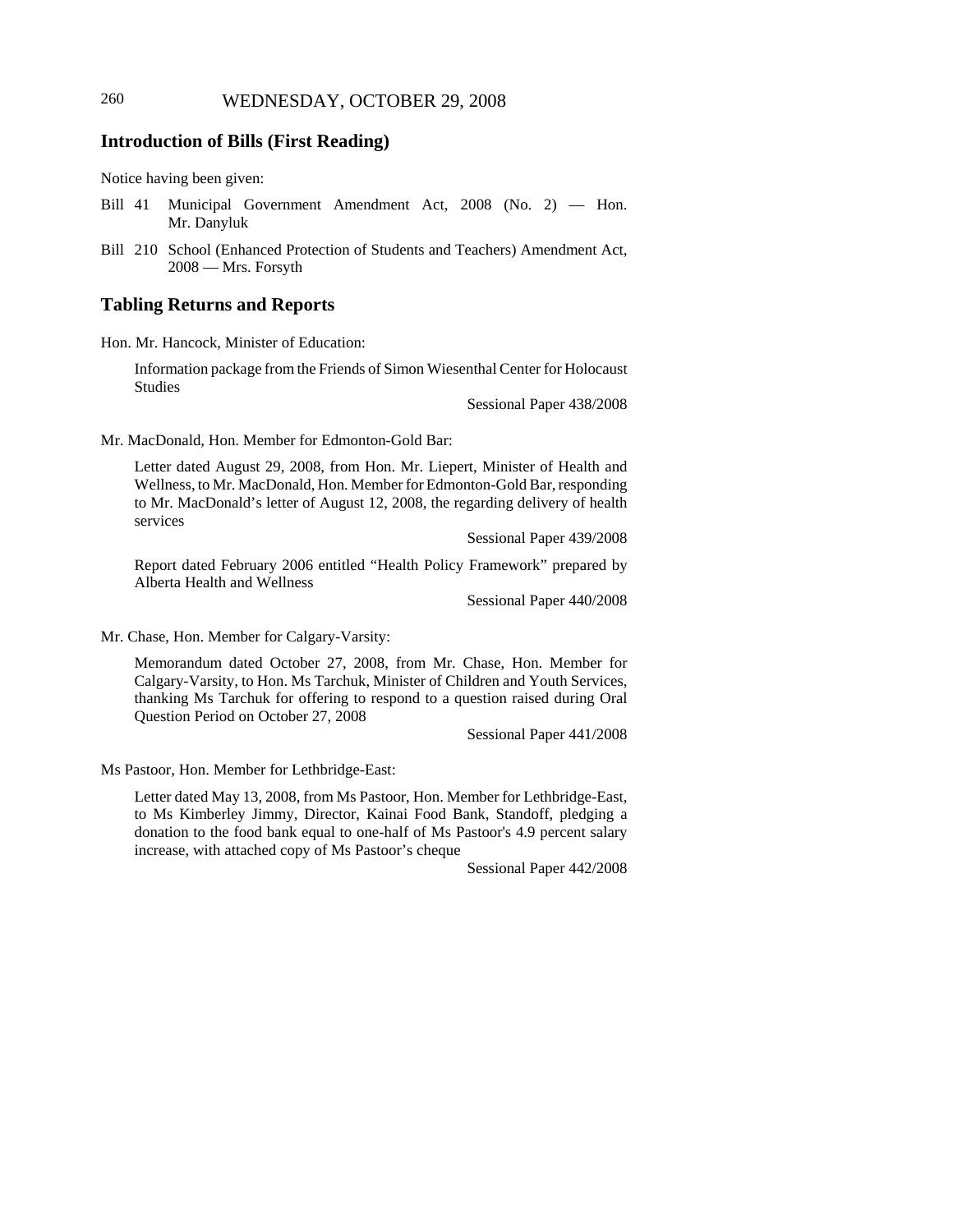Ms Notley, Hon. Member for Edmonton-Strathcona:

Document entitled "2007-2008 OCYA Fourth Quarter Report, Region 8, January 1, 2008 to March 31, 2008" prepared by Chris Hanson and Derek Chewka

Sessional Paper 443/2008

## **Tablings to the Clerk**

Clerk of the Assembly on behalf of Hon. Mrs. Ady, Minister of Tourism, Parks and Recreation, pursuant to the Alberta Sport, Recreation, Parks and Wildlife Foundation Act, cA-34, s13(3):

Alberta Sport, Recreation, Parks and Wildlife Foundation, Annual Report 2007-2008

Sessional Paper 444/2008

# **ORDERS OF THE DAY**

# **Government Bills and Orders**

#### **Committee of the Whole**

According to Order, the Assembly resolved itself into Committee of the Whole and the Speaker left the Chair.

(Assembly in Committee)

And after some time spent therein, the Acting Speaker assumed the Chair.

The following Bill was reported:

Bill 35 Government Organization Amendment Act, 2008 — Hon. Mr. Hayden

Progress was reported on the following Bills:

Bill 10 Security Services and Investigators Act — Mr. Anderson

Bill 34 Employment Pension Plans Amendment Act, 2008 — Dr. Brown

Bill 36 Land Titles Amendment Act, 2008 — Dr. Brown

Mr. Weadick, Acting Chair of Committees, tabled copies of all amendments considered by Committee of the Whole on this date for the official records of the Assembly.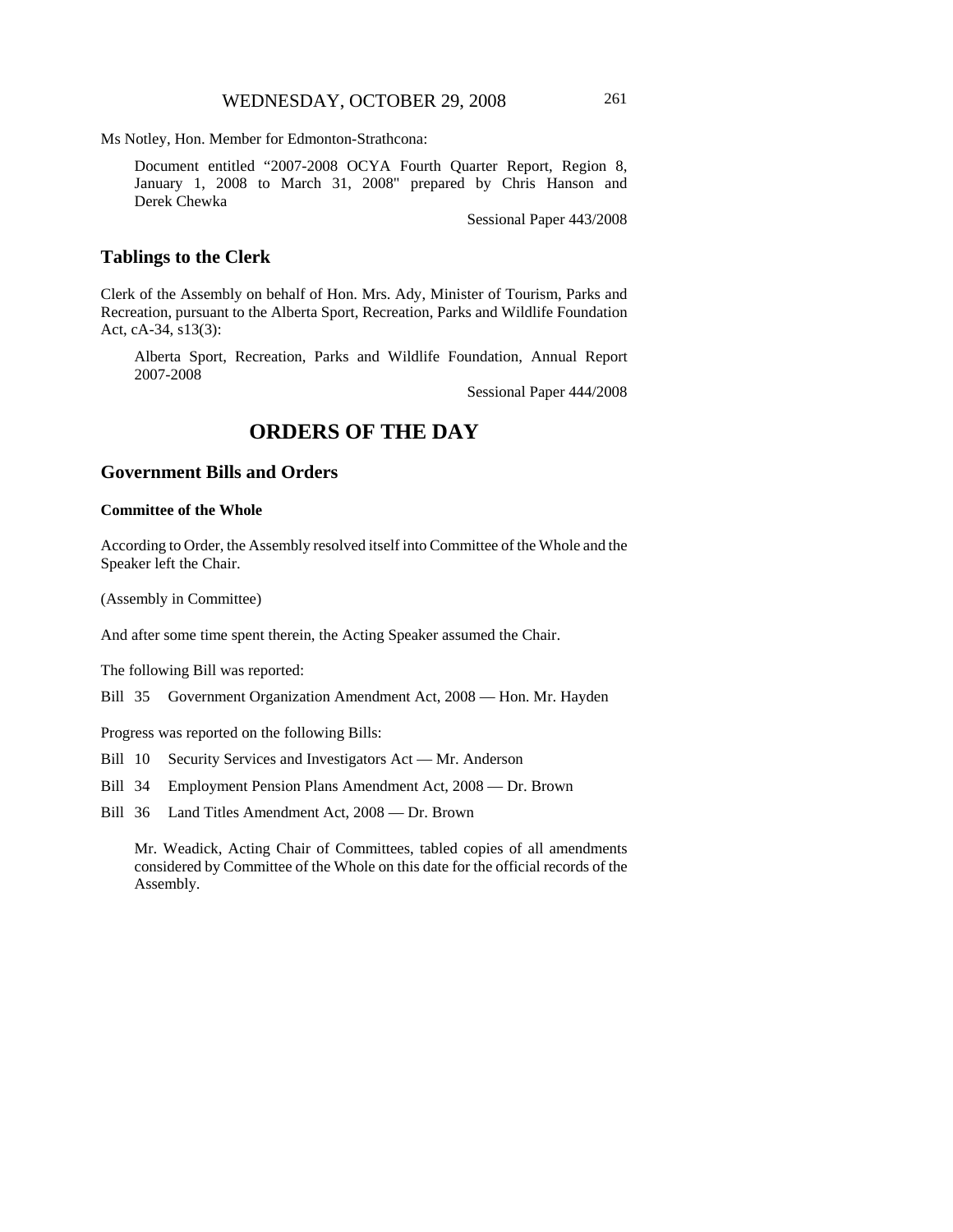# 262 WEDNESDAY, OCTOBER 29, 2008

Amendment to Bill 10 (Hon. Member for Airdrie-Chestermere) — Adjourned debate

Sessional Paper 445/2008

Amendment to Bill 35 (Hon. Member for Edmonton-Gold Bar) — Defeated Sessional Paper 446/2008

# **Adjournment**

On motion by Hon. Mr. Hancock, Government House Leader, the Assembly adjourned at 5:28 p.m. until 7:30 p.m.

WEDNESDAY, OCTOBER 29, 2008 — 7:30 P.M.

## **Government Bills and Orders**

#### **Second Reading**

On the motion that the following Bill be now read a Second time:

Bill 42 Health Governance Transition Act — Hon. Mr. Liepert

Hon. Mr. Liepert moved adjournment of the debate, which was agreed to.

The following Bills were read a Second time and referred to Committee of the Whole:

Bill 18 Film and Video Classification Act — Hon. Mr. Blackett

Bill 27 Funeral Services Amendment Act, 2008 — Mr. Johnson

#### **Committee of the Whole**

According to Order, the Assembly resolved itself into Committee of the Whole and the Deputy Speaker left the Chair.

(Assembly in Committee)

And after some time spent therein, the Deputy Speaker resumed the Chair.

The following Bills were reported:

Bill 34 Employment Pension Plans Amendment Act, 2008 — Dr. Brown

Bill 36 Land Titles Amendment Act, 2008 — Dr. Brown

Bill 38 Securities Amendment Act, 2008 — Mr. Fawcett

Progress was reported on the following Bill:

Bill 10 Security Services and Investigators Act — Mr. Anderson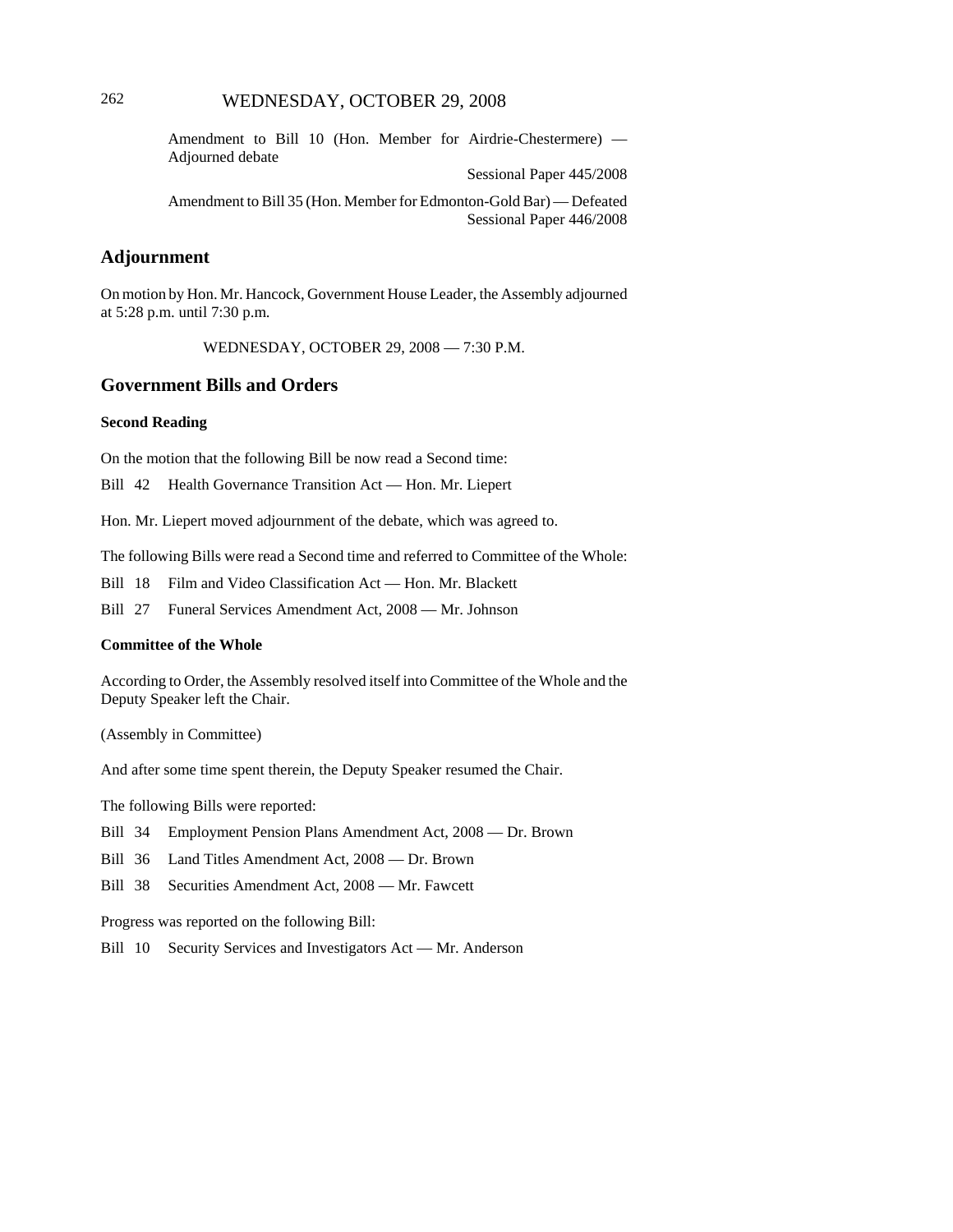Mr. Weadick, Acting Chair of Committees, tabled copies of an amendment considered by Committee of the Whole on this date for the official records of the Assembly.

Amendment to Bill 10 (introduced by the Hon. Member for Airdrie-Chestermere on October 29, 2008) — Adjourned debate

Sessional Paper 447/2008

### **Third Reading**

The following Bills were read a Third time and passed:

- Bill 30 Alberta Evidence Amendment Act, 2008 Mr. Bhullar
- Bill 31 Financial Administration Amendment Act, 2008 Hon. Mr. Hancock on behalf of Hon. Mr. Snelgrove

#### **Adjournment**

On motion by Hon. Mr. Hancock, Government House Leader, the Assembly adjourned at 8:56 p.m. until Thursday, October 30, 2008, at 1:30 p.m.

#### Thursday, October 30, 2008

The Speaker took the Chair at 1:30 p.m.

### **Members' Statements**

Mr. Lukaszuk, Hon. Member for Edmonton-Castle Downs, made a statement recognizing the work of the Alberta Emergency Management Agency.

Mr. Olson, Hon. Member for Wetaskiwin-Camrose, made a statement regarding the recent Alberta Aboriginal Business Symposium and recognizing the Aboriginal Capital Corporation.

Mr. Chase, Hon. Member for Calgary-Varsity, made a statement regarding the impact of environmental development on tourism in Alberta.

Dr. Sherman, Hon. Member for Edmonton-Meadowlark, made a statement congratulating the eight recipients of the 2008 Premier's Award for Healthy Workplaces.

Ms Woo-Paw, Hon. Member for Calgary-Mackay, made a statement recognizing October 2008 as Canadian Library Month.

Mr. Mason, Hon. Member for Edmonton-Highlands-Norwood, made a statement regarding public health care standards in Alberta.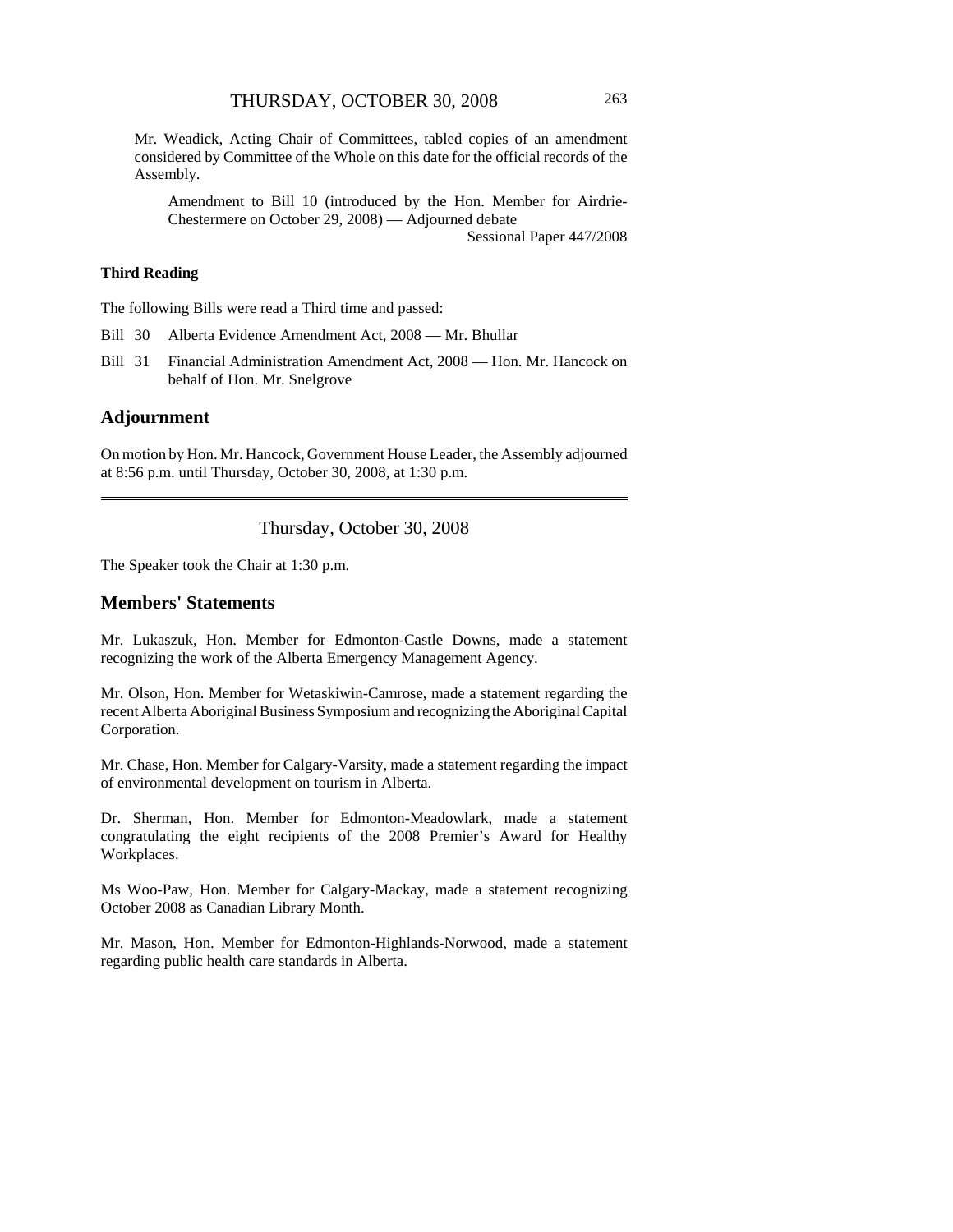# 264 THURSDAY, OCTOBER 30, 2008

### **Speaker's Statement - Table Officers**

Honourable Members, before the Clerk Assistant calls Oral Question Period, this Assembly has been sitting for nearly 103 years. The mace is in place. Today is the first time in our history that all of the Table Officers in this Assembly are women.

### **Presenting Reports by Standing and Special Committees**

Mr. Prins, Chair, Select Standing Committee on Privileges and Elections, Standing Orders and Printing, presented the following report:

Standing Order Review Interim Report, October 2008

Sessional Paper 448/2008

### **Introduction of Bills (First Reading)**

Notice having been given:

Bill 37 Ukrainian Famine and Genocide (Holodomor) Memorial Day Act — Hon. Mr. Zwozdesky

## **Tabling Returns and Reports**

Hon. Mr. Blackett, Minister of Culture and Community Spirit:

List of City of Edmonton capital projects, undated, entitled "MCFP Approved Applications - 2007-2008 Fiscal Year"

Sessional Paper 449/2008

Mr. Sandhu, Hon. Member for Edmonton-Manning:

Program from the John D. Bracco Junior High School 2007-2008 Award Ceremony held on October 9, 2008

Sessional Paper 450/2008

Hon. Mr. Liepert, Minister of Health and Wellness:

Edmonton Journal article dated October 30, 2008, entitled "Risk from reuse of syringes 'infinitesimal,' nurses' union argues"

Sessional Paper 451/2008

Mr. Mason, Hon. Member for Edmonton-Highlands-Norwood:

Excerpt from a book entitled " Fundamentals of Nursing" prepared by Patricia A. Potter and Anne G. Perry regarding administering medications by intravenous bolus (push)

Sessional Paper 452/2008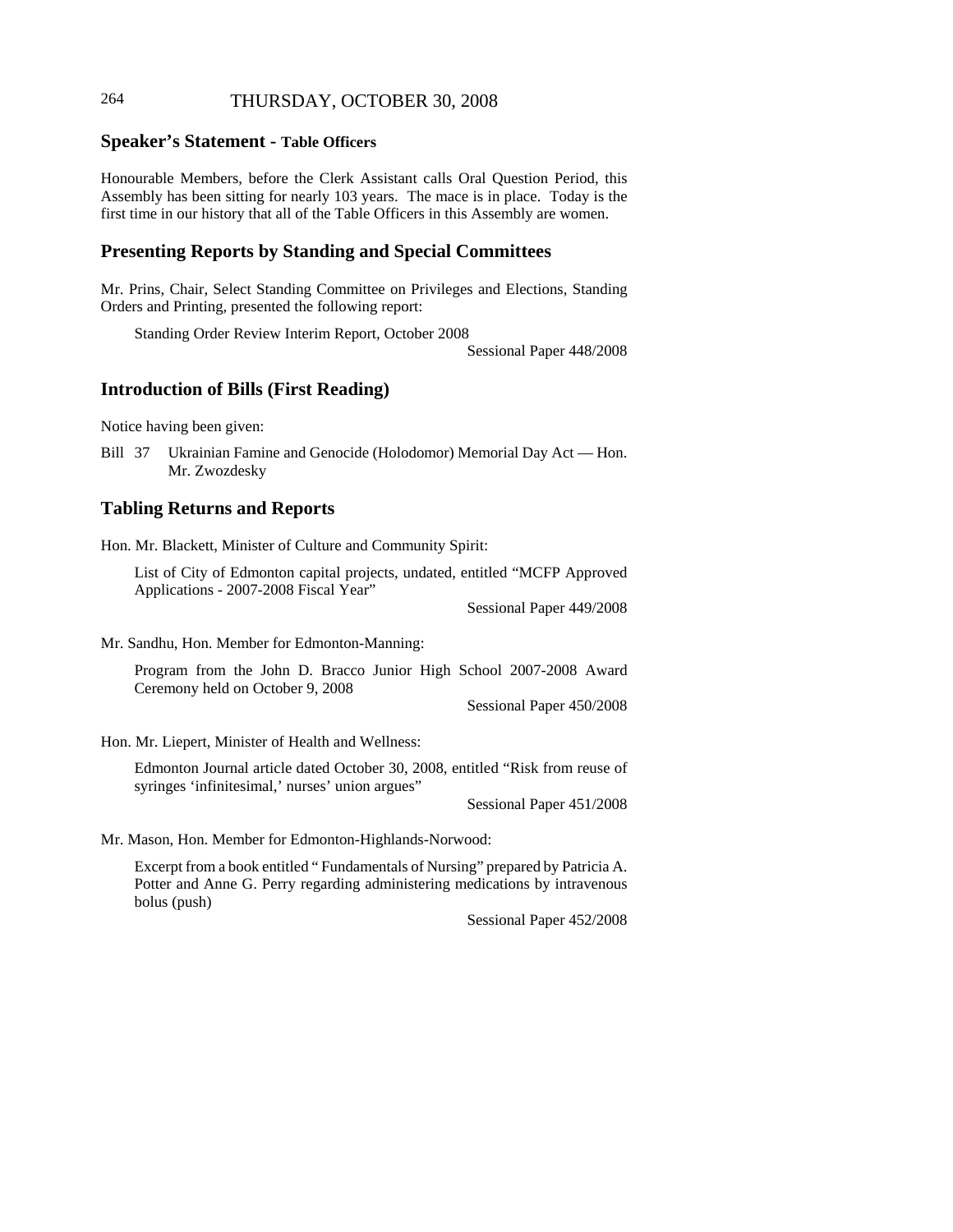Mr. Sandhu, Hon. Member for Edmonton-Manning: Program from the John D. Bracco School Stone Soup Gathering held on

October 16, 2008 Sessional Paper 453/2008 Booklet entitled "Silent Voices No More" prepared by S.T.O.P. (Striving to Overcome Poverty) Sessional Paper 454/2008 Newsletter, undated, entitled "A Ray of Sunshine for Everyone" prepared by the Unity Centre of North East Edmonton Sessional Paper 455/2008 Ms Pastoor, Hon. Member for Lethbridge-East: Leaflet entitled "Unexpected" prepared by Economic Development Lethbridge

Mr. MacDonald, Hon. Member for Edmonton-Gold Bar:

Alberta Health Services mission statement and organizational charts Sessional Paper 457/2008

### **Tablings to the Clerk**

Clerk Assistant on behalf of Hon. Ms Evans, Minister of Finance and Enterprise:

Response to Written Question WQ21, asked for by Dr. Taft on October 27, 2008:

What are *the grant and estimated tax exemption costs* for the Department of Agriculture's Farm Fuel Benefit Program from April 1, 1997, to *March 31*, 2008? Sessional Paper 458/2008

# **Projected Government Business**

Pursuant to Standing Order 7(6), Mr. Chase, Acting Official Opposition House Leader, asked a question pertaining to the order of Government Business to be brought before the Assembly for the following week.

Hon. Mr. Hancock, Government House Leader, gave notice of projected Government Business for the week of November 3 to November 6, 2008:

| Monday, November 3 | 8:30 p.m. - Government Motions     |
|--------------------|------------------------------------|
|                    | Motion 20                          |
|                    | <b>Government Bills and Orders</b> |
|                    | <b>Second Reading</b>              |
|                    | Bill 39, 41, 42                    |

Sessional Paper 456/2008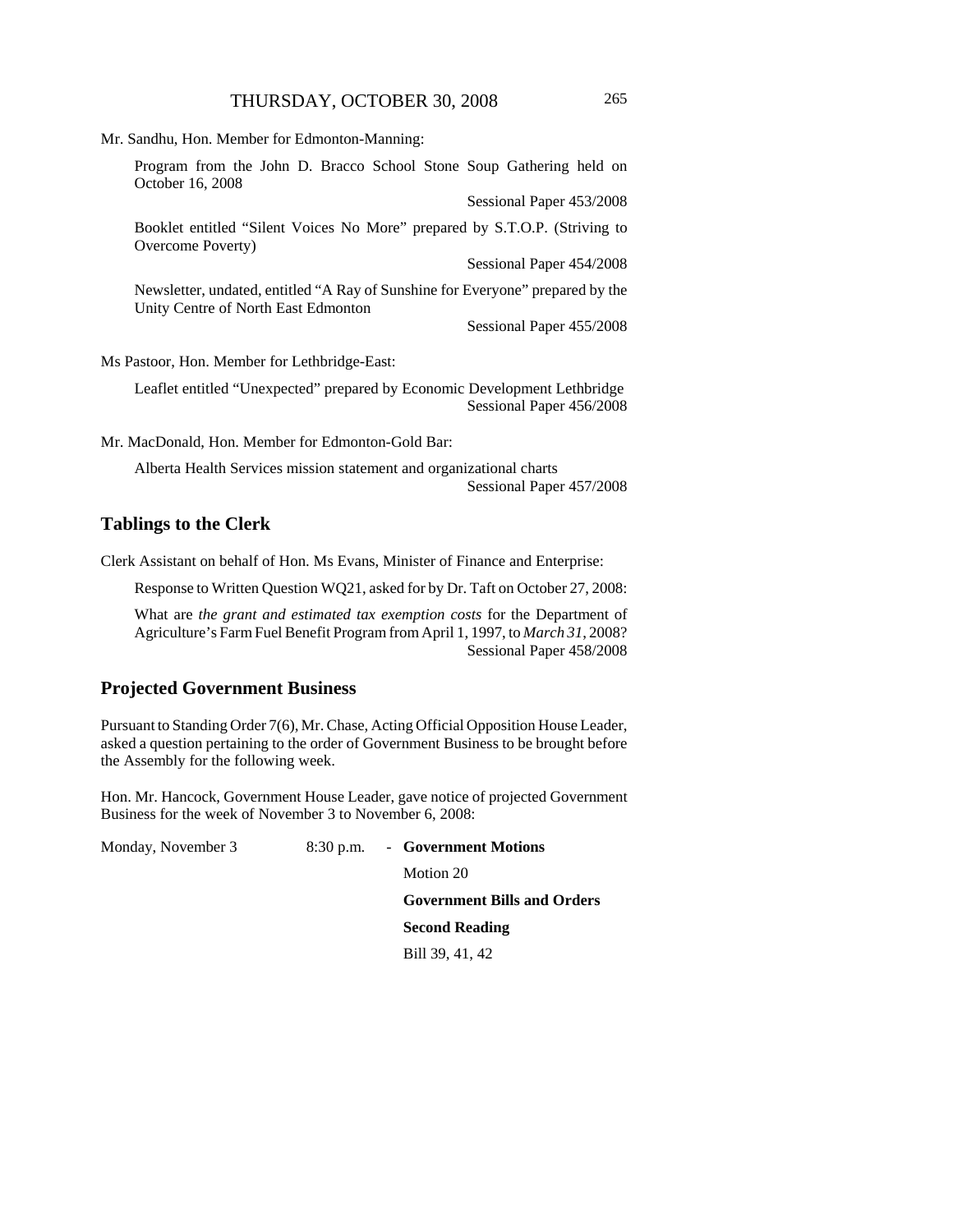# 266 THURSDAY, OCTOBER 30, 2008

|                       |      | <b>Committee of the Whole</b>       |
|-----------------------|------|-------------------------------------|
|                       |      | Bill 10, 18, 23, 24, 27, 29, 32, 33 |
|                       |      | Third Reading                       |
|                       |      | Bill 34, 35, 36, 38                 |
|                       |      | And as per the Order Paper          |
| Tuesday, November 4   | Aft. | - Government Bills and Orders       |
|                       |      | <b>Second Reading</b>               |
|                       |      | Bill 41, 42, 43, 44, 45             |
|                       |      | <b>Committee of the Whole</b>       |
|                       |      | Bill 24, 27, 29, 32, 33, 39         |
|                       |      | <b>Third Reading</b>                |
|                       |      | Bill 10, 18, 23, 34, 35, 36, 38     |
|                       |      | And as per the Order Paper          |
|                       | Eve. | - Government Bills and Orders       |
|                       |      | <b>Second Reading</b>               |
|                       |      | Bill 41, 42, 43, 44, 45             |
|                       |      | <b>Committee of the Whole</b>       |
|                       |      | Bill 24, 27, 29, 32, 33, 39         |
|                       |      | <b>Third Reading</b>                |
|                       |      | Bill 10, 18, 23, 34, 35, 36, 38     |
|                       |      | And as per the Order Paper          |
| Wednesday, November 5 | Aft. | <b>Government Bills and Orders</b>  |
|                       |      | <b>Second Reading</b>               |
|                       |      | Bill 41, 42, 43, 44, 45             |
|                       |      | <b>Committee of the Whole</b>       |
|                       |      | Bill 24, 29, 32, 33, 39             |
|                       |      | <b>Third Reading</b>                |
|                       |      | Bill 10, 18, 23, 27, 34, 35, 36, 38 |
|                       |      | And as per the Order Paper          |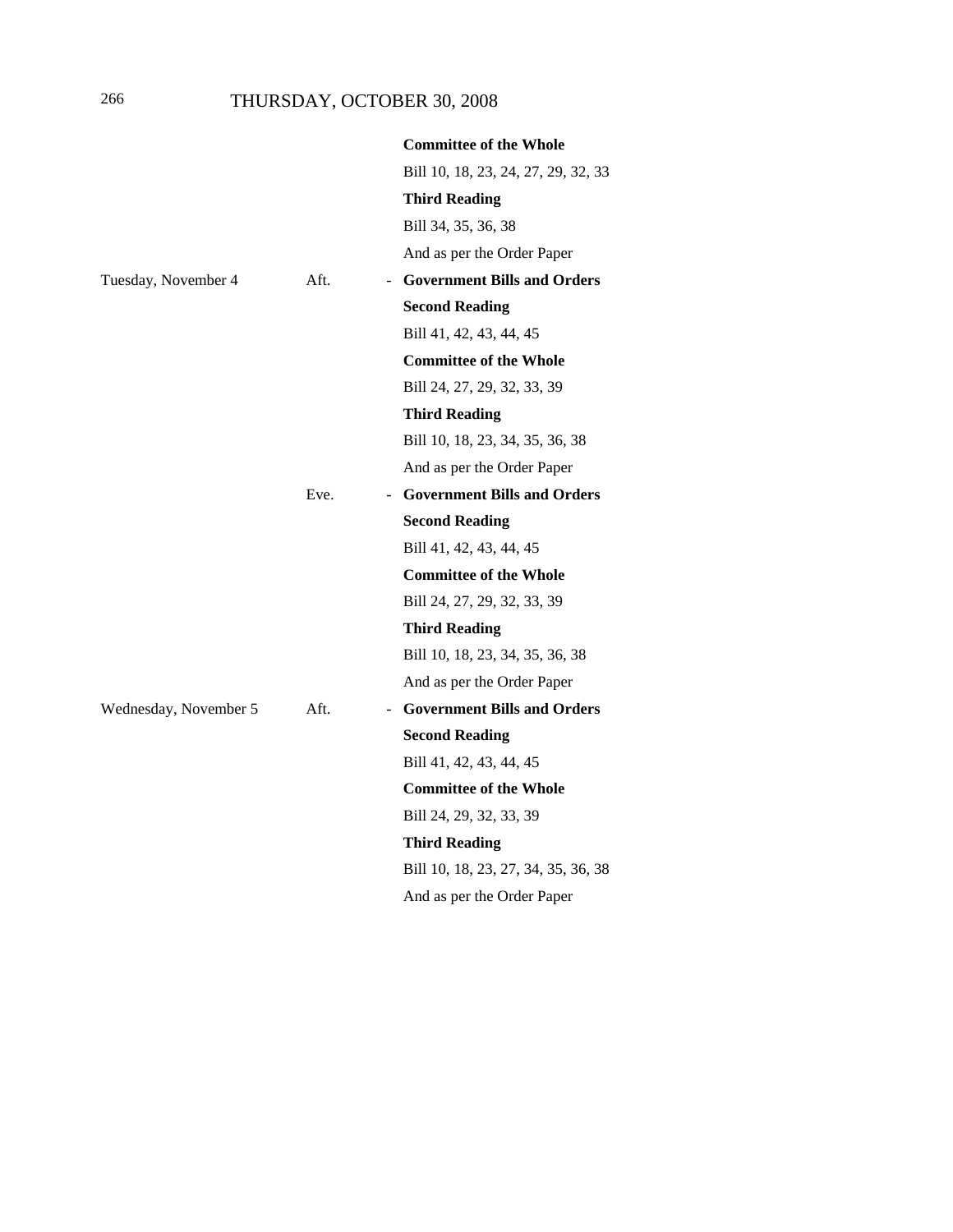# THURSDAY, OCTOBER 30, 2008 267

|                      | Eve. | <b>Government Bills and Orders</b>      |
|----------------------|------|-----------------------------------------|
|                      |      | <b>Second Reading</b>                   |
|                      |      | Bill 41, 42, 43, 44, 45                 |
|                      |      | <b>Committee of the Whole</b>           |
|                      |      | Bill 24, 29, 32, 33, 39                 |
|                      |      | <b>Third Reading</b>                    |
|                      |      | Bill 10, 18, 23, 27, 34, 35, 36, 38     |
|                      |      | And as per the Order Paper              |
| Thursday, November 6 | Aft. | <b>Government Bills and Orders</b><br>- |
|                      |      | <b>Second Reading</b>                   |
|                      |      | Bill 41, 43, 44, 45                     |
|                      |      | <b>Committee of the Whole</b>           |
|                      |      | Bill 29, 32, 33, 42                     |
|                      |      | Third Reading                           |
|                      |      | Bill 24, 34, 35, 36, 39                 |
|                      |      | And as per the Order Paper              |

# **ORDERS OF THE DAY**

# **Government Bills and Orders**

### **Second Reading**

Hon. Mr. Hancock, Government House Leader, requested and received the unanimous consent of the Assembly to waive Standing Order 77(1) to allow for Second Reading consideration of Bill 37, Ukrainian Famine and Genocide (Holodomor) Memorial Day Act.

The following Bill was read a Second time and referred to Committee of the Whole:

Bill 37 Ukrainian Famine and Genocide (Holodomor) Memorial Day Act — Hon. Mr. Zwozdesky

### **Committee of the Whole**

According to Order, the Assembly resolved itself into Committee of the Whole and the Speaker left the Chair.

(Assembly in Committee)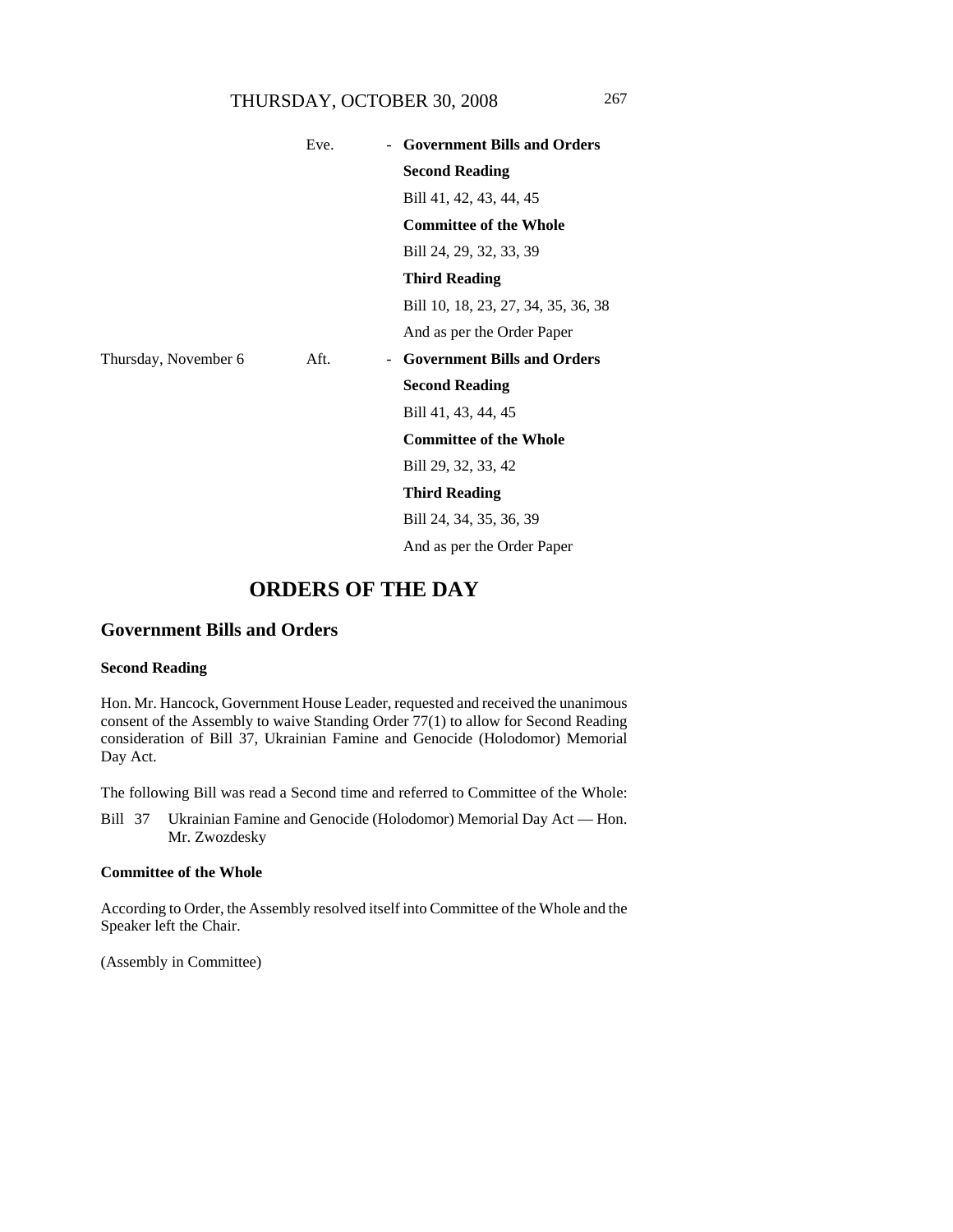# 268 THURSDAY, OCTOBER 30, 2008

And after some time spent therein, the Acting Speaker assumed the Chair.

The following Bill was reported:

Bill 37 Ukrainian Famine and Genocide (Holodomor) Memorial Day Act — Hon. Mr. Zwozdesky

### **Third Reading**

Hon. Mr. Hancock, Government House Leader, requested and received the unanimous consent of the Assembly to waive Standing Order 77(1) to allow for Third Reading consideration of Bill 37, Ukrainian Famine and Genocide (Holodomor) Memorial Day Act.

During Third Reading consideration, the Speaker read the text of Bill 37, Ukrainian Famine and Genocide (Holodomor) Memorial Day Act into the record:

#### **Bill 37 Ukrainian Famine and Genocide (Holodomor) Memorial Day Act**

WHEREAS millions of Ukrainians perished as a result of the Ukrainian Famine and Genocide (Holodomor) of 1932-33;

WHEREAS the term "Holodomor" is a Ukrainian word that means "extermination by means of starvation" and is used to describe the Ukrainian Famine and Genocide (Holodomor) of 1932-33;

WHEREAS it is recognized that the Soviet authorities denied, concealed or destroyed information about the Ukrainian Famine and Genocide (Holodomor) of 1932-33 and that accurate information about this tragic event is only now being made available;

WHEREAS the Organization for Security and Co-operation in Europe (OSCE), the largest regional security organization in the world, passed a resolution that welcomes the recognition of the Holodomor in the United Nations, by the United Nations Educational, Scientific and Cultural Organization (UNESCO) and by the national parliaments of a number of the OSCE participating States;

WHEREAS the OSCE strongly encourages all parliaments to adopt acts regarding recognition of the Holodomor;

WHEREAS some of the survivors of the Ukrainian Famine and Genocide (Holodomor) of 1932-33 and their descendants reside in Alberta and have contributed greatly to Alberta's cultural, economic, political and educational life;

WHEREAS the people of Alberta value democratic freedoms, human rights and the rule of law, honour the values of compassion and honesty, and cherish the multicultural vibrancy of the Province;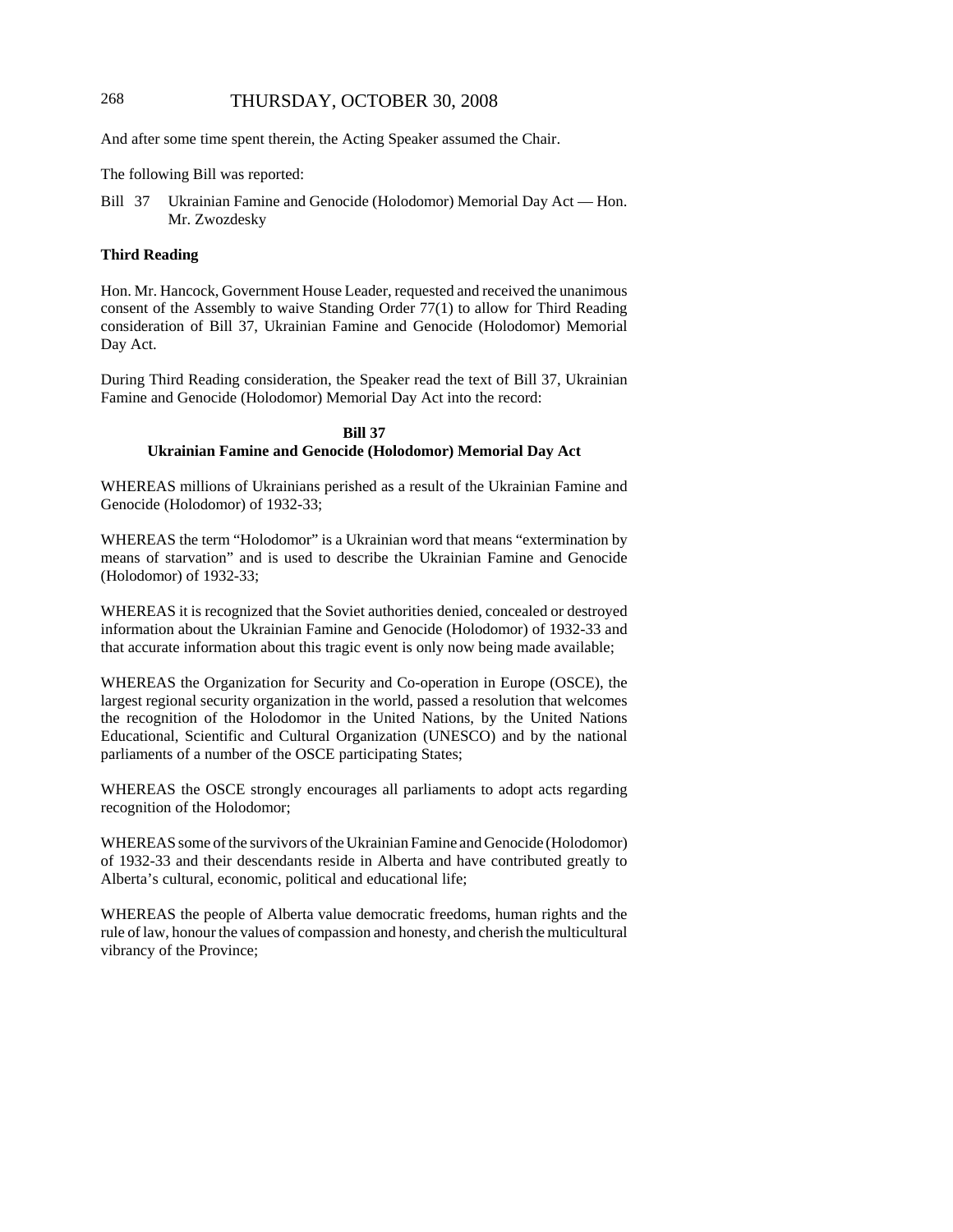WHEREAS the 4th Saturday in November has been recognized by the Parliament of Canada and by other Legislatures in Canada as a day to commemorate the Ukrainian Famine and Genocide (Holodomor) of 1932-33;

WHEREAS 2008 marks the 75th Anniversary of the Ukrainian Famine and Genocide (Holodomor) of 1932-33; and

WHEREAS it is important and fitting to observe Ukrainian Famine and Genocide (Holodomor) Memorial Day for the purposes of recognizing the Ukrainian Famine and Genocide (Holodomor) of 1932-33 and of reflecting on the horrific legacy of this event;

THEREFORE HER MAJESTY, by and with the advice and consent of the Legislative Assembly of Alberta, enacts as follows:

**1** The 4th Saturday in November in each year is proclaimed as "Ukrainian Famine and Genocide (Holodomor) Memorial Day".

The following Bill was read a Third time and passed:

Bill 37 Ukrainian Famine and Genocide (Holodomor) Memorial Day Act — Hon. Mr. Zwozdesky

### **Adjournment**

The Speaker adjourned the Assembly at 4:08 p.m. until Monday, November 3, 2008, at 1:30 p.m.

Monday, November 3, 2008

The Speaker took the Chair at 1:30 p.m.

## **Members' Statements**

Mr. Elniski, Hon. Member for Edmonton-Calder, made a statement regarding the Writing on the Wall Conference held at Queen Elizabeth High School on November 1, 2008.

Mr. Prins, Hon. Member for Lacombe-Ponoka, made a statement regarding the development of Bentley, a new variety of barley.

Mr. Doerksen, Hon. Member for Strathmore-Brooks, made a statement regarding the Innovations Project in Brooks and the Collaborate for Kids' Sake conference held in August 2008.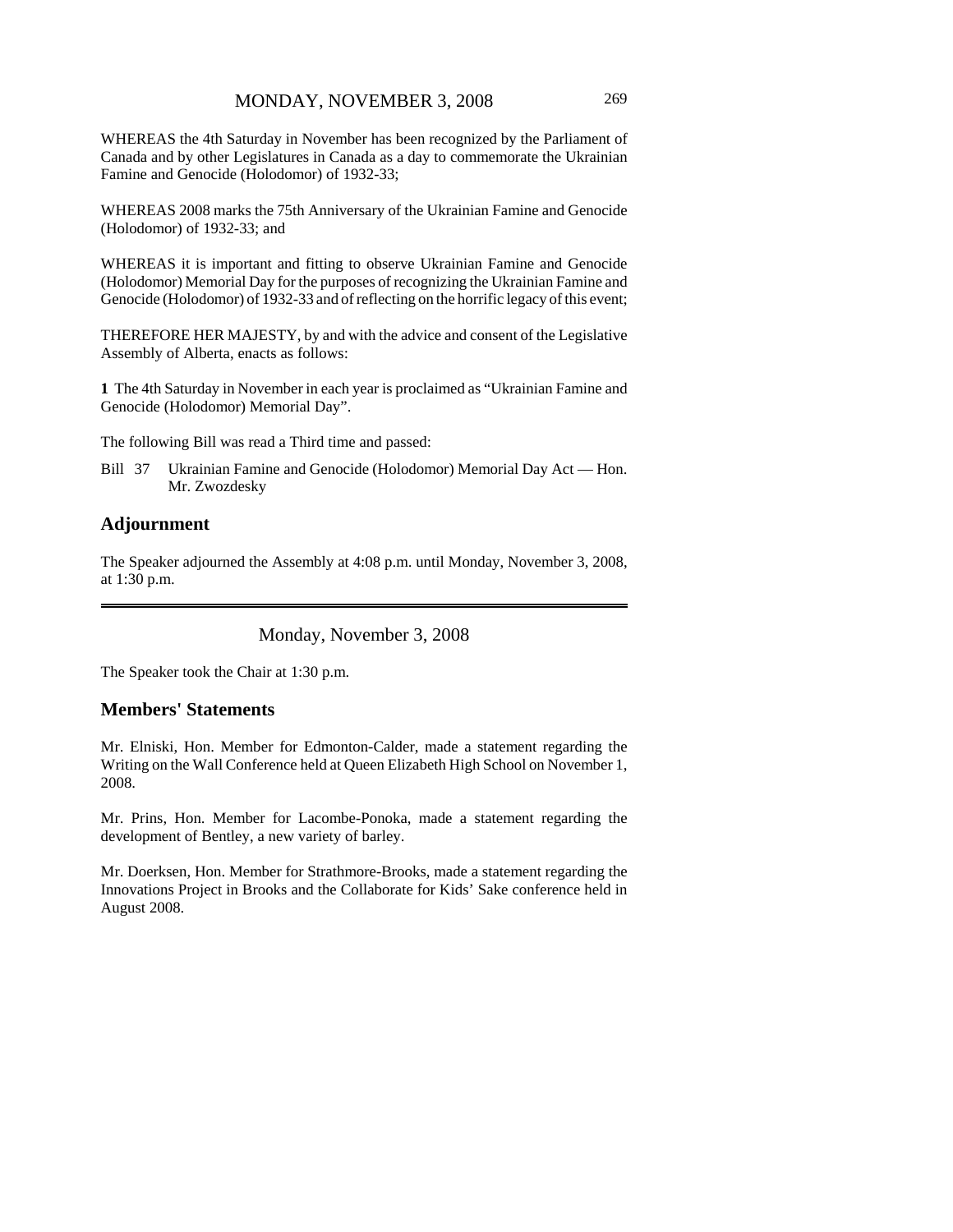# 270 MONDAY, NOVEMBER 3, 2008

Mr. Jacobs, Hon. Member for Cardston-Taber-Warner, made a statement regarding the work of the Alberta Farm Safety Centre in reducing the number of farm-related accidents involving children.

Mr. Chase, Hon. Member for Calgary-Varsity, made a statement regarding the need for government support for vulnerable Albertans.

Mr. Cao, Hon. Member for Calgary-Fort, made a statement regarding the work being done to establish a national biomedical engineering and innovation centre at the University of Calgary.

### **Introduction of Bills (First Reading)**

Notice having been given:

Bill 43 Emergency Health Services Act — Mr. Anderson

Bill 44 Pharmacy and Drug Amendment Act, 2008 — Mr. Denis

Bill 45 Statistics Bureau Amendment Act, 2008 — Hon. Mr. Goudreau

On motion by Hon. Mr. Zwozdesky, Deputy Government House Leader, the following Bills were placed on the Order Paper under Government Bills and Orders:

Bill 43 Emergency Health Services Act — Mr. Anderson

Bill 44 Pharmacy and Drug Amendment Act, 2008 — Mr. Denis

### **Tabling Returns and Reports**

Hon. Mr. Lindsay, Solicitor General and Minister of Public Security, pursuant to the Gaming and Liquor Act, cG-1, s30(2):

Alberta Gaming and Liquor Commission, Annual Report 2007-08 Sessional Paper 459/2008

Mrs. Leskiw, Hon. Member for Bonnyville-Cold Lake:

102 recent letters from Bonnyville-Cold Lake constituents to Mrs. Leskiw, Hon. Member for Bonnyville-Cold Lake, regarding the need to widen Highway 55 between Lacorey and one mile west of Iron River

Sessional Paper 460/2008

Mr. MacDonald, Hon. Member for Edmonton-Gold Bar:

Alberta Waitlist Registry web site article, undated, entitled "Wait Time Trends" regarding cardiac surgery wait times

Sessional Paper 461/2008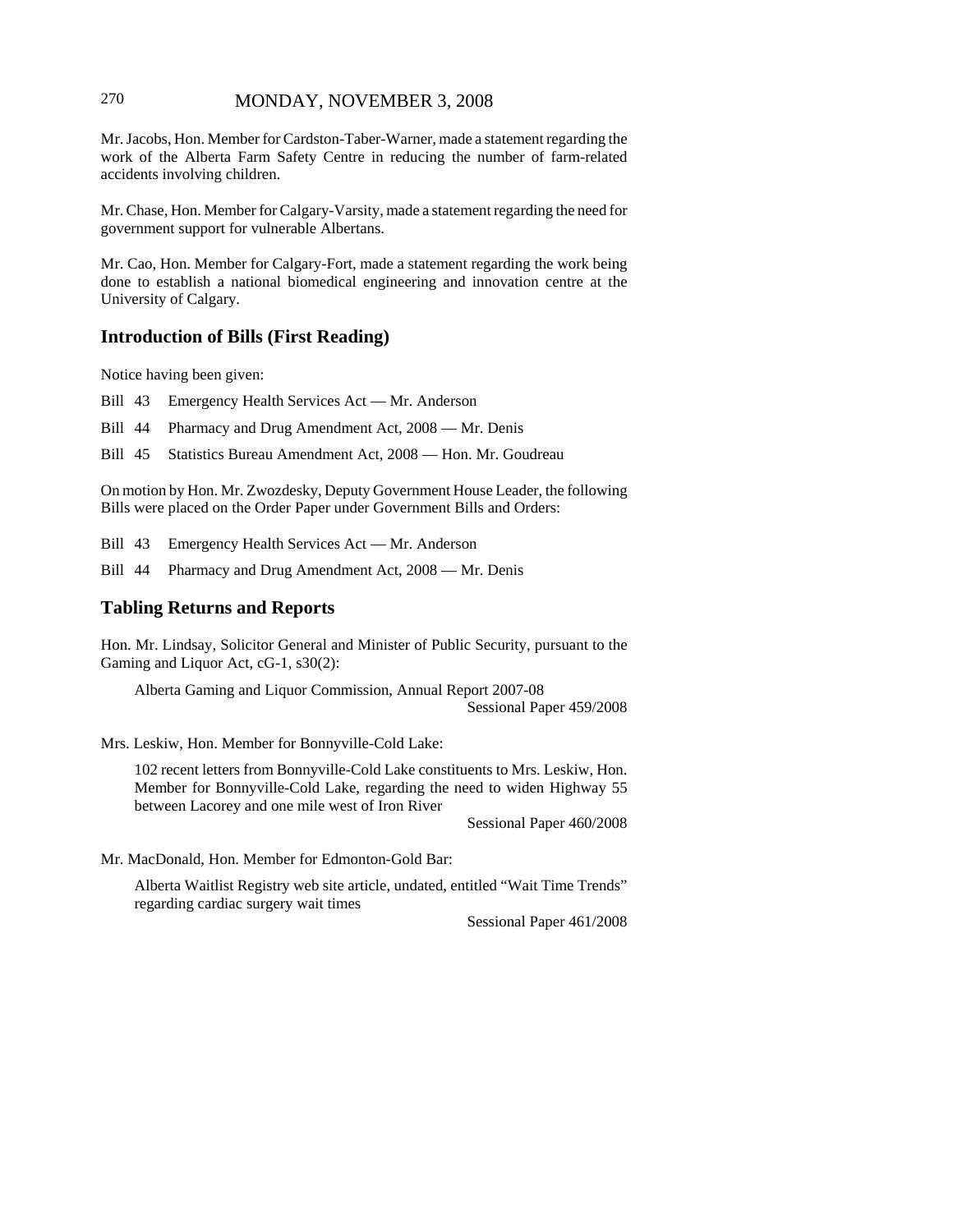Alberta Waitlist Registry web site report entitled "Monthly Trends by Region, Physician Specialities for the 13 Reporting Months Ended: September 2008" Sessional Paper 462/2008

Ms Notley, Hon. Member for Edmonton-Strathcona:

Canada.com web site reprint of an Edmonton Journal article dated October 28, 2008, entitled "Watchdog must be independent"

Sessional Paper 463/2008

Letter undated, unsigned, from John Dunn, Executive Director, Foster Care Council of Canada, to Ms Notley, Hon. Member for Edmonton-Strathcona, regarding child welfare services in Alberta

Sessional Paper 464/2008

Letter dated October 21, 2008, unsigned, from Danielle Monroe to Ms Notley, Hon. Member for Edmonton-Strathcona, regarding child welfare in Alberta Sessional Paper 465/2008

# **ORDERS OF THE DAY**

# **Public Bills and Orders Other Than Government Bills and Orders**

#### **Committee of the Whole**

According to Order, the Assembly resolved itself into Committee of the Whole and the Speaker left the Chair.

(Assembly in Committee)

And after some time spent therein, the Deputy Speaker assumed the Chair.

The following Bill was reported with some amendments:

Bill 206 Alberta Personal Income Tax (Physical Activity Credit) Amendment Act, 2008 — Mr. Rodney

Mr. VanderBurg, Acting Chair of Committees, tabled copies of an amendment considered by Committee of the Whole on this date for the official records of the Assembly.

Amendment to Bill 206 (Hon. Member for Airdrie-Chestermere) — Agreed to

Sessional Paper 466/2008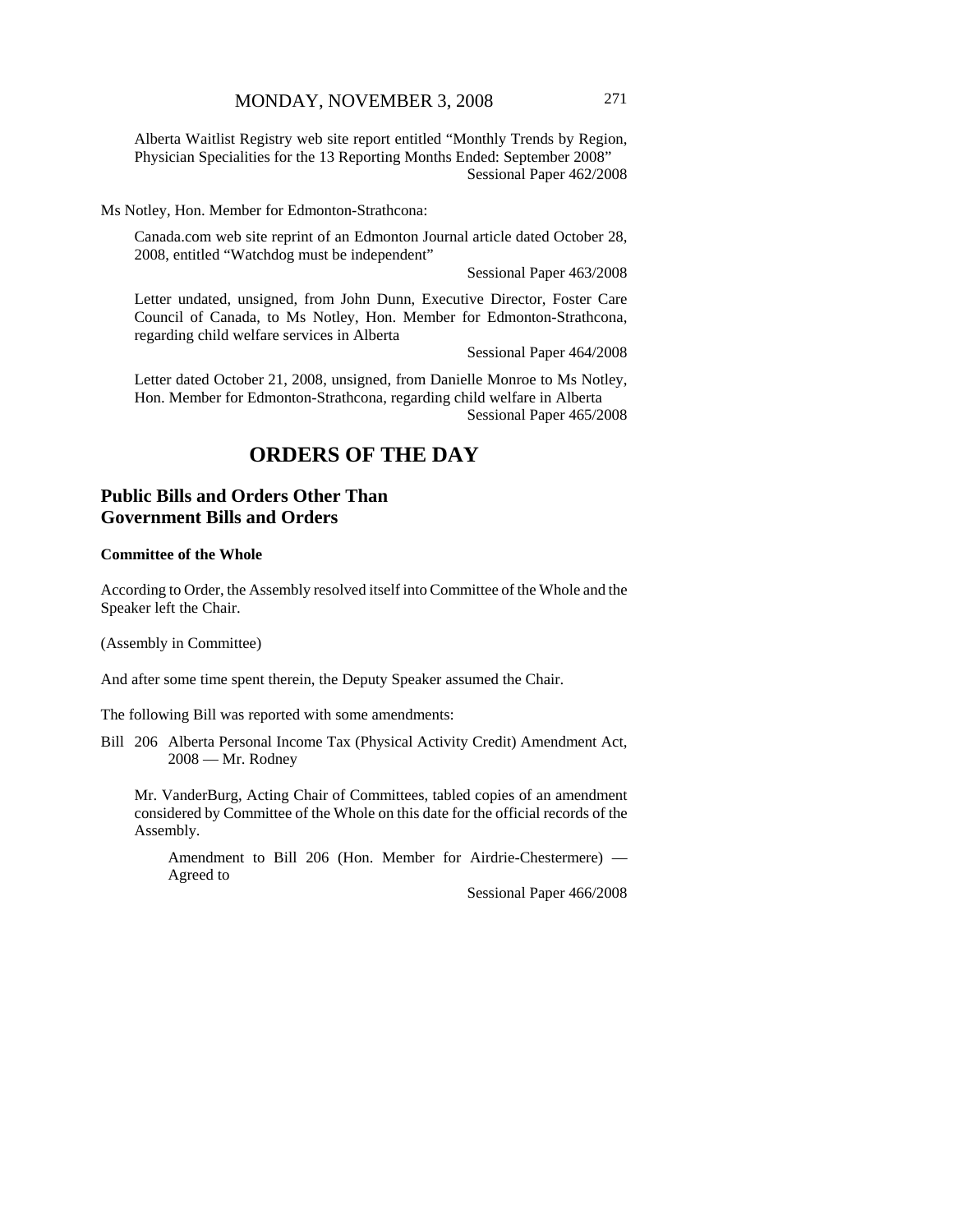# 272 MONDAY, NOVEMBER 3, 2008

#### **Second Reading**

On the motion that the following Bill be now read a Second time:

Bill 207 Young Albertans' Advisory Council Act — Mr. Fawcett

A debate followed.

Mr. Griffiths, Hon. Member for Battle River-Wainwright, moved the motion be amended by deleting all the words after "that" and substituting the following:

Bill 207, Young Albertans' Advisory Council Act, be not now read a Second time, but that it be read a Second time this day six months hence.

A debate followed on the amendment.

The question being put, the amendment was agreed to.

# **Adjournment**

On motion by Hon. Mr. Zwozdesky, Deputy Government House Leader, the Assembly adjourned at 5:21 p.m. until 7:30 p.m.

### MONDAY, NOVEMBER 3, 2008 — 7:30 P.M.

# **Motions Other Than Government Motions**

**511.** Moved by Ms Blakeman:

Be it resolved that the Legislative Assembly urge the Government to introduce legislation to establish a ceiling for the daily accrual of interest on payday loans.

A debate followed.

The question being put, the motion was agreed to.

# **Government Bills and Orders**

### **Committee of the Whole**

According to Order, the Assembly resolved itself into Committee of the Whole and the Deputy Speaker left the Chair.

(Assembly in Committee)

And after some time spent therein, the Deputy Speaker resumed the Chair.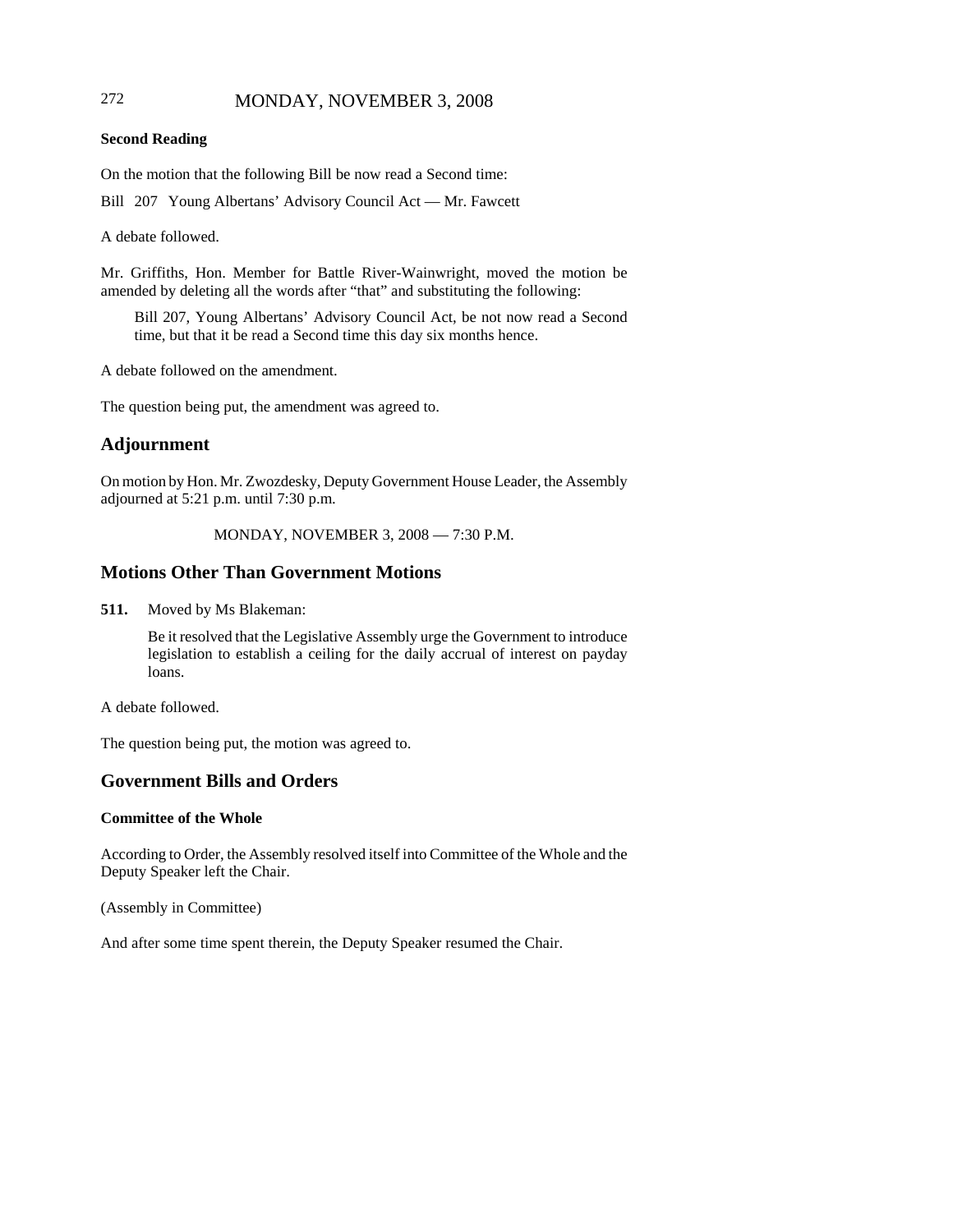The following Bills were reported:

Bill 18 Film and Video Classification Act — Hon. Mr. Blackett

Bill 27 Funeral Services Amendment Act, 2008 — Mr. Johnson

The following Bill was reported with some amendments:

Bill 23 Weed Control Act — Mr. Mitzel

Mr. Mitzel, Deputy Chair of Committees, tabled copies of an amendment considered by Committee of the Whole on this date for the official records of the Assembly.

Amendment to Bill 23 (Hon. Member for Cypress-Medicine Hat) — Agreed to

Sessional Paper 467/2008

#### **Second Reading**

The following Bill was read a Second time and referred to Committee of the Whole:

Bill 39 Court Statutes Amendment Act, 2008 — Mr. Denis

#### **Third Reading**

The following Bills were read a Third time and passed:

- Bill 34 Employment Pension Plans Amendment Act, 2008 Dr. Brown
- Bill 35 Government Organization Amendment Act, 2008 Hon. Mr. Zwozdesky on behalf of Hon. Mr. Hayden
- Bill 36 Land Titles Amendment Act, 2008 Dr. Brown
- Bill 38 Securities Amendment Act, 2008 Mr. Webber on behalf of Mr. Fawcett

## **Adjournment**

On motion by Hon. Mr. Zwozdesky, Deputy Government House Leader, the Assembly adjourned at 10:12 p.m. until Tuesday, November 4, 2008, at 1:30 p.m.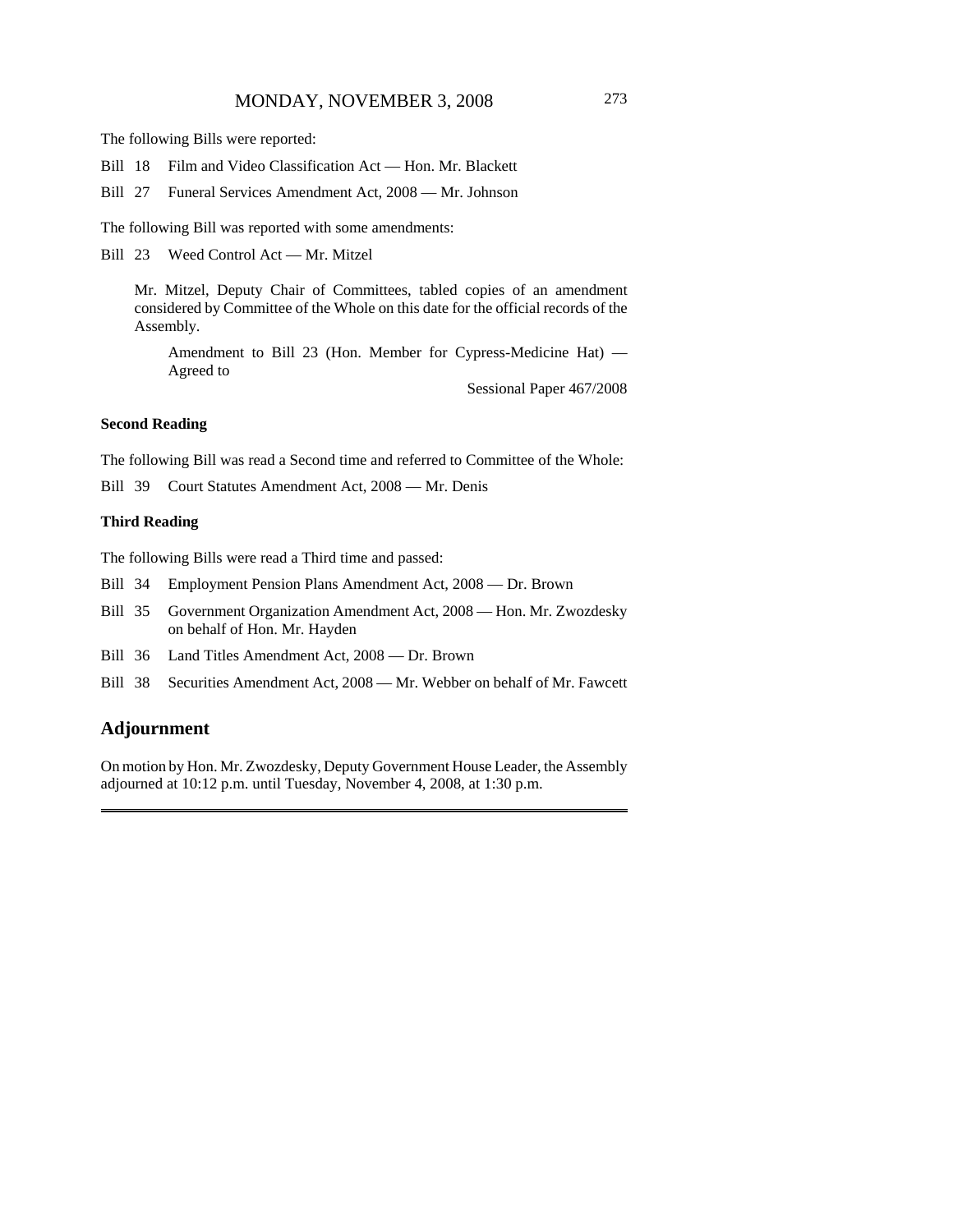# Tuesday, November 4, 2008

The Speaker took the Chair at 1:30 p.m.

# **Members' Statements**

Mr. Webber, Hon. Member for Calgary-Foothills, made a statement recognizing the 2008 Canadian Pro Rodeo Hall of Fame inductees and regarding the future location of the Canadian Pro Rodeo Hall of Fame.

Mr. Dallas, Hon. Member for Red Deer-South, made a statement regarding the 25th Agri-Trade Farm Equipment Expo to be held in Red Deer from November 5-8, 2008.

Mr. Bhullar, Hon. Member for Calgary-Montrose, made a statement recognizing November 3-7, 2008, as Skilled Trades Week and regarding the WorldSkills Calgary competition to take place from September 1-7, 2009.

Mrs. Sarich, Hon. Member for Edmonton-Decore, made a statement recognizing November 5-11, 2008, as Veterans' Week and the role Canadian Forces have played in shaping our nation.

Mr. Hehr, Hon. Member for Calgary-Buffalo, made a statement regarding the Canadian Paraplegic Association and their recent unveiling of the Hope Kit, a tool for individuals who have recently suffered a spinal cord injury.

Mr. Allred, Hon. Member for St. Albert, made a statement recognizing the 50th anniversary of the St. Albert Protestant School Board.

# **Presenting Petitions**

Mr. Chase, Hon. Member for Calgary-Varsity, presented a petition from 34 Calgary residents requesting the Legislative Assembly pass legislation that will prohibit emotional bullying and psychological harassment in the workplace.

# **Tabling Returns and Reports**

Hon. Mr. Liepert, Minister of Health and Wellness:

Letter dated November 4, 2008, from Hon. Mr. Liepert, Minister of Health and Wellness, to Dr. Taft, Hon. Leader of the Official Opposition, responding to comments and questions raised by Dr. Taft during Oral Question Period the previous week regarding the Mazankowski Alberta Heart Institute

Sessional Paper 468/2008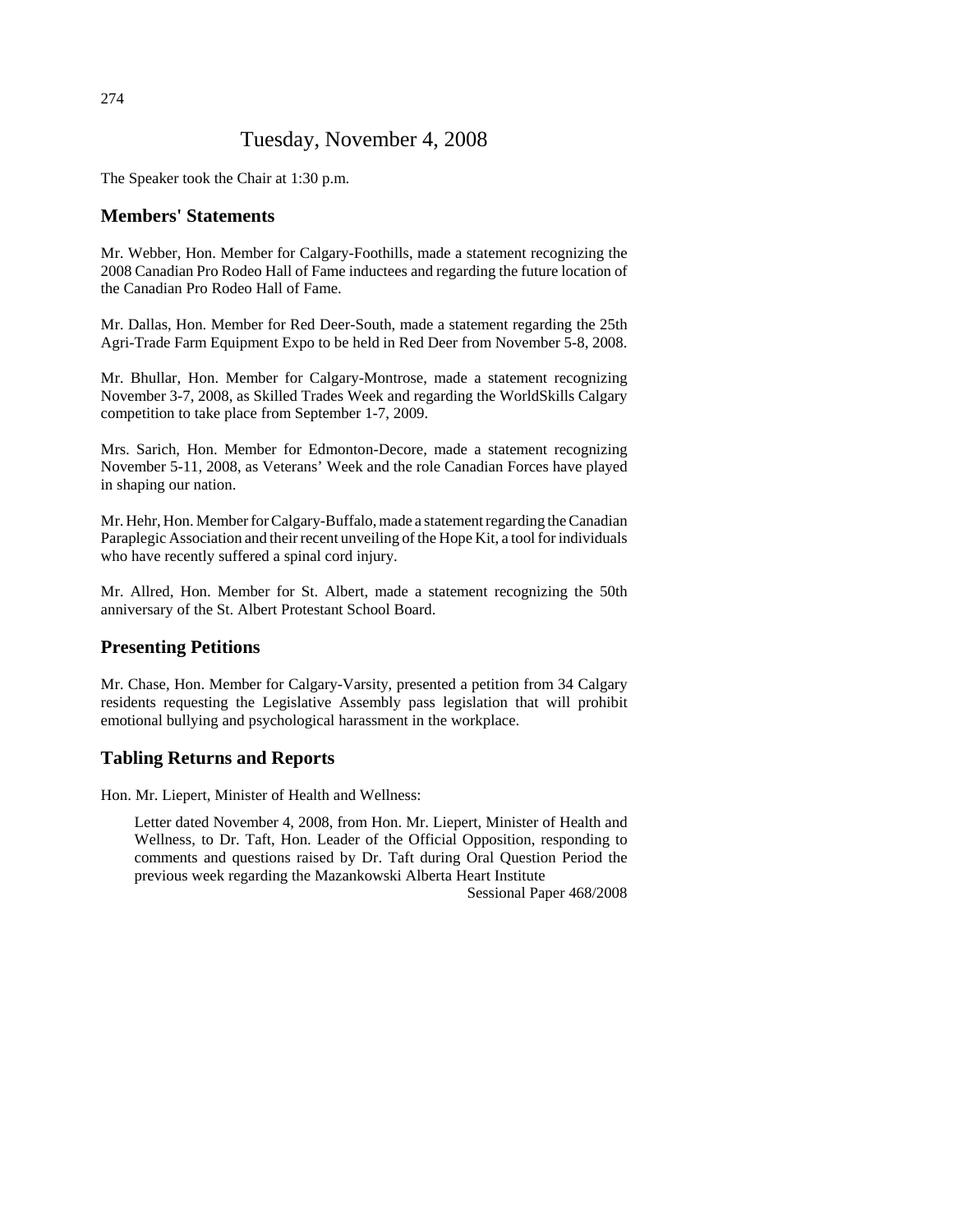Letter dated November 4, 2008, from Hon. Mr. Liepert, Minister of Health and Wellness, to Mr. MacDonald, Hon. Member for Edmonton-Gold Bar, responding to questions raised by Mr. MacDonald during Oral Question Period on November 3, 2008, regarding cardio-vascular surgery in the capital region Sessional Paper 469/2008

Hon. Mr. Kowalski, Speaker of the Legislative Assembly:

School at the Legislature participant package including the School at the Legislature Report Card 2006-07

Sessional Paper 470/2008

### **Tablings to the Clerk**

Clerk of the Assembly on behalf of Hon. Mr. Liepert, Minister of Health and Wellness:

Pursuant to the Health Professions Act, cH-7, s4(2):

College of Hearing Aid Practitioner's of Alberta, Annual Report 2006-2007 (March 1/06 - Feb 28/07)

Sessional Paper 471/2008

College of Dental Technologists of Alberta, 2006-2007 Annual Report Sessional Paper 472/2008

Alberta College of Medical Laboratory Technologists, 2007 Annual Report Sessional Paper 473/2008

Alberta College of Speech-Language Pathologists and Audiologists, 2007 Annual Report

Sessional Paper 474/2008

College of Alberta Denturists, Annual Report for 2007

Sessional Paper 475/2008

Alberta College of Optometrists, Annual Report to Government 2007 Sessional Paper 476/2008

Alberta College of Occupational Therapists, Annual Report 2007-2008 Sessional Paper 477/2008

College of Alberta Psychologists, Annual Report 2007-08

Sessional Paper 478/2008

College of Dietitians of Alberta, Annual Report 2007-2008 Sessional Paper 479/2008

Pursuant to the Mental Health Act, cM-13, s47(2):

Alberta Mental Health Patient Advocate Office, 2007/2008 Annual Report Sessional Paper 480/2008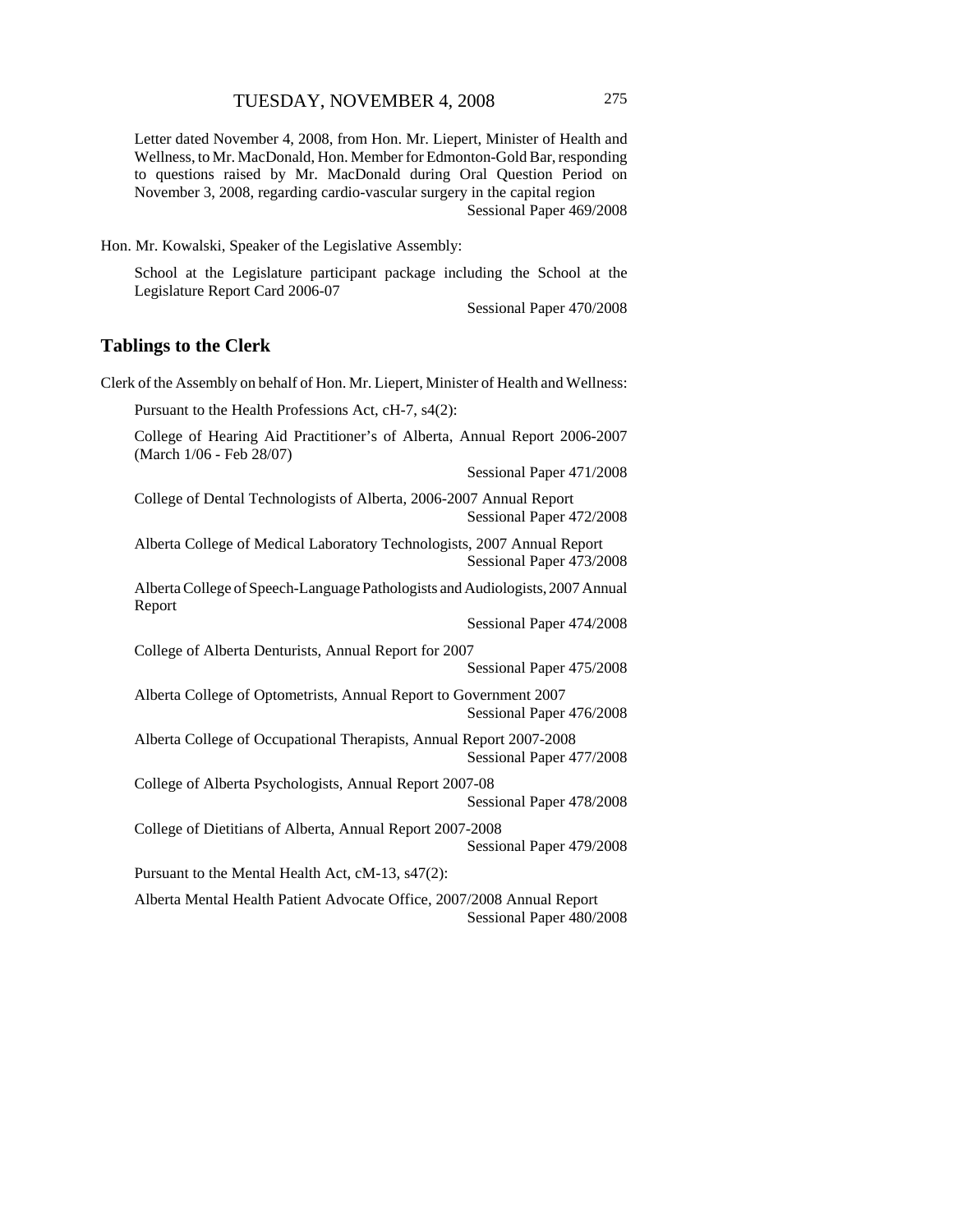# 276 TUESDAY, NOVEMBER 4, 2008

Pursuant to the Opticians Act, cO-9, s9(2):

Alberta Opticians Association, Annual Report 2007

Sessional Paper 481/2008

Pursuant to the Regional Health Authorities Act, cR-10, s14(3):

Health Quality Council of Alberta, 2007-2008 Annual Report

Sessional Paper 482/2008

# **ORDERS OF THE DAY**

## **Royal Assent**

His Honour the Honourable the Lieutenant Governor, having entered the Assembly and being seated on the Throne,

The Speaker addressed His Honour in the following words:

May it please Your Honour:

The Legislative Assembly has, at its present sitting, passed certain Bills to which, and in the name of the Legislative Assembly, I respectfully request Your Honour's assent.

The Clerk of the Assembly then read the title of the Bills that had been passed as follows:

- 7 Post-secondary Learning Amendment Act, 2008
- 8 Climate Change and Emissions Management Amendment Act, 2008
- 9 Land Agents Licensing Amendment Act, 2008
- 11 Insurance Amendment Act, 2008
- 14 Court of Queen's Bench Amendment Act, 2008
- 15 Family Law Amendment Act, 2008
- 16 Municipal Government Amendment Act, 2008
- 19 First Nations Sacred Ceremonial Objects Repatriation Amendment Act, 2008
- 20 Agriculture Statutes Repeal Act, 2008
- 21 Heating Oil and Propane Rebate Act
- 25 Miscellaneous Statutes Amendment Act, 2008
- 28 Jury Amendment Act, 2008
- 30 Alberta Evidence Amendment Act, 2008
- 31 Financial Administration Amendment Act, 2008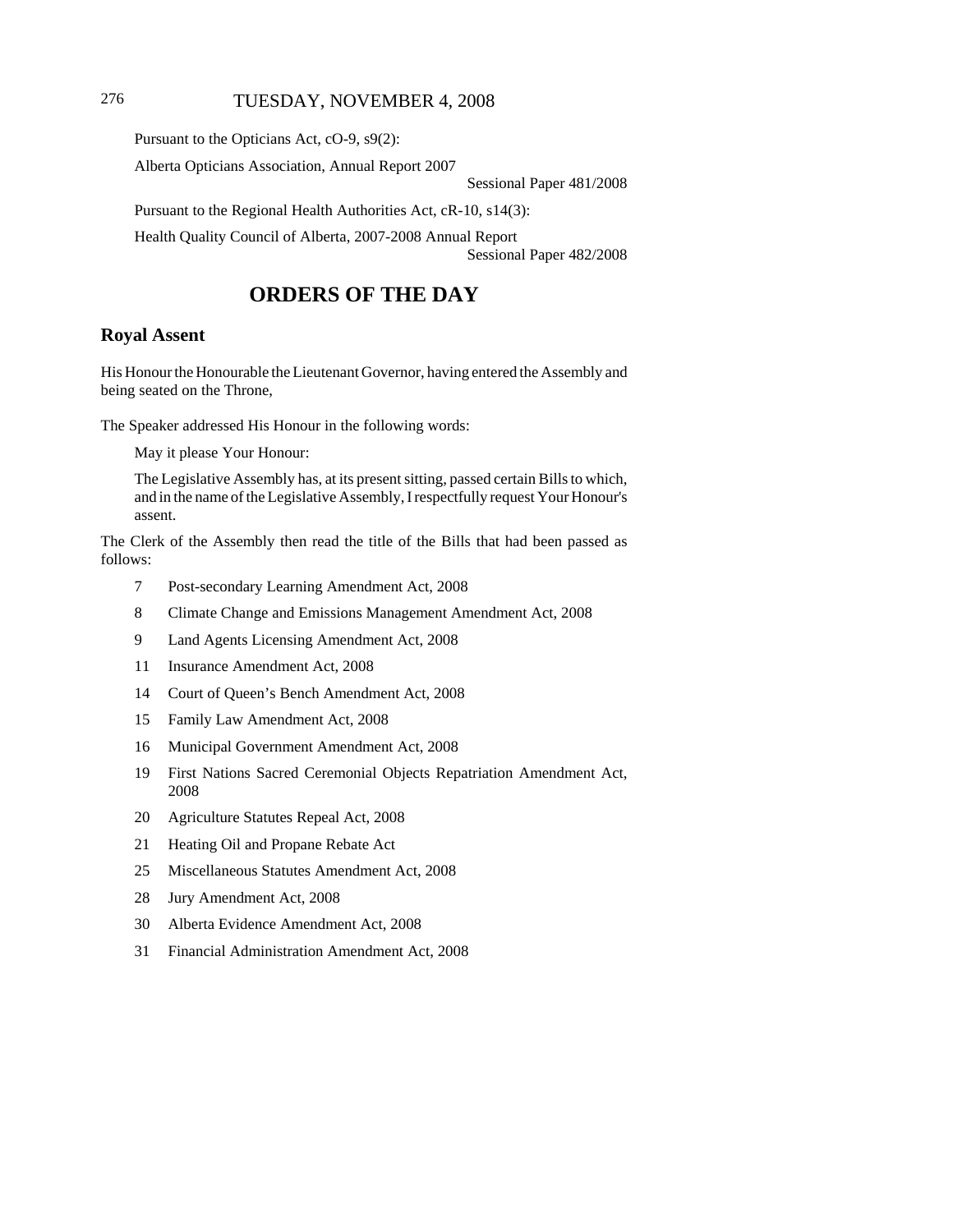- 34 Employment Pension Plans Amendment Act, 2008
- 35 Government Organization Amendment Act, 2008
- 36 Land Titles Amendment Act, 2008
- 37 Ukrainian Famine and Genocide (Holodomor) Memorial Day Act
- 38 Securities Amendment Act, 2008

To these Bills, Royal Assent was announced by the Clerk of the Legislative Assembly in the following words:

In Her Majesty's name, His Honour the Honourable the Lieutenant Governor doth assent to these Bills.

His Honour the Honourable the Lieutenant Governor then retired from the Assembly.

### **Government Motions**

**20.** Moved by Hon. Mr. Zwozdesky on behalf of Hon. Mr. Hancock:

Be it resolved that the Legislative Assembly concur in the October 2008 report of the Select Standing Committee on Legislative Offices and recommend to the Lieutenant Governor in Council that G.B. (Gord) Button be reappointed as Ombudsman for the Province of Alberta for a five-year term.

The question being put, the motion was agreed to.

# **Government Bills and Orders**

#### **Second Reading**

On the motion that the following Bill be now read a Second time:

Bill 42 Health Governance Transition Act — Hon. Mr. Liepert

A debate followed.

Mr. Chase moved adjournment of the debate, which was agreed to.

### **Committee of the Whole**

According to Order, the Assembly resolved itself into Committee of the Whole and the Deputy Speaker left the Chair.

(Assembly in Committee)

# **Adjournment**

Pursuant to Standing Order 4(4), the Committee recessed at 5:30 p.m. until 7:30 p.m.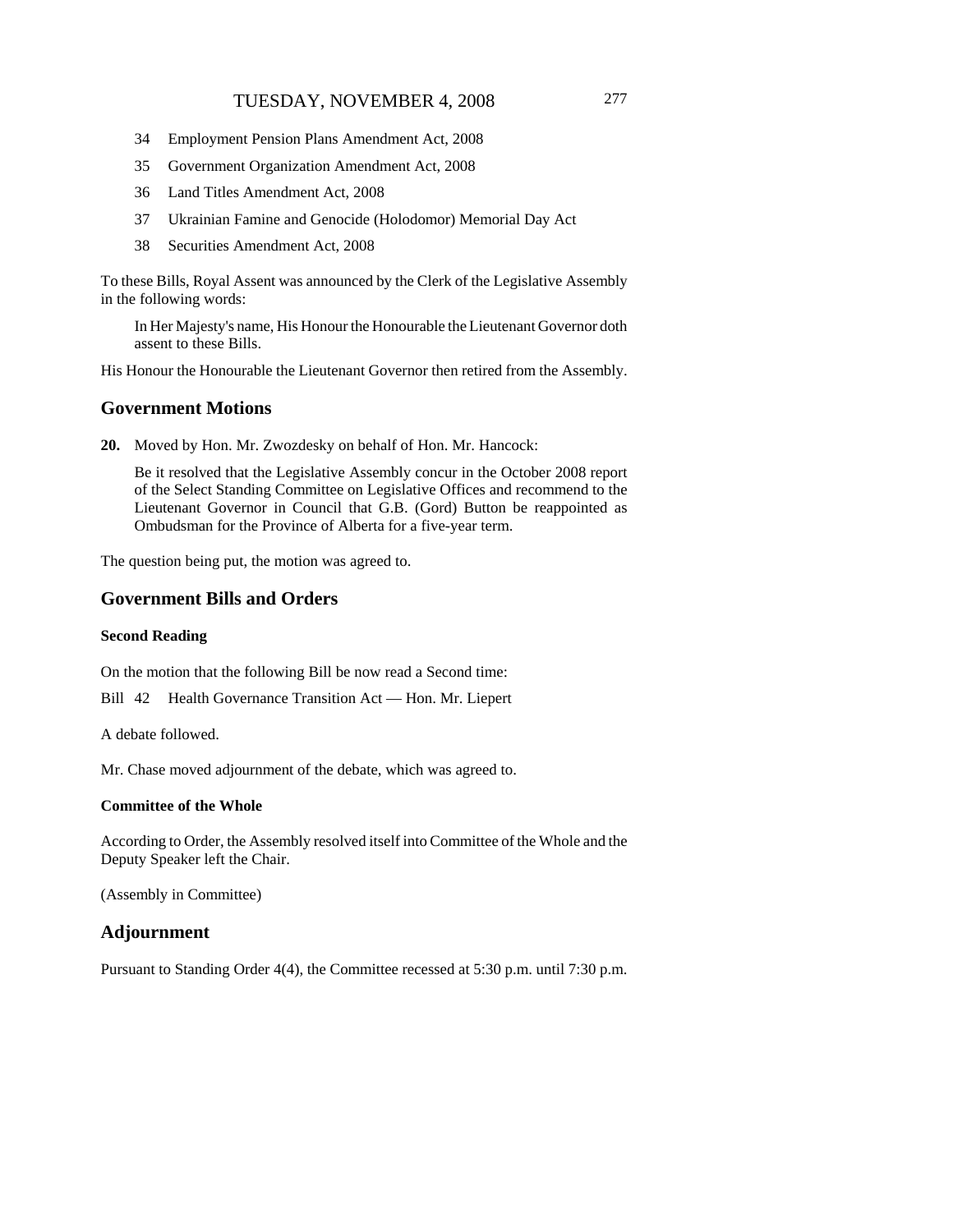# 278 TUESDAY, NOVEMBER 4, 2008

TUESDAY, NOVEMBER 4, 2008 — 7:30 P.M.

# **Government Bills and Orders**

### **Committee of the Whole**

(Assembly in Committee)

And after some time spent therein, the Acting Speaker assumed the Chair.

The following Bill was reported:

Bill 39 Court Statutes Amendment Act, 2008 — Mr. Denis

The following Bills were reported with some amendments:

Bill 10 Security Services and Investigators Act — Mr. Anderson

Bill 32 Meat Inspection Amendment Act, 2008 — Mr. Griffiths

Bill 33 Agriculture Financial Services Amendment Act, 2008 (\$) — Hon. Mr. Groeneveld

Mr. Drysdale, Acting Chair of Committees, tabled copies of all amendments considered by Committee of the Whole on this date for the official records of the Assembly.

Amendment to Bill 10 (introduced by the Hon. Member for Airdrie-Chestermere on October 29, 2008) — Adjourned debate

Sessional Paper 483/2008

Amendment to Bill 32 (Hon. Member for Rocky Mountain House) — Agreed to

Sessional Paper 484/2008

Amendment to Bill 33 (introduced by the Hon. Member for Leduc-Beaumont-Devon on October 28, 2008) — Agreed to

Sessional Paper 485/2008

Amendment to Bill 10 (A1A) (introduced by the Hon. Member for Airdrie-Chestermere on October 29, 2008) — Agreed to

Sessional Paper 486/2008

Amendment to Bill 10 (A1B) (introduced by the Hon. Member for Airdrie-Chestermere on October 29, 2008) — Agreed to

Sessional Paper 487/2008

Amendment to Bill 10 (A1C) (introduced by the Hon. Member for Airdrie-Chestermere on October 29, 2008) — Agreed to

Sessional Paper 488/2008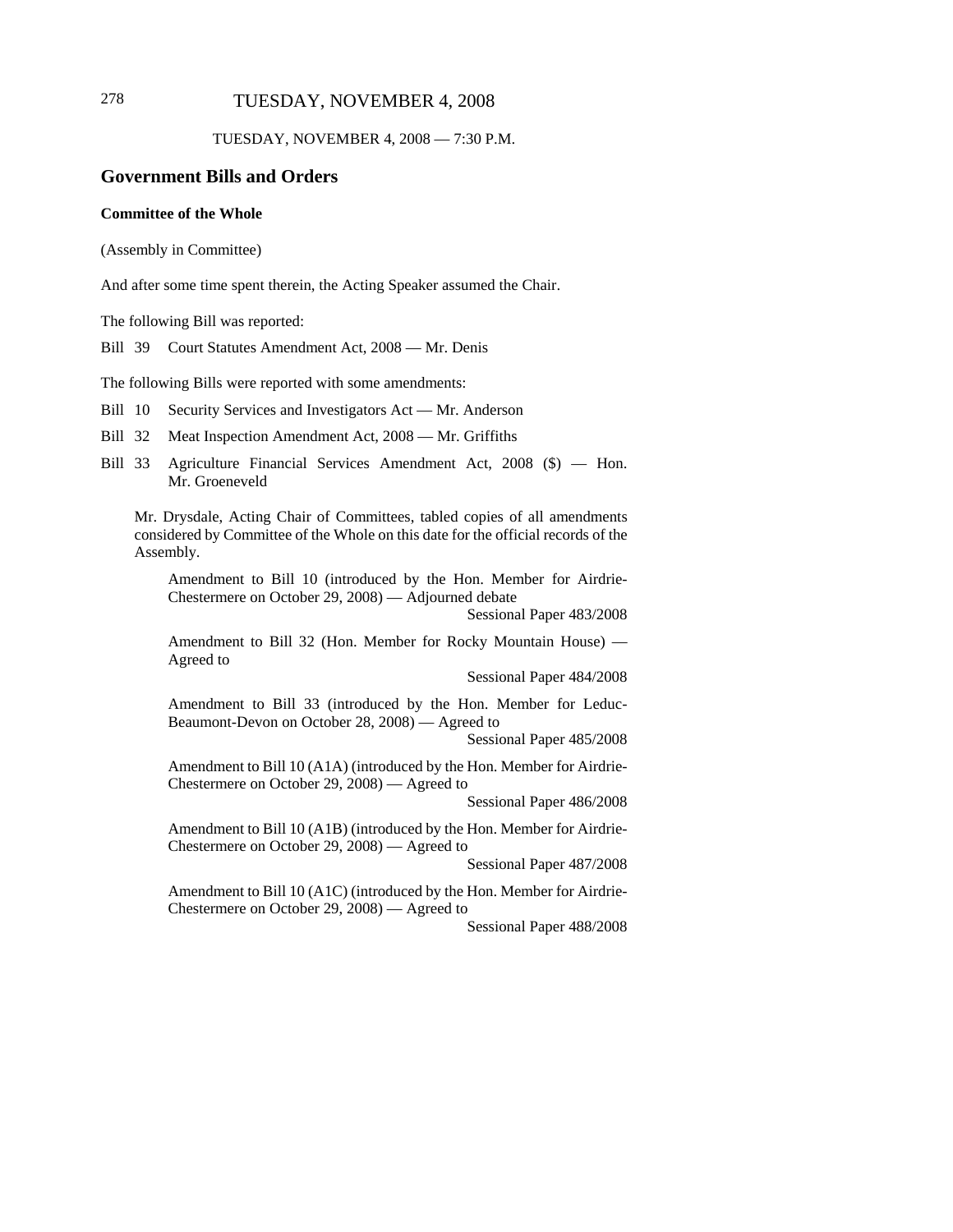Amendment to Bill 10 (A1D) (introduced by the Hon. Member for Airdrie-Chestermere on October 29, 2008) — Agreed to Sessional Paper 489/2008 Amendment to Bill 10 (A1E) (introduced by the Hon. Member for Airdrie-Chestermere on October 29, 2008) — Agreed to Sessional Paper 490/2008 Amendment to Bill 10 (A1F) (introduced by the Hon. Member for Airdrie-Chestermere on October 29, 2008) — Agreed to Sessional Paper 491/2008 Amendment to Bill 10 (A1G) (introduced by the Hon. Member for Airdrie-Chestermere on October 29, 2008) — Agreed to Sessional Paper 492/2008 Amendment to Bill 10 (A1H) (introduced by the Hon. Member for Airdrie-Chestermere on October 29, 2008) — Agreed to Sessional Paper 493/2008 Amendment to Bill 10 (A1I) (introduced by the Hon. Member for Airdrie-Chestermere on October 29, 2008) — Agreed to Sessional Paper 494/2008 Amendment to Bill 10 (A1J) (introduced by the Hon. Member for Airdrie-Chestermere on October 29, 2008) — Agreed to Sessional Paper 495/2008 Amendment to Bill 10 (A1K) (introduced by the Hon. Member for Airdrie-Chestermere on October 29, 2008) — Agreed to Sessional Paper 496/2008 Amendment to Bill 10 (A1L) (introduced by the Hon. Member for Airdrie-Chestermere on October 29, 2008) — Agreed to Sessional Paper 497/2008 Amendment to Bill 10 (A1M) (introduced by the Hon. Member for Airdrie-Chestermere on October 29, 2008) — Agreed to Sessional Paper 498/2008 Amendment to Bill 10 (Hon. Member for Edmonton-Strathcona) —

Sessional Paper 499/2008

#### **Third Reading**

Defeated

The following Bills were read a Third time and passed:

- Bill 18 Film and Video Classification Act Hon. Mr. Zwozdesky on behalf of Hon. Mr. Blackett
- Bill 23 Weed Control Act Mr. Prins on behalf of Mr. Mitzel
- Bill 27 Funeral Services Amendment Act, 2008 Hon. Mr. Zwozdesky on behalf of Mr. Johnson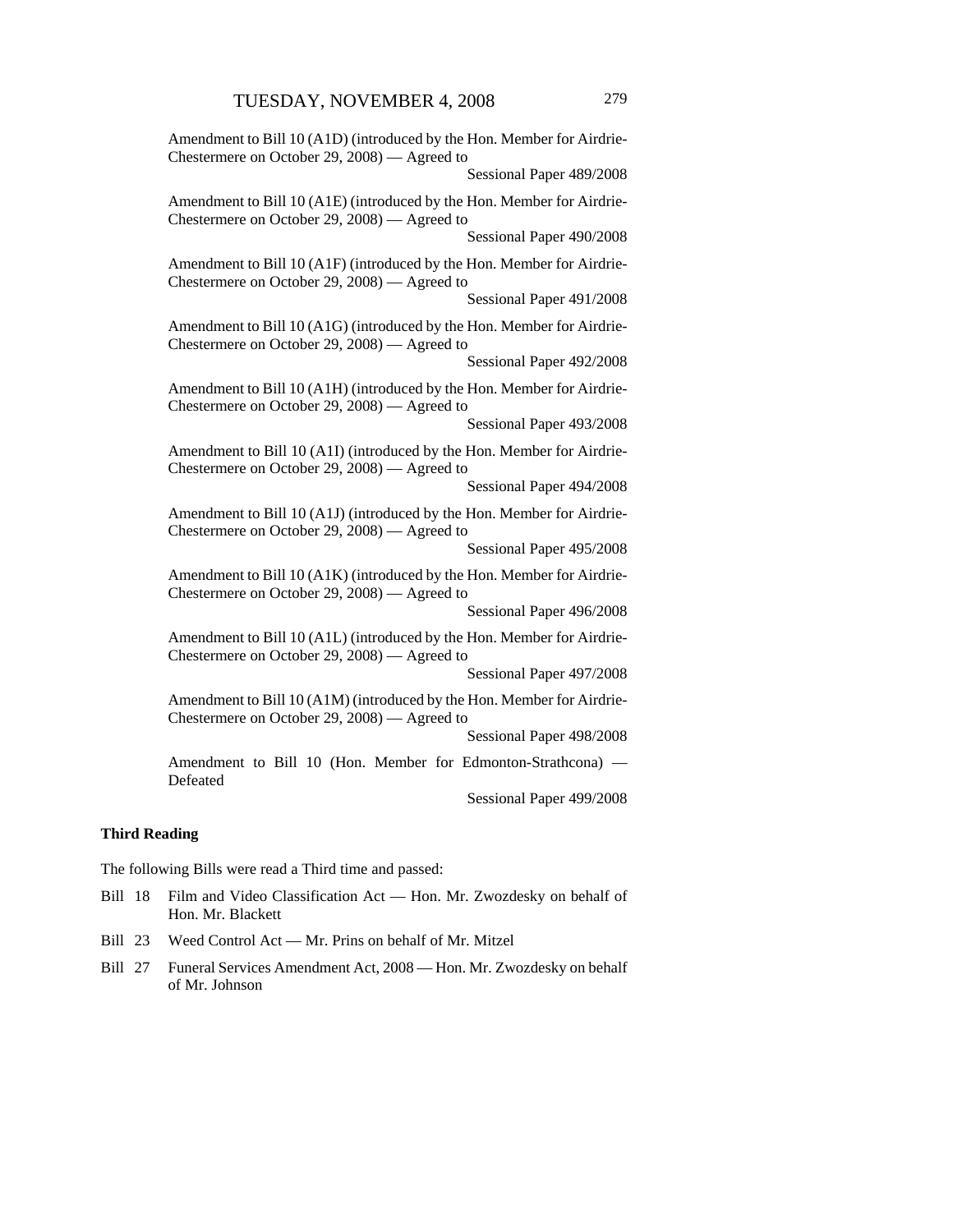# 280 WEDNESDAY, NOVEMBER 5, 2008

#### **Second Reading**

On the motion that the following Bill be now read a Second time:

Bill 42 Health Governance Transition Act — Hon. Mr. Liepert

Dr. Taft moved adjournment of the debate, which was agreed to.

### **Third Reading**

The following Bills were read a Third time and passed:

- Bill 32 Meat Inspection Amendment Act, 2008 Mr. Griffiths
- Bill 33 Agriculture Financial Services Amendment Act, 2008 (\$) Hon. Mr. Groeneveld

### **Adjournment**

On motion by Hon. Mr. Zwozdesky, Deputy Government House Leader, the Assembly adjourned at 10:00 p.m. until Wednesday, November 5, 2008, at 1:30 p.m.

### Wednesday, November 5, 2008

The Speaker took the Chair at 1:30 p.m.

### **Members' Statements**

Mrs. McQueen, Hon. Member for Drayton Valley-Calmar, made a statement recognizing November 2008 as Family Violence Prevention Month in Alberta.

Mrs. Leskiw, Hon. Member for Bonnyville-Cold Lake, made a statement regarding the importance of sport for people with intellectual disabilities and recognizing November 2008 as Special Olympics Month.

Ms Woo-Paw, Hon. Member for Calgary-Mackay, made a statement regarding the Wing Kei Care Centre in Calgary.

Mr. Griffiths, Hon. Member for Battle River-Wainwright, made a statement recognizing November 2008 as National 4-H Month and November 5, 2008, as Show Your 4-H Colours Day.

Mr. Taylor, Hon. Member for Calgary-Currie, on behalf of Mr. Kang, Hon. Member for Calgary-McCall, made a statement regarding the continuity of Calgary-McCall constituency business during Mr. Kang's medical absence.

Mr. Bhardwaj, Hon. Member for Edmonton-Ellerslie, made a statement regarding the 2008 Canadian Finals Rodeo to be held in Edmonton from November 5-9, 2008.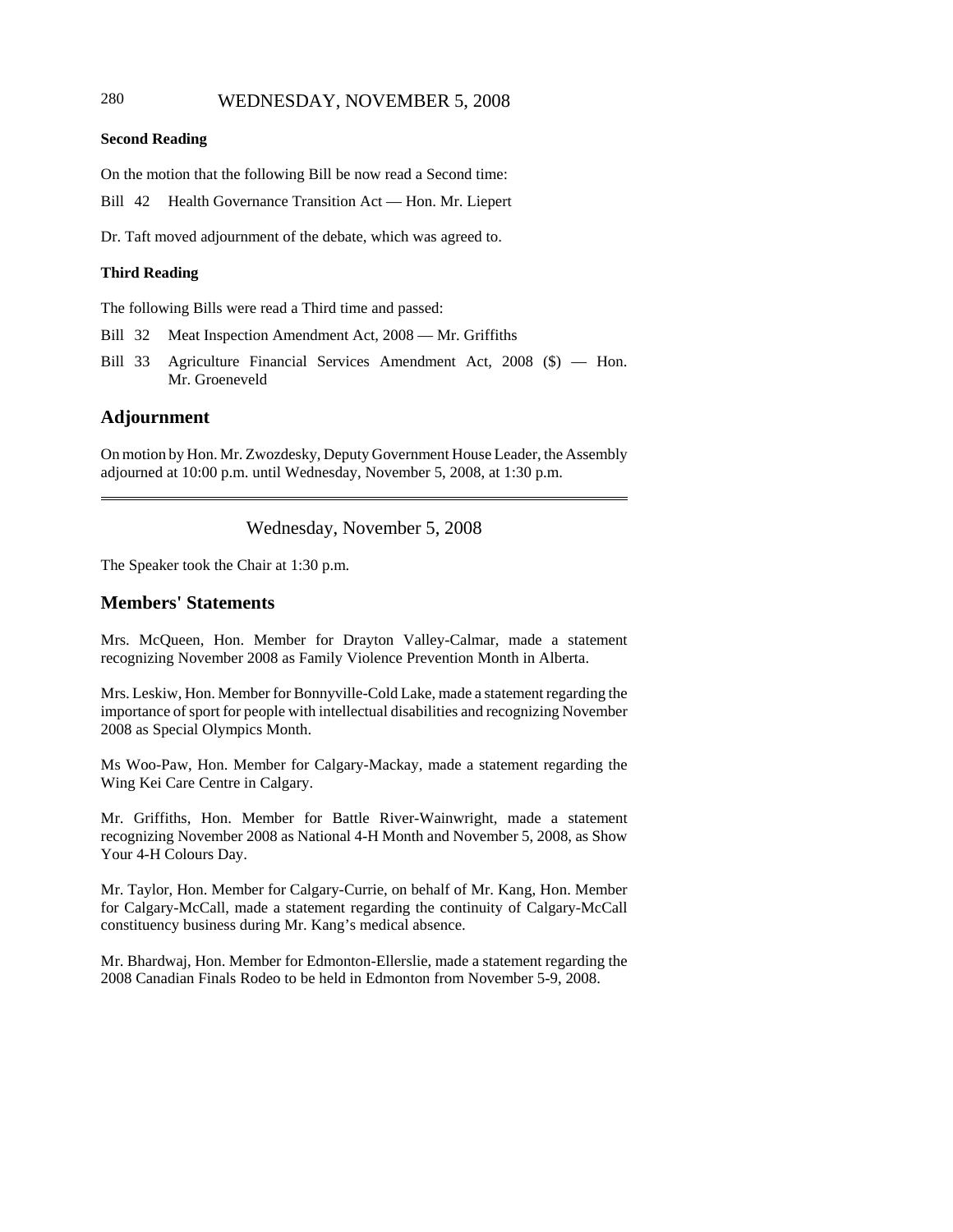### **Statement by the Speaker - Members of the Legislative Assembly on Active Service During World War I**

Honourable Members, I'd like to share with you a bit of your history today by way of a historical vignette. On April 5, 1917, a Bill titled An Act amending The Election Act respecting Members of the Legislative Assembly on Active Service was assented to by this Assembly. The Bill is one page long, and I'm going to read it to you.

"Whereas, Robert Eldo Campbell, Robert Eaton, George Edgar LeRoy Hudson, James Robert Lowery, Gordon MacDonald, Charles Stewart Pingle, Andrew Stefan Shandro, Nelson Spencer, John Smith Stewart, Joseph Emmet Stauffer, James Gray Turgeon and Francis Austin Walker are members of the Third Legislative Assembly for the Electoral Districts of Rocky Mountain, Hand Hills, Wainwright, Alexandra, Pembina, Redcliff, Whitford, Medicine Hat, Lethbridge, Didsbury, Ribstone, and Victoria, respectively;

And whereas, the said members have enlisted for overseas service with His Majesty's Forces and being under military control will be unable for that reason, in case of the dissolution of the said Legislative Assembly before the termination of the present European war, to take any part in any election for the Fourth Legislative Assembly;

Therefore His Majesty, by and with the advice and consent of the Legislative Assembly of the Province of Alberta, enacts as follows:

**1** Robert Eldo Campbell, Robert Eaton, George Edgar LeRoy Hudson, James Robert Lowery, Gordon MacDonald, Charles Stewart Pingle; Andrew Stefan Shandro, Nelson Spencer, John Smith Stewart, Joseph Emmet Stauffer, James Gray Turgeon and Francis Austin Walker, representing the Electoral Districts of Rocky Mountain, Hand Hills, Wainwright, Alexandra, Pembina, Redcliff, Whitford, Medicine Hat, Lethbridge, Didsbury, Ribstone, and Victoria, respectively, in the Third Legislative Assembly, shall be, on the day fixed by proclamation for the nomination of candidates, deemed to be nominated and elected as a Member of the Fourth Legislative Assembly for the Electoral District which they now respectively represent, as if they and each of them had been duly nominated and elected in accordance with the provisions of The Election Act, and the Clerk of the Executive Council shall, in accordance with the provisions of section 236 of The Election Act, give in The Alberta Gazette notice of the names of such persons elected and the Electoral District respectively represented by them."

On April 10, 1917, five days after this Bill was assented to, Lieutenant Joseph Emmet Stauffer, Member of the Legislative Assembly, was killed in the successful assault on Vimy Ridge. He had represented the constituency of Didsbury since 1909 and was Deputy Speaker of the House.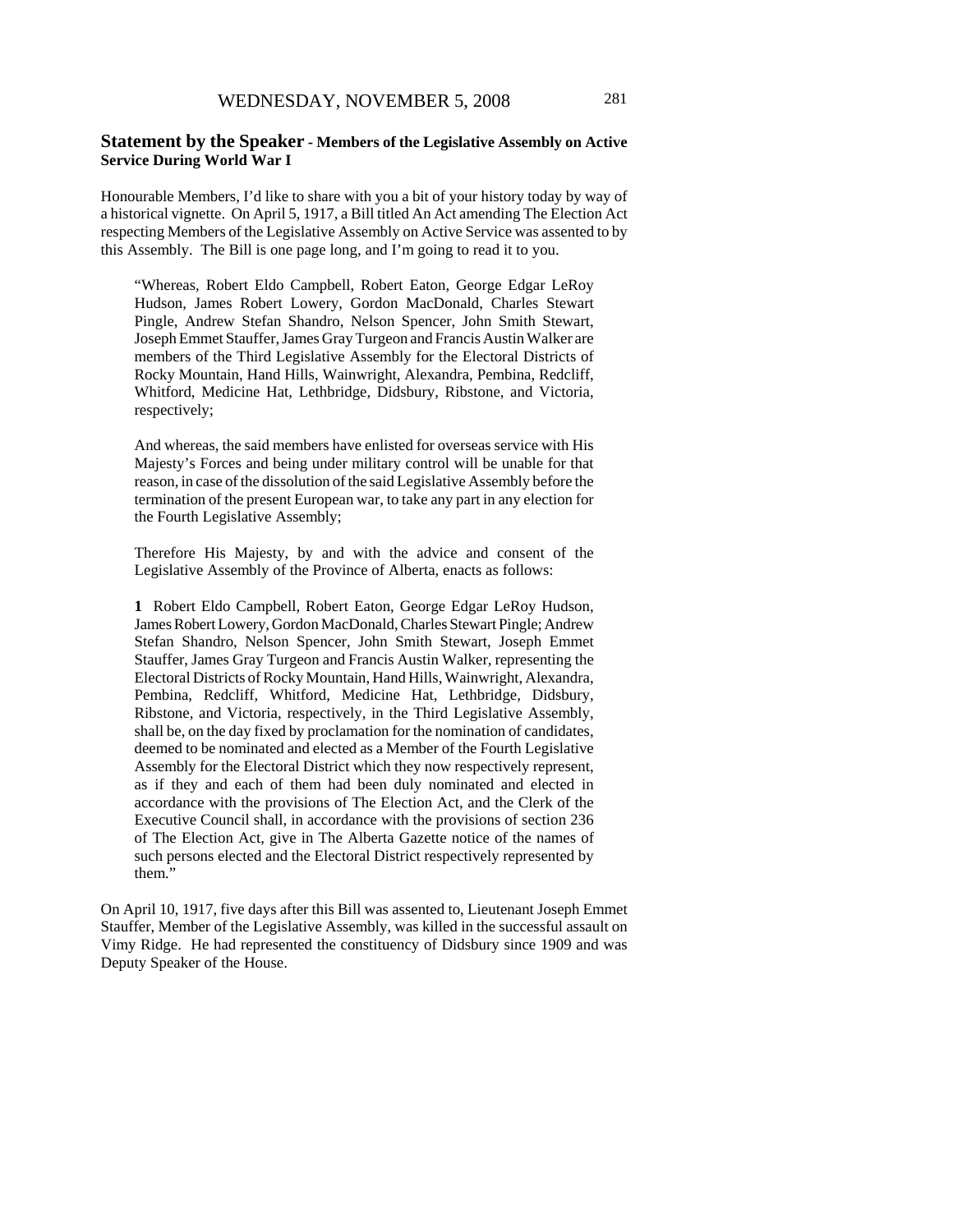# 282 WEDNESDAY, NOVEMBER 5, 2008

### **Tabling Returns and Reports**

Mr. VanderBurg, Hon. Member for Whitecourt-Ste. Anne, pursuant to the Seniors Advisory Council for Alberta Act, cS-6, s7(2):

Seniors Advisory Council for Alberta, Annual Report 2007-2008 Sessional Paper 500/2008

Ms Notley, Hon. Member for Edmonton-Strathcona:

Edmonton Journal classified section advertisement dated September 6, 2008, seeking a full-time teacher assistant for an autistic student

Sessional Paper 501/2008

Letter, undated, unsigned, from Stan Houston, Professor of Medicine (Infectious Diseases) and Public Health, University of Alberta, Director, Northern Alberta HIV Program, to Mr. Horne, Chair, Standing Committee on Health, regarding the prevention and control of syphilis

Sessional Paper 502/2008

Reprint of an Edmonton Journal article dated August 28, 2008, entitled "Dr. Liepert's prescription wrong: neonatologist"

Sessional Paper 503/2008

Copy of page 52 of the Health and Wellness Annual Report, 2007-08, regarding long-term care facilities in Alberta

Sessional Paper 504/2008

Ms Pastoor, Hon. Member for Lethbridge-East:

2 letters, the first dated June 18, 2008, from Ms Pastoor, Hon. Member for Lethbridge-East, to Carmellia Saretzky, Coordinator, Crowsnest Pass Food Bank, Blairmore, and the second dated July 1, 2008, from Ms Pastoor, Hon. Member for Lethbridge-East, to Mable Both, Director, Claresholm Food Bank, Claresholm, both pledging a donation to the respective food banks equal to one-half of Ms Pastoor's 4.9 percent salary increase, with attached copies of Ms Pastoor's cheques

Sessional Paper 505/2008

### **Tablings to the Clerk**

Clerk of the Assembly on behalf of Hon. Mr. Lindsay, Solicitor General and Minister of Public Security:

Response to Written Questions WQ3, WQ4, and WQ5, all asked for by Mr. Hehr on May 12, 2008:

WQ3. What percentage of the 15 percent surcharge collected from provincial statutory offences has the Victims of Crime Fund received from the Ministry of Solicitor General and Public Security since its inception to February 4, 2008?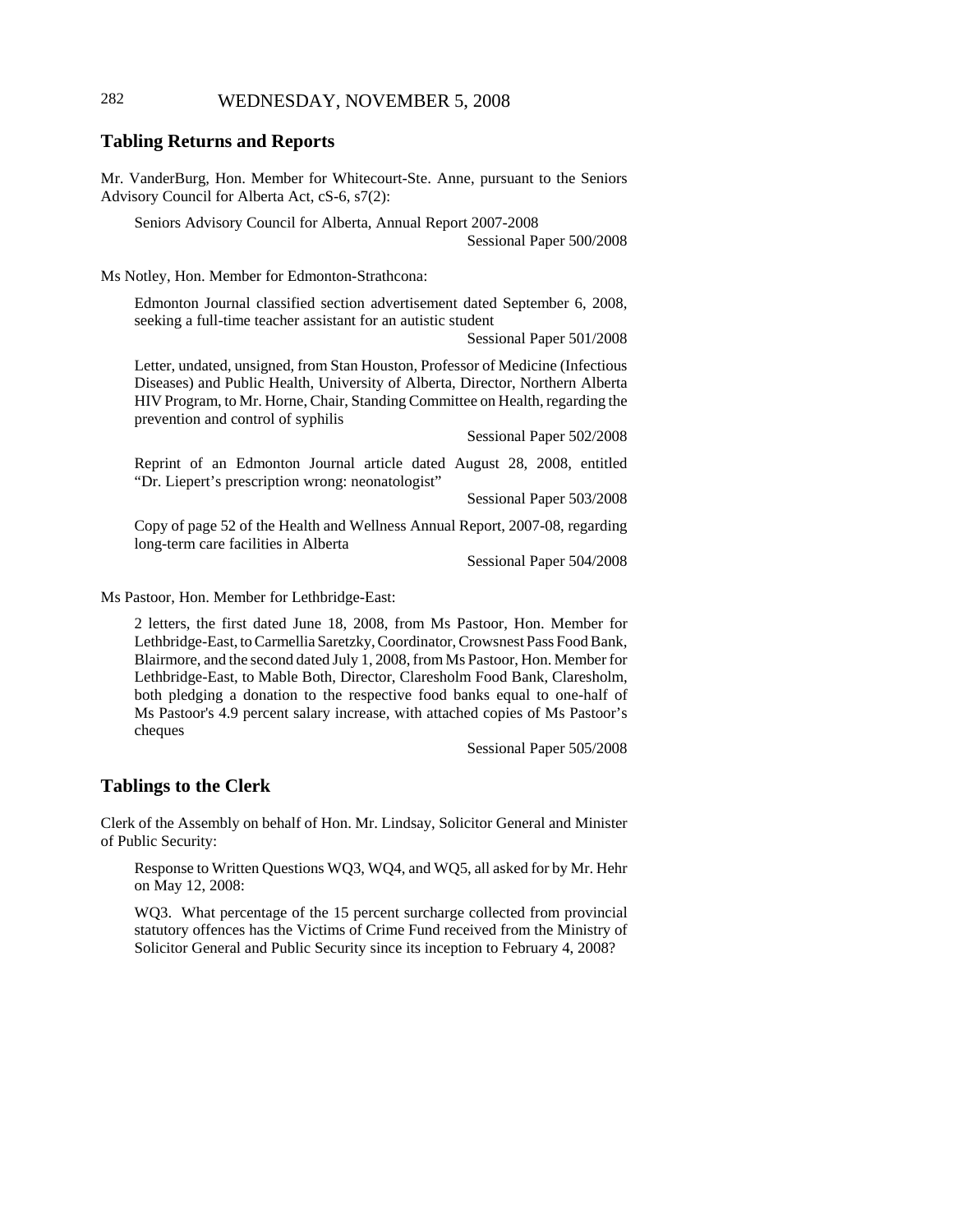WQ4. What is the total number of successful claimants who requested compensation through the Victims of Crime Fund since its inception to February 4, 2008?

WQ5. What is the total number and value of any overpayments made by the Ministry of Solicitor General and Public Security from the Victims of Crime Fund from its inception to February 4, 2008?

Sessional Paper 506/2008

# **ORDERS OF THE DAY**

# **Government Bills and Orders**

#### **Second Reading**

The following Bill was read a Second time and referred to Committee of the Whole:

Bill 42 Health Governance Transition Act — Hon. Mr. Liepert

#### **Committee of the Whole**

According to Order, the Assembly resolved itself into Committee of the Whole and the Acting Speaker left the Chair.

(Assembly in Committee)

And after some time spent therein, the Acting Speaker resumed the Chair.

Progress was reported on the following Bill:

Bill 24 Adult Guardianship and Trusteeship Act — Hon. Mrs. Jablonski

Mr. Weadick, Acting Chair of Committees, tabled copies of an amendment considered by Committee of the Whole on this date for the official records of the Assembly.

Amendment to Bill 24 (Hon. Minister of Seniors and Community Supports) — Adjourned debate

Sessional Paper 507/2008

#### **Third Reading**

The following Bills were read a Third time and passed:

- Bill 10 Security Services and Investigators Act Mr. Anderson
- Bill 39 Court Statutes Amendment Act, 2008 Mr. Denis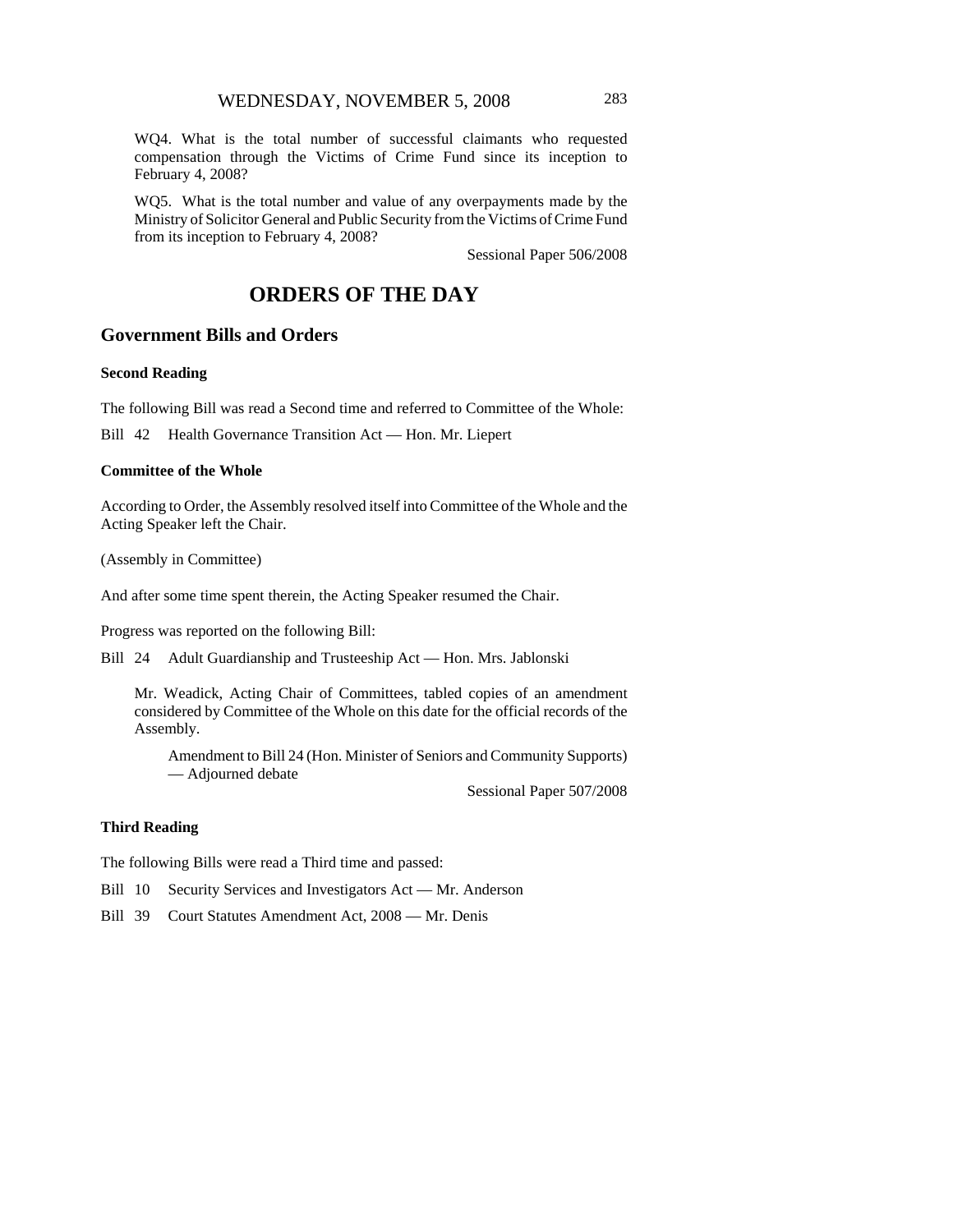# 284 WEDNESDAY, NOVEMBER 5, 2008

#### **Second Reading**

On the motion that the following Bill be now read a Second time:

Bill 41 Municipal Government Amendment Act, 2008 (No. 2) — Hon. Mr. Danyluk

Hon. Mr. Danyluk moved adjournment of the debate, which was agreed to.

On the motion that the following Bill be now read a Second time:

Bill 43 Emergency Health Services Act — Mr. Denis on behalf of Mr. Anderson

Mr. Denis moved adjournment of the debate, which was agreed to.

On the motion that the following Bill be now read a Second time:

Bill 44 Pharmacy and Drug Amendment Act, 2008 — Mr. Denis

Hon. Mr. Renner moved adjournment of the debate, which was agreed to.

On the motion that the following Bill be now read a Second time:

Bill 45 Statistics Bureau Amendment Act, 2008 — Hon. Mr. Goudreau

Hon. Mr. Goudreau moved adjournment of the debate, which was agreed to.

#### **Adjournment**

On motion by Hon. Mr. Renner, Deputy Government House Leader, it was agreed at 5:21 p.m. that when the Assembly reconvened at 7:30 p.m. it would be in Committee of the Whole and the Acting Speaker left the Chair.

WEDNESDAY, NOVEMBER 5, 2008 — 7:30 P.M.

## **Government Bills and Orders**

#### **Committee of the Whole**

(Assembly in Committee)

And after some time spent therein, the Deputy Speaker assumed the Chair.

The following Bill was reported with some amendments:

Bill 24 Adult Guardianship and Trusteeship Act — Hon. Mrs. Jablonski

Progress was reported on the following Bill:

Bill 42 Health Governance Transition Act — Hon. Mr. Liepert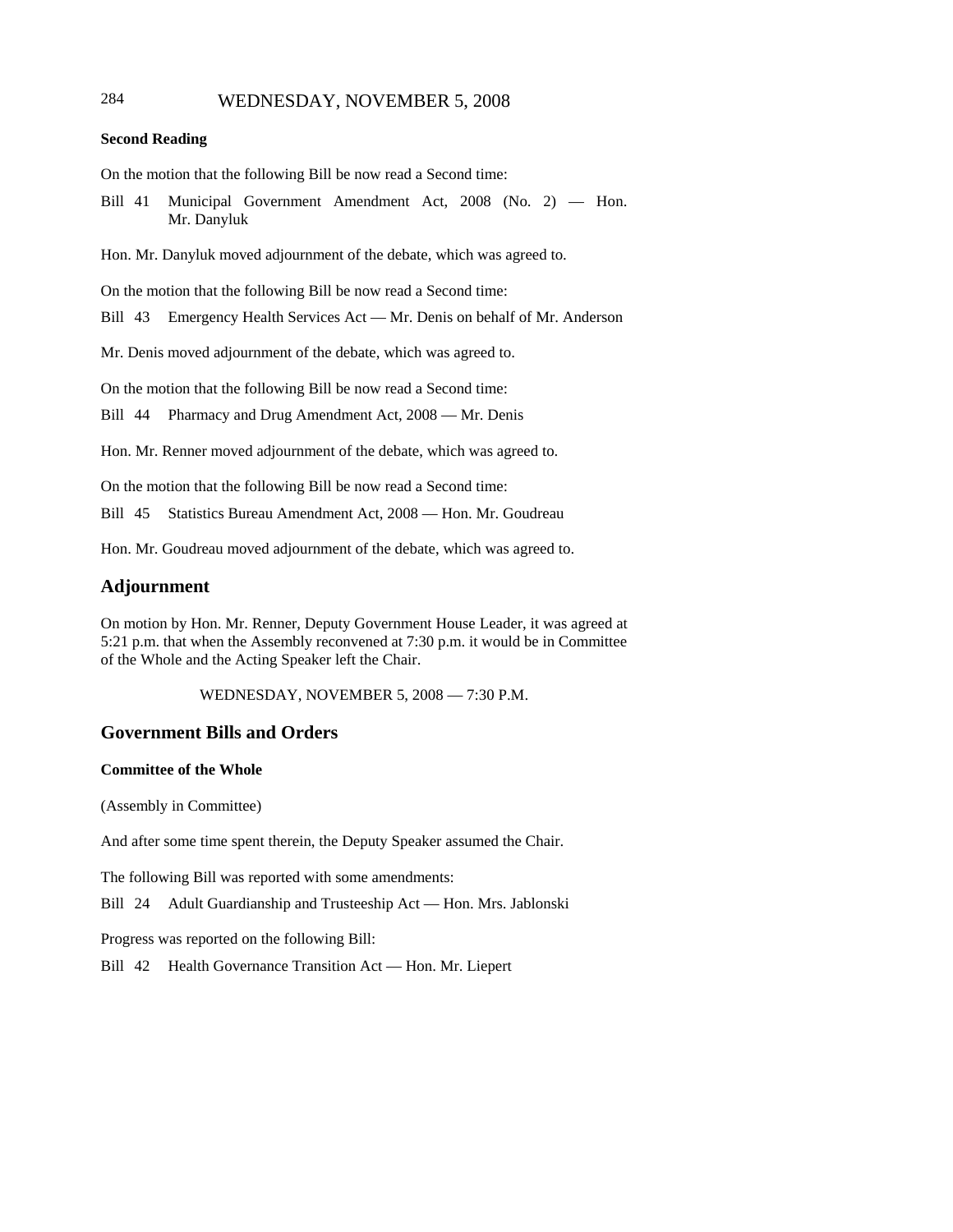Mr. Weadick, Acting Chair of Committees, tabled copies of all amendments considered by Committee of the Whole on this date for the official records of the Assembly.

Amendment to Bill 24 (A1A) (introduced by the Hon. Minister of Seniors and Community Supports on November 5, 2008) — Agreed to

Sessional Paper 508/2008

Amendment to Bill 24 (A1B) (introduced by the Hon. Minister of Seniors and Community Supports on November 5, 2008) — Agreed to Sessional Paper 509/2008

Amendment to Bill 24 (A1C) (introduced by the Hon. Minister of Seniors and Community Supports on November 5, 2008) — Agreed to Sessional Paper 510/2008

Amendment to Bill 24 (A1D) (introduced by the Hon. Minister of Seniors and Community Supports on November 5, 2008) — Agreed to Sessional Paper 511/2008

Amendment to Bill 24 (A1E) (introduced by the Hon. Minister of Seniors and Community Supports on November 5, 2008) — Agreed to Sessional Paper 512/2008

Amendment to Bill 24 (A1F) (introduced by the Hon. Minister of Seniors and Community Supports on November 5, 2008) — Agreed to Sessional Paper 513/2008

Amendment to Bill 24 (A1G) (introduced by the Hon. Minister of Seniors and Community Supports on November 5, 2008) — Agreed to Sessional Paper 514/2008

Amendment to Bill 24 (A1H) (introduced by the Hon. Minister of Seniors and Community Supports on November 5, 2008) — Agreed to

Sessional Paper 515/2008

Amendment to Bill 24 (A1I) (introduced by the Hon. Minister of Seniors and Community Supports on November 5, 2008) — Agreed to Sessional Paper 516/2008

Amendment to Bill 24 (A1J) (introduced by the Hon. Minister of Seniors and Community Supports on November 5, 2008) — Agreed to

Sessional Paper 517/2008

Amendment to Bill 24 (A1K) (introduced by the Hon. Minister of Seniors and Community Supports on November 5, 2008) — Agreed to Sessional Paper 518/2008

Amendment to Bill 24 (A1L) (introduced by the Hon. Minister of Seniors and Community Supports on November 5, 2008) — Agreed to Sessional Paper 519/2008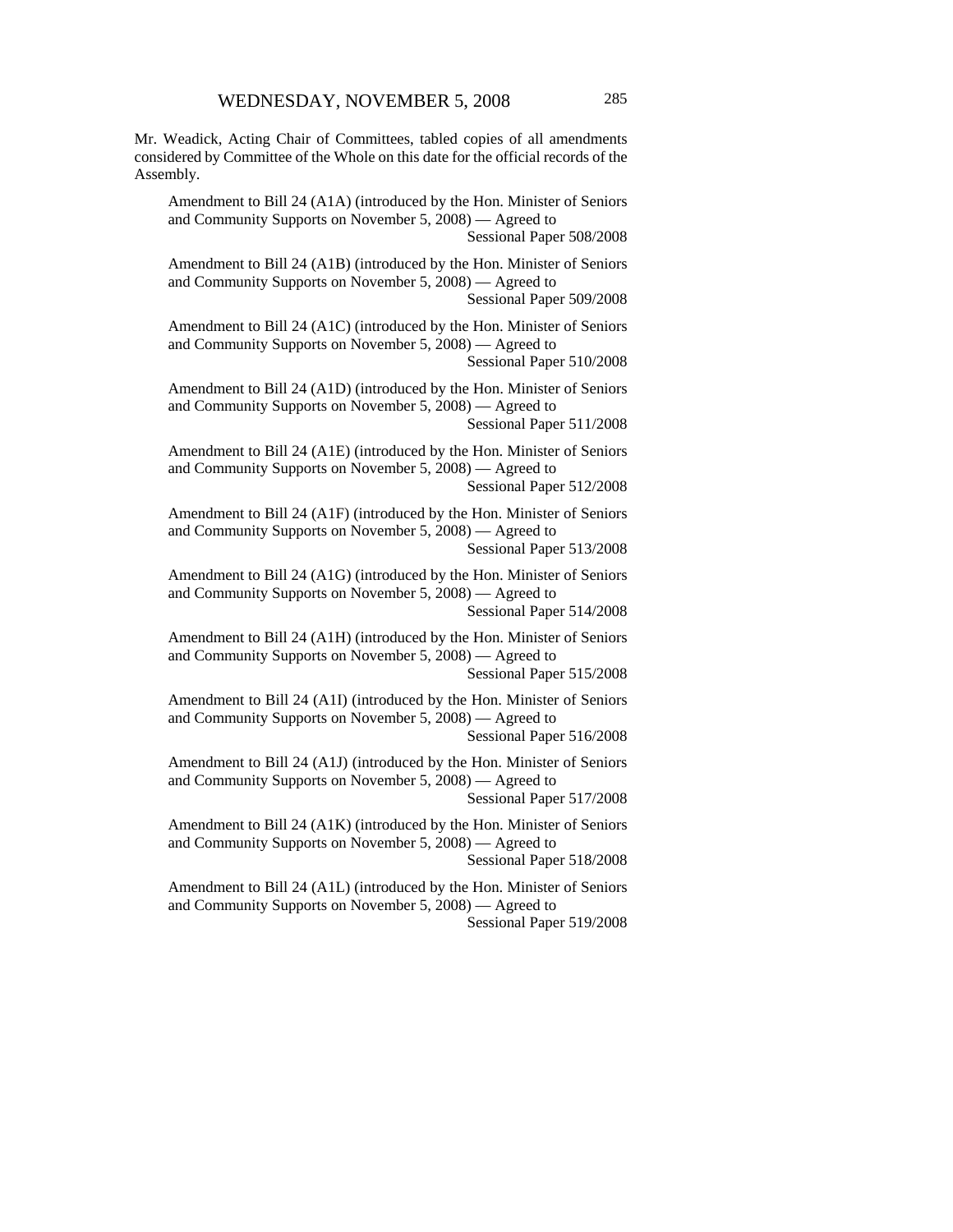Amendment to Bill 24 (A1M) (introduced by the Hon. Minister of Seniors and Community Supports on November 5, 2008) — Agreed to

Sessional Paper 520/2008

Amendment to Bill 24 (A1N) (introduced by the Hon. Minister of Seniors and Community Supports on November 5, 2008) — Agreed to Sessional Paper 521/2008

Amendment to Bill 24 (A1O) (introduced by the Hon. Minister of Seniors and Community Supports on November 5, 2008) — Agreed to Sessional Paper 522/2008

Amendment to Bill 24 (A1P) (introduced by the Hon. Minister of Seniors and Community Supports on November 5, 2008) — Agreed to Sessional Paper 523/2008

Amendment to Bill 24 (A1Q) (introduced by the Hon. Minister of Seniors and Community Supports on November 5, 2008) — Agreed to Sessional Paper 524/2008

Amendment to Bill 24 (A1R) (introduced by the Hon. Minister of Seniors and Community Supports on November 5, 2008) — Agreed to Sessional Paper 525/2008

Amendment to Bill 24 (A1S) (introduced by the Hon. Minister of Seniors and Community Supports on November 5, 2008) — Agreed to Sessional Paper 526/2008

Amendment to Bill 24 (A1T) (introduced by the Hon. Minister of Seniors and Community Supports on November 5, 2008) — Agreed to Sessional Paper 527/2008

Amendment to Bill 24 (A1U) (introduced by the Hon. Minister of Seniors and Community Supports on November 5, 2008) — Agreed to Sessional Paper 528/2008

Amendment to Bill 24 (A1V) (introduced by the Hon. Minister of Seniors and Community Supports on November 5, 2008) — Agreed to Sessional Paper 529/2008

Amendment to Bill 24 (Hon. Member for Edmonton-Highlands-Norwood on behalf of the Hon. Member for Edmonton-Strathcona) — Defeated Sessional Paper 530/2008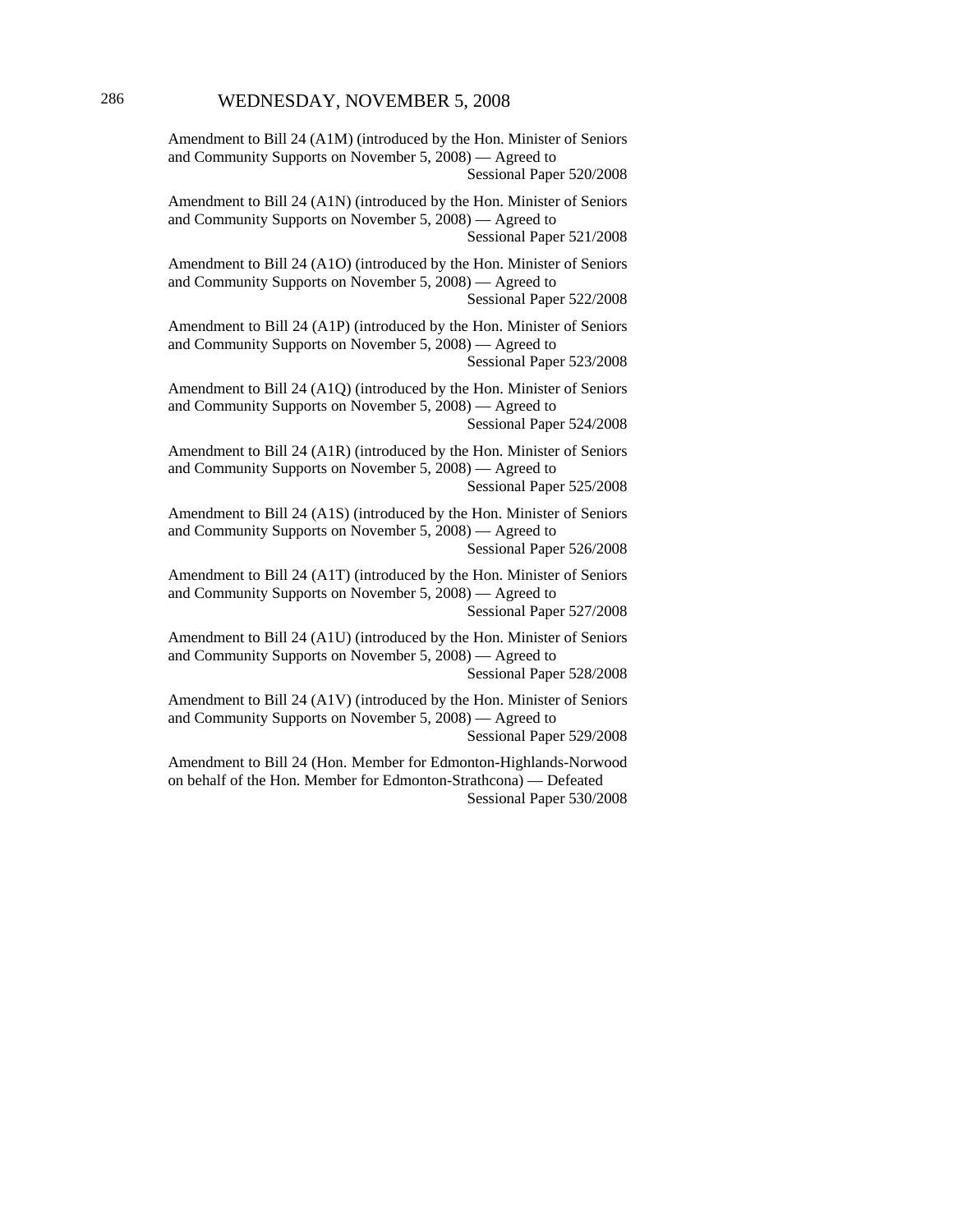#### **Second Reading**

On the motion that the following Bill be now read a Second time:

Bill 41 Municipal Government Amendment Act, 2008 (No. 2) — Hon. Mr. Danyluk

A debate followed.

Mr. Mason moved adjournment of the debate, which was agreed to.

On the motion that the following Bill be now read a Second time:

Bill 43 Emergency Health Services Act — Mr. Anderson

A debate followed.

Hon. Mr. Snelgrove moved adjournment of the debate, which was agreed to.

On the motion that the following Bill be now read a Second time:

Bill 44 Pharmacy and Drug Amendment Act, 2008 — Mr. Denis

Mr. MacDonald moved adjournment of the debate, which was agreed to.

On the motion that the following Bill be now read a Second time:

Bill 45 Statistics Bureau Amendment Act, 2008 — Hon. Mr. Goudreau

Mr. MacDonald moved adjournment of the debate, which was agreed to.

During Second Reading consideration of Bill 45, Statistics Bureau Amendment Act, 2008, Mr. MacDonald, Hon. Member for Edmonton-Gold Bar, tabled the following:

Letter dated November 4, 2008, from Mr. MacDonald, Hon. Member for Edmonton-Gold Bar, to Frank J. Work, Information and Privacy Commissioner, regarding Bill 45, Statistics Bureau Amendment Act, 2008

Sessional Paper 531/2008

## **Adjournment**

On motion by Hon. Mr. Renner, Deputy Government House Leader, the Assembly adjourned at 9:39 p.m. until Thursday, November 6, 2008, at 1:30 p.m.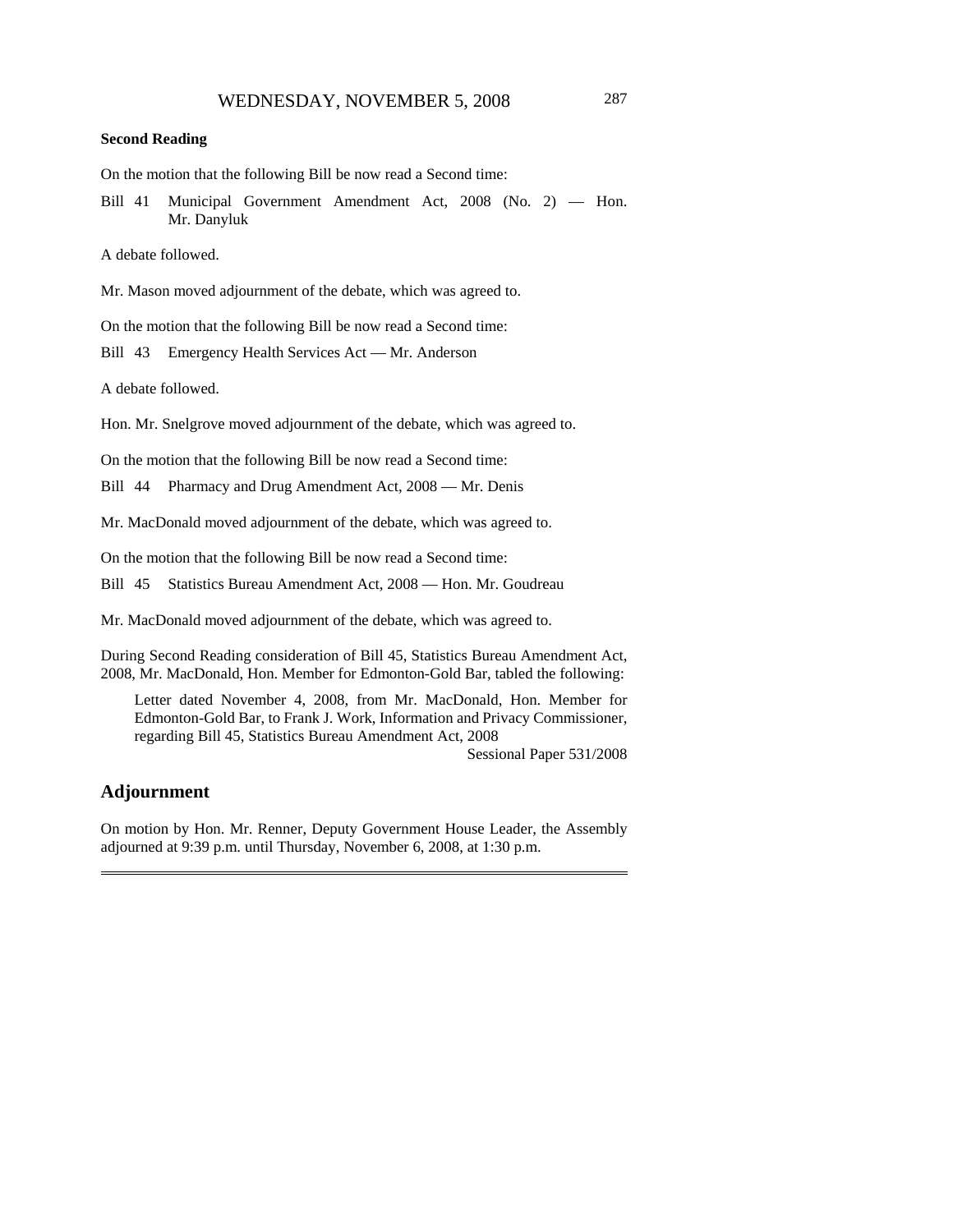# Thursday, November 6, 2008

The Speaker took the Chair at 1:30 p.m.

## **Members' Statements**

Mr. Johnston, Hon. Member for Calgary-Hays, made a statement regarding the men and women who serve Canada in the military and in peacekeeping missions.

Mr. Dallas, Hon. Member for Red Deer-South, made a statement recognizing the recipients of the 2008 Norm McLeod Community Inclusion Awards.

Mr. Bhullar, Hon. Member for Calgary-Montrose, made a statement regarding the first anniversary of the Safe Community Initiatives in Alberta.

Mr. Lukaszuk, Hon. Member for Edmonton-Castle Downs, made a statement regarding the Leader of the Official Opposition.

Dr. Taft, Hon. Leader of the Official Opposition, made a statement regarding rodeo in Alberta.

Mr. Mason, Hon. Member for Edmonton-Highlands-Norwood, made a statement regarding bitumen export to the United States.

## **Introduction of Bills (First Reading)**

Notice having been given:

- Bill 46 Health Professions Amendment Act, 2008 Mr. Anderson
- Bill 47 Mines and Minerals (New Royalty Framework) Amendment Act, 2008 Mr. Webber

Upon recommendation of His Honour the Honourable the Lieutenant Governor, and notice having been given:

Bill 48 Alberta Corporate Tax Amendment Act, 2008 (\$) — Hon. Mr. Hancock on behalf of Hon. Ms Evans

Notice having been given:

Bill 49 Traffic Safety Amendment Act, 2008 — Mr. Olson on behalf of Mr. Berger

Upon recommendation of His Honour the Honourable the Lieutenant Governor, and notice having been given:

Bill 50 Victims Restitution and Compensation Payment Amendment Act, 2008 (\$) — Hon. Ms Redford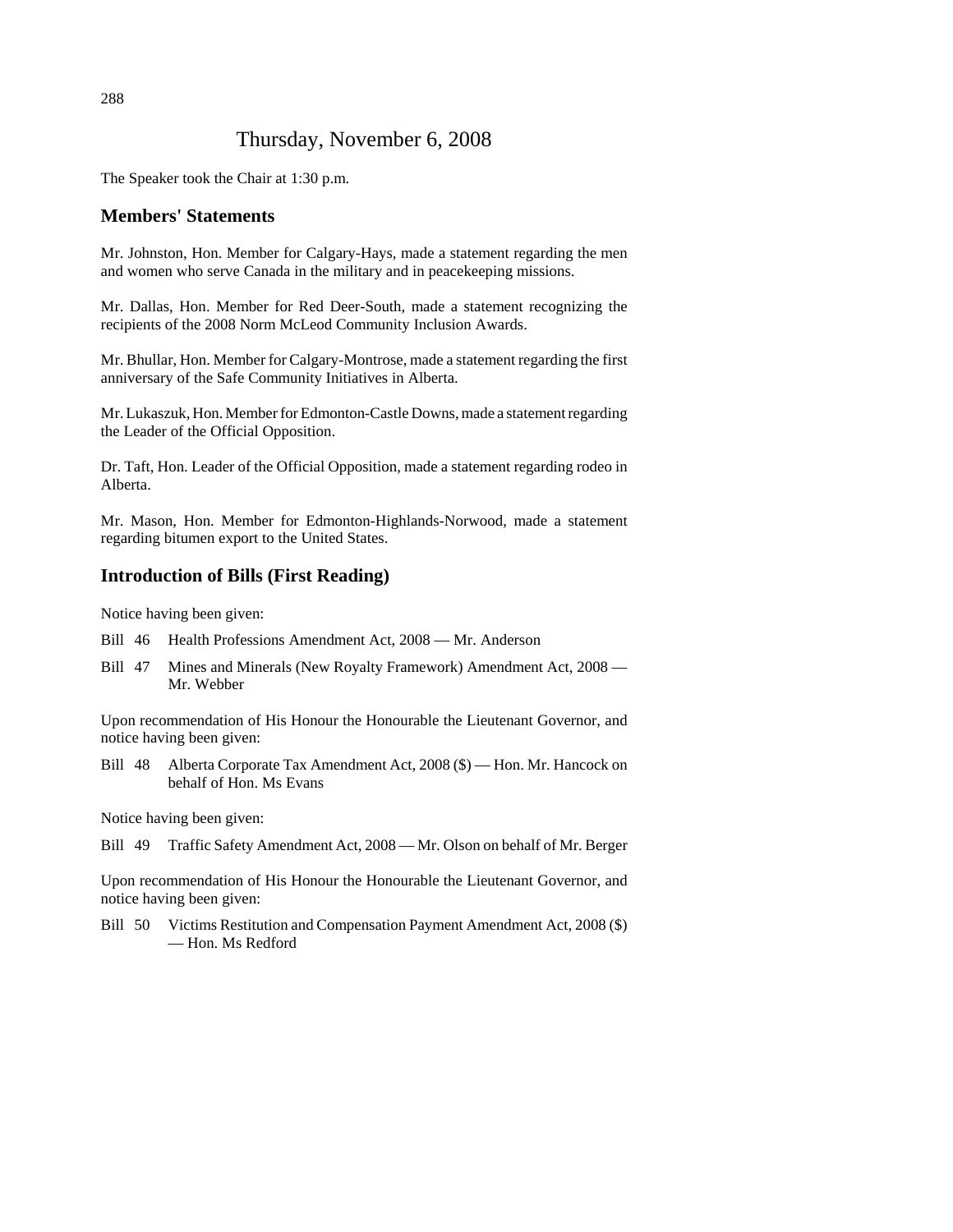On motion by Hon. Mr. Renner, Deputy Government House Leader, the following Bills were placed on the Order Paper under Government Bills and Orders:

- Bill 46 Health Professions Amendment Act, 2008 Mr. Anderson
- Bill 47 Mines and Minerals (New Royalty Framework) Amendment Act, 2008 Mr. Webber
- Bill 49 Traffic Safety Amendment Act, 2008 Mr. Berger

#### **Tabling Returns and Reports**

Ms Notley, Hon. Member for Edmonton-Strathcona:

E-mail message dated October 24, 2008, from Fred Kondar of Calgary to Hon. Mr. Stelmach, Premier, expressing concern regarding the job performance of Hon. Ms Tarchuk, Minister of Children and Youth Services

Sessional Paper 532/2008

E-mail message dated October 25, 2008, from Joan Farkas of Calgary to Hon. Mr. Stelmach, Premier, expressing concern regarding child welfare services in Alberta and suggesting a new Minister of Children and Youth Services be appointed

Sessional Paper 533/2008

Ms Pastoor, Hon. Member for Lethbridge-East:

2 letters, the first dated August 1, 2008, from Ms Pastoor, Hon. Member for Lethbridge-East, to Brenda English, Administrator, Vulcan County Food Bank, and the second dated September 1, 2007, to Coleen Wilson, Executive Director, Medicine Hat and District Food Bank, both pledging a donation to the respective food banks equal to one-half of Ms Pastoor's 4.9 percent salary increase, with attached copies of Ms Pastoor's cheques

Sessional Paper 534/2008

Mr. MacDonald, Hon. Member for Edmonton-Gold Bar:

2 Alberta Waitlist Registry web site reports dated September 2008, one regarding the general surgery average percentile wait time and one regarding the orthopedic surgery average percentile wait time

Sessional Paper 535/2008

Mr. Lukaszuk, Hon. Member for Edmonton-Castle Downs :

Copy of a report, undated, entitled "It's time. A real Action Plan for Alberta" prepared by Dr. Taft, Hon. Leader of the Official Opposition

Sessional Paper 536/2008

Report, undated, entitled "2008 Election Spending Promises, Liberal Party, February 4 - March 3, 2008" prepared by the Canadian Taxpayers Federation Sessional Paper 537/2008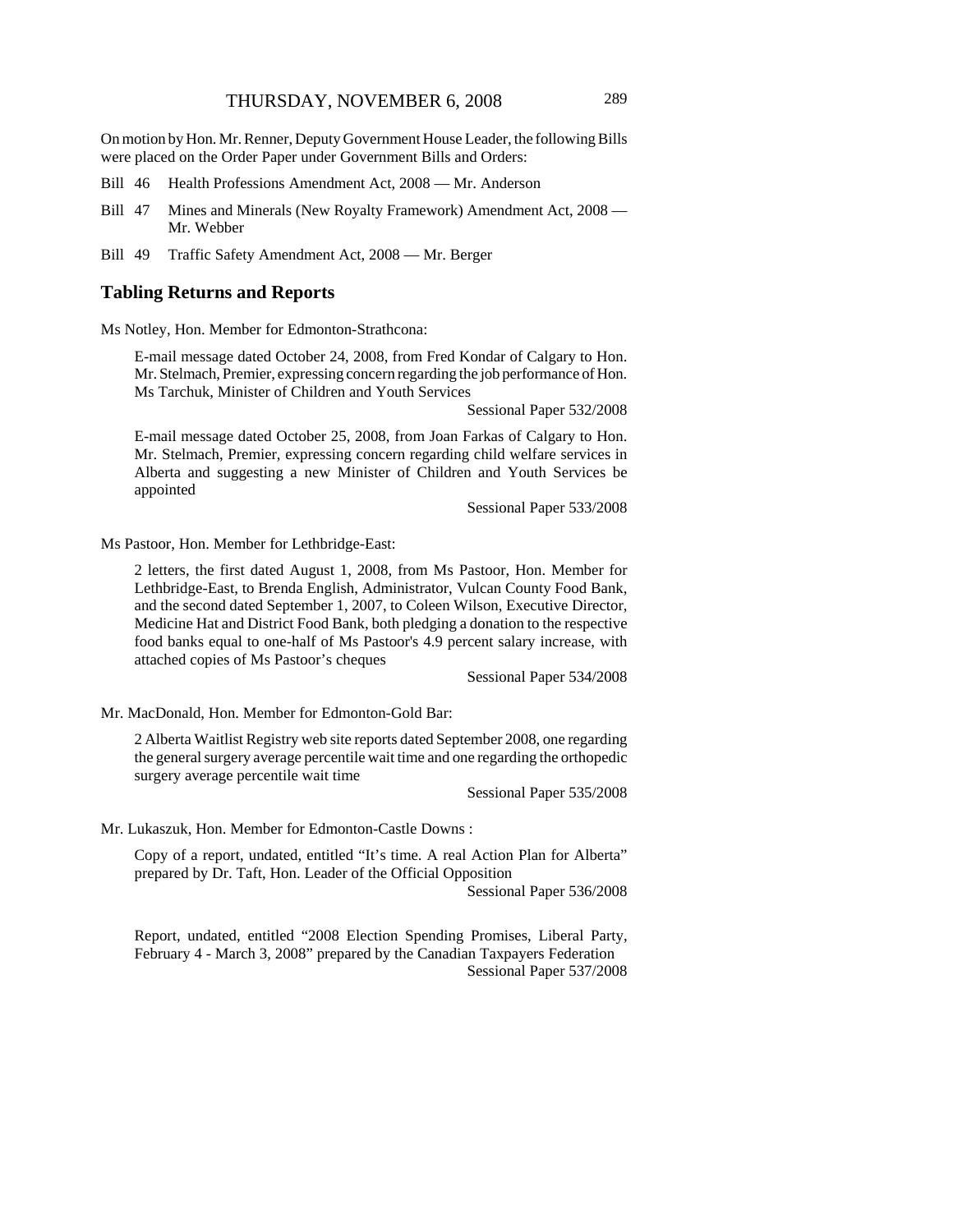# 290 THURSDAY, NOVEMBER 6, 2008

# **Projected Government Business**

Pursuant to Standing Order 7(6), Ms Blakeman, Official Opposition House Leader, asked a question pertaining to the order of Government Business to be brought before the Assembly for the week the Assembly next sits.

Hon. Mr. Hancock, Government House Leader, gave notice of projected Government Business for the week of November 17 to November 20, 2008:

| Monday, November 17  | 8:30 p.m. | - Government Bills and Orders              |
|----------------------|-----------|--------------------------------------------|
|                      |           | <b>Second Reading</b>                      |
|                      |           | Bill 41, 43, 44, 45, 46, 47, 48,<br>49, 50 |
|                      |           | <b>Committee of the Whole</b>              |
|                      |           | <b>Bill 29</b>                             |
|                      |           | <b>Third Reading</b>                       |
|                      |           | <b>Bill 42</b>                             |
|                      |           | And as per the Order Paper                 |
| Tuesday, November 18 | Aft.      | - Message                                  |
|                      |           | <b>Government Motions</b>                  |
|                      |           | <b>Motion 21, 22</b>                       |
|                      |           | <b>Government Bills and Orders</b>         |
|                      |           | <b>Second Reading</b>                      |
|                      |           | Bill 46, 47, 48, 49, 50                    |
|                      |           | <b>Committee of the Whole</b>              |
|                      |           | Bill 41, 43, 44, 45                        |
|                      |           | <b>Third Reading</b>                       |
|                      |           | <b>Bill 29</b>                             |
|                      |           | And as per the Order Paper                 |
|                      | Eve.      | <b>Government Bills and Orders</b>         |
|                      |           | <b>Second Reading</b>                      |
|                      |           | Bill 46, 47, 48, 49, 50                    |
|                      |           | <b>Committee of the Whole</b>              |
|                      |           | Bill 41, 43, 44, 45                        |
|                      |           |                                            |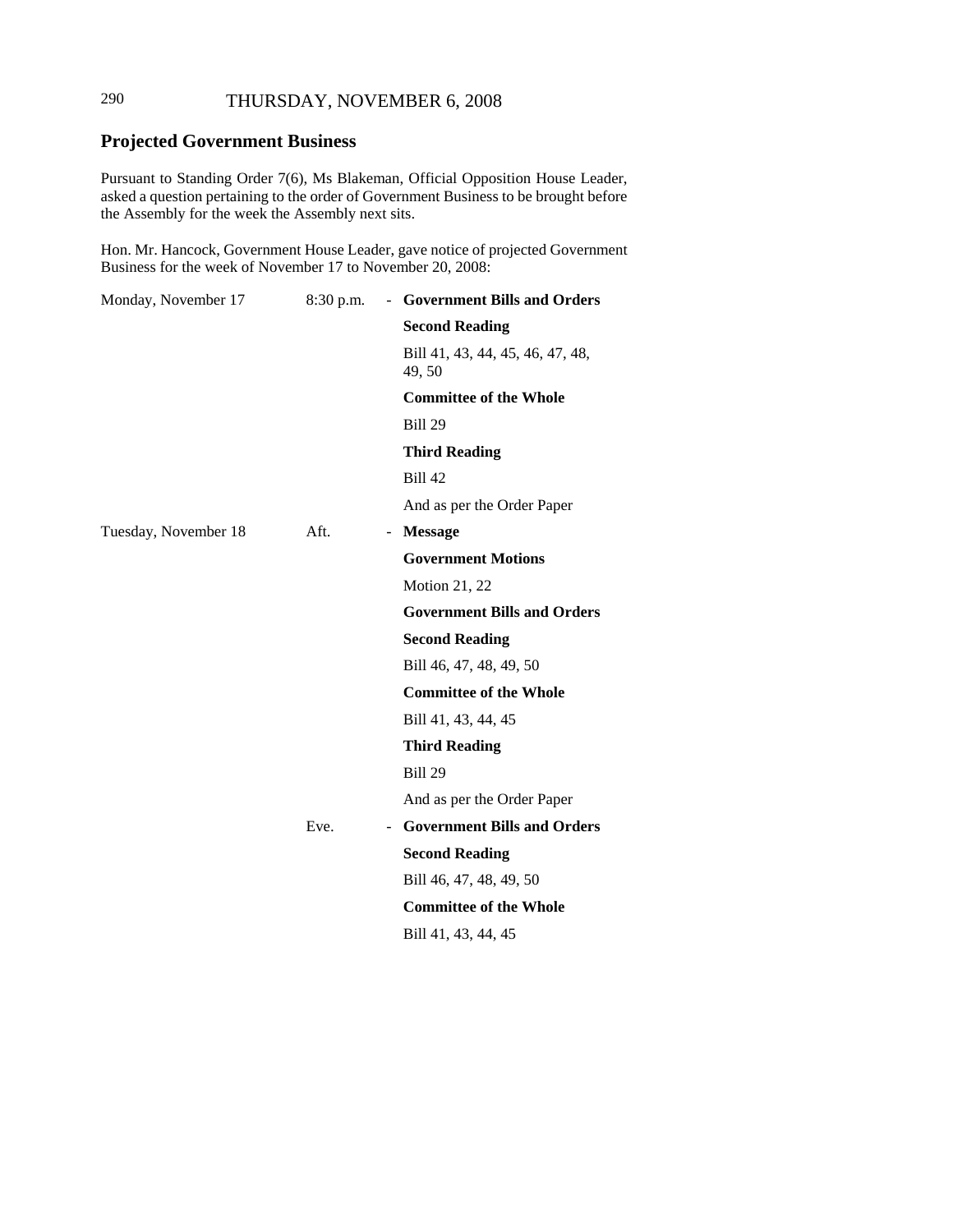|                        |      | <b>Third Reading</b>                                  |
|------------------------|------|-------------------------------------------------------|
|                        |      | <b>Bill 29</b>                                        |
|                        |      | And as per the Order Paper                            |
| Wednesday, November 19 | Aft. | <b>Government Bills and Orders</b><br>$\blacksquare$  |
|                        |      | <b>Committee of Supply</b>                            |
|                        |      | <b>Supplementary Supply Estimates</b><br>(Day 1 of 1) |
|                        |      | And as per the Order Paper                            |
|                        | Eve. | <b>Government Bills and Orders</b><br>$\sim$          |
|                        |      | <b>Second Reading</b>                                 |
|                        |      | Bill 49, 50                                           |
|                        |      | <b>Committee of the Whole</b>                         |
|                        |      | Bill 46, 47, 48                                       |
|                        |      | <b>Third Reading</b>                                  |
|                        |      | Bill 41, 43, 44, 45                                   |
|                        |      | And as per the Order Paper                            |
| Thursday, November 20  | Aft. | <b>Government Bills and Orders</b><br>$\sim$          |
|                        |      | <b>Committee of the Whole</b>                         |
|                        |      | Bill 49, 50                                           |
|                        |      | <b>Third Reading</b>                                  |
|                        |      | Bill 46, 47, 48                                       |
|                        |      | And as per the Order Paper                            |
|                        |      |                                                       |

# **ORDERS OF THE DAY**

# **Government Bills and Orders**

## **Second Reading**

The following Bill was read a Second time and referred to Committee of the Whole:

Bill 41 Municipal Government Amendment Act, 2008 (No. 2) — Hon. Mr. Danyluk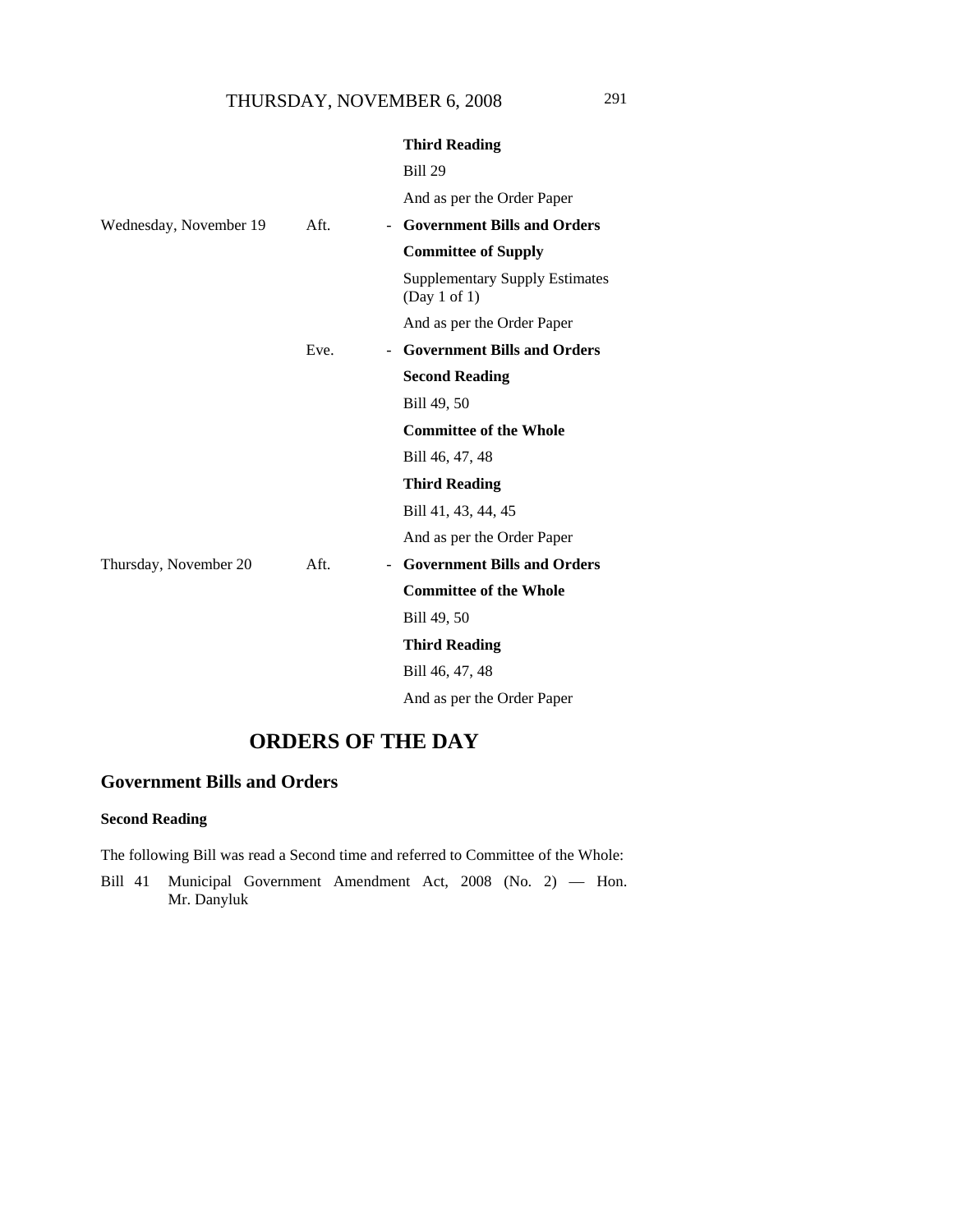## 292 MONDAY, NOVEMBER 17, 2008

## **Committee of the Whole**

According to Order, the Assembly resolved itself into Committee of the Whole and the Deputy Speaker left the Chair.

(Assembly in Committee)

And after some time spent therein, the Deputy Speaker resumed the Chair.

Progress was reported on the following Bill:

Bill 42 Health Governance Transition Act — Hon. Mr. Liepert

#### **Third Reading**

The following Bill was read a Third time and passed:

Bill 24 Adult Guardianship and Trusteeship Act — Hon. Mrs. Jablonski

#### **Second Reading**

On the motion that the following Bill be now read a Second time:

Bill 43 Emergency Health Services Act — Mr. Anderson

Ms Blakeman moved adjournment of the debate, which was agreed to.

On the motion that the following Bill be now read a Second time:

Bill 44 Pharmacy and Drug Amendment Act, 2008 — Mr. Denis

Ms Blakeman moved adjournment of the debate, which was agreed to.

## **Adjournment**

Pursuant to Standing Order 3.1(2), and on motion by Hon. Mr. Hancock, Government House Leader, the Assembly adjourned at 5:14 p.m. until Monday, November 17, 2008, at 1:30 p.m.

Monday, November 17, 2008

The Speaker took the Chair at 1:30 p.m.

The Speaker offered a prayer and a moment of silence was observed in recognition of the death of former Member Mr. Paul Langevin, Member for Lac La Biche-St. Paul, 1993 to 2001, who passed away on November 11, 2008.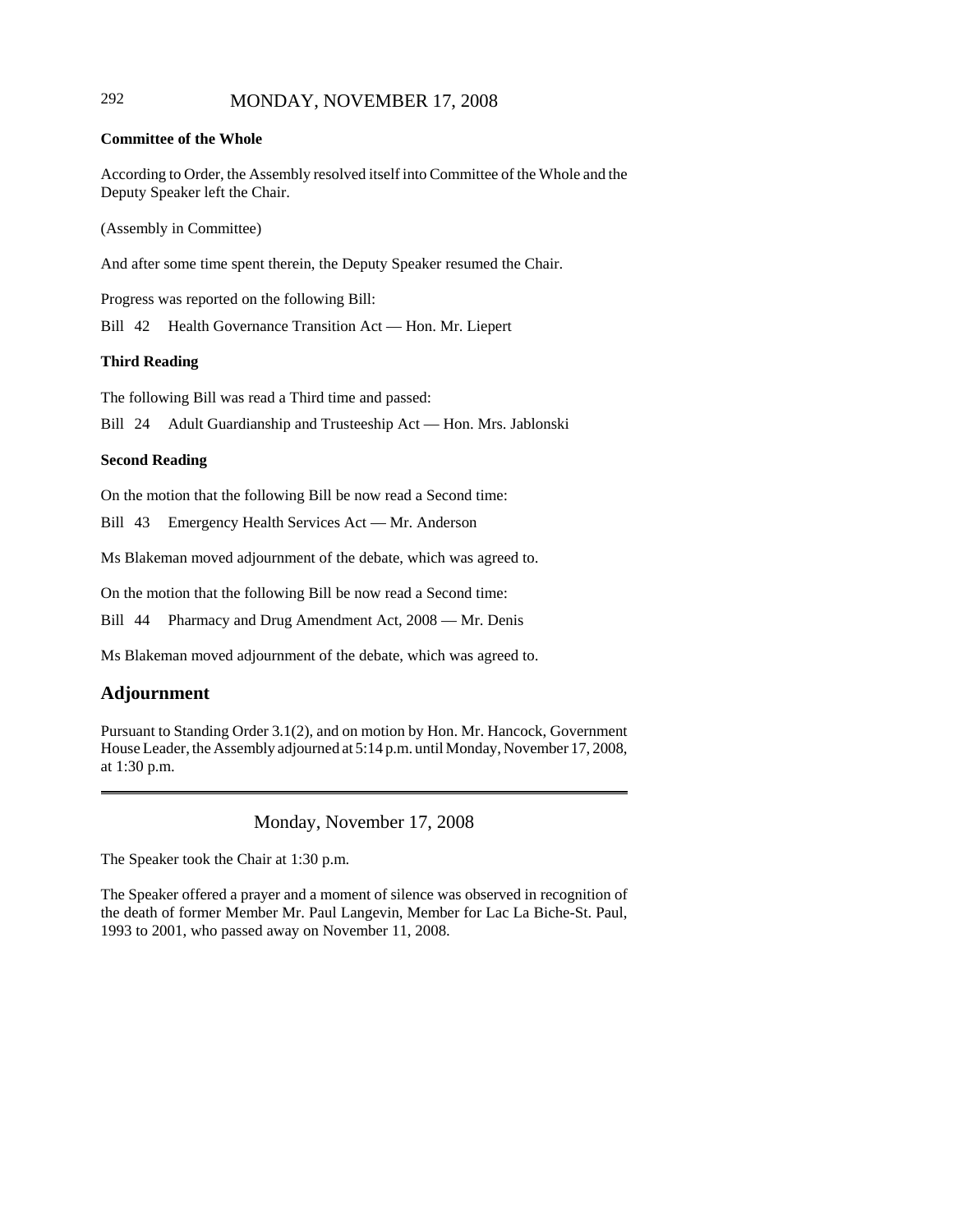## **Members' Statements**

Mr. Bhullar, Hon. Member for Calgary-Montrose, made a statement recognizing Alberta public service recipients of the GTEC awards for information and communications technology.

Mr. Denis, Hon. Member for Calgary-Egmont, made a statement recognizing November 14, 2008, as World Diabetes Day.

Mr. Horne, Hon. Member for Edmonton-Rutherford, made a statement recognizing November 9-15, 2008, as Health Care Aide Week.

Mr. Chase, Hon. Member for Calgary-Varsity, made a statement regarding organizational changes which could potentially impact the Department of Children and Youth Services in carrying out its mandate.

Ms Woo-Paw, Hon. Member for Calgary-Mackay, made a statement recognizing November 12-19, 2008, as National Philanthropy Awareness Week and regarding the nonprofit voluntary sector.

Mr. Fawcett, Hon. Member for Calgary-North Hill, made a statement recognizing November 16-22, 2008, as National Addiction Awareness Week.

## **Introduction of Bills (First Reading)**

Notice having been given:

Bill 40 Child, Youth and Family Enhancement Amendment Act, 2008 — Mr. Dallas

On motion by Hon. Mr. Renner, Deputy Government House Leader, the following Bill was placed on the Order Paper under Government Bills and Orders:

Bill 40 Child, Youth and Family Enhancement Amendment Act, 2008 — Mr. Dallas

#### **Tabling Returns and Reports**

Mr. MacDonald, Hon. Member for Edmonton-Gold Bar:

Copy of a petition signed by several hundred Albertans urging that Constable Kurtis Brown of the Edmonton Police Service be suspended without pay pending the outcome of the Robert Wasyliw case

Sessional Paper 538/2008

Letter dated November 6, 2008, from Frank C. Work, Q.C., Information and Privacy Commissioner, to Mr. MacDonald, Hon. Member for Edmonton-Gold Bar, regarding Bill 45, Statistics Bureau Amendment Act, 2008

Sessional Paper 539/2008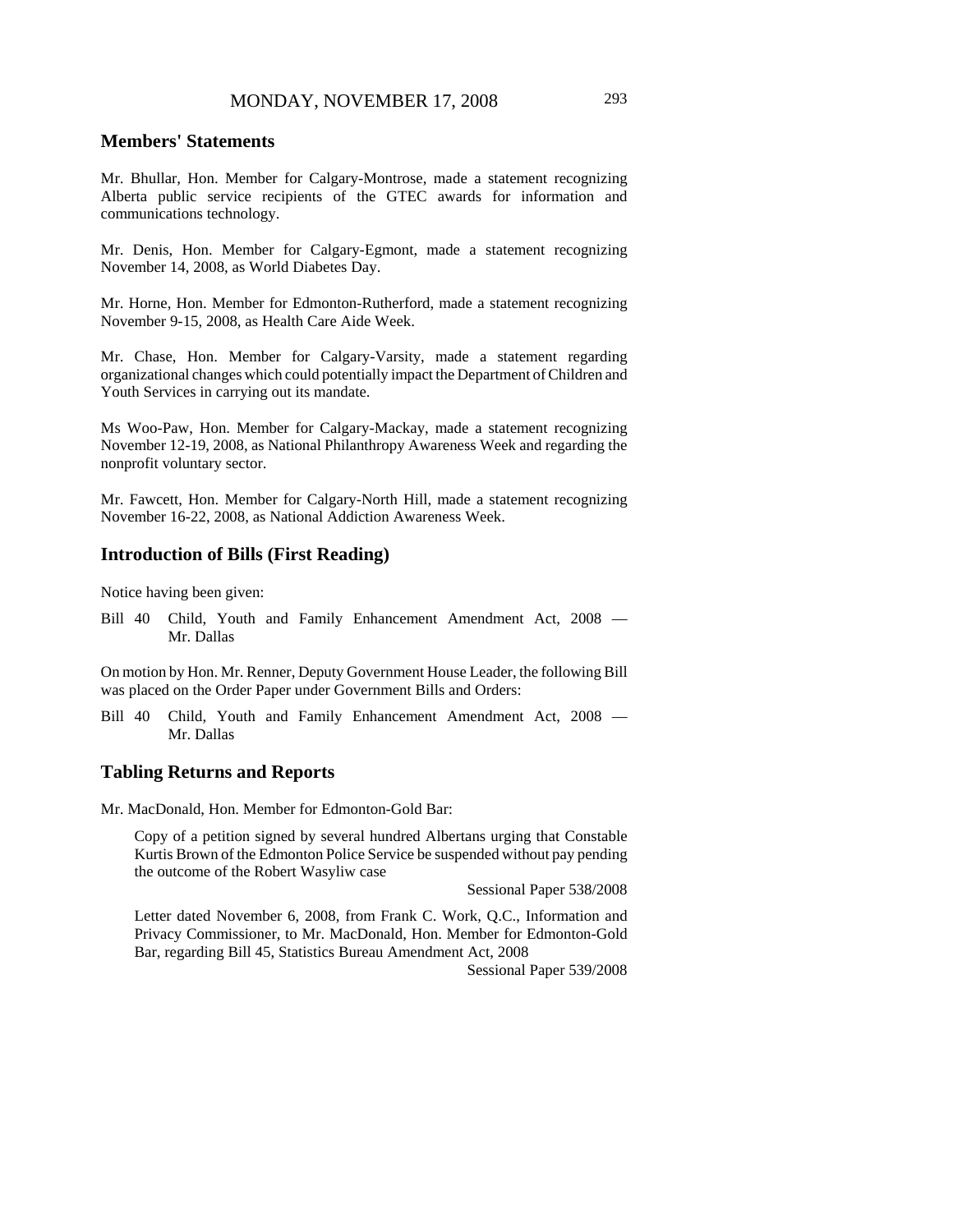## 294 MONDAY, NOVEMBER 17, 2008

Letter dated October 23, 2008, from Hon. Ms Evans, Minister of Finance and Enterprise, to Mr. MacDonald, Hon. Member for Edmonton-Gold Bar, regarding the investment performance of public sector pension funds

Sessional Paper 540/2008

Mr. Chase, Hon. Member for Calgary-Varsity:

Program from the City of Calgary Juno Beach Academy of Canadian Studies and Queen's Park Cemetery Remembrance Day Ceremony held on November 7, 2008 Sessional Paper 541/2008

Program from the Military Museums Remembrance Day Service held on November 11, 2008

Sessional Paper 542/2008

Hon. Mr. Kowalski, Speaker of the Legislative Assembly, pursuant to the Election Finances and Contributions Disclosure Act, cE-2, s44(1):

Letter dated July 28, 2008, from Lorne R. Gibson, Chief Electoral Officer, to Hon. Mr. Kowalski, Speaker of the Legislative Assembly, attaching an amended report listing registered candidates together with their chief financial officers who did not file a financial statement with the Chief Electoral Officer on or before July 3, 2008, following the 2008 Alberta Provincial General Election held on March 3, 2008

Sessional Paper 543/2008

# **ORDERS OF THE DAY**

## **Public Bills and Orders Other Than Government Bills and Orders**

#### **Third Reading**

On the motion that the following Bill be now read a Third time:

Bill 206 Alberta Personal Income Tax (Physical Activity Credit) Amendment Act, 2008 — Mr. Rodney

A debate followed.

The question being put, the motion was agreed to. With Hon. Mr. Kowalski in the Chair, the names being called for were taken as follows: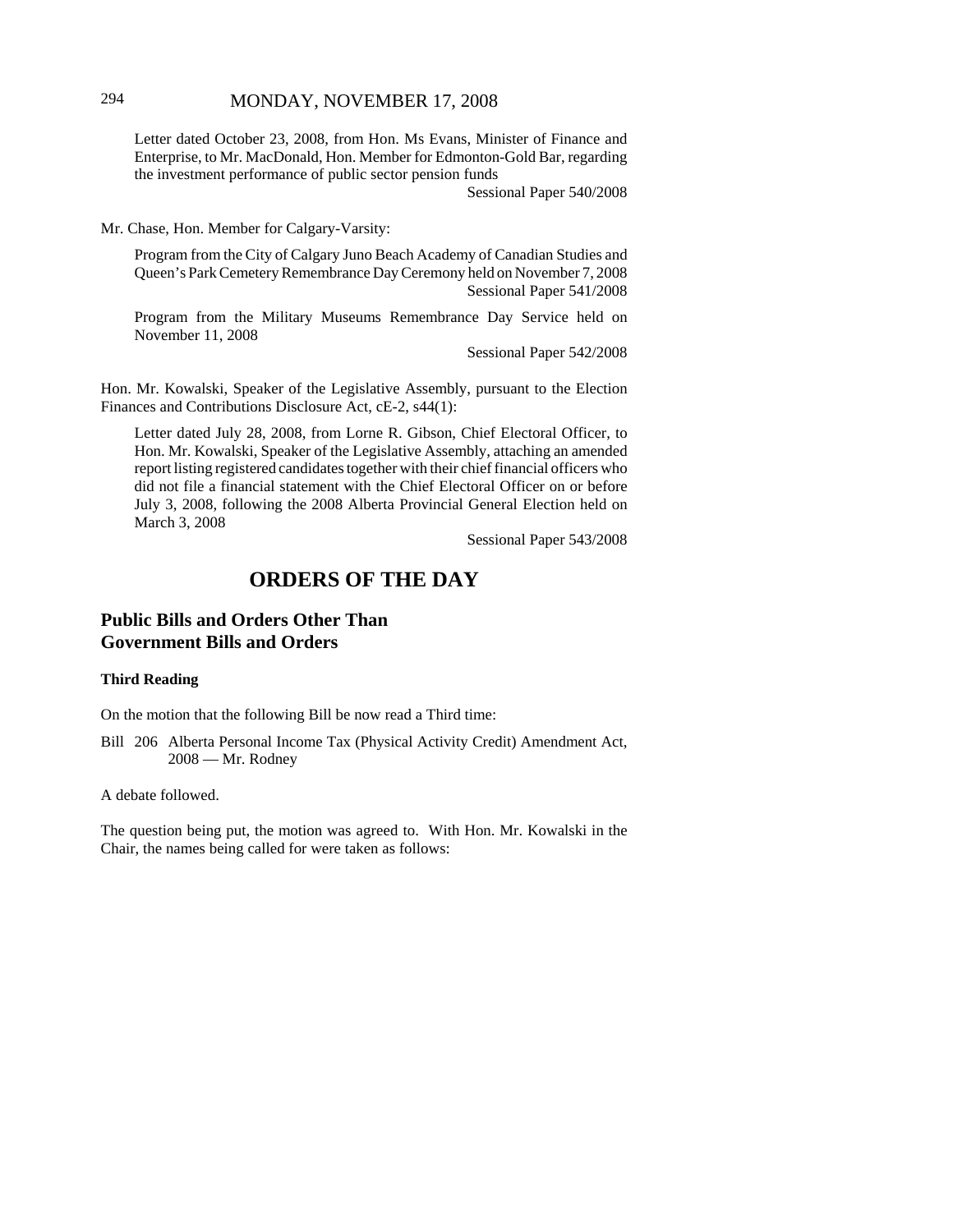For the motion: 24

| Allred         | Forsyth   | Quest   |
|----------------|-----------|---------|
| Amery          | Fritz     | Redford |
| Anderson       | Hancock   | Rodney  |
| Benito         | Hayden    | Rogers  |
| <b>Bhullar</b> | Horne     | Sarich  |
| Cao            | MacDonald | Swann   |
| DeLong         | Olson     | Woo-Paw |
| Fawcett        | Pastoor   | Xiao    |

Against the motion: 20

| Berger       | Horner      | Oberle     |
|--------------|-------------|------------|
| Blackett     | Johnson     | Ouellette  |
| Blakeman     | Lukaszuk    | Renner     |
| <b>Brown</b> | Lund        | Snelgrove  |
| Dallas       | <b>Marz</b> | Vandermeer |
| Doerksen     | McFarland   | Weadick    |
| Evans        | Mitzel      |            |

#### **Second Reading**

On the motion that the following Bill be now read a Second time:

Bill 208 Alberta Affordable Mortgage Protection Act — Mr. Weadick

A debate followed.

Mr. McFarland moved adjournment of the debate, which was agreed to.

## **Adjournment**

On motion by Hon. Mr. Renner, Deputy Government House Leader, that it be called 5:30 p.m., the Assembly adjourned at 5:21 p.m. until 7:30 p.m.

## MONDAY, NOVEMBER 17, 2008 — 7:30 P.M.

## **Motions Other Than Government Motions**

**512.** Moved by Mr. Marz:

Be it resolved that the Legislative Assembly urge the Government to establish a committee consisting of representatives from the Provincial Government, land owners, and the energy industry to review surface rights compensation.

A debate followed.

The question being put, the motion was agreed to.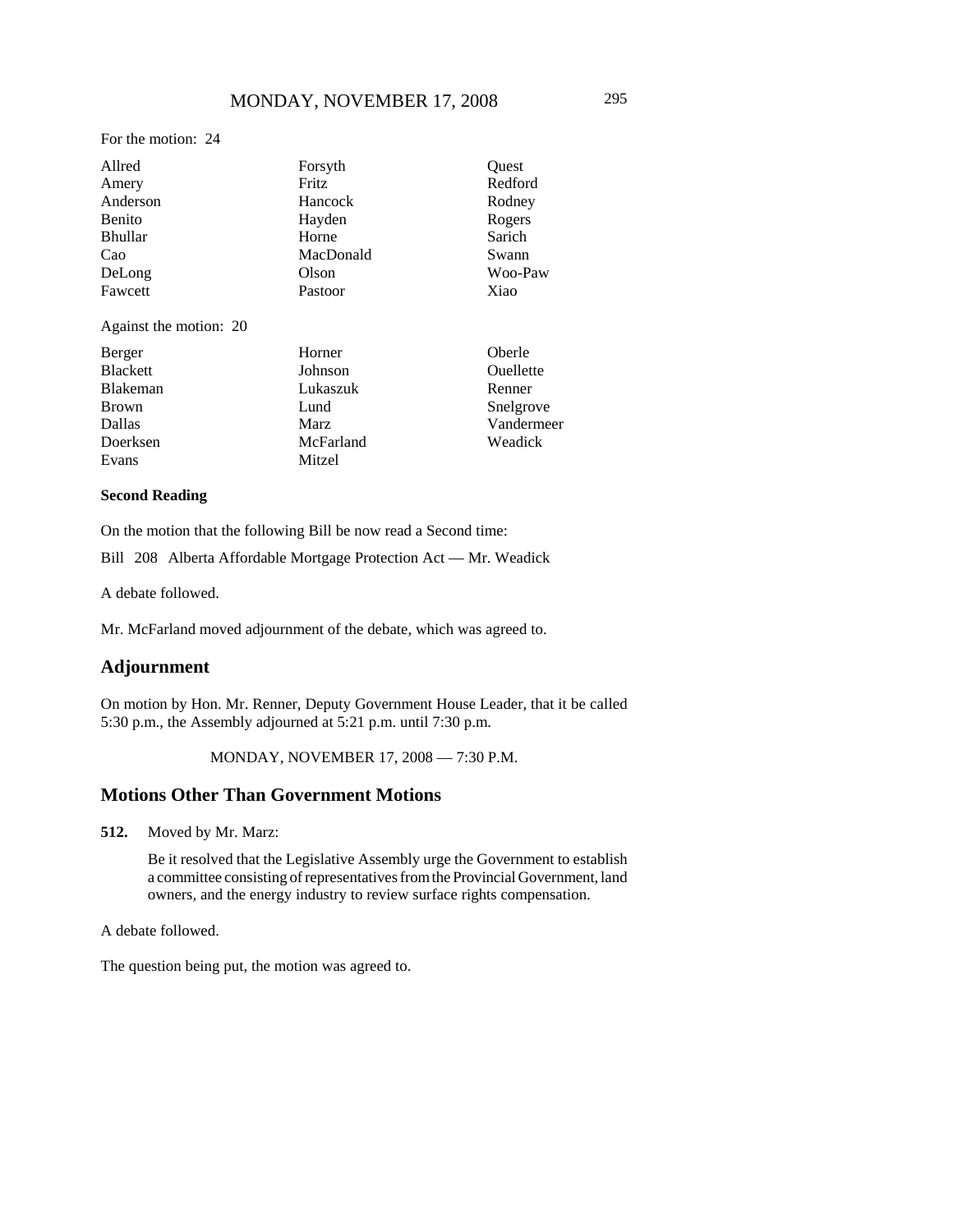## 296 MONDAY, NOVEMBER 17, 2008

## **Government Bills and Orders**

#### **Second Reading**

On the motion that the following Bill be now read a Second time:

Bill 46 Health Professions Amendment Act, 2008 — Mr. Anderson

Mr. Anderson moved adjournment of the debate, which was agreed to.

On the motion that the following Bill be now read a Second time:

Bill 47 Mines and Minerals (New Royalty Framework) Amendment Act, 2008 — Hon. Mr. Knight on behalf of Mr. Webber

Hon. Mr. Knight moved adjournment of the debate, which was agreed to.

On the motion that the following Bill be now read a Second time:

Bill 48 Alberta Corporate Tax Amendment Act, 2008 (\$) — Hon. Ms Evans

During Second Reading consideration of Bill 48, Alberta Corporate Tax Amendment Act, 2008, Hon. Mr. Renner, Deputy Government House Leader, requested and received the unanimous consent of the Assembly to waive Standing Order 29(1)(d) in order to allow the third speaker to speak for 20 minutes.

A debate followed.

Mr. Johnson moved adjournment of the debate, which was agreed to.

On the motion that the following Bill be now read a Second time:

Bill 49 Traffic Safety Amendment Act, 2008 — Mr. Berger

Mr. Berger moved adjournment of the debate, which was agreed to.

On the motion that the following Bill be now read a Second time:

Bill 50 Victims Restitution and Compensation Payment Amendment Act, 2008 (\$) — Hon. Ms Redford

During Second Reading consideration of Bill 50, Victims Restitution and Compensation Payment Amendment Act, 2008, Hon. Mr. Renner, Deputy Government House Leader, requested and received the unanimous consent of the Assembly to waive Standing Order 29(1)(d) in order to allow the third speaker to speak for 20 minutes.

A debate followed.

Mr. Quest moved adjournment of the debate, which was agreed to.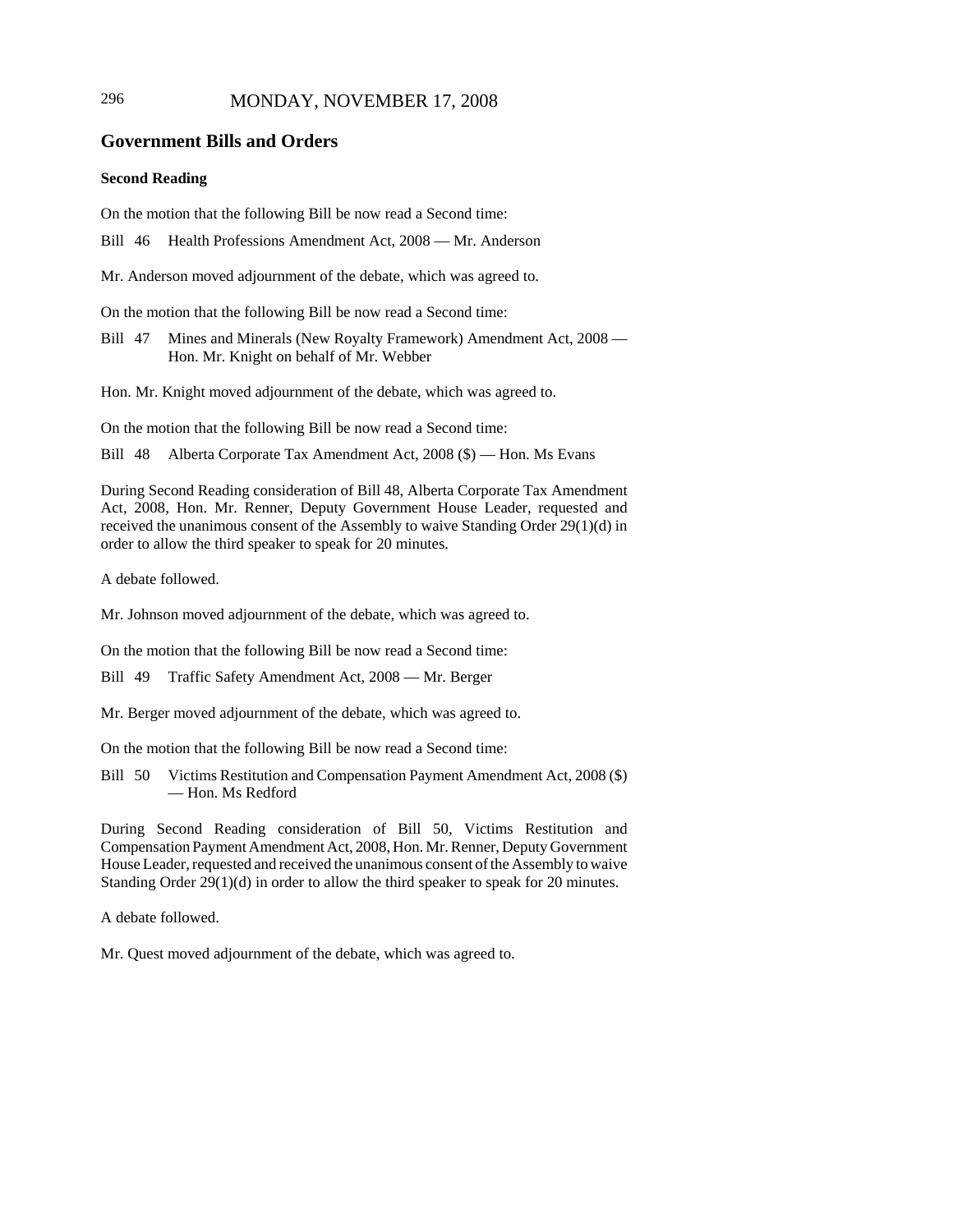## TUESDAY, NOVEMBER 18, 2008 297

On the motion that the following Bill be now read a Second time:

Bill 44 Pharmacy and Drug Amendment Act, 2008 — Mr. Denis

Dr. Taft moved adjournment of the debate, which was agreed to.

On the motion that the following Bill be now read a Second time:

Bill 45 Statistics Bureau Amendment Act, 2008 — Hon. Mr. Goudreau

Mr. Chase moved adjournment of the debate, which was agreed to.

The following Bill was read a Second time and referred to Committee of the Whole:

Bill 43 Emergency Health Services Act — Mr. Anderson

#### **Committee of the Whole**

According to Order, the Assembly resolved itself into Committee of the Whole and the Acting Speaker left the Chair.

(Assembly in Committee)

And after some time spent therein, the Acting Speaker resumed the Chair.

Progress was reported on the following Bill:

Bill 42 Health Governance Transition Act — Hon. Mr. Liepert

#### **Adjournment**

On motion by Hon. Mr. Renner, Deputy Government House Leader, the Assembly adjourned at 10:06 p.m. until Tuesday, November 18, 2008, at 1:30 p.m.

Tuesday, November 18, 2008

The Speaker took the Chair at 1:30 p.m.

#### **Members' Statements**

Ms Calahasen, Hon. Member for Lesser Slave Lake, made a statement recognizing November 16-23, 2008, as Metis Week and November 19, 2008, as Metis Nations Children's Day.

Mr. Dallas, Hon. Member for Red Deer-South, made a statement congratulating the recipients of the 2008 Minister of Municipal Affairs Awards of Municipal Excellence.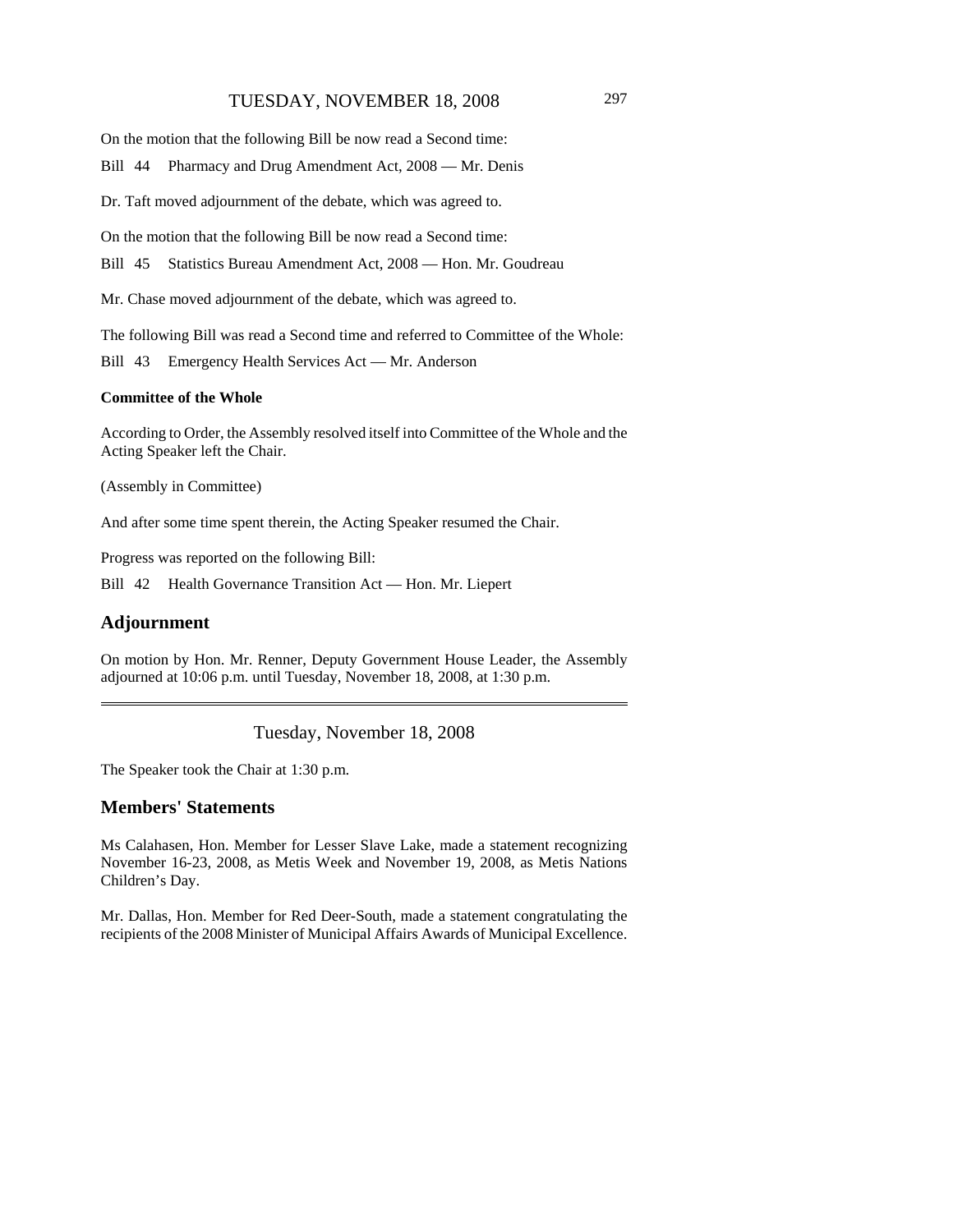## 298 TUESDAY, NOVEMBER 18, 2008

Dr. Swann, Hon. Member for Calgary-Mountain View, made a statement regarding the need for increased government leadership.

Mrs. Sarich, Hon. Member for Edmonton-Decore, made a statement recognizing November 17-21, 2008, as International Education Week.

Mr. Olson, Hon. Member for Wetaskiwin-Camrose, made a statement regarding the new Edgeworth Centre in Camrose.

Mr. Doerksen, Hon. Member for Strathmore-Brooks, made a statement regarding the Cheadle Lions Canadian Foodgrains Bank harvest project.

#### **Presenting Petitions**

Mr. Chase, Hon. Member for Calgary-Varsity, presented a petition from 102 Calgary residents requesting the Legislative Assembly pass legislation that will prohibit emotional bullying and psychological harassment in the workplace.

## **Tabling Returns and Reports**

Hon. Ms Evans, Minister of Finance and Enterprise, pursuant to the Government Accountability Act, cG-7, s8(1):

Budget 2008, Second Quarter Fiscal Update 2008-09

Sessional Paper 544/2008

Hon. Mr. Renner, Minister of Environment, on behalf of Hon. Mr. Liepert, Minister of Health and Wellness:

Document, undated, entitled "Update on Provincial Response to the Syphilis Outbreak in Alberta, Advice to the Minister"

Sessional Paper 545/2008

Mrs. Forsyth, Chair, Standing Committee on the Alberta Heritage Savings Trust Fund:

Alberta Heritage Savings Trust Fund, Second Quarter Update for the six months ended September 30, 2008

Sessional Paper 546/2008

Mr. Rodney, Hon. Member for Calgary-Lougheed:

E-mail message dated May 15, 2008, from Roselyn Elford to Mr. Rodney, Hon. Member for Calgary-Lougheed, expressing support for Bill 206, Alberta Personal Income Tax (Physical Activity Credit) Amendment Act, 2008

Sessional Paper 547/2008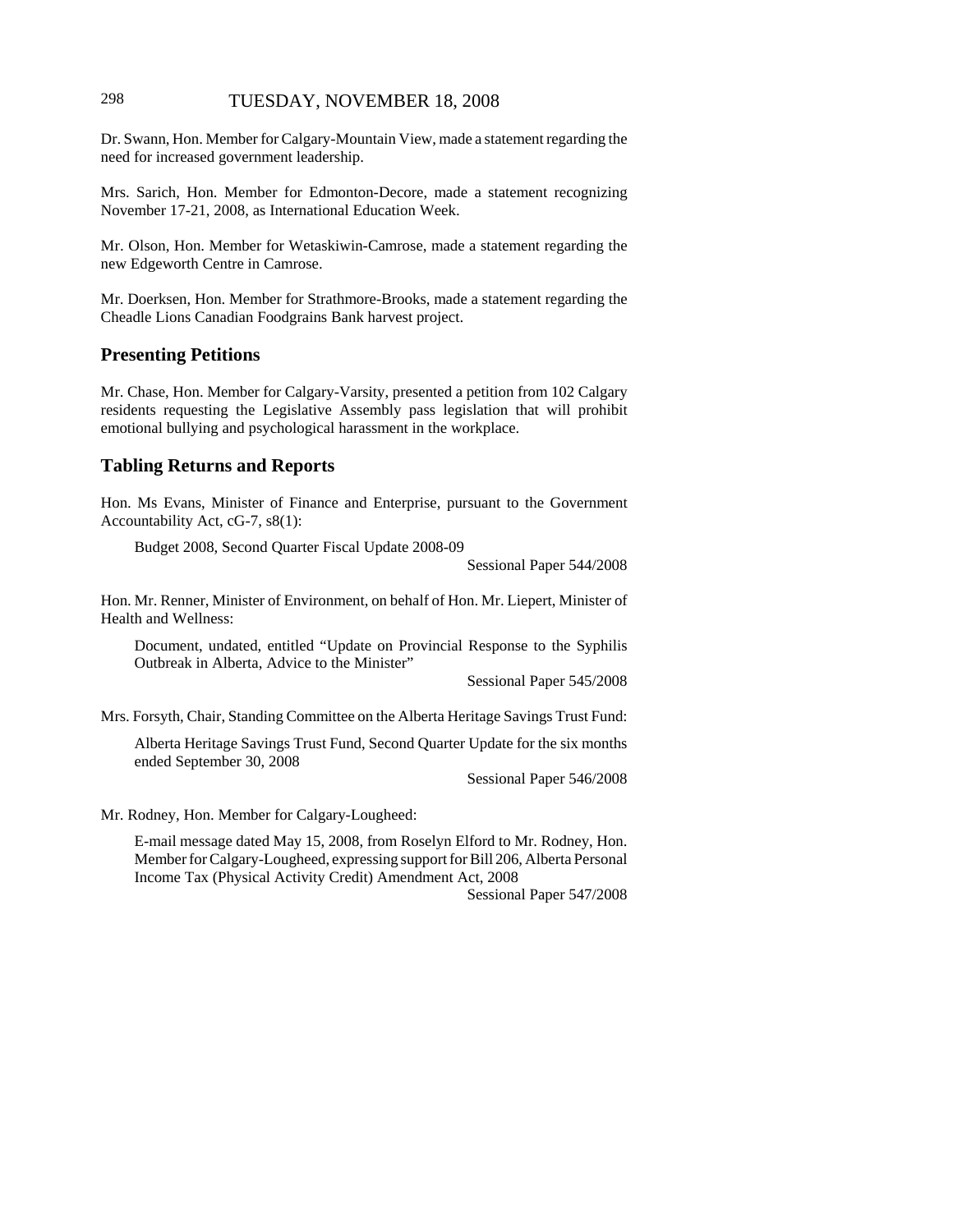Mr. Mason, Hon. Member for Edmonton-Highlands-Norwood, on behalf of Ms Notley, Hon. Member for Edmonton-Strathcona:

Draft report dated March 2008 entitled "Strategic and Program Evaluation of the Cumulative Environmental Management Association" prepared by PricewaterhouseCoopers LLP

Sessional Paper 548/2008

Mr. MacDonald, Hon. Member for Edmonton-Gold Bar:

Alberta Health Services web page entitled "Contact Us" Sessional Paper 549/2008

Alberta Health Services Board General Bylaws dated August 18, 2008 Sessional Paper 550/2008

Ms Pastoor, Hon. Member for Lethbridge-East:

Statistics Canada web site article dated October 9, 2008, entitled "University tuition fees"

Sessional Paper 551/2008

Mr. Chase, Hon. Member for Calgary-Varsity:

Program from the fourth annual Calgary Committee National Housing Day event held on November 13, 2008

Sessional Paper 552/2008

## **Tablings to the Clerk**

Clerk of the Assembly on behalf of Hon. Mr. Liepert, Minister of Health and Wellness:

Alberta Cancer Board, Annual Report 07/08 Sessional Paper 553/2008 Pursuant to the Health Professions Act, cH-7, s4(2), College of Alberta Dental Assistants, Annual Report 2007-08 Sessional Paper 554/2008 Pursuant to the Regional Health Authorities Act, cR-10, s14(3) (AR 286/94, s6(3)(b), Alberta Mental Health Board, Annual Report 2007-2008 Sessional Paper 555/2008 Pursuant to the Alcohol and Drug Abuse Act, cA-38, s12, AADAC (Alberta Alcohol and Drug Abuse Commission), Annual Report 2007-2008 Sessional Paper 556/2008 Pursuant to the Regional Health Authorities Act, cR-10, s14(3):

Aspen Regional Health, Annual Report 2007-2008

Sessional Paper 557/2008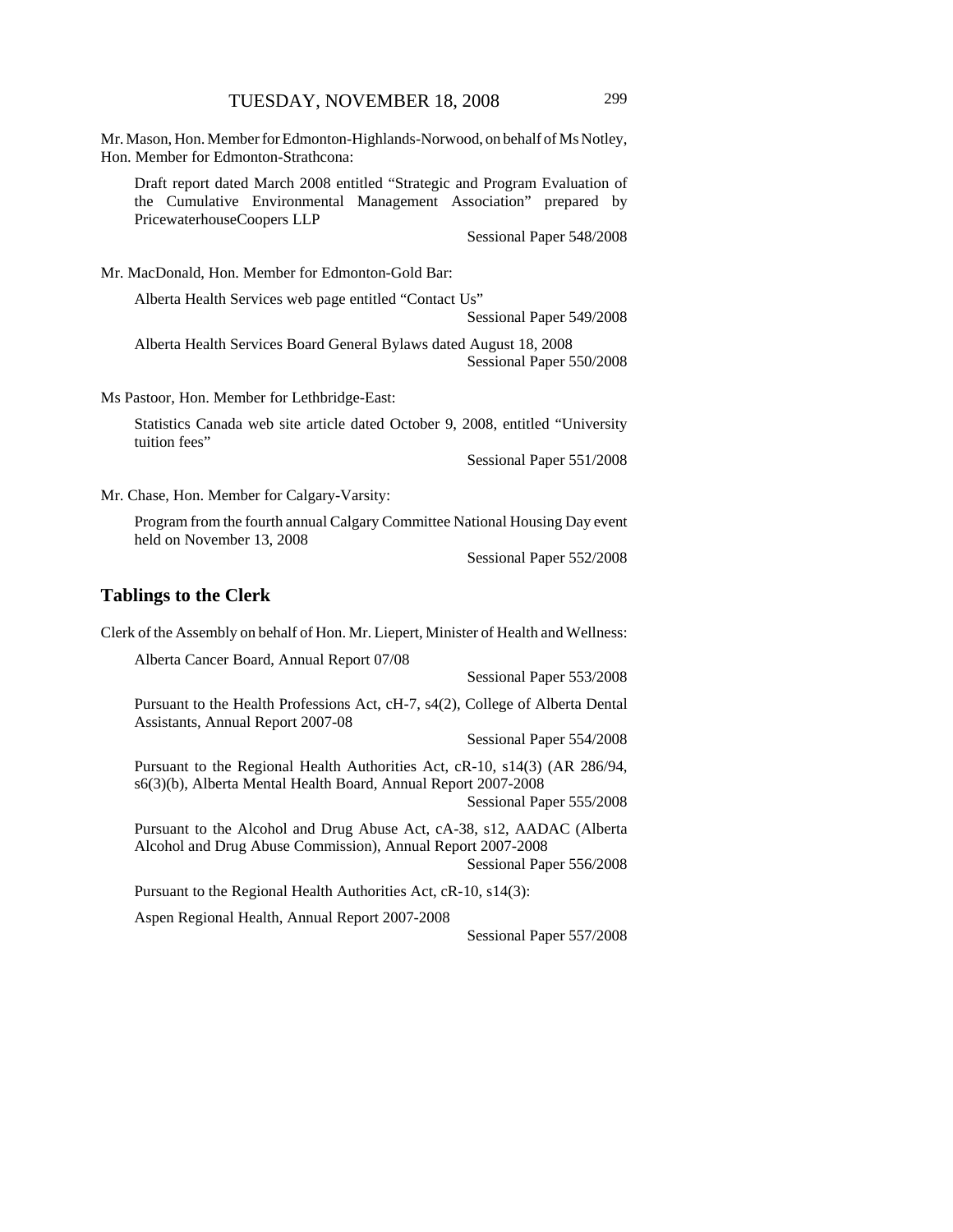| Capital Health, Edmonton Area, Annual Report 2007-2008                                                                                                                                                                |                          |
|-----------------------------------------------------------------------------------------------------------------------------------------------------------------------------------------------------------------------|--------------------------|
|                                                                                                                                                                                                                       | Sessional Paper 558/2008 |
| Calgary Health Region, 2007-2008 Annual Report                                                                                                                                                                        | Sessional Paper 559/2008 |
| Chinook Health, Annual Report 2007/08                                                                                                                                                                                 |                          |
|                                                                                                                                                                                                                       | Sessional Paper 560/2008 |
| David Thompson Health Region, Annual Report April 2007 - March 2008                                                                                                                                                   | Sessional Paper 561/2008 |
| East Central Health, Annual Report April 1 2007 - March 31, 2008                                                                                                                                                      | Sessional Paper 562/2008 |
| Northern Lights Health Region, Annual Report 2007-2008                                                                                                                                                                | Sessional Paper 563/2008 |
| Palliser Health Region, 2007-2008 Annual Report                                                                                                                                                                       |                          |
|                                                                                                                                                                                                                       | Sessional Paper 564/2008 |
| Peace Country Health, Annual Report April 2007 - March 2008                                                                                                                                                           | Sessional Paper 565/2008 |
| Clerk of the Assembly on behalf of Hon. Mrs. Jablonski, Minister of Seniors and<br><b>Community Supports:</b>                                                                                                         |                          |
| Response to Written Question WQ1, asked for by Ms Blakeman on behalf of<br>Ms Pastoor on May 12, 2008:                                                                                                                |                          |
| What were the salary ranges of contracted employees employed by the Ministry<br>and Department of Seniors and Community Supports during the 2006-2007 fiscal<br>year, broken down by salary range and position title? |                          |

Sessional Paper 566/2008

Return to Order of the Assembly MR1, asked for by Mr. Chase on behalf of Ms Pastoor on May 12, 2008:

A copy of documents including, but not limited to, reports, studies, economic analyses, correspondence, presentations, and evaluations pertaining to *the indexation of* Assured Income for the Severely Handicapped (AISH) benefits. Sessional Paper 567/2008

Return to Order of the Assembly MR2, asked for by Ms Pastoor on May 12, 2008:

A copy of all documents including, but not limited to, reports, studies, statistical data, correspondence, presentations, and evaluations pertaining to the July 2006 elimination of the Persons with Developmental Disabilities Provincial Board. Sessional Paper 568/2008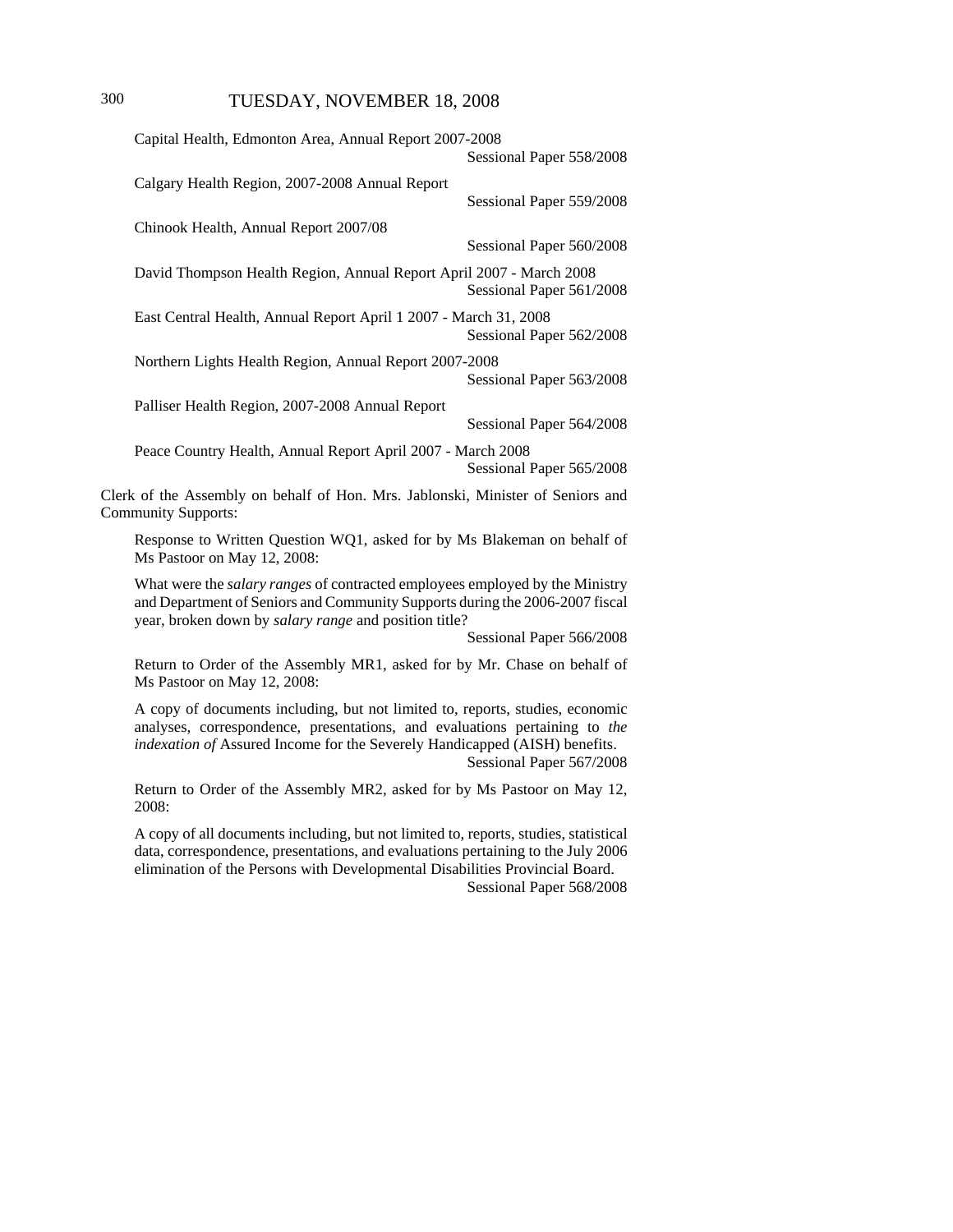# **ORDERS OF THE DAY**

## **Government Bills and Orders**

#### **Second Reading**

On the motion that the following Bill be now read a Second time:

Bill 47 Mines and Minerals (New Royalty Framework) Amendment Act, 2008 — Mr. Webber

A debate followed.

Dr. Swann moved adjournment of the debate, which was agreed to.

The following Bills were read a Second time and referred to Committee of the Whole:

Bill 44 Pharmacy and Drug Amendment Act, 2008 — Mr. Denis

Bill 45 Statistics Bureau Amendment Act, 2008 — Hon. Mr. Goudreau

Bill 46 Health Professions Amendment Act, 2008 — Mr. Anderson

#### **Committee of the Whole**

According to Order, the Assembly resolved itself into Committee of the Whole and the Acting Speaker left the Chair.

(Assembly in Committee)

And after some time spent therein, the Acting Speaker resumed the Chair.

The following Bill was reported:

Bill 43 Emergency Health Services Act — Mr. Anderson

Progress was reported on the following Bill:

Bill 42 Health Governance Transition Act — Hon. Mr. Liepert

## **Adjournment**

On motion by Hon. Mr. Renner, Deputy Government House Leader, that it be called 5:30 p.m., the Assembly adjourned at 5:23 p.m. until 7:30 p.m.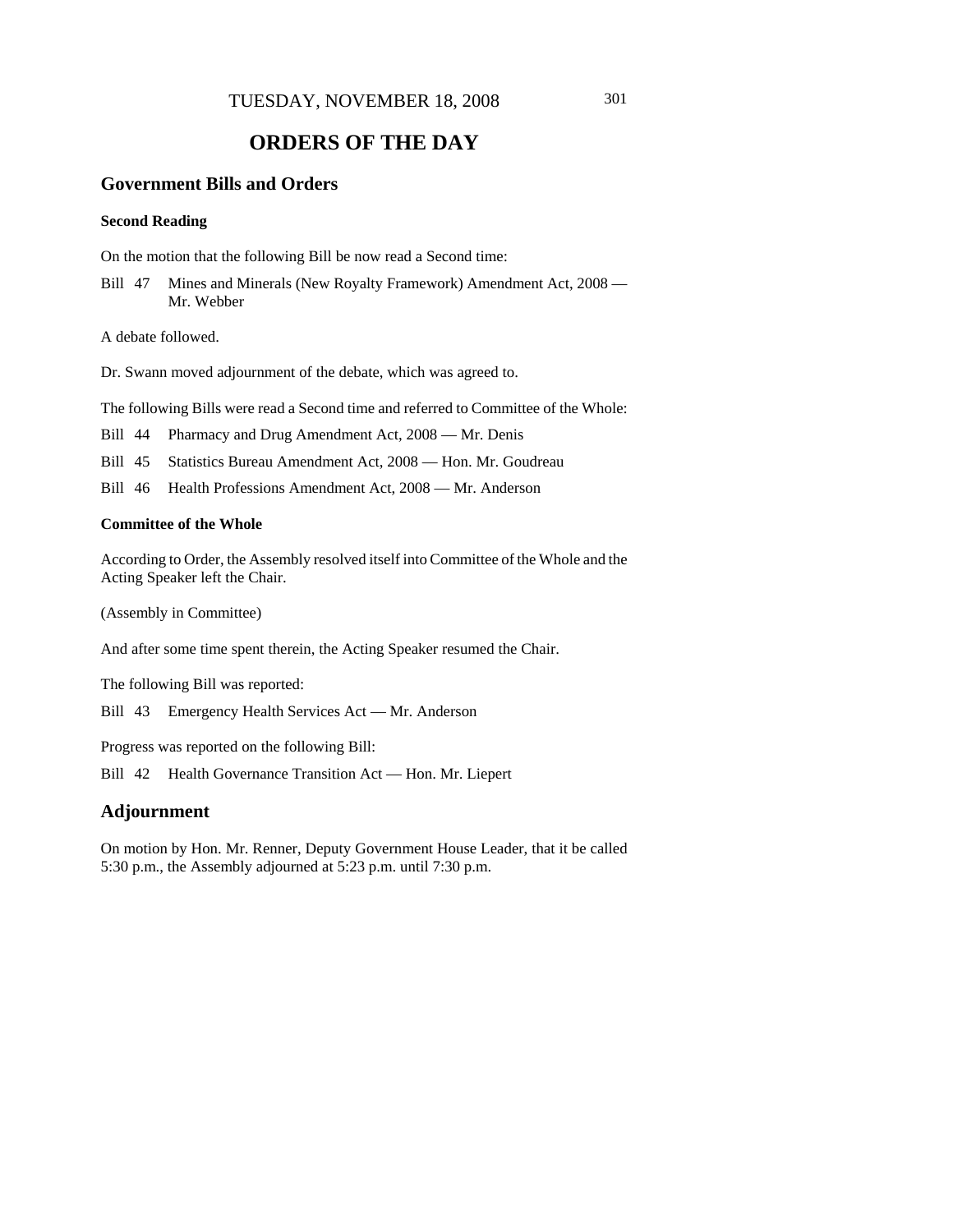## 302 TUESDAY, NOVEMBER 18, 2008

TUESDAY, NOVEMBER 18, 2008 — 7:30 P.M.

#### **Government Bills and Orders**

#### **Second Reading**

On the motion that the following Bill be now read a Second time:

Bill 40 Child, Youth and Family Enhancement Amendment Act, 2008 — Mr. Dallas

Mr. Dallas moved adjournment of the debate, which was agreed to.

On the motion that the following Bill be now read a Second time:

Bill 48 Alberta Corporate Tax Amendment Act, 2008 (\$) — Hon. Ms Evans

During Second Reading consideration of Bill 48, Alberta Corporate Tax Amendment Act, 2008, Hon. Mr. Renner, Deputy Government House Leader, requested and received the unanimous consent of the Assembly to waive Standing Order 29(1)(d) in order to allow the third speaker to speak for 20 minutes.

A debate followed.

Mr. Chase moved adjournment of the debate, which was agreed to.

On the motion that the following Bill be now read a Second time:

Bill 49 Traffic Safety Amendment Act, 2008 — Mr. Berger

A debate followed.

Ms Notley moved adjournment of the debate, which was agreed to.

On the motion that the following Bill be now read a Second time:

Bill 50 Victims Restitution and Compensation Payment Amendment Act, 2008 (\$) — Hon. Ms Redford

During Second Reading consideration of Bill 50, Victims Restitution and Compensation Payment Amendment Act, 2008, Hon. Mr. Renner, Deputy Government House Leader, requested and received the unanimous consent of the Assembly to waive Standing Order 29(1)(d) in order to allow the third speaker to speak for 20 minutes.

A debate followed.

Mr. Chase moved adjournment of the debate, which was agreed to.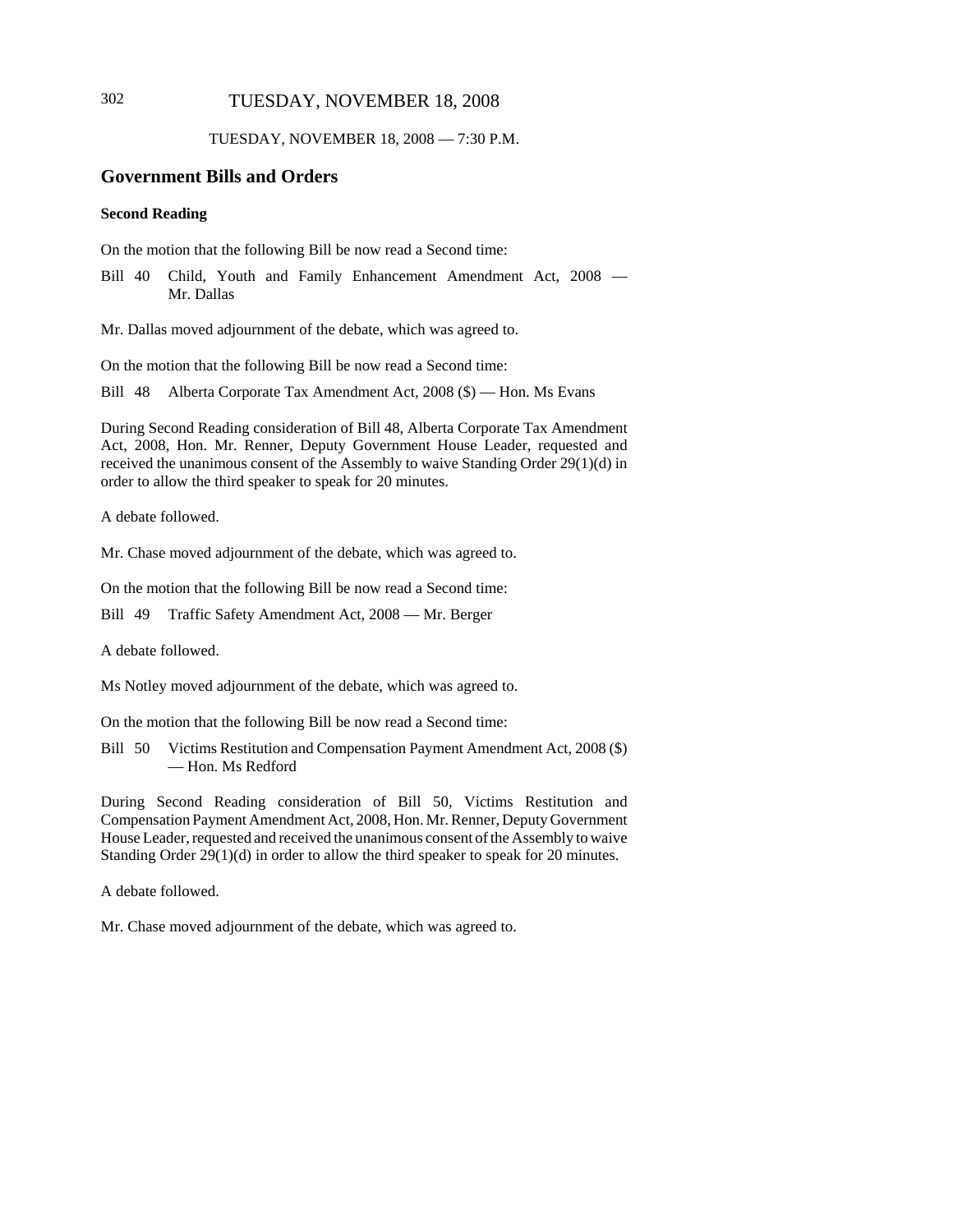#### **Committee of the Whole**

According to Order, the Assembly resolved itself into Committee of the Whole and the Deputy Speaker left the Chair.

(Assembly in Committee)

And after some time spent therein, the Deputy Speaker resumed the Chair.

The following Bills were reported:

Bill 29 Alberta Capital Finance Authority Amendment Act, 2008 (\$) — Hon. Ms Evans

Bill 42 Health Governance Transition Act — Hon. Mr. Liepert

## **Adjournment**

On motion by Hon. Mr. Renner, Deputy Government House Leader, the Assembly adjourned at 10:01 p.m. until Wednesday, November 19, 2008, at 1:30 p.m.

Wednesday, November 19, 2008

The Speaker took the Chair at 1:30 p.m.

#### **Speaker's Statement - Sequence of Members of the Legislative Assembly Being Sworn In**

With the election of 2008, the number of Members elected since 1905 has grown to 791. Following each election each Member takes the Oath of Allegiance and signs the Oath of Allegiance book on the date he or she was sworn in, and their signatures are attested to by another individual. We have now concluded a rather lengthy research project by Val Footz of the Legislature Library and have determined the order in which each of the 791 MLAs (Members of the Legislative Assembly) was or would have been sworn in for the first time.

The first signature by an MLA is that of Alexander Cameron Rutherford from the constituency of Strathcona, and he was sworn in and signed the Oath of Allegiance book on March 15, 1906. His signature was attested to by G. H. Babbitt, the Official Secretary. Rutherford became MLA one.

The 100th MLA to have been sworn in was James Weir from the constituency of Nanton. He was elected for the first time on June 7, 1917, and was sworn in on February 7, 1918. He is thus MLA 100. Weir's signature was attested to by R.T. Stafford, Official Secretary.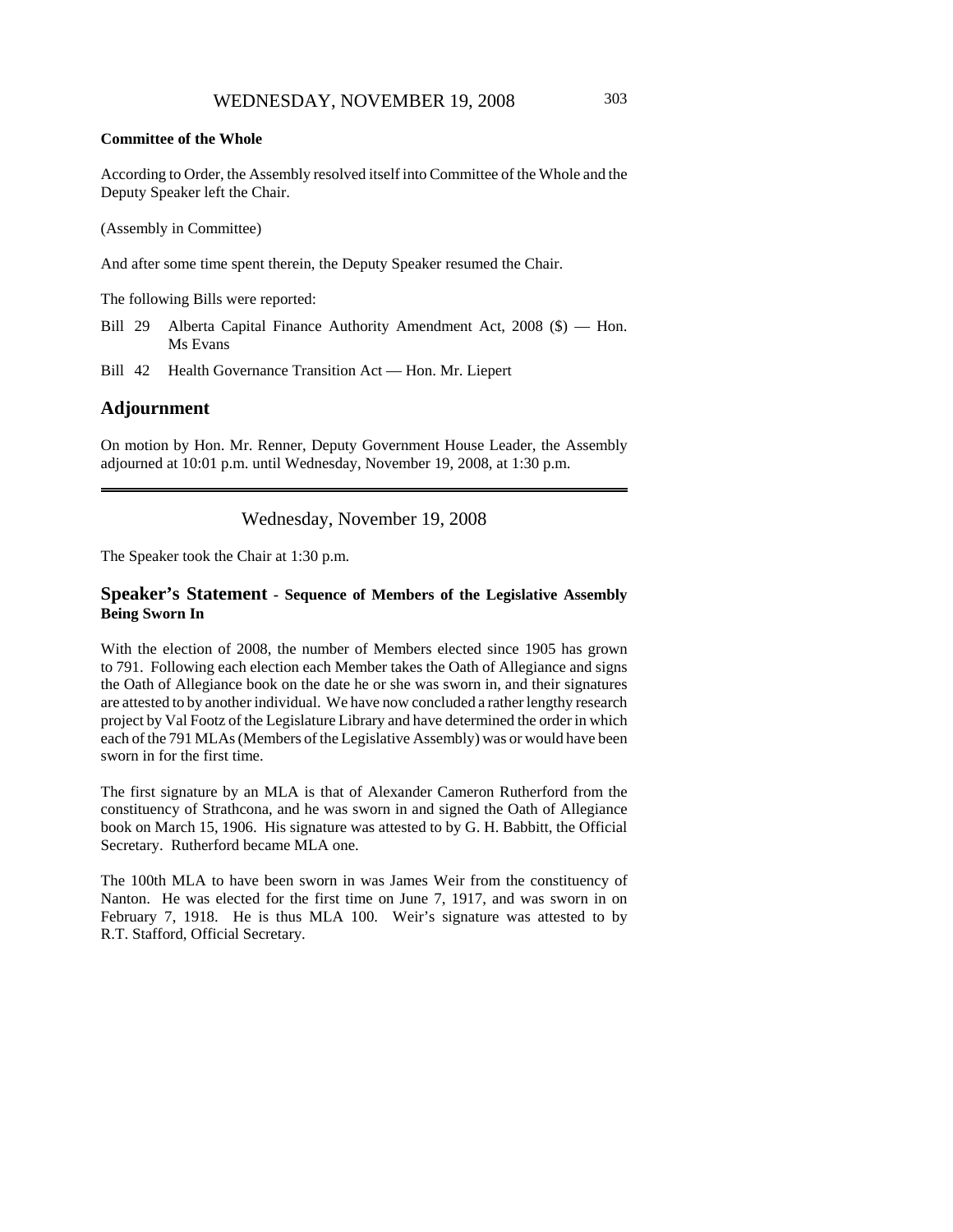## 304 WEDNESDAY, NOVEMBER 19, 2008

The 500th MLA to have been sworn in was Henry Kroeger from the constituency of Sedgewick-Coronation. He was elected for the first time on March 26, 1975, and was sworn in on May 1, 1975. His signature was attested to by Lieutenant Governor Ralph Steinhauer. Kroeger is MLA 500.

If you are fascinated by numbers and believe that numbers have meanings, consider the following: the Premier is MLA 649, the Member for Red Deer-North is MLA 707, the Member for Calgary-Varsity is MLA 747, and the Member for Edmonton-Rutherford is MLA 777. The last Member to have been sworn in is MLA 791, the Member for Edmonton-Strathcona.

A number of individuals were elected as MLA and were never sworn in and thus never took the Oath of Allegiance. In the November 9, 1905, election, Leverett G. DeVeber was elected in the constituency of Lethbridge. He was never sworn in as he was appointed to the Senate prior to being sworn in. DeVeber is MLA 25 in our sequence system. On June 17, 1963, L. Petrie Meston was elected as the MLA for Three Hills. He passed away before being sworn in. He was MLA 406. Other elected MLAs resigned prior to being sworn in so as to bring about by-elections.

Prior to the 1967 election, Lieutenant Governors did not attest to the signatures of Members. From 1906 to February 15, 1968, it was usually the Secretary to the Lieutenant Governor who attested. On occasion the Clerk of Executive Council also attested. Grant MacEwan was the first Lieutenant Governor to attest to a signature and he did so on February 15, 1968, when he attested to the signature of Ernest C. Manning. The exception since 1968 occurred on December 13, 2004, when Chief Justice Catherine A. Fraser attested.

In the spring of 2009, each Member will receive a certificate with an MLA sequence number attesting to the date on which they were first sworn in.

## **Members' Statements**

Mr. Sandhu, Hon. Member for Edmonton-Manning, made a statement regarding the efforts of the Edmonton Sikh community in raising funds for the Mazankowski Heart Institute and food donations for the Edmonton Food Bank.

Ms Blakeman, Hon. Member for Edmonton-Centre, made a statement regarding the Alberta Craft Council and inviting Members of the Legislative Assembly to an open house in the Legislature Annex on November 20, 2008.

Mr. VanderBurg, Hon. Member for Whitecourt-Ste. Anne, made a statement congratulating students of two Onoway schools on winning the Alberta Beverage Container Recycling Corporation's Community Champion Program Award.

Mrs. McQueen, Hon. Member for Drayton Valley-Calmar, made a statement regarding the government's renewed Water for Life Strategy.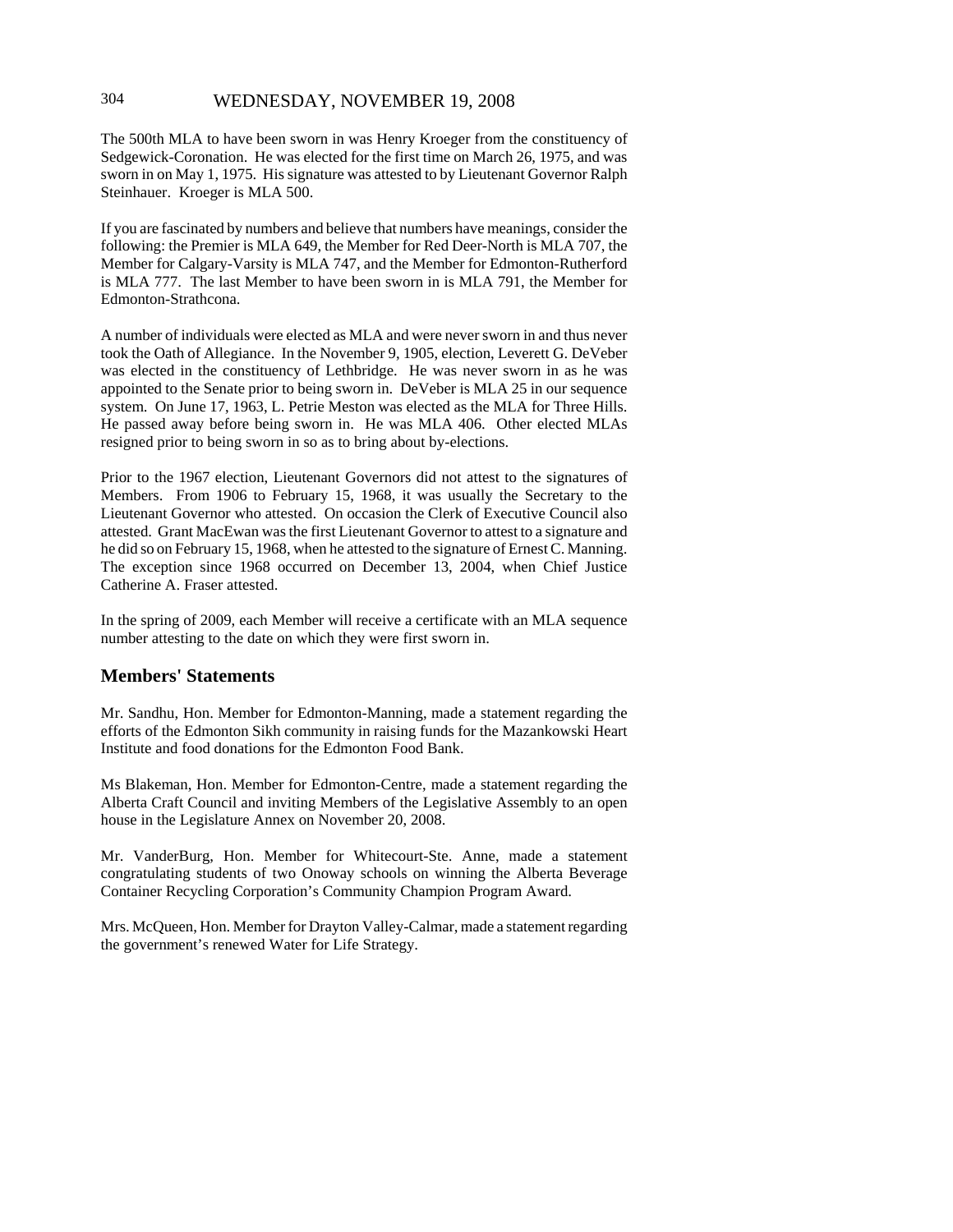Ms Calahasen, Hon. Member for Lesser Slave Lake, made a statement recognizing the accomplishments of the St. Mary of the Lake Catholic School in Slave Lake.

Mr. Rogers, Hon. Member for Leduc-Beaumont-Devon, made a statement recognizing November 16-22, 2008, as Bullying Awareness Week.

#### **Tabling Returns and Reports**

Mr. MacDonald, Hon. Member for Edmonton-Gold Bar:

Letter dated November 12, 2008, from Heather Bowie, CA, Myers Norris Penny, to Stanley Poloway, Candidate's Chief Financial Officer, Electoral Division of Edmonton-Gold Bar, acknowledging receipt of financial information for the 2008 Alberta provincial election campaign

Sessional Paper 569/2008

Document entitled "Meeting with representatives of the Ministry of Health and Wellness of the Province of Alberta, Canada, June 14, 2006" prepared by santésuisse, regarding the role of the private sector in delivering health care

Sessional Paper 570/2008

Document, undated, entitled "Final Report: Study Tour of Sweden, June 16 - 21, 2006" prepared by Alberta Health and Wellness

Sessional Paper 571/2008

## **Tablings to the Clerk**

Clerk of the Assembly on behalf of Hon. Mr. Horner, Minister of Advanced Education and Technology:

Public Post-Secondary Institutions, Audited Financial Statements, Public Colleges and Technical Institutes for the year ended June 30, 2007

Sessional Paper 572/2008

Public Post-Secondary Institutions, Audited Financial Statements, Universities and Banff Centre for Continuing Education for the year ended March 31, 2008 Sessional Paper 573/2008

Pursuant to the Alberta Heritage Foundation for Science and Engineering Research Act, cA-22, s22, Alberta Ingenuity (Alberta Heritage Foundation for Science and Engineering Research), Annual Report 07/08

Sessional Paper 574/2008

Response to Written Question WQ11, asked for by Mr. Taylor on June 2, 2008:

For each of the fiscal years 2007-2008 through 2011-2012, how many additional spaces will be created in Alberta's nursing programs, broken down by institution and program type?

Sessional Paper 575/2008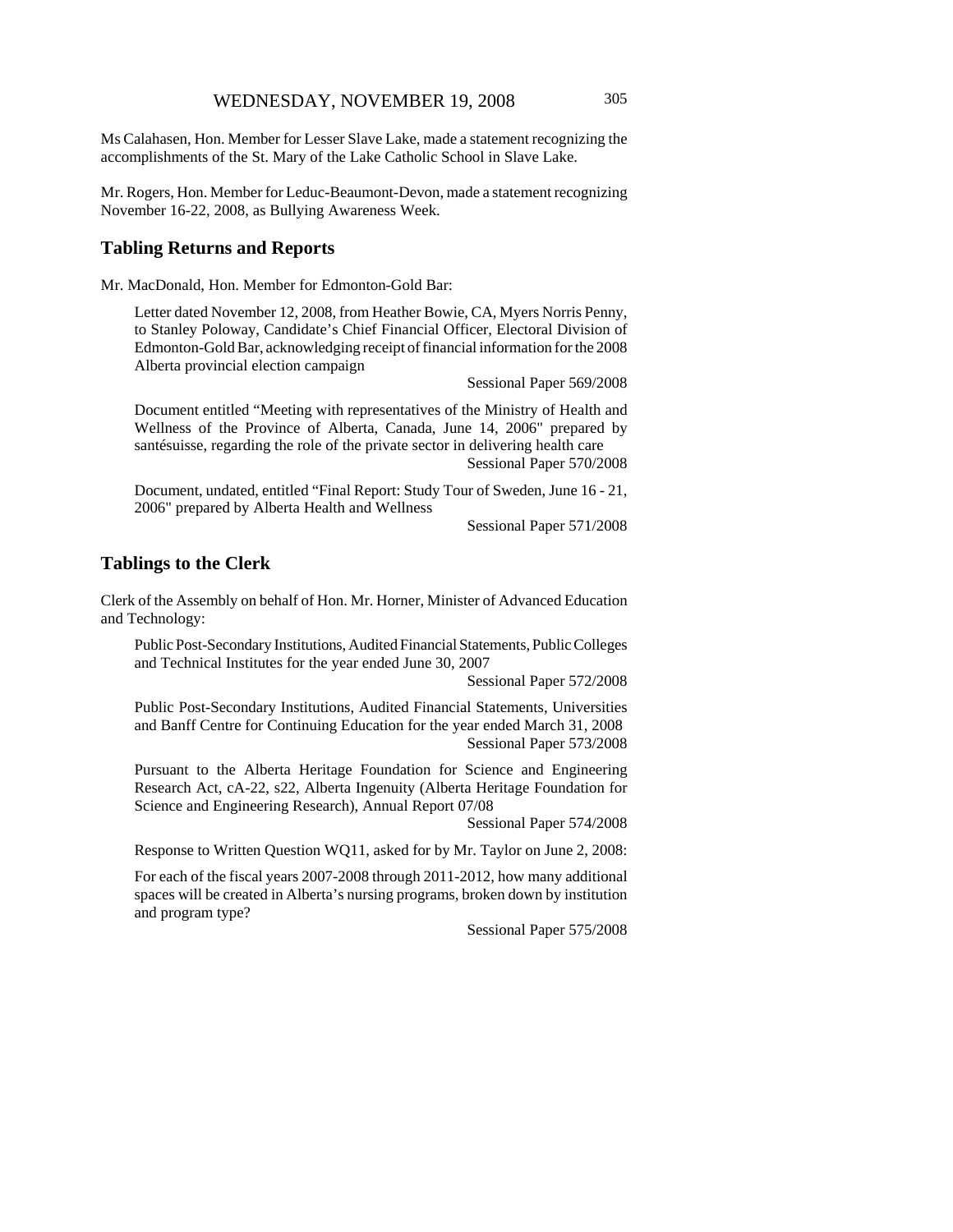## 306 WEDNESDAY, NOVEMBER 19, 2008

Response to Written Question WQ12, asked for by Mr. Taylor on June 2, 2008:

For each of the fiscal years 2007-2008 through 2011-2012, how many additional spaces will be created in Alberta's medical schools?

Sessional Paper 576/2008

Response to Written Question WQ18, asked for by Mr. Taylor on June 2, 2008:

For each of the academic years 2004-2005, 2005-2006, and 2006-2007, what was the total dollar value of Alberta student loans received by students while attending a post-secondary institution or private vocational school in Alberta, broken down by the last post-secondary institution attended by the student?

Sessional Paper 577/2008

Response to Written Question WQ19, asked for by Mr. Taylor on June 2, 2008:

For each of the academic years 2004-2005, 2005-2006, and 2006-2007, what was the total number of students who received Alberta student loans while attending a post-secondary institution or private vocational school in Alberta, broken down by the last post-secondary institution attended by the students?

Sessional Paper 578/2008

# **ORDERS OF THE DAY**

## **Government Bills and Orders**

#### **Second Reading**

On the motion that the following Bill be now read a Second time:

Bill 40 Child, Youth and Family Enhancement Amendment Act, 2008 — Mr. Dallas

A debate followed.

Hon. Ms Redford moved adjournment of the debate, which was agreed to.

On the motion that the following Bill be now read a Second time:

Bill 47 Mines and Minerals (New Royalty Framework) Amendment Act, 2008 — Mr. Webber

A debate followed.

Ms Blakeman moved adjournment of the debate, which was agreed to.

On the motion that the following Bill be now read a Second time:

Bill 48 Alberta Corporate Tax Amendment Act, 2008 (\$) — Hon. Ms Evans

Hon. Ms Redford moved adjournment of the debate, which was agreed to.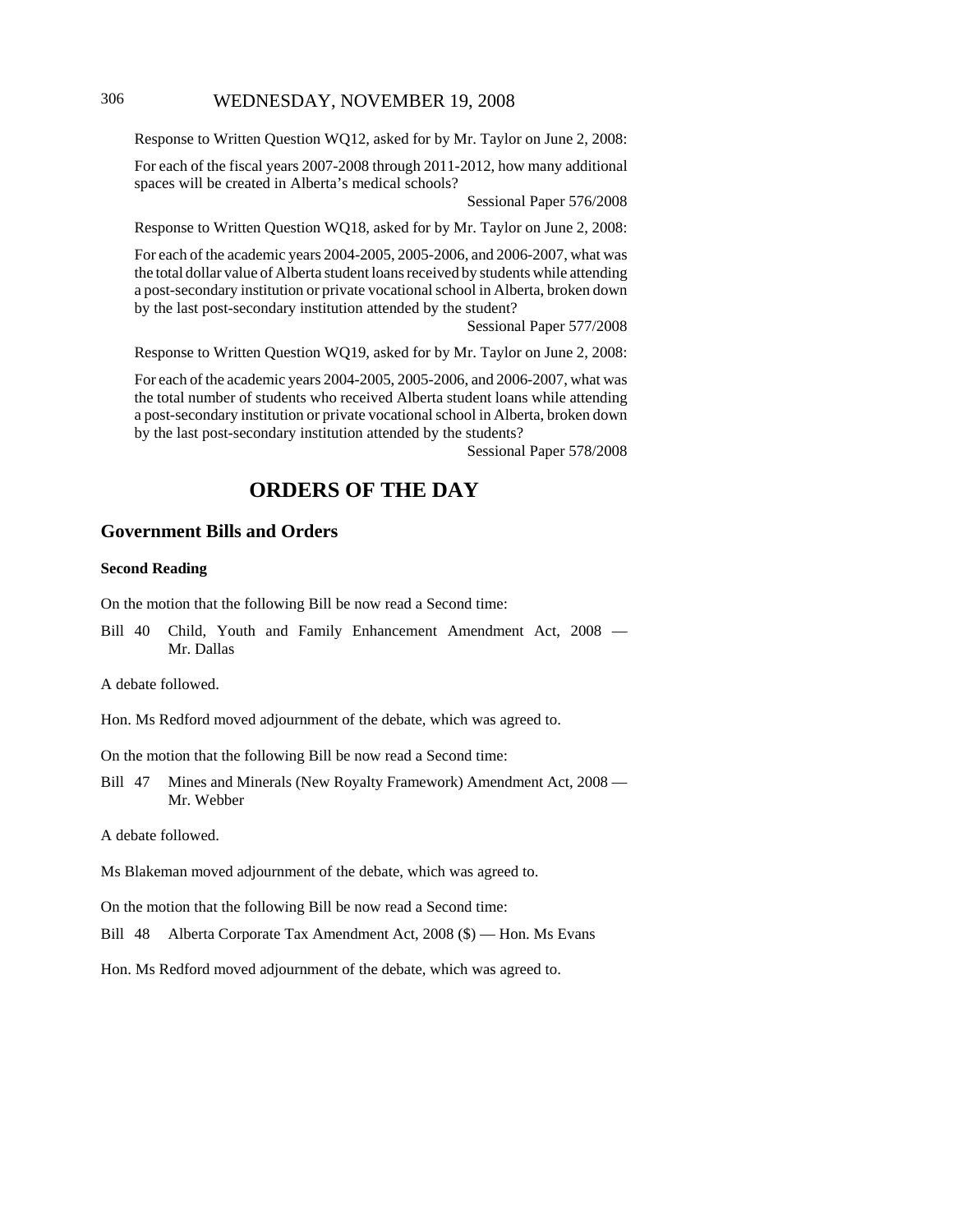#### **Committee of the Whole**

According to Order, the Assembly resolved itself into Committee of the Whole and the Deputy Speaker left the Chair.

(Assembly in Committee)

And after some time spent therein, the Deputy Speaker resumed the Chair.

The following Bill was reported:

Bill 44 Pharmacy and Drug Amendment Act, 2008 — Mr. Denis

Progress was reported on the following Bill:

Bill 45 Statistics Bureau Amendment Act, 2008 — Hon. Mr. Goudreau

#### **Third Reading**

On the motion that the following Bill be now read a Third time:

Bill 42 Health Governance Transition Act — Hon. Mr. Liepert

Debate adjourned, Ms Blakeman speaking.

The following Bill was read a Third time and passed:

Bill 29 Alberta Capital Finance Authority Amendment Act, 2008 (\$) — Hon. Ms Redford on behalf of Hon. Ms Evans

## **Adjournment**

Pursuant to Standing Order 4(3), the Assembly adjourned at 5:30 p.m. until 7:30 p.m.

WEDNESDAY, NOVEMBER 19, 2008 — 7:30 P.M.

#### **Government Bills and Orders**

#### **Third Reading**

On the motion that the following Bill be now read a Third time:

Bill 42 Health Governance Transition Act — Hon. Mr. Liepert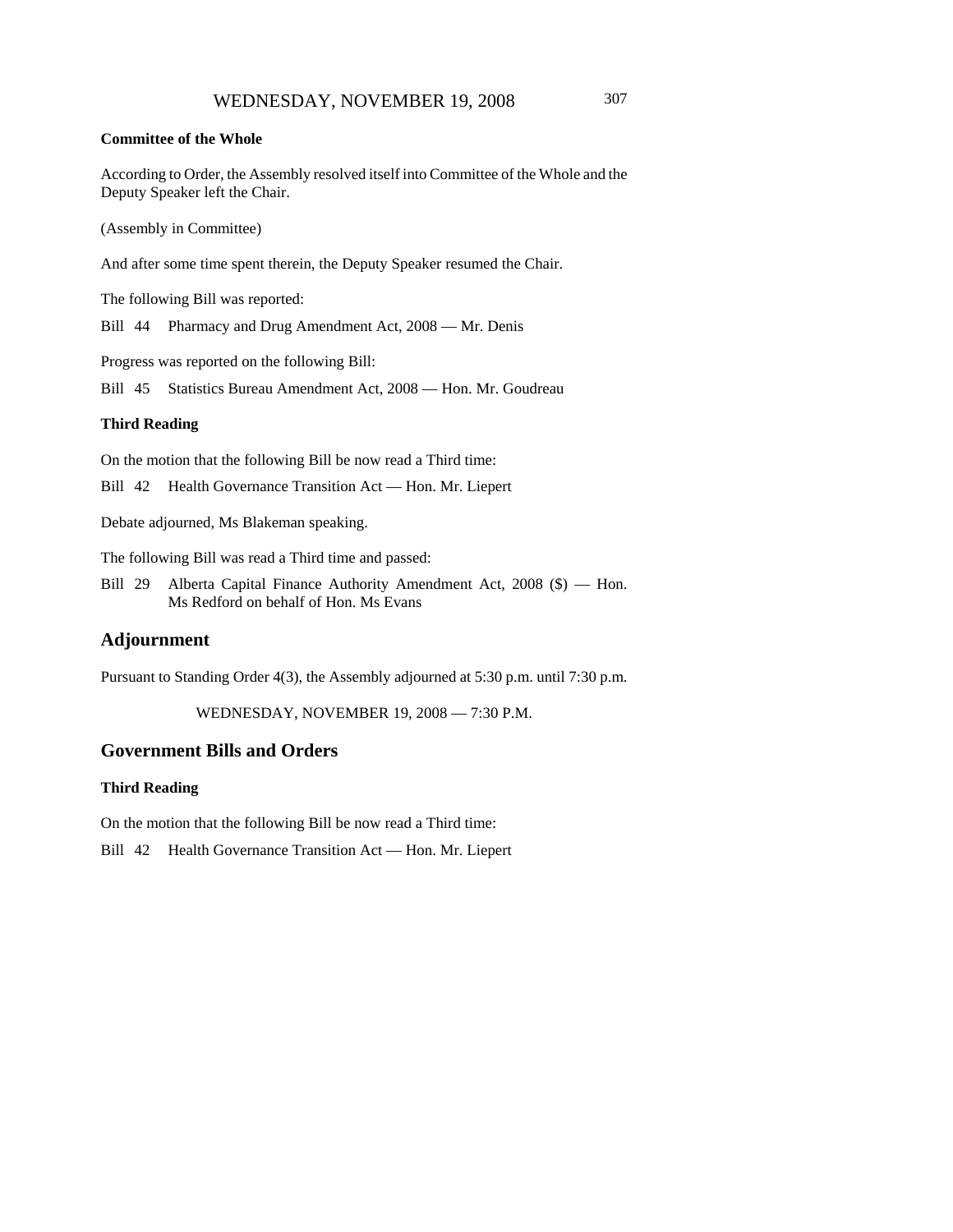## 308 WEDNESDAY, NOVEMBER 19, 2008

Mr. MacDonald, Hon. Member for Edmonton-Gold Bar, moved the motion be amended by deleting all the words after "that" and substituting the following:

Bill 42, Health Governance Transition Act, be not now read a Third time because the Assembly is of the view that the changes in governance to, and the restructuring of, the Alberta Alcohol and Drug Abuse Commission and the Alberta Cancer Board will adversely affect the health services available to Albertans.

The question being put, the amendment was defeated.

The following Bills were read a Third time and passed:

- Bill 42 Health Governance Transition Act Hon. Mr. Liepert
- Bill 43 Emergency Health Services Act Mr. Anderson

#### **Second Reading**

The following Bills were read a Second time and referred to Committee of the Whole:

- Bill 47 Mines and Minerals (New Royalty Framework) Amendment Act, 2008 Mr. Webber
- Bill 48 Alberta Corporate Tax Amendment Act, 2008 (\$) Hon. Ms Evans
- Bill 49 Traffic Safety Amendment Act, 2008 Mr. Berger
- Bill 50 Victims Restitution and Compensation Payment Amendment Act, 2008 (\$) — Hon. Ms Redford

#### **Committee of the Whole**

According to Order, the Assembly resolved itself into Committee of the Whole and the Deputy Speaker left the Chair.

(Assembly in Committee)

And after some time spent therein, the Deputy Speaker resumed the Chair.

The following Bills were reported:

Bill 45 Statistics Bureau Amendment Act, 2008 — Hon. Mr. Goudreau

Bill 46 Health Professions Amendment Act, 2008 — Mr. Anderson

## **Adjournment**

On motion by Hon. Ms Redford, Acting Government House Leader, the Assembly adjourned at 9:33 p.m. until Thursday, November 20, 2008, at 1:30 p.m.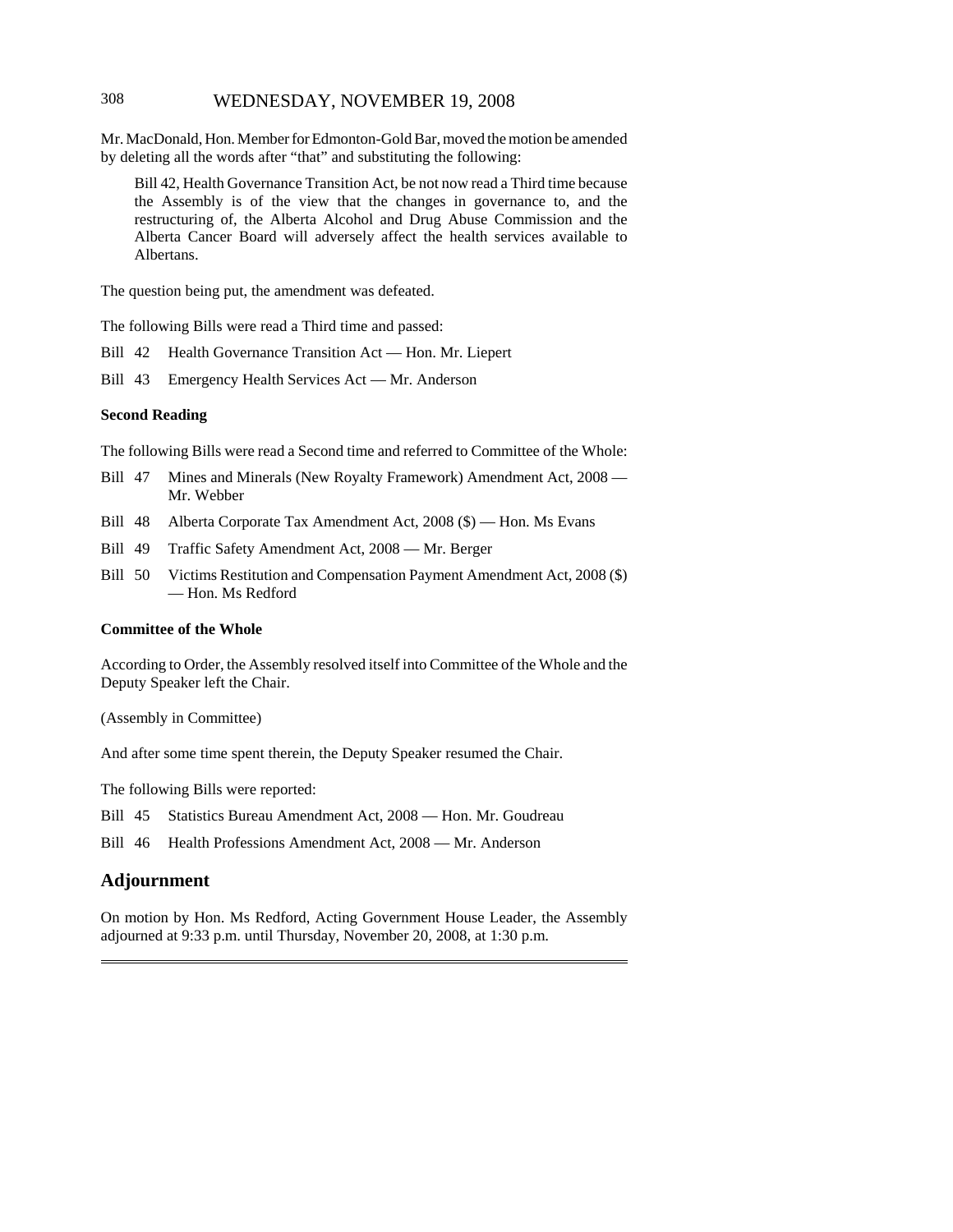# Thursday, November 20, 2008

The Speaker took the Chair at 1:30 p.m.

#### **Members' Statements**

Mr. Bhardwaj, Hon. Member for Edmonton-Ellerslie, made a statement regarding the Setting the Direction for Special Education project.

Dr. Taft, Hon. Leader of the Official Opposition, made a statement regarding Lyme disease.

Ms Woo-Paw, Hon. Member for Calgary-Mackay, made a statement regarding the fifth anniversary of the Water for Life Strategy.

Ms Calahasen, Hon. Member for Lesser Slave Lake, made a statement regarding the 20th anniversary of the University of Alberta Faculty of Native Studies.

Mr. Johnson, Hon. Member for Athabasca-Redwater, made a statement recognizing November 22, 2008, as National Housing Day.

Mr. Mason, Hon. Member for Edmonton-Highlands-Norwood, made a statement regarding government fiscal responsibility.

## **Presenting Reports by Standing and Special Committees**

Mr. Prins, Chair, Select Standing Committee on Privileges and Elections, Standing Orders and Printing, presented the following report:

Standing Order Review Final Report dated November 2008

Sessional Paper 579/2008

## **Introduction of Bills (First Reading)**

Notice having been given:

- Bill 212 Agricultural Operation Practices (Confined Feeding Operations Approvals) Amendment Act, 2008 — Mr. McFarland
- Bill 213 Environmental Protection and Enhancement (Fines for Littering on Public Lands and Highways) Amendment Act, 2008 — Ms Calahasen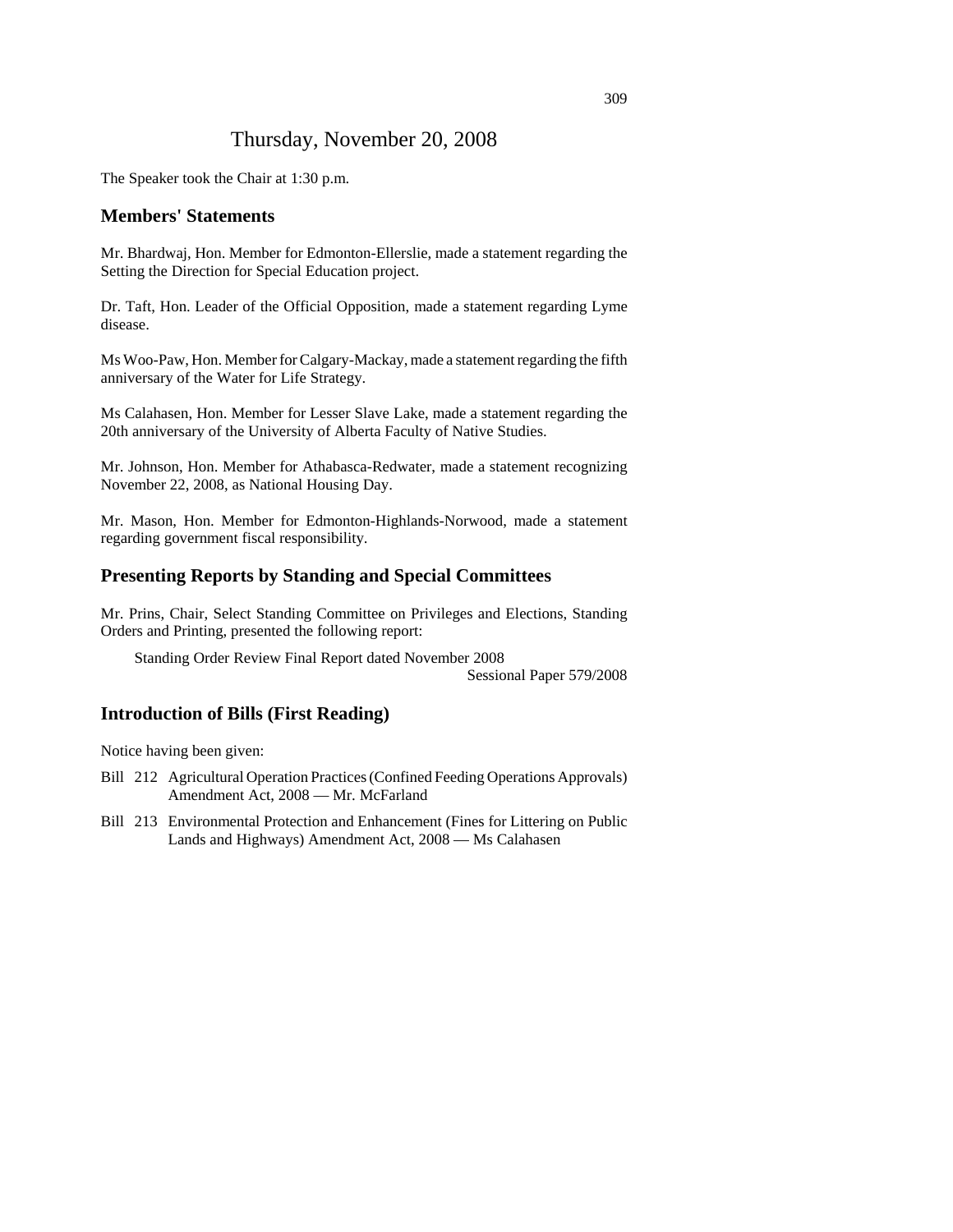## 310 THURSDAY, NOVEMBER 20, 2008

## **Tabling Returns and Reports**

Hon. Mr. Lindsay, Solicitor General and Minister of Public Security:

Alberta Law Enforcement Review Board, 2006 and 2007 Annual Report Sessional Paper 580/2008

Mr. Sandhu, Hon. Member for Edmonton-Manning:

Program from the Kildare Remembrance Day Assembly held on November 10, 2008

Sessional Paper 581/2008

Program from the Edmonton Public Teachers Local No. 37 New Teacher Induction Ceremony held on November 17, 2008

Sessional Paper 582/2008

Mr. MacDonald, Hon. Member for Edmonton-Gold Bar,:

Business Wire web site article dated May 12, 1999, entitled "Major Appointments Enrich CommonHealth Network and Adient Unit"

Sessional Paper 583/2008

Canada.com web site article dated November 10, 2008, entitled "Taxpayers' bill soars for troubled P3 school: Leaky Abbotsford school was built as a public-private partnership with NDP government"

Sessional Paper 584/2008

## **Projected Government Business**

Pursuant to Standing Order 7(6), Ms Blakeman, Official Opposition House Leader, asked a question pertaining to the order of Government Business to be brought before the Assembly for the following week.

Hon. Mr. Hancock, Government House Leader, gave notice of projected Government Business for the week of November 24 to November 27, 2008:

Monday, November 24 8:30 p.m. - **Message**

**Government Motions** Motion 21, 22 **Government Bills and Orders Second Reading** Bill 40 **Committee of the Whole**

Bill 41, 47, 48, 49, 50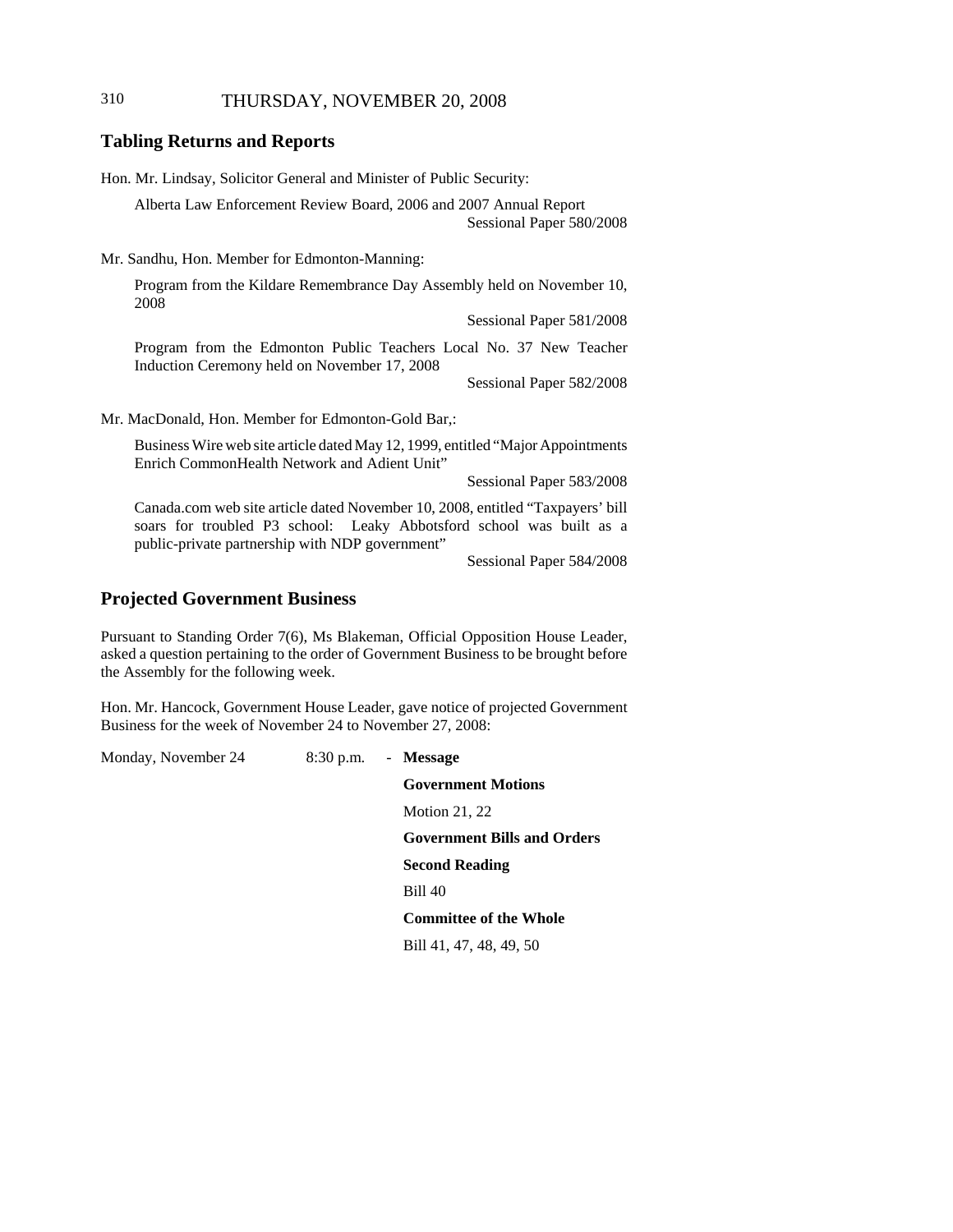|                        |      | <b>Third Reading</b>                                |
|------------------------|------|-----------------------------------------------------|
|                        |      | Bill 44, 45, 46                                     |
|                        |      | And as per the Order Paper                          |
| Tuesday, November 25   | Aft. | - Government Bills and Orders                       |
|                        |      | <b>Second Reading</b>                               |
|                        |      | Bill 40, 52                                         |
|                        |      | <b>Committee of the Whole</b>                       |
|                        |      | Bill 41, 50                                         |
|                        |      | <b>Third Reading</b>                                |
|                        |      | Bill 47, 48, 49                                     |
|                        |      | And as per the Order Paper                          |
|                        | Eve. | - Government Bills and Orders                       |
|                        |      | <b>Second Reading</b>                               |
|                        |      | Bill 40, 52                                         |
|                        |      | <b>Committee of the Whole</b>                       |
|                        |      | Bill 41, 50                                         |
|                        |      | <b>Third Reading</b>                                |
|                        |      | Bill 47, 48, 49                                     |
|                        |      | And as per the Order Paper                          |
| Wednesday, November 26 | Aft. | - Government Bills and Orders                       |
|                        |      | <b>Committee of Supply</b>                          |
|                        |      | <b>Supplementary Supply Estimates</b><br>Day 1 of 1 |
|                        |      | And as per the Order Paper                          |
|                        | Eve. | - Government Bills and Orders                       |
|                        |      | <b>Second Reading</b>                               |
|                        |      | <b>Bill 52</b>                                      |
|                        |      | <b>Committee of the Whole</b>                       |
|                        |      | Bill 40, 41                                         |
|                        |      | <b>Third Reading</b>                                |
|                        |      | <b>Bill 50</b>                                      |
|                        |      | And as per the Order Paper                          |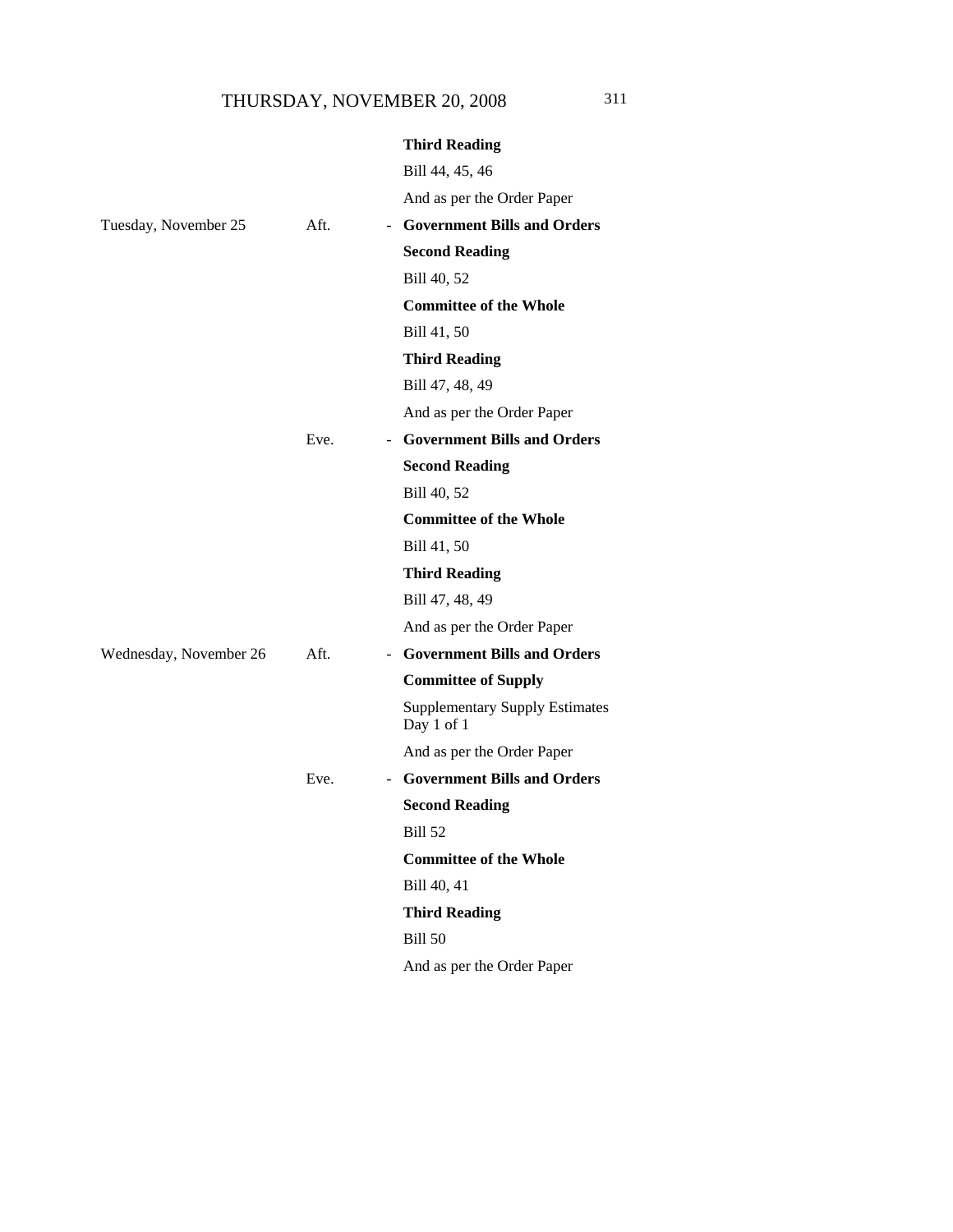Thursday, November 27 Aft. - **Government Bills and Orders** 

# **Second Reading** Bill 52 **Third Reading** Bill 40, 41

And as per the Order Paper

# **ORDERS OF THE DAY**

## **Government Bills and Orders**

#### **Committee of the Whole**

According to Order, the Assembly resolved itself into Committee of the Whole and the Speaker left the Chair.

(Assembly in Committee)

And after some time spent therein, the Deputy Speaker assumed the Chair.

The following Bills were reported:

- Bill 47 Mines and Minerals (New Royalty Framework) Amendment Act, 2008 Mr. Webber
- Bill 48 Alberta Corporate Tax Amendment Act, 2008 (\$) Hon. Ms Evans
- Bill 49 Traffic Safety Amendment Act, 2008 Mr. Berger
- Bill 50 Victims Restitution and Compensation Payment Amendment Act, 2008 (\$) — Hon. Ms Redford

The following Bill was reported with some amendments:

Bill 41 Municipal Government Amendment Act, 2008 (No. 2) — Hon. Mr. Danyluk

Dr. Brown, Acting Chair of Committees, tabled copies of an amendment considered by Committee of the Whole on this date for the official records of the Assembly.

Amendment to Bill 41 (Hon. Minister of Municipal Affairs) — Agreed to Sessional Paper 585/2008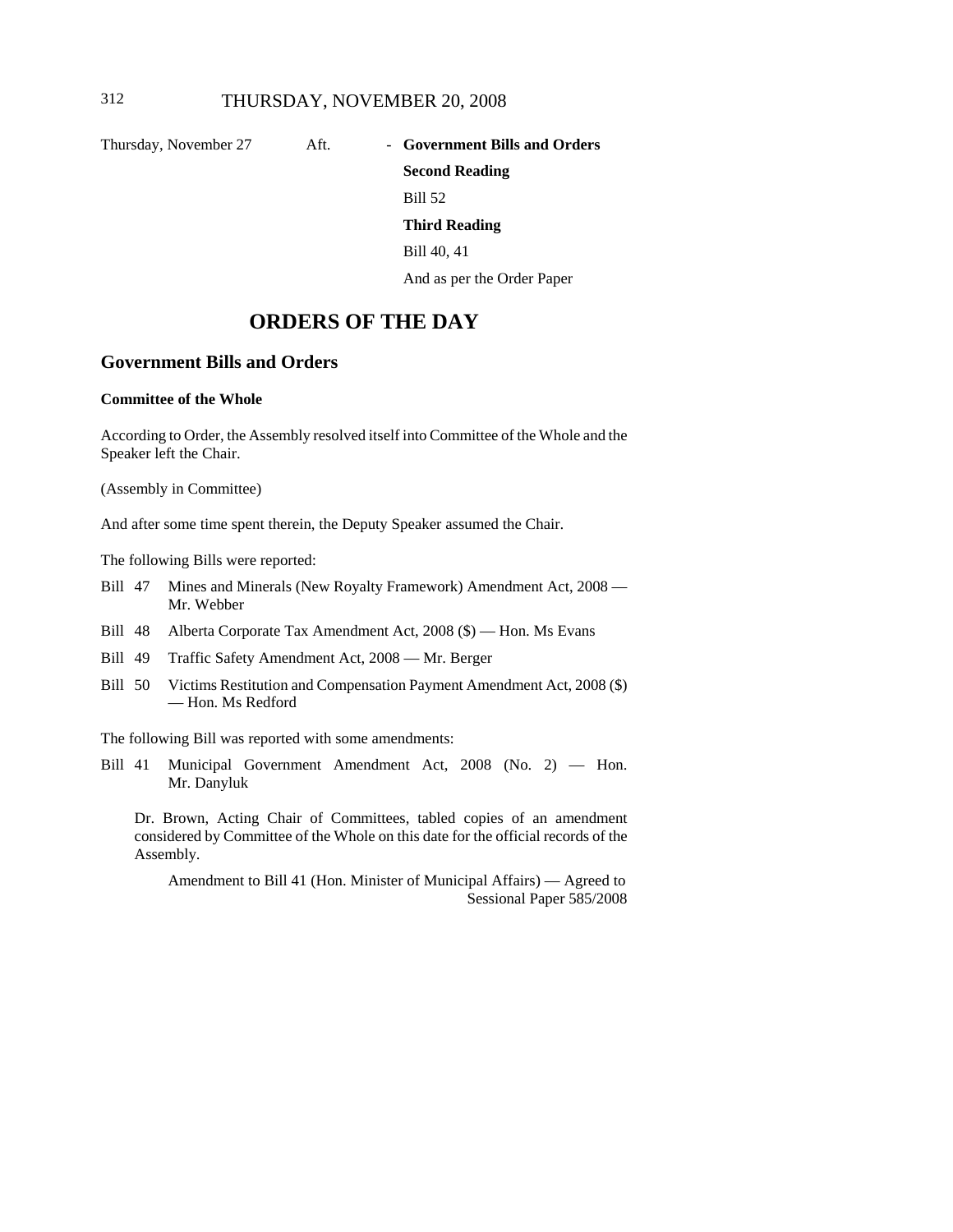#### **Third Reading**

The following Bills were read a Third time and passed:

- Bill 44 Pharmacy and Drug Amendment Act, 2008 Mr. Denis
- Bill 45 Statistics Bureau Amendment Act, 2008 Hon. Mr. Goudreau
- Bill 46 Health Professions Amendment Act, 2008 Hon. Mr. Liepert on behalf of Mr. Anderson

#### **Second Reading**

On the motion that the following Bill be now read a Second time:

Bill 40 Child, Youth and Family Enhancement Amendment Act, 2008 — Mr. Dallas

Debate adjourned, Ms Notley speaking.

## **Adjournment**

Pursuant to Standing Order 4(5), the Assembly adjourned at 5:30 p.m. until Monday, November 24, 2008, at 1:30 p.m.

## Monday, November 24, 2008

The Speaker took the Chair at 1:30 p.m.

## **Members' Statements**

Mr. Elniski, Hon. Member for Edmonton-Calder, made a statement congratulating the Shepherd's Care Foundation on receiving the first CARF (Commission on Accreditation of Rehabilitation Facilities) accreditation for its aging services network.

Ms Calahasen, Hon. Member for Lesser Slave Lake, made a statement regarding the Deliberative Democracy and Climate Workshop held in Edmonton from September 25-29, 2008.

Mr. Hehr, Hon. Member for Calgary-Buffalo, made a statement congratulating the Calgary Stampeder Football Club on winning the Canadian Football League's 96th Grey Cup on November 23, 2008.

Mr. Xiao, Hon. Member for Edmonton-McClung, made a statement regarding the Finding Balance Injury Prevention Campaign launched in Edmonton on November 3, 2008.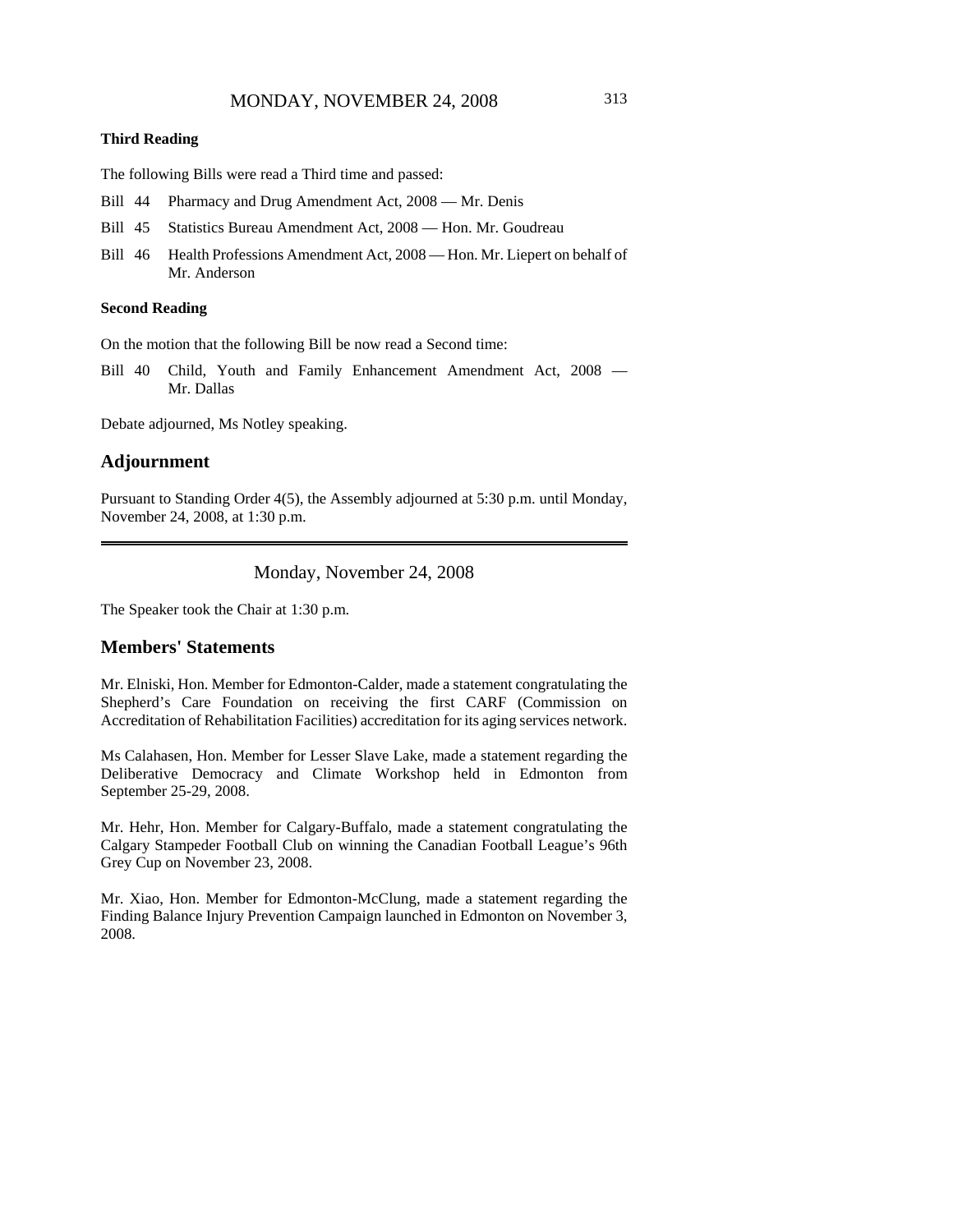## 314 MONDAY, NOVEMBER 24, 2008

Mr. Bhardwaj, Hon. Member for Edmonton-Ellerslie, made a statement regarding the the ICE (Inspire, Connect and Educate) 2008 Information Technology Conference held in Edmonton from November 3-5, 2008.

Mr. Rodney, Hon. Member for Calgary-Lougheed, made a statement congratulating the Calgary Stampeder Football Club on winning the Canadian Football League's 96th Grey Cup held on November 23, 2008.

## **Presenting Petitions**

Mr. Chase, Hon. Member for Calgary-Varsity, presented a petition from over 1,200 Canadians urging the Government to develop an energy policy which encourages conservation, promotes the use of safe, clean, renewable energy sources and explicitly rejects nuclear power in this province.

Ms Notley, Hon. Member for Edmonton-Strathcona, on behalf of Mr. Mason, Hon. Member for Edmonton-Highlands-Norwood, presented a petition from over 1,200 Albertans urging the Government to develop an energy policy which encourages conservation, promotes the use of safe, clean, renewable energy sources and explicitly rejects nuclear power in this province.

## **Introduction of Bills (First Reading)**

Notice having been given:

Bill 52 Health Information Amendment Act, 2008 — Mr. Rogers

On motion by Hon. Mr. Renner, Deputy Government House Leader, the following Bill was placed on the Order Paper under Government Bills and Orders:

Bill 52 Health Information Amendment Act, 2008 — Mr. Rogers

## **Tabling Returns and Reports**

Ms Blakeman, Hon. Member for Edmonton-Centre, on behalf of Dr. Taft, Hon. Leader of the Official Opposition:

Westernwheel.com web site article dated November 12, 2008, entitled "Province steps up to help fund Foothills Country Hospice"

Sessional Paper 586/2008

PC Alberta website article dated June 29, 2008, entitled "Hey MLA, Where's the Money?"

Sessional Paper 587/2008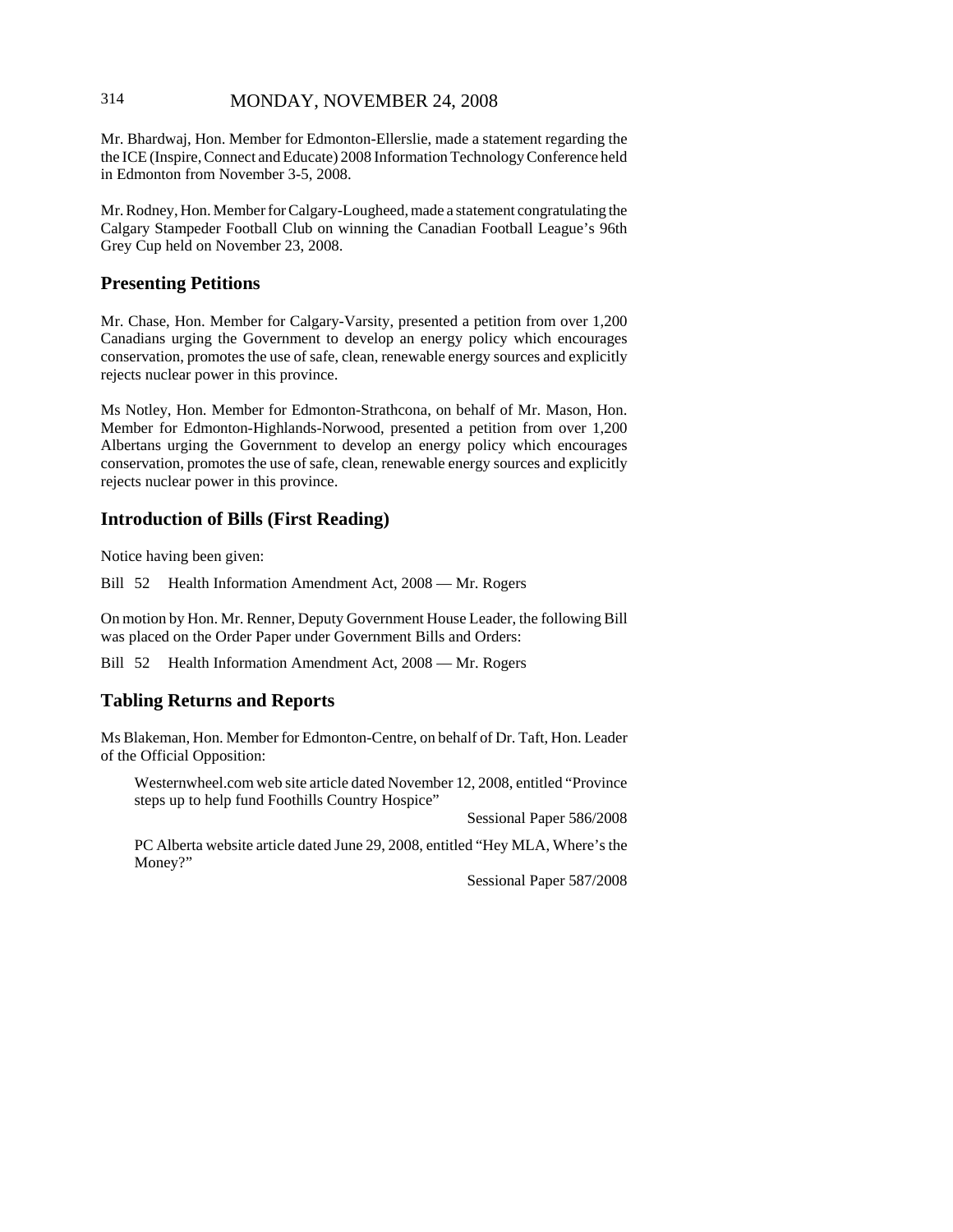Ms Notley, Hon. Member for Edmonton-Strathcona:

Canadian Broadcasting News article dated November 24, 2008, entitled "Secret advice to politicians: oilsands emissions hard to scrub" with attached document, undated, entitled "Key Messages for Ministers"

Sessional Paper 588/2008

Mr. Chase, Hon. Member for Calgary-Varsity:

13 recent e-mail messages from Albertans to Hon. Mr. Stelmach, Premier, requesting full funding for the Safe Visitation pilot program

Sessional Paper 589/2008

Pamphlet entitled "The Salvation Army Christmas Kettle Campaign, November 19 - December 24" prepared by the Salvation Army

Sessional Paper 590/2008

Hon. Mr. Kowalski, Speaker of the Legislative Assembly, pursuant to Standing Order 114:

Legislative Assembly of Alberta, 2007 Annual Report and 2007 Annual Report of the Commonwealth Parliamentary Association, Alberta Branch Sessional Paper 591/2008

# **ORDERS OF THE DAY**

Hon. Mr. Renner, Deputy Government House Leader, requested and received the unanimous consent of the Assembly to waive Standing Order 8(1) to allow the Assembly to proceed to Government Bills and Orders.

## **Message From His Honour the Honourable the Lieutenant Governor**

Hon. Mr. Snelgrove, President of the Treasury Board, delivered a Message from His Honour the Honourable the Lieutenant Governor.

The Speaker read the Message to the Assembly (the Members standing).

Hon. Mr. Snelgrove, President of the Treasury Board, tabled the following budget-related document, pursuant to the Government Accountability Act, cG-7, s8(1):

2008-09 Supplementary Supply Estimates, General Revenue Fund Sessional Paper 592/2008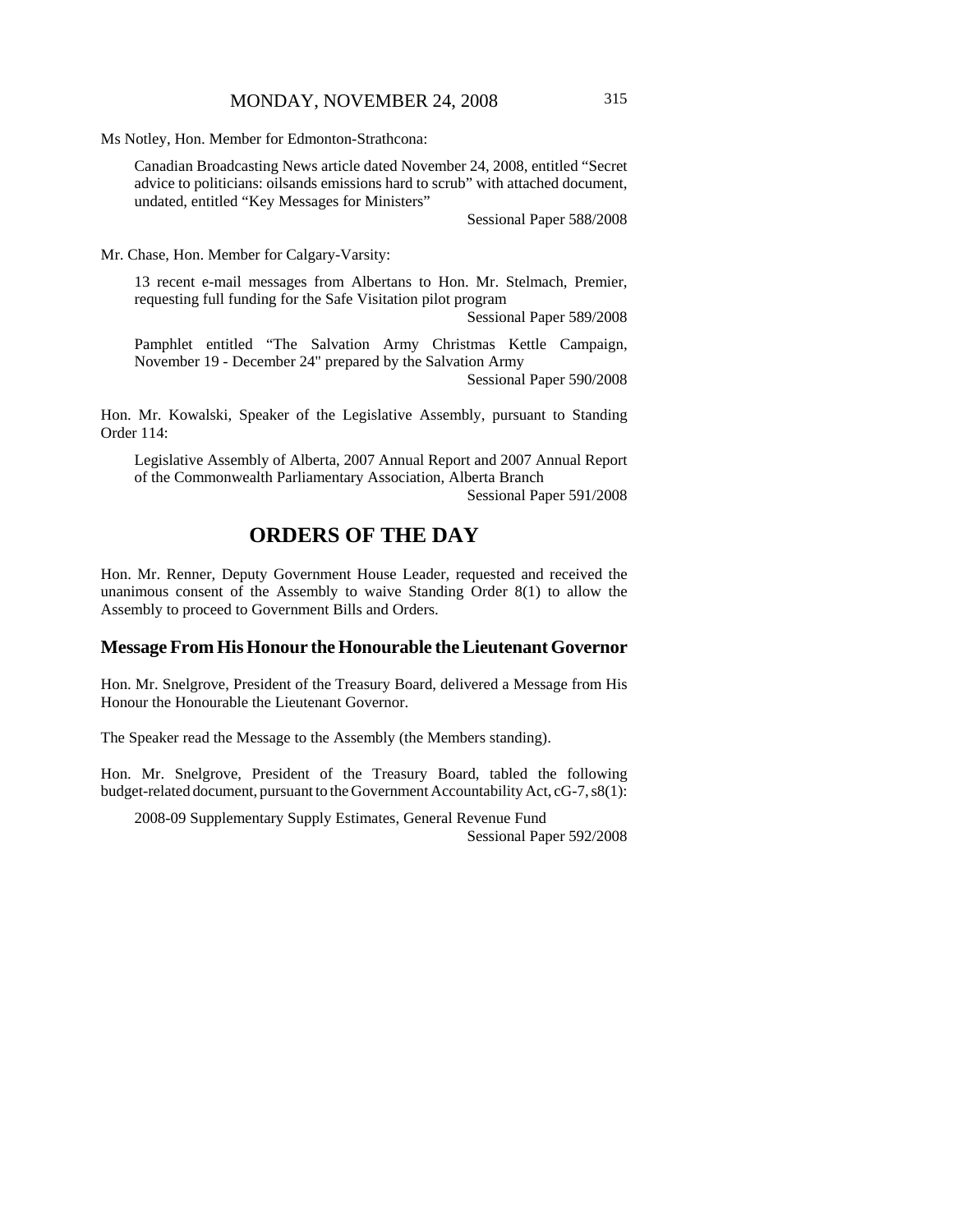## 316 MONDAY, NOVEMBER 24, 2008

## **Government Motions**

**21.** Moved by Hon. Mr. Snelgrove:

Be it resolved that the Message from His Honour the Honourable the Lieutenant Governor, the 2008-09 Supplementary Supply Estimates for the General Revenue Fund and the Lottery Fund, and all matters connected therewith, be referred to Committee of Supply.

The question being put, the motion was agreed to.

**22.** Moved by Hon. Mr. Snelgrove:

Be it resolved that, pursuant to Standing Order 61(9), the number of days that Committee of Supply will be called to consider the 2008-09 Supplementary Supply Estimates for the General Revenue Fund and the Lottery Fund shall be one day.

The question being put, the motion was agreed to.

## **Public Bills and Orders Other Than Government Bills and Orders**

#### **Second Reading**

On the motion that the following Bill be now read a Second time:

Bill 208 Alberta Affordable Mortgage Protection Act — Mr. Weadick

A debate followed.

The question being put, the motion was defeated.

On the motion that the following Bill be now read a Second time:

Bill 209 Traffic Safety (Driver Disqualification and Seizure of Vehicles Arising From Drug Offences) Amendment Act, 2008 — Mr. Quest

A debate followed.

Mr. Weadick, Hon. Member for Lethbridge-West, moved the motion be amended by deleting all the words after "that" and substituting the following:

Bill 209, Traffic Safety (Driver Disqualification and Seizure of Vehicles Arising From Drug Offences) Amendment Act, 2008, be not now read a Second time but that it be read a Second time this day six months hence.

A debate followed on the amendment.

The question being put, the amendment was agreed to.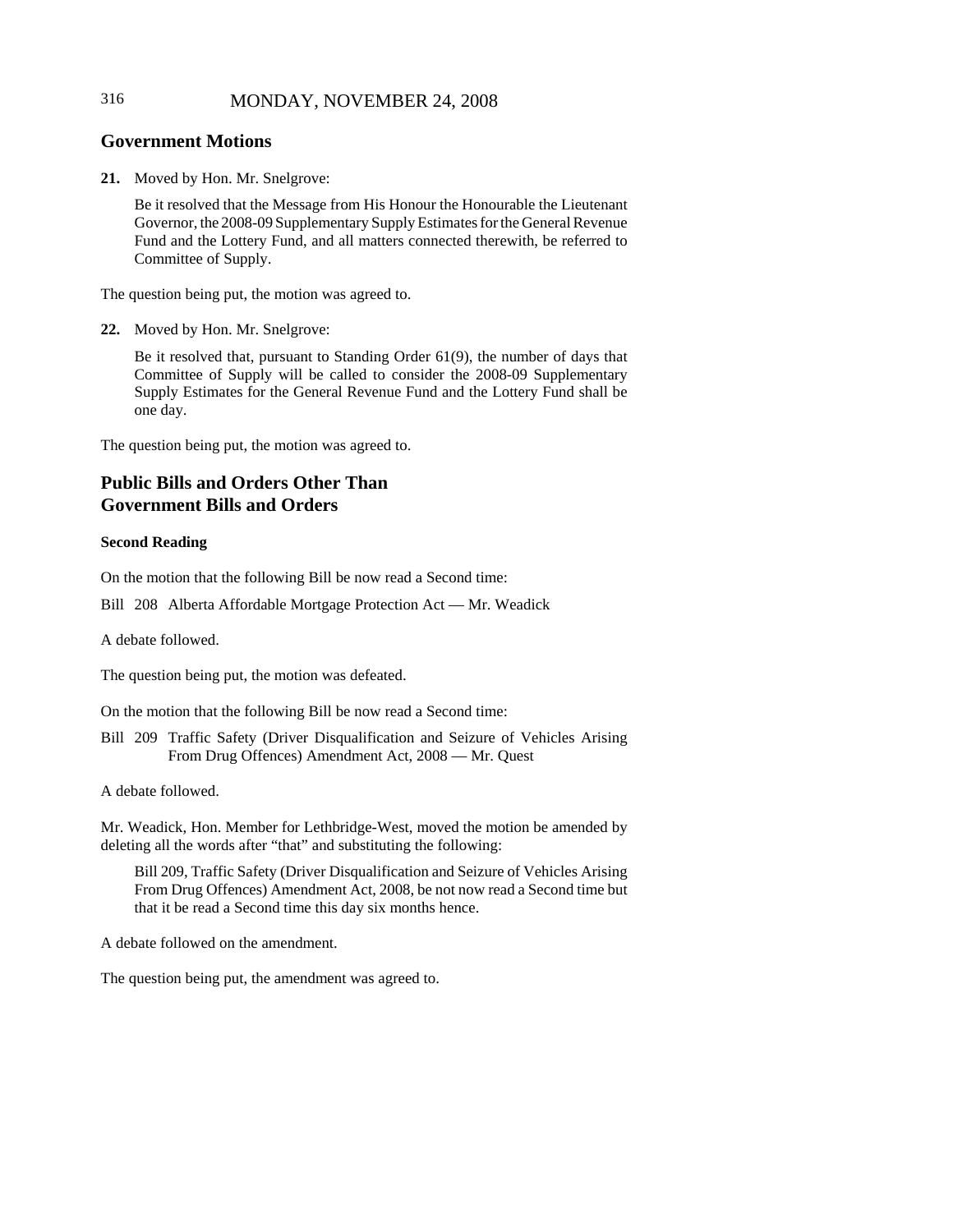## **Adjournment**

On motion by Hon. Mr. Renner, Deputy Government House Leader, that it be called 5:30 p.m., the Assembly adjourned at 5:22 p.m. until 7:30 p.m.

MONDAY, NOVEMBER 24, 2008 — 7:30 P.M.

## **Motions Other Than Government Motions**

**514.** Moved by Dr. Taft:

Be it resolved that the Legislative Assembly urge the Government to make rodeo Alberta's official sport.

A debate followed.

During debate the following documents were tabled:

Dr. Taft, Hon. Leader of the Official Opposition:

Letter dated November 16, 2008, from Ab Brewster, President, Central Alberta Rodeo Association, to Dr. Taft, Leader of the Official Opposition, expressing support for Motion Other Than Government Motion 514

Sessional Paper 593/2008

Letter dated November 21, 2008, from Danny Jones, Board of Directors, Ponoka Stampede Association, to Dr. Taft, Leader of the Official Opposition, expressing support for Motion Other Than Government Motion 514

Sessional Paper 594/2008

Mr. Denis, Hon. Member for Calgary-Egmont:

Canada.com web site reprint of a Calgary Herald article dated November 7, 2008, entitled "Taft's Stetson must be too tight"

Sessional Paper 595/2008

Canada.com web site reprint of an Edmonton Journal article dated November 6, 2008, entitled "Liberal leader wants rodeo to be Alberta's official sport" Sessional Paper 596/2008

The question being put, the motion was agreed to.

## **Government Bills and Orders**

#### **Second Reading**

The following Bill was read a Second time and referred to Committee of the Whole:

Bill 40 Child, Youth and Family Enhancement Amendment Act, 2008 — Mr. Dallas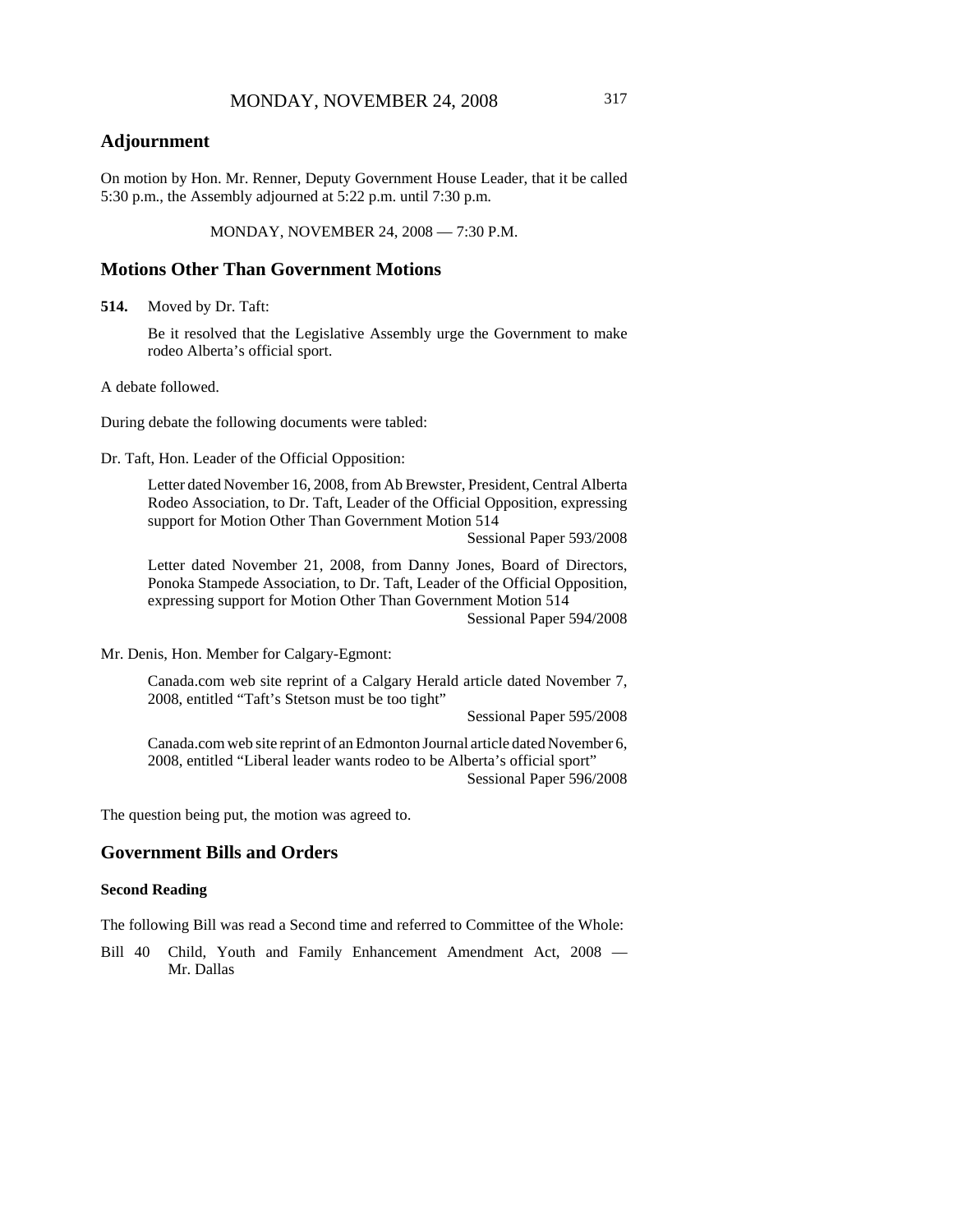## 318 TUESDAY, NOVEMBER 25, 2008

#### **Third Reading**

The following Bills were read a Third time and passed:

- Bill 41 Municipal Government Amendment Act, 2008 (No. 2) Hon. Mr. Danyluk
- Bill 47 Mines and Minerals (New Royalty Framework) Amendment Act, 2008 Mr. Webber
- Bill 48 Alberta Corporate Tax Amendment Act, 2008 (\$) Hon. Ms Evans

## **Adjournment**

On motion by Hon. Mr. Renner, Deputy Government House Leader, the Assembly adjourned at 9:16 p.m. until Tuesday, November 25, 2008, at 1:30 p.m.

Tuesday, November 25, 2008

The Speaker took the Chair at 1:30 p.m.

## **Members' Statements**

Mr. Denis, Hon. Member for Calgary-Egmont, made a statement recognizing November 2008 as Crohn's and Colitis Awareness Month.

Mrs. Sarich, Hon. Member for Edmonton-Decore, made a statement recognizing the 100th anniversary of the Alberta Fish and Game Association and the launch of their book entitled "Conservation: Pride and Passion."

Mr. Elniski, Hon. Member for Edmonton-Calder, made a statement regarding the Ukrainian Shumka Dancers.

Dr. Swann, Hon. Member for Calgary-Mountain View, made a statement recognizing November 25, 2008, as the International Day for the Elimination of Violence Against Women, December 6, 2008, as Canada's National Day of Remembrance and Action on Violence Against Women, and regarding the White Ribbon Campaign taking place from November 25 to December 6, 2008.

Mr. Rodney, Hon. Member for Calgary-Lougheed, made a statement regarding the White Ribbon Campaign taking place from November 25 to December 6, 2008.

Ms Woo-Paw, Hon. Member for Calgary-Mackay, made a statement congratulating the Bethany Care Society on receiving a Best Employer Award sponsored by the Workplace Institute.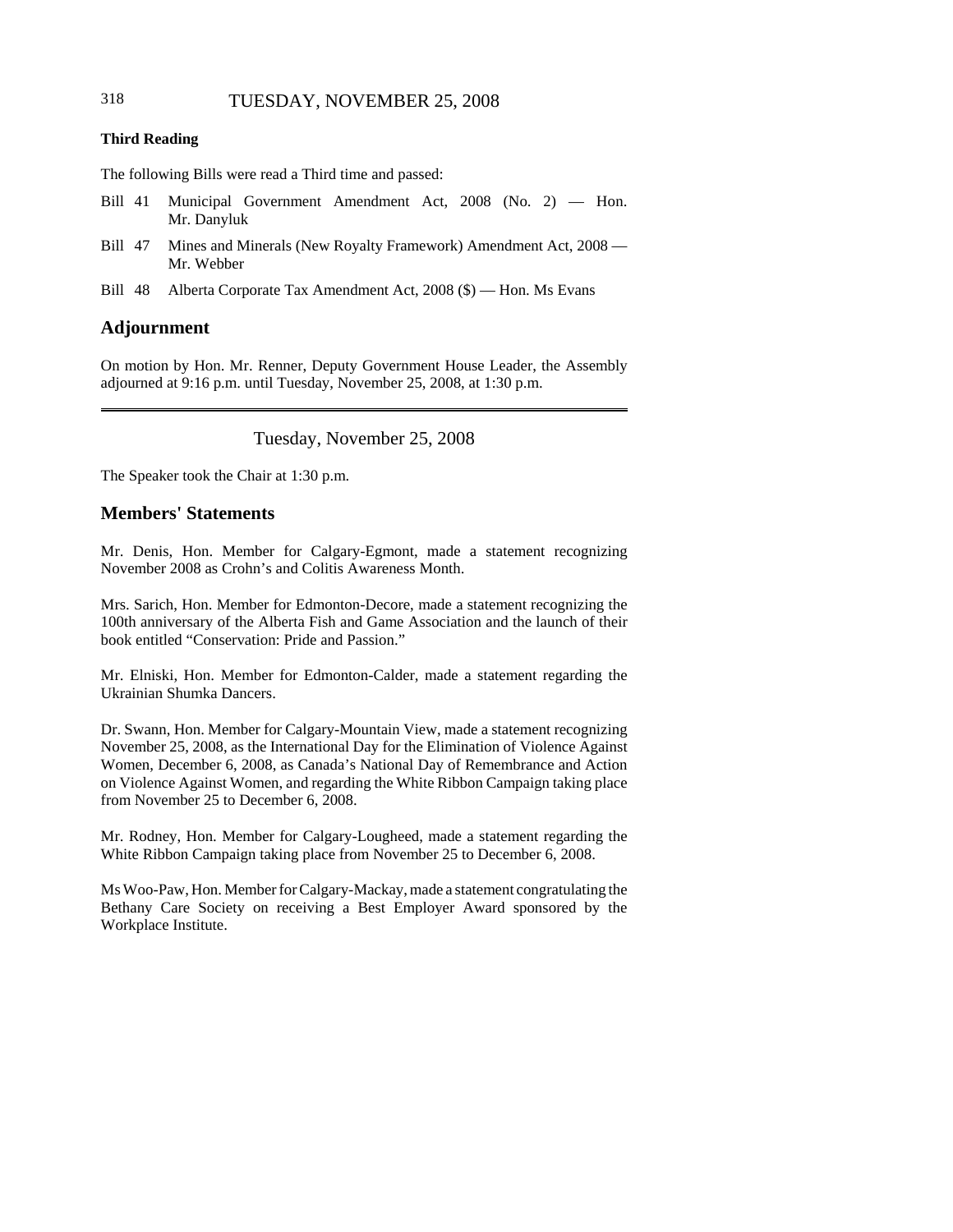## **Tabling Returns and Reports**

Ms Notley, Hon. Member for Edmonton-Strathcona:

E-mail message dated November 24, 2008, from Elizabeth Reid to Hon. Mr. Stelmach, Premier, expressing concern regarding the recent appointments to the Alberta Health Services Board

Sessional Paper 597/2008

Treasury Board web site article, undated, entitled "Oil Sands Sustainable Development Secretariat"

Sessional Paper 598/2008

Ms Pastoor, Hon. Member for Lethbridge-East:

Letter dated November 7, 2008, from Larry Elford of Lethbridge to Ms Pastoor, Hon. Member for Lethbridge-East, requesting a provincial inquiry into the Alberta Securities Commission and the financial services industry, with several related attachments

Sessional Paper 599/2008

3 documents dated May 17, 2006, April 26, 2006, and October 23, 2006, relating to the Mutual Reliance Review System exemptive relief application decisions in matters between the securities legislation of several provinces and the Bank of Montreal, the Toronto-Dominion Bank, and the Canadian Imperial Bank of Commerce

Sessional Paper 600/2008

# **ORDERS OF THE DAY**

## **Government Bills and Orders**

#### **Second Reading**

On the motion that the following Bill be now read a Second time:

Bill 52 Health Information Amendment Act, 2008 — Mr. Rogers

Mr. Rogers moved adjournment of the debate, which was agreed to.

#### **Committee of the Whole**

According to Order, the Assembly resolved itself into Committee of the Whole and the Speaker left the Chair.

(Assembly in Committee)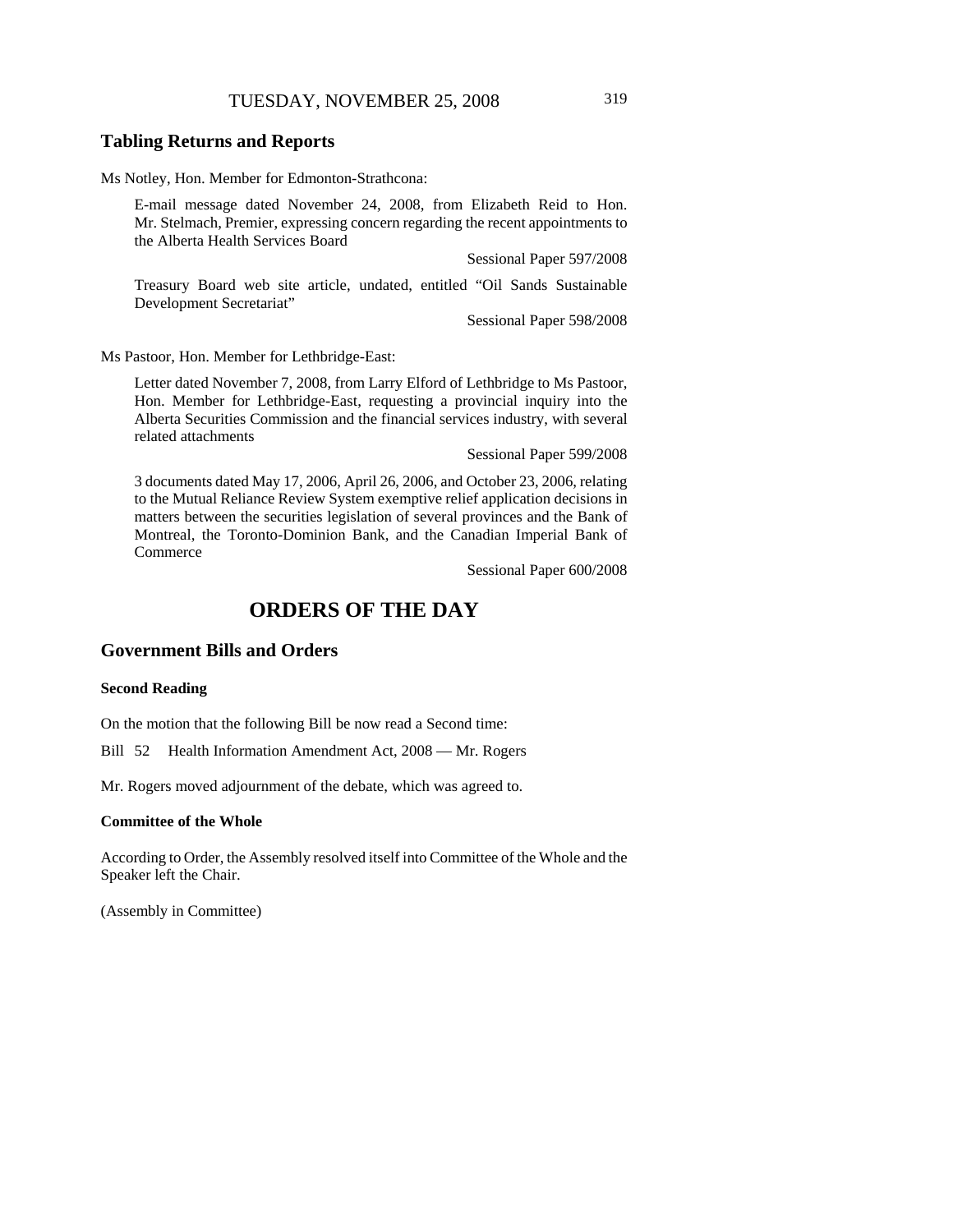## 320 TUESDAY, NOVEMBER 25, 2008

The following Bill was taken under consideration:

Bill 40 Child, Youth and Family Enhancement Amendment Act, 2008 — Mr. Dallas

Mr. Chase moved the Bill be amended as follows:

- A. Section 7 is amended by striking out clause (c) and substituting the following:
	- (c) in subsection (6) by striking out "42 days" and substituting "60 days".
- B. Section 9 is struck out.
- C. Section 63(b)(iii) is struck out.

A debate followed on the amendment.

During Committee of the Whole consideration of Bill 40, Child, Youth and Family Enhancement Amendment Act, 2008, Mr. Chase, Hon. Member for Calgary-Varsity, requested and received the unanimous consent of the Assembly to reduce the time between division bells to one minute.

The question being put, the amendment was defeated. With Mr. Cao in the Chair, the names being called for were taken as follows:

For the amendment: 5

| Chase | Notley | Taylor |
|-------|--------|--------|
| Hehr  | Swann  |        |
|       |        |        |

Against the amendment: 31

| Benito    | Hancock   | Prins          |
|-----------|-----------|----------------|
| Berger    | Horner    | Ouest          |
| Boutilier | Jablonski | Renner         |
| Dallas    | Johnston  | Rodney         |
| Danyluk   | Leskiw    | Sarich         |
| Denis     | Liepert   | Sherman        |
| Drysdale  | McQueen   | <b>Stevens</b> |
| Elniski   | Morton    | Tarchuk        |
| Fawcett   | Oberle    | Vandermeer     |
| Forsyth   | Olson     | Webber         |
| Griffiths |           |                |

And after some time spent therein, the Deputy Speaker assumed the Chair.

The following Bill was reported:

Bill 40 Child, Youth and Family Enhancement Amendment Act, 2008 — Mr. Dallas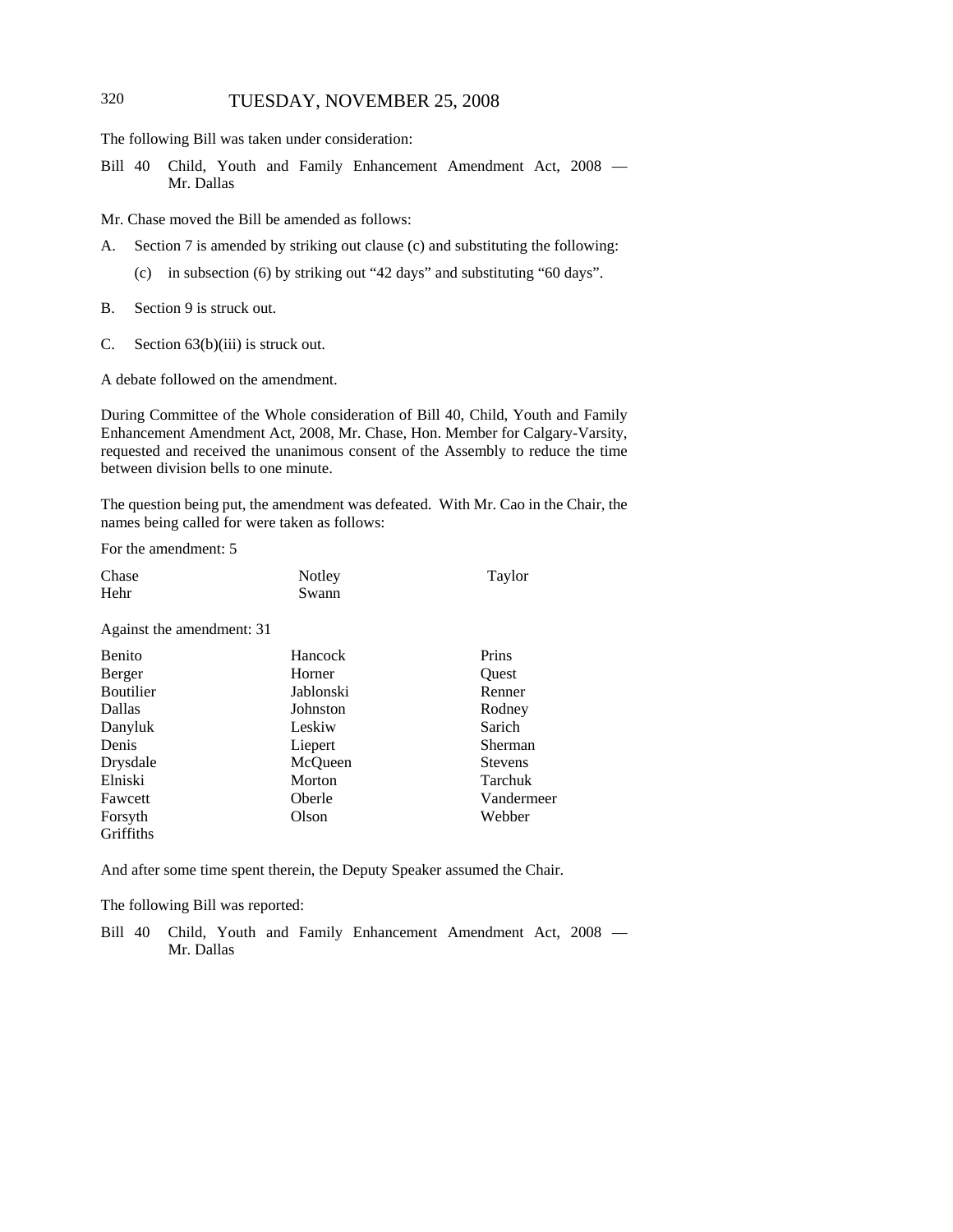Mr. Johnston, Acting Chair of Committees, tabled copies of an amendment considered by Committee of the Whole on this date for the official records of the Assembly.

Amendment to Bill 40 (Hon. Member for Calgary-Varsity) — Defeated on division

Sessional Paper 601/2008

#### **Third Reading**

The following Bills were read a Third time and passed:

Bill 49 Traffic Safety Amendment Act, 2008 — Mr. Berger

Bill 50 Victims Restitution and Compensation Payment Amendment Act, 2008 (\$) — Hon. Mr. Renner on behalf of Hon. Ms Redford

#### **Adjournment**

On motion by Hon. Mr. Renner, Deputy Government House Leader, the Assembly adjourned at 4:15 p.m. until Wednesday, November 26, 2008, at 1:30 p.m.

#### Wednesday, November 26, 2008

The Speaker took the Chair at 1:30 p.m.

#### **Members' Statements**

Mr. Horne, Hon. Member for Edmonton-Rutherford, made a statement recognizing December 3, 2008, as the International Day of Persons with Disabilities.

Mr. Fawcett, Hon. Member for Calgary-North Hill, made a statement regarding the establishment of a North American cap and trade system on  $CO<sub>2</sub>$  emissions.

Mr. MacDonald, Hon. Member for Edmonton-Gold Bar, made a statement regarding the grand opening of the Alberta Regional Council of Carpenters and Allied Workers' provincial training and administration centre held in Edmonton on September 12-14, 2008.

Mr. Weadick, Hon. Member for Lethbridge-West, made a statement regarding the official opening of the Alberta Water and Environmental Science Building at the University of Lethbridge on November 13, 2008, and congratulating the University of Lethbridge's women's Pronghorns on winning the national rugby championship.

Mrs. Sarich, Hon. Member for Edmonton-Decore, made a statement regarding the Alberta Student Engagement Initiative launched by the government on November 26, 2008.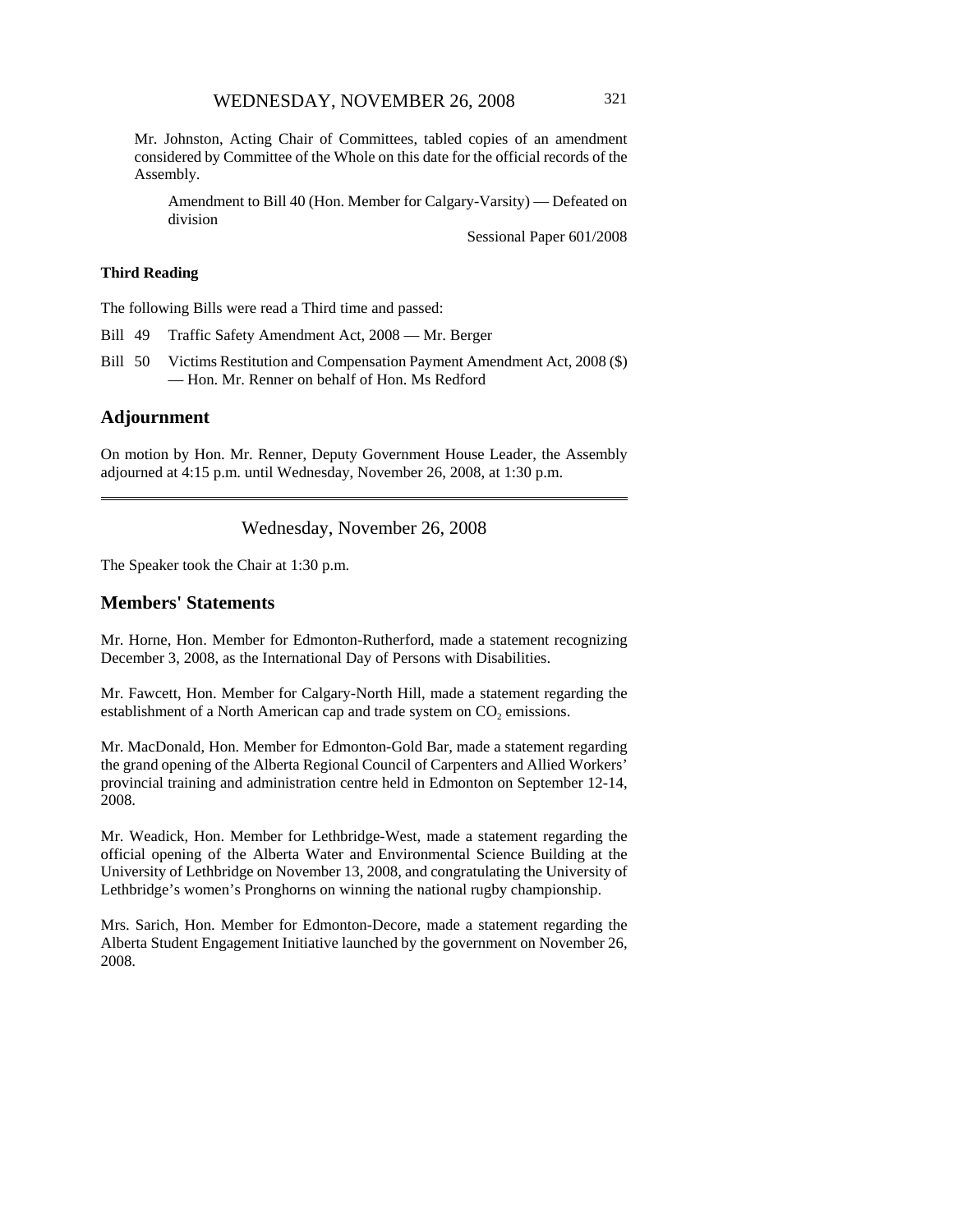## 322 WEDNESDAY, NOVEMBER 26, 2008

Mr. Griffiths, Hon. Member for Battle River-Wainwright, made a statement regarding the Alberta Active Communities Initiative and the involvement of His Honour the Honourable Norman L. Kwong, Lieutenant Governor of Alberta, in a legacy awards program.

#### **Speaker's Statement - Leaders of the Official Opposition**

Honourable Members, I have a vignette today with respect to the Leaders of Her Majesty's Loyal Opposition.

On December 13, 2008, the Alberta Liberal Party will announce a new leader who will become the Leader of Her Majesty's Loyal Opposition, the 29th different person in Alberta's history to serve in that capacity and the 30th Leader of the Opposition.

From 1906 until an amendment to the Legislative Assembly Act came into effect in 1972, the terms of Leaders of the Official Opposition were based on actual Session dates. In other words, one was the Leader of the Official Opposition when the Legislature sat and was not when the Legislature did not sit.

Between 1906 and 1971 Alberta had 18 Leaders of the Opposition by 17 different individuals. There were times between 1906 and 1972 when the Legislative Assembly had no recognized Leader of the Official Opposition. One Member, James Walker from Warner, nicknamed Farmer Jim, served as Opposition Leader in the House as an Independent briefly in 1941 and as Leader of the Progressives in 1944, thus we had the 30 leaders from 29 different individuals.

On June 1, 1972, the Legislative Assembly Act addressed the actual tenure of the Leader of Her Majesty's Loyal Opposition. Since that time the leader has been the leader on a full-time basis, unlike the practice that existed from 1906 to 1971.

Former Premier Harry Strom, Social Credit representing the constituency of Cypress, served in 1972. He is the only Member to have served as Premier and then Leader of the Official Opposition. In 1973 James D. Henderson, Social Credit representing Wetaskiwin-Leduc, served for a brief period before Robert C. Clark, Social Credit representing Olds-Didsbury, was elected leader. Mr. Clark served as Leader of the Official Opposition from 1973 to 1980. In 1980 Raymond A. Speaker, Social Credit representing Little Bow, became the leader and served to 1982.

Grant Notley of the New Democratic Party and representing the constituency of Spirit River-Fairview served as the Opposition Leader in 1983 and 1984. Following Mr. Notley's untimely death, Ray Martin, a member of the New Democratic Party representing the constituency of Edmonton-Norwood, assumed the position and served from 1984 to 1993.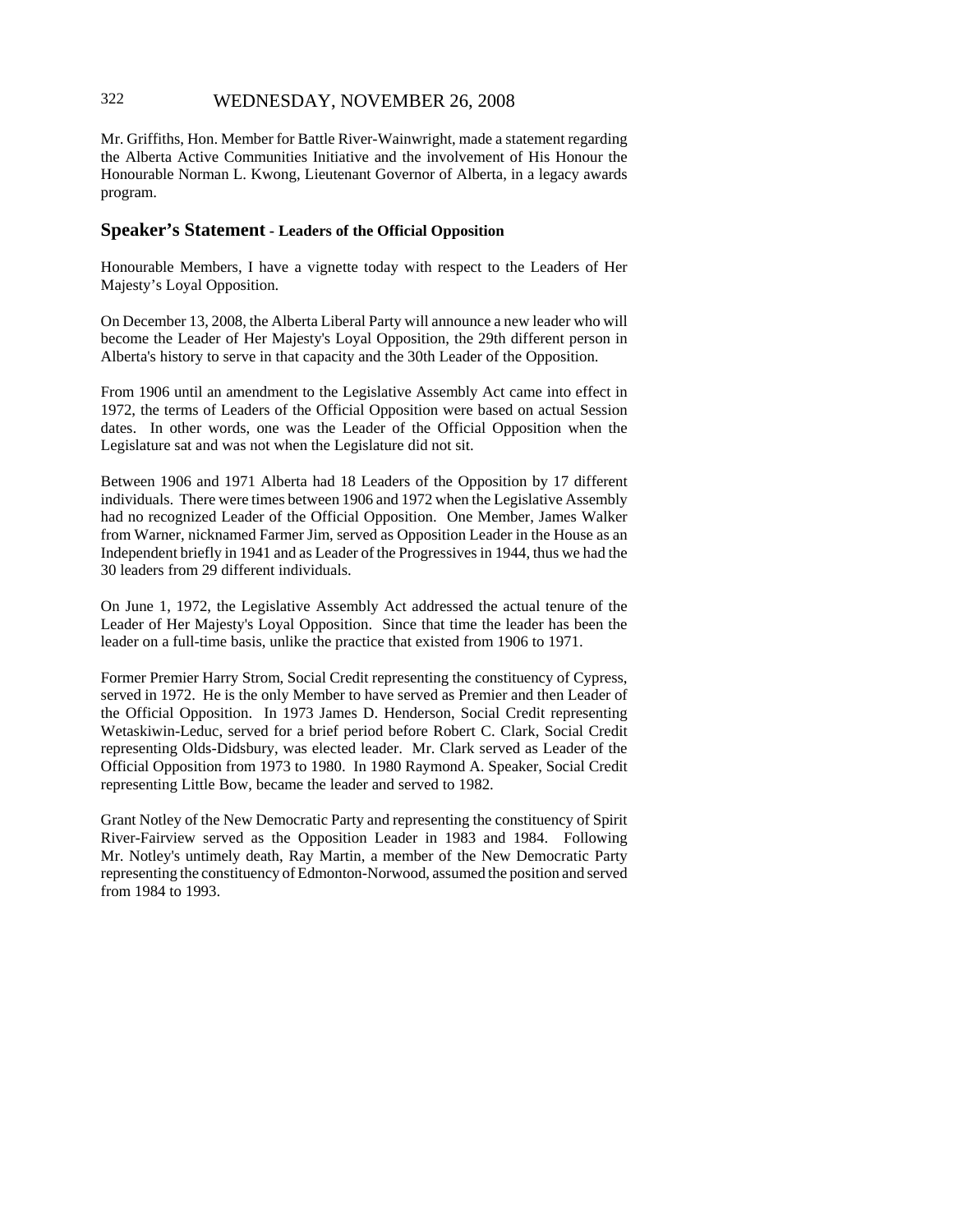Laurence Decore, a Liberal representing Edmonton-Glengarry, served in 1993 and 1994 when D. Grant Mitchell became the new Liberal leader from the Edmonton-McClung constituency. Mr. Mitchell served as Leader of the Official Opposition from 1994 to 1998. From July 7, 1998, to March 12, 2001, Nancy J. MacBeth, a Liberal representing the constituency of Edmonton-McClung, served as the leader. In 2001 Dr. Ken Nicol, a Liberal representing Lethbridge-East, became the leader and served in that capacity to March 27, 2004, when the current Member for Edmonton-Riverview, a Liberal, assumed the position.

Alberta has had 28 different Leaders of Her Majesty's Loyal Opposition, 16 Lieutenant Governors, 13 Premiers and 11 Speakers. Only one former Leader of the Official Opposition has been elected as Premier of Alberta, E. Peter Lougheed, who was sworn in as Alberta's 10th Premier on September 10, 1971.

#### **Introduction of Bills (First Reading)**

Notice having been given:

Bill 53 Miscellaneous Statutes Amendment Act, 2008 (No. 2) — Hon. Ms Redford

#### **Tabling Returns and Reports**

Hon. Mrs. Klimchuk, Minister of Service Alberta, pursuant to the Vital Statistics Act, cV-4, s36(2):

Alberta Vital Statistics, Annual Review 2006

Sessional Paper 602/2008

Hon. Mr. Hancock, Minister of Education, pursuant to the Teaching Profession Act, cT-2, s15(2):

Alberta Teachers' Association, 2006 Annual Report

Sessional Paper 603/2008

Mr. Horne, Hon. Member for Edmonton-Rutherford, pursuant to the Premier's Council on the Status of Persons with Disabilities Act, cP-21, s7(2):

Premier's Council on the Status of Persons with Disabilities, Annual Report 2007/2008

Sessional Paper 604/2008

Dr. Taft, Hon. Leader of the Official Opposition:

Letter dated November 19, 2007, from Donald M. Hamilton, Ethics Commissioner, to Dr. Taft, Hon. Leader of the Official Opposition, acknowledging receipt of Dr. Taft's updated financial information

Sessional Paper 605/2008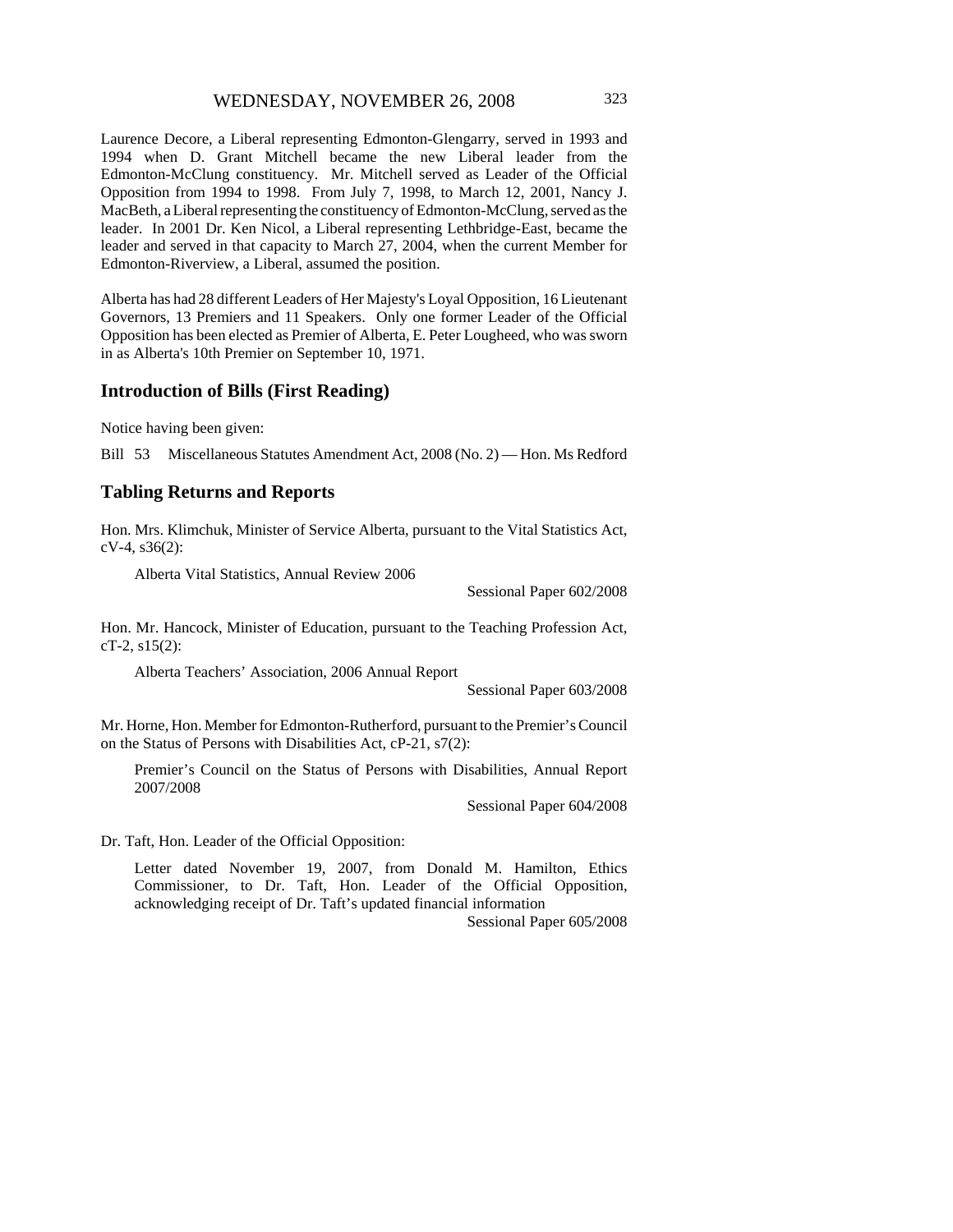### 324 WEDNESDAY, NOVEMBER 26, 2008

6 letters dated November 10, 2008, from Edmonton residents to Dr. Taft, Hon. Leader of the Official Opposition, and Hon. Mr. Liepert, Minister of Health and Wellness, expressing concern regarding wait times for gynaecological cancer surgery

Sessional Paper 606/2008

Mr. MacDonald, Hon. Member for Edmonton-Gold Bar:

Hospital Quarterly, Winter 1997/1998 article entitled "Private Health Services in Canada: The Potential, The Politics and The Propaganda" prepared by Jim Saunders

Sessional Paper 607/2008

Alberta Corporate Registration System, Corporation/Non-Profit Search of HRG Health Resource Group Inc.

Sessional Paper 608/2008

Health Care Protection Act Report to Albertans regarding the renewal of a surgical service agreement under the Health Care Protection Act for the term February 1, 2007 to March 31, 2012

Sessional Paper 609/2008

Mr. Chase, Hon. Member for Calgary-Varsity, on behalf of Dr. Swann, Hon. Member for Calgary-Mountain View:

Several hundred letters, undated, from Calgary residents to a Member of the Legislative Assembly suggesting five changes be implemented to Alberta labour laws

Sessional Paper 610/2008

Mr. Mason, Hon. Member for Edmonton-Highlands-Norwood:

Backgrounder dated November 26, 2008, entitled "Syphilis epidemic: What Ron Liepert knew vs. what he's told Albertans" prepared by the Alberta NDP opposition

Sessional Paper 611/2008

Alberta Energy web site article dated November 2008 entitled "Carbon Capture and Storage (CCS), Full Project Proposal (FPP) applicants"

Sessional Paper 612/2008

Alberta Energy web site article, undated, entitled "CCS (Carbon Capture and Storage) funding Q&As"

Sessional Paper 613/2008

Report dated September 30, 2008, entitled "Accelerating Carbon Capture and Storage in Alberta" prepared by the Alberta Capture and Storage Development Council

Sessional Paper 614/2008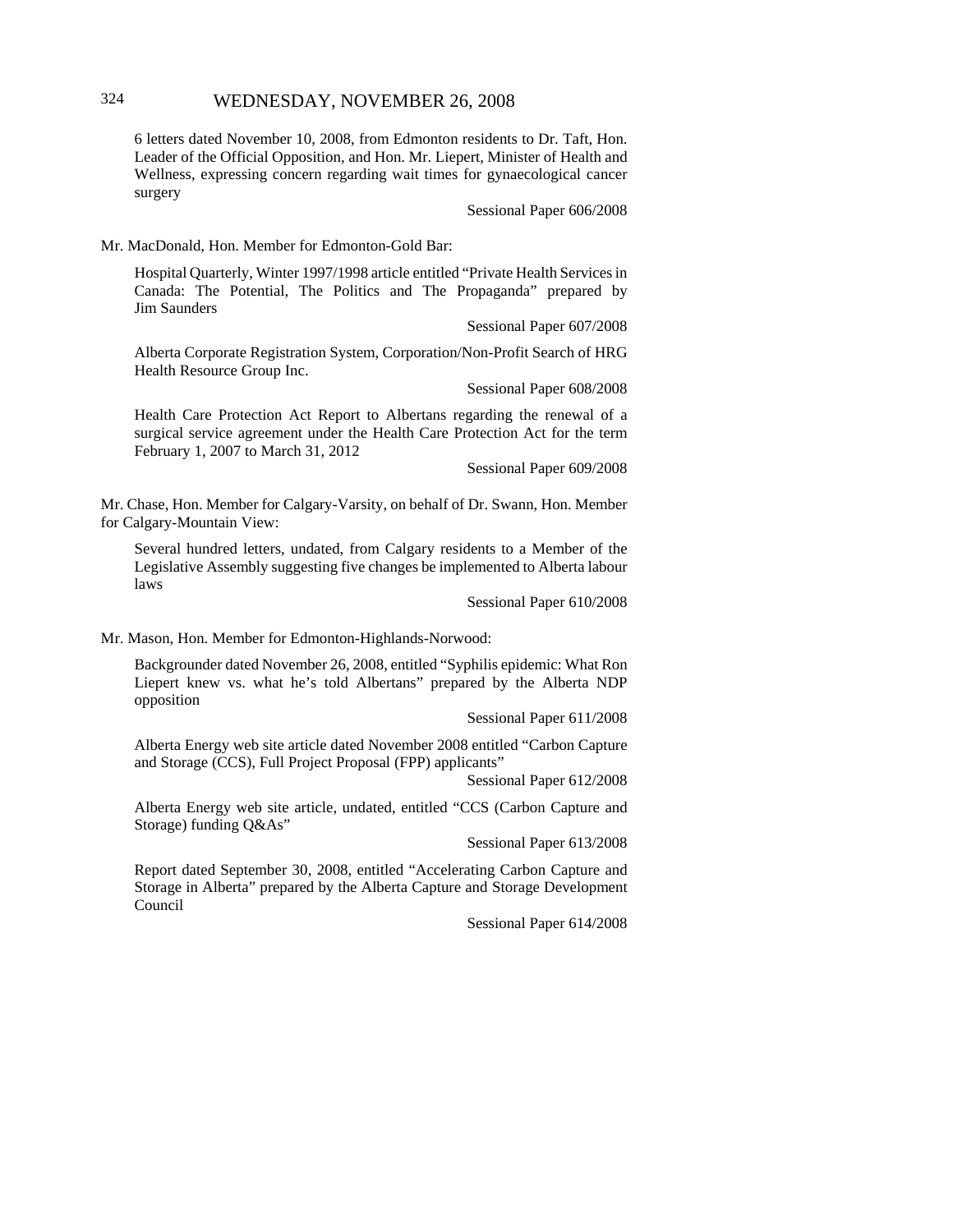## **ORDERS OF THE DAY**

### **Committee of Supply** (Day 1 of 1 — Supplementary Supply Estimates)

According to Order, the Assembly resolved itself into Committee of Supply and the Speaker left the Chair.

#### (Assembly in Committee)

And after some time spent therein, the Acting Speaker assumed the Chair and Mrs. McQueen reported as follows:

#### Mr. Speaker:

The Committee of Supply has had under consideration certain resolutions of the 2008-09 Supplementary Supply Estimates, General Revenue Fund and Lottery Fund, reports as follows, and requests leave to sit again:

Resolved that a sum not exceeding the following be granted to Her Majesty for the fiscal year ending March 31, 2009, for the Departments and purposes indicated:

| <b>Support to the Legislative Assembly</b>                        |                             |
|-------------------------------------------------------------------|-----------------------------|
| Expense and Equipment / Inventory Purchases                       | \$1,990,000                 |
| <b>Aboriginal Relations</b>                                       |                             |
| Expense and Equipment / Inventory Purchases                       | \$32,000,000                |
| <b>Advanced Education and Technology</b>                          |                             |
| Expense and Equipment / Inventory Purchases                       | \$29,500,000                |
| <b>Agriculture and Rural Development</b>                          |                             |
| Expense and Equipment / Inventory Purchases                       | \$332,902,000               |
| <b>Culture and Community Spirit</b>                               |                             |
| Expense and Equipment / Inventory Purchases<br>Capital Investment | \$14,350,000<br>\$1,650,000 |
| <b>Education</b>                                                  |                             |
| Expense and Equipment / Inventory Purchases                       | \$25,500,000                |
| <b>Employment and Immigration</b>                                 |                             |
| Expense and Equipment / Inventory Purchases                       | \$5,734,000                 |
| <b>Health and Wellness</b>                                        |                             |
| Expense and Equipment / Inventory Purchases                       | \$157,200,000               |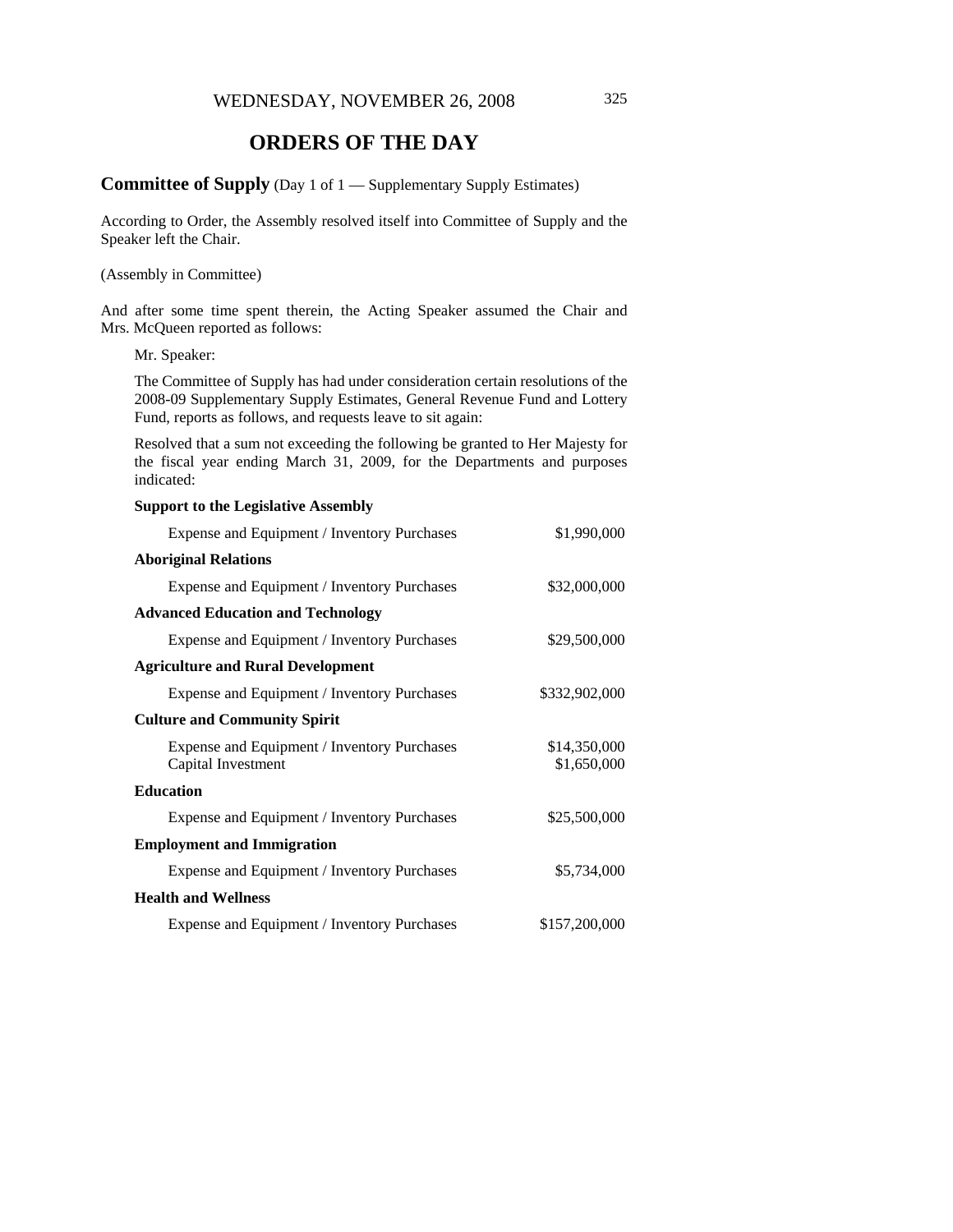## 326 WEDNESDAY, NOVEMBER 26, 2008

| <b>Housing and Urban Affairs</b>                                                   |                             |
|------------------------------------------------------------------------------------|-----------------------------|
| Expense and Equipment / Inventory Purchases                                        | \$49,650,000                |
| <b>Infrastructure</b>                                                              |                             |
| Expense and Equipment / Inventory Purchases                                        | \$58,943,000                |
| <b>Municipal Affairs</b>                                                           |                             |
| Expense and Equipment / Inventory Purchases                                        | \$27,500,000                |
| <b>Service Alberta</b>                                                             |                             |
| Capital Investment                                                                 | \$36,500,000                |
| <b>Solicitor General and Public Security</b>                                       |                             |
| Expense and Equipment / Inventory Purchases<br><b>Lottery Fund Payments</b>        | \$2,394,000<br>\$20,000,000 |
| <b>Sustainable Resource Development</b>                                            |                             |
| Expense and Equipment / Inventory Purchases                                        | \$134,373,000               |
| <b>Transportation</b>                                                              |                             |
| Expense and Equipment / Inventory Purchases                                        | \$86,000,000                |
| The Committee of Supply has also approved the following amounts to be transferred: |                             |
| <b>Aboriginal Relations</b>                                                        |                             |
| Expense and Equipment / Inventory Purchases                                        | \$1,300,000                 |
| <b>Advanced Education and Technology</b>                                           |                             |
| Expense and Equipment / Inventory Purchases                                        | \$5,400,000                 |
| <b>Agriculture and Rural Development</b>                                           |                             |
| Expense and Equipment / Inventory Purchases                                        | \$4,000,000                 |
| <b>Finance and Enterprise</b>                                                      |                             |
| Expense and Equipment / Inventory Purchases                                        | (\$14,000,000)              |
| <b>Housing and Urban Affairs</b>                                                   |                             |
| Expense and Equipment / Inventory Purchases                                        | \$2,300,000                 |
| <b>Justice</b>                                                                     |                             |
| Expense and Equipment / Inventory Purchases                                        | $(\$6,441,000)$             |
| <b>Solicitor General and Public Security</b>                                       |                             |
| Expense and Equipment / Inventory Purchases                                        | \$4,141,000                 |
| <b>Sustainable Resource Development</b>                                            |                             |
| Expense and Equipment / Inventory Purchases                                        | \$3,000,000                 |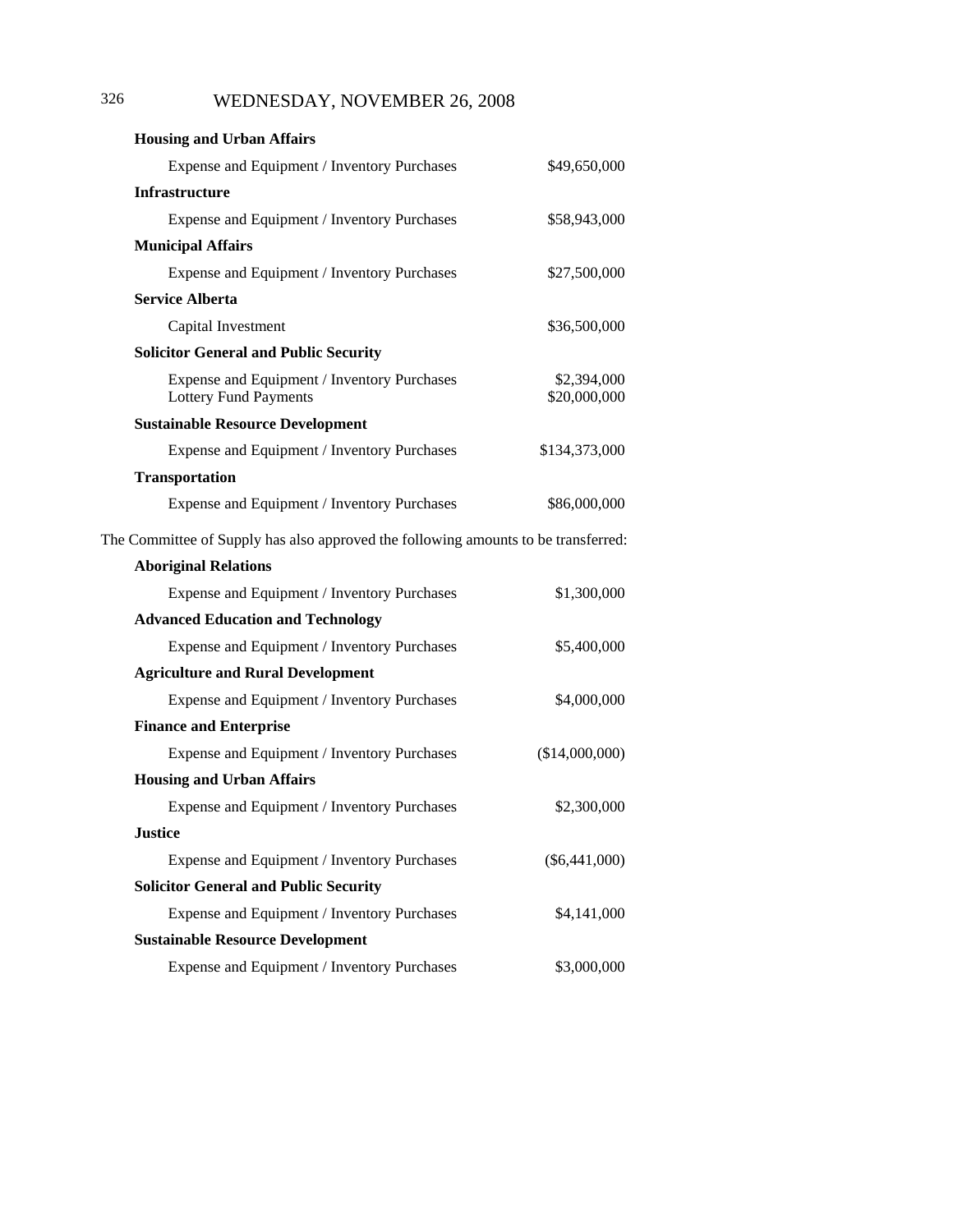#### **Tourism, Parks and Recreation**

Expense and Equipment / Inventory Purchases  $$300,000$ 

The question being put, the report and the request for leave to sit again were agreed to.

Hon. Mr. Renner, Deputy Government House Leader, requested the unanimous consent of the Assembly to revert to Introduction of Bills.

Unanimous consent to proceed was not granted.

#### **Adjournment**

On motion by Hon. Mr. Renner, Deputy Government House Leader, the Assembly adjourned at 5:20 p.m. until Thursday, November 27, 2008, at 1:30 p.m.

Thursday, November 27, 2008

The Speaker took the Chair at 1:30 p.m.

### **Members' Statements**

Mr. Lukaszuk, Hon. Member for Edmonton-Castle Downs, made a statement regarding the Edmonton Police Service Curb the Danger Program being selected as a semifinalist for a 2008 Webber Seavey Award.

Mr. Hehr, Hon. Member for Calgary-Buffalo, made a statement recognizing December 1, 2008, as World AIDS Day.

Mr. Horne, Hon. Member for Edmonton-Rutherford, made a statement regarding the 35th anniversary of the Good Samaritan Society Southgate Care Centre.

Mr. Bhullar, Hon. Member for Calgary-Montrose, made a statement regarding the Registered Apprenticeship Program.

Mr. Berger, Hon. Member for Livingstone-Macleod, made a statement regarding the Canadian Wheat Board elections to be held on November 28, 2008.

Mr. Mason, Hon. Member for Edmonton-Highlands-Norwood, sang a song regarding a fictitious list of Christmas gifts from Hon. Mr. Liepert, Minister of Health and Wellness.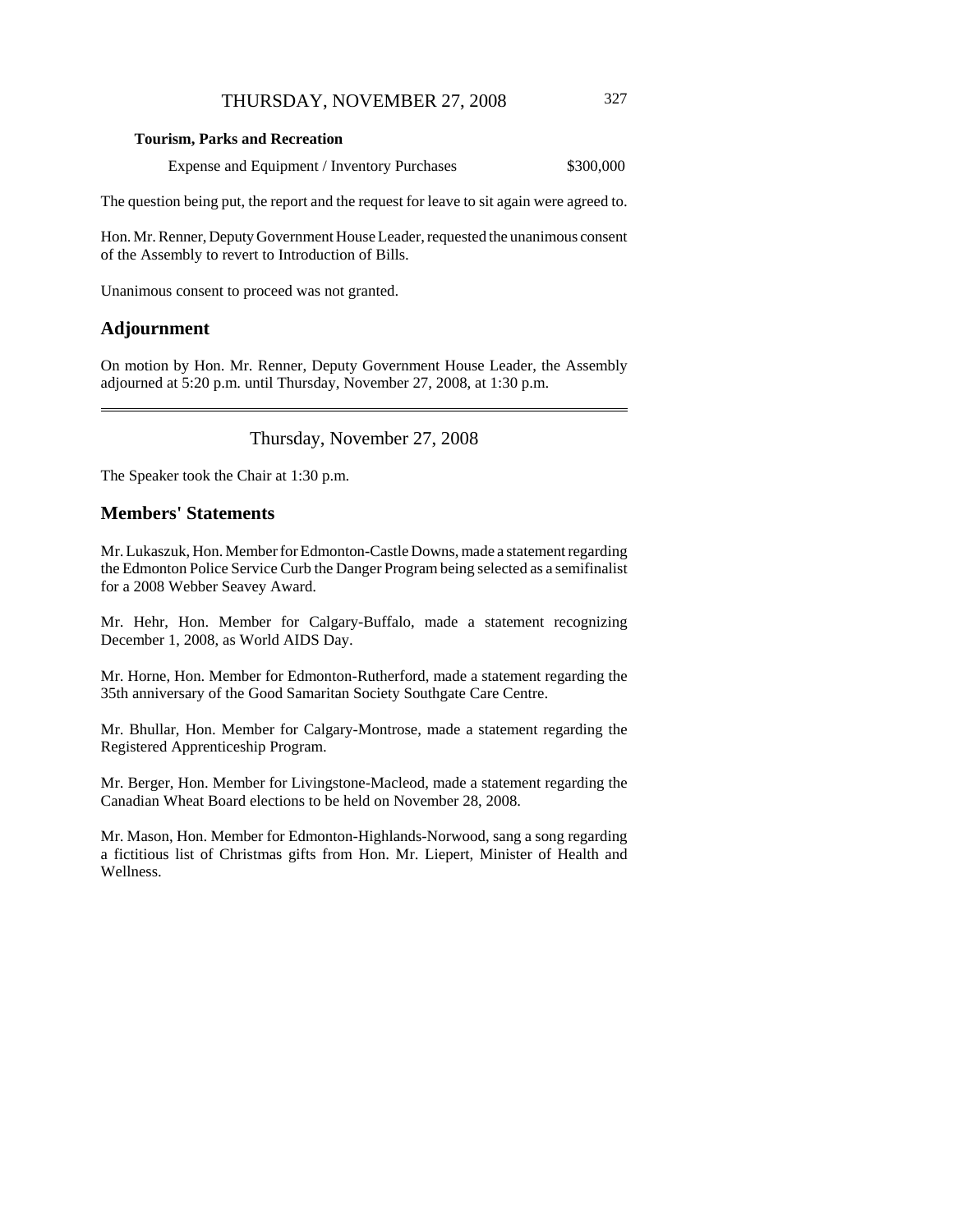### 328 THURSDAY, NOVEMBER 27, 2008

### **Presenting Petitions**

Mr. Anderson, Hon. Member for Airdrie-Chestermere, presented a petition from over 1,100 Albertans urging the Government to officially proclaim October 15 of every year as Pregnancy and Infant Loss Remembrance Day across Alberta.

Mr. Chase, Hon. Member for Calgary-Varsity, presented a petition from 35 Calgary residents requesting the Legislative Assembly pass legislation that will prohibit emotional bullying and psychological harassment in the workplace.

#### **Introduction of Bills (First Reading)**

Upon recommendation of His Honour the Honourable the Lieutenant Governor, and notice having been given:

Bill 51 Appropriation (Supplementary Supply) Act, 2008 (No. 2) (\$) — Hon. Mr. Snelgrove

Notice having been given:

Bill 211 Documentation of Child Access Exchange Act — Ms DeLong

### **Tabling Returns and Reports**

Mr. Sandhu, Hon. Member for Edmonton-Manning:

Program from the Performing Arts of LaZerte Society Classics and Comedy Silent Auction Evening held on October 24, 2008

Sessional Paper 615/2008

Program from the Bannerman School Multicultural Day held on October 20, 2008 Sessional Paper 616/2008

Mr. Chase, Hon. Member for Calgary-Varsity:

Program from Three Little Birds held from November 20-30, 2008, at the Workshop West Theatre

Sessional Paper 617/2008

Ms Notley, Hon. Member for Edmonton-Strathcona:

Open letter dated July 30, 2008, from Erik Butters, Chairman, Alberta Beef Producers, regarding the recently created Alberta Livestock and Meat Strategy Sessional Paper 618/2008

Page 1562 of Saskatchewan Hansard dated November 4, 2008 Sessional Paper 619/2008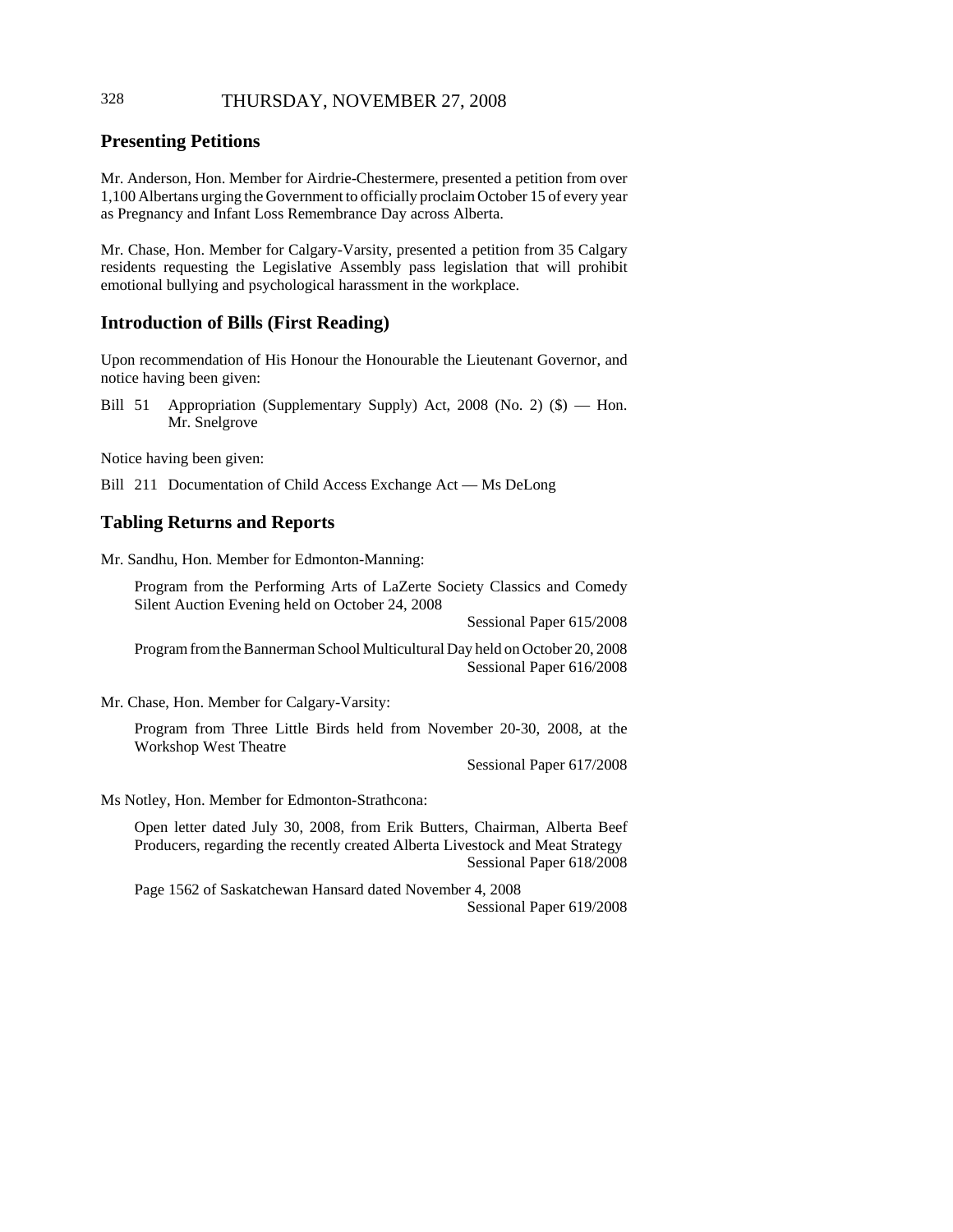Letter dated October 10, 2008, from Dr. David P. Miller of Beaverlodge to Ms Notley, Hon. Member for Edmonton-Strathcona, attaching 389 letters, undated, from Albertans, unaddressed, and a copy of a petition signed by 3,543 Albertans all expressing concern regarding the possibility of the Beaverlodge Hospital being replaced by a new community health care centre

Sessional Paper 620/2008

### **Projected Government Business**

Pursuant to Standing Order 7(6), Ms Blakeman, Official Opposition House Leader, asked a question pertaining to the order of Government Business to be brought before the Assembly for the following week.

Hon. Mr. Hancock, Government House Leader, gave notice of projected Government Business for the week of December 1 to December 4, 2008:

| Monday, December 1    | $8:30$ p.m. |        | - Government Bills and Orders      |
|-----------------------|-------------|--------|------------------------------------|
|                       |             |        | <b>Second Reading</b>              |
|                       |             |        | <b>Bill 51</b>                     |
|                       |             |        | <b>Committee of the Whole</b>      |
|                       |             |        | <b>Bill 53</b>                     |
|                       |             |        | And as per the Order Paper         |
| Tuesday, December 2   | Aft.        | $\sim$ | <b>Government Bills and Orders</b> |
|                       |             |        | <b>Committee of the Whole</b>      |
|                       |             |        | <b>Bill 51</b>                     |
|                       |             |        | <b>Third Reading</b>               |
|                       |             |        | <b>Bill 53</b>                     |
|                       |             |        | <b>Royal Assent</b>                |
|                       |             |        | And as per the Order Paper         |
| Wednesday, December 3 | Aft.        |        | <b>Government Bills and Orders</b> |
|                       |             |        | <b>Third Reading</b>               |
|                       |             |        | <b>Bill 51</b>                     |
|                       |             |        | And as per the Order Paper         |
| Thursday, December 4  | Aft.        |        | <b>Government Bills and Orders</b> |
|                       |             |        | As per the Order Paper             |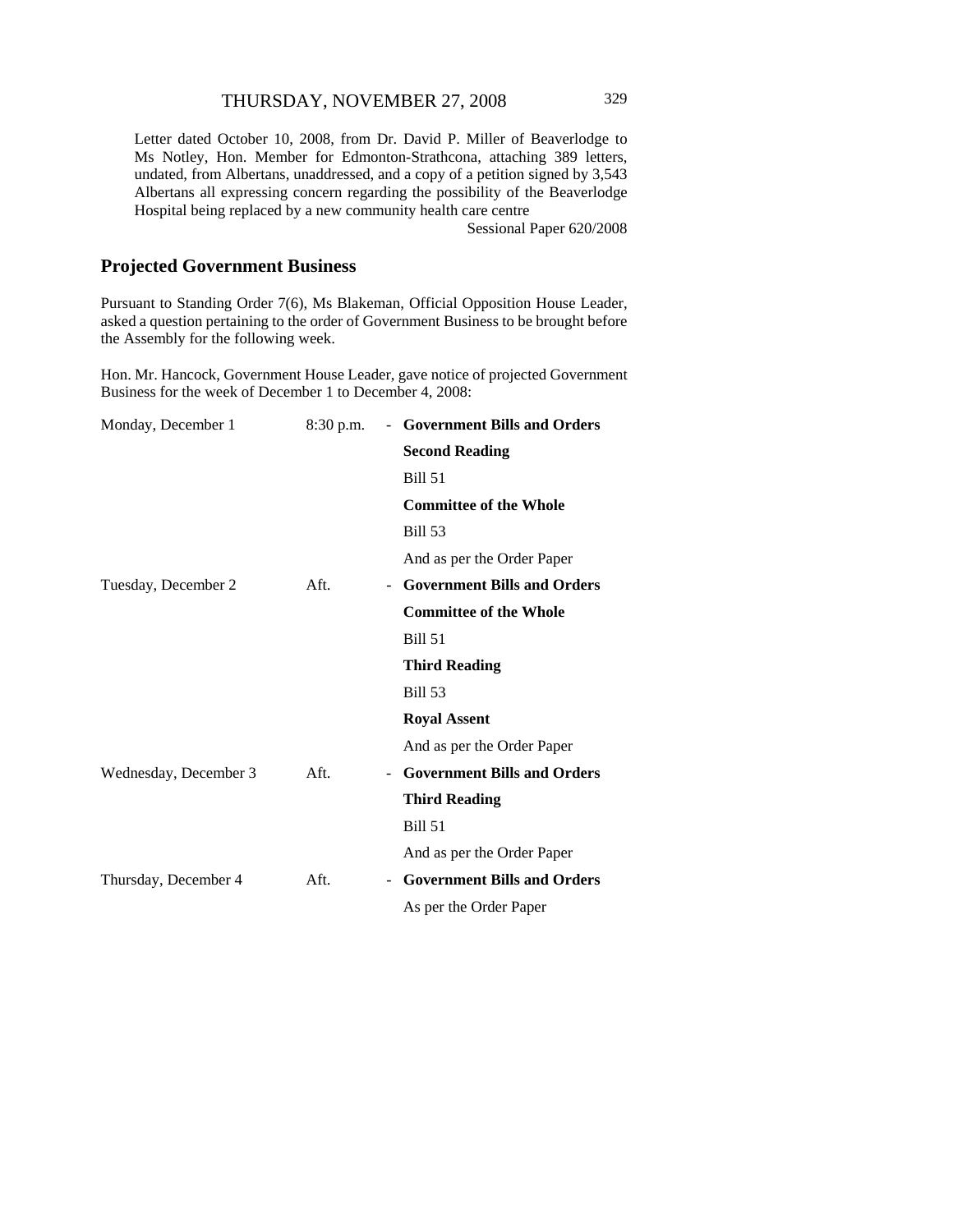### **ORDERS OF THE DAY**

### **Government Motions**

- **23.** Moved by Hon. Mr. Hancock on behalf of Hon. Mr. Renner:
- **A** Be it resolved that the Standing Orders of the Legislative Assembly of Alberta effective May 21, 2008, be amended as follows:
	- **1 Standing Orders 3 and 3.1 are struck out and the following is substituted:**

#### **Sitting times and sessional calendar**

**3(1)** Unless otherwise ordered, the sitting hours of the Assembly shall be as follows:

| Monday:   | $1:30 - 6$ p.m.            |
|-----------|----------------------------|
| Tuesday:  | $1:30 - 6$ p.m.            |
|           | Wednesday: $1:30 - 6$ p.m. |
| Thursday: | $1:30 - 4:30$ p.m.         |

**(2)** If at the time of meeting there is no quorum, the Speaker may take the chair and adjourn.

- **(3)** The Assembly shall not meet on
	- (a) New Year's Day, Good Friday, Easter Monday, Victoria Day, Canada Day, Alberta Heritage Day, Labour Day, Remembrance Day, Thanksgiving Day, Christmas Day, Alberta Family Day,
	- (b) December 26, or when that date falls on a Saturday, Sunday or Monday, then either December 27 or 28, as the case may be.
- **(4)** Unless otherwise ordered, the Assembly shall meet each year
	- (a) for the Spring Sitting commencing on the second Tuesday in February and concluding no later than the first Thursday in June; and
	- (b) for the Fall Sitting commencing on the last Monday of October and concluding no later than the first Thursday in December.

**(5)** On or before January 15 each year, and following consultation with the Opposition House Leaders, the Government House Leader shall file with the Clerk a calendar that indicates the days on which the Assembly shall sit and which weeks will be constituency weeks when the Assembly will stand adjourned.

**(6)** There shall be one constituency week for every 3 sitting weeks unless varied by the calendar provided for under suborder (5).

**(7)** As soon as possible after January 15 each year, the Clerk shall publish the calendar provided for under suborder (5).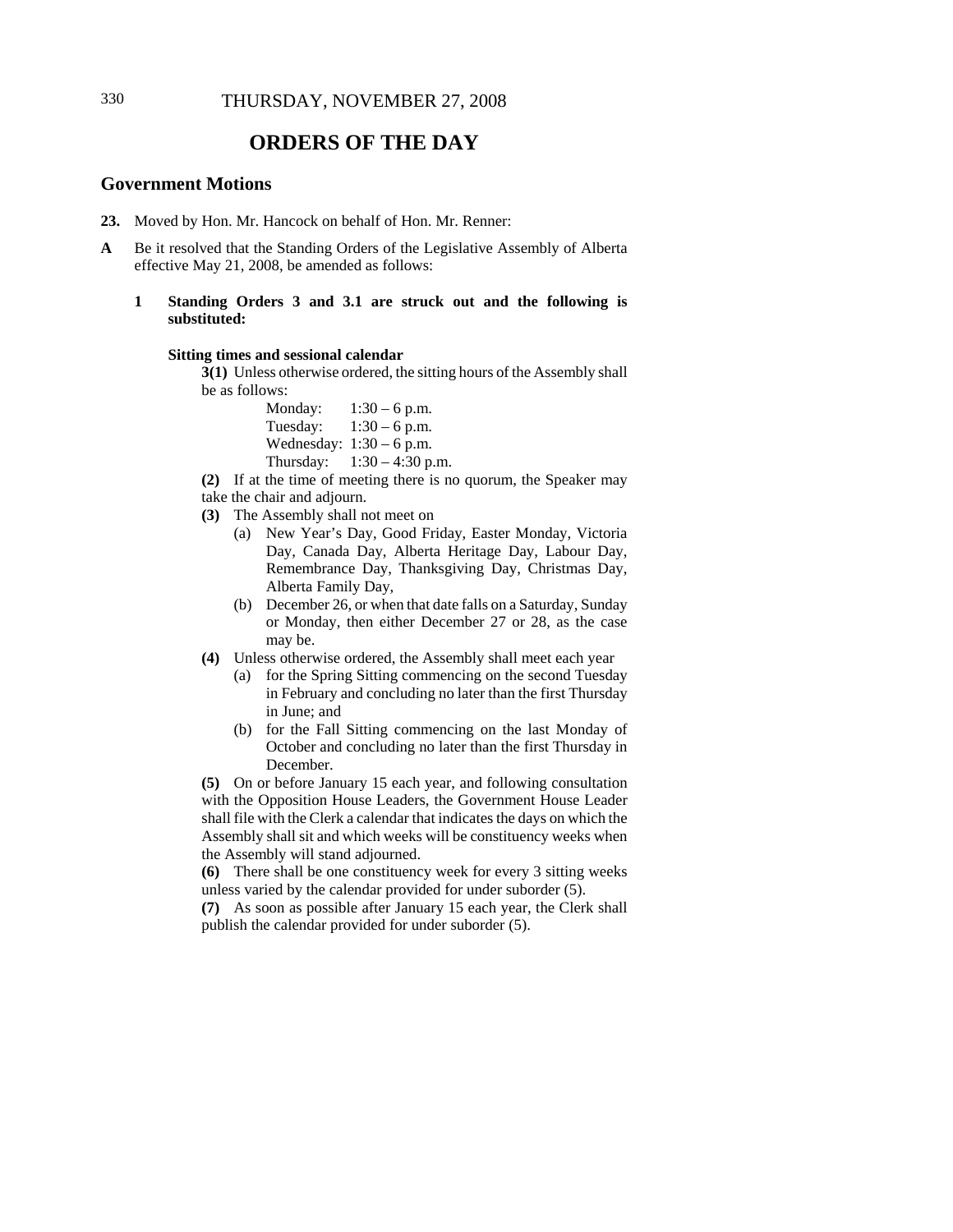**(8)** Nothing in this Standing Order precludes the Government from advising the Speaker that the public interest requires the Assembly to meet on a certain date, and the Speaker shall give notice that the Assembly shall meet at that time to transact its business as if it had been duly adjourned to that time.

**(9)** The Spring or Fall Sitting of the Assembly may be shortened or extended by passage of a motion which shall be decided without debate or amendment.

#### **2 Standing Order 4 is struck out and the following is substituted:**

#### **Night sittings and adjournment**

**4(1)** Upon passage of a Government motion, which may be made upon one day's notice and is not subject to debate, the Assembly may meet on Monday, Tuesday or Wednesday evening commencing at 7:30 p.m.

**(2)** When there is no evening sitting, at 6 p.m. on Monday, Tuesday and Wednesday or at 4:30 p.m. on Thursday, the Speaker adjourns the Assembly until the next sitting day.

**(3)** If the Assembly is in Committee of the Whole 5 minutes before the adjournment time in suborder (2), the Chair shall interrupt the proceedings and call on the Committee to rise and report without question put.

**(4)** When there is to be an evening sitting and the Assembly is in Committee of the Whole at 6 p.m., the Chair leaves the chair until 7:30 p.m.

#### **3 Standing Order 7 is amended by adding the following after suborder (6):**

**(7)** At 3 p.m. the items in the ordinary daily routine will be deemed to be concluded and the Speaker shall notify the Assembly.

#### **4 Standing Order 8 is struck out and the following is substituted:**

#### **Order of business**

**8(1)** On Monday afternoon, after the daily routine, the order of business for consideration of the Assembly shall be as follows:

Written Questions

Motions for Returns

Public Bills and Orders other than

Government Bills and Orders

at 5 p.m.: Motions other than Government Motions.

**(2)** On Tuesday, Wednesday and Thursday afternoons, the order of

business for consideration of the Assembly shall be as follows:

Government Motions

Government Bills and Orders

Private Bills.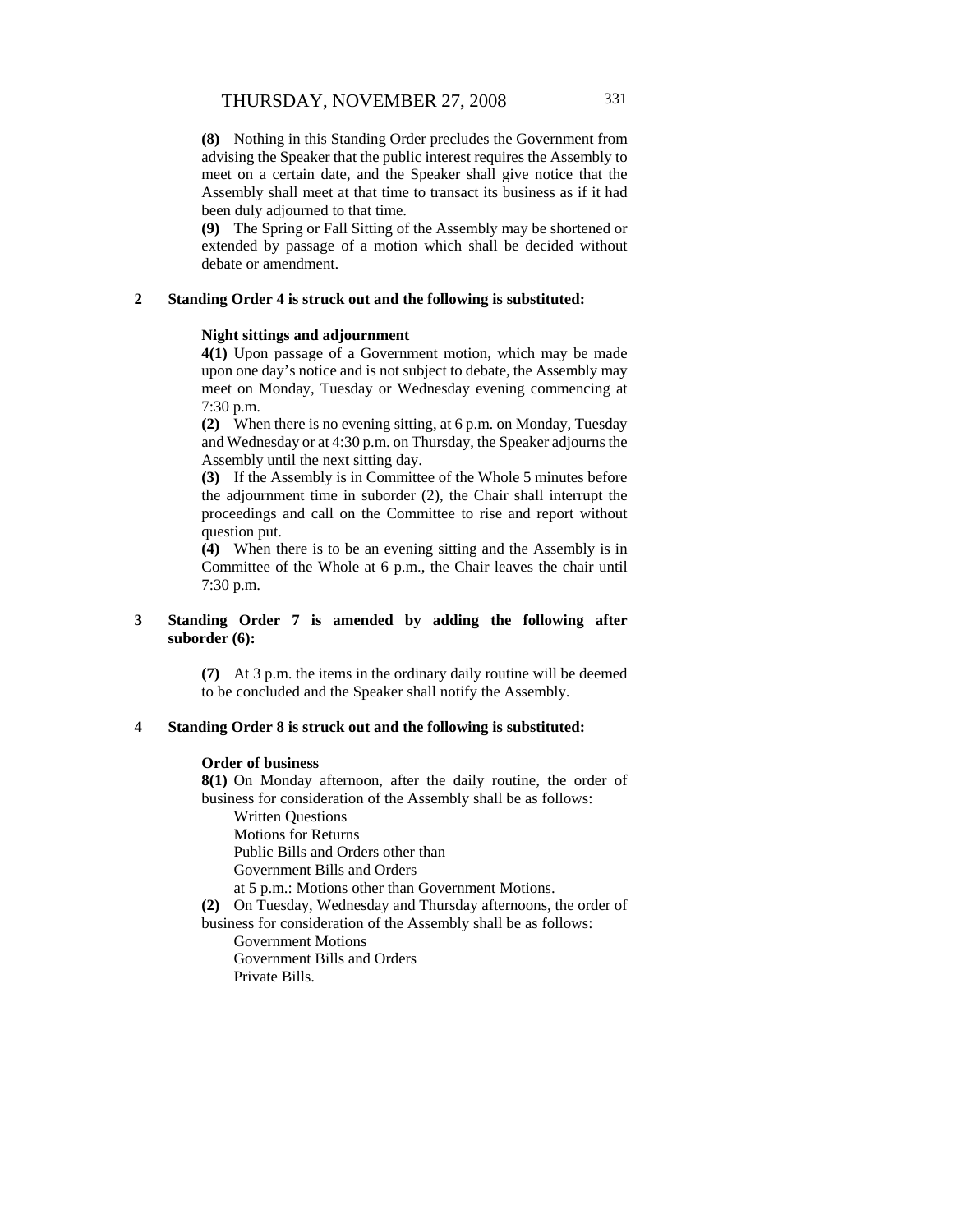**(3)** A motion other than a Government motion, once called, shall be considered until the motion has been given 55 minutes of debate and 5 minutes for the mover of the motion to close debate, unless the motion is voted on sooner, at which time all questions that must be decided in order to conclude debate on the motion shall be decided immediately.

**(4)** Before the mover closes debate on a motion under suborder (3), a Member may move a motion, not subject to debate or amendment, that provides for the motion under consideration to be moved to the bottom of that item of business on the Order Paper.

**(5)** Only one motion other than a Government motion shall be considered on Monday afternoon.

**(6)** If the Assembly is in Committee of the Whole on Monday afternoon at 4:55 p.m., the Chair shall interrupt and the Committee shall immediately rise and report without question put.

- **(7)** (a) A public Bill other than a Government Bill retains its place on the Order Paper until the Bill has been given
	- (i) 115 minutes of debate on the motion for second reading and 5 minutes for the mover of the Bill to close debate,
	- (ii) 120 minutes of debate in Committee of the Whole, and
	- (iii) 55 minutes of debate on the motion for third reading and 5 minutes for the mover of the Bill to close debate, unless the relevant motion is voted on sooner.
	- (b) Once the time limits specified in this suborder are reached, all questions that must be decided in order to conclude debate on the motion shall be decided immediately.
	- (c) A public Bill other than a Government Bill shall be called in Committee of the Whole within 8 sitting days of the day the Bill receives second reading unless the Bill has been referred to a Policy Field Committee, in which case the Bill shall be called within 8 sitting days of the day on which the Policy Field Committee reports.
	- (d) A public Bill other than a Government Bill shall be moved for third reading by the Member who introduced the Bill, such motion to be made no more than 4 sitting days after the Bill is reported by Committee of the Whole.

**(8)** Before the mover of a motion for second or third reading of a public Bill other than a Government Bill closes debate, or the time limit is reached for consideration at Committee of the Whole under suborder (7)(a)(ii), a Member may move a motion, not subject to debate or amendment, that the votes necessary to conclude consideration at that stage be postponed for 10 sitting days or the first opportunity after that for the consideration of the Bill, unless there are other Bills awaiting consideration at that stage in which case the Bill will be called after the Bills at that stage have been considered.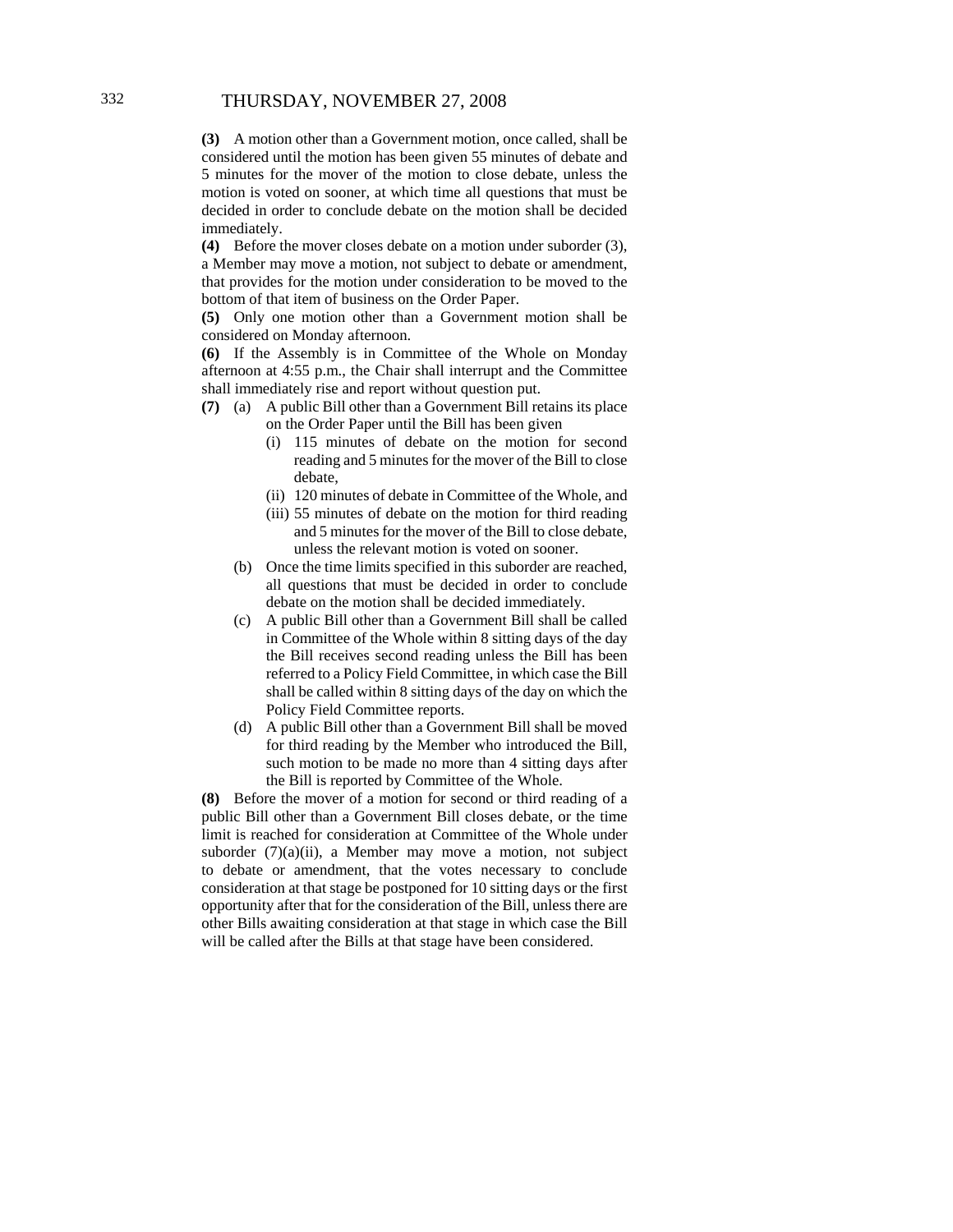**5 Standing Order 25 is amended by adding the following after suborder (2):**

> **(3)** When the mover of a substantive motion or Bill is someone other than the sponsor, a later speech by either Member will close debate.

#### **6 Standing Order 37 is amended by striking out suborder (2) and substituting the following:**

- **(2)** In addition to the copies required under suborder (1),
	- (a) 2 copies must be tabled of responses to written questions and returns ordered by the Assembly for distribution to the Member who asked the question or moved the motion for return and the Leader of the Official Opposition, and
	- (b) a sufficient number of additional copies must also be tabled for distribution to the leader of any other party or group in opposition.
- **7 Standing Order 41 is amended by striking out suborder (2) and substituting the following:**

**(2)** The draw referred to in suborder (1) shall be held on a date set by the Speaker.

- **8 Standing Order 52(1) is amended by striking out** "At the commencement of each session" **and substituting** "At the commencement of the first session of each Legislature".
- **9 Standing Order 52.01 is amended in suborder (1) by adding** "At the commencement of the first session of each Legislature," **before** "Five Policy Field Committees".

#### **10 Standing Order 52.03 is struck out and the following is substituted:**

**52.03** A Policy Field Committee may on its own initiative, or at the request of a Minister, review any regulation, amendment to a regulation or prospective regulation within its mandate.

- **11 Standing Order 52.08 is amended by adding the following after suborder (2):**
	- **(3)** A Policy Field Committee may report to a Minister or responsible public official on issues arising from a public meeting.
- **12 Standing Order 52.09(1) is amended by adding** "or a report provided for under Standing Order 52.08(3)" **after** "report on a Bill".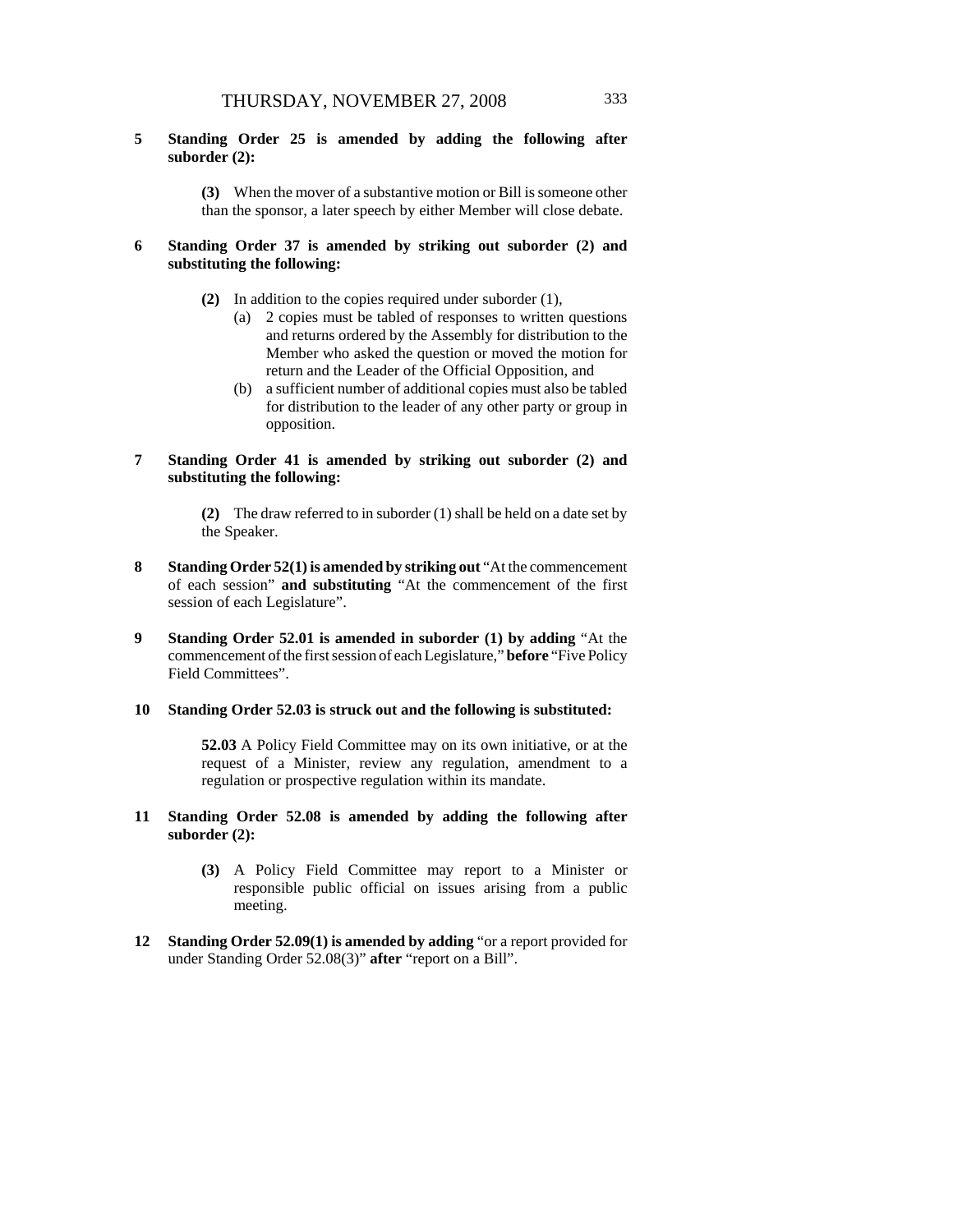### 334 THURSDAY, NOVEMBER 27, 2008

#### **13 Standing Orders 59.01, 59.02 and 59.03 are struck out and the following is substituted:**

#### **Consideration of main estimates**

**59.01(1)** Following the Budget Address, the main estimates of departments shall stand referred to the Policy Field Committees according to their respective mandates, unless otherwise ordered.

**(2)** The schedule for consideration of main estimates shall be prepared by the Government House Leader in consultation with the Official Opposition House Leader, the third party House Leader and the chairs of the Policy Field Committees, and such schedule, unless otherwise agreed, shall be subject to the following requirements:

- (a) Policy Field Committees shall meet to consider main estimates on Monday, Tuesday and Wednesday evenings from 6:30 p.m. to 9:30 p.m.,
- (b) no more than 2 Policy Field Committees shall be scheduled to meet at the same time,
- (c) each department's estimates shall receive a minimum of 3 hours' consideration,
- (d) the estimates of Executive Council may be considered by one of the Policy Field Committees or may be considered by Committee of Supply for a minimum of 2 hours.

**(3)** The Government House Leader shall table in the Assembly the schedule for consideration of main estimates at any time following the date of the Budget Address being made public and no later than one sitting day following the Budget Address.

**(4)** A Policy Field Committee shall consider estimates in the following manner:

- (a) the Minister, or the member of the Executive Council acting on the Minister's behalf, may make opening comments not to exceed 10 minutes,
- (b) for the hour that follows, members of the Official Opposition and the Minister, or the member of the Executive Council acting on the Minister's behalf, may speak,
- (c) for the next 20 minutes, the members of the third party, if any, and the Minister or the member of the Executive Council acting on the Minister's behalf, may speak, and
- (d) any Member may speak thereafter.

**(5)** When the time allotted for a department's estimates has not expired, but there are no Members who wish to speak, that department's estimates shall be deemed to have been considered for the time allotted in the schedule.

**(6)** When an amendment to a department's estimates is moved in a Policy Field Committee, the vote on the amendment stands deferred until the date scheduled for the vote on the main estimates.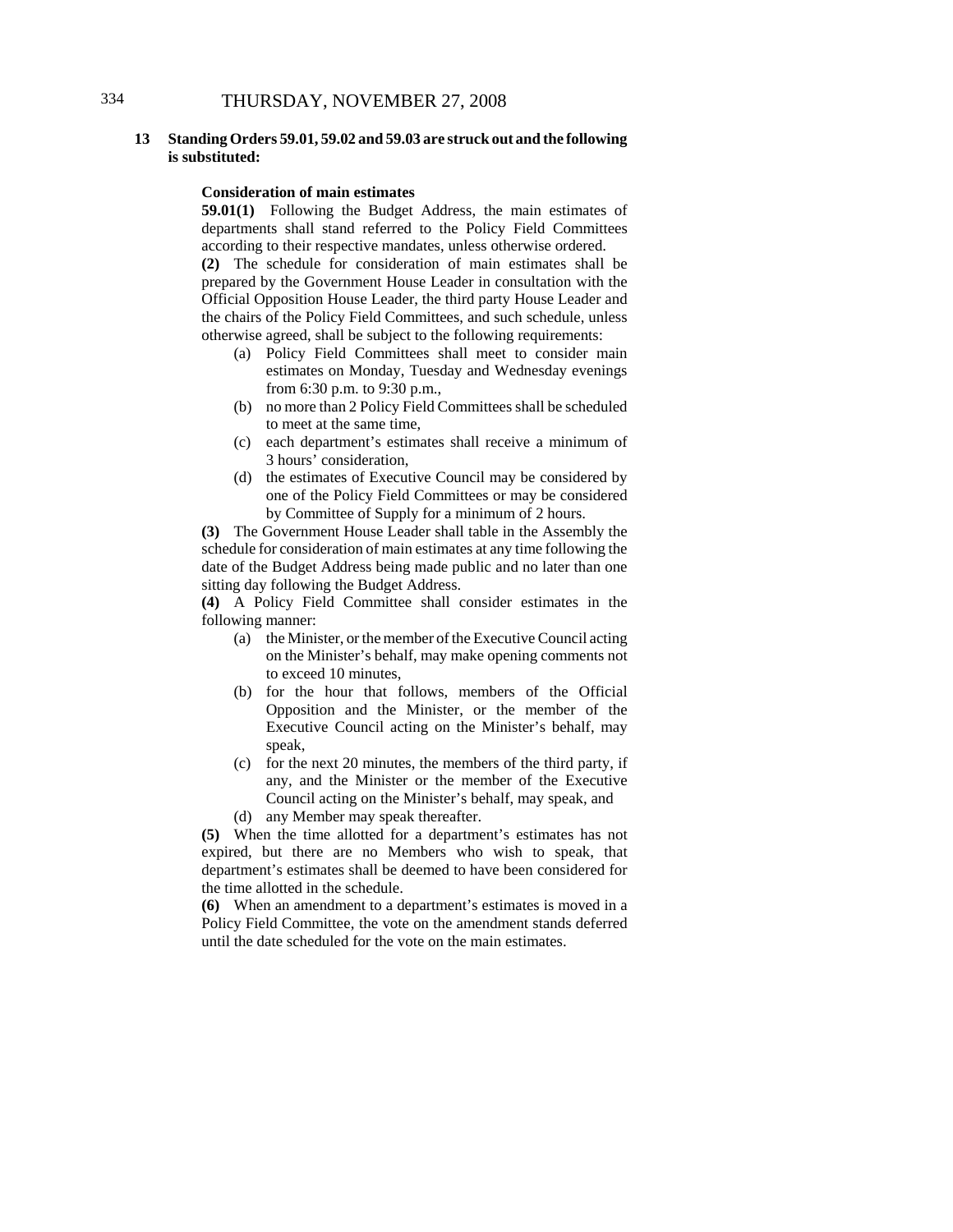**(7)** When a Policy Field Committee has completed its consideration of the main estimates of the departments within the Committee's mandate, the Chair shall so report to the Committee of Supply on the date scheduled for the vote on the main estimates without question put.

#### **Application of Standing Orders during main, supplementary and interim estimates**

**59.02(1)** The Standing Orders of the Assembly shall be observed in the consideration of estimates except as follows:

- (a) a Member may speak more than once;
	- (b) no Member may speak for more than 10 minutes at one time.

**(2)** Notwithstanding suborder (1)(b), and provided that the Chair has been notified, a Minister and a private Member may combine their respective speaking times for a total of 20 minutes, with both taking and yielding the floor over the combined period.

**(3)** During consideration of estimates,

- (a) officials of the Government may be seated at the Committee or in the Assembly to advise the Minister whose estimates are under consideration, and
- (b) staff of the opposition may also be seated to assist Members who are participating in estimates consideration.

#### **Voting - main estimates**

**59.03(1)** On the date scheduled at the end of consideration of main estimates there shall be one vote in Committee of Supply on main estimates unless

- (a) additional votes are required on amendments pursuant to Standing Order 59.01(7) prior to calling the vote on the main estimates;
- (b) on at least one day's notice a Member has provided written notification to the Chair and the Clerk of his or her desire that the estimates of a particular department be voted upon separately, in which case that department's estimates shall be voted separately and the final vote for the main estimates shall consist of the estimates of any departments not yet voted upon.

**(2)** The votes under suborder (1) shall be taken without debate or amendment except as provided in Standing Order 59.01(7).

**(3)** The vote on the main estimates may be scheduled with a minimum of one sitting day's notice to occur any time after the Policy Field Committees have completed consideration of the main estimates. **(4)** At 5 p.m. on the date scheduled for the vote on the main estimates, if the vote has not been taken earlier, the Chair shall interrupt the proceedings and, if required, Committee of Supply shall be called and the Policy Field Committee Chairs shall report without question put and then voting on the main estimates shall proceed.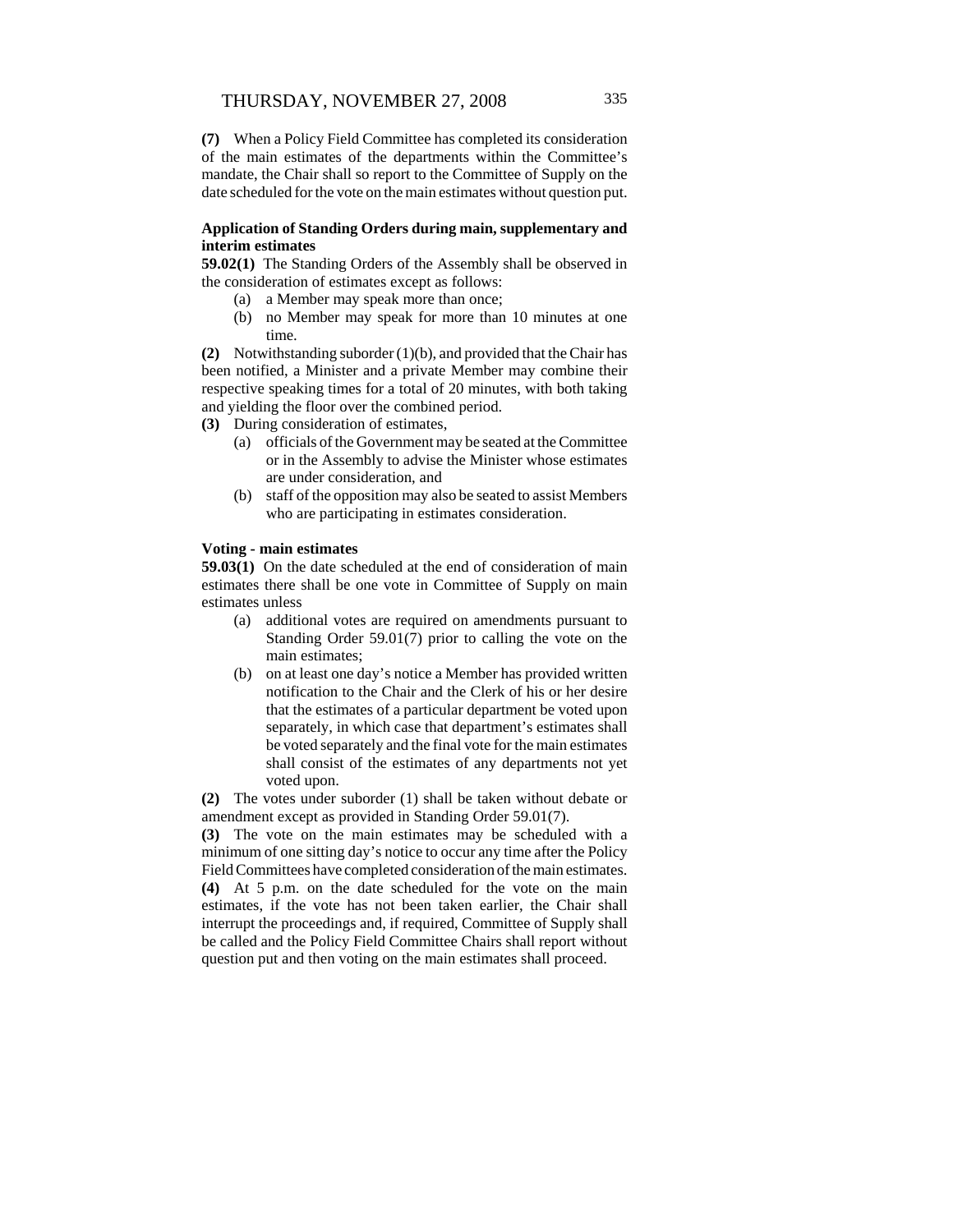### 336 THURSDAY, NOVEMBER 27, 2008

**(5)** On the date for the vote on the main estimates and prior to the vote on the main estimates, the Chair shall put the question to approve the estimates of the Legislative Assembly, as approved by the Special Standing Committee on Members' Services, and the estimates of the officers of the Legislature, which shall be decided without debate or amendment.

**(6)** Once the Committee of Supply is called on the date scheduled for the vote on the main estimates, it shall, if required, continue beyond the normal adjournment hour until all matters have been voted upon, at which time the Committee shall immediately rise and report.

#### **14 Standing Order 61 is struck out and the following is substituted:**

#### **Interim and supplementary estimates**

**61(1)** Interim and supplementary estimates shall be considered for a minimum of

- (a) one afternoon provided that Orders of the Day are called by 3 p.m. and Committee of Supply is the first item of business, or
- (b) 3 hours if the estimates are scheduled for an evening sitting.

**(2)** A member of the Executive Council may, with at least one day's notice, make a motion to determine when Committee of Supply may be called to consider interim or supplementary estimates and the question shall be decided without debate or amendment.

#### **15 Standing Order 62 is struck out.**

#### **16 Standing Order 64 is amended by striking out suborder (1) and substituting the following:**

#### **64(1)** In this Standing Order,

- (a) "Appropriation Bill" means
	- (i) a Bill introduced to appropriate sums of money contained in the estimates approved by the Committee of Supply;
	- (ii) a Bill for a Special Act introduced pursuant to the *Alberta Heritage Savings Trust Fund Act*;
	- (iii) a Bill to provide for interim supply;
- (b) "normal adjournment hour" means 6 p.m. on Tuesday or Wednesday and 4:30 p.m. on Thursday unless an evening sitting is to be held, in which case it means 10:30 p.m. on Monday, Tuesday or Wednesday.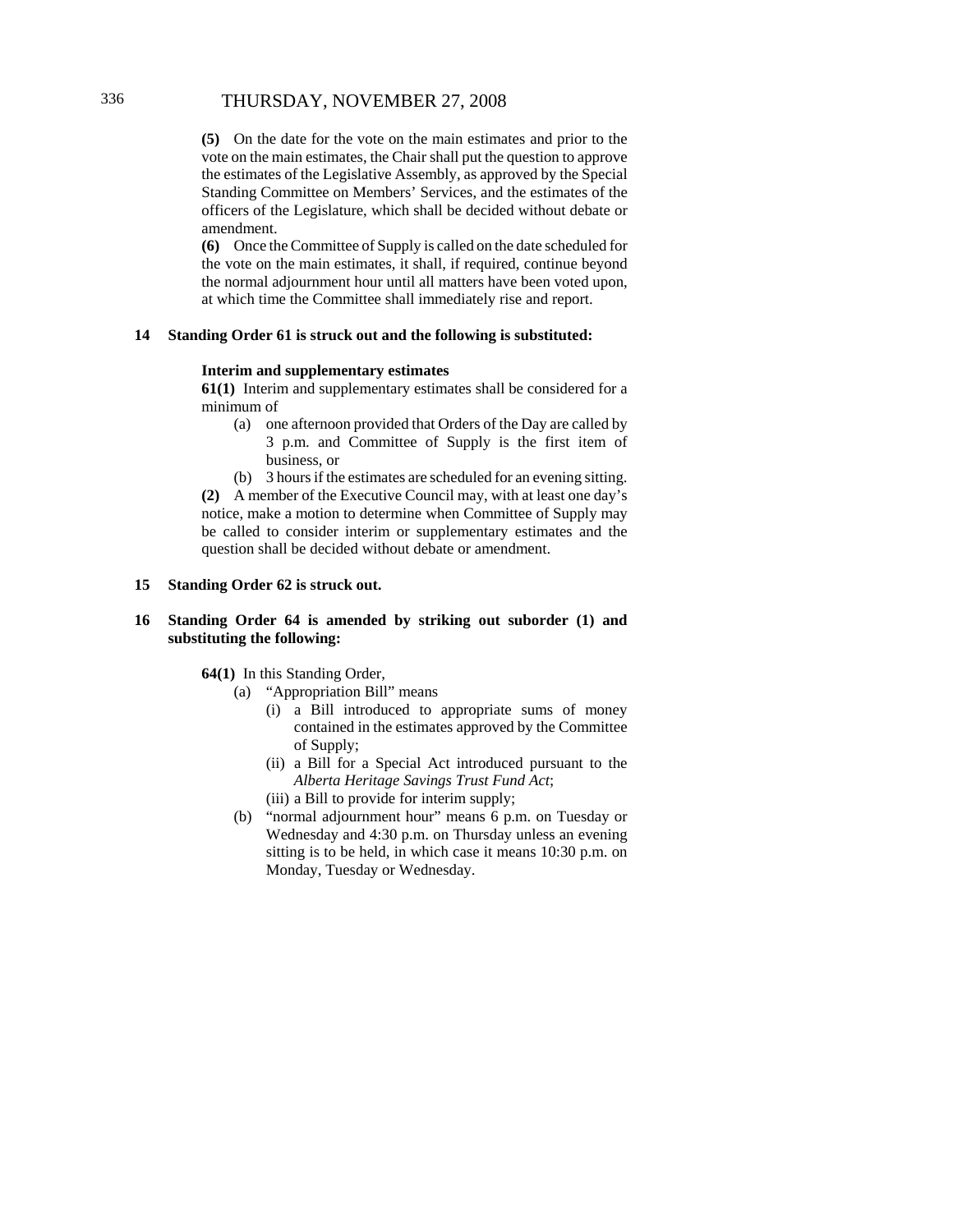- **17 Standing Order 65(1) is amended by striking out** "and" **at the end of clause (a), adding** "and" **at the end of clause (b) and adding the following after clause (b):**
	- (c) Policy Field Committees may only go in camera with the unanimous consent of the members present.
- **18 Standing Order 68(2) is amended by striking out** "dissenting or".
- **19 Standing Order 72 is amended by striking out suborder (2) and substituting the following:**

**(2)** The draw referred to in suborder (1) shall be held on a date set by the Speaker.

- **20 Standing Order 74.1(1) is amended by striking out** "Immediately after a Bill has been read a first time" **and substituting** "At any time after a Bill has been read a first time and before it has been read a second time".
- **21 Standing Order 78.1(1) is amended by striking out** "Immediately after a Bill has been read a second time" **and substituting** "At any time after a Bill has been read a second time and before it proceeds to Committee of the Whole".

#### **22 Schedule A is amended by adding the following after section 25:**

**26** The Clerk shall destroy the ballots following the announcement of the election results.

- **B** And be it further resolved that the Standing Orders effective May 21, 2008, as amended in Part A of this motion, shall no longer be considered temporary and shall come into force on the day following the conclusion of the 2008 Fall Sitting.
- **C** And be it further resolved that the appointments to the standing committees of the Assembly outlined in Government Motion 2 and approved by the Assembly on April 15, 2008, as amended by Government Motions 12 and 16 agreed to on April 30, 2008 and May 29, 2008, respectively, be deemed to stand for the balance of the 27th Legislature.

A debate followed.

The question being put, the motion was agreed to.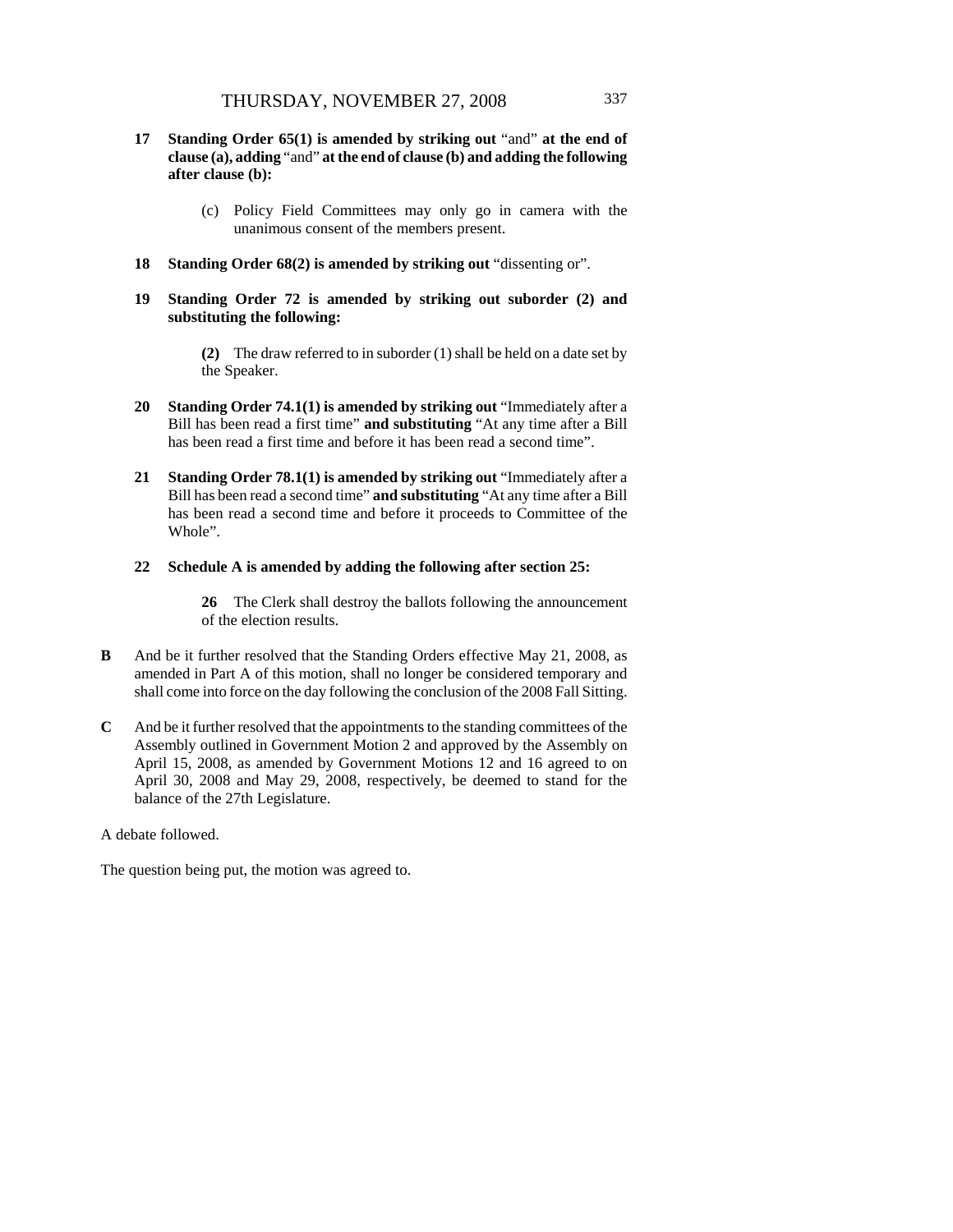### 338 MONDAY, DECEMBER 1, 2008

### **Government Bills and Orders**

#### **Second Reading**

The following Bill was read a Second time and referred to Committee of the Whole:

Bill 53 Miscellaneous Statutes Amendment Act, 2008 (No. 2) — Hon. Mr. Zwozdesky on behalf of Hon. Ms Redford

#### **Third Reading**

The following Bill was read a Third time and passed:

Bill 40 Child, Youth and Family Enhancement Amendment Act, 2008 — Mr. Dallas

#### **Second Reading**

The following Bill was read a Second time and passed:

Bill 52 Health Information Amendment Act, 2008 — Mr. Rogers

On motion by Hon. Mr. Zwozdesky, Deputy Government House Leader, the following Bill was referred to the Standing Committee on Health for the committee's review:

Bill 52 Health Information Amendment Act, 2008 — Mr. Rogers

Hon. Mr. Zwozdesky, Deputy Government House Leader, requested the unanimous consent of the Assembly to waive Standing Order 64(2) to allow for Second Reading of Bill 51, Appropriation (Supplementary Supply) Act, 2008 (No. 2).

Unanimous consent to proceed was not granted.

#### **Adjournment**

On motion by Hon. Mr. Zwozdesky, Deputy Government House Leader, that it be called 5:30 p.m., the Assembly adjourned at 4:54 p.m. until Monday, December 1, 2008, at 1:30 p.m.

Monday, December 1, 2008

The Speaker took the Chair at 1:30 p.m.

### **Members' Statements**

Mr. Xiao, Hon. Member for Edmonton-McClung, made a statement regarding opposition to a proposed gravel pit in Edmonton's river valley.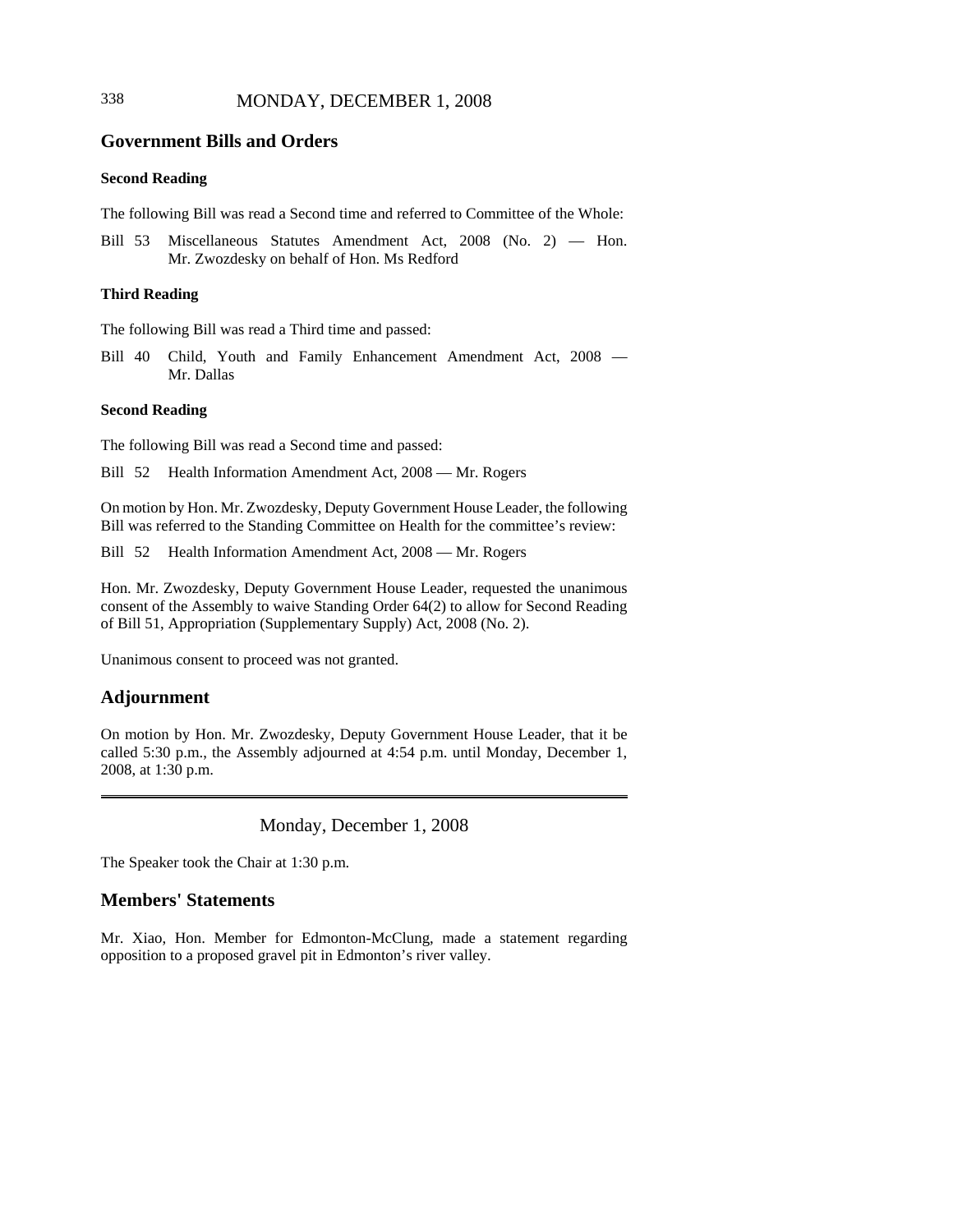Ms Blakeman, Hon. Member for Edmonton-Centre, made a statement recognizing December 1, 2008, as the 20th World AIDS Day.

Mr. Fawcett, Hon. Member for Calgary-North Hill, made a statement regarding the work of athletic therapists and supporting the call for athletic therapy to become a self-regulated profession.

Mr. Doerksen, Hon. Member for Strathmore-Brooks, made a statement regarding the citizenship ceremonies held in Brooks on November 25 and 26, 2008.

Ms Calahasen, Hon. Member for Lesser Slave Lake, made a statement regarding the Aboriginal Health Careers Bursary.

Mr. Rodney, Hon. Member for Calgary-Lougheed, made a statement regarding the OH Ranch located in southern Alberta being designated as a heritage rangeland.

### **Presenting Reports by Standing and Special Committees**

Mr. Horne, Chair, Standing Committee on Health, presented the following:

Report on Public Meetings dated December 2008

Sessional Paper 621/2008

### **Presenting Petitions**

Mr. Xiao, Hon. Member for Edmonton-McClung, presented a petition from 7,771 Albertans urging the Government and, in particular, the Minister of Environment, to take measures to halt the Qualico gravel project which could cause irreparable ecological harm to the North Saskatchewan River Valley.

Mr. Chase, Hon. Member for Calgary-Varsity, presented a petition from 187 Albertans requesting the Legislative Assembly pass legislation that will prohibit emotional bullying and psychological harassment in the workplace.

Ms Notley, Hon. Member for Edmonton-Strathcona, presented a petition from 138 Albertans urging the Government to revise their policies to eliminate child poverty and its many manifestations in Alberta.

Ms Notley, Hon. Member for Edmonton-Strathcona, presented a petition from 37 Albertans urging the Government to develop an energy policy which encourages conservation, promotes the use of safe, clean, renewable energy sources and explicitly rejects nuclear power in this province.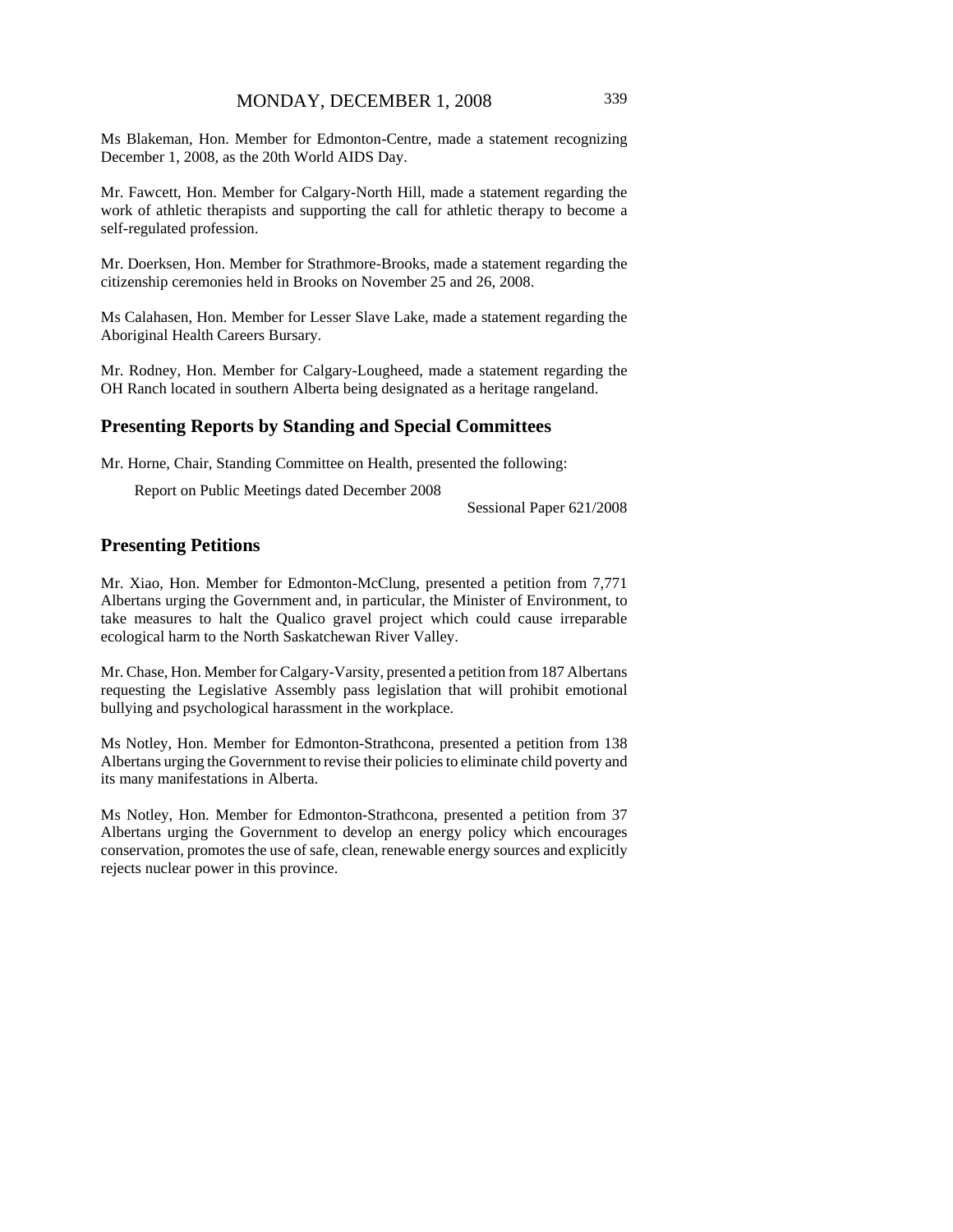### 340 MONDAY, DECEMBER 1, 2008

#### **Tabling Returns and Reports**

Hon. Mrs. Klimchuk, Minister of Service Alberta, pursuant to the Freedom of Information and Protection of Privacy Act, cF-25, s86:

Freedom of Information and Protection of Privacy, Annual Report 2007-08 Sessional Paper 622/2008

Mr. Sandhu, Hon. Member for Edmonton-Manning:

Program from the Institute of Cultural Performing Arts "Lady of the Moon" opera held at the Northern Alberta Jubilee Auditorium on November 29, 2008 Sessional Paper 623/2008

Mr. Chase, Hon. Member for Calgary-Varsity:

2 e-mail messages, the first dated November 14, 2008, from Charlotte Kingston to Hon. Mr. Stelmach, Premier, and the second dated November 24, 2008, from Holly Heffernan to Mr. Chase, Hon. Member for Calgary-Varsity, both requesting full funding for the Safe Visitation pilot program

Sessional Paper 624/2008

Ms Notley, Hon. Member for Edmonton-Strathcona:

Correspondence between Karen Grimsrud, Ameeta Singh, and Nicholas Bayliss regarding the Syphilis Campaign, obtained under Section 24(1) of the Freedom of Information and Protection of Privacy Act

Sessional Paper 625/2008

Letter dated December 1, 2008, from Mr. Mason, Hon. Member for Edmonton-Highlands-Norwood, to Hon. Mr. Stelmach, Premier, requesting the government initiate a public inquiry into Alberta's current syphilis epidemic

Sessional Paper 626/2008

#### **Tablings to the Clerk**

Clerk of the Assembly on behalf of Mr. Berger, Hon. Member for Livingstone-Macleod:

Final Report dated June 2008 entitled "An Open Market for CWB Grain" prepared by Informa Economics

Sessional Paper 627/2008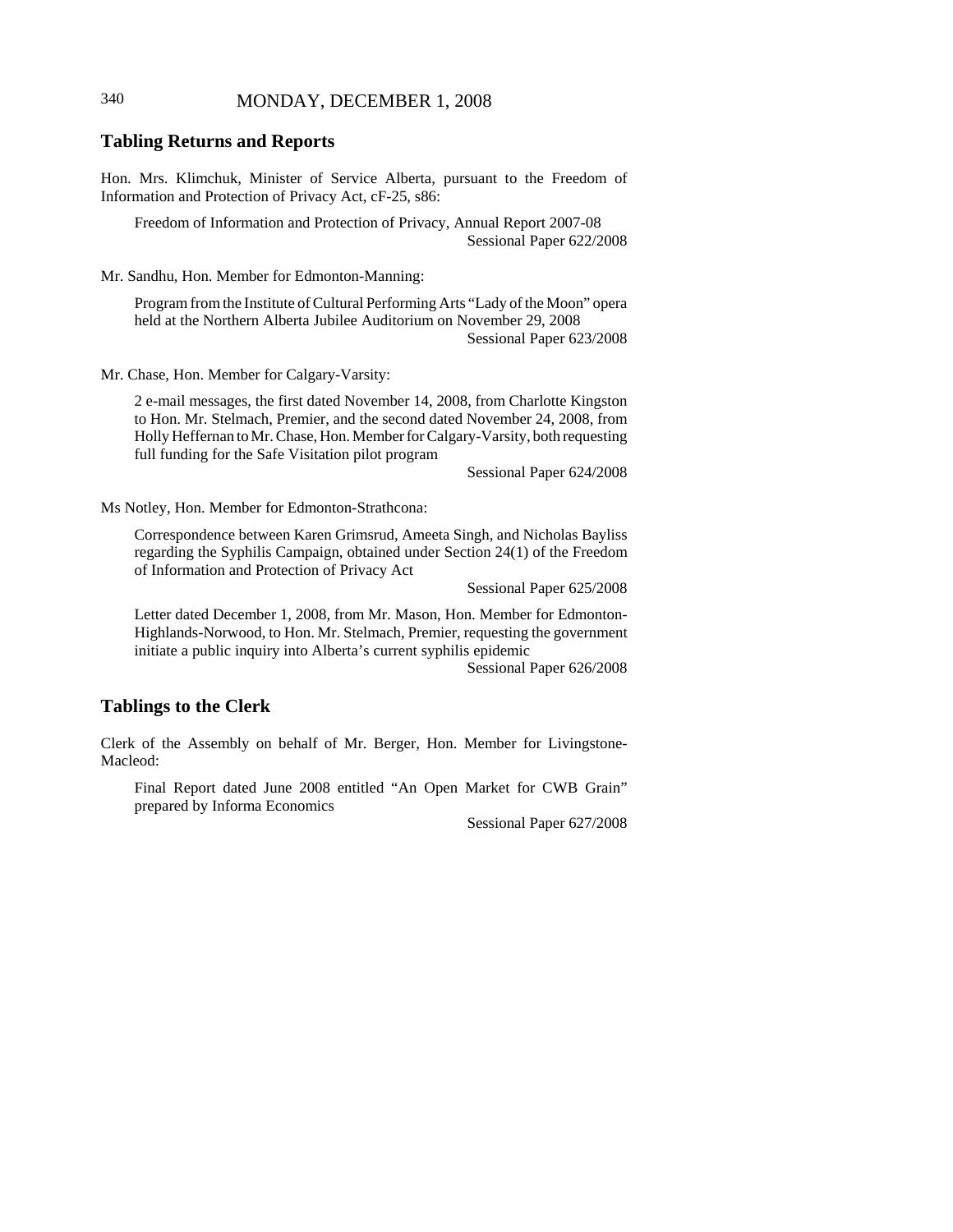### **ORDERS OF THE DAY**

### **Public Bills and Orders Other Than Government Bills and Orders**

#### **Second Reading**

The following Bill was read a Second time and referred to Committee of the Whole:

Bill 210 School (Enhanced Protection of Students and Teachers) Amendment Act, 2008 — Mrs. Forsyth

On a motion that the following bill be read a Second time:

Bill 211 Documentation of Child Access Exchange Act — Ms DeLong

A debate followed.

Debate adjourned, Ms Woo-Paw speaking.

### **Adjournment**

Pursuant to Standing Order 4(1), the Assembly adjourned at 5:30 p.m. until 7:30 p.m.

MONDAY, DECEMBER 1, 2008 — 7:30 P.M.

#### **Motions Other Than Government Motions**

**515.** Moved by Mrs. McQueen:

Be it resolved that the Legislative Assembly urge the Government to pursue initiatives which would eliminate the sale of energy intense appliances, lights, and electronics when an energy efficient alternative is available.

A debate followed.

The question being put, the motion was agreed to.

### **Government Bills and Orders**

#### **Committee of the Whole**

According to Order, the Assembly resolved itself into Committee of the Whole and the Deputy Speaker left the Chair.

(Assembly in Committee)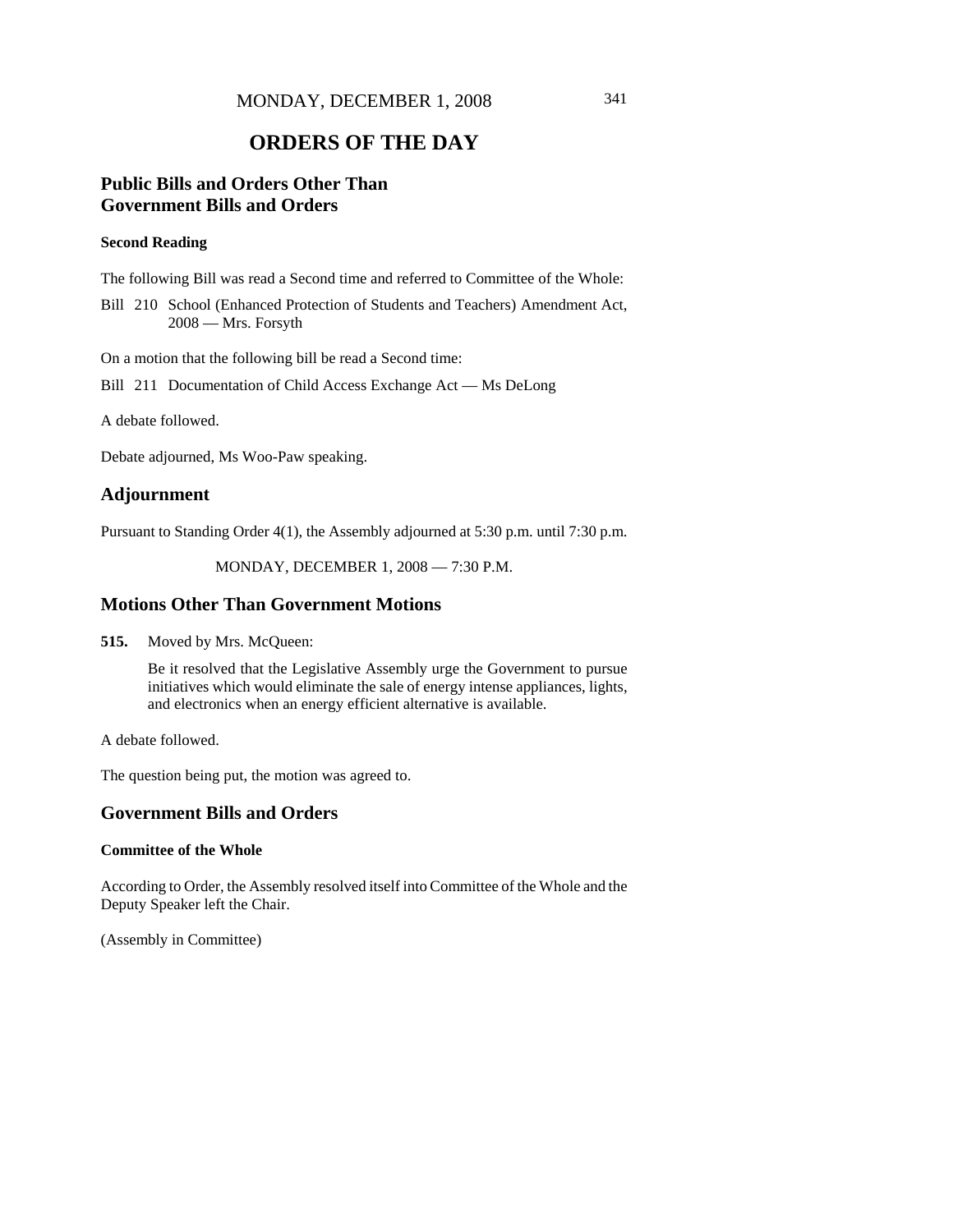### 342 TUESDAY, DECEMBER 2, 2008

And after some time spent therein, the Deputy Speaker resumed the Chair.

The following Bill was reported:

Bill 53 Miscellaneous Statutes Amendment Act, 2008 (No. 2) — Hon. Ms Redford

#### **Second Reading**

The following Bill was read a Second time and referred to Committee of the Whole:

Bill 51 Appropriation (Supplementary Supply) Act, 2008 (No. 2) (\$) — Hon. Mr. Snelgrove

### **Adjournment**

On motion by Hon. Mr. Renner, Deputy Government House Leader, the Assembly adjourned at 9:37 p.m. until Tuesday, December 2, 2008, at 1:30 p.m.

Tuesday, December 2, 2008

The Speaker took the Chair at 1:30 p.m.

### **Members' Statements**

Mr. Webber, Hon. Member for Calgary-Foothills, made a statement recognizing November 24-29, 2008, as Family Doctor Week in Canada.

Mr. Lukaszuk, Hon. Member for Edmonton-Castle Downs, made a statement congratulating Edmonton Police Service Constables Jason Mitchell and Dan Furman, and Sergeant Terry Cassells, recipients of a Canadian Police Association Award of Excellence.

Mr. Chase, Hon. Member for Calgary-Varsity, made a statement regarding several areas requiring increased government funding.

Mrs. Sarich, Hon. Member for Edmonton-Decore, made a statement regarding the Alberta Schools Alternative Procurement Project.

Mrs. McQueen, Hon. Member for Drayton Valley-Calmar, made a statement regarding the effect of the United States' mandatory country of origin labelling on the Alberta agriculture industry.

Mr. Bhullar, Hon. Member for Calgary-Montrose, made a statement regarding incentives for early high school graduation.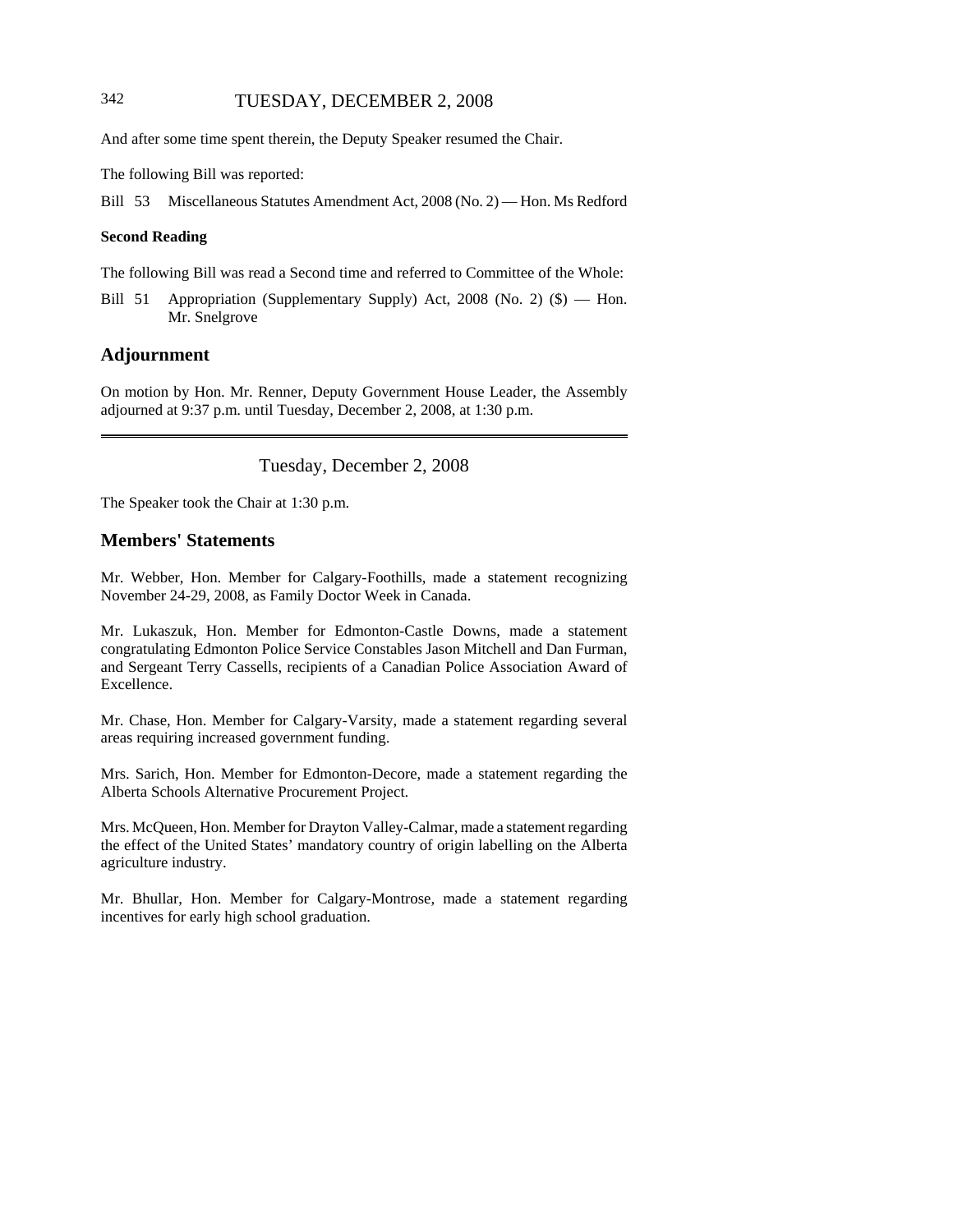### **Presenting Petitions**

Mr. Chase, Hon. Member for Calgary-Varsity, presented a petition from 616 Albertans urging the Government to consider a one-time funding package delivered to universities on an equitable basis to allow for maintenance and an annual funding envelope to provide for adequate ongoing preventative maintenance.

#### **Tabling Returns and Reports**

Mr. MacDonald, Hon. Member for Edmonton-Gold Bar:

Chart entitled "Out-of-Province Healthcare Spending, 2002-03 to 2007-08" prepared by the Alberta Liberal Caucus

Sessional Paper 628/2008

#### **Tablings to the Clerk**

Clerk of the Assembly on behalf of Hon. Mrs. Jablonski, Minister of Seniors and Community Supports, pursuant to the Persons with Developmental Disabilities Community Governance Act, cP-8, s22(4):

Persons with Developmental Disabilities Community Boards, Consolidated Annual Report 2006-2007

Sessional Paper 629/2008

Persons with Developmental Disabilities Community Boards, Consolidated Annual Report 2007-2008

Sessional Paper 630/2008

Clerk of the Assembly on behalf of Hon. Mr. Goudreau, Minister of Employment and Immigration, pursuant to the Regulated Accounting Profession Act, cR-12, s25(2):

Certified General Accountants' Association of Alberta, 2007/2008 Annual Report Sessional Paper 631/2008

Clerk of the Assembly on behalf of Hon. Ms Redford, Minister of Justice and Attorney General, pursuant to the Legal Profession Act, cL-8, s5(4):

Law Society of Alberta, Annual Report 2007

Sessional Paper 632/2008

Return to Order of the Assembly MR18, asked for by Mr. Hehr on October 27, 2008:

A copy of any and all documents that provide an economic forecast regarding the costs relative to increasing the Ministry's capacity to deal with complex legal issues such as public-private partnerships and the British Columbia-Alberta Trade, Investment and Labour Mobility Agreement (TILMA) as outlined in strategy 5.3 on page 209 of the 2008-11 Business Plan for the Ministry of Justice. Sessional Paper 633/2008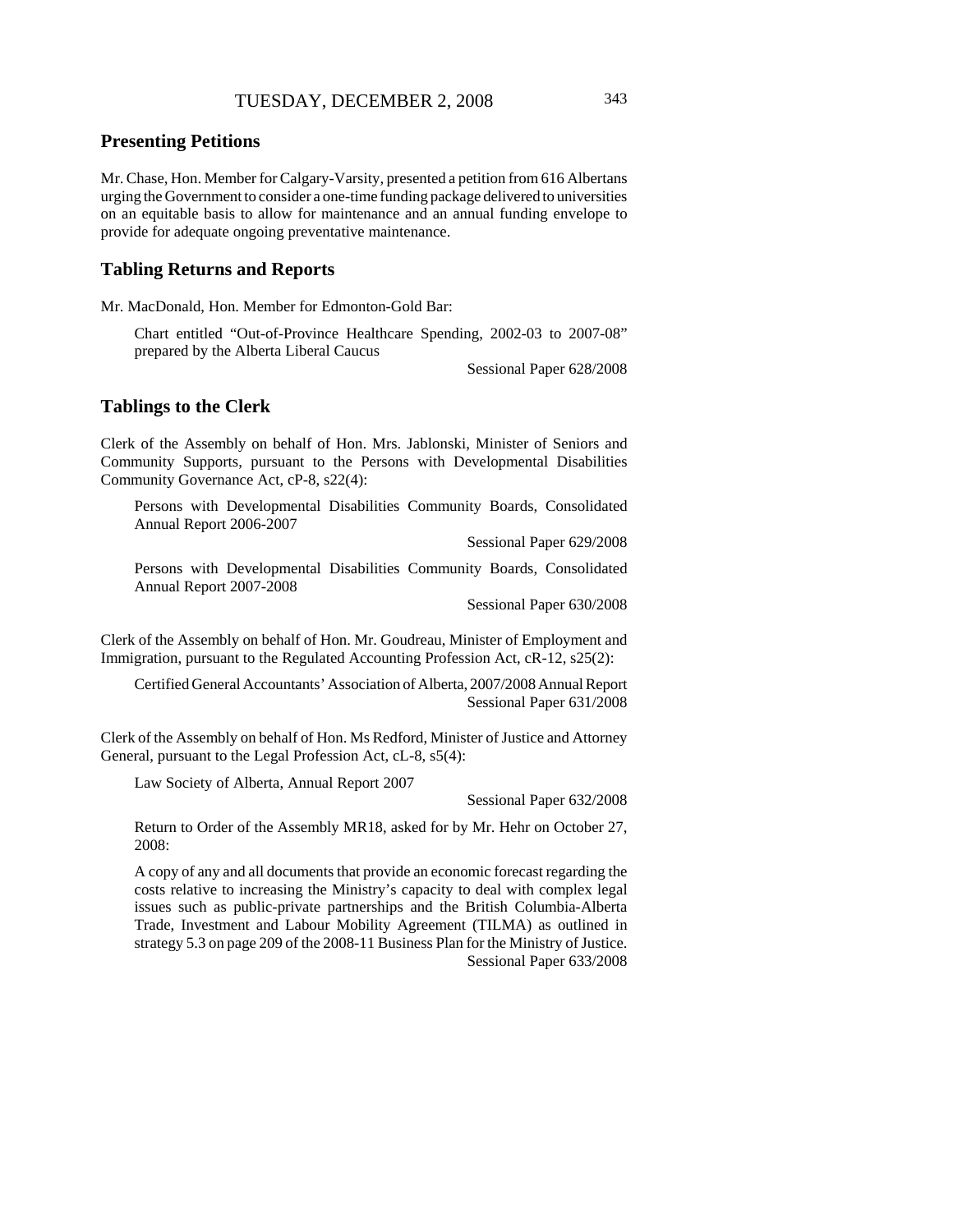Return to Order of the Assembly MR21, asked for by Mr. Hehr on October 27, 2008:

A copy of any *materials* that illustrate how early, effective, and affordable resolutions of civil disputes, such as an apology, will streamline the Ministry's operations as outlined in strategy 2.3 on page 205 of the 2008-11 Business Plan for the Ministry of Justice.

Sessional Paper 634/2008

Return to Order of the Assembly MR22, asked for by Mr. Hehr on October 27, 2008:

A copy of any *materials* that illustrate how Alberta's succession statutes can be reformed or modernized to ensure they are consistent with current social values and will facilitate efficient handling of Albertans' estates as outlined in strategy 2.2 on page 205 of the 2008-11 Business Plan for the Ministry of Justice.

Sessional Paper 635/2008

Response to Written Question WQ22, asked for by Mr. Hehr on October 27, 2008:

What is the percentage, broken down by year, of *clients who graduated from* the Edmonton Drug Treatment and Community Restoration Court since its commencement on December 7, 2005, to May *16*, 2008, who have *been convicted* for a possession-related offence?

Sessional Paper 636/2008

Response to Written Question WQ23, asked for by Mr. Hehr on October 27, 2008:

What is the total amount of funding, broken down by *fiscal year, that has been or will be provided to Legal Aid Alberta from April 1, 2005, to March 31, 2009*? Sessional Paper 637/2008

Response to Written Question WQ24, asked for by Mr. Hehr on October 27, 2008:

What is the total number of *clients*, broken down by year, *who participated in or graduated from* the Edmonton Drug Treatment and Community Restoration Court since its commencement on December 7, 2005, to May *16*, 2008, and what is the total amount of annual funding provided by *Alberta Justice* to the Edmonton Drug Treatment and Community Restoration Court for that same period?

Sessional Paper 638/2008

Clerk of the Assembly on behalf of Ms Calahasen, Hon. Member for Lesser Slave Lake:

Globe and Mail article dated September 26, 2007, entitled "Transferring problem pupils a Band-Aid fix, critics say"

Sessional Paper 639/2008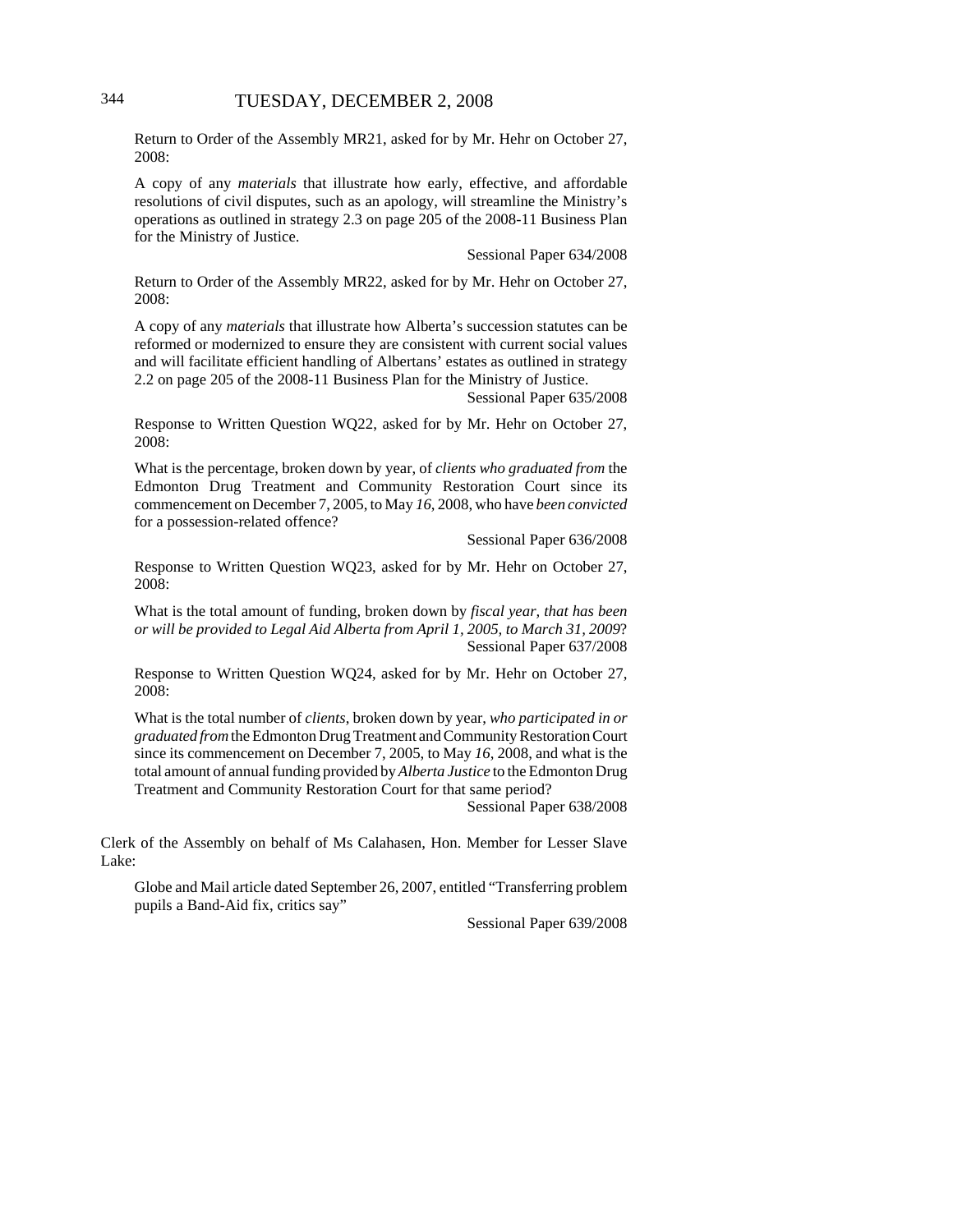Clerk of the Assembly on behalf of Mr. Johnston, Hon. Member for Calgary-Hays:

Statistics Canada web site summary results article dated 2007/2008 entitled "How many times have you been bullied at school in the last month?"

Sessional Paper 640/2008

Pediatrics article dated May 2004 entitled "Associations Between Overweight and Obesity with Bullying Behaviours in School-Aged Children" Sessional Paper 641/2008

### **ORDERS OF THE DAY**

### **Royal Assent**

His Honour the Honourable the Lieutenant Governor, having entered the Assembly and being seated on the Throne,

The Speaker addressed His Honour in the following words:

May it please Your Honour:

The Legislative Assembly has, at its present sitting, passed certain Bills to which, and in the name of the Legislative Assembly, I respectfully request Your Honour's assent.

The Clerk of the Assembly then read the title of the Bills that had been passed as follows:

- 10 Security Services and Investigators Act
- 18 Film and Video Classification Act
- 23 Weed Control Act
- 24 Adult Guardianship and Trusteeship Act
- 27 Funeral Services Amendment Act, 2008
- 29 Alberta Capital Finance Authority Amendment Act, 2008
- 32 Meat Inspection Amendment Act, 2008
- 33 Agriculture Financial Services Amendment Act, 2008
- 39 Court Statutes Amendment Act, 2008
- 40 Child, Youth and Family Enhancement Amendment Act, 2008
- 41 Municipal Government Amendment Act, 2008 (No. 2)
- 42 Health Governance Transition Act
- 43 Emergency Health Services Act
- 44 Pharmacy and Drug Amendment Act, 2008
- 45 Statistics Bureau Amendment Act, 2008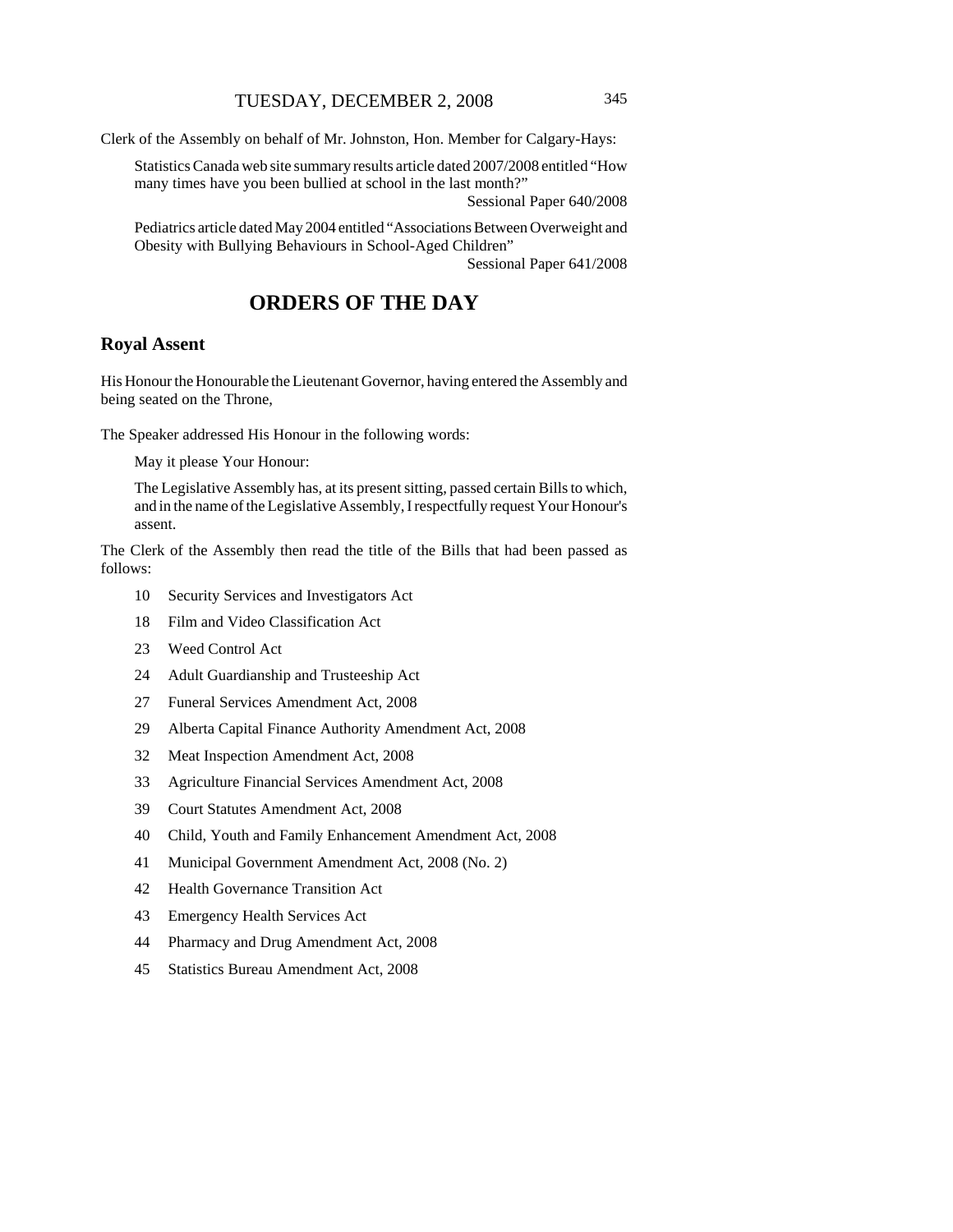### 346 TUESDAY, DECEMBER 2, 2008

- 46 Health Professions Amendment Act, 2008
- 47 Mines and Minerals (New Royalty Framework) Amendment Act, 2008
- 48 Alberta Corporate Tax Amendment Act, 2008
- 49 Traffic Safety Amendment Act, 2008
- 50 Victims Restitution and Compensation Payment Amendment Act, 2008
- 206 Alberta Personal Income Tax (Physical Activity Credit) Amendment Act, 2008

To these Bills, Royal Assent was announced by the Clerk of the Legislative Assembly in the following words:

In Her Majesty's name, His Honour the Honourable the Lieutenant Governor doth assent to these Bills.

His Honour the Honourable the Lieutenant Governor then retired from the Assembly.

### **Deputy Speaker's Statement - Pages of the Legislative Assembly**

On behalf of the Speaker and Members, Mr. Cao, Deputy Speaker, made a statement recognizing the Pages and presented them with a Christmas gift.

### **Government Bills and Orders**

#### **Third Reading**

The following Bill was read a Third time and passed:

Bill 53 Miscellaneous Statutes Amendment Act, 2008 (No. 2) — Hon. Mr. Renner on behalf of Hon. Ms Redford

#### **Committee of the Whole**

According to Order, the Assembly resolved itself into Committee of the Whole and the Speaker left the Chair.

(Assembly in Committee)

And after some time spent therein, the Deputy Speaker assumed the Chair.

The following Bill was reported:

Bill 51 Appropriation (Supplementary Supply) Act, 2008 (No. 2) (\$) — Hon. Mr. Snelgrove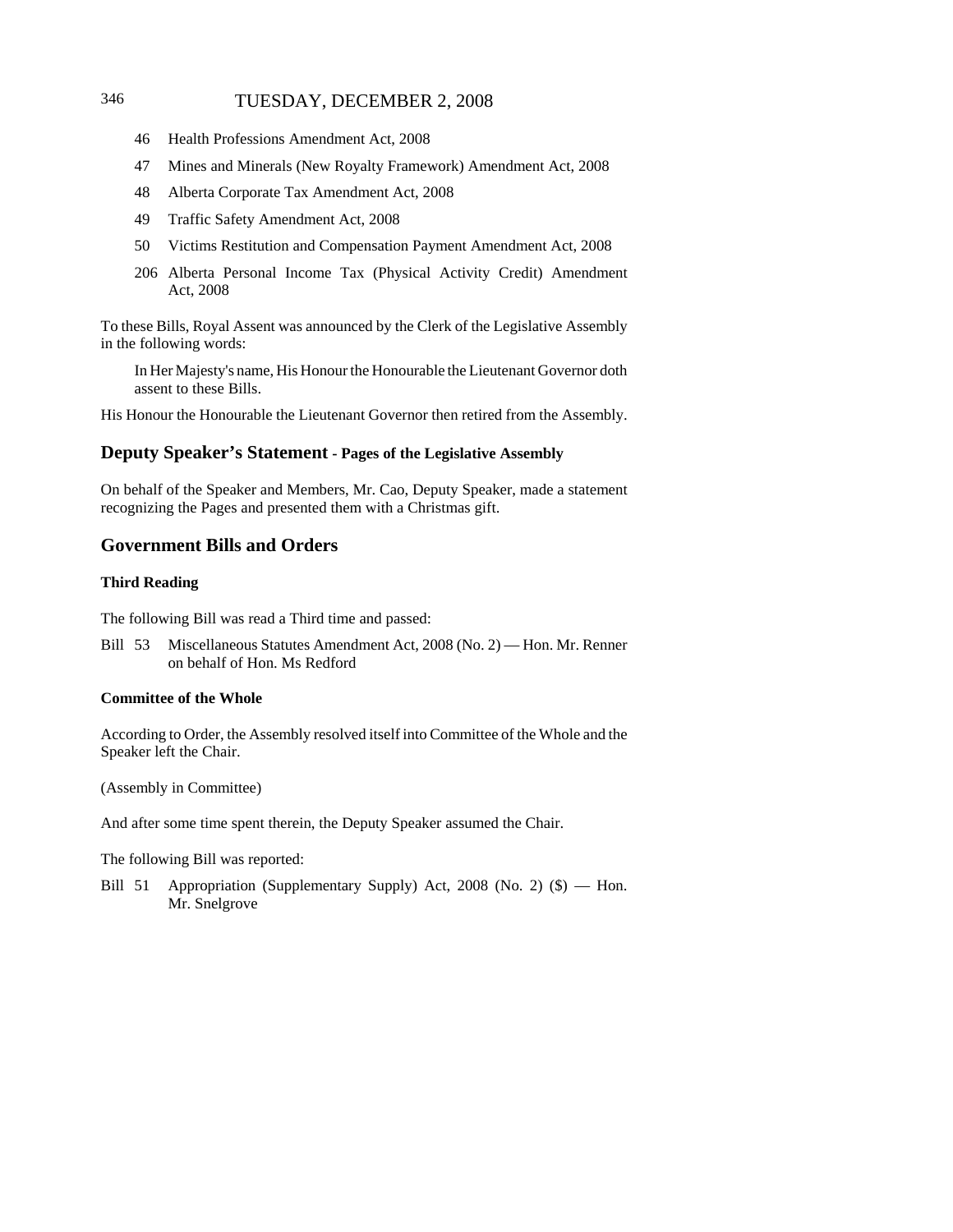### **Adjournment**

On motion by Hon. Mr. Zwozdesky, Deputy Government House Leader, that it be called 5:30 p.m., the Assembly adjourned at 4:44 p.m. until Wednesday, December 3, 2008, at 1:30 p.m.

Wednesday, December 3, 2008

The Speaker took the Chair at 1:30 p.m.

#### **Ministerial Statements**

Hon. Dr. Morton, Minister of Sustainable Resource Development, made a statement regarding the release of the final Land-use Framework for Alberta.

Dr. Swann, Hon. Member for Calgary-Mountain View, commented on the statement.

Ms Notley, Hon. Member for Edmonton-Strathcona, requested and received the unanimous consent of the Assembly to allow Mr. Mason, Hon. Member for Edmonton-Highlands-Norwood, to comment on the Ministerial Statement.

The Speaker requested and received the unanimous consent of the Assembly to waive Standing Order 7(1.1) to allow Oral Question Period to begin later than 1:50 p.m.

### **Members' Statements**

Mr. Berger, Hon. Member for Livingstone-Macleod, made a statement regarding the 15th anniversary of the Riparian Habitat Management Society, also known as the Cows and Fish Program.

Ms Blakeman, Hon. Member for Edmonton-Centre, made a statement recognizing Alberta writers Dianne Linden, Shenaaz Nanji, Fred Stenson, and Chris Turner, finalists for a Governor General's Award.

Mr. Jacobs, Hon. Member for Cardston-Taber-Warner, made a statement regarding wind power initiatives in the constituency of Cardston-Taber-Warner.

Mr. Prins, Hon. Member for Lacombe-Ponoka, made a statement regarding several carbon capture and storage projects in Joffre-Viking.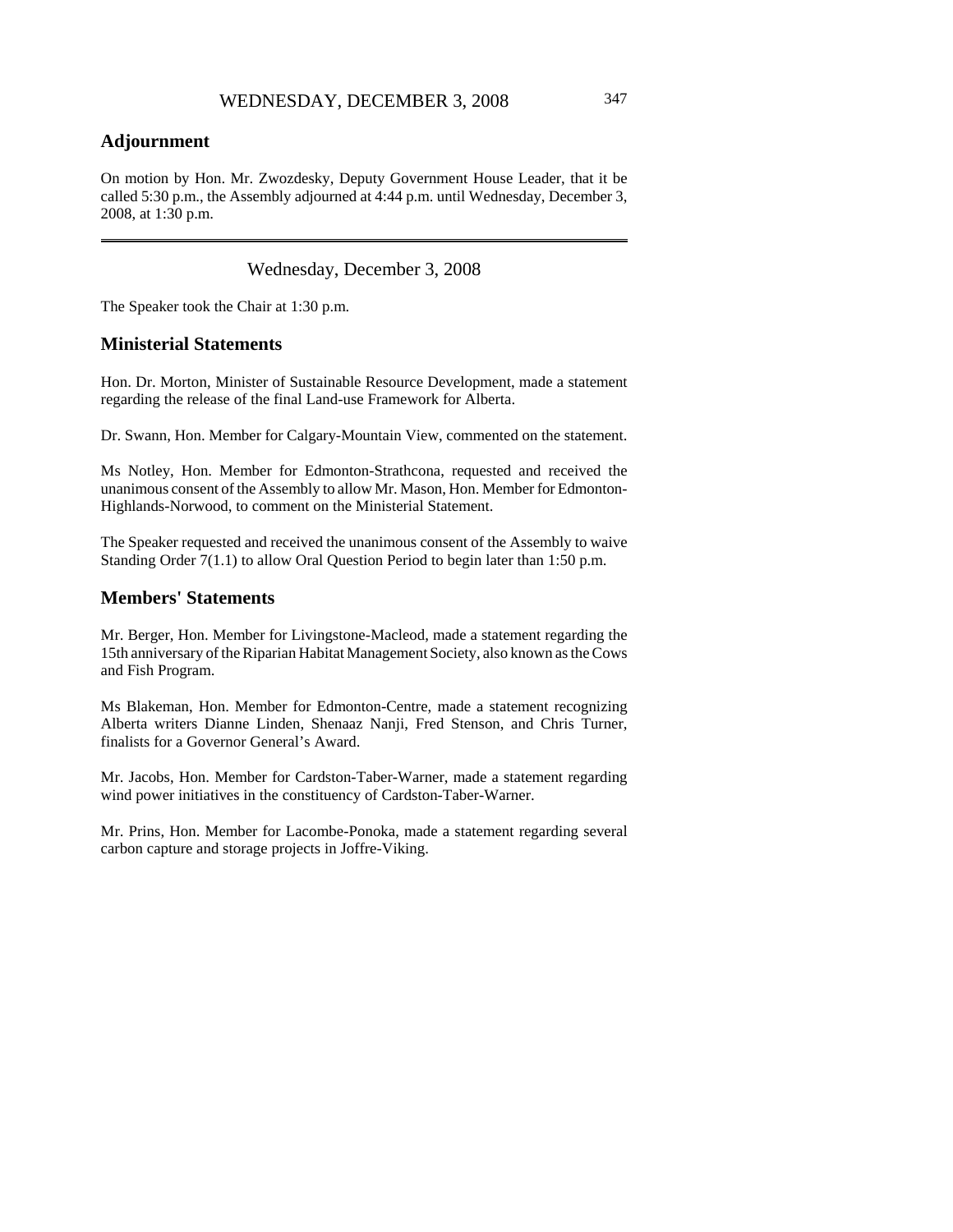### 348 WEDNESDAY, DECEMBER 3, 2008

Mr. Denis, Hon. Member for Calgary-Egmont, on behalf of Mrs. McQueen, Hon. Member for Drayton Valley-Calmar, made a statement regarding the One Simple Act Program and the need for Albertans to reduce municipal waste during the holiday season.

Ms Woo-Paw, Hon. Member for Calgary-Mackay, made a statement recognizing December 10, 2008, as Human Rights Day.

#### **Presenting Petitions**

Ms Notley, Hon. Member for Edmonton-Strathcona, presented a petition from 515 Albertans urging the Government to introduce legislation to put a moratorium on the closure of long-term care facilities until an independent assessment of needs for long-term care in the province of Alberta is carried out.

Ms Pastoor, Hon. Member for Lethbridge-East, presented a petition from 2,058 Albertans urging the Government to reconsider the decision to change the role of Extendicare Lethbridge from a long-term care facility to a designated assisted living facility.

#### **Tabling Returns and Reports**

Mr. Horne, Hon. Member for Edmonton-Rutherford:

Excerpt from a document entitled "The Premier's Council on the Status of Persons With Disabilities, 2008 Awards of Excellence Recipients" Sessional Paper 642/2008

Ms Blakeman, Hon. Member for Edmonton-Centre, on behalf of Mr. MacDonald, Hon. Member for Edmonton-Gold Bar:

Document dated October 2008 entitled "Role Specification for the Position of Chief Executive Officer, Alberta Health Services" prepared by Egon Zehnder International

Sessional Paper 643/2008

Ms Notley, Hon. Member for Edmonton-Strathcona:

Canada.com web site reprint of a Calgary Herald article dated November 29, 2008, entitled "Alberta 'pretty sloppy society,' says Liepert"

Sessional Paper 644/2008

Report dated November 2008 entitled "Poverty and health in Edmonton" prepared by Alberta Health Services

Sessional Paper 645/2008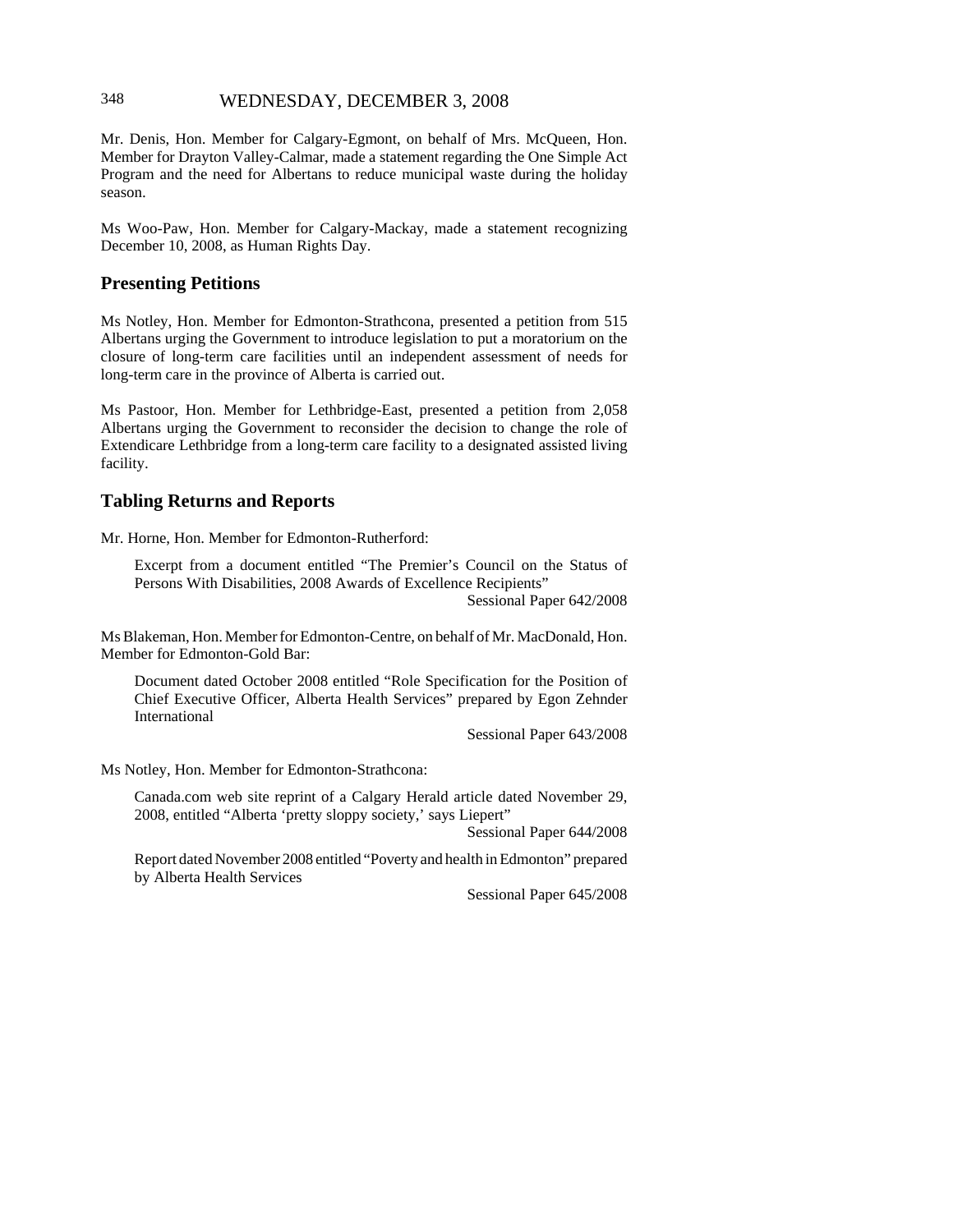### WEDNESDAY, DECEMBER 3, 2008 349

### **Tablings to the Clerk**

Clerk of the Assembly on behalf of Hon. Mr. Renner, Minister of Environment:

Letter dated December 1, 2008, from Hon. Mr. Renner, Minister of Environment, to Dr. Swann, Hon. Member for Calgary-Mountain View, responding to questions raised during Oral Question Period on November 25, 2008, regarding water monitoring in the oil sands

Sessional Paper 646/2008

Clerk of the Assembly on behalf of Hon. Mr. Snelgrove, President of the Treasury Board, pursuant to the Conflicts of Interest Act, cC-23, s16(5) and the Legislative Assembly Act, cL-9, s37(4):

Report of Selected Payments to the Members and Former Members of the Legislative Assembly and Persons Directly Associated with the Members of the Legislative Assembly, Year Ended March 31, 2008

Sessional Paper 647/2008

### **ORDERS OF THE DAY**

### **Government Bills and Orders**

#### **Third Reading**

The following Bill was read a Third time and passed:

Bill 51 Appropriation (Supplementary Supply) Act, 2008 (No. 2) (\$) — Hon. Mr. Snelgrove

### **Adjournment**

On motion by Hon. Mr. Zwozdesky, Deputy Government House Leader, and pursuant to Standing Order 3.1(1), the Assembly adjourned at 3:33 p.m.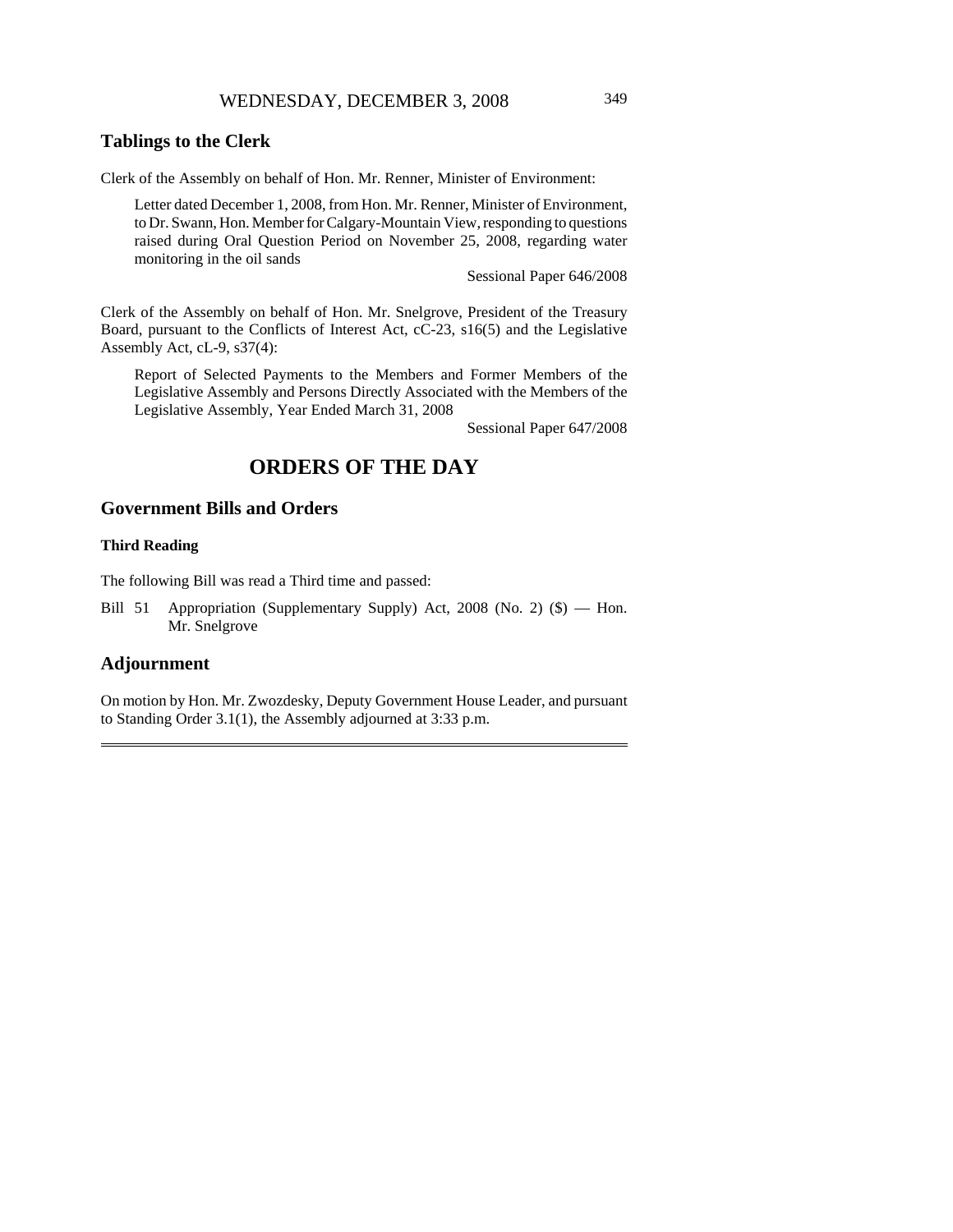# **PROROGATION**

JANUARY 28, 2009